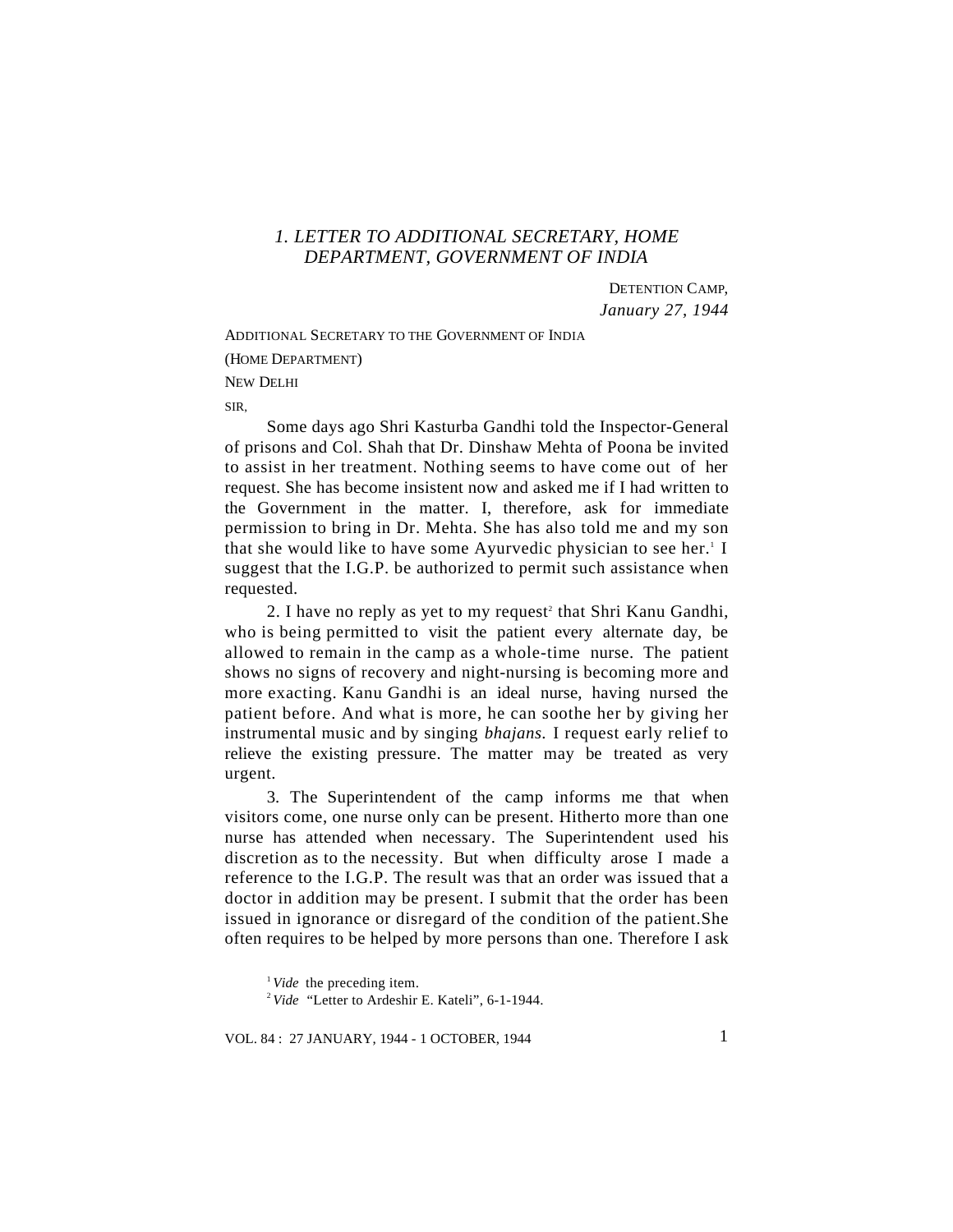that there should be no restriction as to the number of the attendants.

4. It would be wrong on my part, if I suppressed the fact that in the facilities being allowed to the patient grace has been sadly lacking. The order about the attendants is the most glaring instance of pin-pricks, besides being in defeat of the purpose for which attendance during visits of relatives is allowed. Again, my three sons are in Poona. The eldest, Harilal, who is almost lost to us, was not allowed yesterday, the reason being that the I.G.P. had no instructions to allow him to come again. And yet the patient was naturally anxious to meet him. To cite one more pin-prick, every time visitors who are on the permitted list come, they have to apply to Government Office, Bombay, for permission. The consequence is that there is unnecessary delay and heart-burning. The difficulty, I imagine, arises because neither the Superintendent nor the I.G.P. has any function except that of passing on my requests to Bombay.

5. I am aware that Shri Kasturba is a Government patient, and that even as her husband I should have no say about her. But, as the Government have been pleased to say that instead of being discharged she is being kept with me in her own interest, perhaps, in interpreting her wishes and feelings, I am doing what the Government would desire and appreciate. Her recovery or at least mental peace when she is lingering is common cause between the Government and me. Any jar tells on her.

> *I am, etc.,*  M. K. GANDHI

From a photostat: G.N. 3926

### *2. LETTER TO SECRETARY, HOME DEPARTMENT, GOVERNMENT OF BOMBAY*

DETENTION CAMP, *January 27, 1944*

THE SECRETARY TO THE GOVERNMENT OF BOMBAY (HOME DEPARTMENT) BOMBAY SIR,

I enclose herewith for dispatch a letter' addressed to the Government of India, but it need not be dispatched if the Government of Bombay can *suo moto* deal with the matters referred to therein. As

<sup>1</sup>*Vide* the preceding item.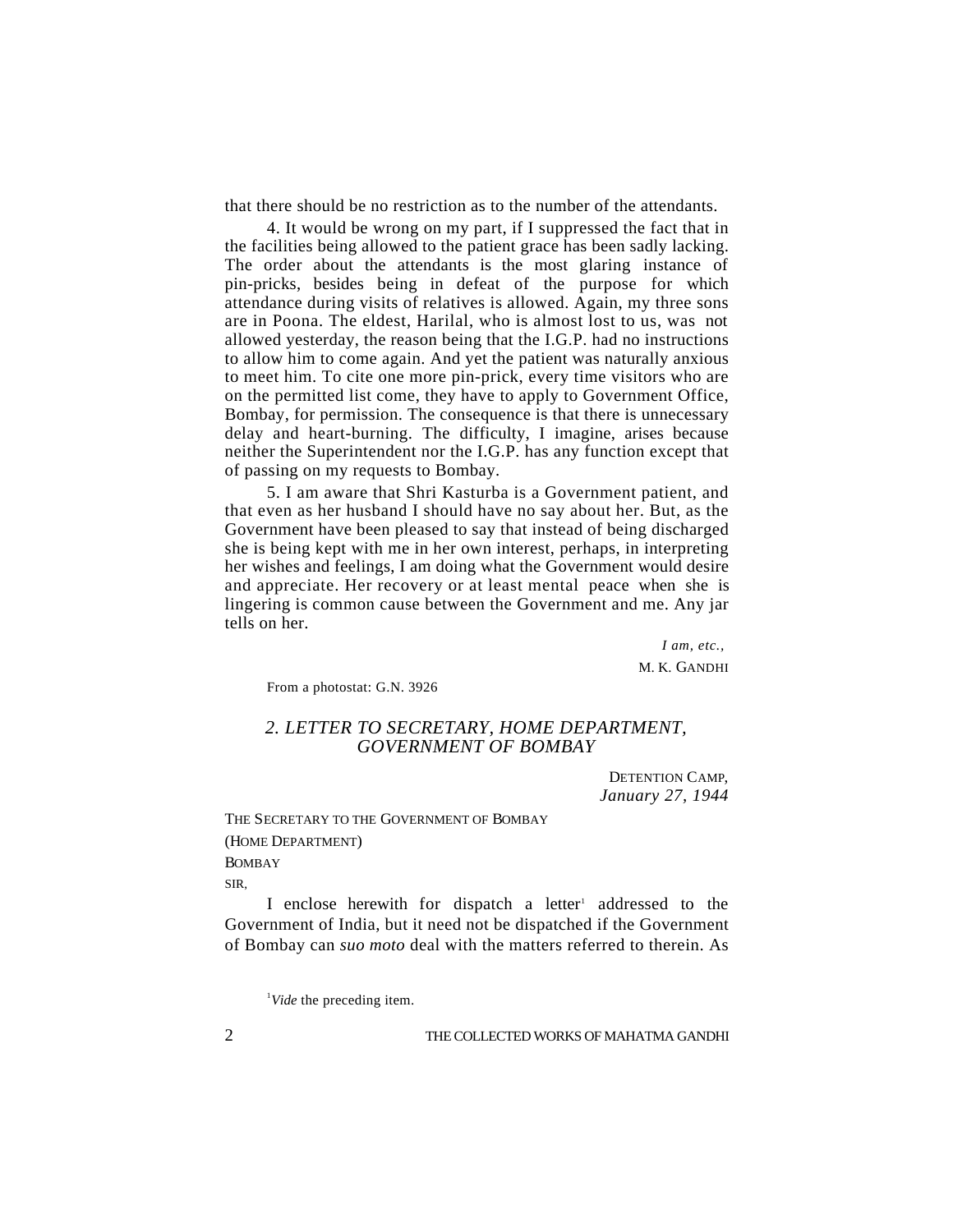the object is to obtain relief as promptly as possible, instructions from the Central Government, if necessary, may be obtained on the phone.

*I am, etc.,*

M. K. GANDHI

From a photostat: G.N. 3927; also Bombay Secret Abstracts: Home Department, Special Branch, File No. 76, p. 179

#### *3. TALK WITH RAMDAS GANDHI*<sup>1</sup>

#### *January 28, 1944*

Mr. Ramdas said that Government was taking unnecessary risk in detaining Mrs. Gandhi. The old man (Gandhiji) replied that there was a greater risk in releasing her. In case she was released and if she died, Government would be compelled to release him, which they did not like to risk.

Mr. Ramdas said that it was his impression that Harilal, being an irresponsible man, might give in papers anything about the Palace, and hence Government were reluctant to give Harilal frequent interviews. Mr. Gandhi laughed and said:

Perhaps I may take advantage of Harilal's weakness and ask him to do something for me.

Bombay Secret Abstracts: Home Department, Special Branch (6), File No. 76-1, 1943-44

#### *4. LETTER TO SECRETARY, HOME DEPARTMENT, GOVERNMENT OF BOMBAY*

DETENTION CAMP, *January 31, 1944*

#### SECRETARY TO THE GOVERNMENT OF BOMBAY (H.D.)

#### BOMBAY

SIR,

I sent on the 27th instant a very urgent letter<sup>2</sup> addressed to the Government of India. I am still without a reply. The patient is no better. The attendants are about to break down. Four only can work—

<sup>1</sup>This is extracted from a letter dated January 29, 1944, addressed to Secretary, Home Department, Government of Bombay, by the Officer-in-charge, Aga Khan Palace.

<sup>2</sup>Vide "Letter to Additional Secretary, Home Department, Government of India", 27-1-1944.

VOL. 84 : 27 JANUARY, 1944 - 1 OCTOBER, 1944 3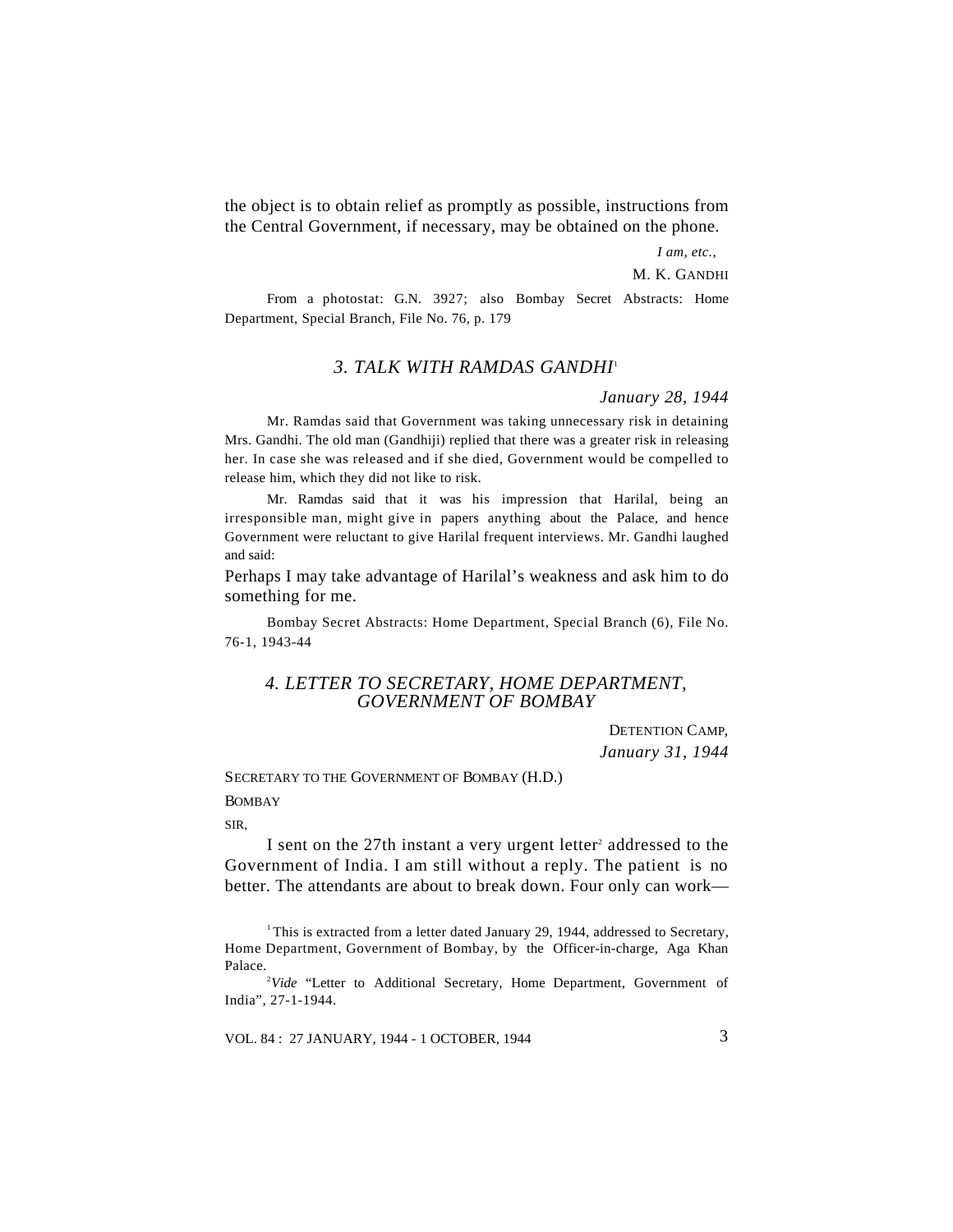two at a time on alternate nights. All the four have to work during the day. The patient herself is getting restive, and inquires: "When will Dr. Dinshaw come?" May I know as early as may be—even tomorrow, if possible:

1. Whether Shri Kanu Gandhi can come as full-time nurse,

2. whether Dr. Dinshaw's services may be enlisted for the present, and

3. whether the restriction on the number of attendants during visits can be removed.

I hope it may not have to be said that the relief came too late.<sup>1</sup>

*I am, etc.,*

M. K. GANDHI

From a photostat: G.N. 3928; also Bombay Secret Abstracts: Home Department, Special Branch, File No. 76, p. 215

# *5. SILENCE-DAY NOTE TO SUPERINTENDENT, DETENTION CAMP*<sup>2</sup>

[*January 31, 1944*] 3

She has no particular Ayurvedic physician in mind, but my son

<sup>1</sup> According to *Gandhiji's Correspondence with the Government*, p. 228, the addressee's reply dated February 3, 1944, read: (1) Government have agreed to Kanu Gandhi staying in for the purpose of helping in nursing Mrs. Gandhi on condition that he agrees to be bound by the same regulations as other security prisoners in the detention camp. Government consider that with Kanu Gandhi staying in, the nursing assistance provided should be adequate and they cannot agree to any requests for further assistance. (2) Government have decided that no outside doctors should be allowed unless the Government medical officer considers that it is absolutely necessary for medical reasons. . . . (3) Interviews with near relatives have been sanctioned for Mrs. Gandhi. While Government have no objection to your being present during those interviews, they consider that other inmates should not be present except to the extent demanded by the condition of Mrs. Gandhi's health. . ." For a joint letter from Dr. Sushila Nayyar and Dr. M. D. D. Gilder to Col. Bhandari for further medical assistance, *vide* Appendix "Letter form Dr. Nayyar and Dr. Gilder to Col. Bhandari", 31--1-1944.

<sup>2</sup> Pyarelal explains that the letter was scribbled out by Gandhiji at 4 p.m. on "Monday, the silence-day", and "handed immediately to the Superintendent of the Camp" who had conveyed the following communication from the Government: "Government wants to know whether Mrs. Gandhi has any particular physician in mind and whether she would want one in addition to Dr. Dinshaw Mehta."

3 *ibid*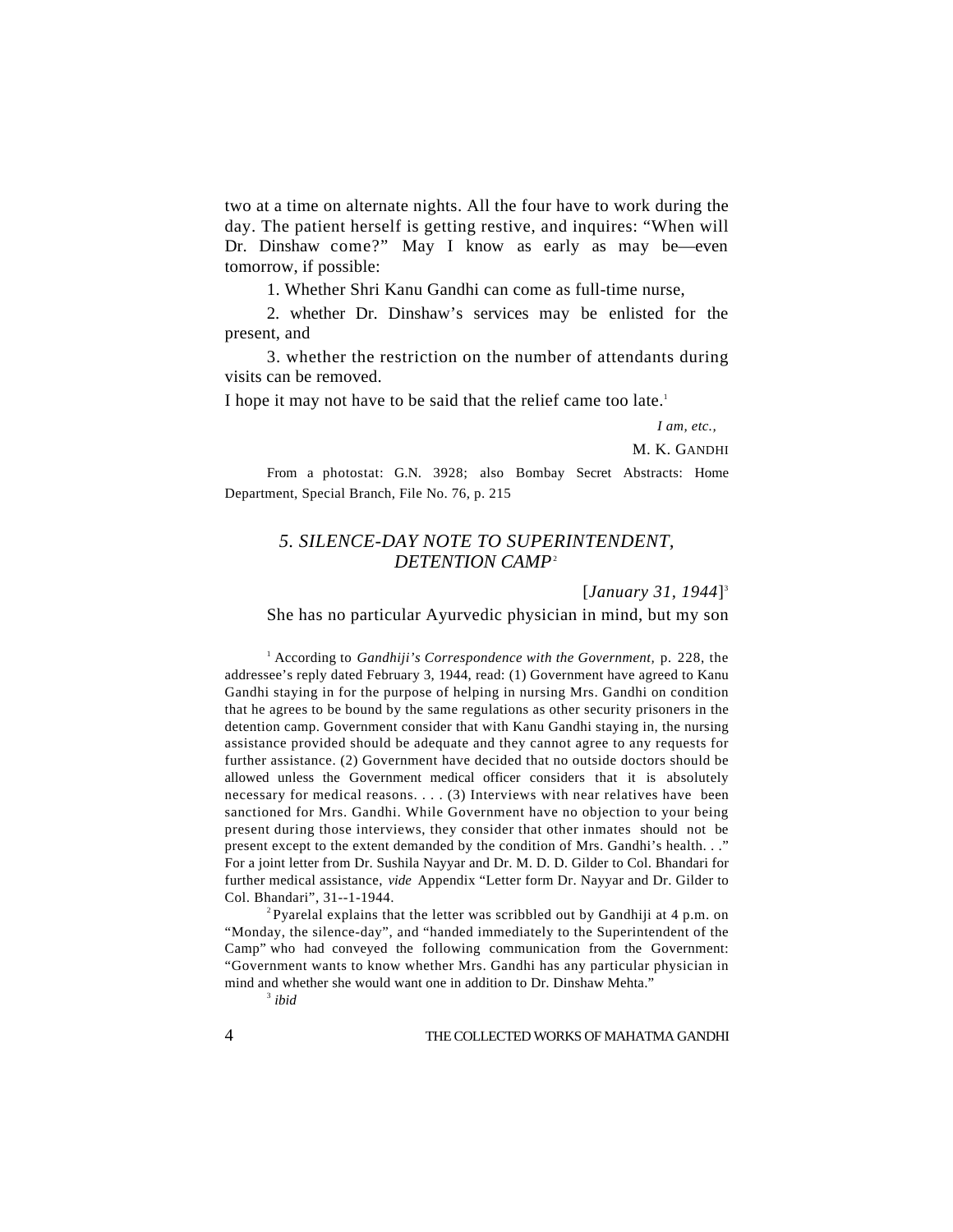Devdas suggested the name of Vaidyaraj Sharma of Lahore. Any physician who is admitted will be in addition to Dr. Dinshaw, and that too, if and when the latter has failed to give satisfaction. She has often expressed a desire to be seen by an Ayurvedic physician. If the permission is granted, it should be of a general character. She is losing will-power and I have to judge between a multiplicity of advice so long as I am permitted to have responsibility for her peace of mind, which is about all that is possible at this stage.

*Gandhiji's Correspondence with the Government*, p. 226

#### *6. LETTER TO VIJAYALAKSHMI PANDIT*<sup>1</sup>

AGA KHAN PALACE, *February 1, 1944*

#### THROUGH THE BOMBAY GOVERNMENT

DEAR DAUGHTER,

Your letter<sup>2</sup> reached me yesterday about 2 p.m. What can I write to you? The news which I read in the papers was read out by me to Ba. Thereupon with tears in her eyes Ba said: "Oh God (Rama) I am at death's door and I am not taken away while Ranjit is taken away! What will happen to Sarup?" I did not feel like that. You cannot become helpless. You are a brave daughter of a brave father,and brave sister of a similarly brave brother. The disease of Ranjit was such that he had to go before his time. His body was not meant to suffer jail life. But all these are my imaginations. The fact is that God gives you birth and whenever He likes He takes you up. And this is all for the body. Soul, however, neither takes birth nor dies. You had married a soul named Ranjit. You can never become a widow. You have rightly stated that you will represent all the qualities of Ranjit. May God satisfy this wish of yours. You should look after your body and be engrossed in your duty.

It is good that Rita<sup>3</sup> is with you. Please send my blessings to Chand<sup>4</sup> and Tara<sup>5</sup>. Also give my blessings to Krishna<sup>6</sup>, Feroze<sup>7</sup> and

<sup>1</sup> Originally written in Hindi, this is a translation by the jail authorities.

 $2$  Dated January 15, conveying the news of her husband's death

<sup>3</sup>Rita, addressee's daughter

4 Chandralekha, addressee's daughter

5 Nayantara, addressee's daughter

6 Krishna Hutheesing, addressee's sister

7 Feroze and Indira Gandhi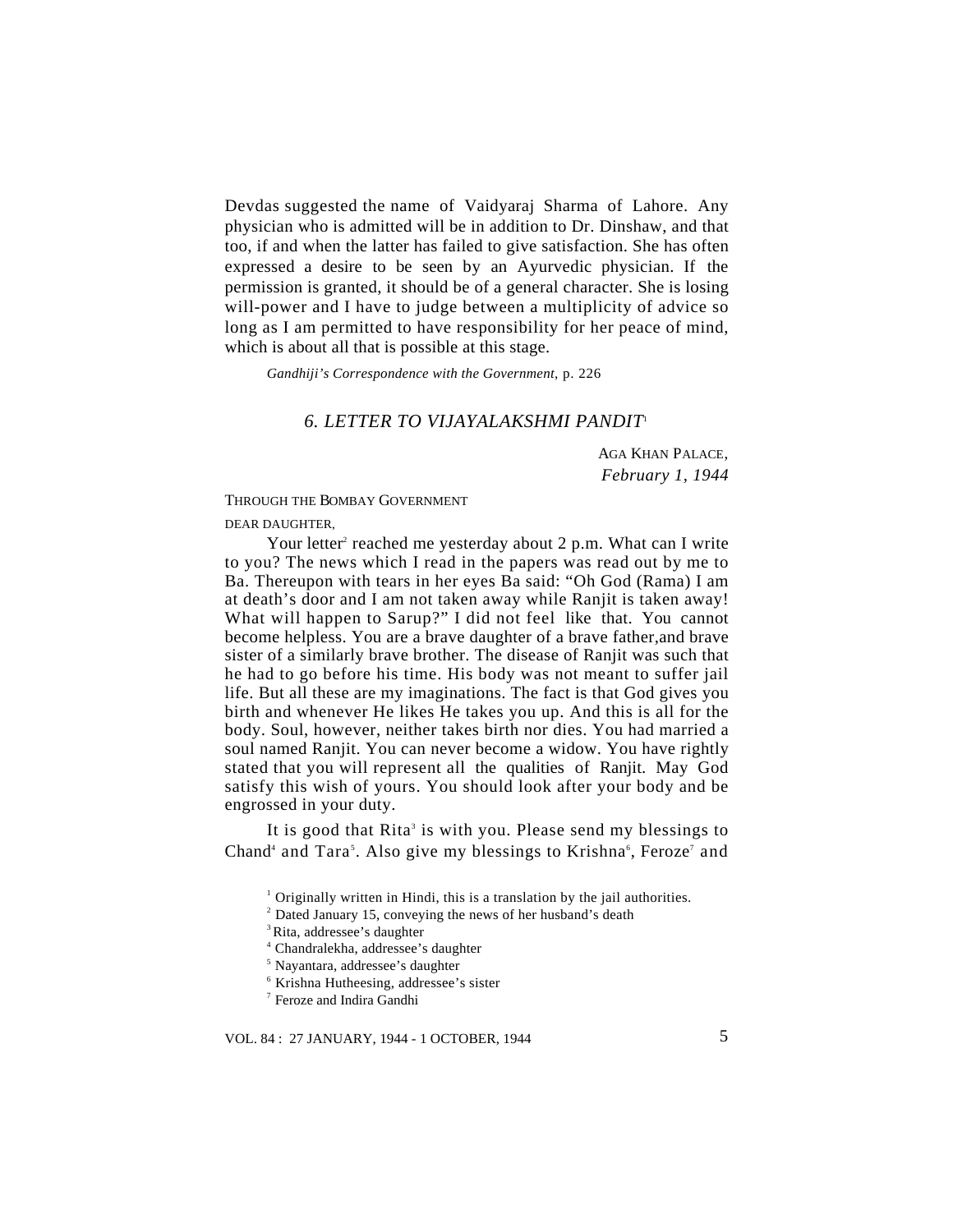Indu<sup>1</sup>. May God bless you.

Your letter has been delivered to me against the rules<sup>2</sup>. And this will also be delivered against the rules. This is my first letter from jail. Ba has been counting her days in the hope of death.

*Blessings to you from us both,*

SHRIMATI VIJAYALAKSHMI PANDIT 2 MUKHERJI ROAD ALLAHABAD

Bombay Secret Abstracts: Home Department, Special Branch (6), File No. 13-I (5), p. 47

# *7. LETTER TO SECRETARY, HOME DEPARTMENT, GOVERNMENT OF BOMBAY*

DETENTION CAMP, *February 3, 1944*

SECRETARY TO THE GOVERNMENT OF BOMBAY

BOMBAY

SIR,

Shri Kasturba asked me yesterday when Dr. Dinshaw was coming, and whether a vaidya (Ayurvedic physician) could see her and give her some drugs. I told her, I was trying for both but that we were prisoners and could not have things as we liked. She has since been repeatedly asking me whether I could not do something to hasten matters. She had a restless night again. This is, of course, nothing new for her at present. I request immediate orders about Dr. Dinshaw and Vaidyaraj Sharma of Lahore. The latter will be some time coming. But Dr. Dinshaw can come even today if authority is given for calling him in.

I must confess that I do not understand this delay when a patient's life is hanging in the balance and may be saved by timely

<sup>&</sup>lt;sup>1</sup> Feroze and Indira Gandhi

<sup>&</sup>lt;sup>2</sup> Allowing security prisoners to correspond only with family members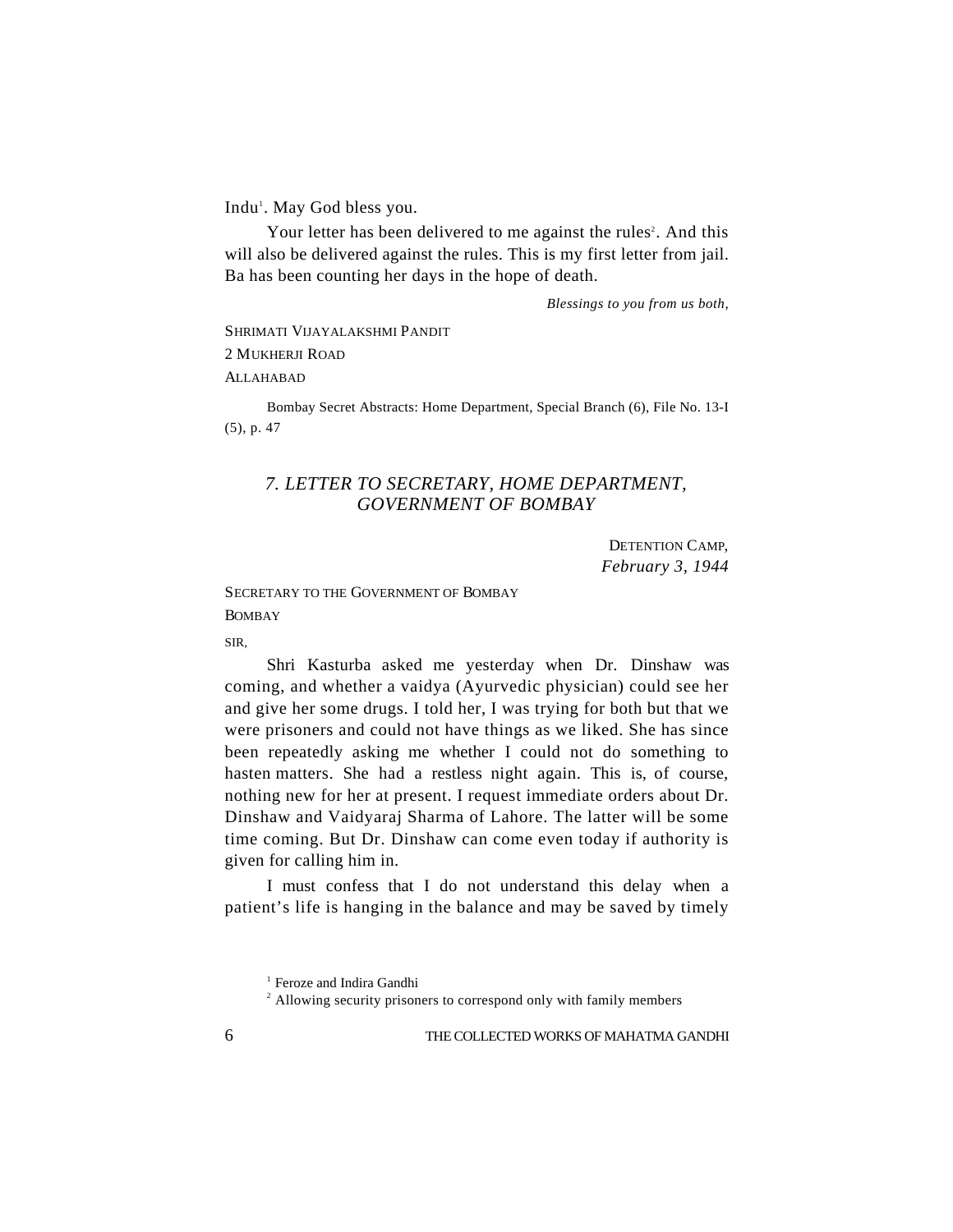aid. After all, for a patient alleviation of pain is as important as the highest matters of State.<sup>1</sup>

*I am, etc.,*

M. K. GANDHI

From a photostat: G.N. 3929, also Bombay Secret Abstracts: Home Department, Special Branch, File No. 76, p. 229

### *8. LETTER TO SECRETARY, HOME DEPARTMENT, GOVERNMENT OF BOMBAY*

DETENTION CAMP, *February 7, 1944*

SECRETARY TO THE GOVERNMENT OF BOMBAY (HOME DEPARTMENT) BOMBAY

SIR,

On 29th December, 1943, I sent for dispatch to the addressee a letter<sup>2</sup> addressed to Miss Agatha Harrison of [2]<sup>3</sup> Cranbourne Court, Albert Bridge Road, London. May I know whether that letter was sent to Miss Harrison?

> *I am, etc.,* M. K. GANDHI

From a photostat: G.N. 3930; also Bombay Secret Abstracts: Home Department, Special Branch (6), File No. 13-I, p. 21

<sup>1</sup> For the addressee's reply of even date, *vide* 2nd footnote of "Letter to Secretary, Home Department, Government of India", 31-1-1944.

<sup>&</sup>lt;sup>2</sup>Vide "Letter to Agatha Harrison", 29-12-1943.

<sup>&</sup>lt;sup>3</sup> Illegible in the source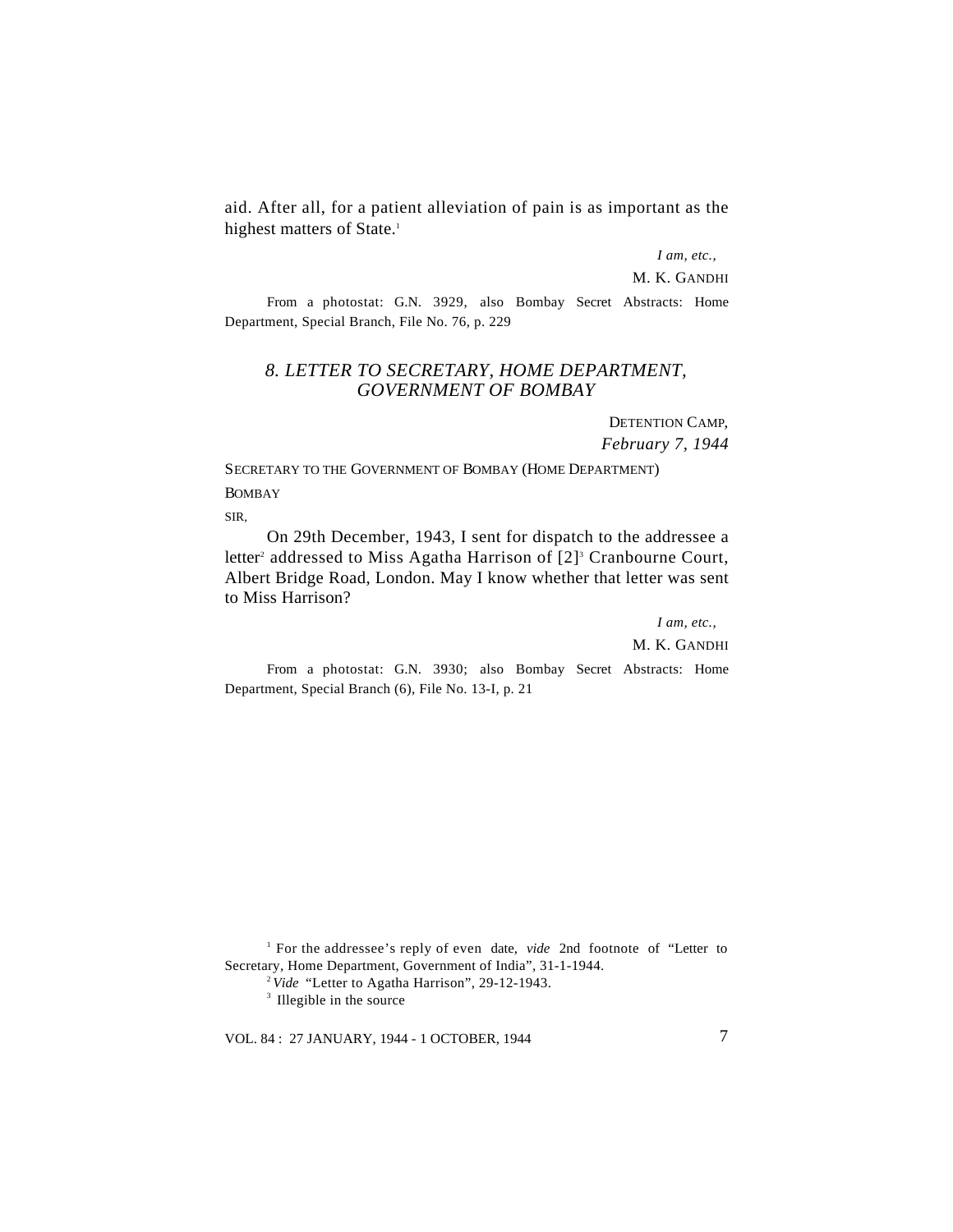# *9. LETTER TO SECRETARY, HOME DEPARTMENT, GOVERNMENT OF BOMBAY*

DETENTION CAMP, *February 7, 1944*

SECRETARY TO THE GOVERNMENT OF BOMBAY (HOME DEPARTMENT)

BOMBAY

SIR,

In pursuance of the right conferred upon me of making a representation against my detention, I sent one<sup>1</sup> on 24th January, 1944*.* May I know when I shall be favoured with a reply thereto?

*I am, etc.,*

M. K. GANDHI

From a photostat: G.N. 3931, also Bombay Secret Abstracts: Home Department, Special Branch (6), File No. 13-I, p. 23

# *10. NOTE TO INSPECTOR-GENERAL OF PRISONS, BOMBAY*<sup>2</sup>

DETENTION CAMP, *February 11, 1944*

The responsibility for bringing in a non-allopath assistant would be wholly mine, and the Government shall stand absolved from responsibility for any untoward result following such treatment. I am not sure that I shall accept the advice that such vaidyas or hakims may give. But if I do, and if the prescription is ineffective, I would like to reserve the right to revert to present treatment.

M. K. GANDHI

*Gandhiji's Correspondence with the Government*, p. 229

<sup>1</sup>Vide "Letter to Secretary, Home Department, Government of India", 24-1-1944.

<sup>2</sup> In an introductory note to this, in the source, Pyarelal explains: "In pursuance of the request for an Ayurvedic physician for Shrimati Kasturba Gandhi, Gandhiji had a talk with the Inspector-General of Prisons on the morning of February 11, 1944. He then wrote out the following confirming what he had already told the jail authorities."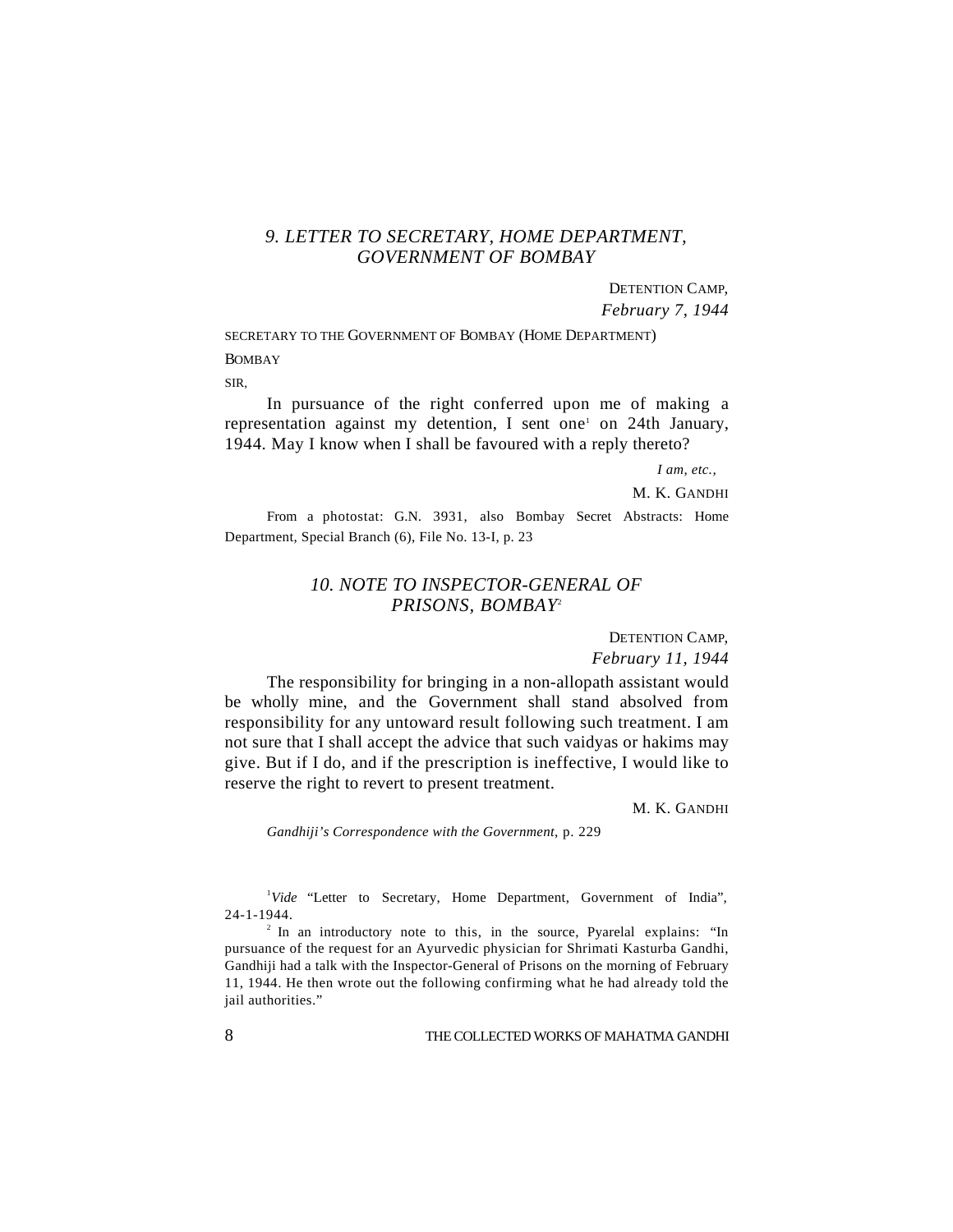### *11. LETTER TO INSPECTOR-GENERAL OF PRISONS, BOMBAY*

*Immediate* DETENTION CAMP,

*February 14, 1944*

THE INSPECTOR-GENERAL OF PRISONS

# **POONA**

SIR,

I told you yesterday that Shri Kasturba was so bad during the night that Dr. Nayyar got frightened and awakened Dr. Gilder. I felt that she was going. The doctors were naturally helpless. Dr. Nayyar had, therefore, to wake up the Superintendent who kindly phoned the Vaidyaraj. It was then about 1 a.m. Had he been on the premises he would certainly have given relief. I, therefore, asked you to let him stay at the camp during the night. But you informed me, theGovernment orders did not cover night stay. The Vaidyaraj, however, you said, could be called in during the night. I pointed out the obvious danger of delay but you were sorry, the orders would not allow you to go further. In vain I argued that the Government having given the authority to call in Vaidyaraj on condition that I absolved them from responsibility for any untoward result of the *vaidic* treatment, they could not contemplate any restriction on the duration of the physician's stay at the camp so long as it was thought necessary in the interest of the patient. In view of your rejection of my request, I had to trouble the Vaidyaraj to rest in his car in front of the gate so that in case of need he might be called in. He very humanly consented. He had to be called in and he was able to bring the desired relief. The crisis has not passed as yet. I, therefore, repeat my request and ask for immediate relief. I would like, if I can, to avoid the last night's experience. I do wish that the vexations caused by the delay in granting my requests about the patient's treatment came to an end. Both Dr. Mehta and the Vaidyaraj were permitted to come in after protracted delay. Precious time was lost making recovery more uncertain than it was. I hope you will be able to secure the necessary authority for the vaid's stay in the camp during night, if the patient's condition requires it. The patient needs constant and continuous attention.

*I am, Yours, etc.,*  M. K. GANDHI From a photostat: G.N. 3932; also Bombay Secret Abstracts: Home Department, Special Branch, File No. 76, p. 299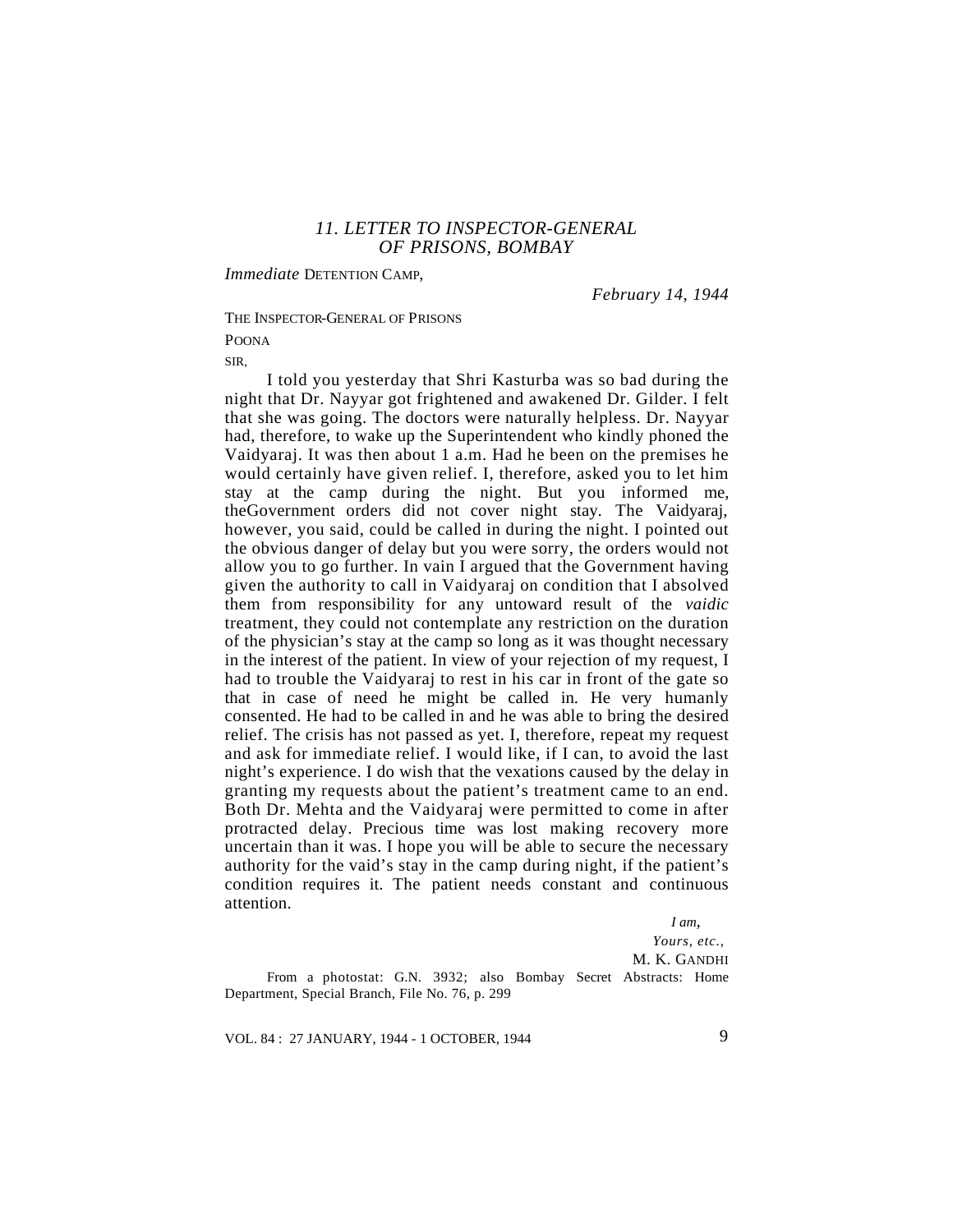### *12. LETTER TO INSPECTOR-GENERAL OF PRISONS, BOMBAY*

*Immediate* DETENTION CAMP,

*February 16, 1944*

#### THE INSPECTOR-GENERAL OF PRISONS

POONA

SIR,

This is in continuation of my letter<sup>1</sup> of the 14th instant. When I asked<sup>2</sup> for Vaidyaraj and took upon myself the responsibility<sup>3</sup> of changing Shri Kasturba's treatment, and absolved the Government physician of all responsibility, I naturally took for granted that the Vaidyaraj would be allowed such facilities as would in his opinion be necessary for carrying out his treatment. The patient's nights are much worse than her days and it is essentially at night that constant attendance is necessary. The Vaidyaraj considers himself handicapped in his treatment of the case under the present arrangement.

In order to be within immediate call, he has been good enough to sleep in his car outside the gate of this camp for the last three nights, and every night he has had to be called up at least once. This is an unnatural state of things and, though he seems to have infinite capacity for suffering inconvenience for the sake of the patient, I may not take undue advantage of his generous nature. Besides, it means disturbing the Superintendent and his staff (in fact the whole camp) once or more often during the night. For instance, last night she suddenly developed fever with *rigor.* The Vaidyaraj, who had left the premises at 10.30 p.m., had to be called in at 12 midnight. I had to request him to leave her soon afterwards, although he would have liked to have stayed with her longer, because so long as he stayed in, it would have meant keeping the Superintendent and his staff awake which might have been even for the whole night. I would not do this even for saving my life-long partner especially when I know that a

<sup>1</sup> Vide the preceding item.

<sup>2</sup>Vide "Letter to Secretary, Home Department, Government of India", 27-1-1944, "Silence-DAy Note to Superintendent Detention Camp", 31-1-1944 and "Note to Inspector-General of Prisons, Bombay", 11-2-1944.

3 *ibid*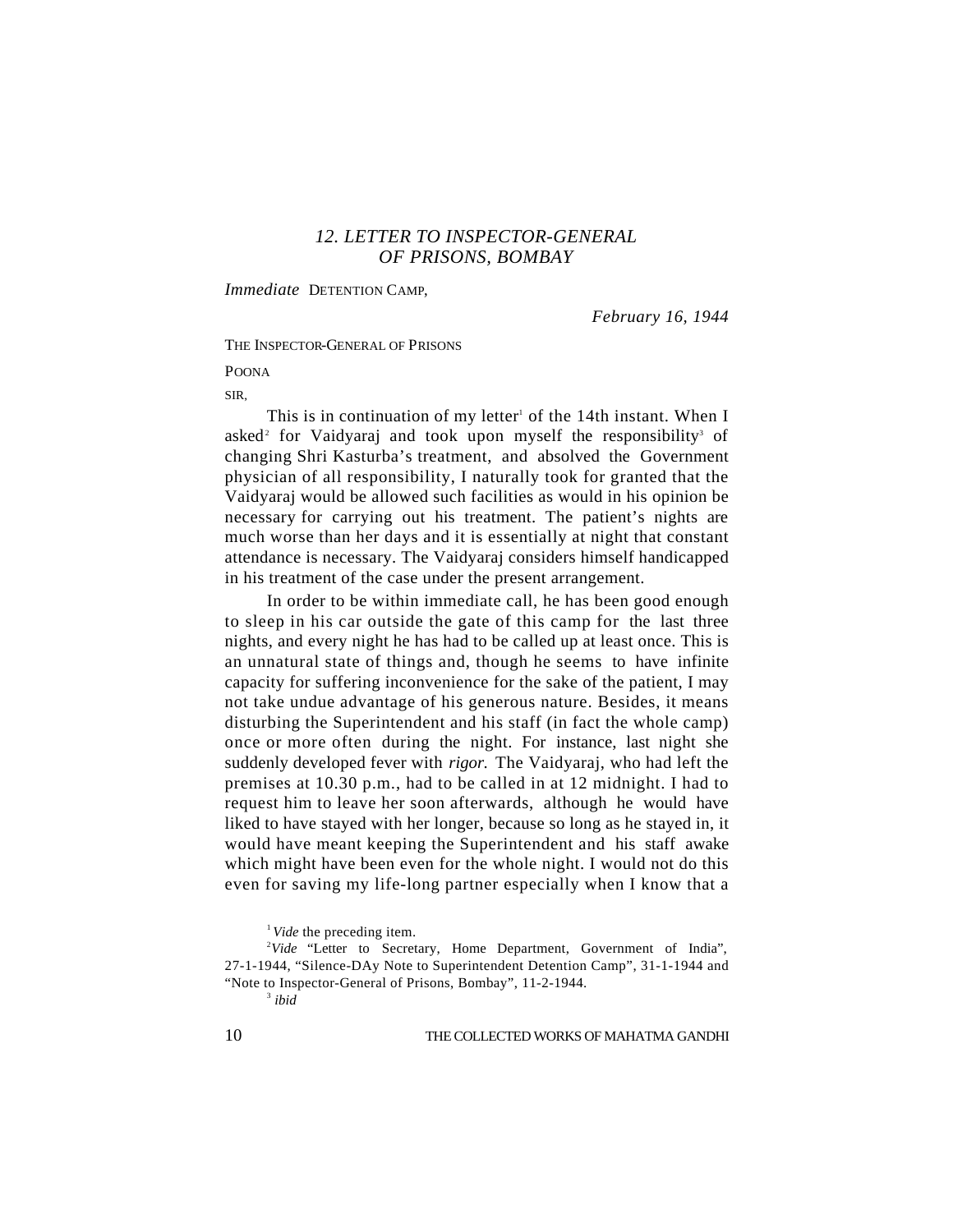humane way is open.

As I have said already, the Vaidyaraj considers it necessary to be in constant attendance on the patient. He varies the drugs from moment to moment as the patient's condition requires. Drs. Gilder's and Nayyar's assistance is at my disposal all the time—they are more than friends and would do everything in their power for the patient. But, as I have said in my last letter, they cannot help while treatment of a wholly different nature from theirs is going on. Besides, being in its very nature impracticable, such a course would be unjust to the patient, to the Vaidyaraj and to themselves.

I, therefore, submit below the following three alternative proposals:

I. Vaidyaraj should be permitted to remain in the camp day and night so long as he considers it necessary in the interests of the patient.

II. If the Government cannot agree to this, they may release the patient on parole to enable her to receive the full benefit of the physician's treatment.

III. If neither of these two proposals are acceptable to the Government, I request that I be relieved of the responsibility of looking after the patient. If I as her husband cannot procure for her the help she wants or that I think necessary, I ask for my removal to any other place of detention that the Government may choose. I must not be made a helpless witness of the agonies the patient is passing through.

The Government have kindly permitted Dr. Mehta to visit the patient at her repeated requests. His help is valuable, but he does not prescribe drugs. She needs the physical therapy given by him which soothes her greatly but she cannot do without drug treatment either. Drugs can only be prescribed by the doctors or the Vaidyaraj. The doctors' treatment has already been suspended. In the absence of a satisfactory reply to this letter by this evening, I shall be constrained to suspend Vaidyaraj's treatment also. If she cannot have the drug treatment which she should in full, I would rather that she did without it altogether.

I am writing this by the patient's bedside at 2 a.m. She is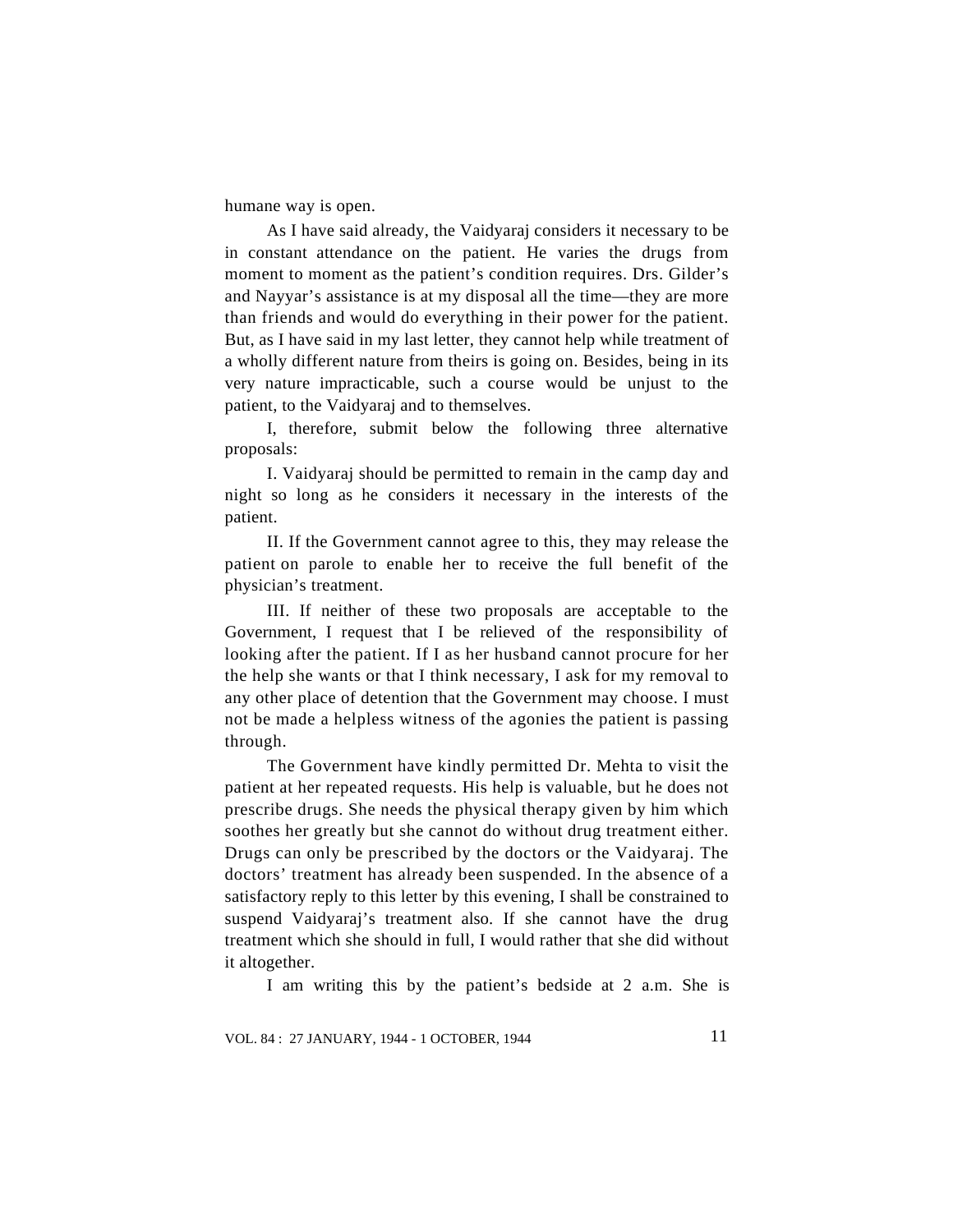oscillating between life and death. Needless to say she knows nothing of this letter. She is now hardly able to judge for herself.

*I am, etc.,*

M. K. GANDHI

From a photostat: G.N. 3933; also Bombay Secret Abstracts, Home Department, Special Branch, File No. 76, pp. 311-3

### *13. TELEGRAM TO FINANCE MEMBER, GOVERNMENT OF INDIA*

*Express Telegram* DETENTION CAMP, *February 16, 1944*

HONOURABLE FINANCE MEMBER<sup>1</sup>

NEW DELHI

HAVING READ YOUR STATEMENT<sup>2</sup> ABOUT SALT CLAUSE IN GANDHI-IRWIN AGREEMENT I BEG TO DRAW YOUR ATTENTION TO NOTICE THAT WAS ISSUED BY SIR GEORGE SCHUSTER<sup>3</sup> EXPLAINING IMPLICATIONS OF THAT CLAUSE. ANY AMENDMENT SHOULD BE IN TERMS OF THAT NOTICE<sup>4</sup>

GANDHI

Bombay Secret Abstracts: Home Department, Special Branch (6), File No. 13-II, p.5

<sup>1</sup> Sir Jeremy Raisman

 $2$ In the Central Legislative Assembly, on February 14, during a debate on Finance Member's "Bill to consolidate and amend the law relating to Central Excise duties, as reported by the Select Committee", T. T. Krishnamachari (Nationalist), moved an amendment for according legislative sanction for the practice which had been in existence ever since Gandhi-Irwin Pact of March 3, 1931, in respect of salt manufactured for domestic purposes. The Finance Member had stated "that the Government did not intend to retract from the Irwin-Gandhi Pact, would be quite willing to meet the desire of the House, if there was no technical difficulty". He had also added, "that the Government did not intend to levy any duty on salt collected or manufactured for domestic purposes by any person" (*The Indian Annual Register, 1944,* Vol. I, p. 134).

 $3$  The then Finance Member, for Gandhiji's subsequent correspondence with him and his successor, Sir James Grigg, in 1934.

<sup>4</sup>The addressee's reply, forwarded through the Government of Bombay by their letter dated February 25, read: "After discussion in the House it was felt best course to leave matters to be regulated as hitherto by notification issued in 1931, terms of which have been scrupulously observed by Government. No amendment was therefore made."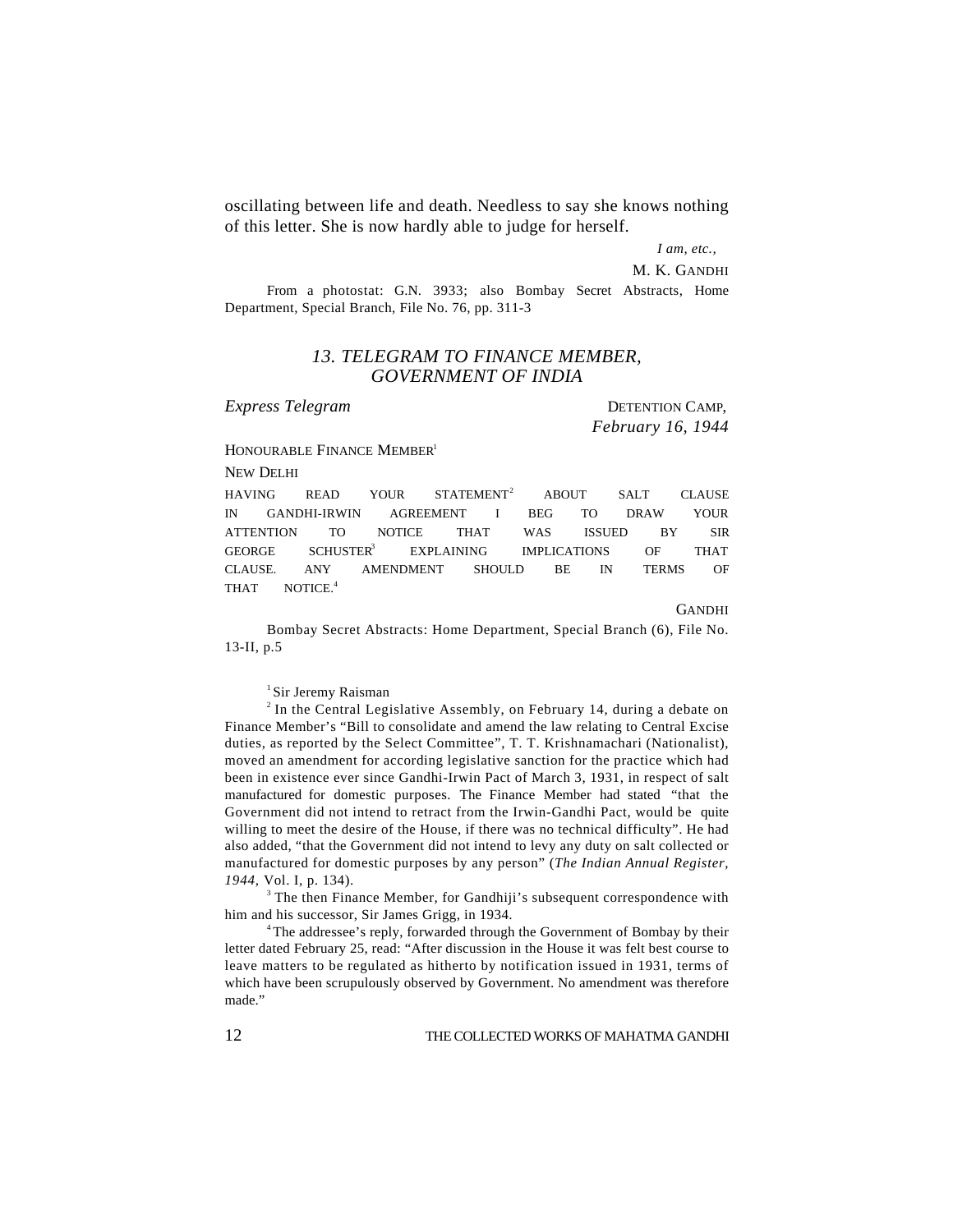### *14. LETTER TO LORD WAVELL*

*February 17, 1944*

DEAR FRIEND,

Although I have not had the pleasure of meeting you, I address you on purpose as "dear friend". I am looked upon by the representatives of the British Government as a great, if not the greatest, enemy of the British. Since I regard myself as a friend and servant of humanity including the British, in token of my goodwill I call you, the foremost representative of the British in India, my "friend".

2. I have received in common with some others, a notice informing me, for the first time, why I am detained and conferring on me the right of representation against my detention. I have duly sent my reply<sup>1</sup>, but I have as yet heard nothing from the Government. A reminder<sup>2</sup>, too, has gone after a wait of thirteen days.

3. I have said some only have received notices because out of the six of us in this camp, only three have received them. I presume that all will receive them in due course. But my mind is filled with the suspicion that the notices have been sent as a matter of form only, and not with any intention to do justice. I do not wish to burden this letter with argument. I repeat what I said<sup>3</sup> in the correspondence with your predecessor, that the Congress and I are wholly innocent of the charges brought against us. Nothing but an impartial tribunal to investigate the Government case, and the Congress case against the Government, will bring out the truth.

4. The speeches recently made on behalf of the Government in the Assembly on the release motion,<sup>4</sup> and on the gagging

<sup>&</sup>lt;sup>1</sup>Vide "Letter to Secretary, Home Department, Government of India", 24-1-1944 and "Letter to Secretary, Home Department, Government of India", 7-2-1944.

<sup>2</sup> *ibid*

<sup>&</sup>lt;sup>3</sup> In letters to Additional Secretary, Home Department, Government of India; *vide* "Letter to Secretary, Home Department, Government of India", 15-7-1943

<sup>4</sup> On February 8, the Central Legislative Assembly rejected Lalchand Navalrai's resolution for releasing political prisoners. In his speech, Sir Reginald Maxwell, Home Member, had said that "if Government were asked to release the Congress leaders, they must be assured that the results would be beneficial to India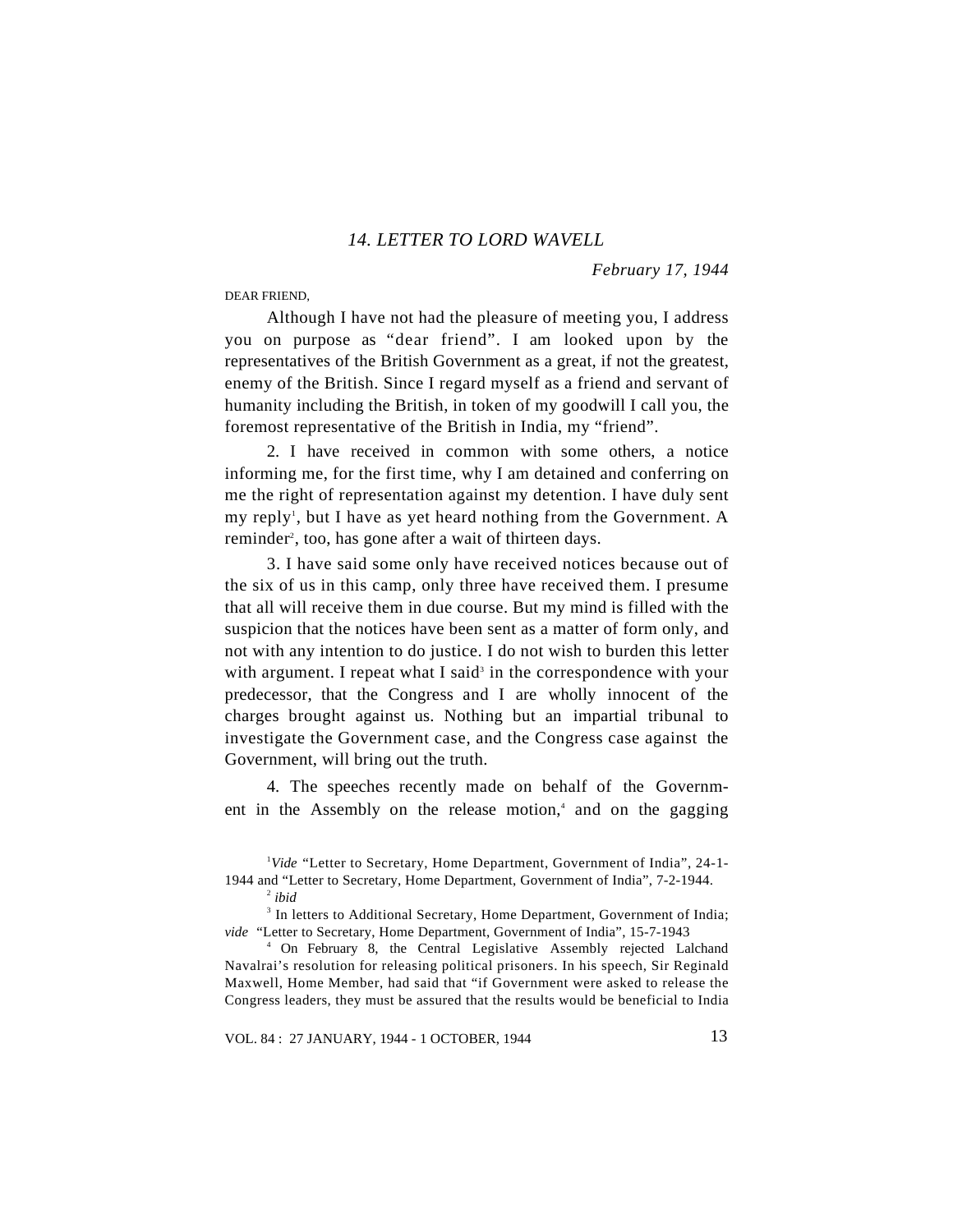order<sup>1</sup> on Shri Sarojini Devi, I consider to be playing with fire. I distinguishbetween defeat of Japanese arms and Allied victory. The latter must carry with it the deliverance of India from the foreign yoke. The spirit; of India demands complete freedom from all foreign dominance and would, therefore, resist Japanese yoke equally with British or any other. The Congress represents that spirit in full measure. It has grown to be an institution whose roots have gone deep down into the Indian soil. I was, therefore, staggered to read that Government were satisfied with things as they were going. Had they not got from among the Indian people the men and money they wanted? Was not the Government machinery running smooth? This self satisfaction bodes ill for Britain, India and the world, if it does not quickly give place to a searching of hearts in British high places.

5. Promises for the future are valueless in the face of the world struggle in which the fortune of all nations and therefore of the whole of humanity is involved. Present performance is the peremptory need of the moment, if the war is to end in world peace and not be a preparation for another war bloodier than the present, if indeed there can be a bloodier. Therefore real war effort must mean satisfaction of India's demand. "Quit India" only gives vivid expression to that demand and has not the sinister and poisonous meaning attributed to it without warrant by the Government of India. The expression is charged with the friendliest feeling for Britain in terms of the whole of humanity.

6. I have done. I thought that, if I claim to be a friend of the British, as I do, nothing should deter me from sharing my deepest thoughts with you. It is no pleasure for me to be in this camp, where all my creature comforts are supplied without any effort on my part, when I know that millions outside are starving for want of food. But I

and to war effort" (*The Indian Annual Register, 1944,* Vol. I, p. 131).

<sup>&</sup>lt;sup>1</sup> On February 7, the Assembly rejected A. C. Datta's adjournment motion to censure the Government on this order under Defence of India Rules passed on Sarojini Naidu on January 26. Sir Reginald Maxwell who defended the prohibitory order had, in his speech, argued that it was unfair to give freedom of speech to Mrs. Naidu which was denied to her colleagues of the Congress Working Committee.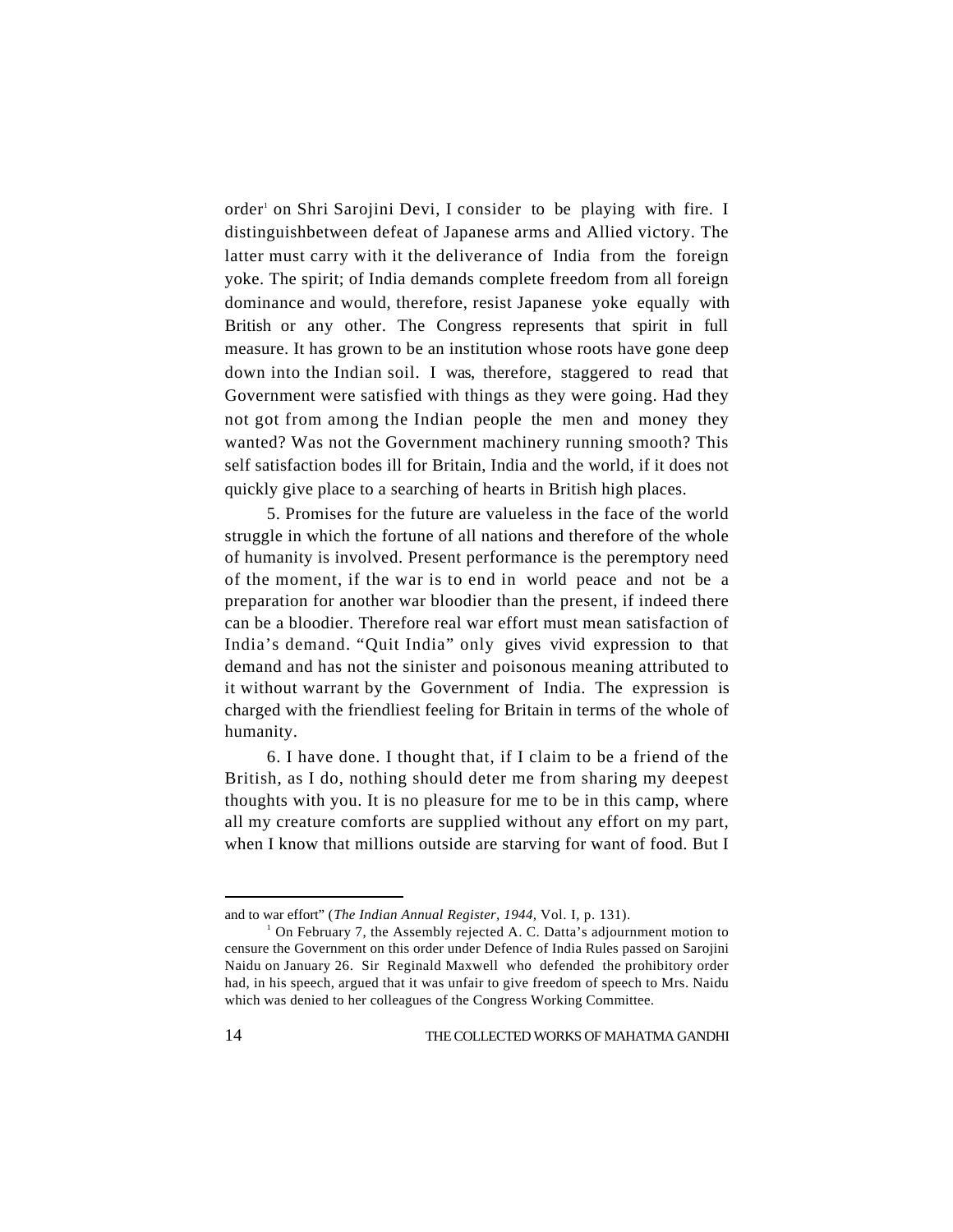should feel utterly helpless, if I went out and missed the food by which alone living becomes worth while.<sup>1</sup>

*I am,* 

*Yours sincerely,* M. K. GANDHI

*Correspondence with Mr. Gandhi,* p. 118. Also C.W. 10505. Courtesy: India Office Library

### *15. LETTER TO INSPECTOR-GENERAL OF PRISONS, BOMBAY*

DETENTION CAMP, *February 18, 1944*

THE INSPECTOR-GENERAL OF PRISONS POONA SIR,

Vaidyaraj Shri Shiv Sharma regretfully informs me that having put forth all the resources at his disposal, he has been unable to produce a condition in Shri Kasturba so as to give him hope of final recovery. As his was simply a trial to see whether Ayurvedic treatment could yield better result, I have now asked Drs. Gilder and Nayyar to resume the suspended treatment. Dr. Mehta's assistance was never suspended and will be continued till recovery or the end.

I want to say that the Vaidyaraj has been most assiduous and attentive in the handling of this most difficult case, and I would have willingly allowed him to continue his treatment, if he had wished to do so. But he would not continue it, when his last prescription failed to bring about the result he had expected. Drs. Gilder and Nayyar tell me that they would like to receive the benefit of the Vaidyaraj's assistance in the matter of sedatives, purgatives and the like. These have proved effective both from the doctors' and the patient's point of view. I hope that the Government will have no objection to the Vaidyaraj continuing to come in for the purpose. Needless to say, under the altered circumstances, he will not be required for night

<sup>1</sup>In his reply dated February 25, Lord Wavell said that the question of issuing notices "will be looked into at once". He also forwarded a copy of his speech of February 17 to the Legislature which, according to him, stated "his point of view". For Gandhiji's comments on the speech, *vide* "Letter to Lord Wavell", 9-3-1944.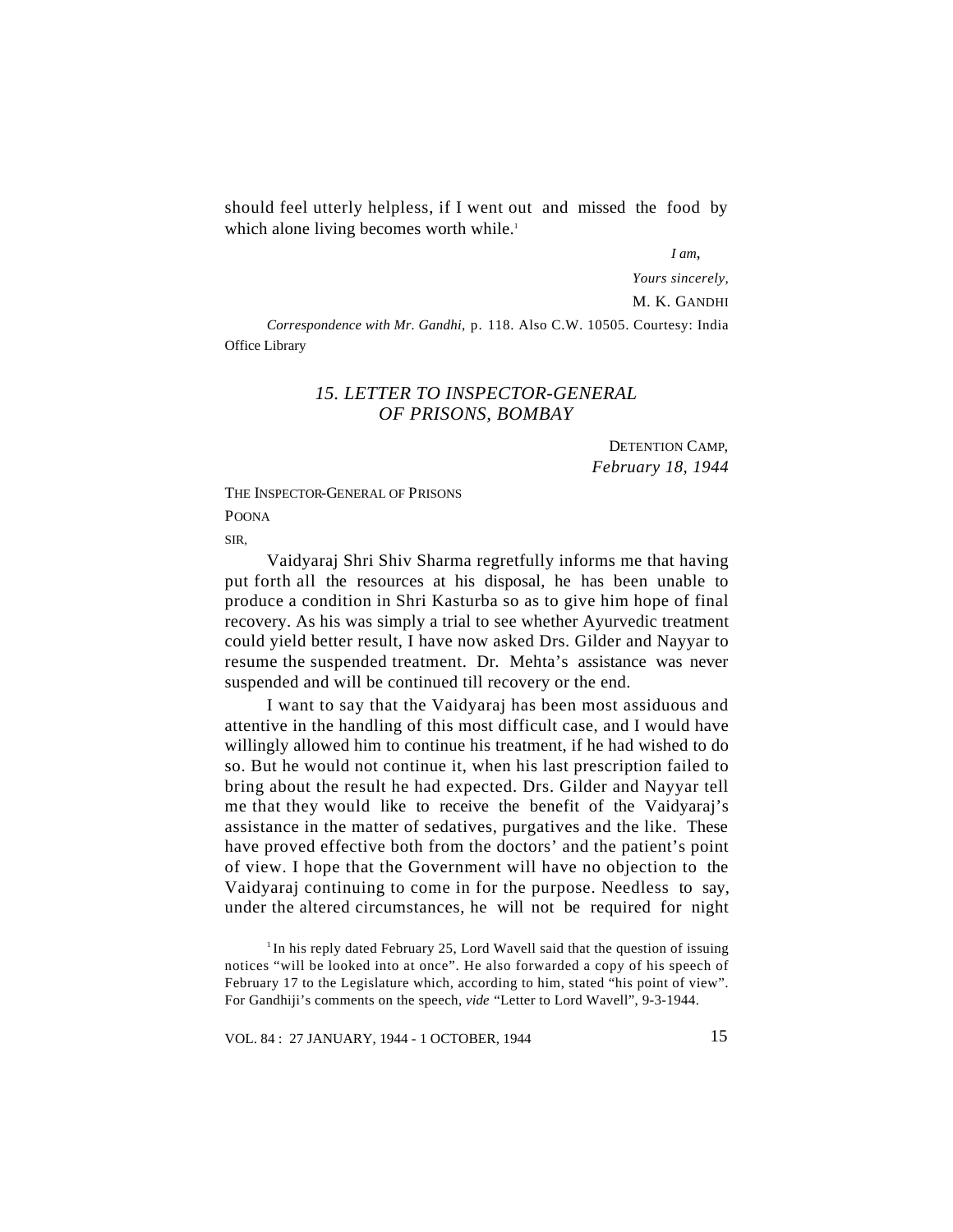duty. I cannot refrain from regretfully saying that had there not been the wholly avoidable delay in granting my request for allowing the services of the Vaidyaraj and Dr. Mehta, the patient's condition might not have been so near the danger point as it is today. I am well aware that nothing happens outside the Divine Will, but man has noother means of interpreting that Will apart from the results he can see.

*I am, etc.,*

M. K. GANDHI

From a photostat: G.N. 3934; also Bombay Secret Abstracts: Home Department, Special Branch, File No. 76, p. 335

#### *16. CABLE TO SHIRINBAI JALBHOY RUSTOMJEE*<sup>1</sup>

*Immediate* [On or before *February 21, 1944*] SHIRINBAI JALBHOY RUSTOMJEE BOX 1610, DURBAN SOUTH AFRICA THANKS. BA SLOWLY GOING. MANILAL SUSHILA SHOULD CONTINUE THEIR WORK. LOVE. **BAPU** 

Bombay Secret Abstracts: Home Department, Special Branch (6). File No. 76-I, 1943-44

 $1$ <sup>1</sup> This was in reply to the addressee's cable to Kasturba Gandhi which read: "Regret your serious illness. If you desire Manilal-Sushila's presence, can arrange their passage. We pray for you and Bapu's blessings." The Home Department, Government of India, which communicated the cable to Bombay Government, in a telegram, said: "Following cable for Mrs. Gandhi received from Durban. . . . Please convey urgently to Gandhi with intimation that Government are prepared to give him facilities for reply which you should pass or refer to us, if necessary."

 $2$ <sup>2</sup> The cable was forwarded by Bombay Government to Home Department, Government of India, on February 21, 1944.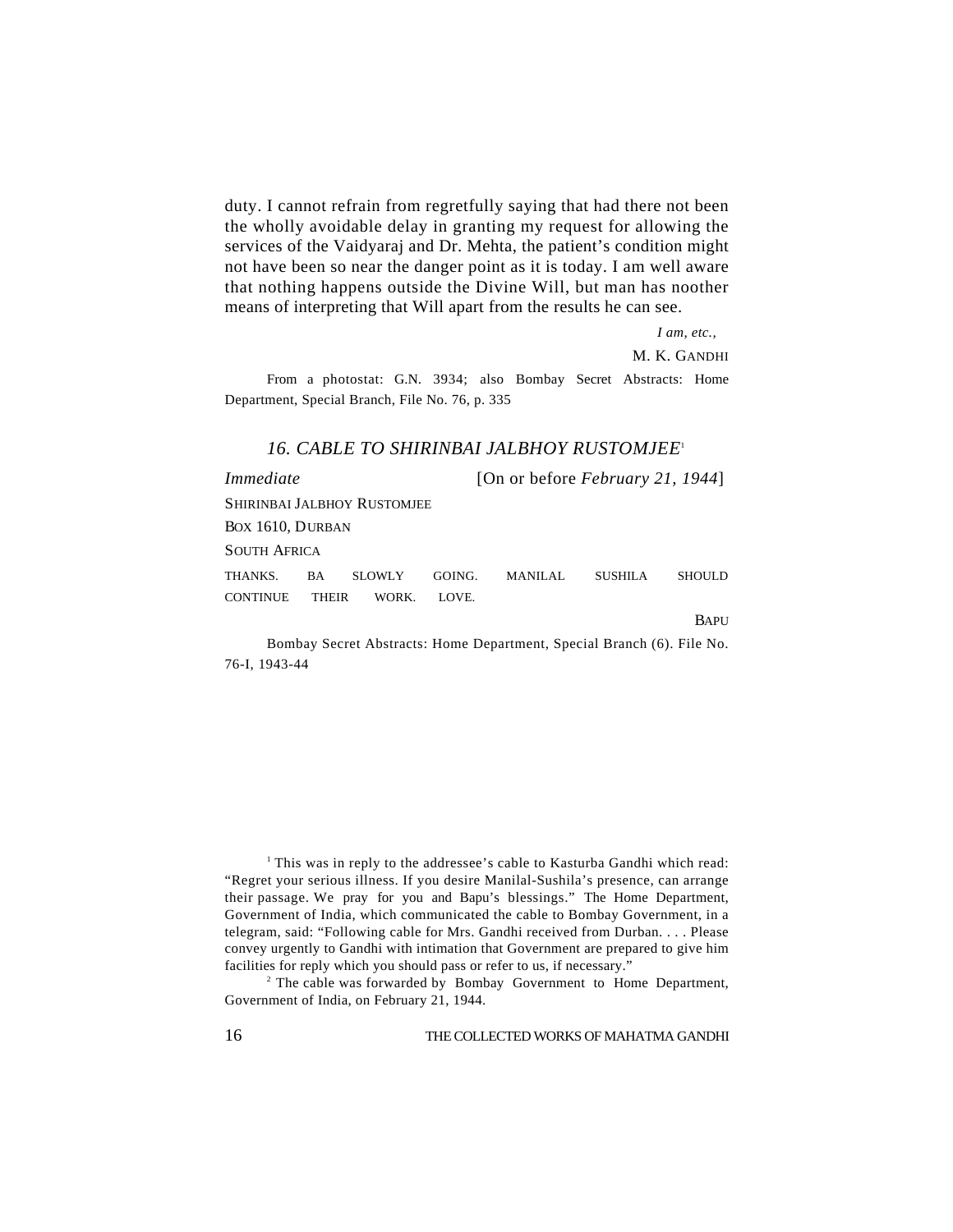# *17. REQUEST TO GOVERNMENT ON KASTURBA'S FUNERAL*<sup>1</sup>

#### [*February 22, 1944*] 2

1. Body should be handed over to my sons and relatives which would mean a public funeral without interference from Government.

2. If that is not possible, funeral should take place as in the case of Mahadev Desai<sup>3</sup>; and if the Government will allow relatives only to be present at the funeral, I shall not be able to accept the privilege unless all friends who are as good as relatives to me are also allowed to be present.

3. If this also is not acceptable to the Government, then those who have been allowed to visit her will be sent away by me and only those who are in the camp (detenus) will attend the funeral. It has been, as you will be able to bear witness, my great anxiety not to make any political capital out of this most trying illness of my life companion. But I have always wanted whatever the Government did, to be done with good grace which, I am afraid, has been hitherto lacking. It is not too much to expect that now that the patient is no more, whatever the Government decide about the funeral will be done with good grace.

*Gandhiji's Correspondence with the Government*, p. 233

<sup>1</sup> Kasturba Gandhi died at 7.35 p.m. Pyarelal explains that this was "Gandhiji's reply taken down by the Inspector-General of Prisons in writing from dictation at 8.07 p.m. on February 22, 1944, in answer to his inquiry on behalf of the Government as to what Gandhiji's wishes in the matter were". *Vide* also "Letter to Additional Secretary, Home Department, Government of India", 4-3-1944.

2 *ibid.*

<sup>3</sup> On August 15, 1942, when Gandhiji lit the pyre on the Aga Khan Palace grounds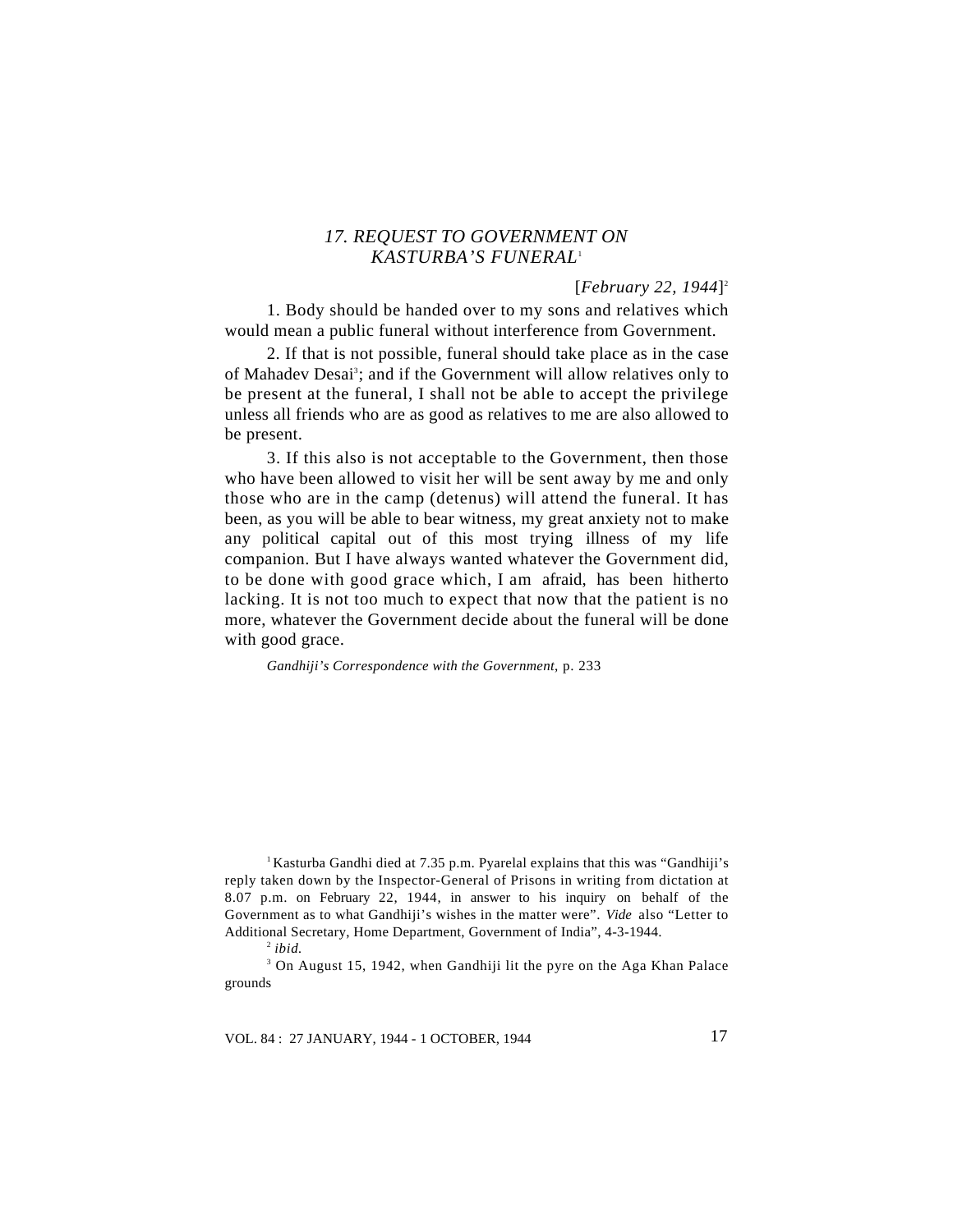# *18. LETTER TO ADDITIONAL SECRETARY, HOME DEPARTMENT, GOVERNMENT OF INDIA*

DETENTION CAMP, *February 26, 1944*

# THE ADDITIONAL SECRETARY HOME DEPARTMENT SIR,

I have read the speech of the Hon'ble the Home Member in the Assembly on the debate<sup>1</sup> arising out of the ban on Shrimati Sarojini Devi. The speech has reference, among other things, to the correspondence between Shrimati Mirabai and myself and the Government's refusal to publish that correspondence. The following is the relevant portion of the speech:

She (Shrimati Sarojini Devi) refers, and the point has been raised in this debate, to a letter said to have been written<sup>2</sup> by Miss Slade to Mr. Gandhi and Mr. Gandhi's reply  $3$  and I have been asked why no publicity was given to that letter. That letter was written and answered long before the Congress leaders were placed in detention. If Mr. Gandhi had wished to give publicity to that letter, he was perfectly free to do it himself. But it was a confidential communication addressed to him, and I do not see any reason why Government should disclose a communication of that nature. I might say that it would not help the Congress case, if it were disclosed.

Then it has been said that Mrs. Naidu wishes to defend the Congress from the implication of being pro-Japanese. Government have never at any time, either here or at home, charged the Congress with being pro-Japanese. Well, the allusion to that in the booklet called *Congress Responsibility* refers to a statement quoted from Pandit Nehru himself. I have not the time to quote it at length but if Hon'ble Members will refer to the quotation given in the *Congress Responsibility* pamphlet, they will easily find the passage in question.

Assuming that the report is correct, it makes strange reading. Firstly, as to the non-publication by me of this correspondence

<sup>2</sup>Vide "Letter to Additional Secretary, Home Department, Government of India" sub-title [I} and [J], 5-7-1943.

3 *ibid*

<sup>&</sup>lt;sup>1</sup> Vide 5th footnote of "Letter to Lord Wavell", 17-2-1944.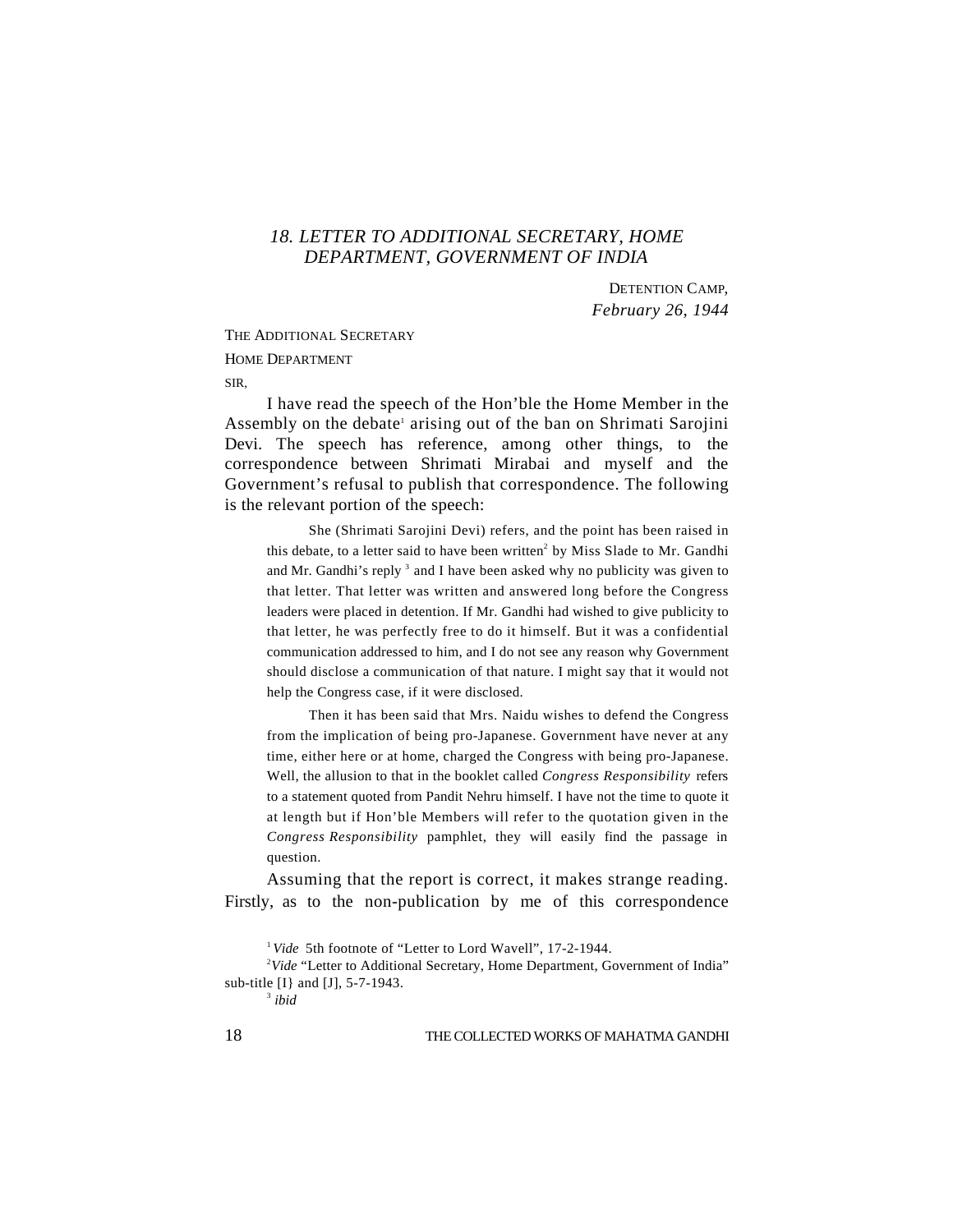between Shrimati Mirabai and myself, surely the publication wasunnecessary until the charge of my being pro-Japanese was spread abroad. Secondly, why do the Government feel squeamish about publishing "confidential" correspondence when both the correspondents have specially invited publication?

Thirdly, I do not understand the reluctance of the Government to publish the correspondence when, according to the Hon'ble the Home Member, the correspondence will not serve the Congress case. Fourthly, the Government seem intentionally or unintentionally to have suppressed the very relevant fact that Shrimati Mirabai wrote to Lord Linlithgow drawing attention to the libellous propaganda in the London Press at the time, containing allegations that I was pro-Japanese, which allegations she invited him to repudiate. Her letter<sup>1</sup> to Lord Linlithgow enclosed copies of the correspondence referred to and asked for its publication. It was written on December 24, long before the Government publication entitled *Congress Responsibility* which bears the date February 13, 1943, appeared. Fifthly, as to Pandit Jawaharlal Nehru's alleged statement before the Working Committee, I have already made it clear in my reply<sup>2</sup> to the Government pamphlet that it was wholly wrong on their part to make use of the unauthorized notes of the discussions at the Allahabad meeting of the Working Committee, after Pandit Nehru's emphatic repudiation<sup>3</sup> published in the daily Press.

It is difficult for me to understand the Hon'ble the Home Member's speech and the Government's persistence in making charges and innuendoes against Congress people whom they have put in custody and thus effectively prevented from answering those charges. I hope, therefore, that the Government will at the very least see their way to publish the correspondence referred to, namely,

<sup>&</sup>lt;sup>1</sup>Vide "Letter to Additional Secretary, Home Department, Government of India" sub-title [H], 5-7-1943.

<sup>2</sup>*Vide* "Letter to Additional Secretary, Home Department, Government of India", 5-7-1943, point 17 and Appendix "Concluding Chapters of *Congress Responsibility for the disturbances, 1942-43*", after 4-3-1944.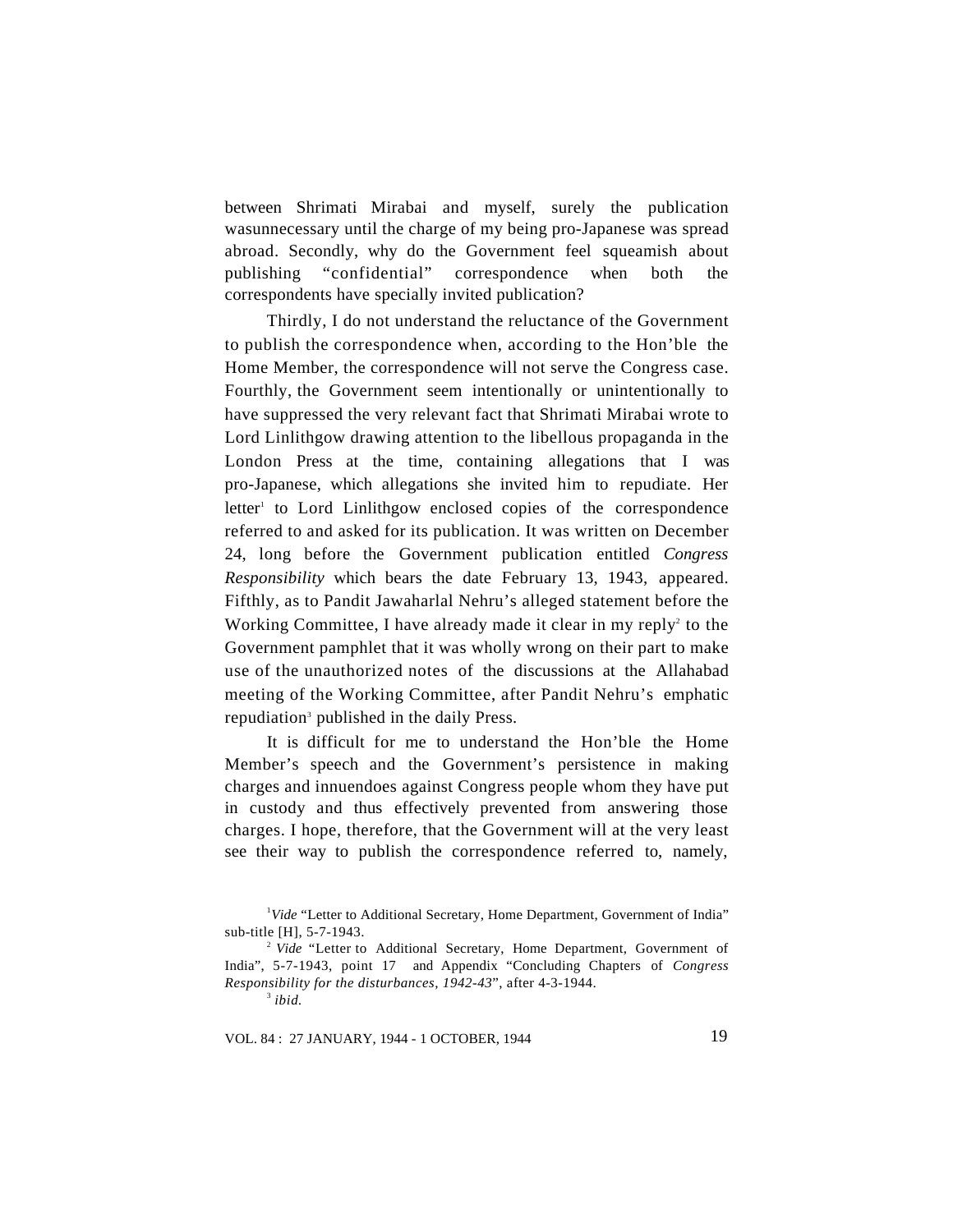Shrimati Mirabehn's letter to Lord Linlithgow of the 24th December, 1942, together with the enclosures. $<sup>1</sup>$ </sup>

> *I am, etc.,* M. K. GANDHI

*Correspondence with Mr. Gandhi*, pp. 116-7

#### *19. SILENCE-DAY NOTE TO MANU GANDHI*

[*February 27, 1944*] 2

CHI. MANUDI,

Did you sleep well? Yesterday I drafted a long letter about keeping you and Prabhavati here, but I kept thinking over the matter the whole of last night and could get no sleep. In the end, I saw light. We cannot make such a request. Aren't we prisoners after all? We must endure our separation. You are a sensible girl. Forget your sorrow. You want to do great service. Stop crying and live cheerfully. Learn what you can after leaving the jail. After all this service that you have given, you are bound to prosper no matter what happens.

More after my silence ends. I am your mother. Am I not? It is enough, if you understand this much.

> *Blessings from* **BAPU**

 $[PS.]$ 

Preserve this letter.

From a microfilm of the Gujarati: M.M.U./XXIV

<sup>1</sup> Sir Richard Tottenham, in his reply dated March 11, said: ". . . I am directed to say, the Government do not think that any useful purpose would be served by publishing the correspondence in question. So far as the Government are concerned, there is the statement in the Home Member's speech: 'Government have never at anytime, either here or at home, charged the Congress with being pro-Japanese.' They do not see how this can be regarded as 'Government persistence in making charges and innuendoes against Congress people'. So far as Pandit Jawaharlal Nehru is concerned, I am again to refer you to para 2 of my letter of October 14, 1943, in which it was made clear that he did not, in his public statement, repudiate the words in the *Congress Responsibility* pamphlet to which you take exception in paragraph 18 of your letter of July 15, 1943. There can, therefore, be no question of Government's having made use of that passage after his repudiation of it.

<sup>2</sup> According to an entry in the addressee's diary, the note was received on this date.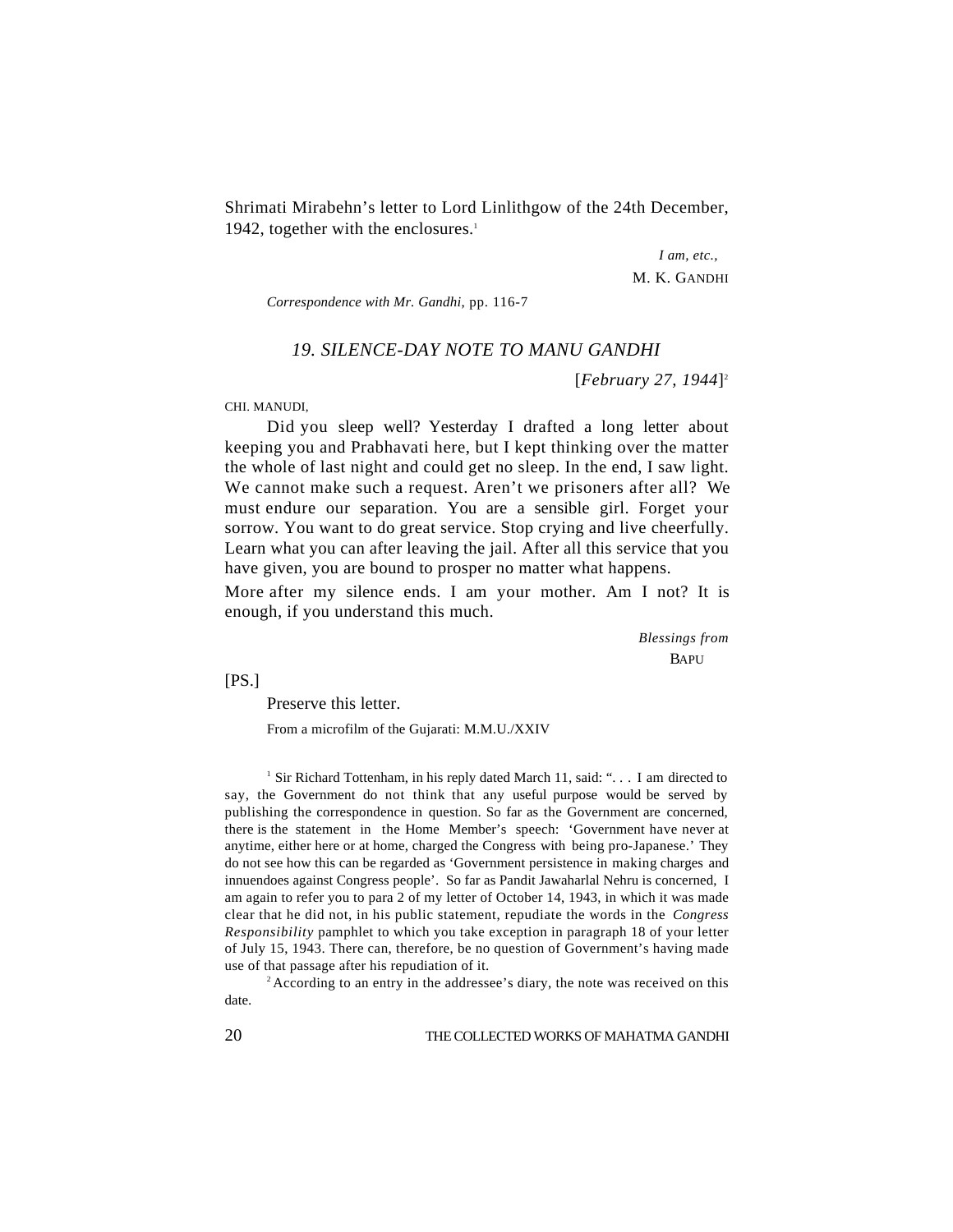### *20. SILENCE-DAY NOTE TO MANU GANDHI*

AGA KHAN PALACE, *February 27, 1944*

I feel much worried about you. You are a class by yourself. You are good, simple-hearted and ever ready to help others. Service has become dharma with you. But you are still uneducated and silly also. If you remain illiterate, you will regret it, and if I live long, I too will regret it. I will certainly miss you, but I do not like to keep you near me as that would be weakness and ignorant attachment. I am quite sure that at present you should go to Rajkot. You will get there the benefit of the company of Narandas; such good company you will get nowhere else. You will learn there besides music, the art of working methodically. You will learn Gujarati, too. There may be other benefits also. If you spend at least one year there, your slovenliness will disappear. If you go to Karachi or anywhere else you like after you have become more mature, you will get all that you want. Gurudayalji' will not be in Karachi for long now. Hence you will get only education there. That also will be useful, of course. Living in the company of so many girls will also do you good. But what you will get in Rajkot you will get nowhere else.

> *Blessings from* **BAPU**

From a microfilm of the Gujarati: M.M.U./XXIV

# *21. LETTER TO ADDITIONAL SECRETARY, HOME DEPARTMENT, GOVERNMENT OF INDIA*

DETENTION CAMP, *March 4, 1944*

THE ADDITIONAL SECRETARY TO THE GOVERNMENT OF INDIA

(HOME DEPARTMENT), NEW DELHI

SIR,

In reply to a question in the Assembly, the Hon'ble the Home Member is reported to have said:<sup>2</sup>

<sup>1</sup> Gurudayal Malik

 $2$  Reginald Maxwell was answering K. C. Neyogi in the Central Legislative Assembly on March 2.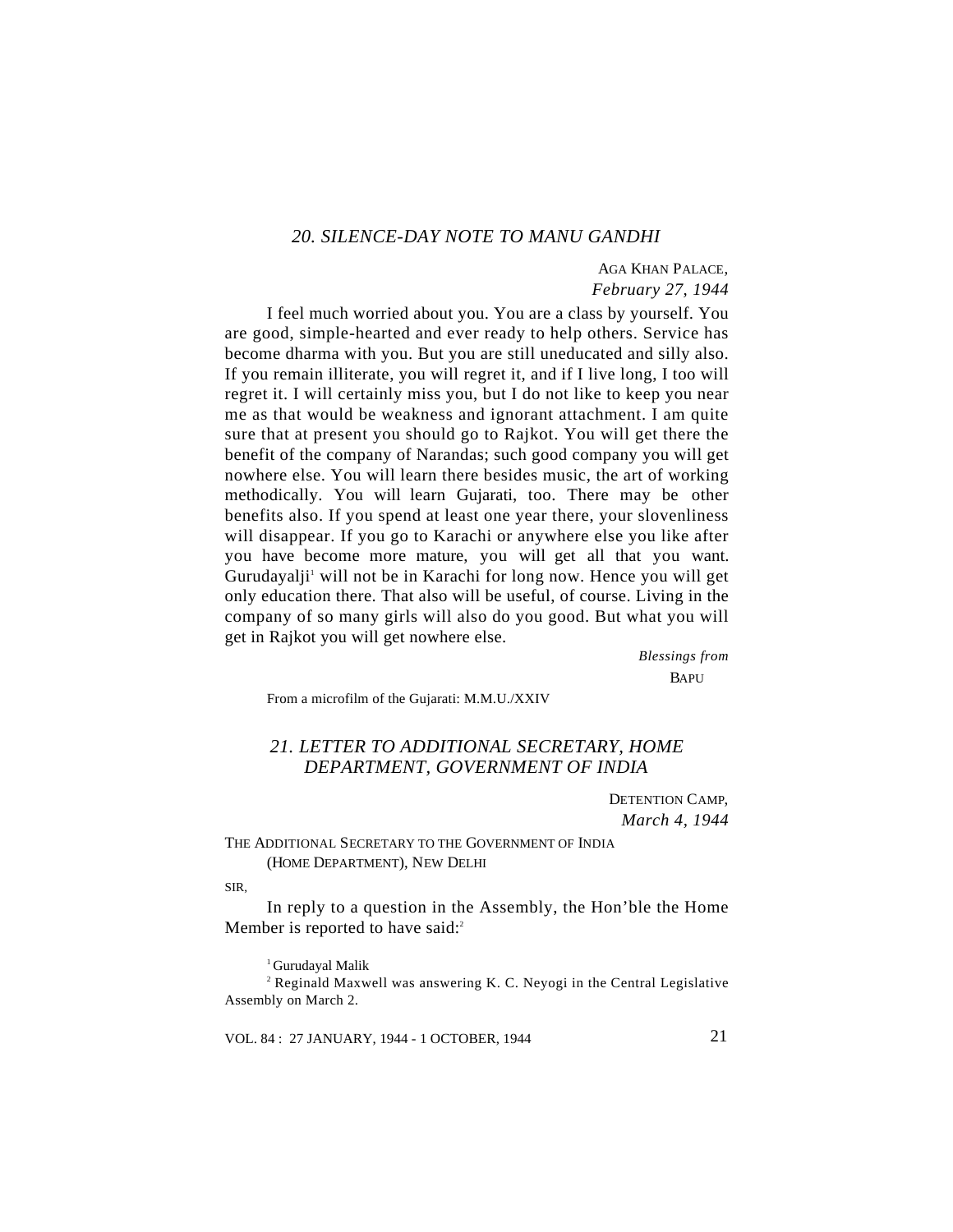The provision for the expenses of Mr. Gandhi and those detained with him in the Aga Khan's Palace amounted to about Rs. 550 a month.

In my letter<sup>1</sup> to you dated 26th October last I remarked as follows:

The huge place in which I am being detained with a big<sup>2</sup> guard around me, I hold to be waste of public funds. I should be quite content to pass my days in any prison.

The Hon'ble the Home Member's reply quoted above is a sharp reminder to me that I should have followed up the remark just referred to by me. But it is never too late to mend. I, therefore, take up the question now.

The expenses on behalf of my companions and me are not merely Rs. 550 per month. The rent of this huge place (of which only a portion is open to us) and the expense of maintaining the big outer guard and an inner staff consisting of Superintendent, *jamadar* and sepoys have got to be added. And to this a large squad of convicts from Yeravda to serve the inmates and to look after the garden. Virtually the whole of this expense is, from my point of view, wholly unnecessary; and when people are dying of starvation, it is almost a crime against Indian humanity. I ask that my companions and I be removed to any regular prison Government may choose. In conclusion, I cannot conceal from myself the sad thought that the whole expense of thiscomes from taxes collected from the dumb millions of India.

> *I am, etc.,* M. K. GANDHI

*Gandhiji's Correspondence with the Government*, pp. 268-9

### *22. LETTER TO ADDITIONAL SECRETARY, HOME DEPARTMENT, GOVERNMENT INDIA*

DETENTION CAMP, *March 4, 1944*

THE ADDITIONAL SECRETARY TO THE GOVERNMENT OF INDIA

(HOME DEPARTMENT) , NEW DELHI

SIR,

It is not without regret and hesitation that I write about my dead wife. But truth demands this letter.

<sup>1</sup>Vide "Letter to Additional Secretary, Home Department, Government of India", 26-10-1943.

 $2^{\circ}$  The letter of October 26, however, has "large".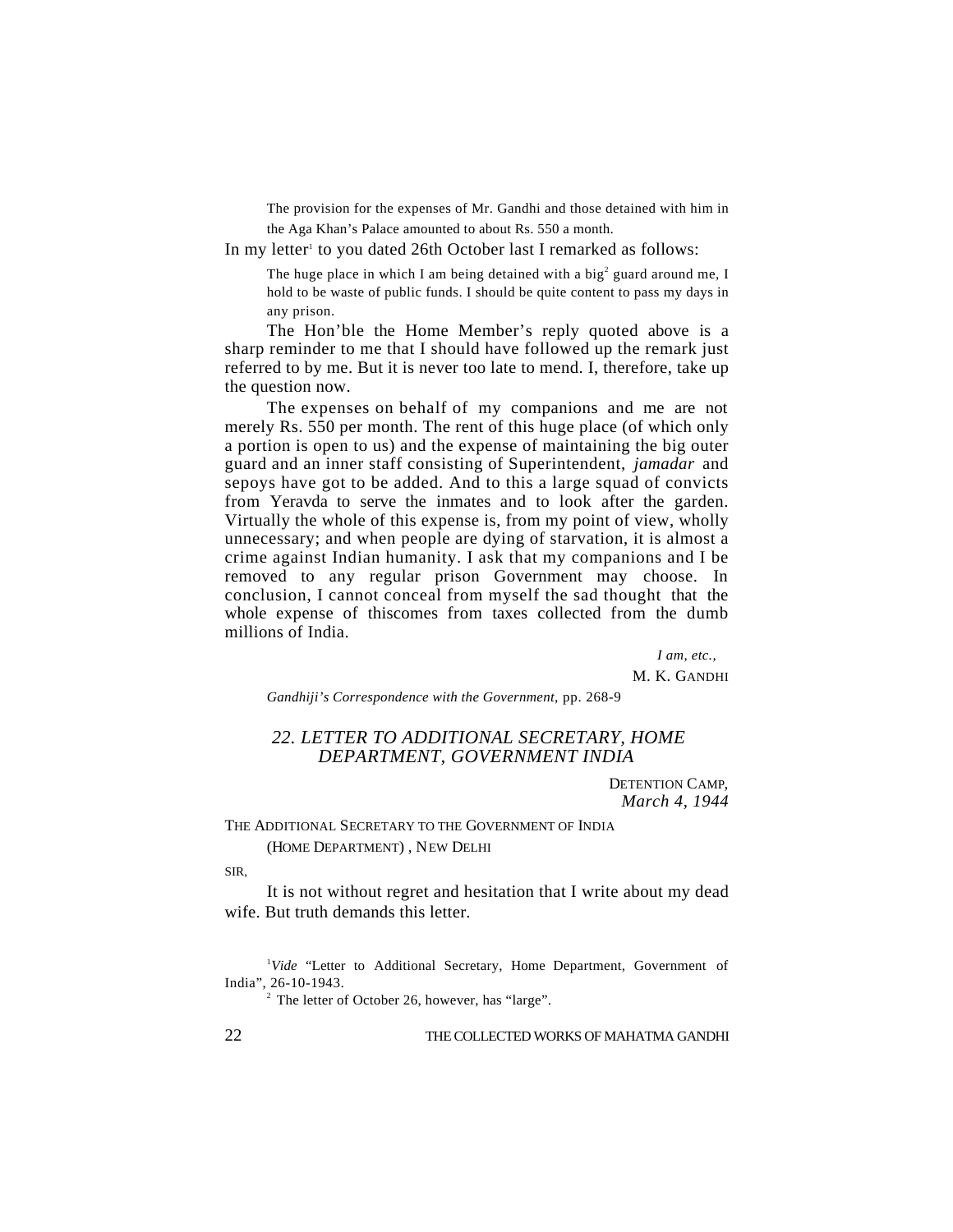According to the newspapers, Mr. Butler<sup>1</sup> is reported to have said in the House of Commons on 2nd March, 1944:

"...She was receiving all possible medical care and attention, not only from her regular attendants but from those desired by her family...."

Whilst I gratefully acknowledge that the regular attendants did all they could, the help that was asked for by the deceased or by me on her behalf, when at all given, was given after a long wait, and the Ayurvedic physician, was permitted to attend only after I had to tell<sup>2</sup> the prison authorities that, if I could not procure for the patient the help that she wanted or I thought necessary, I should be separated from her, I ought not to be made a helpless witness of the agonies she was passing through. And even then I could make full use of the Vaidyaraja's services only after I wrote a letter<sup>3</sup> to the Inspector General of Prisons of which a copy is hereto attached. My application<sup>4</sup> for Dr. Dinshaw was made in writing on 27th January, 1944. The deceased herself had repeatedly asked the Inspector-General of Prisons for Dr. Dinshaw Mehta's help during practically a month previous to that. He was allowed to come only from February 5, 1944. Again, the regular physicians Drs. Nayyar and Gilder made a written application<sup>5</sup> for consultation with Dr. B. C. Roy of Calcutta on31st January, 1944. The Government simply ignored their written request and subsequent oral reminders.

Mr. Butler is further reported to have said:

No request for her release was received and the Government of India believe it would be no act of kindness to her or her family to remove her from the Aga Khan's Palace.

Whilst it is true that no request was made by her or by me (as satyagrahi prisoners it would have been unbecoming), would it not have been in the fitness of things, if the Government had at least offered to her, me and her sons to release her? The mere offer of release would have produced a favourable psychological effect on her

<sup>1</sup> R. A. Butler, President of the Board of Education, had expressed British Government's regret at the death of Kasturba Gandhi.

<sup>2</sup>*Vide* "Letter to Inspector-General of Prisons, Bombay", 16-2-1944*.*

<sup>3</sup>*Vide* "Letter to Inspector-General of Prisons, Bombay", 18-2-1944.

<sup>4</sup>*Vide* "Letter to Additional Secretary, Home Department, Government of India", 27-1-1944.

<sup>5</sup> Vide Appendix "Letter from Dr. Nayyar and Dr. Gilder to Col. Bhandari", 31-1-1944.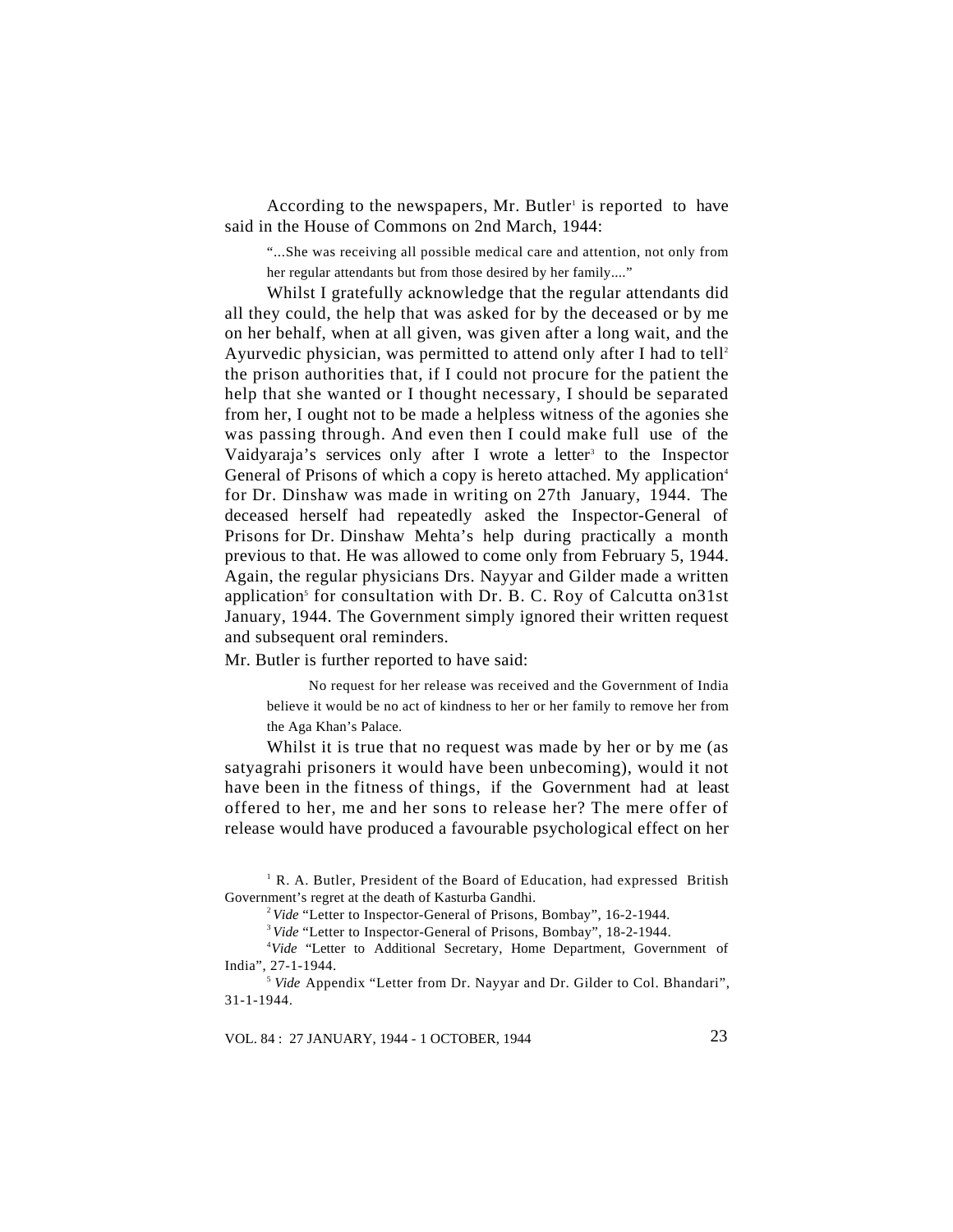mind. But unfortunately no such offer was ever made.

As to the funeral rites, Mr. Butler is reported to have said:

I have information that the funeral rites took place at the request of Mr. Gandhi in the grounds of the Aga Khan's Palace at Poona, and friends and relatives were present.

The following<sup>1</sup>, however, was my actual request which the Inspector-General of Prisons took down in writing from dictation at 8.07 p.m. On February 22, 1944. . . .

Government will perhaps admit that I have scrupulously avoided making any political capital out of my wife's protracted illness and the difficulties I experienced from the Government. Nor do I want to make any now. But in justice to her memory, to me and for the sake of truth, I ask the Government to make such amends as they can. If the newspaper report is inaccurate in essential particulars or the Government have a different interpretation of the whole episode, I should be supplied with the correct version and the Government interpretation of the whole episode. If my complaint is held to be just, I trust that the amazing statement said to have been made in America by the Agent<sup>2</sup> of the Government of India in U.S.A. will be duly corrected<sup>3</sup>

> *I am, etc.,* M. K. GANDHI

*Gandhiji's Correspondence with the Government*, pp. 233-5

<sup>1</sup>Vide "Request to Government on Kasturba's Funeral", 22-2-1944.

 $2$  Girija Shankar Bajpai who was reported to have told the American public that "at various times, the Government considered her (Kasturba's) release for health reasons but she wished to remain with her husband, and her wishes were respected. Furthermore, living on the premises, she has the benefit of care from an eminent doctor living on the premises" *(History of the Indian National Congress,* Vol. II, p. 776).

<sup>3</sup> For the Government's reply, *vide* Appendix "Letter from Additional Secretary, Home Department, Governmentof India", 21-3-1944. *Vide* also "Letter to Additional Secretary, Home Department, Government of India", 1-4-1944.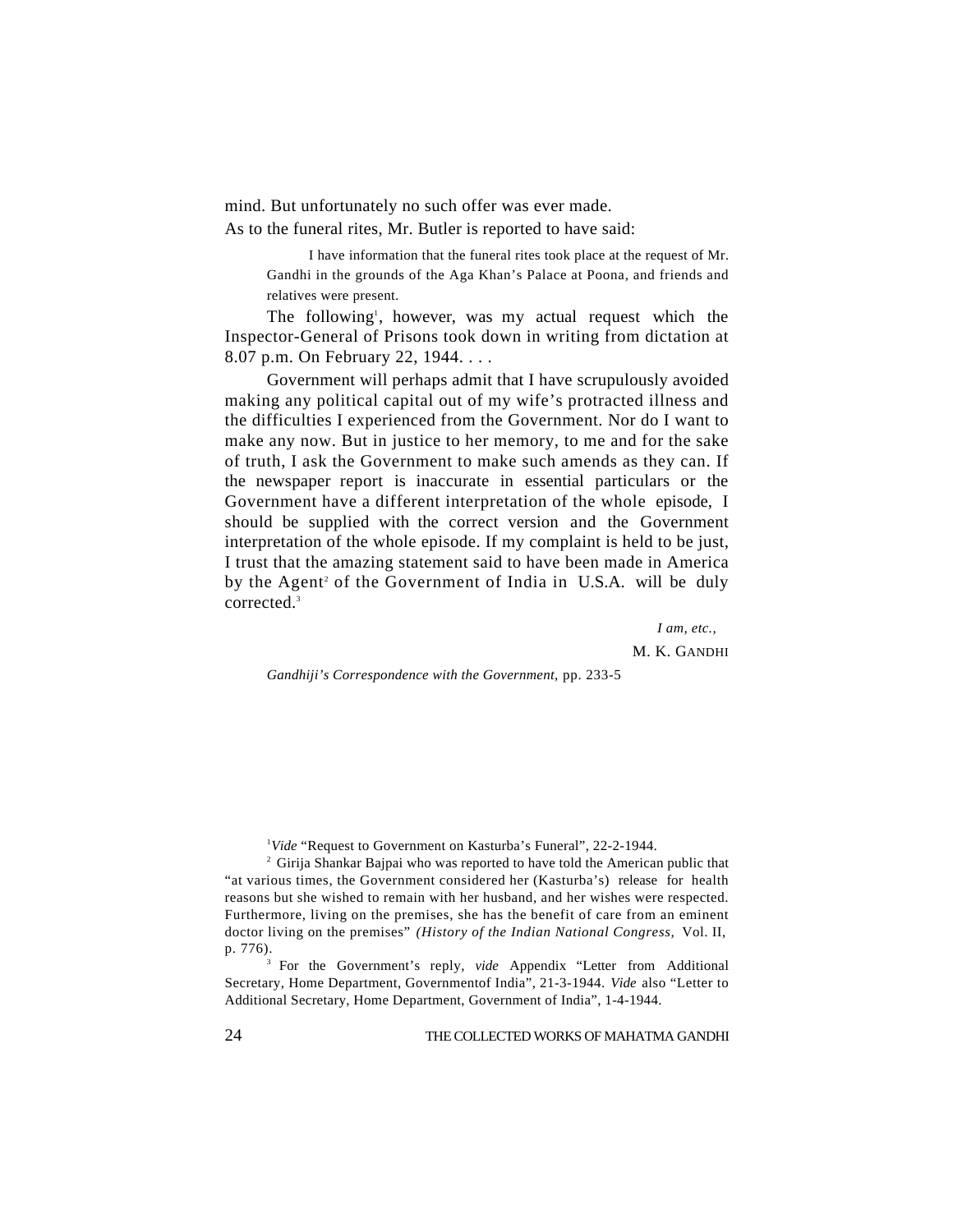DETENTION CAMP, *March 7, 1944*

 $DEAR$  GENERAL CANDY<sup>1</sup>,

Pray accept my deep sympathy in your bereavement. I know from my own recent experience what the death of a life-long partner must mean to the survivor.

> *Yours sincerely,* M. K. GANDHI

From a photostat: G.N. 2343.

#### *24. LETTER. TO LORD WAVELL*

*March 9, 1944*

DEAR FRIEND,

I must thank you for your prompt reply<sup>2</sup> to my letter of 17th February. At the outset, I send you and Lady Wavell my thanks for your kind condolences on the death of my wife. Though for her sake I have welcomed her death as bringing freedom from living agony, I feel the loss more than I had thought I should. We were a couple outside the ordinary. It was in 1906 that after mutual consent and after unconscious trials we definitely adopted self-restraint as a rule of life. To my great joy this knit us together as never before. We ceased to be two different entities. Without my wishing it, she chose to lose herself in me. The result was she became truly my *better* half. She was a woman always of very strong will which, in our early days, I used to mistake for obstinacy. But that strong will enabled her to become quite unwittingly my teacher in the art and practice of non-violent non-co-operation. The practice began with my own family. When I introduced it in 1906, in the political field, it came to be known by the more comprehensive and specially coined name of satyagraha. Whenthe course of Indian imprisonment commenced in South Africa, Shri Kasturba was among the civil resisters. She went through greater physical trials than I. Although she had gone through several

<sup>1</sup> Surgeon-General, Government of Bombay

<sup>2</sup>*Vide* footnote 1 of "Letter to Lord Wavell", 17-2-1944.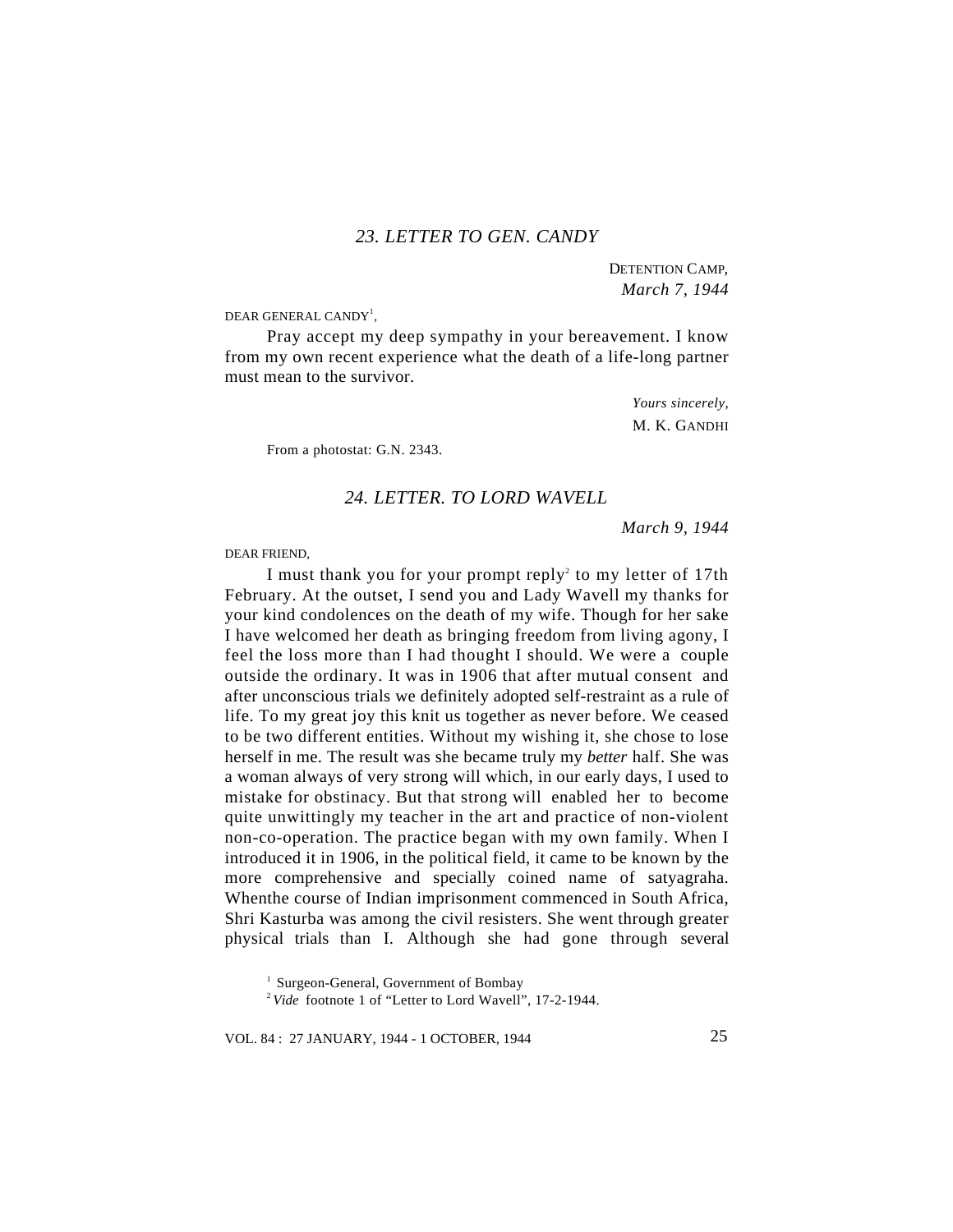imprisonments, she did not take kindly to the present incarceration during which all creature comforts were at her disposal. My arrest simultaneously with that of many others, and her own immediately following, gave her a great shock and embittered her. She was wholly unprepared for my arrest. I had assured her that the Government trusted my non-violence, and would not arrest me unless I courted arrest myself. Indeed the nervous shock was so great that after her arrest she developed violent diarrhoea and, but for the attention that Dr. Sushila Nayyar, who was arrested at the same time as the deceased, was able to give her, she might have died before joining me in this detention camp. My presence soothed her, and the diarrhoea stopped without any further medicament. Not so the bitterness. It led to fretfulness ending in painfully slow dissolution of the body.

2. In the light of the foregoing, you will perhaps understand the pain I felt when I read in the papers the statement made on behalf of the Government, which I hold was an unfortunate departure from truth regarding her who was precious to me beyond measure. I ask you please to send for and read the complaint<sup>1</sup> in the matter which I have forwarded to the Additional Secretary to the Government of India (Home Department). Truth is said to be the first and the heaviest casualty in war. How I wish in this war it could be otherwise in the case of the Allied powers!

3. I now come to your address which you delivered before the Legislature and of which you kindly sent me copy. When the newspapers containing the address were received, I was by the bedside of the deceased. Shri Mirabai read to me the Associated Press report. But my mind was elsewhere. Therefore the receipt of your speech in a handy form was most welcome. I have now read it with all the attention it deserves. Having gone through it, I feel drawn to offer a few remarks, all the more so, as you have observed that the views expressed by you "need not be regarded as final". May this letter lead to a re-shaping of some of them!

4. In the middle of page two, you speak of the welfare of the"Indian peoples". I have seen in some Viceregal pronouncements the inhabitants of India being referred to as the people of India. Are the two expressions synonymous?

<sup>&</sup>lt;sup>1</sup>Vide "Letter to Additional Secretary, Home Department, Government of India", 4-3-1944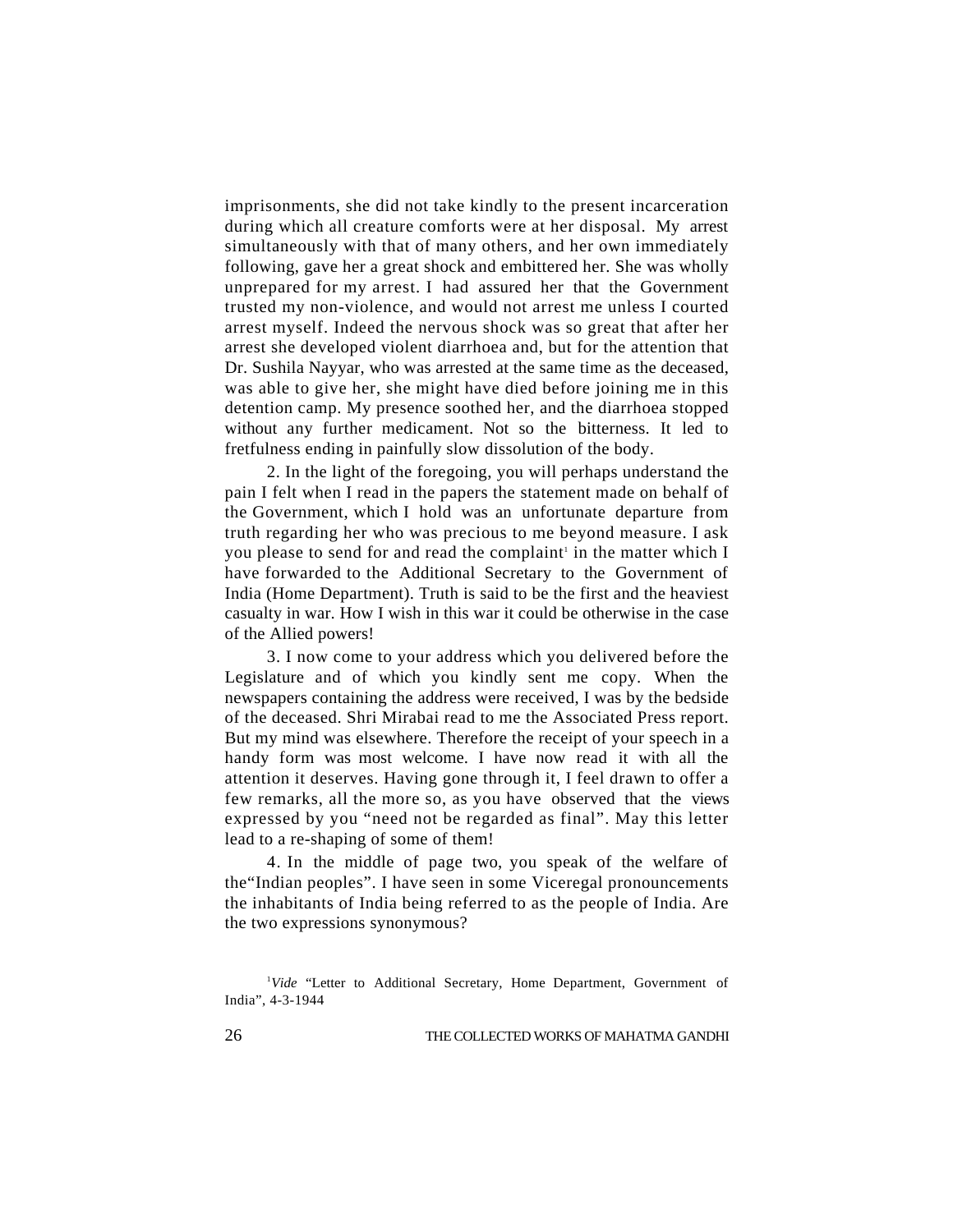5. At page thirteen, referring to the attainment of self-government by India, you say:

I am absolutely convinced not only that the above represents the genuine desire of the British people, but that they wish to see an early realization of it. It is qualified only at present by an absolute determination to let nothing stand in the way of the earliest possible defeat of Germany and Japan; and by a resolve to see that in the solution of the constitutional problem full account is taken of the interests of those who have loyally supported us in this war and at all other times—the soldiers who have served the common cause; the people who have worked with us; the Rulers and populations of the States to whom we are pledged; the minorities who have trusted us to see that they get a fair deal. . . but until the two main Indian parties at least can come to terms, I do not see any immediate hope of progress.

Without reasoning out I venture to give my paraphrase of your pronouncement. 'We, the British, shall stand by the Indian soldier whom we have brought into being and trained for consolidating our rule and position in India, and who, by experience, we have found can effectively help us in our wars against other nations. We shall also stand by the Rulers of the Indian States, many of whom are our creation, and all of whom owe their present position to us, even when these Rulers curb or actually crush the spirit of the people whom they rule. Similarly shall we stand by the minorities whom too we have encouraged and used against the vast majority when the latter have at all attempted to resist our rule. It makes no difference that they (the majority) seek to replace it by a rule of the will of people of India taken as a whole. And in no case will we transfer power unless Hindus and Muslims come to us with an agreement among themselves.' The position taken up in the paragraph quoted and interpreted by me is no new thing. I regard the situation thus envisaged as hopeless, and I claim in this to represent the thought of the man in the street. Out of the contemplation of this hopelessness was born the anguished cry of "Quit India". What I see happening in this country day after day provides a complete vindication of the "Quit India" formula as defined by me in my considered writings.

6. I note, as I read your speech, that you do not regard the sponsors of the formula of "Quit India" as outcastes to be shunned by society. You believe them to be high-minded persons. Then treatthem as such and trust their interpretation of their own formula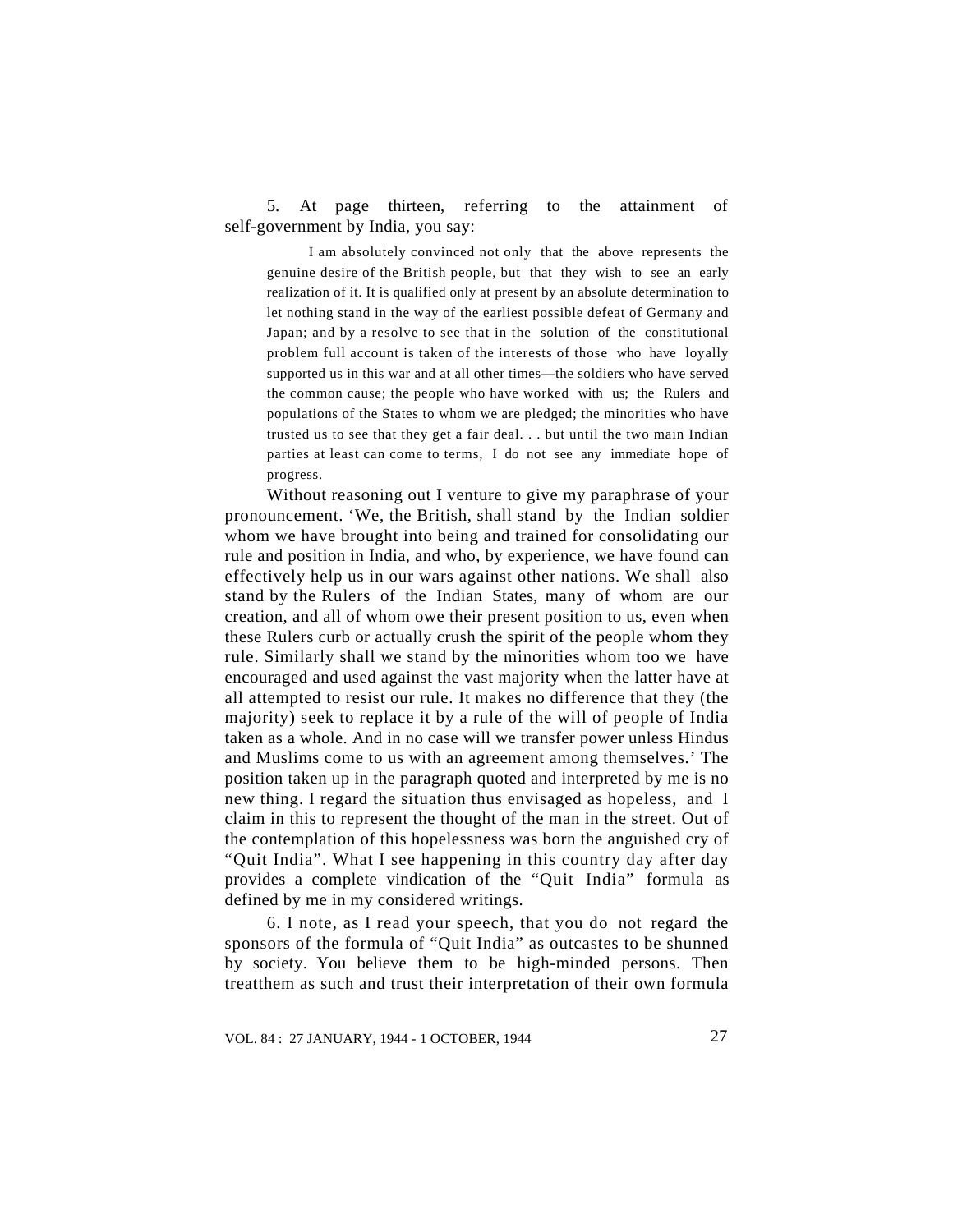and you cannot go wrong.

7. After developing the Cripps offer you have said at page sixteen in the middle of the paragraph:

. . . the demand for release of those leaders who are in detention is an utterly barren one until there is some sign on their part of willingness to co-operate. It needs no consultation with anyone or anything but his own conscience for anyone of those under detention to decide whether he will withdraw from the Quit India resolution and the policy which had such tragic consequences, and will co-operate in the great tasks ahead.

Then again, reverting to the same subject you say on pages nineteen and twenty:

There is an important element which stands aloof, I recognize how much ability and high-mindedness it contains; but I deplore its present policy and methods as barren and unpractical. I should like to have the co-operation of this element in solving the present and the future problems of India. If its leaders feel that they cannot consent to take part in the present Government of India, they may still be able to assist in considering future problems. But I see no reason to release those responsible for the declaration of August 8, 1942, until I am convinced that the policy of non-co-operation and even of obstructions has been withdrawn—not in sack-cloth and ashes that helps no one, but in the recognition of a mistaken and unprofitable policy.

8. I am surprised that you, an eminent soldier and man of affairs, should hold such an opinion. How can the withdrawal of a resolution, arrived at jointly by hundreds of men and women after much debating and careful consideration, be a matter of individual conscience? A resolution jointly undertaken can be honourably, conscientiously and properly withdrawn only after joint discussion and deliberation. Individual conscience may come into play after this necessary step, not before. Is a prisoner ever *free* to exercise his conscience? Is it just and proper to expect him to do so?

9. Again, you recognize "much ability and high-mindedness" in those who represent the Congress organization and then deplore their present policy and methods as "barren and unpractical". Does not the second statement cancel the first? Able and high-minded men may come to erroneous decisions, but I have not before heard such people's policy and methods being described as "barren and unpractical". Is it not up to you to discuss the pros and cons of their policy with them before pronouncing judgment, especially when they are also admittedly representatives of millions of their people? Does it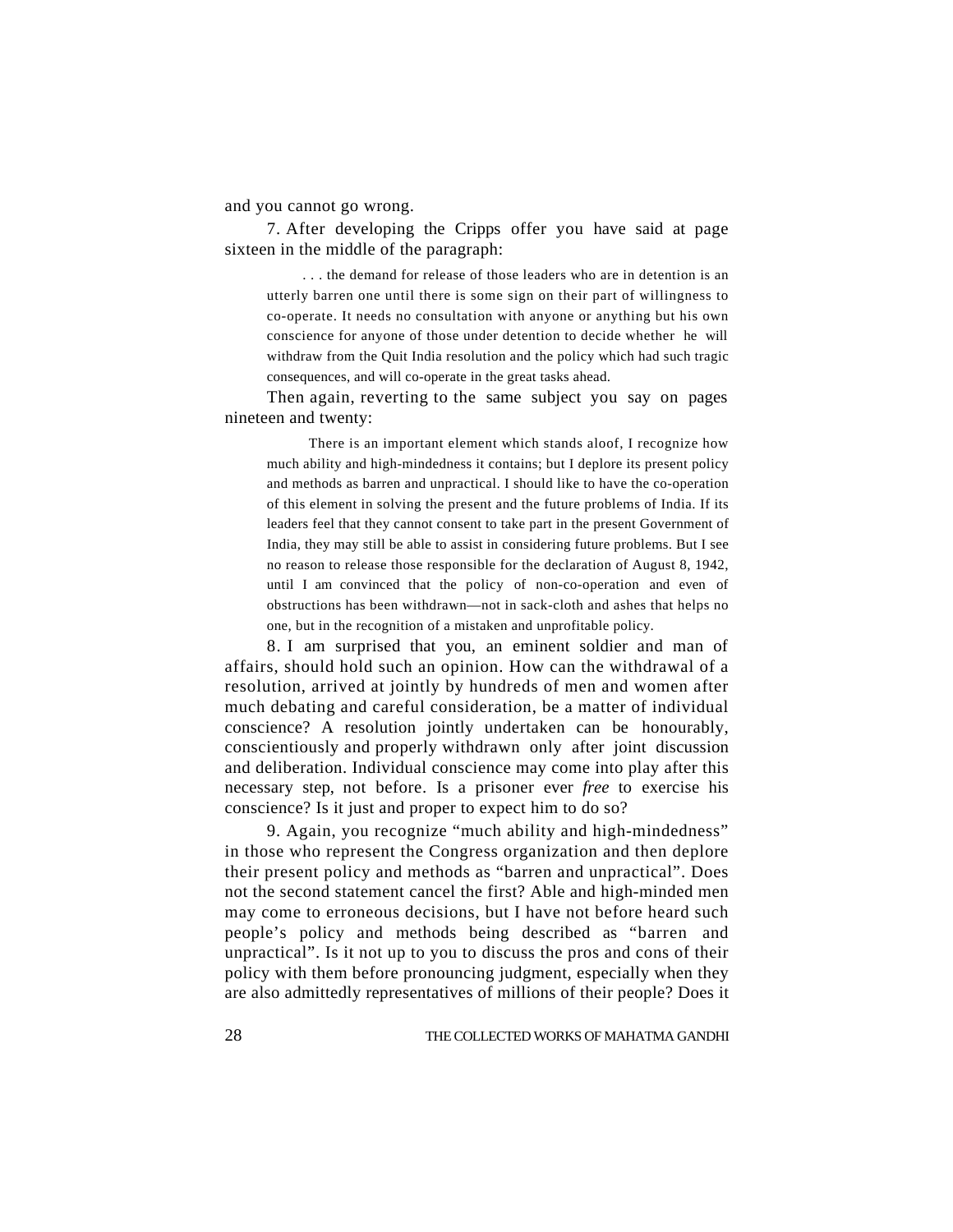become an all-powerful Government to be afraid of the consequences of releasing unarmed men and women with a backing only of men and women equally unarmed and even pledged to non-violence? Moreover why should you hesitate to know their minds and reactions?

10. Then you have talked of the "tragic consequences" of the "Quit India" resolution. I have said enough in my reply<sup>1</sup> to the Government pamphlet *Congress Responsibility,* etc., combating the charge that the Congress was responsible for those consequences. I commend the pamphlet and my reply to your attention, if you have not already seen them. Here I would just like to emphasize what I have already said. Had Government stayed action till they had studied my speeches and those of the members of the Working Committee, history would have been written differently.

11. You have made much of the fact that your Executive Council is predominantly Indian. Surely their being Indians no more makes them representatives of India than non-Indians. Conversely it is quite conceivable that a non-Indian may be a true representative of India, if he is elected by the vote of the Indian people. It would give no satisfaction even if the head of the Indian Government was a distinguished Indian *not* chosen by the free vote of the people.

12. Even you, I am sorry, have fallen into the common error of describing the Indian forces as having been recruited by "voluntary enlistment". A person who takes to soldiering as a profession will enlist himself wherever he gets his market wage. Voluntary enlistment has come to bear by association a meaning much higher than that which attaches to an enlistment like that of the Indian soldier. Were those who carried out the orders at the Jallianwala massacre volunteers? The very Indian soldiers who have been taken out of India and are showing unexampled bravery will be ready to point their rifles unerringly at their own countrymen at the orders of the British Government, their employers. Will they deserve the honourable name of volunteers?

13. You are flying all over India. You have not hesitated to go among the skeletons<sup>2</sup> of Bengal. May I suggest an interruptionin your scheduled flights and a descent upon Ahmednagar and the Aga Khan's Palace in order to probe the hearts of your captives? We are

<sup>&</sup>lt;sup>1</sup> Vide "Letter to Additional Secretary, Home Department, Government of India", 5-7-1943.

 $2$  The reference is to the Bengal famine.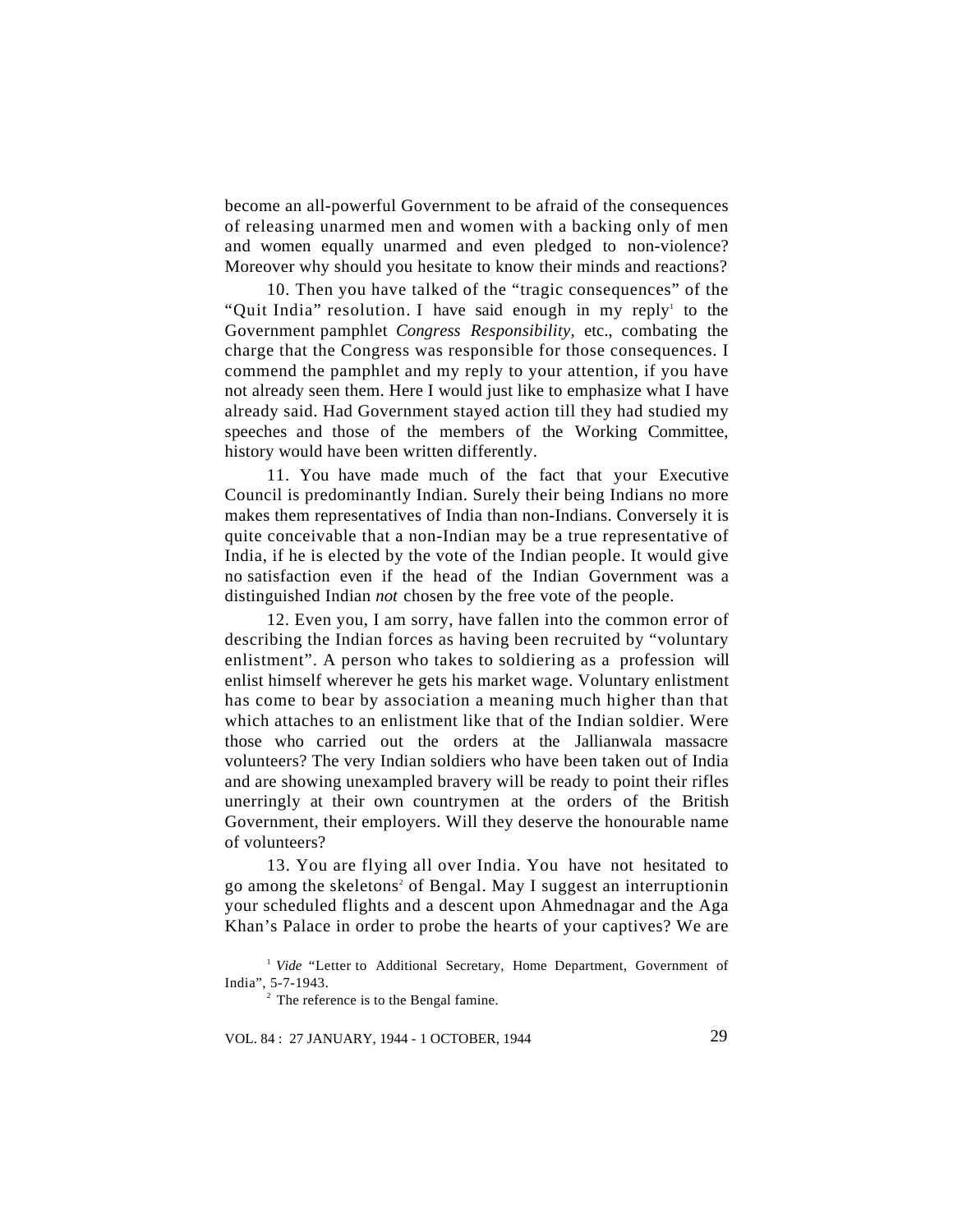all friends of the British, however much we may criticize the British Government and system in India. If you can but trust, you will find us to be the greatest helpers in the fight against Nazism, Fascism, Japanism and the like.

14. Now I revert to your letter of the 25th February. Shri Mirabai and I have received replies to our representations. The remaining inmates have received their notices. The reply received by me I regard as a mockery; the one received by Shri Mirabai is an insult. According to the report of the Home Member's answer to a question in the Central Assembly, the replies received by us seem to be no replies. He is reported to have said that the stage "for the review of the cases had not yet arrived. Government at present were only receiving representations from prisoners." If the representations in reply to the Government notices are to be considered merely by the executive that imprisoned them without trial, it will amount to a farce and an eye-wash, meant perhaps for foreign consumption, but not as an indication of a desire to do justice. My views are known to the Government. I may be considered an impossible man—though altogether wrongly I would protest. But what about Shri Mirabai? As you know, she is the daughter of an Admiral<sup>1</sup> and former Commander-in-Chief of these waters. But she left the life of ease and chose instead to throw in her lot with me. Her parents, recognizing her urge to come to me, gave her their full blessings. She spends her time in the service of the masses. She went to Orissa at my request to understand the plight of the people of that benighted land. That Government was hourly expecting Japanese invasion. Papers were to be removed or burnt, and withdrawal of the civil authority from the coast was being contemplated. Shri Mirabai made Chaudwar (Cuttack) airfield her headquarters, and the local military commander was glad of the help she could give him. Later she went to New Delhi and saw General Sir Alan Hartley<sup>2</sup> and General Molesworth<sup>3</sup>, who both appreciated her work and greeted her as one of their own class and caste. It, therefore, baffles me to understand her incarceration.The only reason for burying her alive, so far as I can see, is that she has committed the crime of associating herself with me. I suggest your

<sup>1</sup> Sir Edmond Slade

2 Commander-in-Chief, India, since March, 1942

<sup>3</sup> Lt.-Gen. George Noble Molesworth, Deputy Chief of General Staff, India, 1941-42; Secretary, Military Department, India Office, 1943-44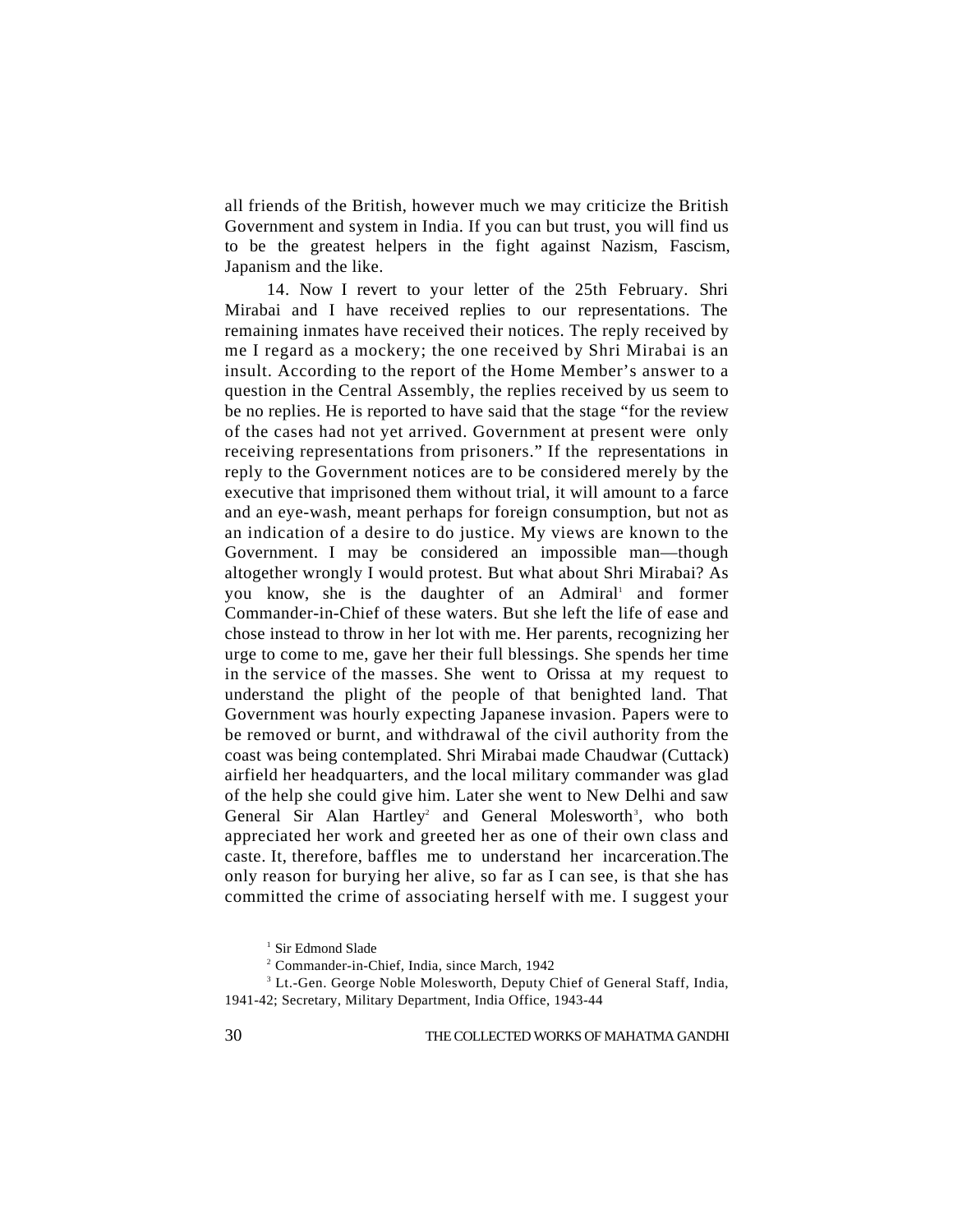immediately releasing her, or your seeing her and then deciding. I may add that she is not yet free from the pain for the alleviation of which the Government sent Captain Simcox<sup>1</sup> at my request. It would be a tragedy if she became permanently disabled in detention. I have mentioned Shri Mirabai's case because it is typically unjust.

15. I apologize to you for a letter which has gone beyond the length I had prescribed for myself. It has also become very personal and very unconventional. That, however, is the way my loyalty to friends works. I have written without reservation. Your letter and your speech have given me the opening. For the sake of India, England and humanity, I hope, you will treat this as an honest and friendly, if candid, response to your speech.

16. Years ago, while teaching the boys and girls of Tolstoy Farm in South Africa, I happened to read to them Wordsworth's "Character of the Happy Warrior". It recurs to me as I am writing to you. It will delight my heart to realize that warrior in you. There will be little difference between the manners and methods of the Axis powers and the Allies, if the war is to resolve itself into a mere trial of brute strength. $2$ 

> *I am, Yours sincerely,* M. K. GANDHI

*Gandhiji's Correspondence with the Government,* pp. 256-62

### *25. LETTER TO ARDESHIR E. KATELI*

DETENTION CAMP, *March 16, 1944*

DEAR KHAN BAHADUR,

You have given me the following memorandum:

Mr. Gandhi may reply to messages from his relatives, and Government will, if he so wishes, inform other correspondents that their messages have been delivered to him.

In reply, I beg to say that unless I can write to senders of condolences irrespective of relatives, I would not care to exercise the

 $<sup>1</sup>$  Of the Royal Army Medical Corps</sup>

<sup>2</sup> For Lord Wavell's reply, *vide* Appendix "Letter from Lord Wavell", 29-3-1944.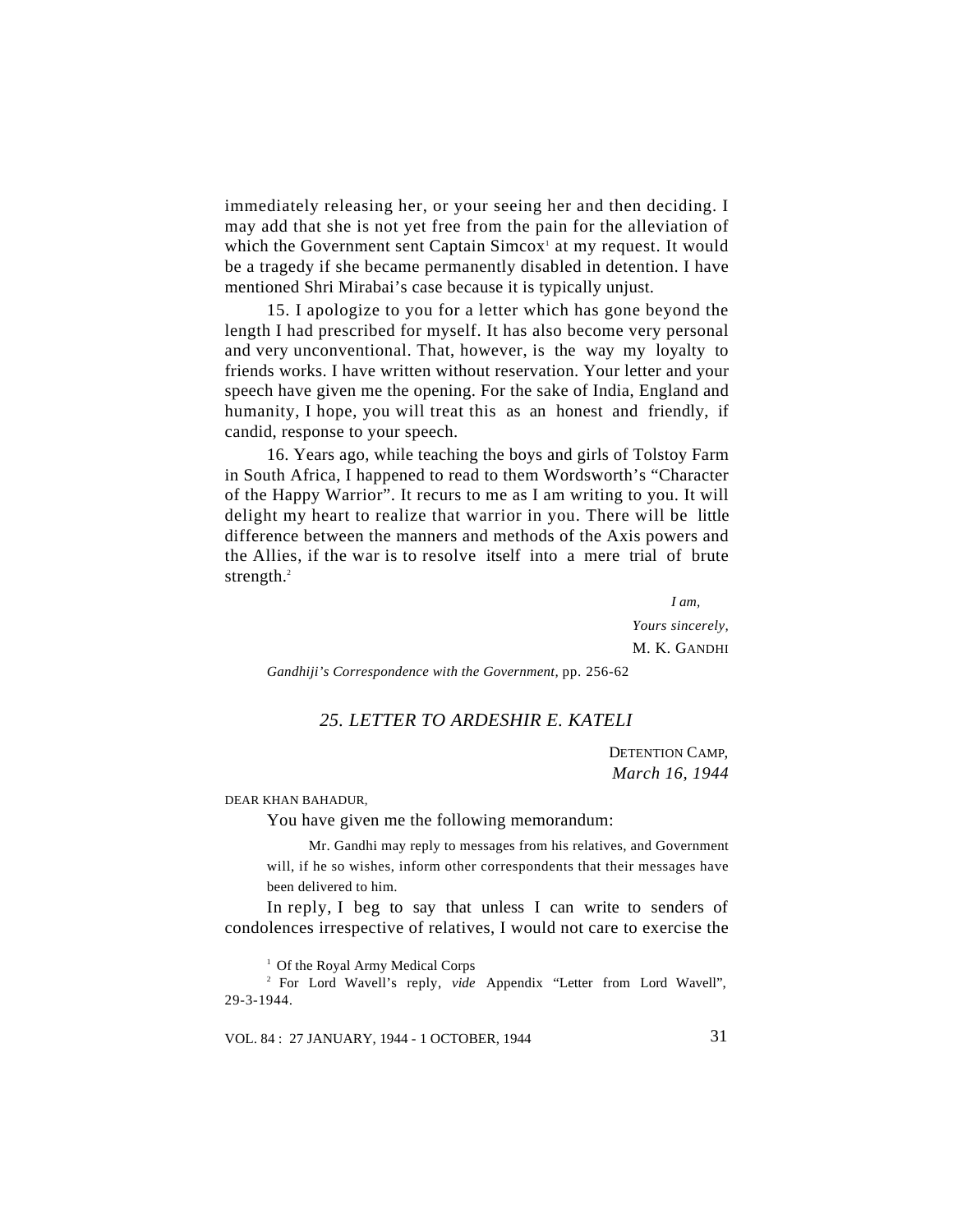facility Government have been pleased to give me. As to the other messages, I have no wish in the matter beyond what I have said above. From the newspaper notices of the messages sent to me, I observe that all the messages sent to me have not yet been handed to me. From the memorandum I infer that they will be handed to me in due course. I should perhaps mention that the messages received and given to me during my son Devadas's presence were handed by me to him.

> *Yours, etc.,* M. K. GANDHI

KHAN BAHADUR KATELI

SUPERINTENDENT, DETENTION CAMP

From a photostat: G.N. 3935, also Bombay Secret Abstracts: Home Department, Special Branch (6), File No. 67, p. 13

# *26. LETTER TO ADDITIONAL SECRETARY, HOME DEPARTMENT, GOVERNMENT OF INDIA*

DETENTION CAMP, *March 20, 1944*

THE ADDITIONAL SECRETARY GOVERNMENT OF INDIA (H.D.) NEW DELHI SIR,

I have read with painful interest the answer given on behalf of the Government in the Central Assembly about the facilities, medical and otherwise, given to my deceased wife. I had hoped for a better response to my letter<sup>1</sup> of 4th March, 1944, assuming that it was in Government's hands when the answer was given. Beyond the admission<sup>2</sup> that the deceased was never offered release, the statement makes no amends for the misrepresentations pointed out in that letter. On the contrary, it adds one more by stating that "trained nurses were made available. . . ." No trained nurse was asked for or supplied. An ayah, however, was sent in the place of Shri Prabhavati Deviand Shri Kanu Gandhi for whom my wife had asked. The ayah left in less than

<sup>1</sup>Vide "Letter to Additional Secretary, Home Department, Government of India", 4-3-1944.

 $2$  In the Central Legislative Assembly, on March 13, by Sir Olaf Caroe, Secretary, External Affairs, in his reply to K. S. Gupta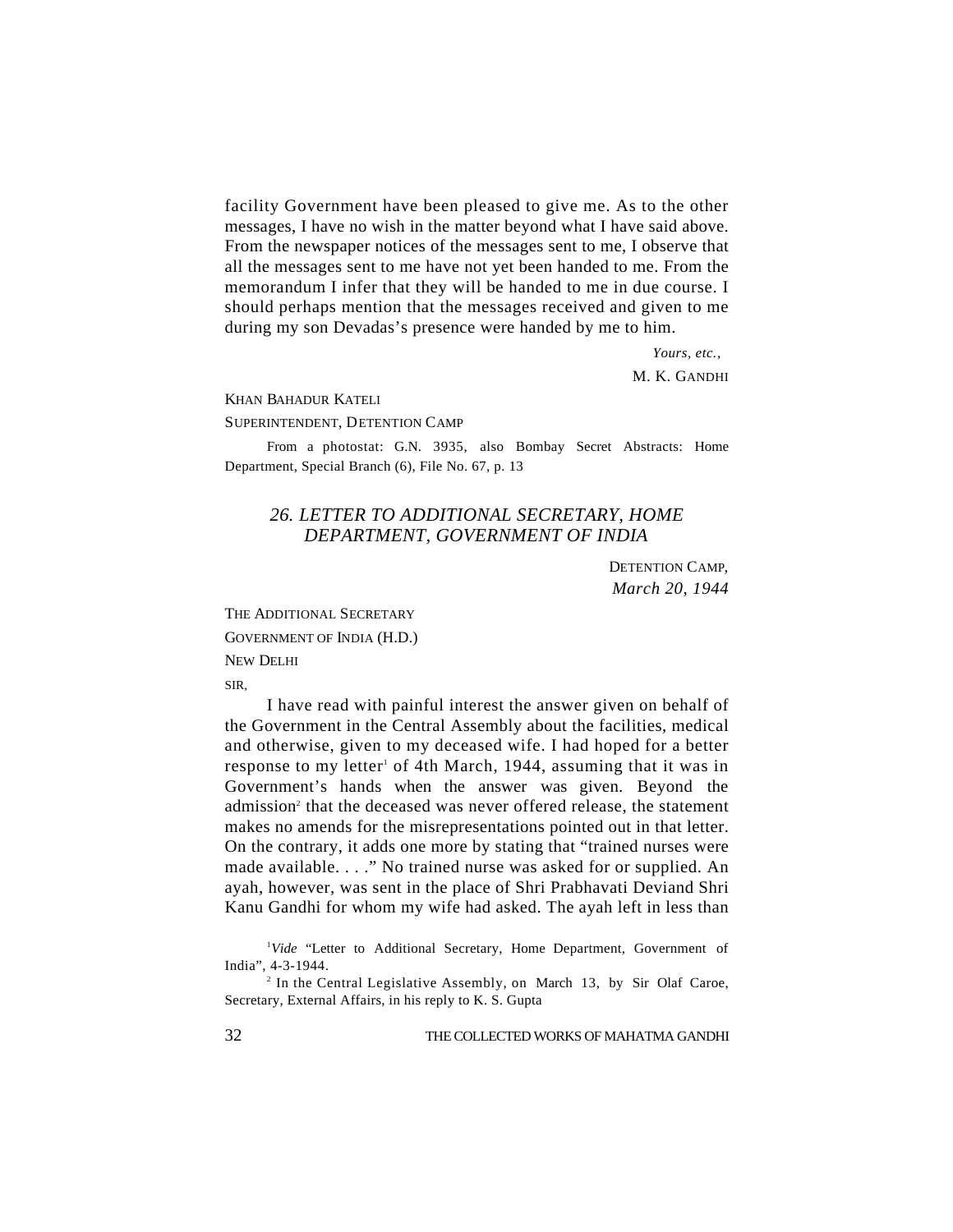a week because she found herself ill-fitted for the work entrusted to her. Only then, and after some further delay and repeated requests about Shri Kanu Gandhi, were the two allowed to come. The facilities have been recited as if they had been granted promptly and willingly. The fact is that most of them, when not refused, were granted as if grudgingly and when it was almost too late. My object in writing this letter is not to make the complaint (though quite legitimate) that the facilities came too late. My complaint is that in spite of my representation of 4th instant, the Government instead of giving the naked truth have seen fit to give a varnished version.<sup>1</sup>

> *I am, Yours, etc.,*  M. K. GANDHI

*Gandhiji's Correspondence with the Government,* pp*.* 242-3. Also C.W. 10507. Courtesy: India Office Library

### *27. LETTER TO ADDITIONAL SECRETARY, HOME DEPARTMENT, GOVERNMENT OF INDIA*

DETENTION CAMP, *April 1, 1944*

THE ADDITIONAL SECRETARY TO THE GOVERNMENT

OF INDIA (HOME DEPARTMENT)

NEW DELHI

SIR,

I beg to acknowledge your letter<sup>2</sup> of 21st March handed to me on the 27th. As to extra medical aid, I wish to state that the first request for the services of Dr. Dinshaw Mehta was made by the deceased verbally to Col. Advani<sup>3</sup> some time in December last. When repeated verbal requests met with little or no response, I had to make a written request<sup>4</sup>, addressed to the Government of

 $1$ In his reply dated March 30, the addressee stated that the "reply given in the Legislative Assembly . . . was substantially correct".

<sup>2</sup>Vide Appendix "Letter from Additional Secretary, Home Department, Government of India", 21-3-1944.

 $3$  He was the Government doctor officiating for Col. Bhandari.

<sup>4.</sup> *Vide* "Letter to Additional Secretary, Home Department, Government of India", 27-1-1944.

VOL. 84 : 27 JANUARY, 1944 - 1 OCTOBER, 1944 33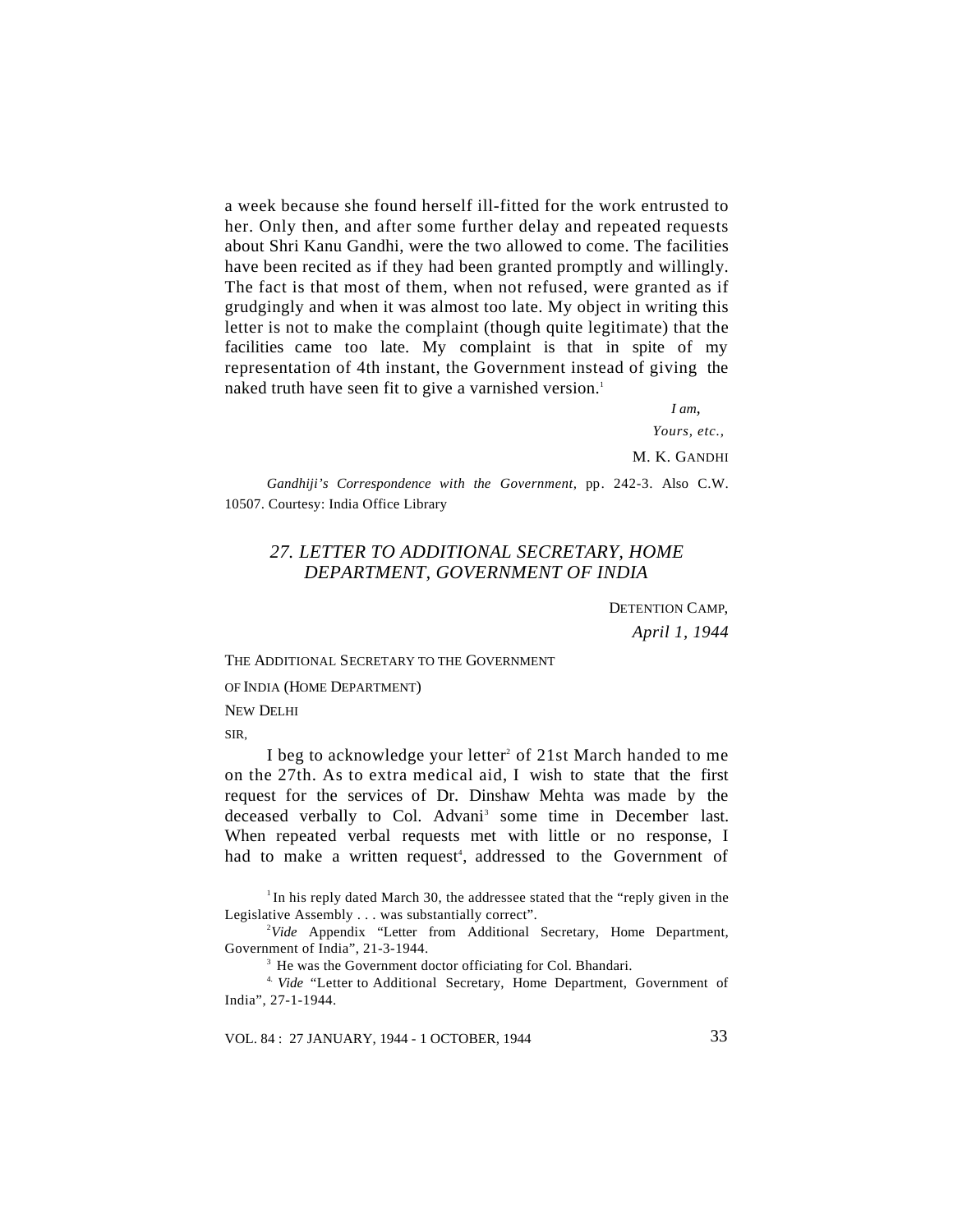India, dated January 27, 1944. On the 31st of January, I senta reminder<sup>1</sup> to the Government of Bombay (Appendix A), and so did Drs. Nayyar and Gilder in a letter<sup>2</sup> addressed to the Inspector-General of Prisons (Appendix B). I wrote<sup>3</sup> again on the 3rd of February to the Government of Bombay (Appendix C), who sent a reply<sup>4</sup> (Appendix D) which resulted in Dr. Dinshaw being brought in on the 5th of February last, i.e., after an interval of over six weeks from the date of the first request. And even when permission was granted, restrictions were placed upon the number of the visits and the time he was to take in administering treatment. It was not without difficulty that these restrictions were later relaxed and then removed.

As to the reference in the letter under reply to Dr. Gilder, I showed it to him. The result was the attached letter<sup>5</sup> addressed by him to the Government which he has asked me to forward (Appendix E). While it shows that Dr. Gilder never expressed the opinion attributed to him, it does not alter the tragic fact that Dr. Dinshaw's services were held up for over six weeks.

The question of calling in a non-allopath was definitely and formally raised before the Inspector-General of Prisons by my son after his visit to this camp early in December last.<sup>6</sup> On Col. Bhandari mentioning to me my son's request to him, I told him that if my son thought that non-allopathic treatment should be tried, the Government should permit it. While the consideration of my son's request was on the anvil, the patient's condition began to worsen and she herself pressed for the services of an Ayurvedic physician. She spoke to both the Inspector General of Prisons and Col. Shah several times, again with no result. In despair I wrote<sup>7</sup> to the Government of India on

<sup>2</sup> Vide Appendix "Letter from Dr. Nayyar and Dr. Gilder to Col. Bhandari", 31-1-1944.

<sup>3</sup>Vide "Letter to Secretary, Home Department, Government of Bombay", 3-2-1944.

<sup>4</sup>*Vide* footnote 2 of "Letter to Secretary, Home Department, Government of Bombay", 31-1-1944.

<sup>5</sup> Vide Appendix "Letter from Dr. Gilder to Additional Secretary, Home Department, Governmentof India", 31-3-1944.

<sup>6</sup>*Vide* "Talk wqith Devdas Gandhi", 26-1-1944.

<sup>7</sup>*Vide* "Letter to Additional Secretary, Home Department, Government of India", 27-1-1944.

<sup>&</sup>lt;sup>1</sup>Vide "Letter to Secretary, Home Department, Government of Bombay", 31-1-1944.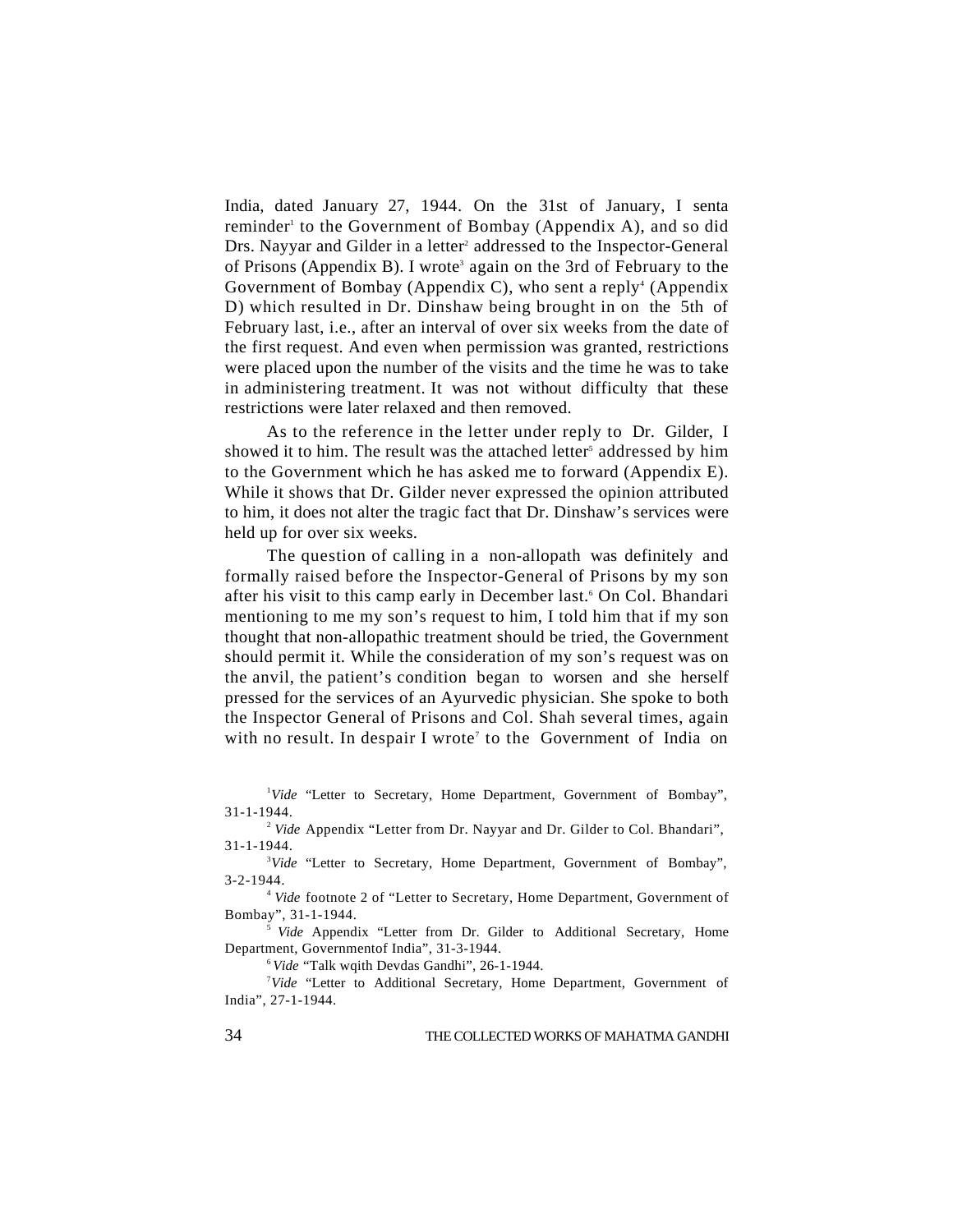January 27, 1944. On the 31st of January, the Superintendent of this camp enquired on behalf of the Government, among other things, whether the deceased had any particular Ayurvedic physician in mind to which I replied<sup>1</sup> in writing, it being my silence day (Appendix F). As no relief was forthcoming as a result, and the patient's condition admitted of no delay, I sent an urgent letter to the Government of Bombay on the 3rdof February (Appendix C). It was on the 11th of February that a local vaidya was sent and on the 12th that Vaidyaraj Sharma was brought in. Thus there was an interval of more than eight weeks between the first request for non-allopathic aid and of actual bringing in of that aid.Before Vaidyaraj Sharma came, I had been asked to give a written undertaking<sup>2</sup> (which I gladly did) that I absolved the Government of all responsibility about the result of his treatment (Appendix H). The Vaidyaraj was thus in sole charge of the case for the time being. One would have thought that a physician in sole charge of a patient would have all such facilities of visiting and watching the patient as he considered necessary. And yet there was no end to the difficulties in getting these facilities for him. These have been alluded to in the enclosure<sup>3</sup> to my letter<sup>4</sup> of March 4, 1944, and in Appendix  $G^5$ ...

All this time the patient was passing through great sufferings and her condition was deteriorating so rapidly that every delay weighed against chances of her recovery. Whether the delays and difficulties experienced by the patient and me were caused by one department of the Government or another, or even by the Government doctors, the responsibility surely rests with the Central Government.

I note that the Government have maintained complete silence over the written request (which was reinforced by subsequent verbal reminders) of Drs. Nayyar and Gilder to call Dr. B. C. Roy in consultation, and have not even condescended to give their reasons for not granting the request.

Similarly the letter under reply is silent about the discrepancy,

<sup>&</sup>lt;sup>1</sup> Vide "Silence-Day Note to Superintendent, Detention Camp", 31-1-1944.

<sup>2</sup>*Vide* "Note to Inspector-General of Prisons, Bombay", 11-2-1944.

<sup>3</sup>*Vide* "Letter to Inspector-General of Prisons, Bomaby", 18-2-1944.

<sup>4</sup>*Vide* "Letter to Additional Secretary, Home Department, Government of India", 4-3-1944.

<sup>5</sup>*Vide* "Letter to Inspector-General of Prisons, Bombay", 14-2-1944.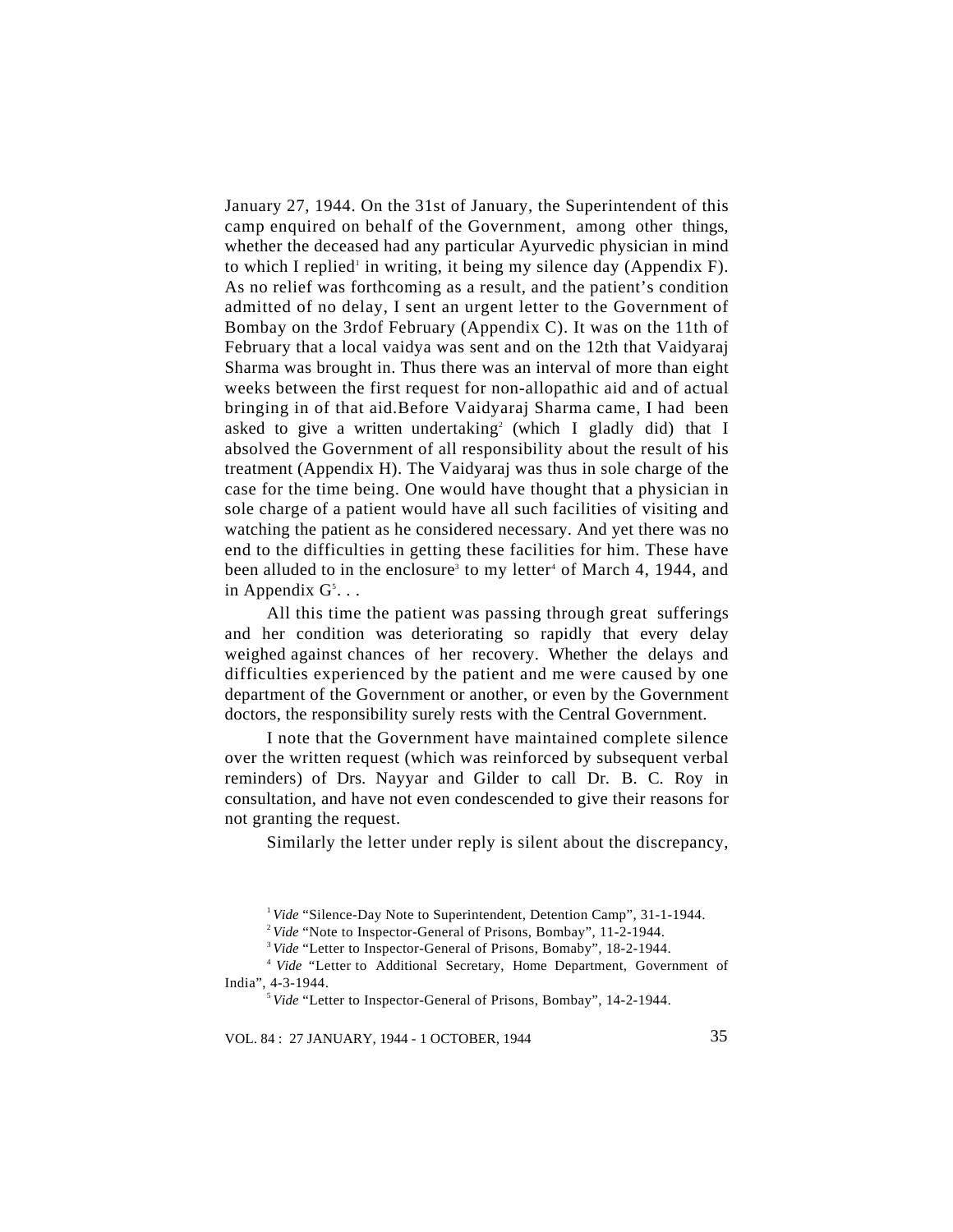pointed out by me in my letter<sup>1</sup> dated March 20, 1944, in the Hon. the Home Member's statement in the Assembly that trained nurses were in attendance. The fact is that they never were. Let me add here that nurses of the deceased's choice who were permitted were brought after considerable delay, especially Shri Kanu Gandhi.

I hope, after a calm perusal of this bare recital of facts and of the relevant copies of correspondence attached hereto, it will be conceded that the claim of the Government of India that "they did everything possible" to ensure that the deceased received all the treatment that I *wished* during her illness is not justified.Much less can Mr. Butler's claim be justified. For, he went further when he said, "she was receiving all possible medical care and attention, not only from her regular attendents, but from those *desired by her family.*" Does not the statement of the Government of Bombay (Appendix D), "Government have decided that no outside doctors should be allowed unless the *Government Medical Officer* considers that it is absolutely necessary for medical reasons" contradict the above claims?

On the question of release, and the report received by the Government of India of a "private conversation" my son had with his mother in this connection, a prisoner can have no "private" conversation with anybody from outside. Therefore, so far as I am concerned, the Government are free to make use of the conversation after verification (usual and obligatory in such cases) by my son. In any case the Government would have been absolved from all blame, if they had made an offer of release and laid on me the burden of deciding what was "best and kindest" for her. As to the arrangement for the funeral, my letter to the Government dated March 4, 1944, embodying my actual request, which the Inspector-General of Prisons took down in writing from dictation, speaks for itself. It, therefore, astonishes me that on "enquiries" made by the Government, they were "informed" that I had "no special preference between the first two alternatives" mentioned in my letter. The information given to the Government is wholly wrong. It is inconceivable that, given the freedom of choice, I could ever be reconciled to the cremation of a dear one being performed in a jail compound (which this camp is today) instead of the consecrated cremation ground.

It is not pleasant or easy for me to write about such personal matters to the Government. But I do so in this case for the sake of the memory of one who was my faithful partner for over sixty-two years.

<sup>1</sup>*Vide* the preceding item.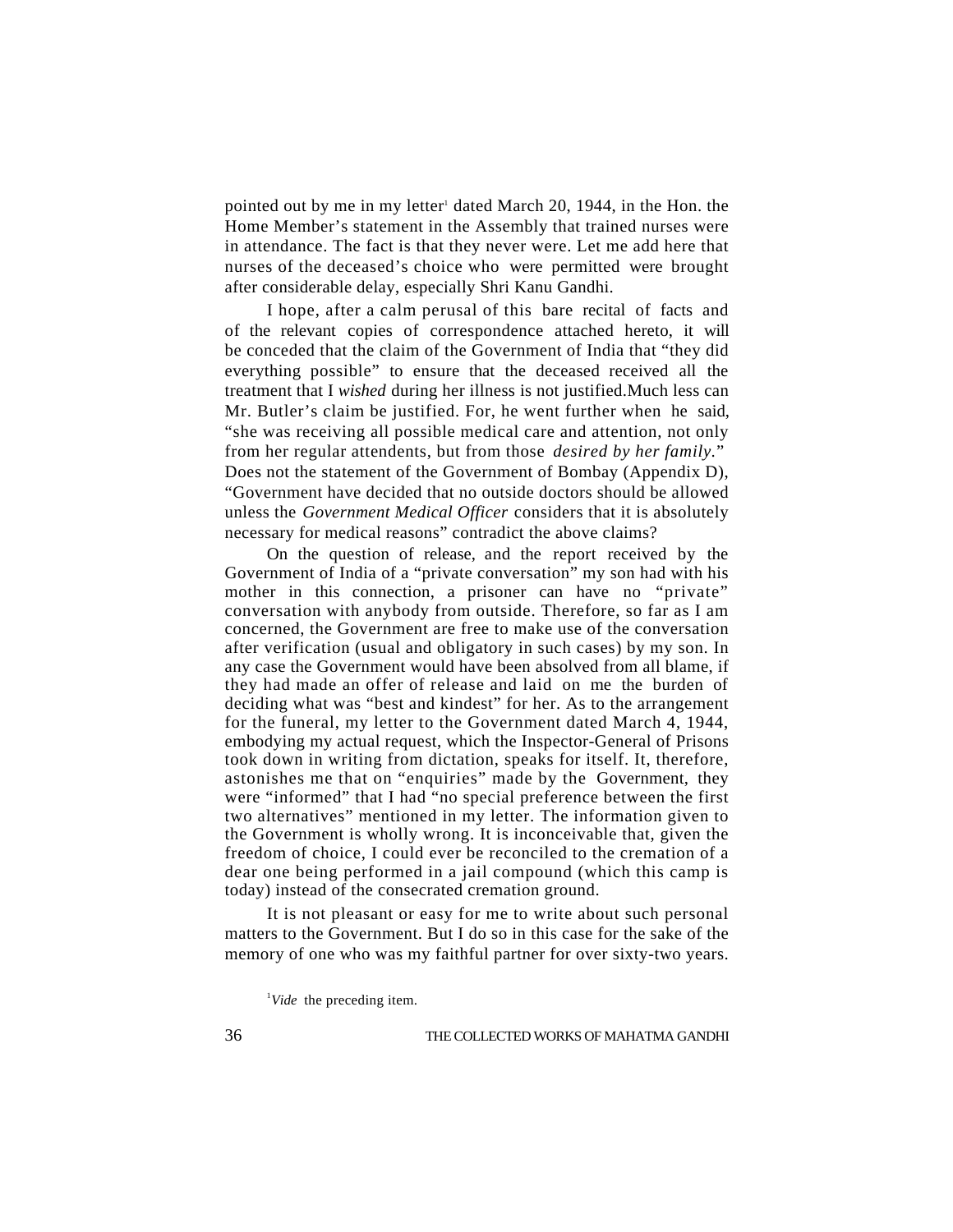I leave it to the Government to consider what could be the fate of other prisoners not so circumstanced as Shri Kasturba was.<sup>1</sup>

> *I am, Yours, etc.,*

M. K. GANDHI

Enclosures: A to H

From a photostat: G.N. 3936; also *Gandhiji's Correspondence with the Government*, pp. 237-40

# *28. LETTER TO ADDITIONAL SECRETARY, HOME DEPARTMENT, GOVERNMENT OF INDIA*

DETENTION CAMP, *April 2, 1944*

THE ADDITIONAL SECRETARY TO THE GOVERNMENT OF INDIA

NEW DELHI

SIR,

This is in continuation of my letter<sup>2</sup> of yesterday's date to the Government of India. For, after handing the letter to the Superintendent of the camp, on looking at the papers I came upon the following startling statement in *The Hindustan Times,* 30-3-1944:

New Delhi, Wednesday [March 29, 1944]—Today in the Council of State, Lala Ramsarandas asked whether and when Mahatma Gandhi had asked Government to permit the eminent Ayurvedic physician Pandit Shiv Sharma to take up the treatment of Mrs. Gandhi.

The Home Secretary, Mr. Conran-Smith, replying said the first definite request for Pandit Sharma's services was made to the Government of India on February 9 and was granted on February 10. He understood that Pandit Sharma paid his first visit a day or two later. —A.P.I.

The fact is that Vaidyaraj Shiv Sharma's name was first submitted to the Government on 31st January, 1944, and not on the 9th February. But my letter of yesterday will show further that the first

<sup>&</sup>lt;sup>1</sup> Vide also the following item.

<sup>2</sup>*Vide* the preceding item.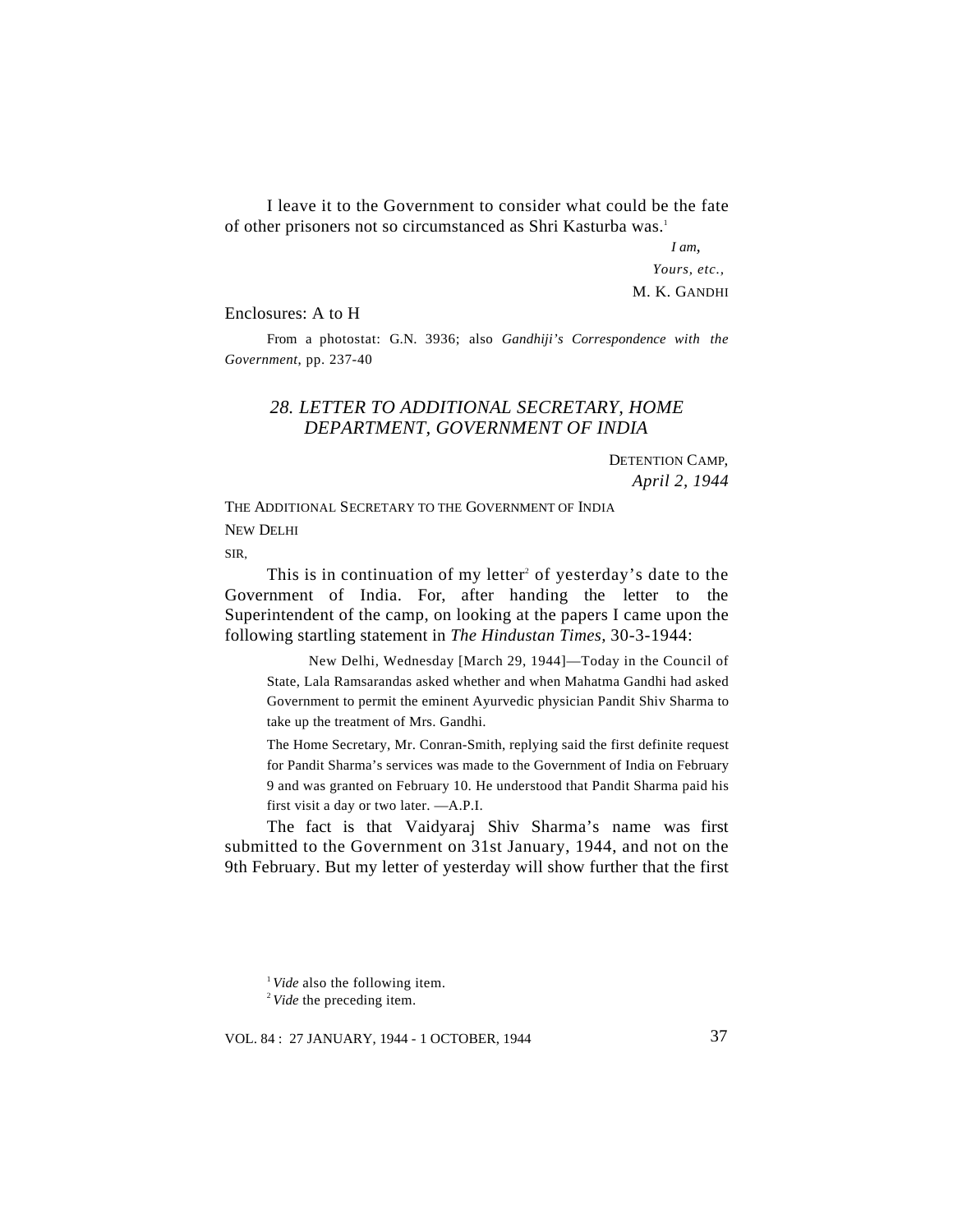request for a non-allopathic physician was made early in December 1943. May I look for correction of the statement referred to? $1$ 

> *I am, Yours, etc.,*

M. K. GANDHI

*Gandhiji's Correspondence with the Government*, p. 242

#### *29. LETTER TO M. G. BHANDARI*

DETENTION CAMP, *April 2, 1944*

#### DEAR COL. BHANDARI,

In the Government of India's letter<sup>2</sup> to me dated March 21<sup>3</sup> ,1944, there occur these two passages:

It was on January 28 that they were first informed that Mrs. Gandhi had asked for the services of Dr. Dinshaw Mehta. . . . If Dr. Dinshaw Mehta was not called in earlier, it was due to the view originally expressed by both Col. Bhandari and Dr. Gilder that his services would not be of any use, but he was summoned as soon as the Government doctors revised that opinion.

The arrangements for the funeral were understood here to be in accordance with your wishes. The Government made enquiries on the point and were informed that you had no special preference between the first two alternatives mentioned in your letter<sup>4</sup>.

Dr. Gilder has no recollection of his having given the opinion attributed to him.<sup>5</sup> I have never expressed indifference as to whether the deceased was cremated in the consecrated public cremation ground or in the jail compound which this camp is. Can you please throw light on the discrepancies?

> *Yours, etc.,* M. K. GANDHI

*Gandhiji's Correspondence with the Government*, p. 241

<sup>1</sup> For the Government's reply to this letter and the preceding one, *vide* 2nd footnote of "Letter to Additional Secretary, Home Department, Governmentof India", 13-4-1944

<sup>2</sup>Vide Appendix "Letter from Additional Secretary, Home Department, Governmentof India", 21-3-1944.

 $3$  The source, however, has "31".

<sup>4</sup>*Vide* "Request to Government on Kasturba's Funeral", 22-2-1944.

<sup>5</sup>*Vide* also Appendix "Letter from Dr. Gilder to Additional Secretary, Home Department, Governmentof India", 31-3-1944.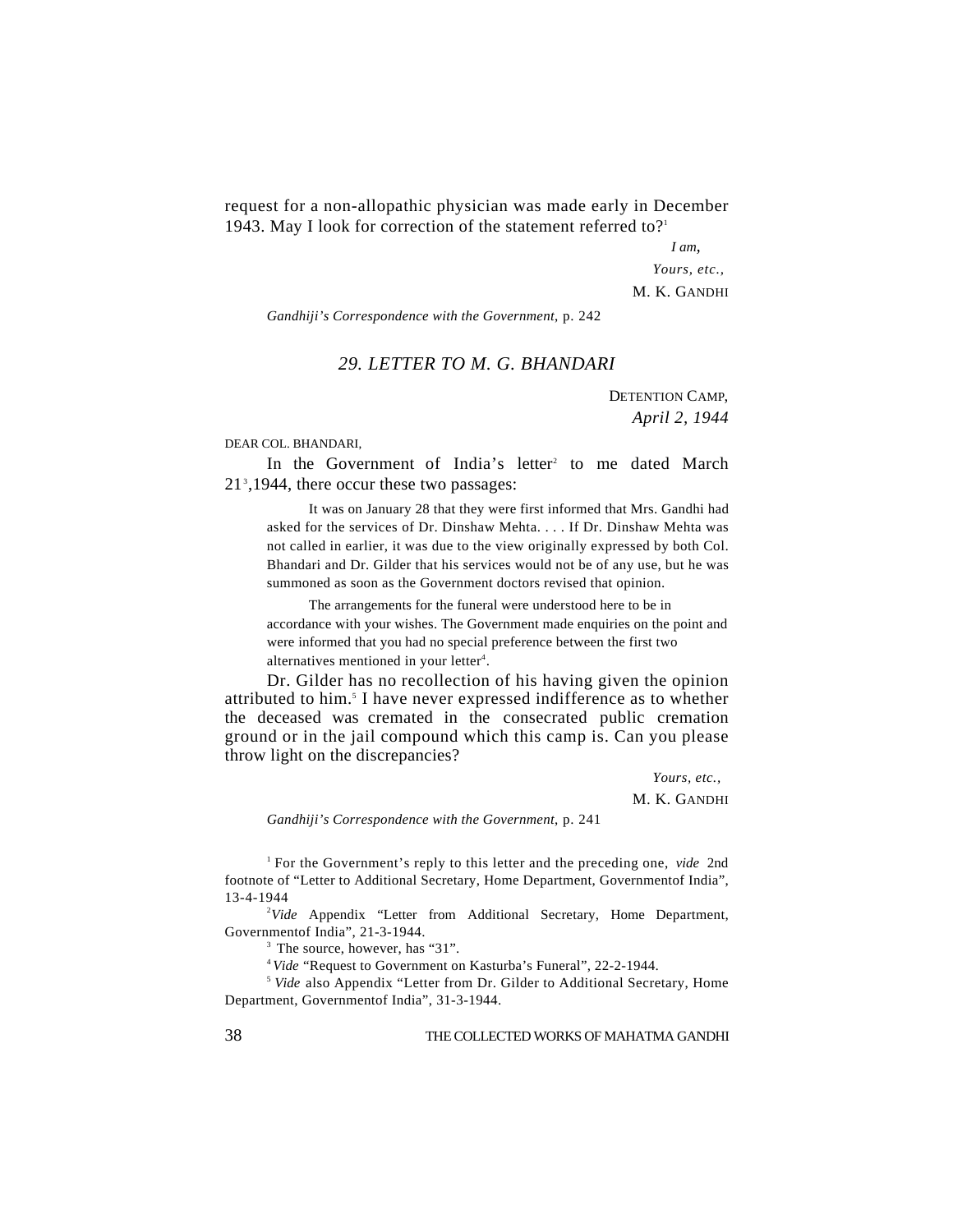DEAR FRIEND,

I have your letter<sup>1</sup> of 28th March received by me on the 3rd instant. Please accept my thanks for it.

I take up the general matter first. You have sent me a frank reply. I propose to reciprocate your courtesy by being perfectly frank. Friendship to be true demands frankness even though it may some time appear unpleasant. If anything I say offends you, please accept my apology in advance.<sup>2</sup>

It is a pity that you have refused to deal with important points raised in my letter.

Your letter is a plea for co-operation by the Congress in the present administration, and failing that, in planning for the future. In my opinion, this requires equality between the parties and mutual trust. But equality is absent and Government distrust of the Congress can be seen at every turn. The result is that suspicion of Government is universal. Add to this the fact that Congressmen have no faith in the competence of the Government to ensure India's future good. This want of faith is based upon bitter experience of the past and present conduct of the British administration of India. Is it not high time that you co-operate with the people of India through their elected representatives instead of expecting co-operation from them?

All this was implied in the August resolution. The sanction behind the demand in the resolution was not violence, but self suffering. Anyone, be he Congressman or other, who acted against this rule of conduct had no authority to use the Congress name for his action. But I see that this resolution repels you as it did Lord Linlithgow. You know that I have joined issue on the point. I have seen nothing since to alter my view. You have been good enough to credit me with "intelligence", "experience", and "acumen". Let me say that all these three have failed to make me realize that the effect of

<sup>1</sup> Vide Appendix "Letter from Lord Wavell", 28-3-1944.

<sup>2</sup>According to *The Transfer of Power*, Vol. IV, p. 898, in his report to the Secretary of State for India, the addressee said: "Gandhi has sent me an ill-tempered letter in reply to mine. I am sending you a copy and am not continuing the correspondence."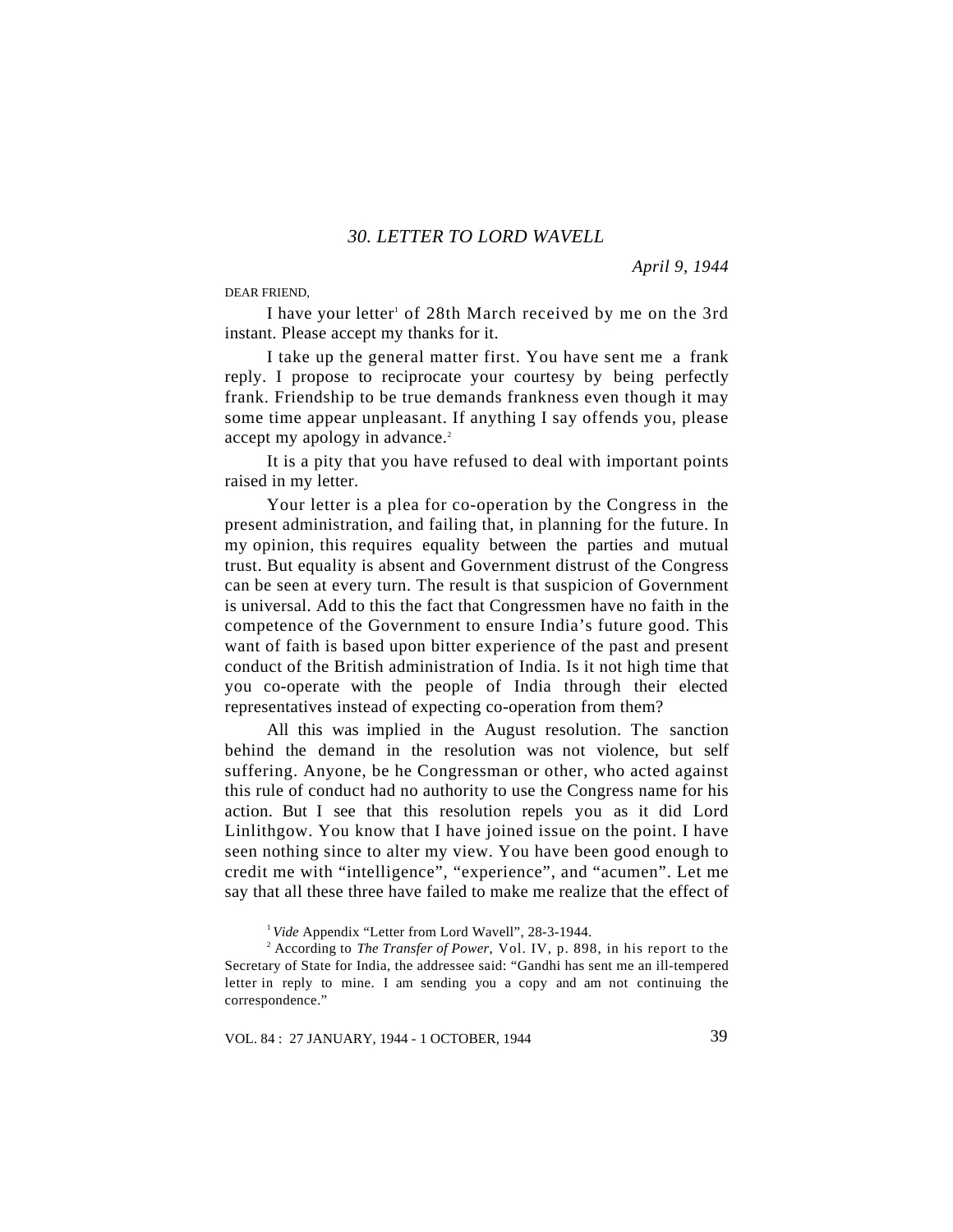the Congress resolution "must be to hamper the prosecution of the war". The responsibility for what followed the hasty arrests of Congressmen must rest solely on the Government. For, they invited the crisis, not the authors of the resolution.

You remind me that you were Commander-in-Chief at the time. How much better it would have been for all concerned if confidence in the immeasurable strength of arms had ruled your action instead of fear of a rebellion! Had the Government stayed their hand at thetime, surely all the bloodshed of those months would have been avoided. And it is highly likely that the Japanese menace would have become a thing of the past. Unfortunately it was not to be. And so the menace is still with us, and what is more, the Government are pursuing a policy of suppression of liberty and truth. I have studied the latest ordinance about the detenus, and I recall the Rowlatt Act of 1919. It was properly called the Black Act. As you know, it gave rise to an unprecedented agitation. That Act pales into insignificance before the series of ordinances that are being showered from the Viceregal throne. Martial Law in effect governs not one Province as in 1919, but the whole of India. Things are moving from bad to worse.

You say, "it is clear to me that you had lost confidence in our ability to defend India and were prepared to take advantage of our supposed military straits to gain political advantage." I must deny both the charges. I venture to suggest that you should follow the golden rule, and withdraw your statement and suspend judgment till you have submitted the evidence in your possession to an impartial tribunal and obtained its verdict. I confess that I do not make the request with much confidence. For, in dealing with Congressmen and others, Government have combined the prosecutor, judge and jailor in the same person and thus made proper defence impossible on the part of the accused. Judgments of courts are being rendered nugatory by fresh ordinances. No man's freedom can be said to be safe in this extraordinary situation. You will probably retort that it is an exigency of the war. I wonder !

As I visualize India today, it is one vast prison containing four hundred million souls. You are its sole custodian. The Government prisons are prisons within this prison. I agree with you that whilst you hold the views expressed in your letter under reply, the proper place for one like me is a Government prison. And unless there is a change of heart, view and policy on the part of the Government, I am quite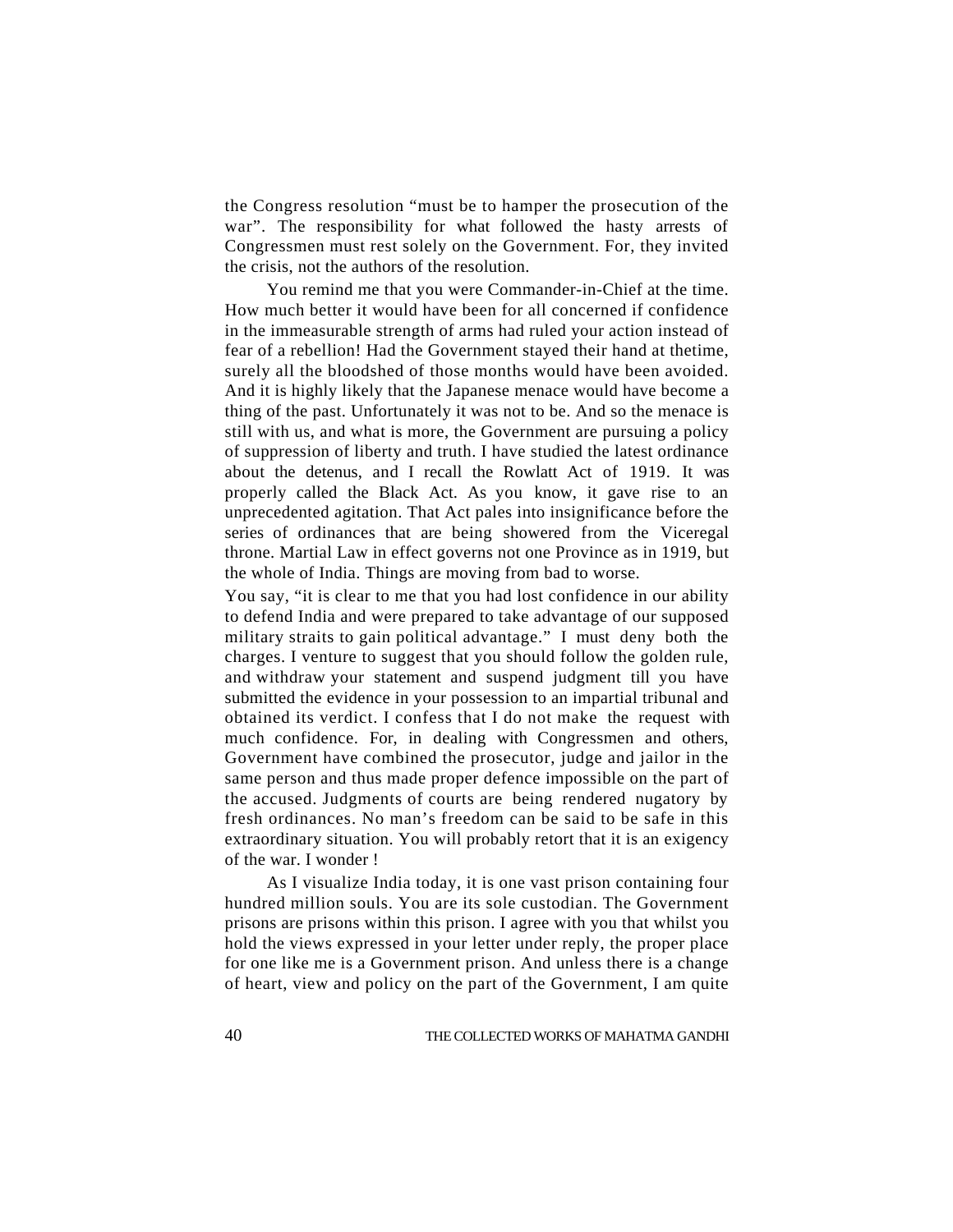content to remain your prisoner. Only I hope you will listen to the request made by me through the proper channels to remove me and my fellow-prisoners to some other prison where the cost of our detention need not be even one tenth of what it is today.

As to my complaint<sup>1</sup> about Mr. Butler's statement and later the Home Secretary's, I have received two letters from the HomeDepartment in reply. I am sorry to say, they have appeared to me highly unsatisfactory. They ignore patent facts, and betray an obstinate refusal to face truth even on a wholly non-political issue. My correspondence with the Home Department continues. I invite your attention to it, if you can spare the time and are interested in the subject.

I am glad and thankful that Shri Mirabai's (Miss Slade's) case is being considered in the light of what I say<sup>2</sup> about her in my letter.

> *I am, Yours sincerely,* M. K. GANDHI

HIS EXCELLENCY THE VICEROY

VICEROY'S CAMP

*Gandhiji's Correspondence with the Government,* pp. 264-6, and *Correspondence with Mr. Gandhi,* pp. 124-5. Also C.W. 10503. Courtesy: India Office Library

#### *31. NOTE TO MATHURADAS TRIKUMJI*

*April 10*, *1944*

You must forget about Paramanand's daughter. You can have Ghia's daughter if she is free. I cannot find a girl right away. Moreover, my programme is never certain.

From a copy of the Gujarati : Pyarelal Papers. Nehru Memorial Museum and Library. Courtesy : Beladevi Nayyar and Dr. Sushila Nayyar

<sup>1</sup> Vide "Letter to Additional Secretary, Home Department, Government of India", 4-3-1944and 20-3-1944.

<sup>2</sup> Vide "Letter to Lord Wavell", 9-3-1944.

VOL. 84 : 27 JANUARY, 1944 - 1 OCTOBER, 1944 41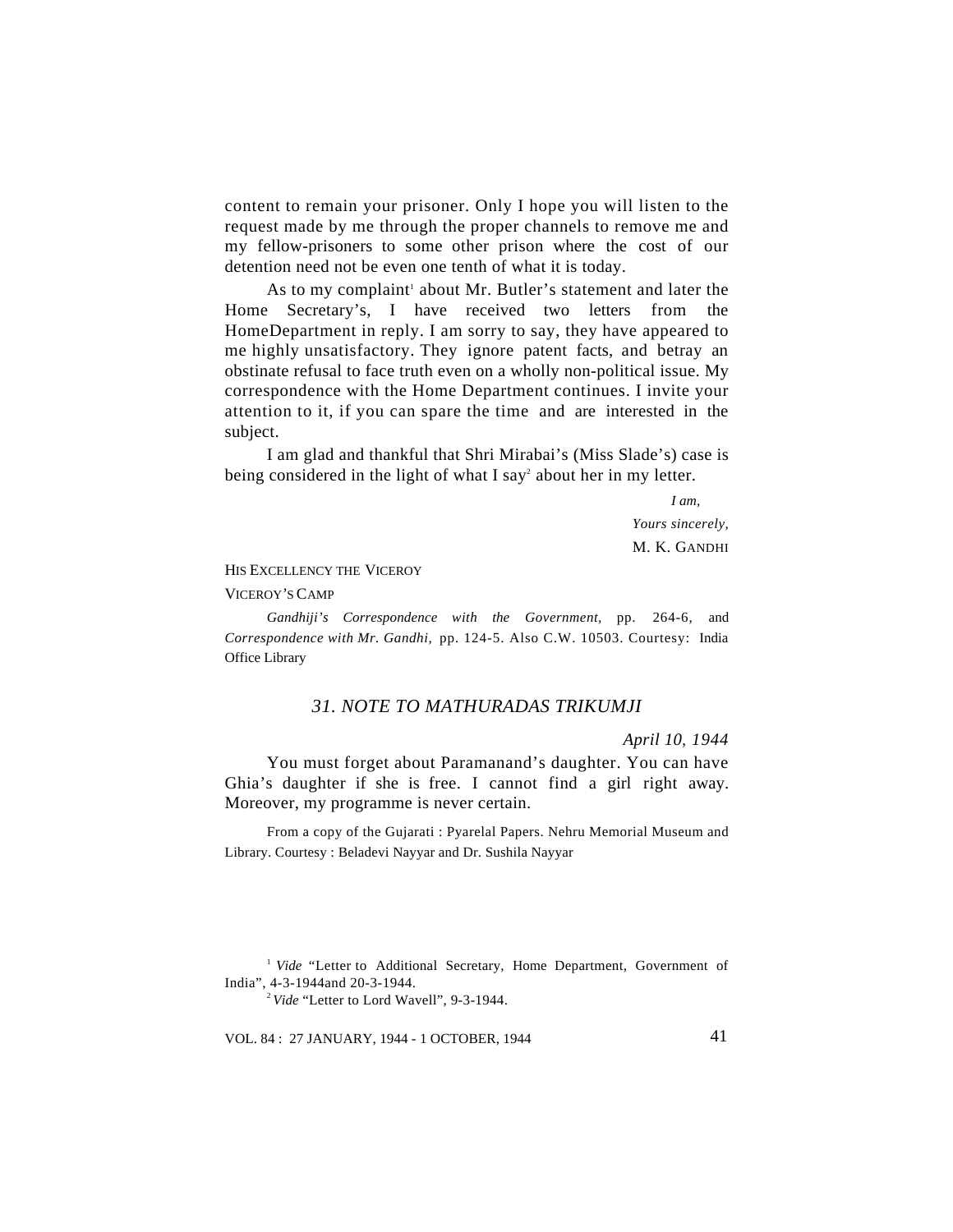# *32. LETTER TO ADDITIONAL SECRETARY, HOME DEPARTMENT, GOVERNMENT OF INDIA*

DETENTION CAMP, *April 13, 1944*

ADDITIONAL SECRETARY TO THE GOVERNMENT OF INDIA

NEW DELHI

SIR,

I beg to acknowledge the receipt of your letter' of 30th March, received by me on the 6th of April. It is good proof to show how ill-informed the Central Government were about the whole situation.

As to "trained nurses", I draw attention to the statement made on behalf of the Government that they "were made available for a short period". That my wife preferred an ayah to a trained nurse is hardly relevant to the consideration whether trained nurses were in fact supplied. Therefore that statement seems to me clearly to demand public adjustment.

I hope to have satisfactory reply<sup>2</sup> regarding other matters contained in my letter<sup>3</sup> of April 1, 1944.

*I am, etc.,*

M. K. GANDHI

*Gandhiji's Correspondence with the Government*, pp. 244-5

<sup>1</sup>Vide 1st footnote of "Letter to Additional Secretary, Home Department, Government of India", 20-3-1944.

 $2$  The Government's reply dated April 29, read: "The Government of India have read with regret your letters of April 2 and 13. They believe that no impartial judgment would support the complaints you have made against them. At the same time they feel that it is impossible to expect from you in your bereavement a fair recognition of their endeavours to do all that was reasonably possible to meet the requests that reached them and that no useful purpose would be served by continuing the correspondence."

<sup>3</sup> Vide "Letter to Additional Secretary, Home Department, Government of India", 1-4-1944.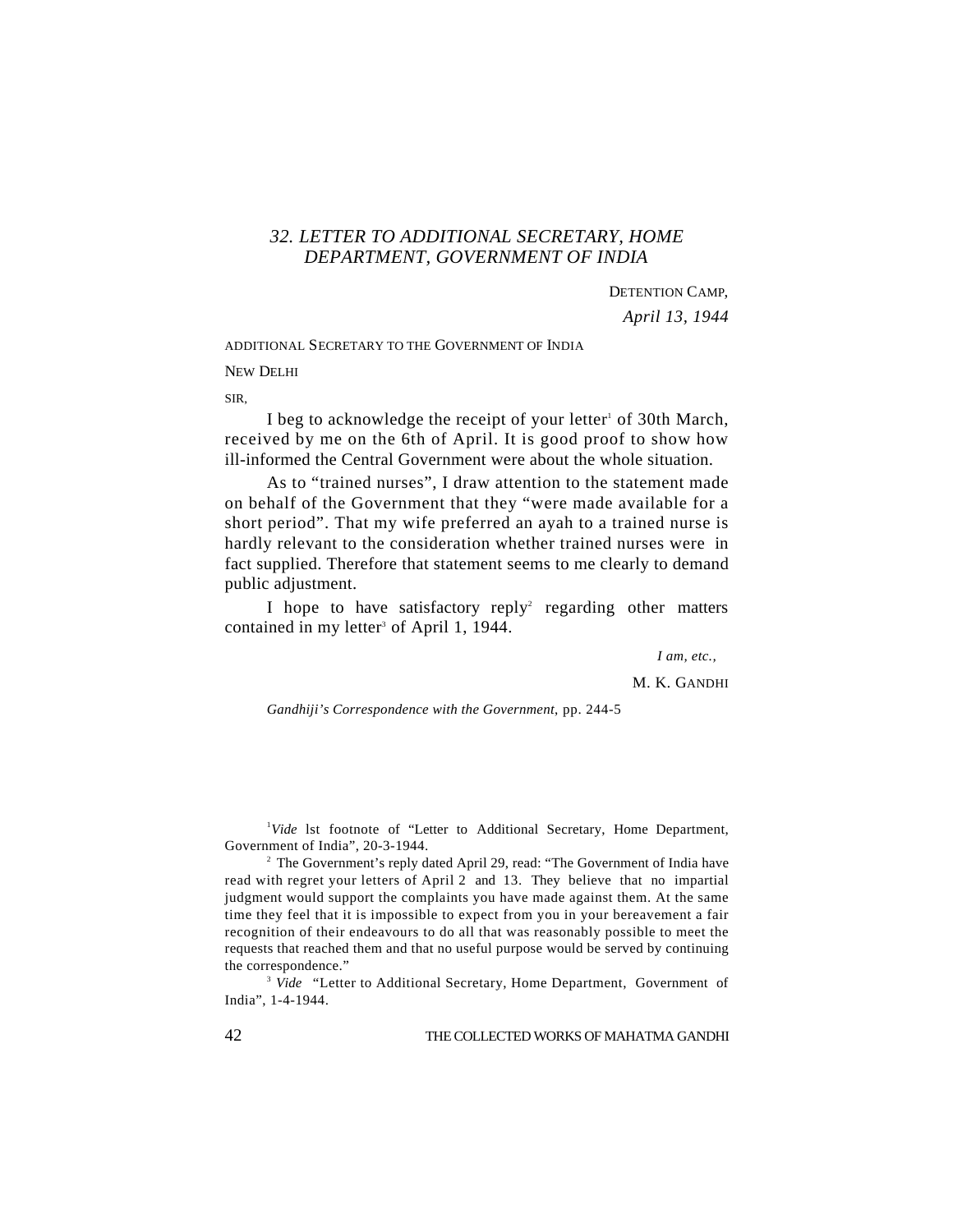# *33. LETTER TO ADDITIONAL SECRETARY, HOME DEPARTMENT, GOVERNMENT OF INDIA*

DETENTION CAMP, *April 21, 1944*

THE ADDITIONAL SECRETARY TO THE GOVERNMENT OF INDIA

(HOME DEPARTMENT)

NEW DELHI

SIR,

I wrote to you on the 4th March<sup>1</sup> requesting the Government to transfer the party of detenus in this camp to a prison where the expense entailed in our detention here may be materially reduced.

I request an early decision in the matter.

*I am, etc.,*

M. K. GANDHI

*Gandhiji's Correspondence with the Government*, p. 269

# *34. LETTER TO SECRETARY, HOME DEPARTMENT, GOVERNMENT OF BOMBAY*

DETENTION CAMP, *May 3, 1944*

SECRETARY TO THE GOVERNMENT OF BOMBAY

(HOME DEPARTMENT)

**BOMBAY** 

SIR,

Shri Jamnadas Gandhi came in yesterday. When I was asked whether I would see him, I had consented so as to cause as little disappointment as possible. For the future, my position is that whilst I would be glad to see any relatives who might secure Government permission, I must not break the rule I have made for myself that I would deny myself the pleasure, so long as the Government restrict

<sup>&</sup>lt;sup>1</sup>Vide "Letter to Additional Secretary, Home Department, Government of India", 4-3-1944.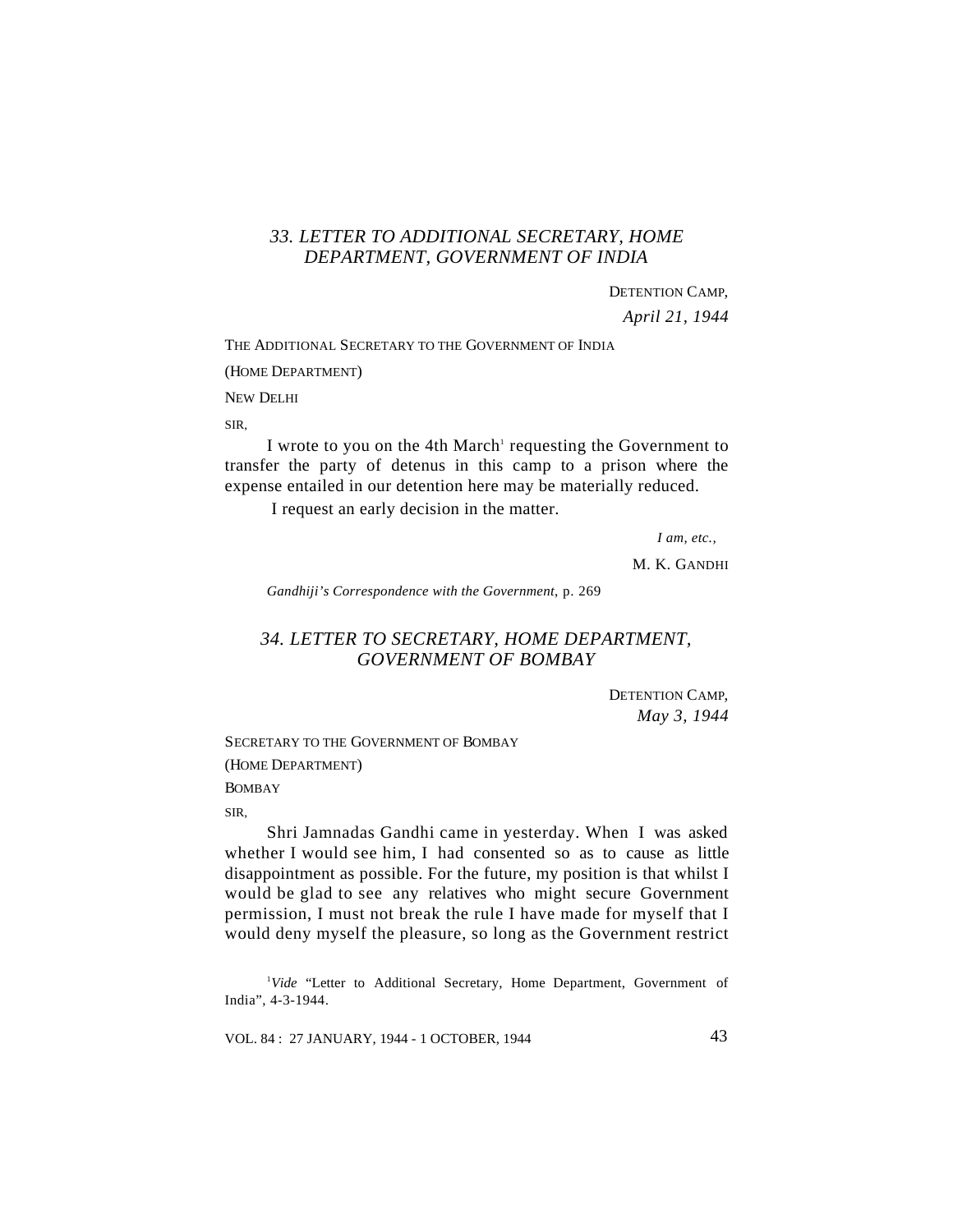the permission only to relatives and exclude the members of the Ashram or those who stand in the same category. I regard them as equal with my relatives. The Government were good enough to grant such permission during my fast last year<sup>1</sup> without any untoward result so far as I know. Can they do likewise during my convalescence<sup>2</sup> which bids fair to be protracted?

> *I am, etc.,* M. K. GANDHI

From a photostat: G.N. 3937

## *35. LETTER TO SECRETARY , HOME DEPARTMENT, GOVERNMENT OF BOMBAY*

DETENTION CAMP, *7.45 a.m., May 6, 1944*

SECRETARY TO THE GOVERNMENT OF BOMBAY

(HOME DEPARTMENT)

BOMBAY

SIR,

I have been told by the Inspector-General of Prisons that the party of detenus in this camp is to be discharged at 8 a.m., today. I wish to put on record the fact that by reason of the cremation of the corpses of Shri Mahadev Desai and then my wife, the place of cremation which has been fenced off becomes consecrated ground. The party has daily visited the ground twice and offered floral tributes to the departed spirits and said prayers. I trust that the plot will be

<sup>1</sup> From February 10 to March 3, 1943

<sup>2</sup> According to *The Transfer of Power*, Vol. IV, pp. 948-9, in a cable dated May 4, 1944, to the Secretary of State for India, the Viceroy reported: "Latest reports show progressive deterioration in Gandhi's anaemia, blood-pressure and kidney functions, all of which in opinion of Dr. B. C. Roy shared by Surgeon-General Candy, have tendency to produce coronary or cerebral thrombosis. . . . This is a case in which I consider we must be guided by medical opinion. Deterioration in Gandhi's health appears such that his further participation in active politics is improbable and I have no doubt that death in custody would intensify feeling against Government. . . . I am accordingly instructing Bombay Government to release Gandhi unconditionally at 8 a.m. On Saturday, 6th May, with announcement that release is entirely on medical grounds and am informing all Governors accordingly." For the British Premier Winston Churchill's displeasure at Viceroy's decision, *vide* footnote 1 of "Letter from Lord Wavell", 15-8-1944.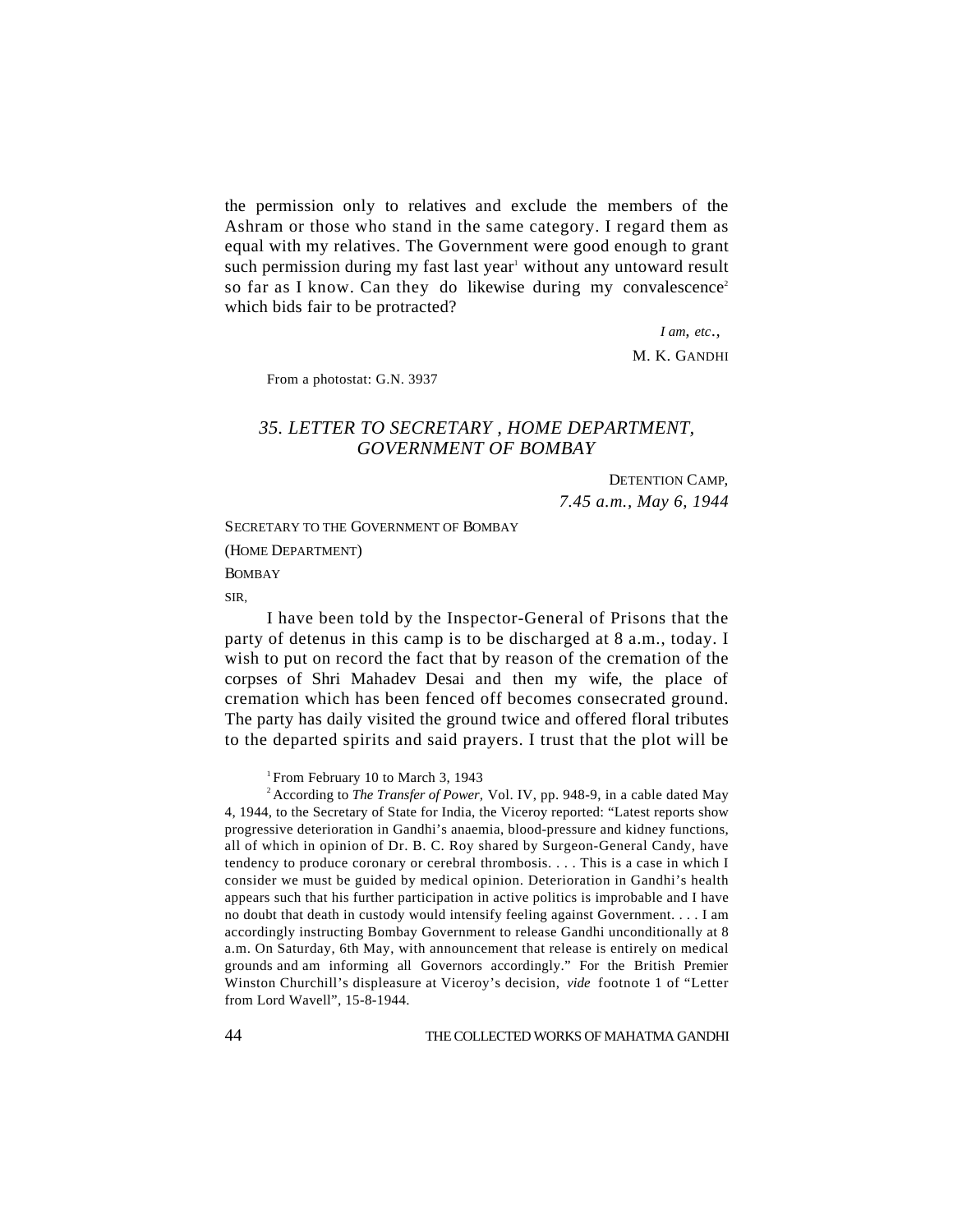acquired by the Government with the right of way to it through H. H. the Aga Khan's grounds so as to enable those relatives and friends who wish to visit the cremation ground whenever they like. Subject to the permission of the Government, I would like to arrange for the upkeep of the sacred spot and daily prayers. I hope that the necessary steps will be taken by the Government in terms of my prayer. My address will be: Sevagram, *via* Wardha (C.P.)<sup>1</sup>

> *I am, etc.,* M. K. GANDHI

From a photostat: G.N. 3938

#### *36. TELEGRAM TO M. M. MALAVIYA*<sup>2</sup>

*May 6, 1944*

AT A STROKE YOU HAVE CUT OFF TWENTY-FIVE YEARS.<sup>3</sup> ADD TWENTY-FIVE TO YOURS!

From a copy: Pyarelal Papers. Courtesy: Pyarelal. Also *Mahatma Gandhi—The Last Phase*, Vol. I, Book One, p. 14

<sup>1</sup> According to *Gandhiji's Correspondence with the Government*, p. 271, the Government's reply dated July 7, 1944, stated: " . . . it is legally impossible for Government to acquire the site compulsorily under the Land Acquisition Act. Government considers that the matter is one for private negotiations between you and His Highness the Aga Khan. . . . Your request has been communicated to His Highness the Aga Khan and is now understood to be under his consideration. Government understands that he has no objection, in the mean while, to the relatives of Mr. Gandhi and Mr. Mahadev Desai and any other person suggested by you going through the Palace grounds to the place of cremation. . ."

 $2^{2}$  Pyarelal explains that this was in reply to the addressee's telegram which read: "Thank God. He has heard prayers of vast millions and set you free to breathe fresh air. Have every hope. He will let you live a hundred years to serve motherland and mankind."

<sup>3</sup> Pyarelal says: "The allusion was to Gandhiji's last speech in the All-India Congress Committee before his arrest in August 1942, when he had said that he would like to live and serve the country for 125 years."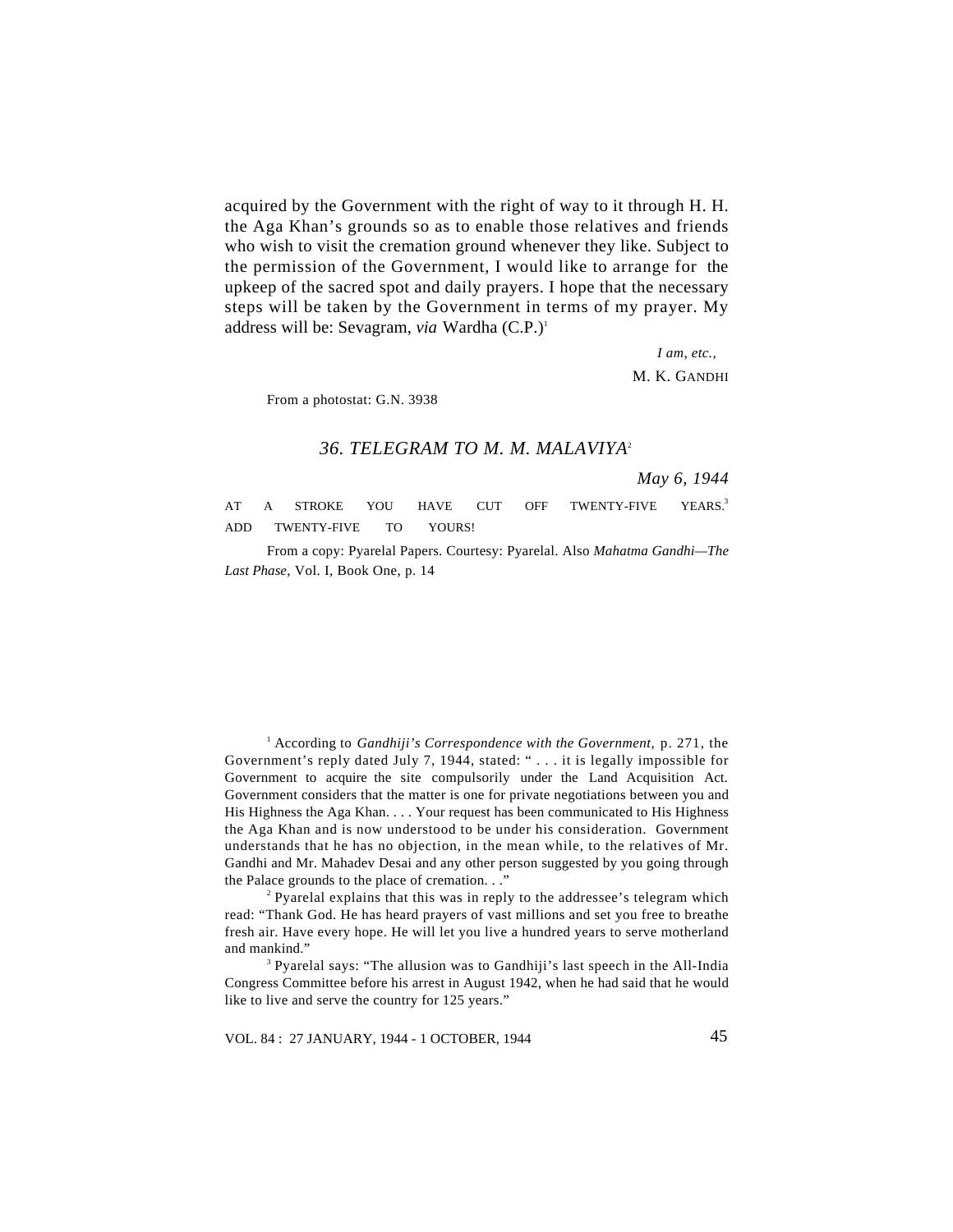## *37. TELEGRAM TO C. RAJAGOPALACHARI*<sup>1</sup>

PARNAKUTI, YERAVDA HILL, POONA, *May 6, 1944*

CHI. RAJAGOPALACHARI

BAZULULLAH ROAD

**MADRAS** 

YOUR WIRE. PHYSICIAN HEAL THYSELF. LOVE.

BAPU

From a copy: Pyarelal Papers. Courtesy: Pyarelal. Also *Mahatma Gandhi—The Last Phase,* Vol. I, Book One, p. 14

### *38. TELEGRAM TO DR. KHAN SAHEB*

PARNAKUTI, POONA, *May 6, 1944*

DR. KHAN SAHEB<sup>2</sup> PESHAWAR WIRE BADSHAH'S $3$  HEALTH. LOVE.

**BAPU** 

From a copy: Pyarelal Papers. Courtesy: Pyarelal

<sup>1</sup> According to Pyarelal, the addressee "whose health was never too robust" had inquired about Gandhiji's health and expressed joy at his release.

 $2$ <sup>2</sup> He led the Congress Ministry in the North-West Frontier Province, which resigned on November 7, 1939, along with other Congress Ministries.

<sup>&</sup>lt;sup>3</sup> Addressee's brother, Abdul Ghaffar Khan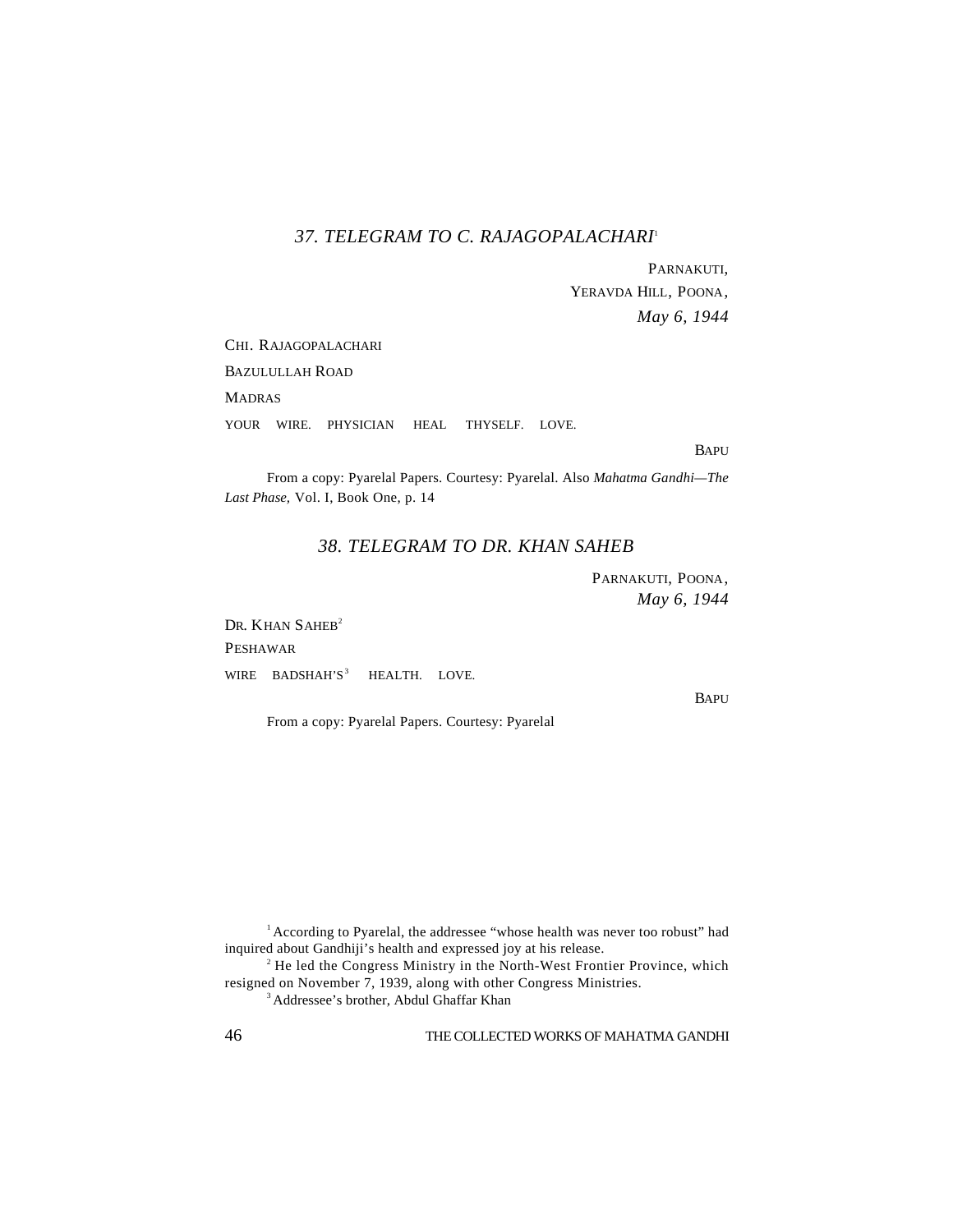## *39. FRAGMENT OF A LETTER*

#### [After *May 6*, *1944*] 1

 . . . I had condemned it in my letter to Linlithgow without waiting for evidence. Did you not see it ? In my very first letter<sup>2</sup> written in August the day before Mahadev passed away, I had condemned all violence, including the violence that had taken place. It had been the Government's design to get me to admit responsibility for the violence which would justify their repression, and show them to be innocent before the world. I did not oblige. Nothing would make me do so. Being in jail how could I be expected to know about it ? So when I heard about Kishorelal, I immediately lodged a protest. You must try to understand this. Think over it. I have not been guilty of the slightest error. None but the Government says that I committed an error. That was a false charge. I had condemned all acts of violence. They wanted me to accept the Government's version and condemn popular violence and condemn it from the jail. I refused to do that. There is no difference between what I am saying now and what I said in 1942. On the basis of the evidence available today, I have condemned certain acts of violence. When that information was given to me without any evidence, I promptly and unequivocally protested. Did you not read my reply to the Government ? I have not gone back upon it. I believe that all type of killing and burning is bad. So, it taught a lesson at least to those who killed and burnt, did it not ? The fact is that my correspondence was released only after the fast. You should read those letters. I have certainly condemned the violence. But how can I admit without any direct evidence that people resorted to such and such acts ?

[From Gujarati]

*Manavtana Prahari- Pannalal Jhaveri,* p. 35

<sup>1</sup> The letter appears to have been written following Gandhiji's release from jail on May 6, 1944, when certain instances of mass action during the Quit India Movement were judged in retrospect in terms of violence and non-violence; *vide* also "Discussion with a Friend", after 6-5-1944; "Letter to Annada Babu Chowdhary", 9-6-1944.

<sup>2</sup>*Vide* "Letter to Lord Linlithgow", 14-8-1942.

VOL. 84 : 27 JANUARY, 1944 - 1 OCTOBER, 1944 47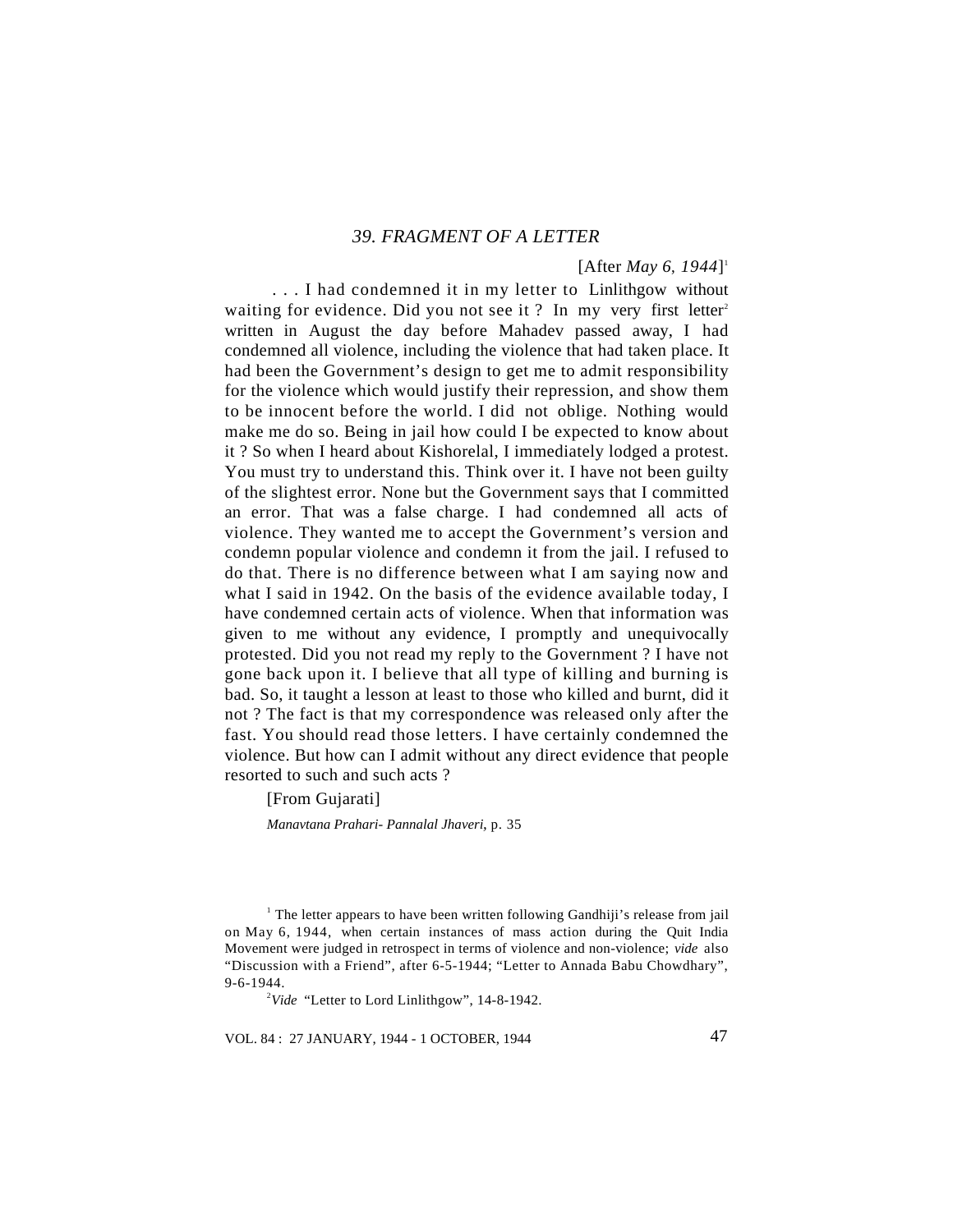### *40. DISCUSSION WITH A FRIEND*<sup>1</sup>

#### [After *May 6, 1944*] 2

Gandhiji questioned the statement that sabotage could be part of the non-violent programme or that it was derivable from the principle of ahimsa as he understood it. The friend, however, persisted that sabotage had come to stay whether one liked it or not.

GANDHIJI: Irresponsible prophesying leads to nowhere. The real question is where *we* stand, what *our* attitude towards it is going to be.

FRIEND: Was destruction of Government property violence? You say that nobody has a right to destroy any property not his own. If so, is not Government's property mine? I hold it is mine and I may destroy it.

There is a double fallacy involved in your argument. In the first place, conceding that Government property is national property which today it is not—I may not destroy it because I am dissatisfied with the Government. But even a national government will be unable to carry on for a day if everybody claimed the right to destroy bridges, communications, roads, etc., because he disapproved of some of its activities. Moreover the evil resides not in bridges, roads, etc., which are inanimate objects but in men. It is the latter who need to be tackled. The destruction of bridges, roads, etc., by means of explosives does not touch this evil but only provokes a worse evil in the place of the one it seeks to end.<sup>3</sup> To sterilize it needs not destruction but self-immolation of the purest type, which would demonstrate that the authorities might break but would not be able to bend a will that has

<sup>1</sup>The discussion appeared under the title "A Pointer for the Future" by Pyarelal who explains that "a friend" had asked Gandhiji "How is the cutting of telegraph wires contrary to the principle of ahimsa?" And another who met him some time after he left the Aga Khan Palace had posed the problem thus: "There are two schools of thought amongst our youth today. One school holds, and openly says, that as a programme of action ahimsa is played out. It has done its work, which was to awaken the masses, and has set the stage for the final struggle for independence. In this struggle, force of arms cannot be excluded. The other school, while professing belief in ahimsa, says that there is room for modification and further elaboration in its technique. They aver that the next phase of our struggle would be characterized by organized sabotage on an extensive scale."

2 *ibid*

<sup>3</sup> The rest of the paragraph is from *Mahatma Gandhi*—The Last Phase, Vol. I, Book One, p. 38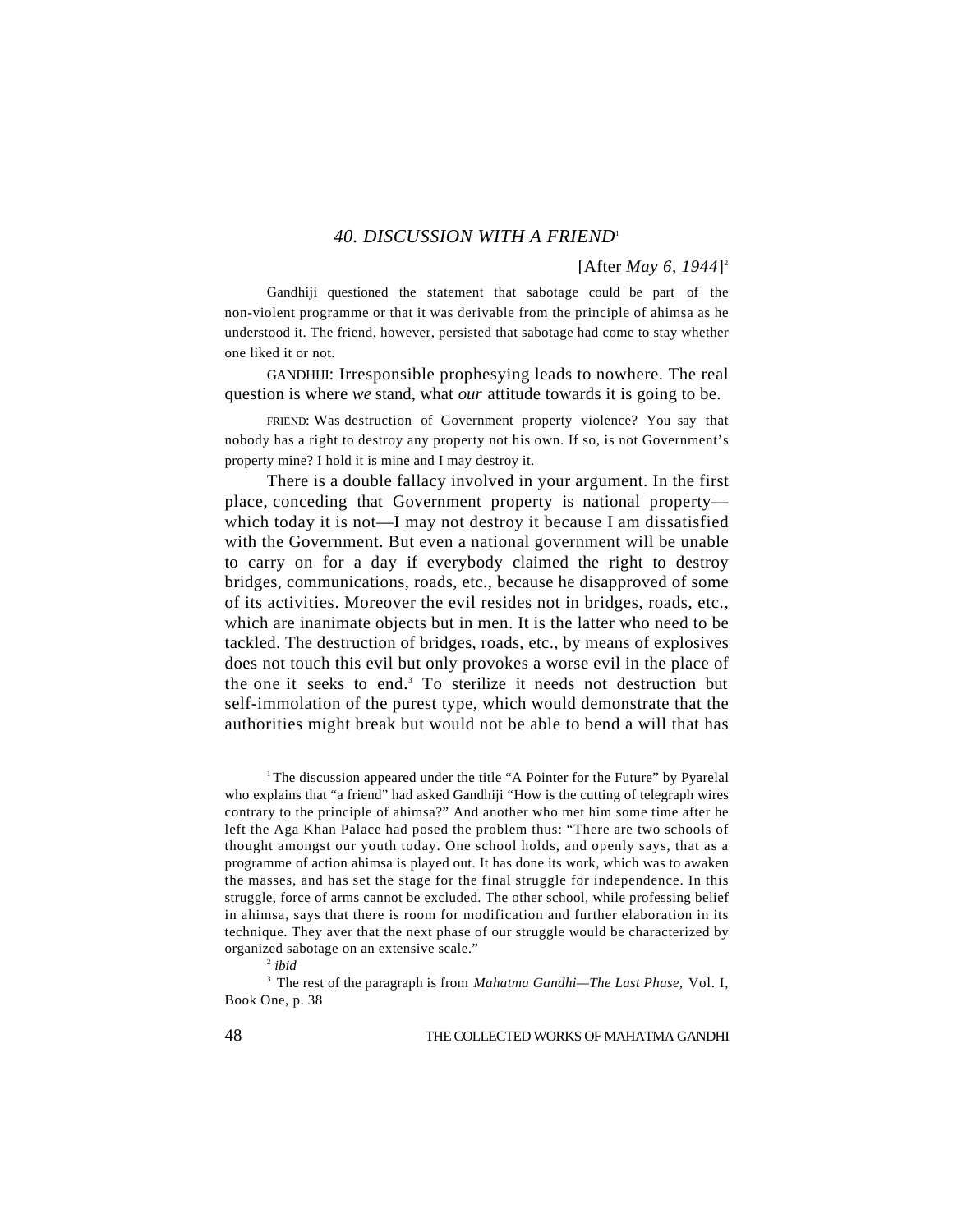#### resigned itself to the God of truth.

I agree that the evil is within ourselves, not in the bridge which can be used for a good purpose as well as an evil one. I also agree that its blowing up provokes counter-violence of a worse type. But it may be necessary from a strategic point of view for the success of the movement and in order to prevent demoralization.

It is an old argument. One used to hear it in old days in defence of terrorism. Sabotage is a form of violence. People have realized the futility of physical violence, but some people apparently think that it may be successfully practised in its modified form as sabotage.<sup>1</sup> It lacked the quality of non-violence and could not take the place of full-fledged armed conflict. . . . We have to deal with a power which takes pride in not recognizing defeat. In the early part of the British rule there were powerful risings. In several places the British were actually beaten. But they won in the end. A British statesman used to say, "I do not believe in wooden guns." National struggles could not be won by "wooden guns".

It is my conviction that the whole mass of people would not have risen to the height of courage and fearlessness that they have, but for the working of full non-violence. How it works we do not yet fully know. But the fact remains that under non-violence we have progressed from strength to strength even through our apparent failures and set-backs. On the other hand, terrorism resulted in demoralization. Haste leads to waste.

You characterized the "Quit India" movement as a non-violent rebellion. Is not non-violent rebellion a programme of seizure of power?

No. A non-violent rebellion is not a programme of seizure of power. It is a programme of transformation of relationship ending in a peaceful transfer of power. . . . It will never use coercion. Even those who hold contrary views will receive full protection under it.<sup>2</sup>

We have found that a person who has had a schooling in violent activity comes nearer to true non-violence than one who has had no such experience.

That can be true only in the sense that having tried violence again and again he has realized its futility. That is all. Would you maintain also that a person who has had a taste of vice is nearer to virtue than the one who had none? For, that is what your argument amounts to  $3$ 

<sup>1</sup> The rest of the paragraph is from *Mahatma Gandhi—The Last Phase*, Vol. I, Book One, p. 38

<sup>2</sup>These two paragraphs are reproduced from *Mahatma Gandhi—The Last Phase,* Vol. I, Book One, pp. 38-9.

3 *ibid*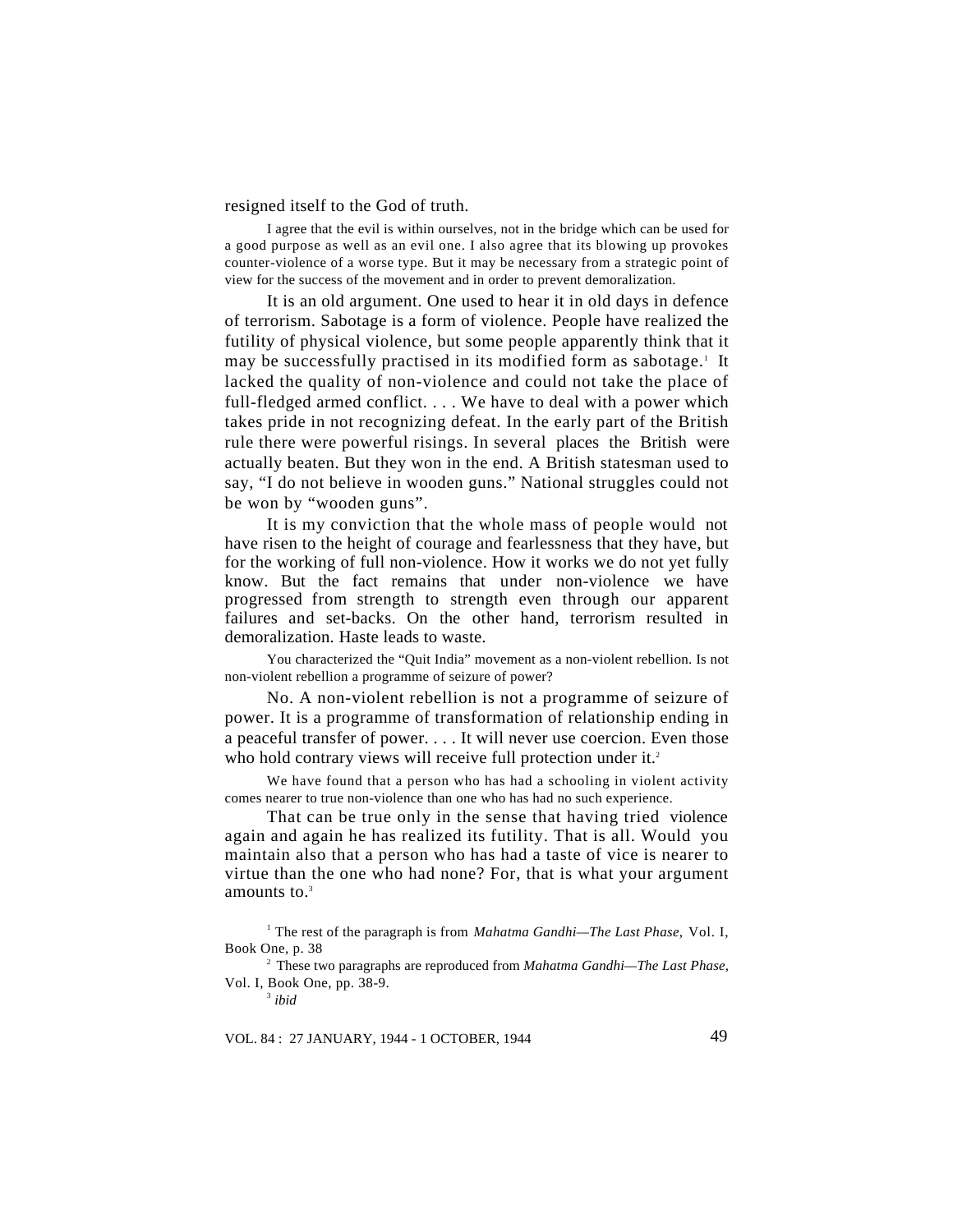It is no secrecy, if the person concerned is boldly prepared to face the consequences of his action. He resorts to secrecy in order to achieve his object. He can refuse to take any part in subsequent interrogations during his trial. He need not make a false statement.

No secret organization, however big, could do any good. Secrecy aims at building a wall of protection round you. Ahimsa disdains all such protection. It functions in the open and in the face of odds, the heaviest conceivable. We have to organize for action a vast people that have been crushed under the heel of unspeakable tyranny for centuries. They cannot be organized by any other than open, truthful means. I have grown up from youth to 76 years in abhorrence of secrecy. There must be no watering down of the ideal. Unless we cling to the formula in its fulness, we shall not make any headway.

I know we have not always lived up to our ideals. There have been grave lapses. Had our instruments been less imperfect, we would have been nearer our goal. But in spite of our temporizing with our ideal, non-violence has worked like a silent leaven among the dumb millions. That does not mean that we can afford to go on like this for ever. We cannot remain static. We must move forward or we shall slide back.

Are you of opinion then, that the August resolution caused a set-back in the struggle for independence; that all the heroism and courage which our people showed in the course of it was useless?

No, I do not say that. In the historical process, the country will be found to have advanced towards freedom through every form of struggle, even through the August upheaval. All that I have said is that the progress would have been much greater, if we had shown the non-violent bravery of my conception. In this sense the sabotage activity has retarded the country's freedom. I have the highest admiration for the courage, patriotism and spirit of self-sacrifice of people, say, like Jayaprakash Narayan. But Jayaprakash cannot be my ideal. If I had to give a medal for heroism, it would go not to him but to his wife who, though simple and unlearned in politics, typifies in her person the power of satyagraha in its purest form before which even Jayaprakash has to bow. What I have said about the August upheaval is not by way of judgment upon the past—I have consistently refused to condemn it—but as a guidance for the future.

Our people have faith in non-violence but they do not know how to make it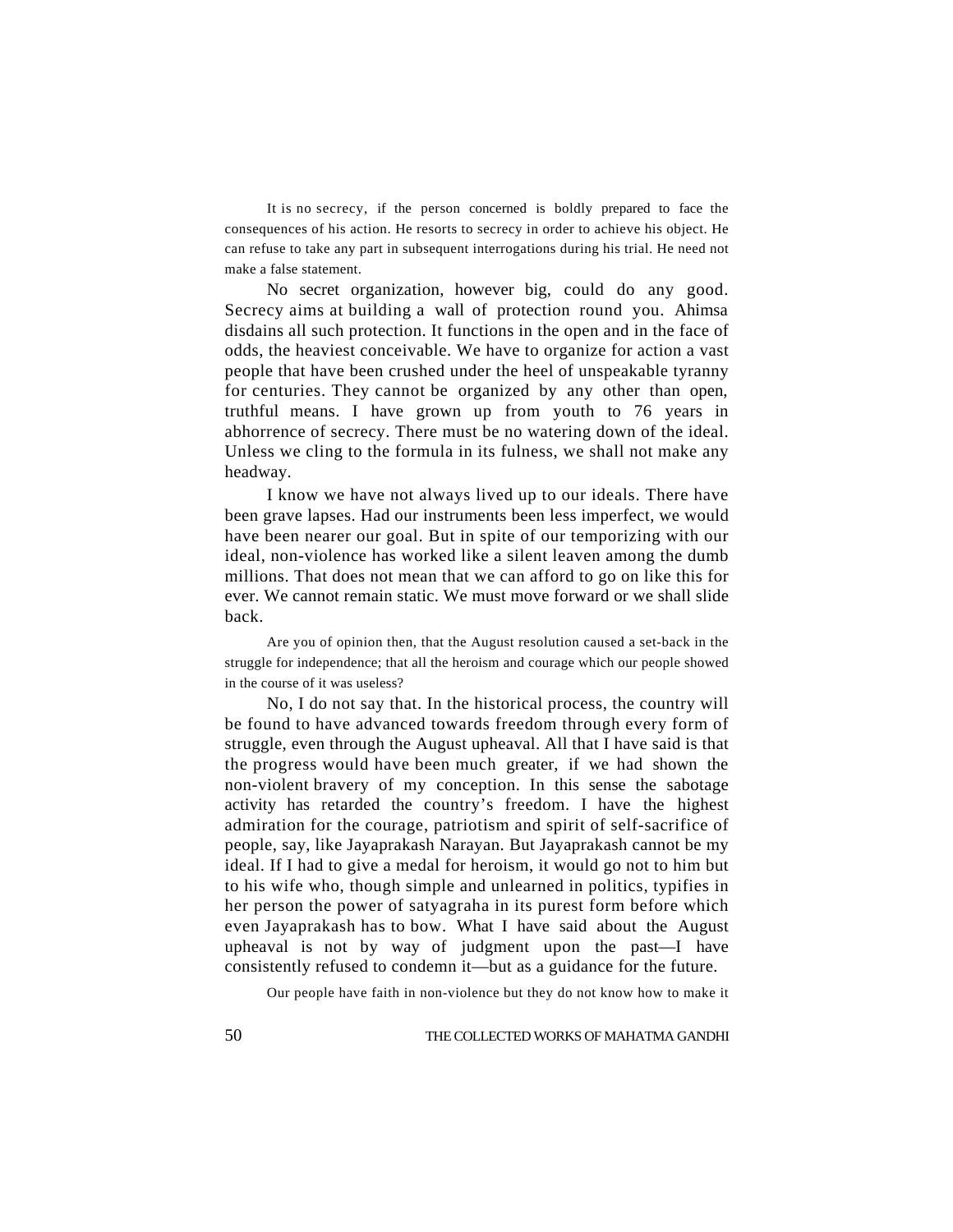dynamic. What is the reason for this failure?

By hammering away at it through painful years, people have begun to see that there is a potency in non-violence, but they have not seen it in all its fulness and beauty. If they had responded to all the steps that had to be taken for the effective organization of non-violence and carried out in their fulness the various items of the eighteen fold constructive programme, our movement would have taken us to our goal. But today our minds are confused because our faith in constructive work is so weak. I know, one must push forth undaunted by difficulties.<sup>1</sup>

*Harijan*, 10-2-1946

## *41. ANSWER TO VISITORS*

POONA,

*May 7, 1944*

Do not worry about my health or my life which is in the hands of God. He, in His infinite mercy, would do what best pleased Him.<sup>2</sup>

*The Hindu,* 8-5-1944

### *42. TELEGRAM TO T. B. SAPRU*

PARNAKUTI, POONA, *May 8, 1944*

SIR TEJ BAHADUR SAPRU ALLAHABAD THANKS. TRYING UTMOST FOR SPEEDY RECOVERY. BUT GOD DISPOSES. HOPE YOU ARE WELL.

GANDHI

From a copy: Pyarelal Papers. Courtesy: Pyarelal

 $1$  For a discussion on the same subject with a woman worker and Appa Pant, *vide* Appendix "discussion on Underground Activities", after 31-3-1944.

VOL. 84 : 27 JANUARY, 1944 - 1 OCTOBER, 1944 51

 $2^2$  According to the report, "these were the words which Gandhiji told all those who asked him about his health". For the Viceroy's brief report on Gandhiji's health, *vide* "Letter to Secretary, Home Department, Government of Bombay", 3-5-1944.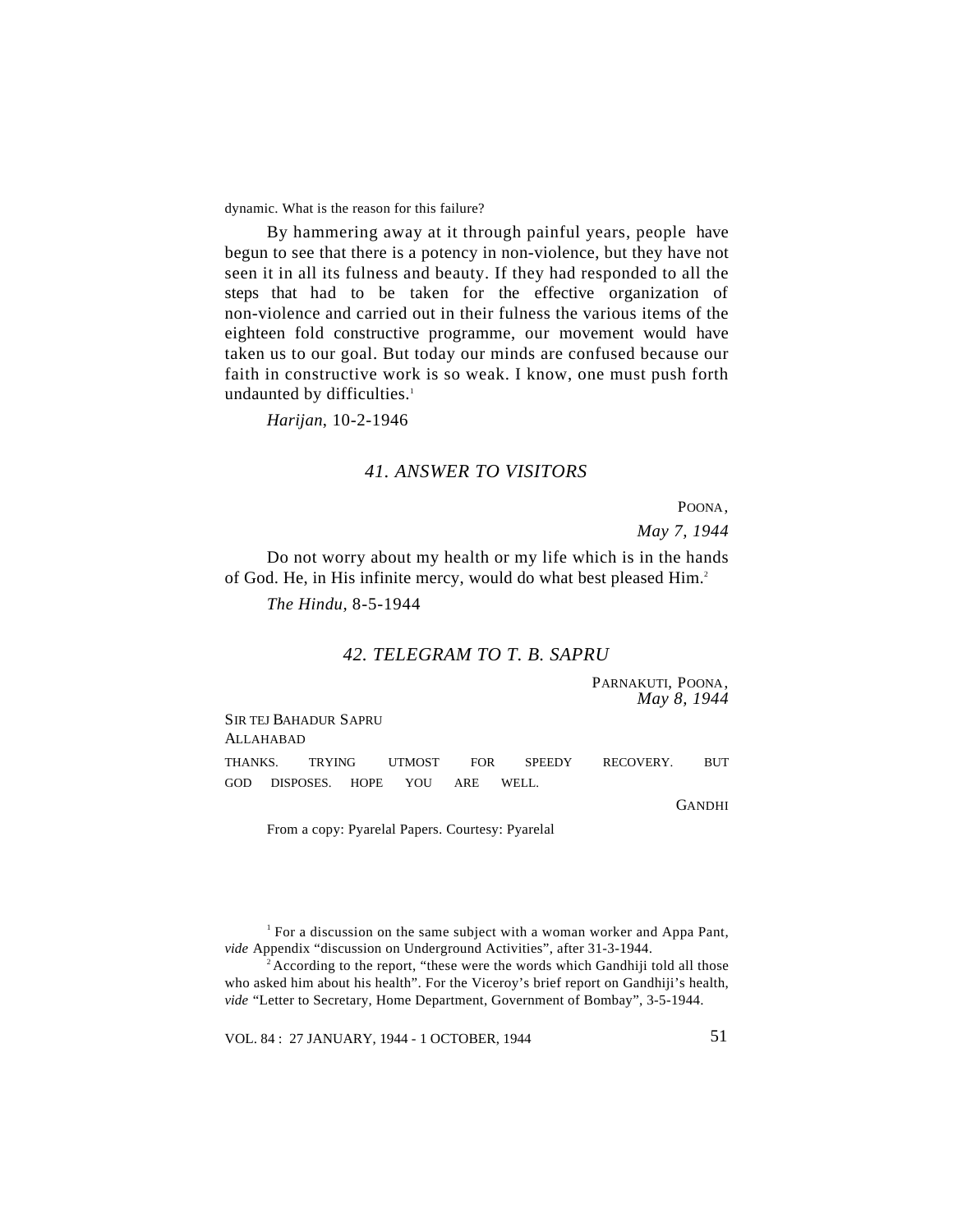## *43. TELEGRAM TO AMTUSSALAAM*

POONA, *May 9, 1944*

AMTUSSALAAM CARE HUMAYUN KABIR 26 AMIR ALI AVENUE CALCUTTA PROGRESSING SLOWLY. SEE DAILY BULLETINS. GET WELL. LOVE. **BAPU** 

From a photostat: G.N. 475

#### *44. TELEGRAM TO FRANK MORAES*

PARNAKUTI, POONA, *May 9, 1944*

| MORAES                |  |        |       |              |             |
|-----------------------|--|--------|-------|--------------|-------------|
| CARE "TIMES OF INDIA" |  |        |       |              |             |
| <b>BOMBAY</b>         |  |        |       |              |             |
| THANKS. PLEASE WAIT A |  | WHILE. | WILL. | <b>WRITE</b> | <b>WHEN</b> |
| READY.                |  |        |       |              |             |

GANDHI

From a copy: Pyarelal Papers. Courtesy: Pyarelal

## *45. TELEGRAM TO PRESIDENT, MYSORE STATE CONGRESS* <sup>1</sup>

[Before *May 13, 1944*] 2

THANKS BUT INADVISABLE TO GO THERE.

*The Bombay Chronicle,* 15-5-1944

 $1$  According to the report, the telegram was in reply to the addressee's "invitation to Gandhiji to stay at Nandi Hill for recuperation and rest". It appeared under the date-line "Bangalore, May 13".

2 *ibid*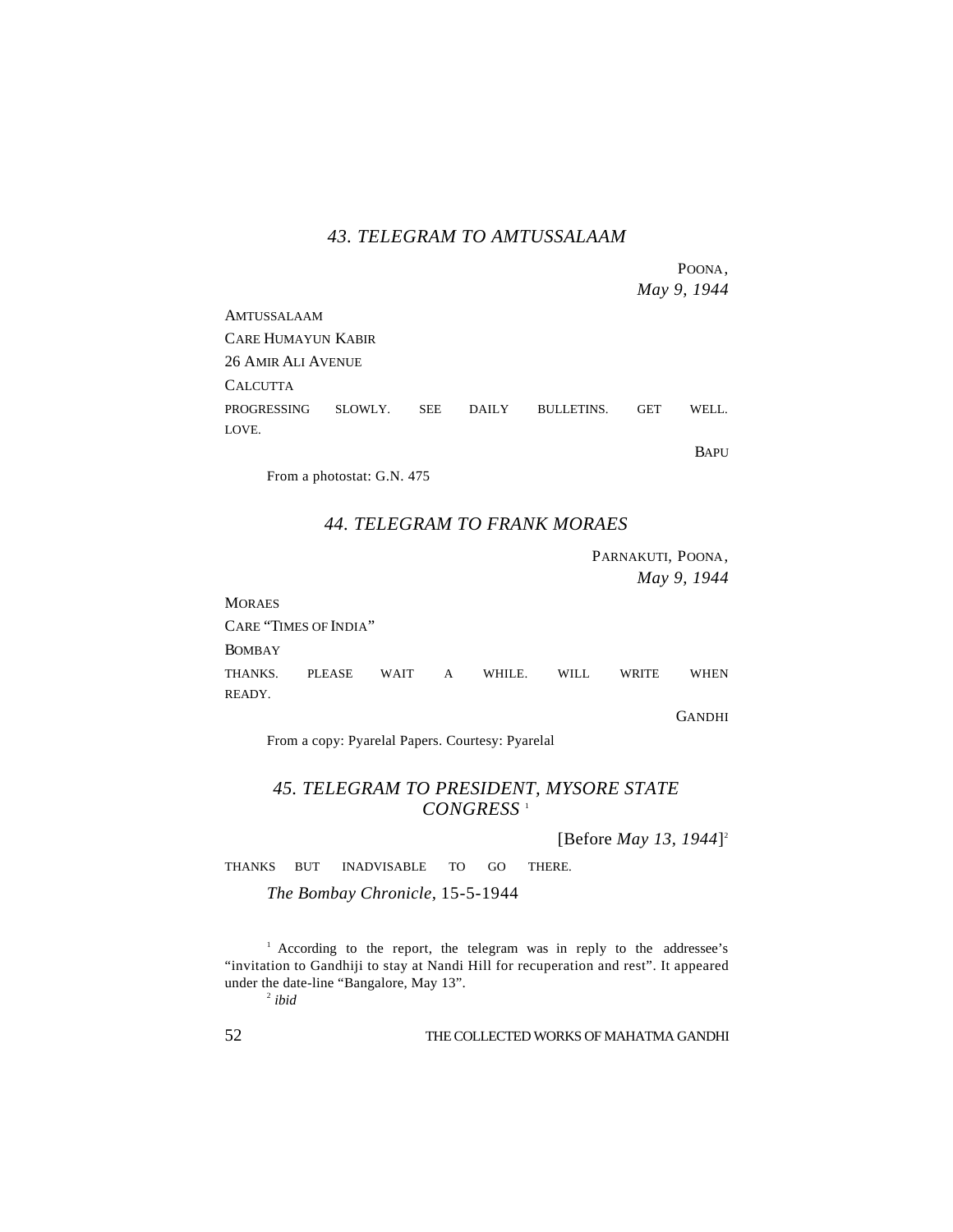# *46. TELEGRAM TO AMTUSSALAAM*

BOMBAY, *May 13, 1944*

AMTUSSALAAM

CARE PIONEER BANK

COMILLA

SLOWLY PROGRESSING. NO CAUSE ANXIETY. EXPECT YOU CONTINUE YOUR EXCELLENT WORK<sup>1</sup> WITH REDOUBLED ENERGY. LOVE.

BAPU

From a photostat: G.N. 476

### *47. TELEGRAM TO ANAND T. HINGORANI*

BOMBAY, *May 13, 1944*

ANAND HINGORANI SADAR VILLA FYZABAD ROAD **LUCKNOW** NO FORLORNNESS<sup>2</sup> PERMISSIBLE. GOD OUR ETERNAL COMPANION. YOU CAN COME AFTER EAR TREATMENT. BAPU

From a microfilm. Courtesy: National Archives of India, and Anand T. Hingorani

<sup>1</sup> In *Bapuke Patra-8: Bibi Amtussalaamke Nam*, the addressee explains that she started working at Kasturba Seva Mandir, Borkamata, East Bengal, as soon as she got this wire. *Vide* also "Letter to Amtussalaam", 22-5-1944.

<sup>2</sup> The addressee had lost his wife. *Vide* also "Letter to Anand T. Hingorani", "Letter to Anand T. Hingorani", 2-6-1944.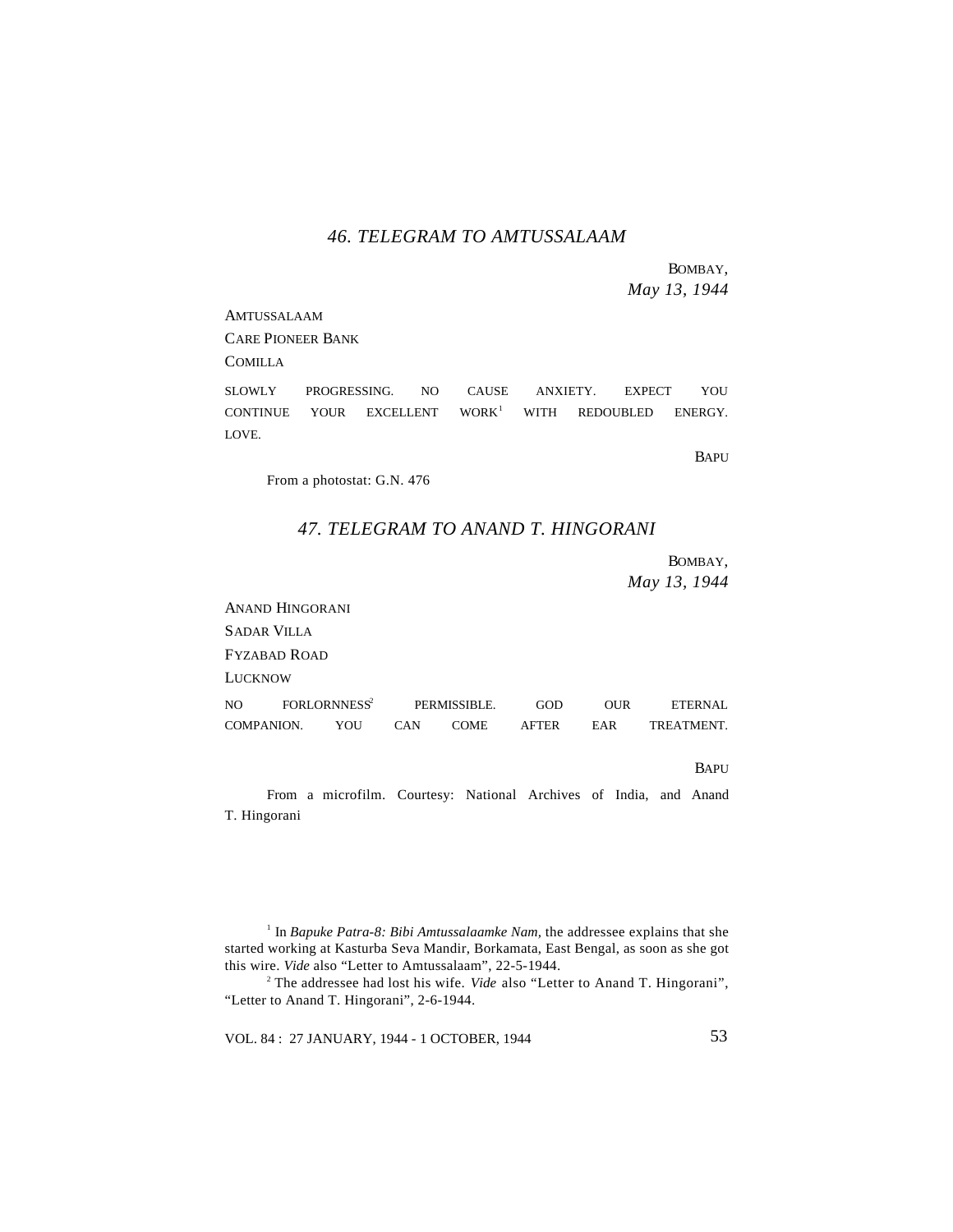### *48. LETTER TO POTHAN JOSEPH*

PALM BUN, JUHU, *May 13*, *1944*

DEAR POTHAN JOSEPH,

As you probably know Gandhiji asked the Government to provide him with *Dawn* while he was in detention. And whenever it came–which was fairly regularly–he perused it carefully. Since our coming here, however, he has been missing it. For, naturally, the Government copy has ceased to come. He has, therefore, asked me to request you to send him a copy of the *Dawn* regularly. In case it is not the practice of your management to send it free to anybody, he says the subscription should be paid by you out of your capacious pocket. You know well enough that Gandhiji has no money to buy newspapers with.

Please send the back-numbers too as from the 1st of May, 1944. The address should be as above until further notice.

With regards.

*Yours sincerely*, PYAREL AL.

POTHAN JOSEPH, ESQ.

NEW DELHI

From a copy : Pyarelal Papers. Nehru Memorial Museum and Library. Courtesy: Beladevi Nayyar and Dr. Sushila Nayyar

## *49. LETTER TO TEJ BAHADUR SAPRU*

PALM BUN, JUHU, *May 14*, *1944*

DEAR SIR TEJ,

I showed your letter to Gandhiji. He was sorry to learn about your son's serious illness<sup>1</sup> and he hopes that he will be completely restored to health in the bracing climate of Kashmere. I shall let you

<sup>&</sup>lt;sup>1</sup> The addressee's third son, Anand, was suffering from paralysis of the whole body excepting the head and the neck after taking anti-rabies injections under medical advice.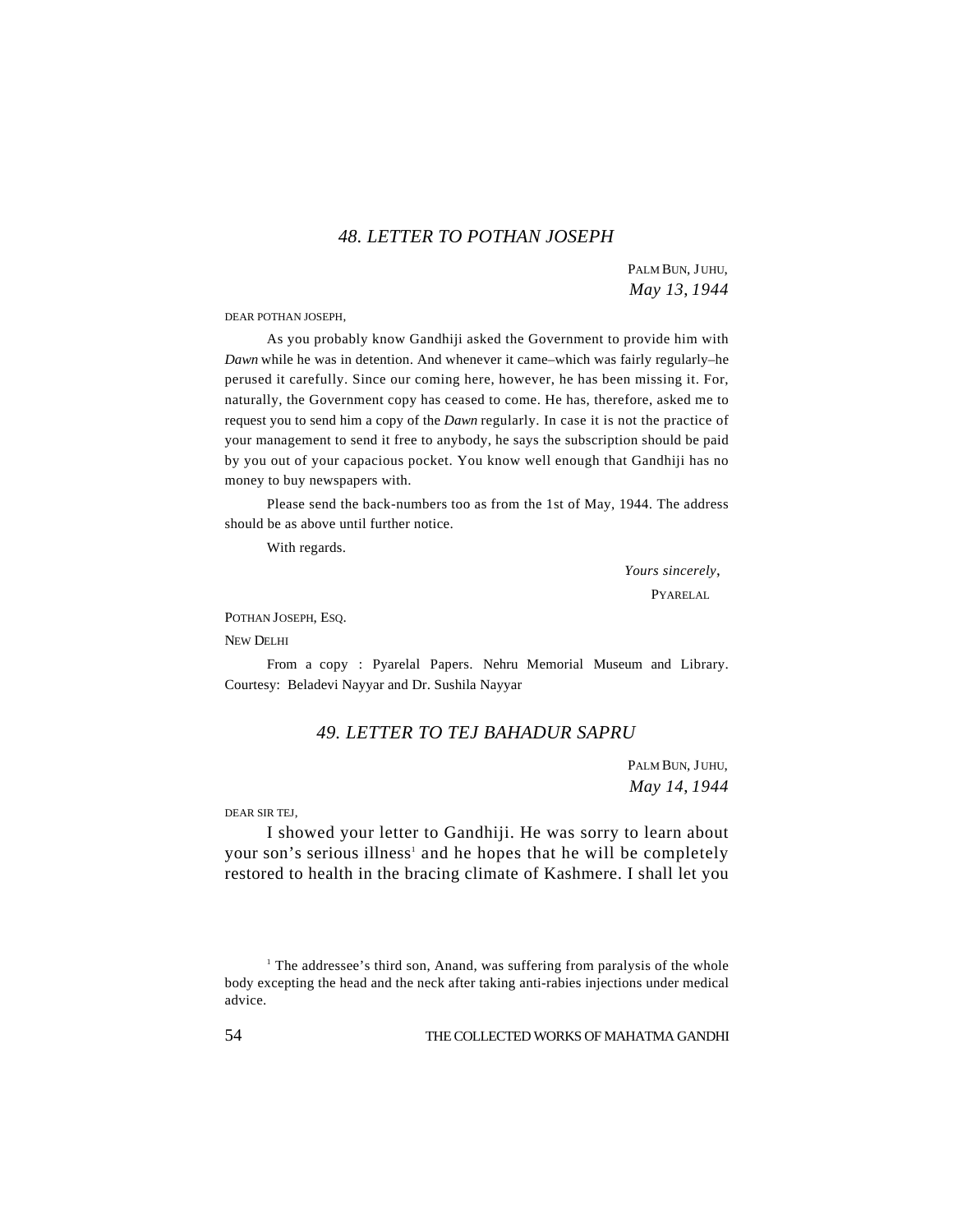know as soon as he is declared free to undertake public work.

*Yours sincerely*,

PYARELAL

SIR TEJ BAHADUR SAPRU

19 ALBERT ROAD

ALLAHABAD

From a copy : Pyarelal Papers. Nehru Memorial Museum and Library. Courtesy: Beladevi Nayyar and Dr. Sushila Nayyar

### *50. ANSWER TO A FRIEND*<sup>1</sup>

[*May 14, 1944*] 2

If you had put me this question yesterday, I should have been at a loss for an answer. But today I can say that it is well with me for, during the night, I have got back what I had lost for a while—a living faith in God. He is the Master Physician—the Great Healer.

*Mahatma Gandhi—The Last Phase*, Vol. I, Book One, p. 15

### *51. NOTE TO ZAVERCHAND MEGHANI <sup>3</sup>*

#### [On or after *May 14*, *1944*] 4

I think we have not met after our meeting at Ranpur. I heard your songs today to my fill and was pleased. My stomach becomes empty soon. You need not fear, therefore, that it will become overfull.<sup>5</sup>

[From Gujarati] *Li. Hun Avun Chhun*, p. 454

<sup>1</sup> Pyarelal explains that Gandhiji gave this answer during his convalescence at Juhu, where he reached on May 11. Gandhiji was asked "how he was".

 $2^2$  From the contents it is presumed that Gandhiji gave the answer before he commenced his 15-day silence at noon on this date. *Vide* also "Silence-Day Note to Doctors", 15-5-1944.

<sup>3</sup> Zaverchand Meghani (1896-1947); Gujarati poet and author known for his work on the folksongs of Gujarat.

4 According to the source, Gandhiji wrote this note on a silence-day at Juhu after his release from the Aga Khan Palace at Poona. Gandhiji was released on May 6, 1944; he reached Juhu on May 11 and commenced a fortnight's silence on May 14.

<sup>5</sup> The addressee, at Gandhiji's request, had sung some of his patriotic songs and had probably said that he hoped he had not tired him.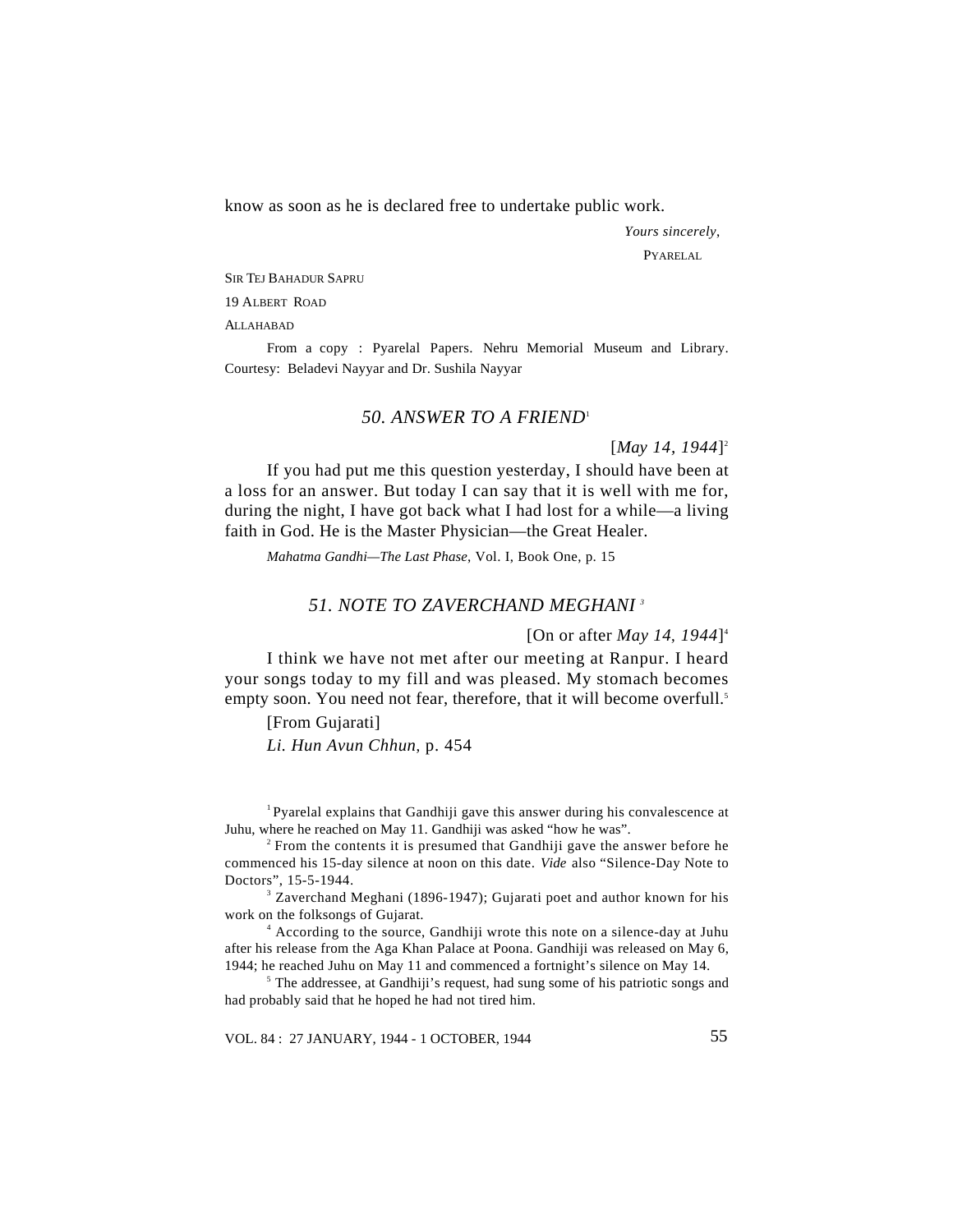## *52. TELEGRAM TO INAYATULLAH KHAN MASHRIQUI*<sup>1</sup>

#### [On or before *May 15, 1944*] 2

|                                    |  |  |  |  | MY LAST YEAR'S REOUEST <sup>3</sup> TO OAID-E-AZAM JINNAH |
|------------------------------------|--|--|--|--|-----------------------------------------------------------|
|                                    |  |  |  |  | STILL STANDS AND I WILL BE READY TO DISCUSS               |
|                                    |  |  |  |  | THE OUESTION OF HINDU-MUSLIM UNDERSTANDING AS             |
| SOON AS I GET BETTER. <sup>4</sup> |  |  |  |  |                                                           |

*The Hindu,* 17-5-1944

#### *53. SILENCE-DAY NOTE TO DOCTORS*<sup>5</sup>

#### *May 15, 1944*] 6

The oppression was the fancied or real control of the doctors rather than the mind. I believe I have freed myself from the doctors' control. It does not matter if the freedom is imaginary or imagined. The effect on me is the same. Whatever I may now do will be due either to my weakness or strength. Next fortnight will show us all what is in store for me and us. I am approaching the thing with a detached mind. The difference is this. If I have the strength of mind, what I announced yesterday will abide. If the mind has become weak I do not know to what extent I shall go.

If the medicine is the least thing, you are safe and I am safe. About visitors I shall be stricter than the doctors have [advised].

From a facsimile: *Mahatma Gandhi—The Last Phase*, Vol. I, Book One, between pp. 144 and 145

<sup>1</sup> This was in reply to a telegram dated May 9 from the addressee, leader of Khaksars, a militant Muslim organization. The addressee said: "Your release delightful. Pray speedy recovery. Requesting Qaid-e-Azam Jinnah to make appointment for meeting you as soon as possible in response to your last year's request. Shall accompany him if necessary. Please wire condition for possible interview."

<sup>2</sup> The telegram was reported under the date-line "Lahore, May 15".

<sup>3</sup>*Vide* "Letter to M. A. Jinnah", 4-5-1943.

<sup>4</sup>*Vide* also "Letter to Inayatullah Khan Mashriqui", 18-6-1944.

<sup>5</sup> Pyarelal, describing Gandhiji in his own words as 'a very fiend of destruction so far as papers and documents. . . were concerned', explains that this and other such "scribblings" preserved by him "give in part the story of Gandhiji's tussle with doctors".

<sup>6</sup> From the reference to the fortnight silence which Gandhiji "announced" on May 14, 1944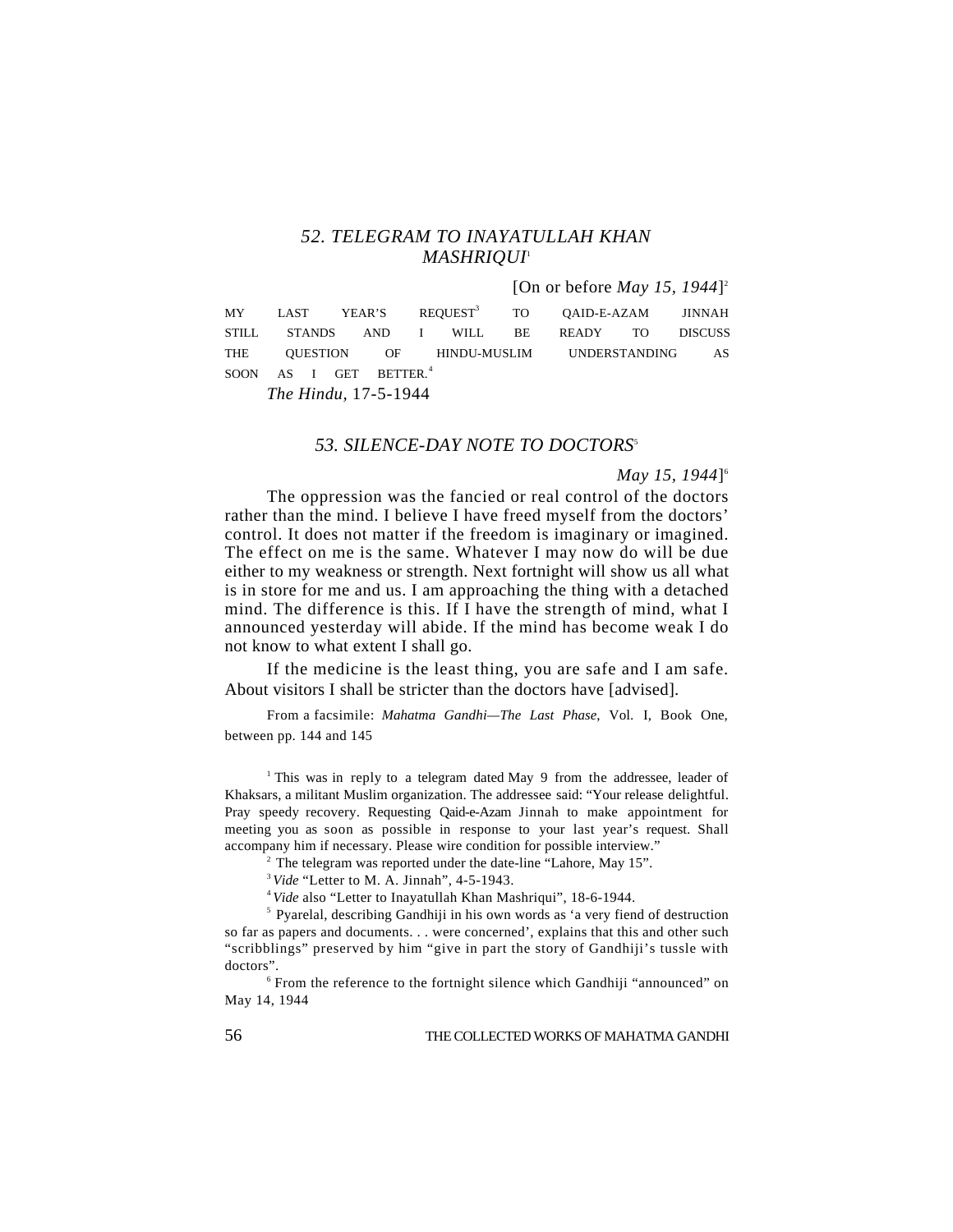## *54. TELEGRAM TO SUPERINTENDENT, CENTRAL PRISON, AJMER*

PALM BUN, JUHU, *May 17, 1944*

**SUPERINTENDENT** 

CENTRAL PRISON

AJMER

JUST HEARD FROM MRS. BALKRISHNA KAUL HER HUSBAND ON HUNGER-STRIKE IN YOUR JAIL.<sup>1</sup> PLEASE TELL HIM ON MY BEHALF HE SHOULD GIVE UP HUNGER-STRIKE. I HOPE HE WILL BE PERMITTED WRITE TO ME CAUSE FASTING. **GANDHI** 

From a copy: Pyarelal Papers. Courtesy: Pyarelal

## *55. TELEGRAM TO MRS. BALKRISHNA KAUL*

PALM BUN, JUHU, *May 17, 1944*

MRS. BALKRISHNA KAUL

SREENAGAR ROAD

AJMER

HAVE WIRED SUPERINTENDENT. WRITE WHY FASTING.

GANDHI

From a copy: Pyarelal Papers. Courtesy: Pyarelal

<sup>1</sup> Balkrishna Kaul, All-India Congress Committee member, who was undergoing imprisonment from August 1942, began his fast on April 25, 1944. He gave it up in response to Gandhiji's appeal; *vide* also "Interview to the Press", 14-7-1944.

VOL. 84 : 27 JANUARY, 1944 - 1 OCTOBER, 1944 57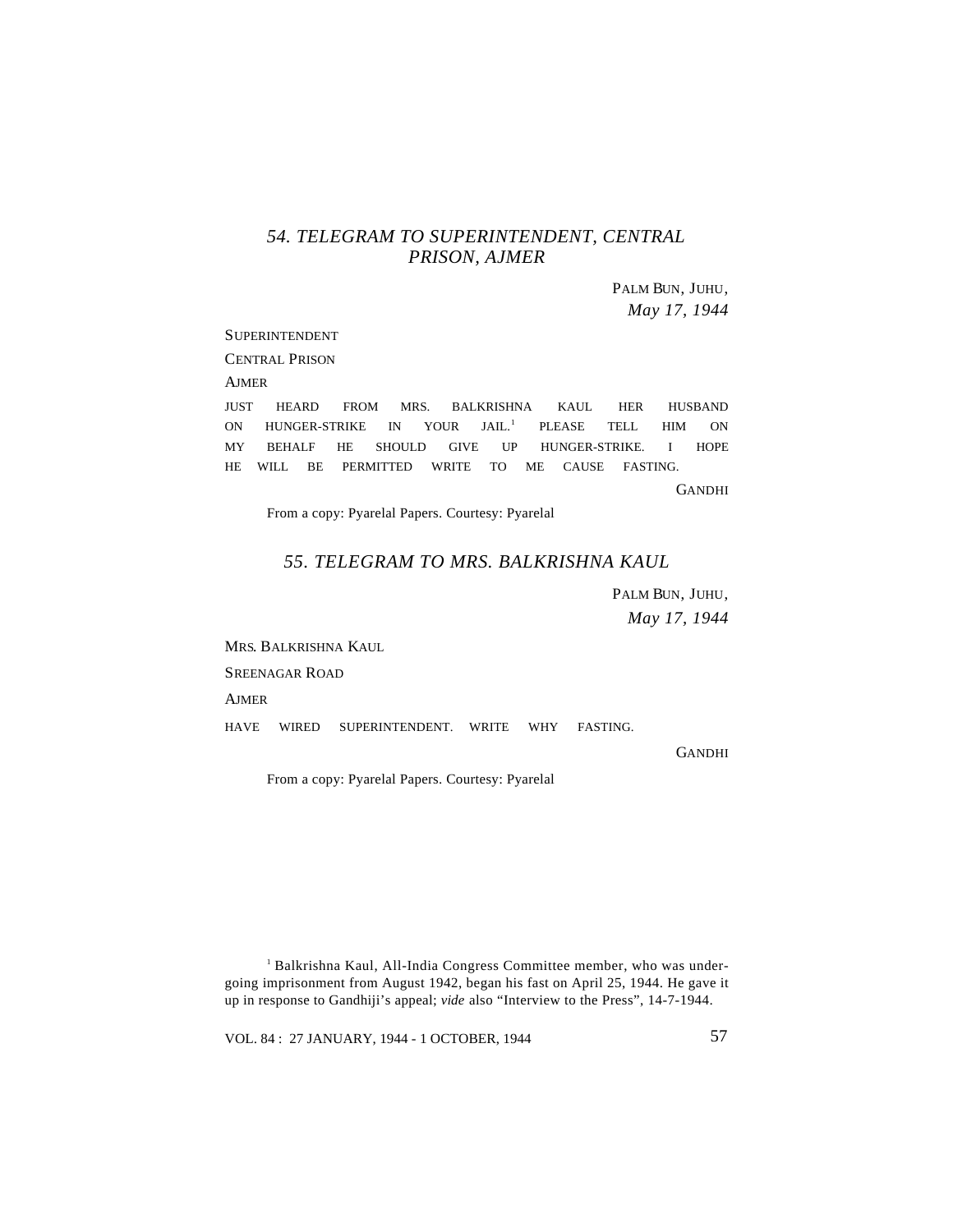## *56. CABLE TO* "*NEWS CHRONICLE*<sup>1</sup>

PALM BUN, JUHU, *May 18*, *1944*

*News Chronicle*

LONDON

HAVING LEARNT FROM AUTHORITIES NO ASSURANCE CAN BE GIVEN ABOUT NON-MUTILATION MESSAGES. REGRET INABILITY COMPLY WITH YOUR REQUEST.

PYARELAL

From a copy : Pyarelal Papers. Nehru Memorial Museum and Library. Courtesy: Beladevi Nayyar and Dr. Sushila Nayyar

### *57. LETTER TO ANNADA SHANKAR CHOWDHARI*

#### *May 18*, *1944*

Your letter is very good. You are right and so am I – each in his own way. Therefore, you should do only what appeals to your heart and head. I have learnt now not to blame anybody for his action so long as that action has come from the heart as has yours and many other co-workers'. You know my view. Weigh it and act according to your light. This ought to satisfy you. Don't expect orders from me especially while I am on a sick-bed.

Love.

**BAPU** 

From a photostat : India Office Library and Records. Courtesy : The British Library, London

<sup>1</sup> The draft of this is in Gandhiji's hand.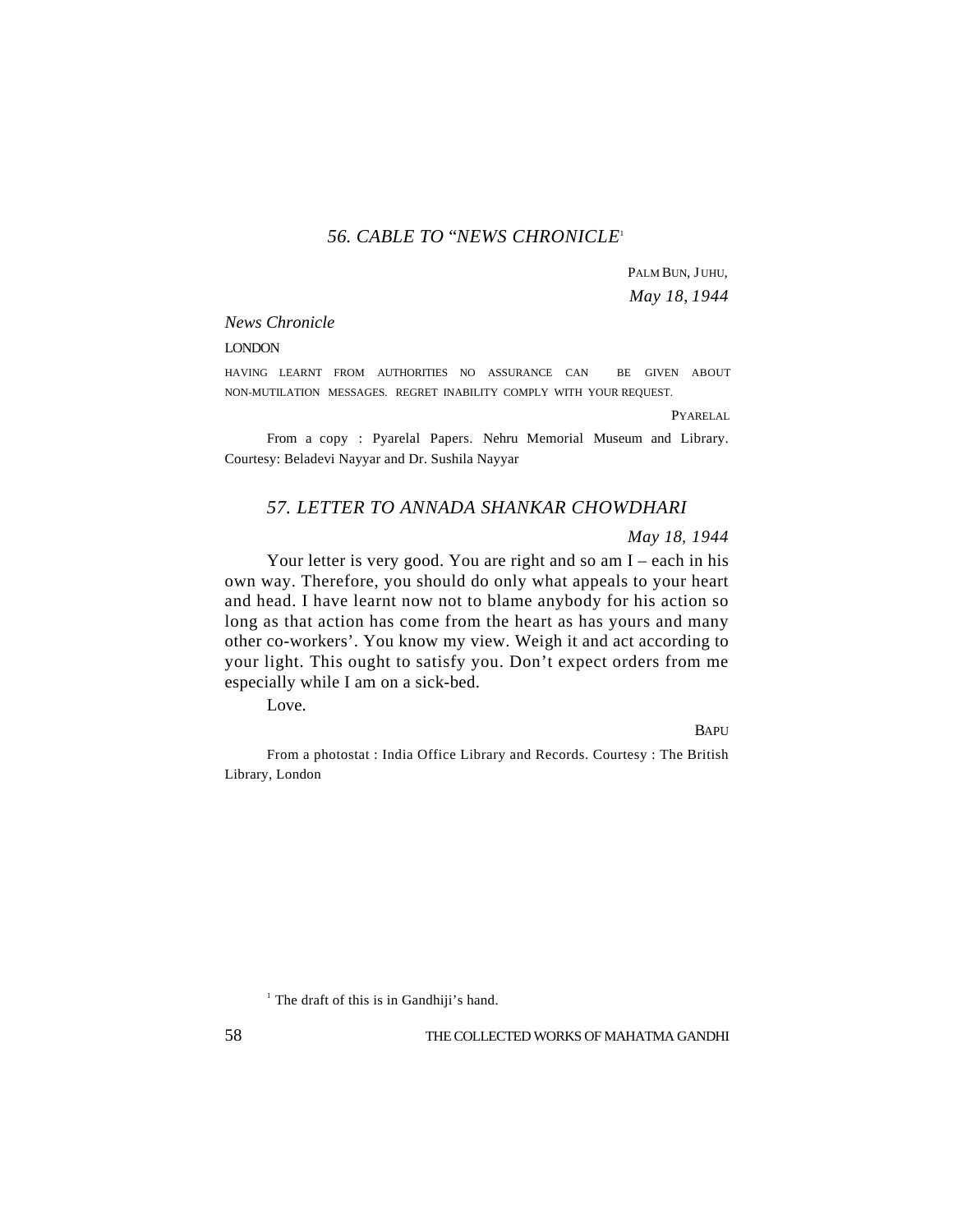*May 18, 1944*

Your letter is very good. You are right and so am I, each in his own way.<sup>1</sup> Therefore you should do only what appeals to your heart and head. I have learnt now not to blame anybody for his action so long as that action has come from the heart as has yours and many other co-workers'.<sup>2</sup> You know my view. Weigh it and act according to your light. This ought to satisfy you. Don't expect orders from me especially while I am on a sick-bed.

Love.

**BAPU** 

From a facsimile: *Mahatma—Life of Mohandas Karamchand Gandhi*, Vol. VI, between pp. 328 and 329

### *59. LETTER TO KUMI T. MANIAR*

#### *May 19*, *1944*

This is my second letter from the bed. The first letter was to Durga<sup>3</sup> . I always think about you. I am able to write only today. I wish you would get well. But if you have got to go on suffering, I also wish you freedom from that living death. Life and death are not in the hands of doctors and physicians. God has kept those things only in His hands. So, either way, we should be calm. God will protect the boys. And then, God has given you a sister as strong as Bali<sup>4</sup>.

*Blessings from*

**BAPU** 

From a copy of the Gujarati : Pyarelal Papers. Courtesy : Beladevi Nayyar and Dr. Sushila Nayyar

<sup>1</sup> In *Mahatma Gandhi—The Last Phase*, Vol. I, Book One, p. 35, Pyarelal explains that some of the underground workers, of whom the addressee was one, had been "forced to the same conclusion" as was expressed in Gandhiji's advice to them; *vide* also Appendices "Discussion on Underground Activities", after 31-3-1944 and "Discussion with Underground Workers", after 31-3-1944.

<sup>2</sup> According to Pyarelal, R. R. Diwakar had reported to Gandhiji: "Possibly my trying to remain outside influenced me in not trying to dissuade workers from evading arrest after they had done some action. It became a part of the technique of dislocation activities to go on doing things without being arrested."

4 Balibehn Adalaja

<sup>3</sup> Durga Desai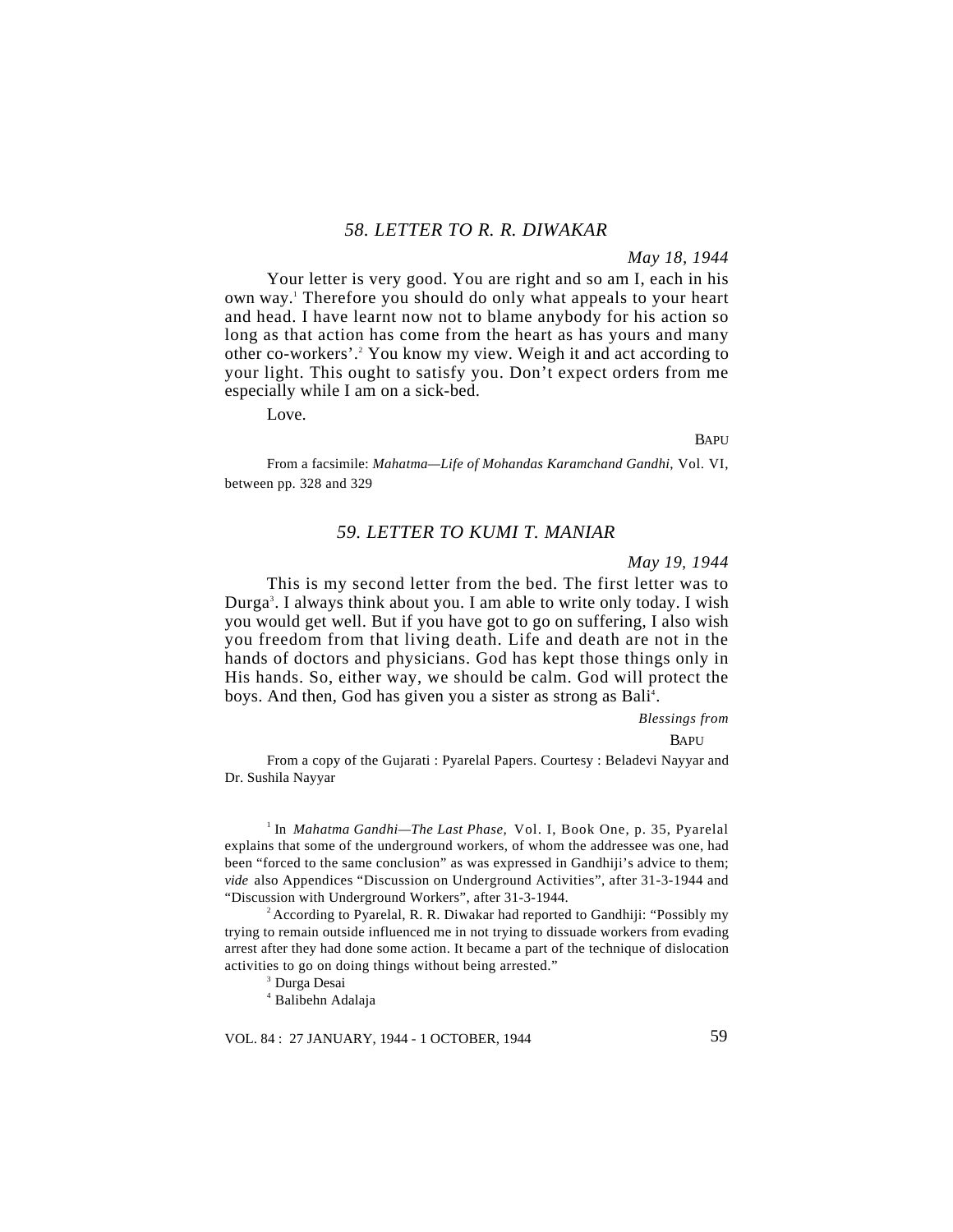JUHU, *May 20, 1944*

MY DEAR BROTHER,

Bapa<sup>1</sup> just informs me of your loss.<sup>2</sup> Why should I be the only loser through death of a dear one. My sympathy in abundance, if your philosophy stands in such need.

 I feel like being in a wilderness. The so-called freedom jars. But God is our help. And so I take heart.

With love.

*Yours,* 

LITTLE BROTHER

From a photostat: G.N. 8821; also *Letters of the Right Honourable V. S. Srinivasa Sastri*, pp. 358-9

## *61. LETTER TO M. R. JAYAKAR<sup>3</sup>*

JUHU, *May 20, 1944*

DEAR DR. JAYAKAR,

The country expects much from me. I do not know how you feel about this release. I am not at all happy. I feel even ashamed. I should not have fallen ill. I tried hard not to, but failed at length. I feel that they will imprison me as soon as I am declared free from the present weakness. And, if they do not arrest me, what can I do? I cannot withdraw the August resolution. As you have very properly said, it is innocuous. You may differ about the sanction. It is the breath of life for me. I am silent till 29th. Meanwhile shall I send

<sup>&</sup>lt;sup>1</sup> Amritlal V. Thakkar, Secretary, Harijan Sevak Sangh

 $2$  The reference is to the death of the addressee's brother, V. S. Ramaswami Sastri.

<sup>&</sup>lt;sup>3</sup> This appeared in *The Bombay Chronicle*, 1-6-1944, with the following note by Pyarelal: "In view of the garbled and unauthorized version in a newspaper, Gandhiji has asked me to release for publication the full text of his letter to Dr. Jayakar. . . . Gandhiji hopes that no deeper meaning would be read into the letter which was not meant for publication and was necessarily brief."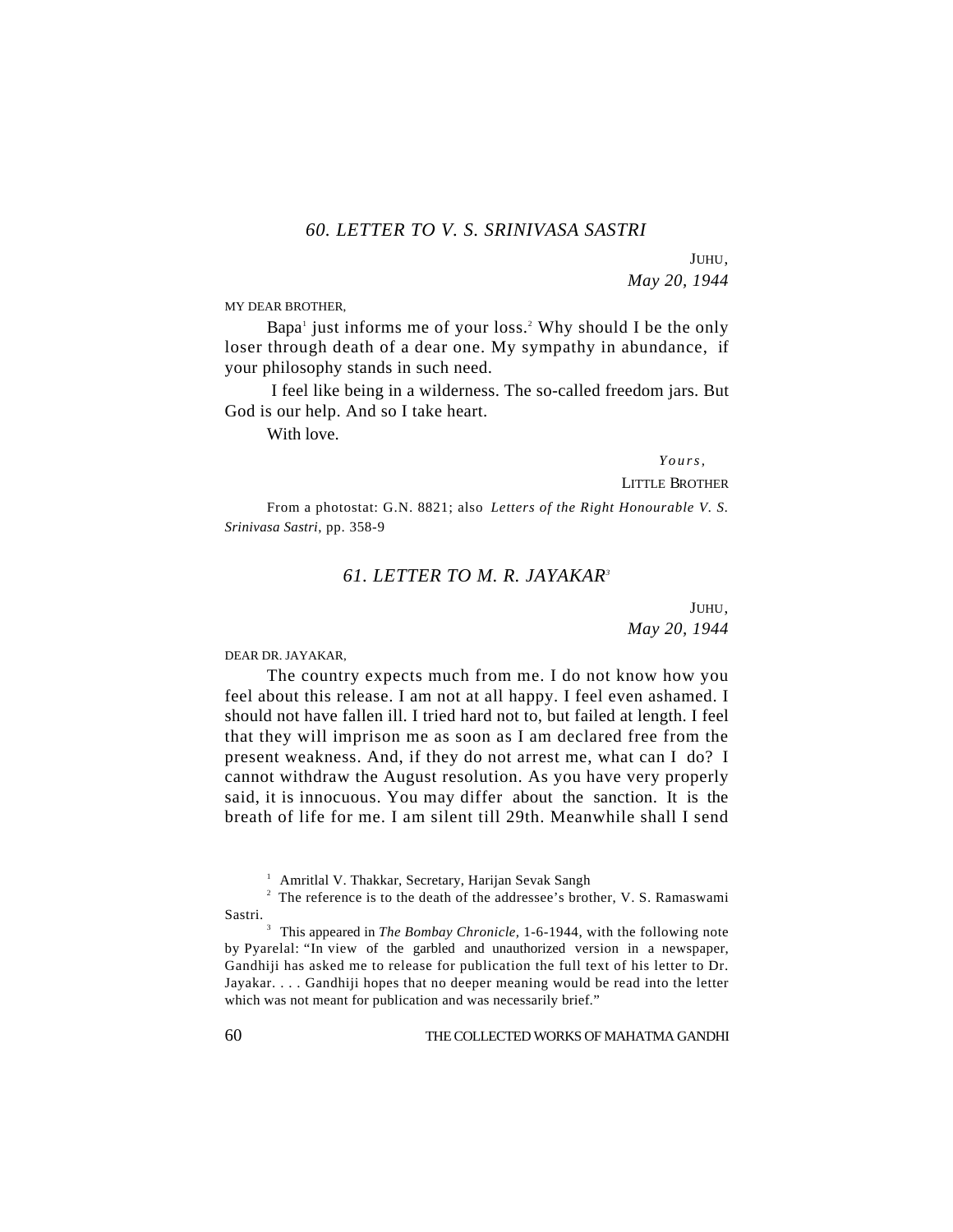Pyarelal to you? That, too, depends upon your health.

I know you are none too well.<sup>1</sup>

*Yours sincerely,*

M. K. GANDHI

Gandhi-Jayakar Papers: File No. 826, p. 1. Courtesy: National Archives of India

## *62. LETTER TO VIJAYA M. PANCHOLI*

JUHU, *May 20, 1944*

CHI. VIJAYA,

From today I am exercising the liberty of writing a few letters.<sup>2</sup> I am in Juhu till the 29th at any rate. Then, maybe three weeks, in Poona. The silence will end on the 29th. But do come over here. Perhaps it may be difficult to accommodate you here. I am staying in a hut. You may, therefore, stay somewhere else. I am helpless. In Sevagram all of you could have been accommodated. I am glad that Nanabhai<sup>3</sup> has been released. About me it is as you say.

*Blessings to all of you from*

**BAPU** 

From a photostat of the Gujarati: G.N. 7148. Also C.W. 4640. Courtesy: Vijaya M. Pancholi

<sup>1</sup>The addressee's reply dated May 21 read: "Thank you for your letter. It shows the anguish you are feeling. If I can be of the slightest use in helping to ease it, I shall be most happy. Please don't trouble to send Pyarelal to me. I am now sufficiently well to come and see you at Juhu, if your doctors will permit such a visit. Please let me know what your wishes are."

 $2$  The Government had laid a condition, while Gandhiji was in jail, that he could not write to anyone besides his family. So he took a vow not to write any letter for twenty-one months. This was one of the "few letters" that Gandhiji wrote after the fulfilment of the vow.

3 Nrisimhaprasad Kalidas Bhatt, Principal, Lok Bharati, Sanosara

VOL. 84 : 27 JANUARY, 1944 - 1 OCTOBER, 1944 61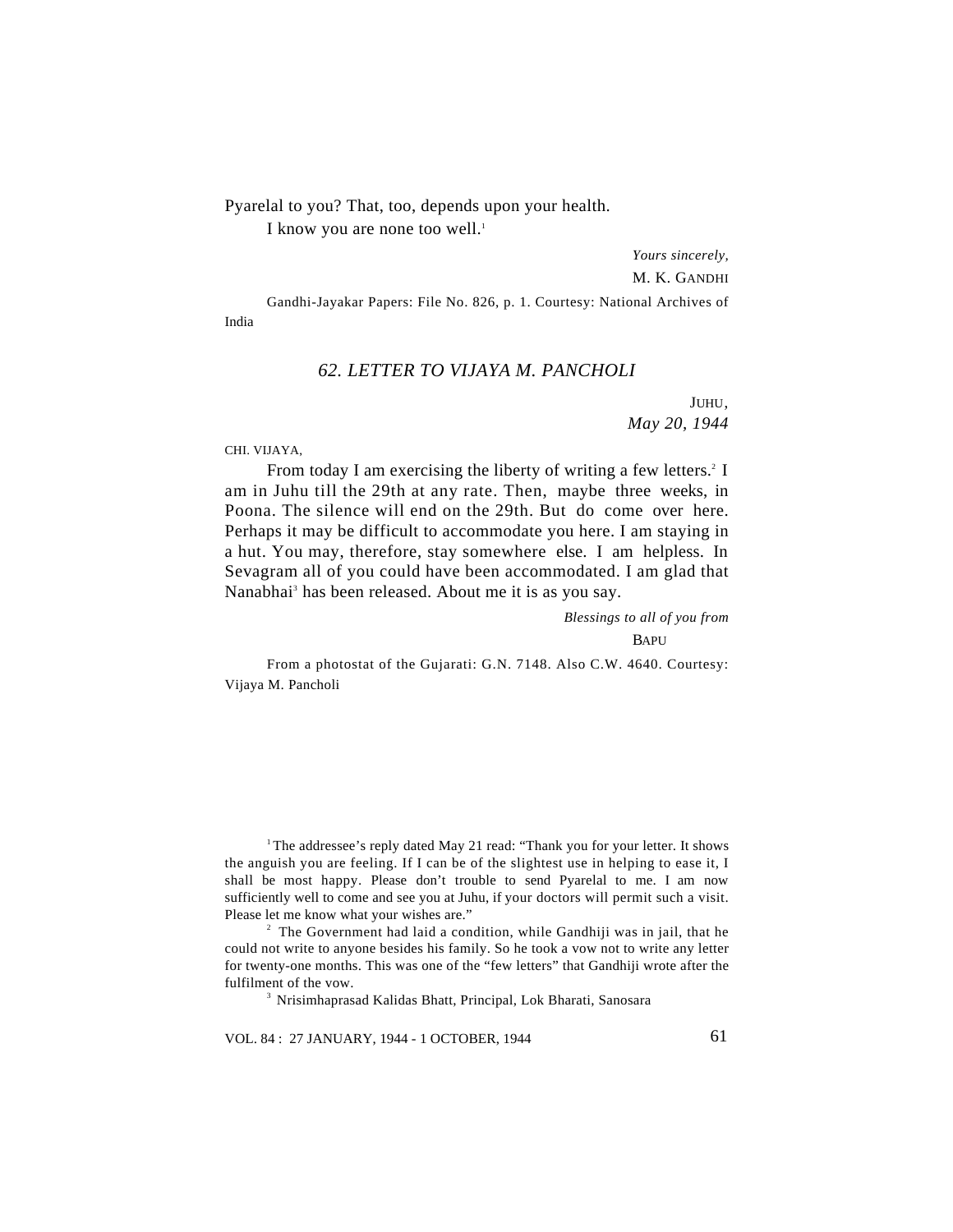## *63. LETTER TO DURGA M. DESAI*

JUHU, *May 20, 1944*

CHI. DURGA<sup>1</sup>,

I may be regarded as crippled for the present. God does not allow even a Mahatma's pride to last. These lines are for all. Once I start writing letters everyone expects one from me, but before I can satisfy their wish, maybe I will be there. Write to me in detail. Let all those who wish to write do so.

> *Blessings from* **BAPU**

From a microfilm of the Gujarati: M.M.U./XXIII

# *64. LETTER TO NARANDAS GANDHI*

JUHU, *May 20, 1944*

CHI. NARANDAS,

I went carefully through your Annual Report. I have not yet started writing anything. I have written only three letters to invalids. But *Daridranarayana* is the greatest invalid in the world. You are one of His matchless devotees dedicated exclusively to His service. You celebrate the *Rentia Baras*<sup>2</sup> on the occasion of my birthday and every year you make your plan of service more rigorous. This year the test will be the hardest so far. May you succeed in it. This time, while in jail, I read about Marx and whatever literature I could get about the great experiment in Russia. What a great difference between that experiment and our spinning wheel? There also, as in India, the whole nation is invited to join in the *yajna.* But the experiments there and here are as different from each other as East from West or North from South.

<sup>1</sup> Wife of Mahadev Desai

 $2$  Sacrificial spinning initiated by the addressee in honour of Gandhiji's birthday; this was also called *Rentia Yajna* meaning non-stop spinning beginning on *Bhadarva Vad* 12, Gandhiji's date of birth according to Vikram era, usually falling in the second half of September, to October 2. *Vide* also "Notes", 12-7-1939.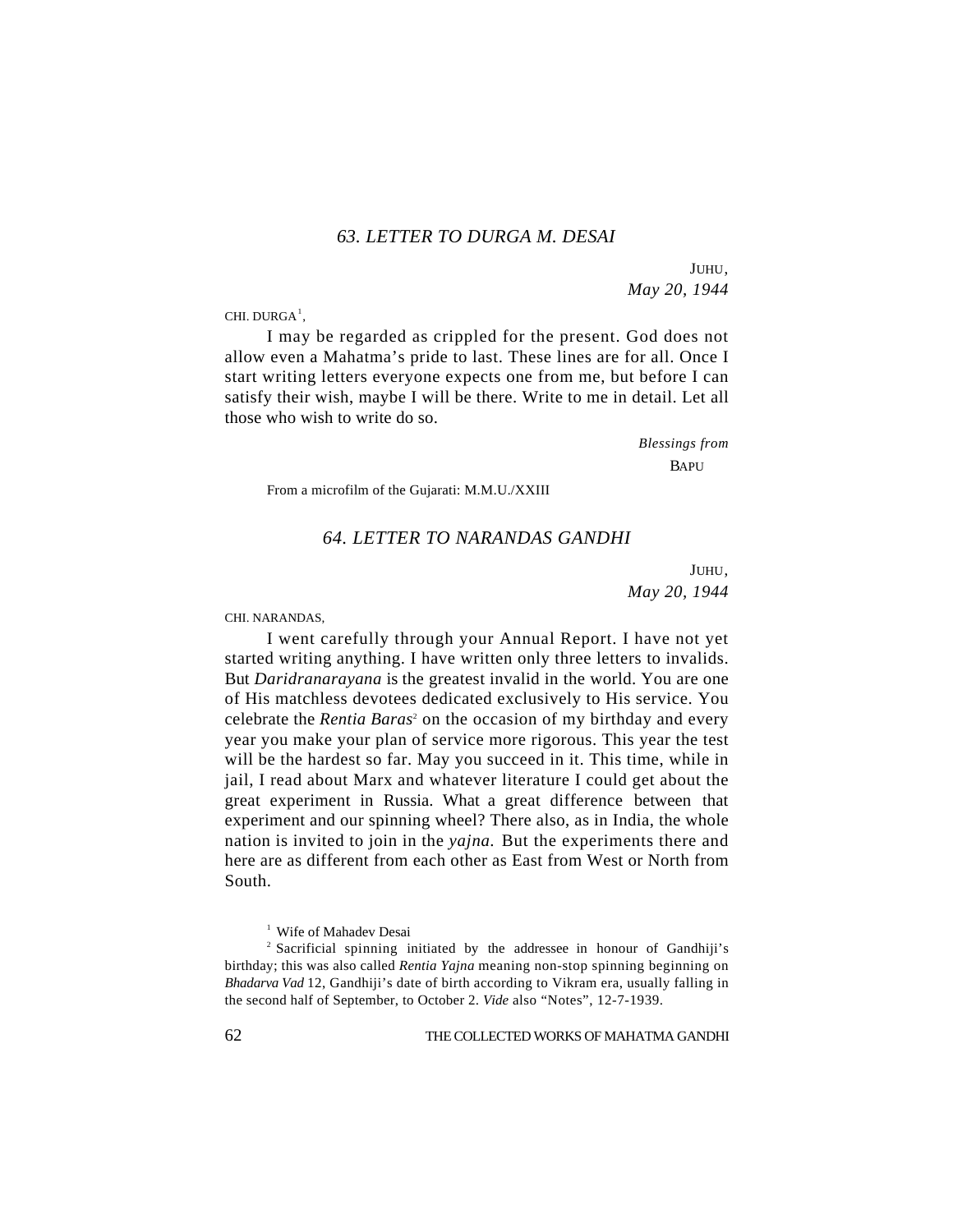What a difference between our spinning-wheel and their machines driven by steam or electricity? But all the same I prefer the snail-like speed of the spinning-wheel. The spinning-wheel is a symbol of ahimsa, and ultimately it is ahimsa that will triumph. If, however, we who claim to be its votaries are weak, we shall dishonour ourselves and discredit ahimsa. Your activity is excellent indeed. But you should now introduce some new changes in it. There is a science of the spinning-wheel, as there is one of machines. We have still not fully evolved the "technique" of the spinning-wheel. It requires deep study.

Just as knowledge without faith is useless, even so faith without knowledge is blind.

*Blessings from* **BAPU** 

From a microfilm of the Gujarati: M.M.U./II. Also C.W. 8607. Courtesy: Narandas Gandhi

## *65. LETTER TO NARANDAS GANDHI*

JUHU, *May 20, 1944*

CHI. NARANDAS,

I drafted an article for you while lying in bed. I was afraid that it would have too many corrections, but that did not happen. I didn't feel like making a fair copy with ink. If you want any changes to be made in the draft, send it back to me. I will think over your revisions and will make a fair draft and send it over to you. We have enough time still.

Secondly, you know Manu (Jaisukhlal's); she has created a very good impression on me. I have not seen any other girl in our family with the same spontaneous spirit of service that she has. The devotion with which she looked after Ba has captured my heart. She would like to remain with me, but I do not wish it. I am a broken reed just now and, therefore, can give her nothing. The others are busy with their work. And what can they give her now? Her education must go on regularly. That can be done only if she is with you. She is not the type of girl whose presence will irritate you. She is simple-hearted. She is dull in her studies, has a good voice, and her health is fairly good. She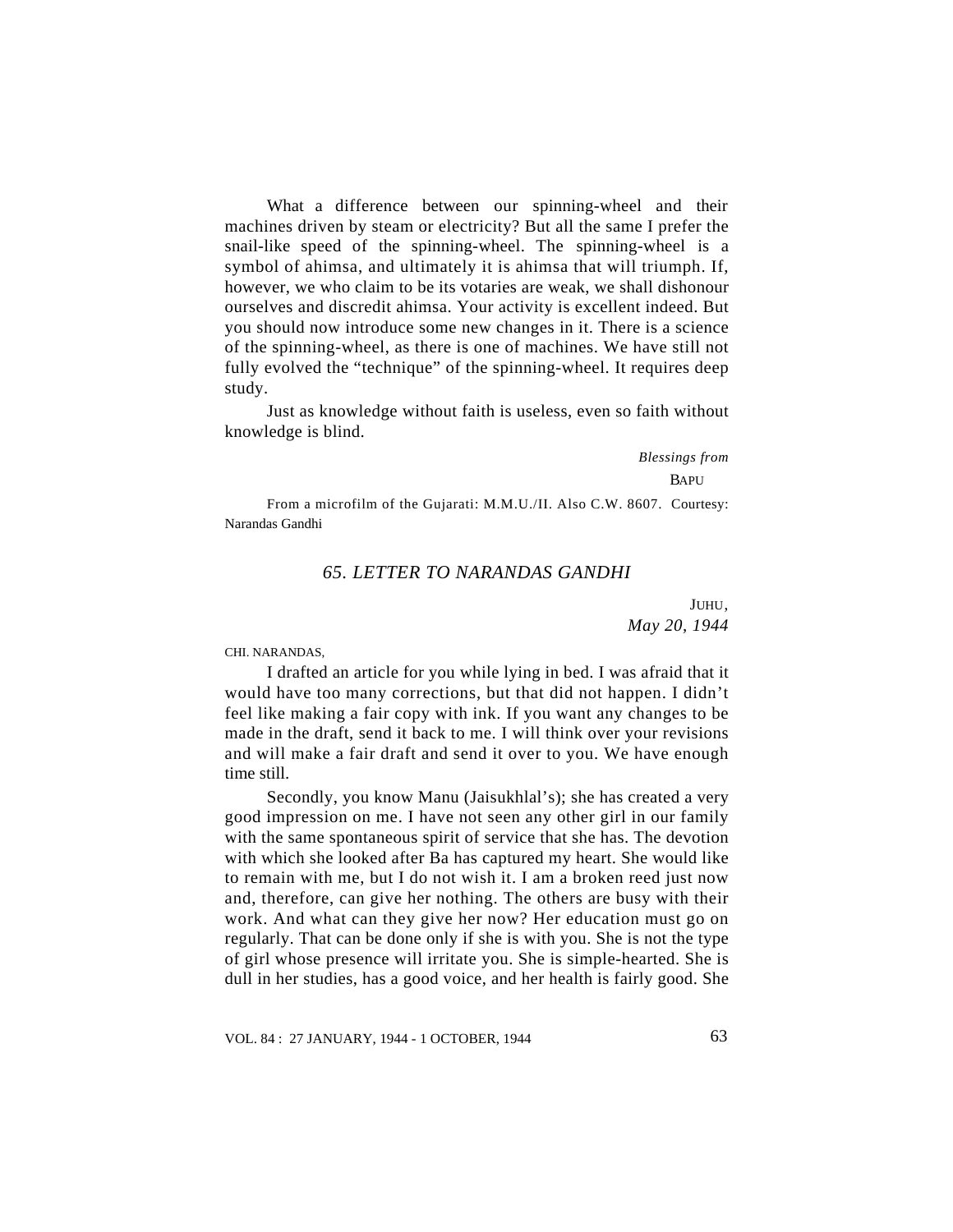does not know how to take care of her health. She forgets everything concerning herself while serving. She is obedient. She will do whatever work you give her. I do wish that her knowledge of Sanskrit and Gujarati should improve. I myself taught her the *Gita.* She can recite it fairly well. Purushottam<sup>1</sup> or you can help her to improve her pronunciation still further. Jaisukhlal will pay whatever expenses on her account you think reasonable to ask for. Send me a wire whether or not you can receive her. I intend to send her with the first available escort. If you are inclined to refuse, do not hesitate to say so.<sup>2</sup>

*Blessings from* **BAPU** 

#### $[PS.]$

I have not revised this.

From a microfilm of the Gujarati: M.M.U./II. Also C.W. 8608. Courtesy: Narandas Gandhi

# *66. LETTER TO G. L. MEHTA*

*May 20, 1944*

#### BHAI SHRI GAGAN,

I read your article on Mahadev. May I entrust you with a job for Mahadev as long as you are here? Narayan<sup>3</sup> does not like to attend school or college and whatever he has acquired has been through Mahadev. I cannot, in my present condition, do anything for him. After I get well, I do think, I will be free. As long as I am out [of jail] he wishes to stay with me. It would be nice, if you can spare some time for him. You can teach him economics, Sanskrit, Bengali, etc. If, on reflection, you think it would overtax you, then please do not take it up. I have made this request because I saw in your article your overflowing love for Mahadev.

Secondly, Smt. Saudamini<sup>4</sup> also kindly offered whatever help I might need. If Chi. Uma<sup>5</sup> does not care any more to be nursed as an invalid, by all means let her give some time to me. I will think over

<sup>1</sup> Addressee's son

<sup>2</sup>*Vide* also "Silence-Day Note to Manu Gandhi", 27-2-1944.

<sup>&</sup>lt;sup>3</sup> Also called Bablo, son of Mahadev Desai

<sup>&</sup>lt;sup>4</sup> Addressee's wife

<sup>5</sup> Addressee's daughter, Uma Randeria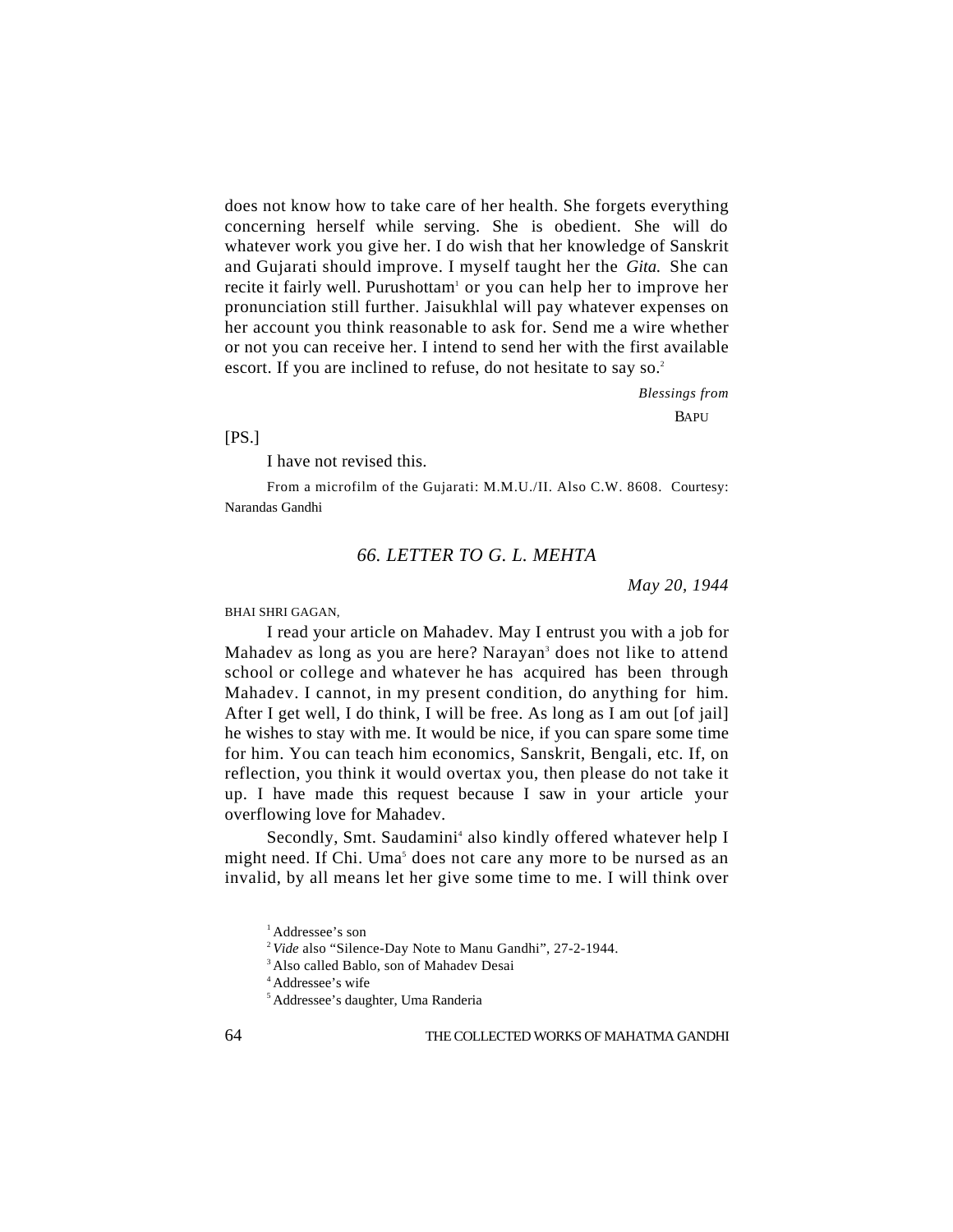what she can give. How much time and when, that also I will have to think over. Maybe you two will not be able to spare time. I am only hungry for the company of the good and, therefore, I accept whatever is offered or is available from any source.

*Blessings from* **BAPU** 

From a microfilm of the Gujarati: M.M.U./XXIII

## *67. TELEGRAM TO M. M. MALAVIYA*

PALM BUN, JUHU, *May 21, 1944*

#### BHARATBHUSHAN MALAVIYAJI

**BENARES** 

YOUR KIND WIRE<sup>1</sup> . DOCTORS WON'T COUNTENANCE SUCH JOURNEY. SUGGEST TALKING THROUGH MESSENGER AFTER END MONTH. TILL THEN COMPLETE SILENCE.<sup>2</sup>

GANDHI

From a copy: Pyarelal Papers. Courtesy: Pyarelal

#### *68. LETTER TO ASHFAQ HUSSAIN*

JUHU, *May 21, 1944*

MY DEAR ASHFAQ,

Your welcome letter. I can write only love letters. Do come when, if at all, I reach Sevagram.

I have to be under doctors' care yet for a while. Love to all friends there.

> *Yours,* **BAPU**

From a copy: Pyarelal Papers. Courtesy: Pyarelal

 $1$  Dated May 20, 1944, it read: "If doctors permit, suggest your staying Allahabad two months. Consultation necessary important matter. Wish meet you when your health permits."

<sup>2</sup> Vide also letter to the addressee, "Letter to M. M. Malviya", 21-5-1944.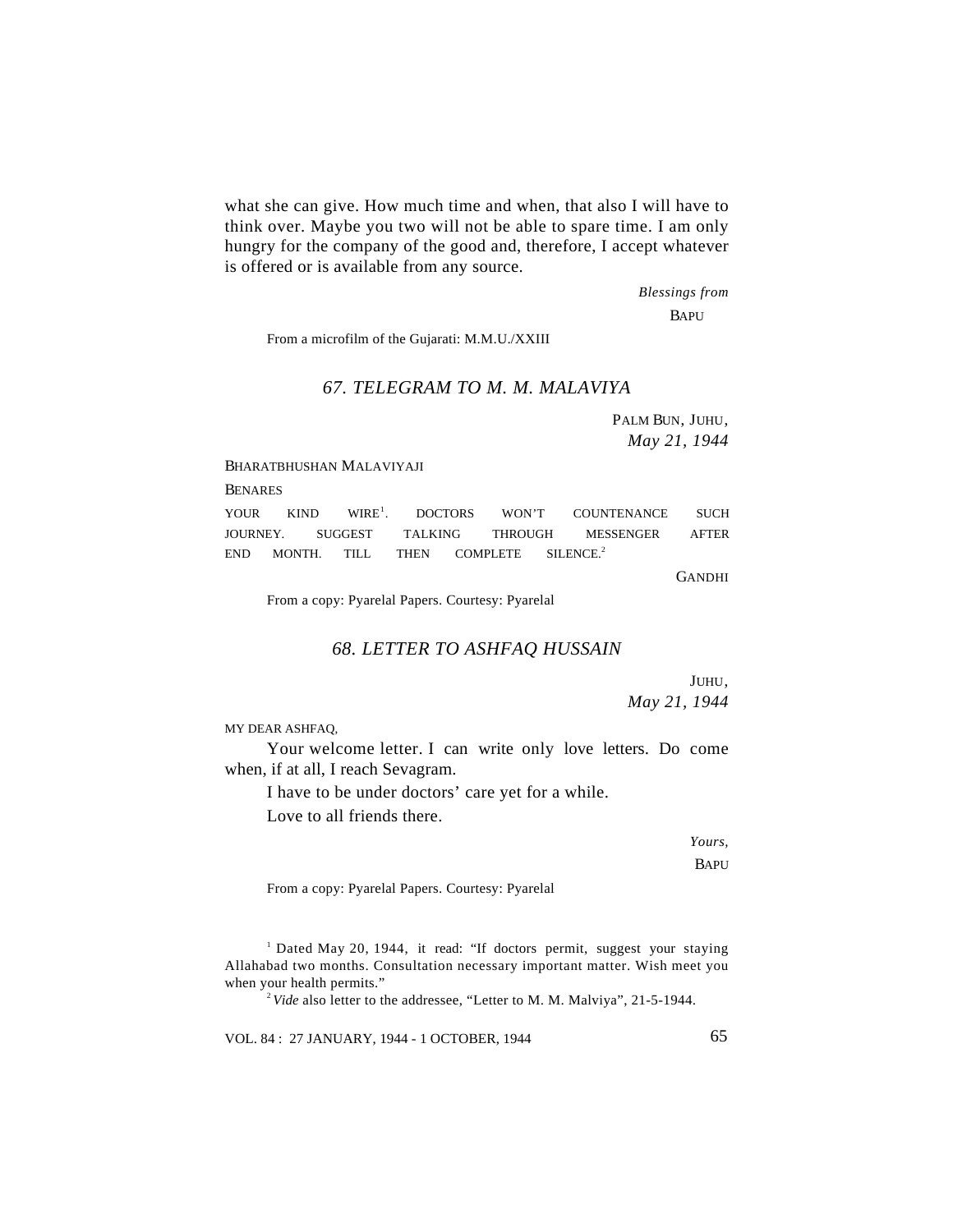## *69. LETTER TO KRISHNACHANDRA*

May *21, 1944*

CHI. KRISHNACHANDRA,

I could just read your letter. At present I am not able to write much. Please, therefore, be content with the little I write. What I write to one of you should be regarded as addressed to all. I do notknow anything about the quarrel between Balvantsinha and Amtussalaam. I think it is good that Munnalal is leaving. It is desirable that he should settle down somewhere. But he is a restless soul and will not do that. God protects him because his intentions are good. What is Parnerkar<sup>1</sup> doing? How is his health?

Even if I don't write, those who wish to write to me may do so. I will not be in a hurry to go there. My heart is there, of course. Now I will go over only after it cools down. The silence will end on the 29th. After that I am eager to spend a couple of weeks at Dr. Mehta's sanatorium. Blessings to all. Why is Shankaran displeased?

*Blessings from* BAPU

From a microfilm of the Gujarati: M.M.U./XXIII

### *70. LETTER TO CHHAGANLAL GANDHI*

JUHU, *May 21, 1944*

CHI. CHHAGANLAL,

I am now able to write a little. I, therefore, write to persons like you. I see nothing wrong in the letter you have written. Keep on writing even though you may make mistakes unintentionally. Many a time we learn to avoid mistakes only by making them. We can only try, it is God Who gives the reward. We must be content with whatever happens. I need not write all this to you. Do not worry about me. Just now I am observing silence which will end on the 29th.

*Blessings to all from*

**BAPU** 

From a photostat of the Gujarati: C.W. 10212. Courtesy: Chhaganlal Gandhi

<sup>1</sup> Yashwant Mahadev Parnerkar of Sevagram Ashram dairy

66 THE COLLECTED WORKS OF MAHATMA GANDHI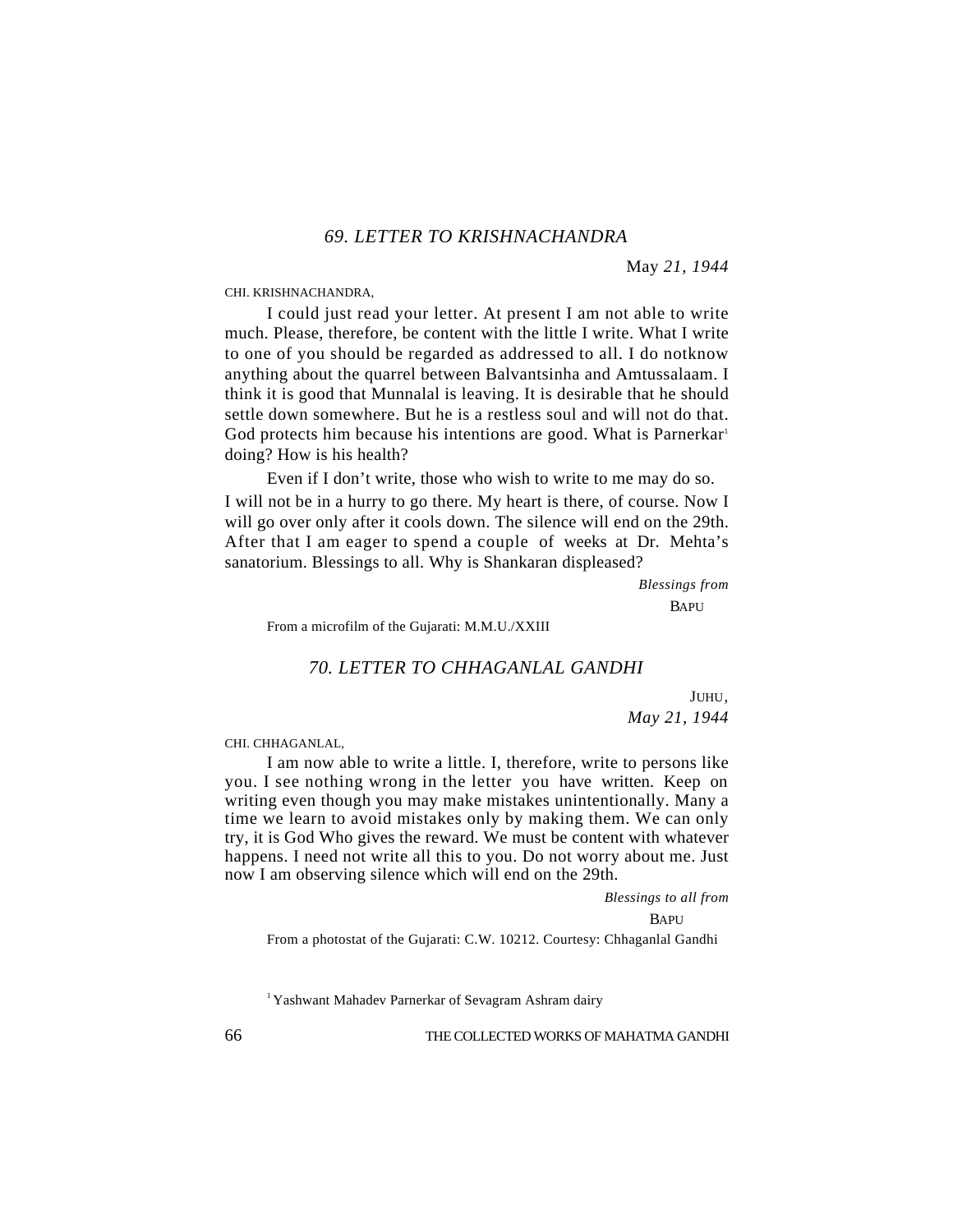*May 21, 1944*

PUJYA BHAI SAHEB,

The doctor has permitted me to write such letters. I don't deserve your love. I know that I am unable to fulfil your wishes<sup>1</sup>.

The doctors don't permit my travelling long distances. The fact is I don't feel as if I am out of jail. Is being released on grounds of health any release at all? Let us see what way God shows me after I am all right.

YOUR YOUNGER BROTHER

From a microfilm of the Hindi: M.M.U./XXIII

## *72. LETTER TO AMTUSSALAAM*

JUHU, *May 22, 1944*

DEAR DAUGHTER,

I got your wire and letter. Pyarelal has replied to them. I have been given permission to write to a few and am, therefore, writing this letter. If your health is good enough, give there<sup>2</sup> whatever service you can, otherwise go to Sevagram. I am regaining strength fairly well. My health is certainly better than yours. But who will let me work, and am I a person who will work?

Kanti arrived here yesterday. He is all right. He will return to Mysore in a couple of days.

> *Blessings from* **BAPU**

From a photostat of the Gujarati: G.N. 477

<sup>1</sup> Vide footnote 1 of "Tellegram to M. M. Malviya", 21-5-1944.

<sup>2</sup>Kasturba Seva Mandir, Borkamata; *vide* also telegram to the addressee, "Telgram to Amtussalaam", 13-5-1944.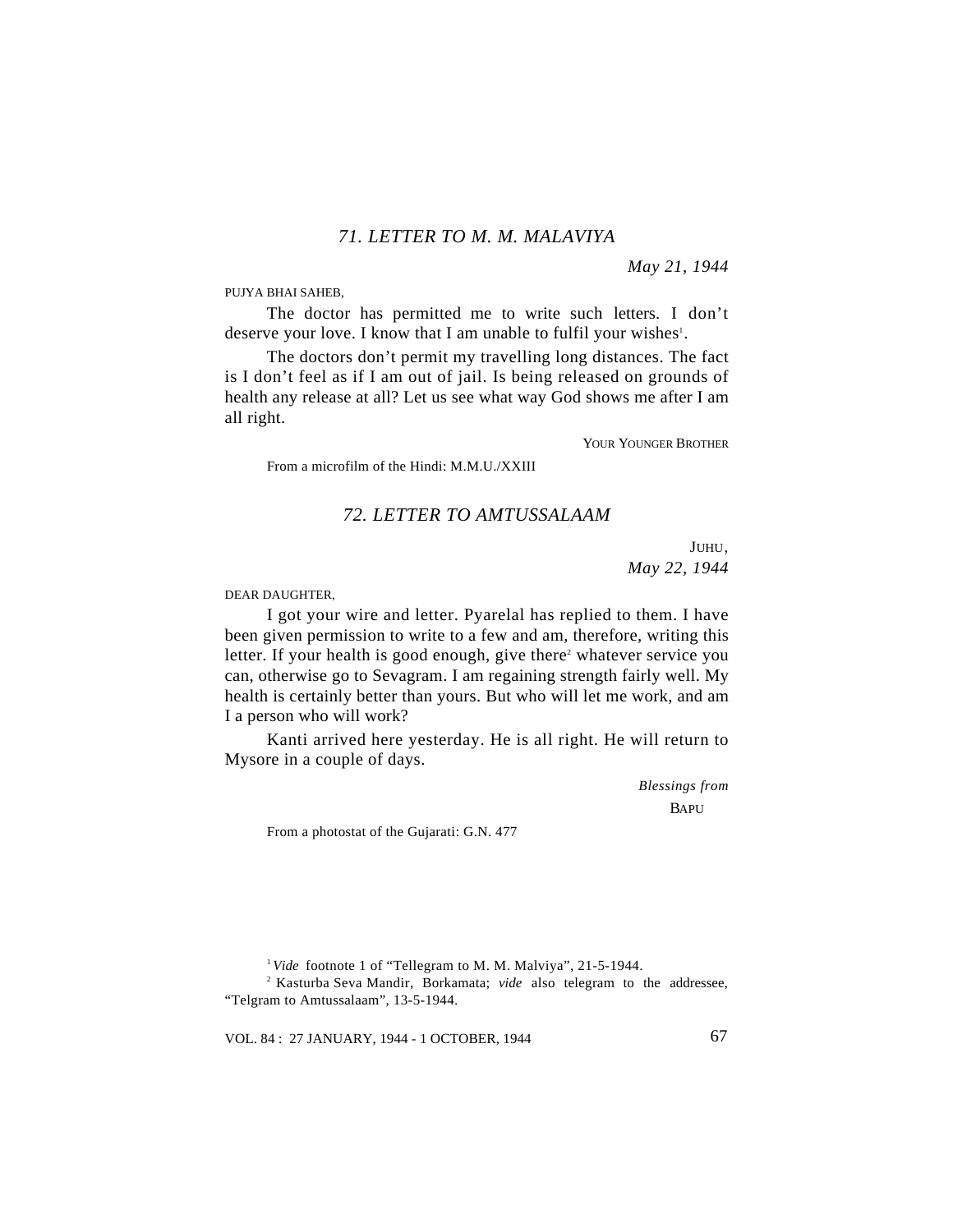# *73. LETTER TO GOMATI K. MASHRUWALA*

JUHU, *May 22, 1944*

CHI. GOMATI,

Today I feel like writing to you. This letter is for all of you. Vijayabehn and the others came and saw me. Manju too came.

I do not worry about Kishorelal<sup>1</sup>. He has come into this world to endure joy and sorrow silently.

I get news about you, too. I feel satisfied.

Tell Durga that she may accept Shantikumar's<sup>2</sup> invitation and come. Lilavati tells me that she is unhappy there. We should not be unhappy. This is only philosophizing. That she is unhappy is, however, a fact; so let her come here. She will get some peace of mind at any rate. Bablo is here, and that is also one reason why she should come. I am, of course, here too. Let her do what she thinks best. . . .<sup>3</sup>

Ask her to write to me in detail about her activities.

*Blessings from* **BAPU** 

From a microfilm of the Gujarati: M.M.U./XXIII

#### *74. LETTER TO M. R. JAYAKAR*

*May 23, 1944*

DEAR DR. JAYAKAR,

Many thanks for your prompt reply.<sup>4</sup> As soon as the doctors permit me I shall trouble you to come.

*Yours sincerely,*

M. K. GANDHI

Gandhi-Jayakar Papers: File No. 826, p. 3. Courtesy: National Archives of India

<sup>1</sup> Addressee's husband

2 Shantikumar N. Morarjee

<sup>3</sup> Omission as in the source

<sup>4</sup>*Vide* 2nd footnote of "Letter to M. R. Jayakar", 20-5-1944.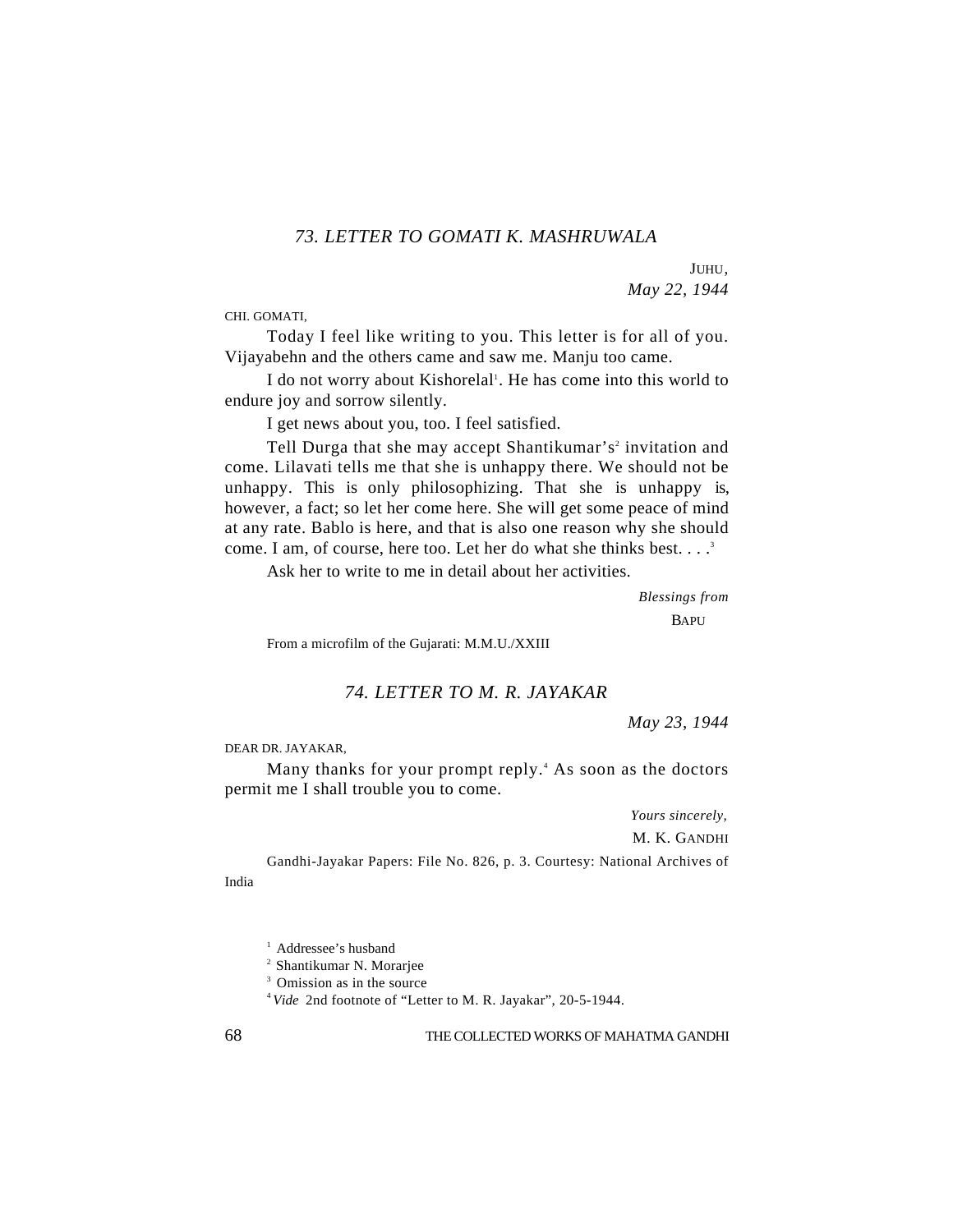# *75. LETTER TO PRANLAL D. NANJI*

*By hand with Mathuradas* JUHU,

*May 23, 1944*

BHAI PRANLAL,

You certainly have the blessings you ask for. If I could not look at such a matter in a detached spirit, it would be shameful for me to associate myself with the collection of this Fund<sup>1</sup>. But instead I am taking as much interest as I can in its success. How can a Fund, the appeal for which has the signatures of so many wealthy men like you, be anything but a success?

> *Blessings from* **BAPU**

SHRI PRANLAL DEVKARAN NANJI

**BOMBAY** 

From a facsimile of the Gujarati: *Pranlal Devkaran Nanji Abhinandan Granth,* between pp. 14 and 15

#### *76. LETTER TO PANNALAL JHAVERI*

JUHU, BOMBAY, *May 23*, *1944*

CHI. PANNALAL,

I was glad to have your letter. I am permitted to write only a few letters and in brief. I am making use of that facility. I am continuing my unbroken silence. It is good that you restrain yourself from coming now. I shall be happy if you come to Sevagram when I am there. I hope you are well, also Gangabehn.

I find that Gangabehn has written a separate letter. I shall not reply to her separately. This letter is for both.

> *Blessings from* **BAPU**

[From Gujarati] *Manavtana Prahari – Pannalal Jhaveri*, p. 34

<sup>1</sup> Kasturba Gandhi National Memorial Trust

VOL. 84 : 27 JANUARY, 1944 - 1 OCTOBER, 1944 69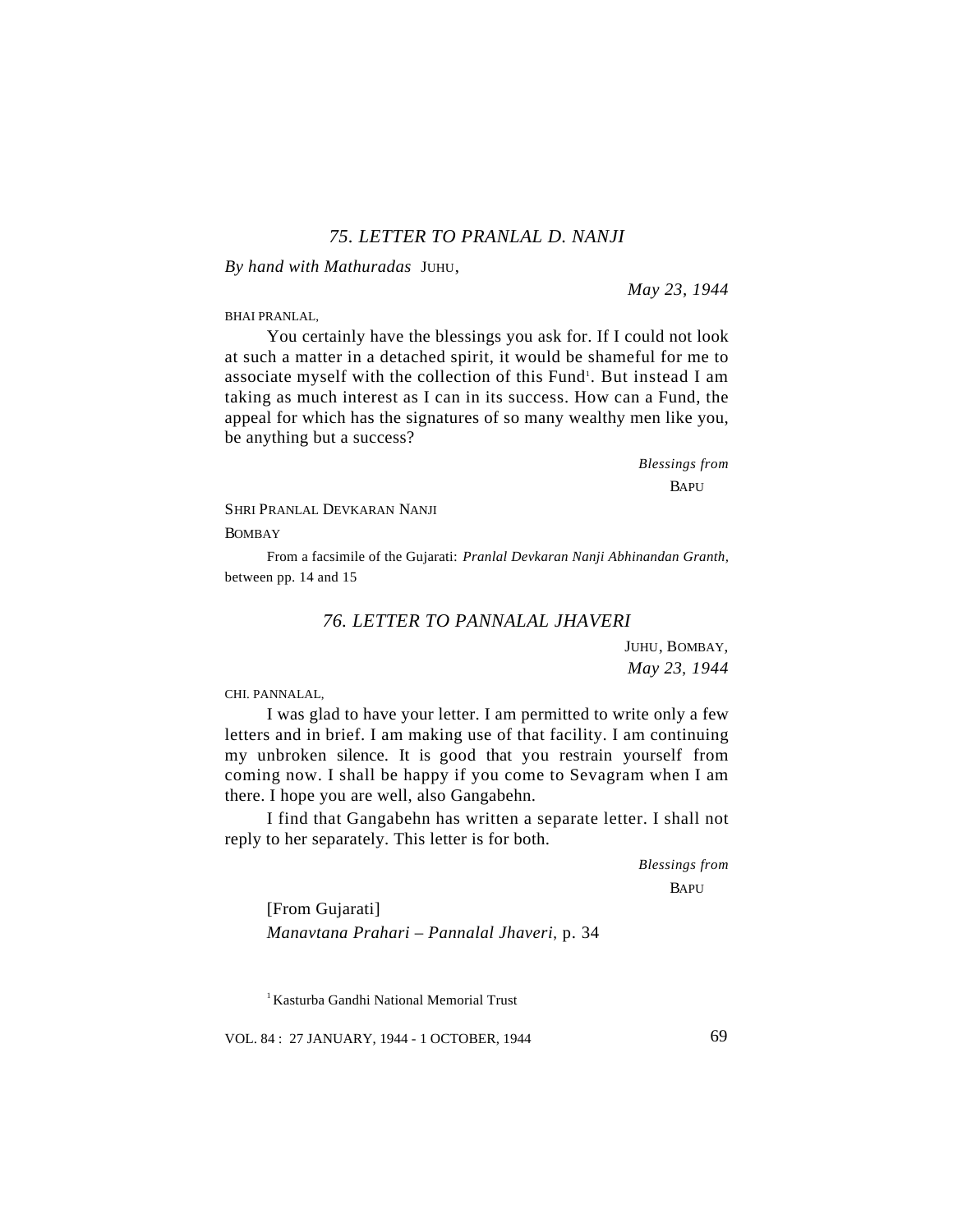## *77. SILENCE-DAY NOTE TO MATHURADAS TRIKUMJI*

[*May 23, 1944*] 1

I will ask him [the doctor].You also may ask him. If he permits, you may come daily. Do keep troubling me often.

[From Gujarati]

*Bapuni Prasadi,* p. 198

## *78. SILENCE-DAY NOTE TO MATHURADAS TRIKUMJI*

#### *May 23, 1944*

What you said in your note<sup>2</sup> is perfectly true. In reply I have to say that I am doing exactly that. I will take no hasty step and am not going to take a blind plunge. For most of the time I observe silence.

[From Gujarati]

*Bapuni Prasadi*, p. 200

### *79. LETTER TO DINKAR*

JUHU, *May 23, 1944*

CHI. DINKAR,

I have been granted permission to write a few short letters. Hence this, just for the sake of love. I have persuaded myself to believe that what has happened is nothing but good. As to the question of going deep into the matter, we shall see about it when I am well enough. I am happy to learn that your health is improving. I know, you are weaker in body than I am. You have acted rightly in restraining your desire to come over. These days I am observing unbroken silence.

*Blessings from*

**BAPU** 

From a copy of the Gujarati: Pyarelal Papers. Courtesy: Pyarelal

<sup>1</sup>In the source, the addressee explain that he visited Gandhiji on the seventh and thirteenth day after his arrival at Juhu on May 11. This note was written when he visited Gandhiji the second time.

 $2$  The reference is to the addressee's letter dated May 20 in which he had said that it would be proper to take up the question of Hindu-Muslim unity only after Gandhiji had decided the policy of the Congress as regards the Government.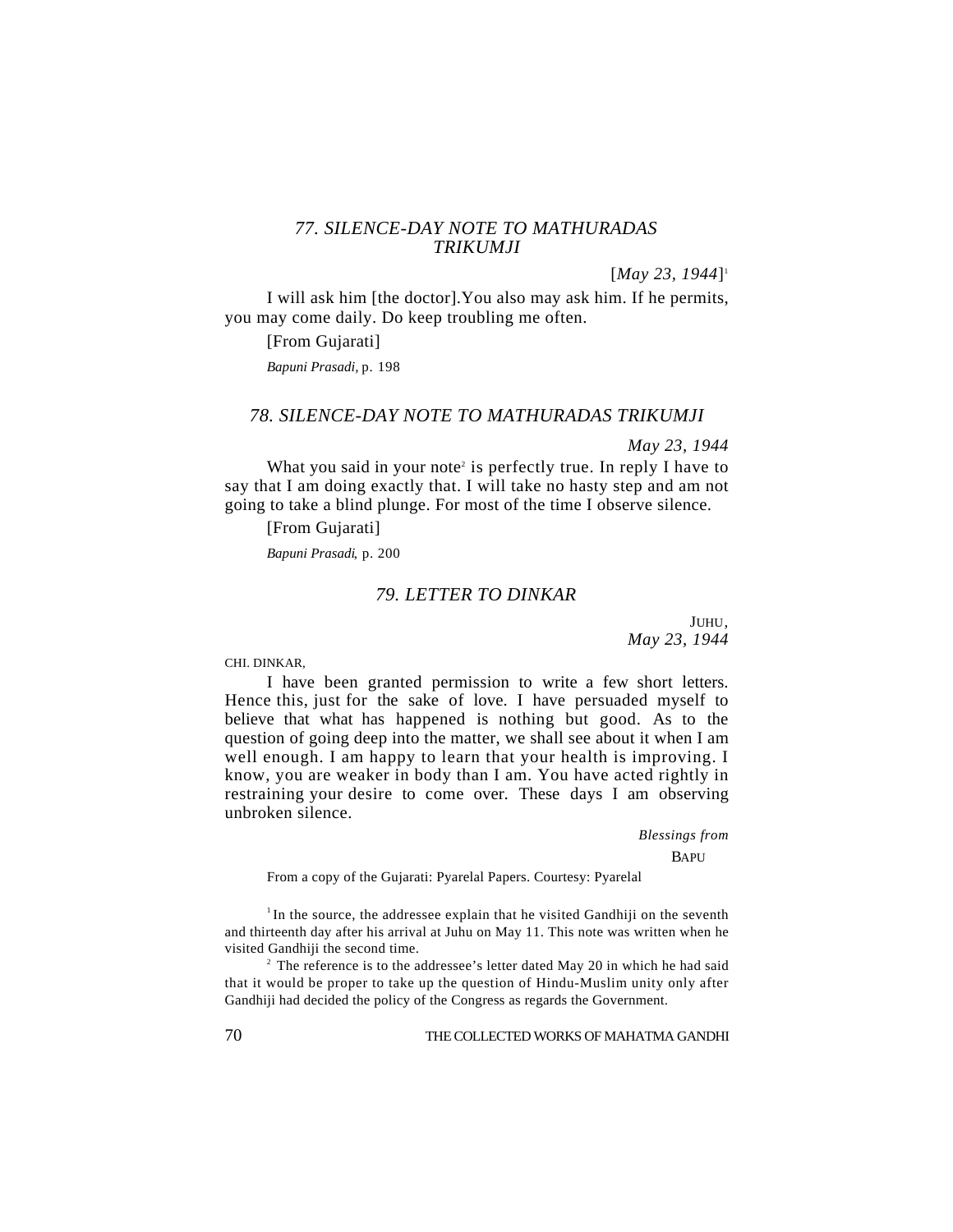## *80. LETTER TO DADUBHAI DESAI*

JUHU, *May 23, 1944*

BHAI DADUBHAI,

I have your loving letter. My entire life has been full of experiments which have borne fruit. But please don't worry. I believe that my experiment has been prompted by God. I am quite sure that God will sustain my life as long as He wants to take work from me. You did well in refraining from rushing down here.

*Blessings from*

**BAPU** 

From a copy of the Gujarati: Pyarelal Papers. Courtesy: Pyarelal

#### *81. LETTER TO RAMESHWARI NEHRU*

JUHU, *May 23, 1944*

DEAR SISTER,

I was very glad to get your letter. I am not yet permitted to write much. I am improving slowly. Naturally it will take some time to regain strength.

Do come over when you are done with things there, and when I reach Sevagram.

I hope your health is all right.

*Blessings to both of you from* **BAPU** 

SHRIMATI RAMESHWARI NEHRU

SRINAGAR

KASHMIR

From a photostat of the Hindi: G.N. 8004. Also C.W. 3104. Courtesy: Rameshwari Nehru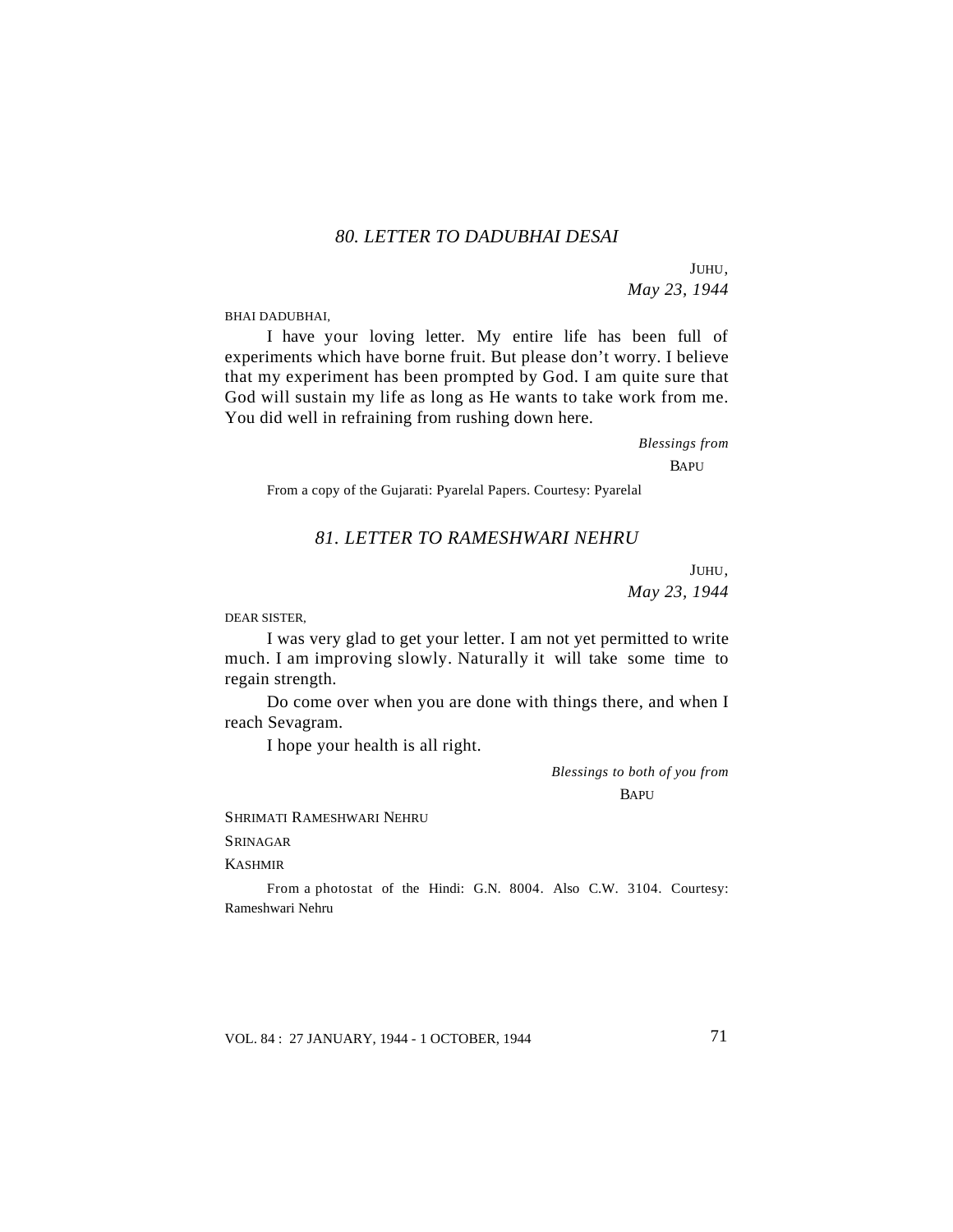## *82. LETTER TO MOOLCHAND*

JUHU,  *May 23, 1944*

BHAI MOOLCHADJI,

I got your letter. I find no reason to complain for what has happened. One can only act according to one's capacity.

Your work must be going on smoothly.

I am permitted to write just a little.

*Blessings from* **BAPU** 

From a photostat of the Hindi: G.N. 843

## *83. LETTER TO INDRA VIDYAVACHASPATI*

JUHU,

*May 23, 1944*

CHI. INDRA,

Come over when you wish to. But why should you take the trouble just to see me, when travelling is so difficult these days? I am observing silence which will end on the 29th.

> *Blessings from* **BAPU**

From a photostat of the Hindi: G.N. 7206. Also C.W. 4864. Courtesy: Chandragupta Vidyalankar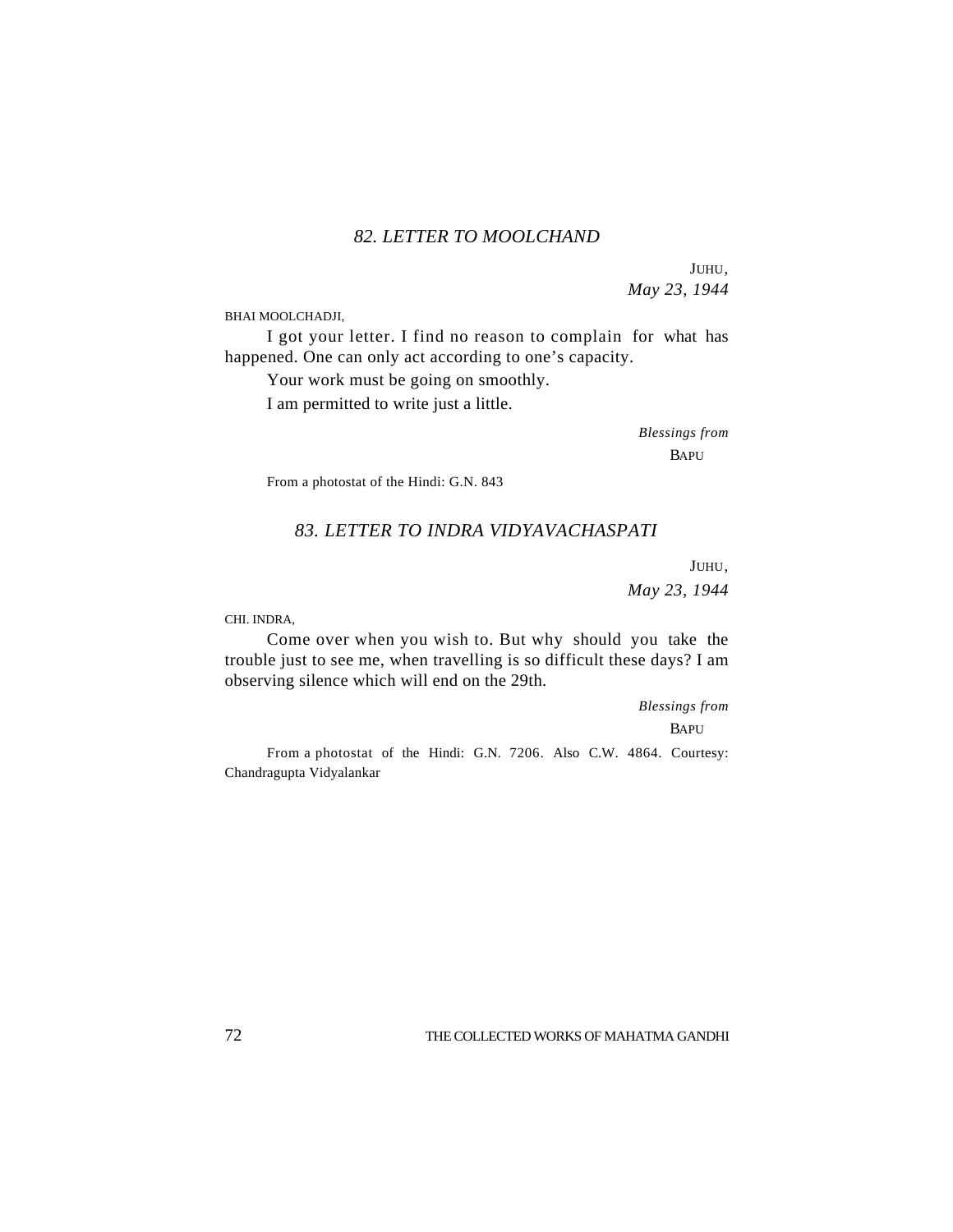## *84. LETTER TO A. KALESWARA RAO*

JUHU, *May 24, 1944*

MY DEAR KALESWARA RAO $^{\rm l}$ ,

Your letter. *Rishis* are made of sterner stuff.

Let me remain what I am—a striving servant of India and, through her, of humanity.<sup>2</sup>

Hope you are well.

*Yours,* **BAPU** 

SHRI A. KALESWARA RAO

NANDIGAM, KRISHNA DISTRICT

From a copy: Pyarelal Papers. Courtesy: Pyarelal

#### *85. LETTER TO TARA AND RAMNIKLAL MODI*

JUHU, *May 24, 1944*

#### CHI. TARA AND RAMNIKLAL,

Shouldn't Tara have precedence as in the compound 'Sitarama'. I am making progress although very slowly.<sup>3</sup> God has brought down my pride, which is what I deserved. I used to consider myself healthier than all of you. But I now realize that we are all made of the same stuff! You can see that I have gained enough strength to write this.

No one should rush here.

*Blessings from* **BAPU** 

17 SHANTINAGAR

ASHRAM ROAD

**SABARMATI** 

From a copy of the Gujarati: Pyarelal Papers. Courtesy: Pyarelal

<sup>1</sup> Member of A.I.C.C., also of Madras Legislative Assembly

<sup>2</sup> In *Reminiscences of Gandhiji*, p. 141, Chandrashanker Shukla explains that the addressee, in his letter, had "described Gandhiji as a great *rishi* of the present age and wished him 116 years of life and activity to fulfil his mission on earth".

<sup>3</sup> Literally: "My cart is moving slowly."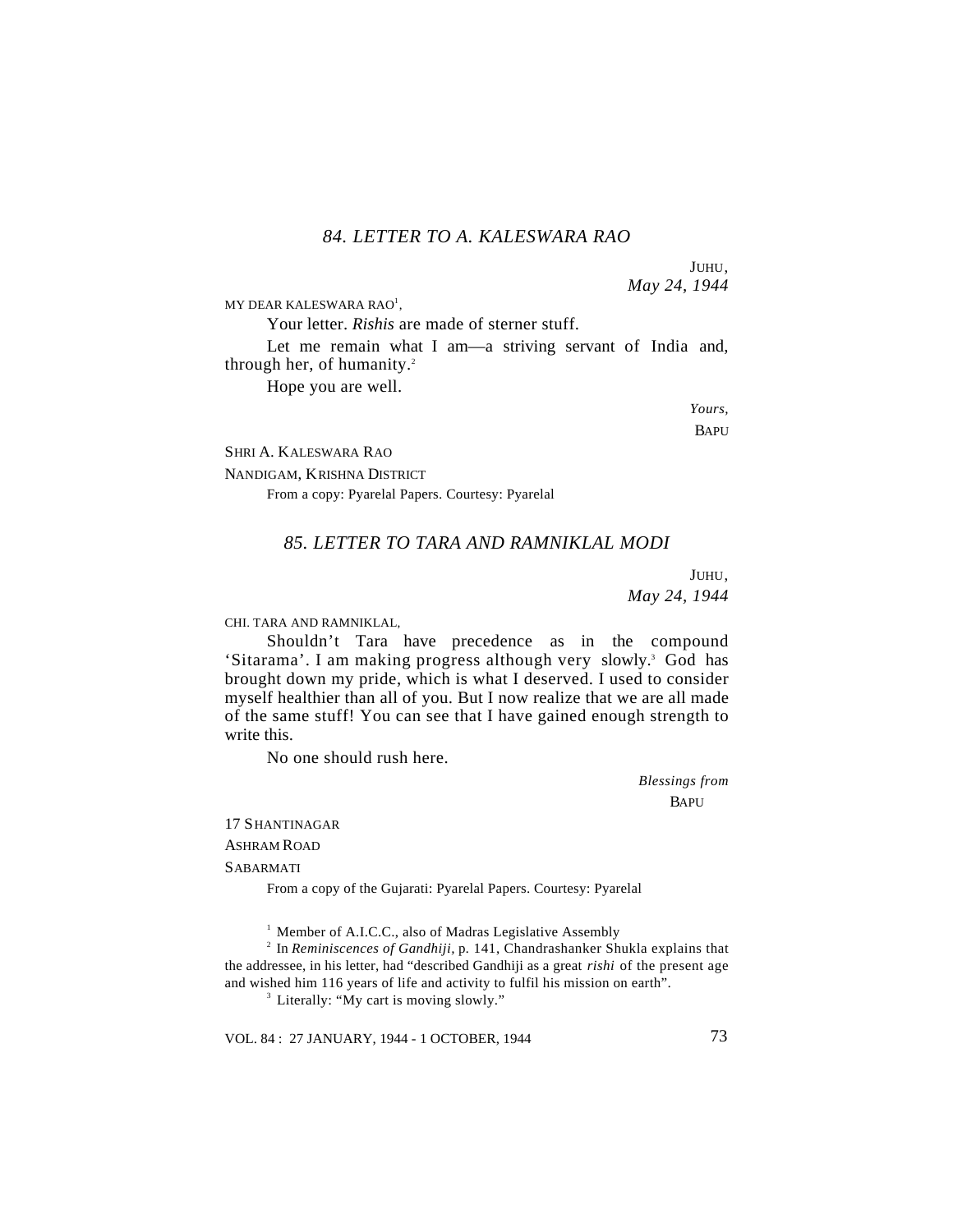### *86. LETTER TO KRISHNACHANDRA*

*May 24, 1944*

CHI. KRISHNACHANDRA,

When an inadvertent mistake can wipe out even our own lives, it is no surprise if some pictures fade out. We should derive not only a lesson from this but some consolation also. The rest from Pyarelal's **letter** 

> *Blessings from* BAPU

From a photostat of the Gujarati: G.N. 4440

#### *87. MESSAGE TO CHINA*<sup>1</sup>

*May 25, 1944*

My heartiest good wishes to China from which the world expects much. I am sorry that I cannot write Chinese.

*The Bombay Chronicle*, 26-5-1944; also *The Hindu*, 27-5-1944

# *88. LETTER TO KRISHNAVARMA*

JUHU, *May 25, 1944*

BHAISHRI KRISHNAVARMA $^2$ ,

I have told you that I used to go through the *Divya Jivan* with great care. I have, however, not been able to get anything out of it. A reader cannot undertake an experiment [on its basis]. The journal lacks scientific knowledge. Of course, I know Mahadevprasad verywell. His writings suggested to me that his knowledge was rusting. Please pass on this to him to read. I write this only to tell you that either the two of you should fill the pages of your journal with

<sup>&</sup>lt;sup>1</sup> The report in *The Hindu* said: "Six Chinese saw Gandhiji after evening prayers. Gandhiji signed an album of photographs containing some photos of himself which the visitors had brought with them. The Chinese then made a collection among themselves and handed the sum to Gandhiji as their contribution towards the Harijan Fund."

<sup>2</sup> Of the Nature-cure clinic at Malad, in suburban Bombay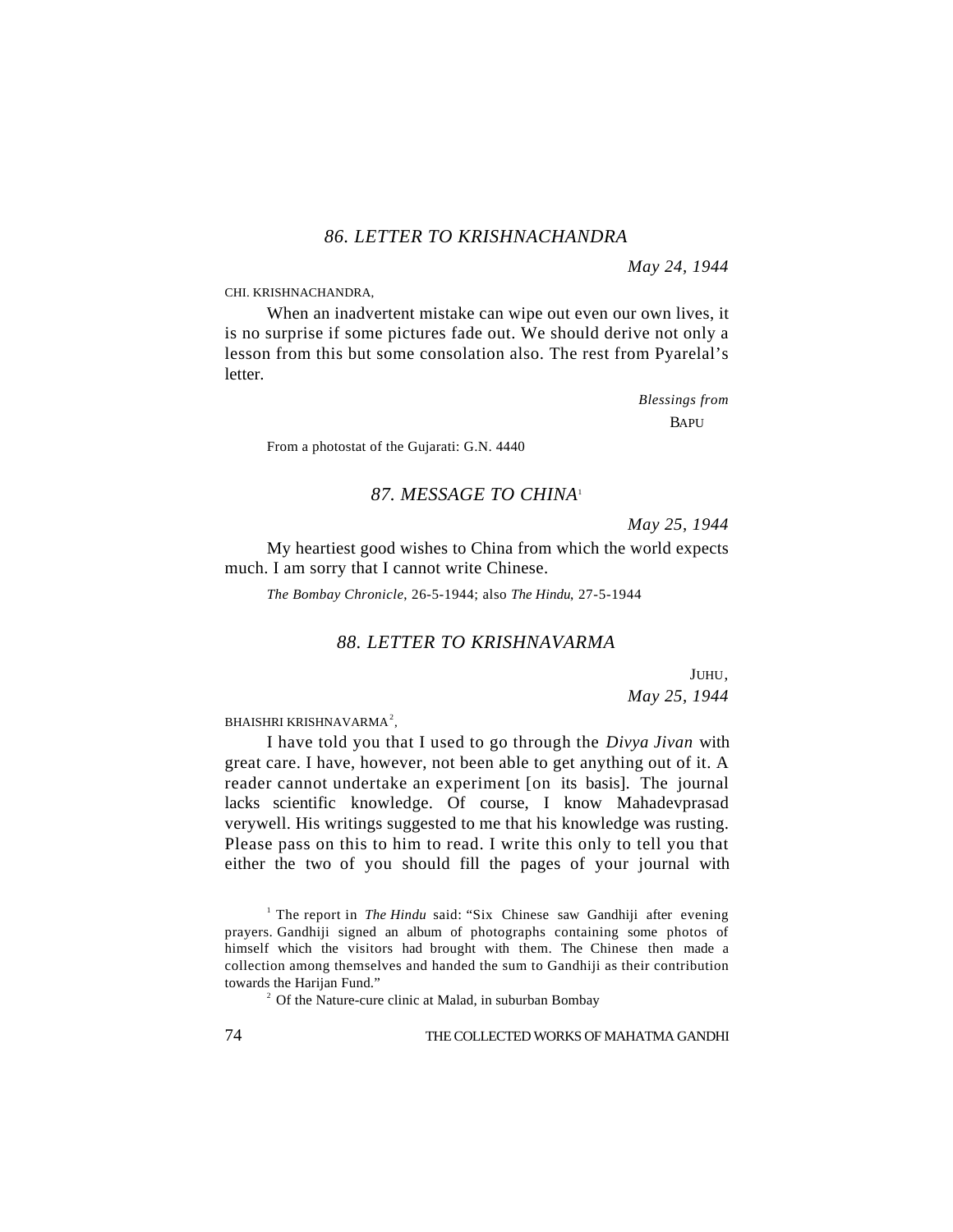knowledge or close down the monthly.

I am a votary of nature cure. But the practitoners neither work hard nor go deep into the subject. They do not pursue the science with single-minded devotion. They neither study it [themselves] nor try to co-ordinate [one another's efforts].

*Blessings from*

**BAPU** 

From a copy of the Gujarati: Pyarelal Papers. Courtesy: Pyarelal

### *89. LETTER TO S. K. VAIDYA*

*May 25, 1944*

BHAI VAIDYA,

It is my keen desire that you should take up some social work with this idea in your mind, if for no other reason, that you are thus identifying yourself with the poor.

> *Blessings from* **BAPU**

From a photostat of the Gujarati: G.N. 5754

#### *90. LETTER TO AMRIT KAUR*

[*May 26, 1944*] 1

MY DEAR AMRIT,

You won't expect letters from me but love I can send now. Hope you are keeping well.

Love.

**BAPU** 

From the original: C.W. 4202. Courtesy: Amrit Kaur. Also G.N. 7838

 $1$ In the source, the letter appears on top of a letter dated May 26, 1944, from Dr. Sushila Nayyar to Amrit Kaur.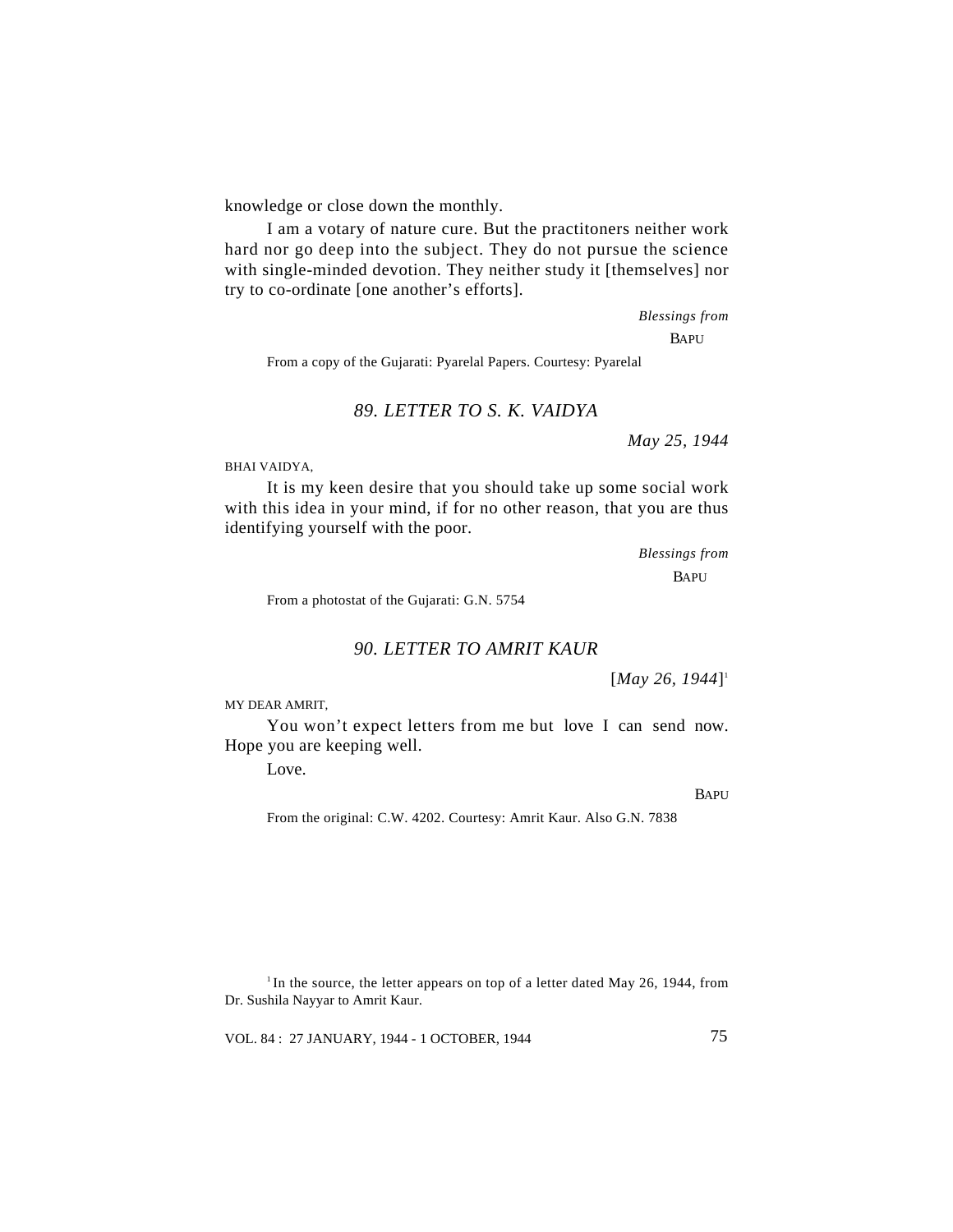## *91. LETTER TO C. RAJAGOPALACHARI*

JUHU, *May 26, 1944*

MY DEAR C. R.,

I have seen your postcard and letter. It is enough for me to know that you understand my joke<sup>1</sup> all right. Your letter admits that you are worse than I am in physical health. Whilst you are free to come any time you like, I shall not press you to come till I feel I am ready for sustained discussion. Meanwhile you can send me, in writing, whatever you have to say. Just now I pass the time reading some literature I had not read and the correspondence which Pyarelal chooses to show me.

I hope Papa<sup>2</sup> and Narasimhan<sup>3</sup> are flourishing. Love.

**BAPU** 

From a photostat: G.N. 2094

# *92. NOTE TO GULAM ALI KHAN*<sup>4</sup>

*May 26, 1944*

I like songs in praise of God. I don't know much of music; neither have I heard many *ustads<sup>5</sup>*.

*The Bombay Chronicle*, 27-5-1944; also *The Hindu*, 28-5-1944

<sup>1</sup> Vide "Telegram to C. Rajagopalachari", 6-5-1944.

 $2$  Addressee's daughter, Namagiri, and son

3 *ibid*

<sup>4</sup> The report in *The Hindu* said: "Gandhiji wrote this on a slip of paper appreciating the rendering of classical songs and *bhajans* by Gulam Ali Khan of Lahore."

<sup>5</sup>*Maestri*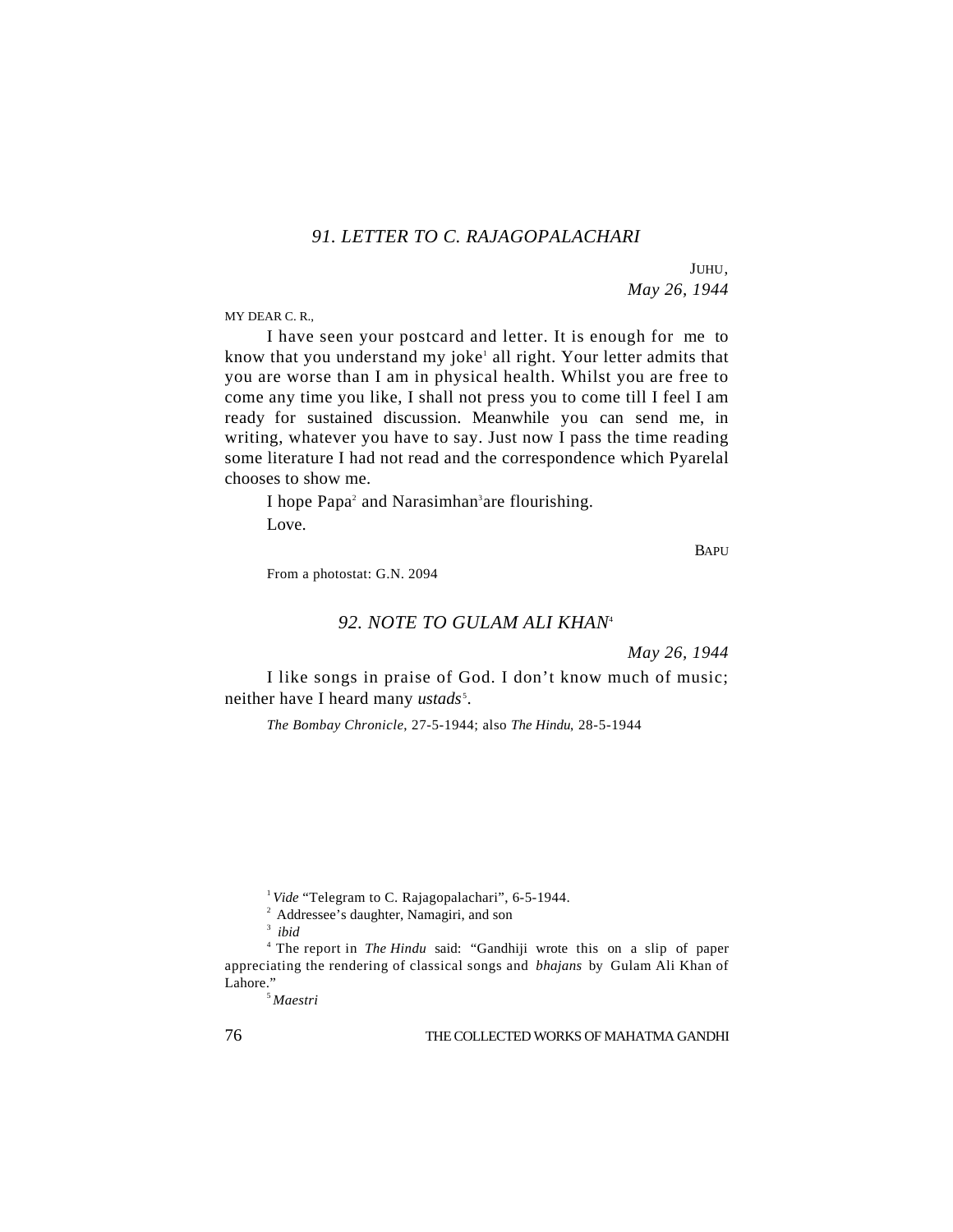## *93. LETTER TO E. W. ARYANAYAKAM*

JUHU, *May 27, 1944*

#### MY DEAR ARYANAYAKAM,

I thank God and His instrument Asha that you are alive. She has been your Savitri to deliver you from the jaws of death. God bless you both. Don't do it again. Even a Savitri has her limits. I see you are in harness again. I am wrong. You were in harness even in your sick-bed.

Don't waste your time in answering this.

Love to you.

**BAPU** 

From a copy: Pyarelal Papers. Courtesy: Pyarelal

## *94. LETTER TO MAGANBHAI P. DESAI*

JUHU *May 27, 1944*

CHI. MAGANBHAI,

I read your letter<sup>1</sup>. Let them acquire it if they want to. After all does it not belong to them? Remember what the poet said in the *bhajan*<sup>2</sup>: "It is useless to sorrow over what God ordains." Who could be the Divine Preceptor of our world? He also has a Lord over him. But the *mantra* of worshipping Him is altogether different. "You may enjoy things only after renouncing them, etc."<sup>3</sup>

MAGANBHAI DESAI

VIDYAPITH

AHMEDABAD

From a copy of the Gujarati: Pyarelal Papers. Courtesy: Pyarelal

<sup>1</sup> Which reported that the Government intended to requisition the Gujarat Vidyapith buildings

<sup>2</sup>*Vide* "Ashram Bhajanavali", 20-12-1930. <sup>3</sup>*Ishopanishad*, v. 1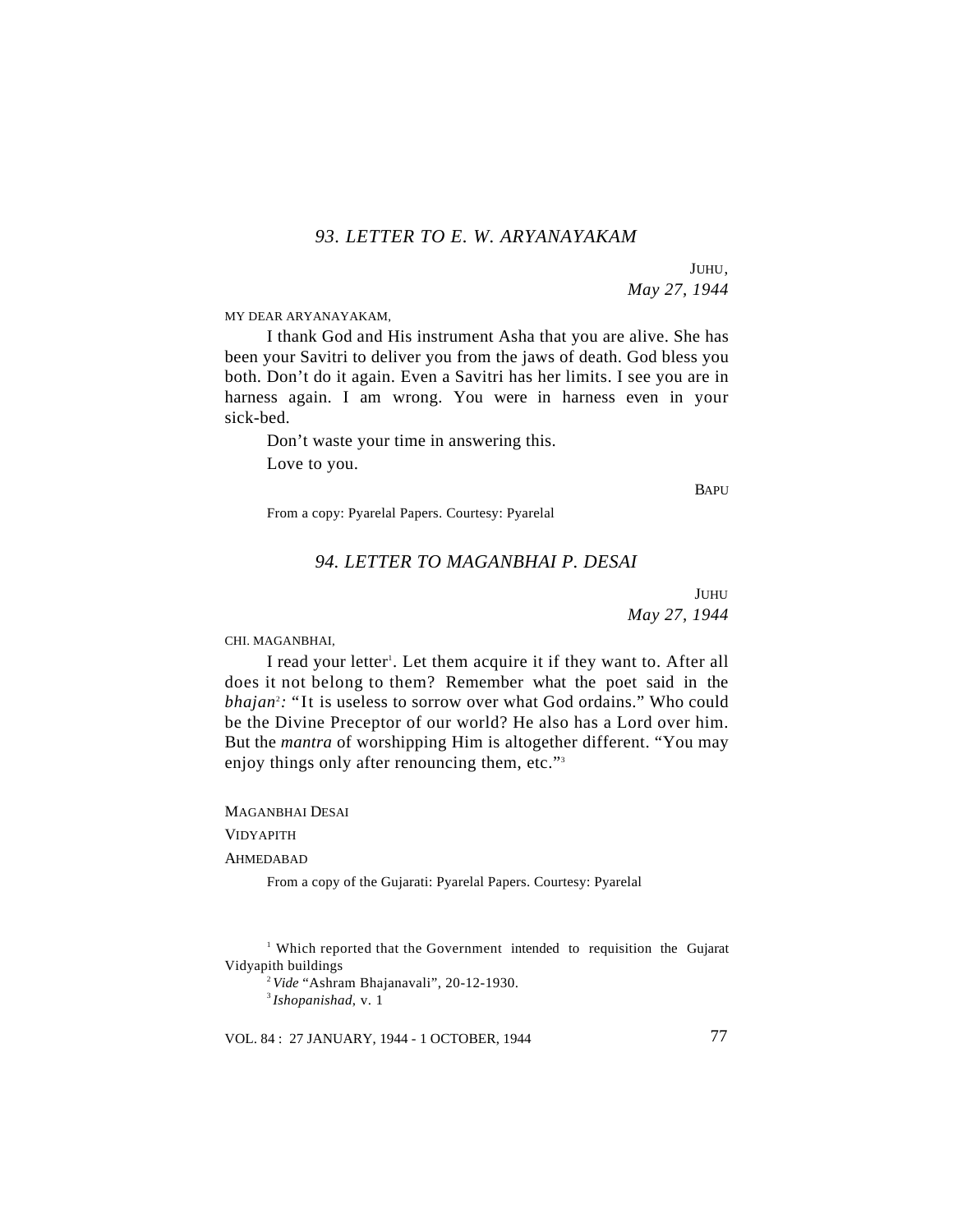## *95. LETTER TO SAMYUKTA GANDHI*

**JUHU** *May 27, 1944*

#### CHI. YUKTI $^1,$

...<sup>2</sup> death and disease stalk us right from our birth. They are both.  $\cdot$   $\cdot$   $\cdot$  fruits of our own actions. We should suffer them with patience.

#### **YUKTIBEHN**

#### SEVAGRAM

From a copy of the Gujarati: Pyarelal Papers. Courtesy: Pyarelal

#### *96. LETTER TO AMTUSSALAAM*

JUHU, *May 27, 1944*

#### DAUGHTER,

Your letter is painful reading. I am surprised that you pull on in spite of your illness. It also pains me, for I don't understand how a worker like you can fall ill. But then you are what you are. Ultimately you are sure to die in harness. You have sent for Munnalal. What for, may I ask? If you stick to the place in spite of all this illness, how much work do you expect to do? A better course would be to go to the Ashram and get well. I write this and yet wonder who am I to guide you.

> *Blessings from* **BAPU**

#### [PS.]

I hope you can decipher my handwriting.

#### **AMTULBEHN**

From a copy of the Gujarati: Pyarelal Papers. Courtesy: Pyarelal

<sup>&</sup>lt;sup>1</sup> Elder sister of Manu Gandhi

<sup>2</sup> Omission as in the source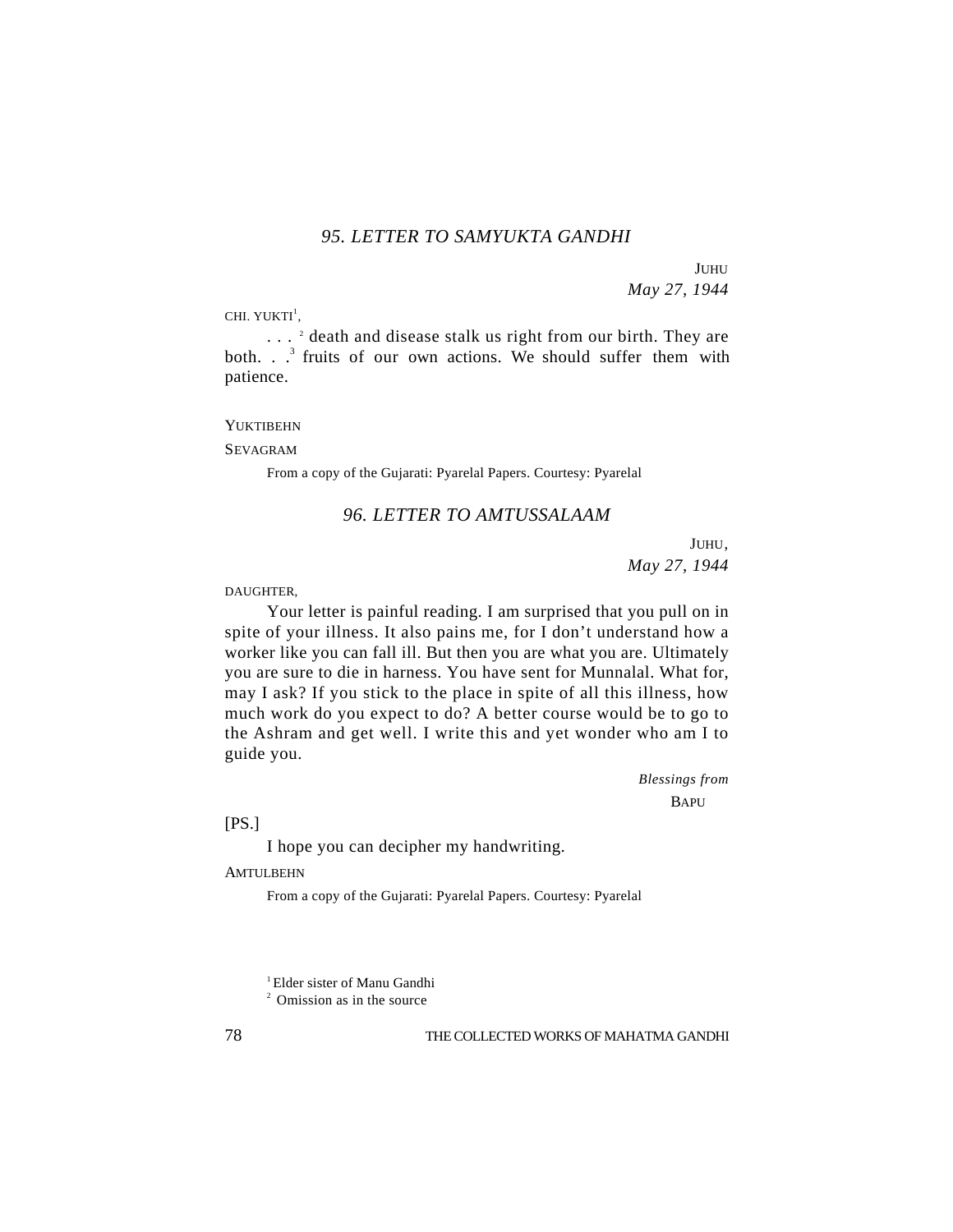### *97. LETTER TO MANU GANDHI*

PALM BEACH, JUHU, *May 27, 1944*

If I were keeping good health, I would not have let you go anywhere but would have given you what I myself could. But I am a broken reed now. After I get well, they will certainly not let me remain free. Your good, therefore, lies in going down to Rajkot as early as you can. I will write to Narandas about your education. The things which Yukti has asked for can be sent to her. You may send for them. In all this overcrowding [in trains] I would not like to send you there even in Abha's' company. Please guess what I mean from this. God is sure to look after your well-being. Your services can never go unrewarded. Preserve this.

> *Blessings from* **BAPU**

From a microfilm of the Gujarati: M.M.U./XXIV

#### *98. LETTER TO KANTILAL GANDHI*

*May 27, 1944*

CHI. KANTI,

I have done what you wanted. Write a short letter of thanks on behalf of both. Write, in Hindi, saying that you will both try to be worthy of his generosity. Write to this effect, if you don't mind.

> *Blessings from* **BAPU**

SHRI KANTI GANDHI 1882-4 WESLEY ROAD NEAR BUS STAND **MYSORE** 

From a photostat of the Gujarati: C.W. 7368. Courtesy: Kantilal Gandhi

<sup>1</sup> Daughter of Amrita Lal Chatterjee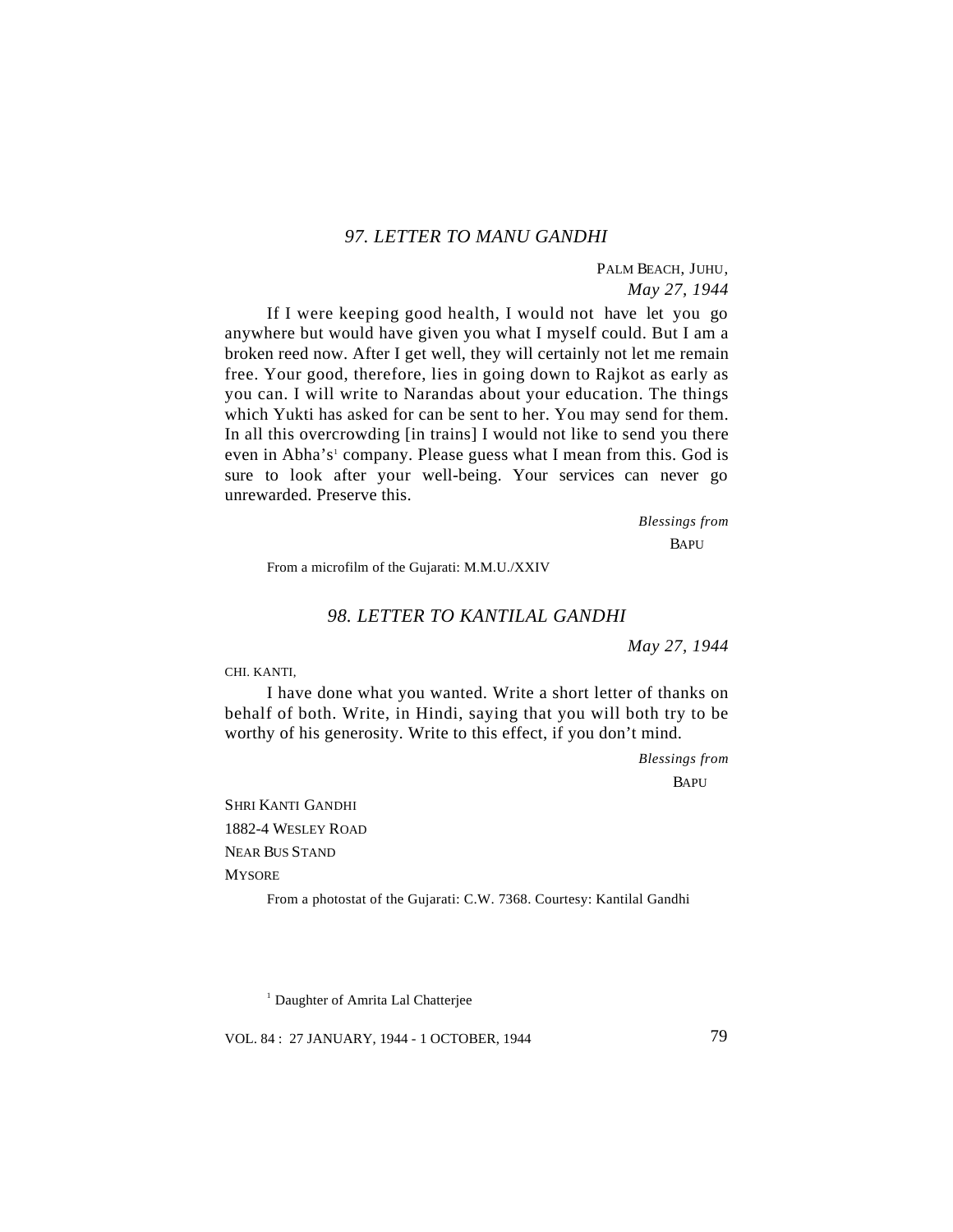### *99. A LETTER*

JUHU, *May 27, 1944*

I myself have not seen the papers, but Sushila told me that you obtained Nathubhai's signature on your bulletin. Nathubhai was the last to come into my life, through Mahadev. But Jivraj and Purushottam Patel had come into it even before you did. They were followed by Deshmukh and then Nerulkar. Dalal is dead. I sent a gentle note of reproach to Nathubhai and asked him why he had not called. If, now, Nathubhai signs as a doctor, you should rope in Deshmukh and Nerulkar too. I know that you were prevailed upon by Dr. Gilder. This protest, therefore, is not addressed to you. It is against that Mayor. The bulletin, of course, is not to be issued. But this is one reason for my blood-pressure. There are other reasons, too, but I will not bother you with them. The pressure, of course, will come down, and then a day will come when I also will go the way Dalal has gone. Despite the different therapies, I and all others will have to go one day under some pretext or other. That is why I tell you that you are welcome to go on torturing me till you have conquered death.

From a photostat of the Gujarati: C.W. 2719. Courtesy: Nathubhai Patel

## *100. LETTER TO GULZARILAL NANDA*

[After *May 27, 1944*] 1

CHI. GULZARILAL,

I read your letter to Pyarelal. Dr. Das visits me from time to time. Dr. Chugh has not impressed me, Dr. Das has. He does not propose to administer any medicine to me. By all means bring over anyone you like from among the names that you suggest. I wish I could have faith in homoeopathy and biochemic medicines, but I don't. Now I am thinking of taking allopathic drugs to get rid of thehook-worms and the amoebae. Your work seems to be going on well. Can one say that you have completely recovered?

> *Blessings from* **BAPU**

From a copy of the Gujarati: Pyarelal Papers. Courtesy: Pyarelal

 $1$  In the source, the letter is placed between the letters of May 27 and June 4, 1944.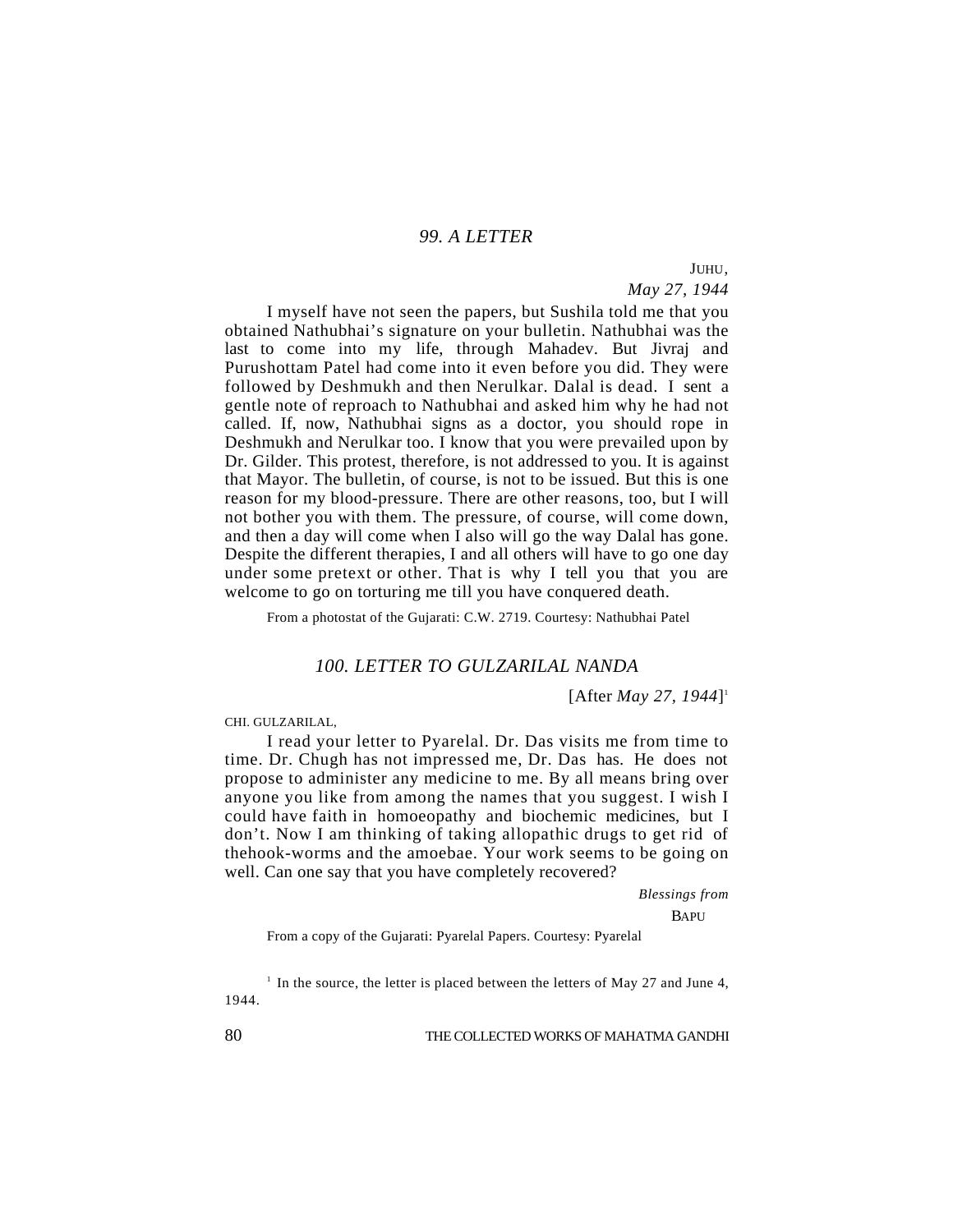#### *101. MESSAGE TO NATIONALIST CHRISTIAN PARTY*<sup>1</sup>

#### *May 28, 1944*

I thank you all for having taken the trouble to come to Juhu and offer prayers for my health. If God has any service still to take from me, I am sure that your prayers and that of so many others in many lands will be answered. God bless you all.

*The Hindu,* 4-6-1944

#### 102. A MESSAGE TO FRANK MORAES<sup>2</sup>

JUHU, *May 29, 1944*

I have complete and categorical replies to all the charges. As soon as I get well, and if I am left free, I shall deal with the questions put.

M. K. GANDHI

From a copy: Pyarelal Papers. Courtesy: Pyarelal

### *103. LETTER TO LORD SAMUEL*

PALM BUN, JUHU, *May 31*, *1944*

DEAR LORD SAMUEL,

My unfortunate illness has prompted the Government to set me at liberty pending, it seems, restoration to health. I take the opportunity of sending you a copy of the letter I wrote to you during detention. The Government would not send you the letter for the reasons you will glean from copies of the correspondence attached hereto.

<sup>&</sup>lt;sup>1</sup>The report said that this was given, "in writing, to a gathering of about 400 Christians organized by the Nationalist Christian Party . . . when prayers were held for the health of Mahatmaji and for the peace of the world".

 $2 \text{ The message was communicated over the phone at } 9.05 \text{ p.m.}$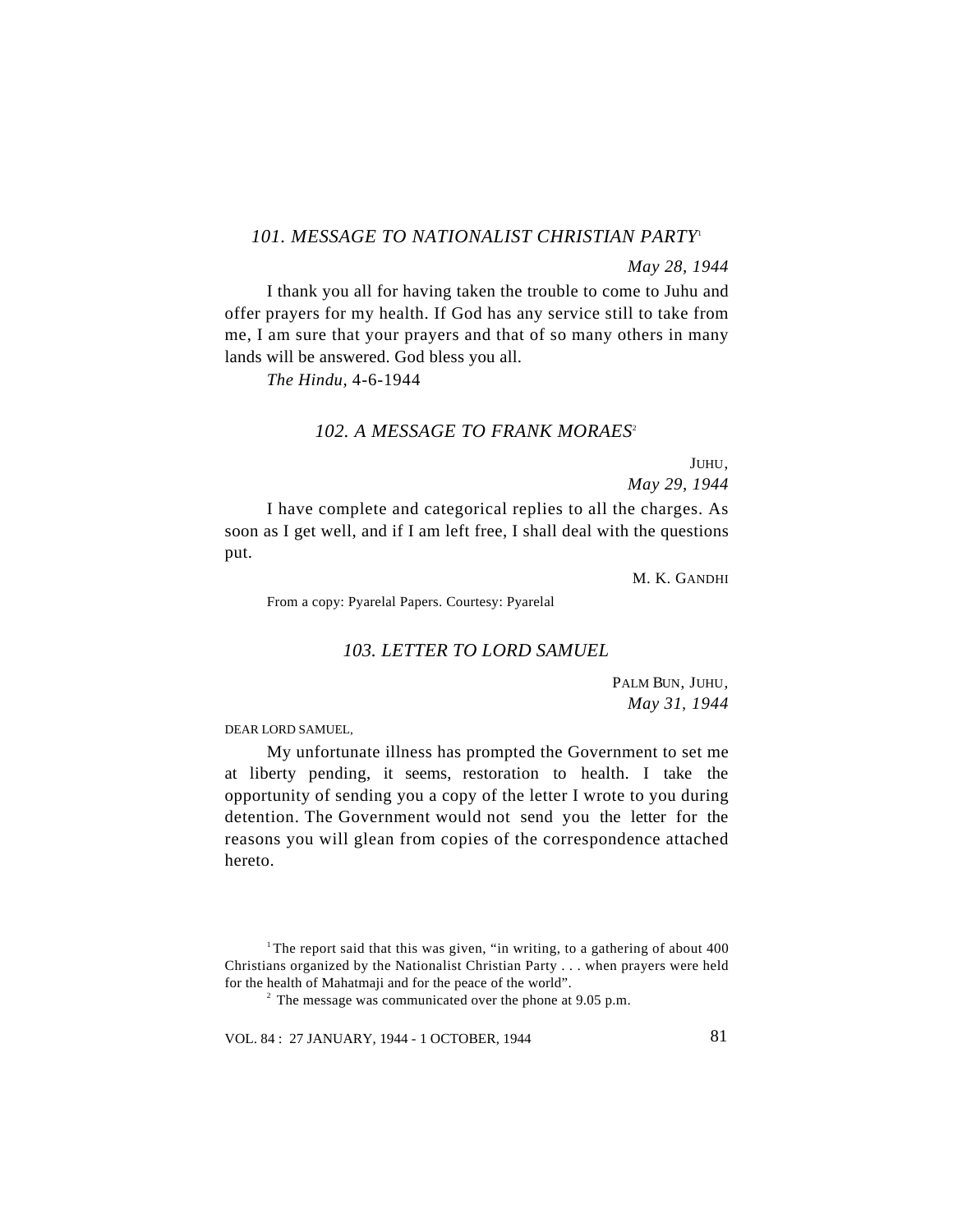I take this opportunity of thanking you for your kind message of sympathy on my wife's death.<sup>1</sup>

> *Yours sincerely*, **BAPU**

THE RT. HONOURABLE LORD HERBERT SAMUEL

HOUSE OF LORDS

LONDON

From a copy: Pyarelal Papers. Nehru Memorial Museum and Library. Courtesy: Beladevi Nayyar and Dr. Sushila Nayyar

#### *104. LETTER TO BALVANTSINHA*

JUHU, *May 31, 1944*

CHI. BALVANTSINHA,

I have your letter. Let me write a few words to you too, since I am writing a little to all those dear to me. You seem tobe well settled there. Satis Babu gets, I hope, the help which you should give him. Take care of yourself. Restrain your desire to visit me.

> *Blessings from* **BAPU**

From a photostat of the Hindi: G.N. 1944

#### *105. TELEGRAM TO MANUBHAI PANCHOLI*

JUHU, *June 1, 1944*

MANUBHAI GRAM, DAKSHINAMURTI AMBLA, SONGADH

AM JUHU TILL FIFTEENTH

**BAPU** 

From a copy: Pyarelal Papers. Courtesy: Pyarelal

<sup>1</sup> Kasturba Gandhi had died on February 22, 1944.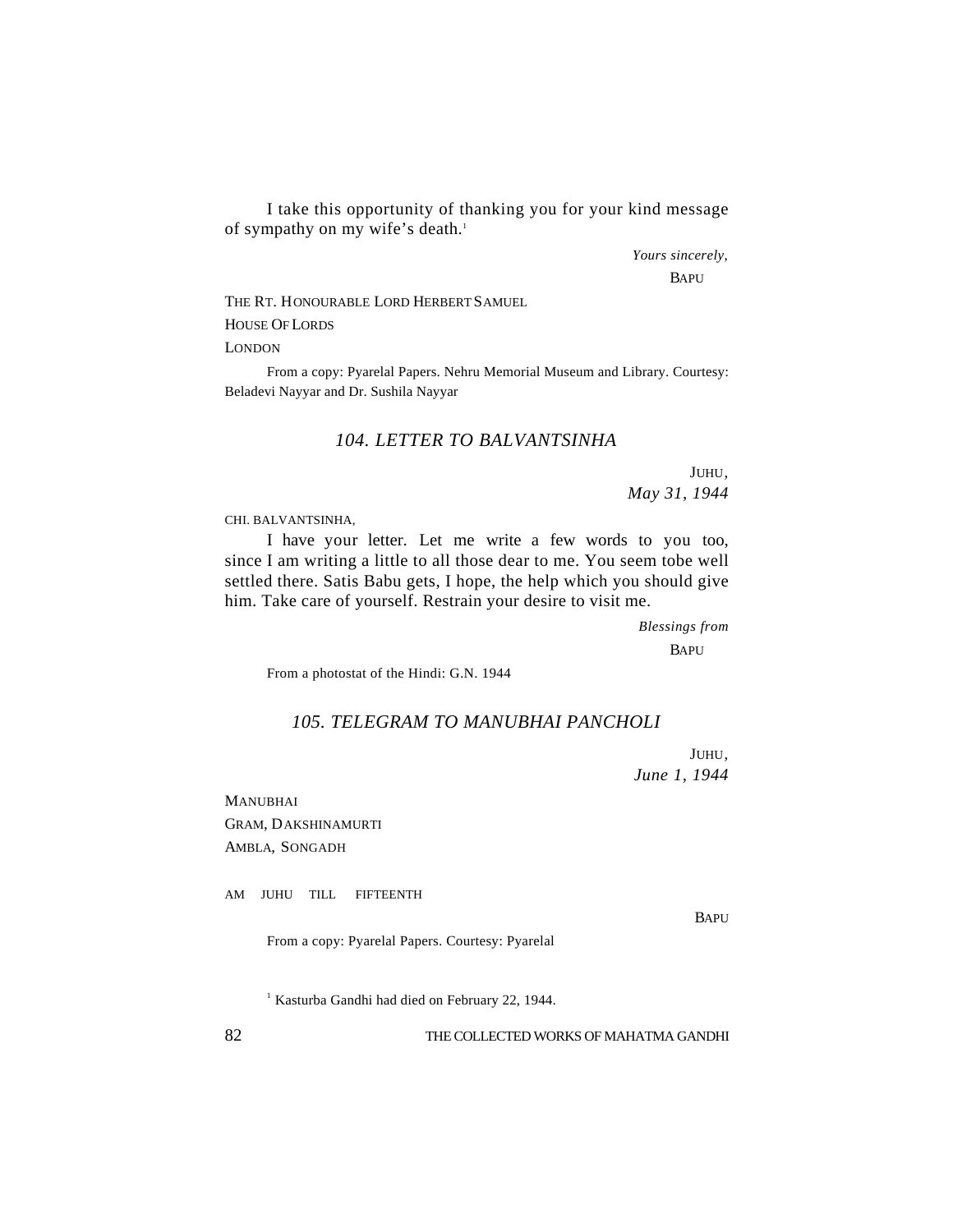## *106. LETTER TO BRIJMOHAN BIRLA*

PALM BUN, JUHU, *June 1*, *1944*

DEAR BRIJMOHANJI,

I have your letter of 29th ult. Bapuji would like you to wait till you hear from him. He proposes to write to Shri Khabardar<sup>1</sup> himself and will then let you know.

*Yours sincerely*,

SETH BRIJMOHAN BIRLA

8 ROYAL EXCHANCE PLACE

#### CALCUTTA

From a copy: Pyarelal Papers. Nehru Memorial Museum and Library. Courtesy: Beladevi Nayyar and Dr. Sushila Nayyar

#### *107. LETTER TO HARIHAR VYAS*

PALM BEN, JUHU, *June 1*, *1944*

DEAR FRIEND,

I have read out your letter to Gandhiji. He says he is unable to advise on the use of a purely communal donation. He suggests that the scope may be made general. Whoever benefits by the donation, the benefit will go to India. If the advice is accepted, he will make suggestions.

> *Yours sincerely*, PYARELAL

SHRI HARIHAR VYAS

JAWAHAR GUNJ

JUBBELPORE

From a copy: Pyarelal Papers. Nehru Memorial Museum and Library. Courtesy: Beladevi Nayyar and Dr. Sushila Nayyar

#### <sup>1</sup> Ardeshir Framji Khabardar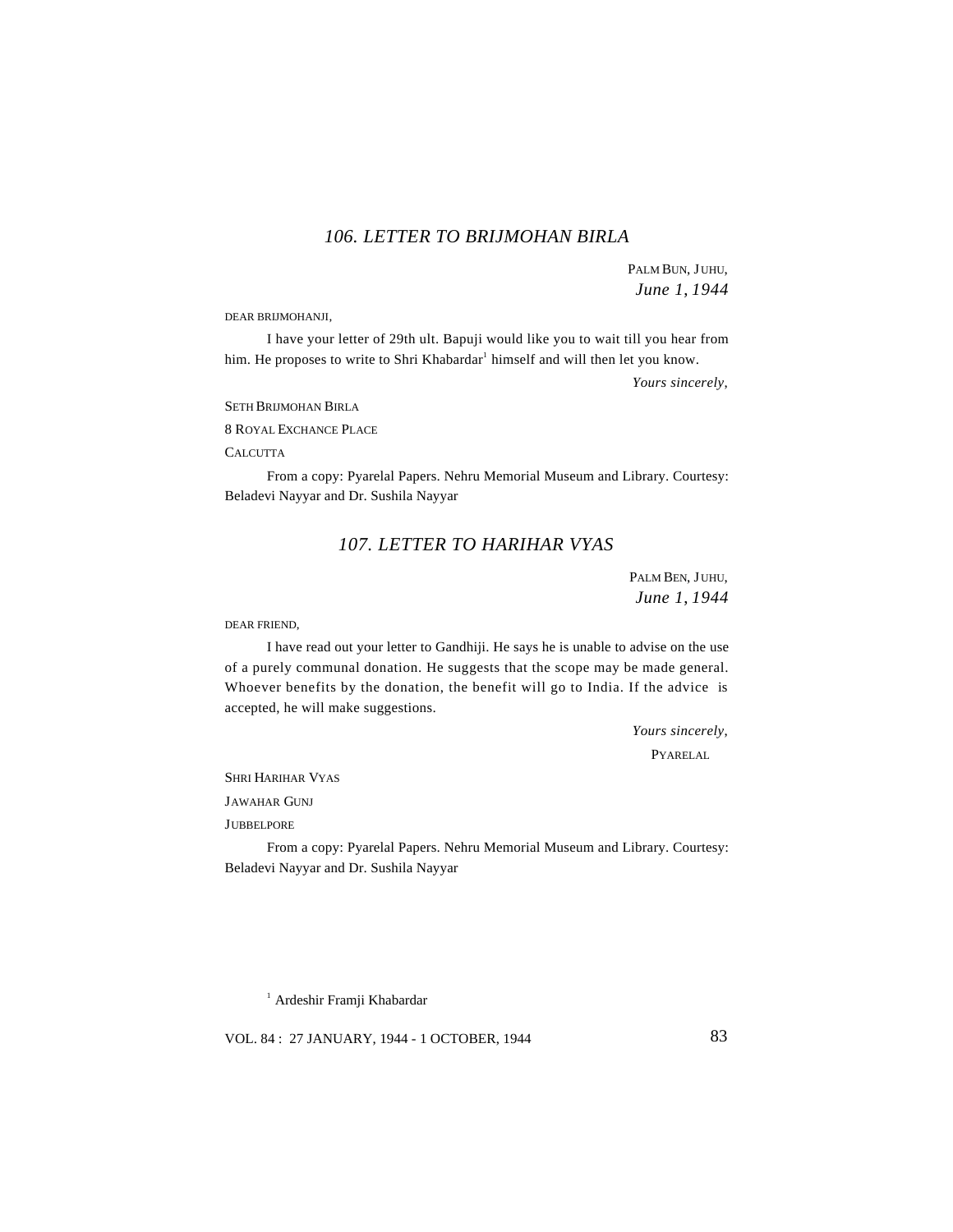### *108. NOTE TO RADHAKANT MALAVIYA*

[After *June 1*, *1944*] 1

Come to Sevagram as soon as you get the permission. Whatever has to be done will be done after hearing everyone. I am collecting all the information.

From a Gujarati original : Pyarelal Papers. Nehru Memorial Museum and Library. Courtesy : Beladevi Nayyar and Dr. Sushila Nayyar

#### *109. LETTER TO ANAND T. HINGORANI*

JUHU, *June 2, 1944*

MY DEAR ANAND,

Since you have written in English I answer likewise. You must cease to grieve. You should summon to your aid all you have read and digested. Here is a true thought<sup>2</sup> a lady has sentme. Inwardly digest it. Vidya<sup>3</sup> is not dead. She has gone elsewhere leaving the body which she was inhabiting and taking another suitable to her

<sup>1</sup> The note is scribbled on the addressee's letter of June 1, 1944.

 $2$  Gandhiji sent with the letter a poem received from Glen E. Snyder of U.S.A. when Kasturba died. The poem, by James Whitecomb Riley (1849-1916), American poet, read:

"You cannot say, you must not say That she is dead. She is just away! With a cheery smile And a wave of the hand She has wandered into an unknown land And left us dreaming how very fair It needs must be, since she lingers there; So think of her faring on, as dear In the love of There, as the love of Here; Think of her still as the same, and say She is not dead, she is just away!" 3 Addressee's wife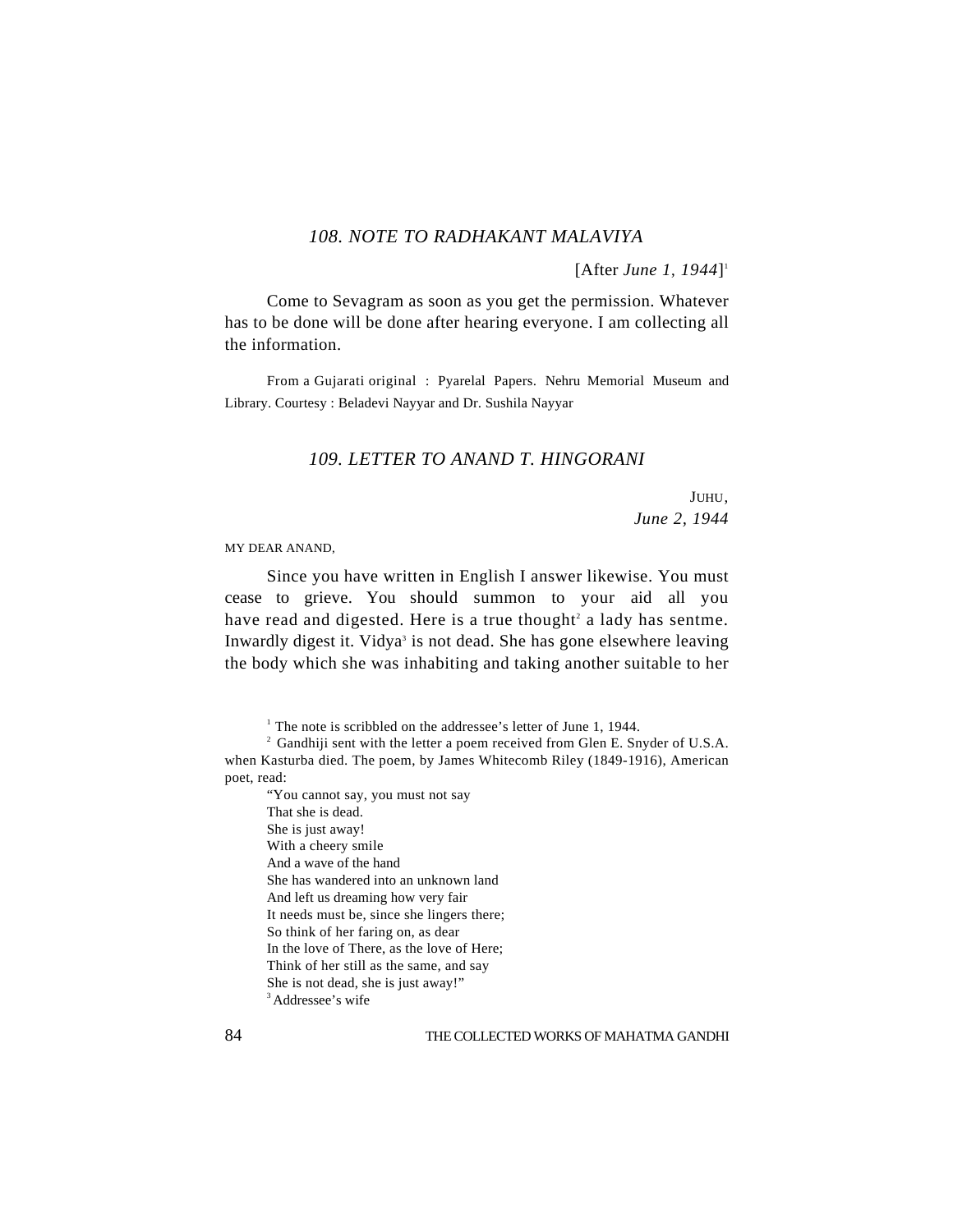estate. Of course, you will come when you have finished the course of treatment. I am making slow progress.

BAPU

SADAR VILLA

FYZABAD ROAD

**LUCKNOW** 

From a microfilm. Courtesy: National Archives of India, and Anand T. Hingorani

# *110. LETTER TO SAROLA*

PALM BAN, JUHU, *June 2, 1944*

MY DEAR SAROLA,

I did have your wire. Pyarelal acknowledged it, too. You must have got it by this time. I do not know what is going to happen to me on recovery. I cannot guide you from a sick-bed. As yet I am allowed only to tackle light correspondence. All I can say is that you should do such national service as comes your way. How is Dipak?

> *Yours,* **BAPU**

From a copy: Pyarelal Papers. Courtesy: Pyarelal

# *111. LETTER TO AMRIT KAUR*

JUHU, *June 3, 1944*

MY DEAR AMRIT,

Your note in reply to mine<sup>1</sup>. Your first letter was never received. Sushila will write to you fully. I am progressing steadily though slowly. You must not worry. If God wants more servicefrom me, He will surely keep me and give me sufficient strength to do His work. How about you? How about Shummy<sup>2</sup> and Beryl? Give me all the

<sup>&</sup>lt;sup>1</sup> Vide "Letter to Amrit Kaur", 26-5-1944.

<sup>2</sup> Addressee's brother, Lt.-Col. Kanwar Shumshere Singh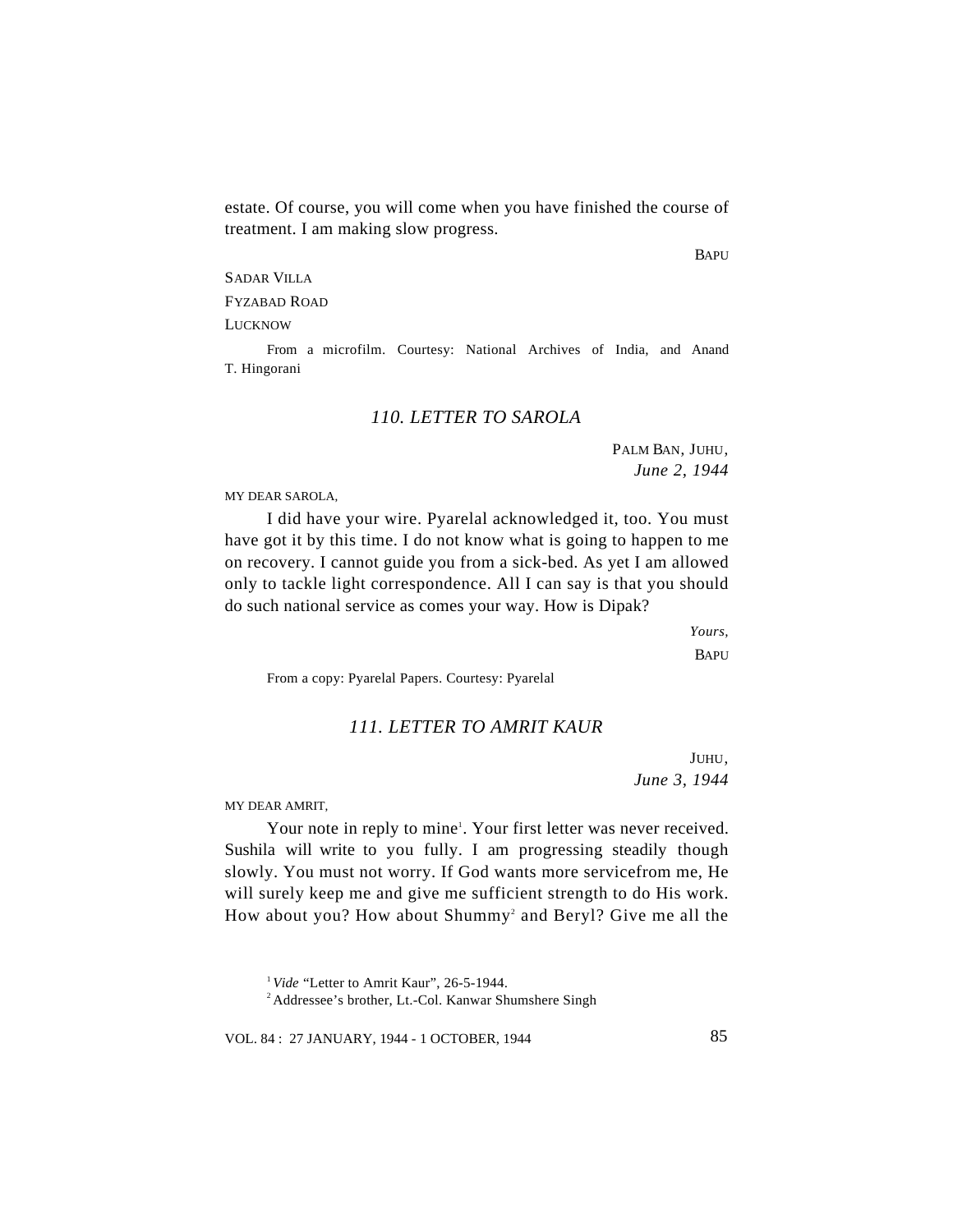details you are permitted to give. Are all the old attendants still with you?

Love.

**BAPU** 

From the original: C.W. 4144. Courtesy: Amrit Kaur. Also G.N. 7779

## *112. LETTER TO SHARDA G. CHOKHAWALA*

JUHU, *June 3, 1944*

CHI. BABUDI,

I have your letter. Thanks to your rheumatism, I was able to get news about you. For some time I had given up hopes about you. If Gordhandas<sup>1</sup> had not been released, you might not have been alive. It can be said that you owe your life to his labour and care. May you both live long. I am also eager to see you. But let us both observe self-control. When I get well and go to Sevagram, do come over and meanwhile get well completely. You had this serious illness at the wrong time! I am improving. Keep on writing to me. I think Anand<sup>2</sup> must have grown so much as not to be recognized.

*Blessings to all three of you from*

**BAPU** 

From the Gujarati original: C.W. 10045. Courtesy: Sharda G. Chokhawala

## *113. LETTER TO KAUSALYA MALHOTRA*

JUHU, *June 4, 1944*

CHI. KAUSALYA,

Do you not know Hindi or any other Indian language? You need not unlearn English to be able to learn your mother tongue and write in it.

I have read your letter though my prescription holds. If you will

<sup>1</sup> Addressee's husband

2 Addressee's son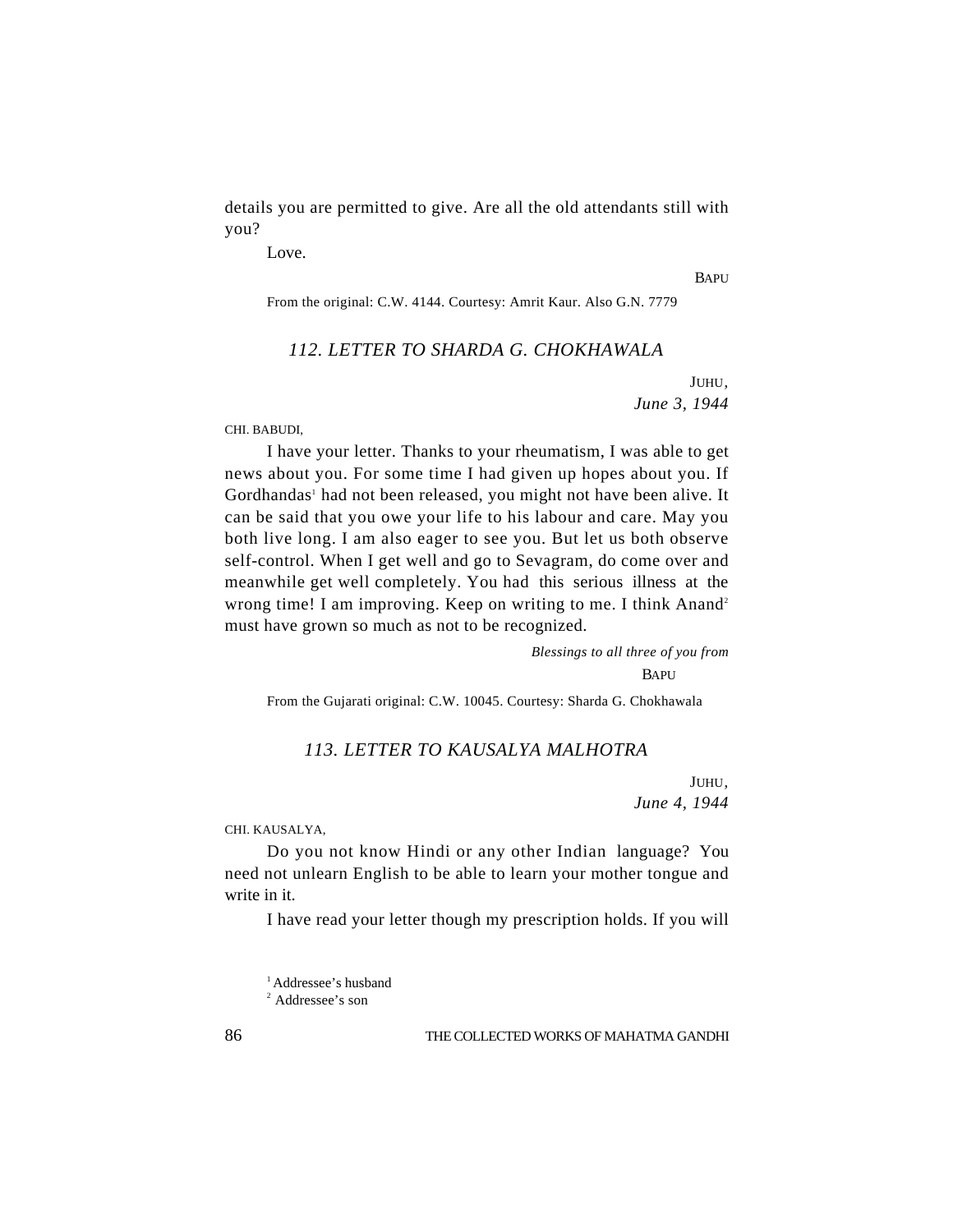be true to yourself, marry without becoming a doll but for the sake of having a partner to serve the country.

With love.

**BAPU** 

MISS KAUSALYA MALHOTRA

C/O H. R. MALHOTRA

CHIEF SECRETARY TO JAMMU AND KASHMIR GOVERNMENT

SRINAGAR, KASHMIR

From a copy: Pyarelal Papers. Courtesy: Pyarelal

## *114. LETTER TO MANEKLAL GANDHI*

JUHU, *June 4, 1944*

CHI. MANEKLAL,

I got your postcard. You are not far ahead of me in age. You have preserved your health well and it can also be said that you have given good service. May you excel me.

I am progressing slowly.<sup>1</sup> Manu has gone to Sevagram on account of Yukti. Both the sisters will come from there on the 23rd to catch the boat. To keep Manu with me now will mean ruining her life. Ba, of course, valued her service. I too would welcome it, but I don't need it. Now she must pay attention exclusively to study.

*Blessings from*

**BAPU** 

SHRI MANEKLAL AMRITLAL GANDHI DEVALI THANA KATHIAWAR

From a copy of the Gujarati: C.W. 891. Courtesy: Maneklal Amritlal Gandhi

 $<sup>1</sup>$  Literally: "My cart is jogging along slowly,"</sup>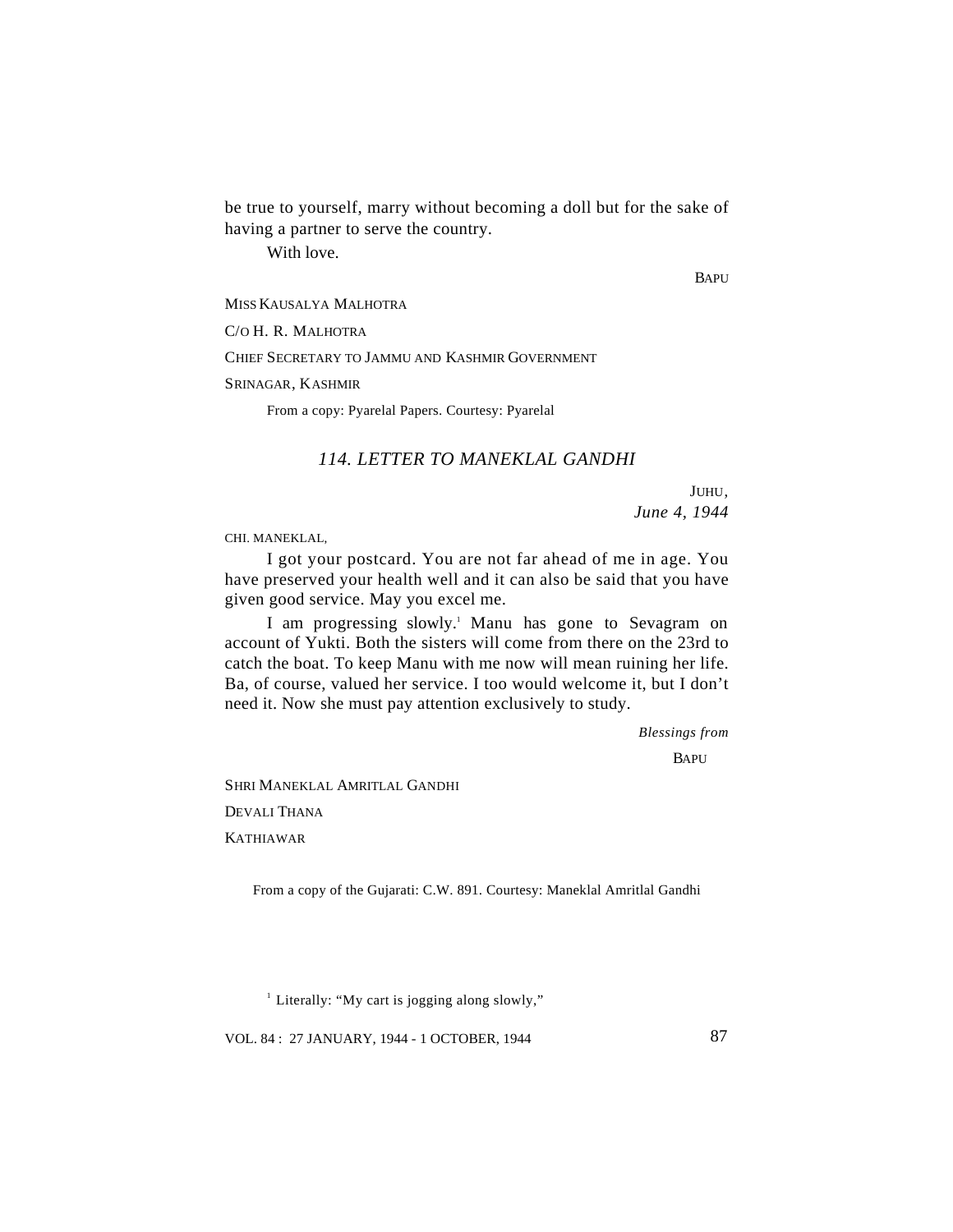# *115. LETTER TO INDU N. PAREKH*

JUHU, *June 4, 1944*

CHI. INDU,

I have your letter. You have decided to do the right thing. You will be steadier when you marry. After all one has to marry, sooner or later. It is no easy task to observe unbroken *brahmacharya.* Practising abstention after marriage is, however, comparatively easier. Don't let your health deteriorate.

I still cannot work as much as before.

From a copy of the Gujarati: Pyarelal Papers. Courtesy: Pyarelal

## *116. LETTER TO M. R. JAYAKAR*

JUHU, *June 5, 1944*

DEAR DR. JAYAKAR,

I am glad you have returned. I hope to send you in a day or two the papers I had intended to. I propose that we should meet after you have studied the papers.

> *Yours sincerely,* M. K. GANDHI

Gandhi-Jayakar Papers. File No. 826, p. 8. Courtesy: National Archives of India

#### *117. LETTER TO SAILENDRANATH CHATTERJEE*

JUHU, *June 5, 1944*

 $MY$  DEAR SAILEN<sup>1</sup>

I was glad to have your letter. Abha will be with me whilst I am free. She has become very weak but there is no cause for anxiety.

<sup>1</sup> Son of Amrita Lal Chatterjee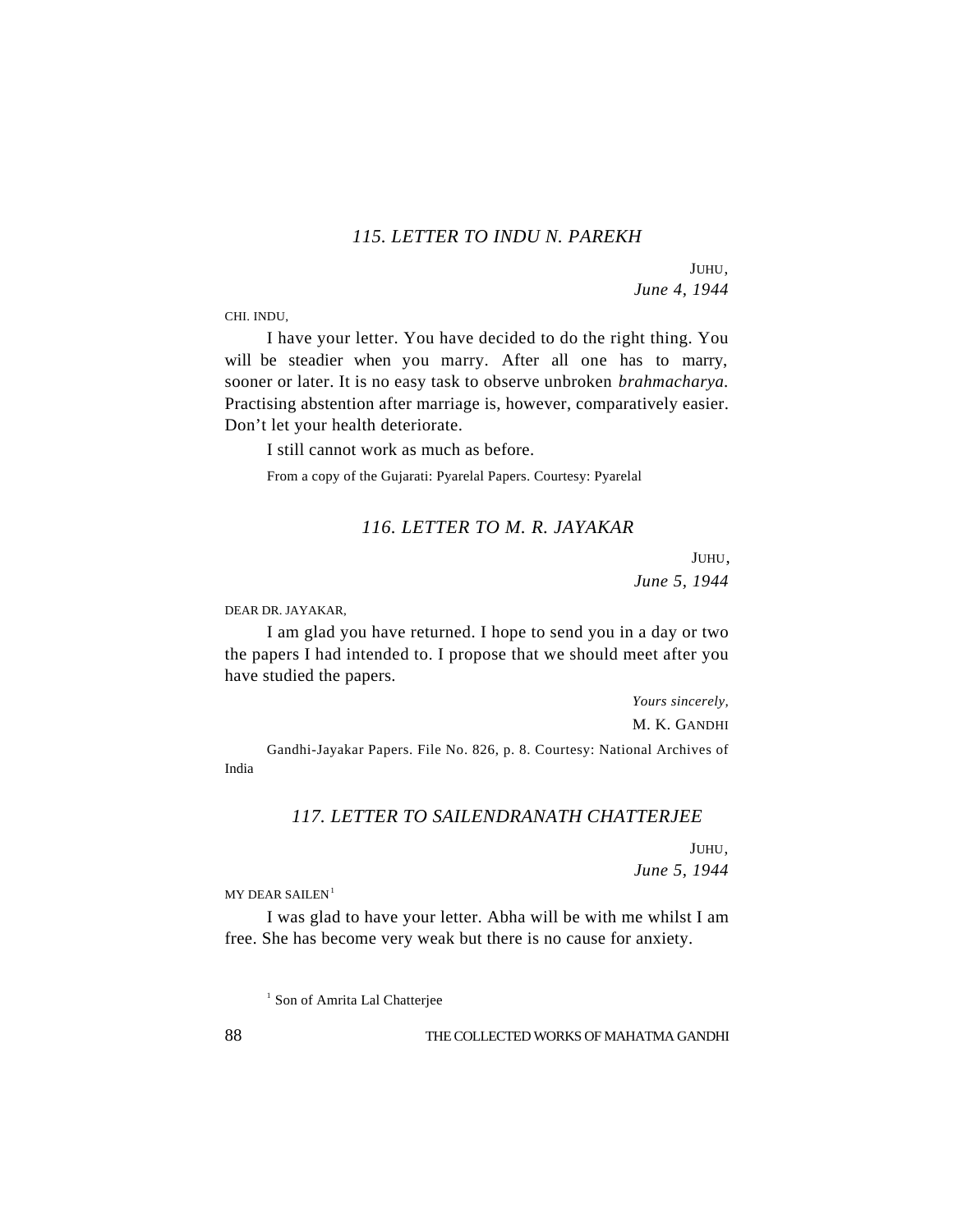About your difficulty, we shall talk when I am in Sevagram.

*Yours,*

**BAPU** 

From a photostat: C.W. 10494. Courtesy: Amrita Lal Chatterjee

## *118. LETTER TO BHAGWANJI P. PANDYA*

JUHU, *June 5, 1944*

CHI. BHAGWANJI,

I read the *ghaza<sup>1</sup>l* sent by you. I can understand it. But it does not have the same effect on my mind as it has on yours. I have read a good deal of Manibhai's writings. He was my professor. Your ship seems to be sailing fairly well. Do not be eager to come here. The other papers also were shown to me. Send me details of your work.

> *Blessings from* **BAPU**

SHRI BHAGWANJI PURUSHOTTAM HARIJAN ASHRAM WADHWAN CITY

From the Gujarati original: C.W. 398. Courtesy: Navajivan Trust

#### *119. LETTER TO KRISHNACHANDRA*

JUHU, *June 5, 1944*

CHI. KRISHNACHANDRA,

I read your anguish-filled letter. Constant efforts do result in purity. Meditate upon chapters VI and XII<sup>2</sup>. More when we meet. Shankaran is quite distressed and I feel that, if his father is ill, he should be permitted to go.

What work was Parnerkar doing?

*Blessings from*

**BAPU** 

From a photostat of the Hindi: G.N. 4441

<sup>1</sup> By Mamilal Nabhubhai Dwivedi, Gujarati poet and thinker <sup>2</sup> Of *Bhagavad Gita*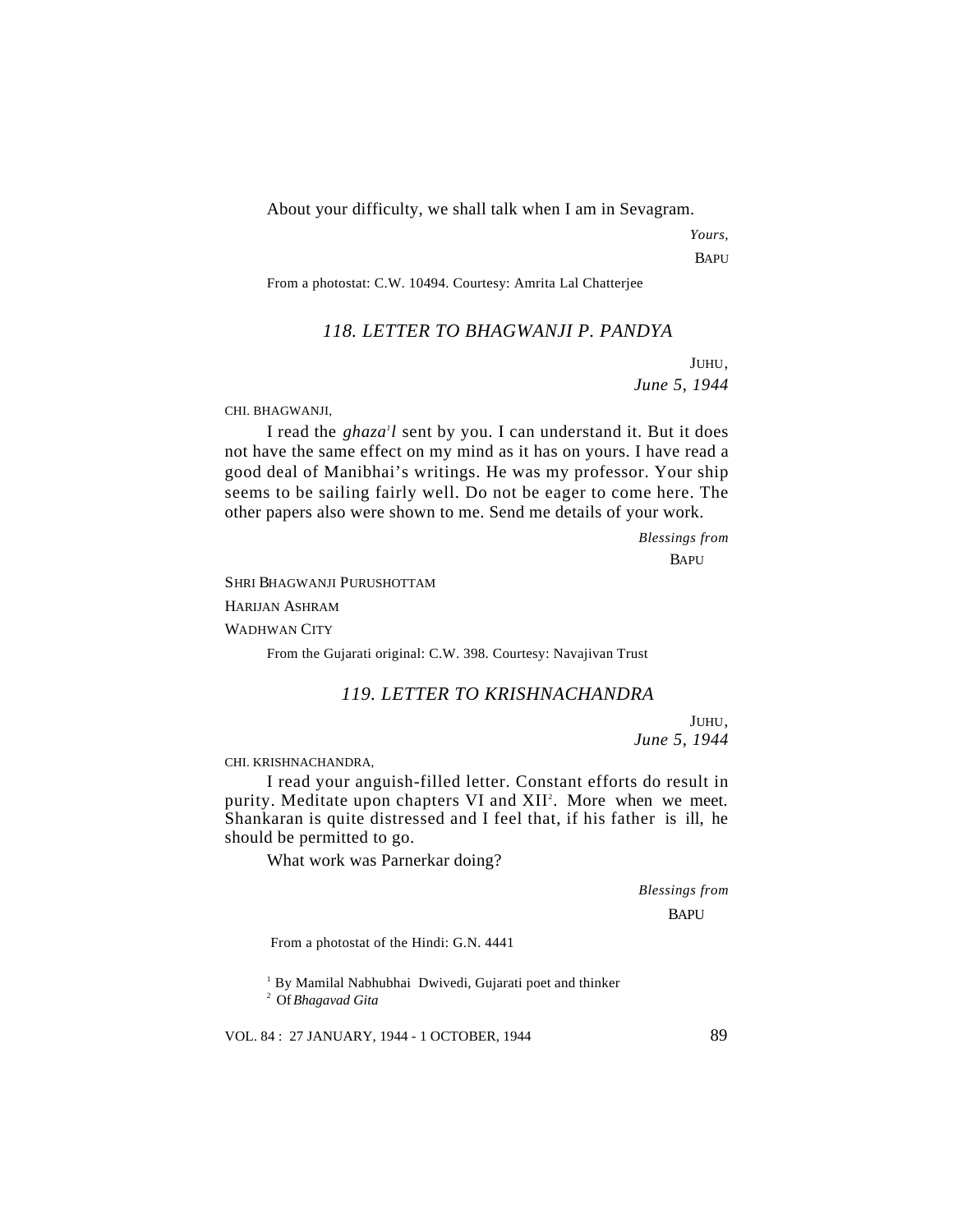*June 6*, *1944*

MY DEAR MADELEINE,

You will bear with me in addressing you thus. I wonder whether I did right in giving you another name. The moment I feel that I did right I shall resume the old style. Enough to know that the same love that gave you a new name has prompted the withdrawal.

I have your letter. I have read yours to Sushila. I see you are getting on.

Narandas writes to me that your account having been discontinued, he will take a little time in tracing the amounts received from time to time. There will be no avoidable delay. If you want money badly, I can have a fairly large sum transferred in your name at once.

I wrote a short note to the Viceroy and he has sent a firm 'no' for the same reasons that determined his actions whilst I was in detention. This is not for publication, only for you, Devdas and company.

Love.

**BAPU** 

From a copy : Pyarelal Papers. Courtesy : Beladevi Nayyar and Dr. Sushila Nayyar

# *121. LETTER TO PREMI JAIRAMDAS*

*June 6*, *1944*

CHI. PREMI,

I was very happy to have your letter. Sushilabehn will write in greater detail. I am glad that you are keeping good health. I was of course worried. What do you propose to do now ?

I do often remember Jairamdas. Blessings to Devibehn. Let her write to me.

Do not come here.

*Blessings from* **BAPU** 

From the Hindi original : C. W. 11058. Courtesy : Arjun Jairamdas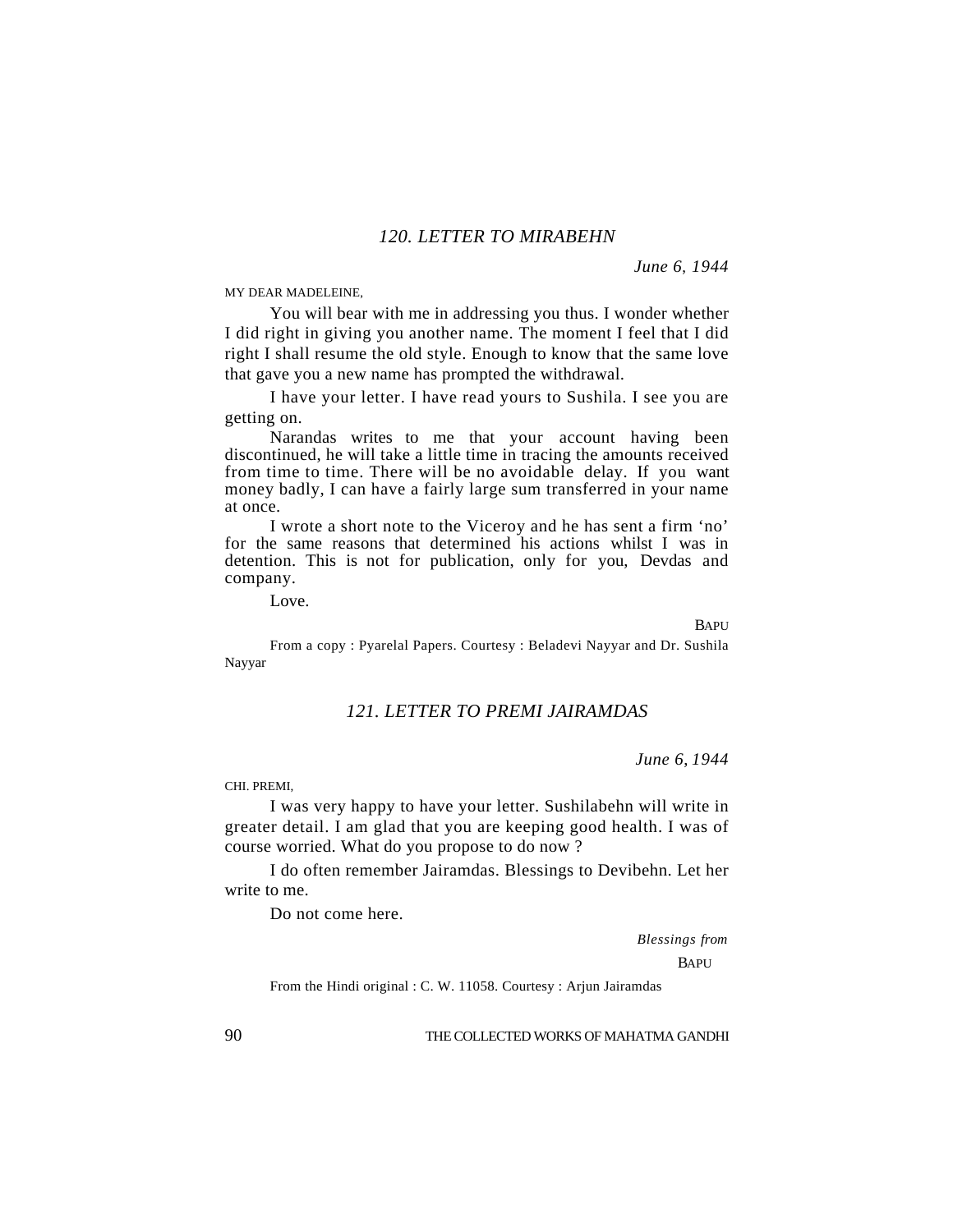## *122. TELEGRAM TO AMTUSSALAAM*

BOMBAY, *June 7, 1944*

#### AMTUSSALAAM 105 HARRISON ROAD

CALCUTTA

BAPUJI SEEN YOUR POSTCARD. HE IS LEAVING FOR POONA NEXT WEEK. ASKS YOU PROCEED SEVAGRAM. SENDS BLESSINGS.

SHANTIKUMAR

From a photostat: G.N. 478

#### *123. LETTER TO MANU GANDHI*

*June 8, 1944*

CHI. MANU,

Instead of calling you Manu I should call you Mridulabehn<sup>1</sup>. Even before leaving Bombay you have disobeyed me. At this rate, how much of my advice are you going to follow? You have not earned a single pie yourself. You have a generous father, and so are wasting his money. Do you wish to spoil the baby<sup>2</sup>? But I will not let you do so while I am alive. If you think the silver rattle and cups are all right for you, you may keep them yourself. If you do not want them, give them to someone like you. I myself want that you should keep them as a reminder of your foolishness. I am returning the cup and rattle along with this letter.<sup>3</sup>

*Rama Rama from your unhappy*

**BAPU** 

From a microfilm of the Gujarati: M.M.U./XXIV

<sup>1</sup> Addressee's full name

<sup>2</sup> Nandini, daughter of Pyarelal's brother, Mohanlal

<sup>3</sup>*Vide* also "Letter to Jaisukhlal Gandhi", 12-6-1944.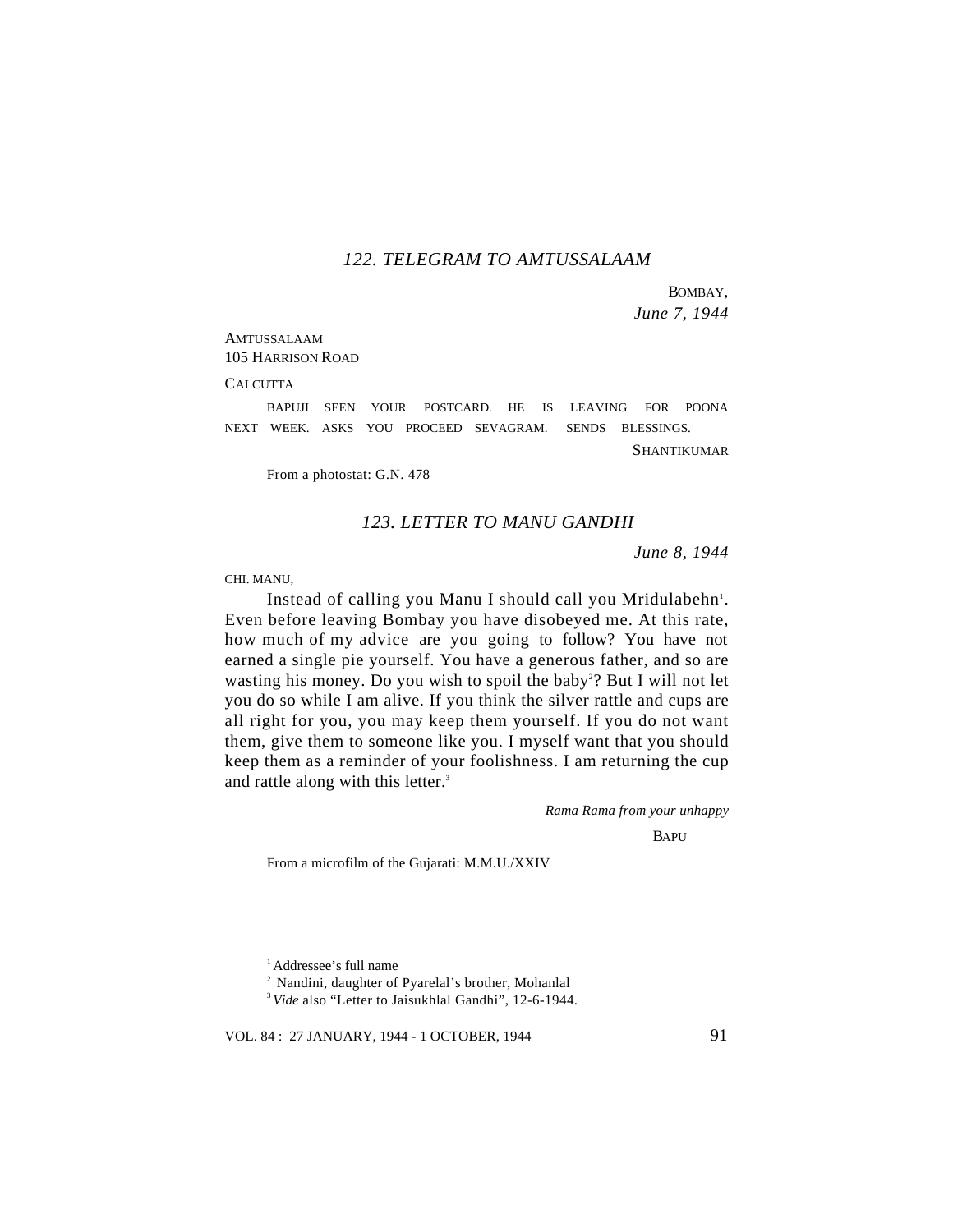# *124. LETTER TO VITHALDAS*

*June 8, 1944*

BHAI VITHALDAS,

I read your letter. My mind has become confused. If I hear both sides, it might throw some light. But is that possible in my present condition? I would advise you to assume that I have not been released and do what all of you think best. If that is not possible, then I may spare some time, listen to both the parties and give my decision.

*Blessings from*

BAPU

From a photostat of the Gujarati: S.N. 9805

## *125. LETTER TO KANAM GANDHI*

*June 8, 1944*

CHI. KANAM $<sup>1</sup>$ ,</sup>

I received the plans sent by you. I learnt about your perseverance, as also about the service you are rendering to your grandmother. We can serve our elders even when they are no more. There is likely to be greater purity in such service. My purpose in writing this is, however, different. That you are immersed in study is good, no doubt, but you must realize its limitation, which is this: Spiritual progress is as essential as intellectual progress; so also development of the body. We often tend to forget this. Don't you forget this. The rest when we meet, although, I am afraid, it will be some time before we can meet.

*Blessings from*

**BAPU** 

From a copy of the Gujarati: Pyarelal Papers. Courtesy: Pyarelal

<sup>1</sup> Son of Ramdas Gandhi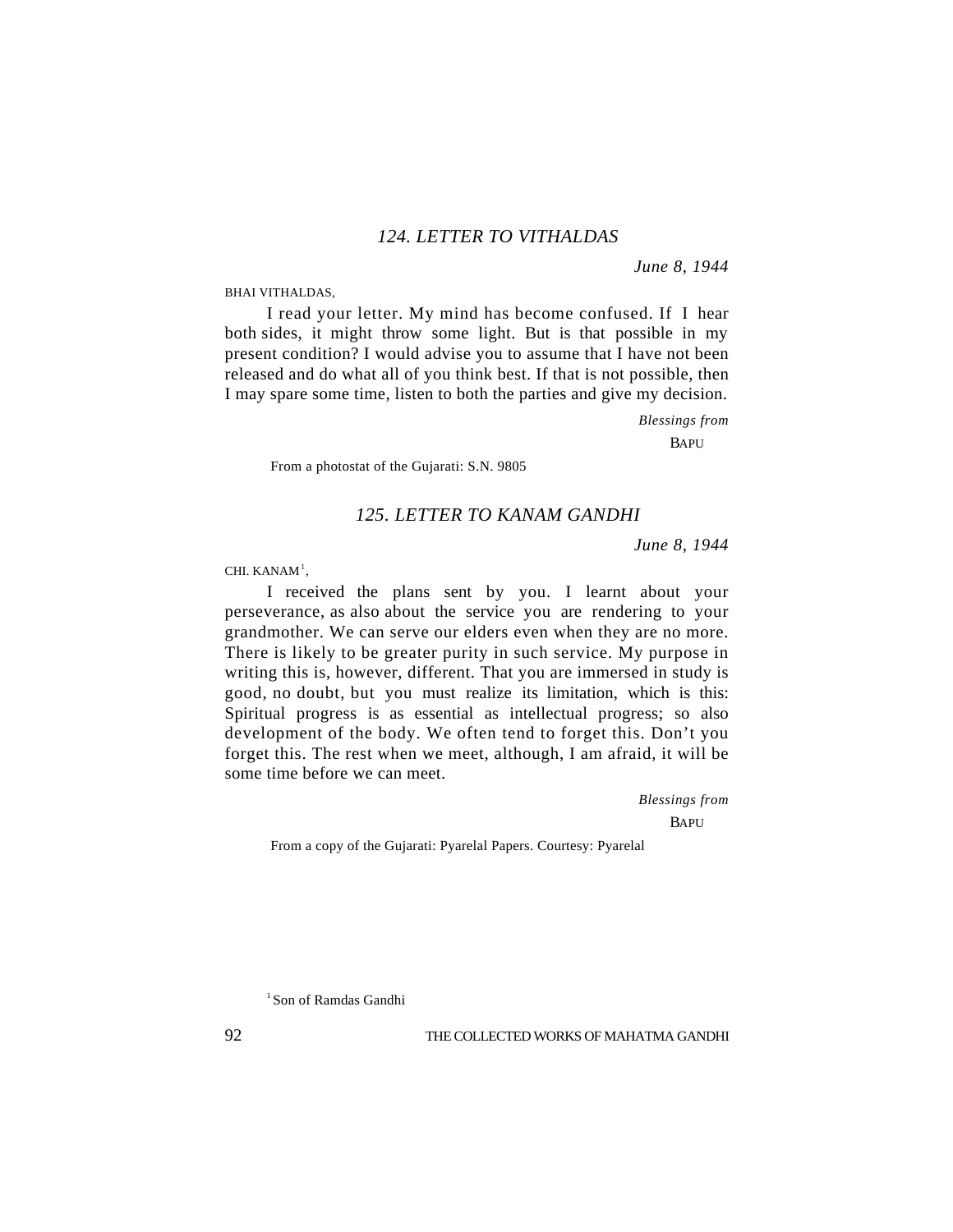### *126. SPEECH AT JUHU*

#### *June 8, 1944*

I thought you were all good men and that you had faith in prayer. But if the report that has reached me is correct, I do not think that you answer to that description. If I am mistaken, you can correct me. You have gate-crashed and broken in. If that is so, I do not wish to have your *darshan*<sup>1</sup> *,* neither do I wish to give you my *darshan.* When it rained, I came out and begged to be excused. I thought that none of you were left out. But you were late, though you had come in time for the usual prayers.<sup>2</sup> So I was helpless. I thought that if Sarojini Devi had allowed you and if you had come quietly, I would have had no objection. Instead you howled and broke open the gate. I am pleased to see you. But the way you have come here has pained me greatly. I hope you will not repeat this. I do not wish to say any more.

I shall be obliged, if you disperse quietly. Even this much speaking is beyond my strength and against the orders of my doctors. But I have spoken because I felt that, unless I gave expression to my anguish, I would not be able to sleep peacefully. You gate-crashed and it hurts me. If you disperse peacefully, my anguish will be lightened. But if you do not remain peaceful and disperse in an orderly manner, I shall have to come back. Those of you who wish to contribute to the Harijan Fund may do so. But you will not expect me to keep standing here. That is beyond my strength.<sup>3</sup>

*The Bombay Chronicle,* 9-6-1944

<sup>3</sup> The report concluded: "After Gandhiji turned back some people made their contributions to the Fund and all of them walked out of the grounds peacefully."

 $<sup>1</sup>$  Sight of a person, place or thing considered holy</sup>

 $2$ <sup>2</sup> The report said: "Due to the inclement weather Gandhiji went to the usual prayer ground facing the sea, a little earlier than usual, and begged to be excused. It was decided to hold the prayers inside the compound. . . ." The report in *The Hindu,* 10-6-1944, said: "After waiting for more than an hour, they were told that they could proceed to Mr. Gandhi in batches. But the crowd rushed in. . . ."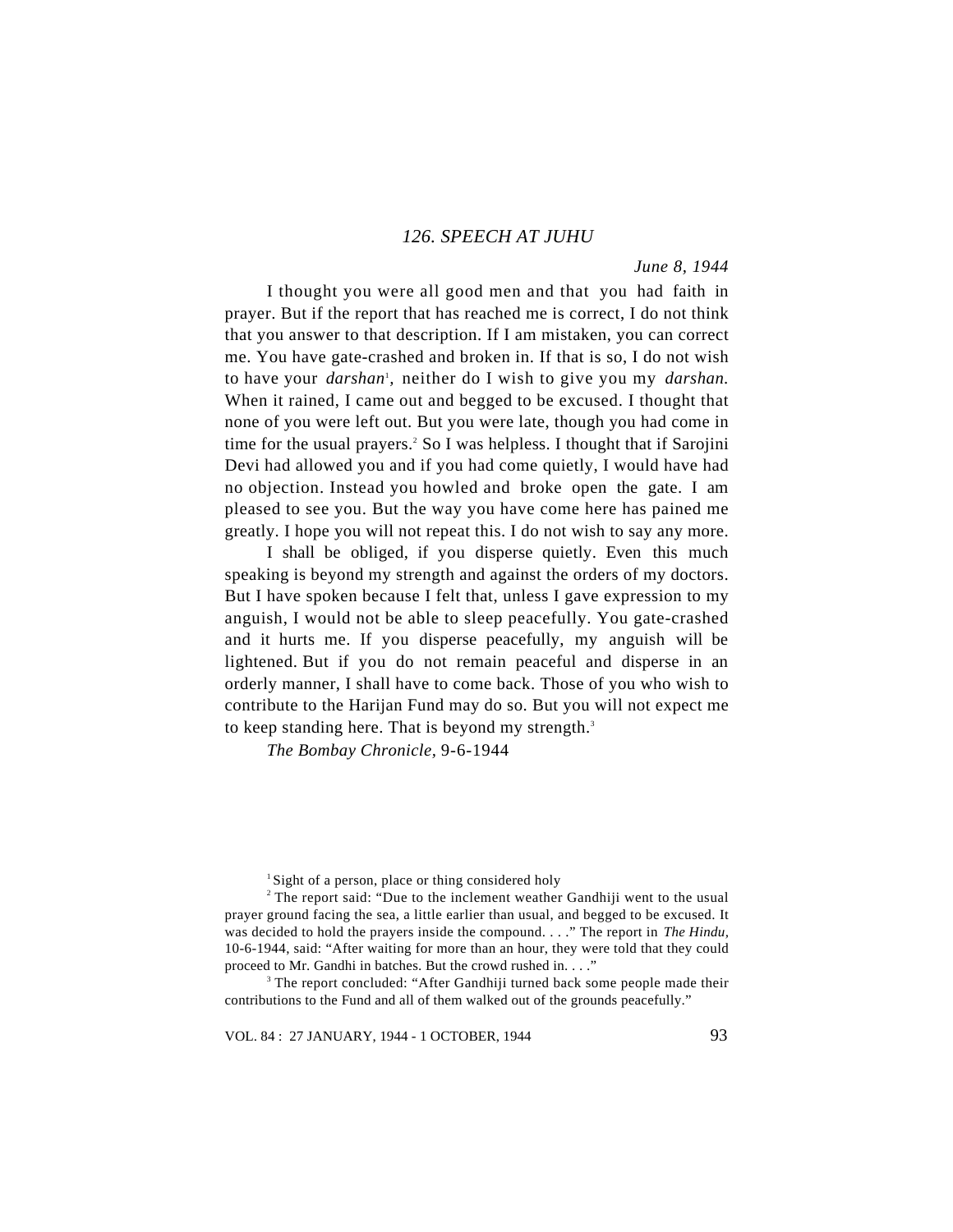*June 9, 1944*

DEAR SIR TEJ,

I have your kind letter<sup>1</sup>. I am glad your son is making rapid progress. May the residence in Kashmir bring about complete recovery.

The publication of my letter<sup>2</sup> to Dr. Jayakar had become inevitable. You need fear no hasty statement<sup>3</sup> from me till I am declared passable by the doctors. I shall look forward to meeting you in Sevagram. I shall be for a fortnight from 15th instant in Dr. Dinshaw's sanatorium and may have to go to Panchgani thereafter.

*Yours sincerely,*

M. K. GANDHI

Gandhi-Sapru Papers. Courtesy: National Library. Also G.N. 7576

#### *128. LETTER TO ARUNA ASAF ALI*

*June 9, 1944*

I have been filled with admiration for your courage and heroism. I have sent you messages that you must not die underground.<sup>4</sup> You are reduced to a skeleton. Do come out and surrender yourself and win the prize offered for your arrest. Reserve the prize money for the Harijan cause.

*Mahatma Gandhi—The Last Phase*, Vol. I, Book One, p. 36

 $<sup>1</sup>$  Dated June 4, 1944</sup>

<sup>2</sup>*Vide* "Letter to M. R. Jayakar", 20-5-1944.

 $3$  The addressee had said in his letter that "any statement at this stage ... might make the task of general reconciliation difficult" and reserved his "suggestions for a personal discussion".

4 Pyarelal explains: "Aruna Asaf Ali had been suffering from acute dysentery. It had been accentuated by the vicissitudes of her underground life."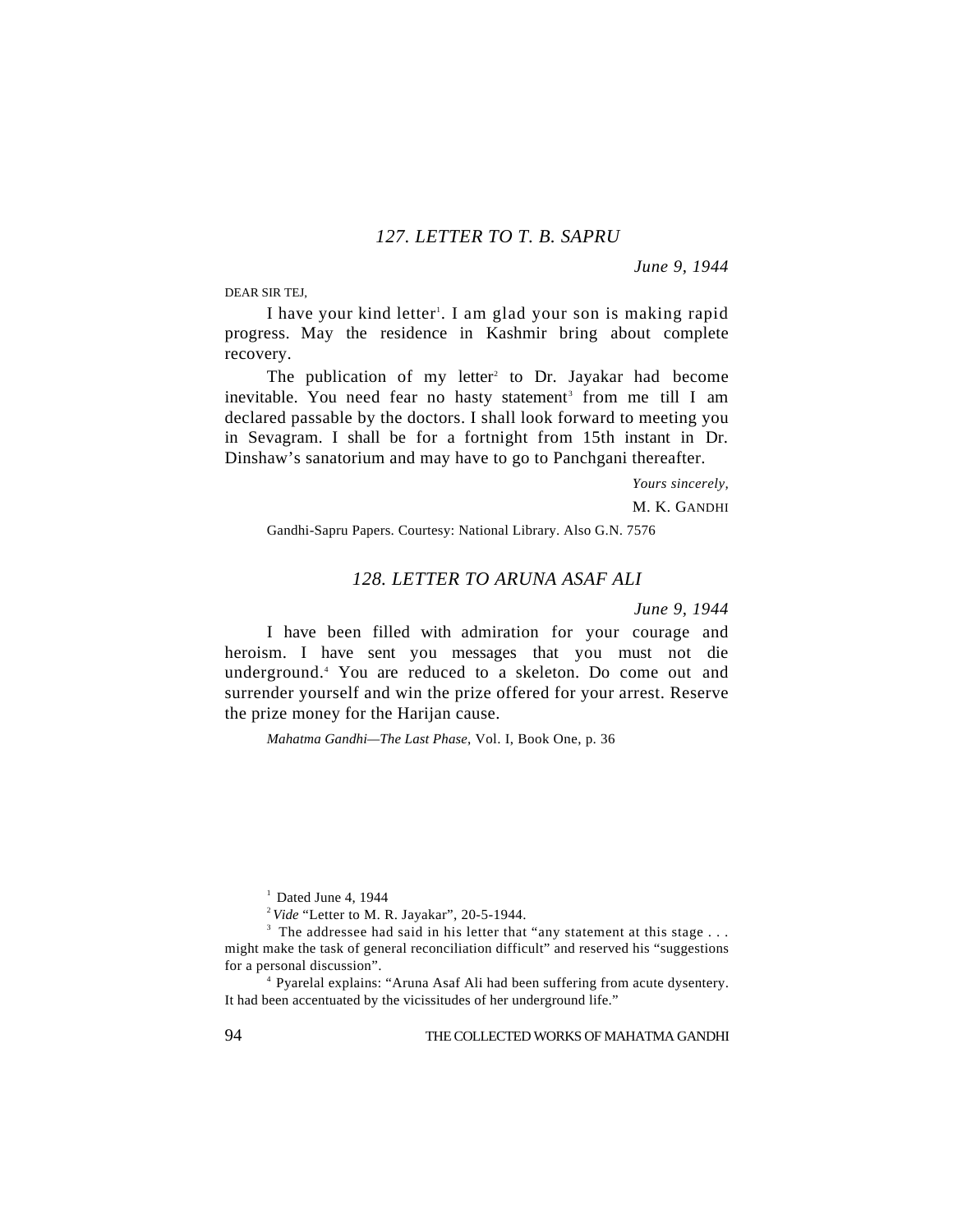## *129. LETTER TO ANNADA BABU CHOWDHARY*

#### *June 9, 1944*

Secrecy, in my opinion, is a sin and symptom of violence, therefore, to be definitely avoided, especially if the freedom of the dumb millions is the goal. Hence all underground activity, in my opinion, is taboo. What I, however, say is that even the content of violence and non-violence, whether as policy, or creed, should be judged by every individual worker according to the dictates of his head and heart. And when there is a conflict between the head and the heart, the heart wins.

I am not saying anything as the leader of the movement, I must be regarded still as a prisoner with freedom to give opinions, not to issue instructions.

*Glimpses of Gandhiji*, pp. 74-5

## *130. LETTER TO MANGALDAS PAKVASA*<sup>1</sup>

*June 9, 1944*

Don't you think I have beaten you? You were only able to sign, but I have been able to write two lines also.

*Blessings from*

**BAPU** 

From a photostat of the Gujarati: C.W. 4782. Courtesy: Mangaldas Pakvasa

### *131. DRAFT LETTER TO THE VICEROY*<sup>2</sup>

JUHU, *June 10*, *1944*

The Committee of the Federation of Indian Chambers of Commerce and Industry congratulate His Excellency the Viceroy on the step taken by him in releasing Mahatma Gandhi. Although it is stated that the action has been taken on medical grounds, the

 $1$ <sup>1</sup> This was written as postscript to Pyarelal's reply to the addressee who was not keeping well.

<sup>2</sup> The draft carries heavy revisions in Gandhiji's hand.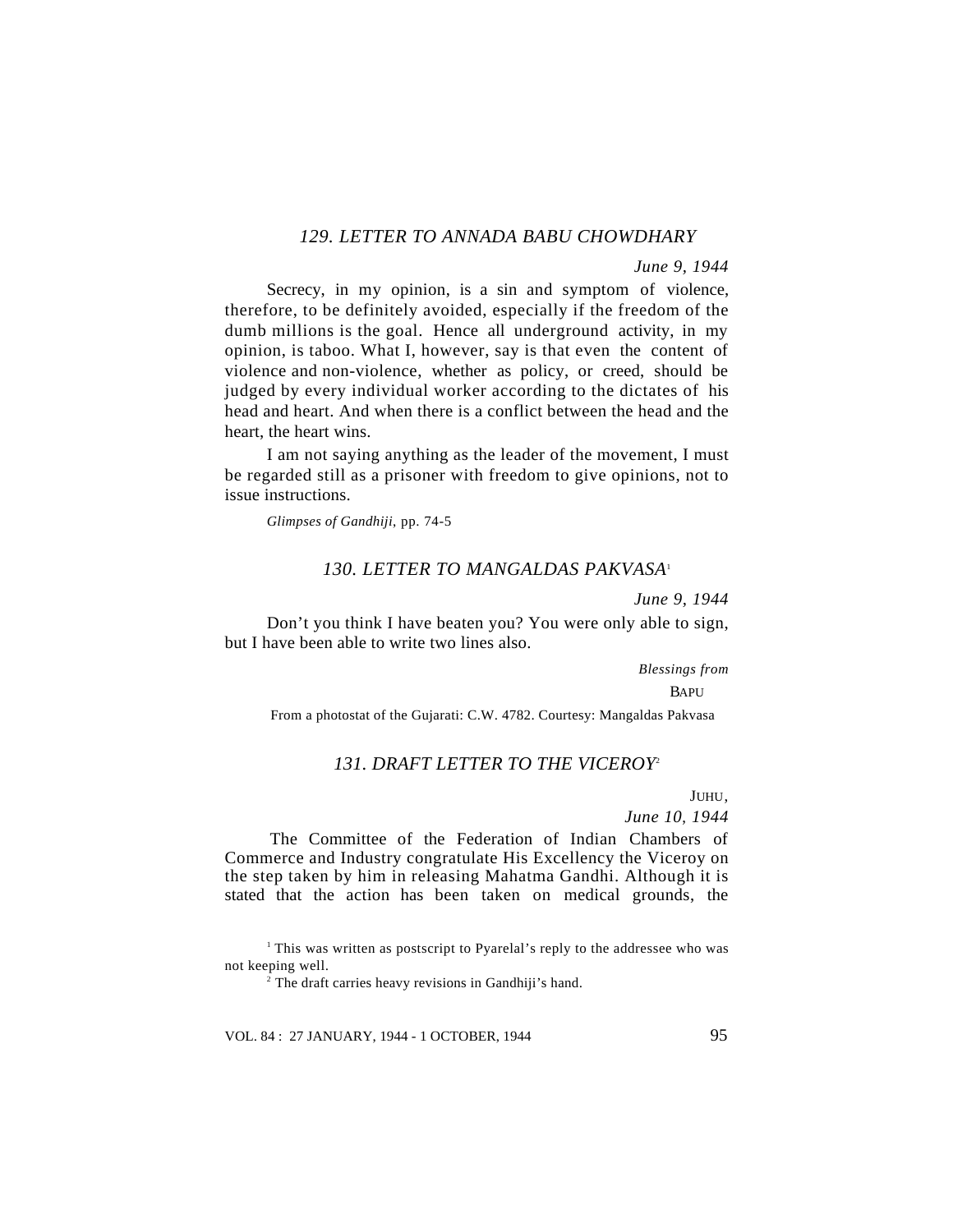Committee feel that to ignore the political potentialities of Gandhiji's release would be a great mistake on the part of the Government.

The Committee firmly believe that the situation in 1942 was thoroughly mishandled by the Government of India leading to the arrest of Gandhiji and other leaders and other responsible Congressmen throughout the country. The disturbances were the natural consequence which the Government should have foreseen. The Committee is convinced that had the Government waited and responded to the way of negotiation which was clearly contemplated as can be proved from Gandhiji's and Maulana Abul Kalam Azad's and Panditji's speeches and statements made at the time and not exhibited a panicky mood showed by the arrests, the history of India would be much different today from what it is. While deploring the past mistakes, the Committee feel that these could be rectified by reviewing the position afresh and making a firm attempt to solve the political deadlock. The Committee is convinced that Mahatmaji is a man of peace and goodwill and that his method is not one of giving advantage to the enemy. The Committee, therefore, feel that a solution is not impossible if the Government were to reciprocate the friendliness of Gandhiji. The Com[mittee] feel that in order to enable the Mahatma to render effective help in the war effort, the first natural action should be the release of the members of the Working Committee and all others who have been interned. It is clear to the Committee [that] Gandhiji is powerless without the backing of the Working Committee.

We believe that even the economic development, for which His Excellency the Viceroy has expressed such great sympathy, is impossible unless there is at the centre a Government which can inspire confidence and enthusiasm among the people. Only a National Government could fulfil the above condition. The Com[mittee], therefore, strongly appeal to His Excellency the Viceroy that in the interest of winning the war, the future Indo-British relations and the improvement of the economic condition of India, it is imperative that the Government should take immediate steps to achieve conditions for the establishment of a truly National Government. The Committee also appeal to Mahatma Gandhi and Mr. Jinnah to make fresh efforts to solve the communal deadlock for the purpose of creating an atmosphere for establishment of a National Government.

From a original : Pyarelal Papers. Nehru Memorial Museum and Library. Courtesy : Beladevi Nayyar and Dr. Sushila Nayyar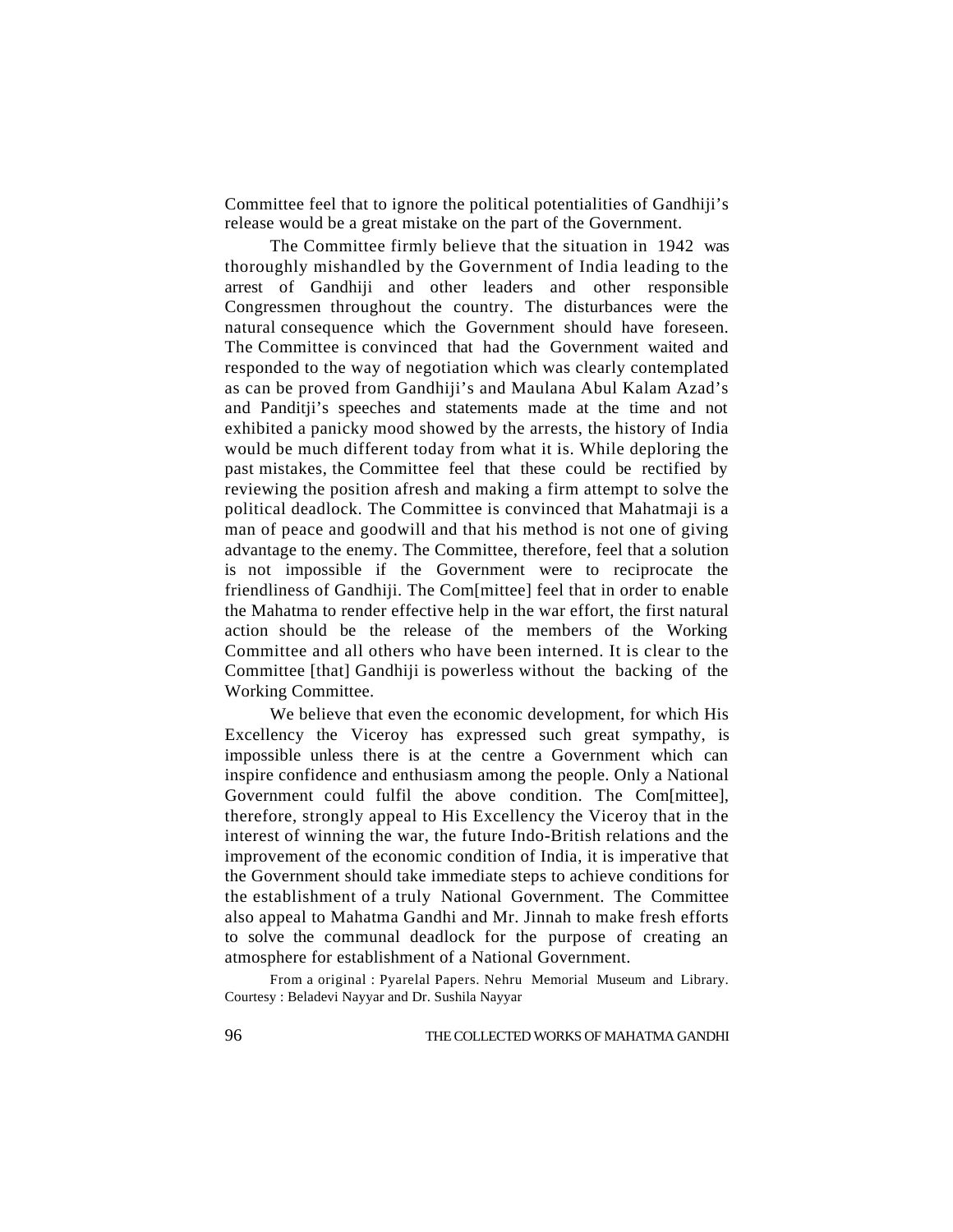#### *132. LETTER TO H. P. MODY*<sup>1</sup>

SUNDER BUN, JUHU, *June 10, 1944*

DEAR FRIEND,

I send you herewith in two volumes copies of correspondence between the Government of India or the Bombay Government and myself during my incarceration in the palace of H. H. the Aga Khan in Yeravda.

The second volume is a copy of my reply $2$  to the Government of India pamphlet entitled *Congress Responsibility for the Disturbances, 1942-43*. The first contains copies of correspondence arising out of the above mentioned reply and on miscellaneous matters of public importance.

I had the copies cyclostyled with the help of kind friends. For fear of censorship difficulties I did not try to have the copies printed at any printing press. But lest the Government of India may think that there is anything in the correspondence objectionable from military standpoint, I am circulating for private use only the copies among friends who, I think, should know the nature of the correspondence that took place between the two Governments and me. You are free to show your copy to any friends you like, subject to the precaution that applies to you.

You will confer on me a favour, if you will take the trouble of letting me have your reaction upon the correspondence, especially upon the points arising from my reply to the Government of India pamphlet. I have endeavoured to answer every item of importance in the Government indictment. I should like to know the points, if any, which require elucidation.

> *Yours sincerely,* M. K. GANDHI

From the original: H. P. Mody Papers. Courtesy: Nehru Memorial Museum and Library. Also G.N. 1192, and *Gandhiji's Correspondence with the Government,* p. xxvii

<sup>1</sup>In *Gandhiji's Correspondence with the Government*, this appears as "Gandhiji's Prefatory Covering Letter".

<sup>2</sup>Vide "Letter to Additional Secretary, Home Department, Government of India", 15-7-1943.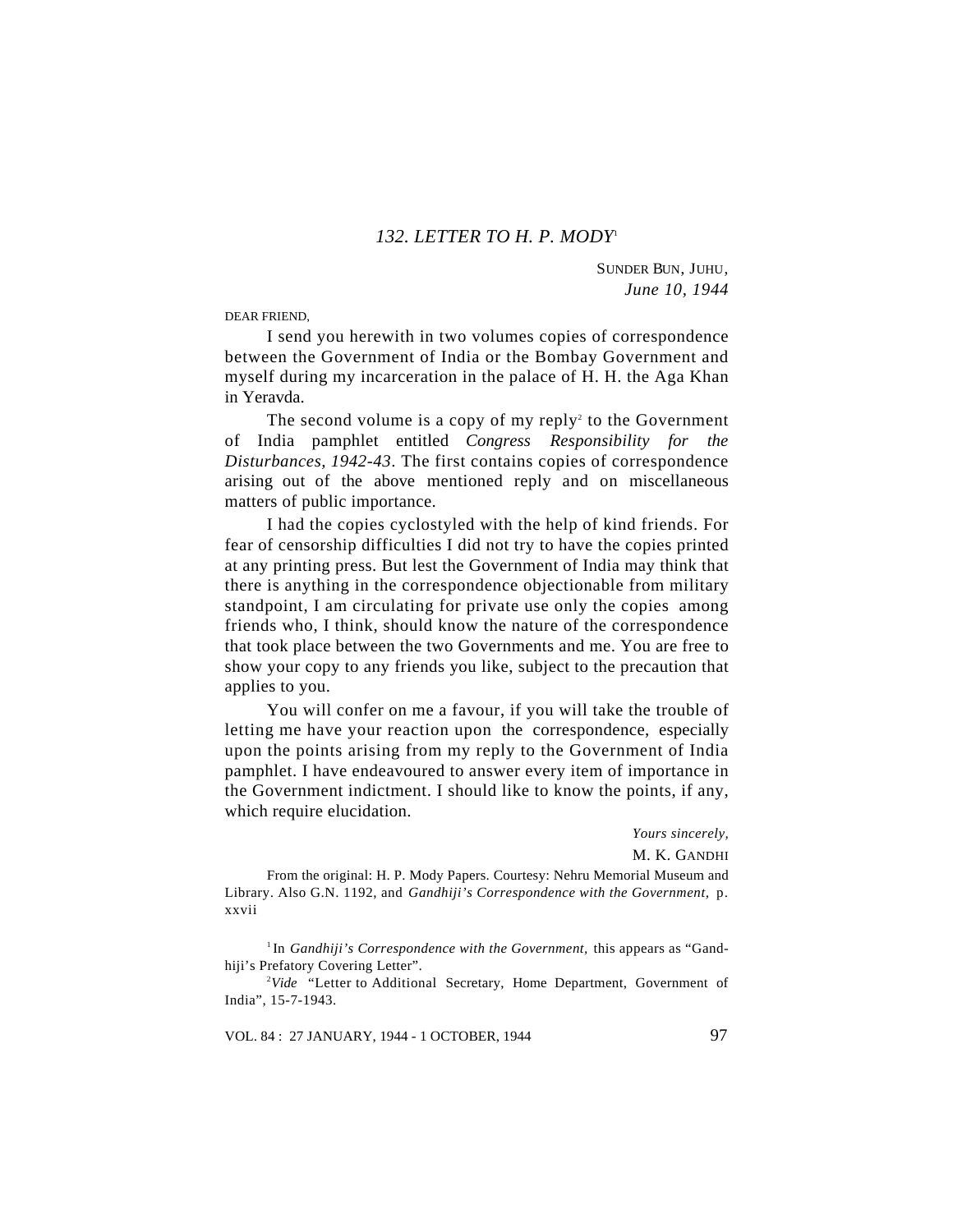#### *133. LETTER TO V. S. SRINIVASA SASTRI*

*June 10, 1944*

MY DEAR BROTHER,

I have your love letter' delivered through a precious messenger. I agree with you in the main. But I understand you will be in Poona at least up to the 15th. I reach Poona on that date. Could you not postpone your departure for one day? Then we can meet face to face. You are to have with this a parcel<sup>2</sup> which will tell its own tale.

Love from,

*Your little brother,*

From a photostat: G.N. 8822. Also *Letters of the Right Honourable V. S., Srinivasa Sastri*, pp. 361-2

#### *134. LETTER TO THORNE* <sup>3</sup>

GANDHIGRAM, JUHU, *June 10*, *1944*

DEAR FRIEND,

I send you herewith in two volumes copies of correspondence between the Government of India and the Bombay Government and myself during my incarceration in the palace of H. H. the Aga Khan in Yeravda.

The second volume is a copy of my reply to the Government of India pamphlet entitled *Congress Responsibility for the Disturbances*, *1942*-*43.* The first contains copies of correspondence arising out of the above-mentioned reply and on miscellaneous matters of public importance.

I had the copies cyclostyled with the help of kind friends. For fear of censorship difficulties, I did not try to have the copies printed at any Printing Press. But lest the Government of India may think that there is anything in the correspondence objectionable from [a]

<sup>1</sup>*Vide* Appendix "Letter from V. S. Srinivasa Sastri", 2-6-1944.

 $2$ <sup>2</sup> The reference is, presumably, to the volumes of copies of correspondence between Gandhiji and the Government; *vide* the preceding item.

<sup>&</sup>lt;sup>3</sup> For a copy of this to H. P. Mody, *vide* "Letter to H. P. Mody", 10-6-1944.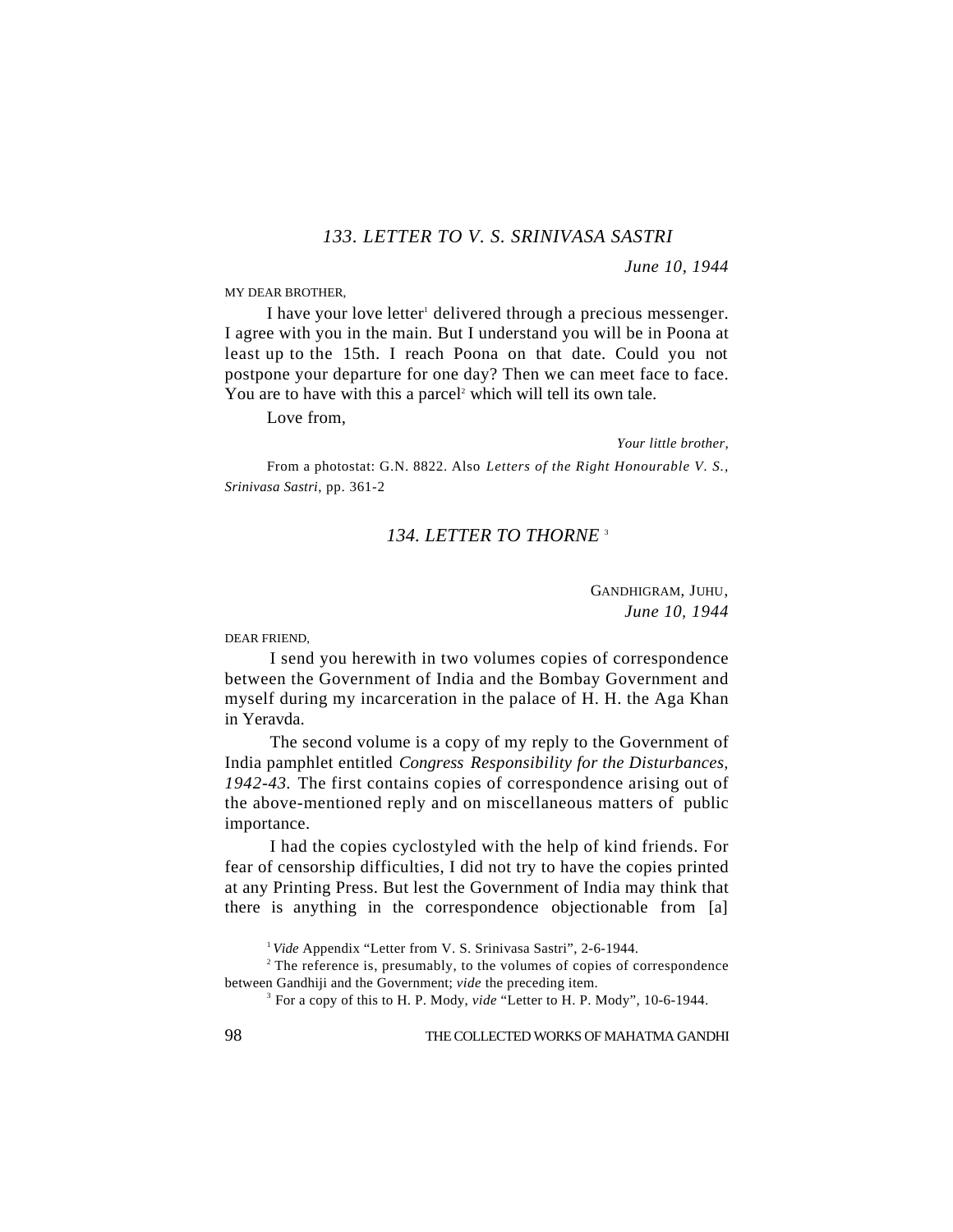military standpoint I am circulating for private use only the copies among friends who, I think should know the nature of the correspondence that took place between the two Governments and me. You are free to show your copy to any friends you like, subject to the precaution that applies to you.

You will confer on me a favour if you will take the trouble of letting me have your reaction upon the correspondence especially upon the points arising from my reply to the Government of India pamphlet. I have endeavoured to answer every item of importance in the Government indictment. I should like to know the points, if any, which require elucidation.

> *Yours sincerely*, M. K. GANDHI

From a photostat : India Office Library and Records. Courtesy : The British Library, London

# *135. LETTER TO NARANDAS GANDHI*

*June 10, 1944*

CHI. NARANDAS,

We have had Abha's tonsils removed. She is better today. The wound still bleeds a little. I have been discussing the matter with Kanaiyo. I have already talked with Abha. I feel inclined to get them married soon, either in Poona or in Sevagram, wherever I am. According to me, it is not necessary either for any of you, or for Amrita Lal and others, to be present. But I should not like to discourage you or Jamna<sup>1</sup>, if either of you desires to attend. The same view I hold about Amrita Lal. If both of them fully agree, I will fix the date and the place and inform you. Tell me in time whether or notyou wish to attend. We shall be leaving for Poona on the 15th. Abha will be with us. She will stay with me so long as I remain out.

*Blessings from*

BAPU

 From a microfilm of the Gujarati: M.M.U./II. Also C.W. 8609. Courtesy: Narandas Gandhi

 $<sup>1</sup>$  Addressee's wife</sup>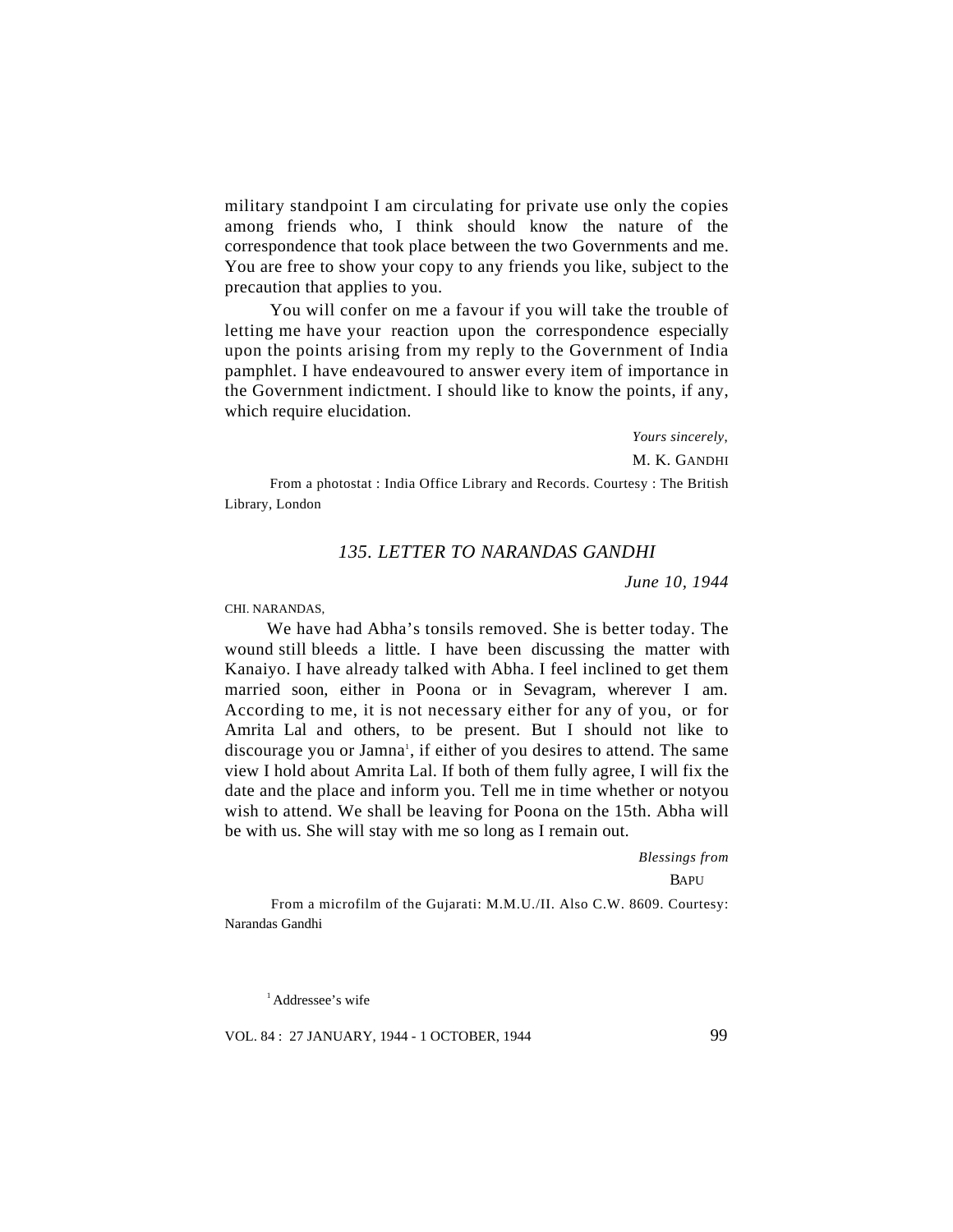# *136. LETTER TO P. C. JOSHI*

JUHU, *June 11, 1944*

 $MY$  DEAR JOSHI<sup>1</sup>,

I had expected a prompt reply to the questions I had raised at our meeting<sup>2</sup>. Meanwhile some additional questions have arisen which please, answer when you answer my first questions.

1. What is the meaning of "people" in "people's war"? Does it mean war on behalf of India's millions, or the Negroes in East, South or West Africa, or the Negroes of America, or all of them? Are the Allies engaged in such a war?

2. Are the finances of the Communist Party, represented by you, subject to public audit? If they are, may I see them?

3. It is stated that the Communist Party has actively helped the authorities to arrest leaders and organizers of labour strikes during the last two years.

4. The Communist Party is said to have adopted the policy of infiltrating the Congress oranization with a hostile intent.

5. Is not the policy of the Communist Party dictated from outside?<sup>3</sup>

> *Yours sincerely,* M. K. GANDHI

*Correspondence between Mahatma Gandhi and P. C. Joshi*, p. 2

#### *137. LETTER TO MIRABEHN*

SUNDER BUN, JUHU *June 11*, *1944*

CHI. MIRA $<sup>4</sup>$ </sup>

This is after much debating for 48 hours within myself and

<sup>3</sup>For excerpts from the addressee's letter in reply to this, *vide* Appendix "Letter from P. C. Joshi", 14-6-1944.

4 In Devanagari

<sup>&</sup>lt;sup>1</sup> Puran Chandra Joshi, General Secretary of the Communist Party of India

 $2^2$  According to the addressee, it was early in June.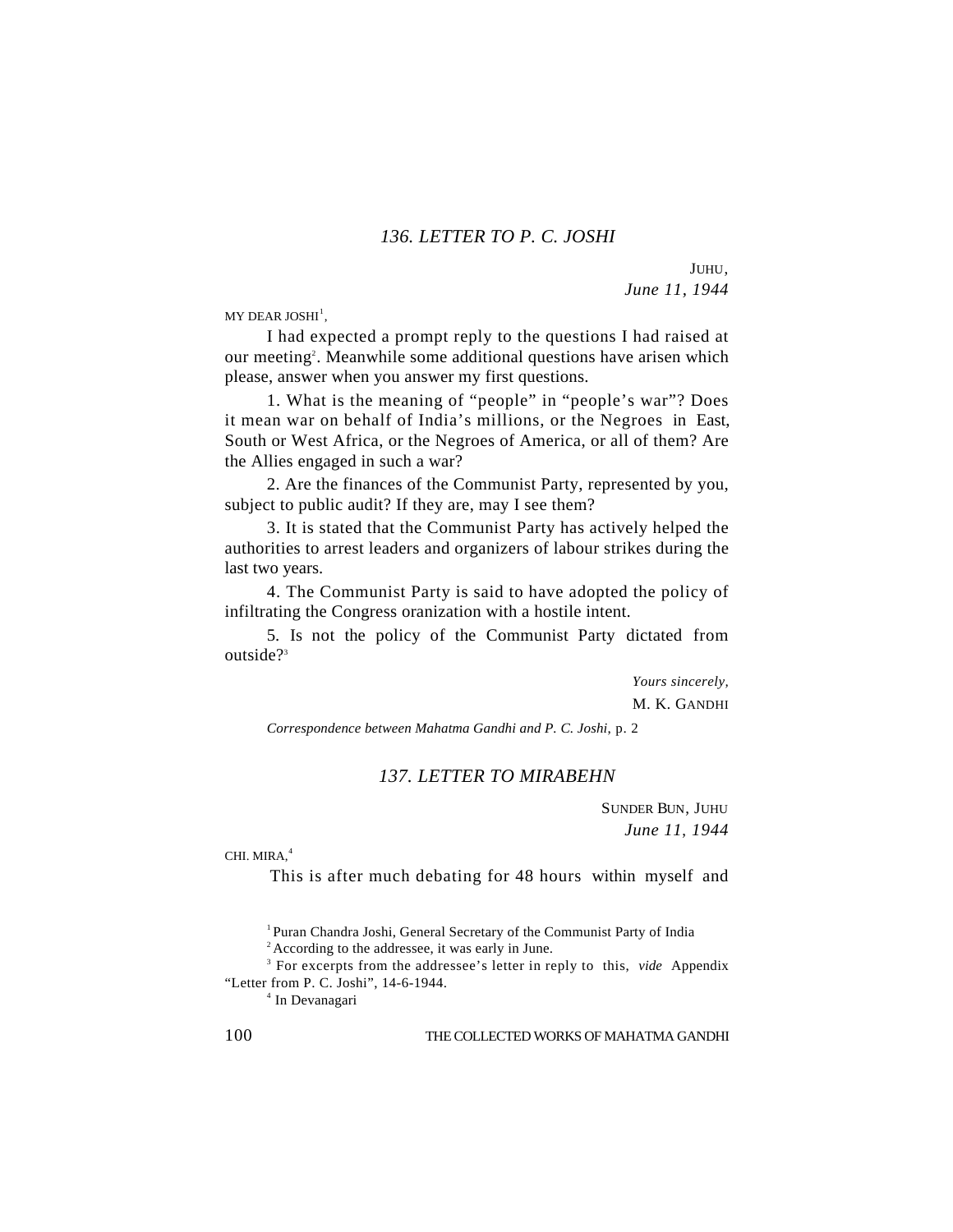sleepless nights over my duty towards you on our differences and towards doctors regarding treatment.

It hurt me yesterday when Ammajan told me that you had doubt about my willingness to part with the money that you gave me from time to time. The fact is that you having parted with the money even resented it standing in your name in the Ashram books and insisted on the money being made part of the Ashram funds and the expenses on your account being treated as from the Ashram funds. I felt a delicacy in mentioning that it could be retransferred to you without any deduction. I, therefore, allowed Ghanshyamdas to tell you that you could have the money back whether the condition of the Ashram funds permitted the return or not. So when you told me that you would be glad to have the money, the measure of esteem in which I held you went down. It is due to you that I should not withhold this fact from you. But this is not written to affect your decision. The return of the money is irrevocable.

The second thing I want to tell you is the things I have been hearing from reliable sources about Prithvi Singh. They are terribly disturbing.<sup>1</sup> He has been using questionable means to extort money. He made, without success, indecent approaches to two girls of Kathiawar.

The girl whom he has married was engaged to a person who was her benefactor. Nanabhai who was the person to bring him to me and who testified to his complete change from violence to non-violence has been sadly disillusioned.

His profession of non-violence when he came to me and in his letters from the jail appears to have been a deep-laid plot to deceive me and through me some day or other to secure his release from the life of hiding which was worrying him. Thus, my prejudice is deepening. I should love to know from experience that the prejudice has no basis.

It is generally believed that the Communist Party is exploiting you through him. I am carrying on correspondence with Joshi. This you can see from Pyarelal.

In the circumstances my advice to you is that you should hold your project for a season and judge the situation and watch

<sup>&</sup>lt;sup>1</sup>Vide also "Letter to Additional Secretary, Home Department, Government of India", 15-7-1943.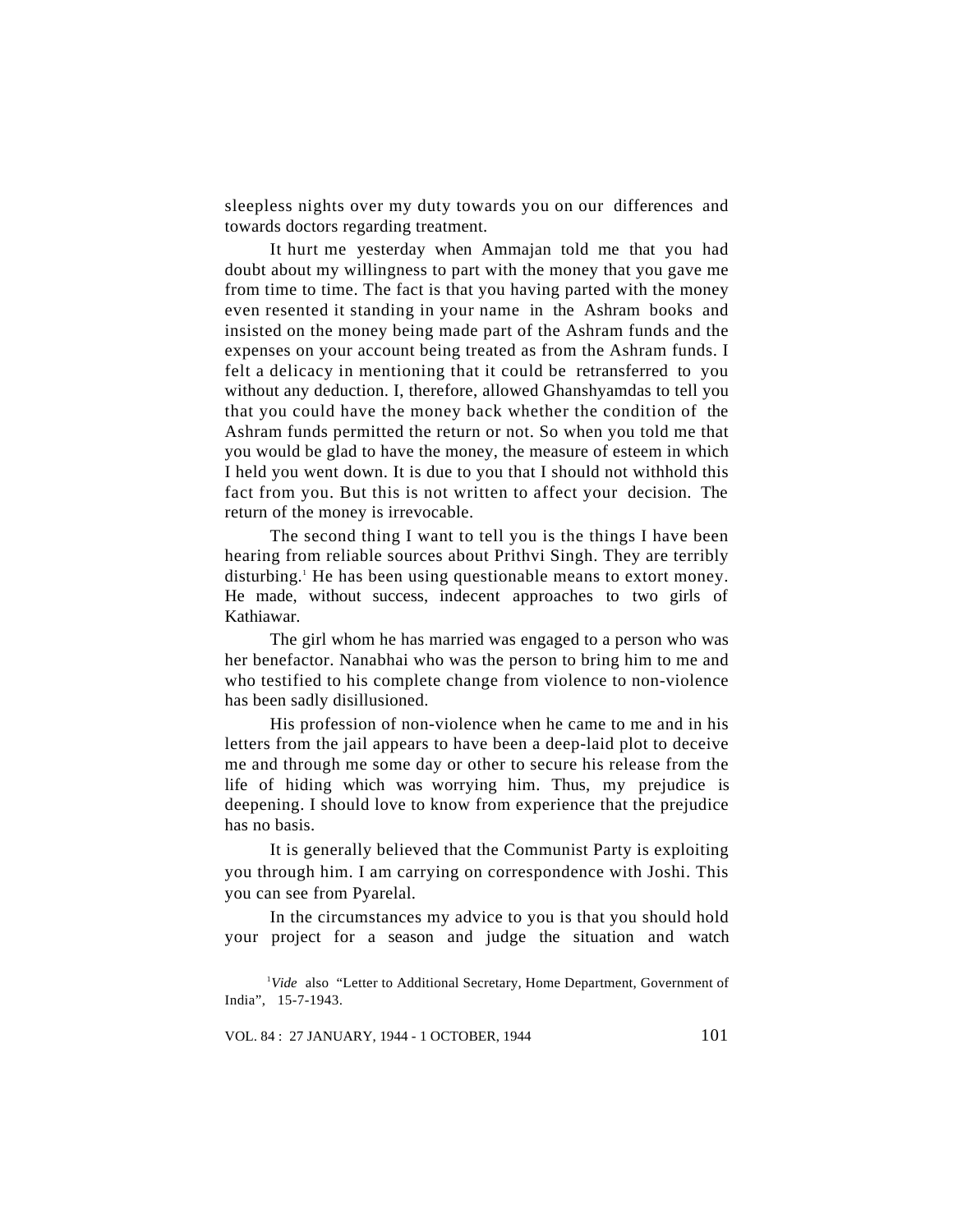developments. I do not know how Devdas and those who are connected with you will be able to guide you or interest themselves in your activities. Anyway I shall have to let the public know somehow or other that I am not at the back of any of your activities which are being undertaken in spite of my disapproval.

This letter is my last warning. I shall trouble you no more. God be your only guide. $<sup>1</sup>$ </sup>

 $[P.S.]$ 

There is nothing withheld from the office staff. I am keeping a copy of this letter and enclose herewith a typed copy. Please give me a copy of the letter I wrote to you before this.

From a copy: Pyarelal Papers. Nehru Memorial Museum and Library. Courtesy: Beladevi Nayyar and Dr. Sushila Nayyar

## *138. TELEGRAM TO P. C. RAY*

[On or before *June 12, 1944*] 2

HOPE YOU WILL INSIST ON FINISHING AT LEAST A CENTURY.<sup>3</sup>

*The Hindu,* 14-6-1944

## *139. LETTER TO MIRABEHN*

SUNDER BUN, JUHU, *June 12*, *1944*

DEAR MISS SLADE,

There is nothing wrong about being formal. "Familiarity breeds contempt." The letters will not be destroyed. I have nothing to be ashamed of. I wrote after intense prayer. My language failed to transmit the love and the greatest goodwill that prompted it. The only regret is that I dared to be familiar. My love would have been as true as now if I had refused to call you by any other name than

<sup>&</sup>lt;sup>1</sup> For the addressee's answer, *vide* Appendix "Letter from Lord Linlithgow", 14-1-1943.

 $2^2$  According to the report, the telegram was received by the addressee, an eminent scientist, on June 12.

<sup>&</sup>lt;sup>3</sup> The addressee, who was ailing, died on June 16.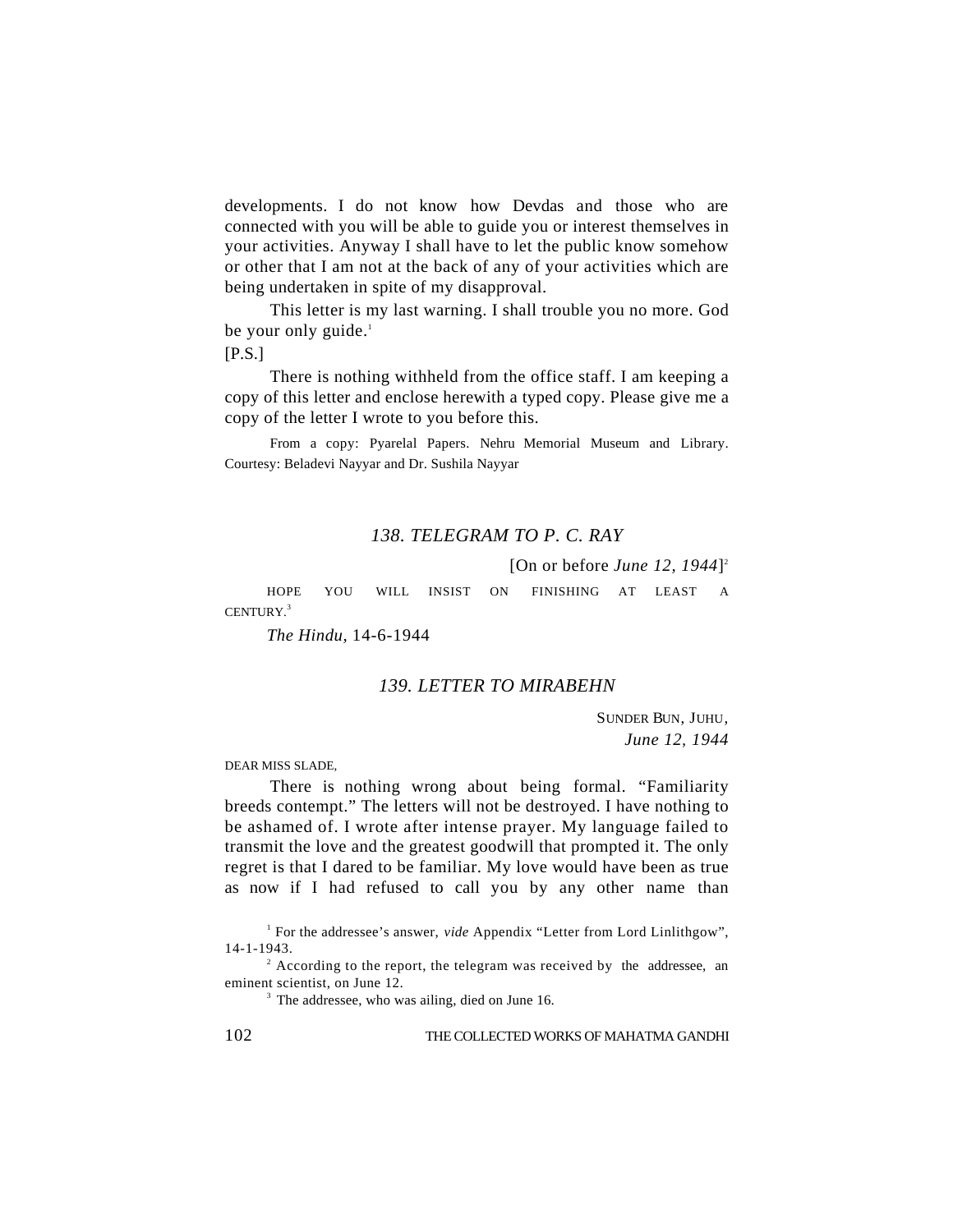Miss Slade. I like the English coldness and correctness. But my regret is superficial. The change is good and substantial. I have given the warning. You have no reason to change your course because of any opinion I express. What I did was to suggest your waiting. But you need not since it does not commend itself to you.

Yes, time and action will show what we are and what we meant. I have patience.

*Yours*,

M. K. GANDHI

From a copy : Pyarelal Papers. Nehru Memorial Museum and Library. Courtesy : Beladevi Nayyar and Dr. Sushila Nayyar

#### *140. LETTER TO JAISUKHLAL GANDHI*

*June 12, 1944*

CHI. JAISUKHLAL,

I wanted to write this letter immediately after Manu's departure but I could not. Manu disappointed me very much just before she left. I thought she had understood everything and would do as she had promised, but I was wrong. Before leaving, she bought and sent a silver toy and a silver cup for Pyarelal's brother's daughter. I was very much pained. I poured out all my pain in my letter' to her and returned the things. You must have come to know about all this. Now you will have to be on your guard. I had suggested that she should stay for a year at Rajkot in the hope that that would develop all her fine qualities and cure her weaknesses. But Manu was reluctant. On receipt of an enthusiastic letter from the teacher at Karachi, she was beside herself with joy, and I, therefore, sent her there.

I should like to tell you the thoughts which occurred to me about you. You seem to have such a lot of money that you have taught Manu to spend money as if she was more than even a multi-millionaire. I very much appreciate your love for your daughters. But the question is from where you got all this money. You could not have saved it from khadi work. Did you, then, save it from your job there? Is it possible to save so much money in this way? If you have kept accounts, I should certainly like to see them. How can I hide from you the suspicion

<sup>1</sup> Vide "Letter to Manu Gandhi", 8-6-1944.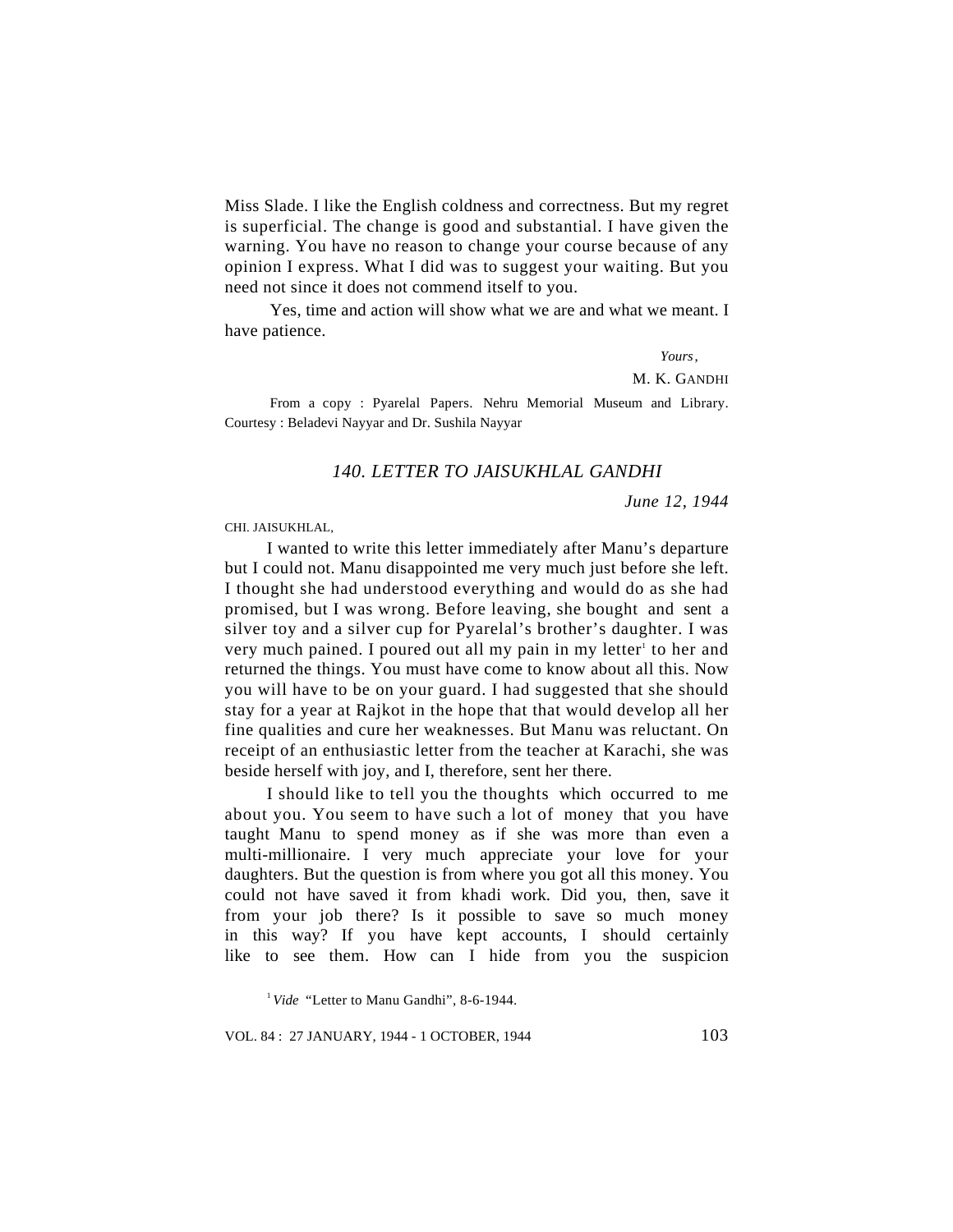that has arisen in my mind? When I got angry, Shantikumarwas present. When I asked him, he told me that you could not have saved so much from the Scindia job. He had no reason to suspect you, as strict care was taken to see that there was no scope for corruption among their employees. Now let me have your reply. Sushila must have written to you about Yukti. Take good care of her. Manu's eyes are very weak. They can be saved only with great care. Otherwise in a few years' time she might not be able to read and write.

> *Blessings from* BAPU

From a microfilm of the Gujarati: M.M.U./XXIV

### *141. MESSAGE TO BOMBAY KERALEEYA SAMAJ*<sup>1</sup>

*June 12, 1944*

I am glad you took the trouble of coming to me and giving me a purse for the Harijans. I hope your efforts on behalf of the poor in the country will prosper. God be with you.

*The Hindu,* 14-6-1944

<sup>1</sup> The report said: "Over a hundred members of the Bombay Keraleeya Samaj offered prayers . . . for Gandhiji's speedy recovery . . . and presented him with a purse of Rs. 501. The party was led by Mr. K. Subramaniam."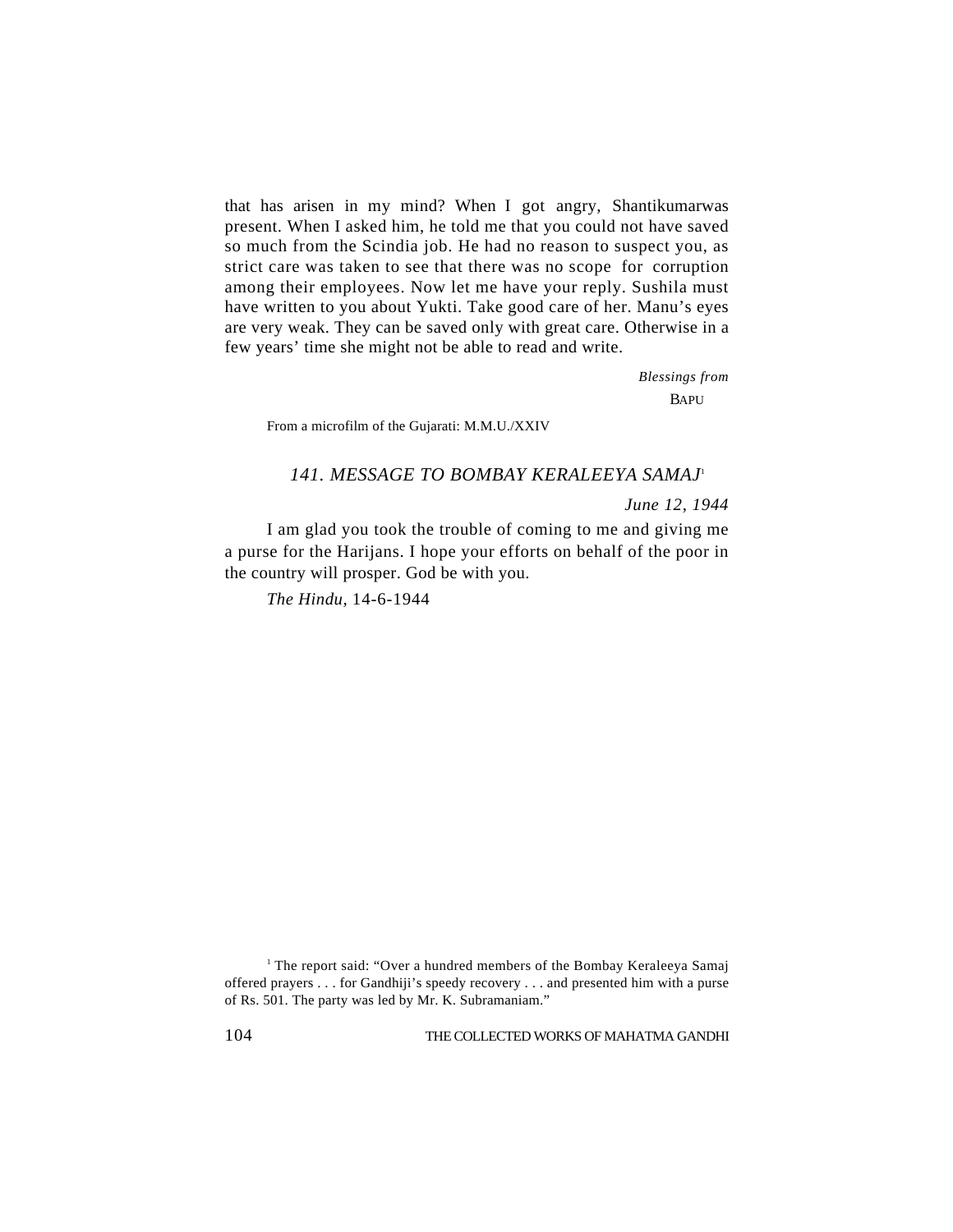## *142. SILENCE-DAY INTERVIEW TO JOURNALISTS*<sup>1</sup>

BOMBAY,

*June 12, 1944*

Amen. So help us God. The contract is that there should be silence on both sides. You may read what you can from the silence.

Another spell of a few minutes' silence followed and Mahatma Gandhi was asked, how long they could stay there. By a sign of his finger he replied that the interview would last ten minutes. The journalists replied that they had been waiting at Juhu practically all the days since his arrival, and therefore the time of the "silent interview" should be extended. Mahatma Gandhi wrote in reply:

If there is a good singer amongst you, you can take extra time; otherwise what is the use of your wasting time? There is no such thing as silence in journalists.

The reporters were taken aback at the request, but one journalist came to the rescue of the party, and he sang a song, which seemed to have pleased Mahatma Gandhi. Another gentleman, to everybody's surprise, volunteered to follow up and Mahatma Gandhi wrote:

I would gladly listen to more, but ill though I am, the time is all pledged to the nation<sup>2</sup>.

*The Hindu,* 14-6-1944

<sup>1</sup>The report said: "Mahatma Gandhi . . . received some thirty journalists at his shack at Juhu this evening. Today was his day of weekly silence and since he was leaving the city for Poona on Thursday, he agreed to 'see' Pressmen today. He was seen in his characteristic pose, squatting crosslegged on a mattress, busy writing something. The Pressmen crowded around him and someone passed on a chit to him, stating that the Press was not satisfied with 'this silent interview' and that they were eagerly looking forward to the day when he would be completely restored to health and would speak to them again as before. Mahatma Gandhi wrote back on the same chit.

The report concluded: "The journalists then pooled some money for Harijan Fund, gave it to Mahatma Gandhi and left the shack."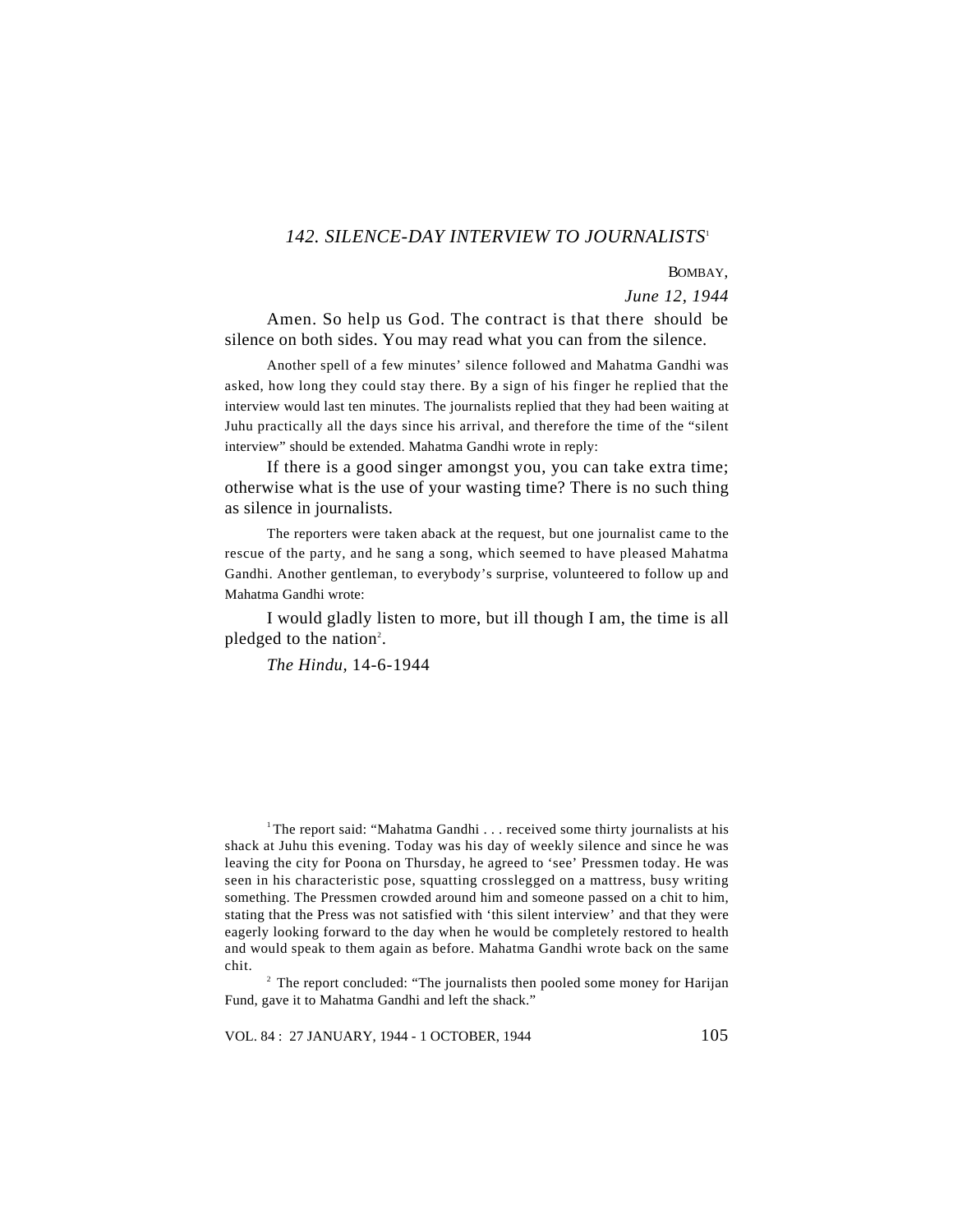## *143. LETTER TO H. P. MODY*

SUNDER BUN, JUHU, *June 12/13, 1944*

BHAI HOMY MODY.<sup>1</sup>

I promised<sup>2</sup> to give you a written reply to your very kind letter of 9th instant. Here is my reply. The conferences that are meeting to consider the future, I regard as one of the methods of diverting public attention from the grim realities of the war.<sup>3</sup> The future will be decided not by conferences but by the way in which the principal actors behave now. We should, therefore, control the present so that the future may correspond to the present. We shall reap as we sow. The realities are that we allow ourselves to be exploited with our eyes shut and/or open.

I feel that I know the way out but I am helpless not merely because I am ill, but principally because the censorship tightens round me like the coil of a snake. I am taxing God to show me how to disengage myself from the coil.

I shall take no hasty step. Before I take any step, I shall certainly correspond with H. E. the Viceroy.

As to communal unity, I am wedded to it. All I can say is that I shall leave no stone unturned to make my contribution towards a just solution<sup>4</sup>

There is a ring of despair running through your letter. I wish I

 $<sup>1</sup>$  The salutation and subscription are in Gujarati.</sup>

 $2$  The addressee had discussion with Gandhiji on June 9 and 11.

 $3$  The addressee had said in his letter (C.W. 4891): "India is looking on as a distant spectator; even when her representatives are admitted to a conference table, they have to play the role of spokesmen of a subordinate member of the British Commonwealth. . . ."

<sup>4</sup> The addressee had stated: " . . . the issue seems to lie between acceptance of the Muslim demand, and determination to uphold the political integrity of India even at the cost of an indefinite postponement of swaraj ... there is a tendency to underrate the strength of the Muslim insistence on Pakistan, and that there is an increasing number of people who feel that nothing is to be gained by postponing a Hindu-Muslim settlement. . . continuance of the present stalemate would have a certain measure of justification only if there were reasonable grounds for hoping that, by patiently marking time, it would be possible to achieve political unity as well as freedom<sup>"</sup>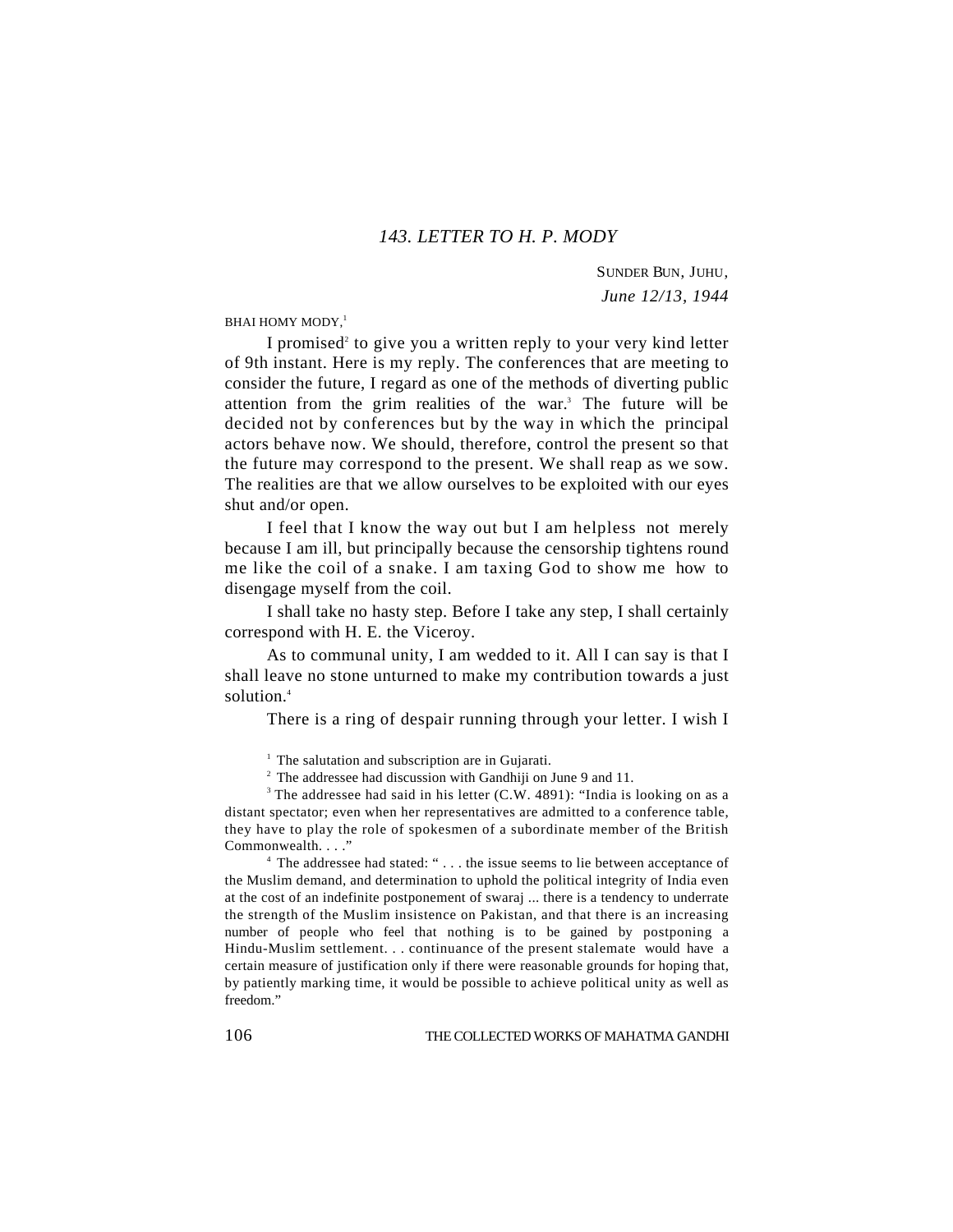could induce you to share my optimism. Time never runs against a just cause, especially when it is backed by equally just means.

Anyway you must not despair of me, even though we may not see eye to eye on things of common interest.

> *Yours,* M. K. GANDHI

SIR HOMY MODY BOMBAY

From a photostat: C.W. 4882. Courtesy: H. P. Mody

## *144. LETTER TO AMRIT KAUR*

JUHU, *June 13, 1944*

CHI. AMRIT,

This is merely my love letter, not a business letter. For the latter you will look to Pyarelal and Sushila. I was delighted to receive your letter through Dr. Sen. I may not meet him, for I go to Poona tomorrow. I have also your annual gifts. I am already in your newdhotis. They are too wide for me. But that matters little. They are well woven. The shawl also I prize. I did not know that you had begun to spin wool too.

Love to you all.

BAPU

From the original: C.W. 4145. Courtesy: Amrit Kaur. Also G.N. 7780

## *145. LETTER TO BHAYANKARANAND*

*June 13*, *1944*

DEAR BHAYANKARANAND,

Your letter. Much as I should like to see you, I have no time left. You may come and talk to Pyarelalji. Of course, I have read and heard much about Bengal and other places. The question is how to deal with the situation. We must not lose patience, faith or nerve.

*Yours sincerely*,

M. K. GANDHI

From a copy : Pyarelal Papers. Nehru Memorial Museum and Library. Courtesy : Beladevi Nayyar and Dr. Sushila Nayyar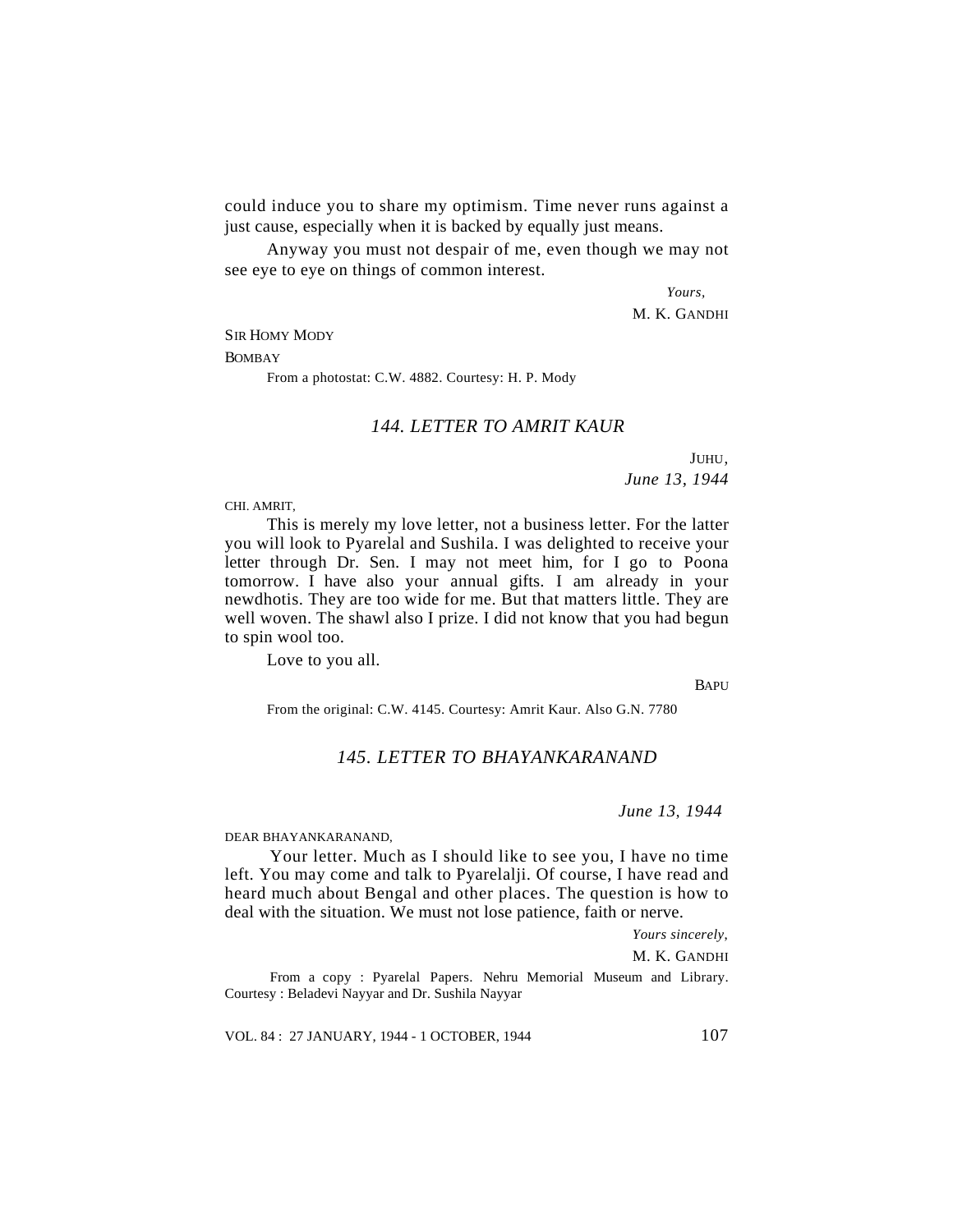*June 14*, *1944*

DEAR MISS SLADE,

Of course you are to me what you have been always. I have been writing to you so that I may be rid of the fear that has possessed me.

Your decision to go to Panditji soothes me. I was and am against haste which often proves to be waste. When I am filled with fear and distrust of wisdom, you should suffer the adopted parent's warning. Of course I shall dance with joy when I discover that my fears were groundless and my suspicion unjustified.

From the foregoing it should be clear to you that I have never doubted your devotion.

The change of form in addressing you was necessary because I saw my mistake. My love for you remains wholly unaffected by it.

I have already left the rest to time.

*Yours*,

M. K. GANDHI

From a copy : Pyarelal Papers. Nehru Memorial Museum and Library. Courtesy: Beladevi Nayyar and Dr. Sushila Nayyar

# *147. LETTER TO KANAM GANDHI*

JUHU, *June 14, 1944*

CHI. KANAM,

I have your letter. Your handwriting, I must say, is very shabby. You ought to cultivate tidiness in all respects. You should properly space your words, and use punctuation marks. I hope, you don't want to forget the Gujarati script altogether. We will certainly play odds-and-evens when we meet. But shouldn't you play games involving vigorous physical exercise? Your English handwriting also needs improvement. How can one believe in both violence and non-violence? Can one ride two horses simultaneously?

*Blessings from*

**BAPU** 

From a copy of the Gujarati: Pyarelal Papers. Courtesy: Pyarelal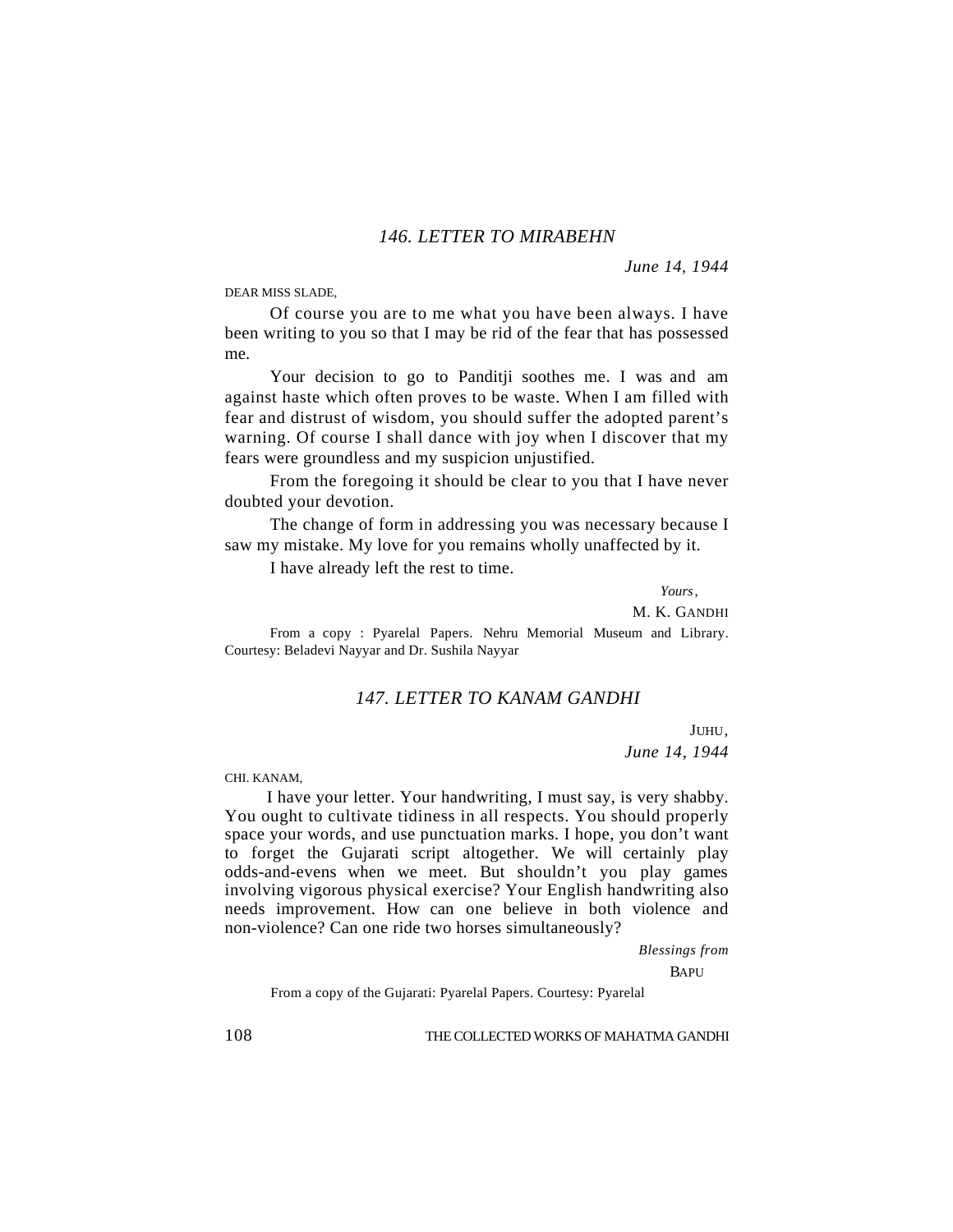# *148. LETTER TO BISHOP OF CALCUTTA*

GANDHIGRAM, JUHU, *June 15*, *1944*

REVEREND LORD BISHOP,

Gandhiji desires me to thank you for your very kind letter. He was deeply touched by it. He had expected to be able to reply to it himself. But he is still not permitted to resume his normal work.

Although he could not be reached through correspondence while he was undergoing incarceration he knew that the prayers of so many men of God were with him all the time and that knowledge sustained him.

> *Yours sincerely*, PYARELAL

THE LORD BISHOP OF CALCUTTA

BISHOP'S HOUSE

**CALCUTTA** 

From a copy : Pyarelal Papers. Nehru Memorial Museum and Library. Courtesy: Beladevi Nayyar and Dr. Sushila Nayyar

#### *149. LETTER TO JITENDRA BHATIA*<sup>1</sup>

[After *June 15, 1944*] 2

During my stay in Juhu the volunteers rendered devoted service. God alone can repay them.

*The Bombay Chronicle,* 21-6-1944

 $1$  Head of the volunteers who had kept guard at Gandhiji's shack during his stay in Juhu

<sup>2</sup> According to the report, Gandhiji wrote the letter in Hindustani and sent from Poona, where he arrived on June 15.

VOL. 84 : 27 JANUARY, 1944 - 1 OCTOBER, 1944 109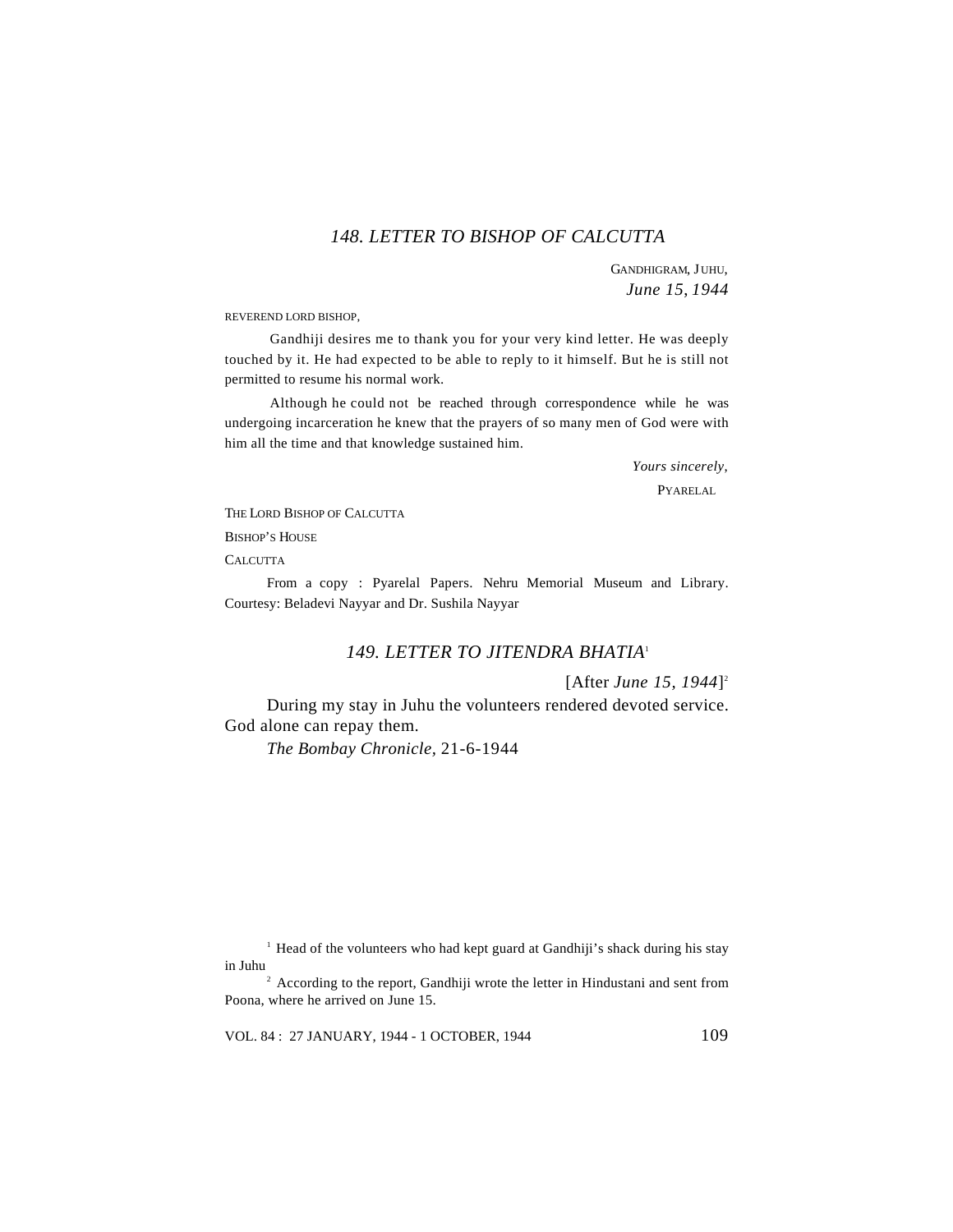# *150. LETTER TO R. K. PRABHU*

POONA, *June 16*, *1944*

DEAR PRABHU,

I have read your letter to Pyarelal. I want to see you when I have finished the medical treatment and am free for work. I wanted to write to you even before your letter reached me. That was in connection with the book you have written.<sup>1</sup> I am now discussing with the Navajivan Trust the whole thing. I shall do nothing in haste and certainly not without meeting you. You are no stranger to me.

*Yours*,

**BAPU** 

From a copy : Pyarelal Papers. Nehru Memorial Museum and Library. Courtesy: Beladevi Nayyar and Dr. Sushila Nayyar

#### *151. LETTER TO MOTICHAND*

POONA, *June 16, 1944*

BHAI MOTICHAND,

I got your gift of grace. I have not brought over all the books in the packet. I have brought with me only one book. But I now see that perhaps I shall not be able to touch any literature. I have not been able to cope with even the material collected by Pyarelal.

> *Blessings from* **BAPU**

From a copy of the Gujarati: Pyarelal Papers. Courtesy: Pyarelal

<sup>1</sup>Vide "Letter to Additional Secretary, Home Department, Government of India", 15-7-1943, and also "Letter to R. K. Prabhu", 19-6-1944 *fn.*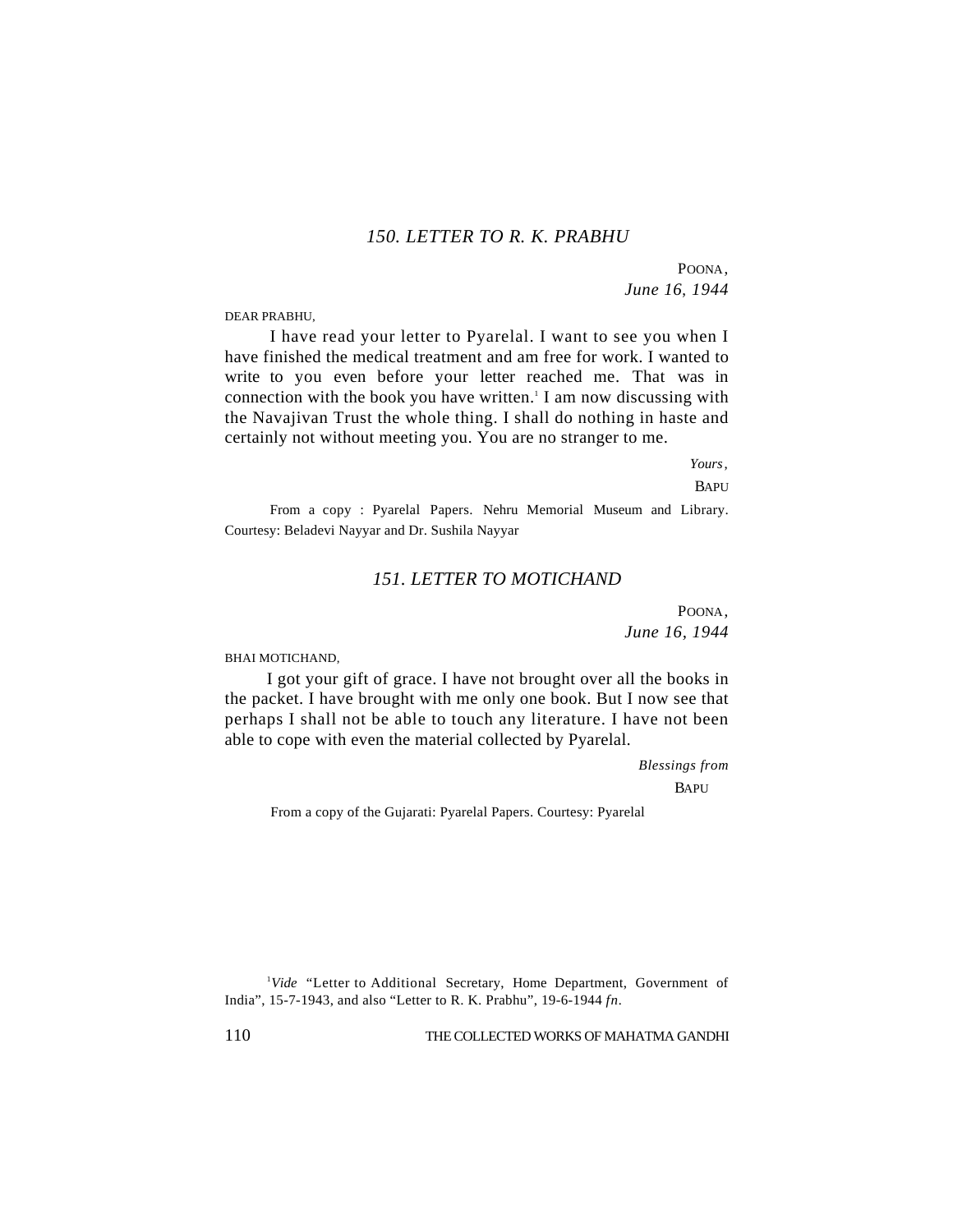# *152. LETTER TO RAMESHWARI NEHRU*

POONA, *June 16, 1944*

DEAR SISTER,

I have your letter. At present I don't feel like going to any other place besides Bombay, Poona, Panchgani and places nearby. Of course, I do wish to go to Sevagram when the doctors permit. I shall surely stay with you, if I feel like going to Kashmir. Birlaji told me about the responsibility you are shouldering. May God give you success. I am recovering.

> *Blessings from* BAPU

From a photostat of the Hindi: G.N. 8005. Also C.W. 3105. Courtesy: Rameshwari Nehru

#### *153. INTERVIEW WITH G. V. MAVALANKAR*

POONA, *June 16*, *1944*

On being requested as to how Mr. Mavalankar should act with reference to the work of the Fund<sup>1</sup> in Ahmedabad, Gandhiji said:

You can as well represent the capitalists as I do, effectively influencing their contributions. You will not be able at the same time to appeal to the masses. The whole conception seems to me to be that the few rich should ensure the declared amount. Only a popular body can collect from the masses.

As to the constitution of the Board he advised the inclusion of some more public workers like Vijayalaxmi Pandit.

From a copy : Pyarelal Papers. Nehru Memorial Museum and Library. Courtesy: Beladevi Nayyar and Dr. Sushila Nayyar

<sup>1</sup> Kasturba Gandhi National Memorial Fund; *vide* also "Letter to G. V. Mavalankar", 21-6-1944.

VOL. 84 : 27 JANUARY, 1944 - 1 OCTOBER, 1944 111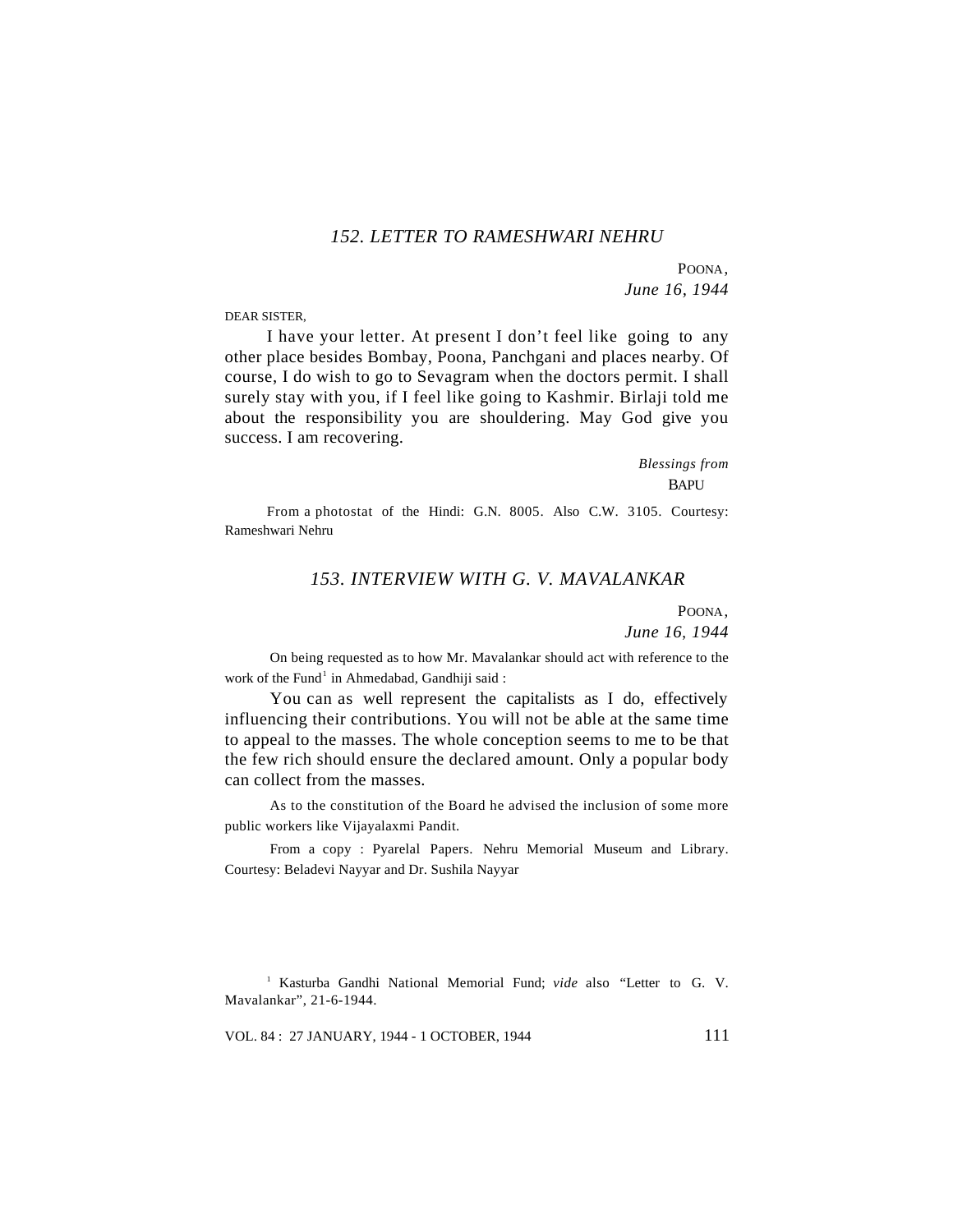### *154. LETTER TO LORD WAVELL*

NATURE-CURE CLINIC, 6 TODDIWALA ROAD, POONA, *June 17, 1944*

DEAR FRIEND,

But for the fact that this letter is along the lines of your pre-occupation, I should not have troubled you with any letter from me. Though there is little cause for it, the whole country and even many from outside expect me to make some decisive contribution to the general good. I am sorry to say, my convalescence threatens to be fairly long. Even if I was quite well, I could do little or nothing, unless I knew the mind of the Working Committee of the Congress. I pleaded<sup>1</sup> as a prisoner for permission to see them. I plead now as a free man for such permission. If you will see me before deciding, I shall gladly go wherever you want me to, as soon as I am allowed by my medical advisers to undertake long-distance travelling.

I have circulated among friends for private use, copies of the correspondence that passed between the authorities and me during detention. I do feel, however, that in fairness to me Government should permit its publication in the Press.<sup>2</sup>

My address will be as above till 30th instant.

*I am, Yours sincerely,* M. K. GANDHI

*The Bombay Chronicle, 2-7-1944*

<sup>1</sup> Vide "Letter to Lord Linlithgow", 19-1-1943.

 $2$  In his reply dated June 22, the Viceroy declined both the requests and said: "If, after your convalescence and after further reflection, you have a definite and constructive policy to propose for the furtherance of India's welfare, I shall be glad to consider it. . . . Since . . . the correspondence . . . has . . . appeared in the Press, I have given instructions for the publication of the whole of political letters written during your detention." Vide also "Telegram to Private Secretary to Viceroy", 27-6-1944.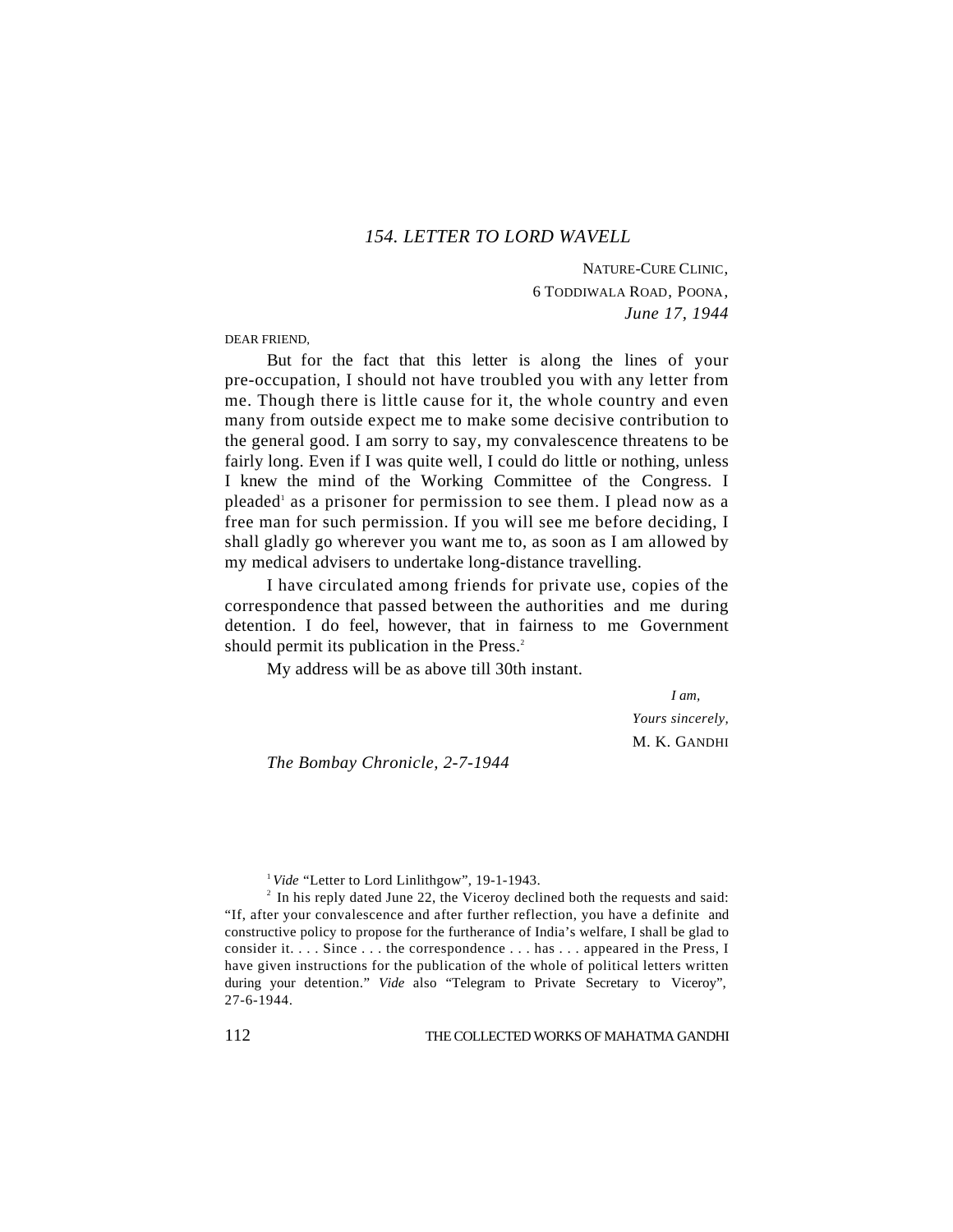*June 17, 1944*

BHAI RANCHHODDAS,

I like your letter, although I don't like your writing to me in English. You certainly know Gujarati and so do I. Why should not we write to each other in our mother tongue?

I understand the change in your thinking.<sup>1</sup> I want you to come and see me at Sevagram, after I am all right. I can take quite a good amount of work from you. I had at heart nothing but esteem for you even when you used to write and speak against me because I always knew that you had no personal grudge against me. You believed that I was doing harm to the country, and hence you opposed me thinking it to be your duty to do so.

Write to me frankly whenever you wish to.

*Vandemataram from* M. K. GANDHI

From a copy of the Gujarati: Pyarelal Papers. Courtesy: Pyarelal

#### *156. LETTER TO SURENDRA*

[After *June 17, 1944*] 2

CHI. SURENDRA,

I have your letter. Are you troubled by the menace of dogs? Of jackals? Rabid foxes? Snakes? How is the dwelling? Is the foundation high enough? Does it have a verandah? How many rooms does it have? How is the roofing? What are you reading these days? Do you take any exercise? What work are you doing among the people? I have nothing to say about your not participating in any public activities. It is good that you refrain from coming to me. But don't hesitate to pay me a visit, if you wish to, when I reach Sevagram. Nathi<sup>3</sup> had met me. He

<sup>&</sup>lt;sup>1</sup> The addressee had previously opposed Gandhiji's campaign against untouchability; *vide* "Letter to Ranchhoddas Patwari", 11-1-1933.

 $2$  In the source, the letter is placed between the letters of June 17 and 21, 1944. 3 Kedarnath Kulkarni, Kishorelal Mashruwala's guru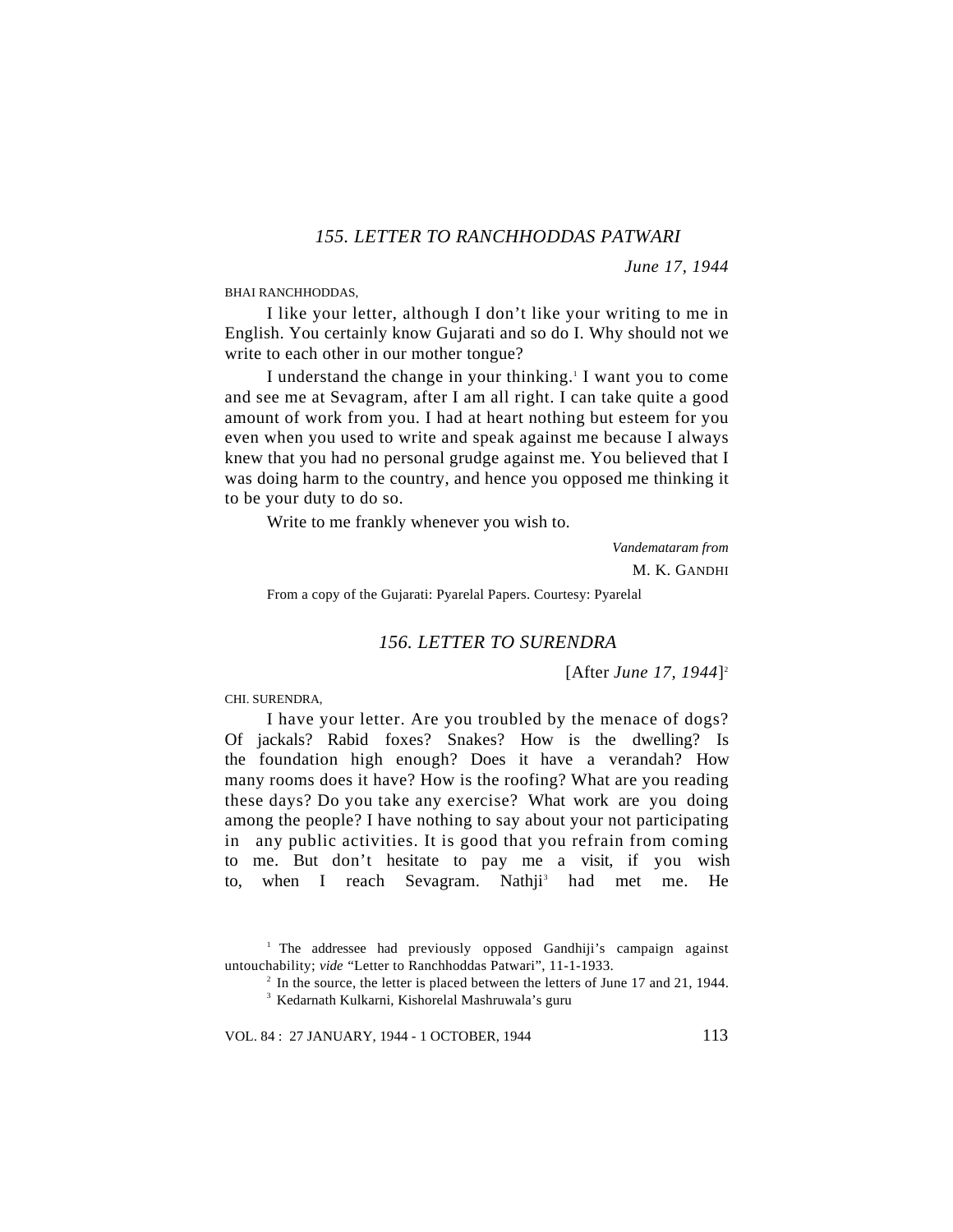will come here. I am here till the 30th. I am keeping fairly well. The two [kinds of] worms<sup>1</sup> won't leave me yet.

*Blessings from*

BAPU

From a copy of the Gujarati: Pyarelal Papers. Courtesy: Pyarelal

# *157. LETTER TO INAYATULLAH KHAN MASHRIQUI*<sup>2</sup> *June 18, 1944*

I may say at once that nothing has been issued from this office to say that you were coming to see Gandhiji. He certainly endorses your view that Qaid-e-Azam is the man he should try to see. He does not remember the warning you gave him through the late Dr. Ansari. He has no objection to your publishing your letter under reply. But he very much doubts the wisdom of carrying on public correspondence of the nature of your letter. Premature publicity robs such correspondence of its intrinsic value and use, and lays the publisher open to the charge of self-advertisement.

From File No. 51/4/44. Courtesy: National Archives of India

### *158. LETTER TO PREMA KANTAK*

*June 18, 1944*

CHI. PREMA,

I got your letter today. You are as impatient as you have always been. Come over when you wish to. Here I am my own sentry. People respect my wishes and no visitors come. It is only those whom I send for or have given an appointment to, that come. Do not believe any rumour without first referring it to me for verification. Nobody has been able to come and see me regardless of my wishes. If you have any information [about such persons], ask me whether it is true.

<sup>1</sup>Hook-worms and amoeba; *vide* "Letter to Gulzarilal Nanda", after 27-5-1944.

 $2$  This was written by Pyarelal in reply to the addressee's letter dated June 12 to Gandhiji, which, *inter alia,* read: "You must be remembering in what exact terms I warned you in 1930 . . . I must avoid coming to see you at Bombay until I have exhausted all efforts to make your meeting with Qaid-e-Azam possible.... I understand that a report was recently issued from your office that I was coming over to see you to discuss the question of Hindu-Muslim understanding.... I still consider Mr. Jinnah the proper man for this unless he totally refuses to meet you. *Vide* also telegram to the addressee, "Telegram to Inayatullah Khan Mashriqui", on or before 15-5-1944.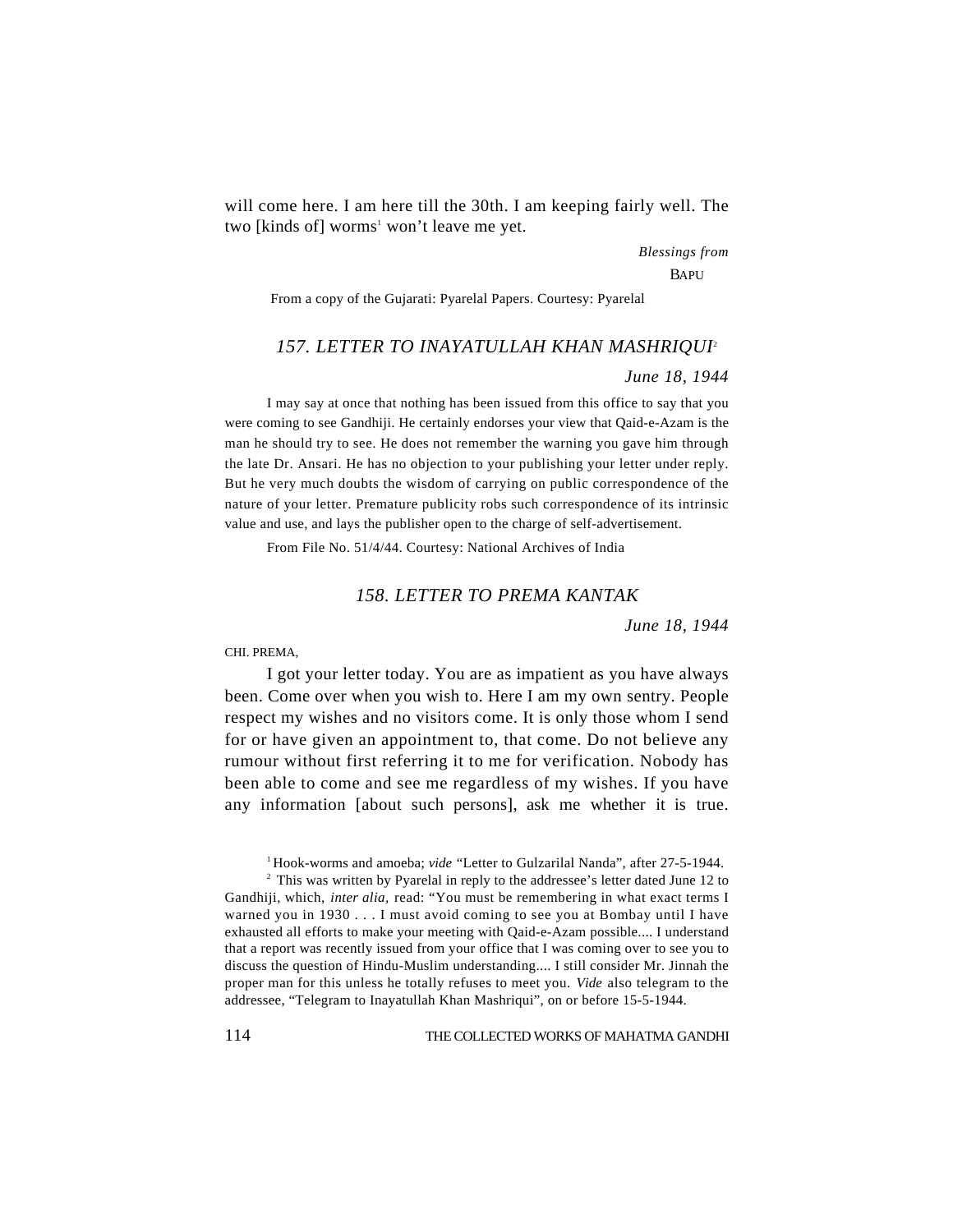About Juhu, too, you may ask me whatever you wish to. $<sup>1</sup>$  Nobody</sup> holds back your letters.

I have come here with the sole intention of meeting Prof. Limaye<sup>2</sup>. He can bring along anybody else whom he wishes. These days the Professor himself is ill. I wish to do here what I could not in Juhu. I think it a matter of shame for me that Prof. Limaye should ask for my permission through you. I have the greatest regard for him.

I hope you will be satisfied with this much today. I need not write separately about Deshpandeji<sup>3</sup>, need I?

> *Blessings from* **BAPU**

 From a photostat of the Gujarati: G.N. 10430. Also C.W. 6869. Courtesy: Prema Kantak

# *159. LETTER TO BALKRISHNA BHAVE*

POONA, *June 18, 1944*

CHI. BALKRISHNA,

Krishnachandra writes and tells me that just because a man deceived you, you have given up milk at one meal and that you castigated yourself too. Both these things can be done on the right occasion but was it the right occasion in your case? During the last imprisonment I learnt one thing, namely, that one must never be hasty in judging the actions of one's co-workers, one should put before the person concerned the other side for consideration and then let him judge himself. Think over your action from this point of view.

Do not hesitate to write anything to me. My going there keeps on getting postponed. I think I would be lucky, if I could go there by the end of July. I can say that I do not intend to wait much longer after the end of August.

*Blessings from*

BAPU

From a photostat of the Gujarati: C.W. 809. Courtesy: Balkrishna Bhave

 $1$  Sarojini Naidu had stopped the addressee from meeting Gandhiji at Juhu

<sup>2</sup> Prof. V. P. Limaye of Vidhayak Samiti

<sup>3</sup> G. A. Deshpande, alias Tatyasaheb, Secretary, Maharashtra Provincial Congress Committee

VOL. 84 : 27 JANUARY, 1944 - 1 OCTOBER, 1944 115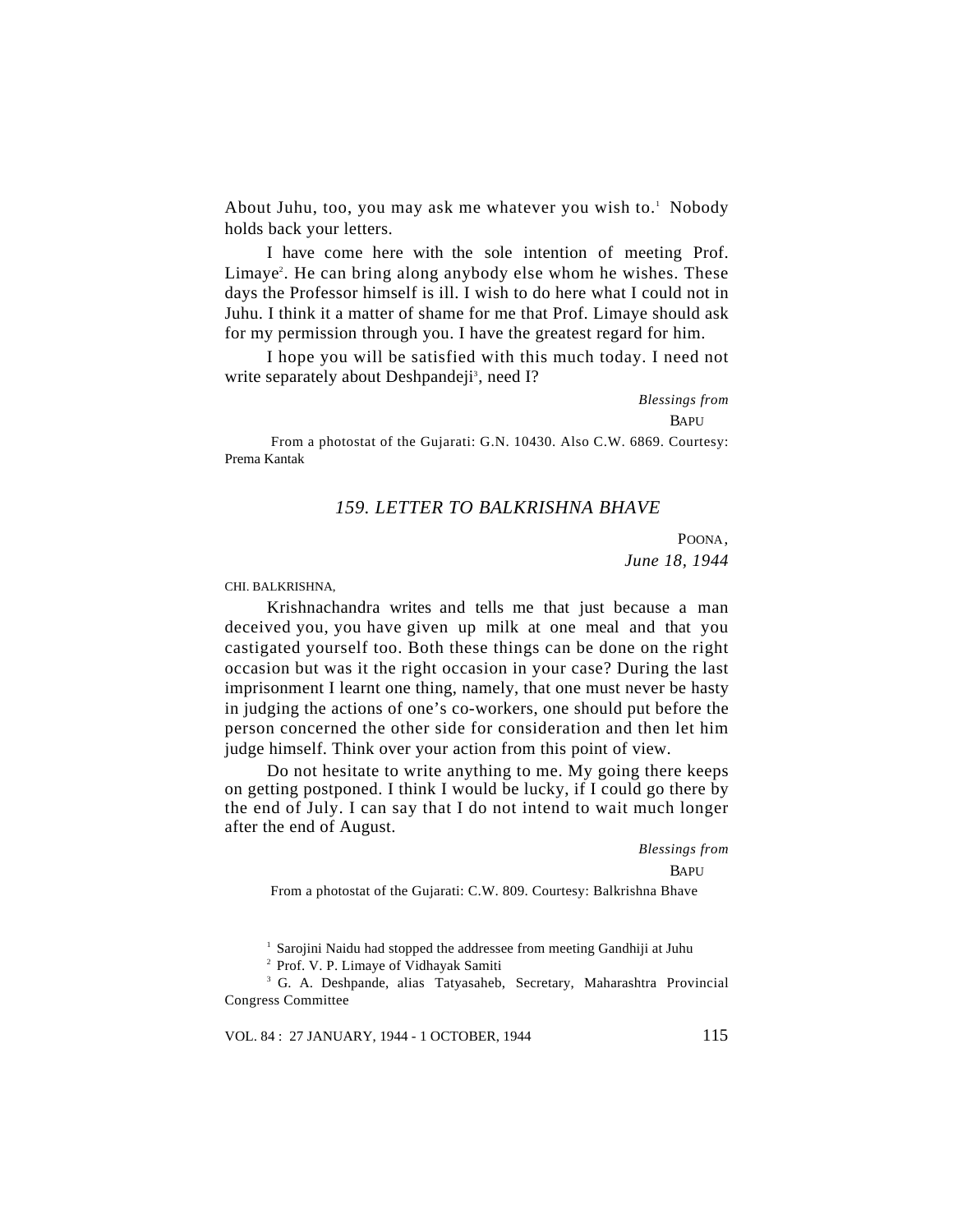#### *160. LETTER TO R. K. PRABHU*

POONA, *June 19, 1944*

MY DEAR PRABHU,

I hope you had my letter. Will 28th instant (Wednesday) 5 p.m. suit you? I can't give you an earlier time.<sup>1</sup> I want to take things easy.

> *Yours,* **BAPU**

From a photostat: G.N. 9227

#### *161. LETTER TO V. S. SRINIVASA SASTRI*

POONA, *June 19, 1944*

MY DEAR BROTHER,

I hope you had my note<sup>2</sup> addressed to you at Poona. Your letter of 17th does not seem to be a reply to it.

Of course, I would love you to come any time you can, i.e., if your health permits. There will be much noise about our meeting and more conjecture, but it is inevitable.

I need not think of the past but what of the present?<sup>3</sup> Will not the present which I can see mould the future? Must I not get rid of the present hook-worm and amoeba, if I am to ensure the future good of the body?

Think it over and answer the question when we meet unless

<sup>1</sup> Regarding compilation of *The Mind of Mahatma Gandhi* by R. K. Prabhu and U. R. Rao, published by the Oxford University Press in March 1945*. Vide* also "Letter to G. V. Mavalankar", 5-7-1944.

<sup>2</sup>*Vide* "Letter to V. S. Srinivasa Sastri", 10-6-1944.

<sup>3</sup> In his letter, the addressee had said: "You have had great wrongs and they cry aloud for redress. But at this moment the future is more important than the past. While I don't venture to say that you shouldn't seek to re-establish yourself, I would beseech you earnestly to attend to the demands of the world's peace. India's cause and yours may—who knows—be best served that way."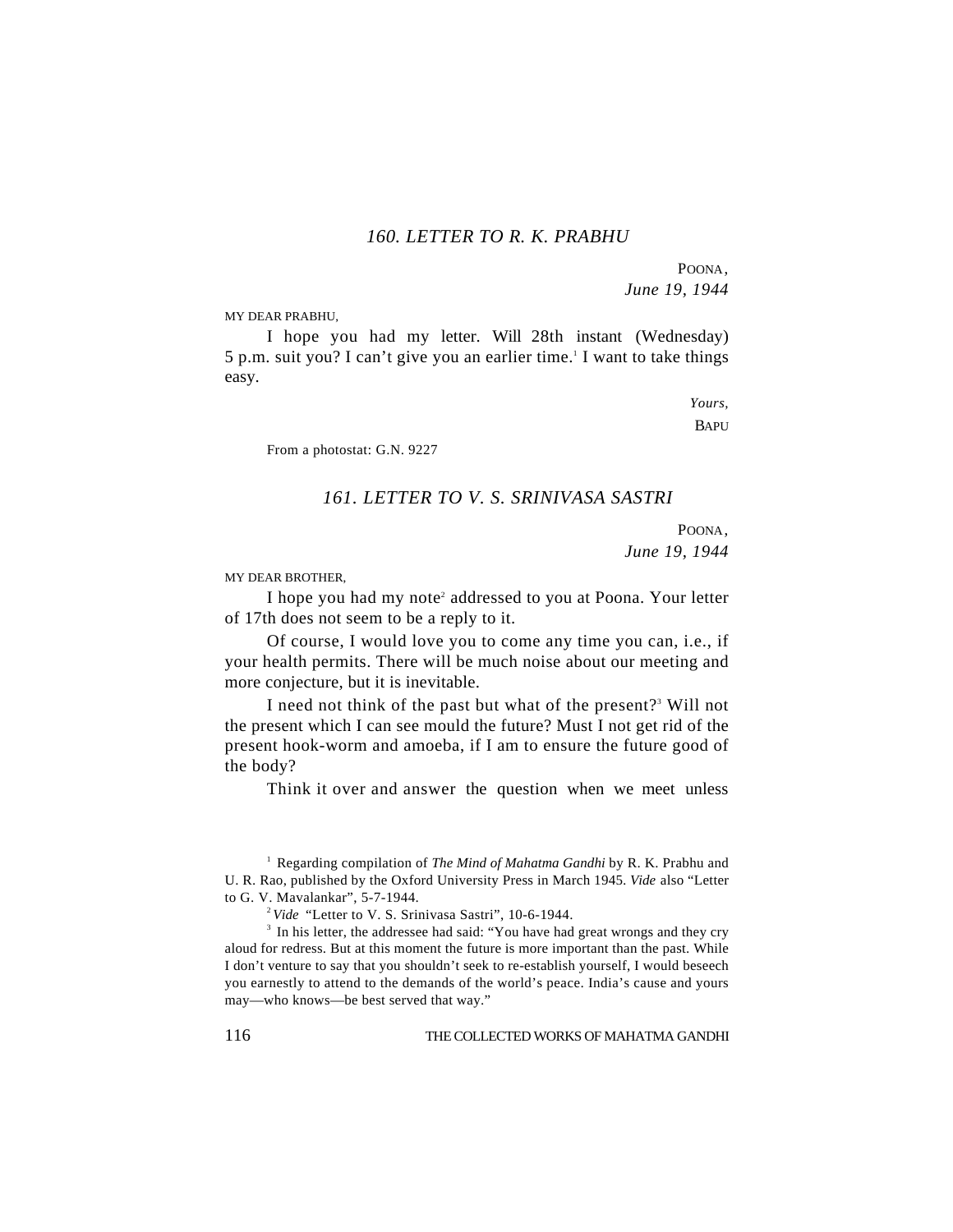you would do otherwise. I am making fair progress in spite of the two enemies.

Love.

*Yours,*

#### LITTLE BROTHER

[PS.]

Will you rather have my letters typed?

From a photostat: G.N. 8823. Also *Letters of the Right Honourable V. S. Srinivasa Sastri*, pp. 362-3

### *162. LETTER TO KAMALA DEVI*

POONA, *June 19, 1944*

 $MY$  DEAR KAMALA DEVI $^1$ ,

If I had the mischievous intention of teaching you a lesson, I would have given you 26th instant. You did not look up your calendar when you wrote. It is my silence day. But I shall be good. You can come on 27th instant and see me at 5 p.m.

With love,

**BAPU** 

SHRIMATI KAMALA DEVI 84 NAPEAN SEA ROAD BOMBAY

From a copy: Pyarelal Papers. Courtesy: Pyarelal

<sup>1</sup> Presumably, Kamaladevi Chattopadhyaya, President, All-India Women's Conference

VOL. 84 : 27 JANUARY, 1944 - 1 OCTOBER, 1944 117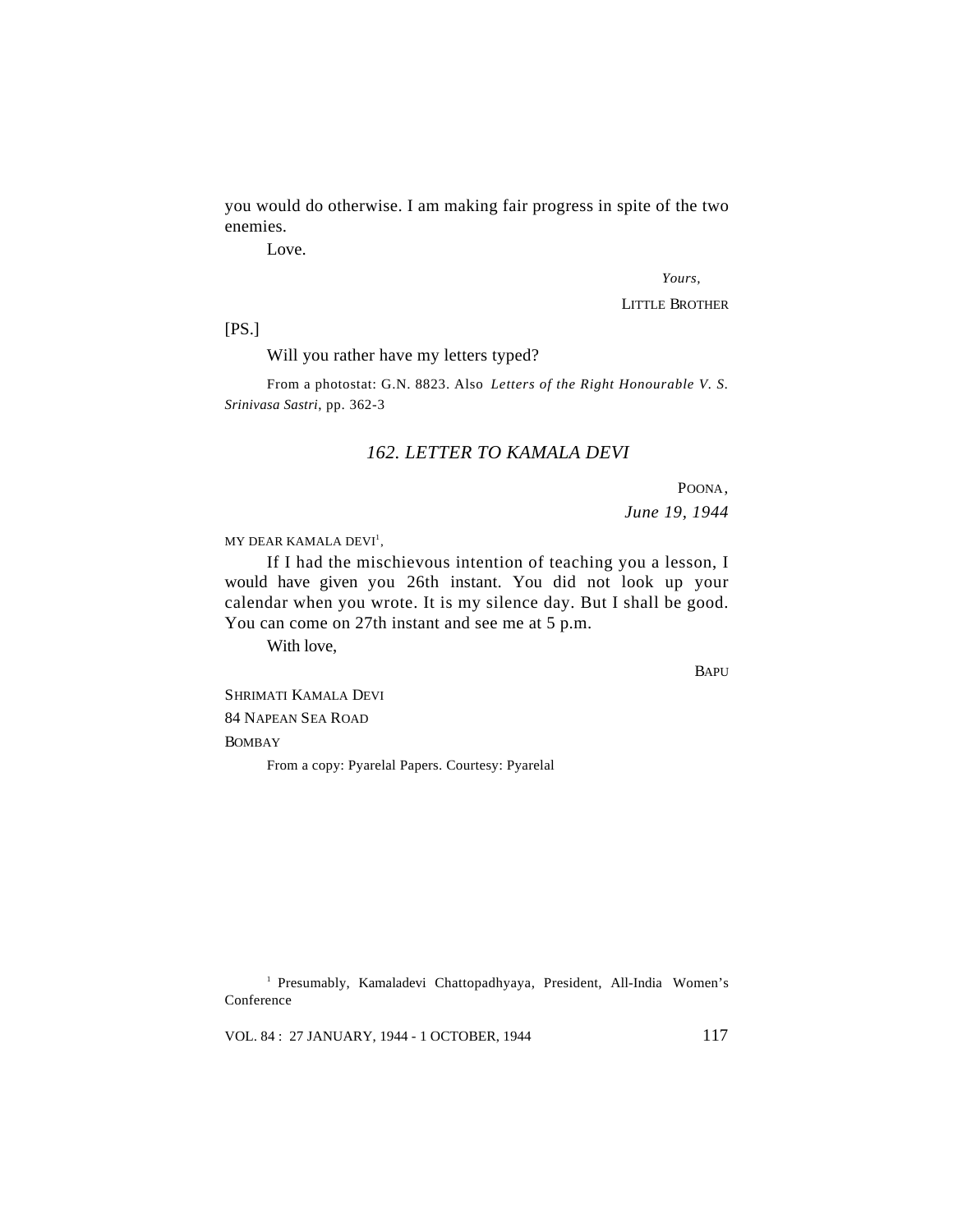# *163. LETTER TO K. M. MUNSHI*

POONA, *June 19, 1944*

BHAI MUNSHI,

We shall meet on the 24th at five o'clock. I am maintaining my progress, although slowly.<sup>1</sup>

> *Blessings to all from* **BAPU**

SHRI KANU MUNSHI ADVOCATE 26 RIDGE ROAD

BOMBAY

From a copy of the Gujarati: C.W. 7674. Courtesy: K. M. Munshi

# *164. LETTER TO SHARDA G. CHOKHAWALA*

POONA, *June 19, 1944*

CHI. BABUDI,

I have your letter. I would have allowed you to come for my sake and it would have been a pleasure to see you; but I stopped you for your own sake. Never mind even if you are fit enough to travel from Surat to Bombay. You will improve still further if you observe self-control. And haven't you learnt self-control from me? I do not remember having ever spoilt you, not even at the time of your wedding.

Chokhawala has broad shoulders and is a soldier. Anand is really *anand*<sup>2</sup>.

*Blessings from*

**BAPU** 

From the Gujarati original: C.W. 10046. Courtesy: Sharda G. Chokhawala

<sup>&</sup>lt;sup>1</sup> Literally : "My village cart moves at its own speed."

 $2$  Literally, "joy"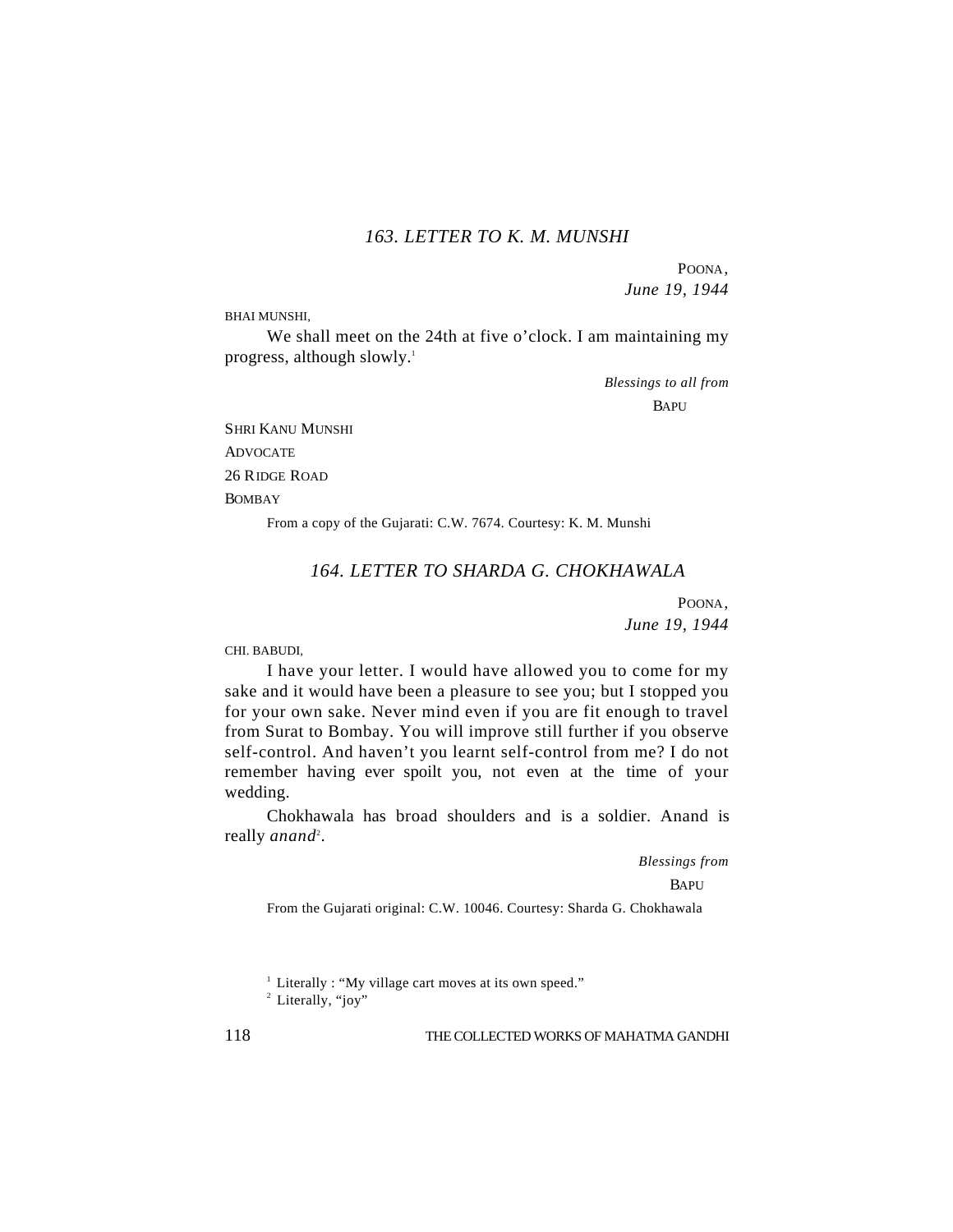### *165. LETTER TO MANU GANDHI*

POONA, *June 19, 1944*

#### CHI. MANUDI,

I have your lettter. If you behave as you promise, I shall be very happy. I am glad that you did not go to the cinema. Even if I do not write to you, you should write to me regularly. It would be very good if the climate suits Yukti. The weather there is supposed to be good.

I am improving day by day.

*Blessings from* BAPU

From a microfilm of the Gujarati: M.M.U./XXIV

#### *166. LETTER TO ANAND T. HINGORANI*

POONA, *June 20, 1944*

CHI.  $ANAND<sup>1</sup>$ 

You must not brood over Vidya's death nor get disconcerted. If she was the inspiration of your life whilst she was in the flesh, she must be more so having gone to her resting place. That to me is the meaning of the true union of souls. The classic example is that of Jesus and, in modern times, of Ramakrishna. They became greater influences after their death. Their spirit did not die, nor is Vidya's dead. You must, therefore, leave off sorrowing and think of your duty in front of you. Do not think of running to me whilst you are having your treatment and whilst I am having mine. You will come when I go to Sevagram.<sup>2</sup>

Love.

[PS.]

Try to write in Hindustani.

From a microfilm. Courtesy: National Archives of India, and Anand T. Hingorani

 $<sup>1</sup>$  This is in Devanagari.</sup>

<sup>2</sup>*Vide* also "Telegram to Anand T. Hingorani", 13-5-1944 and "Letter to Anand T. Hingorani", 2-6-1944.

VOL. 84 : 27 JANUARY, 1944 - 1 OCTOBER, 1944 119

**BAPU**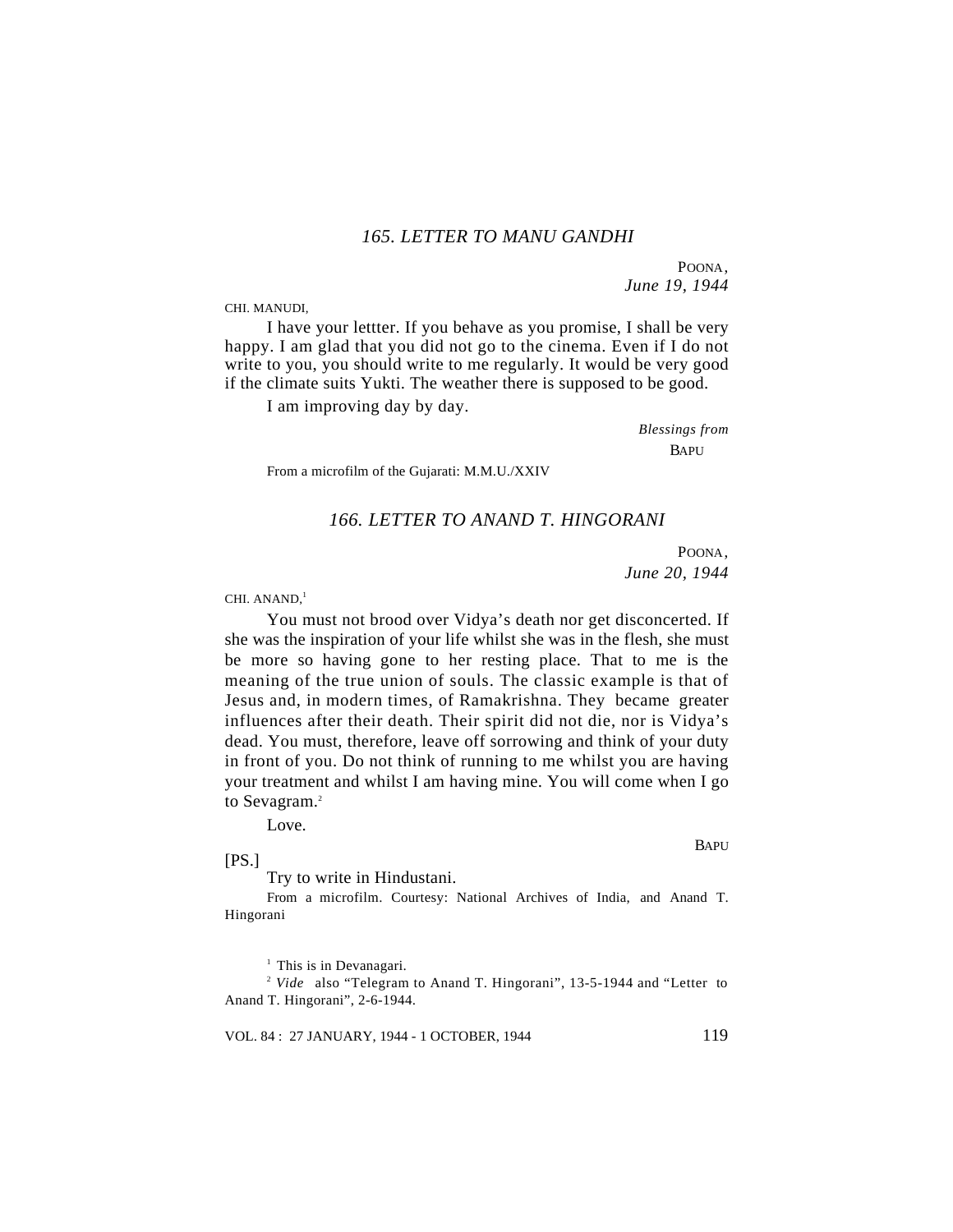# *167. LETTER TO SHIRLEY HUMPHREY*

NATURE CURE CLINIC, TODDYWALA ROAD POONA, INDIA, *June 20*, *1944*

#### DEAR FRIEND,

Gandhiji has your letter of the 4th April. I regret to have to say that his present state of health does not permit him to comply with your request. But you will find all the information you want in his *My Experiments with Truth* published by the Navajivan Press, P. O. Box No. 105, Ahmedabad.

*Yours sincerely*,

SHIRLEY HUMPHREY, ESQ.

SOLWAY COLLEGE

**MASTERTON** 

NEW ZEALAND

From a copy : Pyarelal Papers. Nehru Memorial Museum and Library. Courtesy: Beladevi Nayyar and Dr. Sushila Nayyar

# *168. LETTER TO VALJI G. DESAI*

*June 20, 1944*

VALJIBHAI,

This certainly reads well.<sup>1</sup> But the whole thing deserves to be reconsidered. The writing can be misinterpreted. For instance, what can a man do in the present war? As you say, he cannot remain neutral which means that either he should participate in the war or commit *harakiri* by plunging into it. Isn't it?

Should he go to jail? The answer is not as simple as we might think. The second part deserves a more serious consideration. Must only the brave grant forgiveness? One seldom comes across brave people. Hence the quotations cited by you, although true, are like

<sup>1</sup>The reference is to a collection of passages, extracted by the addressee from his article "The Quintessence of Gandhism" published in *Young India,* 22-1-1925. For the passages which the addressee considered as "suitable mottoes to be printed inside the cover page of *History of Satyagraha in South Africa", vide* Appendix "Passages from *The Quintessence of Gandhism*", before February 1944.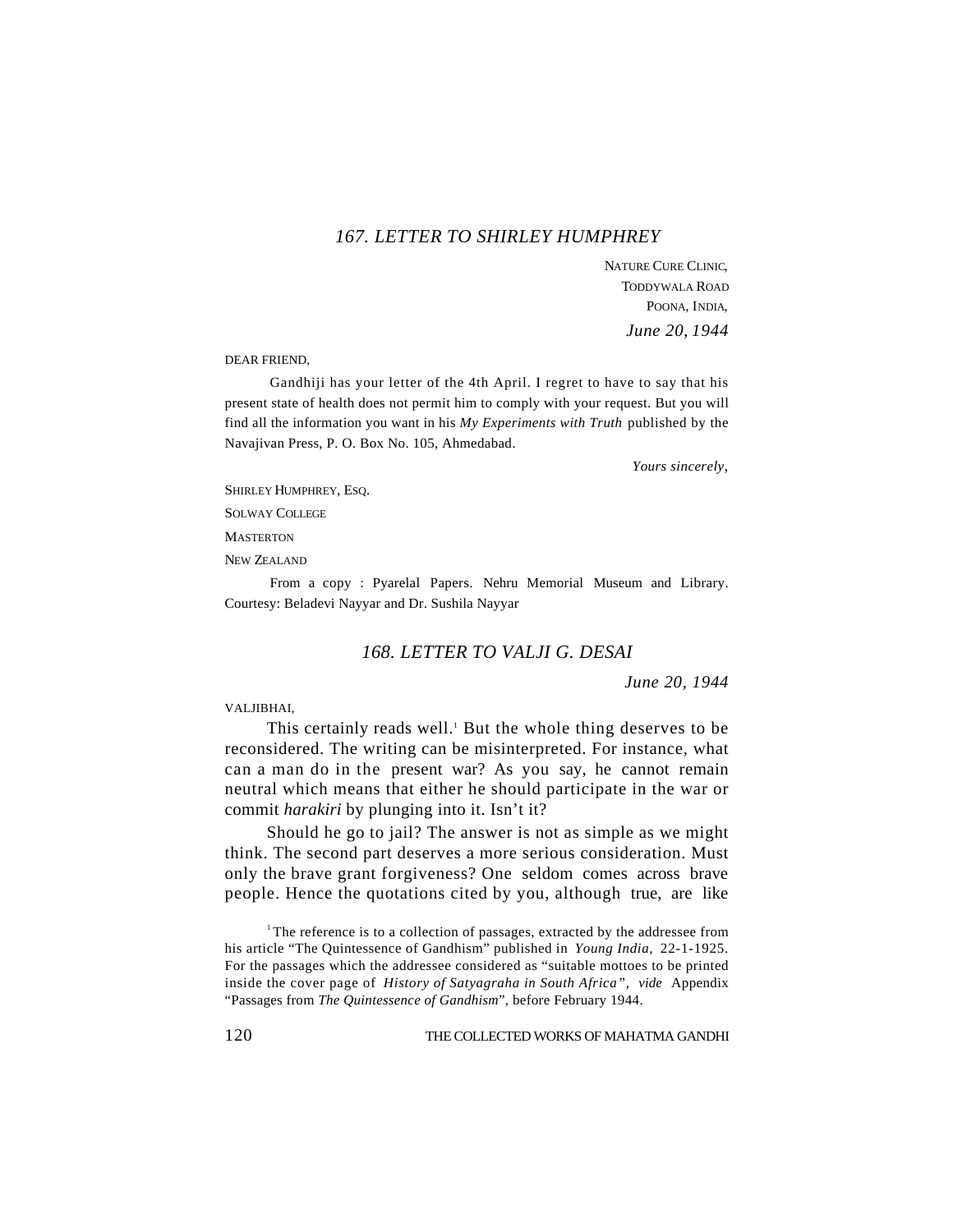reciting the *Bhagavata* before a buffalo, or casting pearls before a swine, or maybe, attaching gold trappings on to an ass!

These are but random thoughts as they come to my mind, and I am flinging them at you! It is only for your understanding. Under the circumstances it is best to go on doing our work silently.

From a copy of the Gujarati: Pyarelal Papers. Courtesy: Pyarelal

# *169. LETTER TO BHAGIRATHI DEVI UPADHYAYA*

POONA, *June 20, 1944*

CHI. BHAGIRATHI,

I was happy to get your letter but was equally unhappy to learn about Haribhau<sup>1</sup>. Keep writing to me.

I shall be in Poona till the 30th. It would be at least one and a half months before I can go to Sevagram. I am getting better gradually. The doctors say that it will be some time before I regain my full strength. There is not the slightest cause for worry about me.

Durgabehn, Narayan and Aryanayakam are with me and, of course, Pyarelal, Sushilabehn and Kanu. Abha was unwell and, therefore, she also is here.

> *Blessings from* **BAPU**

From a copy of the Hindi: Pyarelal Papers. Courtesy: Pyarelal

<sup>1</sup> Addressee's husband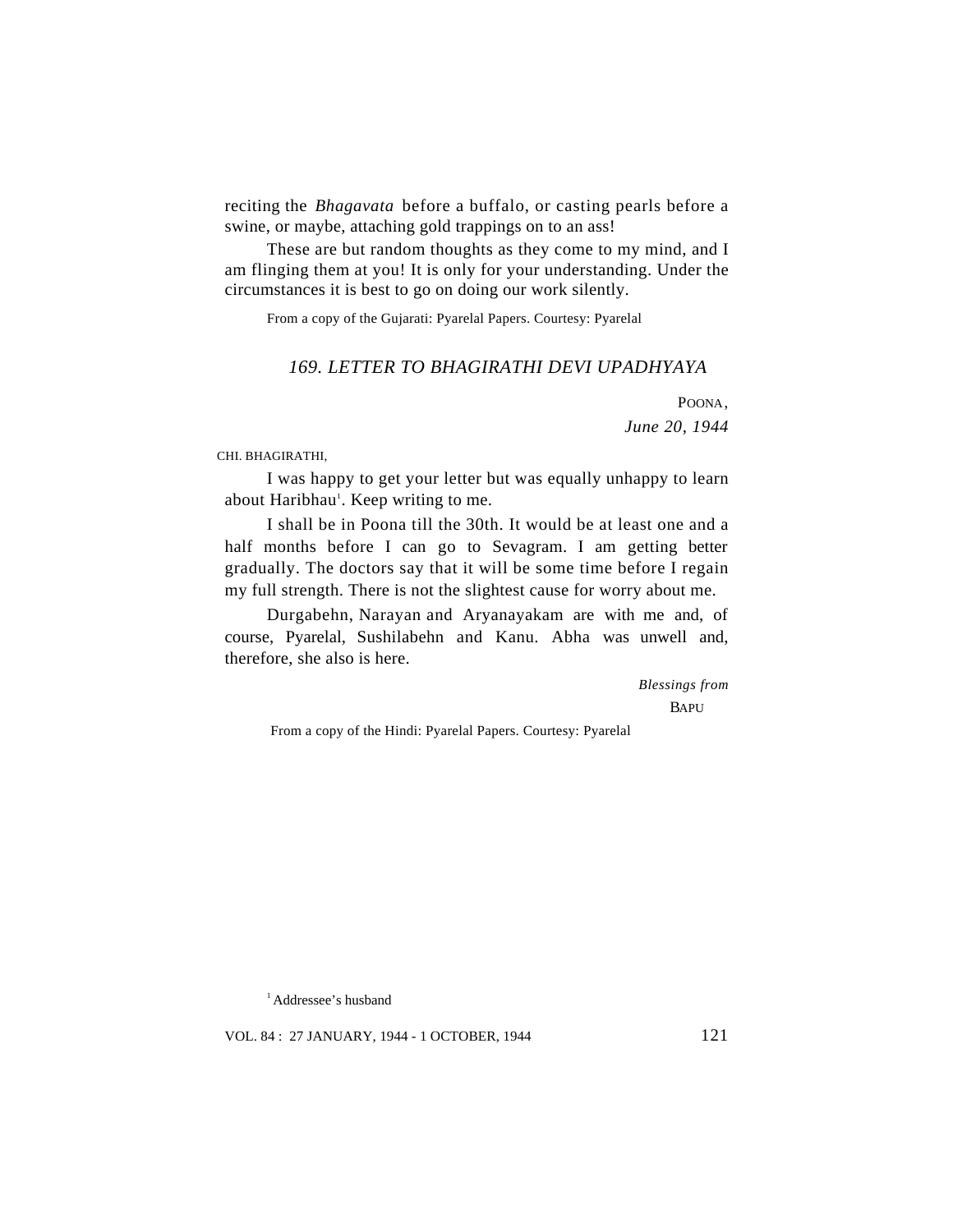# *170. LETTER TO G. V. MAVALANKAR*

POONA, *June 21, 1944*

#### $\mathbf B$ HAI MAVALANKAR $^1,$

Pyarelal could not deal with the papers you had sent. He was not attending to our discussion with sufficient care for that. Besides, he has never concerned himself with that subject. So I myself have done what I thought proper in this matter. I could have written more, but I think this much will be sufficient for you. If you think any points need further clarification, please ask me and I will immediately explain. Your two questions regarding the Kasturba Fund could have been drafted differently. But I have not touched them. I wanted to save time. I have made only a slight change regarding copyright, and it is self-explanatory.

> *Blessings from* **BAPU**

 $[PS.]$ 

Maganbhai's letter is enclosed. According to our understanding, I assume that you yourself will explain the matter to him, won't you?<sup>2</sup>

From a photostat of the Gujarati: G.N. 1249

### *171. LETTER TO MAGANBHAI P. DESAI*

POONA, *June 21, 1944*

CHI. MAGANLAL,

I have your letter. The party had gathered at Juhu and it was decided that whatever problems were brought to me should be referred by me to anyone I like from among the list of certain names. The question may, if at all, be referred to me after this.

I have accordingly passed on your letter to Dada Mavalankar. If he cannot satisfy you, you can have Rs. 8,000 from me. You are not

<sup>&</sup>lt;sup>1</sup> Speaker, Bombay Legislative Assembly, 1937 to 1945; later Speaker, Central Legislative Assembly and Lok Sabha

<sup>2</sup>*Vide* also the following item.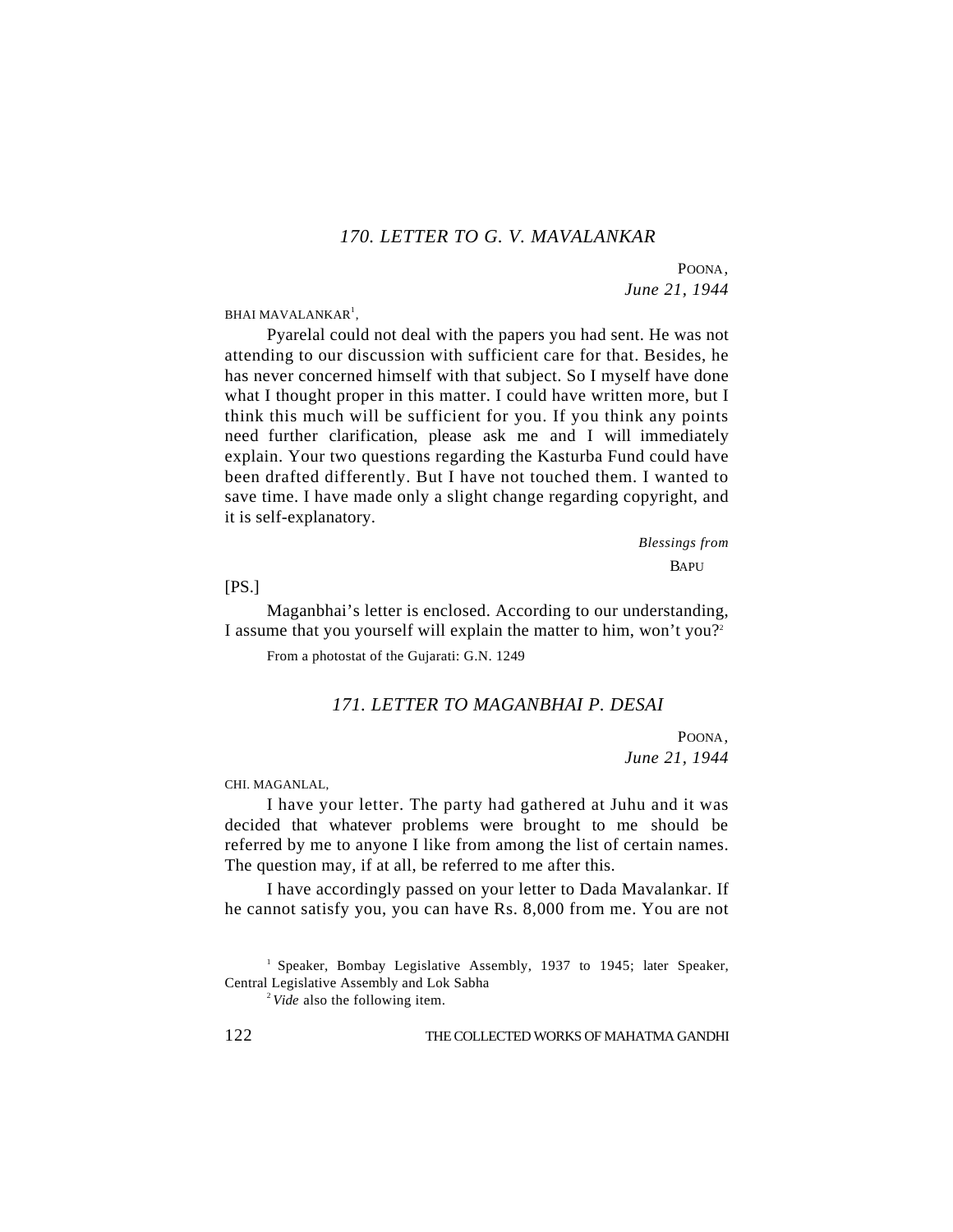to waste any time over it. Herewith find a copy of my letter to Vidyabehn<sup>1</sup> regarding the [Gujarat] Vidyapith. It did not occur to me, although it ought to have occurred, to consult you in the matter. Still, I hope you will like my reply.

*Blessings from*

BAPU

From a copy of the Gujarati: Pyarelal Papers. Courtesy: Pyarelal

#### *172. LETTER TO NRISINHAPRASAD K. BHATT*

*June 21, 1944*

#### BHAI NANABHAI,

I have your letter. I have also heard a lot from Manubhai<sup>2</sup> and Vijaya<sup>3</sup>. There seems to be some trouble about Prithvi Singh. They have asked for your experience. Do not for a moment think that it is your responsibility. You talked open-heartedly and were, in consequence, deceived. Why then feel hurt about it? How can the world go on, if we do not have such faith? I could understand your pain from what Manubhai told me. Hence this letter. Never mind, if you did not get my earlier letter. Come over to Sevagram, if and when I go there.

From a copy of the Gujarati: Pyarelal Papers. Courtesy: Pyarelal

# *173. LETTER TO PARACHURE SHASTRI*

POONA. *June 21, 1944*

BHAI PARACHURE SHASTRI<sup>4</sup>,

I have preserved your postcard. I have always been pained that the country cannot fully utilize your learning. I have looked in vain for possibilities. You should yourself find a way through persistent effort. The rest when we meet. It appears almost impossible to reach

<sup>1</sup>Vidyagauri Ramanbhai Nilkanth

<sup>2</sup> Manubhai Pancholi

<sup>3</sup> Vijaya Pancholi

<sup>4</sup> A leprosy patient who came to Sevagram in November 1939, and stayed there till his death on September 5, 1945

VOL. 84 : 27 JANUARY, 1944 - 1 OCTOBER, 1944 123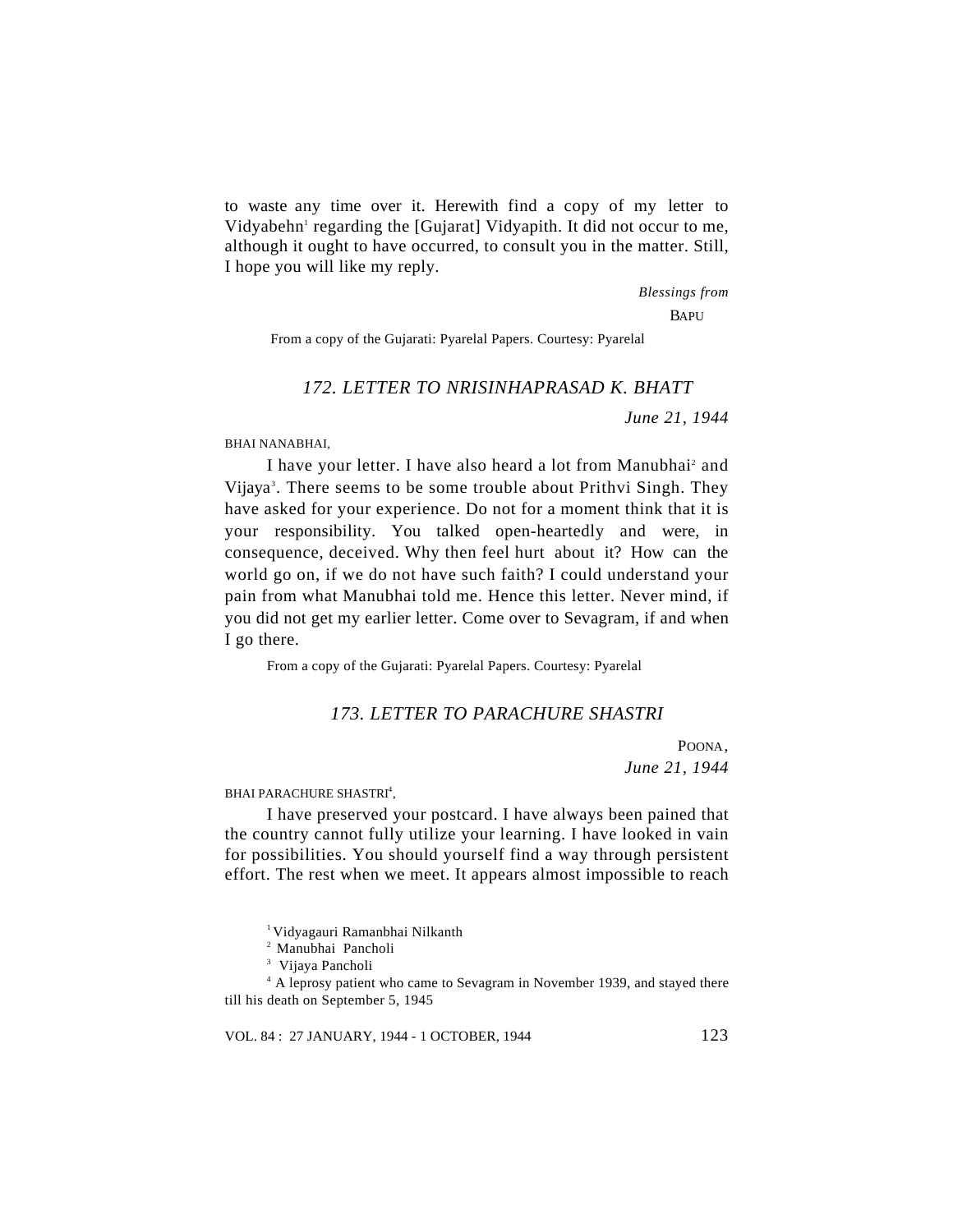there by the end of July. Bhai Manohar's<sup>1</sup> tapascharya is incomparable.

*Blessings from*

**BAPU** 

From a copy of the Hindi: Pyarelal Papers. Courtesy: Pyarelal

#### *174. LETTER TO HARIBHAU PHATAK*

POONA, *June 22, 1944*

MY DEAR HARIBHAU,

I could not trace your precious letter when Baburao called. I admitted him, being sent by you. He had nothing to say. I found your letter after you had gone.

I did not know that there was no Board here. I am more than agreeable that you should take charge. As you know, the whole thing is under the Sangh's<sup>2</sup> charge. Bapa is arriving here on 1st July. Probably he is here today. I advise your seeing him and showing this letter to him. You need have no delicacy about offering your services. Of course, cases like Baburao's should be helped, and helped promptly. The collection made here should principally, if not wholly, be used in Poona or perhaps Maharashtra proper. This again should pass through the Sangh who accept my recommendation without demur. This I shall do. Could you come on Sunday at 4.30 p.m.?

I do not know whether I ever acknowledged your letter accompanying the sweets you sent. I have not yet tasted them.

> *Yours,* **BAPU**

From a photostat: C.W. 2803. Courtesy: Chhaganlal Gandhi

<sup>1</sup> Manohar Divan who "dedicated himself to the service of lepers"; *vide* "Civil Disobedience", 15-10-1940.

2 Harijan Sevak Sangh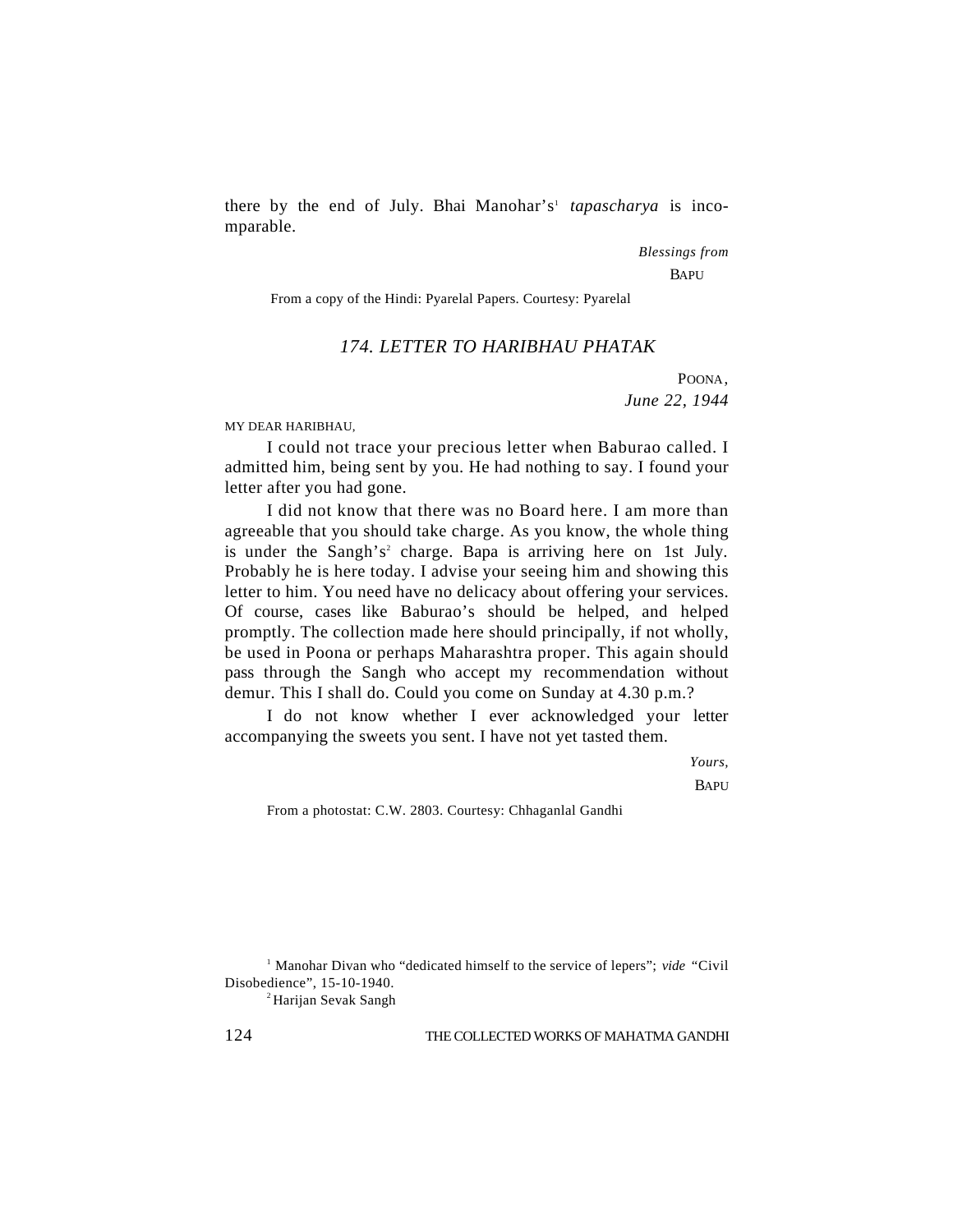# *175. LETTER TO LAKSHMIBAI ABHYANKAR*

POONA, *June 22, 1944*

DEAR SISTER,

Of course, I remember your husband very well. I was struck by his sincerity, and the accuracy with which he approached the subject he had made his own.

And only two days ago I had the pleasure of meeting Dr. Belvalkar and receiving from him his volumes on the *Bhagavad Gita.*

It gives me, therefore, much joy to be able to send my blessings to your son and to Usha Belvalkar on their forthcoming marriage.

> *Yours sincerely,* M. K. GANDHI

SMT. LAXMIBAI ABHYANKAR SARDAR GRIHA **BOMBAY** 

From a copy: pyarelal papers. Courtesy: Pyarelal

# *176. LETTER TO KANCHAN M. SHAH*

**POONA** *June 22, 1944*

CHI. KANCHAN,

I waited for you in Bombay. If you had met me there, you could have travelled with me up to Poona. Now I cannot send for you here. If I send for you, why not Amtul Salaam? Why not the other women also who wish to come? Vasumati is pining to come. Even the present number in Panchagani is too large. When I go there you all can have the pleasure of my company to your hearts' content. I am impatient to go there just for that reason. I hope that you will understand my position and have patience. There are lots of people here to attend on me.

> *Blessings from* BAPU

From a photostat of the Gujarati: G.N. 8268. Also C.W. 7174. Courtesy: Munnalal G. Shah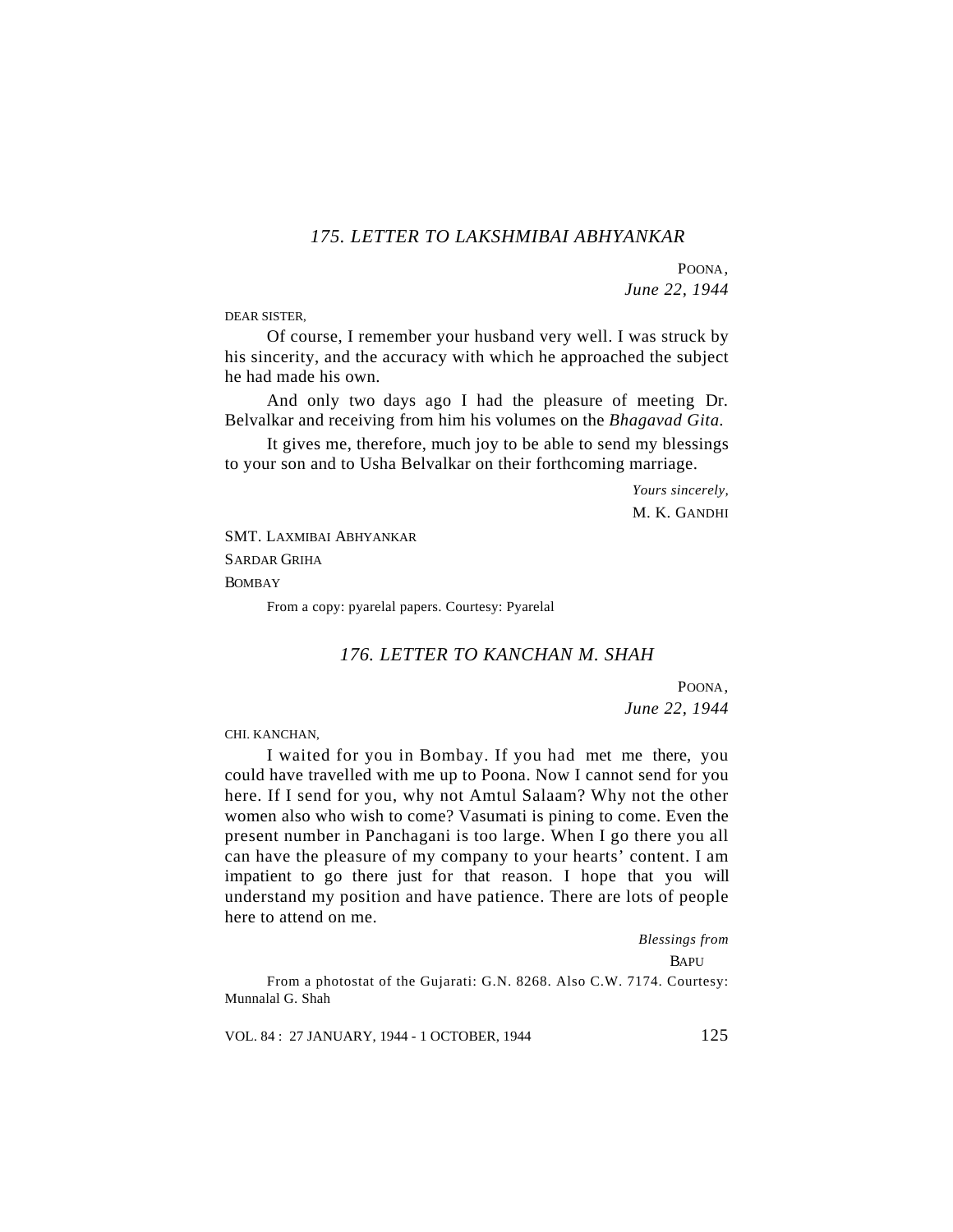# *177. LETTER TO GOKHALE*

POONA, *June 23, 1944*

MY DEAR GOKHALE,

I am quite clear that you should try to cure yourself of pleurisy. It is unnecessary to think ahead of four or five months. You will then act according to the circumstances then existing. If I am out, you will write to me.

> *Yours sincerely,* M. K. GANDHI

From a copy: Pyarelal Papers. Courtesy: Pyarelal

### *178. LETTER TO MANU GANDHI*<sup>1</sup>

POONA, *June 23, 1944*

CHI. MANUDI,

Your falling ill as soon as you arrived there has shaken me. If you faithfully carry out all that I have told you, you would never fall ill. The decision to study is a good one. But you must not study just to get through the examination. Study whatever you can without straining your eyes. You are impatient as all young people are. But I expect patience from you. The virtues that I have seen in you are not found in all girls. Having regard to them, when I see the smallest drawback in you it seems to me a mountain and something unbearable.

> *Blessings from* **BAPU**

From a microfilm of the Gujarati: M.M.U/XXIV

<sup>1</sup>The addressee had been upset by Gandhiji's letter to Jaisukhlal Gandhi, vide "Letter to Jaisukhlal Gandhi", 12-6-1944, and had asked Gandhiji to forgive her.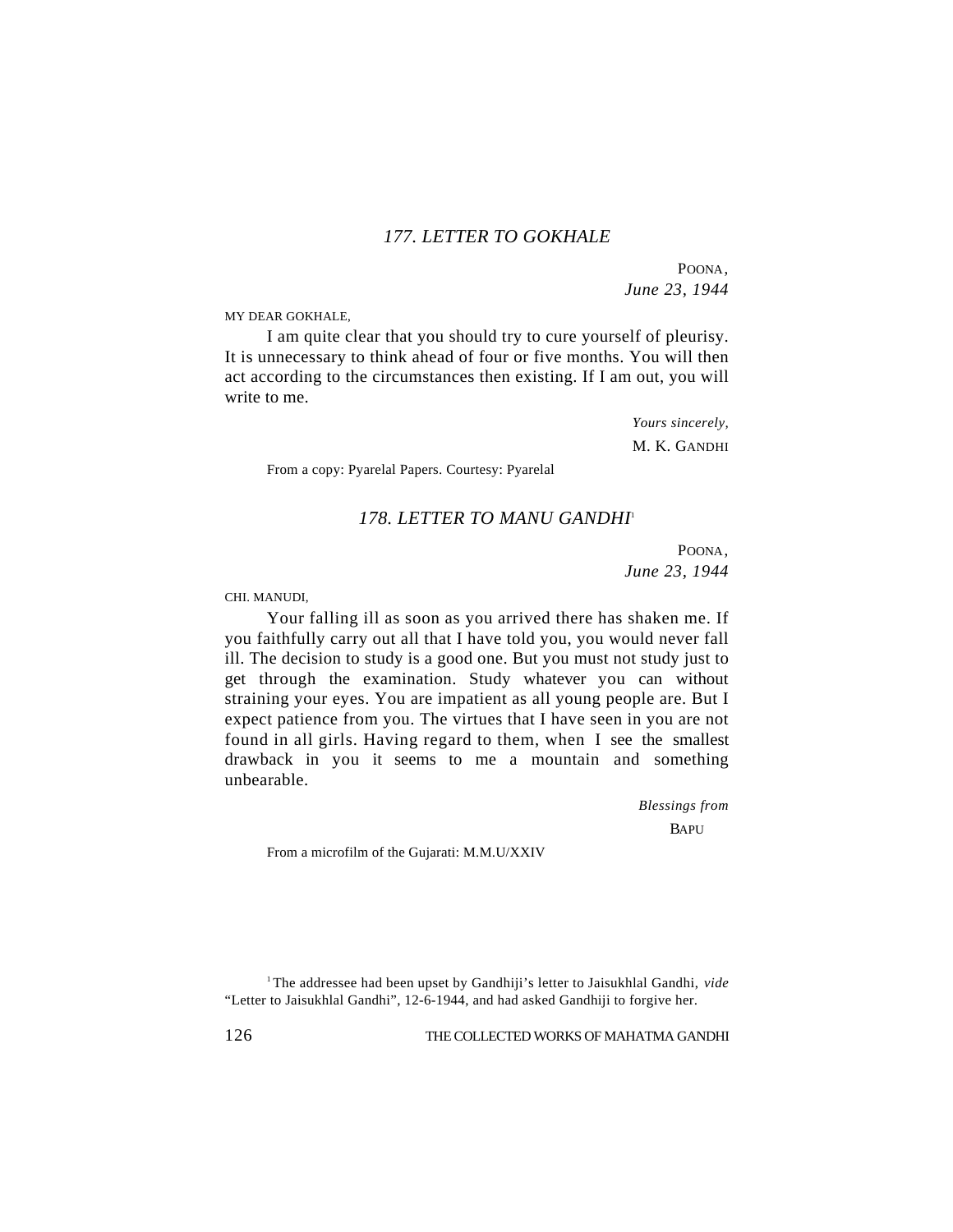POONA, *June 23*, *1944*

BHAI PRITHVI SINGH,

I should be betraying you if I did not convey to you something more I have heard about you.<sup>1</sup>

It appears that you had spread your net beforehand, got Nanabhai to side with you and through him influenced me. When the time came you cast me aside. That is to say, you cast aside nonviolence.

You clung to Mirabehn and tried to win me back through her.

You cast lustful eyes on two girls but neither of them fell into your hands.

The woman whom you have married was to marry her benefactor. But she abandoned him and linked herself to you.

Apart from these, there are various small things I am overlooking. I am carrying on correspondence with Nanabhai. I should be extremely happy if you could satisfy me in the above matter. I have nothing to say if you think that there is no need to satisfy me. If you just acknowledge this letter, I shall know that you have received it.

> *Blessings from* **BAPU**

From a copy of the Gujarati : Pyarelal Papers. Nehru Memorial Museum and Library. Courtesy : Beladevi Nayyar and Dr. Sushila Nayyar

### *180. LETTER TO AMRITA LAL CHATTERJEE*

**POONA** *June 24, 1944*

MY DEAR AMRITLAL,

Just a line to tell you that I had a long chat with Abha and Kanu. They are both prepared to be married after we descend from Panchgani, if your and your wife's blessings can be had. Narandas

<sup>1</sup>Vide also "Letter to Additional Secretary, Home Department, Government of India", 15-7-1943.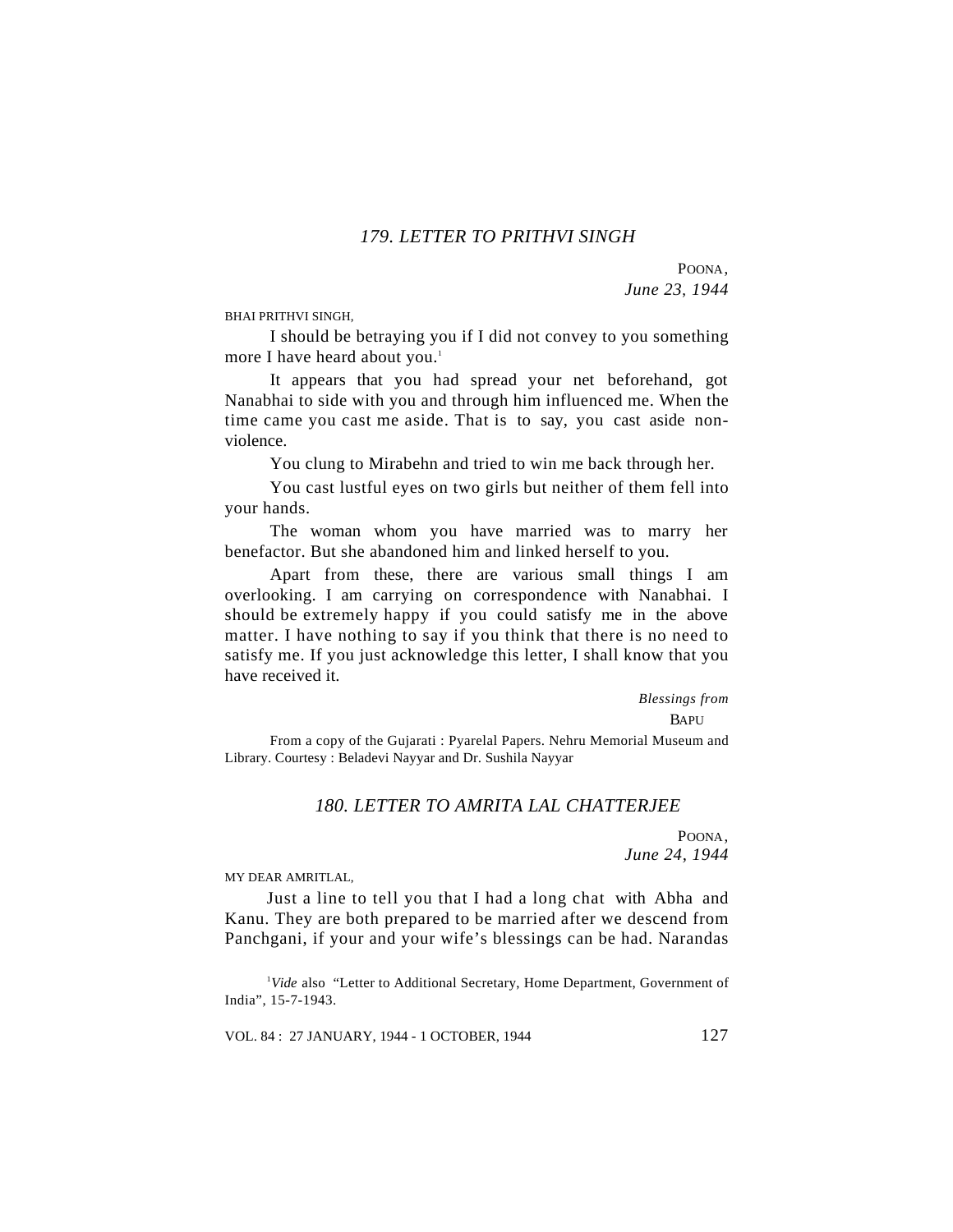and Jamnabehn have given their consent. Narandas won't be present at the ceremony.<sup>1</sup> Kanu is trying to persuade his mother, too, to abstain. I hope you two will also be able to exercise restraint. What is the use of spending money for a sentiment? But if you cannot, you will, of course, come. Please let me know your wishes per return. Write to me at Panchgani<sup>2</sup>, Satara District. Abha and Manu will be with me. Hope you are all well.

> *Yours,* BAPU

From a photostat: C.W. 10495. Courtesy: Amrita Lal Chatterjee

#### *181. LETTER TO JAISUKHLAL GANDHI*

POONA, *June 24, 1944*

#### CHI. JAISUKHLAL,

I have your two letters. You did right in giving all the details. I will write about that later. There is no need at all to send Manu to Rajkot. She has come there only with my permission. Let her get well soon and then study. Let her not be impatient to get through the examination. She knows household chores; let her, therefore, busy herself a little in that work. She will have to do it because of the difficulty regarding servants. If she remains ill there, I will conclude that her place is at Sevagram. But if she follows my instructions, I am sure she would never fall ill. If the vaid's medicine agrees with Yukti, and if he wishes to give some medicine to Manu also, he may do so. Her health is good and it must not be impaired. She must study with due care for her eyes.<sup>3</sup>

> *Blessings from* **BAPU**

[PS.]

I intend showing your letter to Shantikumar. He should know what you have written.<sup>4</sup>

From a microfilm of the Gujarati: M.M.U./XXIV

<sup>1</sup> Vide also "Letter to Narandas Gandhi", 10-6-1944.

 $2$  Where Gandhiji reached on July 4

<sup>3</sup>Vide also letter to the addressee, "Letter to Jaisukhlal Gandhi", 12-6-1944, and "Letter to Manu Gandhi", 23-6-1944.

4 *ibid.*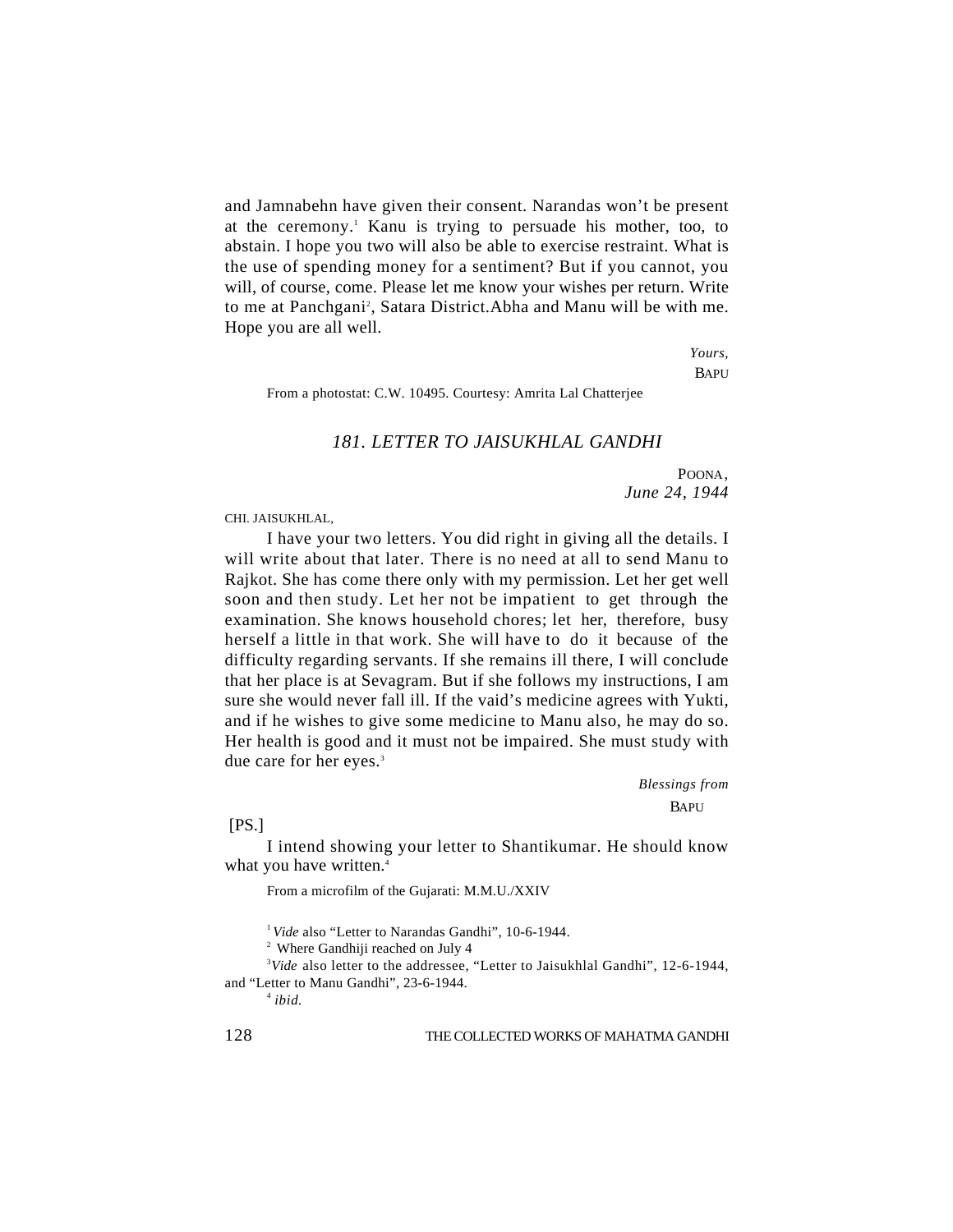POONA, *June 25, 1944*

MY DEAR VIJAYA ANAN $\mathbf{D}^1$ ,

I have your dear letter. You did well in writing to me so frankly as you have done.

I have signed 10 albums for you.

I hope the Maharaniji is well. Love to you all.

**BAPU** 

From a copy: Pyarelal Papers. Courtesy: Pyarelal

### *183. LETTER TO V. P. LIMAYE*

SEVAGRAM, *via* WARDHA, 2 *June 25, 1944*

#### DEAR ACHARYA LIMAYE,

I have seen a copy of the notice. It reads awful. It gives the occasion<sup>3</sup> a public character. Have you seen it? And it advertises the time as 4 to 6. I see that I shall be unequal to it. Not more than half an hour should be given in all. If the questions are the fewest possible, I can wind up the whole thing in a few minutes. Let there be an exhaustive report of the work done sent to me and the questions well beforehand. Let me have also a list of those invited with their addresses and status in the organization. I trust that Prof. Javdekar and Bhagwat are included in the list.

> *Yours sincerely,* M. K. GANDHI

From a photostat: C:.W. 999. Courtesy: V. P. Limaye

<sup>1</sup>The Maharajkumar of Vizianagaram

2 Permanent address

<sup>3</sup> The reference is to Gandhiji's proposed meeting with the representatives of the Maharashtra Congress on June *29; vide* "Speech to Congressmen, Poona", 29-6-1944.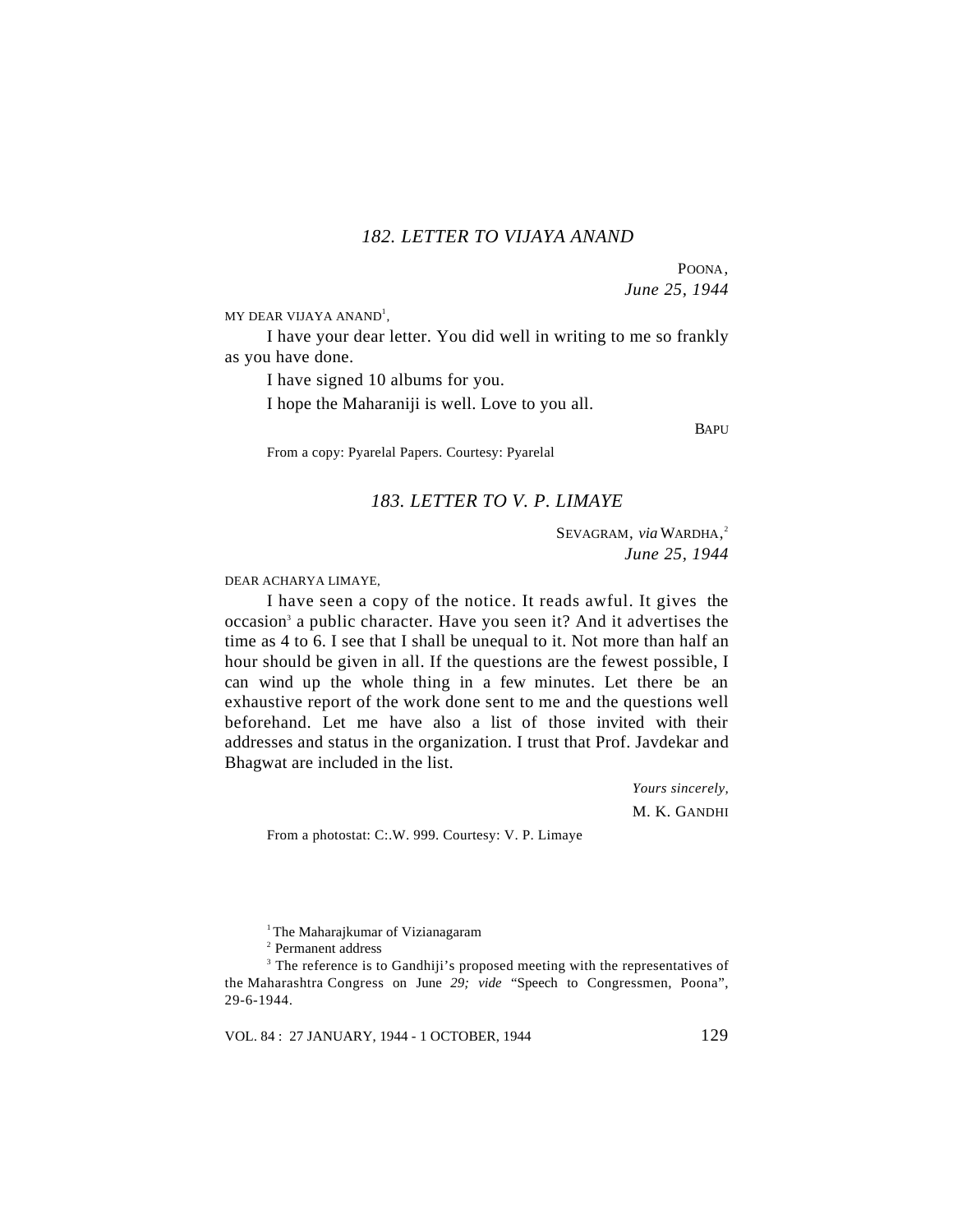# *184. LETTER TO V. P. LIMAYE*

SEVAGRAM, *via* WARDHA, 1 *June 26, 1944*

DEAR ACHARYA,

No apology needed. The fault was initially mine. I overrated my strength. And Sushila was not near me to repress my oversanguine nature. What followed was excusable. Of course, whatever happened was unconscious and with the best of intentions. What I am anxious about is that we should make the most of the forthcoming meeting and so ensure efficient previous preparation. I shall be very busy tomorrow. If, therefore, I am unable to see you, you will have full chat with Pyarelal.

> *Yours sincerely,* M. K. GANDHI

From a photostat: C.W. 998. Courtesy: V. P. Limaye

#### *185. LETTER TO DUNICHAND*

POONA, *June 26, 1944*

DEAR LALA DUNICHAND,

I have read your letter. My advice is that you should not submit to the conditions; it is better to go to prison.

As to the Bengal distress, my illness renders me useless.

*Yours sincerely,* M. K. GANDHI

From a copy: Pyarelal Papers. Courtesy: Pyarelal. Also G.N. 5594

<sup>1</sup> Permanent address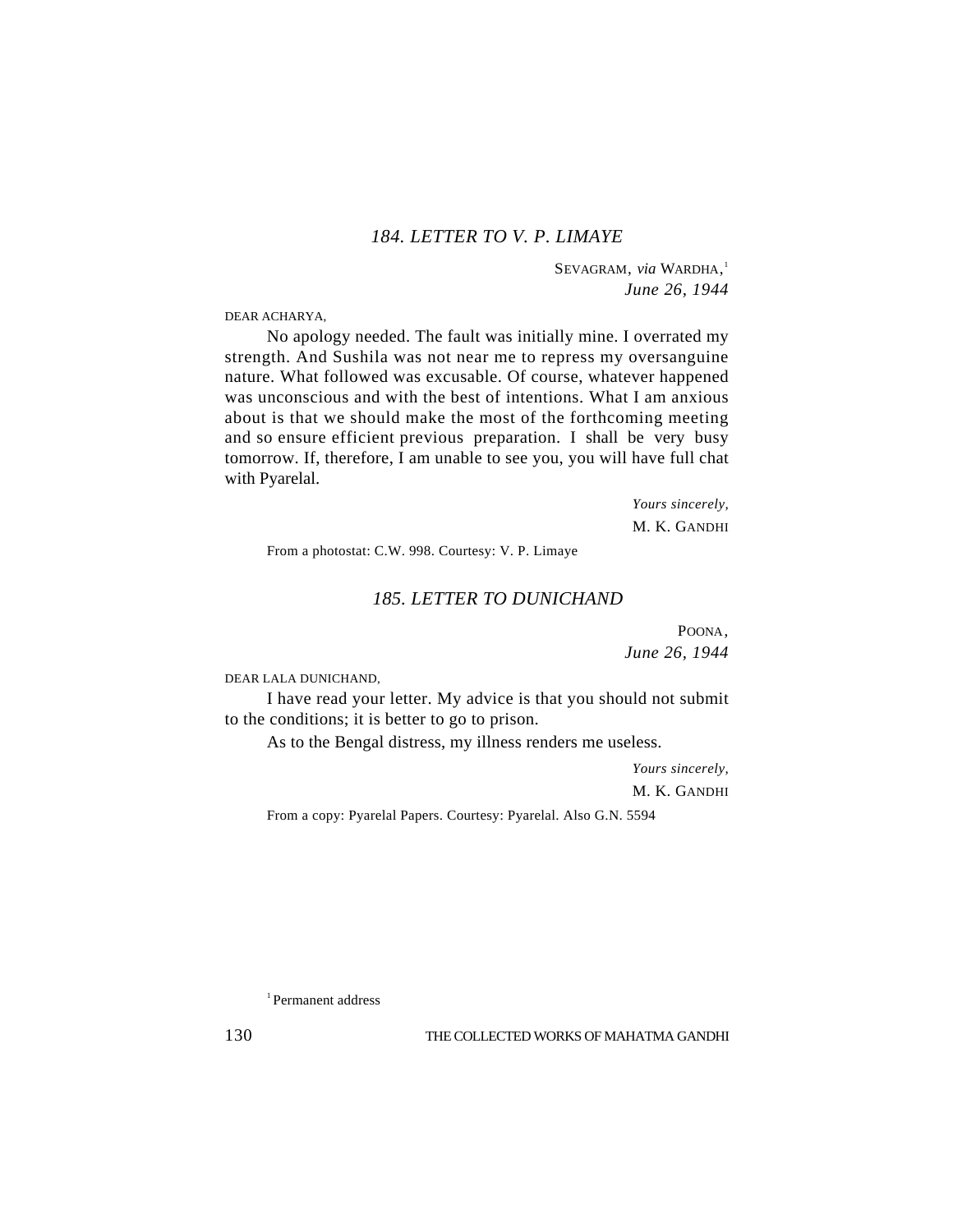### *186. LETTER TO AMRIT KAUR*<sup>1</sup>

[*June 26, 1944*] *2*

Too busy to send you more than my love of which you have as much as you can carry.

**BAPU** 

From the original: C. W. 4200. Courtesy: Amrit Kaur. Also G.N. 7836

#### *187. LETTER TO DINSHAW K. MEHTA*

*June 26, 1944*

BHAI DINSHAW,

I could have only a brief talk with you. But all the time I have been thinking about the nature cure. The result is:

This institution should remain as it is, with some modifications, because it is your creation. Do not enlarge its sphere of work.

Buy about a thousand acres of land near a village under your supervision. There should be enough space for patients and also provision for the healthy ones to remain so. The rich and the poor should stay in the same way, and food for them should be produced there itself. Almost all the things should be grown there. Treatment through earth, water, light, air and ether should be given. Manage everything in such a way that the poor can get what they require. Such new institutions should come up as you get more workers. The management should be such that the institution is able to meet its expenses. Do not take Government aid so long as power is not in the people's hands.

Convene a meeting of naturopaths and discuss the issue. Take workers from among them.

There should be a trust for this and the new institution which will come into being. At least you, Ghanshyamdas and myself should

 $1 \& 2$  The letter was written as postscript to one dated Poona, June 26, 1944, from Dr. Sushila Nayyar to Amrit Kaur, which read: "I went to Bombay yesterday . . . when I returned at night I found that a reply had been received from my 'Dear Friend' [M. A. Jinnah]. He has said a firm 'No'. I must say that though we did not expect much from him, we were not quite prepared for that. Now the end is clear. It is only a matter of weeks.  $\ldots$ ."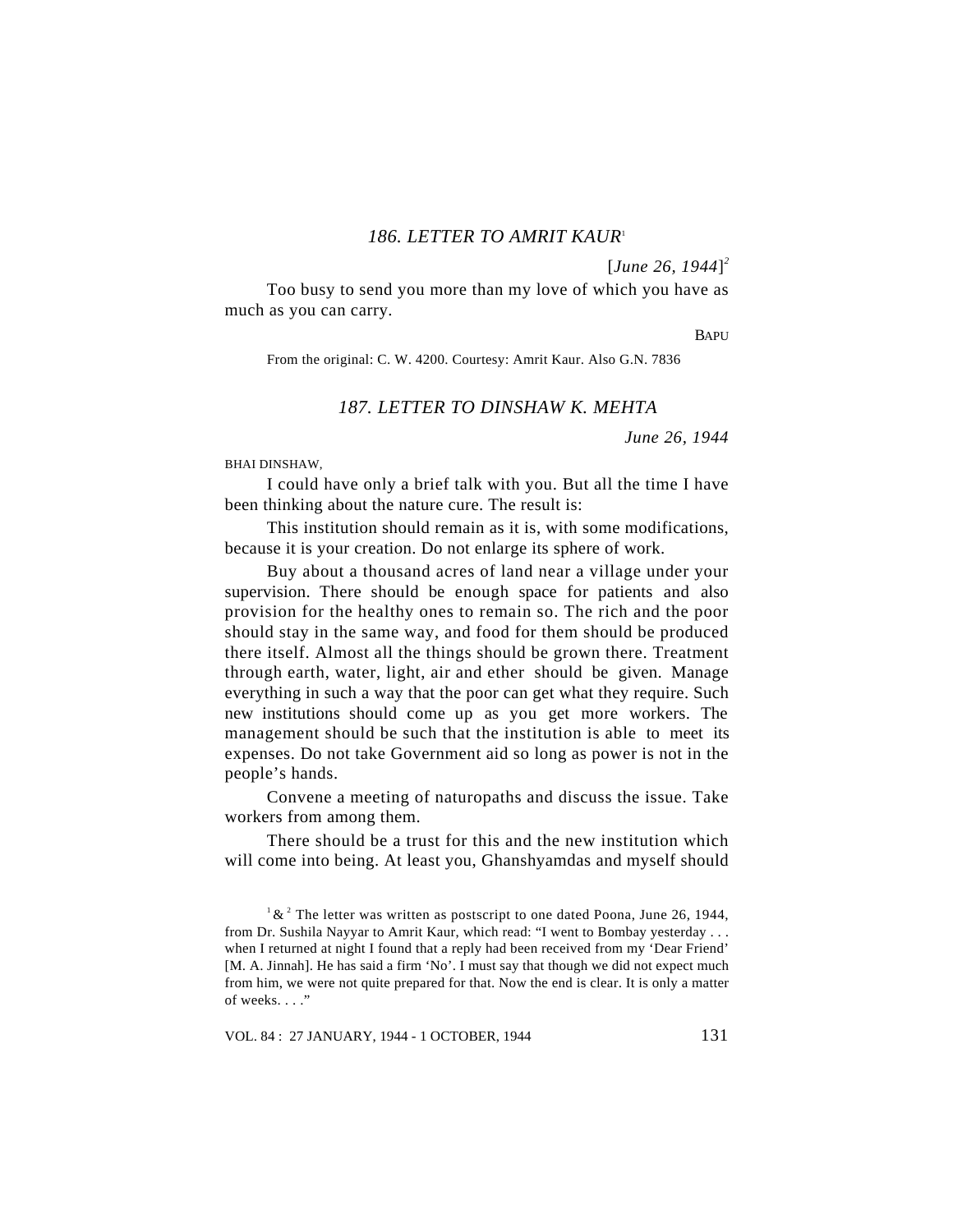be among the trustees. You can take any fees you think proper. But take [only] the sum fixed for your personal expense. The rest should be debited to the institution's account. Define what items can come under nature cure, and write books of general knowledge about them.

There is no need to wait for some occasion to arise. So long as I am out and alive, it will be under my supervision. But it should be so planned that it will function even during my absence.

I have already started discussing it with Ghanshyamdas. He has agreed to do as I say.

Think over this and let me know what changes you would like. You are absolutely free to suggest them. This can be accomplished only if you have your heart and mind in it. I can think only of you in this matter. I wish to forget about it, if you are not convinced. I believe we can get the help we need for the institution.

From a copy of the Gujarati: Pyarelal Papers. Courtesy: Pyarelal

# *188. TELEGRAM TO PRIVATE SECRETARY TO VICEROY*

POONA, *June 27, 1944*

PRIVATE SECRETARY TO VICEROY VICEROY'S CAMP

IN VIEW PERSISTENT INQUIRY ABOUT EXCHANGE RECENT LETTERS SUGGEST RELEASE THEREOF FOR PUBLICATION.<sup>1</sup>

**GANDHI** 

*Gandhiji's Correspondence with the Government,* p. 4

<sup>1</sup> The correspondence was released to the Press from New Delhi on July 1, 1944.

132 THE COLLECTED WORKS OF MAHATMA GANDHI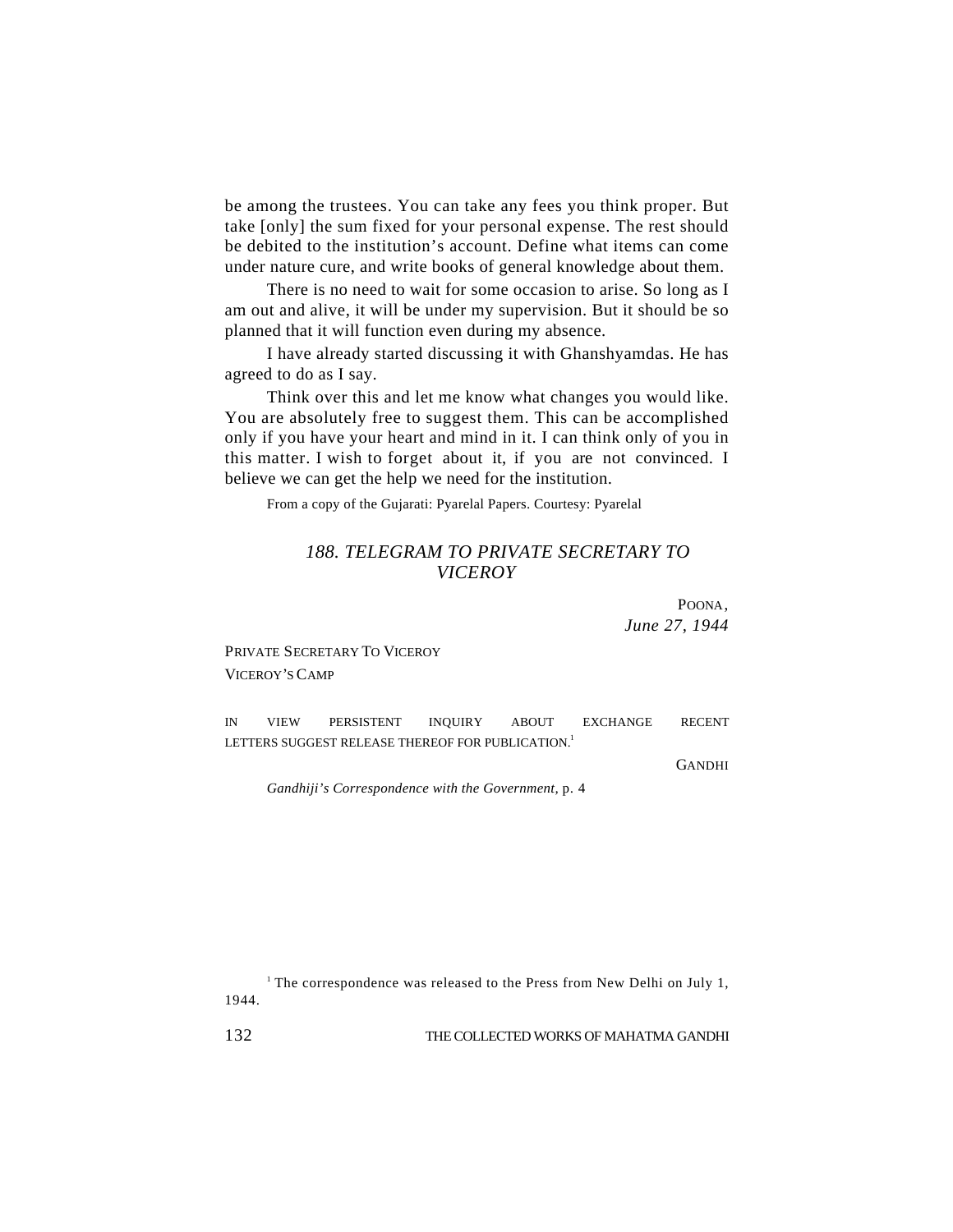POONA, *June 27, 1944*

MY DEAR BROTHER,

The enclosed copies<sup>1</sup> speak for themselves. The Viceregal reply does not dishearten me. I had expected nothing else. The reply, however, makes it clear to me that they cannot keep me free after discharge by the doctors. For, I see no way of giving co-operation in the continuing degradation of the people. Even the food relief is only so-called. But we must discuss the whole thing when we meet. Come to Panchgani when and if your health permits. I am in no hurry to make any public declaration. I am simply storing and digesting the information I gather.

*Love from*

YOUR LITTLE BROTHER

From a photostat: G.N. 8824

#### *190. LETTER TO GAJANAN N. KANITKAR*

POONA, *June 28, 1944*

DEAR BALUKAKA,

Apart from everything else, I plead for pity on me. I have not a moment to spare. I tell you, I have been longing to have your son<sup>2</sup> by me to teach me spinning on his improved *takli*. But I had to give up the attempt. So you should excuse me for old times' sake. Write out all you have to say. The Congress can't be compromised by you or me. It will be compromised by the collective activities of its members, if the sum total is discreditable. Do see the distinguished friends you mention. Your work need not be affected by the absence of the contemplated interview with me.

> *Yours,* M. K. GANDHI

From a photostat: C.W. 971. Courtesy: Gajanan N. Kanitkar

<sup>1</sup> Of Gandhiji's letter to Lord Wavell and his reply; *vide* "Letter to Lord Wavell", 17-6-1944.

<sup>2</sup> Dhundiraj; *vide* also "Letter to Dhundiraj G. Kanitkar", 9-7-1944.

VOL. 84 : 27 JANUARY, 1944 - 1 OCTOBER, 1944 133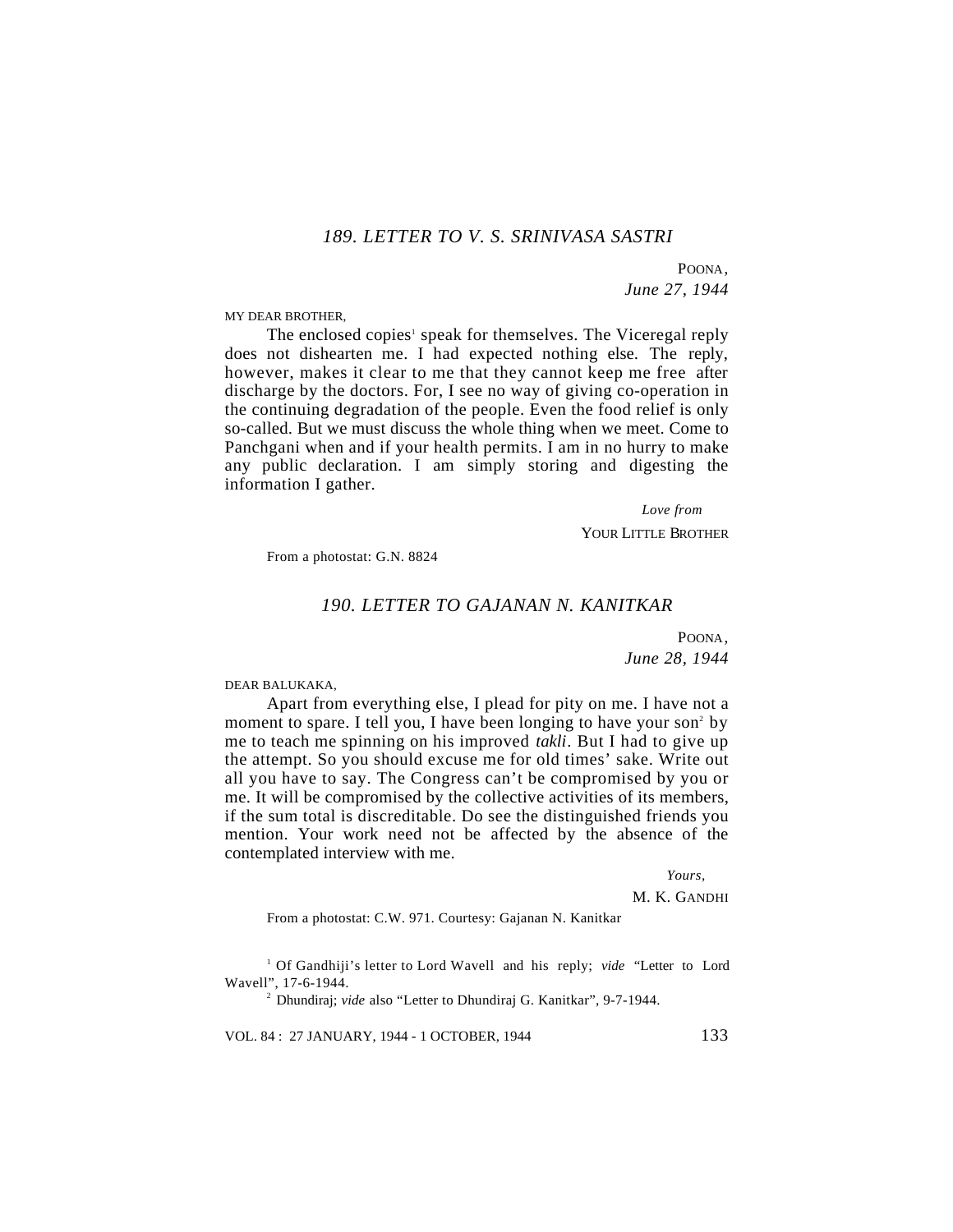*June 29, 1944*

BROTHERS AND SISTERS,

When some of you came to Juhu, doctors forbade me to speak a word to you. And I felt very unhappy. When I came over to Poona I thought I would be able to meet you. Even now I am unwell, but still I meet many people and am able to talk to them. Why not with you then? I had hoped to spend some more time with you, but the doctors have permitted only half an hour. I have promised not to take more than the allotted thirty minutes. Hence I omit all preliminaries.

At my request<sup>2</sup>, the Secretary kindly sent me a report of the happenings in Maharashtra since August 9, 1942. Besides the names of those assembled here, he has sent some questions. I have read all these papers carefully. I do not propose to reply to all the questions. This will not be possible within half an hour. You will, therefore, excuse me for confining my remarks only to the main issues.

Today I do not meet you in any representative capacity. In terms (the language) of satyagraha, the moment I was imprisoned I ceased to wield the authority reposed in me by the Congress. And if I am now out of prison, it is not because of my strength or yours, but because of my illness. In a satyagrahi, illness is a thing to be ashamed of. This fortuitous release does not restore to me the authority that lapsed with my imprisonment.

I discussed my position with some lawyer-friends<sup>3</sup> in terms of the law prevalent in the land, and they are of the opinion that what I hold to be true in terms of satyagraha happens to be true legally too. What then is my status today? You who have gathered here occupy certain positions of authority in the Congress. I do not hold any such position. I am not even a four-anna member of the Congress. Iresigned from the Congress some years ago to try out the subtler laws of satyagraha. Nevertheless, I know that I hold a big place in your

 $1$  About 50 representative Congressmen of Maharashtra met Gandhiji at the Nature-cure Clinic of Dr. Dinshaw Mehta. Gandhiji spoke in Hindustani. The translation given here has been collated with that of *The Hindu,* 1-7-1944.

<sup>3</sup> Bhulabhai Desai, V. F. Taraporewala and K. M. Munshi. For their opinion, *vide* Appendix "Opinion on Gandhiji's Responsibility", 6-2-1944.

<sup>2</sup>*Vide* "Letter to V. P. Limaye", p. 333.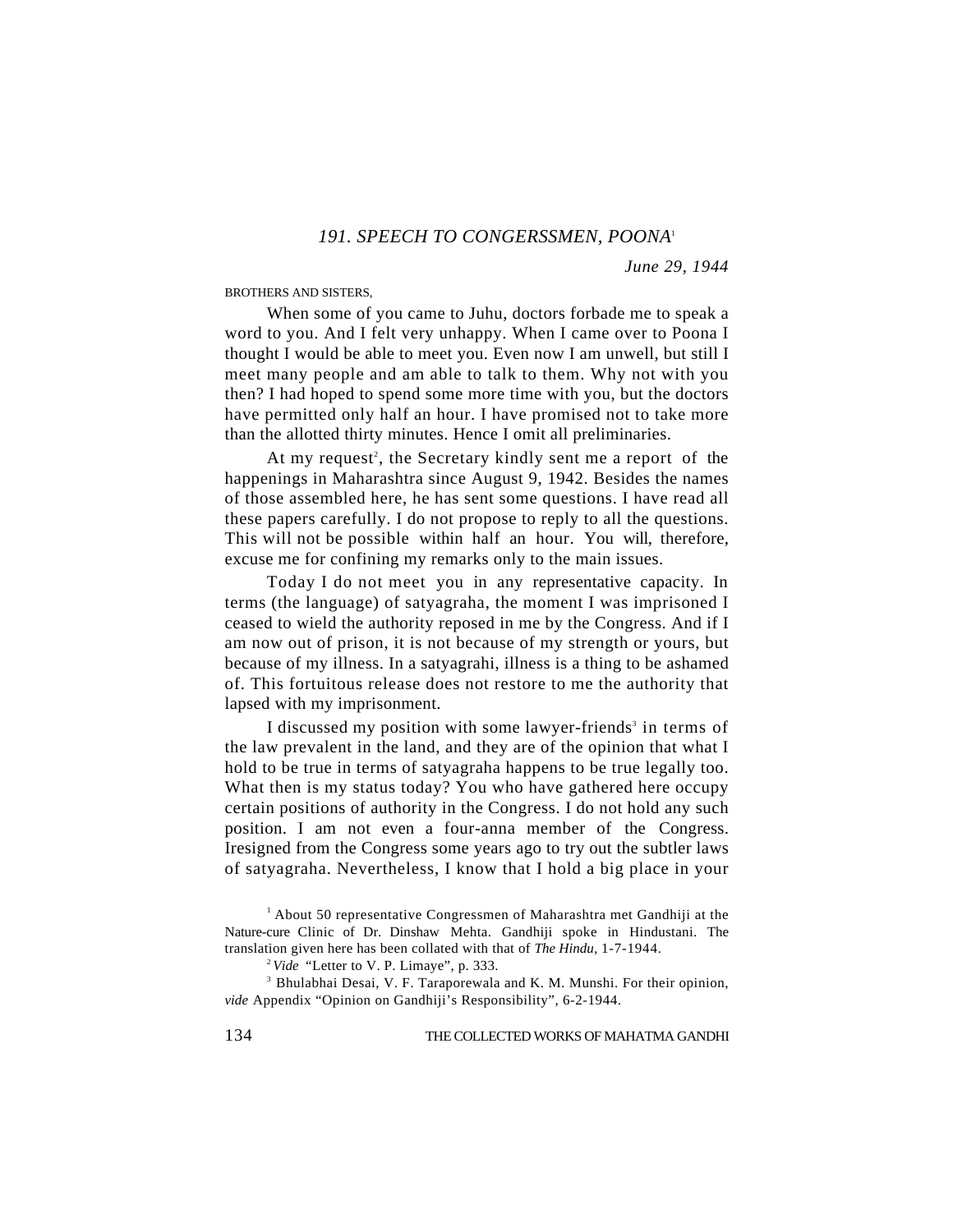hearts, and you would give weight to whatever I might say. What I may say is to be regarded merely as an individual opinion, to be accepted or rejected by you at will. It could have been otherwise, if I were speaking in a representative capacity. Then I would have expected you as disciplined soldiers to carry out my instructions. I thought of many things after reading the documents sent by you. But instead of discussing past happenings, I shall speak only of our present duties. What work I have done and am still doing in India or abroad is rooted in truth and non-violence. I have been experimenting all along with the introduction of truth and non-violence in day-to-day life. Some people believe that truth and non-violence have no place in the practice of politics and public affairs. I do not agree. I have always believed that these weapons are entirely useless, if they are meant only for personal salvation. I would not like to have even beatitude for myself alone. I am no slave of any rigid school. I have no guru. If I discover a guru, I shall bow before him. My religion teaches me the need for a guru and how to honour one. But today my heart is my only guru. I do not propose to give you a religious discourse today. I must say that if you have lost faith in the efficacy of truth and non-violence, I have no remedy for your despondency. Inside the prison I used to read the newspapers and now, when I am out, I hear from people that a sense of frustration has overpowered the country. But I felt no frustration in my heart in the prison and I feel none outside. If Congressmen feel frustrated, it is because they lack faith in truth and non-violence. Examine your hearts. Has your faith dwindled? You are good for nothing, if you are still in the Congress but have no faith in truth and nonviolence. Your being in the Congress would then be a sign of your ignorance.

Who are Congressmen? Only those whose names are in its register? The Congress should be a poor organization, if it depended for its strength on the few lakhs of members whose names appeared on Congress rolls. At the Faizpur Congress<sup>1</sup>, Deo and Dastane used to stress the point that the work done on behalf of the Congress was beyond description. Huge crowds gathered at Faizpur. But a very small proportion of them was on the Congress rolls. I noticed atFaizpur that not even untouchability had disappeared from the place. A cow could drink water at a well, but not an untouchable. Deo and Dastane did not notice this, but it did not escape my eyes. It has

 $1$ In December 1936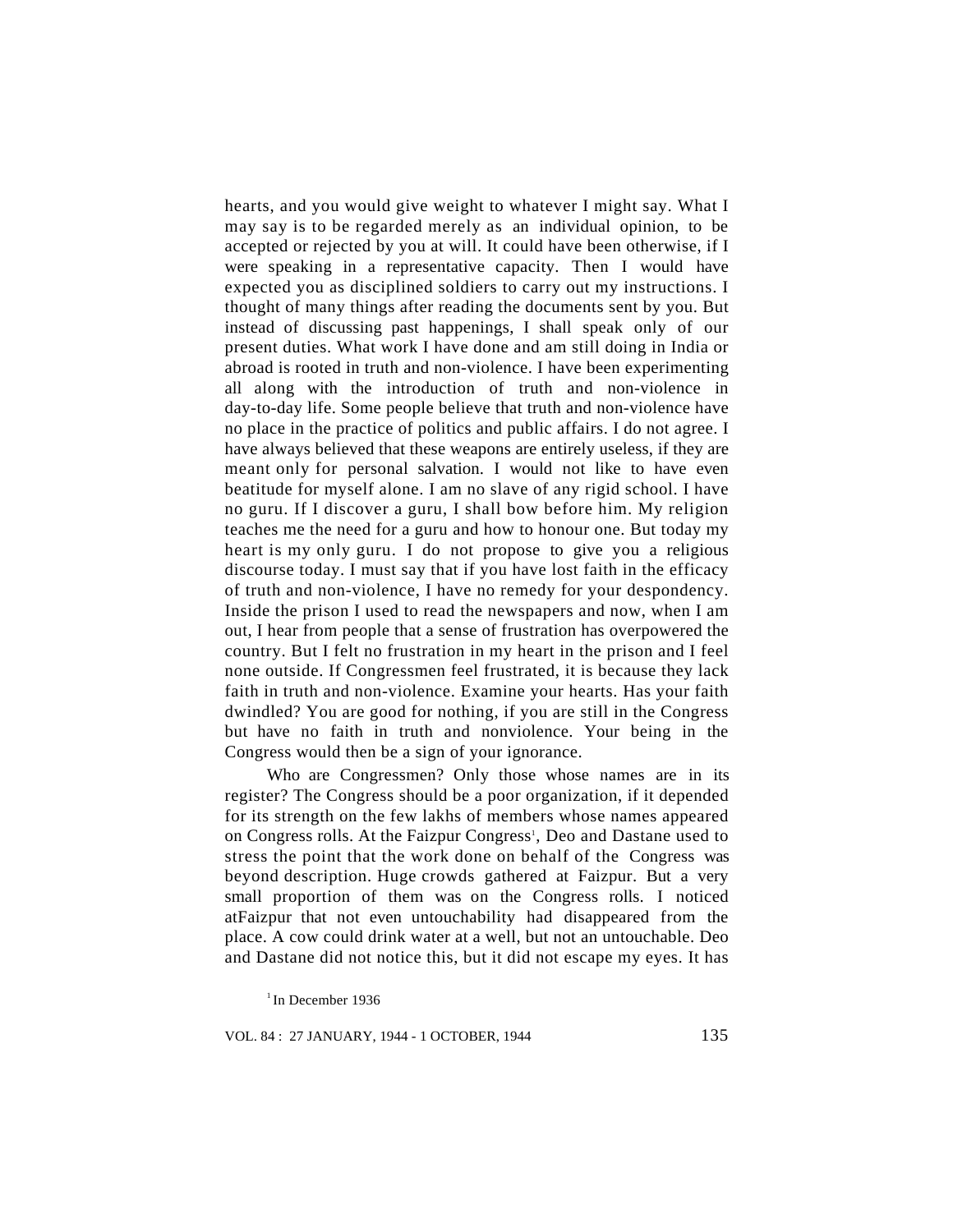been my endeavour from childhood to identify myself with the masses. I am one of them and not separate or different. That has enabled me to enter their hearts and to understand them. At the Round Table Conference I claimed that I represented the whole of India, those who supported the Congress and also those who had nothing to do with it. Since the Congress claims to serve all, it represents them all. Congress represents to a greater extent the poor, hungry and helpless millions. I shall not discuss today why they lost the lustre in their eyes. I will merely affirm that you represent Congress, and you cannot represent it without subscribing to truth and non-violence.

Experience has led me to the firm conviction that our success has been mathematically proportionate to the extent to which we have adhered to truth and non-violence. The phenomenal awakening in the masses during the last 25 years has been entirely due to the purity of our means. And to the extent untruth and violence have crept in, they have hindered our progress. Whatever harm has come our way, it is due to our lack of faith in truth and non-violence. Today I do not wish to sit in judgment upon your actions. I only wish to place my convictions before you. Your faith in me overwhelms me. My fortuitous release has given rise to great expectations. I am doubtful whether I deserve all this confidence. But this much I know that whatever strength I may have is entirely due to my being a votary of truth and non-violence. If I make any suggestions, they are based on my faith in these fundamentals. You want to follow a man like me. You raise minor doubts which trouble me. If you feel frustrated, ask yourself whether your faith in truth and non-violence has ebbed away. If so, you should strengthen it. Dark clouds surround us. The Government is sitting tight. We do not see the way ahead of us. The communal tangle is, of course, there. Many people are cursing me. And yet I suffer from no sense of frustration. Frustration can spring only from one's own weakness and loss of faith. So long as we do not lose faith in ourselves, it is well with India. My talking to you would have served its purpose, if I am able to drive away your frustration.

You will ask me, what about the political deadlock, the communal tangle, the food-scarcity and the like? I have an answer for each of these. But I may not attempt it at this meeting. I am convinced that the sufferings of the people cannot be alleviated until India has real political power. I cannot alleviate the food situation by feeding a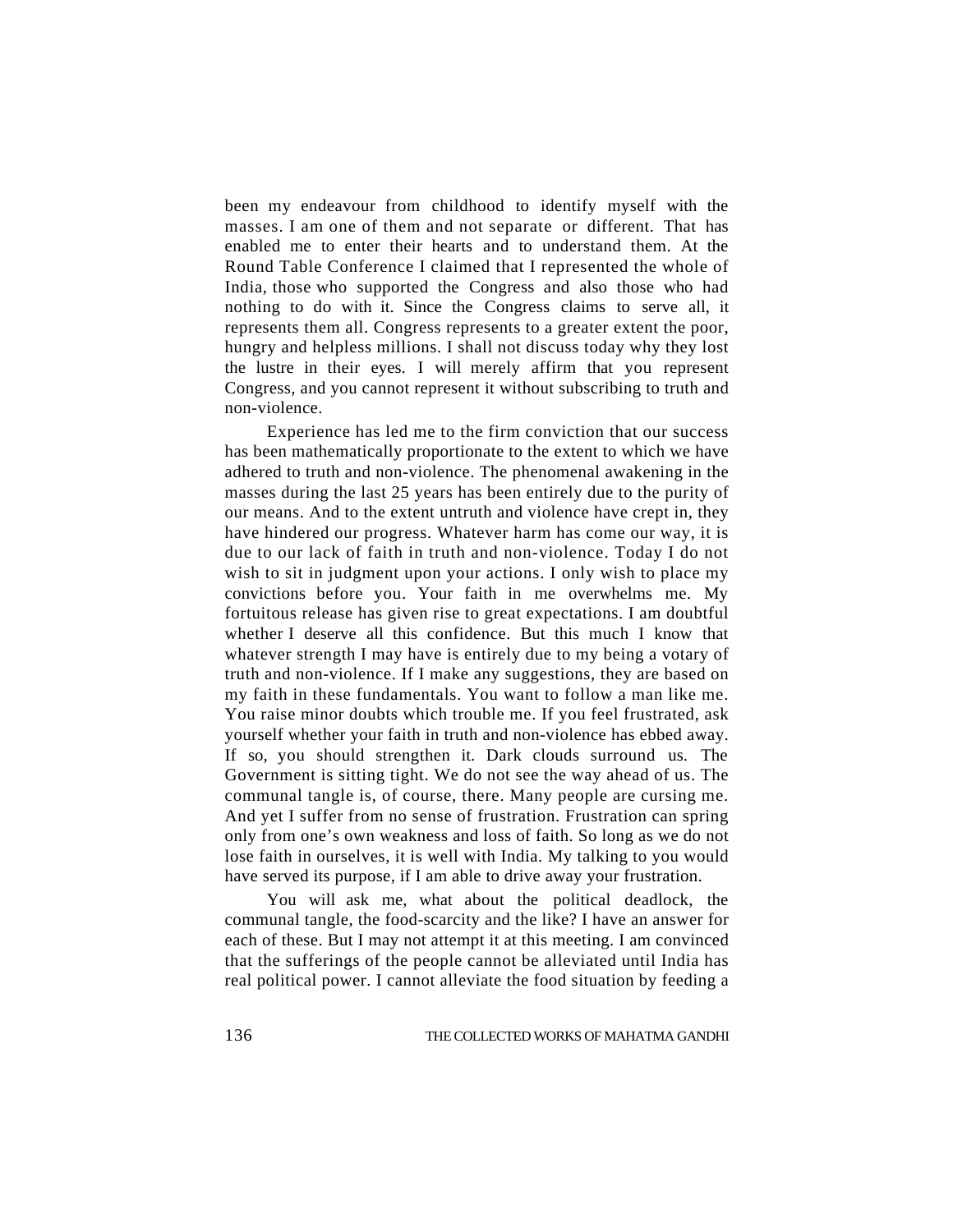few hungry mouths. I have friendly relations with millionaires, not for personal gain or in order to flatter them, but in order to get a portion of their wealth for the service of the poor. They too know this. But their money cannot serve the hungry millions at present.

What is the root cause of this widespread starvation? Under the cover of war, the Government is extorting huge sums. I am of the opinion that if India had been free, there would have been no war with Japan. And if Japan attacked us, we would have defeated it much earlier. I do not want to bring in Japan. I do not want a change of masters. I want to he free from all foreign control. For me the four corners of India are enough for us. If India understands my message thoroughly, freedom can come to us this moment.

You must have seen my recent correspondence with the Government. Starvation and destitution are stalking the land. Millions of rupees are being drained out of India. We may not be deceived by the wealth to be seen in the cities of India. That wealth does not come from England or America. It comes from the blood of the poorest. I claim to be an economist though not of the academic sort. I understand the roots of misery and [poverty] of India. Are you going to stamp out India's starvation by feeding a few hungry mouths? There are said to be 7,00,000 villages in India. Some of them have been simply wiped out. Who has kept count of them? I am a villager. I can recognize at a glance the traces of a ruined village. Where has it gone? Where are the villagers? If anyone raises a doubt about my allegations, I can go round with him and show him the devastation. God will give me the strength for that. The Government reports, though an underestimate, of the thousands who have died of starvation and disease in Bengal, Karnataka and elsewhere are shocking. But this devastation is negligible compared to the wider havoc wrought over India through the centuries. Why this havoc? It is because the blood of the poorest is being sucked; whoever eats a morsel more than he really needs, is sucking the blood of the poor. The money that goes to England and America is not your money, it is the blood of the poorest. I tell you that the pressure from the top crushes those at the bottom. What then is the remedy? All that is necessary is to get off their backs. This is the meaning of non-co-operation with evil. Wehave the mighty weapon of ahimsa. In action, it takes the form of civil disobedience and non-violent non-co-operation. Civil disobedience is a very potent weapon. But everyone cannot wield it.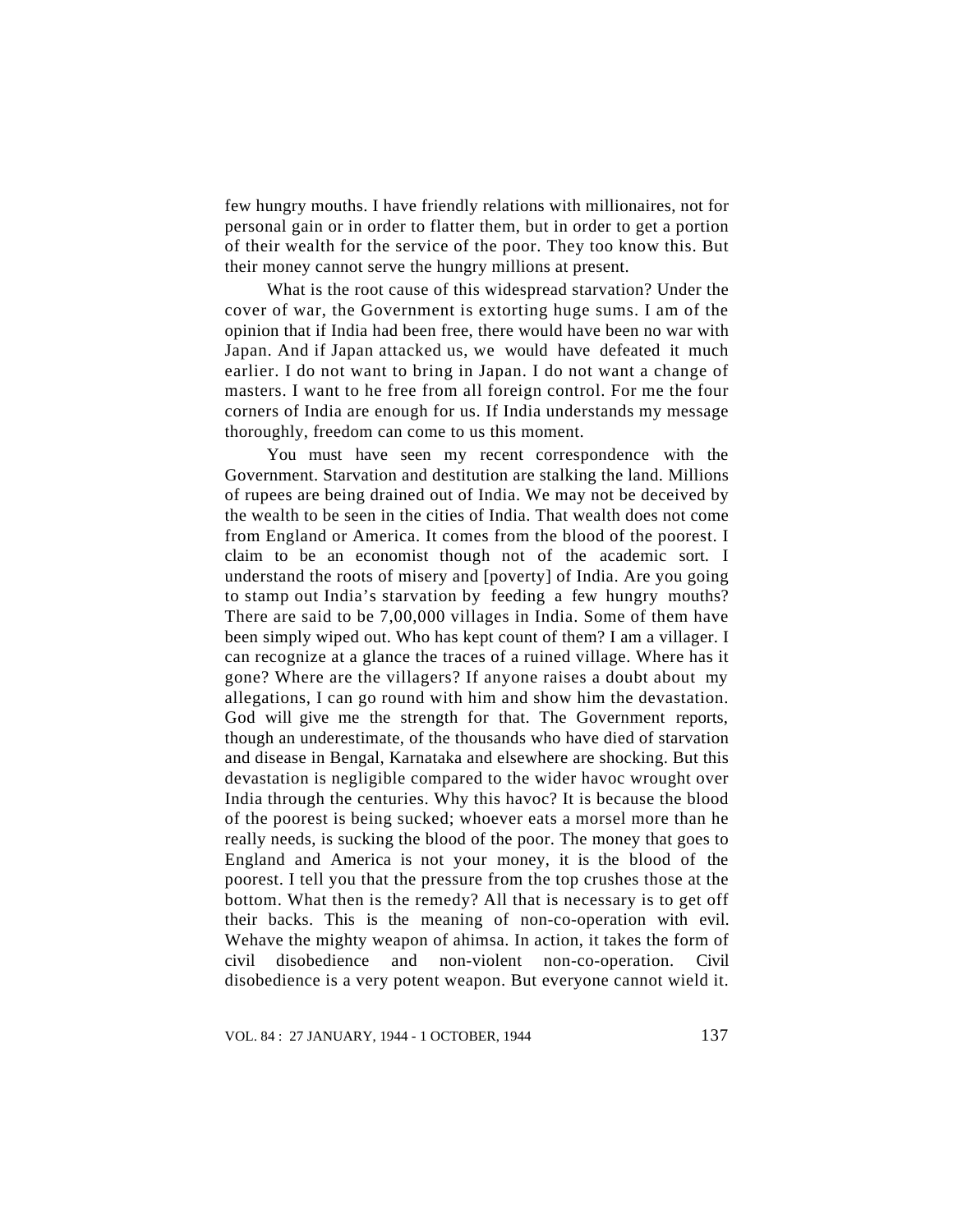For that, one needs training and inner strength. It requires occasions for its use. But non-violent non-co-operation can be practised by everybody. I have already indicated the areas where we could non-co-operate. If we had stuck to non-co-operation, the prevailing mood of frustration would never have arisen.

I have been receiving most depressing letters and also stimulating ones. Many Congressmen write to me saying that we must do something. Should we co-operate with the Government in the famine-relief work? The present deadlock, they say, must somehow be ended. Imitating the language of the Government, I would say, where is the deadlock? If the Government does not seek our co-operation, let it be so. The country, no doubt, belongs to us. If we do not co-operate with the Government, it will come to a halt in one day. But we run after the Government. We do so for a mess of pottage, for a monthly salary. The whole country has to suffer because a few fall a prey to the temptation. But we are born to suffer. Our capacity for suffering should not weaken. Many people believe that they are serving the poor by drawing a salary of Rs. 300 a month and contributing Rs. 290 for the welfare of the poor. But this is not correct. One who non-co-operates with the Government, and gives up the remaining ten rupees and prefers to die starving with the poor, renders the greatest service to the poor.

I cannot offer you any further guidance today. If you grasp the significance of all that I have said, your way will be clear. I have no strength to get into details. The August resolution is still there. I cannot alter, nor do I wish to alter, a single comma in that resolution. You too cannot do so without sanction from the Working Committee. Remember the last few golden lines of the August resolution. On the arrest of the principal Congressmen on the 9th day of August, 1912, every Congressman became his own leader competent to act as he liked, provided that his action fell within the limits prescribed by truth and non-violence. Today you are in a position to meet and exchange notes. Even this is, in fact, not necessary. No hair-splitting discussions are called for. One step is enough. We must learn resolutely to say 'No' when it becomes a duty. Lord Willingdon used to say, 'You are all yes-men.' We must give up that tendency. If someone forcibly raises my hand to my forehead, it will not be a salute. And, in fact, despite his raising my hand, he cannot make me salute, if I have the strength to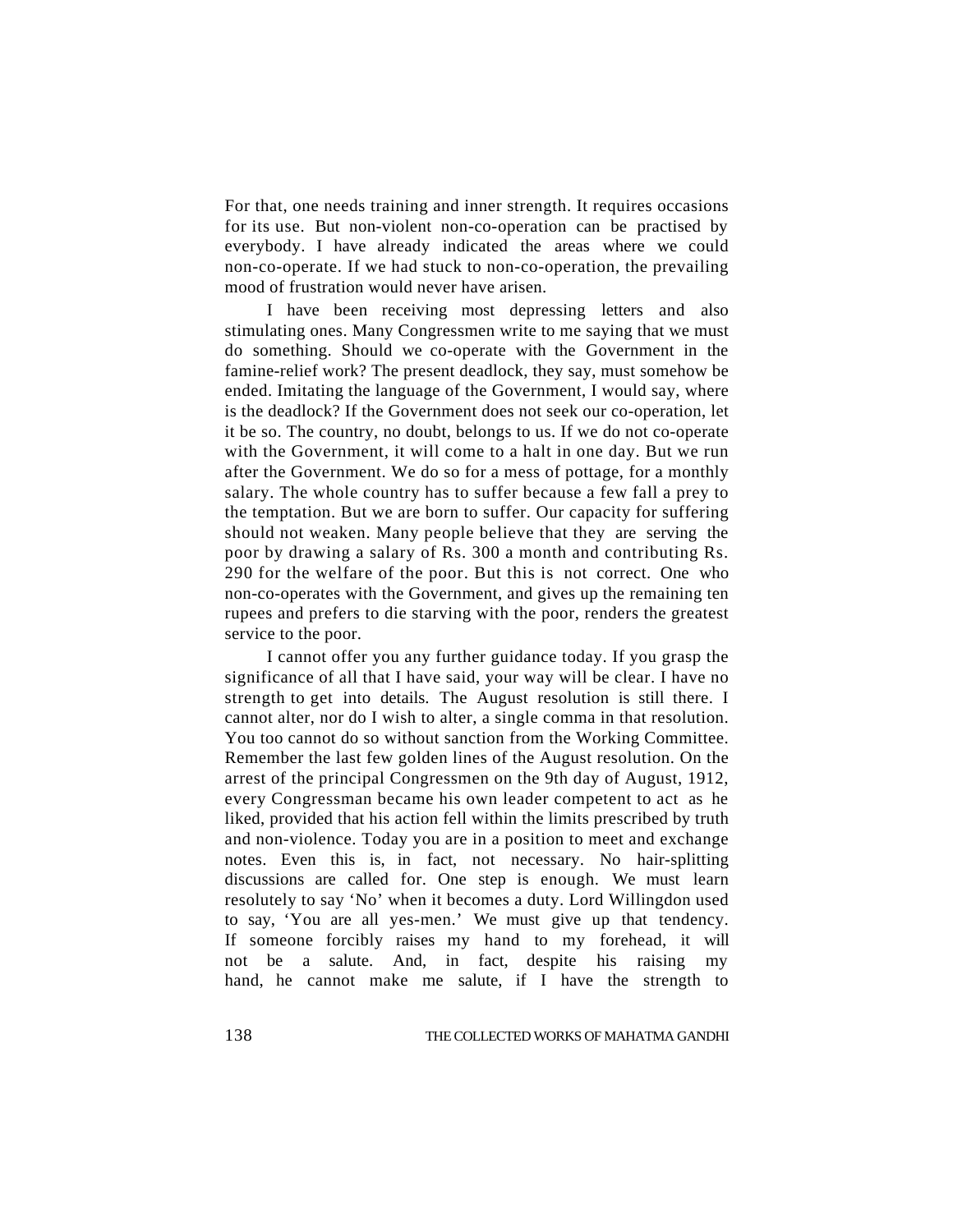resist. My hand will involuntarily refuse. No one can force us to do anything against our will. No one can enslave us against our will.

[From Hindi]

*Maharashtrake Congress Karyakartaonke sath Mahatma Gandhijiki Baatcheet*

### *192. LETTER TO ARUNA ASAF ALI*

POONA, *June 30, 1944*

CHI. DAUGHTER ARUNA.<sup>1</sup>

I have just read your letter. My whole heart goes out to you. I consider myself to be incapable of asking anybody, much less you, of doing anything that would hurt your pride.<sup>2</sup> If you surrender yourself, you would do so to raise yourself and the country with you. The surrender won't be out of your weakness but out of your strength. This struggle has been full of romance and heroism. You are the central figure. I would love to see you since you are so near. Therefore come, if you at all can. Lest you cannot, this is my advice: I do not want you to surrender unless you feel that it is the better course. I have brought myself to regard secrecy as a sin in the application of non-violence. But it cannot be followed mechanically. I am working for and in the name of the dumb and the downtrodden millions. They are strangers to the art of secrecy as I am. You must, therefore, be the best judge of what is proper. And is that not the final message of the Congress in the closing sentence of the great resolution of 8th August, 1942? Every Congressman is the bearer, in his (or her) own person, of the Congressmessage which he (or she) is

 $<sup>1</sup>$  This is in Devanagari.</sup>

<sup>2</sup> In *Mahatma Gandhi-The Last Phase*, Vol. I, Book One, pp. 40-1, Pyarelal explains: "The upshot of Gandhiji's discussions with underground workers [*vide* Appendix "Discussion with Underground Workers", before 2-6-1944] was that most of the Congressmen who were engaged in carrying on or directing underground activities in various parts of the country came out into the open. Some surrendered themselves to the authorities while others courted imprisonment by offering civil disobedience openly. Achyut Patwardhan and Aruna Asaf Ali could not reconcile themselves to the idea of surrendering to the British authorities.... out of deference to Gandhiji's judgment, Achyut decided to withdraw from underground activity. But Aruna preferred to continue her outlaw career till the last.... Both Achyut and Aruna came out in the open when the warrants against them were cancelled in the beginning of 1946."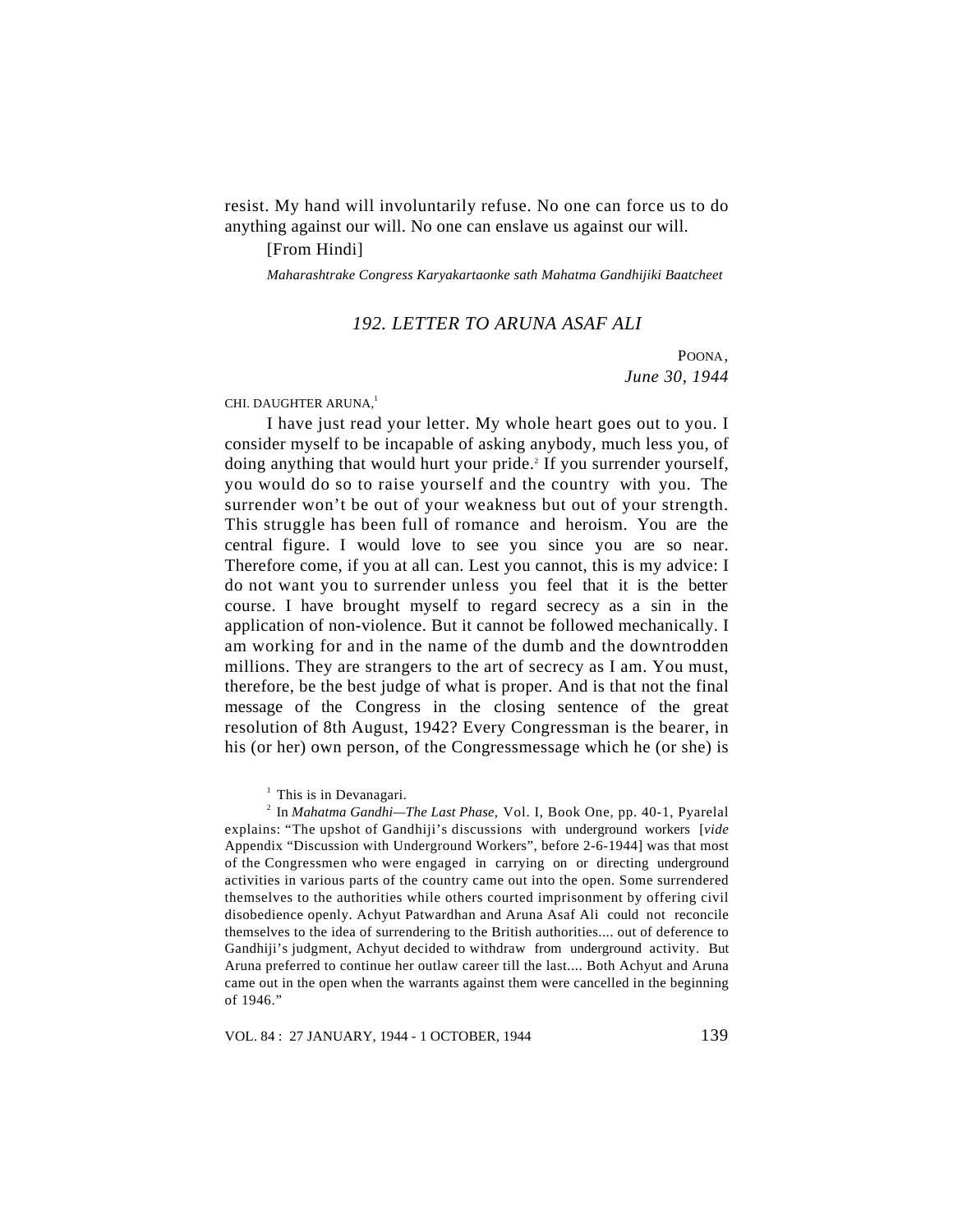to carry out according to his (or her) own will, remaining within truth and non-violence. My being out does not entitle me to issue any instructions. Apart from the technicality I really do not know how to guide you. God be your sole guide and do as He bids you. This I promise: I will not judge you, no matter what you do.

More if we meet.

*Much love from* **BAPU** 

From a facsimile: *Link,* 6-10-1968

### *193. LETTER TO MRIDULA SARABHAI*

POONA, *June 30*, *1944*

CHI. MRIDU,

Why are you waiting for my letter ? Why should I thus be burdened ? I have already written to you that you may come. But you must not rush. Come with the readiness to stay as long as I ask. Your last letter has been received. It will be answered when we meet, don't you think ?

*Blessings from*

BAPU

From the Gujarati original : C. W. 11229. Courtesy : Sarabhai Foundation

#### *194. LETTER TO PRABHASHANKAR H. PAREKH*

[*June 1944*] 1

BHAI PRABHASHANKAR,

Maganbhai has at last decided to accept whatever judgment I give. But he has told me that I should give my judgment after considering his statement and your reply to him. I have agreed. If you also think it is proper then have a lawyer draft a reply to Maganbhai's statement and send it to me. Engage a competent lawyer. It would be

<sup>1</sup> From the contents it appears that the letter was written in June 1944; *vide*  "Letter to Maganbhai P. Desai", 21-6-1944 and "Letter to Prabhshanker H. Parekh", 9-7-1944.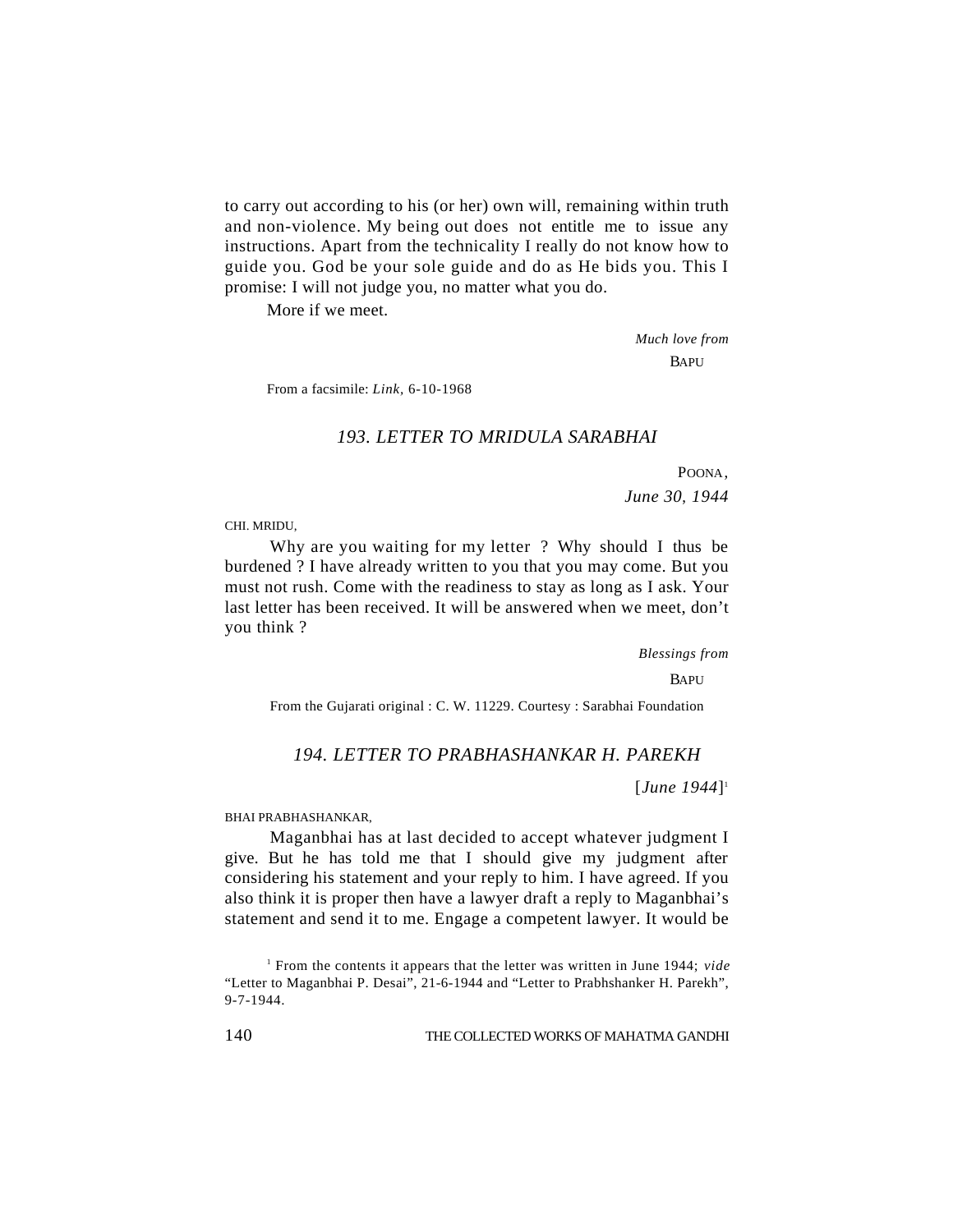best if you could have Mavalankar. If you have any papers, send them to me. I hope you have now recovered.

*Vandemataram from*

M. K. GANDHI

From a copy of the Gujarati : Pyarelal Papers. Nehru Memorial Museum and Library. Courtesy : Beladevi Nayyar and Dr. Sushila Nayyar

> *195. LETTER TO RAMDAS AND NIRMALA GANDHI* [Before *July 1, 1944*] 1

CHI. RAMDAS AND NIMU,

Since Ba is not here, who is there gently to rebuke you for not writing at all? Every day I hope that I will see the handwriting of either of you. Just now, I am in a clinic. I feel better. It will take time. Perhaps I may go to Panchgani after the 1st. How are you all getting along?

> *Blessings from* **BAPU**

SHRI RAMDAS GANDHI TATA'S OFFICER NAGPUR, C.P.

From the Gujarati original: Mrs. Sumitra Kulkarni Papers. Courtesy: Nehru Memorial Museum and Library

# *196. TELEGRAM TO BRIJLAL NEHRU*

*July 1, 1944*

BRIJLAL NEHRU SRINAGAR (KASHMIR) RECEIVED TELEGRAM. HAVE NO ANXIETY. WRITING.

GANDHI

From a copy: Pyarelal Papers. Courtesy: Pyarelal

<sup>1</sup> From the reference to Gandhiji being "in a clinic" at the time and his proposed visit to Panchgani "after the Ist"; in June, 1944, Gandhiji was convalescing at Dr. Mehta's clinic in Poona and thereafter went to Panchgani on Juluy 2.

VOL. 84 : 27 JANUARY, 1944 - 1 OCTOBER, 1944 141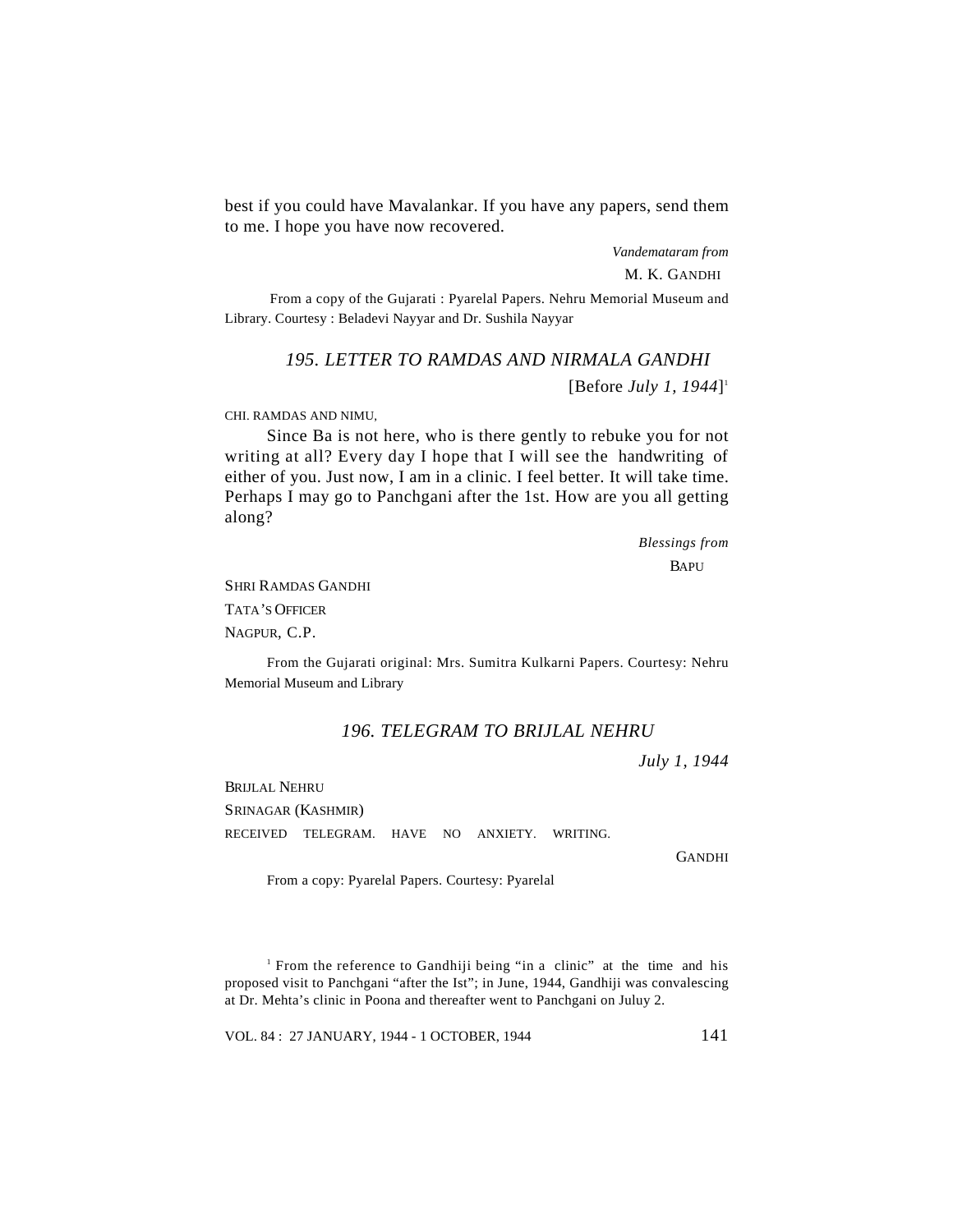### *197. SPEECH AT POONA*<sup>1</sup>

### *July 1, 1944*

Gandhiji said that when he saw in the papers in the detention camp that he was appointed Chairman of the Trust he was surprised, but he reconciled himself to the position by the thought that the conception behind the proposal to make him Chairman was that he should, on his release, guide the trustees in determining the object of the Fund and regulating its application from time to time. The belief was reinforced by the fact that the chief originator of the idea was Shri Narandas Gandhi who had set up the practice of presenting him with a purse collected chiefly in Kathiawar for the purpose of helping the spread of the hand-spinning movement and allied activities in Kathiawar. Gandhiji, however, could not shoulder the burden of attending meetings of the Trust regularly and guiding its day-to-day work. The real Chairman was Sir Purushottamdas Thakurdas, the Vice-Chairman.

While the Fund was taking shape, the tragic death of Kasturba came. The idea of a National Memorial possessed the public, and the originator responded by combining the purse with the Memorial and merging the former in the latter. Thus the present Trust was formed. Kasturba was a simple woman devoted to village life, actually living and serving among villages. The object of the Fund was very properly the welfare of village women and children. It was well that the trustees and the donors should know the whole of his mind on the question of the welfare of women and children in the numerous villages of India. The welfare of his conception encompassed the whole life of the women and children in the villages. It, therefore, included maternity, hygiene and the treatment of diseases, and education. Education meant the basic education of the Hindustani Talimi Sangh. The scope of the Fund, therefore, excludes its use in towns and cities or in education abroad or even in the Universities of India. He said that it would be readily conceded that while the sum of rupees 75 lakhs appeared to be big for the purpose of a Memorial, it was ridiculously small for the scope he had indicated. Gandhiji said that he would be a useless Chairman and guide, if the trustees did not share his idea as to the scope of the Fund.

Proceeding, Gandhiji said that there was talk that he had said that the collection should be confined to capitalists and that the general public need take no part in the collection. It was a travesty of truth. The principal men who could move in the matter of organizing country-side collection were behind prison bars. He was himself disabled. He, therefore, expected his rich friends to pull their fullest weight. He could never be guilty of harbouring even the thought that the Congress and other

<sup>&</sup>lt;sup>1</sup> Gandhiji presided over a meeting of trustees of Kasturba Gandhi National Memorial Fund. He spoke in Gujarati.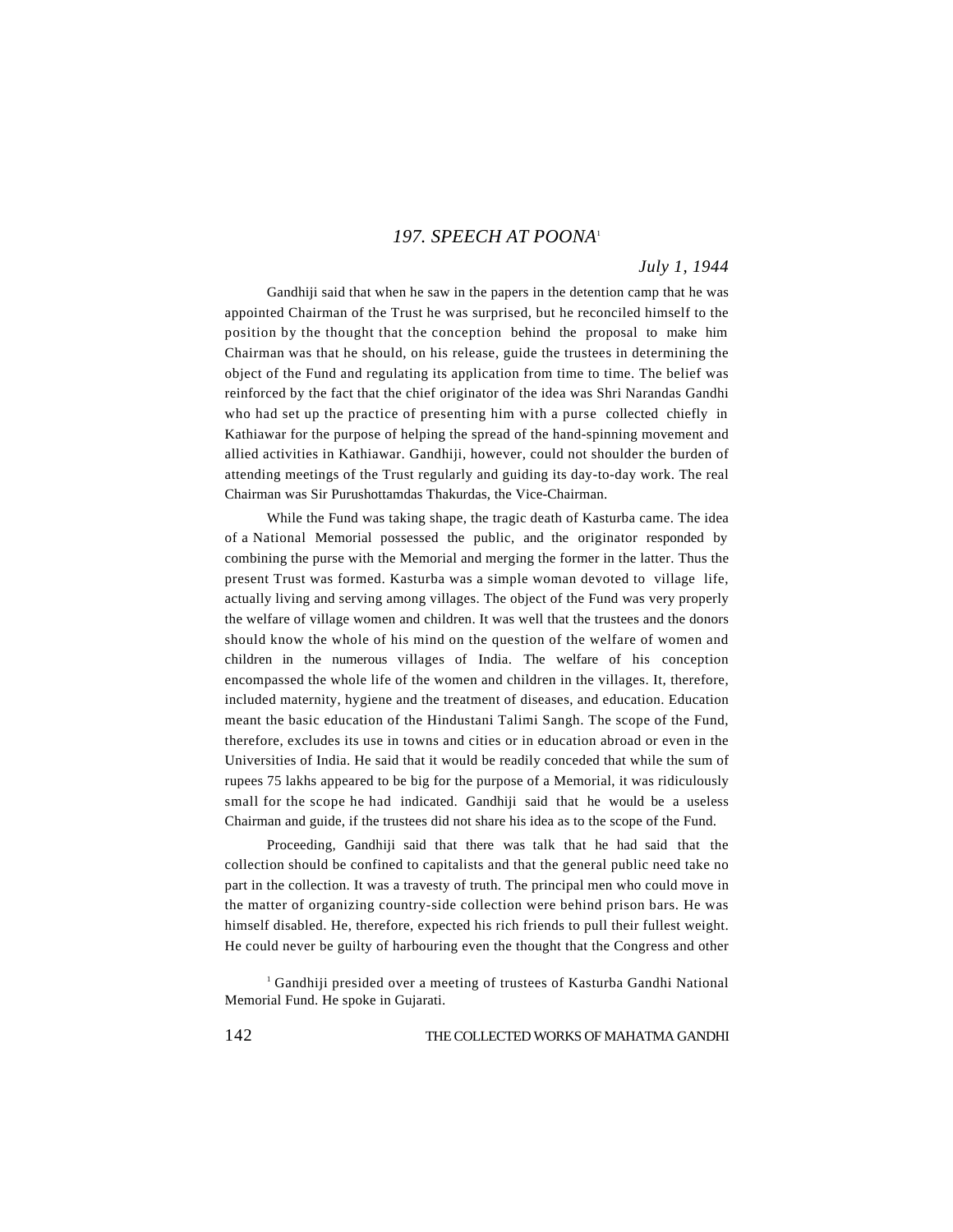workers should sit supine. The Memorial was a National Memorial in which everyone, no matter what his politics, was expected to put in his best effort. It would be no Memorial, if the collections were confined to capitalists. Indeed Mridulabehn, who was one of the most active of workers, had come to him for guidance in the matter of collections in Gujarat.

An unwarranted but pardonable suspicion seems to have been created by the currency of the conversation he had with Dadasaheb Mavalankar who had come for discussion. Gandhiji had told him that so far as he was concerned his work should be confined to the exercise of his unrivalled influence among the moneyed men. "He is, like me, an ailing man," said Gandhiji. He would not like him to risk his health in doing the taxing work of house-to-house collection. That could be easily organized by the workers that are still available.

It would be a thousand pities, if anyone who had faith in the object of the Memorial avoided paying his quota, or inducing his friends to pay theirs, under the false belief that Gandhiji wishes people other than capitalists to refrain from contributing to the Memorial. Indeed he considered it a good sign that so many millionaires of India were not deterred by any real or imaginary fear of harm from identifying themselves with the Memorial of the dead wife of a detenu condemned by the powers that be. For him, the Chairman, it was a matter of gratification.

Gandhiji said that he did count moneyed men among his friends. He knew that critics were not wanting who considered his association with moneyed men a sign of weakness unworthy of a votary of truth and non-violence. The speaker, on the other hand, considered such association as essentially a sign of his non-violence. His many friends knew well the motive for his association with them. He received money from them for many constructive activities, some of which were also supremely humanitarian. They allowed him to put his hands into their pockets for the All-India Spinners' and Village Industries' Associations, and for basic education as defined by the Hindustani Talimi Sangh, and other similar causes. So far as he knew, they had nothing to gain by his association with them. His contact with them took place after they had proved their success as businessmen. His mission was to convert capitalists not into mere friends and patrons of the millions of unemployed, but willing sharers of their goods with them.

Further he had observed that some had doubted whether the Funds collected would not be used for political ends. He had no hesitation whatsoever in giving the assurance that he had no such idea in view. The All-India Spinners' Association and the other bodies just referred to by him, even though initiated by the Congress, had no political character about them.

This Memorial movement, Mr. Gandhi added, had been initiated not by the Congress or Congressmen, but by non-Congressmen and for a purely humanitarian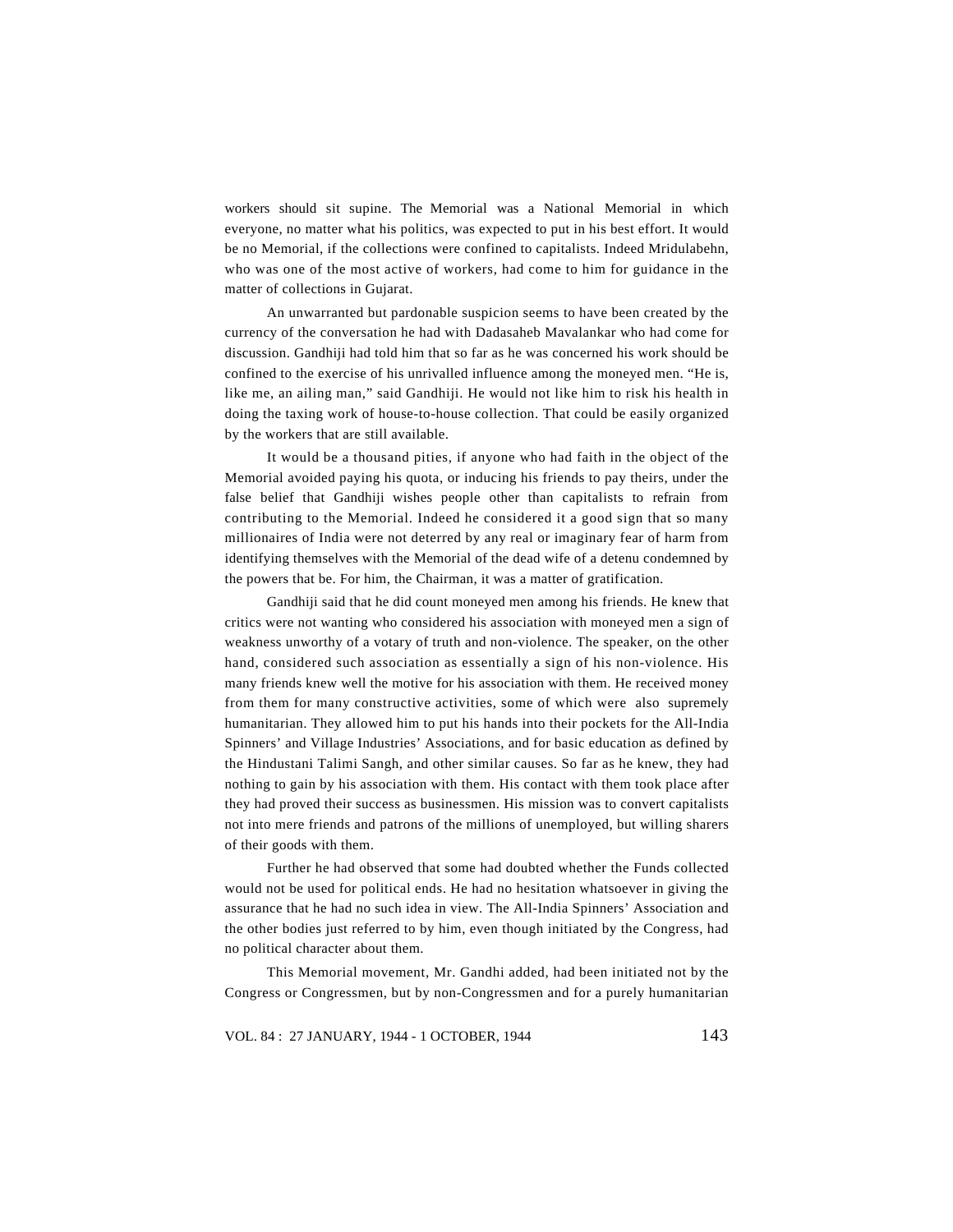purpose. In a higher sense, no great act done by an Indian, whether politician or no, could be without political significance. He had in mind the activities of Indians in the field of literature and science and philosophy.<sup>1</sup>

*The Bombay Chronicle,* 3-7-1944

# *198. LETTER TO DINSHAW K. MEHTA*

*July 3, 1944*

BHAI DINSHAW,

I saw the houses. I found them dirty. You must attend to this. How can one bear to see dirty chairs in a hospital? The patients should also be taught how to use them. Your assistant should know about it. The houses of the labourers are not good at all. They should be simple but at the same time good enough for people like us to live in. You saw the lavatory and noticed the stink. Improving this does not involve much expense. Take this up as soon as you come down. There is room for improvement in the kitchen also. Things will not improve till you yourself take it up.

I was very much impressed by your management. There is peace all over in the institution. Nobody talks loudly. You are yourself soft-spoken, and you seldom talk. Usually we shout while talking.

I hope to write more about the new scheme immediately.

I often call to mind Gulbai's<sup>2</sup> services.

From a copy of the Gujarati: Pyarelal Papers. Courtesy: Pyarelal

<sup>1</sup> The report added that during a discussion which followed "Gandhiji's definition of the object of Memorial Fund was unanimously agreed to .... it was decided . . . to amend the previous resolution on the definition of the aims and objects of the Fund and to restrict it to the welfare and education of women and children in the villages."

 $<sup>2</sup>$  Addressee's wife</sup>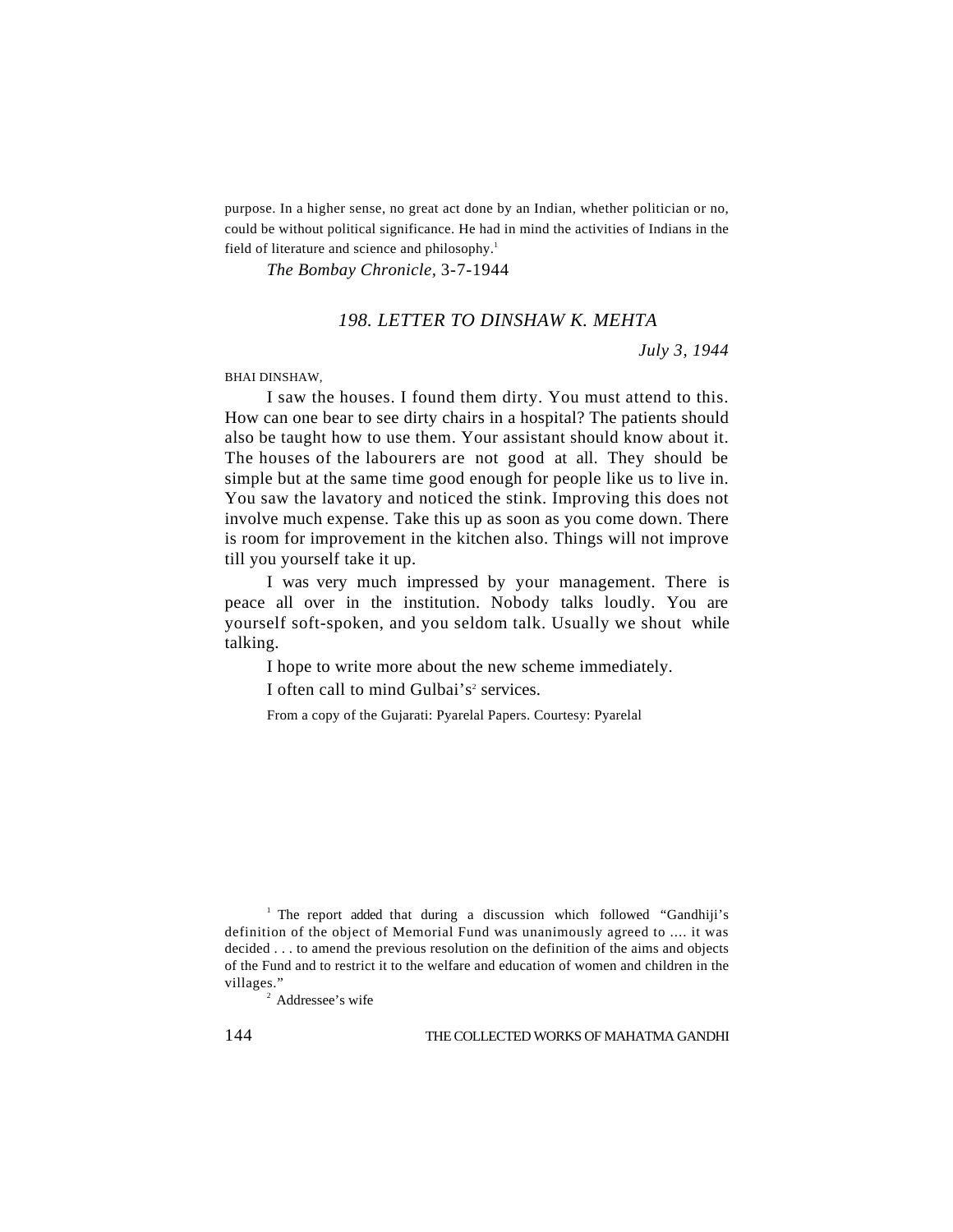## *199. LETTER TO GOMATI MASHRUWALA*

PANCHGANI, *July 3, 1944*

#### CHI. GOMATI,

Wrote just this much on the 1st and the invasion of visitors began. Today is the 3rd. I feel quite well here. If the place suits me, I hope to beagain on my feet. Whether or not I recover, I hope to be there in August, assuming of course that no unexpected obstacle prevents me from going there.

I was glad that Kishorelal<sup>1</sup> discovered the error. I was sure that he would do so. Nobody in the world ever had a more sincere co-worker than him. I at any rate, never had. It was distressing to me to discourage you in your desire to come here but that was the right thing to do. It therefore hurts me that my going to Sevagram is being delayed. I cannot give up the desire to get perfectly well. How can I give it up? I have nothing which I may call my own. Do not we sing every day: *ten tyakten bhunjithah?* I had specially invited Nathji<sup>2</sup> to Poona. We met daily from [June] 20 to July 2. We have never been together for so many days. Both of us were pleased. He stayed in separate quarters. I am always surrounded by a crowd. It would have been difficult for him to observe his rules in the midst of them all. Vasumati and Amtussalaam have badly disappointed me. I placed both of them in Dinshaw's clinic for treatment, but they did not like it. Now I see the matter with the  $\dots$   $\frac{3}{5}$  eye, and see no reason for disappointment. One is disappointed only if one hopes. Is it not so? There was no reason for  $\dots$ <sup>4</sup>. My suggestion may have been for their good, but even so, is it not a delusion for me to believe that their good lies in doing what I wish? So they [may do]<sup>5</sup> as they think fit. Send this to them, so that I may not have to write separately to them.

I have received Kanchan's reply. I was glad that she exercised patience. When I arrive there, she should spend with me as much time as possible. I feel like writing separately to her but control the desire.

<sup>1</sup> Addressee's husband, Kishorelal Mashruwala

<sup>&</sup>lt;sup>2</sup> Kedarnath Kulkarni, Kishorelal's religious guide

<sup>&</sup>lt;sup>3</sup> The source is blank at these places.

<sup>4</sup> *ibid*

<sup>5</sup> *ibid*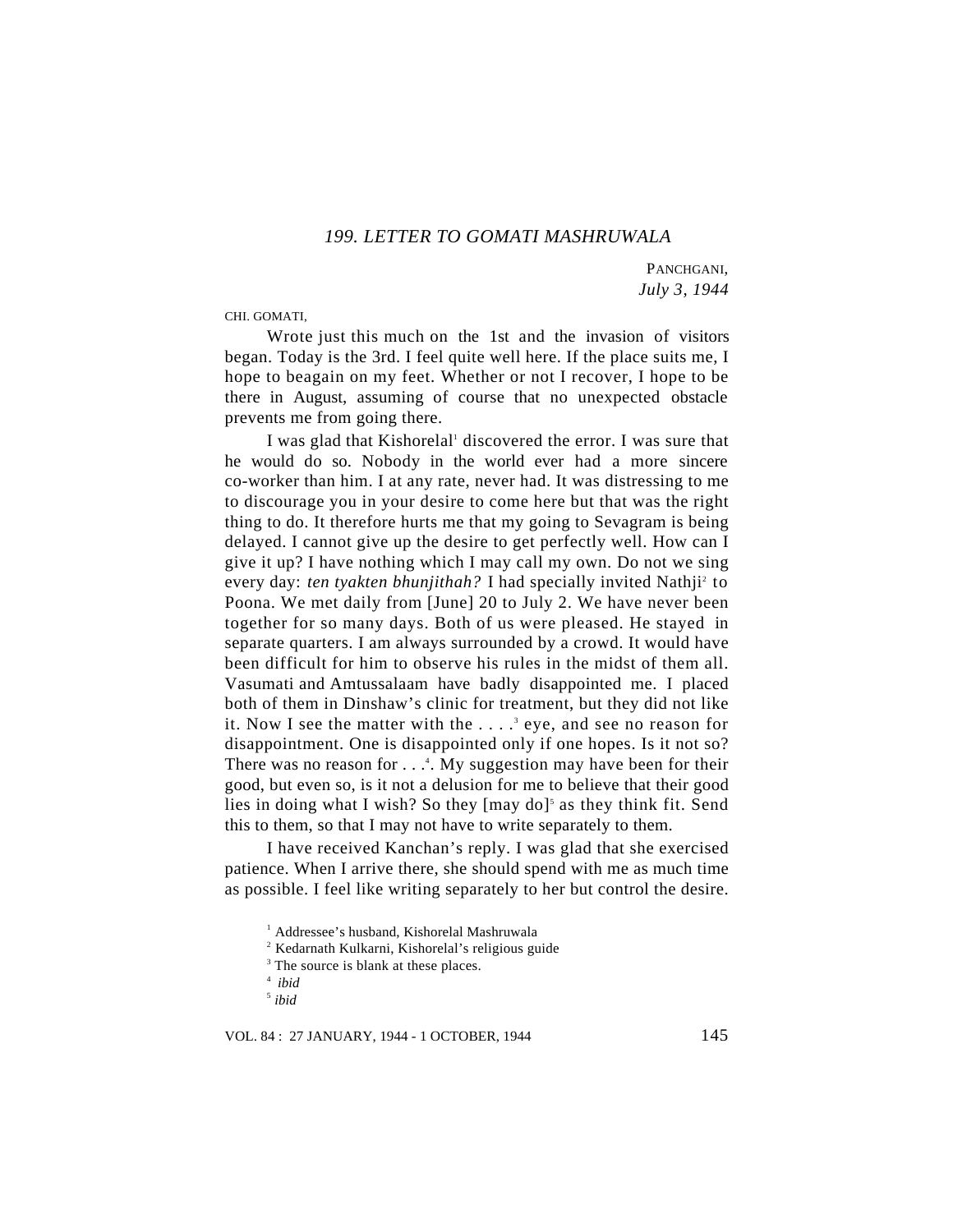Though I meet fewer visitors, I have a heap of papers to attend to and the treatment I am taking for my health leaves me so little time that I cannot attend to them all. Here is my schedule for today.

There is no light here from 11 p.m. to 5.30 a.m. From 7 to 7.30 prayer. At 8, fruit juice and jaggery. Up to 8.30, work. Up to 12.15, walking, massage and bath. At 1.30 eating, reading or asking someone to read out to me. Thereafter upto 3.30 in the water-closet, followed by a siesta and writing of letters (for half an hour). At 4.30, mud-pack and reading or writing, lying in the bed. I started writing this letter thus lying in the bed and it is now 4.45. After finishing this, I wish to attend to nature's call and so might visit the water-closet. After 5, I will spin. As far as possible, I spin for an hour. A few days ago, I started observing silence while spinning. Today, of course, is my silence day. At 6, I will have some curd and fruit. After that, there will be prayer. I will attend to it, and then go for a walk and after that, hope to work for one hour. The fact is that my capacity for work is still limited. I am using up what little strengthI have gained. It does not seem proper not to use it up in that way. Thus, I act as God prompts me to. If professing to act in the name of God, I am in fact acting through ignorant attachment, it cannot but . . .<sup>1</sup> Show this letter to all.

*Blessings from* BAPU

From a copy of Gujarati : S.N. 33128

### *200. INTERVIEW TO STUART GELDER*<sup>2</sup>

*July 4, 1944*

I saw Gandhi at Panchgani on the 4th July. I told him: "My Editor is anxious to help in solving the political deadlock in India. I went to Delhi and I was disappointed. I hope you will not disappoint me." I asked: "Supposing you saw the Viceroy, what would you say to him?" He immediately replied:

I would tell him that I sought the interview with a view to help and not to hinder the Allied war-effort. But I can do nothing without

<sup>1</sup> Some words here are illegible in the source.

<sup>2</sup> This appeared under the date-line "Panchgani, July 12" as "notes" prepared by Gandhiji for publication in *News Chronicle* which Gelder represented. The interview was "distributed over three days"; *vide* "Telegram to S. Sadanand", 12-7- 1944, and "Statement to the Press", 12-7-1944.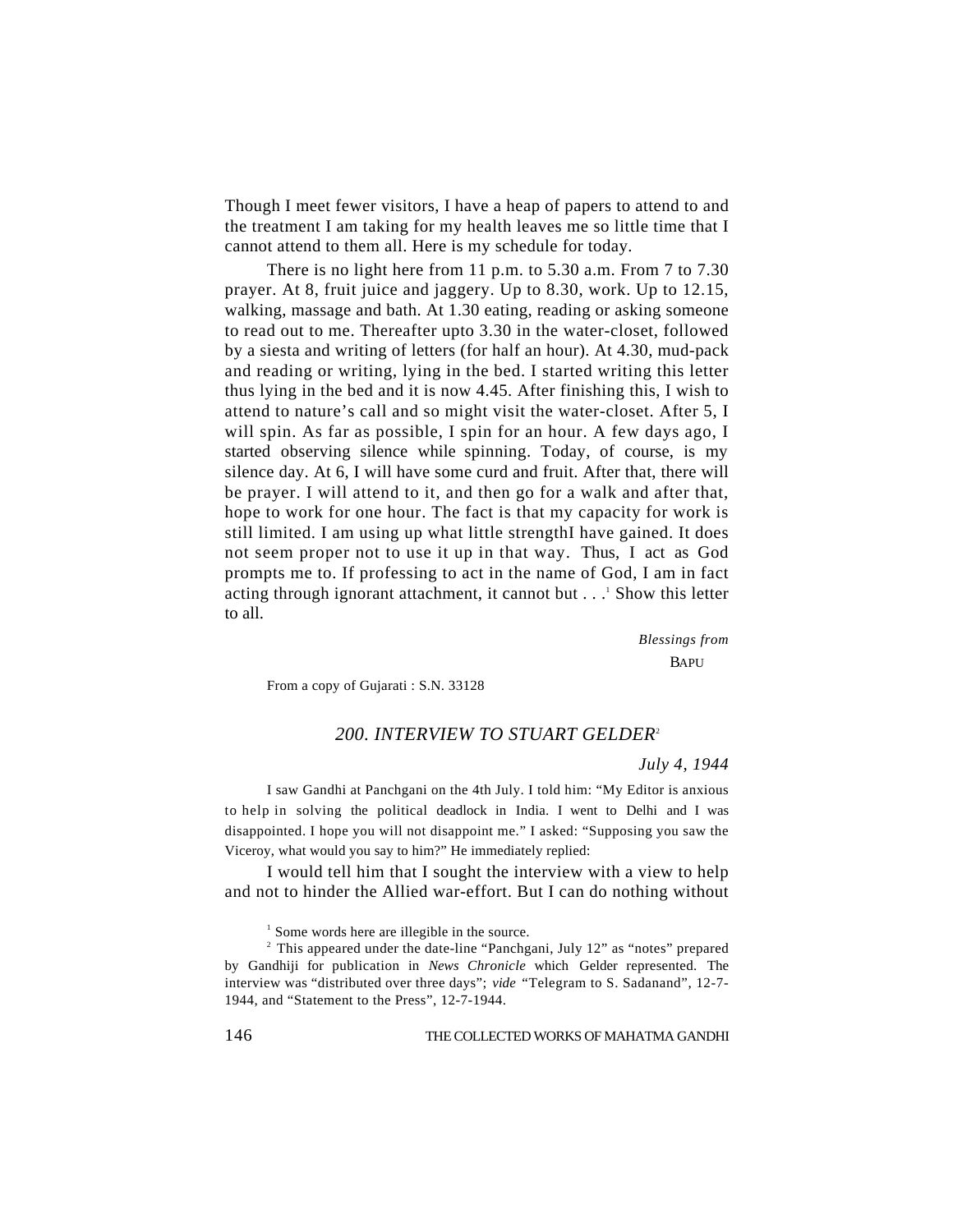seeing the members of the Working Committee for I believethat my authority under the August resolution ended with my imprisonment. It was not revived by my release. You are not interested in my personal views, but you should be, if I spoke as a representative.

I interrupted and said: "The Viceroy and everybody else is interested to know your mind because of your hold on the masses of India." He replied:

I am a democrat and I cannot exploit that hold except through the organization in the building of which I had a hand.

But again I interrupted and said: "Before the Viceroy permits you to see the Committee, he would want to know how you would influence the members." He said:

History does not repeat itself. The conditions of 1942 do not exist today. The world has moved on during the last two years. The whole situation has to be reviewed *de novo.* The point, therefore, for me to discuss with the Working Committee is to know how they react to the knowledge that I gained since my release.

I have to take up the thread that was broken by the Government in 1942. I was first to negotiate and, on failure, to offer civil resistance, if I thought it necessary. I want to plead with the Viceroy. I can do so only when I know the Working Committee's mind.

But I tell you that the common talk among us is that whatever the Viceroy may wish personally, he has no authority in the political sphere. Mr. Churchill does not want any settlement. He wants to crush me, if he has been correctly reported.<sup>1</sup> He has never denied the report. The beauty of it, for me, and the pity of it, for him, is that no one can crush a satyagrahi; for, he offers his body as a willing sacrifice and this makes the spirit free.<sup>2</sup>

*The Bombay Chronicle,* 13-7-1944

<sup>1</sup> In *This Was Bapu*, p. 139, R. K. Prabhu explains that while referring to Gandhi-Irwin talks in his address to the Council of the West Essex Unionist Association on February 23, 1931, Churchill was reported to have said: "It is alarming and also nauseating to see Mr. Gandhi, an Inner Temple lawyer now become a seditious fakir of a type well-known in the East, striding half-naked up the steps of the Viceregal palace while he is still organizing and conducting a defiant campaign of civil disobedience, to parley on equal terms with the representative of the King Emperor. I am against these conversations. . . . The truth is that Gandhism and all it stands for will have to be grappled with and finally crushed."

<sup>2</sup>*Vide* also "Letter to Winston Churchill", 17-7-1944.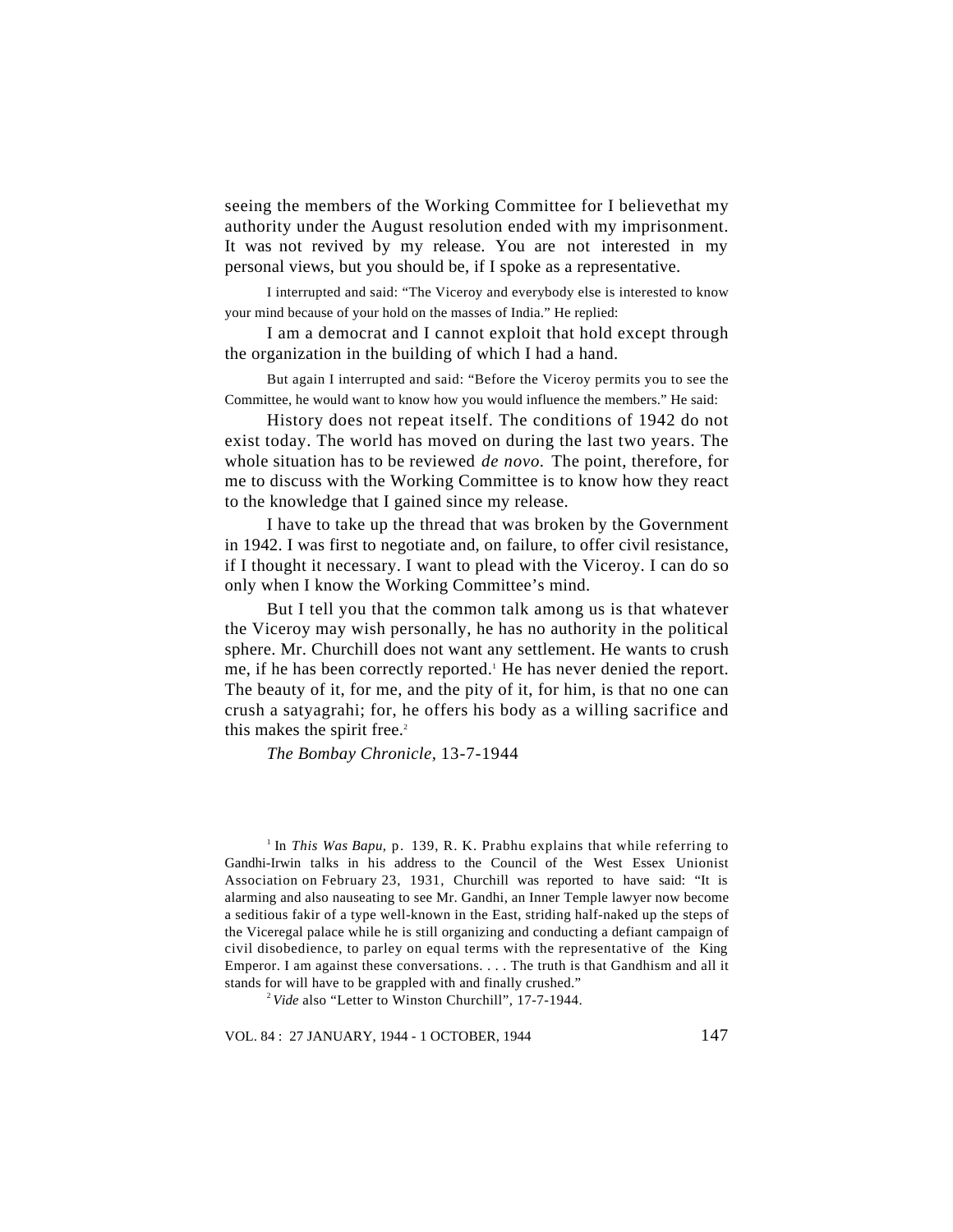## *201. INTERVIEW TO STUART GELDER*<sup>1</sup>

#### *July 4*[*to6*] 2  *1944*

I saw Mahatma Gandhi on July 4th at Panchgani. I told him: "My Editor is anxious to help in solving the political deadlock in India. I went to Delhi and I was disappointed. I hope you will not disappoint me." I asked him: "Supposing you saw Lord Wavell how would you begin to talk? What would you say to him?"

He promptly replied that he would tell the Viceroy that he had sought the interview with a view to help and not to hinder the Allies, and it was to this end he had asked for permission to see the members of the Congress Working Committee. He said, he had no authority to act in the name of the Congress. According to the canons of satyagraha, when a civil resister was imprisoned, the authority vested in him automatically came to an end. Hence the need for him to see the members of the Working Committee.

I said: "The Viceroy might feel, as you swear by the August resolution and by the weapon of civil disobedience, your meeting the Working Committee members may only result in their re-investing you with authority to carry on civil disobedience in the name of the Congress, and the result will be that when you come out of the interview you will hold the pistol on the Viceroy's head and say: 'Do this or I start civil disobedience.' That would make things worse than they are today." Gandhi replied:

At the back of that is total distrust of my profession that I am, and have always been, a friend of the British. Therefore I can never use the weapon of civil disobedience during the war, unless there was a very grave reason as, for instance, the thwarting of India's natural rights to freedom.

My next question was: "Supposing the Working Committee was let out of jail tomorrow and the Government refuses to give India what they want, would you start civil disobedience?" Gandhi replied:

If the Working Committee came out, they would take stock of the situation and discuss things among themselves and with me. I can tell you this, that I have no intention of offering civil disobedience today. I cannot take the country back to 1942. History can never berepeated. Even without the authority of the Congress, if I wanted to

2 *ibid*

<sup>&</sup>lt;sup>1</sup> In the source, the interview appeared as "Second Statement" and followed Gandhiji's version, *vide* the preceding item.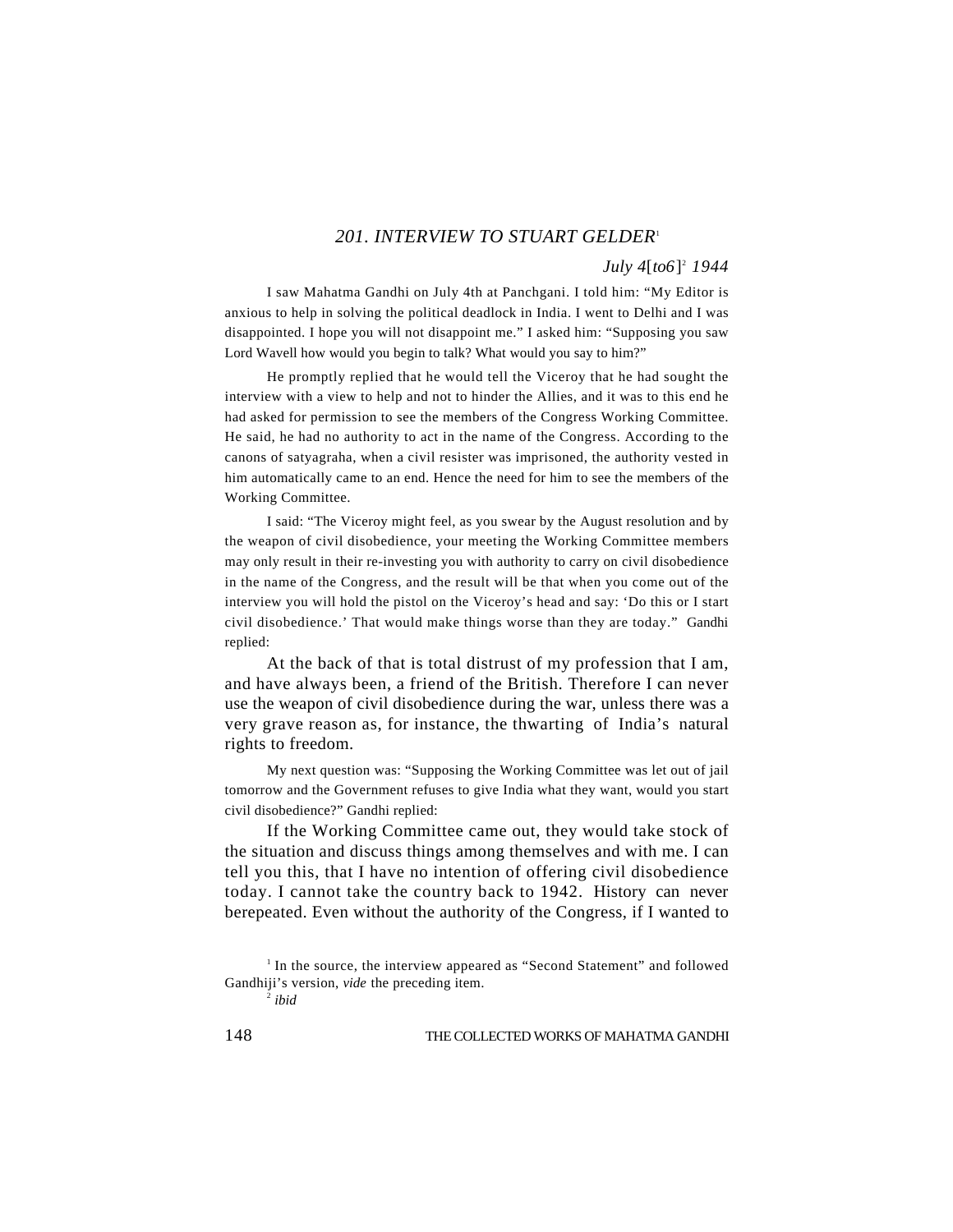do it, I could start civil disobedience today on the strength of my supposed influence with the masses. But I would be doing so merely to embarrass the British Government. This cannot be my object.

But the Working Committee would not sit still while people are suffering. It is my conviction that we cannot meet fully the situation and alleviate the sufferings of the people, unless power and responsibility are transferred from British into Indian hands. Without such transfer, the attempts of Congressmen and others to alleviate the people's sufferings are most likely to lead to conflict with the Government.

I interrupted and said: "When things are as they are, I cannot believe that they will transfer authority now; that is, Government will not concede the demand for independence while the war is on."

Gandhi replied that there was a difference between what he would ask today and what was asked in 1942. Today he would be satisfied with a national government in full control of civil administration. It was not so in 1942. Such a government would be composed of persons chosen by the elected members of the Central Assembly. "This would mean declaration of independence of India, qualified as above, during the war."

I thought it was a great improvement on the 1942 position. I asked him if the military would control railways and the ports, etc.

Gandhi replied that the national government would let the military have all the facilities that it might require. But the control would be that of the national government. Ordinance rule would give place to normal administration by the national government.

"Will the Viceroy be there?", I asked. [Gandhiji replied:]

Yes, but he will be like the King of England guided by responsible Ministers. Popular government will be automatically restored in all the provinces so that both the provincial and the central government will be responsible to the people of India. So far as military operations are concerned, the Viceroy and the Commander-in-Chief will have complete control. But it must be possible for the national government to offer advice and criticisms even in military matters.

Thus the portfolio of Defence would be in the hands of the national government which would be genuinely interested in the defence of the country and may render great assistance in the shaping of policies.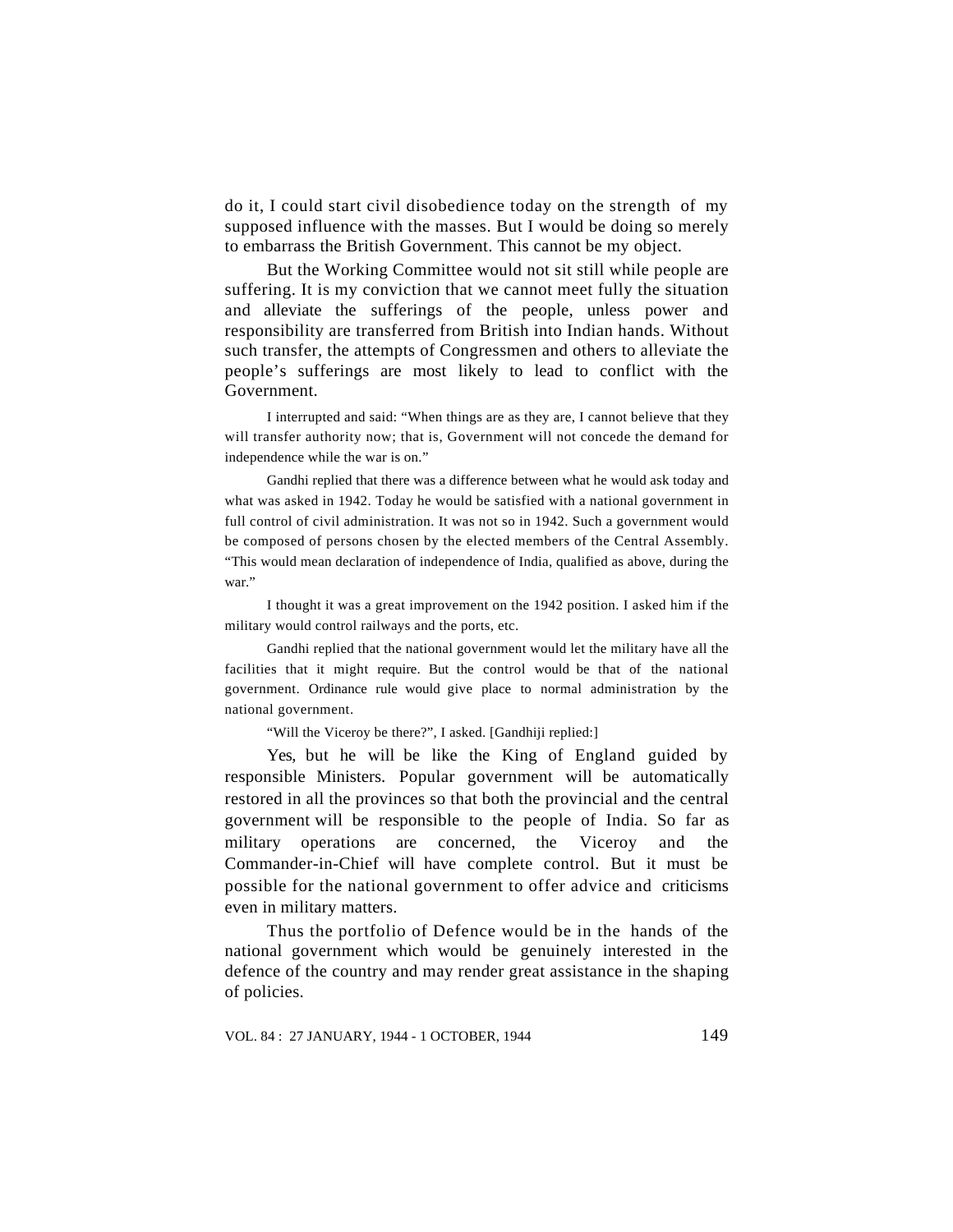The Allied forces would be allowed to carry on their operations on Indian soil; I realize that they cannot defeat Japan without that.

Gandhi made it clear that the expenses of the Allied operations on the Indian soil should not be borne by India. I asked: "If a national government is formed, would you advise the Congress to participate in it?"

Gandhi replied in the affirmative. I asked: "So it means that if a national government is formed, the Congress will join and help the war effort. What would be your position?" [Gandhiji replied:]

I am a lover of peace through and through. After independence was assured I would probably cease to funtion as adviser to the Congress and, as an all-war resister, I would have to stand aside; but I shall not offer any resistance against the national government or the Congress. My co-operation will be abstention from interfering with the even tenor of life in India. I shall work with the hope that my influence will always be felt to keep India peace-minded and brotherhood among all without the distinction of race and colour.

I next asked: "Supposing there is a conflict between the civil and military authorities, how would the dispute be settled? If, for example, civil authorities want to use the railway to carry two thousand tons of food, and the military authorities wanted it for carrying munitions, what would you advise?" Gandhi replied:

As I said before, I would not have to advise on such matters. But supposing I had, I can conceive of the necessity of allowing precedence to the military. But supposing the military wanted to blow off places or practice manoeuvres in disregard of the life of the people, I would say: 'Hands off.'

The thing is that with mutual trust such difficulties would not arise and if they did, they would be easily adjusted. If there is no trust, I cannot work. I cannot work for Allied victory without trust. If they trusted, a settlement would be easy to achieve. Freedom for India will bring hope to Asiatics and other exploited nations. Today there is no hope for the Negroes, but Indian freedom will fill them with hope.

Finally I asked: "What about the Hindu-Muslim differences?" Gandhi replied:

If the British meant well, there would be no difficulties.

Gandhi said in conclusion:

Most of us believe that whatever the Viceroy may wish personally, he has not the authority in the political sphere. Mr. Churchill does not want a settlement. He wants to crush me, if he has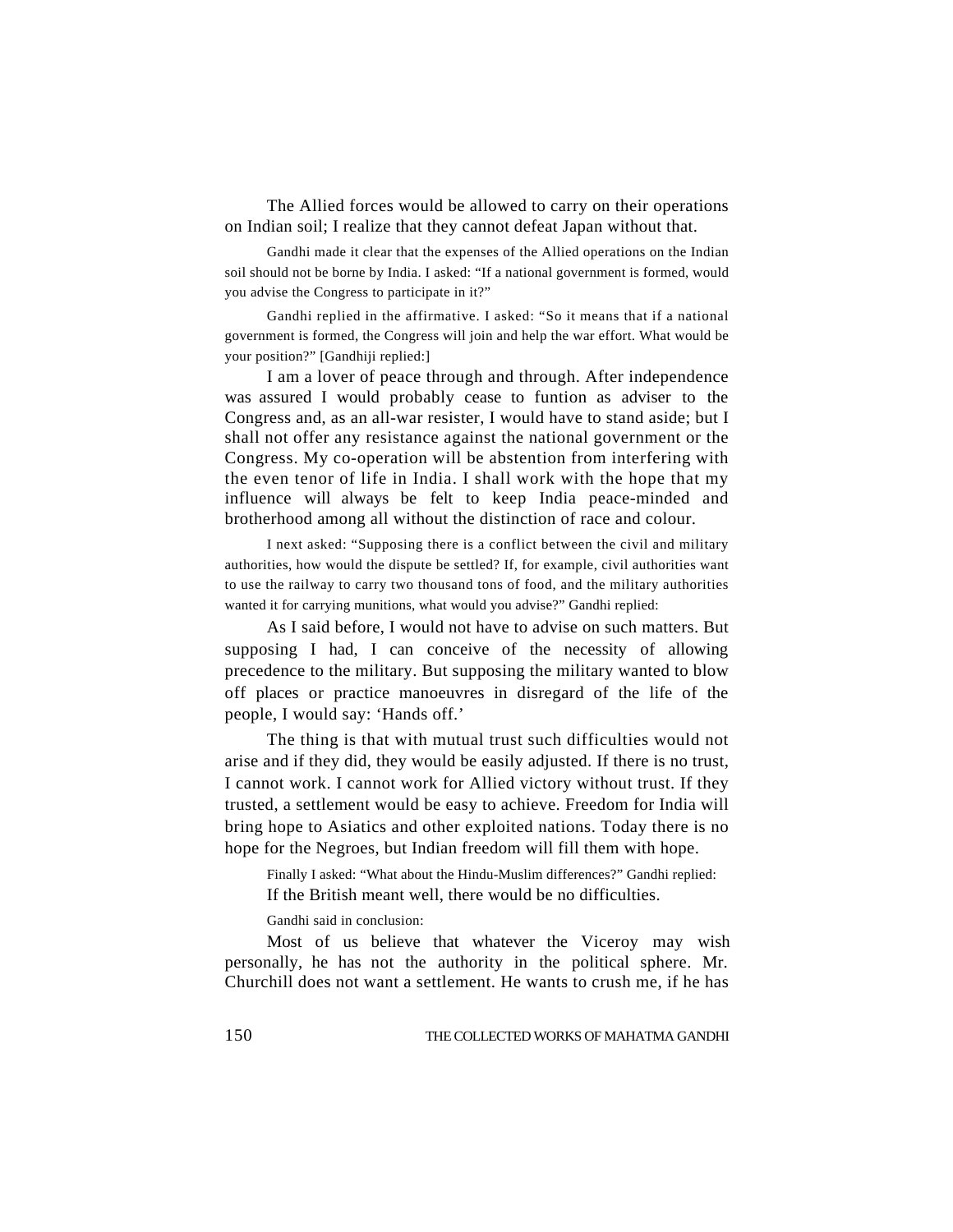been correctly reported<sup>1</sup>. He has never denied the report. The beauty of it, for me, and the pity of it, for him, is that no one can crush a satyagrahi; for, he offers his body as a willing sacrifice and thus makes the spirit free.

In the course of his explanatory statement, Mahatma Gandhi said that throughout his talks with the British journalist he had emphasized the fact that he was speaking for himself and in no sense involving the Congress in what he said. He added:

I do not know how far today I represent the views of the members of the Working Committee. And about Hindu-Muslim formula which has nothing to do with these two statements, I have not spoken as a Hindu. I have spoken as an Indian first and an Indian last. My Hinduism is my own—I personally think it embraces all faiths. Therefore I have no authority to speak as a representative of the Hindus. That I respond to mass mind and the masses know me instinctively is a fact which cannot be gainsaid but I have not built my case upon it.<sup>2</sup>

*The Bombay Chronicle,* 13-7-1944

# *202. A NOTE*

*July 5*, *1944*

This is not Ramachandran's letter. The signature is altogether different. Let the money be sent here. There are no indications that Harijan will be published.<sup>3</sup> But if it is published, you may certainly bring out its Tamil and Telugu editions.

From a copy of the Gujarati : Pyarelal Papers. Nehru Memorial Museum and Library. Courtesy : Beladevi Nayyar and Dr. Sushila Nayyar

## *203. LETTER TO RAMANATHAN*

PANCHGANI, *July 5, 1944*

#### MY DEAR RAMANATHAN,

I was delighted to have your letter. If any member as such of

<sup>1</sup> Vide 2nd footnote of "Interview to Stuart Gelder", 4-7-1944.

<sup>2</sup>*Vide* also "Statement to the Press", 12-7-1944.

<sup>3</sup> Publication of the journal was suspended on October 24, 1940. It was subsequently revived on February 10, 1946.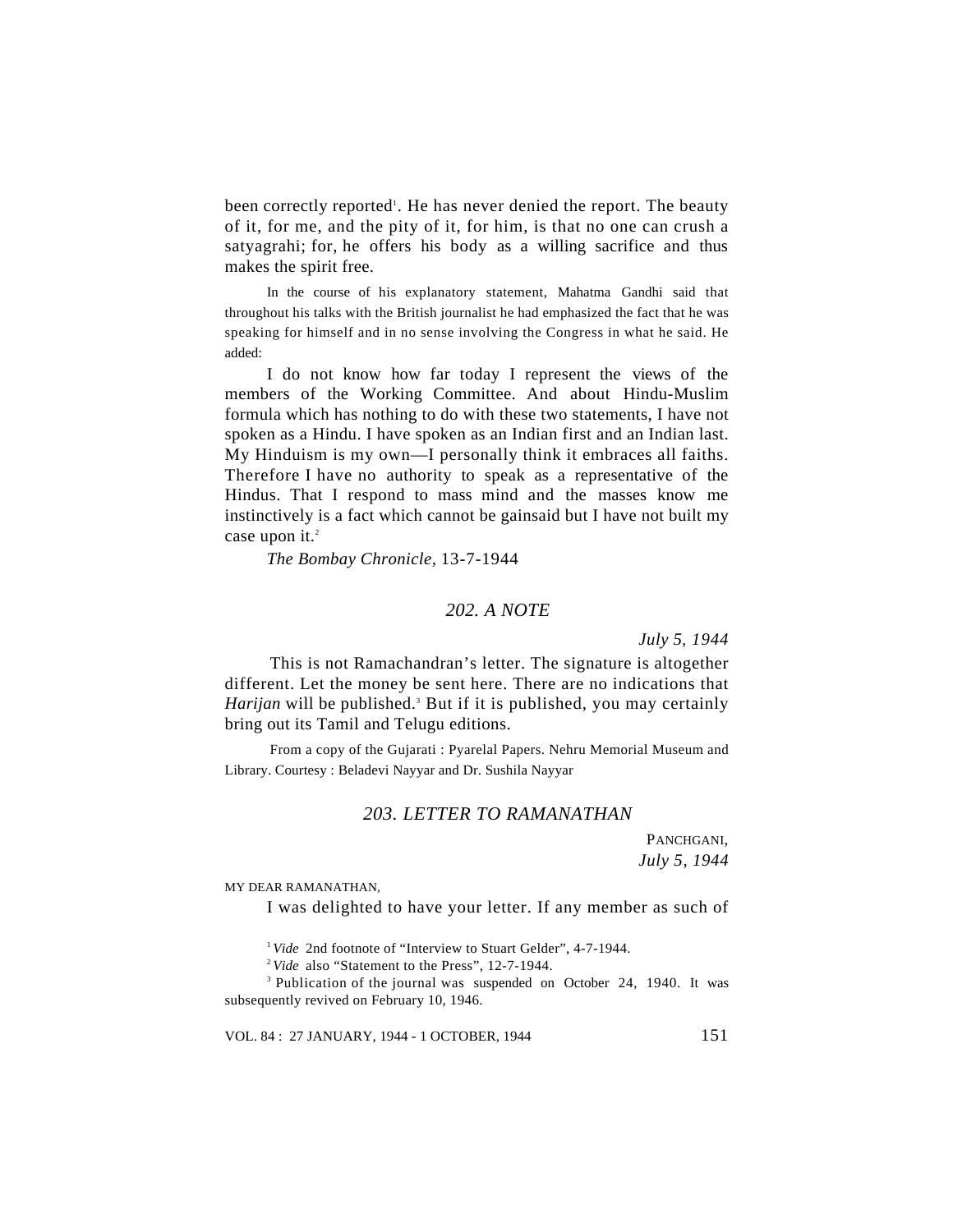the A.I.S.A. took part in the movement, it was contrary to the constitution and my direction. The latter was that those who contemplated taking part were to resign.

As to sabotage and the like, I have expressed my opinion against them as also against secrecy<sup>1</sup>

As to the particulars you mention, I would like you to see me at Sevagram, if I reach there and am declared free from the present illness.

*Yours,*

**BAPU** 

From a photostat: G.N. 9258. Also C.W. 3075

## *204. DRAFT LETTER TO THACKER & CO. AND OXFORD UNIVERSITY PRESS*<sup>2</sup>

*July 5, 1944*

It was after much thought that I declared a trust in connection with my writings. I had observed misuse of Tolstoy's writings for want of a trust. By curing the defect, I preserved fully the idea lying behind dislike for copyright, i.e., for personal gain for one's writings. The idea also was to prevent profiteering by publishers or distortion or misrepresentation, wilful or unintentional. I have requested the Navajivan Trust to permit you to publish Shri Prabhu's compilation with the right for you to multiply editions as long as there is demand for it, provided that the price will be reduced to the minimum, leaving to you a profit of not more than five per cent—one half of which shall be paid to Shri Prabhu as honorarium for his labours. One hundred copies of each edition should be given free of cost to the Navajivan Trust. The Navajivan Trust should have the right to publish a cheaper edition (in English or in any Indian languages) for sale in India including Burma and Ceylon. If, per chance, any profit accrues, it will be equally divided among your firm, Shri Prabhu and the Navajivan Trust.

*Samsmarano,* pp. 164-5

<sup>1</sup>Vide "Letter to Annada Babu Chowdhary", 9-6-1944; also Appendices "Discussion on Underground Activities", after 31-3-1944 and "Discussion with Underground Workers", before 2-6-1944.

 $2$  This was an enclosure to the following item.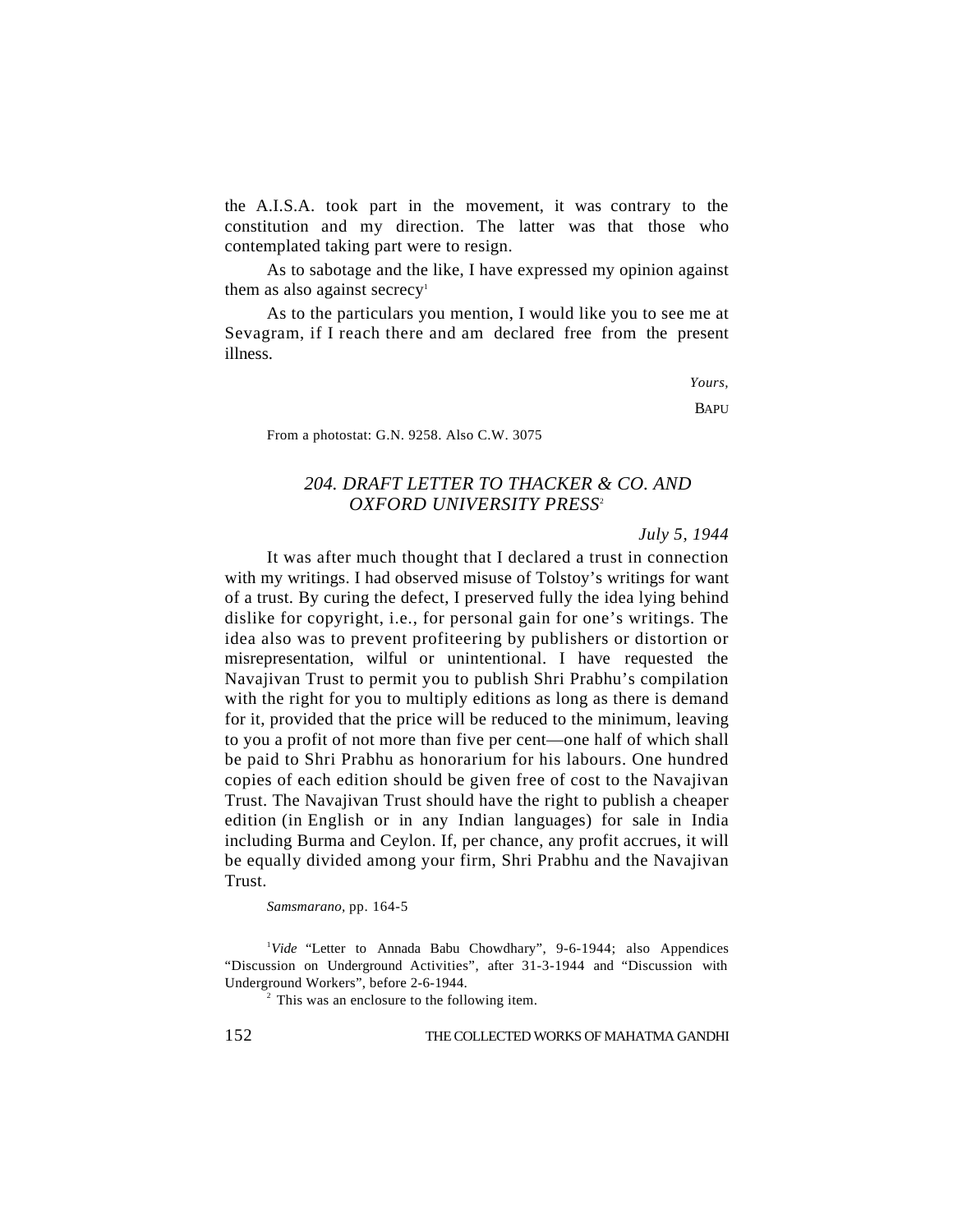## *205. LETTER TO G. V. MAVALANKAR*

PANCHGANI, *July 5, 1944*

BHAI MAVALANKAR,

I had a talk<sup>1</sup> with Bhai Prabhu. I didn't get the impression that he had done anything through a selfish motive. I went through the papers submitted by him. I don't find copies of our communications to him. I will go through them when they arrive. I don't need them, however, for future use. I am, therefore, sending herewith a draft<sup>2</sup> of the letter to be addressed to both the publishing firms. If you approve of it, I will write accordingly. If you wish to suggest changes, you may do so.

I have been discussing what to say on the blurbs. If you have any suggestions to make in regard to it, please do so. I have also been thinking about the title of the book on *brahmacharya.* You would not probably like to waste time in thinking over a matter like this.

If you have any suggestions or comments to make regarding the arrangements for the Kasturba Memorial Fund, you may do so. Would you like to make any suggestions regarding the names of the ten trustees?

The air here is quite humid. Its magic will be known by and by.

*Blessings from* **BAPU** 

From a photostat of the Gujarati: G.N. 1719

## *206. LETTER TO JOHN HAYNES HOLMES*

AS AT SEVAGRAM, *via* WARDHA, 3 *July 6, 1944*

DEAR FRIEND,

I was much touched by your letter of 10th May last.

Dissolution of my wife's body has enriched my life. For, I remember only her great merits. Her limitations were reduced to ashes

<sup>1</sup> On June 28; *vide* "Letter to R. K. Prabhu", 19-6-1944.

<sup>2</sup>*Vide* the preceding item.

3 Permanent address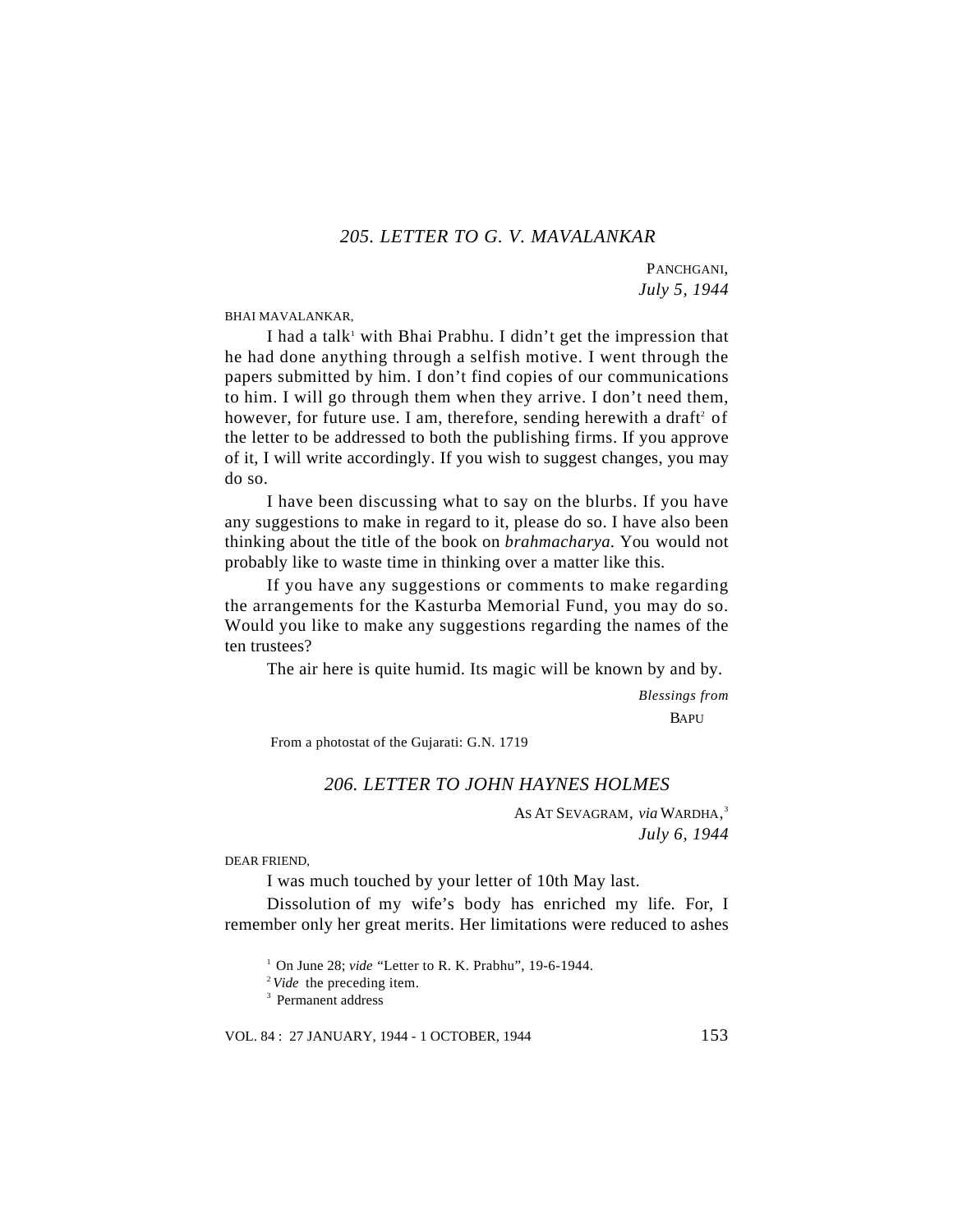with the body.

As for me, I am making slow but steady progress. We are all passing through anxious times. Sympathy of friends like you sustains me in my struggle against forces of evil.

Mirabehn has gone to the Himalayas for health's sake.

*Yours sincerely,* M. K. GANDHI

DR **JOHN HAYNES HOLMES**<sup>1</sup>

10 PARK AVENUE

NEW YORK 16 N. Y.

From a photostat: C.W. 10965. Courtesy: S.P.K. Gupta. Also from a copy: Pyarelal Papers. Courtesy: Pyarelal

## *207. LETTER TO DR. JOSIAH OLDFIELD*

AS AT SEVAGRAM, *via* WARDHA, 2 *July 6, 1944*

MY DEAR OLDFIELD,

Your letter revives very old and sweet memories. Of course, you could point out many omissions in my writings. I was not writing an autobiography. I wrote about my experiments with truth. WhateverI deemed necessary for the purpose and recollected, I reduced to writing.

> *Yours sincerely,* M. K. GANDHI

From a photostat: C.W. 4518. Courtesy: Dr. Josiah Oldfield

<sup>1</sup> 1879-1964; American clergyman; founder-member of American Civil Liberties Union, and the National Association for the Advancement of Coloured People; Editor of *Unity;* Rabindranath Tagore Memorial Visiting Professor (under the auspices of the Watumull Foundation) at Banaras Hindu University from October 1947 to January 1948; author of *My Gandhi,* and books on religion and social subjects

2 Permanent address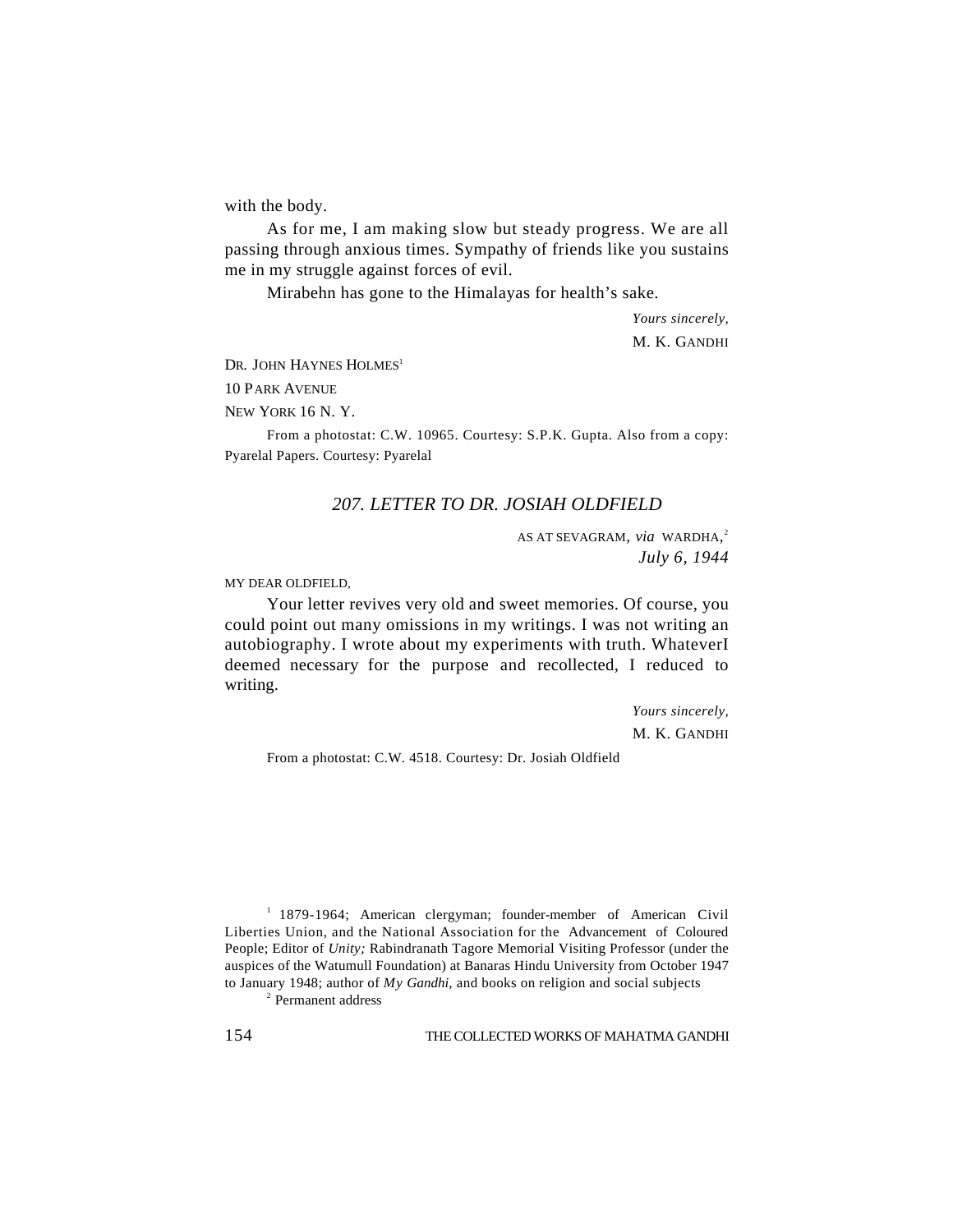# VOL. 84 : 27 JANUARY, 1944 - 1 OCTOBER, 1944 155

## *208. LETTER TO SAROJINI NAIDU*

PANCHGANI, SATARA DIST., *July 6*, *1944*

DEAR MRS. NAIDU,

Bapu was very glad to have your note of the 28th ult. His acquaintance with the late Nawab Yarjung was so slight that he does not feel any enthusiasm about sending the message you have suggested.

Bapu has a grouse against you. Sir Radhakrishnan was here yesterday. He said that you were as incorrigible about taking care of your health as ever. When are you going to turn a new leaf in this respect ? How is Padmaja ?

With regards,

*Yours sincerely*, PYARELAL

[PS.]

Dear Ammajan, Bapu's anaemia is better. Bhai forgot to mention it. How are you ? Love.

SUSHILA

MRS. SAROJINI NAIDU "SUKH NIWAS" RAMKOTE

HYDERABAD

**DECCAN** 

From a copy : Pyarelal Papers. Nehru Memorial Museum and Library. Courtesy : Beladevi Nayyar and Dr. Sushila Nayyar: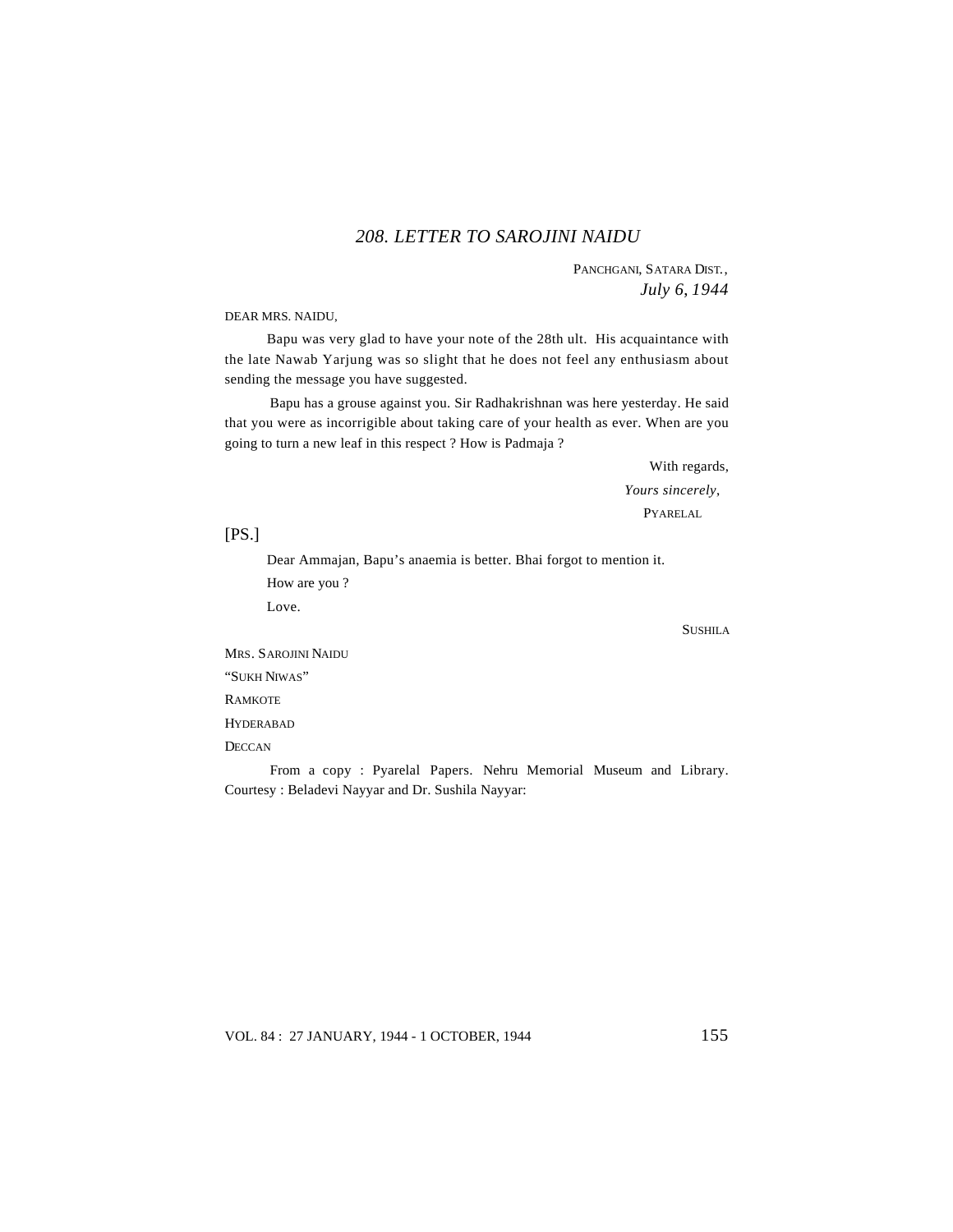## *209. LETTER TO MANU S. MASHRUWALA*

PANCHGANI, [*July 6, 1944*] 1

CHI. MANUDI,

Are you offended with me? How long will you remain so? And is it right for children to feel offended with their parents?

*Blessings from*

**BAPU** 

From a photostat of the Gujarati: C.W. 5062. Courtesy: Surendra Mashruwala

## *210. LETTER TO MANU GANDHI*

PANCHGANI, *July 6, 1944*

CHI. MANUDI,

Your letter is good. The work that you have undertaken is fine but it will come in the way of your study. But never mind that. It will save your eyes from harm. Study as much as you can with due care for your eyesight. God has endowed you with capacity for service and, therefore, you get such work unasked. Overcome your habit of thoughtless spending. Take care of everything and use it as a poor person would.

> *Blessings from* **BAPU**

 $[PS.]$ 

To Jaisukhlal later.

From a microfilm of the Gujarati: M.M.U./XXIV

<sup>1</sup> In the source, the letter appears below the one dated July 6, 1944, from Kishorelal Mashruwala to the addressee.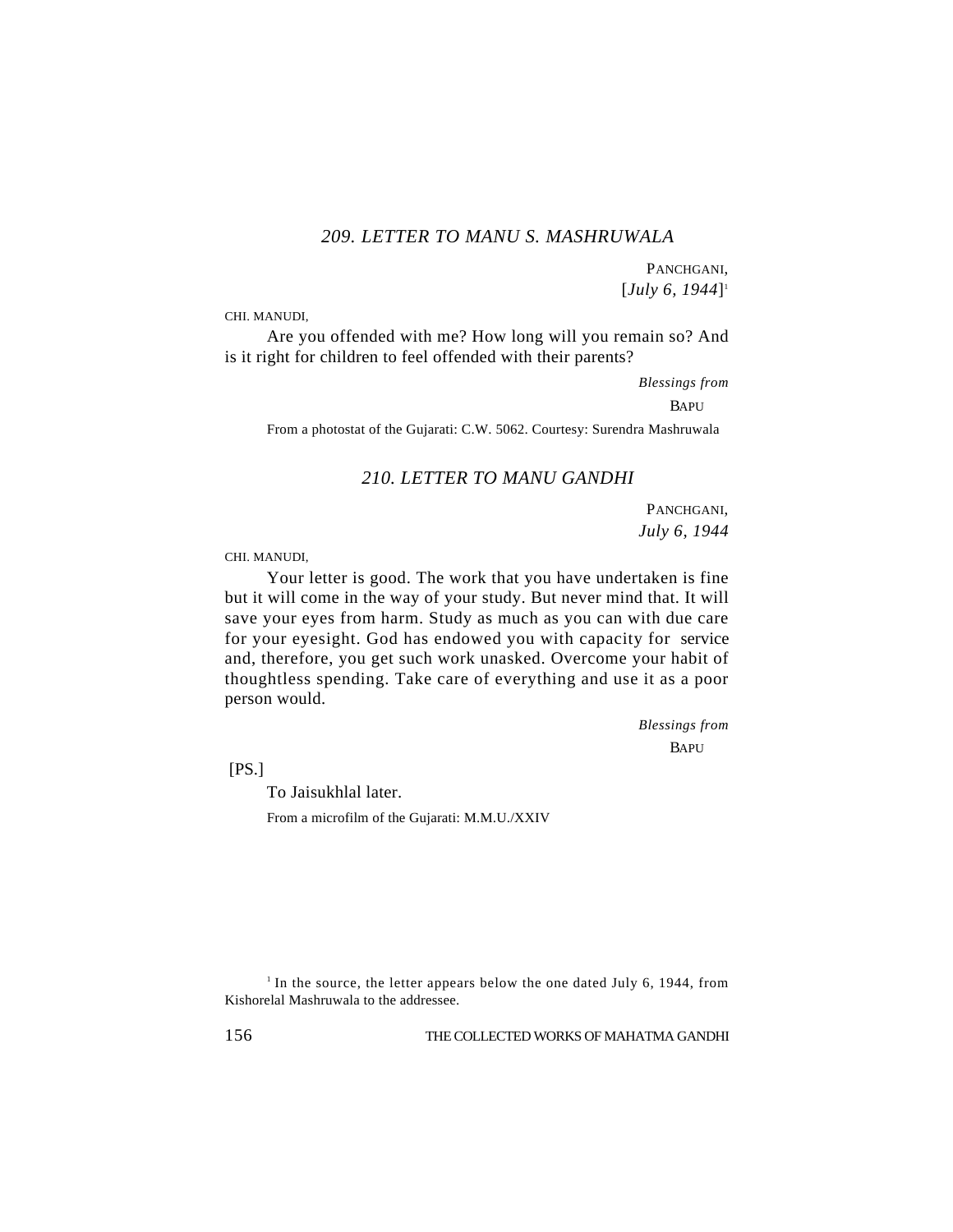## *211. LETTER TO GIRIRAJ KISHORE*<sup>1</sup>

PANCHGANI, *July 6, 1944*

Just now be content with only my blessings.

*Blessings from* **BAPU** 

From a photostat of the Hindi: G.N. 8772

## *212. LETTER TO R. R. KEITHAHN*

PANCHGANI, *July 7, 1944*

DEAR FRIEND,

I hope you will have a successful gathering. Twenty real votaries of Truth and Love are equal to or rather more than a match for a number of indifferent persons raised to Nth power.

Love.

**BAPU** 

REV. R. R. KEITHAHN<sup>2</sup> 156 BANVARGHATTI ROAD BANGALORE CITY

From a copy: Pyarelal Papers. Courtesy: Pyarelal

# *213. LETTER TO PURUSHOTTAM K. JERAJANI*

PANCHGANI, *July 7, 1944*

BHAI KAKUBHAI,

Indeed we have suffered a great loss in the passing away of your father<sup>3</sup>. He is relieved of the burden. Although I knew very little about him, I had heard a lot about his love of khadi. The straight and noble

 $1$ <sup>1</sup>The letter appears below the one from Pyarelal to the addressee.

 $2^2$  American missionary and social worker in India; the Mysore Government served an externment order on him on August 8, 1944.

<sup>3</sup> Kanjibhai Jerajani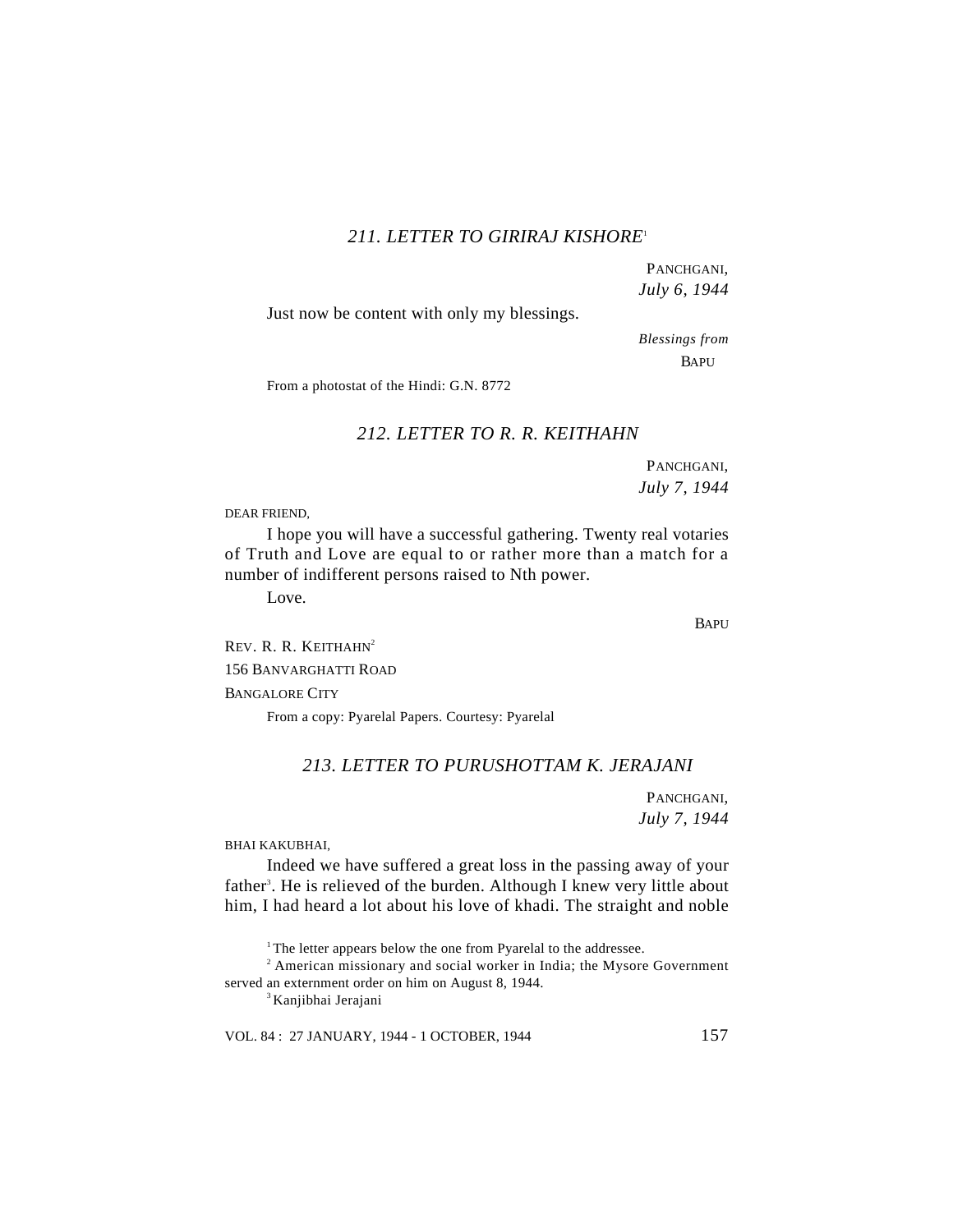way to fill the void created by his passing away is to emulate that love of his.

> *Blessings from* **BAPU**

#### KHADI BHANDAR

**BOMBAY** 

From a copy of the Gujarati: Pyarelal Papers. Courtesy: Pyarelal

# *214. LETTER TO CHHOTUBHAI*

**PANCHGANI** *July 7*, *1944*

BHAI CHHOTUBHAI,

I like your letter very much because it is so candid. But you have raised questions one would not expect from a man of your intelligence. There are other co-workers like you and I sometimes wonder if my company is stifling their intelligence. All the same, I answer the questions.

1. I have not the least doubt of Russia's bravery. But I would not weigh it on the scales of non-violence.

2. It does not appear to me that anything that is happening today can be likened to the Dharasana episode. I can understand the hardship resulting from the refusal of the farmers to sell the stocks of grains lying with them to the Government at rates lower than they can afford. But the looting of Government grain stocks cannot be called non-violent whether it is done after serving prior notice or not. I have always considered and still consider salt public property like water and air. I cannot include acts like sabotage of railways, etc., in nonviolence.

3. It is of course not easy to decide on a programme for someone who is bent upon facing bullets in a non-violent way, but it is not impossible. One is not duty-bound to give one's name. Informing about the action contemplated would suffice. If at the time fixed one finds that no one has come to the spot because the notice, being anonymous, had been thrown away, another notice can be sent. If this is done again and again, one day the tiger is sure to come. However, do not conclude from this that I consider the programme mentioned in the second question non-violent even if carried out after giving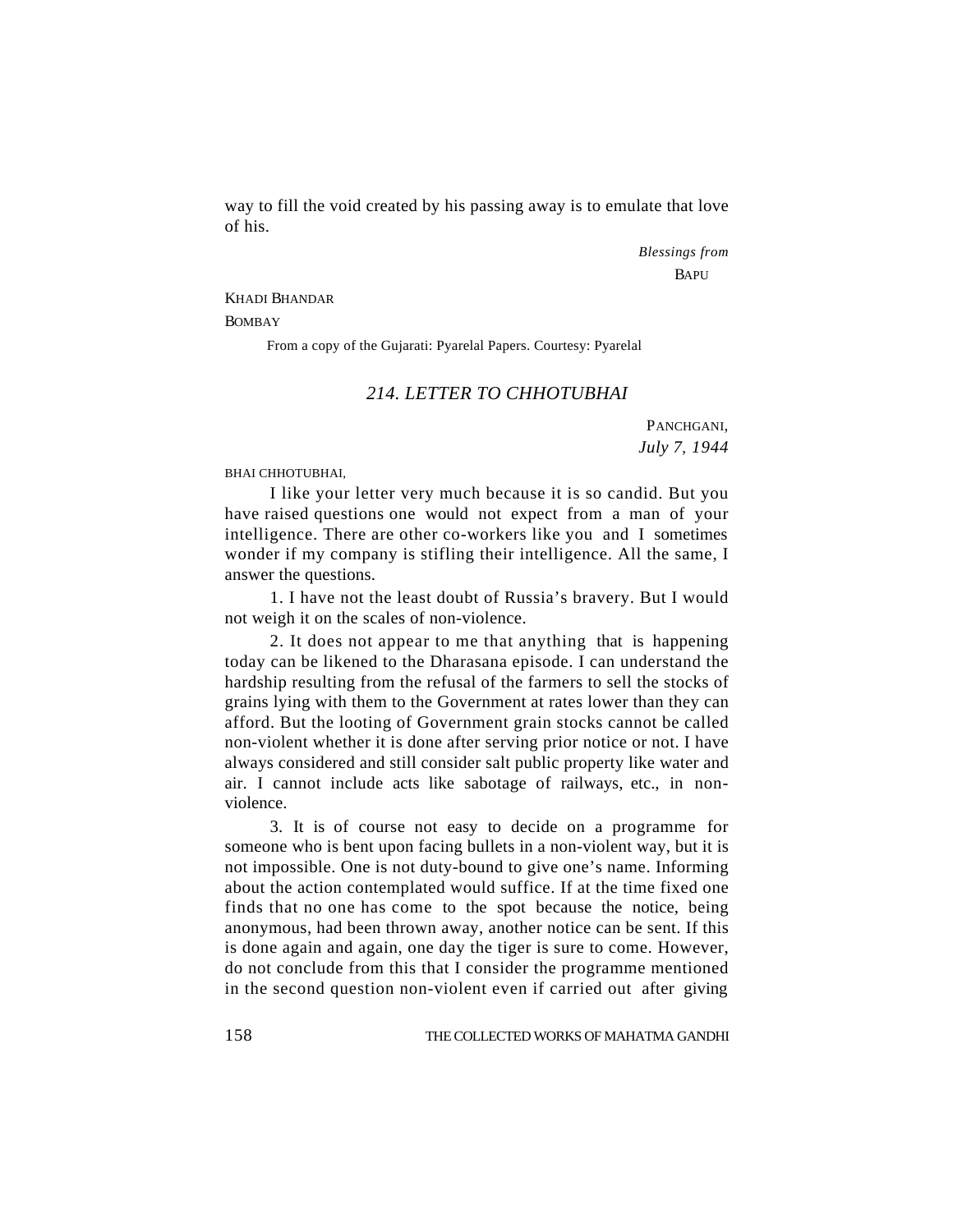prior information. My answer is intended only to clear the difficulty about the third question.

4. The information contained in the cutting is more or less correct. My advice to Raojibhai was not in exercise of a right. One does not advise as a matter of right. One commands. Is that not so ? I lost the right to command from the moment of my incarceration.

5. Post Offices, courts, and so on, today do not belong to the people. Even when they come to belong to the people, they will not be personal property. Even personal property will be property belonging to the people. Out of that, only what the nation has given unto itself or kept for itself would belong to it. I hope this provides you all the explanations you seek.

I have not revised the above.

*Blessings from*

**BAPU** 

From a copy of the Gujarati : Pyarelal Papers. Nehru Memorial Museum and Library. Courtesy : Beladevi Nayyar and Dr. Sushila Nayyar

### *215. LETTER TO B. S. MOONJE*

*July 8*, *1944*

DEAR DR. MOONJE,

In reply to your letter of the 2nd inst. to Gandhiji, I am to say that you are at liberty to publish your letter of the 27th June to him.

*Yours sincerely*,

From a copy: Pyarelal Papers. Nehru Memorial Museum and Library. Courtesy: Beladevi Nayyar and Dr. Sushila Nayyar

## *216. LETTER TO K. M. MUNSHI*

PANCHGANI, *July 8, 1944*

BHAI MUNSHI,

I got your opinion.<sup>1</sup> In the circumstances stated by you, it is not desirable to publish it. I will preserve it with me. Your labour will

<sup>1</sup>*Vide* Appendix "Opinion on Gandhiji's Responsibility", 6-2-1944.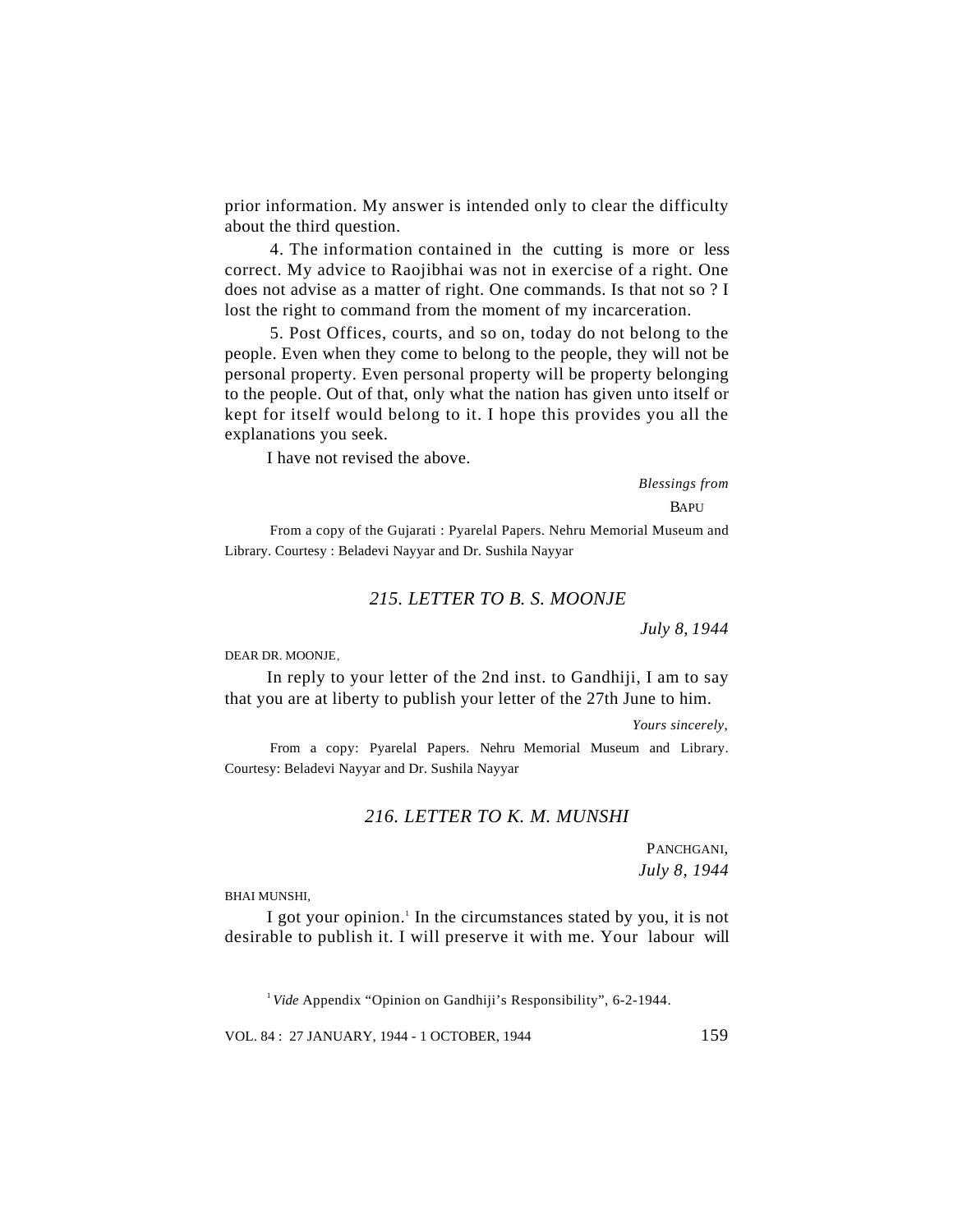not go in vain; I am already using it for my own purpose. I am enclosing a note for Sarla<sup>1</sup>.

*Blessings from*

BAPU

From a copy of the Gujarati: C. W. 7676. Courtesy: K. M. Munshi

## *217. LETTER TO GUNOTTAM HUTHEESING*

*July 8, 1944*

CHI. RAJA,

I am simply waiting for the 20th. One need not fear the climate of this place because one can always return to one's own place, if the climate does not suit one. Death strikes a man but once; cowardice hundreds of times. Moreover you had better pay a visit, if only to fulfil a promise. If you are still hesitant in spite of all this persuasion, you should stay put. It is surprising that Krishna<sup>2</sup> cannottake care of herself. She must stay on for the sake of Indira<sup>3</sup>, else I would have dragged along both of you. Let me have your final decision.

> *Blessings from* BAPU

**HUTHEESING** BOMBAY

From a copy of the Gujarati: Pyarelal Papers. Courtesy: Pyarelal

## *218. LETTER TO BHARATI SARABHAI*

[*After July 8, 1944*] 4

CHI . BHARATI,

I have forgotten the talk I had with Pyarelal. But I like your book<sup>5</sup>. It certainly has a beautiful theme. I like best the portrayal of your heart, as presented in the book. I cannot be a judge of the language. I have hardly read a few poems and can appreciate little. I found the language affected. Moreover I certainly wish that your poetic faculty blossoms through the medium of Gujarati. Is there any

<sup>1</sup> Addressee's daughter, Sarla Seth

<sup>2</sup> Addressee's wife

<sup>3</sup> Indira Gandhi

<sup>4</sup> In the source, the letter is placed after the letters of July 8, 1944.

<sup>5</sup>*The Well of the People,* published in 1943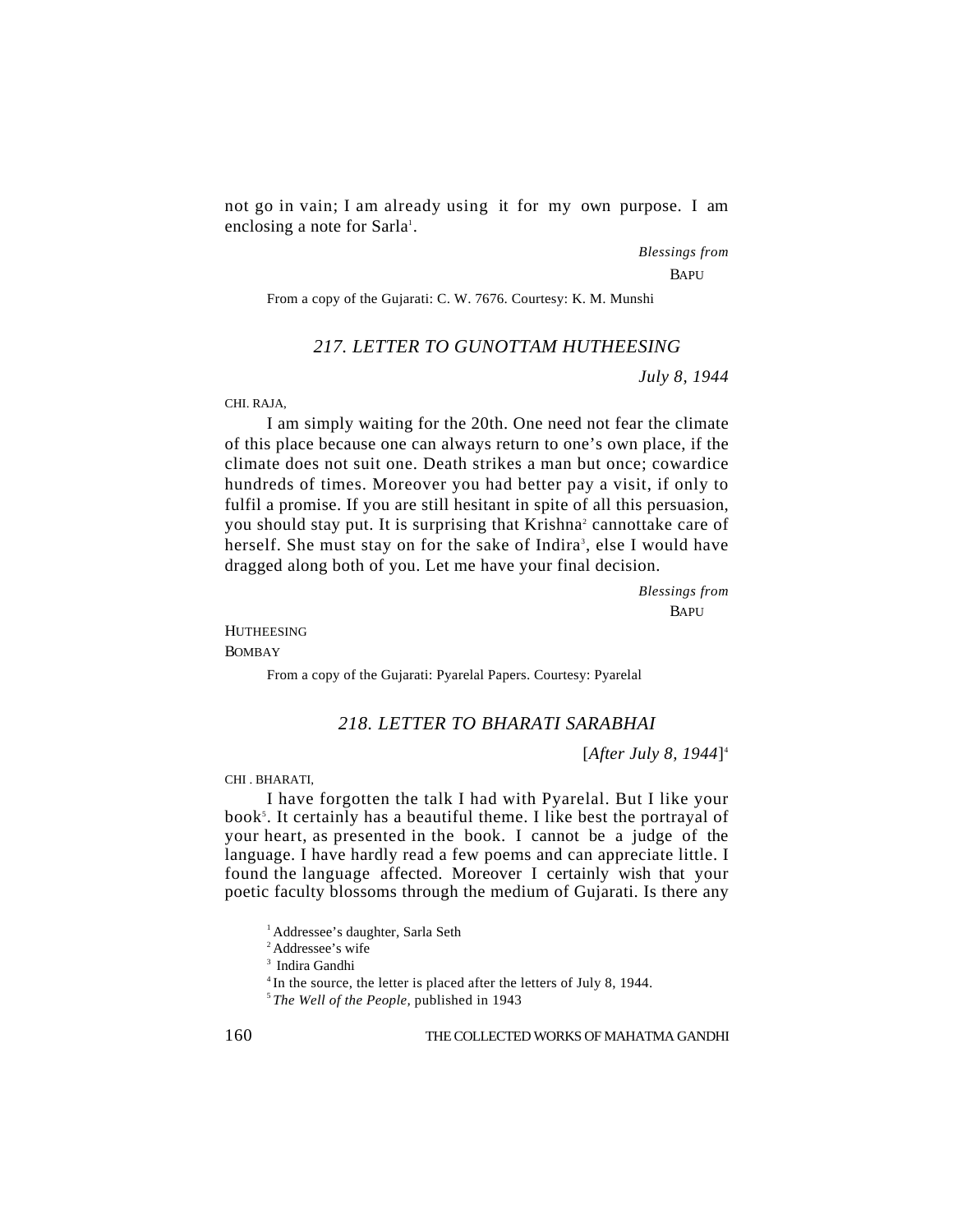dearth of lovers of English? How many lovers can Gujarati boast of?

*Blessings from* **BAPU** 

# B. SARABHAI

AHMEDABAD

From a copy of the Gujarati: Pyarelal Papers. Courtesy: Pyarelal

## *219. LETTER TO JATINDERNATH*

PANCHGANI, *July 9, 1944*

#### DEAR JATINDERNATH,

I have gone through your letter. It makes me sad. Ill as I am, I am powerless to help much. But taking the recital as true, the question is why did not the two men who were so brutally assaulted resist unto death. Non-violent resistance is possible without inflicting injury onthe injurer. I know this is more easily said than done. But if we are to learn the art of non-violence, we must refuse to be living witnesses of our own degradation. You are at liberty to show this to any friend you like. Mind, I cast no reflection on the living ones. My object is to point the moral.

> *Yours sincerely,* **BAPU**

From a copy: Pyarelal Papers. Courtesy: Pyarelal

## *220. LETTER TO SECRETARY, HOME DEPARTMENT, GOVERNMENT OF BOMBAY*

'DILKHUSHA, PANCHGANI, *July 9, 1944*

SECRETARY TO THE GOVERNMENT OF BOMBAY (H.D.) POONA

SIR,

I have received your letter<sup>1</sup> of 7th instant in connection with the ground in H.H. the Aga Khan's Palace where Shri Mahadev Desai's and Smt. Kasturba Gandhi's bodies were cremated. My purpose is served by the present arrangement for which I thank the Government.

> *Yours, etc.,* M. K. GANDHI

From a photostat: G.N. 3939

<sup>1</sup> In reply to Gandhiji's letter dated May 6, 1944, *vide* "Letter to Secretary, Home Department, Government of India", 6-5-1944.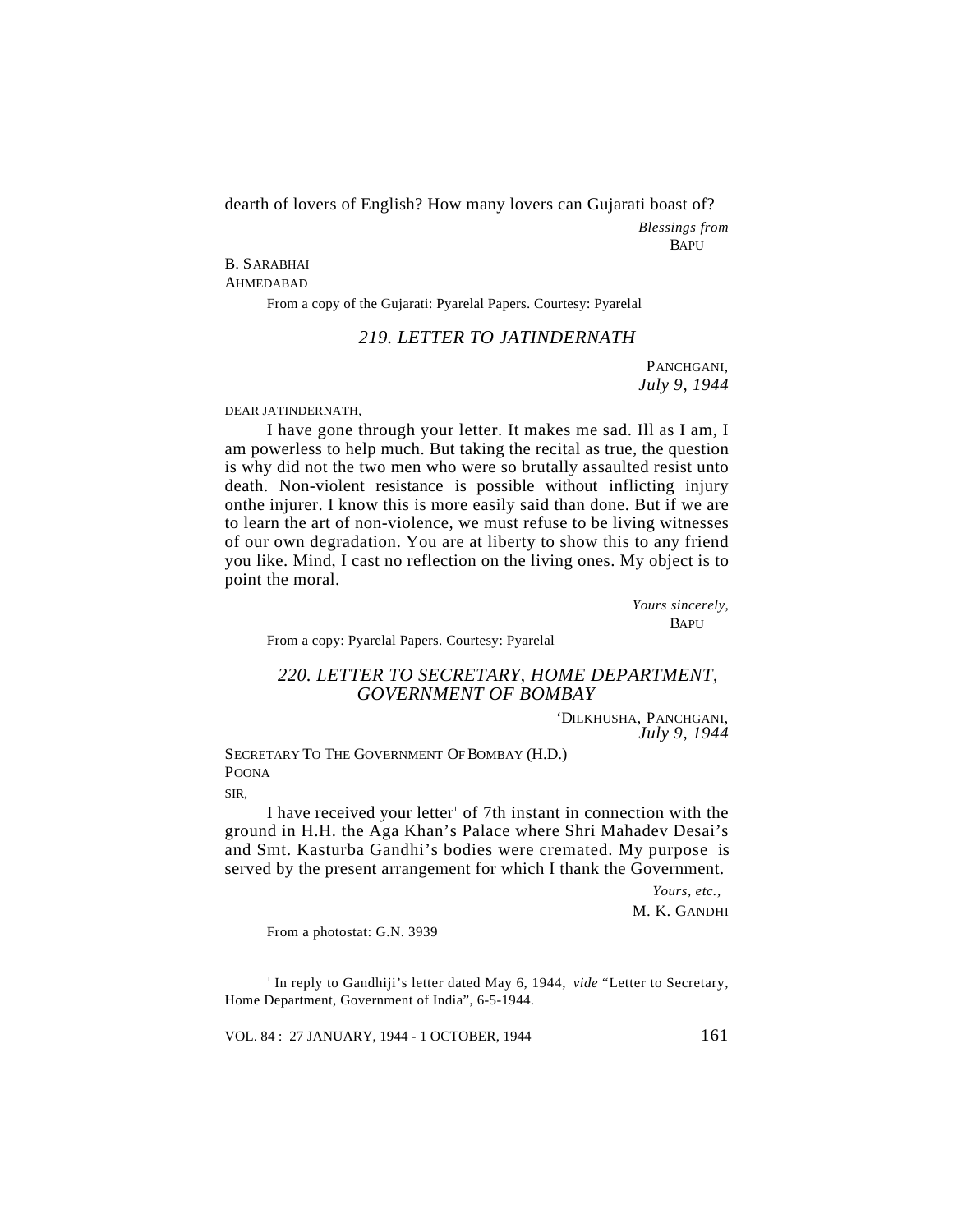# *221. LETTER TO PRABHASHANKAR H. PAREKH*

PANCHGANI, *July 9, 1944*

#### BHAI PRABHASHANKAR,

I have your letter. You are in great distress but you are enduring it with courage. From Champa's<sup>1</sup> letters, I learn that you have been freed [from attending to Dr. Mehta's finances.] For what work am I appointed an arbitrator? I am not even aware of it. My appointment and continuance as an arbitrator depend only upon the goodwill of friends. May I know what kind of guidance you expect from me? I have no idea what I should do. Without going deep into the matter I should only advise you to give Champa whatever she wants. What is there left for you now? Repeat the Lord's name in solitude and render as much service as you can.

> *Vandemataram from* **MOHANDAS**

SHRI PRABHASHANKAR HARCHANDBHAI PAREKH DERA SHERI RAJKOT CITY KATHIAWAR From a microfilm of the Gujarati: M.M.U./XX

<sup>1</sup> Addressee's daughter, wife of Ratilal, Dr. Pranjivan Mehta's son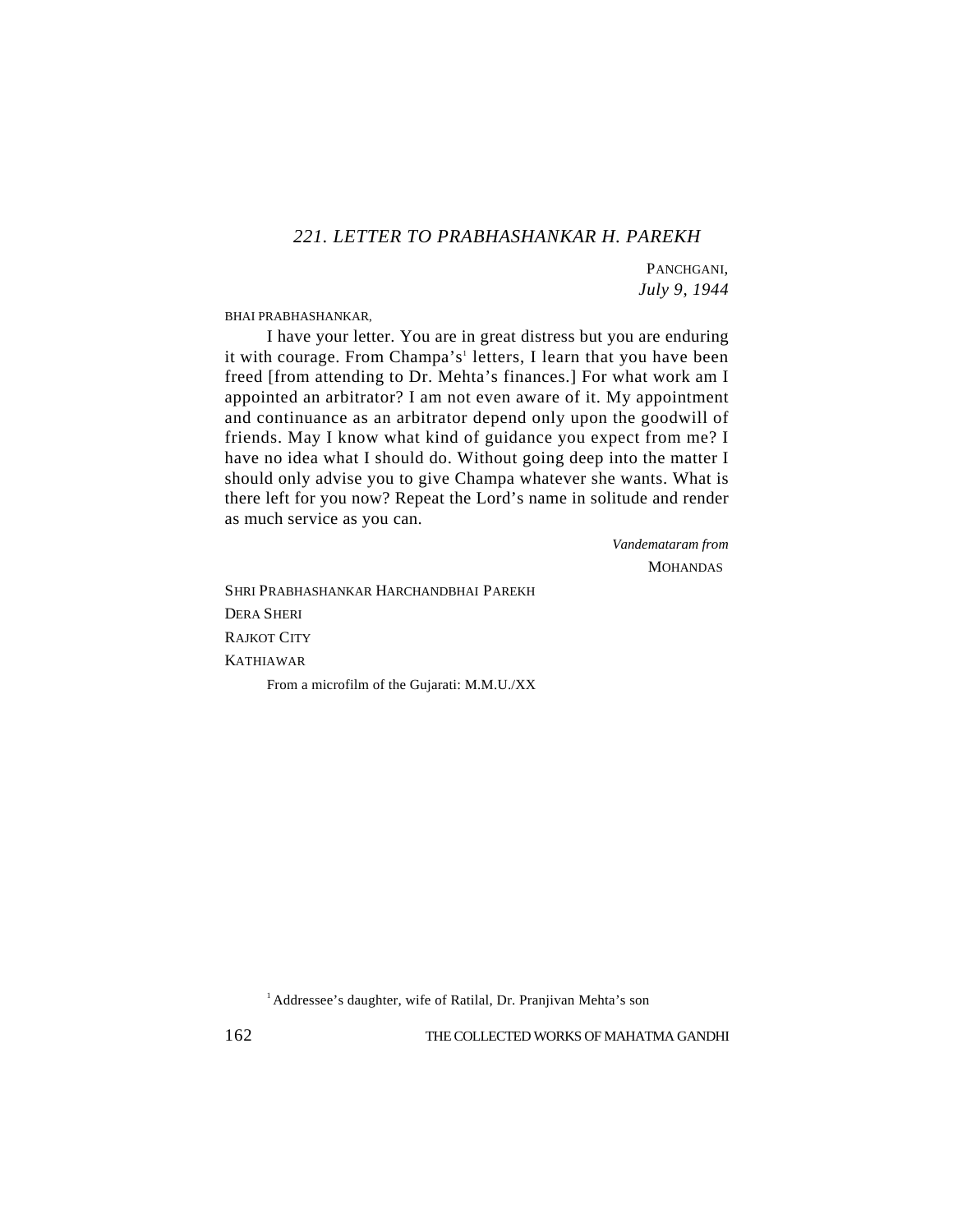## *222. LETTER TO DHUNDIRAJ G. KANITKAR*

PANCHGANI, *July 9, 1944*

CHI. DHUNDIRAJ,

I have your letter. My recovery is slower than I had expected; so now I would reluctantly ask you not to come over. It keeps raining all day. Besides, I do not have sufficient accommodation for you. Please ask your father to forgive me.<sup>1</sup>

> *Blessings from* **BAPU**

SHRI DHUNDIRAJ GAJANAN KANITKAR HINDMATA MANDIR 341 SADASHIVPETH POONA

From a photostat of the Hindi: C.W. 972. Courtesy: Gajanan N. Kanitkar

## *223. A LETTER*

PANCHGANI, *July 10, 1944*

As for Bapa's reference<sup>2</sup> of July 6, I see no discrepancy in my opinion regarding Nanjibhai's<sup>3</sup> proposed donation and the previous opinion quoted by Bapa. My point is that no donor should arbitrarily keep part or whole of the donation with himself. He may send recommendation about ear-marking. If it satisfies our conditions, the ear-marking may be allowed. If my opinion is held good, the fourth condition is superfluous.

Thus while I see no discrepancy in my present opinion and the past, my emphasis has changed. In my weakness, I was anxious to make up the total of 75 lacs somehow. Now I am strong enough to resist that temptation. We shall better serve the object of the Memorial by securing what we can by October 2 next, than by letting donors to

<sup>1</sup> Vide also "Letter to Gajanan N. Kanitkar", 28-61944.

<sup>2</sup> As Secretary, Kasturba Gandhi National Memorial Fund Trust

<sup>3</sup> Nanji Kalidas; *vide* also "Letter to Nanji Kalidas", 20-9-1944.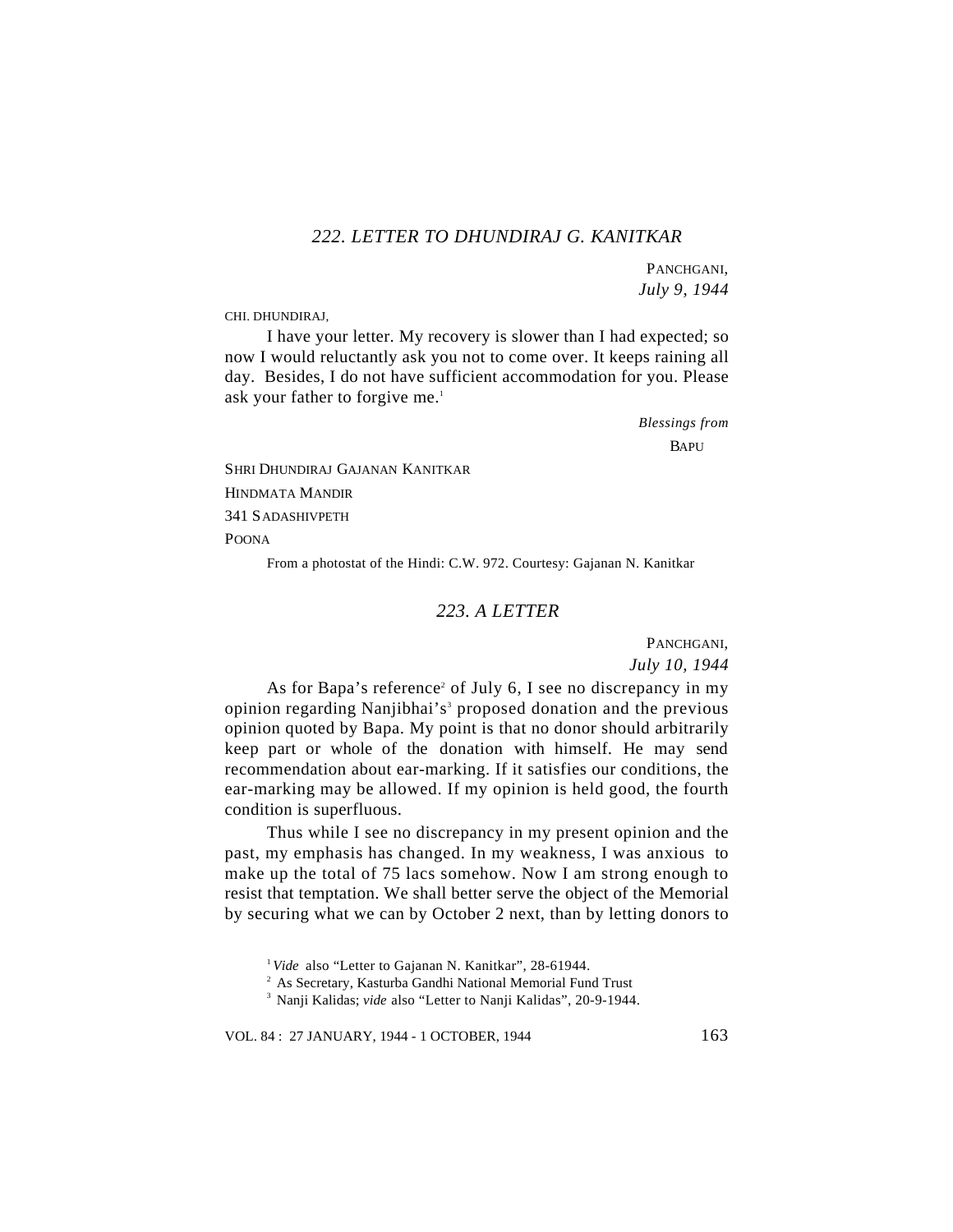fritter away the sum by local earmarkings and keeping the bulk with themselves. In the States, generally, we are likely to experience difficulty in spending money in the villages. I prefer the use of the word 'villages' to that of the expression 'rural areas'. There may be rural area of Calcutta but it may not be composed of villages properly so-called. Santa Cruz is a suburban area but not a village. I hope the distinction I have made is capable of being easily understood.

Again our large donors will be townsmen. Their natural-wish will be to spend their donation in their own way and in their own place. This may defeat the purpose of this Memorial.

I see the prospect of such questions arising frequently. They will be largely of interpretation. I am most anxious to spare Bapa's time and trouble. Let him unhesitatingly interpret rulings to the best of his ability and risk difference of opinion with the chairman. In matters of interpretation, Bapa's shall be final except where he has previously referred any such question to me.

I would like Bapa, if he can, to be satisfied with my Gujarati. I know it is difficult in old age to change confirmed habits. I have strong objection to the use of English when the use of the mother tongue or the national language is possible. But here again let Bapa's wish prevail. He is on the active list. I am on the sick list and have therefore time for indulging in preferences.

This letter should be sent to Bapa wherever he may be. It should also be shown to Sir Purushottamdas. If he differs on the question referred to me by Bapa, I should know.<sup>1</sup>

This opinion was drafted yesterday. It was typed today. Bapa's bombshell came later. I hope it will not explode.

**BAPU** 

From a copy: Pyarelal Papers. Courtesy: Pyarelal

<sup>1</sup> What follows is in Gujarati.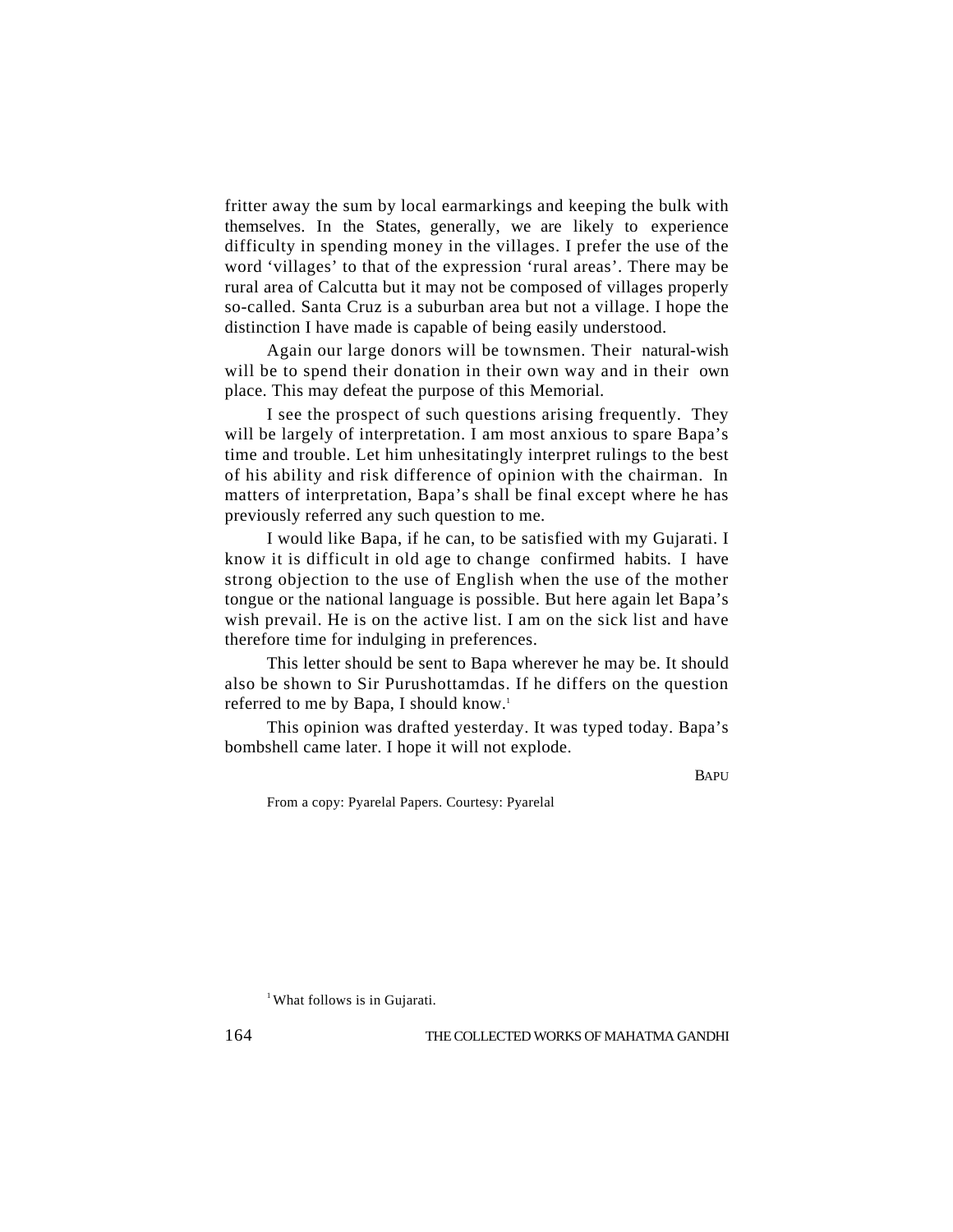[*July 10, 1944*] 1

CHI AMRIT $2$ 

I better conserve my time and energy for the business before me. I have no news to give you. Play I dare not when there is work which calls me. And I have hardly enough energy to cope with the daily post.

Love to all.

**BAPU** 

From the original: C.W. 4201. Courtesy: Amrit Kaur. Also G.N. 7837

#### *225. LETTER TO VANAMALA N. PARIKH*

PANCHGANI, *July 10, 1944*

CHI. VANAMALA,

So the fat on your body has proved completely deceptive, hasn't it? More deceptive even than mine? You have got what you deserved. If you had given up salt, etc., from the beginning, don't you think you wouldn't have been obliged to give them up now? But never mind. Rest for four months now and make your body quite strong. Maybe, this ordeal will improve your hearing too. Show this to the doctor. He is no doctor who treats a patient only for one symptom. The root cause of all diseases is generally one. But all this is idle philosophizing intended for your amusement while lying in bed.

*Blessings from*

BAPU

From a photostat of the Gujarati: G.N. 5792. Also C.W. 3015. Courtesy: Vanamala M. Desai

 $1$  In the source, the letter appears below the one dated July 10, 1944, from Pyarelal to the addressee. Pyarelal said: "By the time this reaches you, you will have seen in the papers the latest bombshell, i.e., Rajaji-Jinnah correspondence which was released yesterday. That ought not to surprise you. Bapu had shown his preparedness for exploring some such formula even as far back as August 4, 1942, when he wrote to C. R. about it. . . . " For the text of C. Rajagopalachari's Formula, drafted in 1943, *side* Appendix "C. Rajagopalachari's Formula", before 5-8-1942.

<sup>2</sup> This is in Devanagari.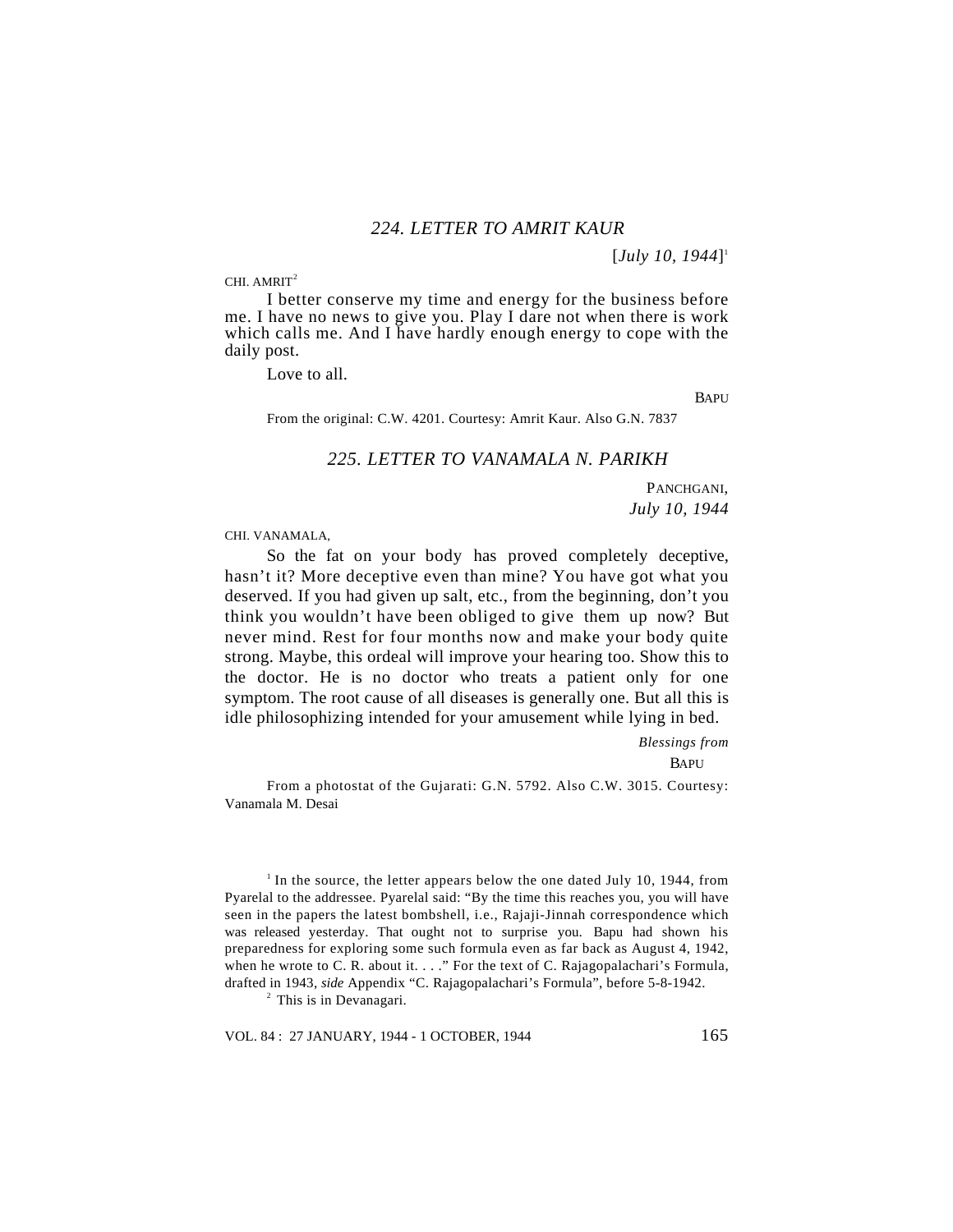## *226. LETTER TO ISHVARLAL G. VYAS*

PANCHGANI, *July 10, 1944*

#### BHAI ISHWARLAL,

I have read your letter carefully. Most of the women have been provided for by you and Purbai. That is as it ought to be. If I go to Sevagram, and if you find it convenient and think it necessary, both of you may come and see me there. Workers have no time or money to waste. I, therefore, try to stop most of them. But there are some who need reassurance. And these do come. Orissa has been in my thoughts all the time, but I have deliberately refrained from speaking about it. You have an eternal famine there. Its protector is God. Appealing in my name is not going to be of any particular help.

> *Blessings from* **BAPU**

SHRI ISHWARLAL G. VYAS PURBAI ASHRAM, SORO P.O . BALASORE DISTRICT

From a photostat of the Gujarati: G.N. 5061

## *227. TELEGRAM TO ZIAUDDIN CHAUDHARI*

PANCHGANI, [On or after *July 10, 1944*] 1

ZIAUDDIN CHAUDHARI<sup>2</sup>

CARE EMDESSONS

KARACHI

RAJAJI'S OFFER SUPERCEDES PREVIOUS WRITING IF CONTRARY.

From a copy: Pyarelal Papers. Courtesy: Pyarelal

 $1$  In the source, the telegram is placed among the items of 1944; the date is inferred from the reference to "Rajaji's offer" which was published on July 10. *Vide* 1st footnote of "Letter to Amrit Kaur", 10-7-1944.

<sup>2</sup> Sir Ziauddin Ahmed, Member, Central Legislative Assembly, Vice Chancellor, Aligarh Muslim University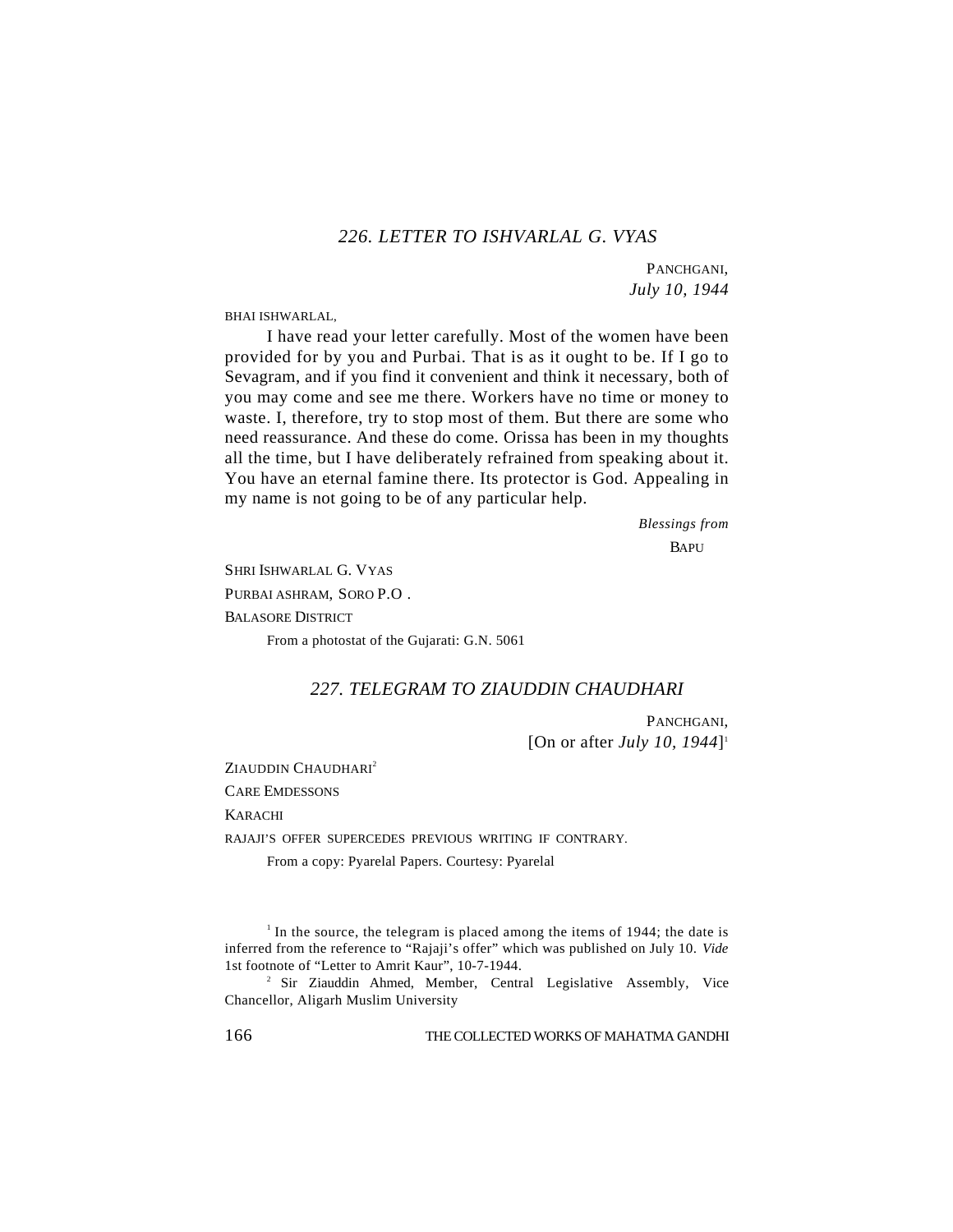## *228. LETTER TO MIR MUSHTAQ AHMED*

*July 11, 1944*

DEAR MIR SAHIB,

I am clear that the conditions are derogatory and unacceptable. Detenus who decline to avail of facilities with humiliating restrictions do well.

But my opinion carries no authority.

*Yours sincerely,* M. K. GANDHI

MIR MUSHTAQ AHMED SAHEB 34 PREM HOUSE CONNAUGHT PLACE NEW DELHI From a copy: Pyarelal Papers. Courtesy: Pyarelal

# *229. LETTER TO S. ZAHEERUL MUJAHID*

PANCHGANI, *July 11, 1944*

DEAR FRIEND,

I feel wholly unable to undertake the task<sup>1</sup> you have entrusted me with.

> *Yours sincerely,* M. K. GANDHI

From a copy: Pyarelal Papers. Courtesy: Pyarelal

## *230. LETTER TO P. G. MATHEW*

PANCHGANI, *July 11, 1944*

MY DEAR MATHEW,

I am glad you are fixed up at last. Of course, I have not

 $1$  The addressee had asked for an article on Jinnah from Gandhiji, as he proposed to publish a series of biographies of all prominent Muslim leaders of India.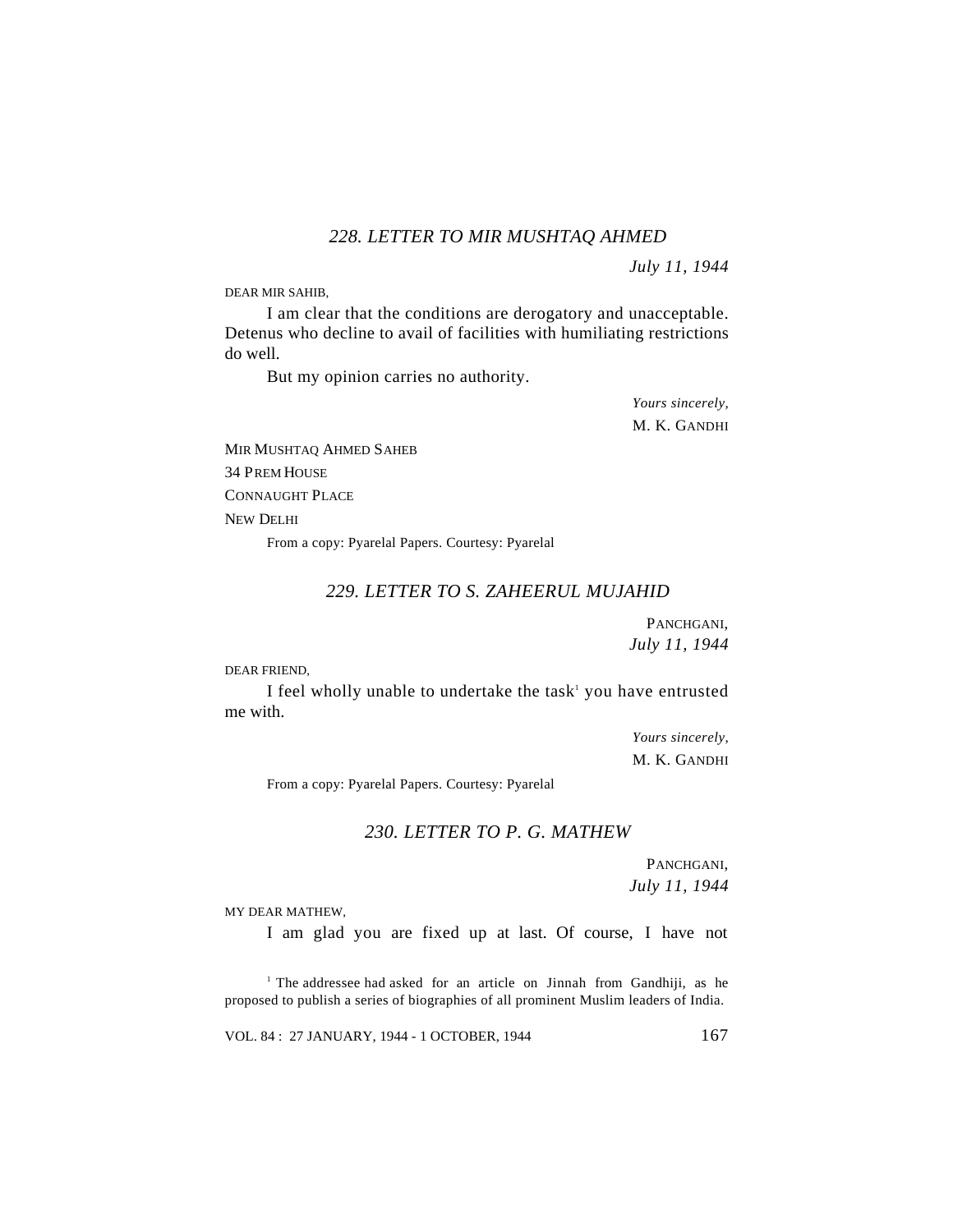forgotten you but I have not written to the people I have not forgotten. I write only when I must.

Love.

BAPU

PROF. P. G. MATHEW S. H. COLLEGE THEVARA, *via* ERNAKULAM From a photostat: G.N. 1544

# *231. LETTER TO LILAVATI K. MUNSHI*

*July 11*, *1944*

#### CHI. LILAVATI,

I have your letter. I do not know what has appeared in the newspapers. I merely repeated in Ahmedabad what I had said in Bombay. I did not describe my note as a definition in Ahmedabad. There also I described it as a working guide.

I cannot yet do my own writing.

Your discovery about Kumarappa is excellent. I will keep it in mind.

*Blessings from*

**BAPU** 

From the Gujarati original : C. W. 7677. Courtesy : K. M. Munshi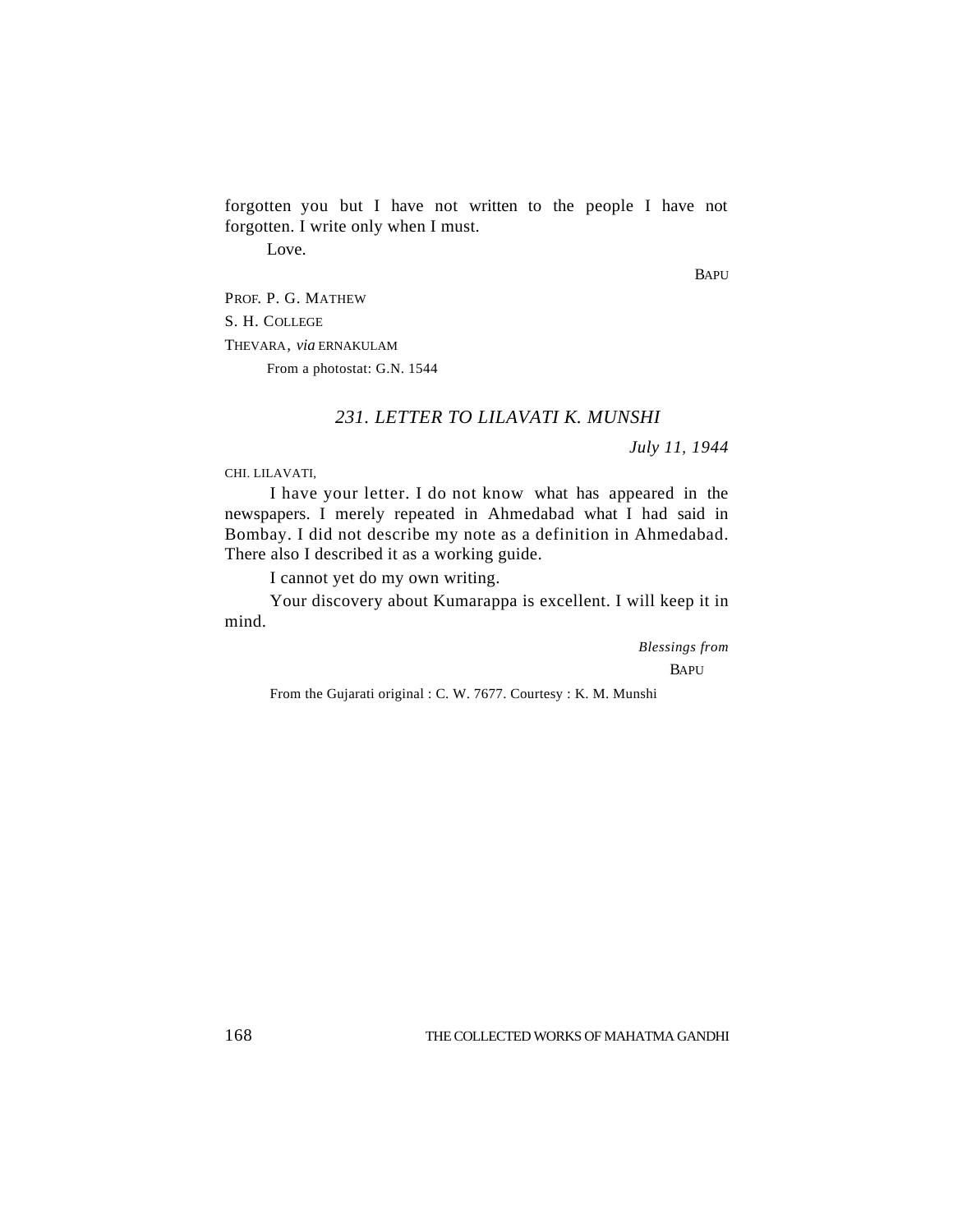## *232. TELEGRAM TO S. SADANAND*<sup>1</sup>

#### *July 12, 1944*

YOUR WIRE<sup>2</sup>. . THANKS. APOLOGIZE TO NATIONALIST PRESS FOR APPEARANCE ACCOUNT INTERVIEW EXCLUSIVELY ANGLO-INDIAN  $PRESS<sup>3</sup>$ THIS WAS UNAUTHORIZED. I DID GIVE<sup>4</sup> FOR PUBLICATION "NEWS CHRONICLE" SHORT INTERVIEW PART WHEREOF IS PUB- $LISHED.$  MY  $TALK<sup>5</sup>$  COVERING THREE HOURS DURING THREE DAYS MEANT CHIEFLY FOR GELDER'S INSTRUCTION. THOUGH HIS REPORT FAIRLY ACCURATE REQUIRES CORRECTION. HOPE THROUGH EARLY PRESS INTERVIEW<sup>6</sup> CORRECT INACCURACY. MY VIEWS MERE PERSONAL. WHETHER THEY PROMOTE COUNTRY'S GOOD OR NOT MATTER OF OPINION. SIMULTANEOUS PUBLICATION RAJAJI'S FORMULA<sup>7</sup> ACCIDENTAL. REGARD FORMULA CONSISTENT WITH NATIONAL INTEGRITY AND MY OPINION WITH SPIRIT CONGRESS RESOLUTION. UNDER NON-VIOLENCE NATIONAL UNITS CANNOT BE FORCIBLY HELD TOGETHER. ALL ARE FREE TO INTERPRET SATYAGRAHA. BUT I SHOULD BE ALLOWED TO BE SOLE INTERPRETER OF SATYAGRAHA OF MY CONCEPTION WHICH HAS HELD FIELD SINCE 1908.

*The Bombay Chronicle,* 13-7-1944

<sup>1</sup> Managing Editor, *Free Press Journal*, Bombay

<sup>2</sup> According to *The Transfer of Power*, Vol. IV, p. 1086, the Viceroy's Private Secretary, E. M. Jenkins, in his letter dated July 13, 1944, to F.F. Turnbull, the Private Secretary to the Secretary of State for India, reported that Sadanand had telegraphed Gandhiji "protesting against communication of his views on important matters to Gelder, a representative of British and Anglo-Indian Press, rather than to Nationalist Press, and adding that Gandhi's [? Proposal] to Jinnah, if correctly reported, 'betrayed trust Congress and nation had placed in him' " .

<sup>3</sup> The reference is to *The Times of India*, 11-7-1944, in which Stuart Gelder's cable to *News Chronicle* had appeared; *vide* Appendix "Staurt Gelder's Cable to*News Chronicle*", 12-7-1944.

<sup>4</sup>*Vide* "Interview to Stuart Gelder", 4-7-1944.

<sup>5</sup>*Vide* "Interview to Stuart Gelder", 4-7-1944.

<sup>6</sup>*Vide* the following item and "Interview to the Press", 13-7-1944.

<sup>7</sup>*Vide* Appendix "C. Rajagopalachari's Formula", before 5-8-1942.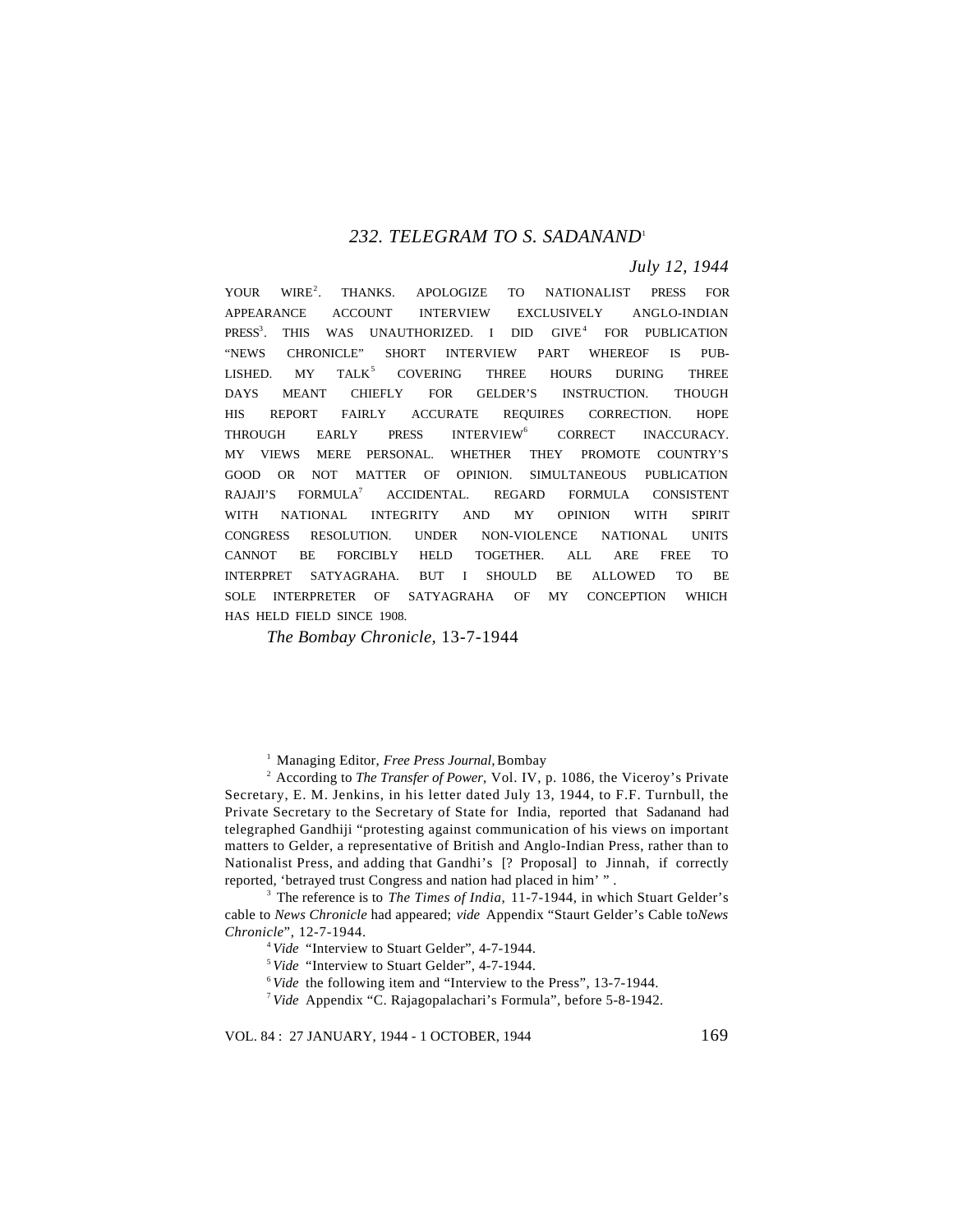## *233. STATEMENT TO THE PRESS*

## [*July 12, 1944*] 1

I had not authorized publication of the interview or even the substance. I had said that it should not be published, unless I authorized its publication, and in no case had I ever dremt that the interview would be published, with exclusive rights to any one paper. If it was to be published, it should have been broadcast throughout India.

Therefore I had to offer that apology<sup>2</sup> publicly in order to soothe myself and also to show to the Press my appreciation that they have respected my desire to be left alone, and also not to report anything which I had not authorized.

I know that some things have appeared in the Press without authority but, generally speaking, I must confess the Press has obliged me by refraining from reporting things that are not authorized. My object in seeing the Press people is purely to advance the cause for which I am living, namely, the freedom of India through truth and non-violence.

I do not seek publicity for the sake of it and just now I feel I would serve the cause better by remaining in obscurity, if such things were possible. Therefore I had warned Gelder that he was not to publish anything from me unless I authorized it. He has published<sup>3</sup> what he has, I have no doubt, with the best of intentions, but somehow or other I feel he has not served the cause as well as he might have.

I passed nearly three hours with him distributed over three days in order that he might know the whole of my mind. I believed him, and still believe him, to be a well-wisher of India as he is a lover of his own country, and I accepted his word entirely when he told me that he approached me not as a journalist principally but as one desiring to see that the political deadlock was resolved.

Whilst I declared my views with absolute freedom, I told him that his first business should be to go to Delhi and, if I could reach the

<sup>&</sup>lt;sup>1</sup> The statement, though released by Gandhiji, on this date, along with the notes on his interview to Stuart Gelder, *vide* pp. 347-8 and 349-52 appeared under the date-line "Panchgani, July 13".

<sup>&</sup>lt;sup>2</sup> In telegram to S. Sadanand, *vide* the preceding item.

<sup>3</sup>*Vide* Appendix "Stuart Gelder's Cable to *News Chronicle*", 12-7-1944.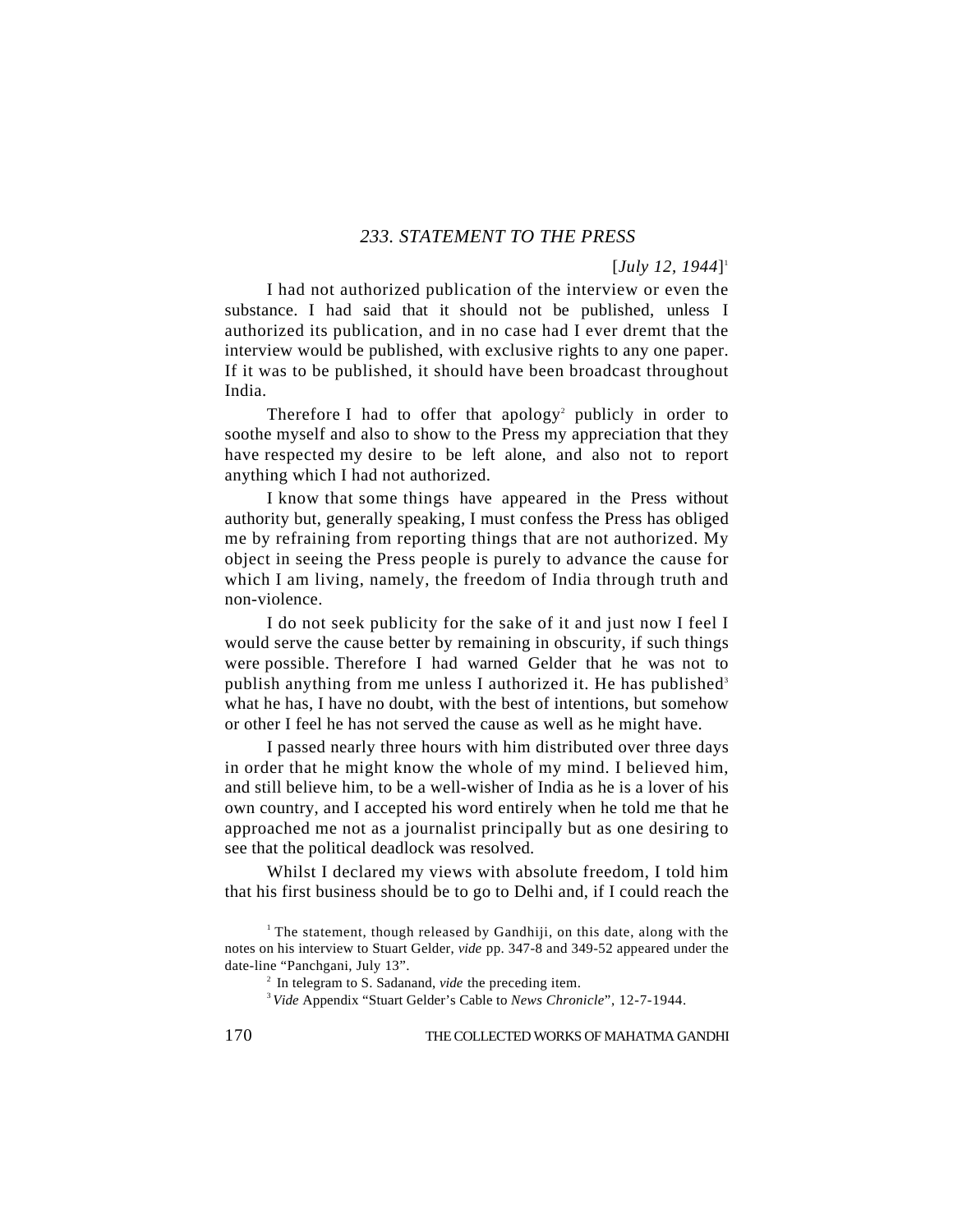Viceregal throne, he should see the Viceroy' and give him what impressions he had gathered. Having myself failed to get an interview with the Viceroy, I felt that Gelder being reporter of a prominent English daily might be able to serve the cause. Even in South Africa, where I was working in a hostile atmosphere, I was fortunate enough to get journalists and editors to help me when they became impressed by my earnestness and the justice of my cause. I was handling the disabilities of Indians in South Africa.

The publication, therefore, at this stage, of an abstract [by Gelder] of two interviews seems to me to be misfired. I, therefore, propose to give you two notes prepared after discussion with Gelder one of which, namely, the shorter one, after his pilgrimage to Delhi he was free to send to his paper, and the other he could discuss privately with anybody who cared to understand me or who Gelder thought, should know how my mind was working

You will see after you have read the two notes that he has compressed the two in the report published by him. You will notice also that there are some glaring inaccuracies in the report as published. I want to guard myself against being undrestood as accusing Gelder of wilful distortion.

But I have found it times without number during my public life, covering a period of over 50 years, that my statements do not admit of being easily abridged or paraphrased. In 1897, I very nearly lost my life when Reuter sent an abridged summary of a pamphlet<sup>2</sup> I had written and distributed in India in 1896. The summary was, I have no doubt, an unconscious distortion of what I had written. Fortunately my life was spared when I was lynched, and I was able to show that the case based against me on the strength of the summary was utterly wrong.

Here the abridgement has no such mischievous consequences. I recall the South African incident in order to emphasize my point. All my life I have handled what seemed to be forlorn causes. I have been also a fairly successful journalist, but I did not embark upon that calling for a living. It was a venture in order to advertise the cause I was handling, and I gave this long preface before handing the two statements to fellow-journalists in the hope that they would respondto

<sup>&</sup>lt;sup>1</sup>Who, however, declined to see him

<sup>&</sup>lt;sup>2</sup> The "Green Pamphlet".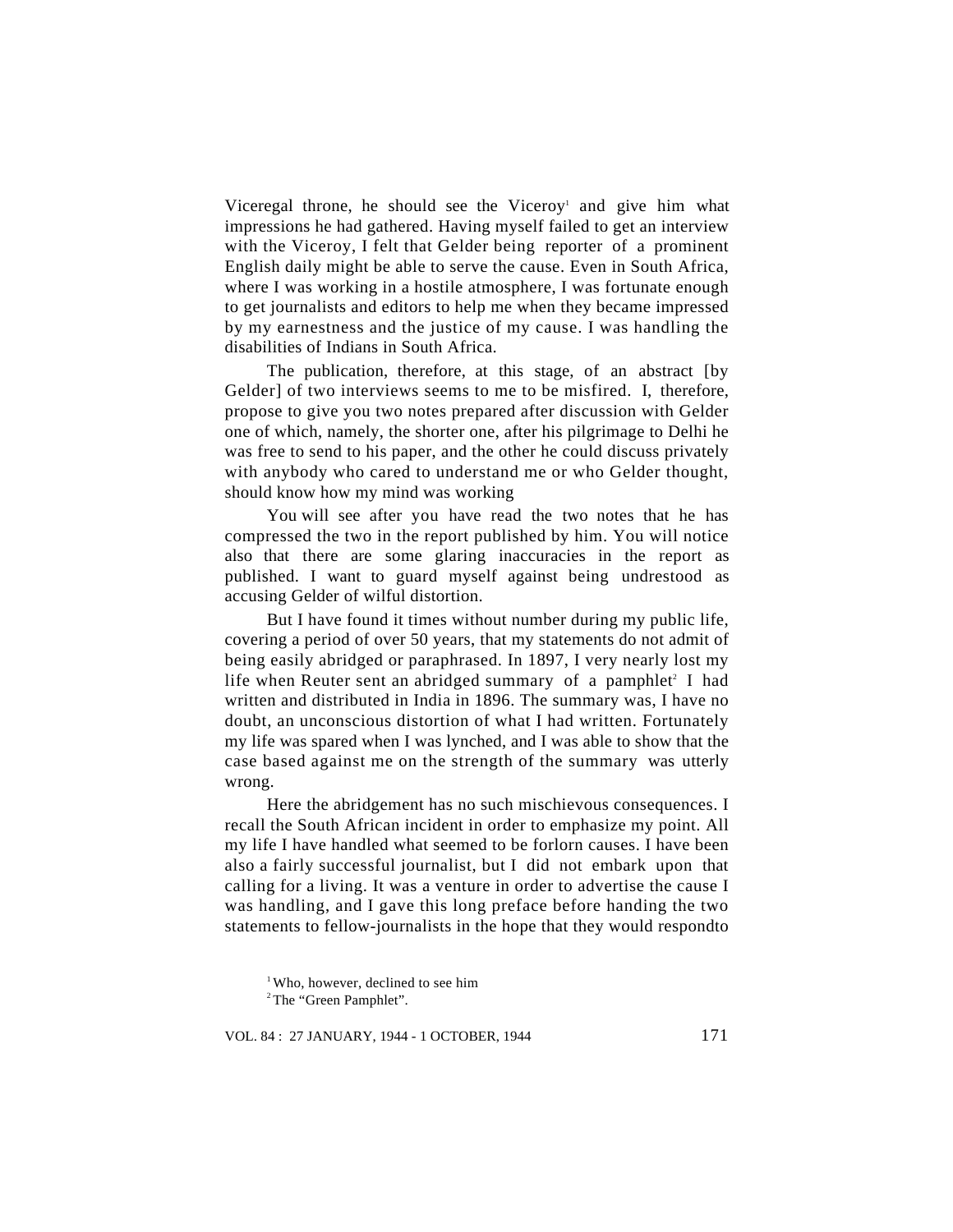my earnest wish that they would co-operate with me in dealing with the situation which, if properly handled, may yield promising results for mankind.

I was ill-prepared for this ordeal that is in front of me. I am in Panchgani trying to rebuild my broken body. The desire not to see statements published at this stage was also prompted by regard for my health. I want to get well quickly and to be in full working order. Since things are so shaping themselves that I might not be able to carry out that wish; the statement being before the public, I have to watch the reaction and deal with misunderstandings.

I have kept you, gentlemen, away from me and you have been very kind to me. You have waited in the hope that some day I would satisfy your natural inquisitiveness. I am afraid that you will be perhaps oversatisfied because, if your chiefs still keep you here, you will give me daily summary of reactions in the Press. I do not expect that I shall want to deal with them all, but in so far as there are misunderstandings I will have to remove them, if I possibly can. Throughout this I have emphasized the fact that I was speaking for myself and in no sense involving the Congress in what I said. I do not know how far today I represent the views of the members of the Working Committee.

As regards the Hindu-Muslim Formula<sup>1</sup>, which has nothing to do with these two statements, I have not spoken as a Hindu. I have spoken as an Indian first and an Indian last. My Hinduism is my own—I personally think it embraces all faiths. Therefore I have no authority to speak as a representative of the Hindus.

That I respond to mass mind and the masses know me instinctively is a fact which cannot be gainsaid, but I have not built my case upon it. As a representative of satyagraha, as I know it, I feel it my duty to pour out my heart to an Englishman who I thought, and still think, is a sympathetic listener. I claim no further authority for my views. I stand by every word that appeared in the two statements I have given to you, but I speak on behalf of no one else than myself.

*The Bombay Chronicle,* 14-7-1944

<sup>&</sup>lt;sup>1</sup> The reference is to Rajaji Formula; *vide* Appendix "C. Rajagopalachari's Formula", before 5-8-1942.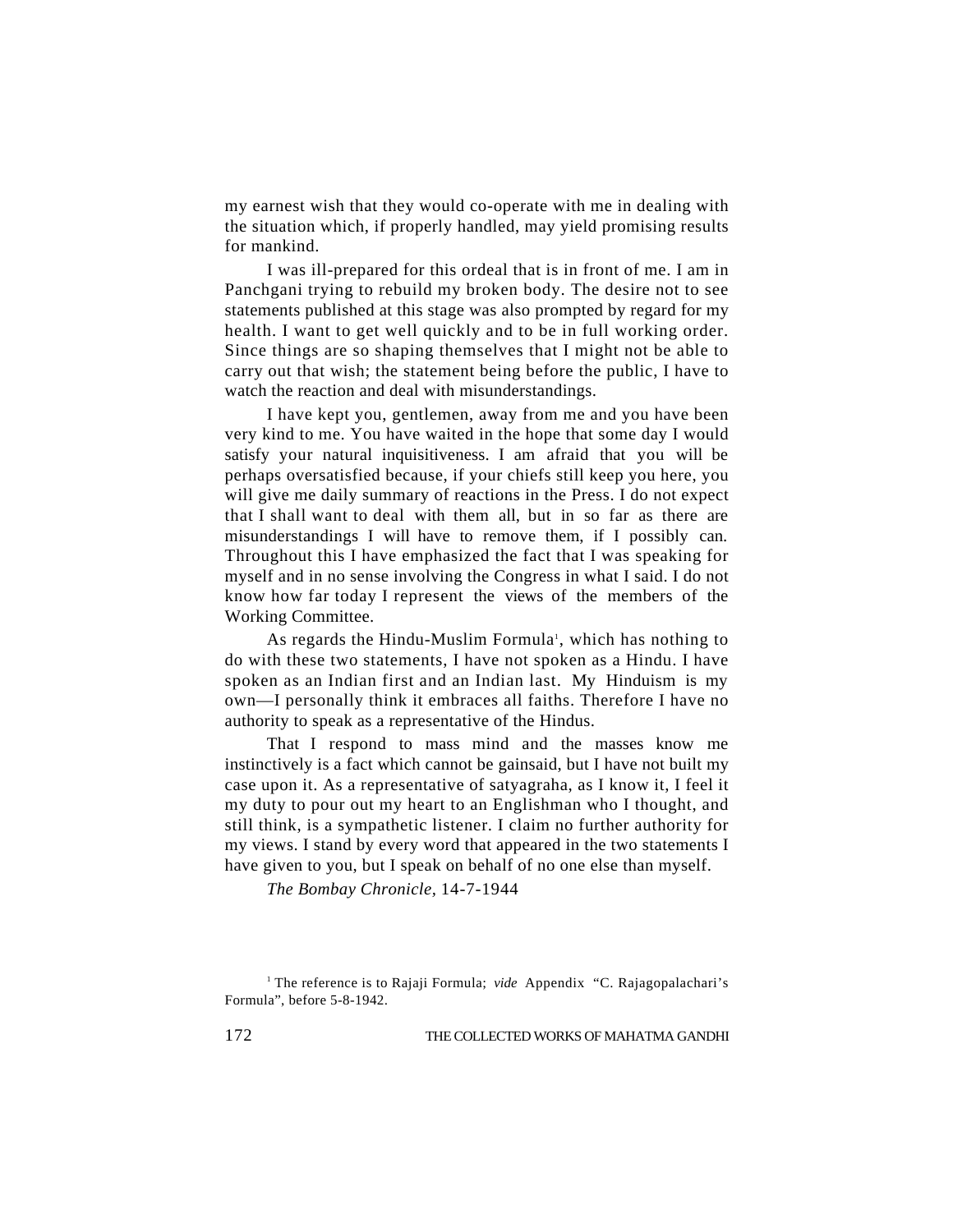## *234. LETTER TO HORACE G. ALEXANDER*

[*July*] 1  *12, 1944*

MY DEAR HORACE,

I have your long letter—long for the time and the way in which it had to be sent, not for the subject matter. Some of what you tell me I had known already after coming out, and some of it is startling. All of it is good as coming from you, even the part that I know to be wrong. But that which is wrong does not diminish the importance of what you have said. The defects of your narrative arise from your good nature. I would rather have the latter than have the defects removed at the sacrifice of it. I need not thus have qualified my appreciation of your letter but for the fear of misleading you into the belief that I accept the whole of your version without any deduction. To discuss the deduction is not germane to what I want to say. You know the other side of the picture. The popular fury was pardonable; the vindictive and inhuman retribution wholly indefensible. But I will not take your time over this.

Your anxiety that I should offer co-operation at least for the alleviation of hunger, I fully understand. My difficulty is that I cannot, for the very valid reason that the alleviation is only apparent. The Viceroy's good intentions in the matter are not to be doubted. His promptness in rushing to Bengal on arrival was worthy of the soldier that he is. The agency through which he had and has to work is not designed to carry out the work of alleviation. You are entitled to put your noble work and experience against what I am saying. That only shows that evil by itself and in itself has no life. It requires the prop of good for its sustenance. Hospitals, roads, railways are probably good in themselves but when they are instruments of evil they are to be shunned. They become snares. You will now realize somewhat my meaning. Sufficient to say that at no time has India been so bound down as now. The remedy is liberty consistent with the movements of Allied troops. But there is deep mutual

 $1$ <sup>1</sup>The source, however, has "June". The inference here is from the reference to Gandhiji's attempts "in vain to see the Viceroy or be permitted to see the Working Committee members"; *vide* "Letter to Lord Wavell", 17-6-1944. Also Dr. James Vail, Secretary, Foreign Service Section, American Friends' Service Council, had met Gandhiji in the last week of June.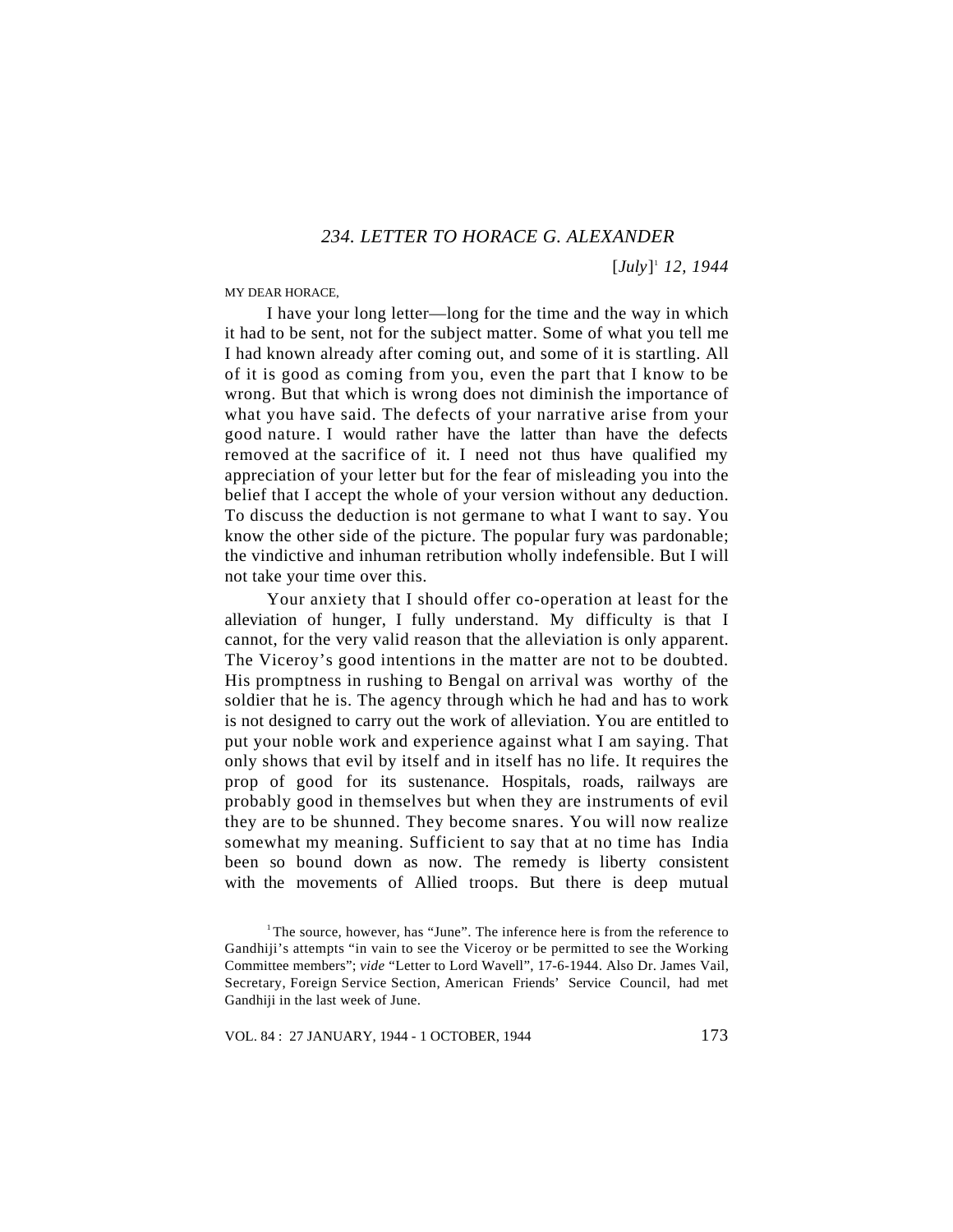distrust.Authority distrusts the Congress and every public body including the Muslim League. Public opinion is flouted at almost every turn. In this state of things voluntary co-operation becomes impossible. I have tried in vain to see the Viceroy or be permitted to see the Working Committee members. Now tell me what to do. I know what not to do. I am praying to God to tell me what to do. You can assist.

I had a pleasant union with James Vail. Love to all who think of me.

Love.

From a photostat: G.N. 1440

# *235. LETTER TO MURIEL LESTER*

AS AT SEVAGRAM, "*VIA*" WARDHA (C.P.), CAMP PANCHGANI,

[*July*] 1  *12*, *1944*

MY DEAR MURIEL,

I have your two dear letters. You are going through wonderful if also frightful experiences. Let us hope it is the darkness before dawn. But we must so work that the hope may be realized. We too are having our own experiences though of a different type from yours. I am working with might and maintain the direction through prayer and fasting. My energy is still very limited. Ba and Mahadev live as inspirations. More from Agatha and Horace to whom I have written at length. $2$ 

M. K. GANDHI

From a copy : Pyarelal Papers. Nehru Memorial Museum and Library. Courtesy : Beladevi Nayyar and Dr. Sushila Nayyar

<sup>&</sup>lt;sup>1</sup> The source has "June", evidently a slip.

<sup>2</sup> *Vide* "Letter to Horace G. Alexander", 12-7-1944.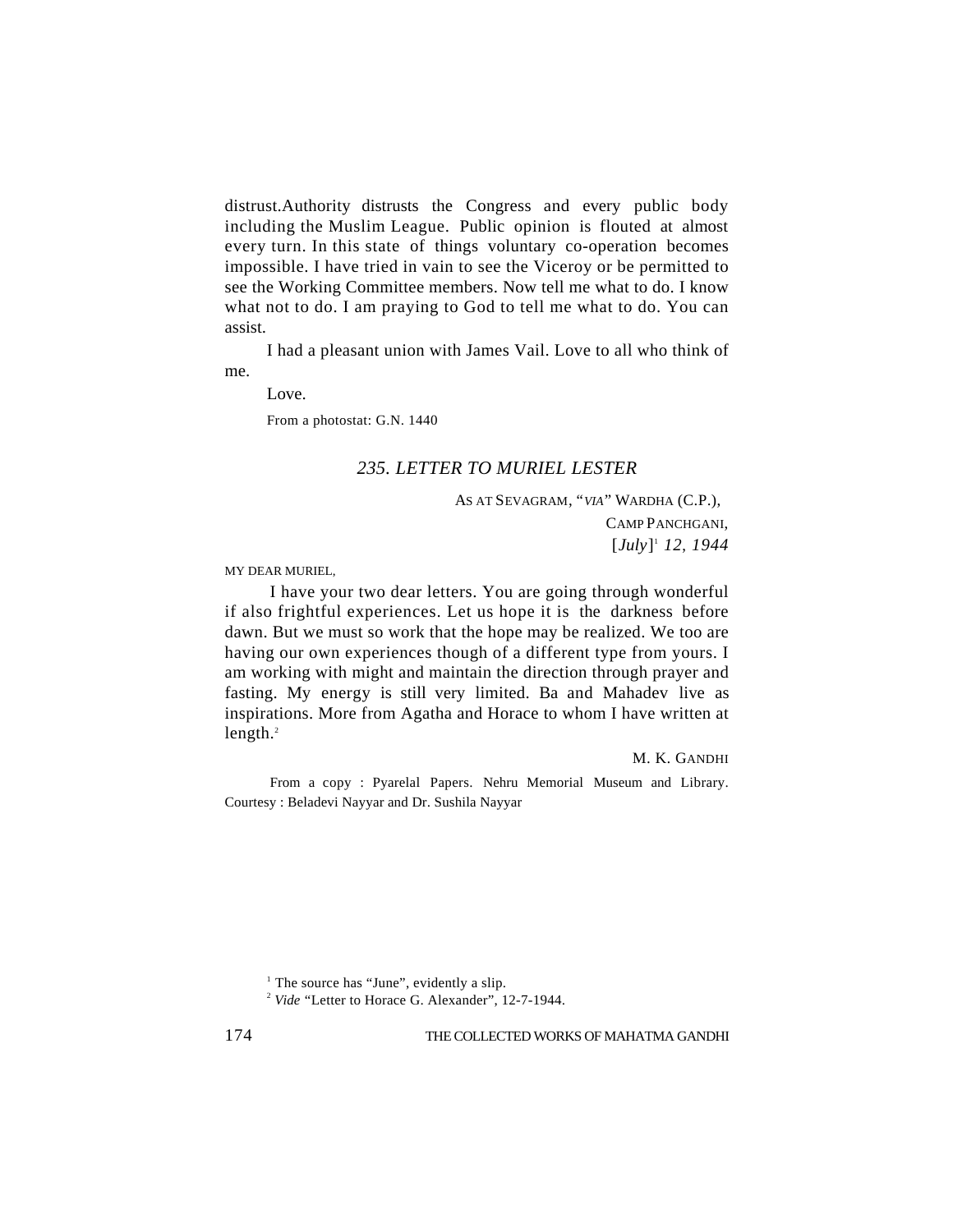## *236. LETTER TO SHAMALDAS GANDHI*

[After *July 12*, *1944*] 1

CHI. SHAMALDAS,

I do not remember whether I have said anything to you about Bhai Munshi. I had a long talk with him. I have not found anything to justify the attack you made on him in *Vandemataram*<sup>2</sup>. If there is any truth in the charge, please let me know. He is quite frank with me.

I have not been able to read the comments on my talks with Gelder in full, either in English or Gujarati. Do not defend me out of modesty if my views differ from yours. You have full right to guide people according to your understanding.

*Blessings from*

BAPU

From the Gujarati original : Pyarelal Papers. Courtesy : Beldevi Nayyar and Dr. Sushila Nayyar

## *237. LETTER TO AGATHA HARRISON*

"DILKHUSHA", PANCHGANI, *July 13, 1944*

MY DEAR AGATHA,

I have your letter of 14th June. Everything I do turns to dust. It must be so, so long as I am 'untrustworthy'. If I could plead guilty, I would at once mend my way. On the contrary, I know, I have done nothing to forfeit the confidence I used at one time to enjoy among the official circles.

You know the attempt I made to see the members of the Working Committee and, failing that permission, to see the Viceroy. Perhaps the chief difficulty is the opinion<sup>3</sup>, reported to have been held by Mr. Churchill about me. You know the oft-quoted passages attributed to him. He is said to want to "crush" me "the naked fakir". The body can be crushed, never spirit. But if the report is true

<sup>&</sup>lt;sup>1</sup> From the contents, it appears that the letter was written after "The Statement" to the Press", 12-7-1944; *vide* "Statement to the Press", 12-7-1944.

<sup>&</sup>lt;sup>2</sup> A Gujarati daily

<sup>3</sup>*Vide* 2nd footnote of "Interview to Stuart Gelder", 4-7-1944.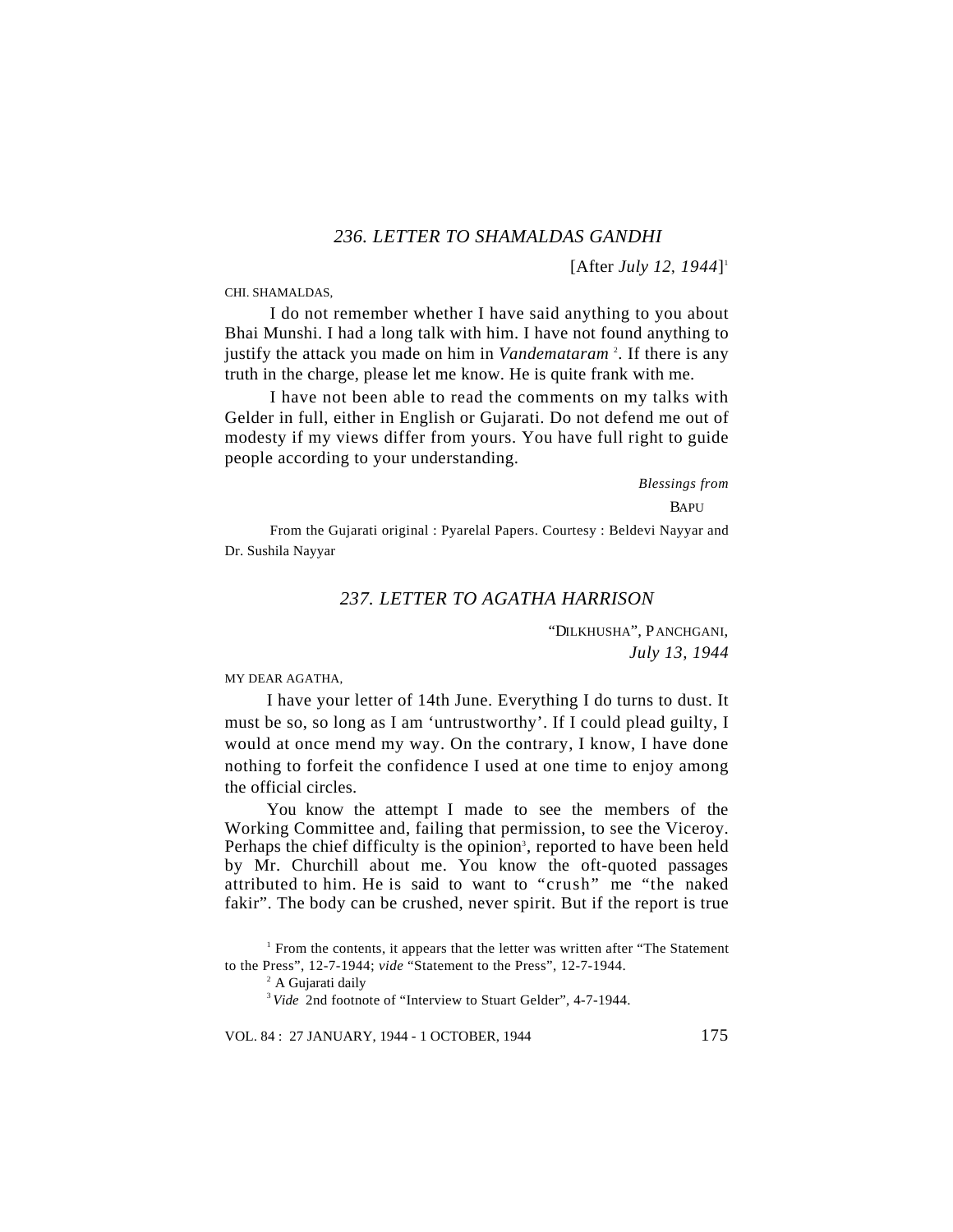and it has never been denied—it gives the clue to all my so-called failures.

I can give you this assurance that nothing dismays or disappoints me. If I represent the truth and if I do as God bids me, I know that the wall of distortion and suspicion will topple. Only be patient with me. I feel for you and friends like you.<sup>1</sup>

Recently I had sent to me a letter written by Henry<sup>2</sup> to the Press whilst he was in America. Tell him, if you see him, that it distressed me deeply. I never could have thought that he could believe lies about me without verification from me.

Ere this reaches you, you will have known from the Press about the attempt I made to solve the communal tangle in collaboration with Rajaji who has been with me these few days<sup>3</sup>.

My love to all the friends. I sent a letter to Muriel.

*Yours,* BAPU

MISS AGATHA HARRISON 2 CRANBOURNE COURT ALBERT BRIDGE ROAD, LONDON S.W. 11 From a photostat: G.N 1525

 $<sup>1</sup>$  In her letter, the addressee had quoted the substance of a cable sent by C. F.</sup> Andrews to Gandhiji some ten years earlier. It read: "When two men meet without conditions, a way of peace may be found." She had also said: "Uppermost in my mind is another meeting between the Viceroy and you, the result of which might well be 'a way of peace'. . . . So often during these days my thoughts have turned to you who for fifty years have pioneered in finding a way of settling disputes other than by force. Persistently there comes to my mind a supreme contribution that could be made by you to this sorely tried world. It is this: that in the midst of total war, without bloodshed an honourable way of peace could be found between our two countries. What a disarming thing it would be, a tangible, living proof of the power of non-violence."

 $2$ H. S. L. Polak (1882-1959); joined Gandhiji at Phoenix Settlement; edited *Indian Opinion;* founded Indian Overseas Association in London in 1919. In *Gandhiji's Correspondence with the Government, p.* 34, Pyarelal explains: "In the letter in question, Henry Polak had made certain remarks about Gandhiji's attitude in regard to the war and his role in 'Quit India' struggle at a time when Britain was in distress. . . ." of the two missions which spoke against the Congress and its political demands in America, H. S. L. Polak, along with S. K. Ratcliffe and T. A. Raman, formed one in late 1943; the second being that of Sir S. Ranganathan, High Commissioner for India in England.

<sup>3</sup> The reference is to Rajaji Formula, vide Appendix "C. Rajagopalachari's Formula", before 5-8-1942.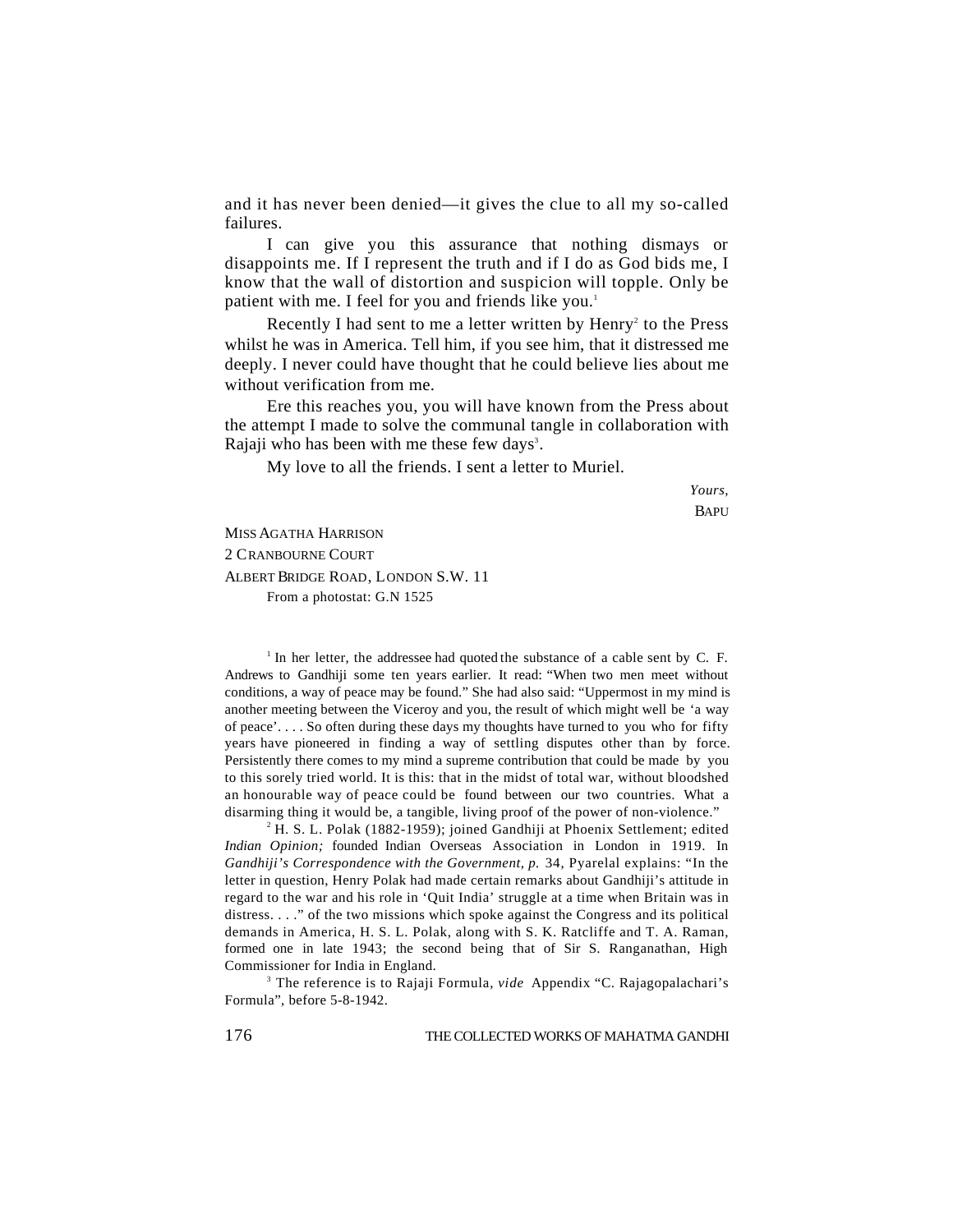'DILKHUSHA', PANCHGANI, *July 13, 1944*

DEAR MR.  $\mathrm{ABELL}^{1}$ ,

I had your undated letter enclosing Miss Agatha Harrison's letter to me for which I thank you.

Could I have the courtesy extended to me of sending the enclosed reply<sup>2</sup> through the Viceroy's air-mail bag?

> *Yours sincerely,* M. K. GANDHI

G. E. B. ABELL, ESQ. THE VICEROY'S CAMP INDIA

*Gandhiji's Correspondence with the Government,* p. 33

## *239. LETTER TO S. SADANAND*

'DILKHUSHA', PANCHGANI, *July 13, 1944*

MY DEAR SADANAND,

Your wire. Though this reply is to you as a journalist, and for publication, the manner of my reply will be on the basis of your claim to be my son, a claim which you have often repeated. You have verbally accepted my amends<sup>3</sup> but in action rejected them. Re-read the opening parts of your telegram and you will understand my meaning. If you do, you will make a public acknowledgement of the offence you have given me even in the act of accepting amends.

As a pleasing contrast to this, I may tell you that the four reporters whom I had the pleasure of meeting<sup>4</sup> yesterday were

 $<sup>1</sup>$  Deputy Private Secretary to the Viceroy</sup>

<sup>2</sup>*Vide* the preceding item.

<sup>3</sup> R. K. Prabhu explains that *The Free Press Journal*, 12-7-1944, in its reference to the Rajaji Formula, had reported that Gandhiji had been "misled". When "Gandhiji privately remonstrated against this" with the addressee he "offered some sort of apology".

<sup>4</sup>*Vide* "Statement to the Press", 12-7-1944.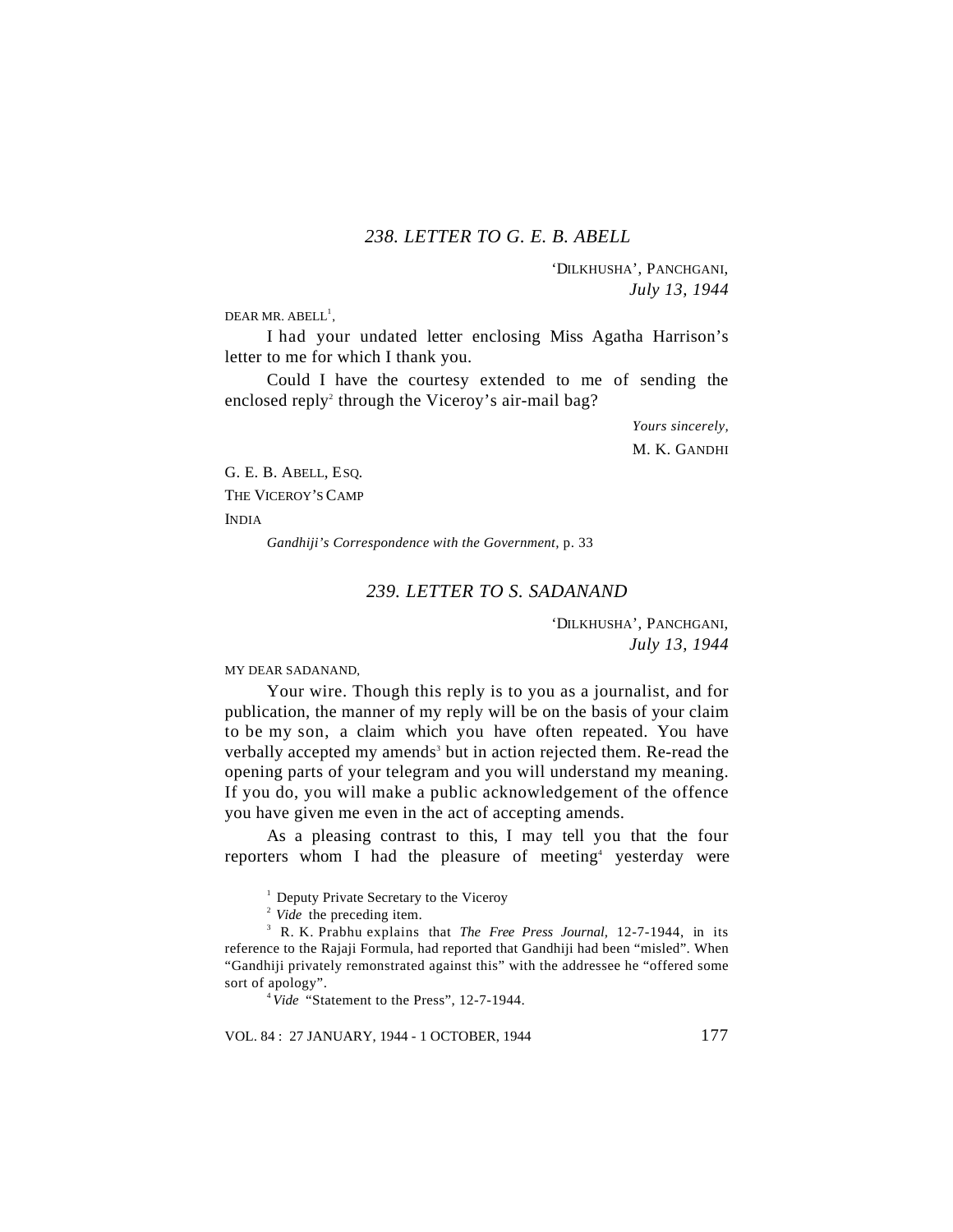graceful enough to accept my amends and to understand fully its implication.

I have a categorical reply for every one of the questions you have asked me. But I very much fear that they are not sincere but meant to advertise your bravery, and newspaper propaganda of an unworthy type.

I have read with much pain your writings in your issue of July 12, 1944. They caption a wicked attack upon Rajaji and milder one on esteemed public men. You are doing a great injustice to yourself and shaming your nationalism by attacking Rajaji who, to my knowledge, has no axe to grind, has forsaken everything for love of his country and

has risked popularity in pursuing the dictates of his conscience. Let me tell you that Rajaji has not discussed his politics with me. My dissent from his politics, as I understood him in jail, continues. Now that I have been involuntarily and prematurely drawn into political controversy, I shall certainly discuss them with him as I am doing with respect in spite of wide political divergence. Courtesy towards opponents and eagerness to understand their view-points is the ABC of non-violence. But you of all persons should know that they are not likely to deflect me from the straight and narrow path I have chosen to tread. They can but strengthen me in my resolve to follow it, never weaken me.

And I should be all utterly unworthy leader or exponent of non-violence, if I could be led astray by eminent leaders or constant companions like Rajaji.

In a way the honest mistake made by Mr. Gelder, as his premature publication<sup>1</sup> of an abridgement of the notes of interviews with him appears to have been, is a blessing in that the country once again has an opportunity of knowing the measure of my compromising nature. I have no reason to be ashamed of it and I have never considered it a sign of weakness in me but strength.

If you will prove a worthy son of mine, you will revise the whole of your policy and use your journalistic gifts so as to serve the country by the way of truth and non-violence.

You have had a fair portion of material goods out of your journalistic venture. Now dare to be poor, if need be, and instead of

<sup>1</sup>*Vide* Appendix "Stuart Gelder's Cable to *News Chronicle*", 12-7-1944.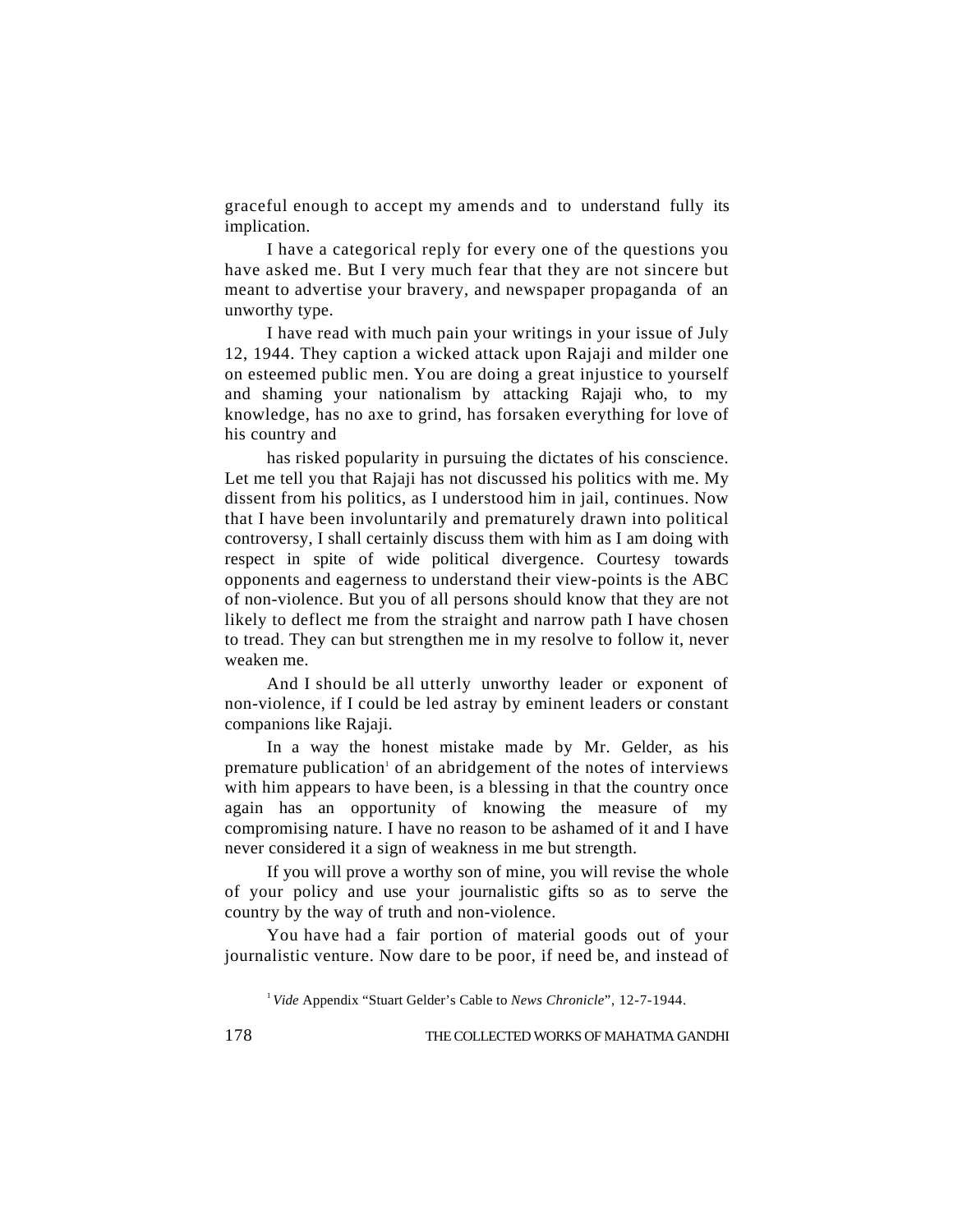feeding the public on sensationalism, give them nothing but solid gold. And, if you do not know how to do so, accept a humbler vocation. You will then at least have the credit of ceasing to do mischief.

I hope that you will publish this without alteration.<sup>1</sup>

*Yours sincerely,*

*This Was Bapu,* pp. 152-4

# *240. LETTER TO SHUAIB QURESHI*

*July 13*, *1944*

MY DEAR SHUAIB,

Your note and message. I have told you my head is on your lap. I do not remember the talks I had with you. Remember I am not like you. I am in the evening of life. If you see [any] conflict between the Rajaji formula<sup>2</sup> and our talk tell me and I shall know. I have gone on [the] feeling that there was no conflict. Anyway the Rajaji formula is my last word unless you differ and convince me to the contrary. Am I clear ? Let not your effort be interrupted.

Love to you and the whole family.

**BAPU** 

From a copy : Pyarelal Papers. Nehru Memorial Museum and Library. Courtesy : Beladevi Nayyar and Dr. Sushila Nayyar

<sup>1</sup> R. K. Prabhu explains: "Gandhiji's letter  $\dots$  was  $\dots$  published in  $\dots$  *The Free Press Journal,* 19-7-1944, with the following 'in explanation' from. . . Sadanand: 'Gandhiji's letter to me dated July 13, the telegram to Gandhiji dated July 14 and Gandhiji's reply dated July 15 are published in these columns. There could not be an earlier publication, as I returned from Delhi only this (18th) afternoon. Gandhiji has honoured me by recalling my allegiance to him, as a son. I claim to be true to that allegiance even today. It is within Gandhiji's knowledge that, according to my concept, a son may not defend himself against parental chastisement. I see no reason to break the golden rule on this occasion.' "

<sup>2</sup> *Vide* Appendix "C. Rajagopalachari's Formula", before 5-8-1942.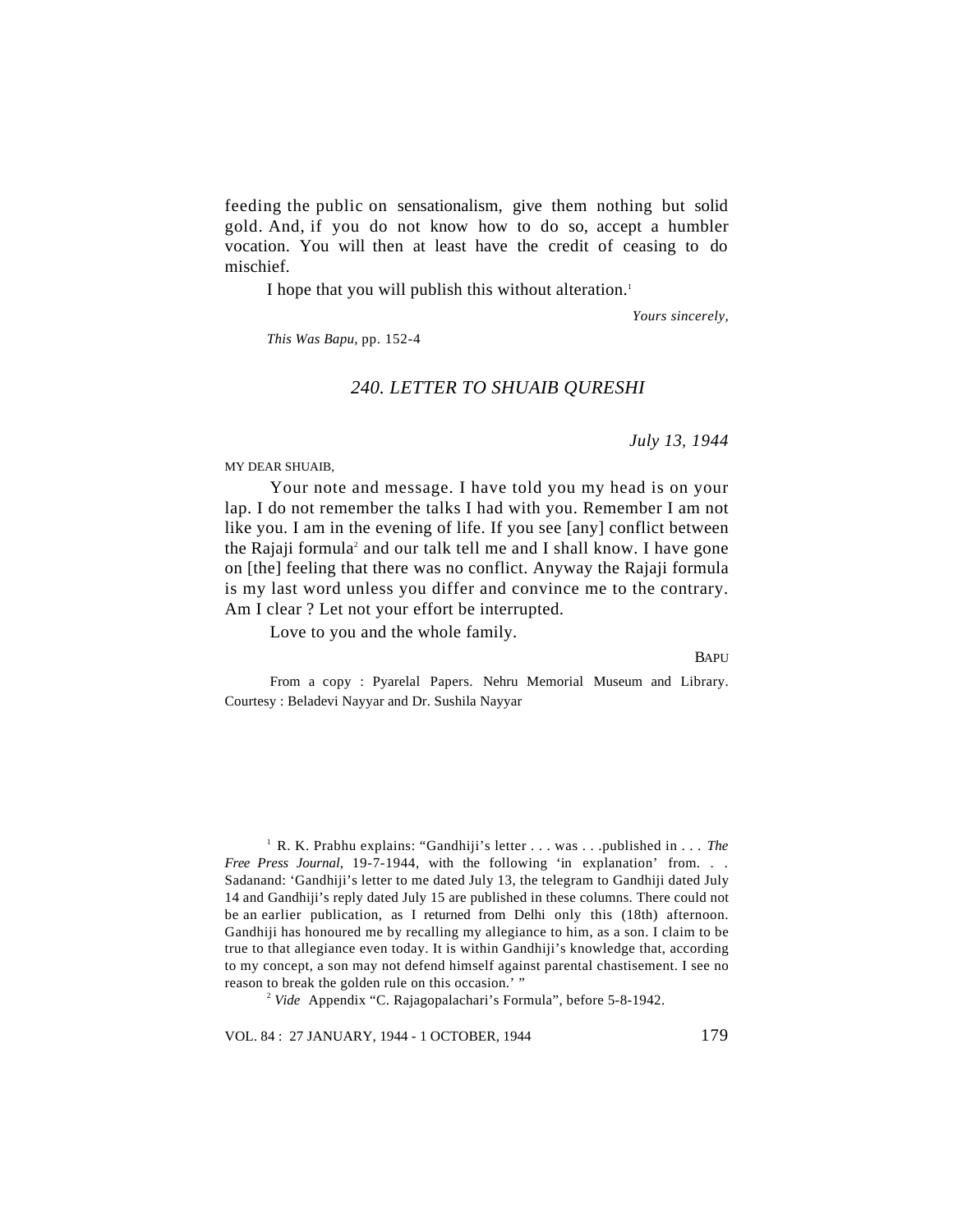## *241. INTERVIEW TO THE PRESS*

PANCHGANI, *July 13, 1944*

Some have said that I have admitted that the August resolution has lapsed. Not only have I never said it, on the contrary, at the Maharashtra Workers' meeting<sup>1</sup>, I made it clear to the friends who had gathered around me at Poona that no comma of that resolution could be altered by anybody except those who passed it, namely, the Working Committee and finally the A.I.C.C. What I have said and what I reaffirm is that my authority under the resolution had undoubtedly lapsed according to my view of the working of satyagraha.

The premature publication<sup>2</sup> of the interview to Mr. Gelder has led to some confusion in the minds of Congressmen. Let me make it clear that the lapsing of my authority has nothing to do with the normal activities of the Congress. What no one can do in the name of the Congress is mass civil disobedience which was never started and which, as I have said, I cannot at the present moment, even in my personal capacity, start.

The "Quit India" resolution I hold to be absolutely innocuous. The Gelder interview notes<sup>3</sup> now published are in no way in conflict with the "Quit India" resolution as I have interpreted it and, as the joint author of it, I have every right to interpret it.

The question before me and before the All-India [Congress Committee] is how to implement the resolution at the present time, i.e., nearly two years after the passing of the resolution. The Gelder interview notes show the way how it can be done in a perfectly honourable manner. Those who approve of the stand I have taken up will naturally support it. People having difficulty are free to refer to me but their approval of the stand taken by me must not be interpreted to mean suspension of the normal activities of the Congress and, if the Government interfere with those activities, the inherent right of individual civil disobedience is in no way suspended

<sup>1</sup> Vide "Speech to Cngressmen, Poona", 29-6-1944.

<sup>2</sup>*Vide* Appendix "Stuart Gelder's Cable to *News Chronicle*" , 12-7-1944.

<sup>3</sup> Vide "Interview to Stuart Gelder", 4-7-1944 and "Interview to Stuart Gelder", 4-7-1944.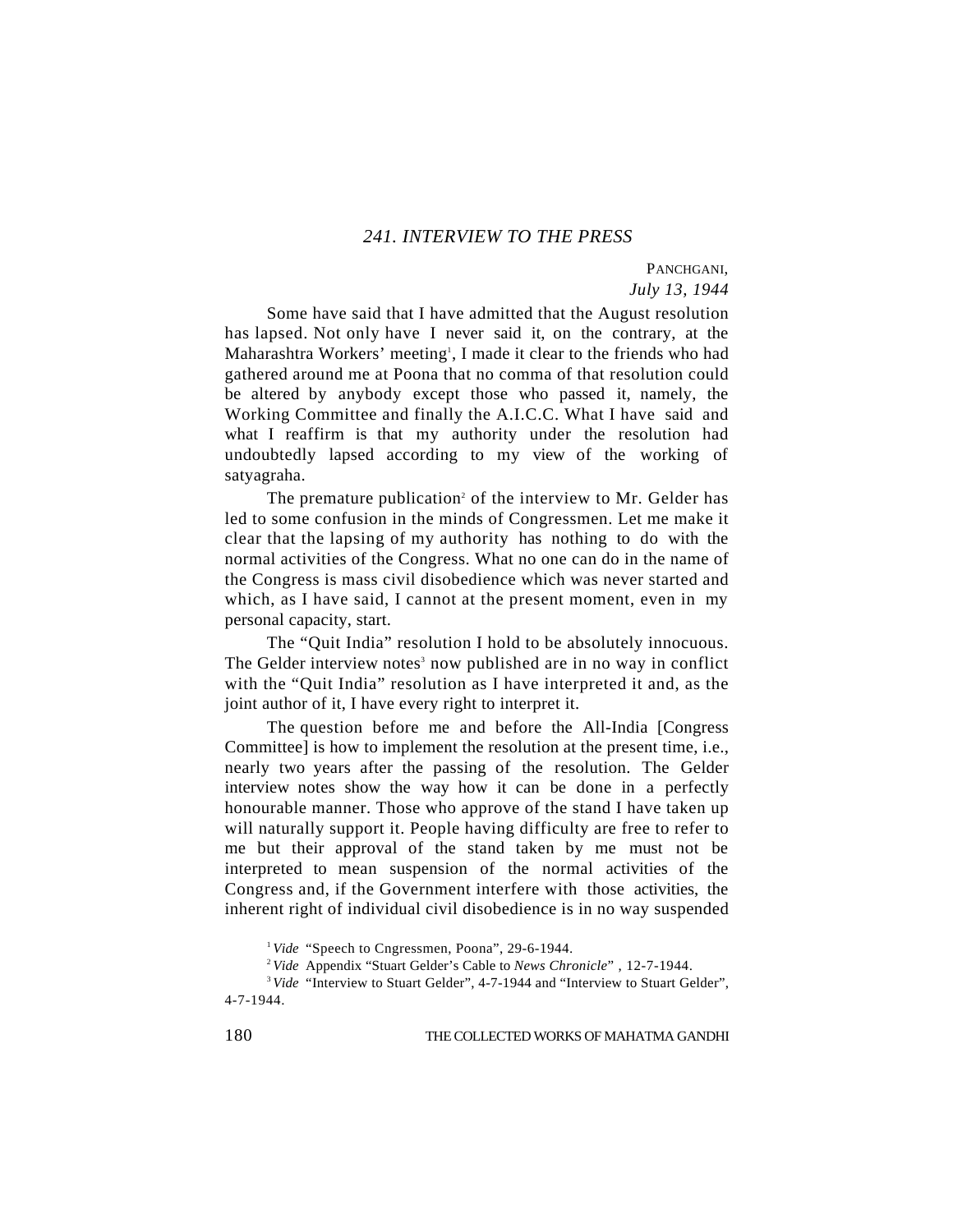under the statement referred to by me. The statements constitute my individualpersonal effort to end the political deadlock. They are more addressed to the powers that be than to the people. If there is a hearty response, there will be no occasion for civil disobedience, individually or not.

Answering a question put by a reporter whether the Cripps proposals could be compared with his recent statements, Mahatma Gandhi said:

My proposal is wholly different. The Cripps proposals were unacceptable to me for the simple reason that they contemplated almost perpetual vivisection of India and would have created an effective barrier against Indian independence. I want to say this without the slightest disrespect to Sir Stafford Cripps.<sup>1</sup> He still remains to me the same friend that he claimed to be when he was here. For me friendships abide in spite of political differences.

One fundamental element in my attitude is that I shall never be a party to the sale of the rights of the people of the States for the sake of freedom of the people of British India. At the same time I am no enemy of the Princes. I consider myself to be their friend and, if anybody cares to understand, I am quite prepared to suggest a solution at once honourable to them and to the people. I live for a cause and, if I perish, it is for the cause.

A reporter suggested that it might be that His Majesty's Government do not, for the duration of the war, entertain any idea for the transference of power, and it was feared that Mr. Jinnah would not be agreeable to accept Mahatma Gandhi's suggestion because a national government might, in his opinion, consolidate the position of the Hindus in the centre. Mahatma Gandhi explained:

If Mr. Jinnah does not accept my suggestion or if the powers that be do not, I would consider it most unfortunate. That would show that neither of them wants India to be really free at this juncture and give India a full share in winning the war for freedom and democracy.

I myself feel firmly that Mr. Jinnah does not block the way, but the British Government do not want a just settlement of the Indian claim for independence which is overdue, and they are using Mr. Jinnah as a cloak for denying freedom to India. I have uttered my warning in the talk I gave to Mr. Stuart Gelder.

Mahatma Gandhi said that it must be the duty of all fair-minded people to break what he called "the diabolical conspiracy to stifle India's aspiration". He declared:

<sup>1</sup>*Vide* also "Answers to Questions", 15-7-1944.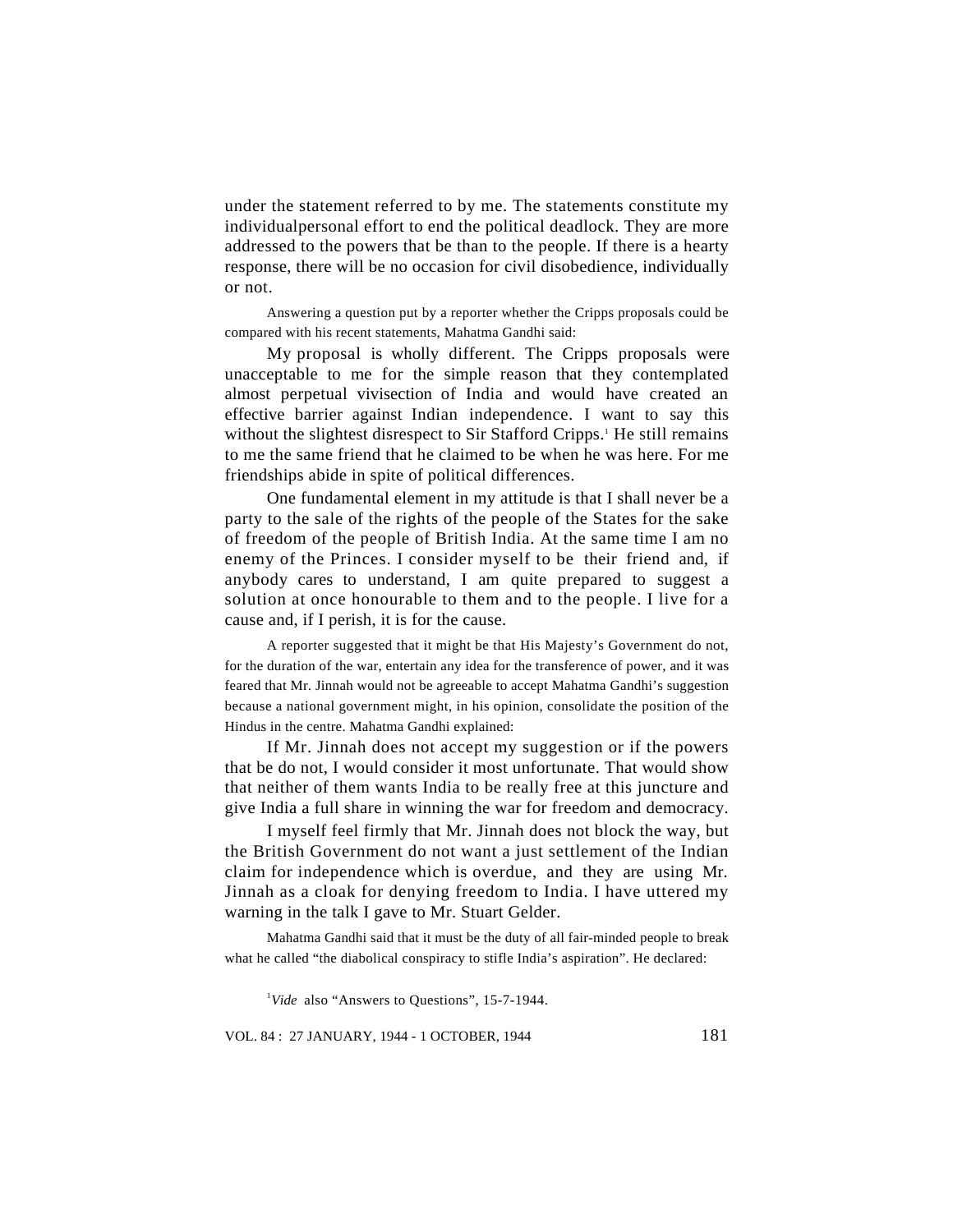I have the firmest faith that they may win the war in the trial of brute strength, because brute strength when applied to limitless finances will naturally be supreme, but it will be only a physical victory and lead to another world war. This is the outpouring of a lacerated heart.

*The Bombay Chronicle,* 14-7-1944

# *242. LETTER TO STUART GELDER*

PANCHGANI, *July 14, 1944*

GELDER,

Many thanks for your wire. Englishmen do not know how to treat dysentery. One has to be very careful about diet. When Dr. Nayyar told me about the liberty you had taken about your food, I told her you were bound to get ill. You dare not touch Indian sweets. They are too rich and concentrated. How I wish you would take a course at Dr. Mehta's health clinic. You will be radically cured.

I know that your haste was due to your overzeal and with the best of intentions. You could not be conscious of the discrepancies. I wonder if they are now clear to you. I can forgive the premature publications<sup>1</sup> of the interviews, but how can I forgive your giving the exclusive right to *The Times of India?* You were to send the thing, when the time came, to your paper or if you wished to publish the thing here too, you should have shared it with all. You do not know what abuse<sup>2</sup> has been poured on my poor head.

*Yours sincerely,*

From a copy: Pyarelal Papers. Courtesy: Pyarelal

<sup>1</sup>*Vide* Appendix "Stuart Gelder's Cable to *News Chronicle*" , 12-7-1944. <sup>2</sup>*Vide* 2nd footnote of "Telegram to S. Sadanand", 12-7-1944.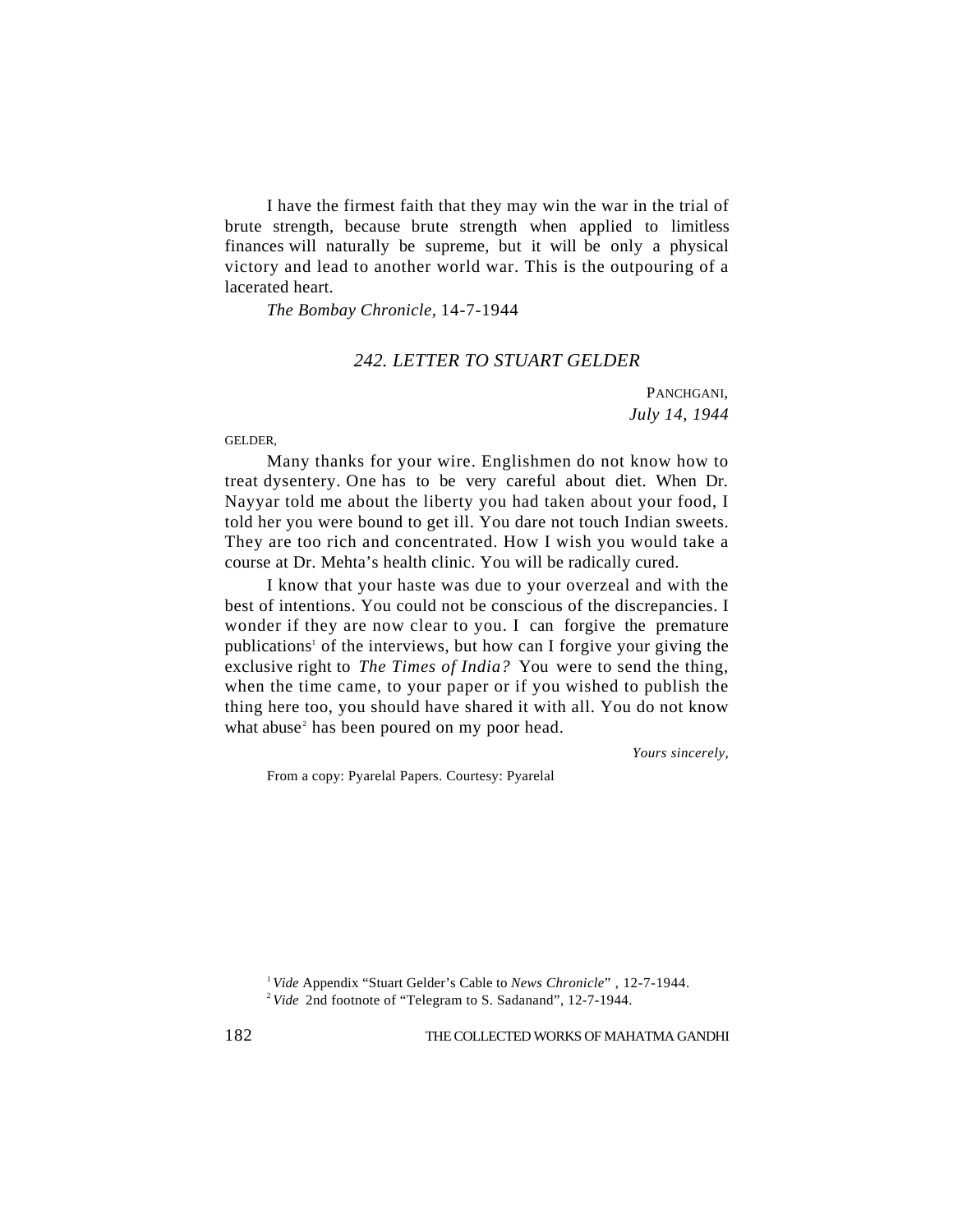## *243. LETTER TO M. R. JAYAKAR*

PANCHGANI, *July 14, 1944*

DEAR DR. JAYAKAR,

Many thanks for your kind letter<sup>1</sup>. Publication of the interview was premature as I have explained in my public statement<sup>2</sup>. Having given the fullest weight to your advice<sup>3</sup>, I could not say to the Viceroy more than I did.

I am not going to put you to the trouble of coming to Panchgani. If Sir Tej comes as he had said he would, I would like you to join him. In any case now I know your mind.<sup>4</sup>

I have the lawyers' opinion<sup>5</sup>. I am not making public use of it.

*Yours sincerely,* M. K. GANDHI

THE RT. HON'BLE, DR. M. R. JAYAKAR

MALABAR HILL

BOMBAY 8

Gandhi-Jayakar Papers, File No. 826, p. 15. Courtesy: National Archives of India

 $<sup>1</sup>$  Dated July 11, 1944</sup>

<sup>2</sup>*Vide* "Statement to the Press", 12-7-1944.

<sup>3</sup> The addressee had suggested to Gandhiji to add in his letter to the Viceroy, *vide* "Letter to Lord Wavell", 17-6-1944, the words: "Under altered conditions the resolution of 1942 was not capable of being revived" in order to explain what he would advise the Working Committee, if and when he met them.

<sup>4</sup> Jayakar had said: " . . . having now disclosed your view very clearly, I do not think it will be right to rely upon lawyers' opinions in confirmation of it.... Mr. Munshi gave me a draft in Poona of a statement to be issued to the Press under the signature of a few lawyers.... you are big enough to announce to the world your own conclusions arrived at independently of any adventitious aids.... India will accept your conclusions with grace and, as an aid to a future settlement, they have a value of their own, which will not certainly be increased but may be diminished by the support of lawyers."

<sup>5</sup>*Vide* Appendix "Opinion on Gandhiji's Responsibility", 6-2-1944.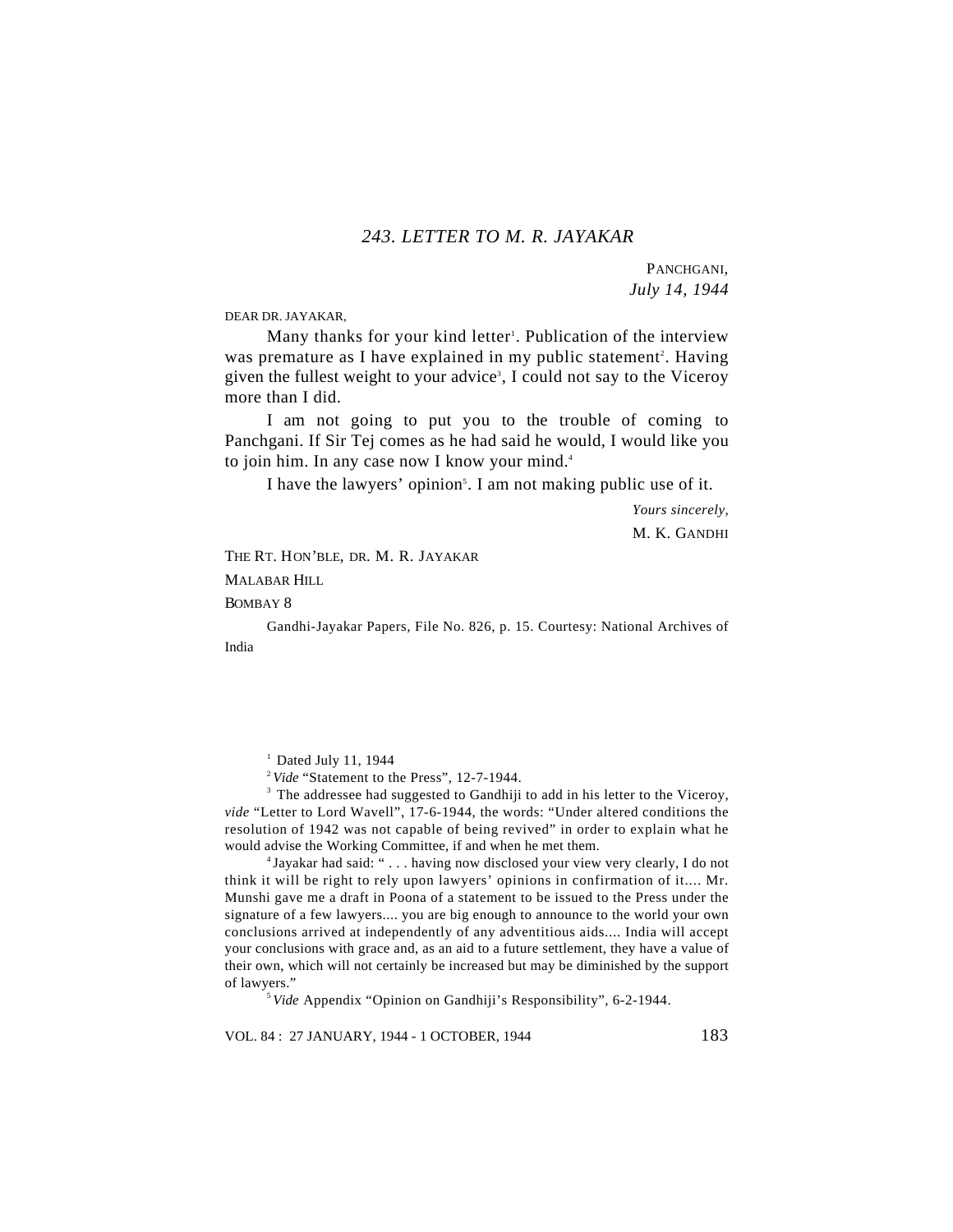# *244. LETTER TO D. N.. SHIKHARE*<sup>1</sup>

"DILKHUSHA', PANCHGANI, *July 14, 1944*

DEAR FRIEND,

I am herewith sending you a corrected report of your talk with Gandhiji at Poona on the 28th ultimo.

With regard to your request<sup>2</sup> in your letter of the 29th ultimo to Gandhiji that he should remove the ambiguity about his attitude towards the Hindu Mahasabha, Shri Savarkar and Qaid-e-Azam Jinnah respectively, I am to say that Gandhiji does not think the latter portion of the report of his interview that is now being sent to you leaves any room for ambiguity.

*Yours sincerely,*

SHRI D. N. SHIKHARE 623/26 SADASHIVPETH DESHMUKHWADI **POONA** 

From a copy: C.W. 10512

<sup>1</sup> The addressee, a journalist and Editor, *Mahatma Magazine*, wanted to "embody the correct version of the interview in the biography" of Gandhiji, which he published in 1945. The enclosure to this letter is not traceable. However, the addressee had requested Gandhiji "to write in your own handwriting the most inspiring sentences of yours", which he quoted: "I believe freedom is coming to India with an incredible velocity. The present moment is the darkest hour before the dawn. To me, mere prayer, if it is sufficiently deep, can bring about the desired change."

 $2$  The addressee wanted to know why Gandhiji went after Jinnah, and ignored V. D. Savarkar, President, Hindu Mahasabha, when neither of them was pledged to non-violence.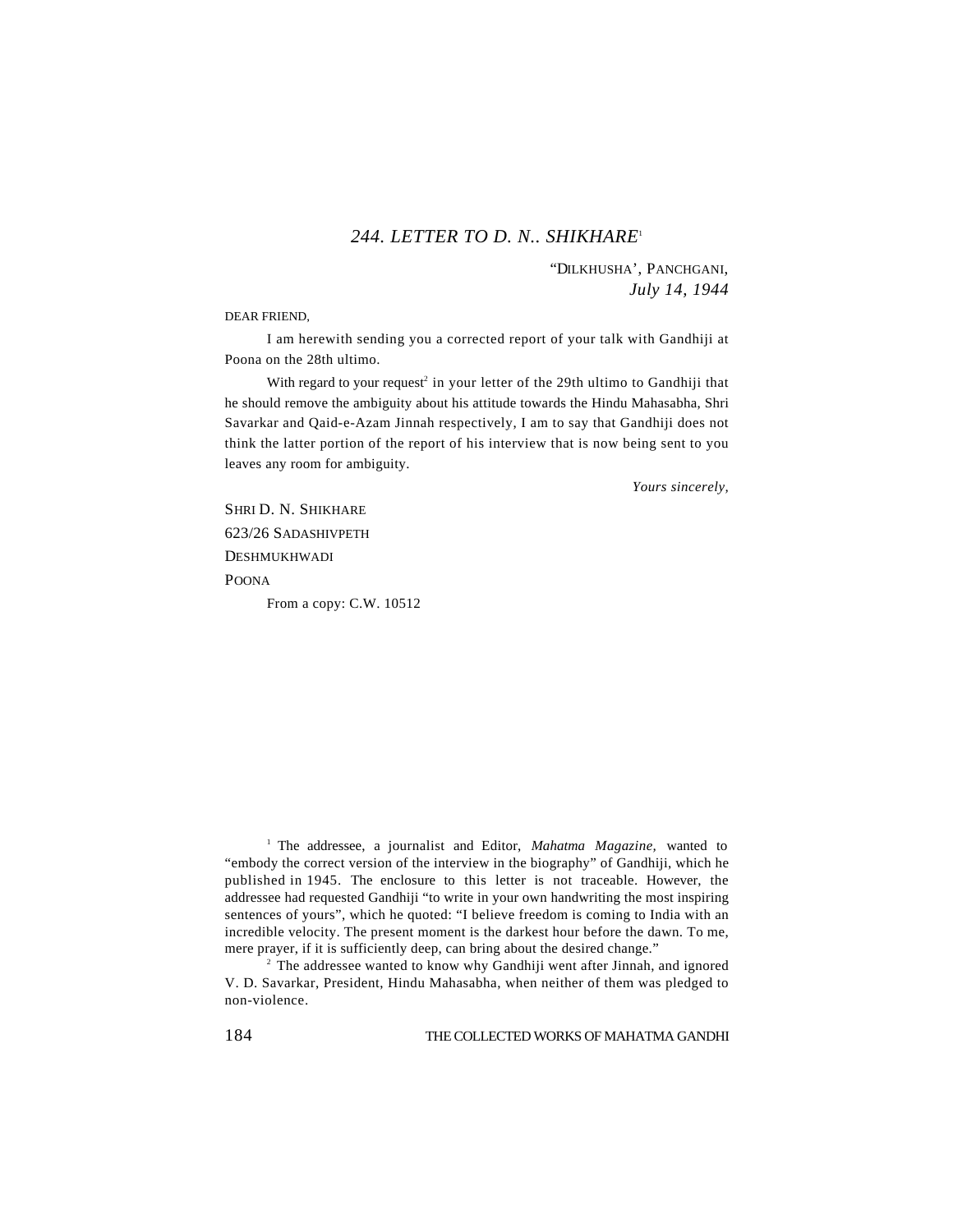## *245. MESSAGE TO BENGAL PROVINCIAL STUDENTS FEDERATION-I*<sup>1</sup>

*July 14, 1944*

Fight and you will win through your work even without a message.

*The Bombay Chronicle,* 21-7-1944

## *246. LETTER TO AMTUSSALAAM*

 $SEVAGRAM<sup>2</sup>$ , *July 14, 1944*

#### CHI. AMTUL SALAAM,

I did not expect a wire from you, but had hoped for a letter today. I hope you reached there safely and did not lose any luggage. Did you make a list of the articles? Did you get a good seat?

I hope you have settled down there comfortably. You must have heard from Bhagirathji<sup>3</sup>. Write to me about everything in detail. Devote yourself exclusively to the work for which you have gone. Have faith that it will include everything else. If you try to do more, there will be a danger of your losing everything. Write to me and tell me what you did about Nyamat's<sup>4</sup> daughter. I doubt whether by taking her you have done real service to Nyamat or to the girl. I am all right.

> *Blessings from* **BAPU**

From a photostat of the Gujarati: G.N. 479

<sup>1</sup> This is extracted from a statement to the Press by Arun Das Gupta and Ajit Roy, leaders of the Bengal Provincial Students' Federation, regarding their interview with Mahatma Gandhi. The statement read: "We, together with some other workers of the Bengal Provincial Students' Federation, toured Assam in June to help Sjt. Bardoloi and other Congress leaders of Assam in raising the anti-Jap morale of the people. With a letter of introduction from Sjt. Bardoloi we came to see Gandhiji and tell him about conditions in Assam and our work. On the 14th July, we met Mahatmaji. He discussed with us the report of our work in Assam. We told him: 'For the last two years we have been working for Congress-League unity. We shall work for it all the harder now. A message from you will be invaluable.' " *Vide* also "Message to Bengal Students' Federation-II", 17-7-1944

2 Permanent address

<sup>3</sup> Bhagirathji Kanodia, businessman of Calcutta

<sup>4</sup> An inmate of Sevagram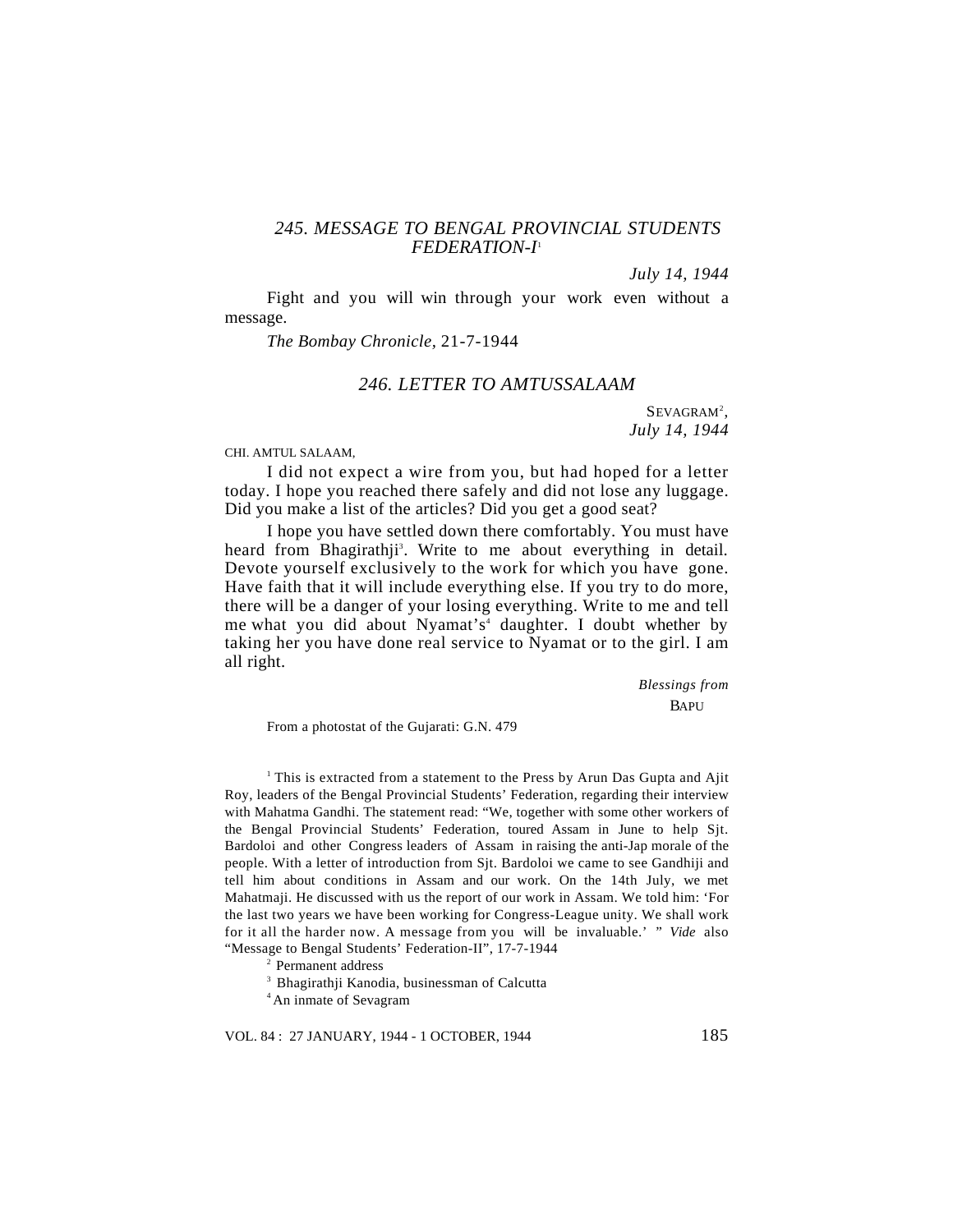# *247. LETTER TO SURESH*

PANCHGANI, *July 14, 1944*

BHAI SURESH,

I have your blazing letter. I appreciate your feelings and you had better appreciated mine. I speak and act according to my lights. I have never done anything to appease people. Fortunately for me people are pleased by my words. If you will have patience, you will see that what I have said is quite all right. Rest assured that I am not likely to be misled by anybody's bluff. The one and only one who leads me is God.

Yes, one thing is certain, that all the rich men are not the country's enemies. And my non-violence draws no line between friend and foe. It makes a friend out of a foe.<sup>1</sup>

From a copy of the Gujarati: Pyarelal Papers. Courtesy: Pyarelal

## *248. ANSWER TO QUESTON*<sup>2</sup>

PANCHGANI, *July 14, 1944*

I should gladly do so if there is no restraint. I have never, so far as I can recall, been responsible for editing newspapers under restraint or security. If I commit breach of the common law of the land, I am there to be punished as I was in 1922. But I know I cannot expect any such treatment from Government so long as I am distrusted.

*The Bombay Chronicle,* 14-7-1944

<sup>1</sup> Vide also "Speech at Poona", 1-7-1944.

<sup>2</sup> The report said that Gandhiji was "replying to a question on the publication of *Harijan"* which was discontinued from August 16, 1942, to February 10, 1946.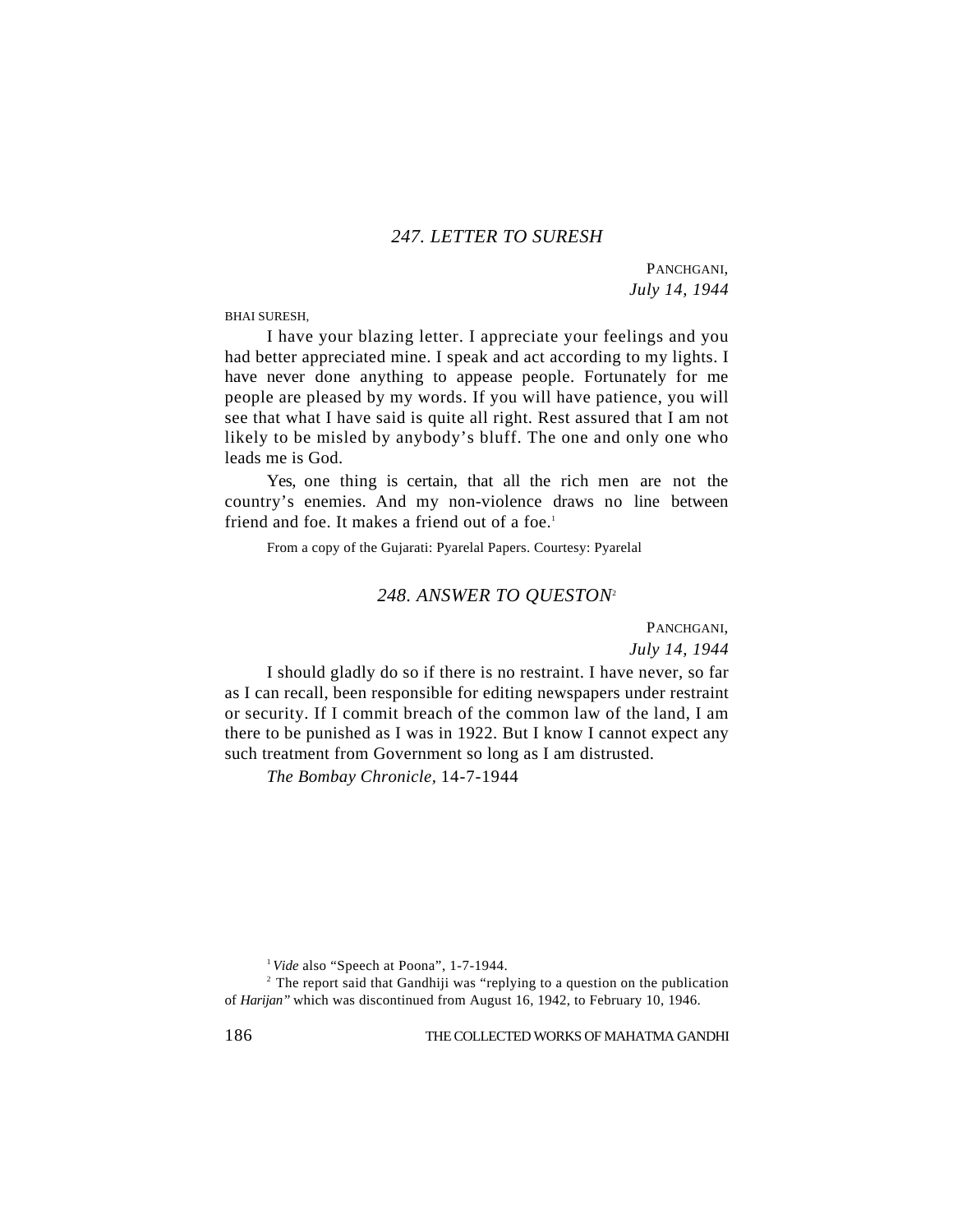## *249. INTERVIEW TO THE PRESS*

PANCHGANI, *July 14, 1944*

I have been receiving letters from several provinces complaining of the ill-treatment of detenus. I cannot vouch for their accuracy. I have no means of verifying the accounts. But correspondents who have written are most of them known personally to me and they are not likely to exaggerate.

One instance came to my notice only yesterday. It is from Ajmer. The prisoner was fasting. His wife wrote several letters to me asking me to advise her husband to give up the fast. As it was, the prisoner was willing. I telegraphed<sup>1</sup> to the Superintendent conveying my advice to the prisoner to desist from fasting. He accepted it and gave up his fast. I now learn that the prisoner was being prosecuted under some jail regulations for having committed the crime of fasting.

I know when I was a prisoner in Yeravda that there was some such regulation and I thought that when a prisoner gave up his fast, he would not be prosecuted. I also fasted, and I could also be punished, but I escaped punishment, I suppose, because I was regarded as a celebrity. Assuming that I have been correctly informed, I would plead with the authorities that they should ignore such cases. There would be nothing wrong if they allowed prisoners to fast at will. The most reasonable thing would be to investigate the complaints for which they were fasting and promptly give redress, if the complaints were found justified. These things have been done before. There is no reason why that admirable practice should not be followed now.

I plead for humane treatment to prisoners, more especially when they are in detention on mere suspicion or found guilty of crimes created by special ordinances and not under the ordinary law.

Other cases that have come to my notice are not of fasting but of alleged ill-treatment in order to break the spirit of prisoners. I dealt with such cases when I edited the *Young India* and later the *Harijan,* and in many cases the authorities gave redress.

I happen to know that such cases sometimes do not reach the higher authorities. My purpose in bringing this to public notice is to

<sup>1</sup> Vide "Telegram to Superintendent, Central Prison, Ajmer", 17-5-1944.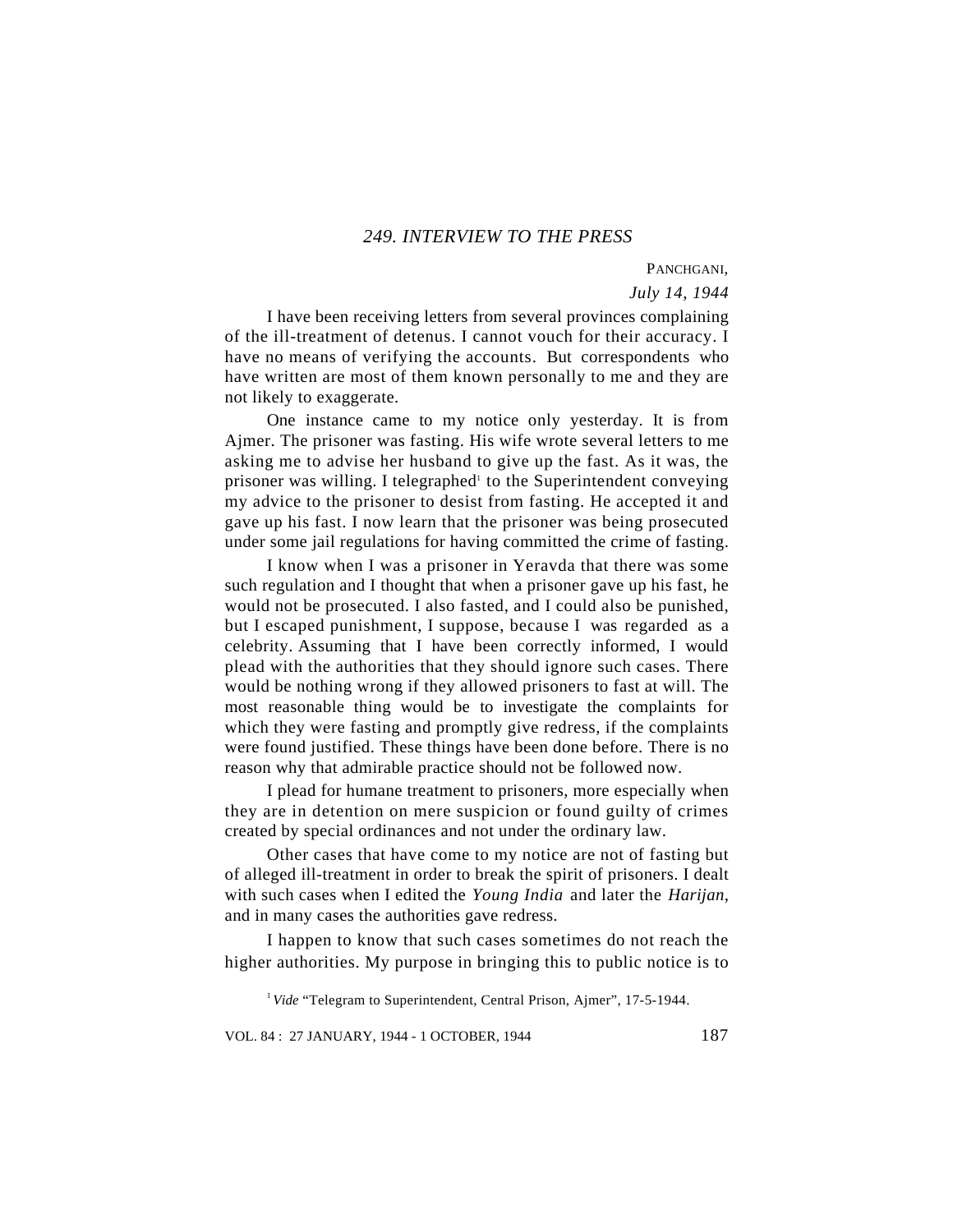seek redress. It is well known that in most provinces prisoners are suffering hardships which are perfectly avoidable. All those who are at all ill or are losing weight should at once be discharged. This will surely not prejudice the war-effort or endanger the peace of the country.<sup>1</sup>

I have received bitter criticism of my views<sup>2</sup> expressed in the Gelder interview. Some of my correspondents say that under the influence of Moderates and moneyed men, I have betrayed the cause of the country. If for nothing else, for dealing with such criticism, I am glad of the premature publication<sup>3</sup> of the interview. I do not want to sail under false colours. The country as well as the Government should know me exactly as I am. I have never concealed the fact that I am a friend of everybody, Moderates, moneyed men, Englishmen, Americans or any other, irrespective of caste, colour or persuasion. My belief and practice are directly derived from my non-violence. My non-co-operation is non-co-operation with evil, not with the evil-doer. Underneath my non-co-operation is my earnest desire to wean the evil-doer from the evil or harm he is doing, so that I can give him hearty co-operation. Again if I associate with the so-called Moderates or with moneyed men, I do so to seek their co-operation in the cause I am handling. But I approach them with an open mind, so that I correct myself where I find myself in the wrong. I have known of no cause that I have espoused that has suffered because of such association.

Some critics have suggested that by my present attitude I am lending moral weight to the Allied cause. They forget that my offer, such as it is, is conditioned upon the Allies, in this case the British Government, recognizing full independence, qualified during the pendency of the war. I see, therefore, no conflict between the principles enunciated in August resolution and what I have now suggested. May I suggest to critics that they should wait till the British Government have spoken? The statements made by me were meant in the first instance for the Government. Mr. Gelder sprang a surprise.

<sup>&</sup>lt;sup>1</sup> What follows appeared independently in *The Bombay Chronicle*.

<sup>2</sup>*Vide* "Interview to Stuart Gelder", 4-7-1944.

<sup>3</sup>*Vide* Appendix "Stuart Gelder's Cable to *News Chronicle*" , 12-7-1944.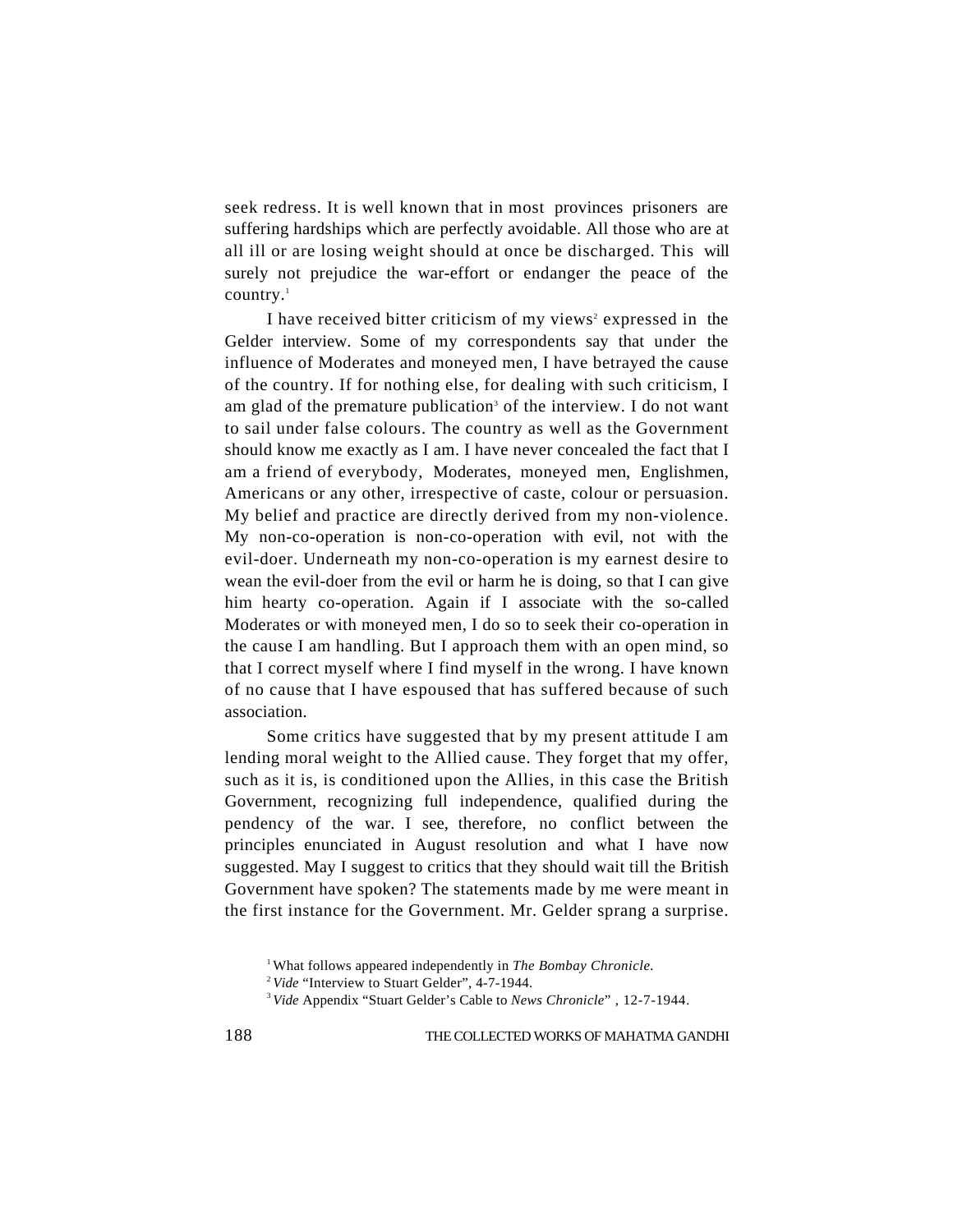He has done so with the best of motives. After all, there is a higher Power ruling all the actions of human beings.<sup>1</sup>

*The Hindu,* 16-7-1944, and *The Bombay Chronicle*, 15-7-1944

# *250. LETTER TO EDITOR-IN-CHARGE, "FREE PRESS JOURNAL"*

'DILKHUSHA', PANCHGANI, *July 15, 1944*

DEAR EDITOR-IN-CHARGE,

I have your wire<sup>2</sup>. My letter<sup>3</sup> to Shri Sadanand is a public reply to a public question and is meant for publication. The proper thing was to have waited for my reply before publishing the complaint against me. Delay appears to me to be suspicious.

If Shri Sadanand is away, and if direction is considered necessary, in a matter of ordinary course, you have means of taking directions by telephone.

> *Yours sincerely,* M. K. GANDHI

*This Was Bapu,* pp. 154.5

### *251. LETTER TO LORD WAVELL*

PANCHGANI,  *July 15, 1944*

DEAR FRIEND,

You have no doubt seen the authentic copies, now published in the Indian Press, of the statements<sup>4</sup> given by me to Mr. Gelder of the

<sup>1</sup> The report in *The Bombay Chronicle* concluded: "Criticisms to Gandhiji's proposal still pour in here. Gandhijih as replied to them lying full length on a pallet. He was speaking in a feeble voice and those close to him say that he can regulate his voice and he often does so to conserve his energy. Rajaji was a silent listener again today when Gandhiji talked to the Press. At the conclusion of the meeting, Gandhiji humorously said, looking at Rajaji, 'he would pass whatever his "Sub-editor" passed for publication."

 $2$  Dated July 14, 1944, it read: "Your letter. Sadanand now at Delhi. Returning latest Tuesday. Will then attend."

<sup>3</sup>*Vide* "Letter to S. Sadanand", 13-7-1944.

<sup>4</sup>*Vide* "Interview to Stuart Gelder", 4-7-1944 and 4/6-7-1944.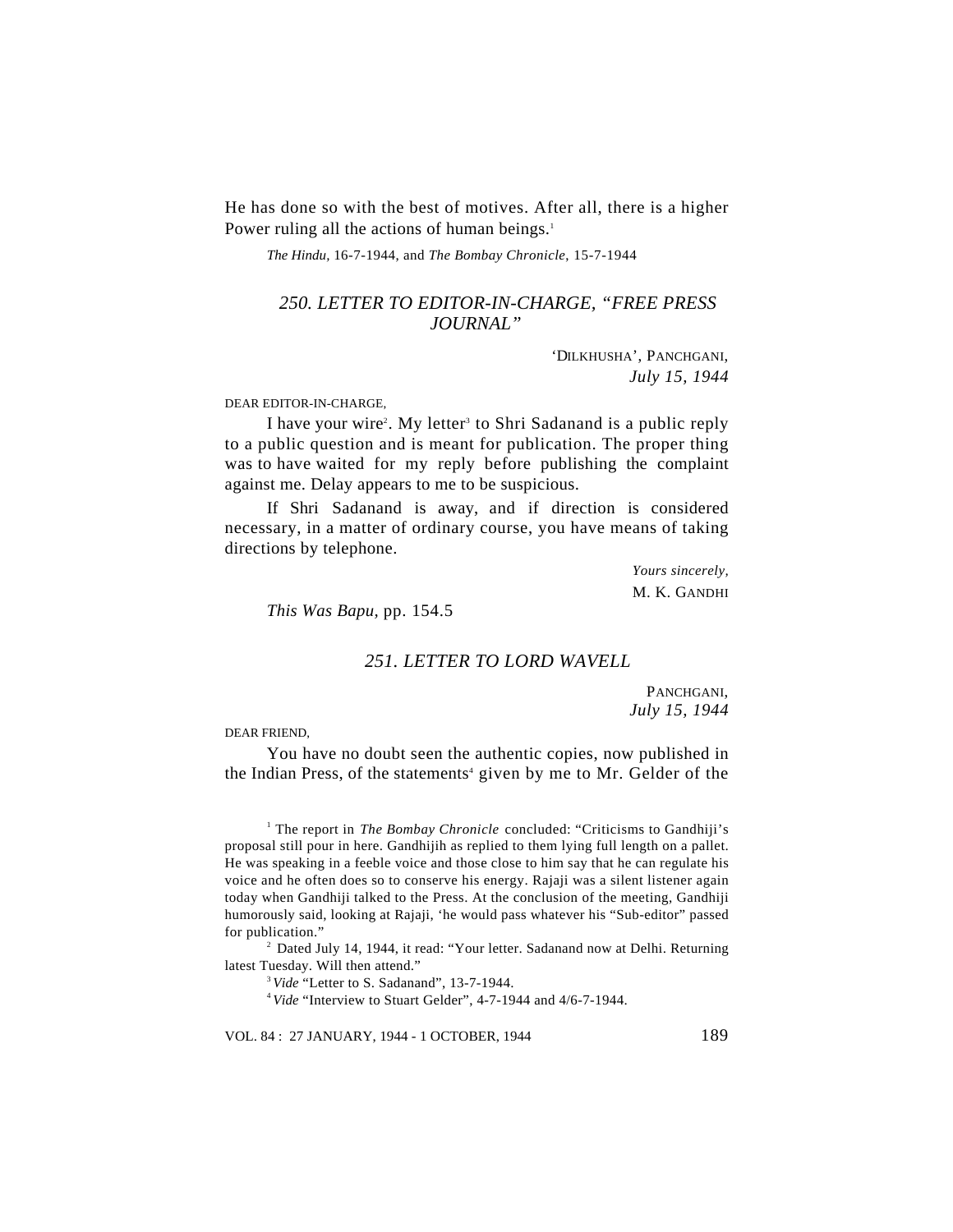*News Chronicle.* As I have said to the Press, they were meant primarily to be shown to you. But Mr. Gelder, no doubt with the best of motives, gave the interview premature publicity<sup>1</sup>. I am sorry. Thepublication will nevertheless be a blessing in disguise, if the interview enables you to grant at least one of my requests contained in my letter<sup>2</sup> of 17th June, 1944.<sup>3</sup>

> *I am, Yours, etc.* M. K. GANDHI

*The Hindu,* 19-8-1944. Also C.W. 10506. Courtesy: India Office Library

## *252. LETTER TO SHANTIKUMAR N. MORARJEE*

PANCHGANI, *July 15, 1944*

CHI. SHANTIKUMAR,

You were not present but Sumati<sup>4</sup> and Jehangirji [Patel] witnessed the beast in me.<sup>5</sup> They forgot that beast and understood my love. I am tied to you all by the bonds of love. My unworthiness prevents me from sending for you. But how long can I do without you? I am sure you will wash off Sushila's pain with love.

> *Blessings from* **BAPU**

From a photostat of the Gujarati: G.N. 844

<sup>1</sup>*Vide* Appendix "Stuart Gelder's Cable to *News Chronicle*" , 12-7-1944.

<sup>2</sup> Vide "Letter to Lord Wavell", 17-6-1944.

 $3$  The Viceroy's reply dated July 22, read: "... I do not think, I can usefully comment at present except to repeat what I said in my last letter that if you will submit to me a definite and constructive policy, I shall be glad to consider it."

<sup>4</sup> Addressee's wife

<sup>5</sup>The addressee had been sent by Gandhiji to the dockyard to hand over the gifts and a letter to Manu Gandhi; *vide* "Letter to Manu Gandhi", 8-6-1944.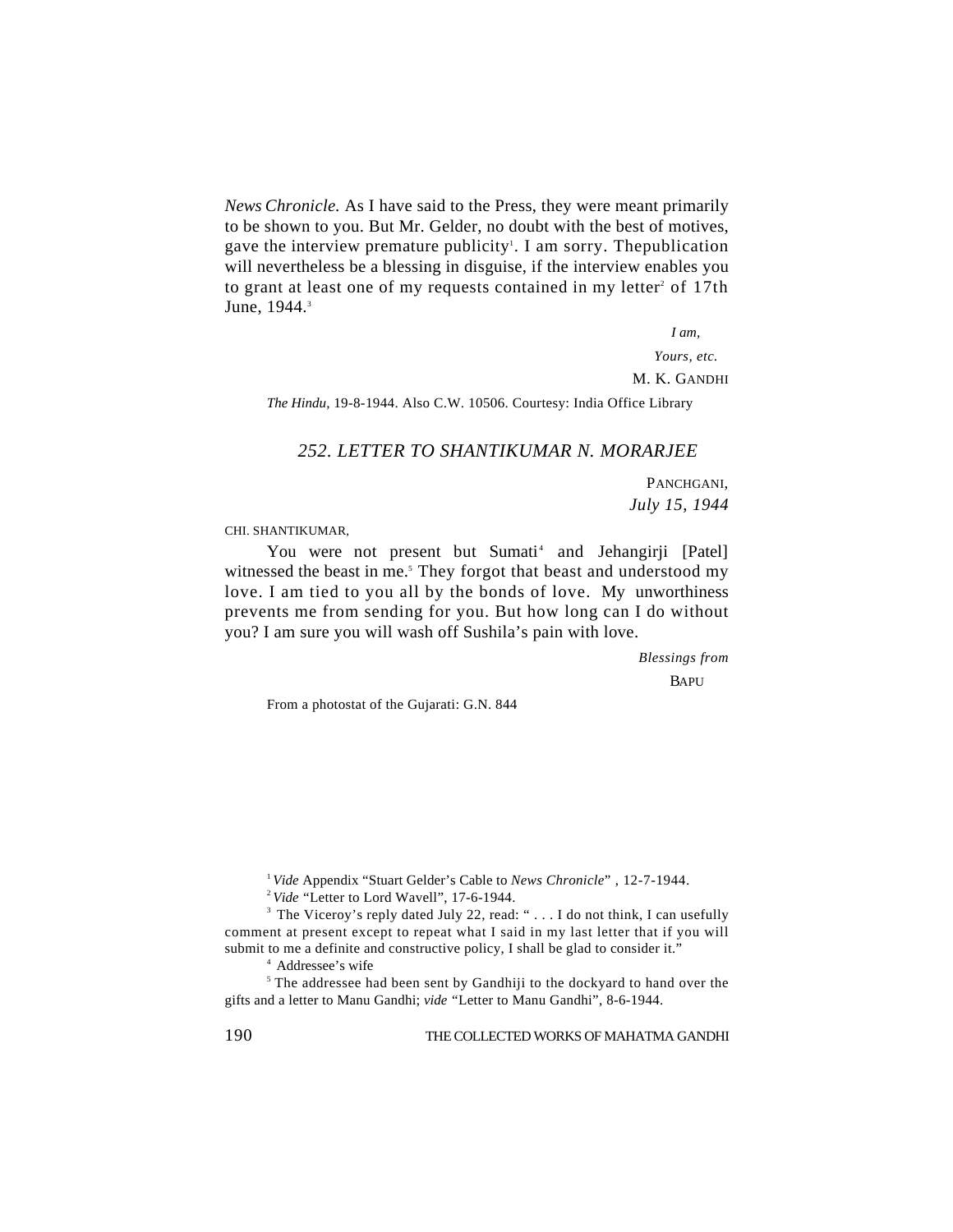# *253. LETTER TO ANANTRAI P. PATTANI*

PANCHGANI, *July 15, 1944*

BHAI ANANTRAI,

I have your letter. I had already learnt from Mathuradas<sup>1</sup> that the 'Castle'<sup>2</sup> will have accommodation for me. But it is not my business to run after conveniences. But they pursue me and sometimes I am caught by one of them.

I don't wish to enter into any discussion with you regarding other subjects. Moreover you can always have Nanabhai's help now that he has been released.

I shall not let you compare yourself with Vajalbhai<sup>3</sup> because I was indirectly acquainted with Gagabhai's<sup>4</sup> expertise. I place your father<sup>s</sup> above Gagabhai. Besides, as far as my knowledge goes, since Vajalbhai became the divan only in his old age, there cannot be any comparison. Hence I am going to measure you with the yardstick applied in the case of your father.

> *Blessings from* **BAPU**

BHAVNAGAR

From a copy of the Gujarati: Pyarelal Papers. Courtesy: Pyarelal

<sup>1</sup> Mathuradas Trikumji

<sup>2</sup> Addressee's residence at Panchgani

<sup>3</sup> Vajalbhai Gaurishanker Oza, and his father, Gaurishanker Udayshanker Oza, divan of Bhavnagar

5 Prabhashankar Pattani

<sup>4</sup>  *ibid*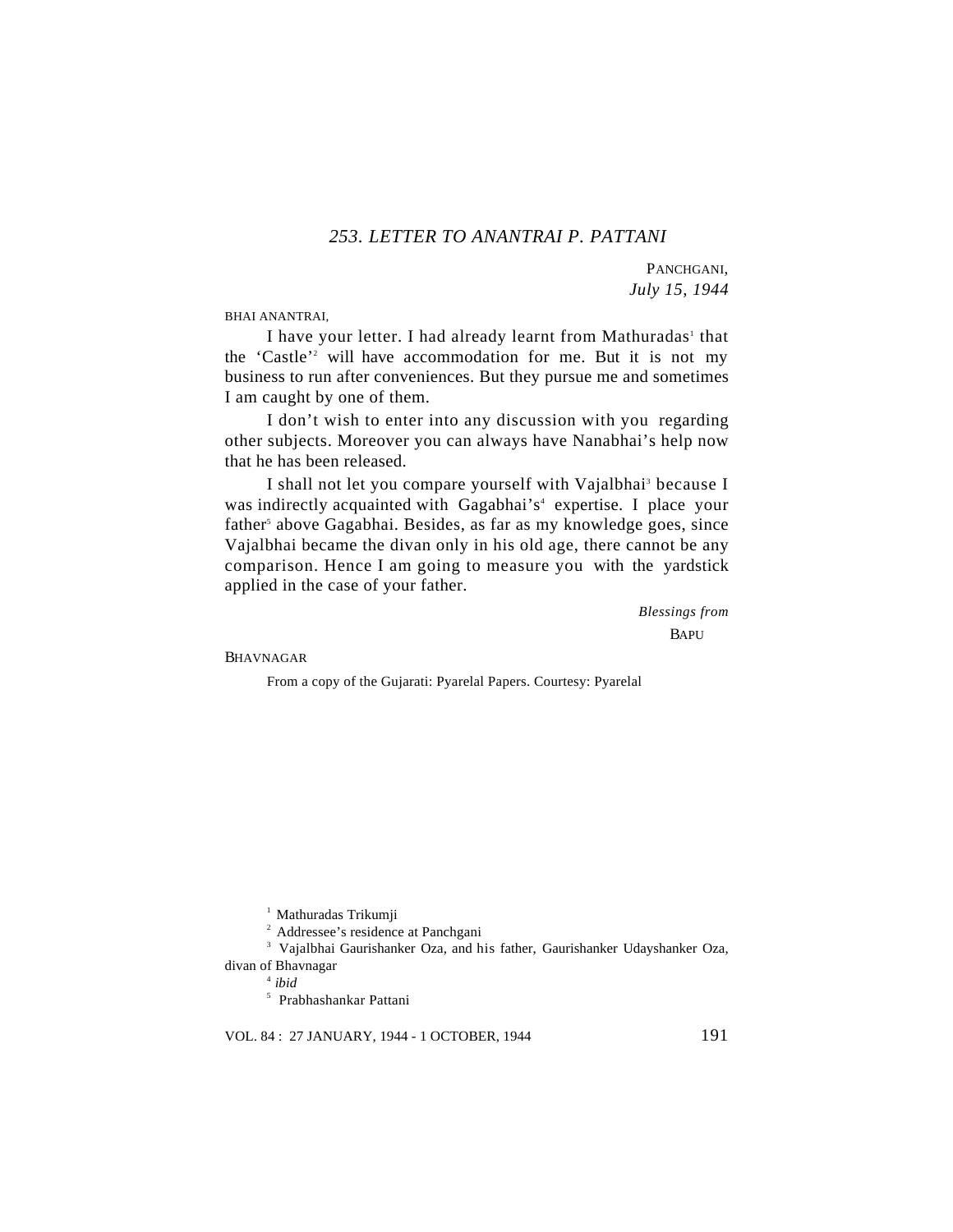### *254. ANSWERS TO QUESTIONS<sup>1</sup>*

PANCHGANI, *July 15, 1944*

QUESTION: Will you kindly explain the exact difference between the Cripps Plan and your own as revealed in the Gelder interview?

ANSWER: My plan contemplates an immediate recognition of full independence for India as a whole, subject to limitations for the duration of the war to meet the requirements of the Allied operations. The Cripps Plan, as I understood it, dealt more with the future than with the immediate arrangements. Moreover, in my opinion, the Cripps Plan meant dismemberment of India, the Indian States being set up as an all-extensive disintegrating factor. But if my plan is considered by British statesmen to be not very different from the Cripps Plan, it should be all the easier for them to accept it.<sup>2</sup>

What if Mr. Jinnah sticks to a plebiscite of Muslims only in the districts or provinces where the Muslims are in majority?

Neither Qaid-e-Azam Jinnah nor the Muslim League have pronounced their opinion on Rajaji's Formula<sup>3</sup>. I would deprecate anticipating them. Rajaji is with me. We have agreed for the sake of conserving my limited energy that he should deal with the questions arising from the Formula. For my part I would appeal to the questioners, foreign or Indian, not to forestall the Muslim League.

How do you propose to fix the ratio of the League and Congress in the national government?

I must not be drawn into details. If the indication of my mind affords any satisfaction to the authorities, they should open the gates of the prison, and let those who can speak with authority pronounce upon my proposal or at least let me confer with them. As it is, I do not know that I have not embarrassed them by my sharing my personal opinion with the public before first sharing it with them. The publication<sup>4</sup> is premature and not of my seeking.

<sup>1</sup> Sent by the London office of the United Press of India

<sup>2</sup> *Vide* also "Interview to the Press", 13-7-1944.

<sup>3</sup> *Vide* " C. Rajagopalchari's Formula", before 5-8-1942

<sup>4</sup>By Stuart Gelder of *News Chronicle*, *vide* Appendix "Stuart Gelder's Cable to *News Chronicle*" , 12-7-1944.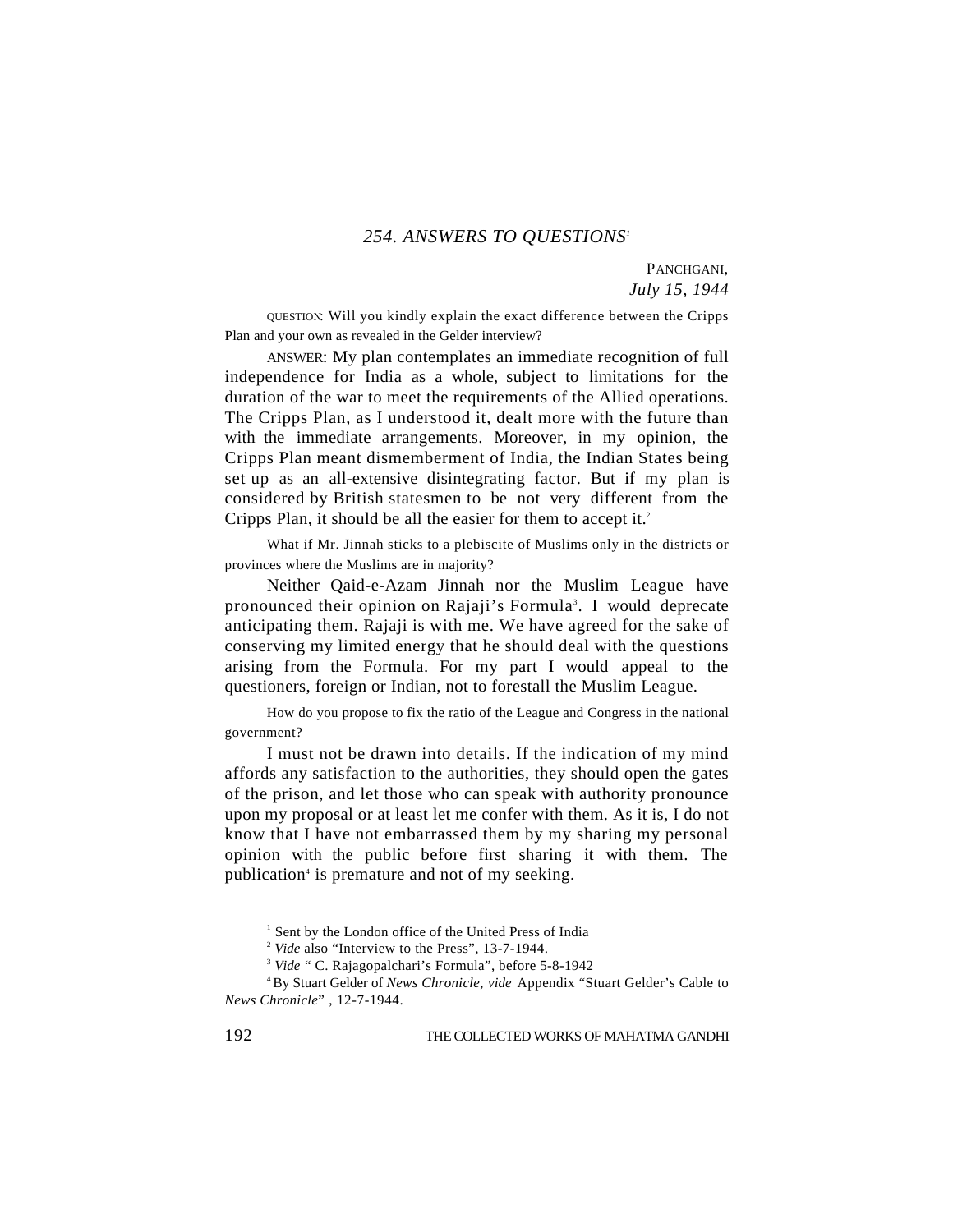Will you meet Mr. Jinnah personally?

The question arises from ignorance of facts. I am always willing to meet Qaid-e-Azam Jinnah.

What are your views on the Bombay Plan<sup>1</sup>? Do you think crisis like the one which overtook Bengal could be permanently avoided by acceptance of such a plan?

The Bombay Plan is a post-war plan. Anyway, the question should be addressed to the authors<sup>2</sup>.

*Gandhi-Jinnah Talks,* pp. 81-2

## *255. LETTER TO NANDU KANUGA*

[*After July 15, 1944*] 3

SHRI NANDUBEHN,

. . . 4 The important part was about to be left out. I don't think there was anything wrong in our people approaching the millionaires in connection with Ba's Memorial. How can we refuse what theyoffer? Surely we may not hate them. More when we meet.

AHMEDABAD

From a copy of the Gujarati: Pyarelal Papers. Courtesy: Pyarelal

### *256. LETTER TO NAVIN GANDHI*

[After *July 15, 1944*] 5

CHI. NAVIN $^6$ ,

Aren't you a lazy fellow? You must be thinking that I am not at all concerned about Manju<sup>7</sup> and hence you don't write to me. However it be, I must have a postcard from you regularly. Sushilabehn talked to me about medical fees. Sushilabehn has already proceeded to Delhi; so I have to think about it. Have you had a talk with the doctors? If you have, write to me in detail so that I can write to them. I did not even dream that the question of fees would come

<sup>1</sup>A fifteen-year plan for the economic development of India

<sup>2</sup> Purushottamdas Thakurdas, J. R. D. Tata, G. D. Birla, Ardeshir Dalal, Shriram, Kasturbhai Lalbhai, A. D. Shroff and John Mathai

<sup>3</sup> In the source, the letter is placed after the letters of July 15, 1944.

4 Omission as in the source

<sup>5</sup> In the source, the letter is placed after the letters of July 15, 1944.

6 Son of Vrajlal A. Gandhi, brother of Jaisukhlal Gandhi

<sup>7</sup> daughter of Vrajlal A. Gandhi, brother of Jaisukhlal Gandhi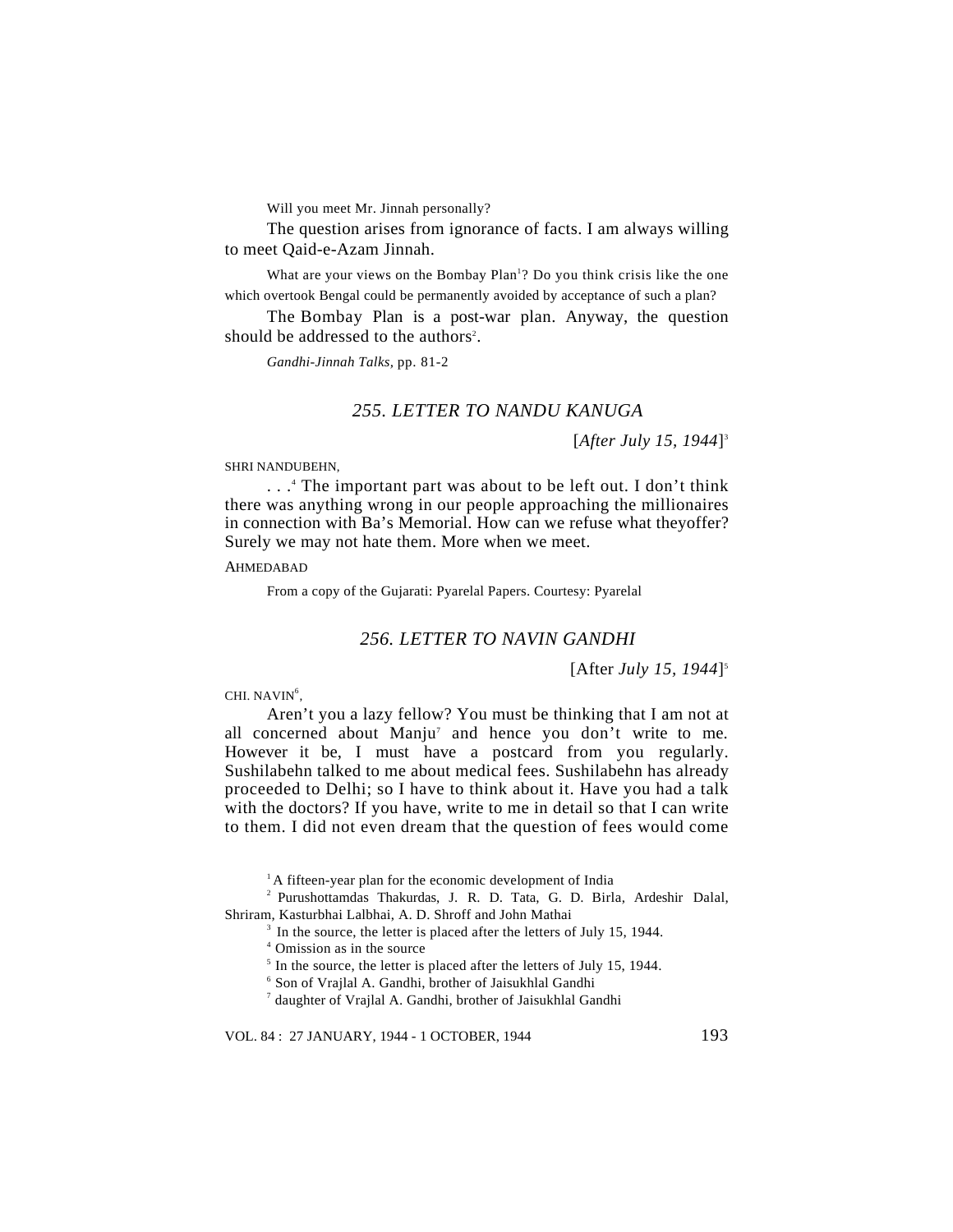up. Anyway you need not worry on that account; it is my concern. Let me have your opinion. Who is there with you now?

*Blessings from*

**BAPU** 

From a copy of the Gujarati: Pyarelal Papers. Courtesy: Pyarelal

## *257. LETTER TO SUSHILA GANDHI*

[On or before *July 16, 1944*] 1

I have thought over the matter carefully. I think that Sita<sup>2</sup> should stay on in Sevagram. She will get the good company of Aryanayakam and Ashadevi, and be educated on the lines of the Talimi Sangh. She will get Gomati's protection. Gomati is a saintly woman. Kashi<sup>3</sup> and Durga also are there. And so her Gujarati, Sanskrit, Hindi and English will be taken care of. If you do not like this, you can put herin the Parsi school here which I visit daily. Beyond this you cannot go.

About you, we shall think later.

From a photostat of the Gujarati: G.N. 4942

## *258. STATEMENT TO THE PRESS*

PANCHGANI, *July 16, 1944*

A correspondent asks me what those who, on being discharged, have been served with restriction orders confining them within certain areas or requiring them to report themselves periodically at police *thanas,* should do. I regard all such restrictions as degrading and could not myself submit to them. However I know men who, being unable any longer to bear the jail hardships, have preferred the restricted freedom. I must refuse to judge their conduct. Everyone suffers according to his capacity. But it is a serious question for the Government to consider whether it is a necessary part of war-effort to wound the spirit of young men and women, whose only fault is that they love their country's independence before everything else.

*The Hindu*, 17-7-1944; also *The Bombay Chronicle*, 16-7-1944

<sup>1</sup> From the postmark

 $2<sup>2</sup>$  In the source, the letter is placed after the letters of July 15, 1944.

<sup>3</sup> Son and daughter of Vrajlal A. Gandhi, brother of Jaisukhlal Gandhi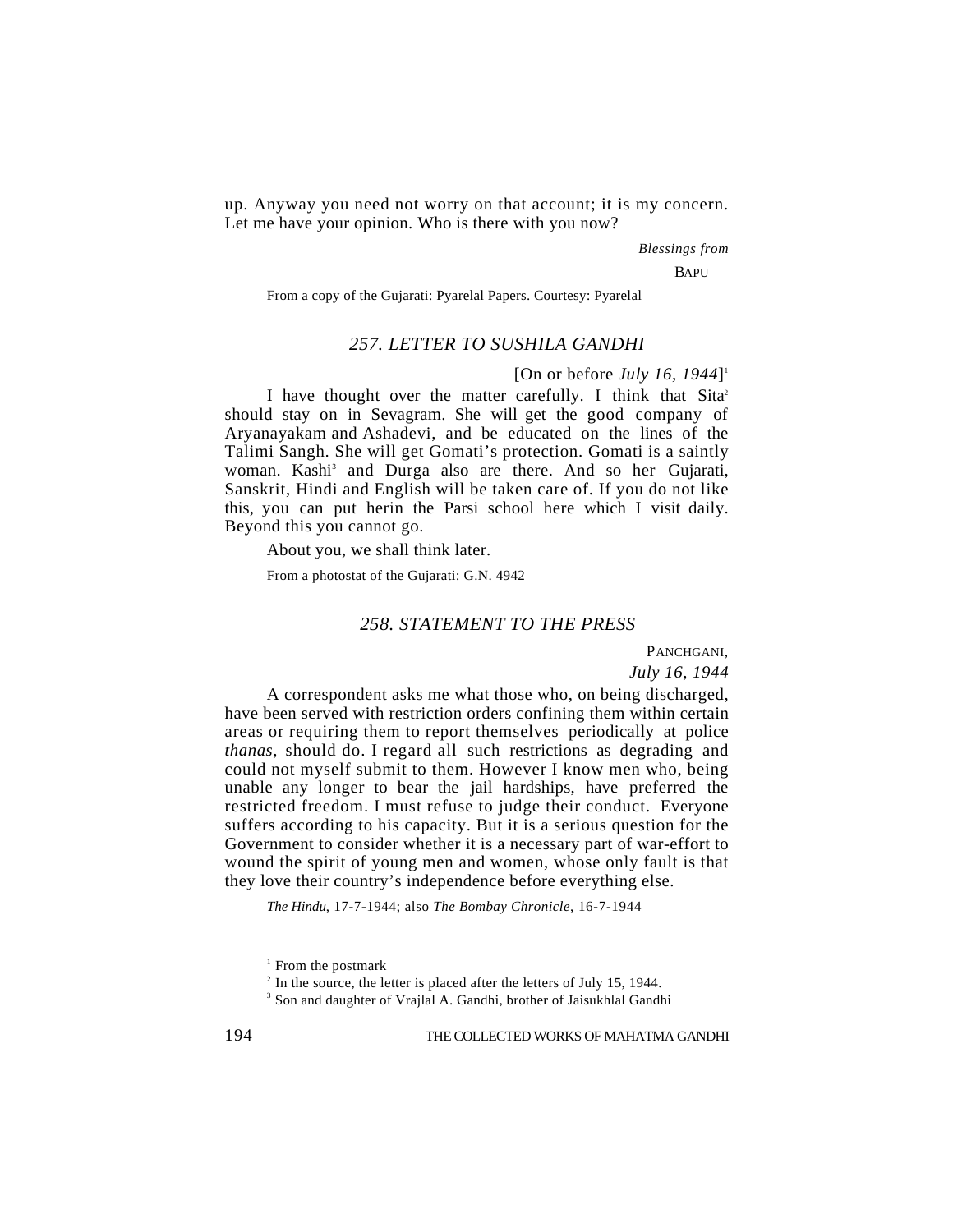# *259. LETTER TO TEJ BAHADUR SAPRU*

PANCHGANI, *July 16*, *1944*

#### DEAR SIR TEJ,

Gandhiji has your letter of the 11th inst. as also the enclosure. Your statement had appeared only in part in the Bombay papers. He was, therefore, glad to get the full text. You must have seen in the Press the statements he has issued including the authorised texts of the two notes of his talks with Mr. Gelder.<sup>1</sup> For the present, having thrown a 'bombshell' he is being inundated with 'shell-shocked' letters, protests, abuse and what not. That was but to be expected. He is eager to have your considered view.

He was thankful you remembered him. He reciprocates your kind sentiment. Gandhiji felt very grateful to hear that your son was steadily improving.<sup>2</sup> He hopes that he will be fully restored soon.

> *Yours sincerely*, PYARELAL

From a copy : Pyarelal Papers. Nehru Memorial Museum and Library. Courtesy: Beladevi Nayyar and Dr. Sushila Nayyar

### *260. LETTER TO MATHURADAS TRIKUMJI*

PANCHGANI, *July 16*, *1944*

#### CHI. MATHURADAS,

I can understand your lamentation. But you do not listen to my advice. You are bedridden. If instead of worrying about me you prayed to God, you would recover quicker. Even if that did not happen, you would have peace.

I am not an invalid that you imagine me to be. And mentally

<sup>&</sup>lt;sup>1</sup>Vide "Interview to Stuart Gelder", 4-7-1944.

<sup>&</sup>lt;sup>2</sup>Vide "Letter to Additional, Secretary, Home Department, Government of India", 15-7-1943.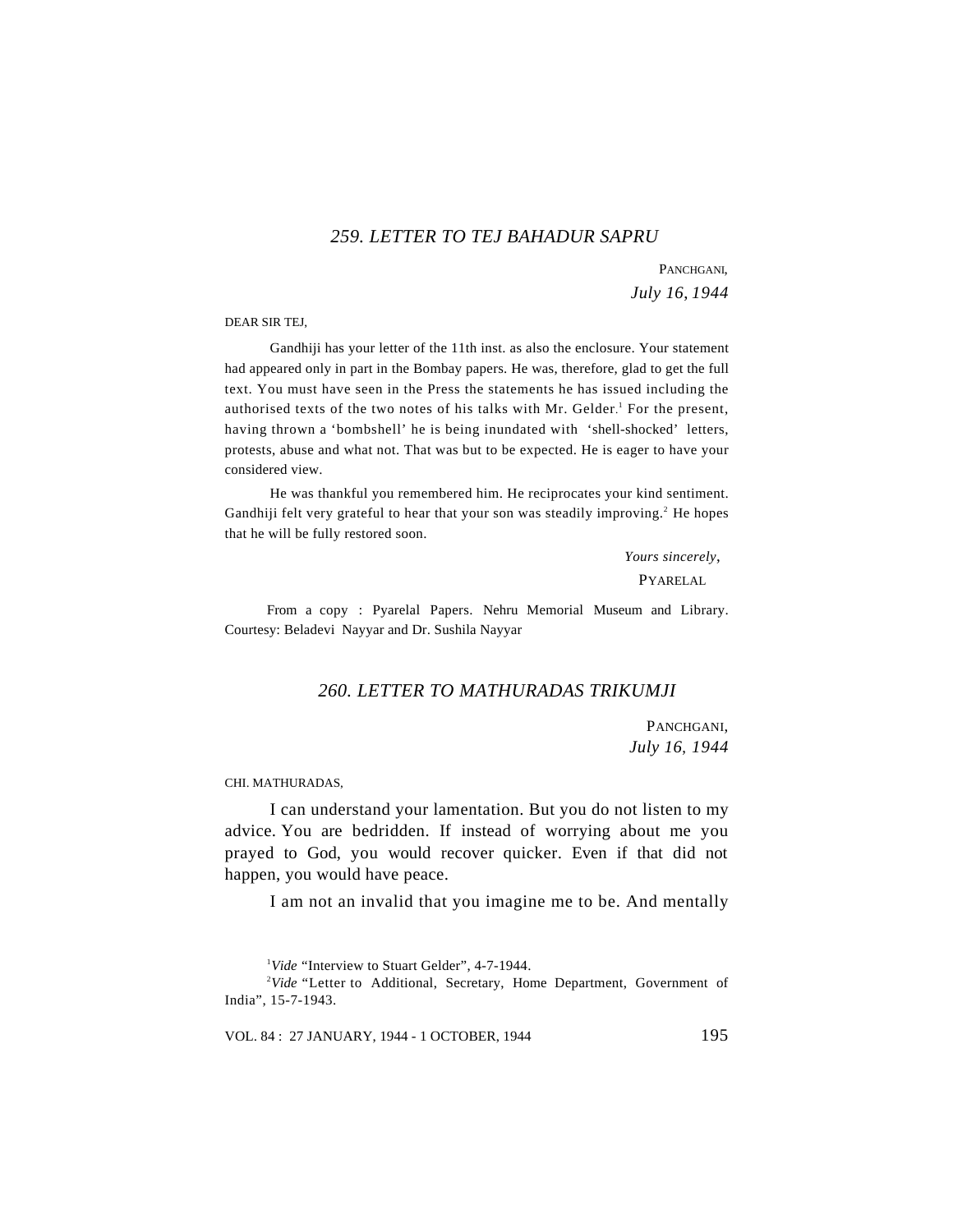not at all. That is why whatever I do, I do with deliberation and care<sup>1</sup>. There was a time when you could understand me from a mere hint. You could explain to others my intentions and my words. Why is it that that is no longer so ? Think about it. The reason lies only in you. If I were as ill as you and did not forget the outside world, I too would be in the same situation. You do not understand Rajaji at all. His modesty and his conduct are worth emulating. I did not lose my alertness during my fast. And when I broke my fast he showed me his draft. I am astonished that you can think him so mean as to take advantage of my weakness. To say that my statement means Pakistan shows ignorance. What can one do if Gelder bruit about it ? Rajaji's draft had nothing to do with the interview. Contain your anger. Calm youself. And be sure that there is no contradiction in what I have done. As for Paramanand, let me see what is possible. I hope Dilip is calm. Send him to me if he is disturbed. Did your cloak fit ? I am fine.

> *Blessings from* **BAPU**

From the Gujarati original : Pyarelal Papers. Nehru Memorial Museum and Library. Courtesy : Beladevi Nayyar and Dr. Sushila Nayyar

# *261. LETTER TO JAIKRISHNA P. BHANSALI*

PANCHGANI, *July 16, 1944*

CHI. BHANSALI,

Discipline demands that you should ask me. If you do not observe it, who else will? But what guidance can I give you in this matter? If you have faith in yourself, by all means go and relieve the suffering of the people. I must admit, however, that you have excelled me and I derive comfort from the thought that my teaching has proved fruitful. Isn't he a true teacher who is surpassed by his own pupil? May God increase your strength still further.

I keep on reminding myself daily that I must go there as early

<sup>&</sup>lt;sup>1</sup> The addressee did not like Stuart Gelder publishing the interview; *vide* Appendix "Stuart Gelder's Cable to *News Chronicle*" , 12-7-1944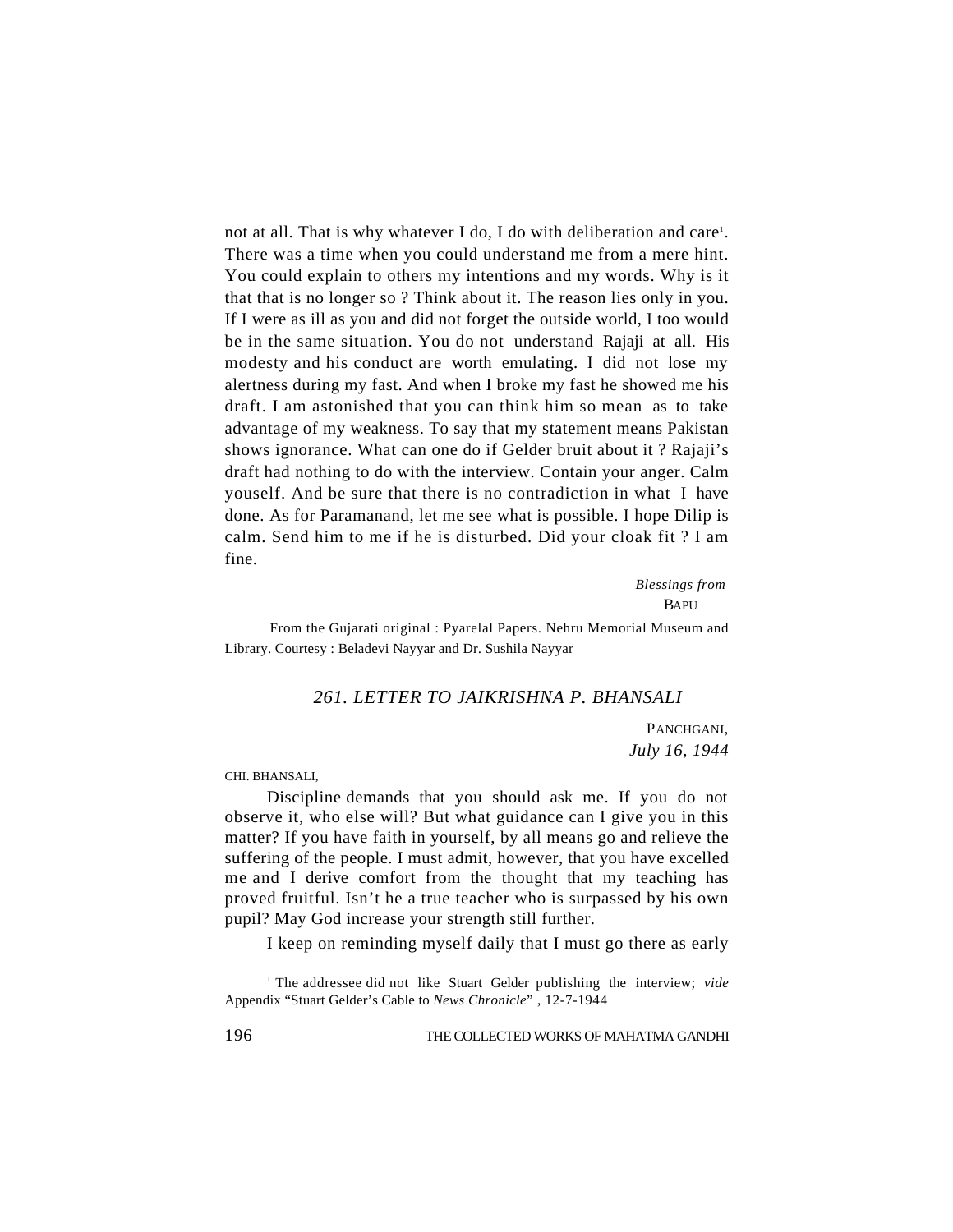as possible in August. The climate here does suit me, of course. Inform everybody. Manilal and Sita are arriving today.

*Blessings from*

BAPU

From a photostat of the Gujarati: G.N. 8365. Also C.W. 7175. Courtesy: Munnalal G. Shah

## *262. LETTER TO WINSTON CHURCHILL*<sup>1</sup>

'DILKHUSHA', PANCHGANI, *July 17, 1944*

DEAR PRIME MINISTER,

You are reported to have a desire to crush the simple "naked fakir" as you are said to have described me. I have been long trying to be a fakir and that naked—a more difficult task. I, therefore, regardthe expression as a compliment though unintended. I approach you then as such and ask you to trust and use me for the sake of your people and mine and through them those of the world.

*Your sincere friend,*

M. K. GANDHI

From a photostat: C.W. 10499. Courtesy: India Office Library. Also *This Was Bapu,* p*.* 140

## *263. LETTER TO LORD WAVELL*

'DILKHUSHA', PANCHGANI, *July 17, 1944*

H. E. THE VICEROY VICEROY'S CAMP DEAR FRIEND,

I ventured to write to you yesterday<sup>2</sup> repeating my previous

<sup>1</sup> In *Mahatma Gandhi*-The Last Phase, Vol. I, Book I, p. 32, Pyarelal explains: "This letter to the Prime Minister miscarried. It was the first instance, in Gandhiji's experience, of an important letter of his failing to reach its destination. A copy was, therefore, sent to Churchill two months later. The only reply it fetched was an acknowledgement with thanks through the Viceroy!" According to *The Hindu*, 19-7-1945, Gandhiji released this along with a statement to the Press on July 18, 1945.

<sup>2</sup> The letter was, however, dated July 15; *vide* "Letter to Lord Wavell", 15-7-1944.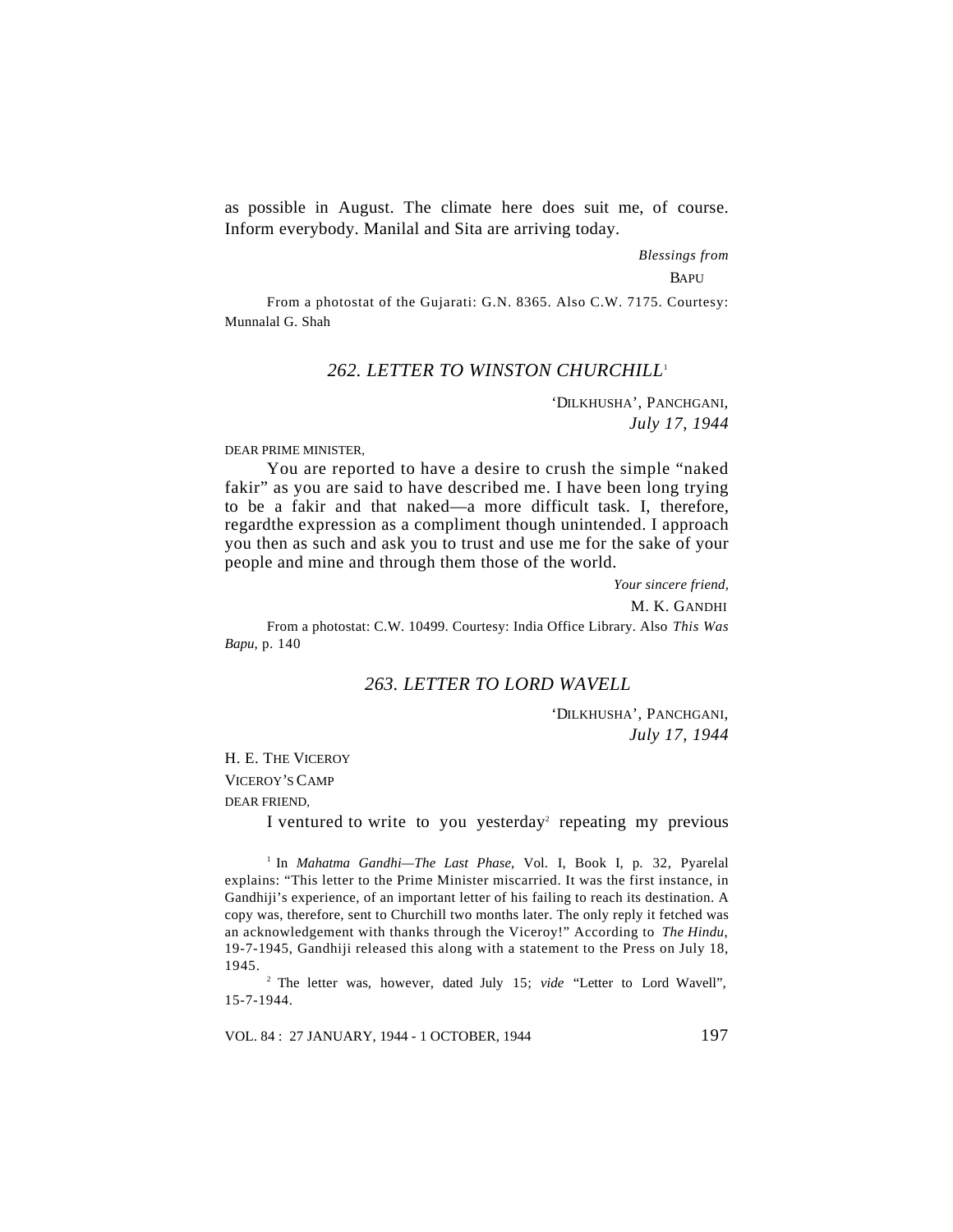request. I feel that my effort would be incomplete unless I sent the accompanying<sup>1</sup> to the Prime Minister. May I seek your help, if you agree, to send the enclosed in the quickest manner possible?

*I am,*

*Yours sincerely,*

M. K. GANDHI

From a photostat: C.W. 10502. Courtesy: India Office Library. Also *Gandhiji*'*s Correspondence with the Government,* p. 11

## *264. LETTER TO SAROJINI NAIDU*

PANCHGANI, *July 17, 1944*

MY DEAR AMMAJAN,

Your precious letter. You must not be angry with poor me. Bear with me for a while. Mists will roll away some time. You are my message. At the Urdu Conference<sup>2</sup> you will be all in all. Therefore do not ask me for a formal message. That will landme in a sea of troubles. I have refused to send messages. Let me spare every ounce of energy for the task before us.

You should all behave better about the upkeep of the body. Or is that to be reserved for me only?

> *Love from* **SPINNER**

SHRIMATI SAROJINI NAIDU

From a copy: Pyarelal Papers. Courtesy: Pyarelal

## *265. LETTER TO ASHFAQ HUSSAIN*

*July 17, 1944*

MY DEAR ASHFAQ<sup>3</sup>,

I never knew that you were a careless reader. Do you not see that if the thing was to be put on the League Committee without the

<sup>1</sup>Vide the preceding item.

<sup>2</sup> The All-India Urdu Congress to be held at Hyderabad on July 22

<sup>3</sup> An associate of Mahomed Ali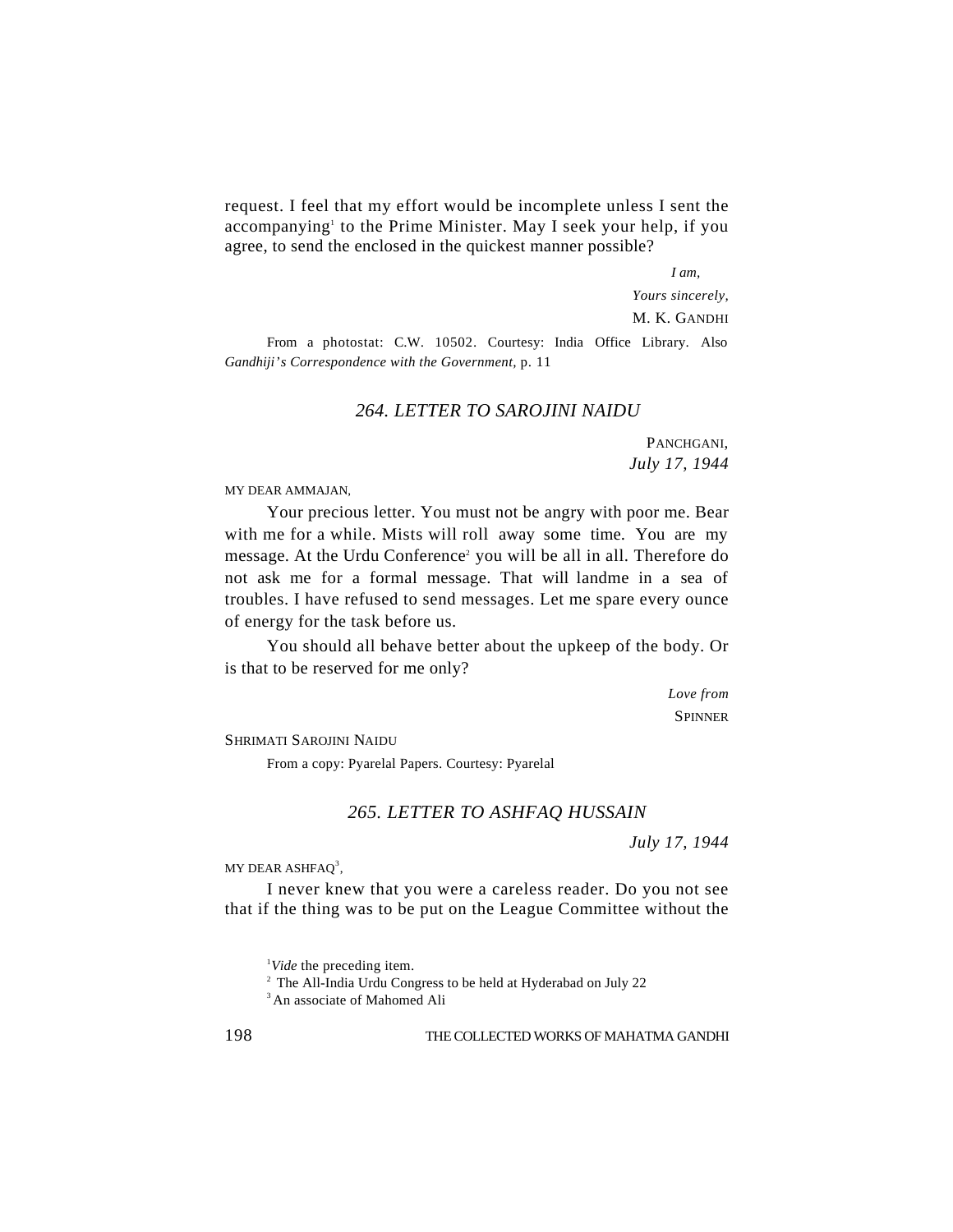President sponsoring it, it should be before the public for discussion? The League and others can now pronounce upon it.

Expect to see you at Sevagram.

*Yours,*

**BAPU** 

From a copy: Pyarelal Papers. Courtesy: Pyarelal

# *266. LETTER TO M. A. JINNAH*

'DILKHUSHA', PANCHGANI, *July 17, 1944*

BHAI JINNAH,

There was a time when I was able to persuade you to speak in our mother tongue. Today I venture to write in the same. I had already invited<sup>1</sup> you while I was in jail. After my release I have not written to you so far. But today I am prompted to do so. Let us meet when you wish to. Please do not regard me as an enemy of Islam and the Muslims here. I have always been a friend and servant of yours and of the whole world. Do not dismiss me. I am enclosing a translation of this letter in Urdu<sup>2</sup>

> *Your brother,* GANDHI

 $[PS.]$ 

Please write in Urdu. Kanu<sup>3</sup> writes Gujarati in a beautiful hand.<sup>4</sup>

From a copy of the Gujarati: Pyarelal Papers. Courtesy: Pyarelal. Also *Hitavada,* 1-8-1944

<sup>1</sup>*Vide* "Letter to M. A. Jinnah", 4-5-1943.

<sup>2</sup> This sentence is reproduced from *Hitavada*. What follows is in Gandhiji's hand at the bottom of the Urdu translation of the letter.

<sup>3</sup> To whom Gandhiji, presumably, dictated

<sup>4</sup>The addressee's reply of July 24, *inter alia,* read: "I shall be glad to receive you at my house in Bombay on my return which will probably be about the middle of August. . . . I would like to say nothing more till we meet. I am very pleased to read in the Press that you are making very good progress, and I hope you will soon be all right."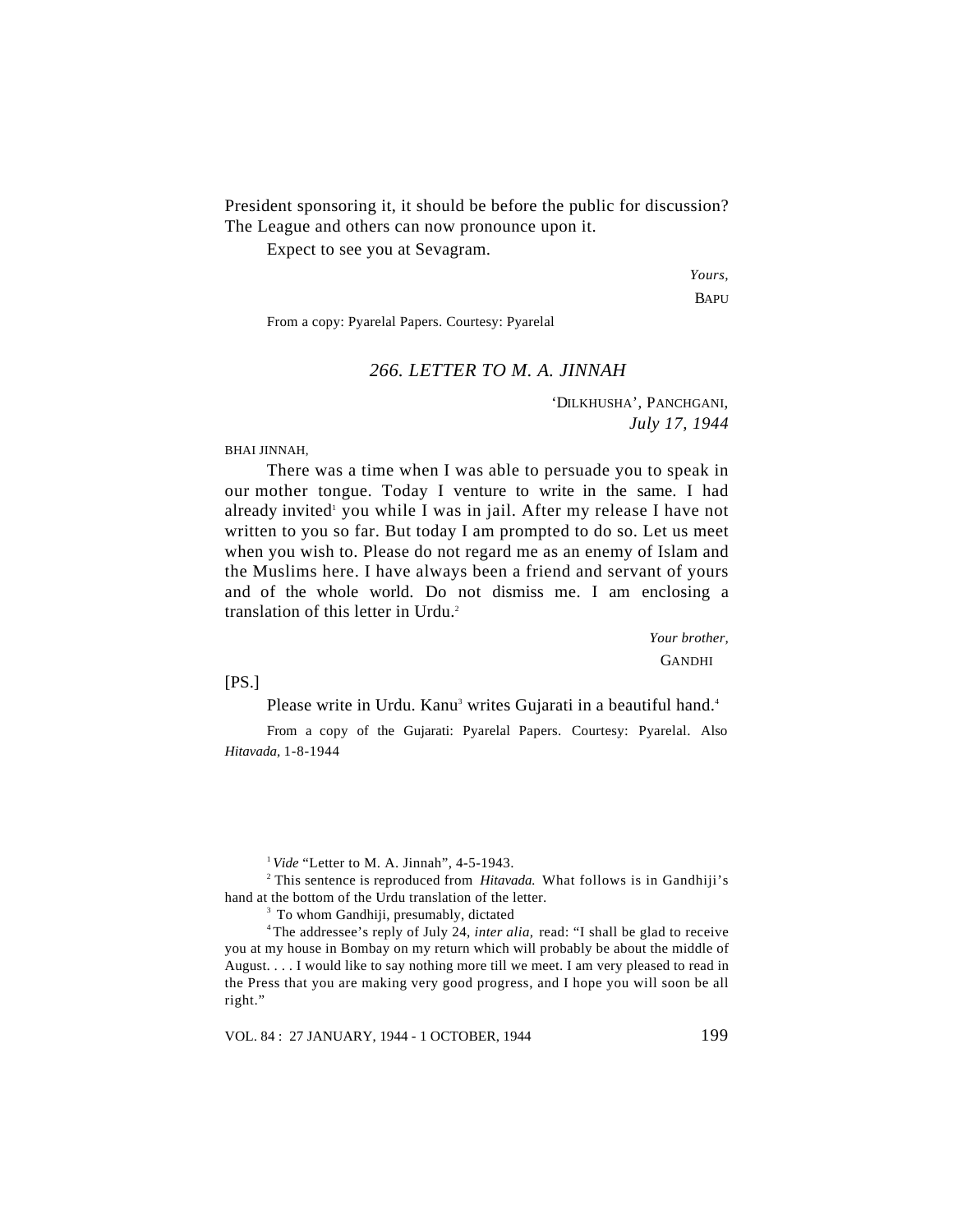# *267. LETTER TO MANU GANDHI*

PANCHGANI, *July 17, 1944*

CHI. MANUDI,

You must overcome your dislike of milk. You should cheerfully take as much as the vaidya wants you to. After having stayed with me, how can you have likes and dislikes? What one should eat, one must like, and what one must not eat, one must not like. If Yukti gets well completely, my faith in vaidyas will be deepened. And, if your vision improves as also your malaria and other complaints are cured, then you may send medicine for me.

Your handwriting is improving but it requires a lot of further improvement still. Sushilabehn has left for Delhi. It will, therefore, be some time before you get her letters again.

I am glad that Devdas paid a visit there.

*Blessings from* **BAPU** 

From a microfilm of the Gujarati: M.M.U./XXIV

## *268. LETTER TO K. M. MUNSHI*

PANCHGANI, *July 17, 1944*

BHAI MUNSHI,

I have your letter. I see no harm in starting a society. However ask Sir Purushottamdas. Consult Mangaldas<sup>1</sup> and Mavalankar also.

*Blessings from*

**BAPU** 

From a copy of the Gujarati: C.W. 7678. Courtesy: K. M. Munshi

1 Mangaldas Pakvasa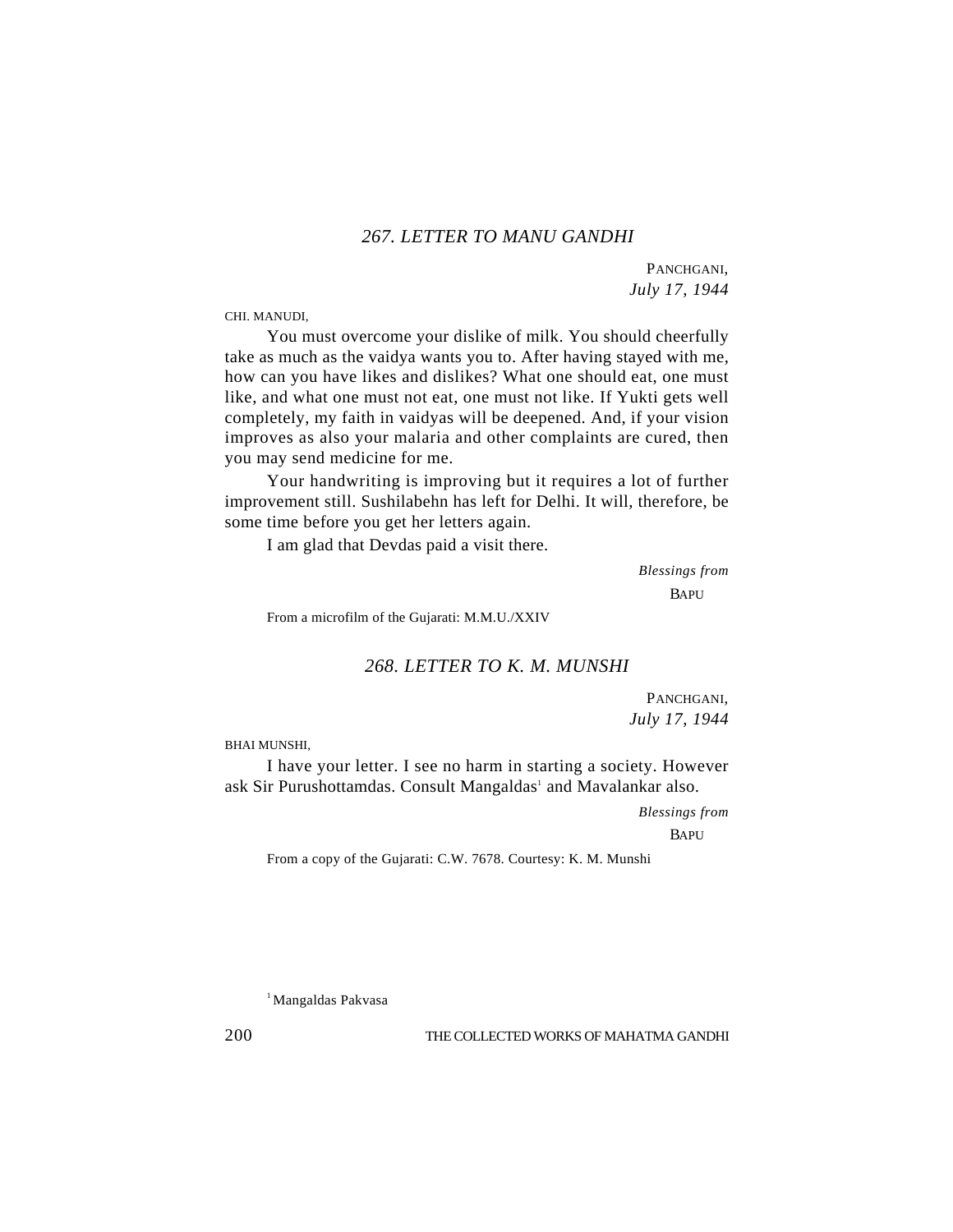VOL. 84 : 27 JANUARY, 1944 - 1 OCTOBER, 1944 201

# *269. LETTER TO SHANTIKUMAR N. MORARJEE*

PANCHGANI, *July 17, 1944*

CHI. SHANTIKUMAR,

Read the accompanying letter. If such a man can be accommodated in any capacity, please make use of him. I think he is trustworthy. You need not create a special job for him. The letter may be used only if you think that such a man can be of real use somewhere. Do you have in mind any shorthand writer? The Hindi speeches may be published and sold by the Maharashtra Committee.

*Blessings from*

**BAPU** 

From a photostat of the Gujarati : C.W. 4802. Courtesy: Shantikumar N. Morarjee

## *270. LETTER TO B. G. KHER*

PANCHGANI *July 17, 1944*

BHAI KHER,

Why did you run away without calling on me? Do come when you are free and I will forgive you this lapse. Send me yours and other people's opinion about what I am doing.

> *Blessings from* **BAPU**

SHRI BALA SAHEB KHER

EX-MINISTER

KHAR, BOMBAY

From a photostat of the Gujarati: G.N. 2769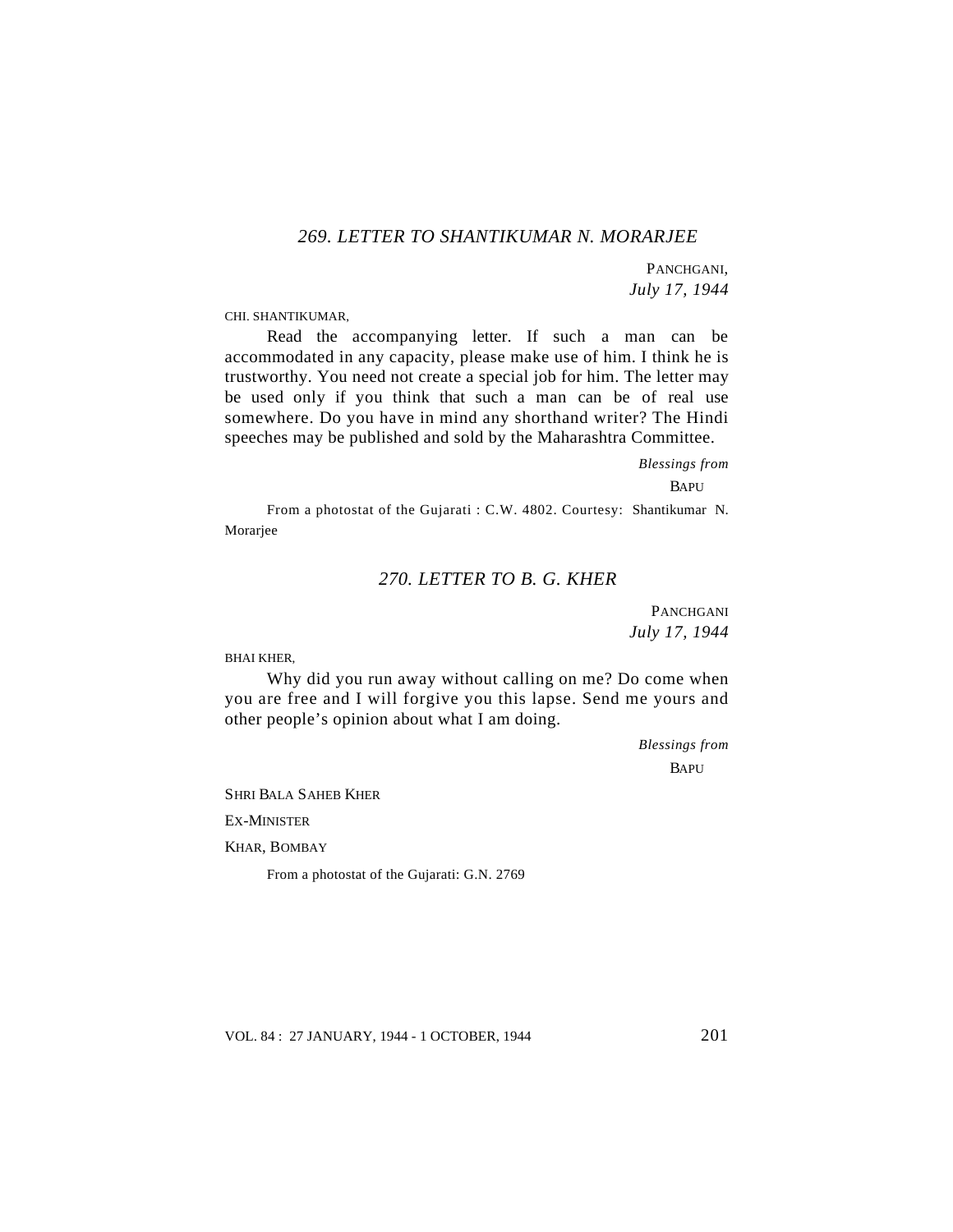# *271. LETTER TO NAGESH V. GUNAJI*

PANCHGANI, *July 17, 1944*

 $\mathbf B\mathbf H\mathbf A\mathbf I$  GUNAJI $^1,$ 

If you cannot read, Indu<sup>2</sup> will read out this to you. Why should we write to one another in English?

It is good that you have had a change of heart about Indu and Bhai Tendulkar. After Doctor's release, I shall have the marriage solemnized at Sevagram, if you all wish it. Indu knows the conditions attending weddings at Sevagram.

*Blessings from*

**BAPU** 

**BELGAUM** 

From a copy of the Hindi: Pyarelal Papers. Courtesy: Pyarelal

# *272. MESSAGE TO BENGAL PROVINCIAL STUDENTS' FEDERATON- II*<sup>3</sup>

*Not for publication* **PANCHGANI**,

*July 17, 1944*

My blessings you have in abundance for all the good work you may have done. My advice to all the workers is that they should learn to regard all good service as in itself a blessing. What is the use of blessings of any man, however great he may be, if there is no real, sustained work? Blessings often deceive receivers into believing that

<sup>1</sup> Nagesh Vasudev Gunaji

 $2$  Indumati, addressee's daughter, and Dr. A. G. Tendulkar who were married on August 19, 1945.

<sup>3</sup> The message was given to Ajit Rai and Arun Das Gupta who stated: "On the 17th, Mahatmaji gave us another interview. We told him that we worked in Assam according to our understanding of the Congress programme. We had called for unity to resist the Japanese, to fight hoarders, to secure food for the people and for relief to Bengal. In response to our request for his blessings, Gandhiji wrote out a message. . . ." *Vide* also "Message to Bengal Provincial Students' Federation—I", 14-7-1944.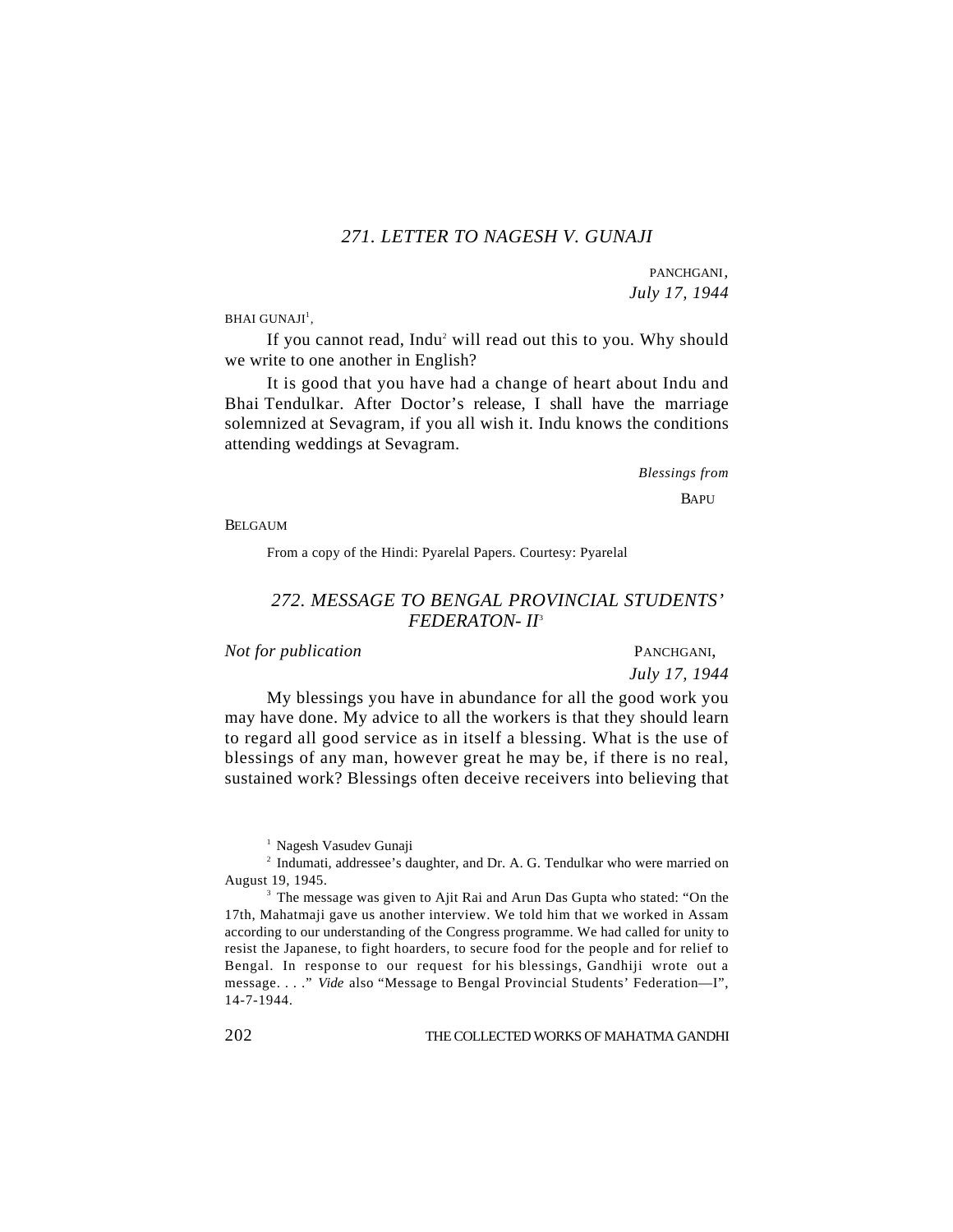their work is finished. Let these words be an incentive to greater effort. You should keep me in touch with your activities.

From a copy: Pyarelal Papers. Courtesy: Pyarelal. Also *The Bombay Chronicle,* 21-7-1944

## *273. MESSAGE TO AJIT RAI AND ARVIND DAS GUPTA*

*Not for publication*  $\blacksquare$  PANCHGANI,

*July 17*, *1944*

My blessings you have in abundance for all the good work you may have done. My advice to all the workers is that they should learn to regard all good service as in itself a blessing. What is the use of blessings of any man however great he may be if there is no real sustained work. Blessings often deceive receivers into believing that their work is finished. Let these words be an incentive to greater effort. You should keep me in touch with your activities.

M. K. GANDHI

From a copy: Pyarelal Papers. Nehru Memorial Museum and Library. Courtesy: Beladevi Nayyar and Dr. Sushila Nayyar

## *274. LETTER TO A. KALESWARA RAO*

PANCHGANI, *July 18, 1944*

#### DEAR KALESWARA RAO,

Your illuminating note I have read with eagerness. May I make use of it in my talks or correspondence with Communists?<sup>1</sup> Some of the things you relate are painful. You will give me your reaction to my latest exploit. Your exploitation<sup>2</sup> of selections from the

<sup>1</sup>Gandhiji did make use of it in his correspondence with P. C. Joshi; *vide* "Letter to P. C. Joshi", 30-7-1944.

<sup>2</sup>In *Reminiscences of Gandhiji,* p. 141, Chandrashanker Shukla explains that the addressee, in his letter, had quoted some passages from the Upanishads corresponding to Gandhiji's teachings of truth and non-violence. The addressee also published *Upanishad Pathamala* during the year.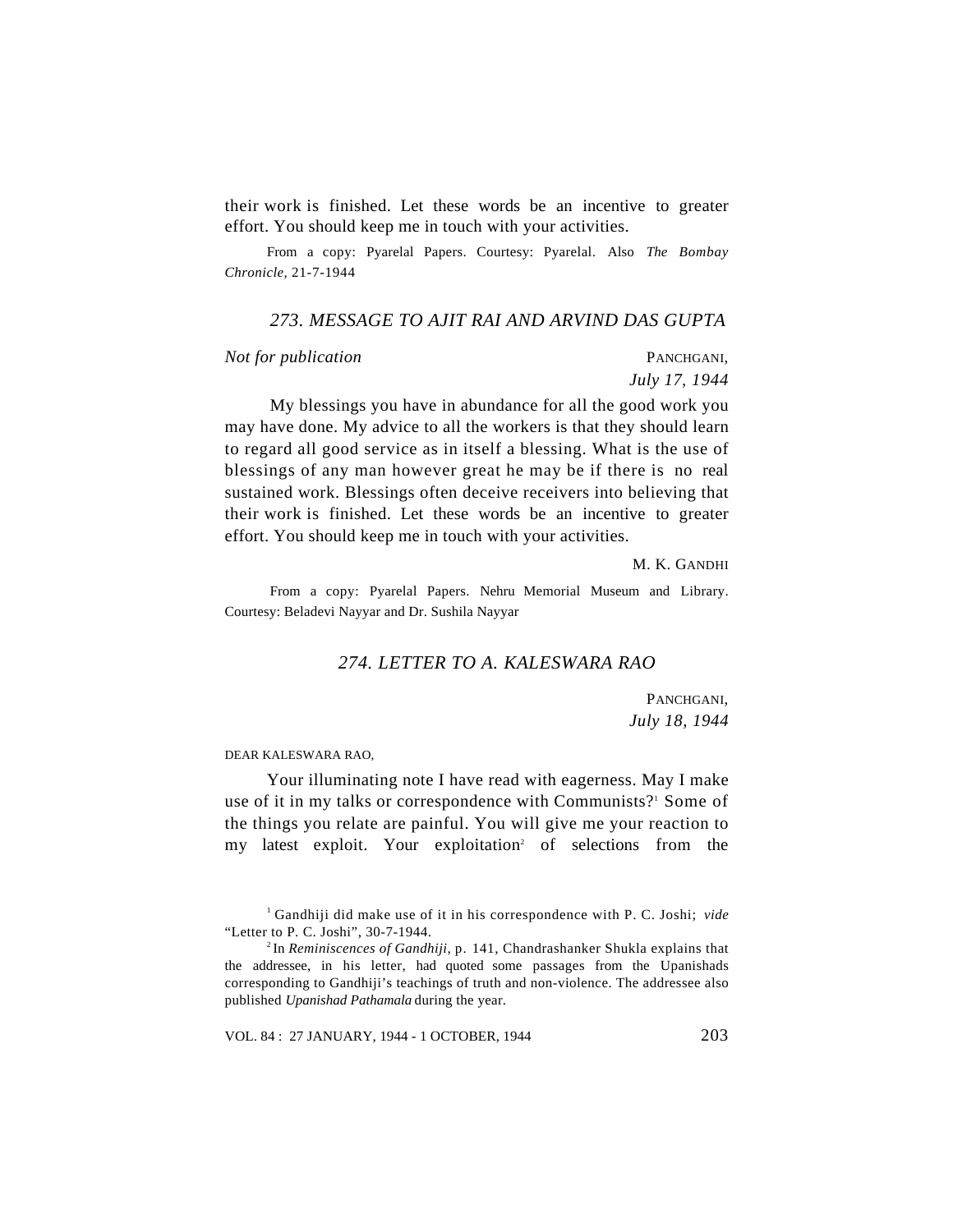Upanishads lies in front of me to be picked when I have a few moments.

> *Yours,* **BAPU**

#### SHRI A. KALESWARA RAO

From a copy: Pyarelal Papers. Courtesy: Pyarelal

## *275. LETTER TO SUDHIR GHOSH*

'DILKHUSHA', PANCHGANI, *July 18, 1944*

#### DEAR SUDHIR**,**

I have seen your letter to Pyarelal and Nargisbehn<sup>1</sup> too. Do come whenever you have the time and wish to see me. Mr. Elmhirst<sup>2</sup> I know. I think I had the pleasure of meeting him once. He visited Sabarmati Ashram when I was not there and then he expressed the opinion that the babul plantation there was the best conceived and most useful. Apart from any other interest I would like to meet him, if he would come and is allowed to come to me.

Panchgani may be too early. I expect to be in Sevagram, *Deo volente,* in the early part of August. You will have the date from the Press.

From a copy: Pyarelal Papers Courtesy: Pyarelal

<sup>1</sup> Nargis Captain

 $2$  Leonard Elmhirst, an agricultural economist and an educationist, who was a close associate of Rabindranath Tagore, and Agricultural Adviser to the Government of Bengal from 1944. He founded Sriniketain, the Rural Development Institute of Santiniketan. Elmhirst was returning to England after completing an assignment "to work out a development plan for harnessing the water resources of Bengal". In *Gandhi's Emissary*, pp. 49-50, the addressee explains: "... I thought it would be a good thing if he had a meeting with Gandhiji and conveyed to his friends in the British Government. . . his impression of the state of Gandhiji's mind and the possibilities of a *rapprochement* between Gandhiji and the British. The two sessions he and I had with Gandhiji did not give much of an indication about the possible course of Gandhiji's next political move. . . ."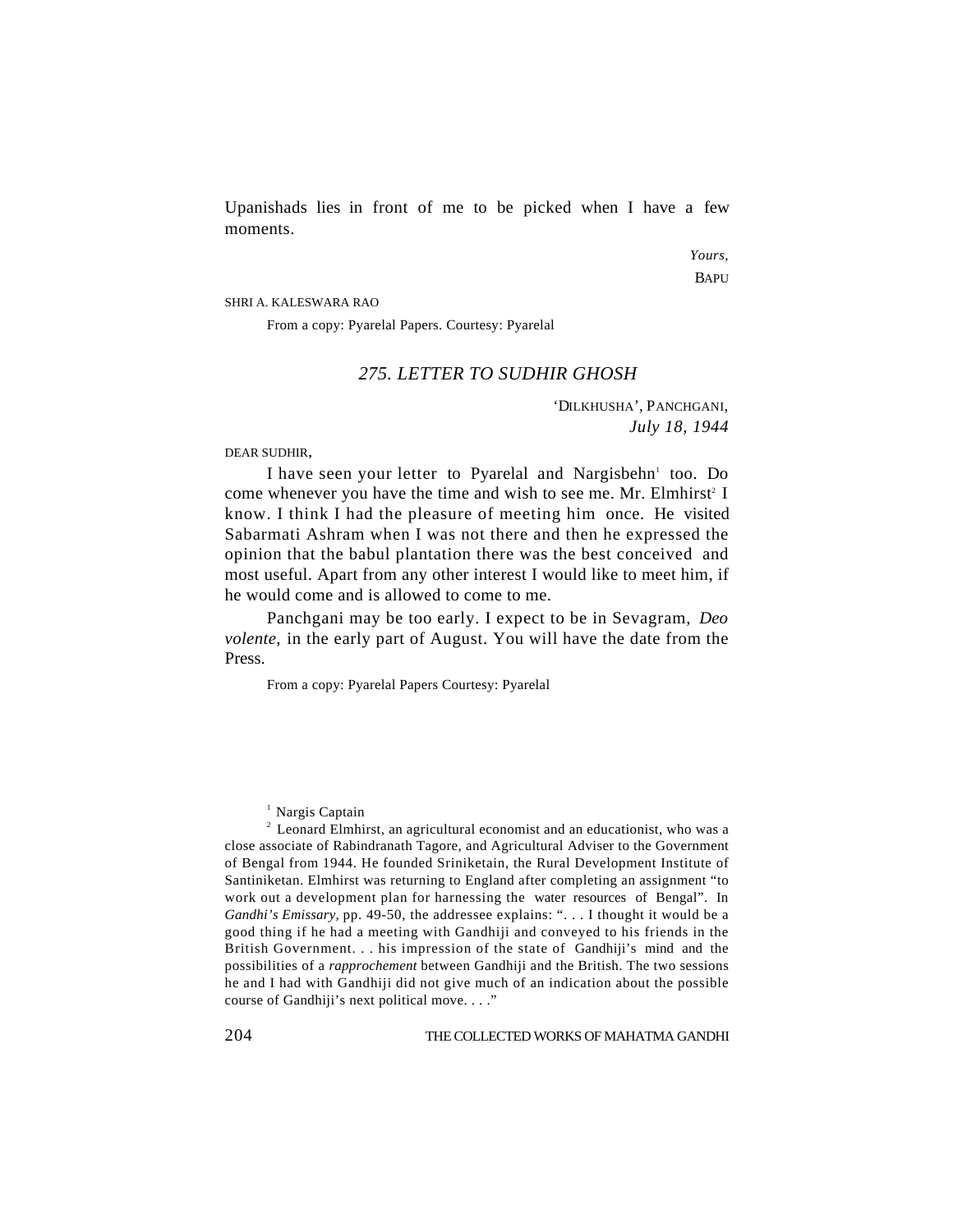# *276. LETTER TO ROY WALKER*

'DILKHUSHA', PANCHGANI, *July 18, 1944*

DEAR WALKER,

I was delighted to receive your letter<sup>1</sup>. I had your booklet also. I glanced through it. Nothing jarred on me. I must confess, I did not read it critically; but I am asking Pyarelal and Khurshed Naoroji to read it carefully and to send you their reactions. I shall look forward to reading your second compilation<sup>2</sup>.

As to the last paragraph<sup>3</sup>—all I can say is that I am endeavouring to follow God's guidance. I do not believe in a personal deity, but I believe in the Eternal Law of Truth and Love which I have translated as non-violence. This Law is not a dead thing like the law of a king. It is a living thing—the Law and the Law-giver are one. For those who realize this Truth, the Law-giver becomes a personal deity.

ROY WALKER, ESQ. DICK SHEPPARD HOUSE ENDSLEIGH STREET LONDON W. C. I From a copy: Pyarelal Papers. Courtesy: Pyarelal

<sup>1</sup> Dated May 10, 1944, it requested Gandhiji to comment on *The Wisdom of Gandhi in His own Words, a* selection of Gandhiji's sayings, published by the addressee in 1943.

<sup>2</sup> Presumably, *Sword of Gold*, a biography of Gandhiji, published in 1945

<sup>3</sup> Which read: "It is with a feeling akin to triumph that those of us who are pacifists in a war-torn Europe hear of your return to physical liberty, for spiritual liberty cannot be limited by any action of the India Office. We pray that you may, for many years to come, continue to be one of the greatest forces for good in the world."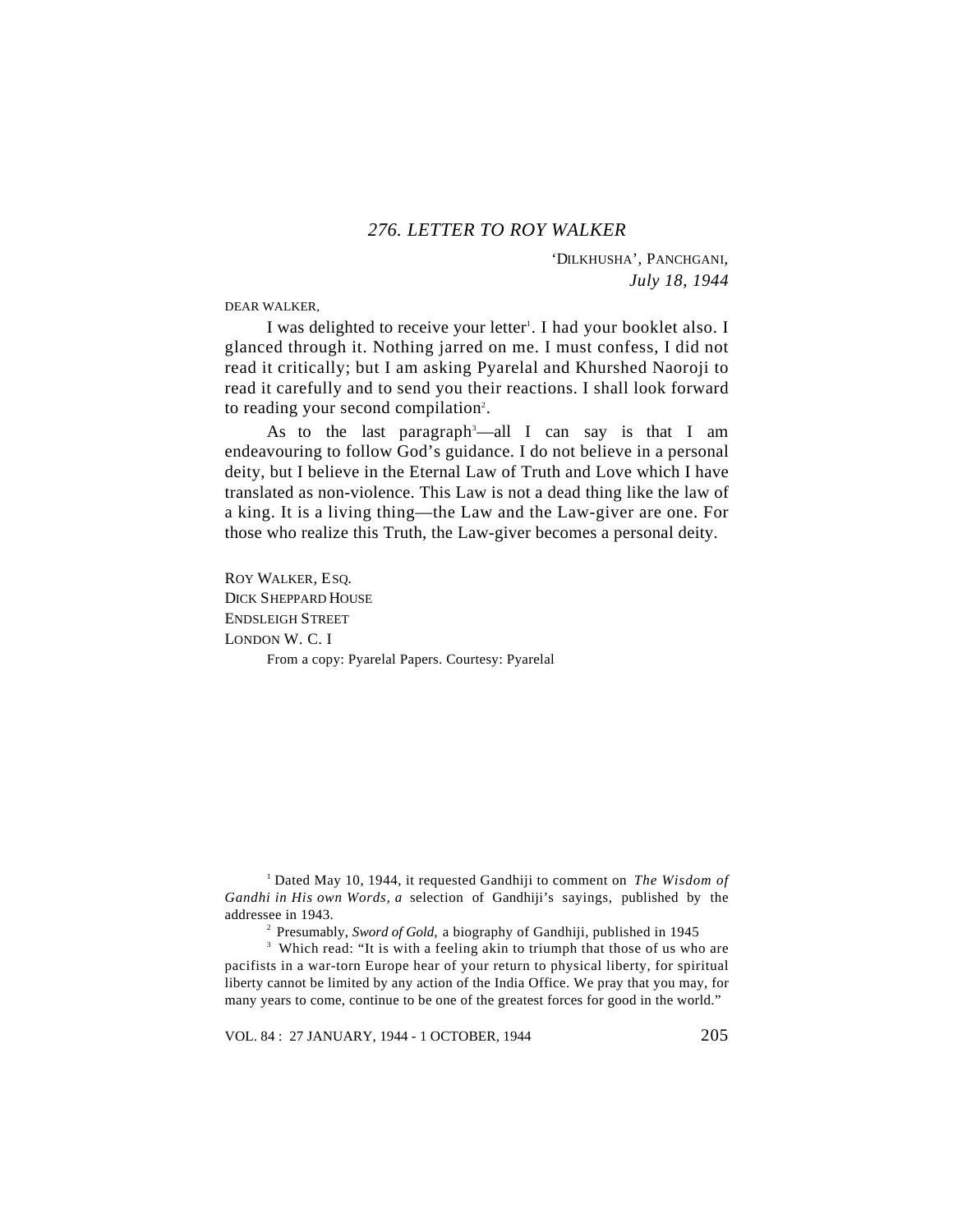# *277. LETTER TO SHYAMA PRASAD MUKHERJEE*

"DILKHUSHA", PANCHGANI, *July 18*, *1944*

#### DEAR DR. SHYAMA PRASAD,

It was a pleasure to receive your letter of 10th in appreciation of my correspondence with Government. This however I write not merely to acknowledge your letter, but to complain about the opinion you have expressed on Rajaji's formula on the communal tangle. I had heard that you were in sympathy with the formula if you had not fully endorsed it. Be that as it may I should have thought that regard being had to the relations between us and also yourself and Rajaji, you would have come and discussed the pros and cons before publishing your views. I suppose it is common cause between us that the problem should be solved, the earlier the better. If you have the time and are so minded, we can still discuss the question.<sup>1</sup> I expect Rajaji will be with me at Sevagram which D[eo] V[olente]<sup>2</sup> I expect to reach early in August.

From a copy : Pyarelal Papers. Nehru Memorial Museum and Library. Courtesy : Beladevi Nayyar and Dr. Sushila Nayyar

# *278. LETTER TO MIRABEHN*

PANCHGANI, *July 18*, *1944*

CHI. MIRA,

Your best and descriptive letter is before me. Devdas described your grief over my reverting to your original name. I have capitulated. I am having rich experiences of life. I am learning every day. I must not cause dear ones grief when it is avoidable. This was and is avoidable. I know you forgave me long ago. But it is good to ask for forgiveness.

My love never suffered any diminution. My fears about you have not left me. I know you have given me your assurances. But I

<sup>&</sup>lt;sup>1</sup> *Vide* "Interview to Shyama Prasad Mookerjee", 5-8-1944.

<sup>&</sup>lt;sup>2</sup> God willing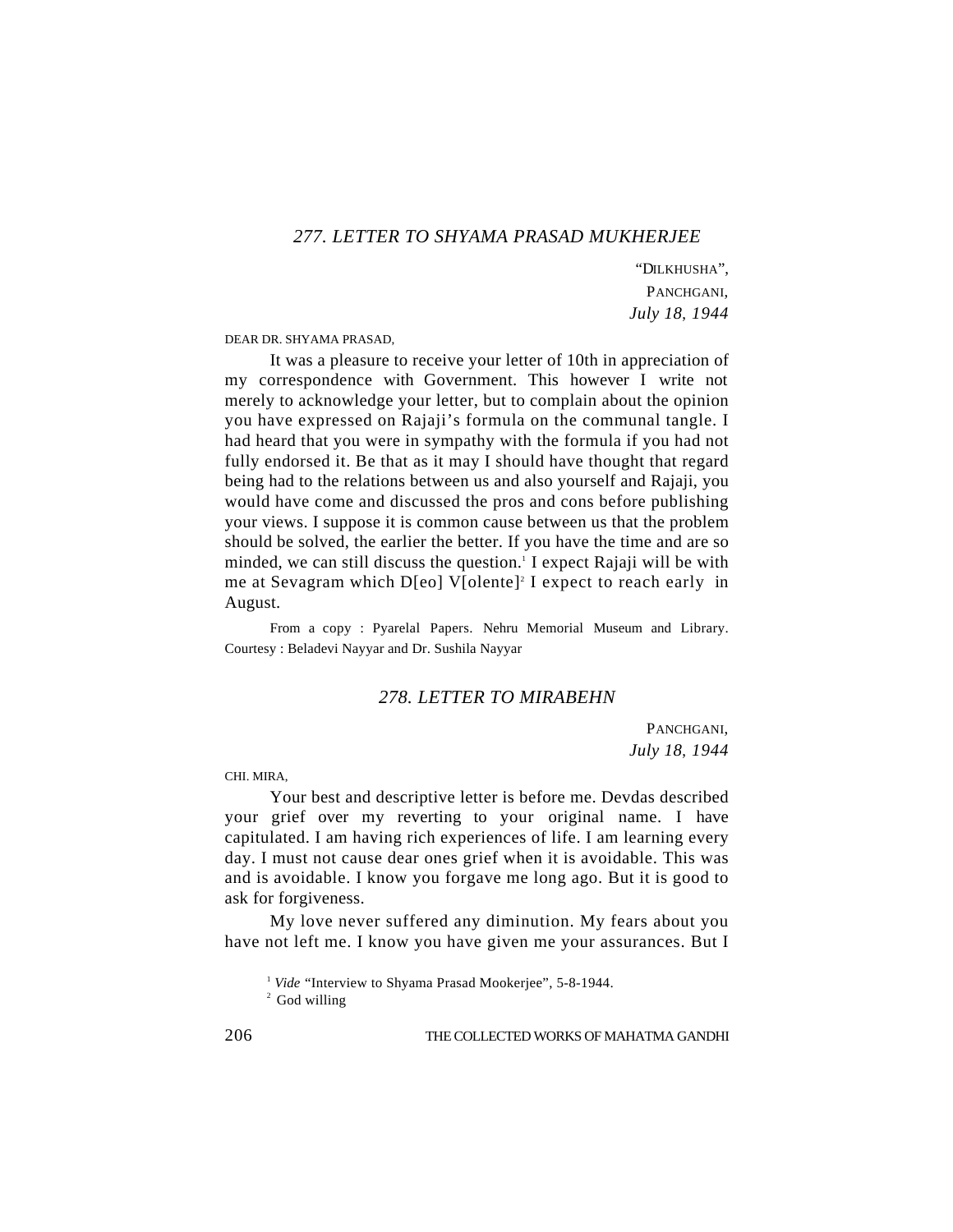must inform you of my doubts if I have any. I like your choice of trustees. Panditji is a tower of [a] trustee. Kanaiyalal' is a good soul. Devdas is a sound businessman and naturally entertains great regard for you.

Your money causes me anxiety. I am eager to transfer the sum to you. But I cannot get the proper account. You can understand the difficulty. For donations separate accounts are never kept, so at a given moment it is a difficult process to say what the Ashram's donations are.

That is your case when account was closed. And Narandas has nothing free. I shall overtake that difficulty. I shall take some time. But when you need the money for your adventure you have but to tell me and I shall place a sum at your disposal. Khurshedbehn is here. She is writing. You are following the papers.

Love.

**BAPU** 

From a copy : Pyarelal Papers. Nehru Memorial Museum and Library. Courtesy : Beladevi Nayyar and Dr. Sushila Nayyar

# *279. LETTER TO KAMALADEVI CHATTOPADHYAYA*

*July 18*, *1944*

DEAR KAMALADEVI,

I am late answering your letter of 4th. I am glad you thoroughly realize the virtue of the wheel and the importance of the village programme. Mridula is coming here. Khurshedbehn is already with me. With two such stalwarts by my side, I am not likely to go wrong. My dream is to have India's women to lead the world of men who have led women up to now.

*Yours*,

**BAPU** 

From the original : Kamaladevi Chattopadhyaya Papers. Courtesy : Nehru Memorial Museum and Library

1 Kanaiyalal Butail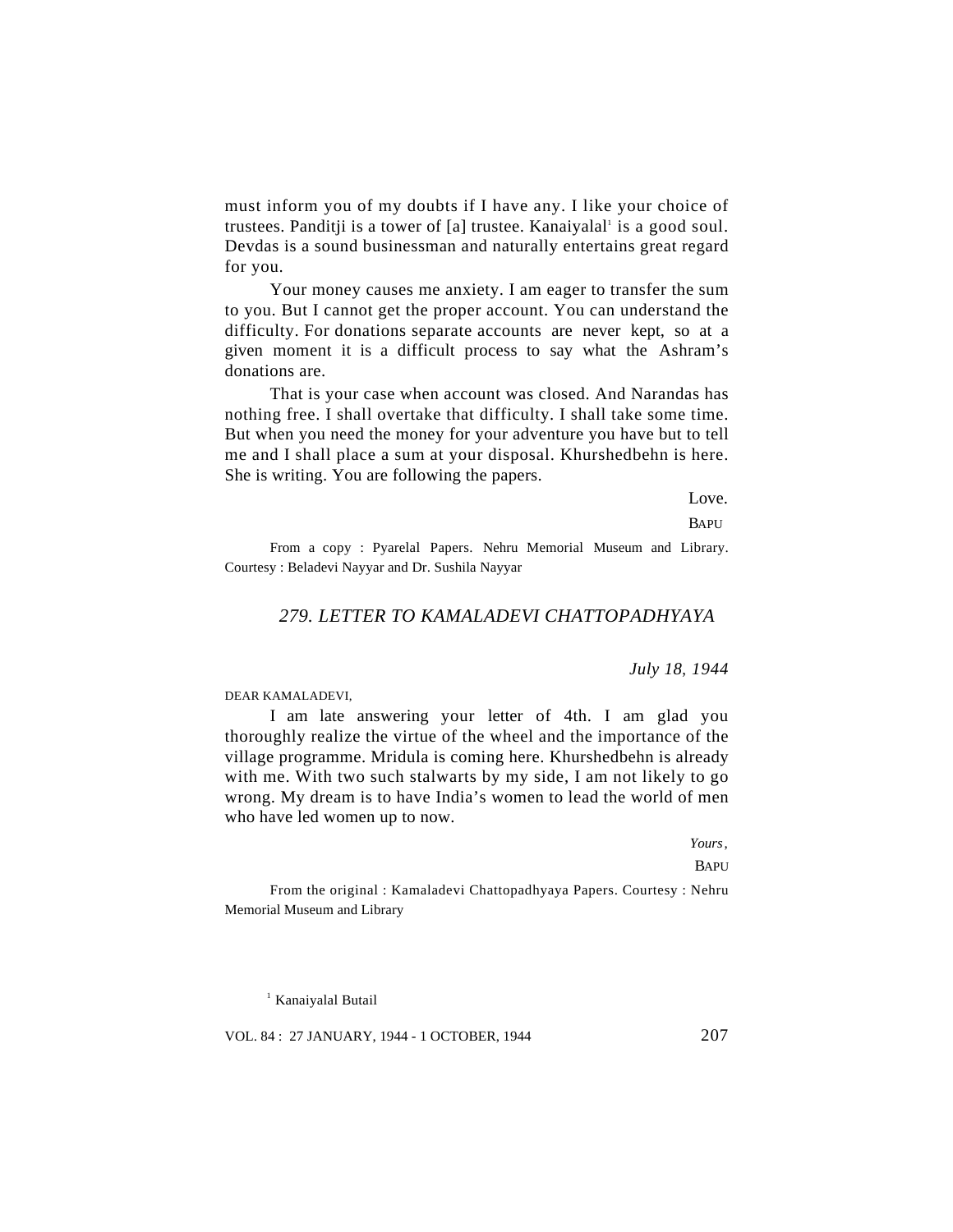# *280. A LETTER*

'DILKHUSHA', PANCHGANI, *July 18, 1944*

Your wire of 11th instant was received here on 14th, but due to pressure of work on the staff that is here, it was given to me onlytoday. Pressure on my time is answerable for the absence of the promised letter. Evidently I forgot all about the letter I had promised.

I am sorry because I know your care and affection for me. This is the treatment I am having: massage for about an hour all over the body and a hot-water bath, lying in a full length tub for about 20 minutes. This is all very soothing for me. Often before entering the tub I have hot-and-cold hip baths for five minutes each. My food, you know, milk, vegetables, fruit and *gur.* Between three and four, I have an earth bandage—this too, I think, you know. Clean earth is mixed with water and made into a dough. I take a similar bandage before retiring. Horrible medicine I have *is bhilama.* Boiled in water, strained, mixed with milk, I had it for seven days. There has been an interval of more than seven days. I propose to take it from tomorrow again for seven days.

In Poona, I had what is supposed to be a specific against hook-worm. It is called Carbon Tetrachlor Ethylene.

I am on the onward march. Dr. Jivraj Mehta is in Panchgani looking after me. Sushila whom you know was with me even in jail. I have sent her to Delhi.

The medical report is that anaemia is subsiding and probably the two enemies, hook-worm and entamoeba histolytica, are lying low, not gone altogether. I expect to go to Sevagram, *Deo volente,* in the early part of August. I am here at least till the end of the month.

From a copy: Pyarelal Papers. Courtesy: Pyarelal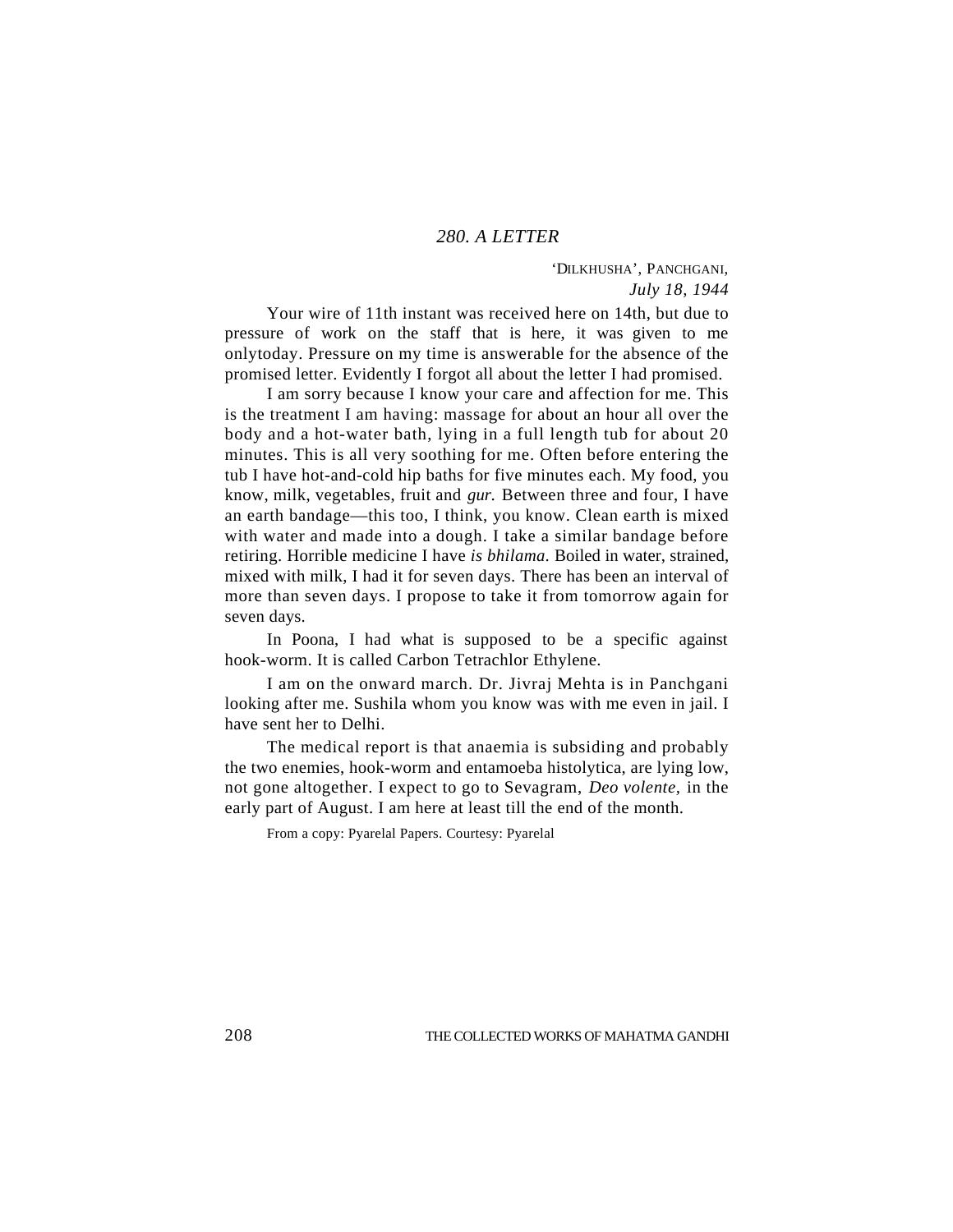# *281. LETTER TO MRIDULA SARABHAI*

PANCHGANI, *July 18*, *1944*

#### RESPECTED MRIDULABEHN,

Your letter has been received. It was read out to Bapu. Respected Bapuji wants me to say that he has no doubt made changes in the translation but such changes will not distort or modify the meaning. Even so, if there are any doubts, somebody who comes can check. As it is, it has been sent after checking.

It does not matter if the Congress Committee is not involved. We are concerned only with propaganda. Hence, it is enough if it has been delivered at Poona. It would be good if it could be translated into other languages also. It will not be bad if it is translated into Marathi and published in newspapers. There is after all nothing in it that we should regret. It was and is an open talk. Hence, Shri Audh and you should in consultation decide how best this thing can be propagated. Bapu was pleased to know that Bharatanandii<sup>1</sup> would be looking after correspondence with the Government.

You are free to come here whenever you choose.

Bapu is recovering slowly. Bapu gave an interview to the Press after hearing from you. You will have seen in the newspapers the views that he expressed. What is your opinion ?

> *Regards from* **KANU**

From the Gujarati original : C. W. 11116. Courtesy : Sarabhai Foundation

## *282. LETTER TO K. B. JOSHI*

'DILKHUSHA', PANCHGANI, *July 19, 1944*

DEAR JOSHI,

I was wondering why you had not written all these days. I was inquiring about you only the other day. Vaikunthbhai<sup>2</sup> gave me all the information in his possession. I quite agree with you that

<sup>&</sup>lt;sup>1</sup> Indian name given by Gandhiji to Maurice Frydman, a Polish engineer <sup>2</sup> Vaikunth L. Mehta, brother of G. L. Mehta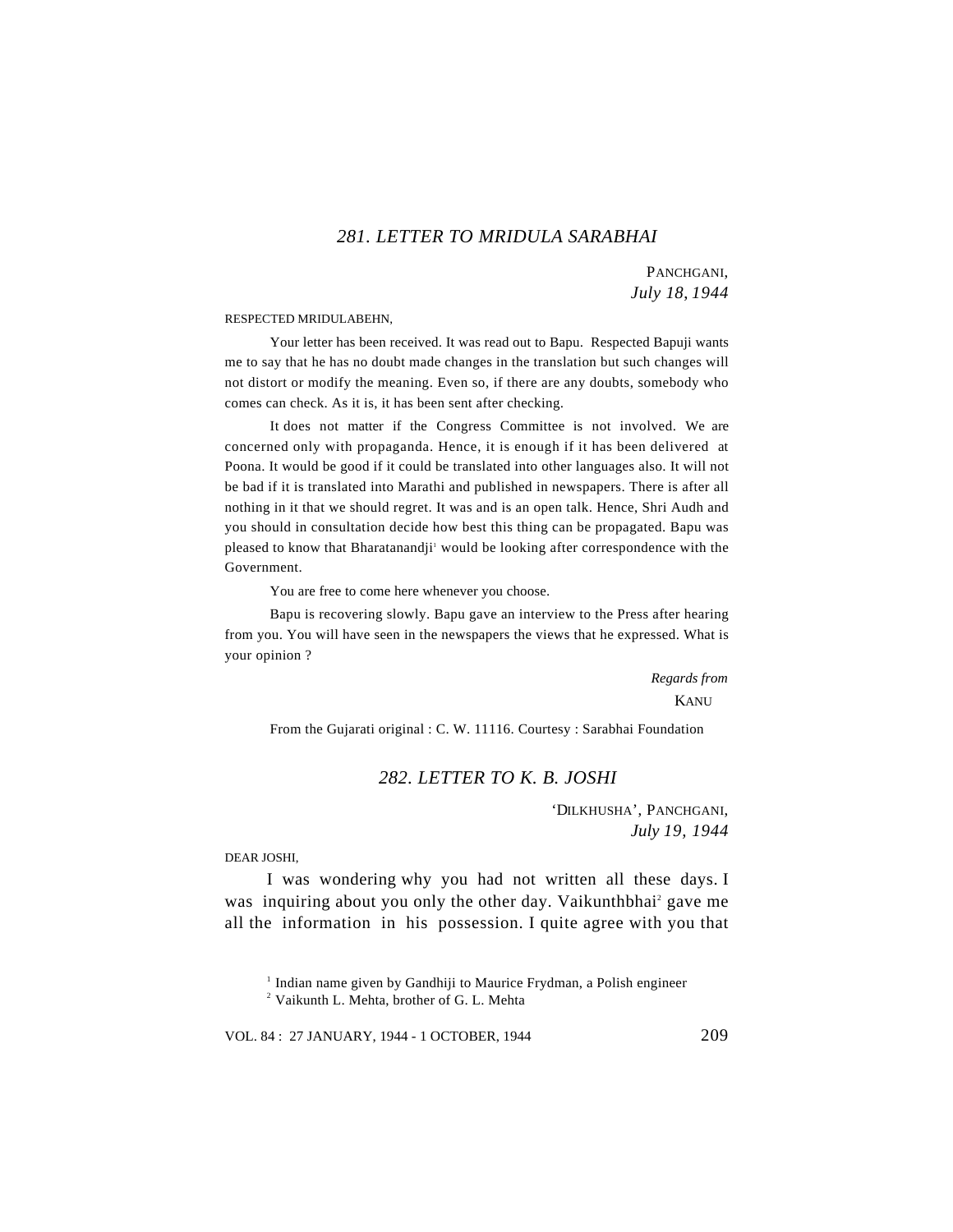something should be done and that quickly. Fortunately Vaikunthbhai is wide awake, and I am hoping that something will be done. You will please keep in touch with me but you know our ultimate goal. We have to reach a process whereby everyone can manufacture paper in his own house just as everyone can do spinning in his own house. I know that the problem is difficult; but if we are to serve 40 crores of people, we must be able to devise some such method as I have adumbrated. If I have relaxed the original restriction, it is in order to reach that goal.

> *Yours,* **BAPU**

SJT. K. B. JOSHI C/O TULPULE'S BUNGALOW 1195/3 SHIVAJI NAGAR POONA 4 From a photostat: G.N. 2761

# *283. LETTER TO DR. K. C. GHARPURE*

PANCHGANI, *July 19, 1944*

DEAR DR. GHARPURE,

I have been having dismal reports about poor Manju<sup>1</sup>. I would esteem it a favour, if you would kindly let me know her exact condition. Dr. Jivraj Mehta being with me, he will help me to understand your report even if it is technical.

Dr. Sushila Nayyar is just now not here. I have asked her to go to Poona and be there till Manju can be discharged. She described her talk with you about the surgeon's fees. I had thought that there would [be] no fees in a case like this. Manjula has no means of her own. Her brothers are budding artists. They can pay with difficulty. But I can understand the other side. I would have written to Dr. Peet if I was at all acquainted with him. You can show this to him, if necessary. I can well understand his needs, if he is a poor army surgeon. I have friends to fall back upon. There need be no hesitation about charging the

<sup>1</sup> Sister of Navin Gandhi, *vide* "Letter to Navin Gandhi", after 15-7-1944.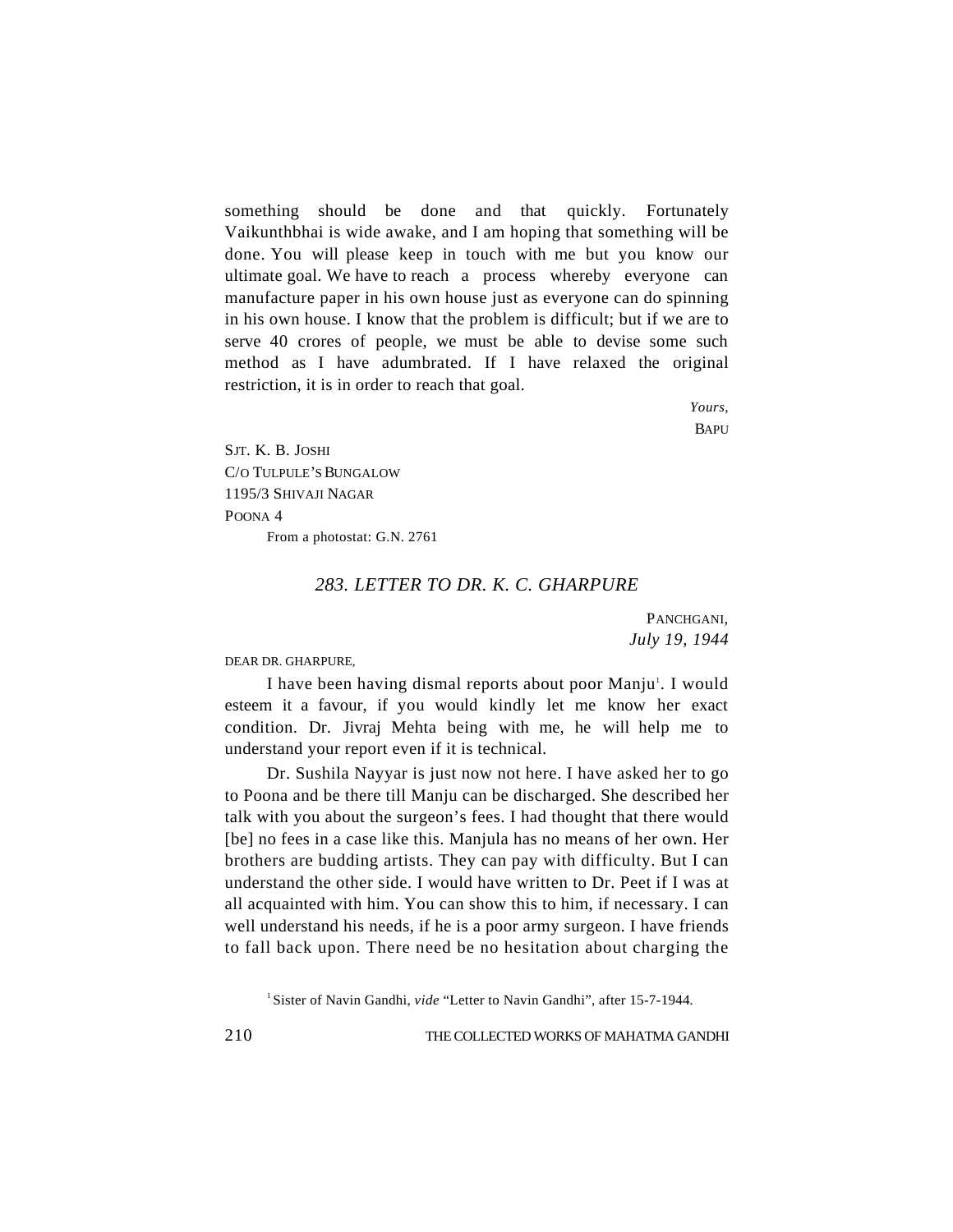fees. You will please send me the bill in that case. I hope Manjula's case will end well.<sup>1</sup>

*Yours sincerely,*

From a copy : Pyarelal Papers. Courtesy : Pyarelal

### *284. A LETTER*

"DILKHUSHA", PANCHGANI, *July 19*, *1944*

DEAR FRIEND,

I appreciate your very frank letter. I shall return the courtesy by being equally frank.

The difference between now and August, 1942 is that at that time I had no knowledge of the response the people both pro-Congress and anti-Congress would make. Now I know the kind of response they made. The heroism, the suffering and the self-sacrifice of those who took part in the struggle are beyond praise; but weighed in the scales of Truth and Non-violence there were glaring defects in the demonstration and I can only say that India failed to reach her natural goal because of those defects. Whatever may be true of other nations I have no doubt that India can come to her own fully only by truthful and non-violent means. In the face of sabotage and the like the rulers as usual lost their heads and resorted to reprisals unheard of before. I write under correction. I have asked for an impartial tribunal for investigation of the charges against the Congress and countercharges against the Government. Unless I am convinced to the contrary, I shall continue to believe that the mole-hill of popular violence has been shown on behalf of the Government to have been a mountain and the Himalayan violence of the authorities has been generally defended as no more than necessary for the occasion. I must, therefore, refuse to judge popular action by the footrule of Truth and Non-violence unless I can apply the same measure for the

<sup>1</sup>The addressee in his reply dated July 28, 1944, said: "The operation on Miss Manju has been a complete failure. The facial graft that was introduced has sloughed away and as such Miss Manju is no better or worse after the operation. This sometimes happens in grafts. They either take or don't take. The grafting can, however be repeated after six months."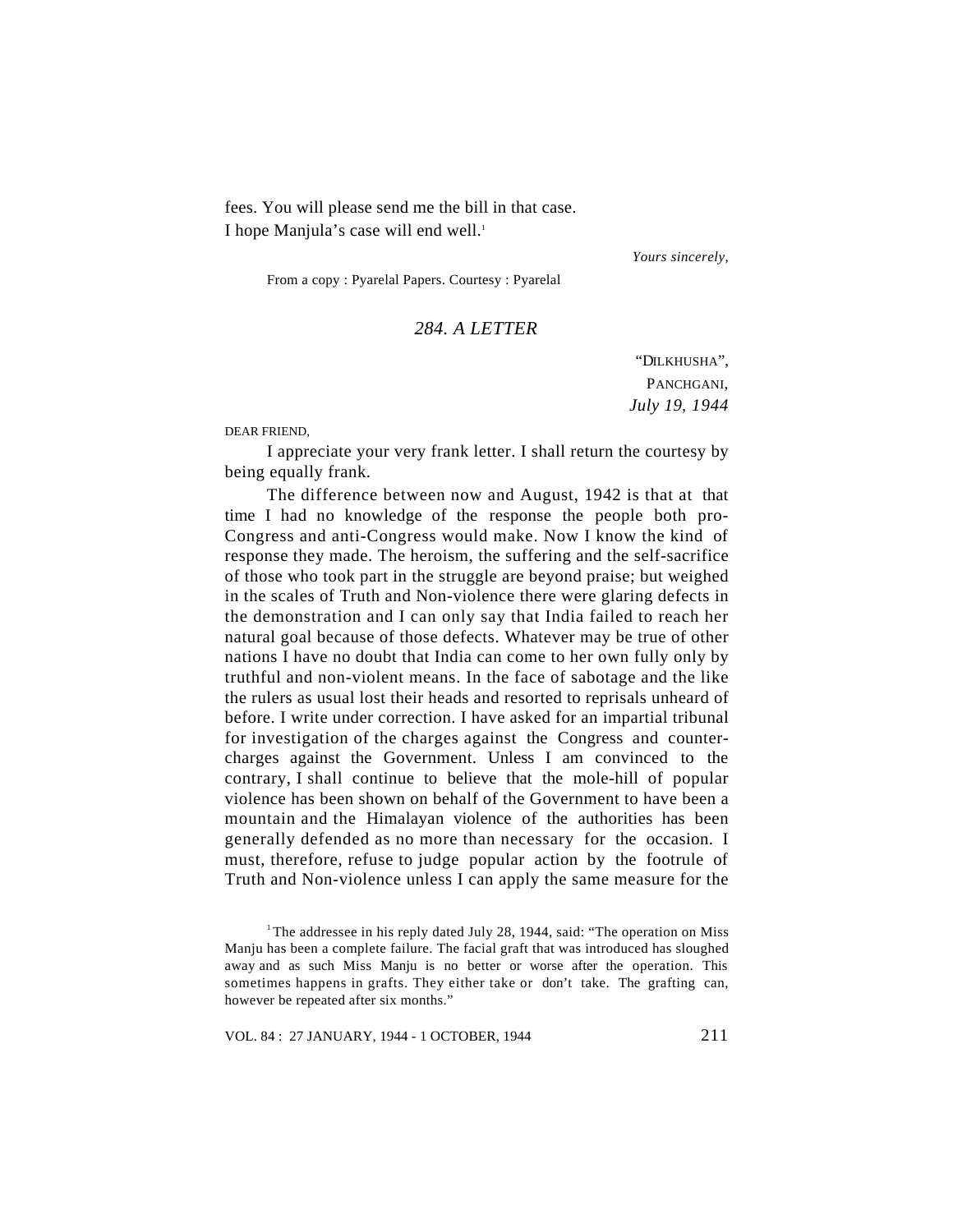Governmental action. This is one difference.

The second difference is the terrible and progressive starvation of the people. Whether it is due to the wrath of God or the incompetence of the rulers or the universal pressure of the War is not relevant to the elucidation of my reply.

I hold that these two causes mark a decisive difference between now and 1942. I would be unworthy of my creed if I failed to make use of all the resources of head and heart that God has vouchsafed to me for discovering a solution of the deadlock. What is that solution submitted by me ? It is nothing less than the present declaration of freedom of India, limited during the War period by the exigencies of the War. This limitation you know. If that offer is accepted then I would be criminally guilty if I did not advise the Congress to accept it. If my proposal reaches full fruition, what is today a war of brute strength against brute strength would be turned into a war for the liberation of the exploited people of the world. Then it would be a war between predominantly moral strength plus minimum of brute strength matched against pure brute strength which is being used for the exploitation of China and the weaker states of Europe. I hope you will now agree with me that my move is not one of political expendiency but a necessary corollary of the creed which I cherish dearer than life. If you have further difficulty about understanding my position, please write again.

From a copy : Pyarelal Papers. Nehru Memorial Museum and Library. Courtesy: Beladevi Nayyar and Dr. Sushila Nayyar

# *285. LETTER TO SWAMI ANAND*

*July 19, 1944*

BHAI SWAMI,

I have your letter and also Vaikunthbhai's. This time I am including my reply to him in your letter. I have to cope with the mail. We are not bent on securing importance, are we? On my part I would suggest that all three of you should continue,<sup>1</sup> which would be better than the best.<sup>2</sup> If, however, Bapa cannot accept you as you are, you should move out of his clutches. You should manage without

<sup>&</sup>lt;sup>1</sup> As trustees of Kasturba Gandhi National Memorial Trust

 ${}^{2}$ Literally: "sweeter than jaggery"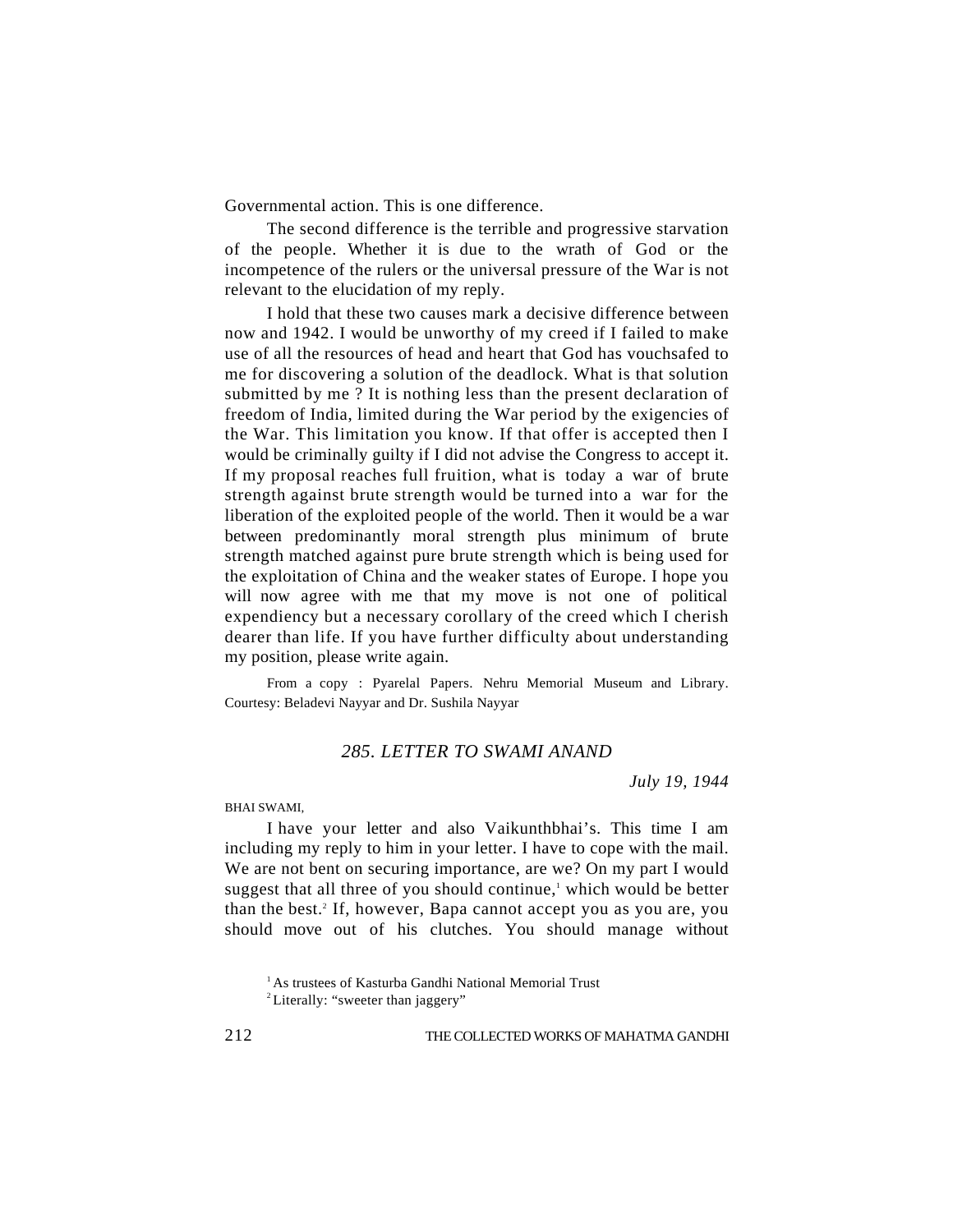tendering your resignation, if you can. What I mean is that we would have fulfilled our duty, if we earned a good name for the activity.

Please write to Nanabhai that he should carry on the work. I am corresponding with Bhai Anantrai.<sup>1</sup> His response has been good enough. I expect everything will get along smoothly. Please send me a copy of the decision given by Bapa so that I can guide you. You may come over whenever you are confronted with a problem.

> *Blessings from* **BAPU**

From a copy of the Gujarati: Pyarelal Papers. Courtesy: Pyarelal

### *286. LETTER TO ANAND T. HINGORANI*

PANCHGANI, *July 19, 1944*

CHI. ANAND,

Got your letter only today. Vidya was a very virtuous woman. She had a golden heart and a keen urge for sacrifice. Her love was as vast as the ocean. You have to live up to her expectations.

I hope to go to Sevagram in August.

*Blessings from*

**BAPU** 

From a microfilm of the Hindi. Courtesy: National Archives of India and Anand T. Hingorani

## *287. LETTER TO R. R. DIWAKAR*

PANCHGANI, *July 19, 1944*

BHAI DIWAKAR,

I have not been able to read the entire material. You already know my views<sup>2</sup>.

I would like all to court imprisonment on or before the 9th<sup>3</sup> while doing something or other. But that something should be a

<sup>2</sup> About secret and underground activities, *vide* "Discussion with a Friend", after 6-5-1944 and "Letter to R. R. Diwakar", 18-5-1944; also Appendix "Discussion with Underground Workers", before 2-6-1944.

<sup>3</sup> Of August, the second anniversary day of "Quit India" movement

<sup>&</sup>lt;sup>1</sup> Vide "Letter to Anantrai P. Pattani", 15-7-1944.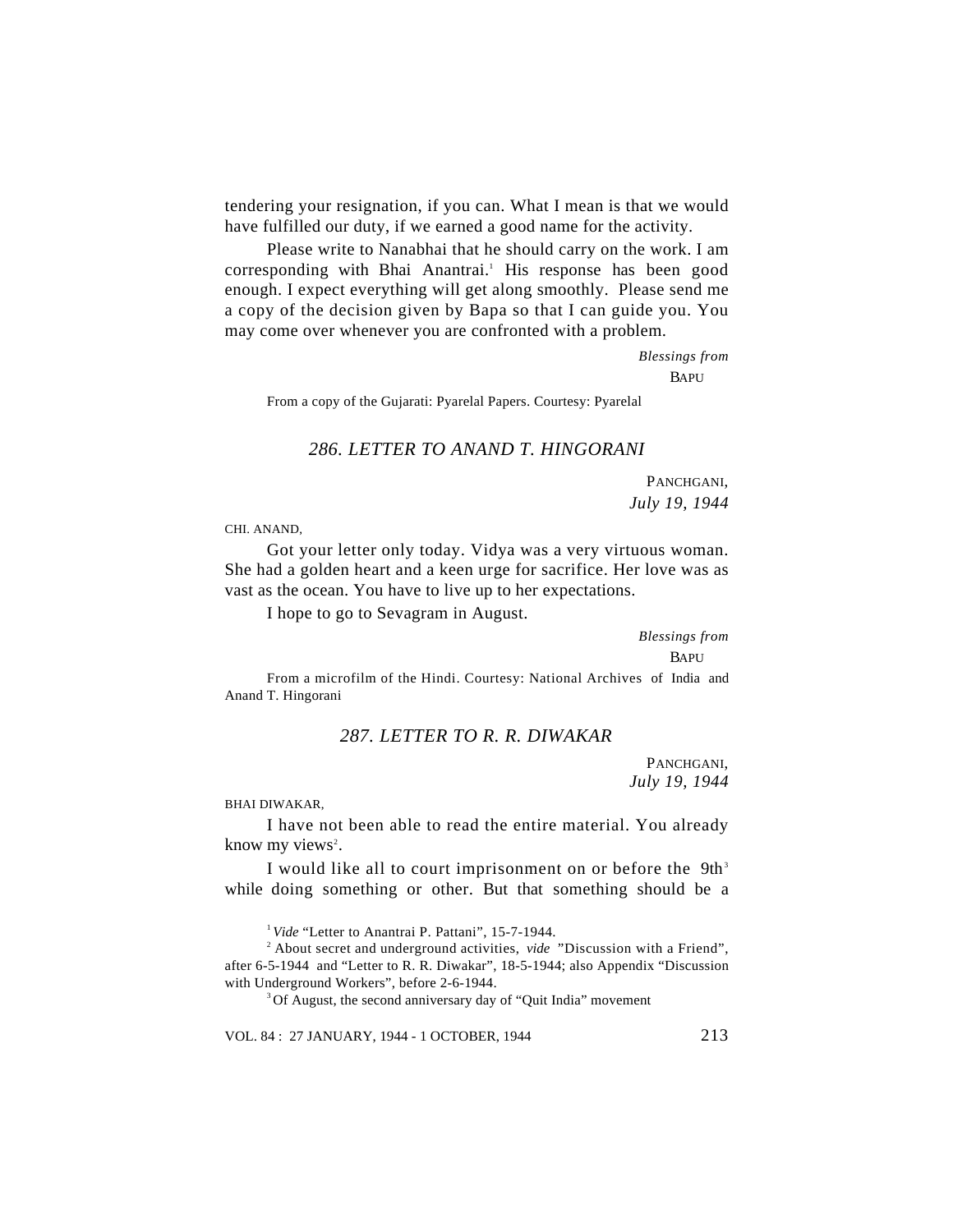normal activity of the Congress, not satyagraha. Do you get the difference?

> *Blessings from* BAPU

[PS.]

I am disgusted at our people writing in English.

From a facsimile of the Hindi: *Mahatma,* Vol. VI, between pp. 336 and 337

# *288. INTERVIEW TO THE PRESS*<sup>1</sup>

PANCHGANI, *July 19, 1944*

I am glad you have put the question exactly as you have seen it in the critical Press. I confess that I am not able to go through all Press criticisms and, therefore, I find myself at a disadvantage. Your question, therefore, is doubly helpful to me. Let me remind critics at the outset that publicity of the interview<sup>2</sup> (to Mr. Stuart Gelder of the News Chronicle) was not of my seeking. As I have already remarked<sup>3</sup>, it was meant for the powers that be. I ask for a dispassionate examination of my proposals on their merits. I should not mind a climb down, if it resulted in the attainment of Indian independence. I may say that the favourable war situation had nothing to do with my proposal, if only for the simple reason that in the flush of approaching victory, my proposal was not likely even to receive a hearing. But as a lover of peace, not merely in India, but peace among all mankind, I could not but make a proposal for what it is worth. After all, there is such a thing as world opinion, apart from the opinion of authorities.

A united, enlightened, powerful opinion of the world is bound to affect those who are today wielding what appears to be absolute power in waging the war, and experience has taught me that one should not be afraid of being misunderstood or of rejection of one's

<sup>1</sup>The report said: "A journalist suggested to Gandhiji that it had been said by a large section of the overseas Press that he (Gandhiji) had revised his attitude because of the favourable war situation and also because the Congress suffered 'a heavy defeat' and that his latest stand was considered as 'a climb down'."

<sup>2</sup>*Vide* "Interview to Stuart Gelder", 4-7-1944 and 4/6-7-1944.

<sup>3</sup>Vide "Statement to the Press", 12-7-1944 and "Interview to the Press", 13-7-1944.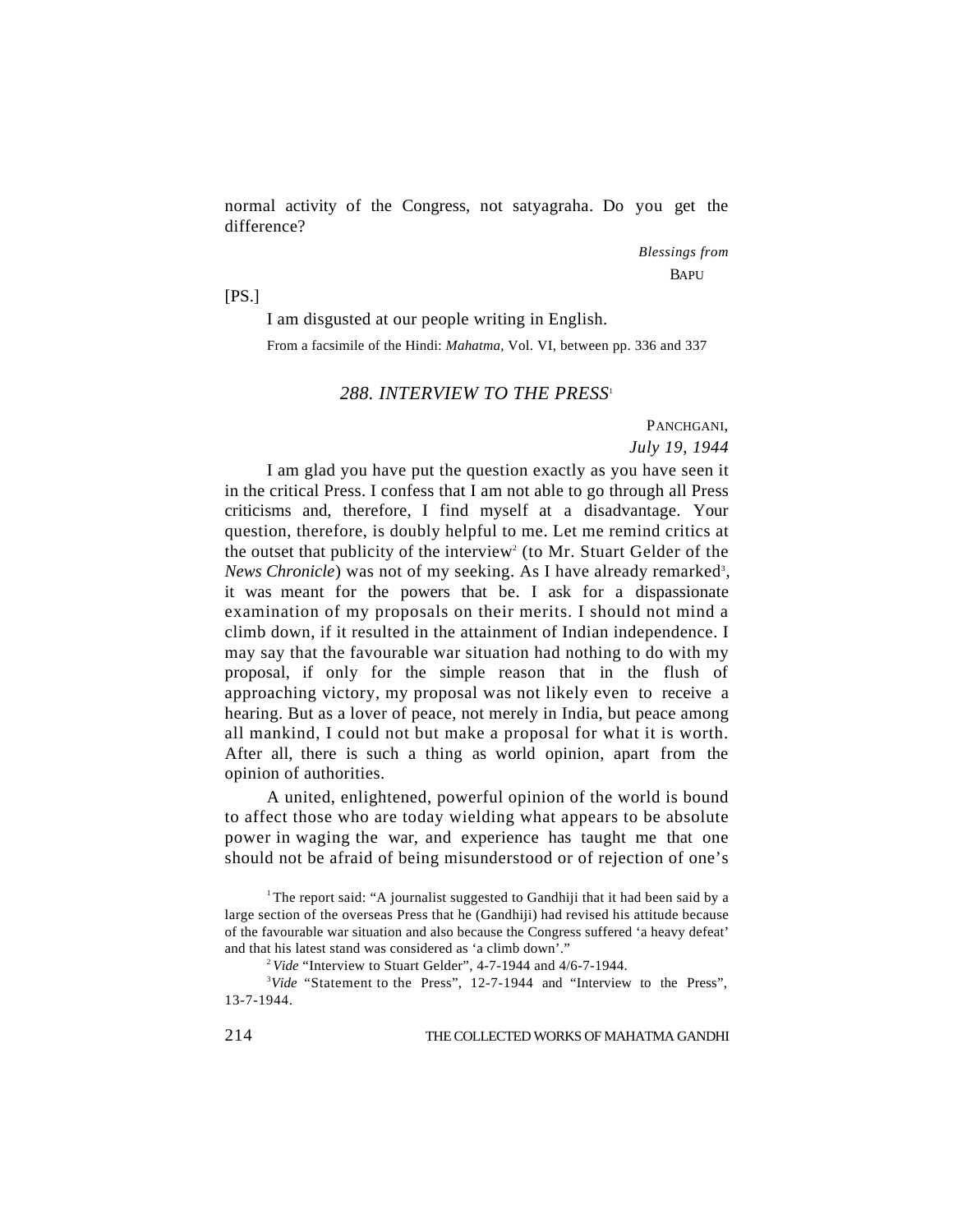proposal, if it is sound in itself.

The heavy defeat of the Congress I do not feel at all. I have not a shadow of doubt that this passage through fire and suffering by thousands of Congressmen and Congress sympathizers has raised the status of India and the strength of the people. Throughout all my long public life I have not experienced a sense of defeat, heavy or otherwise. I know many Congressmen are labouring under a sense of frustration. Poor men, they do not know the value of self-suffering. But even that frustration is only momentary. Victory, that is, independence of India as a whole, is a certainty. That it may not come in my lifetime is a matter of indifference to me. I can but work for it till the end of my life. Victory will come when God wills it.

Only today I wrote to a friend who wanted to know the difference between now and August 1942. From it I quote relevant sentences. I have said the difference between now and August 1942 is that at that time I had no knowledge of the response the people, both pro-Congress and anti-Congress, would make. Now I know the kind of response they made. The heroism, suffering and self-sacrifice of those who took part in this struggle are beyond praise, but weighed in the scale of truth and non-violence there are glaring defects in the popular demonstration. And I can only say that India failed to reachher natural goal at the time because of these defects. Whatever may be true of other nations, I have no doubt that India can come to her own fully by truth and non-violent means. In the face of sabotage and the like, rulers have as usual lost their heads and resorted to reprisals unheard of before. I write this under correction. I have asked<sup>1</sup> for an impartial tribunal for the investigation of charges against the Congress and my counter-charges against the Government. Unless I am convinced to the contrary, I shall continue to believe that the molehill of popular violence has been shown on behalf of Government to have been a mountain and the Himalayan violence of the authorities has been generally defended as no more than necessary for the occasion. I must, therefore, refuse to judge popular action by the footrule of truth and non-violence unless I can apply the same measure for Government action. This is one difference. The second difference is the terrible progressive starvation of the people. Whether it is due to wrath of God or incompetence of the rulers or universal

<sup>&</sup>lt;sup>1</sup>Vide "Letter to Additional Secretary, Home Department, Government of India", 15-7-1943 and 26-10-1943.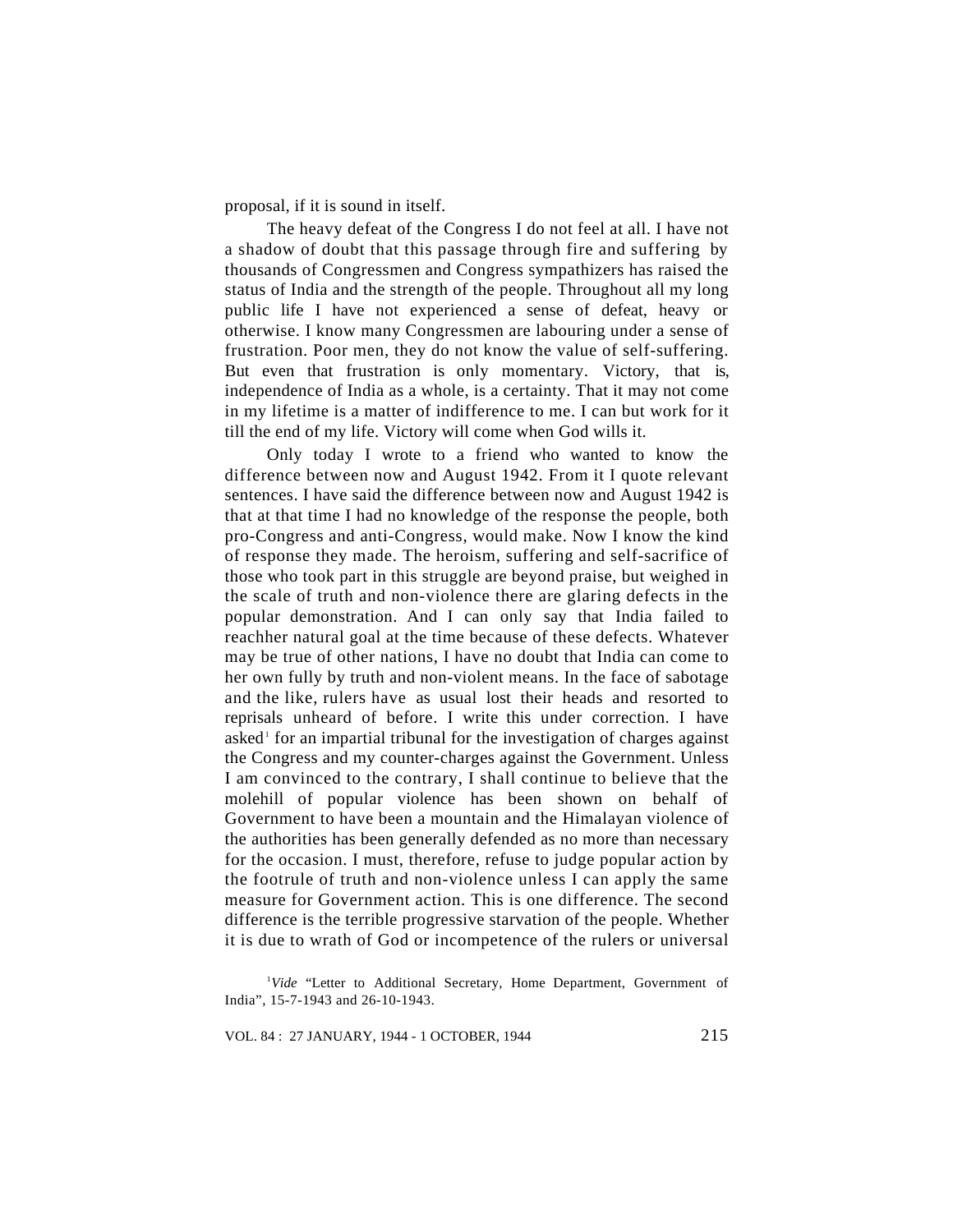pressure of war, is not relevant to the elucidation of my reply. I hold that these two causes mark decisive differences between now and August 1942. I would be unworthy of my creed, if I failed to make use of all the resources of head and heart that God has vouchsafed to me for discovering a solution of the deadlock. What that solution is, is submitted<sup>1</sup> by me. It is nothing less than the present declaration of freedom of India, limited during the war period by the exigencies of the war. This limitation you know. If the offer is accepted, then I would be criminally guilty if I did not advise the Congress to accept it.

If my proposal reaches full fruition, what is today a war of brute strength would be turned into a war for the liberation of the exploited peoples of the world. Then it would be a war between predominantly moral strength plus the minimum of brute strength matched against pure brute strength which is being used for the exploitation of China and the weaker States of Europe.

Rajaji's offer<sup>2</sup> has seen the light of day only now, but I had personally subscribed to it when I was fasting in prison camp. It is now sixteen months old. For the rest of the offer, I must carry out the contract between Rajaji and myself. He is to bear the brunt of all criticism that might be made about that offer.

Finally I would say to my critics to enter with me into the sufferings not only of the people of India but of those, whetherengaged in the war or not of the whole world. I cannot look at this butchery going on in the world with indifference. I have an unchangeable faith that it is beneath the dignity of men to resort to mutual slaughter. I have no doubt that there is a way out. I am vain enough to think that my malaria was a godsend, and He used Government as His instrument for discharging me.

I should be never reconciled to myself if, for fear of hostile criticism or wrath of impatient Congressmen or even possible displeasure of members of the Working Committee, I did not express personal opinion, the acceptance of which, I hold, must result in bringing peace to the world, even out of the present turmoil.<sup>3</sup>

*The Hindu,* 22-7-1944

<sup>1</sup> Vide "Interview to Stuart Gelder", 4/6-7-2944 and "Interview to the Press", 14-7-1944.

<sup>2</sup>*Vide* Appendix "C. Rajagopalachari's Formula", before 5-8-1942.

<sup>3</sup> The Bombay Chronicle, 20-7-1944, reported: "Gandhiji made it clear that those who attributed motives to him did not touch him—it was like water on duck's back. He started the conference by saying: 'I am empty-headed' and ended by saying: 'I hope I have given enough food', and the Press agreed, 'he had'."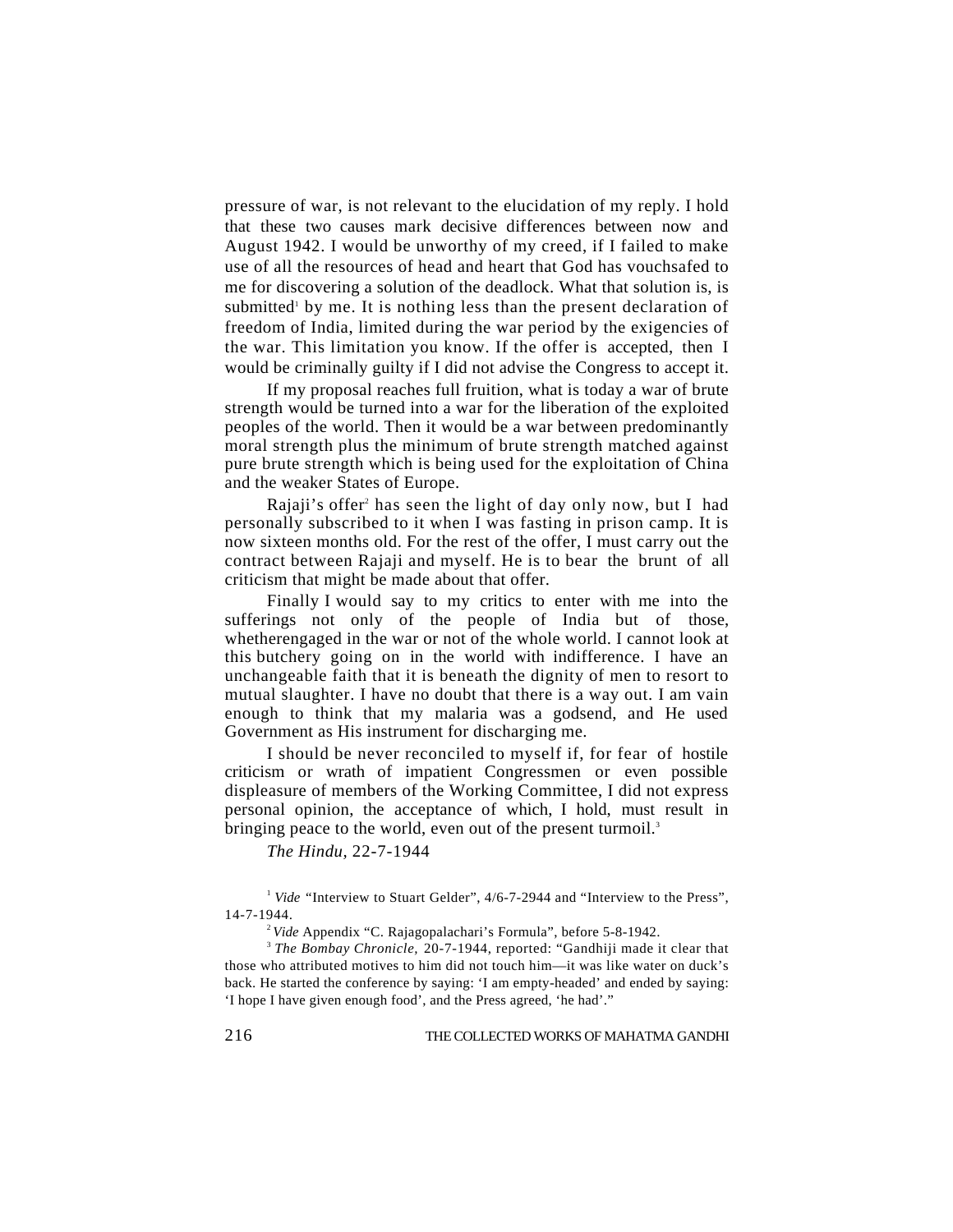GELDER

CARE FRANK MORAES

GREENFIELDS, CHURCHGATE RECLAMATION

BOMBAY

RECEIVED BOTH WIRES. READ YESTERDAY'S PRESS INTERVIEW.<sup>1</sup> WIRE IF FURTHER CLARIFICATION NECESSARY. WILL IMMEDIATELY  $ATTEND$   $CLIF'S^2$   $OUESTION$   $WHEN$   $RECEIVED$ . HOPE YOU WILL SOON BE WELL.

GANDHI

From a copy: Pyarelal Papers. Courtesy: Pyarelal

## *290. LETTER TO AMIYA CHAKRAVARTY*

PANCHGANI, *July 20, 1944*

DEAR AMIYA,

I was delighted to receive your letter. Death leaves no family without His toll. Why should we not treat His messengers as friends and pay the toll with a willing heart? I had to make His acquaintance when I was quite a youth and I learnt to regard Death as a welcome deliverance whether it is a suckling baby or one in prime of life like your brother or an elderly person. I long ago ceased to regard as affliction or punishment the so-called misfortunes. On my return to India I think it was Kakasaheb who recited a verse and reminded me that I was presenting no new thought when I expounded the view just mentioned. From that time onward we have recited at the morning prayer the following verse<sup>3</sup>:

foinks uSo foin % lainks u So lain%Afoin~ foLej.ka fo".kks%

<sup>1</sup> Vide the preceding item.

<sup>2</sup>Norman Cliff of the *News Chronicle,* London; *vide* also "Cable to *News Chronicle",* 23-7-1944.

<sup>3</sup>Meaning: That which goes by the name of adversity is not such; nor is that prosperity which goes by that name. To forget God is adversity, ever to think of Him is prosperity, *Vide* "*Ashram Bhajanavali*" subitem 16, 20-12-1930.

VOL. 84 : 27 JANUARY, 1944 - 1 OCTOBER, 1944 217

*Express July 20, 1944*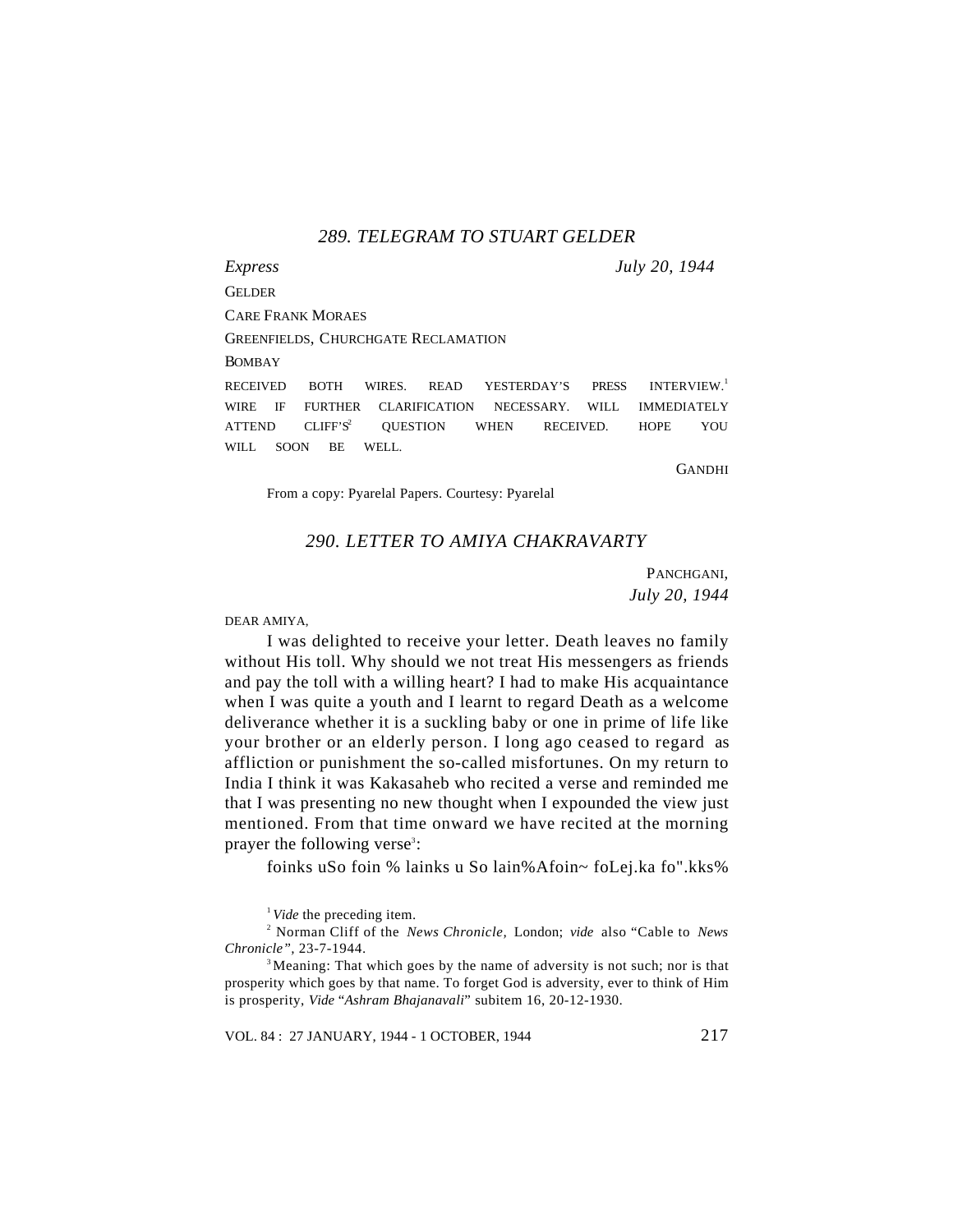laEiUukjk;.k Le`fr% A A

Hence the puzzle that taxes the philosphers of the West and the East has no worry for me. I know this arises from my ignorance of writings on philosophy. I console myself with the thought that my ignorance is bliss if it promotes my peace of mind.

This is my contribution towards assuaging your grief and my answer to the question propounded by you.

The second question is simple. Of course, there must be organized resistance to organized evil. The difficulty arises when the organizers of satyagraha try to imitate the organizers of evil. I tried and failed hopelessly. The way of organizing forces of good must be opposite to the evil way. What it exactly is I do not yet know fully. I feel that it lies through perfection, as far as may be, of individuals. It then acts as the leaven raising the whole mass. But I am still groping.

I hope I have given you sufficient food for thought for the time being. More when we meet. I hope to be in Sevagram in the beginning of August. Gurudev was an institution. We must feel the loss.

Love.

**BAPU** 

From a copy: Pyarelal Papers. Courtesy: Pyarelal

### *291. LETTER TO HARIBHAU JOSHI*

PANCHGANI, *July 20, 1944*

DEAR JOSHI,

I am very sorry to learn about Acharya Javadekar's indisposition. I hope he will soon recover.

I remember Shripad well. He is brave and will go through the mill cheerfully. Please give him my love when you next meet him. If you represent Rajaji correctly, the version is only true so far as it goes. But I will forbear and wait till we meet. Your questions are interesting. I have promised to meet you in Panchgani even if the others cannot join you. Therefore I shall conserve my limited energy till the time of our meeting. But, if you do not mind, I would fix the date of our meeting towards the end of the month. I am not gaining as much as I had expected. Do you mind the delay? I suggest 25th instant at 4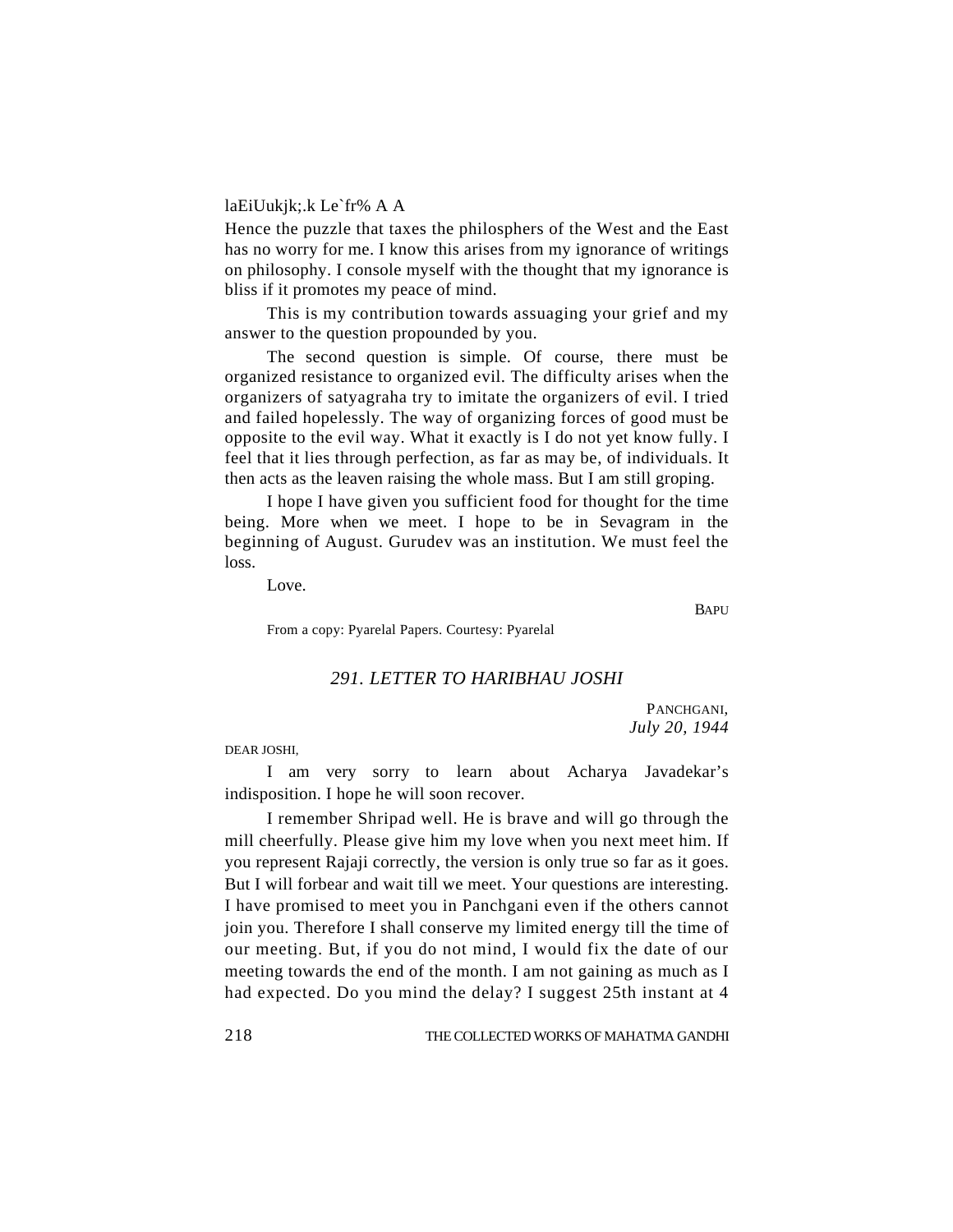p.m., i.e., if I am here till then. If the place does not finally suit me, I shall have to pass the rest of the month in Poona.

> *Yours sincerely,* M. K. GANDHI

From a copy: C.W. 934. Courtesy: Haribhau Joshi

#### *292. LETTER TO MUNNALAL G. SHAH*

PANCHGANI, *July 20, 1944*

CHI. MUNNALAL,

Today I read your letter and application carefully through. The work you are doing is very good. Keep it up. Regard it a sin to fall ill. Please do not minimize the seriousness of that sin because I too have committed it. Holding a belief is one thing and putting it into practice quite another. Let nobody get infected by my shortcomings.Let what is good in me infect people freely. *Sadhana* can infect us in this sense.

Why is Kanchan silent? Tell her to write regularly.

The time is drawing nearer for my arrival in Sevagram.

Bhai Patil is a gentleman. I intend to write a note to him.

*Blessings from*

**BAPU** 

From a photostat of the Gujarati: G.N. 8471. Also C.W. 7176. Courtesy: Munnalal G. Shah

#### *293. LETTER TO BHANUSHANKAR*

PANCHGANI, *July 20, 1944*

BHAI BHANUSHANKAR,

I have both your letters. I have just been able to finish reading the second long one. You could have abridged both the letters and at the same time conveyed more. I do not say this by way of criticism. I see this defect in many writers. I have just pointed it out so that you may try and learn brevity in writing.

What you have written is all right. But it is a half truth. This does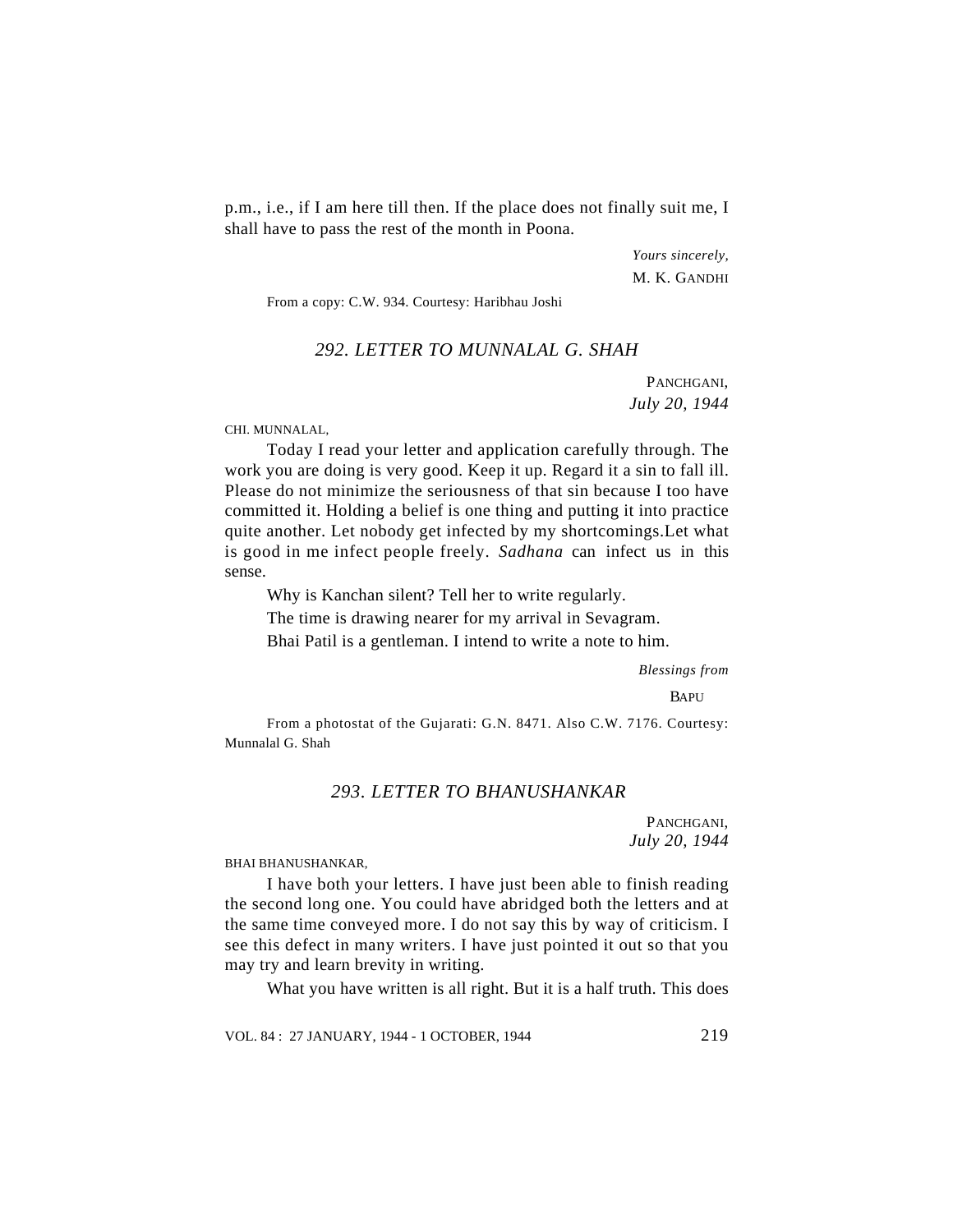not mean that you have anywhere tried to hide the truth. I have no doubt that you have written what you believe to be the whole truth. But I who know the other side see but half truth in your letter. Just think over this: If we give up all those whom you have criticized, who will be left to work in the Congress? You and I? As a matter of fact you alone can work because I sit with those whom you have criticized. What then is my value? I do not write this to criticize you but to show the defect in your argument. We have to work with the best possible people available. Since we are imperfect ourselves we can make progress only by putting up with imperfect co-workers. Though there is some truth in your criticism, the world has seen the strength of the Congress. That proves that on the whole the achievement of the Congress is not bad. I shall write no more just now. Think over this and, if you still do not see your way, write to me. The world is good, if we are good. Let others do nothing or do something wrong. You go on with your own proper work. There is no time to sit idle.

From a copy of the Gujarati: Pyarelal Papers. Courtesy: Pyarelal

# *294. LETTER TO R. R. DIWAKAR*

PANCHGANI, *July 20, 1944*

BHAI DIWAKAR,

I wrote to you yesterday.<sup>1</sup> Pundalik<sup>2</sup> is still here, hence the second letter. This shows how these things occupy my thoughts. I think those who are underground should discover themselves and then do whatever they like. It would be better if no militant step is taken as long as I am out.

*Blessings from*

**BAPU** 

From a facsimile of the Hindi: *Mahatma,* Vol. VI, between pp. 336 and 337

<sup>1</sup>*Vide* "Letter to R. R. Diwakar", 19-7-1944

2 Pundalik Katagade.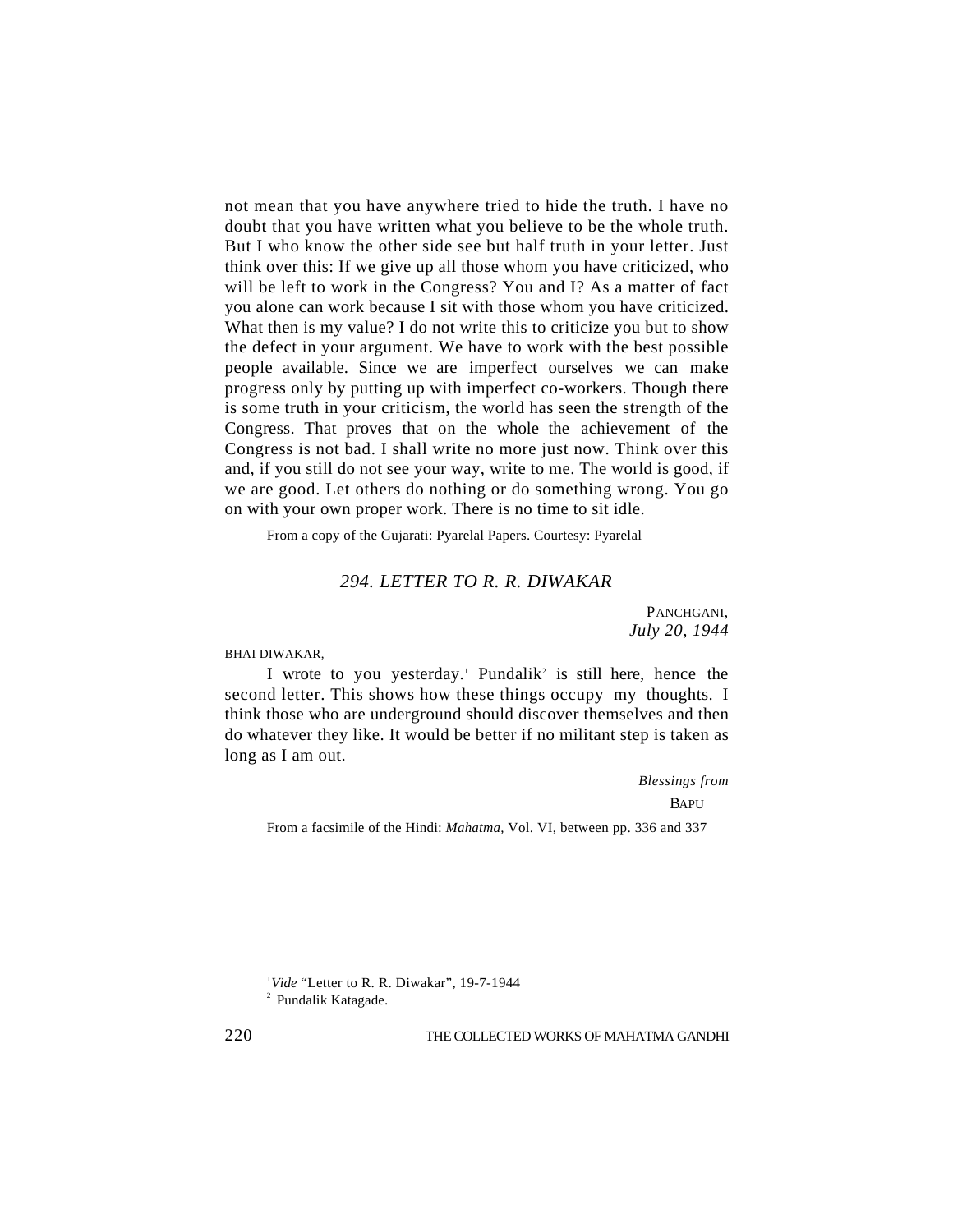## *295. ANSWER S TO QUESTIONS*<sup>1</sup>

PANCHGANI, *July 20, 1944*

QUESTION:

1. Do you agree with inferences being drawn in London following the publication of your interview<sup>2</sup> that you favour full entry of free Indian government into war against Japan?

ANSWER: Yes.

2. Regarding Pakistan there is a tendency here to interpret your last contact with Mr. Jinnah as indicating your acceptance of Pakistan. Is this so?

Mr. Rajagopalachari's Formula<sup>3</sup> indicates my way of meeting the communal difficulty. I am indifferent whether it is called Pakistan or not.

3. In the event of free Indian government taking control of finance, what policy will you advise regarding Anglo-American capital interest in India?

My advice would be to respect Anglo-American capital interest, which, in the absence of agreement, is not considered by an impartial tribunal inconsistent with Indian national interests.

4. Will you outline your conception of the role of a free India in the post-war world with special relationship to the peoples of the British Commonwealth and the United States of America?

If I have any say in post-war policy, the free national government of India will promote a Commonwealth of all world States naturally including British Commonwealth and America and also, if possible, belligerent States so as to reduce to the minimum the possibility of armed conflict between different States.

*The Bombay Chronicle,* 22-7-1944

<sup>1</sup>The report said that the questions were cabled to Gandhiji from London, on July 18, by *Cavalcade,* a British news magazine, which claimed that it had "consistently supported the cause of Indian freedom, and added that it was advised by Mr. Pulin Seal, Chairman of the Executive Committee of Indian Congressmen in London, to ask if Gandhiji would give for publication his answers to four questions". According to the report, Gandhiji "handed over copies of" the questions and answers to the Press on July 21 when he gave a statement; *vide* the following item.

<sup>2</sup>*Vide* "Interview to Stuart Gelder", 4-7-1944 and 4/6-7-1944.

<sup>3</sup>*Vide* Appendix "C. Rajagopalachari's Formula", before 5-8-1942.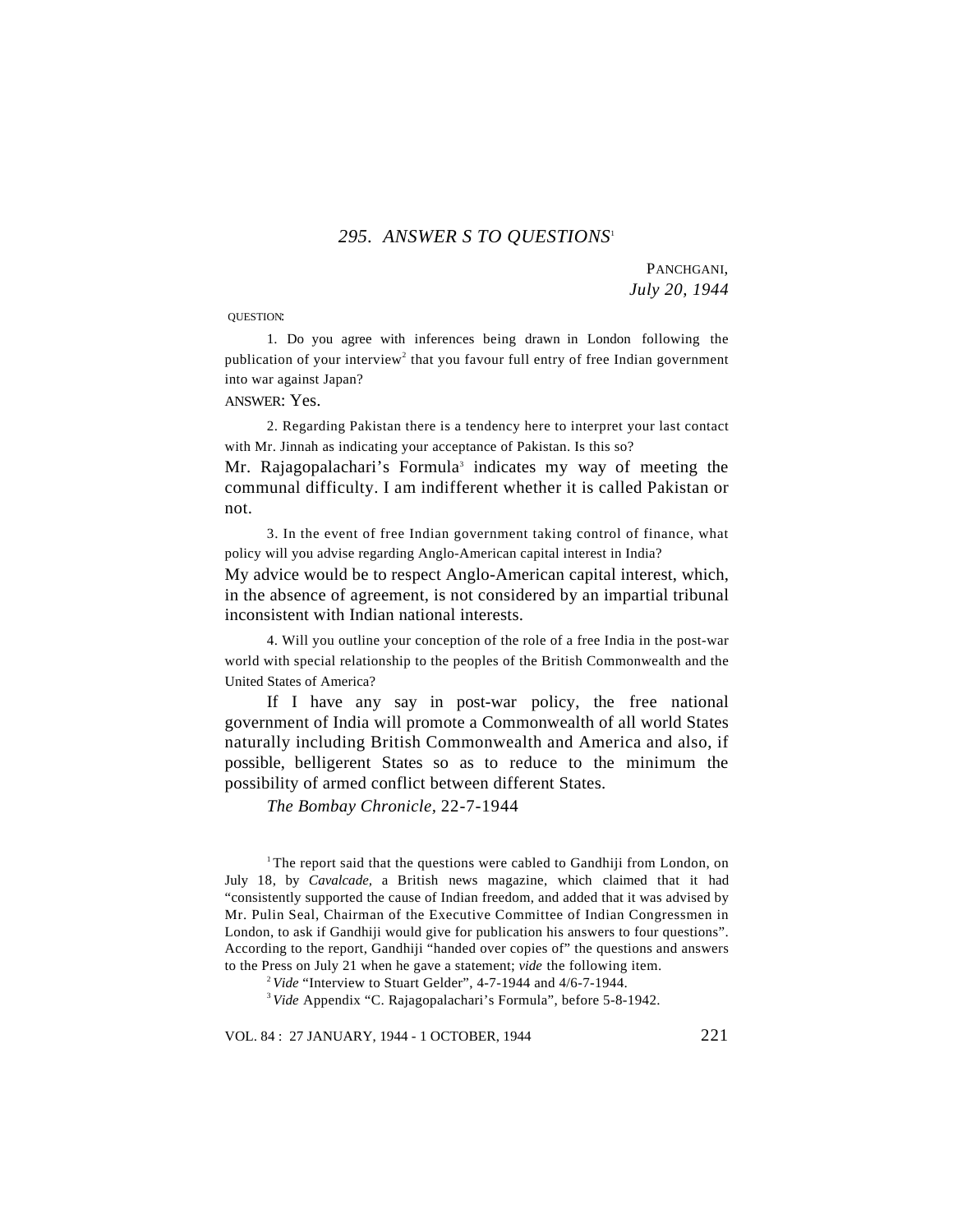## *296. STATEMENT TO THE PRESS*

PANCHGANI, *July 21, 1944*

1 have answered the question<sup>1</sup> as a confirmed war resister; and if I became a party to the August resolution and I now suggest what I consider to be a perfectly honourable solution, it is because thereby I expect to promote the war-resistance effort. I dream of a world where there will be no strife between nations and nations. It is possible only if Great Britain, America and Russia contemplate such world peace. I deliberately omit China for, unfortunately China is not able like Russia, Britain or America to stand alone, though much bigger than all these three powerful nations and more ancient.

China is still menaced by Japan and needs all the assistance that she can get before she can rise to her full height.

I see no chance for the groaning world, unless the three States now demonstrate to the world that they have one mind, that they are not putting forth the effort they are doing for any selfish design, butthat they are truly fighting for all democracies on the face of the earth.

My proposal is an acid test, and I have no shadow of doubt that its hearty acceptance by Britain will immediately turn the scales and ensure the defeat of the belligerent powers and fill exploited nations of the earth with hope. You see that I am, therefore, fighting for no small stake.<sup>2</sup>

*The Bombay Chronicle,* 22-7-1944

 $1$  The reference is to the fourth question of the preceding item.

 $2$  The report concluded: "Gandhiji invited questions and the Pressmen fired out a few questions and when they stumbled and seemed to get stuck up, Gandhiji smiled and said that he would lead them on. He could put even mischievous questions, he said, but thought that was not the proper time for it."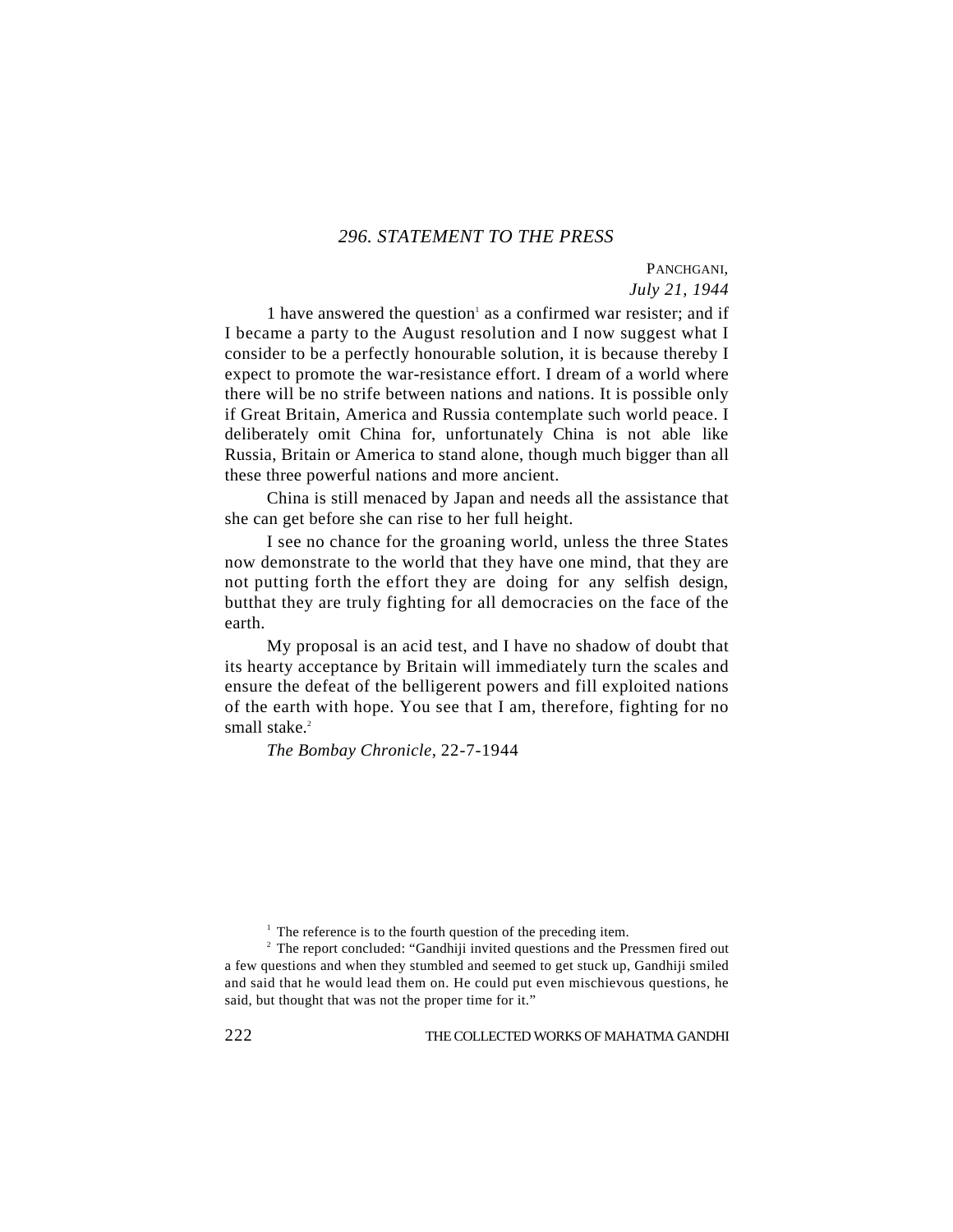## *297. LETTER TO DWARKADAS SHAH*

PANCHGANI, *July 21*, *1944*

#### BHAI DWARKADAS SHAH,

I have your letter. An organization which has only Hindu members can hardly be called a national organization. Moreover, those who believe that independence can be achieved through nonviolence, should from today eschew any training based on violence. I myself do not know what will happen after the attainment of independence and therefore believe that that may be true in the case of others too. I feel that this should clear your doubts.

*Blessings from*

**BAPU** 

From the Gujarati original : Pyarelal Papers. Nehru Memorial Museum and Library. Courtesy : Beladevi Nayyar and Dr. Sushila Nayyar

#### *298. INTERVIEW TO THE UNITED PRESS OF INDIA*<sup>1</sup>

PANCHGANI, *July 22, 1944*

I am not afraid of the word 'diarchy'.<sup>2</sup> The arrangement proposed seems to me to be as natural as the present is unnatural. If Allied operations have to continue with India as the base, as they must, my proposal is that they are only feasible and consistent with immediate declaration of India's independence. But I heartily agree that there must be mutual trust. If it cannot be established, my proposal is valueless. The winter of mutual distrust among the Boers and Britons was overnight turned into a summer of mutual trust after the sanguinary Boer War. In our case, when the victory becomes a mutual interest, mutual trust follows as a matter of course.

*The Bombay Chronicle,* 23-7-1944

<sup>1</sup> The report said that a special representative of the United Press of India "sought elucidation from Gandhiji on the points raised by the British Press, specially the Delhi correspondent of the *London Times,* on Gandhiji's proposals that military control shall be in the hands of the Viceroy and the Commander-in-Chief".

<sup>2</sup>The *Times* correspondent had remarked: "What is proposed in fact is a kind of diarchy in the military field which would be practicable only on the assumption that there is complete identity of aims and; mutual trust, and past events have done nothing to create these."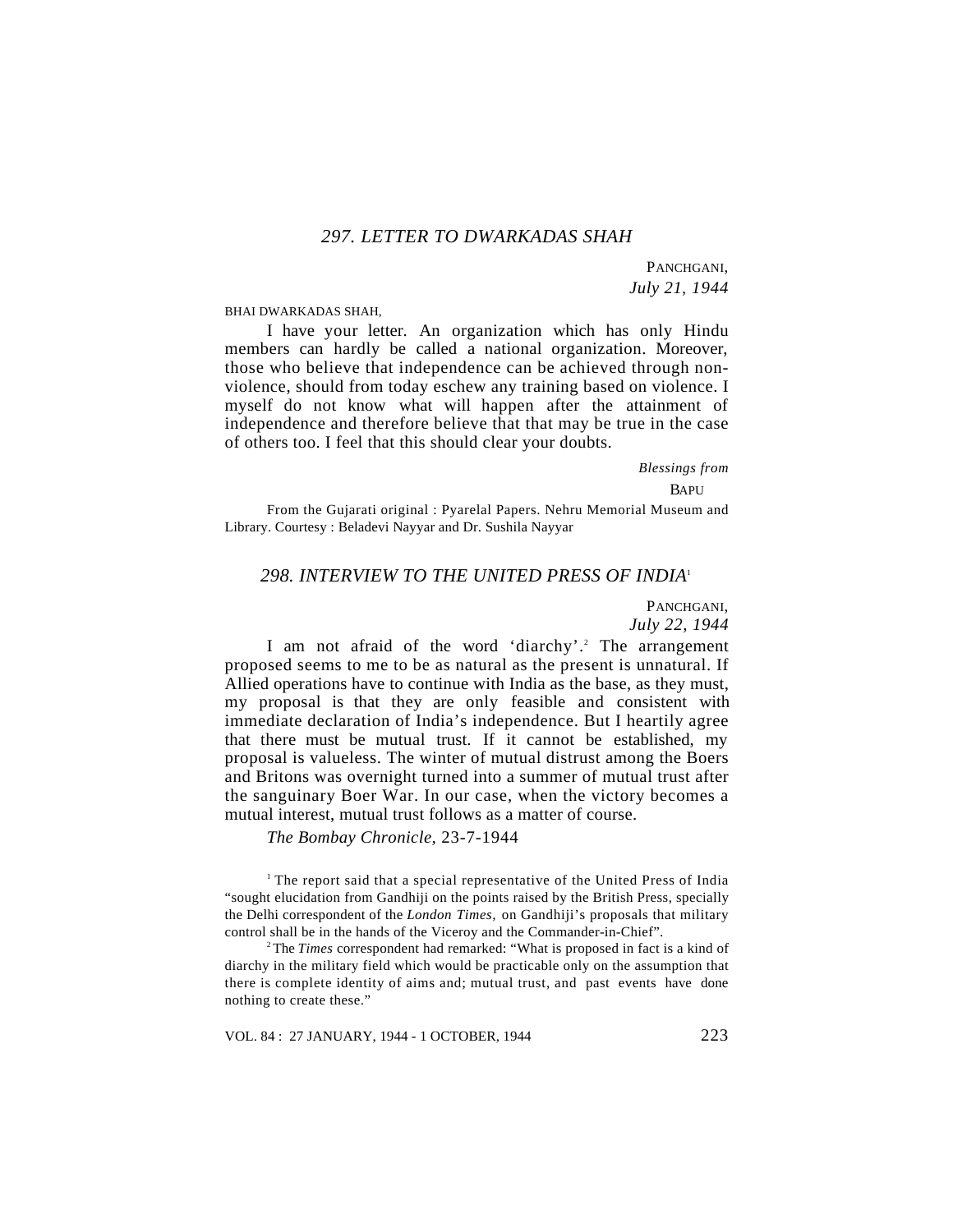# *299. CABLE TO NORMAN CLIFF* <sup>1</sup>

PANCHGANI, *July 23*, *1944*

#### NORMAN CLIFF FOREIGN EDITOR

"NEWS CHRONICLE"

#### LONDON

YOUR CABLE. I SHARE FULLY BRITISH SORROWS AND SUFFERINGS. MY ONLY EXCUSE FOR INTERVENING IS THAT MY PROPOSALS ARE AS MUCH IN THE INTERESTS OF BRITAIN AS OF INDIA AND I WANT THE POOREST IN INDIA SO FAR AS THEY ARE INFLUENCED BY CONGRESS TO BE ACTIVELY IDENTIFIED WITH THOSE SUFFERINGS. ANSWER FIRST QUESTION. "RAJAGOPALACHARI'S PROPOSAL ALREADY SUBMITTED PUBLICLY MUSLIM LEAGUE PRESIDENT WITH MY APPROVAL. PUBLIC BODIES ALREADY DISCUSSING FREELY EXPRESSING OPINION." ANSWER TO TWO "NO QUESTION WHATEVER OF MASS STRUGGLE NATIONAL GOVERNMENT FORMED AFTER MANNER PROPOSED BY ME. ASSUMING GOVERNMENT AND CONGRESS ACCEPT PROPOSAL, IT PRESUPPOSES HEARTY CO-OPERATION WAR EFFORT WITHOUT INCURRING FINANCIAL LIABILITY." ANSWER TO THREE. "YOU SHOULD KNOW I CEASED TO BE MEMBER CONGRESS IN NINETEEN-THIRTY-FOUR BUT CONGRESS CONSTITUTION DEFINITELY PLEDGES CONGRESS TO NON-VIOLENCE." ANSWER TO FOUR. "AUGUST RESOLUTION IS NOBLE DECLARATION OF WHICH I AM PROUD. HOPE CONGRESS WILL NEVER SUPERSEDE IT. CLAUSE RELATING TO SANCTION HAS CAUSED OFFENCE. I HAVE SAID IT WAS NEVER PUT INTO OPERATION BY ME AND AT THIS STAGE I CANNOT DO SO EVEN IF MY POWER IS REVIVED AFTER MY DISCHARGE. IF GOVERNMENT DESIRE CONGRESS CO-OPERATION MY PROPOSAL HONOURABLE BOTH PARTIES AND PROVIDES FOR ALL THAT GOVERNMENT CAN POSSIBLY WANT." END MESSAGE.

**GANDHI** 

From a copy : Pyarelal Papers. Nehru Memorial Museum and Library. Courtesy: Beladevi Nayyar and Dr. Sushila Nayyar

<sup>&</sup>lt;sup>1</sup> An extract from this has been reproduced in "Cable to *News Chronicle*", 23-7-1944.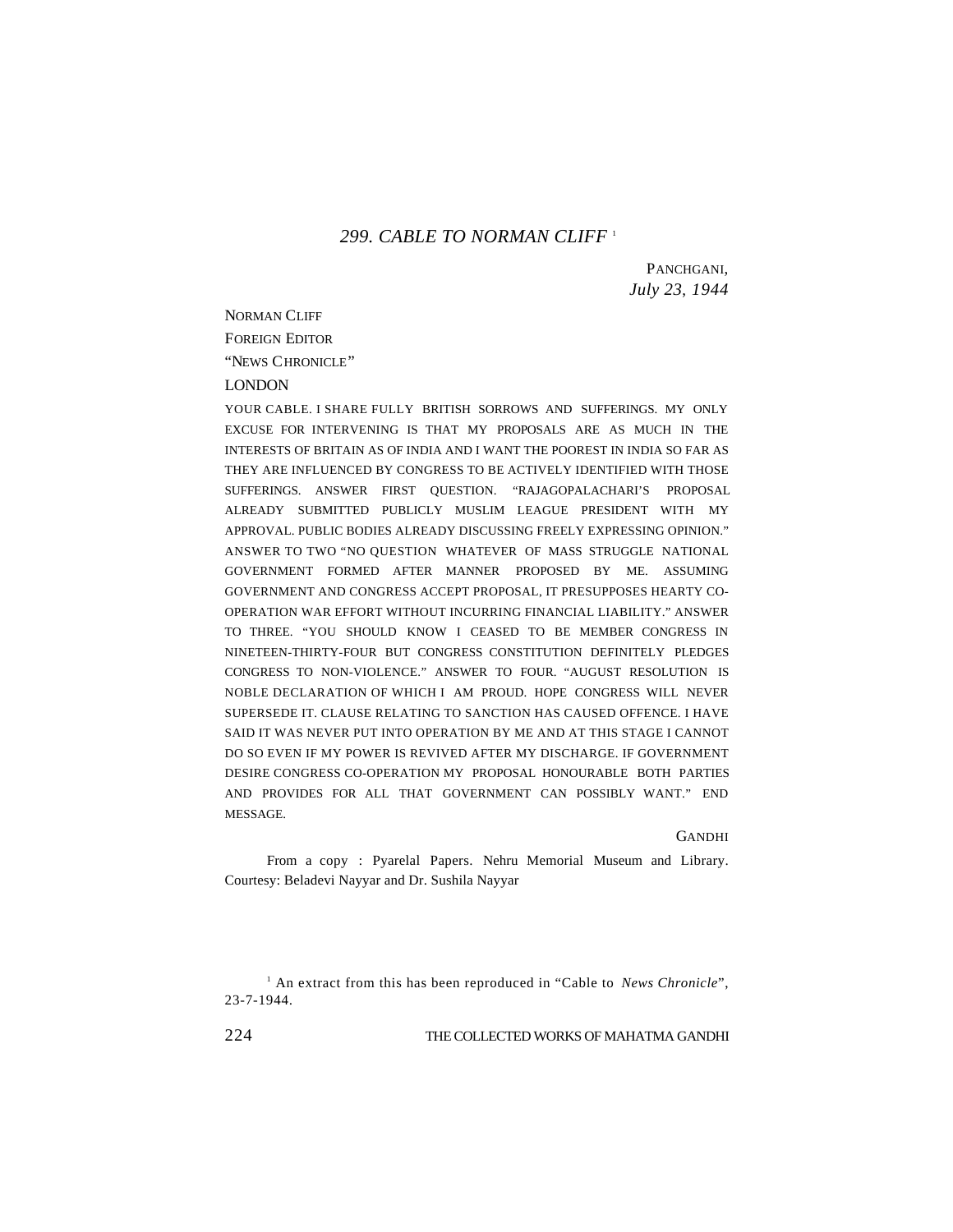# *300. LETTER TO STUART GELDER*

"DILKHUSHA", PANCHGANI, *July 23*, *1944*

#### DEAR FRIEND,

In terms of your last telegram Gandhiji has asked me to send you his replies to Mr. Norman Cliff's questions for transmission to the *News Chronicle* instead of writing them direct to London. I am enclosing too herewith a copy of Mr. Cliff's wire to Gandhiji, although I now understand that you have received the same also from Mr. Cliff himself. Gandhiji desires me to say that he would like his replies to be sent without any alteration or addition. You may, however, add your comment for purposes of elucidation, if you find it necessary.

Gandhiji hopes that you are now on the road to recovery.

*Yours sincerely*, PYARELAL

STUART GELDER, ESQ. C/O FRANK MORAES, ESQ. "GREEN FIELDS" CHURCHGATE RECLAMATION BOMBAY

From a copy : Pyarelal Papers. Nehru Memorial Museum and Library. Courtesy: Beladevi Nayyar and Dr. Sushila Nayyar

#### *301. LETTER TO S. MOHAN KUMARAMANGALAM*

PANCHGANI, *July 23, 1944*

 $DEAR MOHAN<sup>1</sup>$ ,

Do come with your friend at 4 p.m. on 28th instant. Your friend may take two snap-shots without any notice to me.

<sup>1</sup> Son of Dr. P. Subbaroyan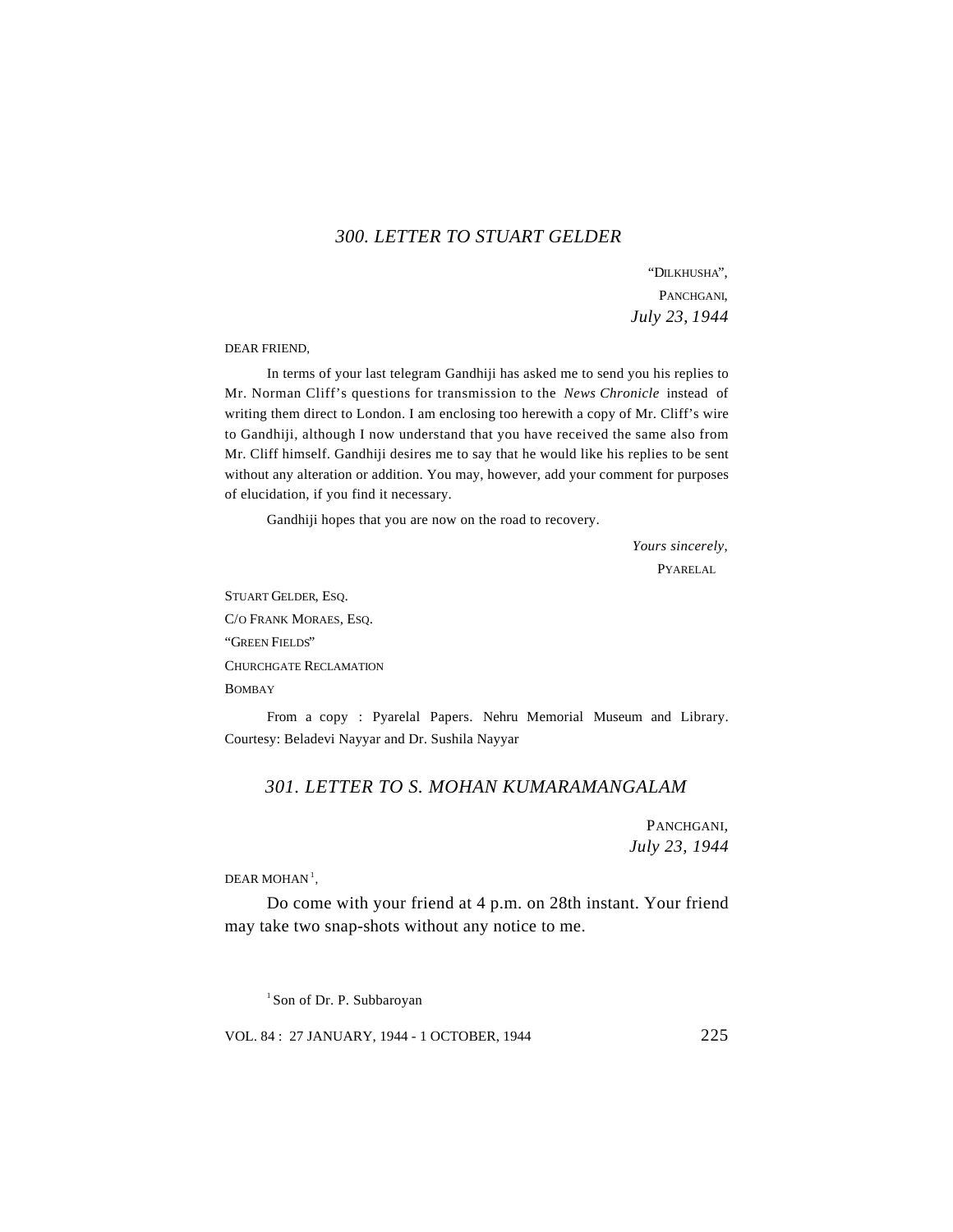I am glad Joshi wants my reply. I have not been idle. I hope to be able to send a reply<sup>1</sup> at an early date.

> *Yours sincerely,* M. K. GANDHI

M. KUMARAMANGALAM SUBBAROYAN COMMUNIST PARTY 190 B KHETWADI MAIN ROAD BOMBAY 4

Chief Commissioner's Office, Bombay, File No. 3001/H/, p. 123. Courtesy: Government of Maharashtra

# *302. LETTER TO AMTUSSALAAM*

PANCHGANI, *July 23, 1944*

DAUGHTER AMTUL SALAAM,

I have your letters. I no longer have the strength to give orders. I would only advise you to do what you think best. Whenever you wish to come to the Ashram for treatment, you may do so. Serve wherever you like. I do not know what work to take from you. It is my nature to be content with whatever service people give. Those who are content to stay in the Ashram may do so. Those who think they can do better service elsewhere may work outside.

> *Blessings from* **BAPU**

From a photostat of the Gujarati: G.N. 480

## *303. LETTER TO MATHURADAS TRIKUMJI*

*July 23, 1944*

Do not get in the least impatient. Observe with detachment whatever happens. . . . Doctors have examined me. There has been good improvement. The climate has agreed with me. But I do not wish to stay on much longer now. Nor is it necessary to do so. I am pining to return to Sevagram.

[From Gujarati] *Bapuni Prasadi,* pp. 201-2

<sup>1</sup>*Vide* "Letter to P. C. Joshi". 30-7-1944.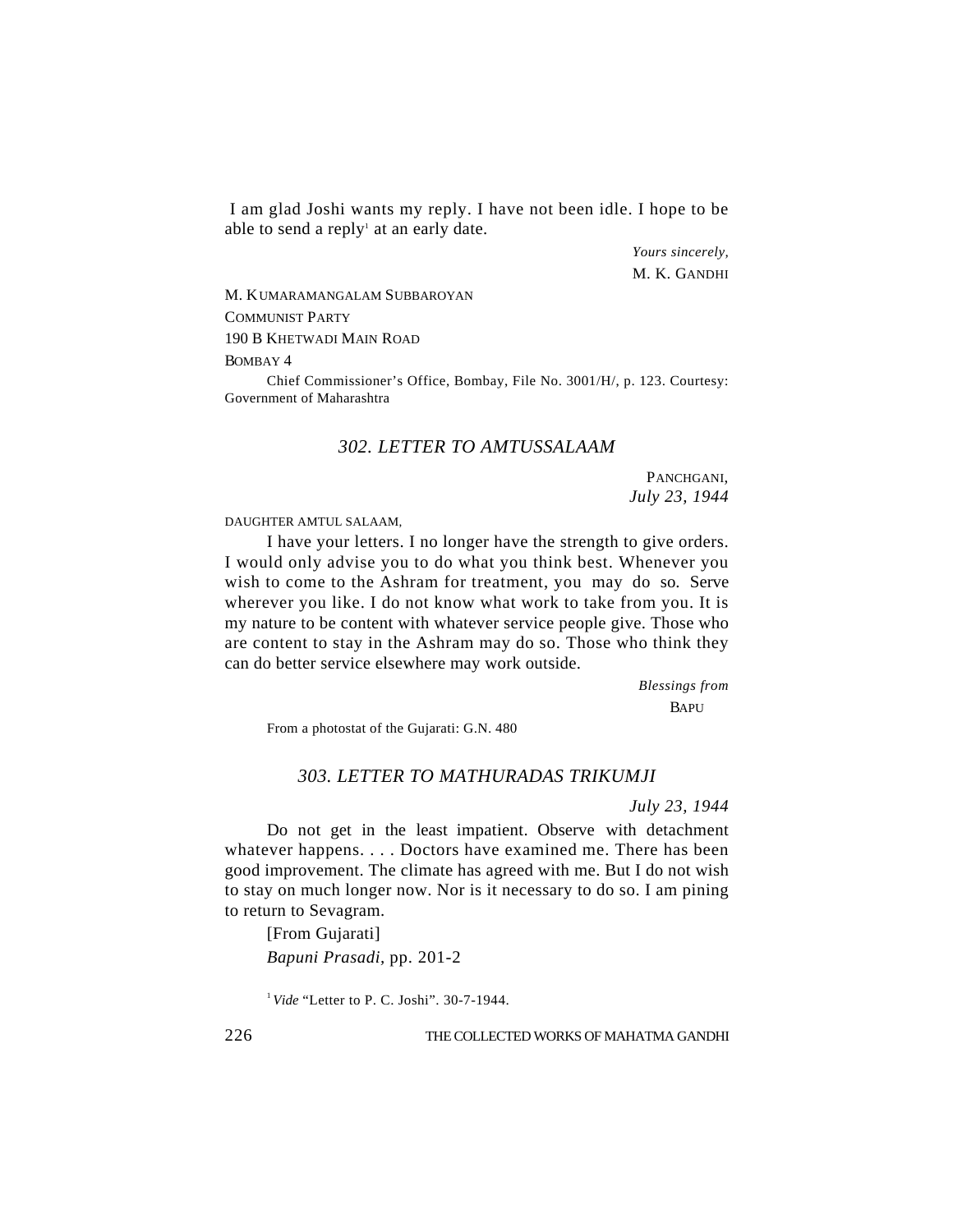### *304. INTERVIEW TO THE PRESS*

PANCHGANI, *July 23, 1944*

The Sind Home Minister<sup>1</sup>, in defending the forcible prevention of a member of the Sind Legislative Assembly from exercising his right of attending the Assembly meeting, is reported to have said: "Our information is that, since the release of Mahatma Gandhi, the subversive movement had been restarted throughout India and that leading personalities behind that movement were again trying to direct it." He referred in this connection to the escape from Karachi jail of three under-trial prisoners concerned in the Marriot Road dacoity case and said, "this is all in pursuance of the policy of reviving the movement"

All the information that I have gathered since my discharge is absolutely contrary to the statement alleged to have been made by the Sind Home Minister. May it be that he is badly served by his informants? Is it not his duty to supply the public with details of the information in his possession? Who are the leading personalities, and what is the subversive movement?

If there is any connection between the escape from Karachi jail of the under-trial prisoners and the supposed revival of the so-called subversive movement, the least that is necessary is to mention these names and show the connection.

I would not have taken notice of the Sind Home Minister's statement but for the fact that it is likely to be used by enemies of India's freedom to frustrate the efforts that I am making for the cause of independence. I am sure the Sind Home Minister is as anxious as I am for India's freedom, attained through peaceful means.

I may add, too, that throughout this anxious period my attempt has been, through the Press and in my talks with Congressmen and others, to show that I am opposed unequivocally to sabotage and the like. I have also stated in explicit terms that I never have had an opportunity of starting civil disobedience and that the authority vested in me by the A.I.C.C. expired on my imprisonment, and could not automatically be revived by my discharge on grounds of ill-health.

1 Haji Muhammad Hashim Gazdar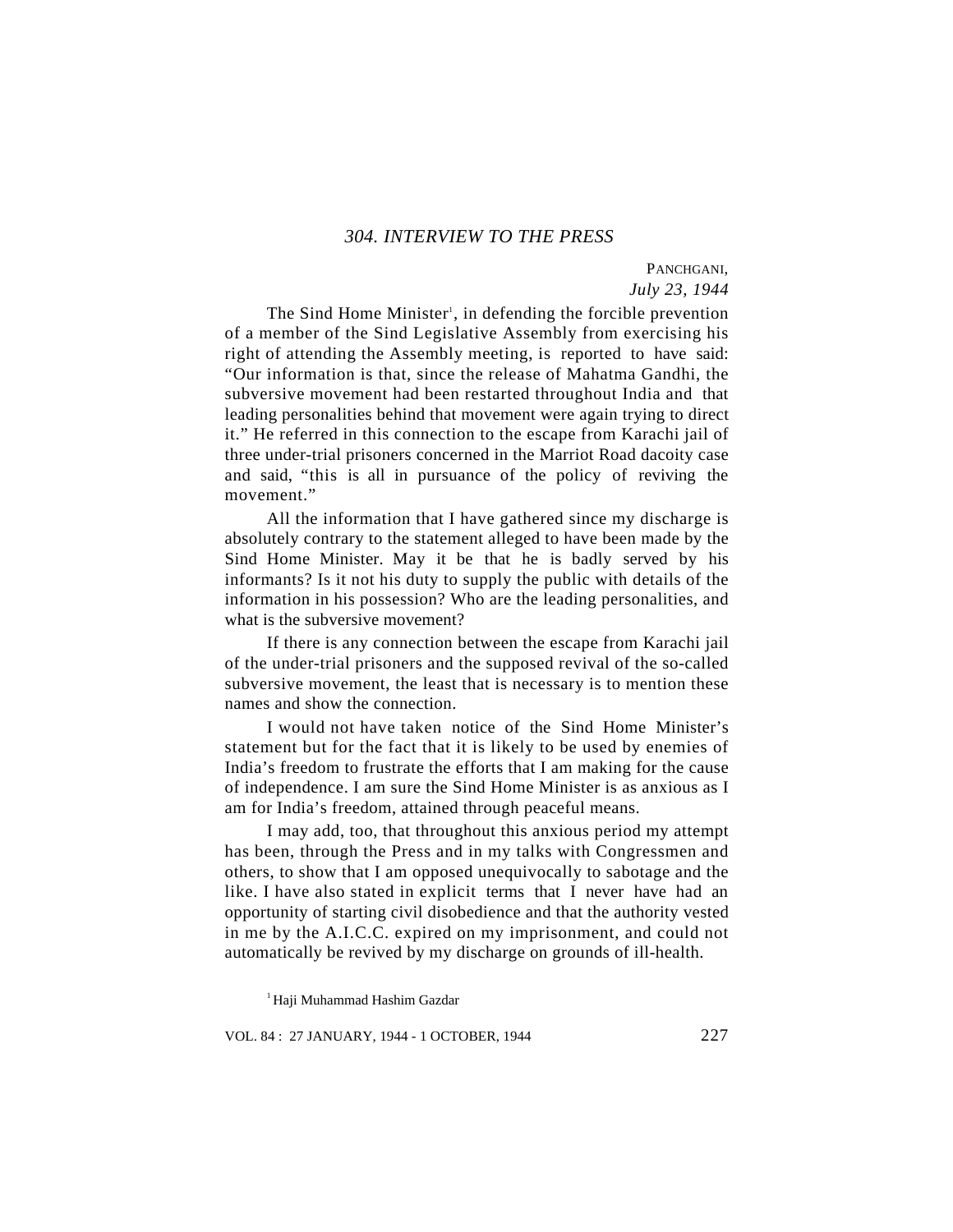Therefore assuming that civil disobedience is described as subversive movement, which I deny, even that cannot be offered by anybody on behalf of Congress.

But I have said at the same time that normal Congress activities of a purely peaceful nature must be carried on even if restrictions are imposed upon them. It is up to the authorities, therefore, if they are at all inclined to respond to my advice, not to interfere with such activities as were permissible, say, before August 1942, such as, for instance, monthly flag demonstration, public meetings and the like.

*The Bombay Chronicle,* 24-7-1944

# *305. INTRODUCTION TO "DRAFT INSTRUCTION FOR CIVIL RESISTERS"*

PANCHGANI, *July 24, 1944*

The following is the literal translation of draft instructions<sup>1</sup> for the guidance of civil resisters. The draft was in Hindustani and copies were prepared in both Devanagari and Persian scripts. It was prepared on 7th August, 1942, and was placed before the Working Committee and discussed on the 8th of August. The Working Committee was again to have met on the morning of the 9th August. But that was not to be.

I was to put before the Working Committee my view of the negotiations which I was to carry on with the Government. They were to cover a period of at least three weeks. The instructions were to see the light of day only on failure of the contemplated negotiations.

The object of publishing the draft at present is twofold. It shows how my mind was running at the time. The draft is an additional answer to the adverse suggestions made in the Government indictment about my non-violence. The second and more relevant object is to let Congress workers know how I would have acted at the time.

I have come to know that my name was freely used to justify acts of sabotage and the like. I would like every Congressman and for that matter every Indian to feel that on him and her lies the responsibility of freeing India from the incubus of foreign rule.Non-violent suffering is the only way. Freedom of India means

<sup>&</sup>lt;sup>1</sup> Vide "Draft Instructions for Civil Resisters", 4-8-1942.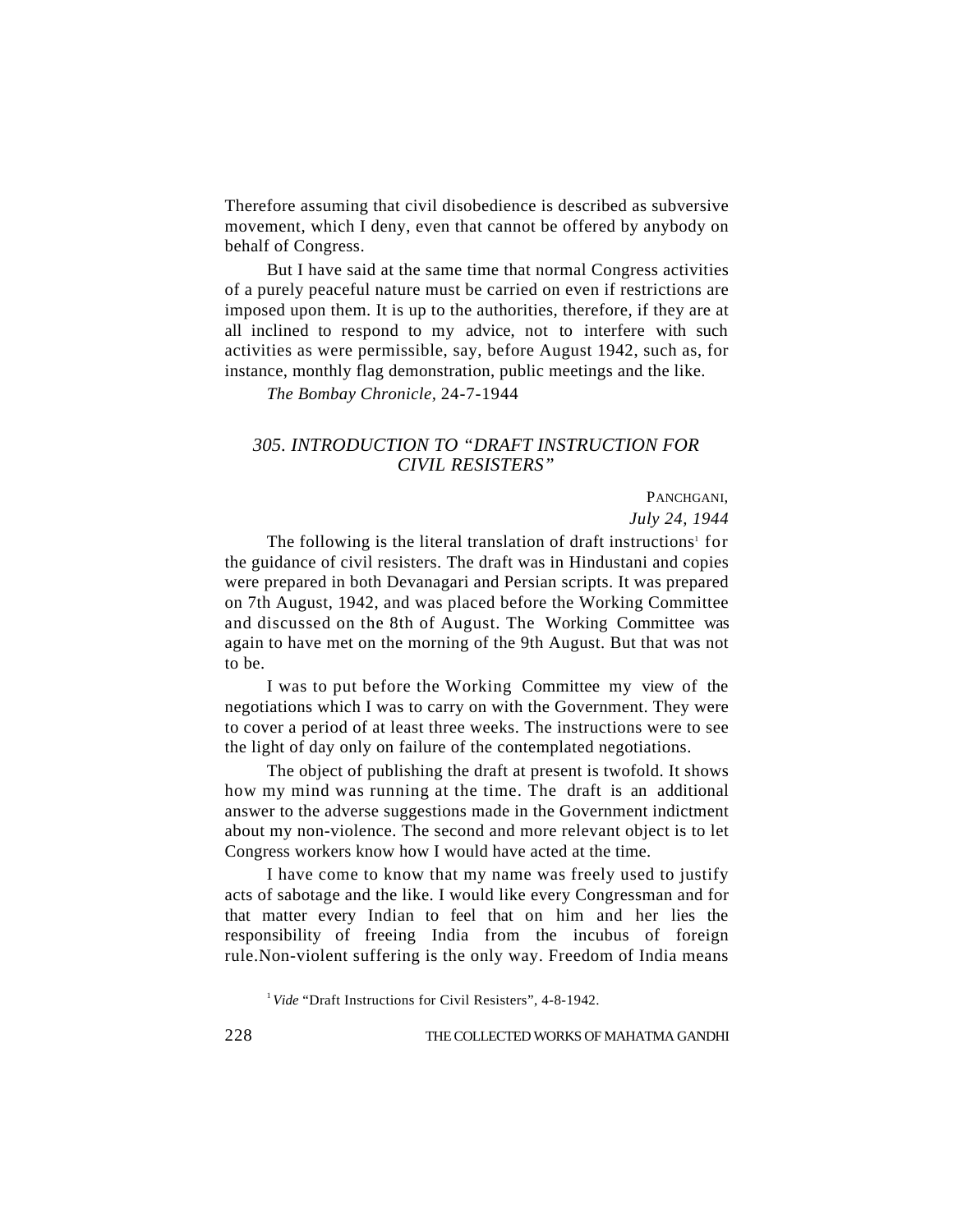everything for us but it means also much for the world. For, freedom won through non-violence will mean the inauguration of a new order in the world.

There is no hope for mankind in any other way.

M. K. GANDHI

*Gandhiji's Correspondence with the Government,* pp. 285-6

### *306. TELEGRAM TO MANORANJAN CHAUDHARY*<sup>1</sup>

PANCHGANI, *July 24, 1944*

MANORANJAN CARE NIRMAL BHATTACHARJI RUSTOM MANSION ADENWALLA ROAD, MATUNGA BOMBAY

WELCOME TWENTY-SEVENTH FOUR AFTERNOON.<sup>2</sup>

GANDHI

From a copy: C.W. 10514

## *307. LETTER TO MIRABEHN*

PANCHGANI, *July 24*, *1944*

CHI. MIRA,

I have your letter. Without yet having any definite statement from Narandas. I have already arranged for transfer to Devdas of Rs. 25,000/- to be placed at your disposal. You are not likely to want more at once. I hope to transfer more as soon as I hear from Rajkot.

I got rid of the cold long ago. The weather here has agreed with me. Manilal and his daughter Sita are with me. We leave here for Sevagram on 3rd or 4th.

 $L_{\alpha V}$ 

**BAPU** 

From a copy : Pyarelal Papers. Nehru Memorial Museum and Library. Courtesy: Beladevi Nayyar and Dr. Sushila Nayyar

<sup>1</sup> Of the Bengal Hindu Sabha

<sup>2</sup>*Vide* also "Letter to P. C. Joshi", 30-7-1944.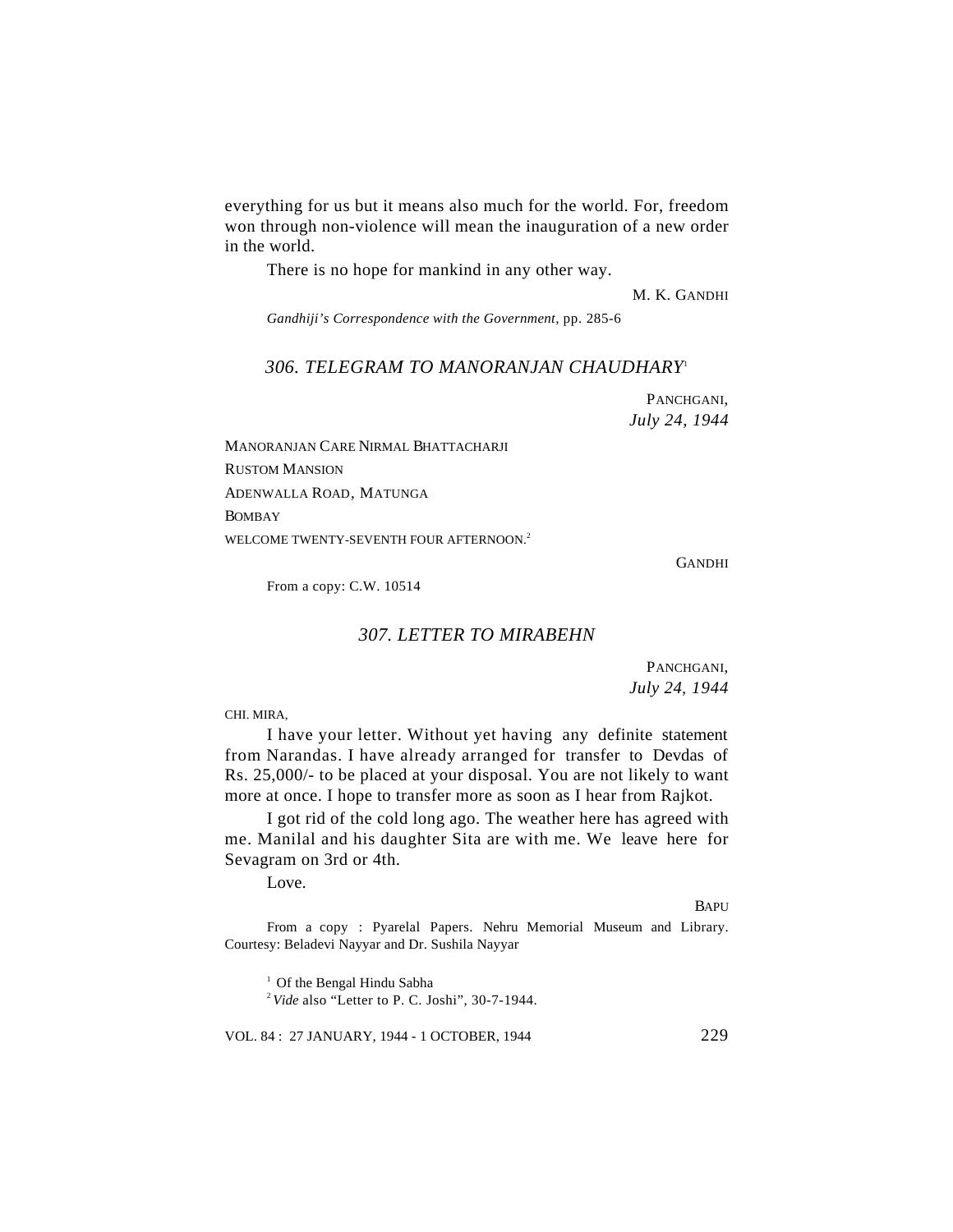# *308. LETTER TO AMRITLAL T. NANAVATI*

PANCHGANI, *July 24, 1944*

CHI. AMRITLAL,

May you live long and render plenty of service. My blessings to both the sisters.

I had read the pamphlets. I shall go through the new ones too. I will start for Wardha on the 2nd of August.

> *Blessings from* **BAPU**

SHRI AMRITLAL NANAVATI

64 A/B 4TH FLOOR, PANNALAL TERRACE

GRANT ROAD

**BOMBAY** 

From a photostat of the Gujarati: G.N. 10803

## *309. LETTER TO PREMA KANTAK*

PANCHGANI, *July 24, 1944*

CHI. PREMA*,*

Sushila has left for Delhi. I shall start on the 2nd of August and go direct to Wardha. I do not know whether I will go *via* Bombay or Kalyan. You may come along with me, or come afterwards whenever you wish to. I am all right.

> *Blessings from* **BAPU**

From a photostat of the Gujarati: G.N. 10431. Also C.W. 6870. Courtesy: Prema Kantak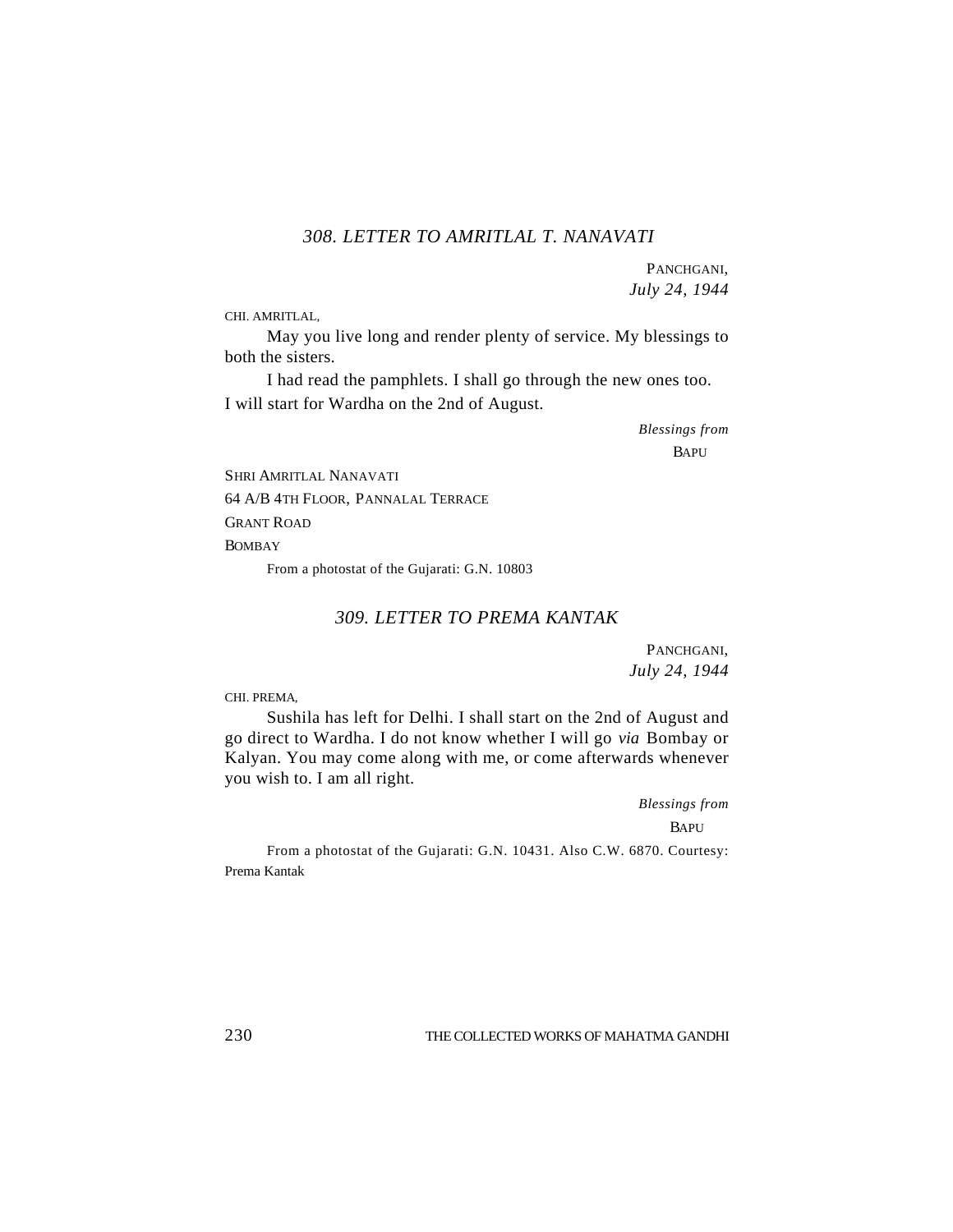### *310. TELEGRAM TO T. B. SAPRU*<sup>1</sup>

[*July 25, 1944*] 2

ARRANGEMENTS MADE FOR YOU HERE. LEAVING PANCHGANI FIRST AUGUST. REACHING SEVAGRAM THIRD.

Gandhi-Sapru Papers. Courtesy: National Library

#### *311. LETTER TO C. RAJAGOPALACHARI*

PANCHGANI, *July 25, 1944*

MY DEAR C. R.,

It is early morning. I feel your absence. Questions regarding Pakistan crop up. Papers are being sent to you. But that is not enough. Some questions I must answer myself. It is not right that I shouldanswer them without you. I won't drag you to Panchgani. But I do want you to be in Sevagram when I reach there. I hope to be there on 3rd August. Try to reach there that day and come with the intention of settling down there till my fate is decided one way or the other. Every decision of my fate must necessarily be final just for the time being.

It is as wet as when you left. But I am flourishing. And I see that I can like this place if there is a refuge for poor people. It has been built for the rich or the upper middle class.

Love.

From a photostat: G.N. 2095

 $1$  The telegram is extracted from Pyarelal's letter dated July 25 to the addressee, which, *inter alia*, read: "Gandhiji has decided to leave for Sevagram. . . . The stay here had done him good and from the point of view of his health a further stay for a fortnight would have been eminently desirable. But his soul yearned for Sevagram and the doctors saw no good in thwarting his innate nature. Gandhiji has just sent you the following wire."

2  *ibid*

**BAPU**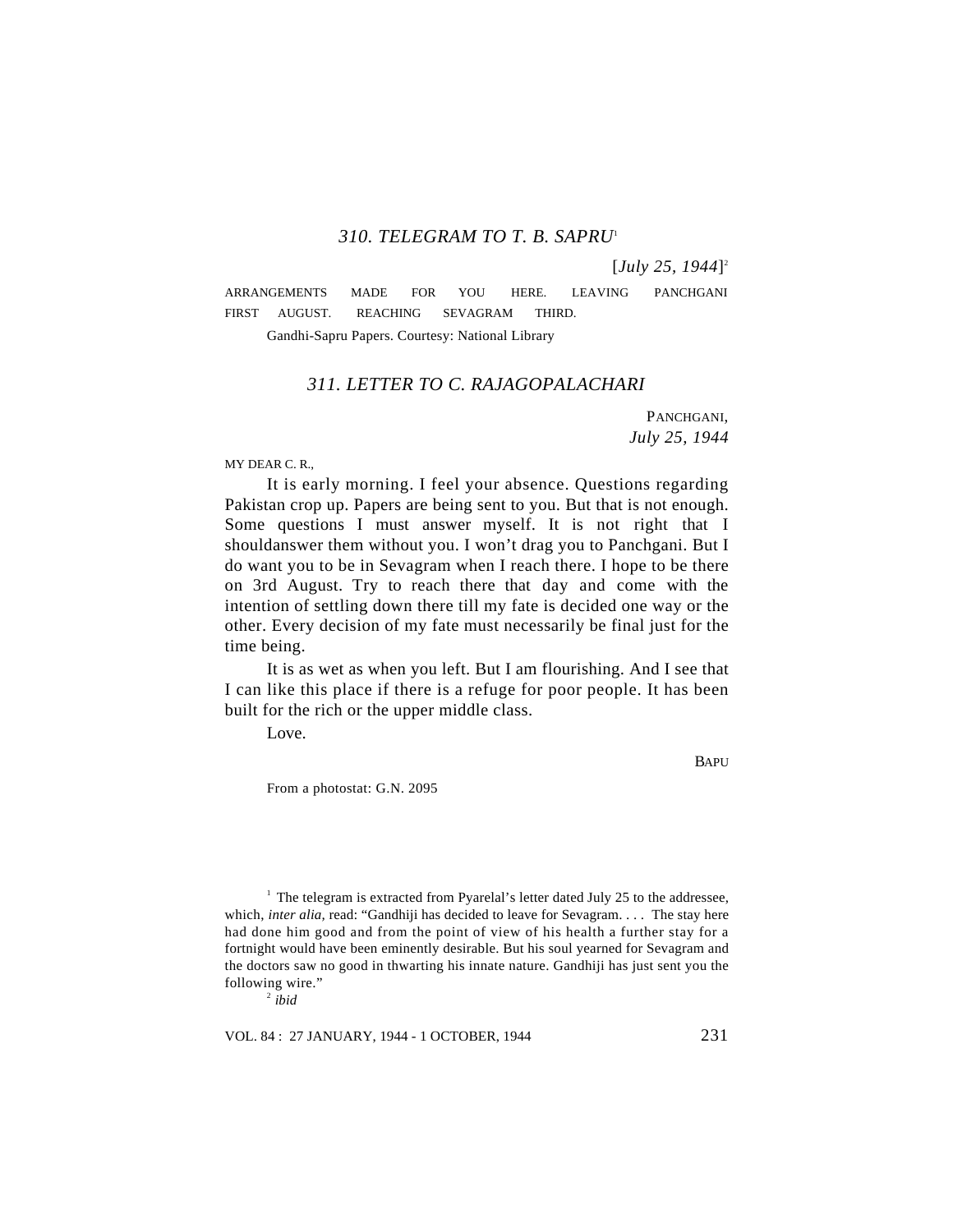# *312. LETTER TO LALA DUNICHAND*

"DILKHUSHA", PANCHGANI, *July 25*, *1944*

#### DEAR LALA DUNICHAND,

Gandhiji has your letter of the 15th inst. He desires me to thank you for the information you have conveyed to him. He was not ignorant of those facts. He is doing all he can. His statements and interviews in the Press will serve to give you a picture of his present mind.

His health is fair only in the sense that it might have been worse. He intends returning to Sevagram on the 2nd of August.

*Yours sincerely*,

LALA DUNICHAND, B. A. KRIPANIVAS COTTAGE AMBALA CITY

From a copy : Pyarelal Papers. Nehru Memorial Museum and Library. Courtesy: Beladevi Nayyar and Dr. Sushila Nayyar

#### *313. LETTER TO NATARAJAN*

PANCHGANI, *July 25*, *1944*

DEAR MR. NATARAJAN,

It was good of you to have sent your letter through Balasaheb<sup>1</sup>. I appreciate the kind thought that prompted it. I do not want to send an argumentative letter in reply. All I wish to say is that it is the logical corollary of the Congress resolution to which I was party.

> *Yours sincerely*, M. K. GANDHI

#### $[PS.]$

I have read your letter three times. You know how I value your opinion. It occurs to me that you should invite Rajaji for a private and friendly discussion.

M. K. G

From a copy : Pyarelal Papers. Nehru Memorial Museum and Library. Courtesy: Beladevi Nayyar and Dr. Sushila Nayyar

 $<sup>1</sup>$  B. G. Kher</sup>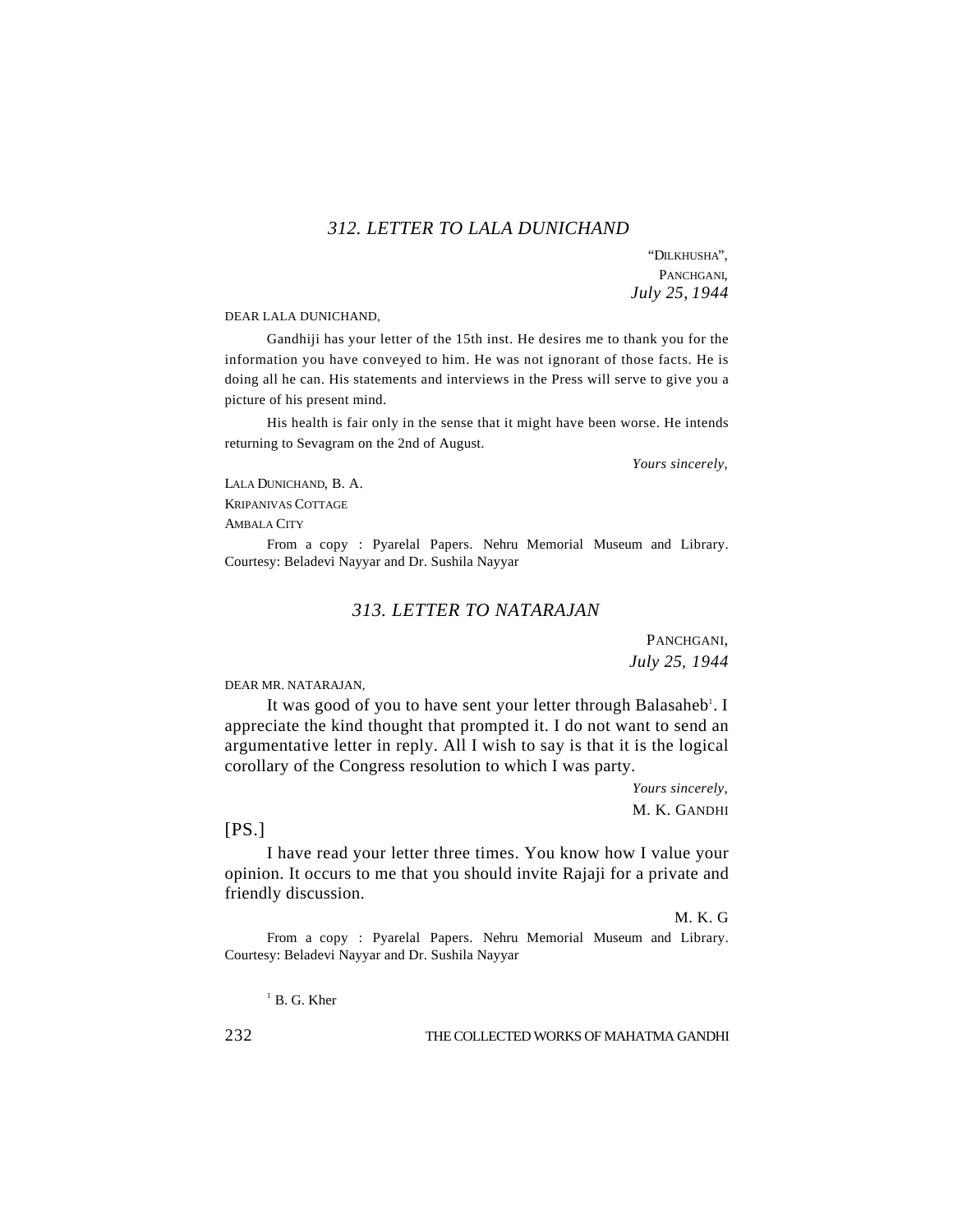## *314. LETTER TO B. G. KHER*

PANCHGANI, *July 25, 1944*

BHAI KHER,

Herewith letter from Natarajan. Read it. If his suggestion appeals to you, persuade others to accept it. I myself would have explained but, as you know, I have neither the time nor the energy to do so. If you have fully understood Rajaji's Formula<sup>1</sup>, canvass for it earnestly.

> *Blessings from* BAPU

#### [PS.]

Pyarelal committed no mistake in that.<sup>2</sup> He deliberately told you about it. The thing is not to be kept secret from persons like you. The truth is that it is to be kept secret only from newspapers. The intention is to avoid embarrassment to Churchill.

From a photostat of the Gujarati: G.N. 2771

## *315. LETTER TO KANAM GANDHI*

*July 25, 1944*

CHI. KANAM,

I got your letter today. I shall not be able to always fulfil your expectation of a reply by return of post. You have spoilt your handwriting so much that now it is difficult to read it. Sita's<sup>3</sup> handwriting is so beautiful that it deserves to be emulated by all of you. No doubt she writes in English but whoever writes a good hand in one script must necessarily write equally well in another.

About the injustice to the residents of Sevagram, ask me when we meet.

I have had enough of watching the cinema<sup>4</sup> all by myself without my compatriots at Sevagram. When I am out and engaged in

<sup>1</sup>*Vide* Appendix "C. Rajagopalachari's Formula", before 5-8-1942.

<sup>2</sup>The reference is to Gandhiji's letter dated July 17 to Winston Churchill; *vide* "Letter to Winston Churchill", 17-7-1944.

<sup>&</sup>lt;sup>3</sup> Addressee's cousin.

<sup>4</sup> Gandhiji saw feature film "Ramarajya" at his residence.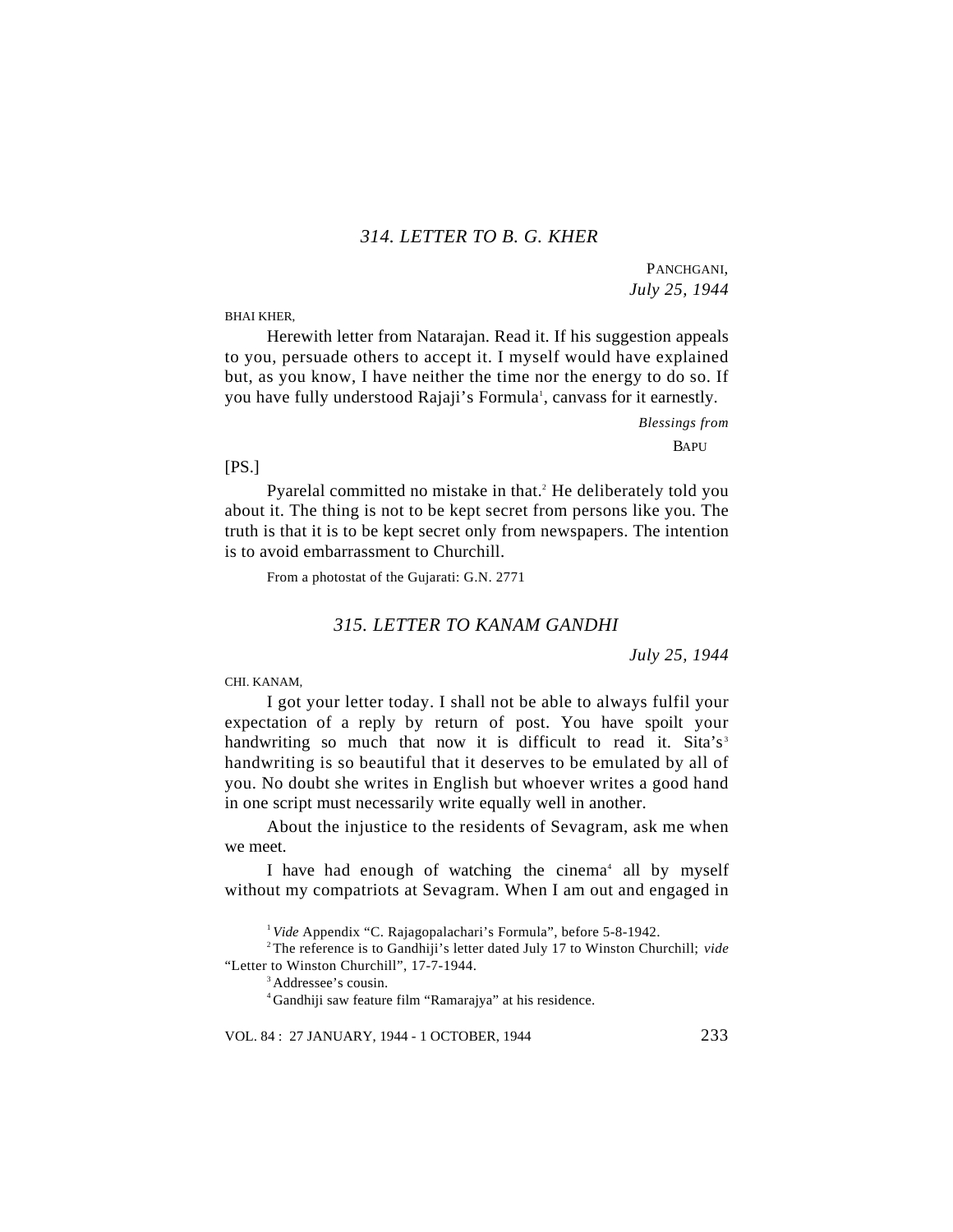some good activity I would remember all of you. There was no such thing in the present case. Hence nobody has lost anything by not witnessing the show. On the contrary, I have lost something after having seen the picture. You may ask me what it is.

I hope to reach Sevagram on the 3rd.

*Blessings from*

**BAPU** 

From a copy of the Gujarati: Pyarelal Papers. Courtesy: Pyarelal

## *316. LETTER TO MRIDULA SARABHAI*

PANCHGANI, *July 25*, *1944*

CHI. MRIDU,

I have your letter. I have explained everything to Kher Saheb<sup>1</sup>. Hence I am not writing a separate letter to you. Are you coming or not ? We are waiting.

*Blessings from*

**BAPU** 

From the Gujarati original : C. W. 11230. Courtesy : Sarabhai Foundation

#### *317. LETTER TO P. G. MATHEW*

PANCHGANI, *July 25, 1944*

MY DEAR MATHEW,

I am grieved at your father's passing away. I can understand your remorse. How can one be angry with one's father even if he leaves nothing for the one? But let that be. Giving away in charity all that you have come into, will be an adequate penance.

> *Blessings from* **BAPU**

From a photostat of the Hindi: G.N. 1543

 $<sup>1</sup>$  B. G. Kher</sup>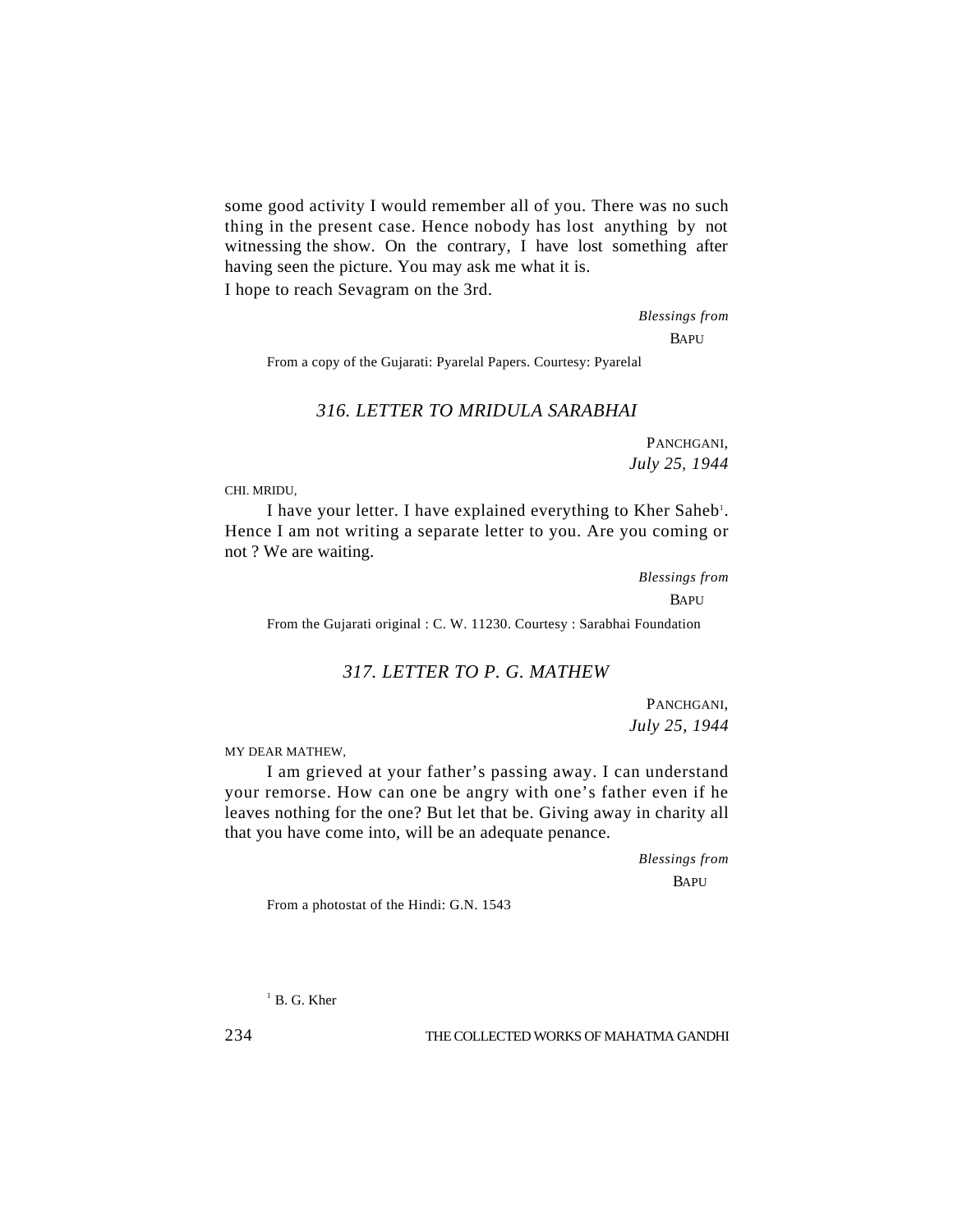PANCHGANI, *July 26, 1944*

 $MY$  DEAR CLEMENT<sup>1</sup>,

I had your sweet letter whilst I was a prisoner. From there I wrote no letters.

Ba is ever with me though her body has been consigned to the flames. Though I see this truth through the reason and the heart, world-wide sympathy I have prized. It has made me realize the goodness of God as never before.

I was glad to have some account of you from Manilal. He was able to tell me that you had kept up the old tradition. Do tell me all about the whole family—how and what they are doing. As I write this, all the old associations revive and make me glad.

With love to you all,

*Yours,* M. K. GANDHI

From a photostat: G.N. 745

### *319. LETTER TO SUSHILA GANDHI*

PANCHGANI, *July 26, 1944*

CHI. SUSHILA,

I am glad that Manilal and Sita have come. I am still more pleased that you yourself stayed behind. I had thought that that would be beyond your capacity. You have risen higher in my estimation. May God keep you both on a high plane.

I have had quite long talks with Manilal, though not to my heart's content. There wasn't sufficient time for that. We will talk still more after we reach Sevagram or on our way there.

 $1$  Son of J. J. Doke who was a close associate of Gandhiji in South Africa; a missionary on the staff of South African Baptist Missionary Society, Lambaland, 1914-21; Head of the Department of Bantu Studies, University of the Witwatersrand, Johannesburg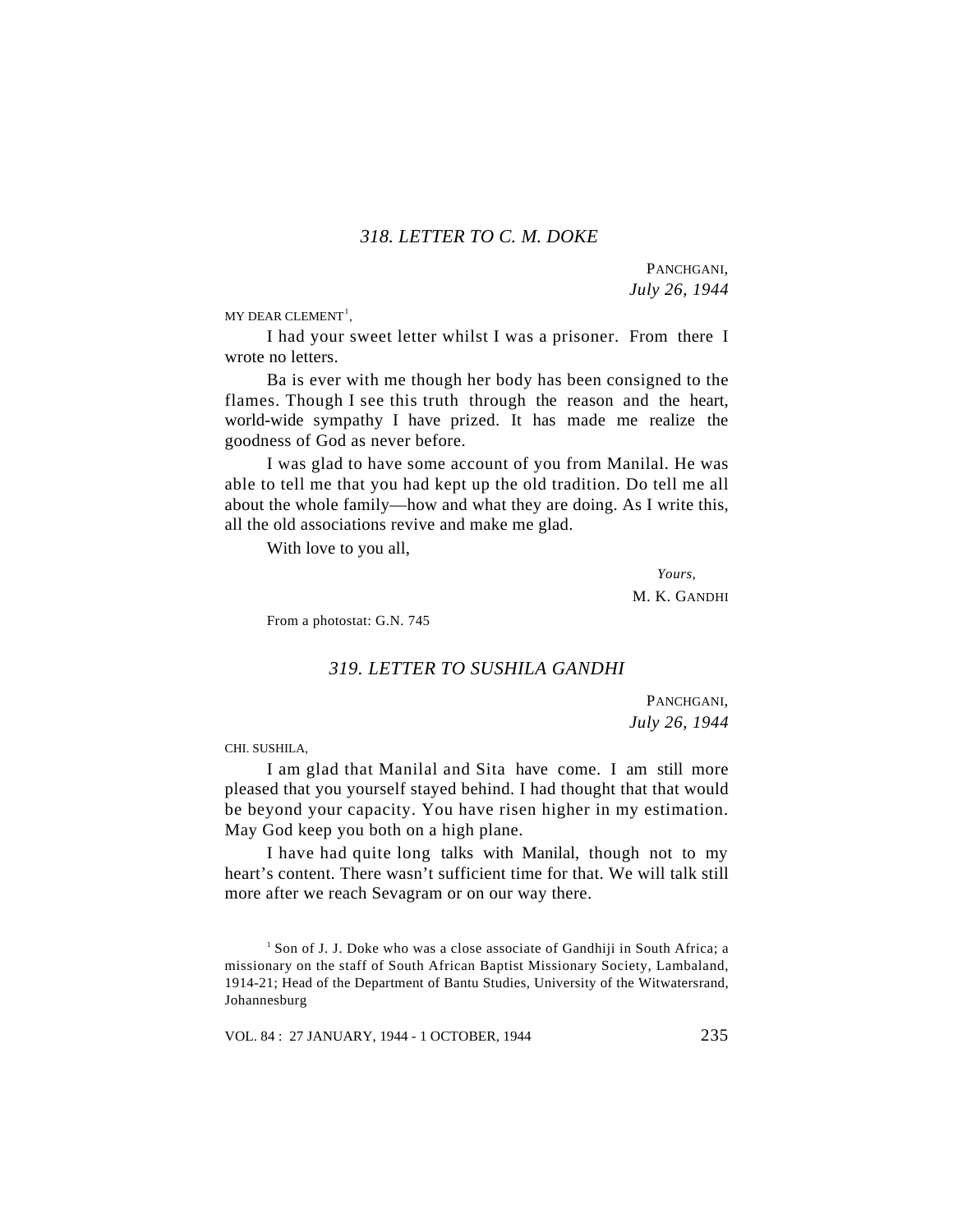Sita is a very good girl. I have not been able to make friends with her as much as I would wish. But I think, I will be able to do so. She is intelligent. The most important thing is to see that she always remains as healthy as she is today. Good health is the most important blessing of life. Do not worry about her. If you worry about Manilal, I would certainly consider you silly.

About myself Manilal will write. There is no cause for worry. I am in God's hands. He will do what He wants.

According to the present plan, I understand that you will arrive after December. The immediate plan is that Manilal and Sita will join me in Sevagram, *via* Akola, provided of course there are no unforeseen developments.

> *Blessings from* BAPU

From a photostat of the Gujarati: G.N. 4935

# *320. LETTER TO MANJULA M. MEHTA*

PANCHGANI, *July 26, 1944*

CHI. MANJULA $^1$ ,

I have your letter. I feel that whatever is due to Ratilal<sup>2</sup> should be paid up. He will use it as he is destined to. How long can we keep a watch over a person who has come of age? I regularly get from Champa letters which are quite sensible.

I intend to start from here on the 1st for Sevagram. Do come and see me there when you can.

I do not remember having received your letter in jail. Very few letters were delivered to me.

> *Blessings from* **BAPU**

SHRI MAGANLAL PRANJIVANDAS MEHTA, BARRISTER

82 GHODBUNDER ROAD

**ANDHERI** 

From a photostat of the Gujarati; C.W, 1029. Courtesy: Manjula M. Mehta

<sup>1</sup> Wife of Maganlal Mehta <sup>2</sup> Maganlal Mehta's brother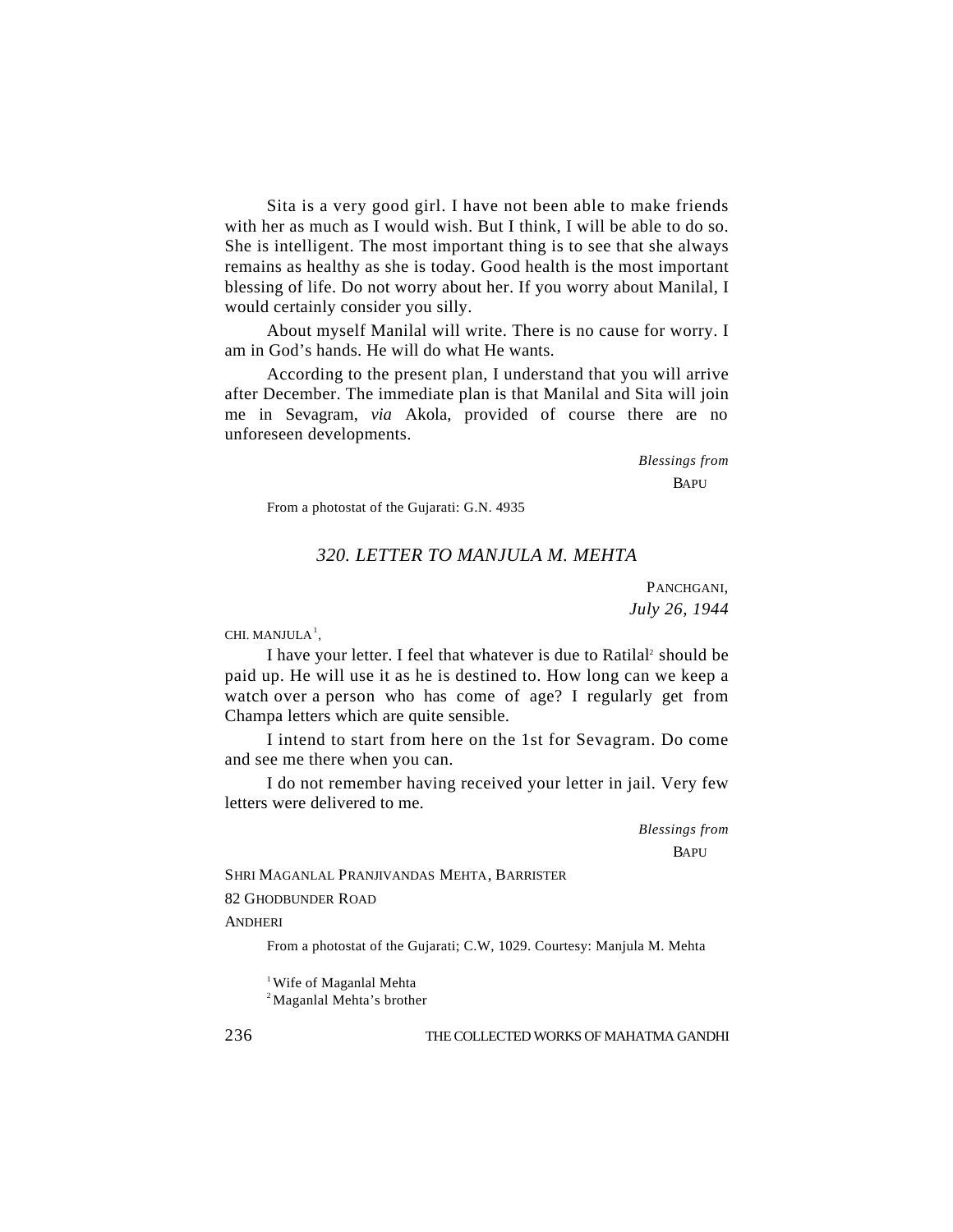## *321. LETTER TO BALKRISHNA BHAVE*

**PANCHGANI** *July 26, 1944*

#### CHI. BALKRISHNA,

I got your letter and liked it. I like Dinshaw's temperament. His wife also has a loving nature. Though there is no privacy, his place is very peaceful. It has all the facilities. He knows everything about milk diet and also other methods of treatment. If, therefore, you fully make up your mind, you may go and stay for a year in Poona. Perhaps your health may be completely restored. Even if it is not, you will lose nothing. You will in any case be doing some service there. If you are prepared to see everybody who wants to see you, you may even be able to help some. In the Arogyabhavan your presence will itself benefit the inmates. Think over all these points. As I am soon going over there, we shall reach a final decision after I arrive.

> *Blessings from* **BAPU**

From a photostat of the Gujarati: C.W. 810. Courtesy: Balkrishna Bhave

#### *322. LETTER TO AMRITLAL V. THAKKAR*

*July 26, 1944*

BAPA,

I have your letter. Why such a decision? May not anyone tender his resignation? But whether you undertake tours or refuse to budge from your Delhi camp, Swami' is willing to be relieved this moment. But none from amongst Sir Purushottamdas and others is willing to let you go. Swami wants the matter to be entrusted to an arbitrator who should give his award. But should we take such a dispute to an arbitrator? It is a question of difference of opinion. Some people cannot see eye to eye. Yet both the parties or all of them might be doing good work. Under the circumstances, they work separatelyand preserve mutual amity. I am not issuing orders, I am simply comparing notes.

**BAPU** 

From a copy of the Gujarati: Pyarelal Papers. Courtesy: Pyarelal

<sup>1</sup> Swami Anand; *vide* "Letter to Swami Anand", 19-7-1944.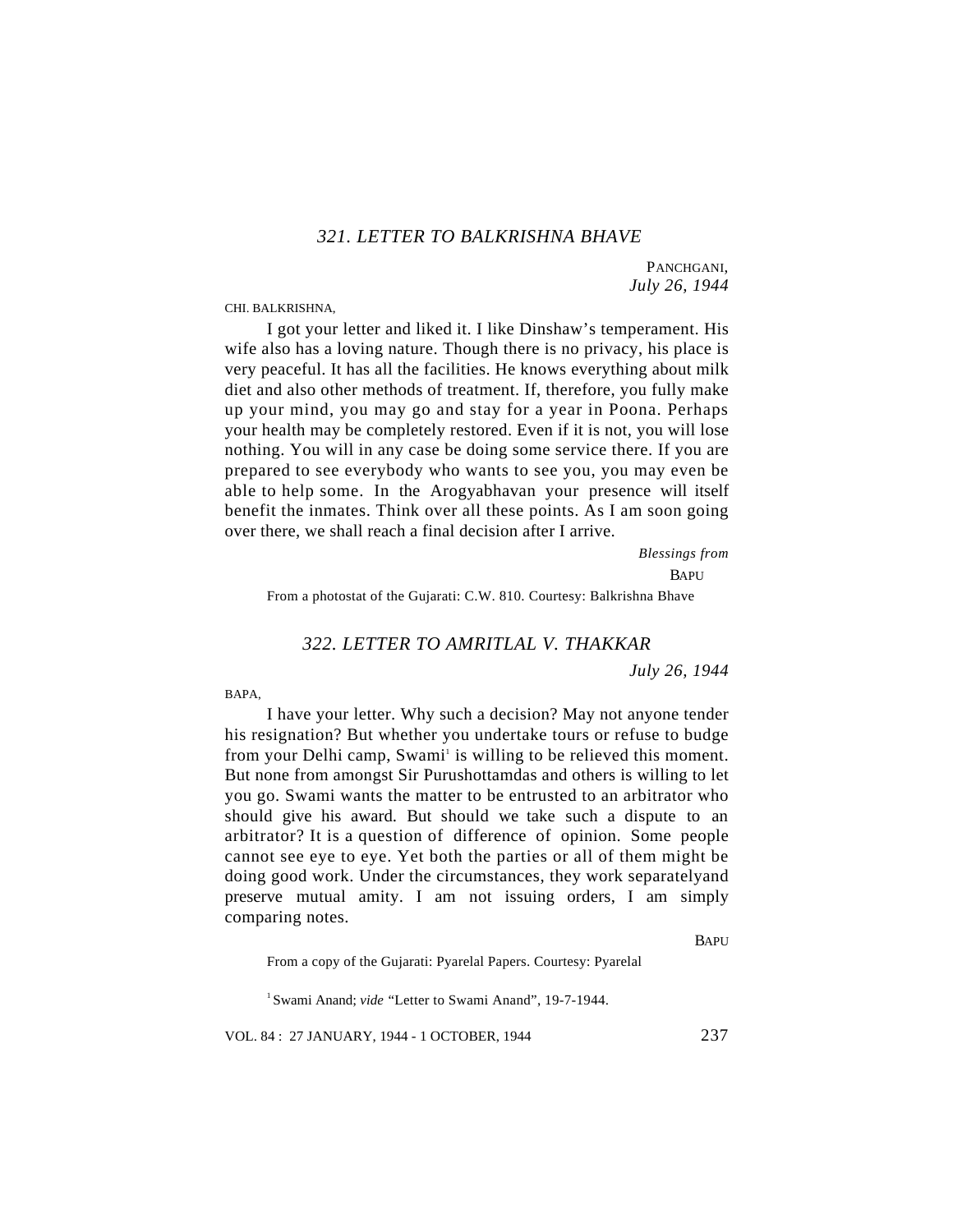## *323. LETTER TO MANJULA GANDHI*

*July 26, 1944*

CHI. MANJU,

I have your letter. Capitalize on your *bhajans* and forget all your worries after putting your full trust in God. There is no rule that because you are young in age you cannot acquire *jnana. Jnana,* that is, *atmajnana is* not necessarily associated with age. I have seen many an old and erudite fool. On the other hand an unlettered person like Raichandbhai had come to possess *atmajnana* even at a tender age. I hope to see you on the 1st evening or the 2nd morning. I very much want you to pay me a visit after you are all right.<sup>1</sup> Even if I am arrested and taken away, you can stay at the Asharm or you may reconsider your plans.

> *Blessings from* BAPU

MANJU GANDHI

From a copy of the Gujarati: Pyarelal Papers. Courtesy: Pyarelal

#### *324. INTERVIEW TO THE PRESS*

PANCHGANI, *July 26, 1944*

I have read the debate in the Lords' on the Indian question with attention. I confess, I am disappointed. Lord Munster has correctly summarized<sup>2</sup> my proposals. It is the most constructive suggestion that I could conceive. If it is not accepted, even as a basis for a friendly discussion and for permission to be given to see members of the Working Committee, who alone can speak with authority, I must reluctantly come to the conclusion that the British Government do not want a fair solution of what I consider is a deadlock, but what they may not consider as such.

However earnest I may be in my efforts to reach a solution, I know I can do nothing, if there is no response from the British

<sup>&</sup>lt;sup>1</sup> Vide "Letter to Dr. K. C. Gharpure", 19-7-1944.

<sup>&</sup>lt;sup>2</sup> For excerpts from Munster's speech, *vide* Appendix "Lord Munster's Speech", 25-7-1944.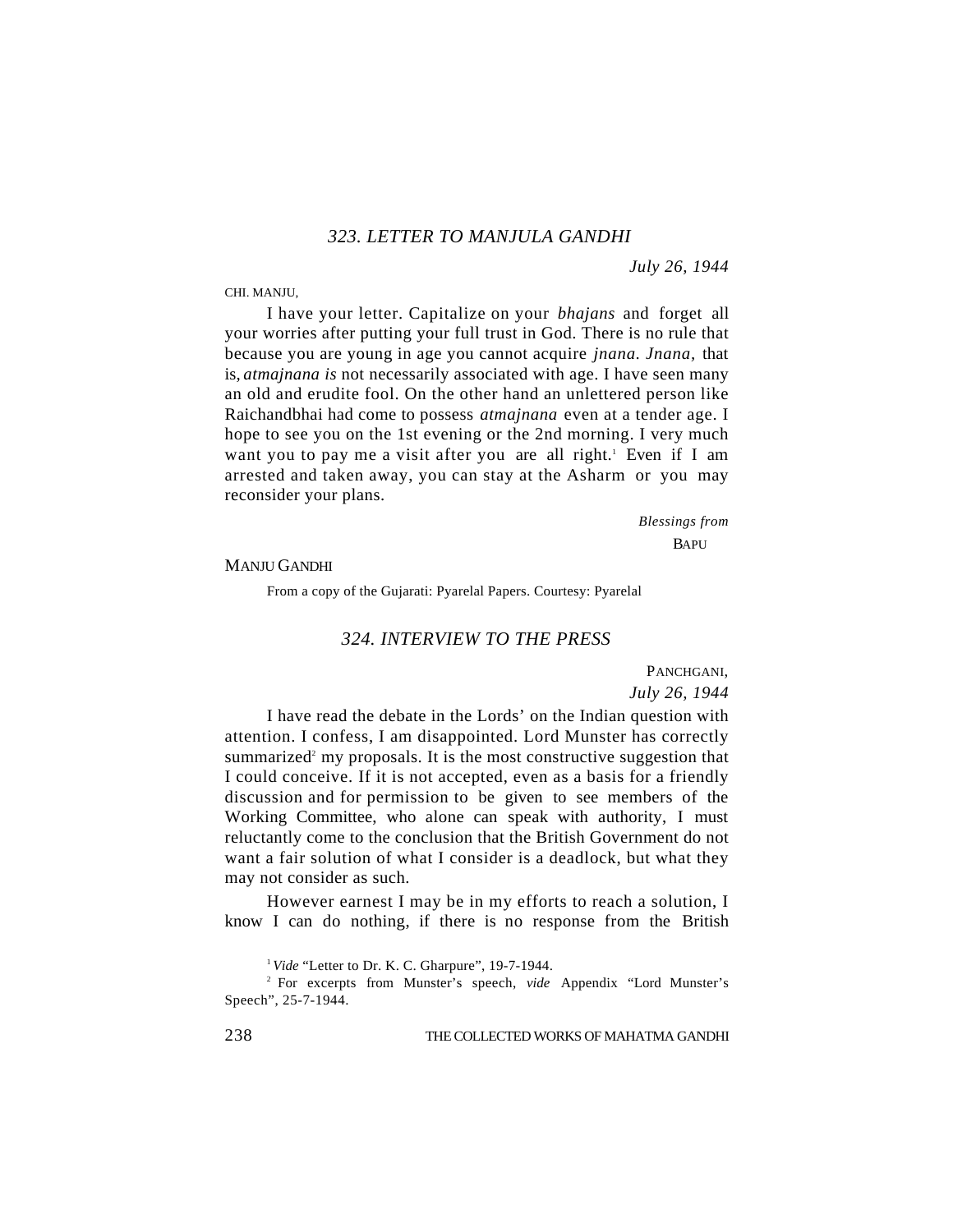Government. How I wish that the bogey of communal differences had not been raised in the debate. I have contended, as I contend even now, that differences there must be so long as there is a ruling third party to exploit them. I have spoken what I feel to be the truth. The occasion is too serious for me to hide it.

*The Bombay Chronicle,* 27-7-1944

# *325. LETTER TO RADHIKADEVI*

[After *July 26, 1944*] 1

DEAR SISTER,

I have your letter. What else can one do but resort to a fast when one is treated as less than human? I do not dare to interfere. Have faith in God and put up with whatever happens.

> *Blessings from* BAPU

SMT. RADHIKADEVI

VISHWANATH PRASAD CHAUBE

**GOPALPUR** 

**BALLIA** 

From a copy of the Hindi: Pyarelal Papers. Courtesy: Pyarelal

#### *326. LETTER TO LORD WAVELL*

PANCHGANI, *July* [*26/*] <sup>2</sup> *27, 1944*

DEAR FRIEND,

I must admit my disappointment over your letter<sup>3</sup> of the 22nd instant. But I am used to work in the face of disappointment. Here is my concrete proposal.

I am prepared to advise the Working Committee to declare that in view of the changed conditions, mass civil disobedience envisaged by the resolution of August 1942 cannot be offered and that full

<sup>&</sup>lt;sup>1</sup> In the source, the letter is placed after the letters of July 26, 1944.

<sup>&</sup>lt;sup>2</sup> From the reference to "Lord Munster's Speech"; *vide* Appendix "Lord Munster's Speech", 25-7-1944.

<sup>3</sup>*Vide* last footnote of "Letter to Lord Wavell", 15-7-1944.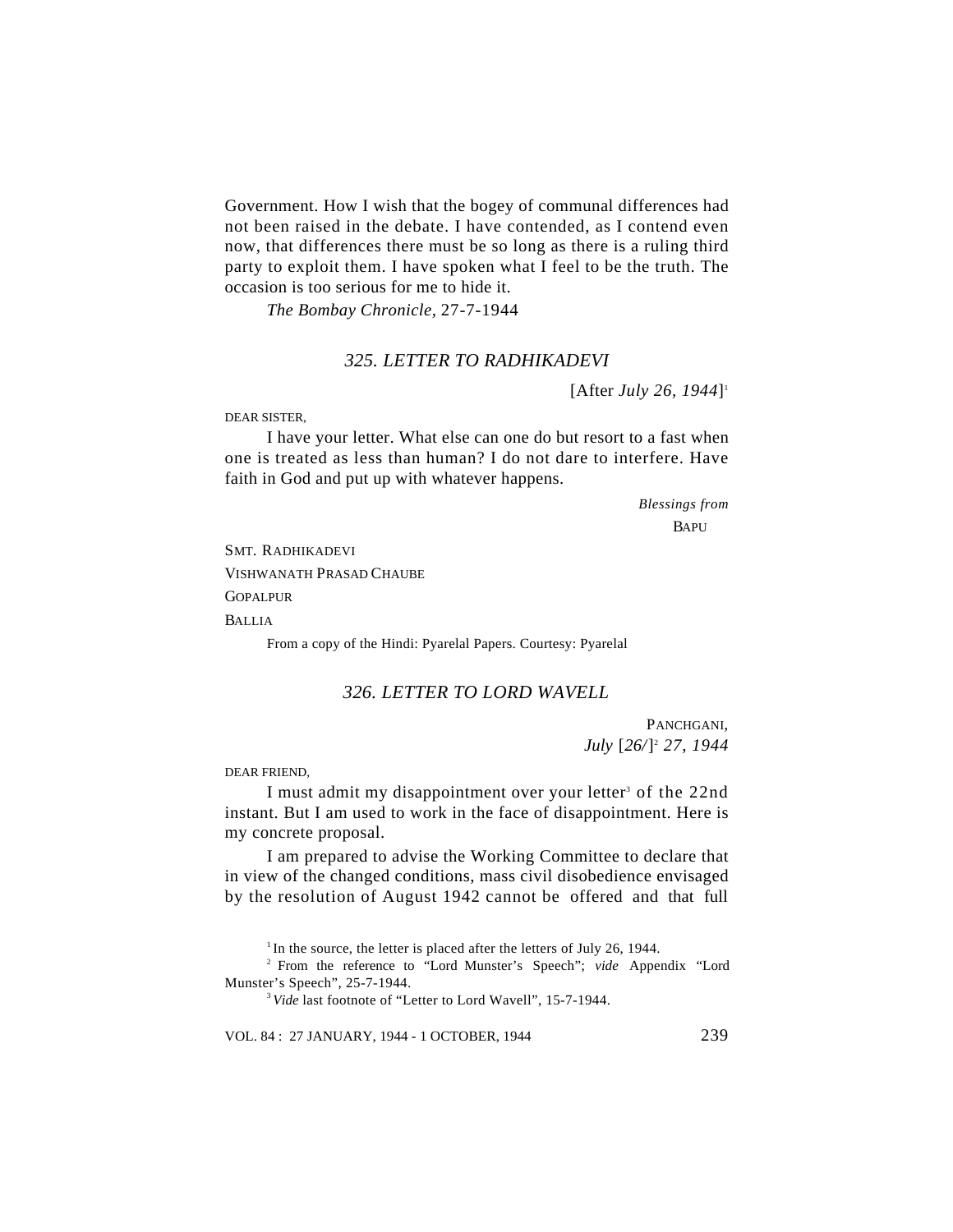co-operation in the war-effort should be given by the Congress,if a declaration of immediate Indian independence is made and a national government responsible to the Central Assembly be formed subject to the proviso that, during the pendency of the war, the military operations should continue as at present but without involving any financial burden on India. If there is a desire on the part of the British Government for a settlement, friendly talks should take the place of correspondence. But I am in your hands. I shall continue to knock so long as there is the least hope of an honourable settlement.

After the foregoing was written, I saw Lord Munster's speech in the House of Lords. The summary given by him in the House of Lords fairly represents my proposal. This summary may serve as a basis for mutual friendly discussion.<sup>1</sup>

> *I am, Yours sincerely,* M. K. GANDHI

*Gandhiji's Correspondence with the Government*, p. 6; also *The Hindu*, 19-8-1944

## *327. LETTER TO MANU GANDHI*

PANCHGANI, *July 27, 1944*

CHI. MANUDI,

I have your letter. That your weight should go down to 871b. is a matter of shame. It is sinful to read up to 2 o'clock at night. If that is the condition for passing, then I will have none of that kind of education. If you are unable to obey the rules, you will have to come to me. I would rather you remained uneducated than get educated in this way. You are irregular about taking medicine too. What does that indicate?

> *Blessings from* **BAPU**

From a microfilm of the Gujarati: M.M.U./XXIV

<sup>1</sup>*Vide* also "Interview to the Press", 26-7-1944. For the Viceroy's reply, *vide* Appendix "Letter from Lord Wavell", 15-8-1944.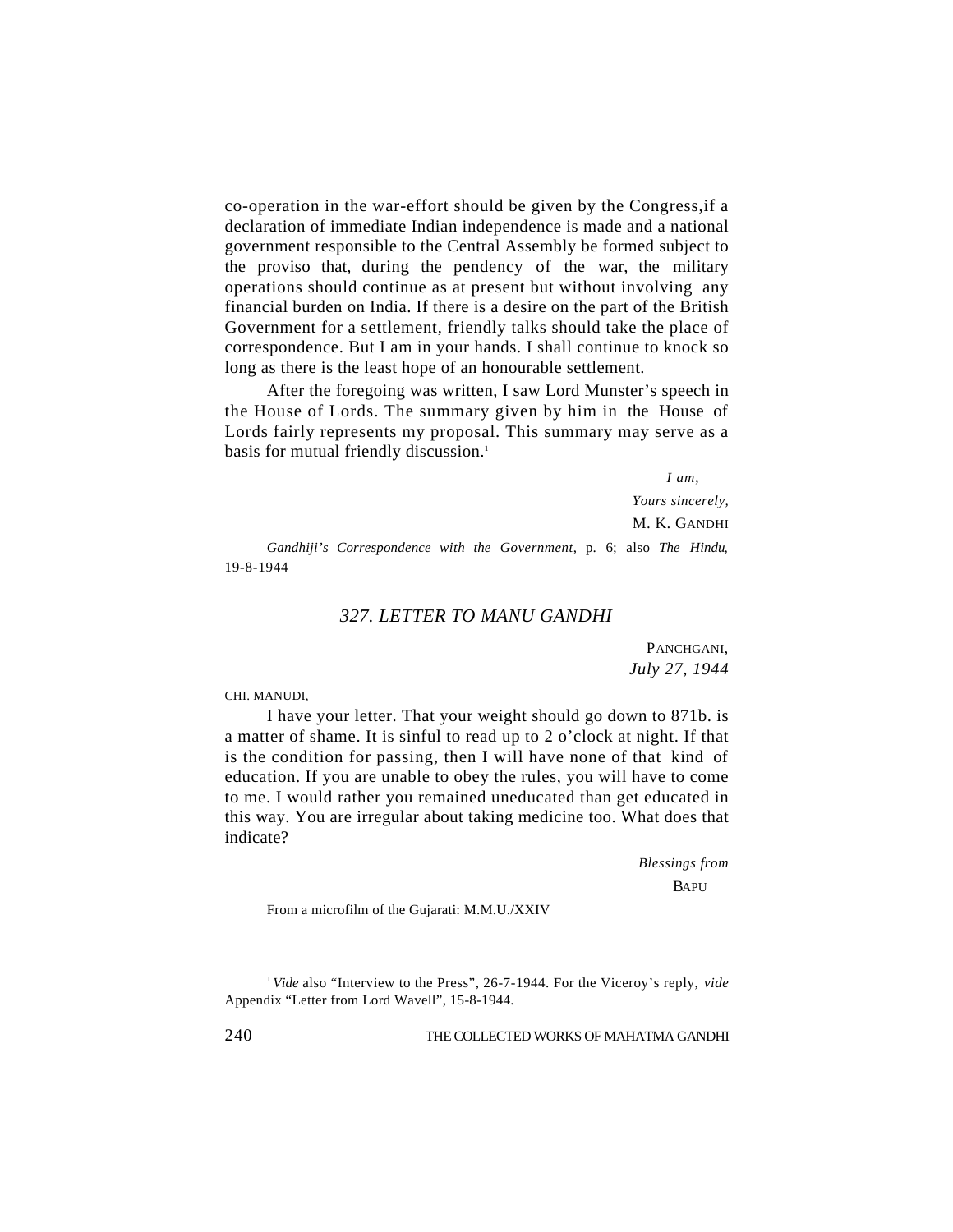## *328. TALK TO PANCHGANI CITIZENS*<sup>1</sup>

PANCHGANI, *July 27, 1944*

Mahatma Gandhi said that he had been greatly benefited by his stay in Panchgani and his health had considerably improved.

The Nawab of Wai who introduced the citizens to Mahatma Gandhi expressed the hope that he would visit the place annually.

Mahatma Gandhi talked to the gathering quite informally, and replying to the Vice-Principal of a local European school who said, he had seen Mahatma Gandhi in Charlestown while he was a young boy nearly forty years ago in South Africa, Mahatma Gandhi said, "Oh yes. I remember Charlestown well. Don't I know Charlestown where I got a good hiding?"<sup>2</sup> and burst into laughter.

Mahatma Gandhi said that he liked Panchgani better than other hill stations he had visited in India, but referred to the lack of accommodation and said that wealthy people should construct quarters so that the poor could also take advantage of the climate for recuperating their health.

*The Bombay Chronicle,* 28-7-1944

#### *329. TELEGRAM TO STUART GELDER*

*Express July 28, 1944* **GELDER** CARE FRANK MORAES GREENFIELDS, CHURCHGATE RECLAMATION **BOMBAY** SORRY YOU STILL ILL. LET MORAES COME TAKE CHANCE.

**GANDHI** 

From a copy: Pyarelal Papers. Courtesy: Pyarelal

<sup>1</sup>The report said that "heads of educational institutions, medical practitioners and businessmen" met Gandhiji in the afternoon and "spent nearly half an hour with him".

<sup>2</sup>*Vide* "*An Autobiography*—Part II", Chapter IX.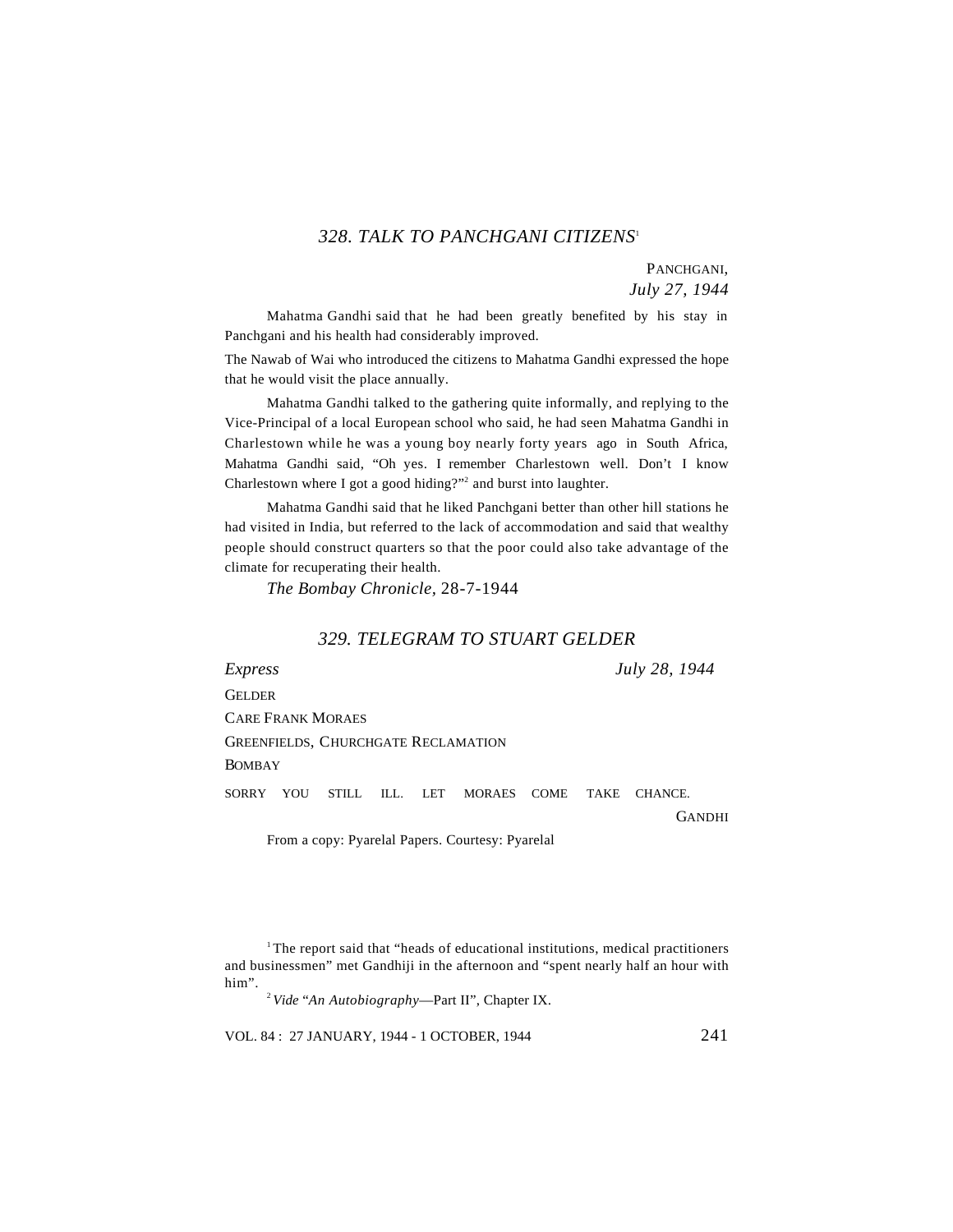## 242 THE COLLECTED WORKS OF MAHATMA GANDHI

## *330. LETTER TO AMTUSSALAAM*

PANCHGANI, *July 28, 1944*

#### DAUGHTER AMTUL SALAAM,

I was pained to read your letter. Your duty is to go to Indore. I will issue no order. I do not want any service from you. It would be a different matter if you fell ill and needed some nursing and came to Sevagram. Your duty is to stay outside and do whatever work you know. It is not a question of my being angry. It is a question of my own limitations. You may, therefore, do whatever service you like, but outside Sevagram. Now that your health is all right there is no need at all to go to Sevagram.

*Blessings from*

BAPU

From a photostat of the Gujarati: G.N. 481

## *331. LETTER TO KUSUM DESAI*

PANCHGANI,  *July 28, 1944*

CHI. KUSUM,

I have your letter. I hope to reach Sevagram, on the 3rd. I will not go to Bombay. I shall catch the train at Kalyan. You may travel by that train. If you do, meet Shantikumar. I myself am keen, of course.

> *Blessings from* **BAPU**

SHRI KUSUMBEHN DESAI

MEHTA POLE

BARODA

From a photostat of the Gujarati: G.N. 1851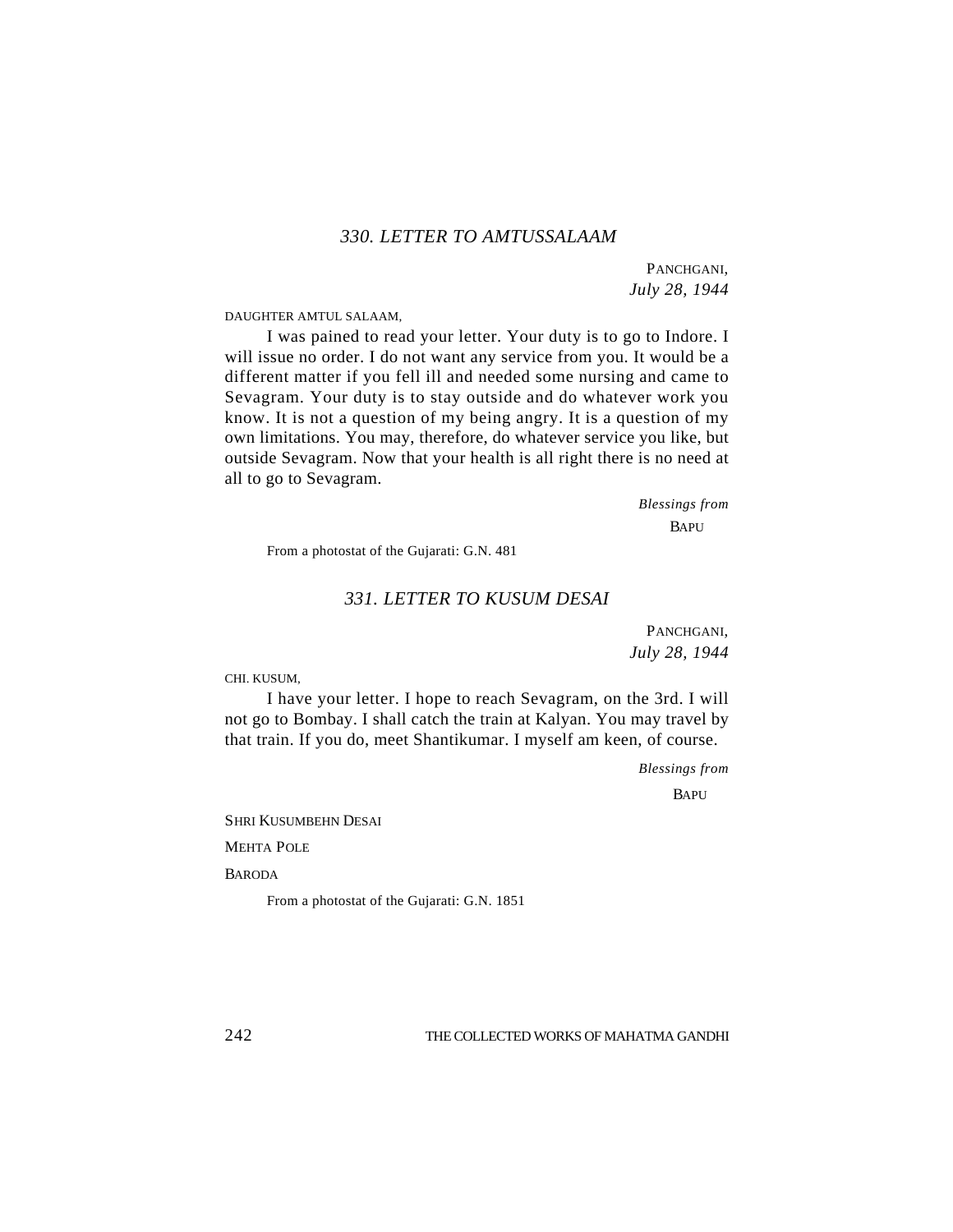## *332. LETTER TO VIJAYA M. PANCHOLI*

PANCHGANI, *July 28, 1944*

CHI. VIJAYA,

I have your letter. I will reach Sevagram on the 3rd. Come over there whenever you wish to. I will wait for your letter. Please reply this letter. Tell Nanabhai that I have received his letter. Tell him that he should certainly come to Sevagram. I am not stopping at Bombay.

*Blessings from*

**BAPU** 

From a photostat of the Gujarati: G.N. 7149. Also C.W. 4641. Courtesy: Vijaya M. Pancholi

## *333. STATEMENT TO THE PRESS*

PANCHGANI,

*July 28, 1944*

The question most discussed with me by visitors is whether I approve of underground activities. These include sabotage, the publication of unauthorized sheets, etc. It has been suggested to me that without some workers going underground they could have done nothing. Some have contended that destruction of property, including dislocation of communication, provided that safety of human life could be ensured, should surely be counted as non-violence. Examples of other nations as having not hesitated to do all these things and much worse have been cited. My reply is that no nation has, so far as I know, deliberately used truth and non-violence as exclusive means for the attainment of freedom. Judged by that standard, I say unhesitatingly, that underground activities, even though utterly innocent in themselves, should have no place in the technique of non-violence. Sabotage and all it means, including destruction of property, is in itself violence. Though these activities may be shown to have touched the imagination and enthusiasm, I have no doubt that they have harmed the movement as a whole.

I swear by the Constructive Programme. Let me recount the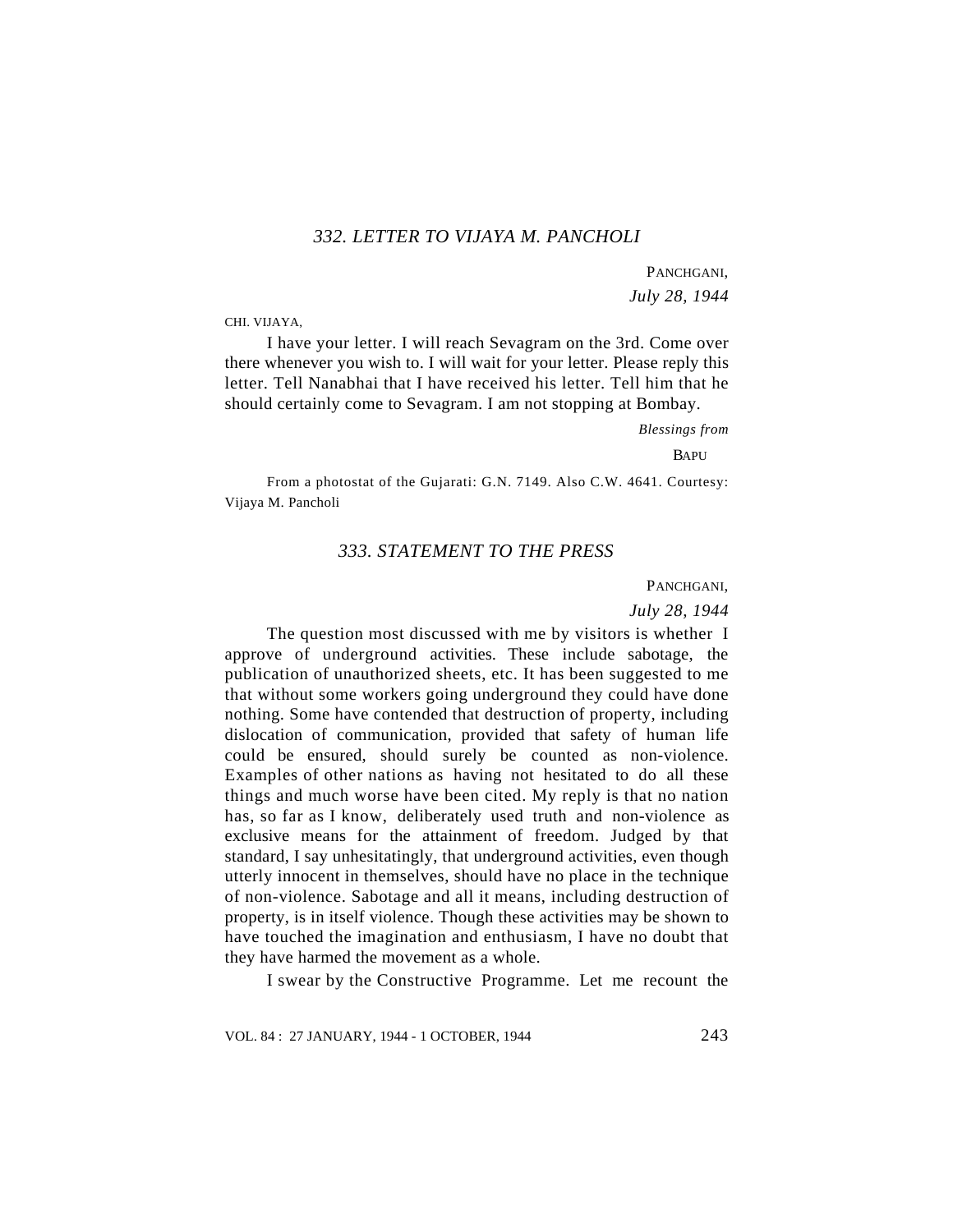items of that programme:

- 1. Communal unity
- 2. Removal of untouchability
- 3. Prohibition
- 4. Khadi
- 5. Other village industries
- 6. Village sanitation
- 7. New or basic education
- 8. Adult education
- 9. Uplift of women
- 10. Service of the so-called aboriginals
- 11. Education in health and hygiene
- 12. Propaganda of *rashtra bhasha*
- 13. Love of one's own language
- 14. Working for economic equality.

Unfortunately the workers have not developed in that programme the living faith which I have. I can but re-emphasize the importance of that programme. And, if the whole of India could be converted to take to that programme, we should reach our goal in the quickest manner possible.

To the workers who are still underground, I advise:

If you share my conviction that underground activity is not conducive to the growth of the spirit of active non-violence, you will discover yourselves and take the risk of being imprisoned, believing that imprisonment, thus undergone, itself helps the freedom  $move$ mnt.<sup>1</sup>

*The Bombay Chronicle,* 29-7-1944

<sup>1</sup>Vide also Appendices "Discussion on Underground Activities", after 31-3-1944 and "Discussion with Underground Workers", after 31-3-1944.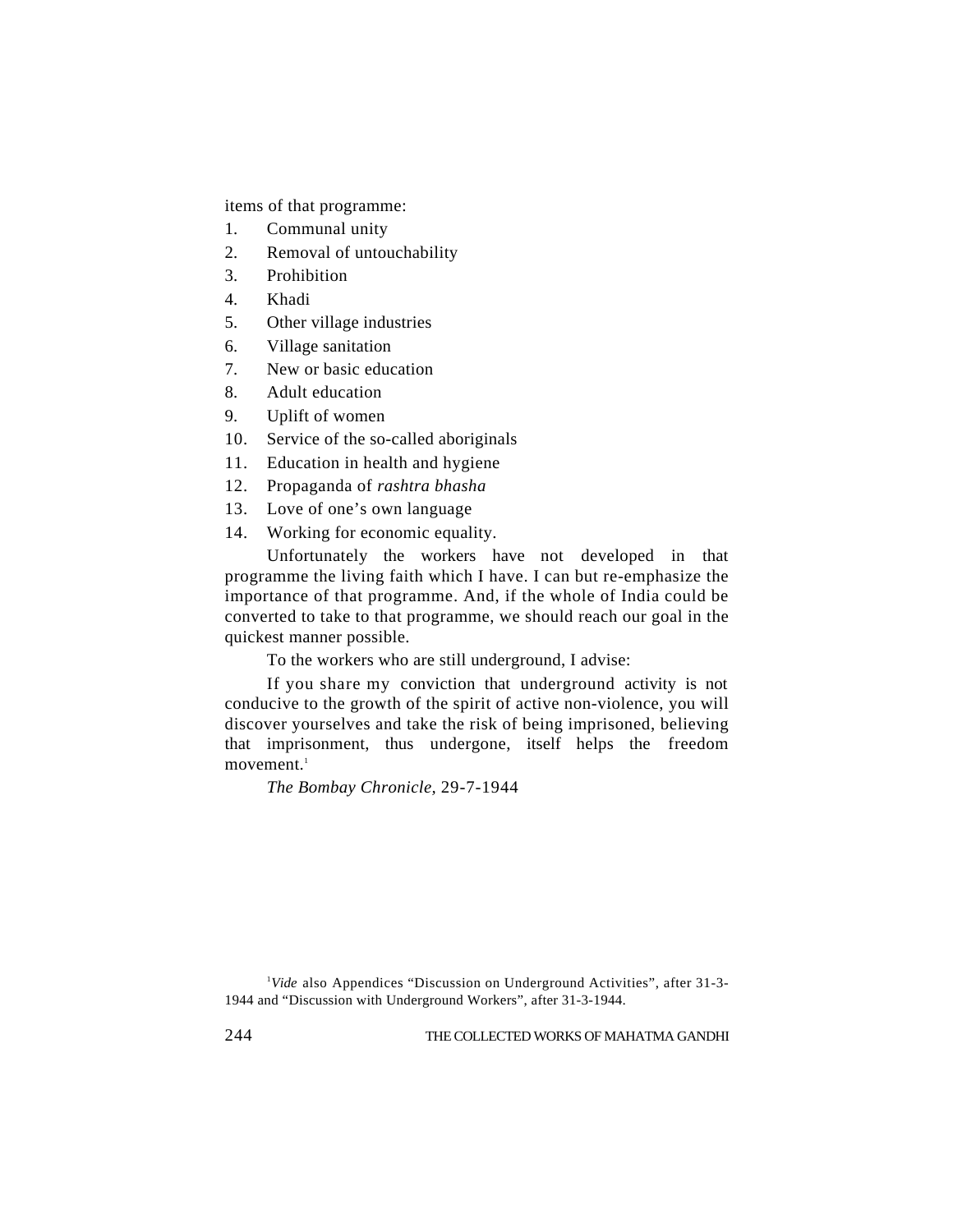## *334. LETTER TO SIR EDWARD JENKINS*

AS AT SEVAGRAM, CAMP PANCHGANI, *July 29, 1944*

DEAR SIR EDWARD,

I thank you for your letter<sup>1</sup> of 16th July. I am thankful for the enclosure of the letter to Miss Agatha Harrison.

> *Yours sincerely,* M. K. GANDHI

SIR EDWARD JENKINS THE VICEROY'S HOUSE NEW DELHI

*Gandhiji's Correspondence with the Government*, p. 35

# *335. LETTER TO SHARDA G. CHOKHAWALA*

PANCHGANI, *July 29, 1944*

CHI. BABUDI,

I got your clean letter. I hope to reach Sevagram on the 3rd. When will I see you and Anand? Though eager, I am not impatient. Come only after you are completely all right. I did try but I could not find a homoeopath who could convince me. I can put faith only if I see some cases [of successful treatment]. Just now I don't intend to send for the book you mention. There is no time. But what can your doctor teach me?

*Blessings to you all from*

**BAPU** 

From the Gujarati original: C.W. 9973. Courtesy: Sharda G. Chokhawala

<sup>1</sup> Which read: "I am dealing with your letter [*vide* "Letter to G. E. B. Abell", 13-7-1944] of 13th July to Mr. Abell who is in Simla. I am sending your letter [*vide* "Letter to Agatha Harrison", 13-7-1944] to Miss Agatha Harrison through the bag as you wish."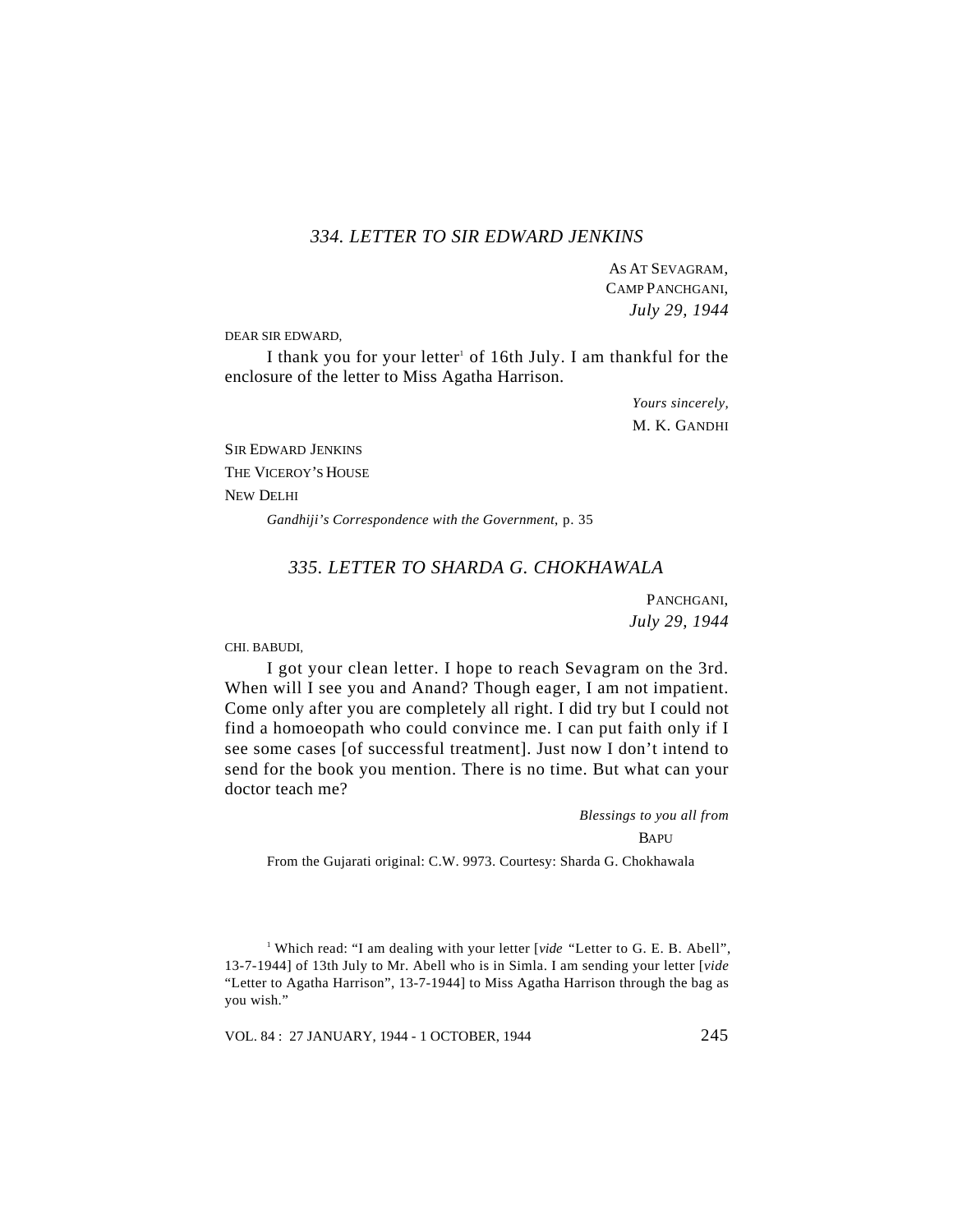*July 29, 1944*

CHI. KRISHNACHANDRA,

I am worried about Balkrishna. I hope he will get through the present crisis. Will he like to stay at Dr. Mehta's nursing home in Poona? I don't know whether or no Dr. Mehta will take up his case.<sup>1</sup> Though I am there, I cannot be relied upon.<sup>2</sup>

I am very busy these days. My pen has strayed into Gujarati, so I will let it go on. I haven't read the whole of Munnalal's letter. He seems all right; that is all I can say now. I am happy that Krishnadas<sup>3</sup> and Jajuji have been released. I am hoping to hear from them in detail.

Mitu<sup>4</sup> must be doing well.

What is the matter with Manojna's<sup>5</sup> sister? Ask her to write to me. I have sent Pyarelal to Bombay. He will be back by Saturday.

> *Blessings from* **BAPU**

From a photostat of the Hindi: G.N. 4442

### *337. LETTER TO GANGADHARRAO DESHPANDE*

PANCHGANI, *July 29, 1944*

BHAI GANGADHARRAO,

I have heard everything from Bhai Pundalik. I have read your account also. I hope that what I am doing will solve the problem. And if any doubt still remains, write to me. You must keep yourself in good health. You have yet to render a lot of service.

> *Blessings from* **BAPU**

From a photostat of the Hindi: G.N. 5224

<sup>1</sup> Vide also "Letter to Balkrishna Bhave", 26-7-1944.

<sup>2</sup> What follows is in Gujarati.

<sup>3</sup> Krishnadas Gandhi

<sup>4</sup>Aryanayakam's daughter

5 Wife of Krishnadas Gandhi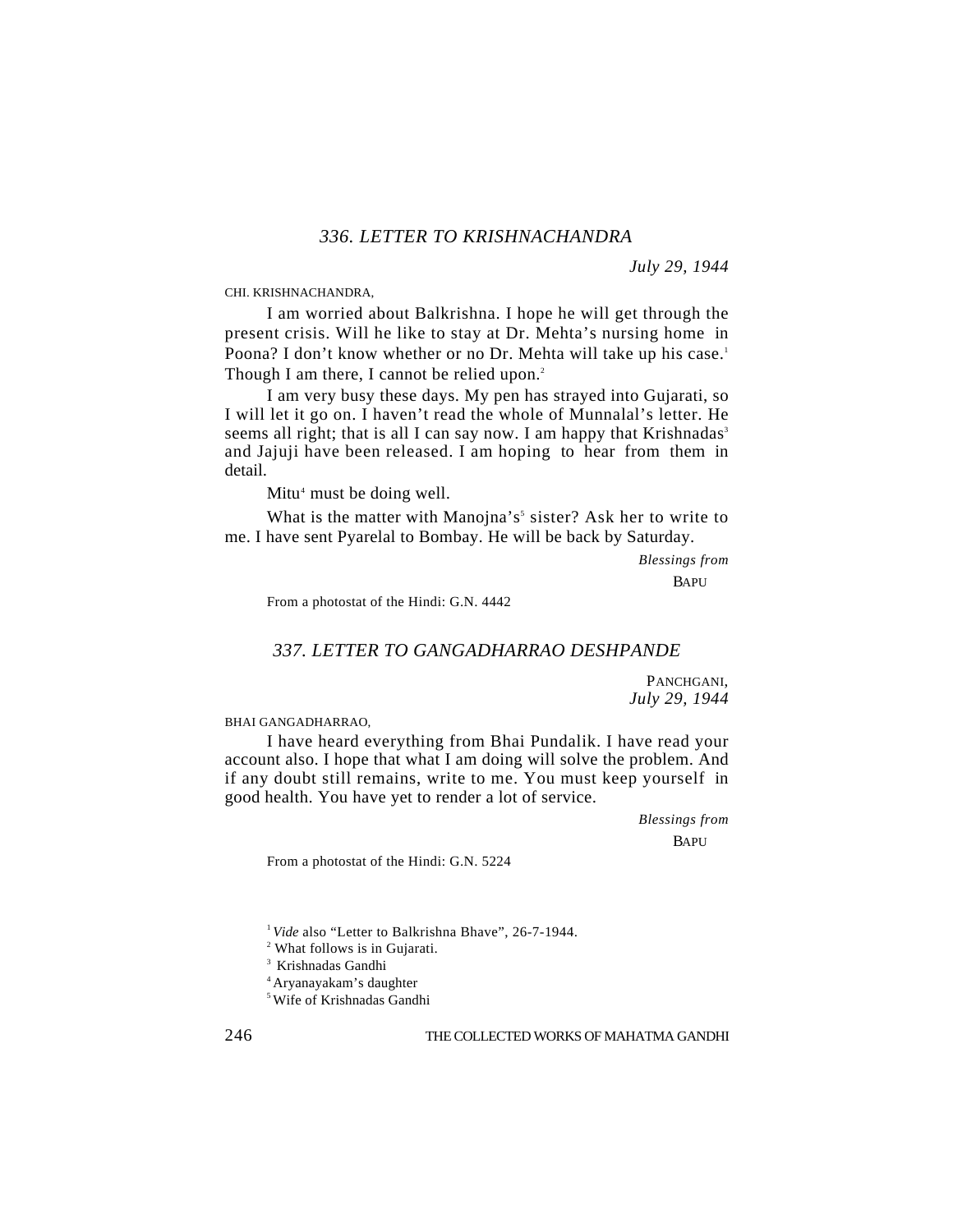## *338. TALK TO BOMBAY CONGRESS LEADERS*<sup>1</sup>

PANCHGANI, [*July*] 2  *29/30, 1944*

Ninth August is a great day and it is the duty of all to observe it. But that part of the resolution which speaks of mass civil disobedience cannot be brought into force because the authority to put it into force was vested solely in me. Today I see no possibility of mass civil disobedience either according to that authority or according to circumstances.

Mass civil disobedience is one thing and the exercise of citizen's right and civil disobedience in pursuance of it is different. The people have been exercising the right of defensive individual civil disobedience since 1920. People in general may not understand the difference between mass civil disobedience and civil disobedience for the defence of individual citizen's rights. But it is necessary to know the differences.

On such occasions as 9th August, people have to understand the difference, and exercise this right of individual civil disobedience for the defence of civil rights. In such places where it is necessary to take the permission of police for meetings, processions and such common civil rights, permission from the police should be asked for. But, if such permission is not granted, people should exercise their civil right in spite of the refusal.<sup>3</sup>

Chief Commissioner's Office, Bombay, File No. 3001/HP. Courtesy: Government of Maharashtra

 $<sup>1</sup>$  According to the source, this is a summary.</sup>

<sup>&</sup>lt;sup>2</sup> The source has "August", evidently a mistake.

<sup>&</sup>lt;sup>3</sup> In the source, this was followed by a "copy of the draft letter to be addressed to the Commissioner of Police, Bombay, by the leader of the procession on August 9", which appeared as "approved" by Gandhiji "in pursuance of this policy", *vide* Appendix "Draft Letter to the Commissioner of Police, Bombay", 15-8-1944.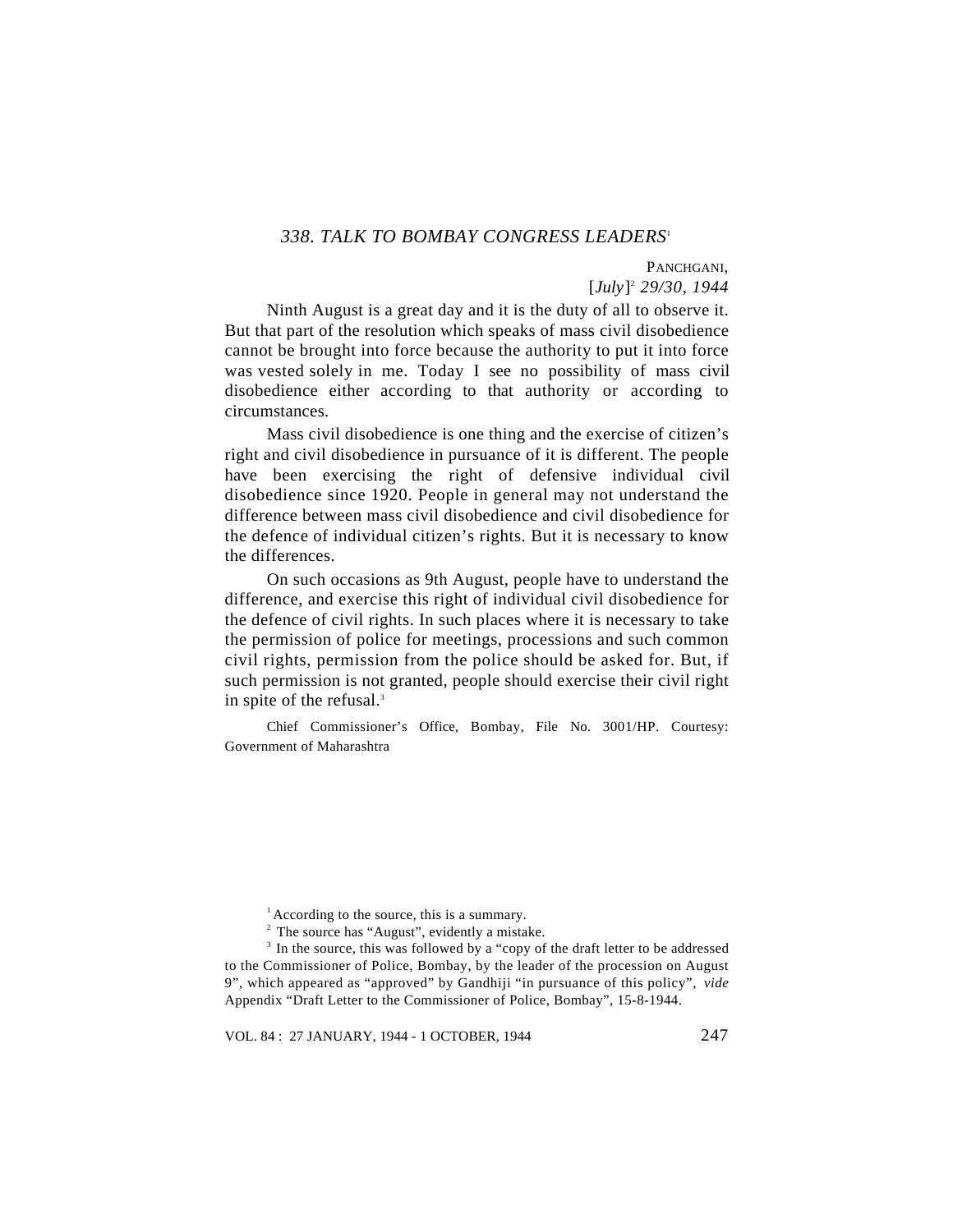## *339. LETTER TO P. C. JOSHI*

AS AT SEVAGRAM, CAMP PANCHGANI, *July 30, 1944*

DEAR FRIEND,

I had duly received your letter<sup>1</sup> of 14th June and also your letter of 26th of July sent with Shri Kumaramangalam.

Your answer to my first question provokes further question for your reply. I understand that although the chief actors among the Allied powers are by no means inclined towards real democracy, you think that by the time the war ends, their designs will be confounded and that the people all the world over will suddenly find self-expression and overthrow the present leaders. In the peoples, according to answer, I am entitled to include us, other Asiatics and Negroes, for that matter perhaps, also the proletariat of Japan and Germany. If such is your belief, I must confess that I do not share it but I keep myself open to conviction. Meanwhile I suggest that the title 'people's war' is highly misleading. It enables the Government in India to claim that at least one popular party considers this as people's war. I suggest, too, that Russia's limited alliance with the Allied powers cannot by any stretch of imagination convert what was before an imperialistic war against that Nazi combine, into a people's war.

Holding the view I do, it is superfluous for me now to answer your argument that "this war has split the world into two camps". Between Scylla and Charybdis, if I sail in either direction, I suffer shipwreck. Therefore I have to be in the midst of the storm. I suggested a way out. Naturally it has been rejected because the powers that be do not want to relax their grip on India. As I am composing this letter to you, I have read and re-read your argument. Every paragraph offends; for, to me, it lacks reality. Please believe me that my prejudice against your party has nothing to do with my examination of your answer to the first question.

Q. 2. Your answer, as far as it goes, I hold to be completely satisfactory. I will not ask you for further proof about your finances. After I have dealt with your answers, I will put my difficulties before

<sup>1</sup>*Vide* Appendix "Letter from P. C. Joshi", 14-6-1944.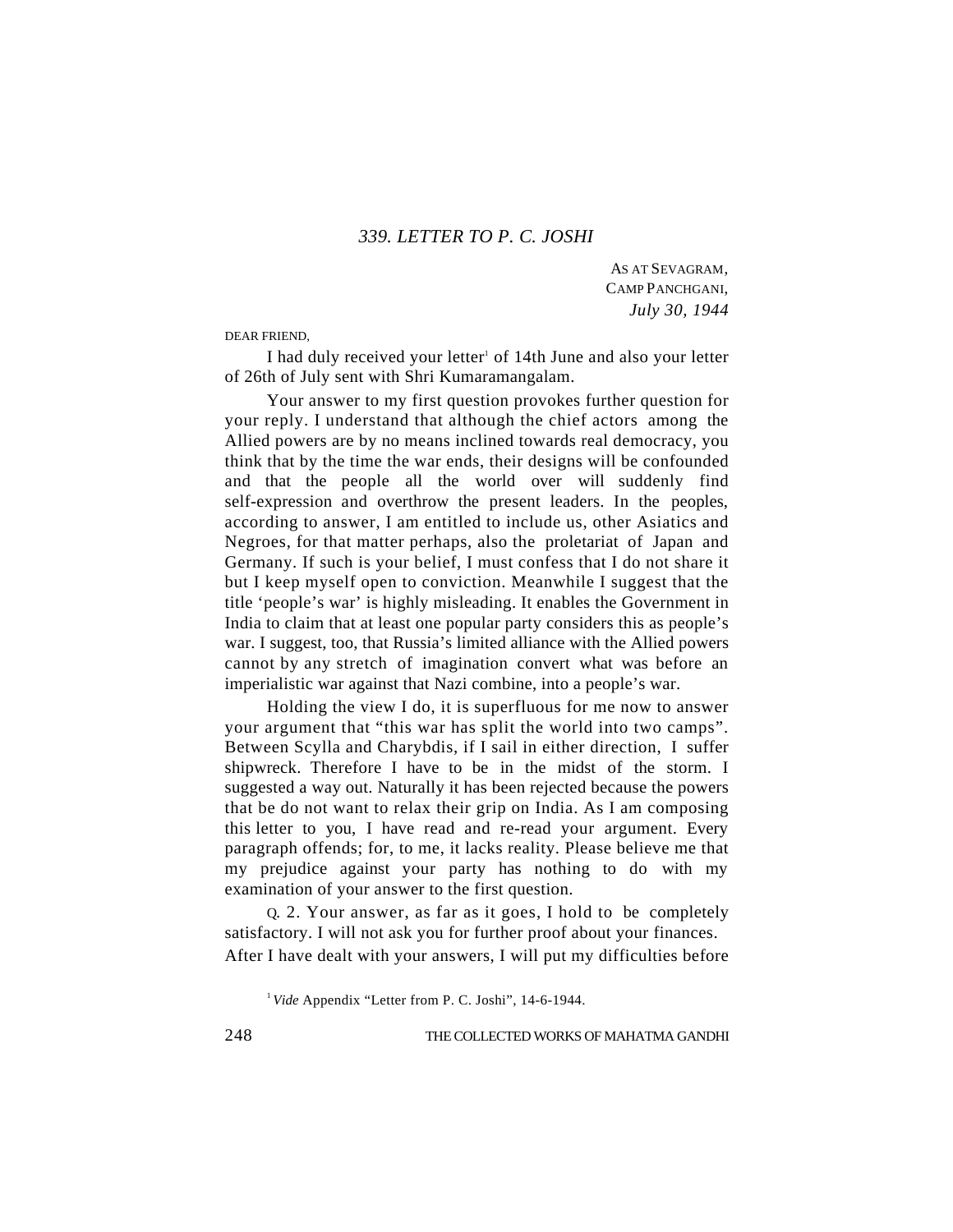you. Your answers to the other questions do not admit of a categorical reply. I understand your answers and appreciate them too. If I was free from prejudices, I would have no hesitation in accepting your answers.<sup>1</sup> But my difficulty is real and I ask for your sympathy. When I make the admission that I have prejudices, it is an appeal to you to have patience with me and to disarm my prejudices in the best manner you can. I can only give you my assurance that I am ready to see anybody you want me to see, to read anything you want me to read and to examine every argument or fact produced by you as dispassionately as I can. I give you this further assurance that I have not acted upon my prejudice, nor shall I do so, unless the prejudices harden into a confirmed belief that your party represents a force of evil and is really an obstacle in the way of the fight for freedom. I am not likely to have that belief easily and, if I have it, you shall have ample notice so as to enable you to wean me from it. I know your worth. You have very able young men and women, as selfless as I would claim to be. You are all hard working and possess great energy and you impose strict discipline on your workers. All this I prize and admire. I would not easily lose such a force because of any preconceived notions of mine.

If I have been inordinately long in dealing with your answers which you sent me so promptly, it was because, as you are aware, I was preoccupied and also because I was examining the evidence that was pouring in upon me unsolicited against your party.<sup>2</sup> I asked them to let me use their names and they have given me the permission. I take the latest first, i.e., Babu Manoranjan Chaudhary. I did not even know that he was coming and when he did ask for an appointment<sup>3</sup>, it was in connection with my acceptance of the Rajaji Formula<sup>4</sup>. Butreally he took the greater part of my time to tell me that the communists had done great injury to the national cause. I am using a milder term than

<sup>1</sup> Referring to this, the addressee, in his reply dated September 12, said: "It hurts us more than you can imagine to read that our nation's leader pleads prejudices as standing in the way of examining slander against a young patriotic party."

 $2$  In his reply, the addressee said: "Mudslinging at political opponents is an old weapon of those who have lost faith in the people and given up all moral values."

<sup>3</sup> Manoranjan Chaudhary was asked (vide "Letter to Manoranjan Chaudhary", 24-7-1944) by Gandhiji to meet him on July 27. Dealing with this, Joshi said in his reply that Manoranjan Chaudhary was the agent of Dr. Shyama Prasad Mukherjee who was bitterly anti-communist as he had been exposed by the communists.

<sup>4</sup>*Vide* Appendix "C. Rajagopalachari's Formula", after 5-8-1942.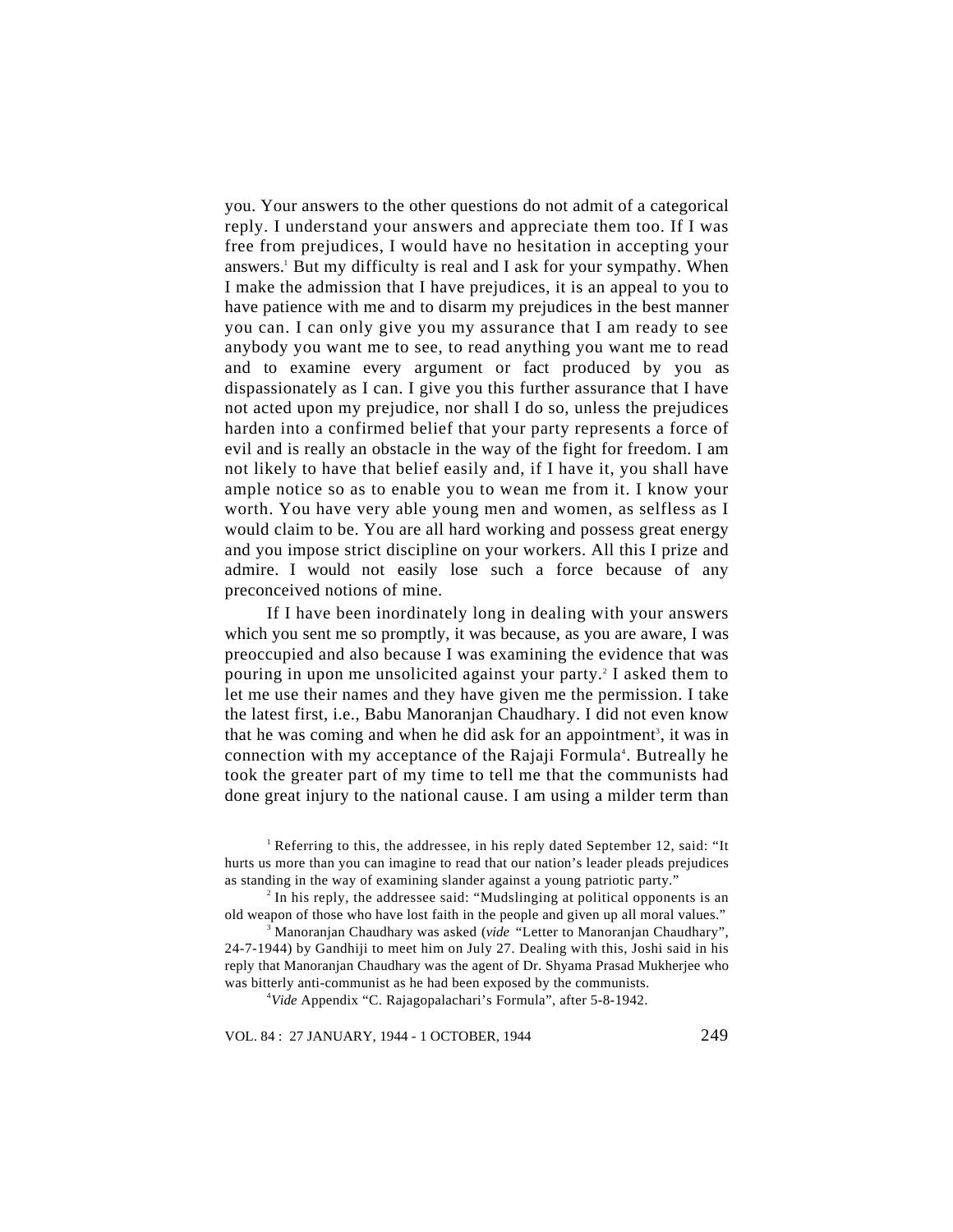was really used before me. He has left papers which I have not been able to study. And he has also left with me a printed book<sup>1</sup> which I have glanced through personally and it makes bad reading. The printed book can be seen by any deputy you may choose to send. Probably you have seen it yourself.<sup>2</sup>

The other is Sjt. Kaleswara Rao of Bezwada. He also sent me a long letter from which I quote the salient passages<sup>3</sup> (see enclosure<sup>4</sup>). Add to this the numerous letters I have received from correspondents, known and unknown, all impeaching the party. I understand, too, that Shri Jayaprakash Narayan is also 'disillusioned'.

You have referred me to Mian Iftikharuddin<sup>5</sup> and Shaukat Ansari, both of whom I know well and for whom I have great regard. Unfortunately Iftikharuddin is in jail. I have never talked about Communism to Shaukat, because I know him and his wife Zohra apart from their politics. But no general assurance from them will obliterate the evidence that has forced itself upon me and of which I have given you a bird's-eye view. I will ask you not to dismiss all this evidence as so much prejudice. I would ask you not to be angry with your critics, however ignorant they may be. You will have legitimate cause for anger, if their criticism is malicious and conceived with a hostile intent. Lastly, I ask you to believe me that I want to impress the services of every one of you for the cause of independence to be fought along the lines that I have chalked out for myself and the whole country. And if I am convinced that I am going astray and that yours is the correct method, I would like to be won over by you

<sup>1</sup> War Against the People, by Kalyani Bhattacharya. Joshi alleged that she was not the author, but Dr. Shyama Prasad Mukherjee got it written and paid for its publication.

 $2$  Joshi said that he had not read it but glanced through it. Immediately on receiving it, he had asked the Bengal Committee of Communist Party whether he should answer it in *People's War* to which they replied: "Need not bother because it had been withdrawn from circulation as all decent Bengalees who read it felt disgusted over it."

<sup>3</sup> Regarding Kaleswara Rao's accusation, Joshi asked Gandhiji to call Sundarayya, the Andhra Communist leader, and Kaleswara Rao together and judge or to hold a trial in public with C. Rajagopalachari and Mrs. Sarojini Naidu as judges.

<sup>4</sup> Not reproduced here.

5 President, Punjab Provincial Congress Committee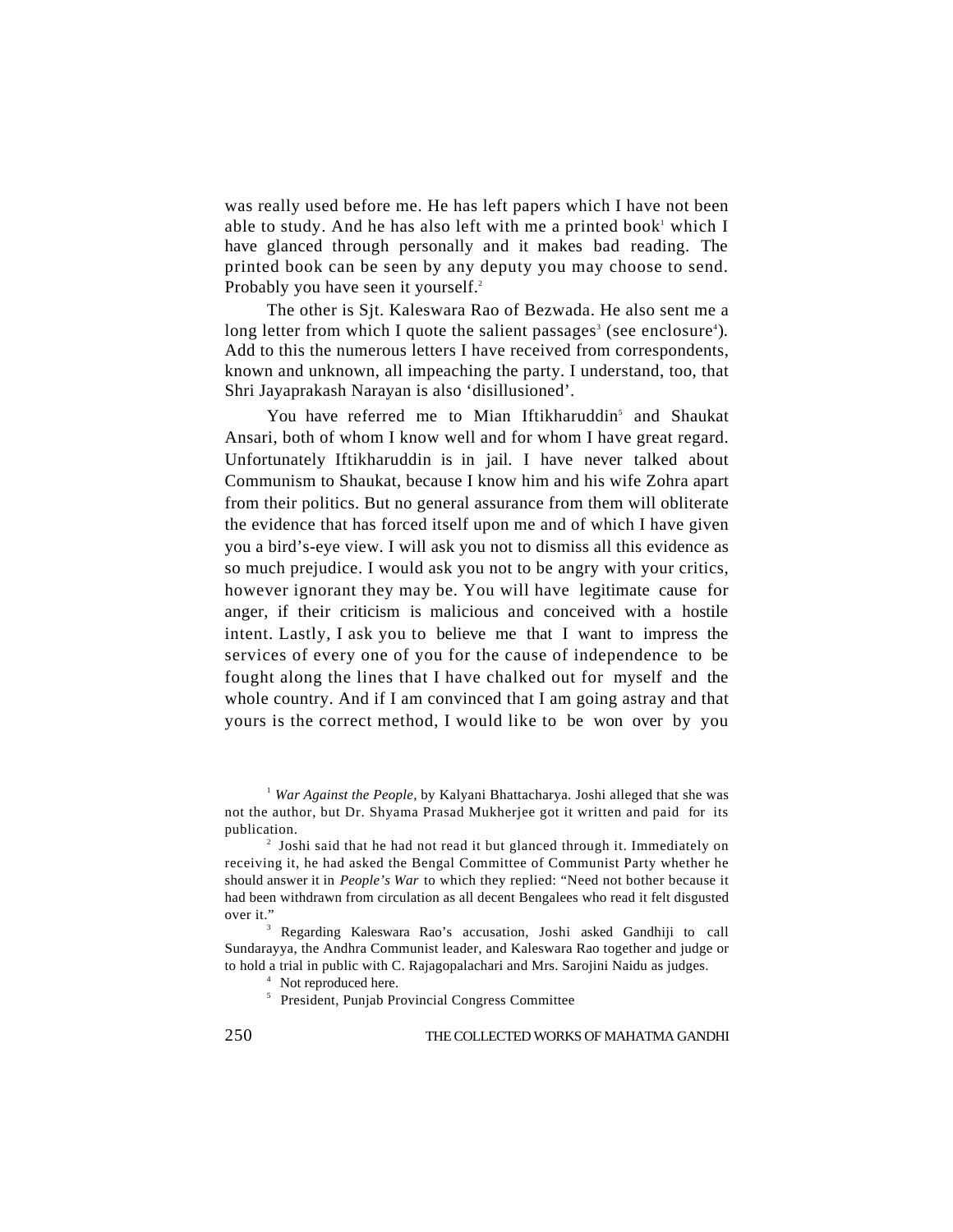toyour side and I will sincerely and gladly serve as an apprentice wanting to be enlisted as a unit in your ranks.

> *Yours sincerely,* M. K. GANDHI

*Correspondence between Mahatma Gandhi and P. C. Joshi,* pp. 17-22

### *340. INTERVIEW TO "NEWS CHRONICLE"*<sup>1</sup>

[PANCHGANI, *July 30, 1944*] 2

Mr. Amery knows better, but it is convenient for him to brush aside my offer<sup>3</sup> by saying that the formula is not even the starting point. Had it not been the starting point, there would not have been all the discussion about my formula that has taken place in the Press.

Asked if he shared the feeling that the British Government is planning to by-pass the political problem by focussing public attention on economic issues, Gandhiji said:

Imagine the economic regeneration of England if she is

<sup>1</sup>The report said that this was in answer to the statement made by L. S. Amery, Secretary of State for India, during a debate in the House of Commons on July 28. According to *The Indian Annual Register,* 1944, Vol. II, p. 308, Amery had said: " . .. So far as India's future constitution is concerned . . . an agreed constitution could only be arrived at if the predominantly Muslim provinces were free to adhere or stand out.... Apart from that particular issue . . . one central demand upon which he does not leave any room for ambiguity . . . is the demand for the immediate recognition of India's independence under a provisional government, in which the only powers reserved to the Viceroy are those which deal with the control of active military operations. All reserve powers indispensable to ensure that the various functions of administration are co-ordinate with war effort and also those indispensable to safeguard the constitutional position for minority elements—all those are to disappear. Well, that is, after all, just the demand upon which the negotiations with the Congress broke down two years ago and were bound to break down. I will only invite the House to read Mr. Gandhi's statements side by side with those then issued by Congress leaders, to see that, in this respect at any rate, there has been no real advance. Indeed Mr. Gandhi now adds the further stipulation that India is to bear no part of the cost of her own defence. So long as those are the basis for his proposals, they obviously do not form even the starting point for a profitable discussion either with Lord Wavell or with the interned Congress leaders."

 $2$  The interview appeared as reported under this date-line.

<sup>3</sup> Vide "Interview to Stuart Gelder", 4/6-7-1944 and "Interview to the Press", 14-7-1944.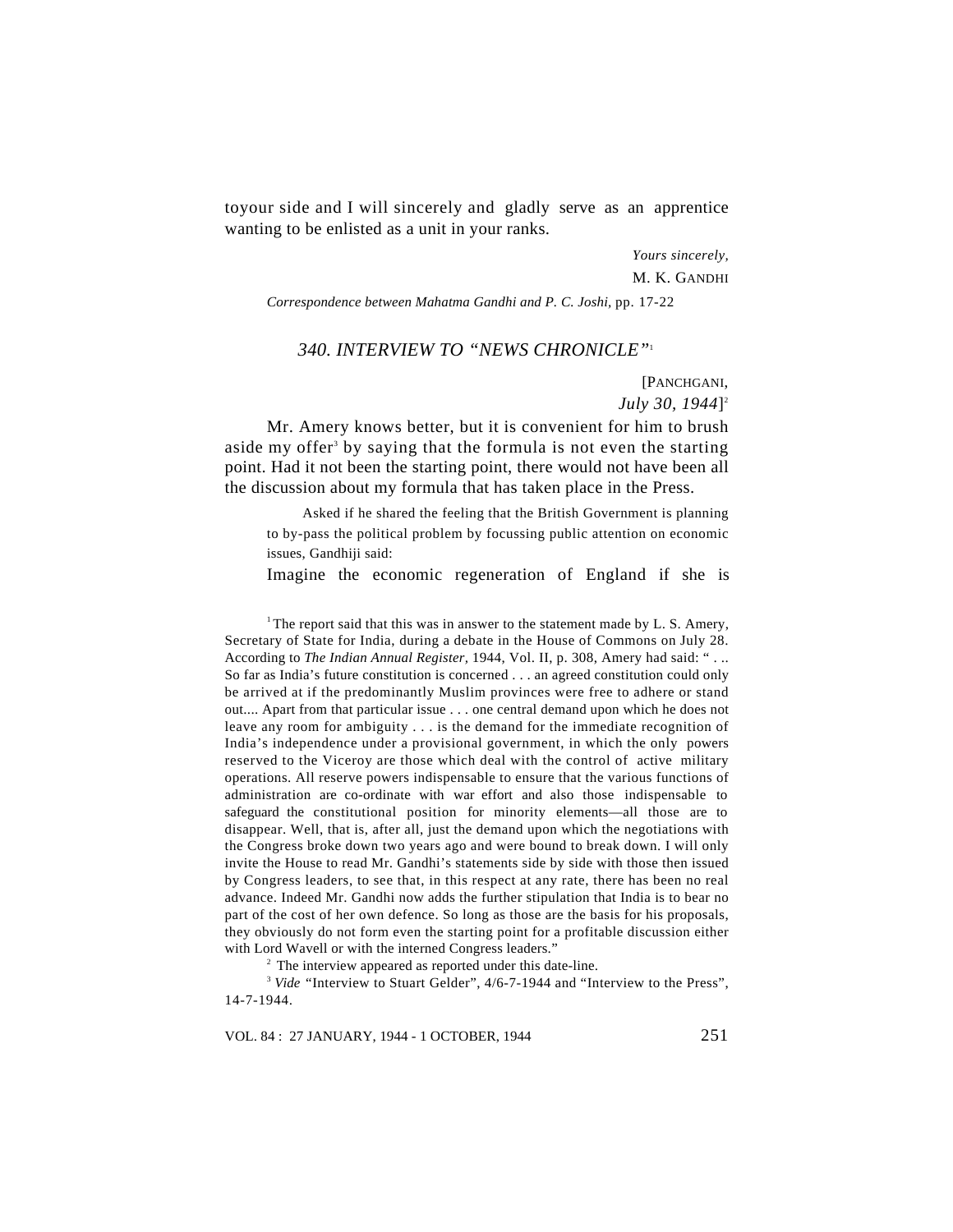politically subjected to an extraneous power. I can understand theruthless exploitation of the economic resources of India by a power that has held her in bondage for over 150 years, but that will not be economic prosperity for India. It will spell economic dejection and political degradation. I am amazed that British statesmen who happen to be ruling India today are not satisfied with the mere rejection of a plan conceived in all honesty, but that they should even suggest that the political question should be shelved during the war and that attention should be concentrated on India's economic salvation<sup>1</sup>.

*The Hindu,* 1-8-1944

#### *341. INTERVIEW TO THE PRESS*

PANCHGANI, *July 30, 1944*

I have noticed this.<sup>2</sup> It has caused me pain as also amazement that the representatives of the British nation, who have a long and distinguished record of heroic fight for political freedom, should divorce the economic development of India from political subjection and give the former preference over the latter. To me it looks like putting the cart before the horse, and I have not yet seen any horse performing the trick of pushing the cart with its nose. It was, therefore, a pleasure to find two noted industrialists, Mr. J. R. D. Tata and Sir Homi Mody, summarily rejecting the idea put forth in the House of Commons and holding out, I suppose, from bitter experience, that the economic development of India was dependent upon the solution of the political deadlock, in other words a proper national government functioning at the Centre. I suppose they had in mind the gigantic concessions that have been made during recent years to British monopolists. They must have had in mind also the strangling of Indian enterprise. What can, therefore, happen without a national government is not the economic development of India, but its exploitation and degradation.

<sup>1</sup>Vide also the following item.

 $2$  According to the report, Gandhiji was alluding to "the House of Commons" debate with particular reference to the consensus of opinion . . . that the economic development of India was of greater importance than the solution of the political deadlock". *Vide* also the preceding item.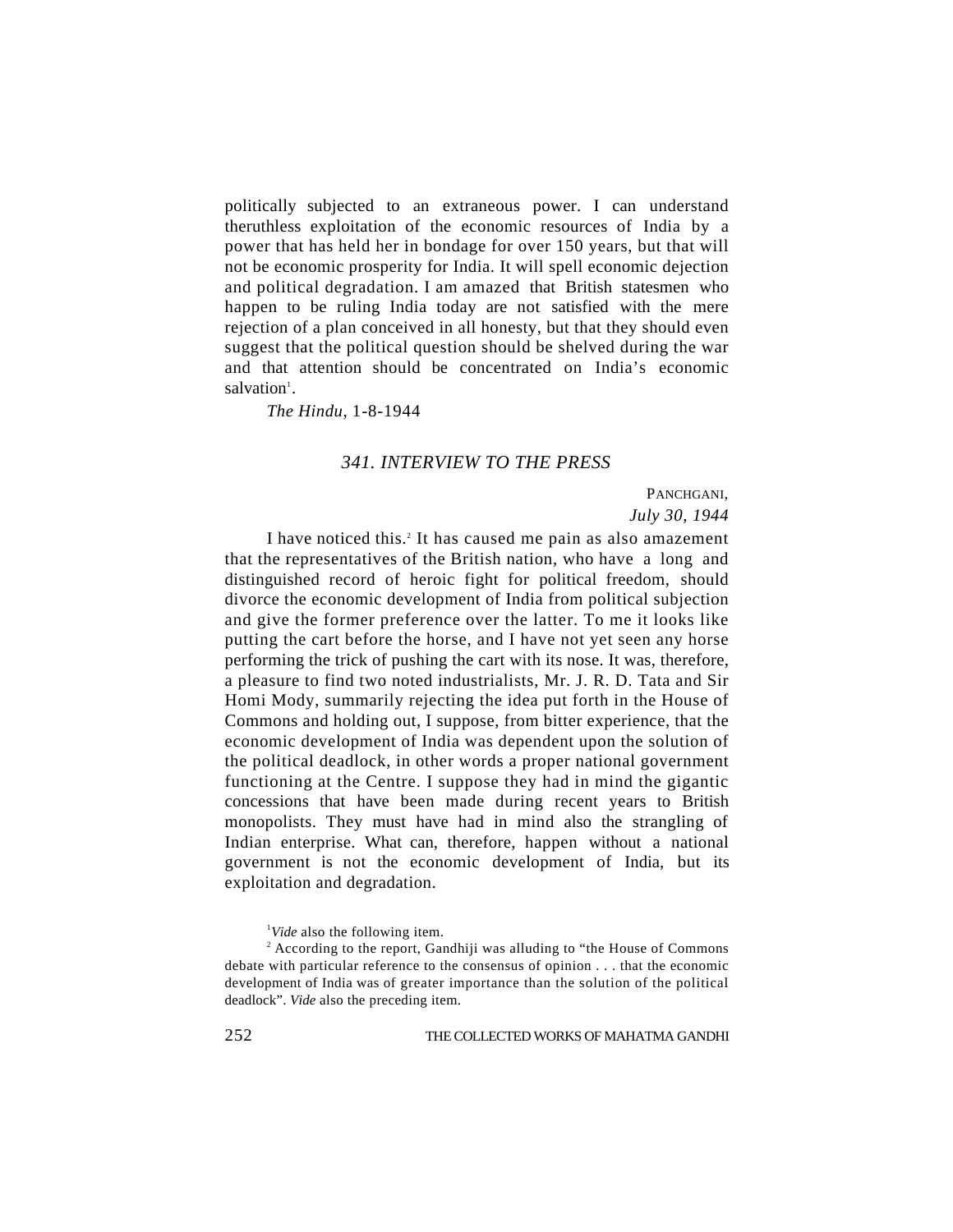Members of the House of Commons, not knowing the realities in India, may philosophize and talk of the immediate importance of economic development. I wish they can see what is going on today inIndia. I have no shadow of doubt in my mind that the Bengal famine, as also famines in other parts of India, were man-made and not God-made. I need not impugn the honesty of the rulers who have been sent out to India from Britain.

I hold that in spite of all the honesty that the British rulers can summon to their assistance, it is impossible for them to get behind the Indian skin and know the real disease. The consensus of opinion in the House of Commons, therefore, is for me a terrible pointer. It confirms me in my opinion that the "Quit India" resolution was no hasty cry conceived in anger. To put the same in parliamentary language, it demands that India must be now governed by Indians chosen by her own people—not a coterie but the whole mass of the people without distinction of race, creed or colour. It is unfortunate that the House of Commons has once more missed the opportunity of making the issue between the Allied powers and the Axis powers a real issue of democracy versus autocracy, or the exploitation of classes or nations by a class or a nation armed to the teeth. My offer presented that issue in the clearest possible language that I could command. It was presented on behalf of all the exploited nations and races of the earth. It is a great pity that the Lords and the Commons have turned down my offer. The Allies will have their victory, but the exploited races will not feel the glow of it. They will know that the seeds of another and deadlier war will be sown by that very victor. I ask myself the question: 'Must rivers of blood flow for such an empty victory?'

Asked when he expected to meet Mr. Jinnah, Mahatma Gandhi said:

I expect to meet the Qaid-e-Azam as soon as he wants me, of course, health permitting. The publication of the Formula<sup>1</sup> is in pursuit of negotiations for a communal settlement. It is not an idle effort. It is conceived in all sincerity. It is unfortunate that the criticism that has been levelled against it, so far as I can see, has been conceived out of prejudice or careless study of the Formula. Nor is it an offer on the part of any party. It is a contribution from two life-servants of the nation towards the solution of the communal tangle, which has hitherto defied solution. It is in open invitation to all

<sup>1</sup>Rajaji Formula; *vide* Appendix "C. Rajagopalachari's Formula", after 5-8-1942.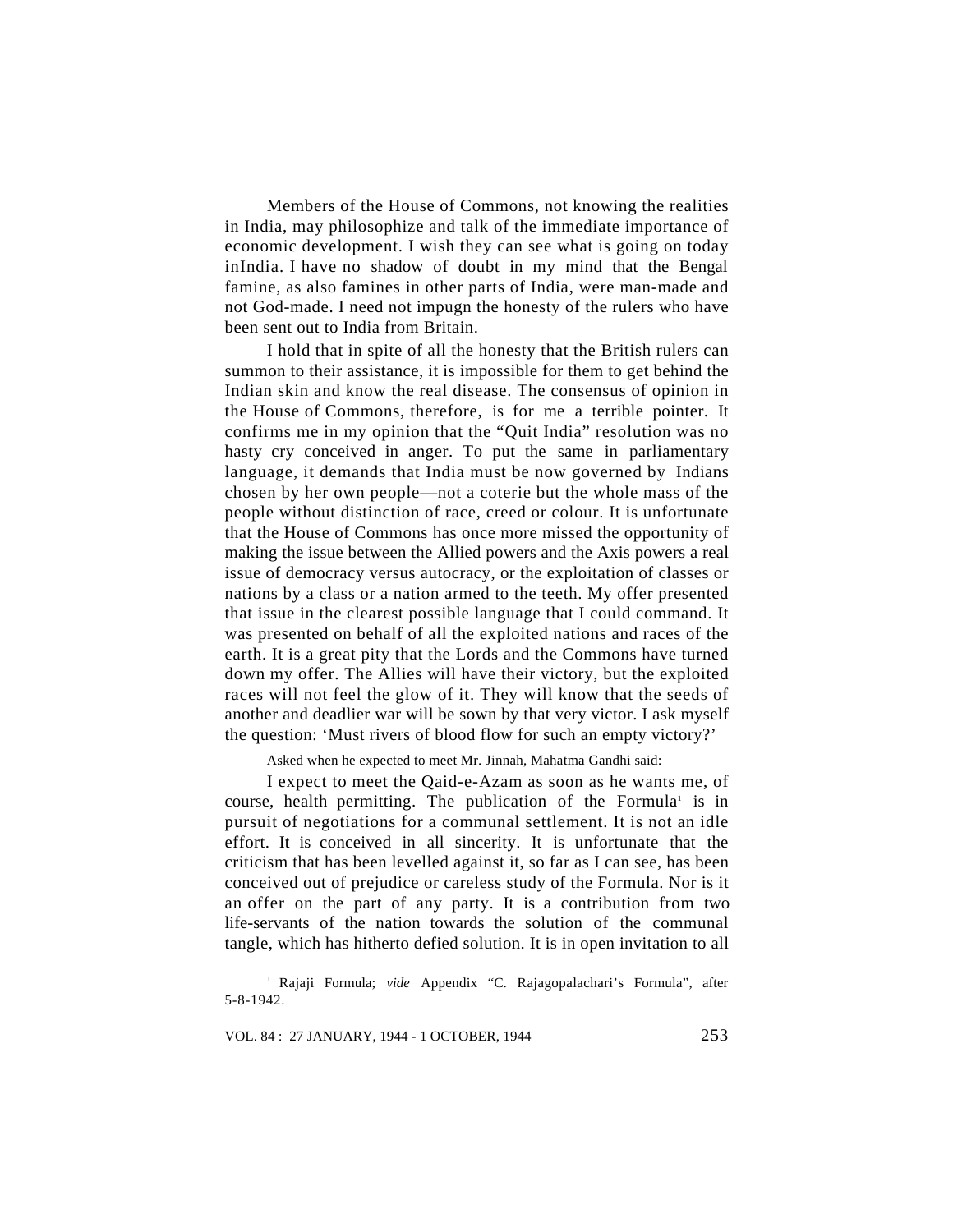parties to apply their minds to the solution. The Rajaji Formula is intended as a help to all lovers of the country. It is the best we could conceive, but it is open to amendment, as it is open to rejection or acceptance.

Gandhiji told that British Government's rejection of the offer does not affect the Rajaji Formula in anyway whatsoever. As far as he remembered, Gelder did notthe proposal, and, if he did, he must have got it from Rajaji and not from him.<sup>1</sup>

In a way the rejection of my offer for the resolution of the political deadlock enables all parties to concentrate their attention on communal settlement. Whilst I had said and repeat that the presence of a third party effectively prevents a solution, it was never meant to convey that I would make no attempt at an honourable solution, even while the third party continued to dominate this land of ours. No one will be more pleased than I, if we can pull through a solution which satisfied all parties.

To a reporter who asked if Mahatma Gandhi would advocate Congressmen going back to jail in view of the British Government's rejection of his proposals, Mahatma Gandhi said:

Have you ever known any sane person without any cause going to jail, or after discharge going back to jail? But a person who holds his self-respect or his country's liberty dearer than life itself invites suffering even unto death in defending either and, in that process, if jail comes his way, he welcomes it. The question, therefore, should be addressed to the Government: 'When do you propose to take back to jail those whom you have released?' I know that Government are not going to oblige you by answering your question.

*The Hindu,* 1-8-1944

### *342. LETTER TO SHWAIB QURESHI*

PANCHGANI, *July 31, 1944*

MY DEAR SHWAIB,

Your description of the boy brings tears to the eyes. I have a vivid recollection of my struggle with the child. God's peace on him and you, the parents.

So, you see, the Qaid-e-Azam and I are to meet. If the publication of the C. R. Formula was blameworthy, I must share the

<sup>1</sup>This paragraph is reproduced from *The Bombay Chronicle,* 31-8-1944.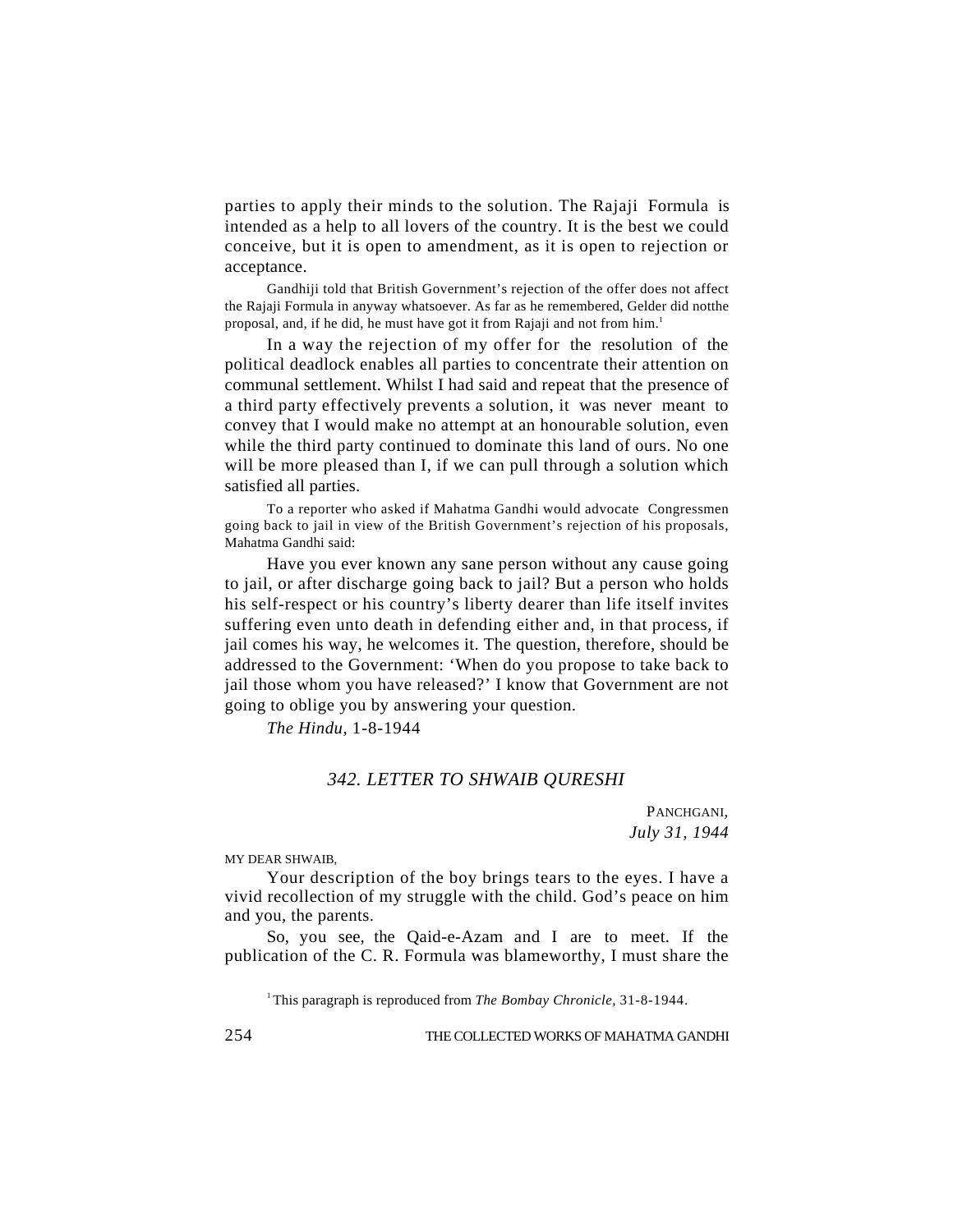blame equally with him. Anyway you will work away, I know. Love to both.

**BAPU** 

SHWAIB SAHEB QURESHI

**BHOPAL** 

From a copy: Pyarelal Papers. Courtesy: Pyarelal

## *343. LETTER TO REKHDE*

AS AT SEVAGRAM, *via* WARDHA, 1 *July 31, 1944*

MY DEAR REKHDE,

Your letter makes me sad. Yours is not the only case of its kind. And I am quite helpless. Cases such as yours are inevitable in a national struggle. Values have to be changed. We cannot live the old life and still be in the struggle.

I am extremely sorry, I cannot send an encouraging letter to your liking.

> *Yours sincerely,* M. K. GANDHI

From a copy: Pyarelal Papers. Courtesy: Pyarelal

## *344. LETTER TO JANAKIDEVI BAJAJ*

*July 31, 1944*

CHI. JANAKIBEHN,

If God is kind, I shall arrive there on the 3rd just to see how you are doing. I said "kind" through ignorance. God is always kind. If we do not recognize that kindness, that is our stupidity. We are, however, all subject to His Will, whether willingly or unwillingly. If, therefore, it is His Will, we shall meet on the 3rd. I am glad that Madalasa<sup>2</sup> and Om<sup>3</sup> will be there. I will, of course, miss Savitri<sup>4</sup>. About

 $<sup>1</sup>$  Permanent address</sup> <sup>2,</sup> Addressee's daughter 3 *ibid* 4 *ibid*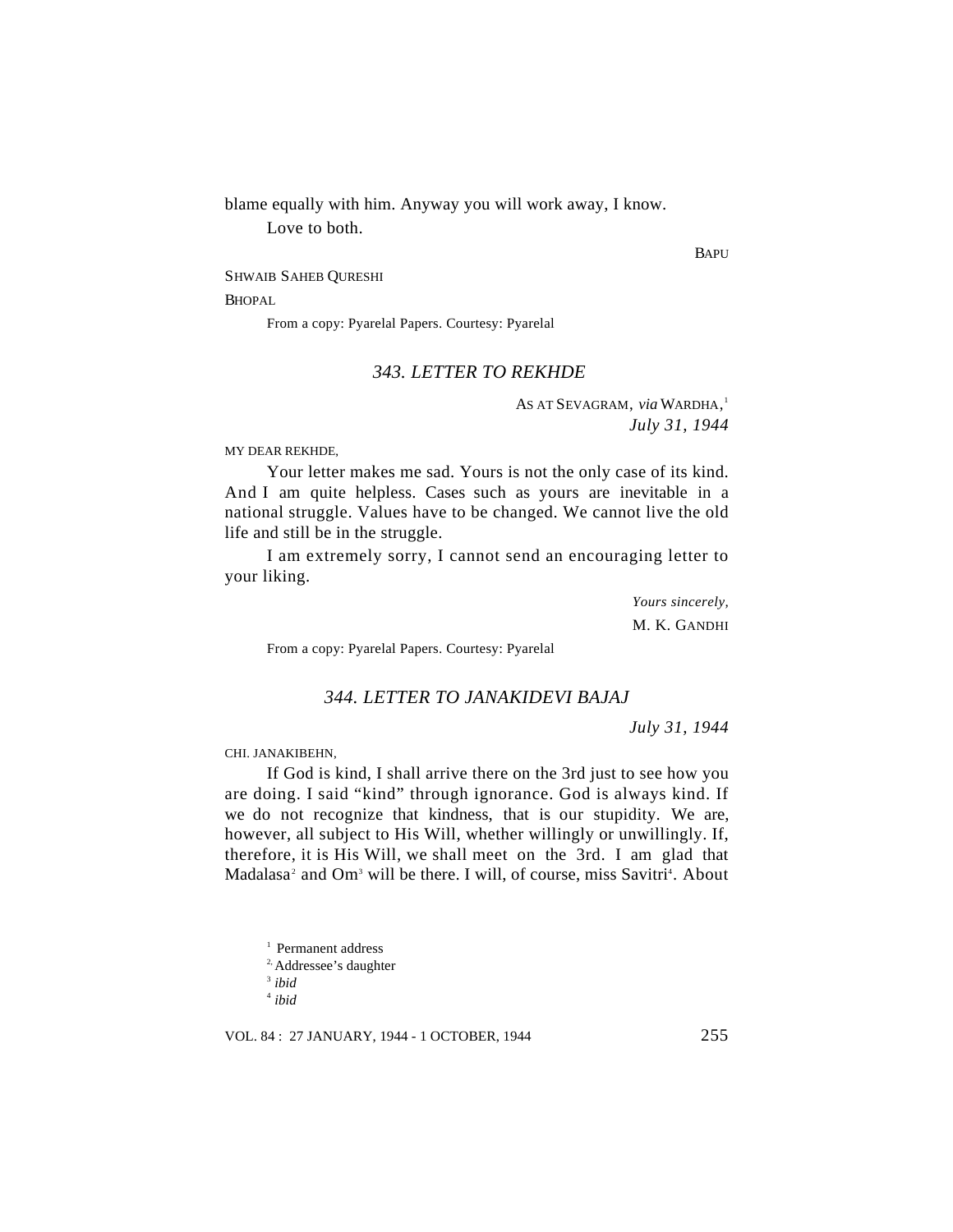Kamala<sup>1</sup> I needn't say anything. She is a very busy woman. Now, if I mention more names, I will have to take another slip of paper and, moreover, where is the time.

> *Blessings from* **BAPU**

From a photostat of the Gujarati: G.N. 3033

## *345. LETTER TO A. V. THAKKAR*

*July 31, 1944*

BAPA,

This is just to make you laugh, if I can. When there is a clash of temperaments, father-son, husband-wife, friend-friend, do not break off their relationship but live separately. Compared to you, Swami is as meek as a woman. We have among us men who have more than one wife. You have a right to have many wives like Swami. All these days you put up with him. Pull on for a few more years. Little more of life remains. And I have explained how to carry on.

You are working with all your strength. But how many tasks can you look after? When the volcano has burst, this memorial seems a very trivial matter. I cannot bear to see people like you sacrificing their all for its sake. But I am keeping silent because I think that the women and children in the villages may gain something from it.

**BAPU** 

[PS.]

I hope to reach Sevagram on the 3rd. From a photostat of the Gujarati: G.N. 1193

### *346. LETTER TO CHIMANLAL N. SHAH*

[*July 31, 1944*] 2

CHI. CHIMANLAL,

What about Amritlal? Do bring Prahlad here if you wish to. How is the new arrangement working? If there is much work in the field,

<sup>&</sup>lt;sup>1</sup> Addressee's daughter-in-law, Kamalnayan's wife

 $2$  From the G.N. Register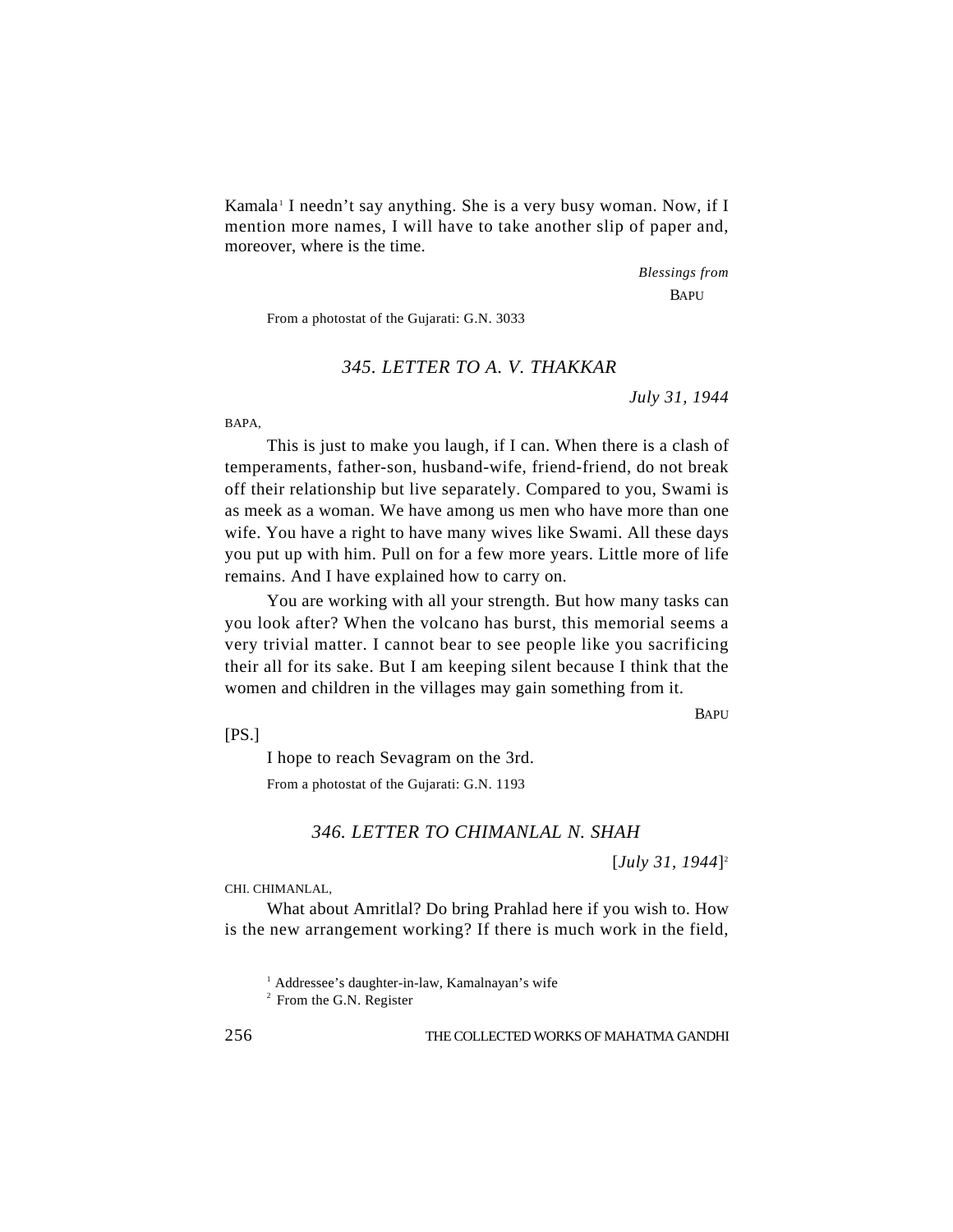some of us should give to it as many hours as we can spare. The work of weeding and so on is easy. Stock the grass, etc., in the godown.

> *Blessings from* **BAPU**

From a photostat of the Gujarati: G.N. 10614

### *347. LETTER TO KASHIBEHN GANDHI*

[*July 31, 1944*] 1

CHI. KASHI,

I might say, you have now crossed the threshold of old age. You have, however, to live for many more years, not merely for the sake of living but for rendering service. One who lives merely for the sake of living does not truly live; only he who lives for the sake of service can be said to live [truly]. And he who dies in harness also lives [for ever]. Hence give up all worries, and devote yourself to such service as your mind and body permit.

From a copy of the Gujarati: Pyarelal Papers. Courtesy: Pyarelal

#### *348. LETTER TO SHRIKRISHNA SINHA*

[*July 31, 1944*] 2

BHAI SHRIKRISHNA SINHA,

Read the enclosed wire. Do as you think right. I do agree that no time should be given to the collection of the Kasturba purse at the cost of any social service. Whatever can be collected without any great effort should be considered valuable [enough]. I have not replied to the wire. You should do it yourself.

Bapa writes and says that you and Anugraha Babu<sup>3</sup> keep indifferent health. Preserve your health. You have yet to render a lot of service.

I leave Panchgani tomorrow. God willing, I shall reach Sevagram on the 3rd.

*Blessings from*

BAPU

From a copy of the Hindi: Pyarelal Papers. Courtesy: Pyarelal

 $1$  In the source, the letters are placed among those of this date.

2 *ibid.*

<sup>3</sup> Anugrah Narayan Sinha.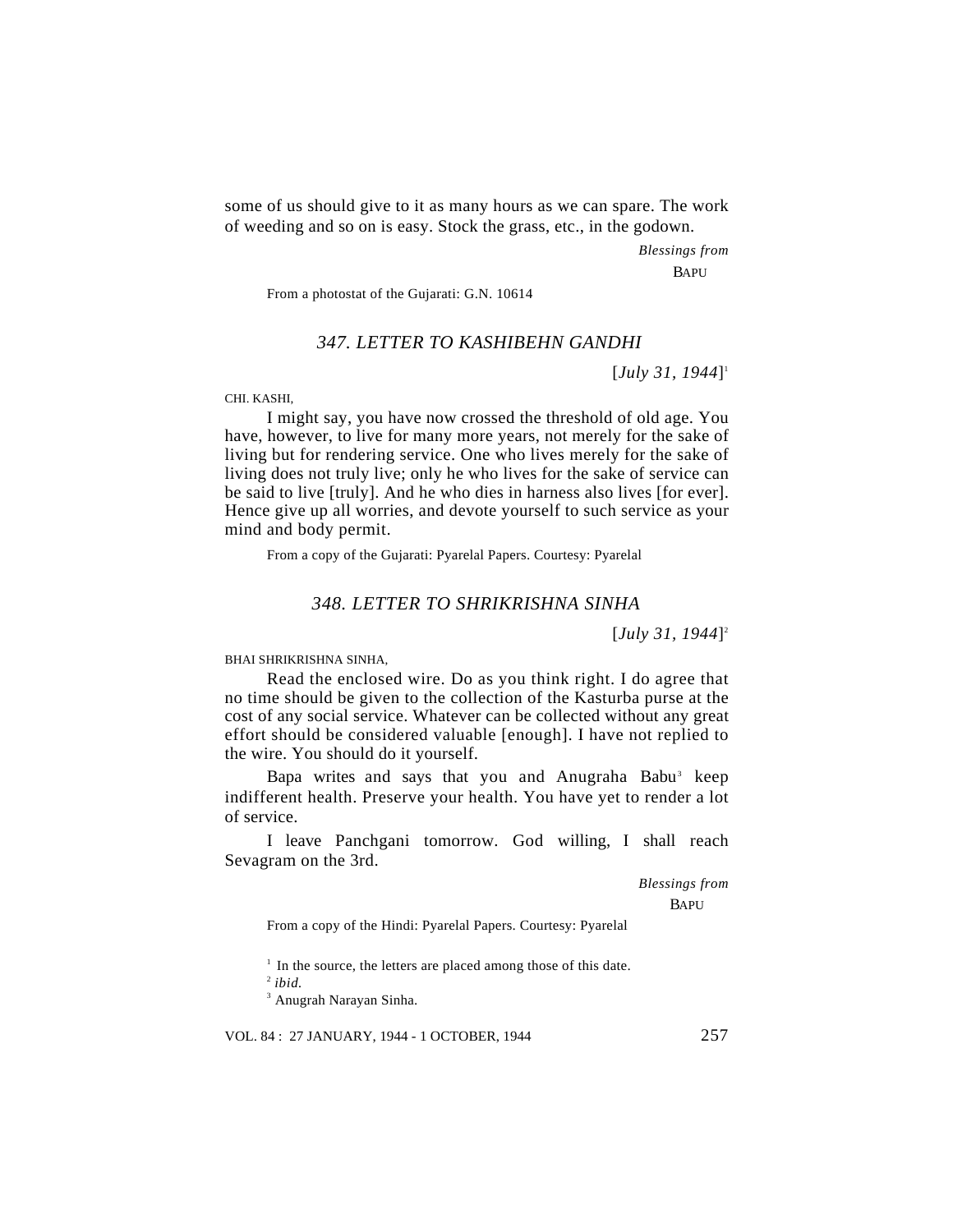## *349. MESSAGE TO PEOPLE OF ASSAM*<sup>1</sup>

PANCHGANI, *July 1944*

If the people feel that the present policy of the Government on settlement and immigration is oppressive and anti-national, let them fight it non-violently or violently, if necessary.

*The Bombay Chronicle,* 19-12-1944

### *350. LETTER TO ARUNA ASAF ALI*

[On or before *August 2, 1944*] 2

PRIYA ARUNA,

You must not discover yourself unless you feel the wrong of secrecy. You must not be displeased if I hold an opinion which does not coincide with yours. I shall not love you the less because I cannot see eye to eye with you. You should be patient with me. Do nothing in a hurry. I have not judged anyone. I have given my opinion about certain acts. You will harm the cause by acting against your judgement.<sup>3</sup> See me when you like. Don't be in a hurry. Don't be sad.

Love.

**BAPU** 

*From a copy: K. M. Panikkar Papers. Courtesy: National Archives of India*

<sup>1</sup>The report said that Gopinath Bardoloi, ex-Premier of Assam, had "told the United Press [of India] that in view of the seriousness of the problems as a result of the Assam Government policy on the matter vitally affecting the province, it was referred to Mahatma Gandhi in July last when two Congressmen of Assam were sent to Panchgani". *Vide* also "Message to People of Assam", before 16-8-1944.

<sup>2</sup>The text of this letter suggests that it was written after Gandhiji's statement to the Press dated July 28, 1944 (*vide* "Statement to the Press", 28-7-1944), and before the addressee's letter dated August 2, which appears to have been written in reply to this. It read: "If only I could honestly feel that our mode of resistance was wrong, life would become so simple. To be permitted to act under what is known as the willing suspension of disbelief or better still blind discipline would take an enormous load off my shoulders. But you are bent on testing our mettle. We will now go into voluntary inaction for a while."

 $3$  In her letter dated August 1 the addressee, writing on behalf of her co-workers who were still underground, had written that they were willing to submit to Gandhiji's orders, suspend their activities and surrender themselves.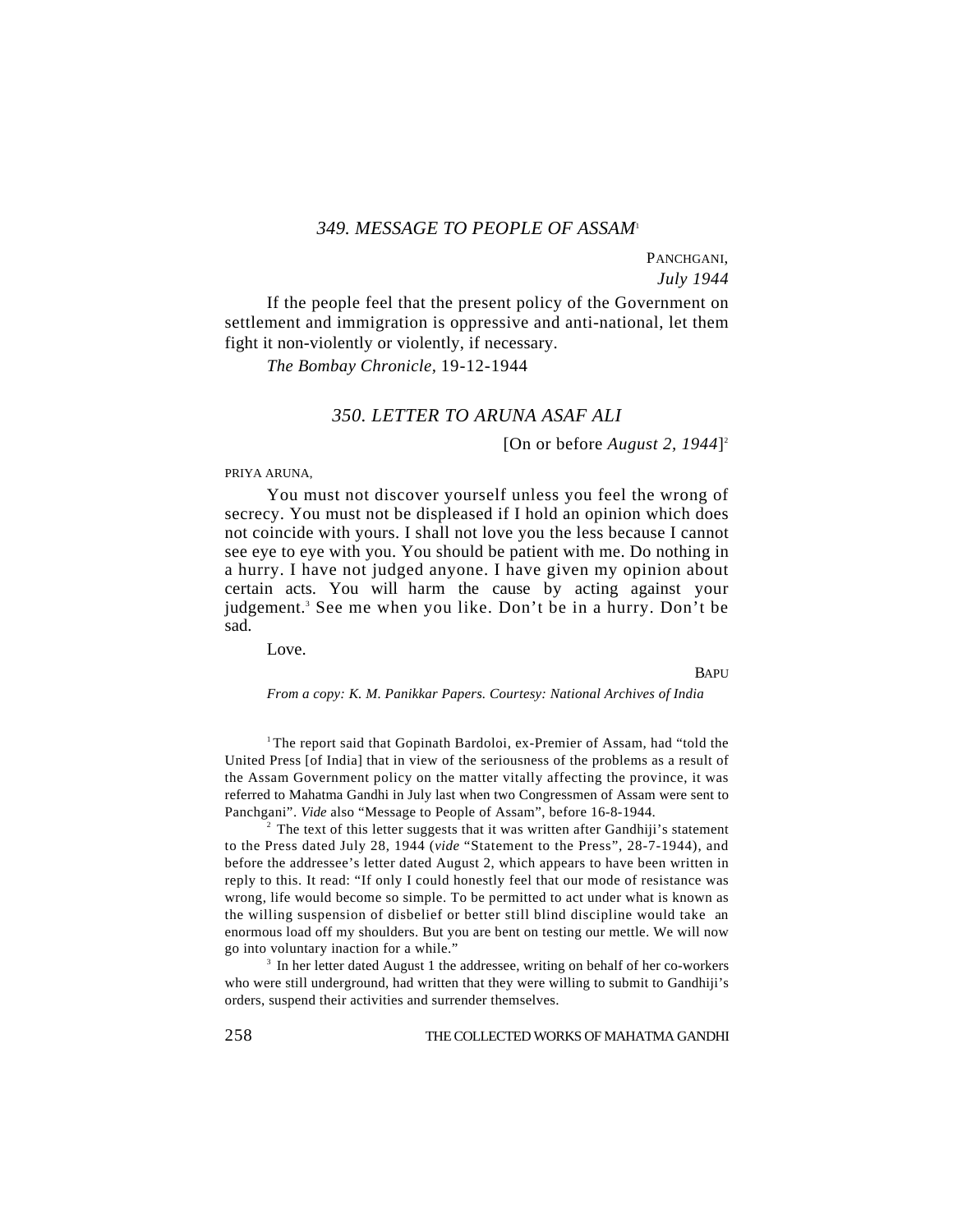## *351. INTERVIEW TO "DAILY WORKER"*

BOMBAY, *August 2, 1944*

Q. You promise all aid to the Allied war effort.<sup>1</sup> How concretely will the character and quantity of the war effort in India and other countries be changed through the establishment of a national government in India?

Mahatma Gandhi replied that the question required a detailed answer, whereas the basis of his offer was to give moral weight to the Allied cause. This the cause lacked at present.

Asked to explain what he meant by "adding moral weight to the Allied cause", Mahatma Gandhi said:

The Allies are today making brave declarations about democracy and liberty which to me, or, to put it plainly, to the exploited nations, mean nothing. Mere declarations, pleasing to the ear, can give no satisfaction to the sufferers. By "the exploited nations" I mean the Asiatics and Africans. If the Allies are fighting for democracy, their democracy should include all the exploited races of the earth. Facts, as I see them, prove the contrary. Almost all, if not all, parties agree that India was never so much under foreign domination as it is today.

A clear acceptance of the Indian demand for independence and the consequent establishment of a national responsible government, subject to the limitations I have mentioned, would immediately change the character of the Allied cause. It will be immediately differentiated from the cause of the Axis Powers, if the latter's fight can be described as a cause.

What material gain will accrue to the Allies from the recognition of India as an independent country, subject to the provision accepted by you?

I must refuse to descend from the platform I occupy. Surely, if the character of the Allied cause is so radically altered, as I claim it must be by the acceptance of my offer, all else must follow as a matter of course. But whether it does or not, I want the acceptance of my offer to be on the unadulterated moral basis. It should be enough for the Allies to have the guarantee that their military operations will not, in any way, be adversely affected by India being counted as an

<sup>1</sup> Vide "Interview to Stuart Gelder", 4-7-1944.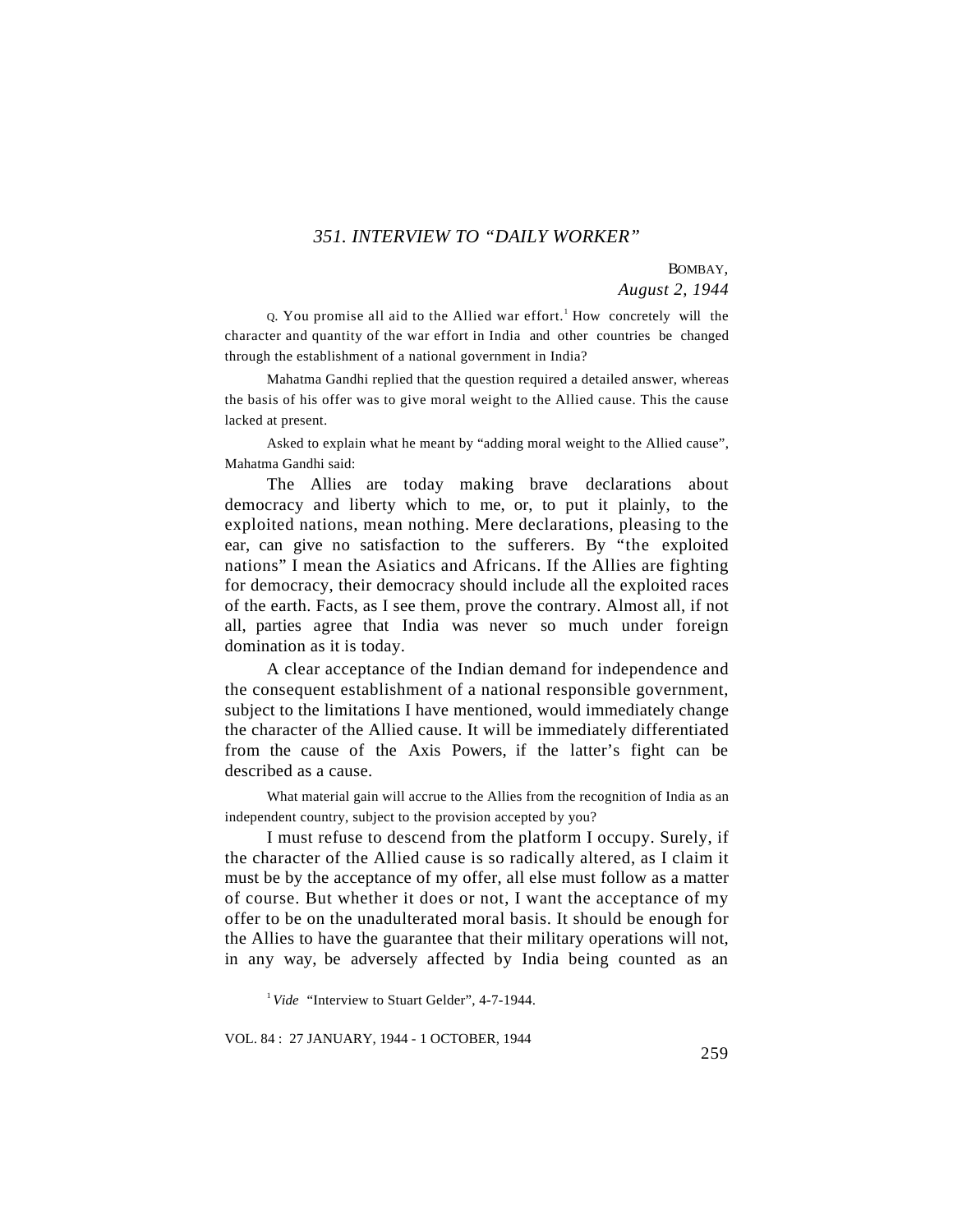independent nation, not merely in word but in fact.

I hold that the effect of the declaration of India's independence, accompanied by simultaneous sincere action, should, by itself, take the wind out of the sails of the Axis Powers. And I should be surprised if they do not capitulate almost immediately on the declaration.

Suppose England was under foreign rule today, like India, and the ruling power was engaged in a war with some other nation or nations, and involved England willy-nilly in the war. Suppose further that the foreign power suddenly declared England independent without the latter having put up an armed fight for freedom, would not every Englishman enthusiastically support the erstwhile foreign ruler, now turned a friendly power? You can now understand what will happen to India if, when Britain is in sight of victory, she were to declare the independence of India.

Having said all this to elucidate my answer, I wish to suggest that my offer furnishes a basis for honourable negotiation and release of the members of the Congress Working Committee. A discussion of details and filling in the gaps, deliberately left in my offer, must follow as a matter of course.

The correspondent then told him that the Tory Press in Britain confuses the people by stating that "Gandhi still adheres to the 'Quit India' resolution<sup>1</sup>.'' They exploit the fact that the British people are unaware of the burning anti-Fascist and patriotic content of the resolution. The correspondent asked him to clarify his statement that the resolution was "innocuous<sup>2</sup>".

The whole of the resolution is a noble document. The 'Quit India' slogan is an innocuous and natural cry. The sting was in the sanction clause of the resolution authorizing me to offer mass civil disobedience in the event of the rejection of the national demand. As I have said, my authority has lapsed, and even if it has not, I cannot organize mass civil disobedience at the present moment. Therefore, the resolution should be read without the sanction clause, and I challenge anybody to take exception to a single word in that resolution. 'Quit India', read together with the Congress offer that the Allied operations on the Indian soil might continue, means nothing more and nothing less than that the British rule should end in its

<sup>&</sup>lt;sup>1</sup>Vide Appendix "Resolution Passed by All-India Congress Committee", 8-8-1942.

<sup>2</sup>*Vide* "Interview to the Press", 13-7-1944.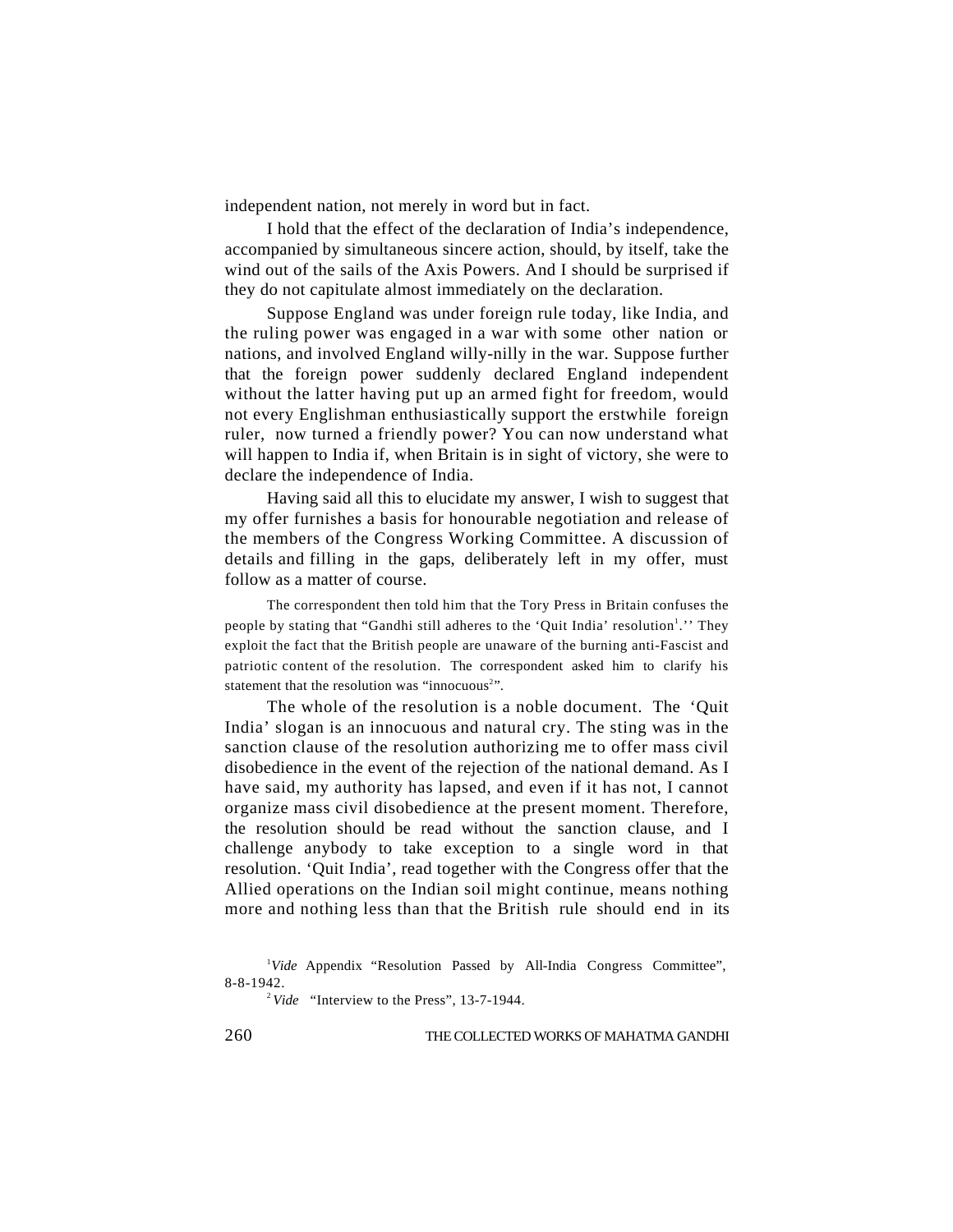entirety, even while the war is going on—if the war is merely for the deliverance of the exploited nations of the earth.

The correspondent next reminded him of his statement that the Cripps offer $<sup>1</sup>$ </sup> contemplated almost perpetual vivisection of India and asked him what it meant. Mahatma Gandhi smiled and said:

Surely it can mean only one thing. The Cripps offer divided India into Princely India and democratic India. Is not that vivisection?

The correspondent told him that a lot of propaganda was being made in reactionary circles in England, particularly by the Tory Press, to the effect that if Gandhiji's demand was granted, the minorities would suffer. Mahatma Gandhi replied:

That is a function belonging to the Rajaji Formula<sup>2</sup>. I can only say that the Formula contemplates the fullest protection to the smallest minority. If there are any gaps left in it, they will be filled in at the time of mutual discussion that must precede a final settlement.

*The Bombay Chronicle,* 3-8-1944

## *352. A FOOTNOTE*<sup>3</sup>

[After *August 2, 1944*] 4

We do not think Gandhiji would make any such admission. Has he not said that every art would be richer for the artist spinning? Gandhiji would accept the Poet's offering for what it is worth but he would accept nothing as a substitute for hand spinning.

From a photostat: C.W. 10510. Courtesy: Valji G. Desai

<sup>1</sup> Vide Appendix "British Government's Proposal : Note by the Secretary of State for Dominion Affairs", 2-3-1942.

<sup>2</sup>*Vide* Appendix "C. Rajagopalachari's Formula", before 5-8-1942.

<sup>3</sup> This footnote, revised by Gandhiji, appears in K. R. Kripalani's article "Gandhi and Tagore" in *Gandhiji*—*His Life and Work*. It refers to the following passage " . . . and Gandhiji today would be the first to admit that the Great Sentinel had more than earned his right to his bread and did not need to spin to justify his existence. . . ." The draft of the footnote submitted to Gandhiji read: "Gandhiji would admit nothing of the sort. Gurudev claimed exemption from spinning on the ground of his being a poet, but Gandhiji said: 'No. Your art will be all the richer if you spin." For Gandhiji's foreword to the book, *vide* "A Word for the Reader", 29-8-1944.

<sup>4</sup> Valji G. Desai had sent the draft of the footnote to Gandhiji on August 2, 1944.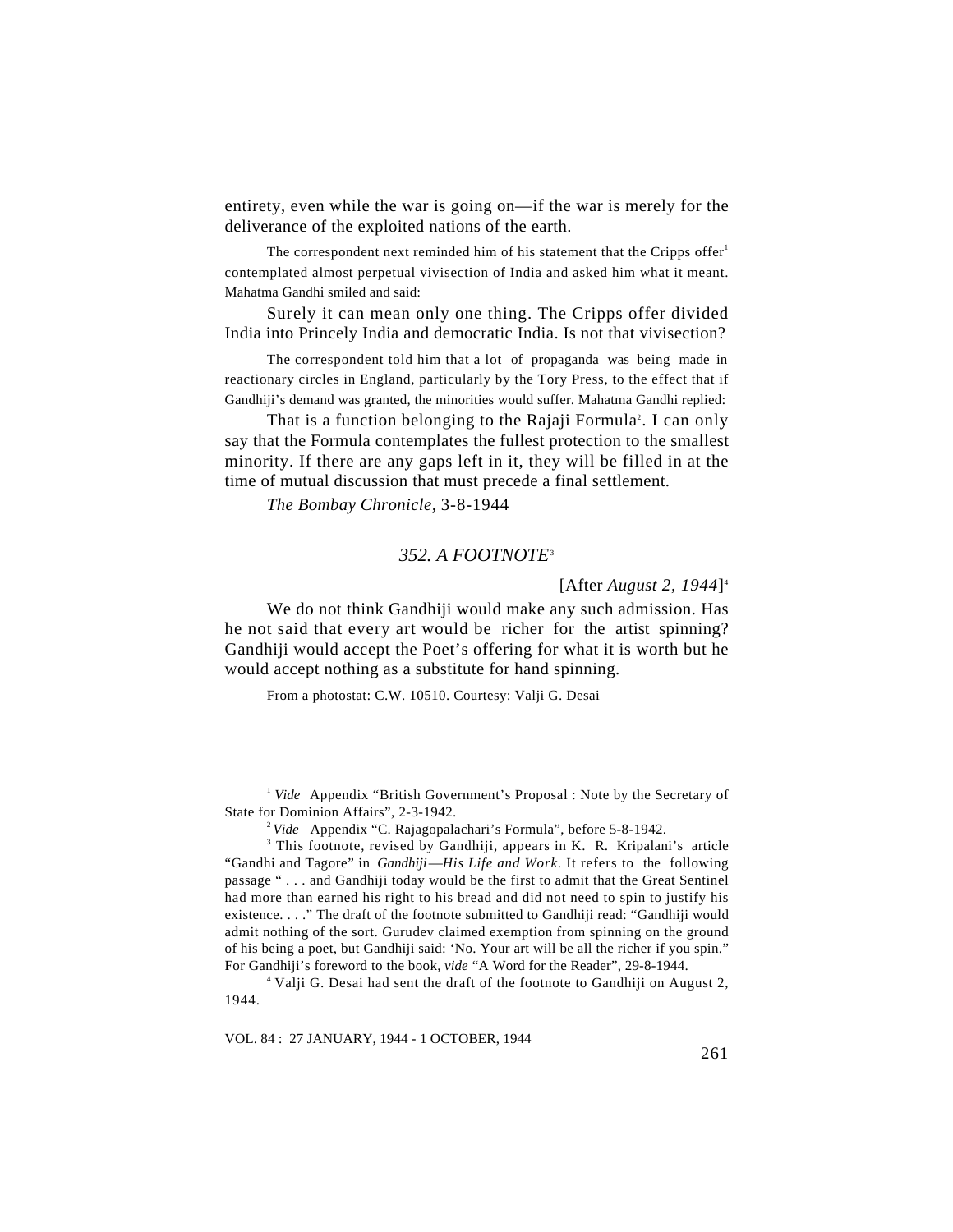# *353. LETTER TO ACHYUT PATWARDHAN*

[After *August 2*, *1944*] 1

BHAI A.,

I have your letter. I do not wish that you should come out in the open until you are convinced at heart. I have only pointed out to the contradiction between non-violence and underground activities and destruction of property. There is no question at all of the Congress control in this matter. I would like to go to the extent of saying that anything done without full understanding will harm the Congress. I shall not be hurt at all if you and other workers do not agree with me.

*Blessings from*

BAPU

From a copy of the Hindi : Pyarelal Papers. Nehru Memorial Museum and Library. Courtesy : Beladevi Nayyar and Dr. Sushila Nayyar

#### *354. LETTER TO MIRABEHN*

SEVAGRAM, WARDHA, *August 3, 1944*

CHI. MIR

All your letters were received. Came here today with a large party including S. Kumar<sup>2</sup> his wife<sup>3</sup>, Dr. J. Mehta<sup>4</sup> and Khurshedbehn<sup>5</sup> . I am very well. Yes, you should go slow, make no haste in choosing the soil.<sup>6</sup> The Ashram has grown out of all proportion.

Love.

**BAPU** 

SHRI MIRABAI BUNDRA TEA ESTATE P. O. PALAMPUR KAGRA VALLEY, PUNJAB

From the original: C.W. 6499. Courtesy: Mirabehn. Also G.N. 9894

<sup>1</sup> This letter was in reply to the addressee's letter of August 2, 1944

2 *ibid*

 $3$  The supersription in this and the other letters of the addressee is in Devanagari script.

4 Shantikumar Morarjee

<sup>5</sup> Sumati Morarjee

 $6$ <sup>6</sup> The addressee explains: "This was in connection with the site of a small ashram which I was planning to start on my own, in the north-west of the United Provinces."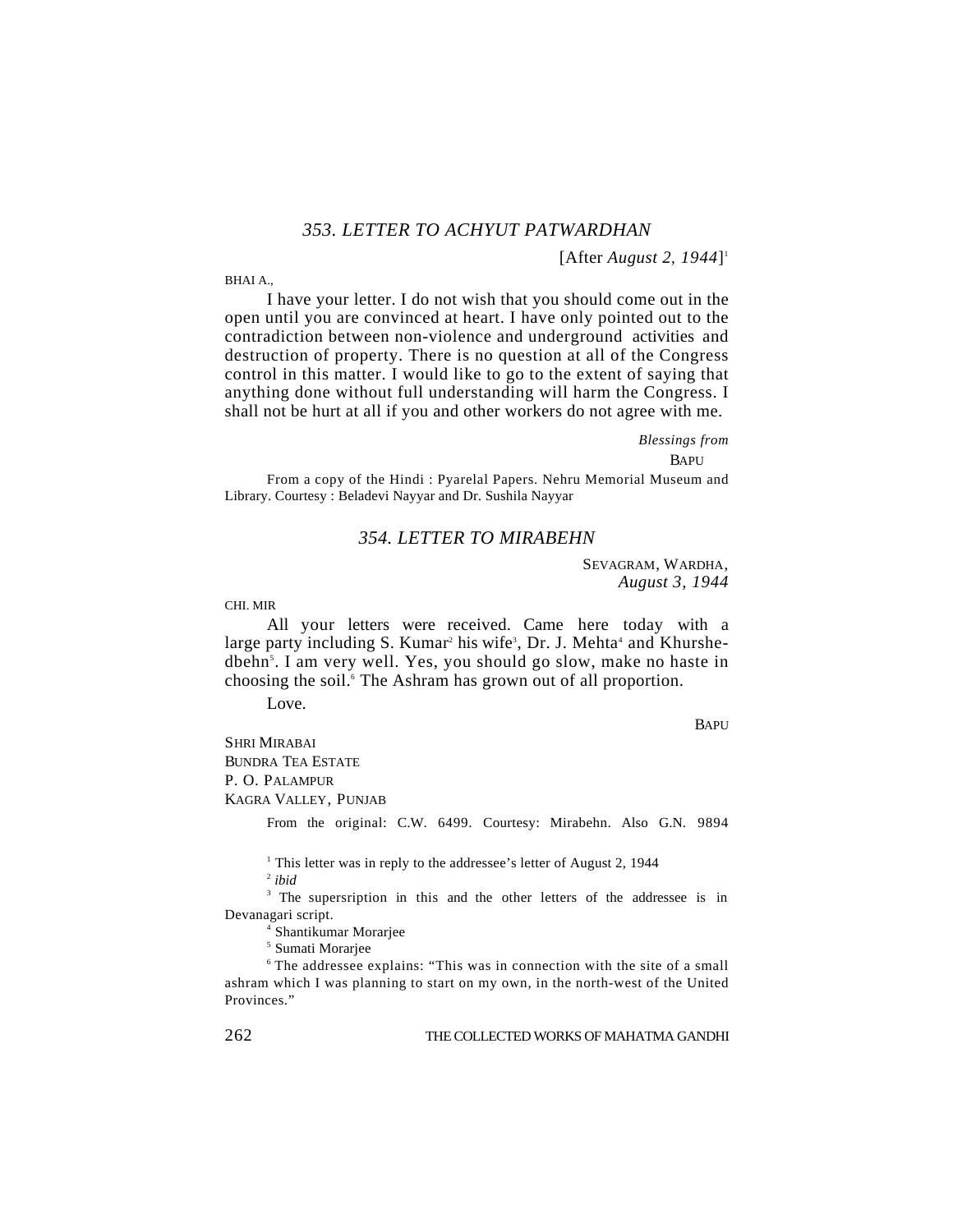## *355. LETTER TO GOPINATH BARDOLOI*

*August 3, 1944*

MY DEAR BARDOLOI,

I have your letter. I have read the papers and I have had long chats with the friends. I will not, because I cannot, give specific instructions. But I would lay down general principles to guide you. There should never be the slightest departure from truth and non-violence. There should be perfect fearlessness. There should be no secrecy, and there should be complete non-co-operation with evil. Thus under the lure of saving starving people I may not co-operate with evil even as I may not pour milk in a poison bowl in the hope of feeding the poor.

The Bihar example will mislead if not properly understood. I co-operated and spent the money that was collected. There were two parallel collections. Ours was the biggest and best spent. Today there is no such scope. Do not think of the past except to learn lessons from it.

Love.

From a copy: Pyarelal Papers. Courtesy: Pyarelal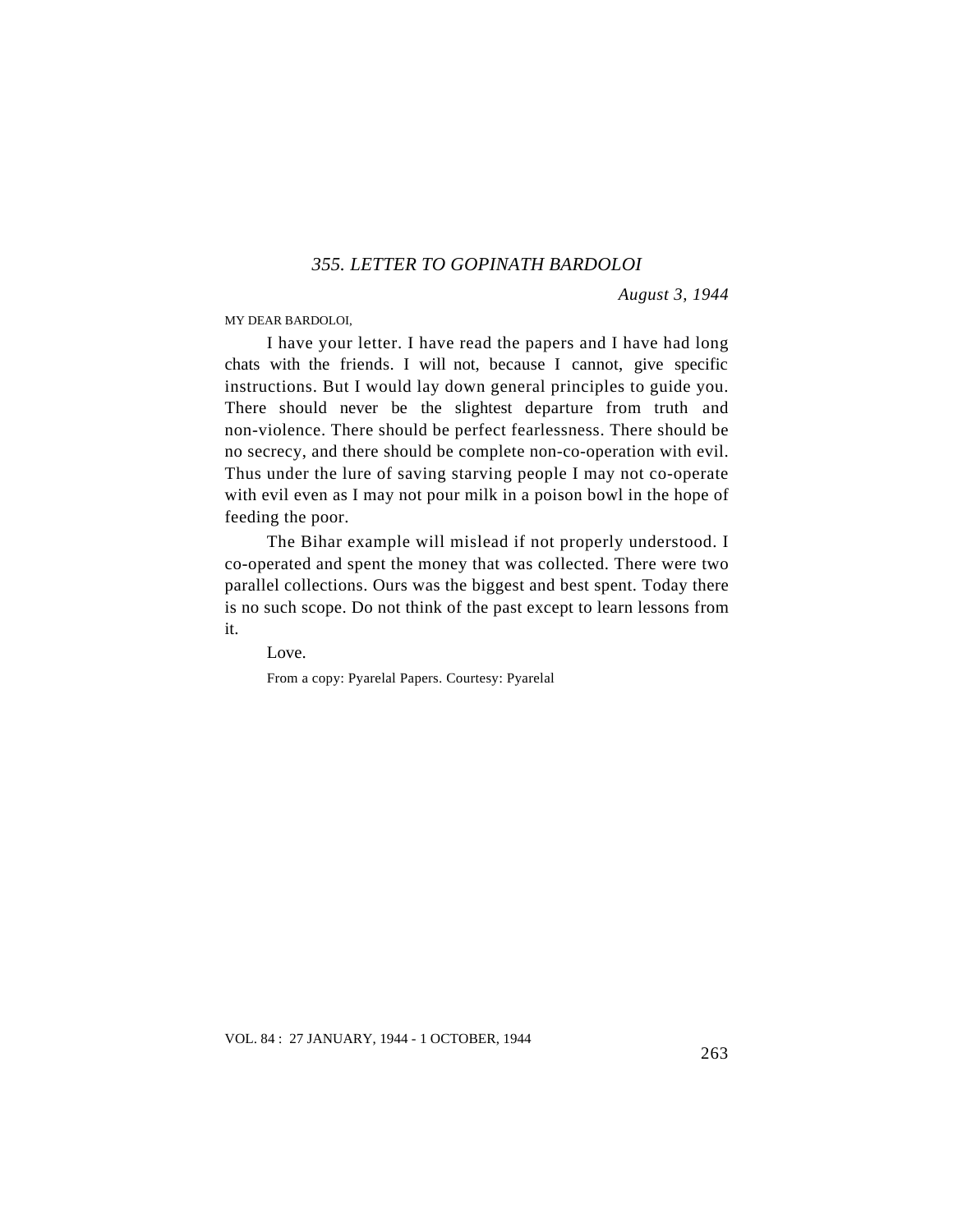*August 3, 1944*

 $DEAR$  SRINIVASAN<sup>1</sup>,

Khurshedbehn who is with me just tells me that you have lost your dear daughter. I am lying down, so she takes this to my dictation.It was like news to me, when she mentioned the tragedy and yet as I think of it I have a fear that I saw the news somewhere and might also have thought of writing to you, and then [some]thing intervened between the thought and the execution of it. Very often such things have happened in my life. Whether I have written to you or spoken to you about the tragedy, my writing to you now need not be superfluous. Having suffered myself in the same manner I can appreciate all the more your grief. Accept therefore the sympathy of a fellow-sufferer in life's march.

Did you ever know that in Sevagram Mahadev was a regular reader of *The Hindu* and in the detention camp first Pyarelal and then I took Mahadev's place and often found things in *The Hindu* which we did not find in the other papers?

> *Yours sincerely,* M. K. GANDHI

From a copy: Pyarelal Papers. Courtesy: Pyarelal

# *357. LETTER TO RAMDAS GANDHI*

SEVAGRAM , *August 3, 1944*

CHI. RAMDAS,

I have gone through your letter. I hope Usha is all right now. In operations, our calculations do not prove true. Do not be in a hurry to come here. When everything is all right, you may pay a short visit. I arn quite well. Dr. Mehta is here and looks after me. Manilal is still at Akola.

*Blessings from*

**BAPU** 

From the Gujarati original: Mrs. Sumitra Kulkarni Papers. Courtesy: Nehru Memorial Museum and Library

<sup>1</sup>Editor, *The Hindu*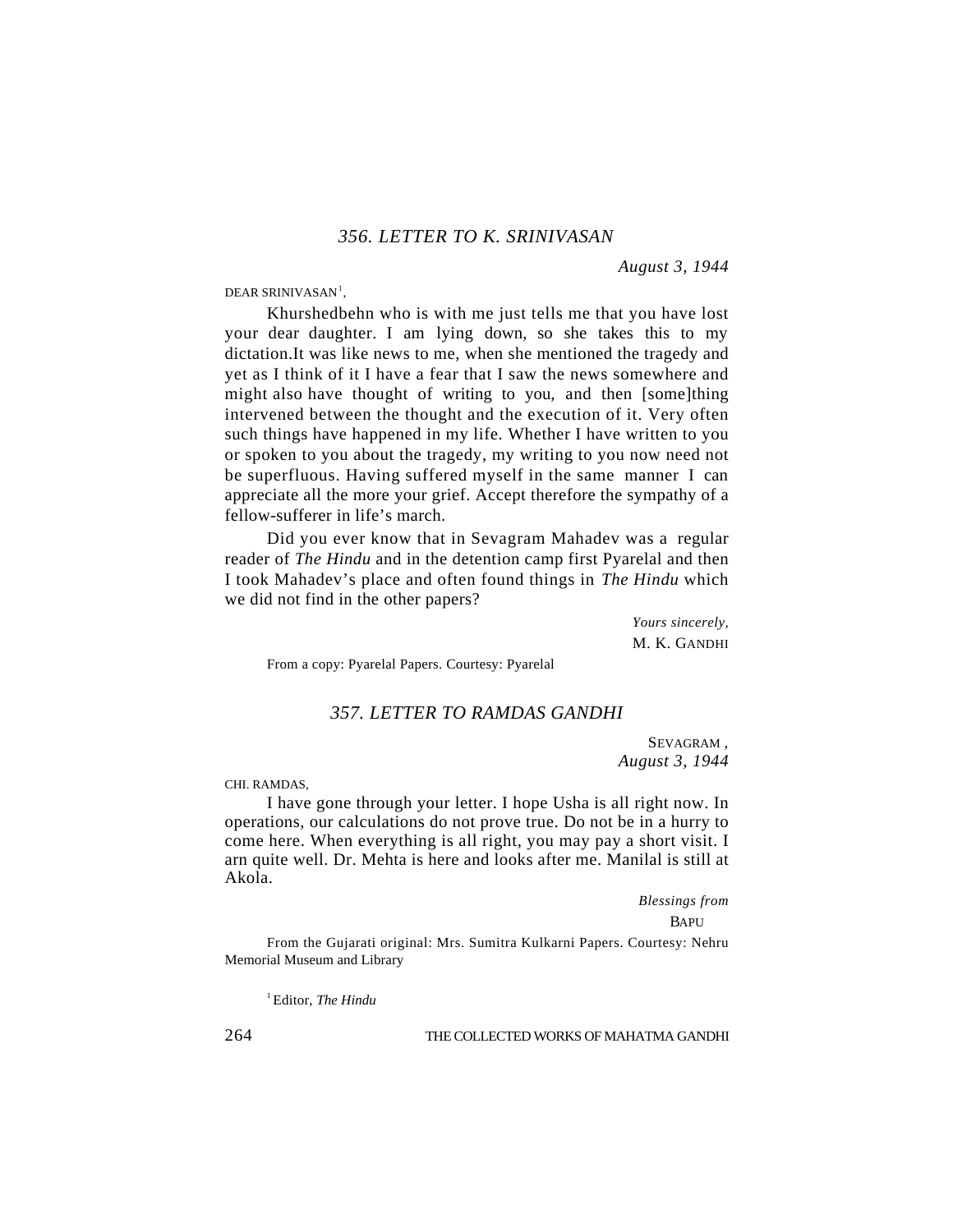SEVAGRAM, [On or after *August 3, 1944*] 2

Re-organization of the villages is a very intricate problem, but if we can find even half a dozen workers of the right type, we can solve it in due time. The time factor is important, but given the right start the thing will grow like a snowball. You have heard of Booker T. Washington. We have to produce better workers than even him in order to achieve our object.

As for you, your ambition will be fulfilled if, besides your ability and enthusiasm, you introduce something else in your life, i.e., a living faith in God. Then all insipidity will vanish. A cosmopolitan<sup>3</sup> outlook is a necessity but it can never be a substitute for God. God is there, but our conception of God is limited by our mental horizon and by our physical environment. For instance, when you read the Bible, you find that the God of the Hebrews was quite different from the God of Jesus Christ. You are dissatisfied with the prevalent idea about God for the simple reason that those who profess belief in God do not present a living God in their own lives.

Unless you have a living faith in God to sustain you, when failure stares you in the face, there is disappointment for you. You may develop a revulsion for the work that you have taken up. You may begin to feel that after all what Dr. Ambedkar said was the right thing and you made a mistake in rejecting the high posts which you had been offered. My advice to you is that you should not leave this Ashram till you have found God. In spite of my limitless failings I am a seeker after Truth and so are my companions in this place. The Ashram, apart from its inhabitants, the sum total of energy that it represents, the principles for which it stands, may enable you to know God to the extent that you may be able to say 'God is', just as you can say 'Truth is'.

RAMASWAMI: I can say that in the sense that Truth is the antithesis of

<sup>1</sup> A young Harijan graduate who gave Gandhiji a report of his work in the villages and sought his help and guidance. Gandhiji was pleased with his report.

 $2^2$  The discussion took place at Sevagram Ashram. After his release Gandhiji reached there on August 3, 1944.

<sup>3</sup>*Mahatma Gandhi*—*The Last Phase* here has "humanitarian".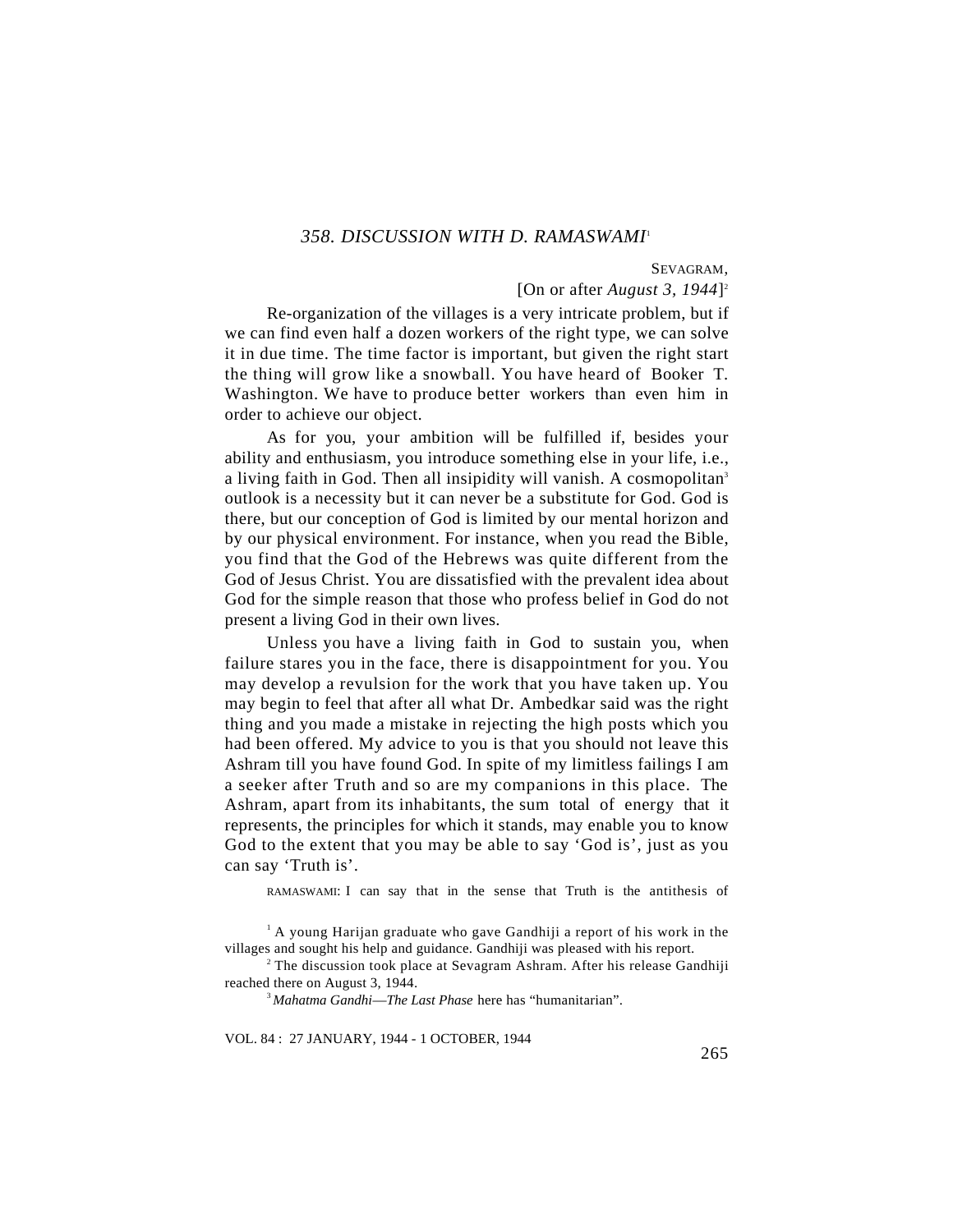falsehood.

GANDHIJI: That is good enough. The seers have described God as " *Neti, neti*" ('Not this, not this'). Truth will elude you. The sum total of all that is true is Truth. But you can't sum up all that is true. Like most of those who have had Western education, you have got an analytical mind. But there are things that can't be analysed. God who can be analysed by my poor intellect won't satisfy me. Therefore I do not try to analyse Him. I go behind the relative to the absolute and I get my peace of mind.

R. I have carefully gone through your writings in the *Harijan* and *Young India* . Your way of life appeals to me very much. It offers scope for the exercise of individual will. The idea of God introduces a determinism and that limits man. It interferes with his free will.

G. Is there such a thing as free will? Where is it? We are mere playthings in the hands of Providence.

R. What is the relationship between God and man, between-Truth and God?

G. I used to say 'God is Truth'. That did not completely satisfy me. So I said 'Truth is God'. He and His law are not different. God's law is God Himself. To interpret it man has to resort to intense prayer and merge himself in God. Each one will interpret the same in his or her own way. As for the relationship between man and God, man does not become man by virtue of having<sup>1</sup> two hands. He becomes man by becoming a tabernacle of God.

R. When my idea of God itself is not clear, your talk of man becoming a tabernacle of God makes things still more confusing. . . .

G. Yet it is the true conception Unless we have the realization that the body is the house of God, we are less than men. And where is the difficulty or confusion in conceiving Truth as God? You will concede that we are not tabernacles of Untruth; we are of Truth<sup>2</sup>.

Everyone who wants to live a true life has to face difficulties in life, some of which appear insurmountable. At that time it is faith in God, that is, Truth alone, that will sustain you. The fellow-feeling which makes you feel miserable because of your brother's misery is godliness. You may call yourself an atheist, but so long as you feel akin with mankind you accept God in practice. I remember of

<sup>&</sup>lt;sup>1</sup> Mahatma Gandhi-The Last Phase here adds "two feet and".

 $2$  Gandhiji was then silent for a moment.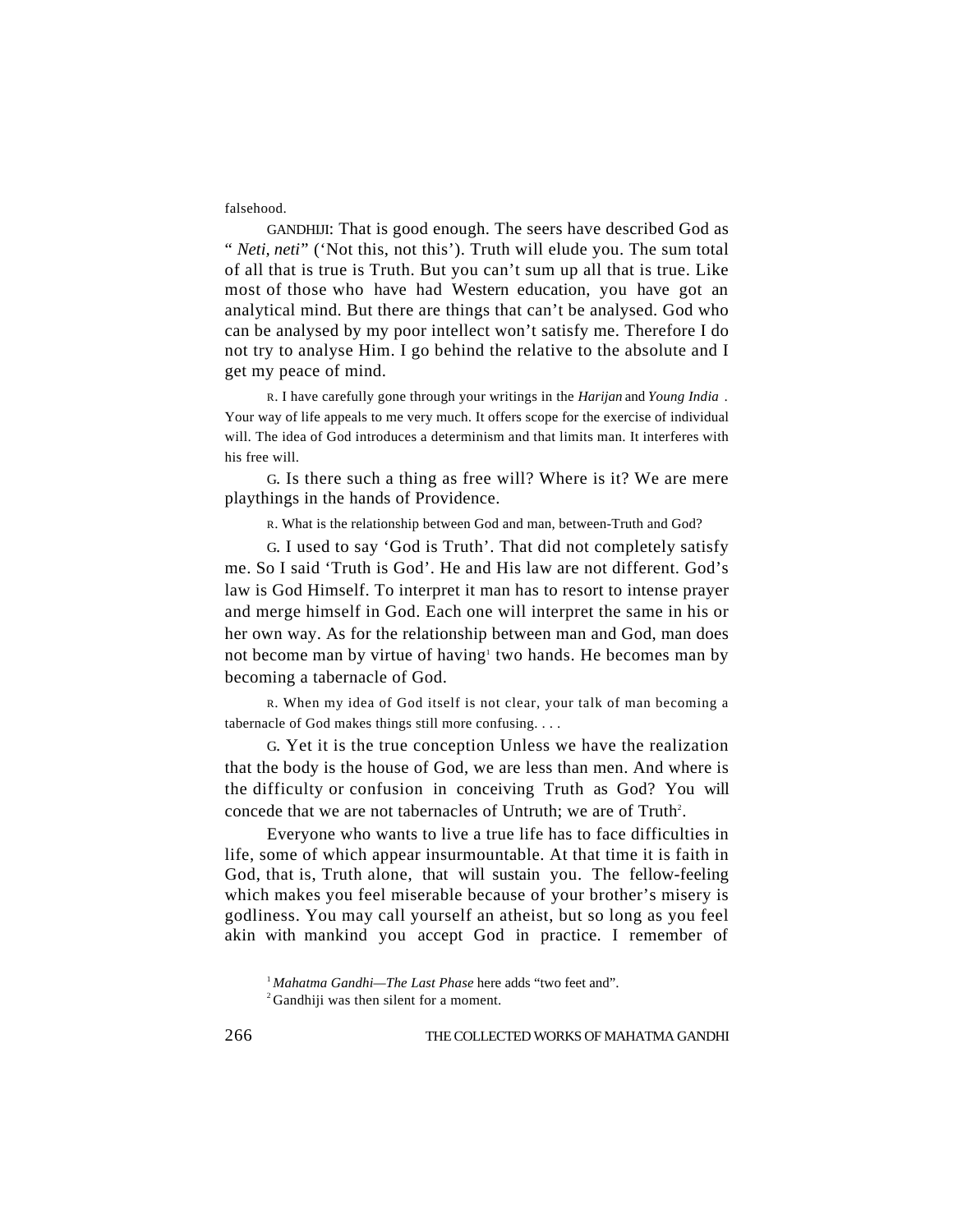clergymen who came to the funeral of the great atheist Bradlaugh<sup>1</sup>. They said they had come to pay their homage because he was a godly man.

If you go back with a living faith in God, in Truth, I have no doubt that your work will flourish. You should feel dissatisfied with everything till you have found Him and you will find Him.<sup>2</sup>

*An Atheist with Gandhi*, pp. 28-31; also *Mahatma Gandhi—The Last Phase*, Vol. I, Book I, pp. 57-8

# *359. DISCUSSION WITH A FRIEND*<sup>3</sup>

[On or after August *3, 1944*] 4

FRIEND: If you pray to God, can He intervene and set aside the law for your sake?

GANDHIJI: God's law remains unaltered but since that very law says that every action has a result, if a person prays, his prayer is bound to produce an unforeseeable result in terms of His law. . . .<sup>5</sup>

But do you know the God to whom you pray? No, I don't.

To whom shall we pray then?

To the God whom we do not know—we do not always know the person to whom we pray.

Maybe, but the person to whom we pray is knowable.

So is God; and since He is knowable, we search. It may take a billion years before we find Him. What does it matter? So, I say, even if you do not believe, you must continue to pray, i.e., search. "Help thou my unbelief" is a verse from the Bible to be remembered. But it is not right to ask such questions. You must have infinite patience, and inward longing. Inward longing obviates all such questions. "Have faith and you will be whole" is another tip from the Bible.

<sup>1</sup> Charles Bradlaugh

<sup>2</sup>According to *Mahatma Gandhi—The Last Phase*, D. Ramaswami had decided to stay at the Ashram for some time and search for God through the service of his fellow-beings.

 $3$  According to the source "a veteran nationalist leader from South India" came to see Gandhiji at Sevagram about the same time as Dr. Ramaswami; *vide* the preceding item.

4 *ibid* 5 Omission as in the source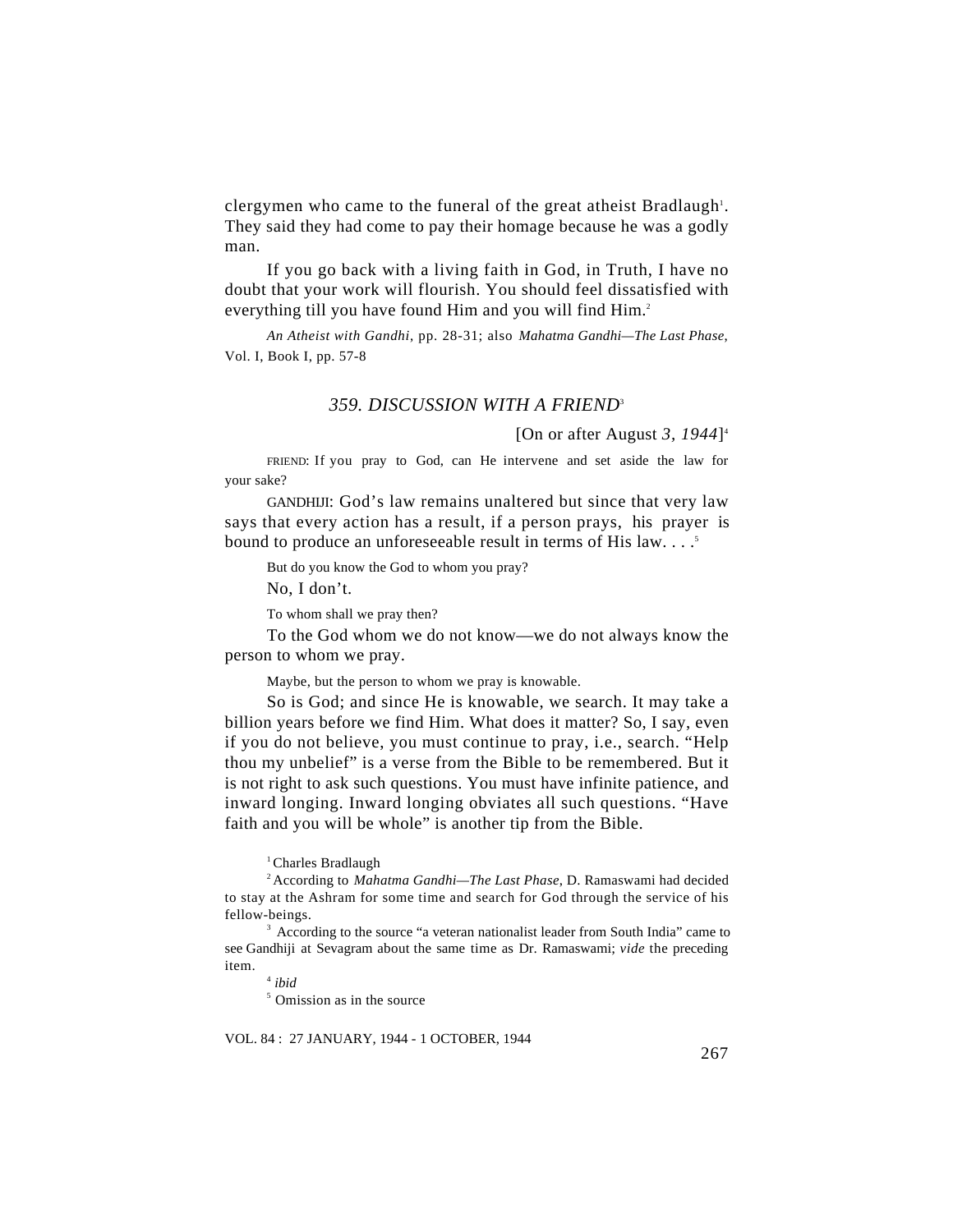When I look at nature around me, I say to myself, there must be one Creator, one God and to Him I should pray.

That again is reasoning. God is beyond reason. But I have nothing to say if your reason is enough to sustain you.

*Mahatma Gandhi—The Last Phase*, Vol. I, Book I, p. 59

## *360. LETTER TO USHA GANDHI*

[After *August 3, 1944*] 1

CHI. USHI,

Your letter is very good. But why with a pencil? Now that your tonsils have been removed, won't you put on some flesh?

*Blessings from*

**BAPU** 

From the Gujarati original: Mrs. Sumitra Kulkarni Papers. Courtesy: Nehru Memorial Museum and Library

## *361. MESSAGE FOR TAGORE DAY*<sup>2</sup>

[On or before August *4, 1944*] 3

Organizing yourself, you will achieve success. This is the message of Gurudev. Make this message your motto.

*The Hindu,* 6-8-1944

## *362. STATEMENT TO THE PRESS*

SEVAGRAM, *August 5, 1944*

Many Congressmen ask me how to celebrate the forthcoming 9th of August. That date was a turning point in India's fight for freedom. I had intended to spend 9th August, 1942 in peaceful introspection and to inaugurate negotiations for a settlement. But the Government or Fate had decided otherwise. The Government went mad, and so did some people. Sabotage and the like were resorted to

<sup>1</sup> From the contents; *vide* the preceding item.

 $2$ <sup>2</sup>This was read out at a public meeting held in Hyderabad on August 4 under the Presidentship of Hasan Yar Jung Bahadur.

3  *ibid*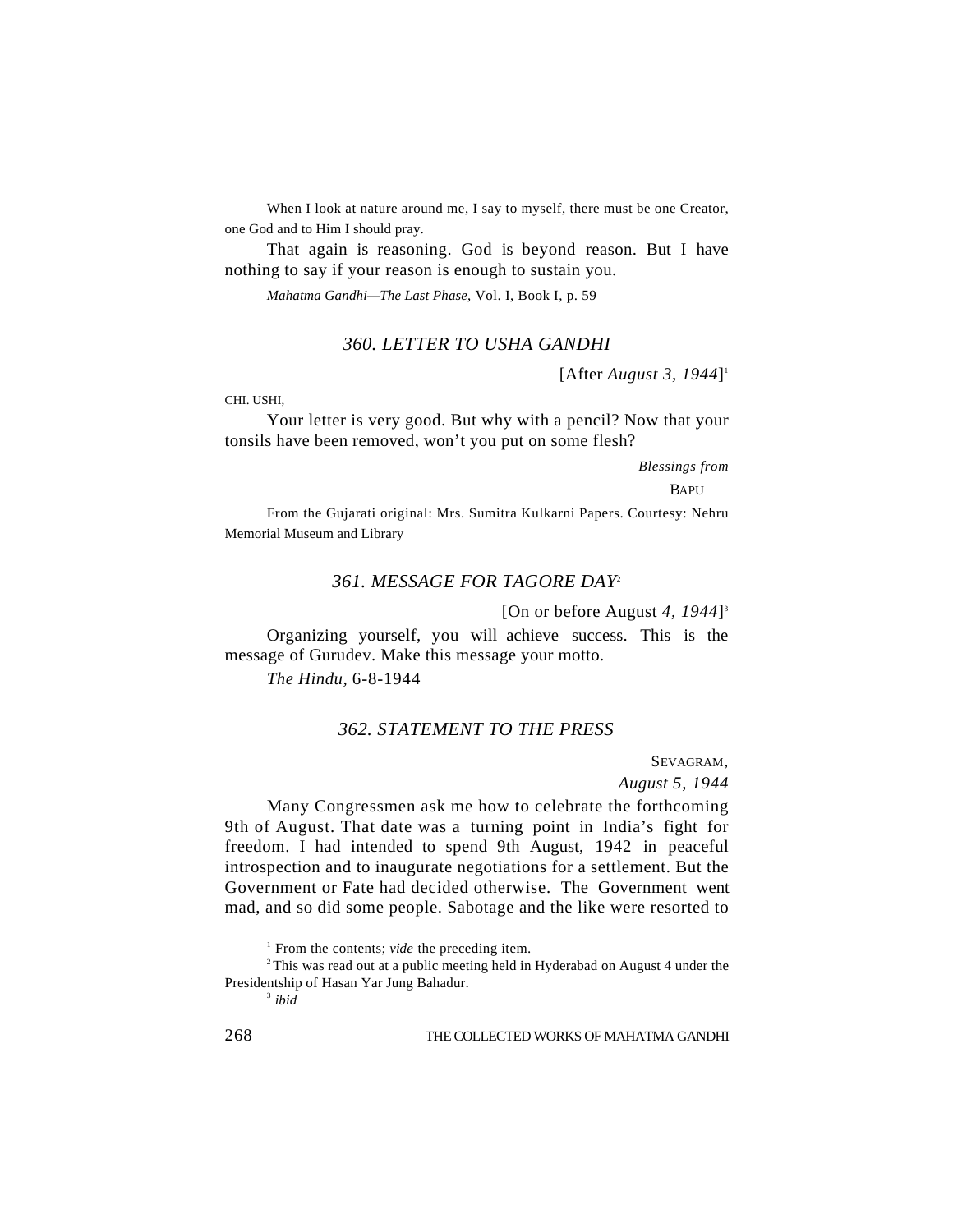and many things were done in the Congress name or in my name. I am aware that I do not represent the Congress mind always. Many Congressmen repudiate my non- violence. The Working Committee is the only body which can legitimately and truly represent the Congress.

As an old servant of the country, however, I can advise, and Congressmen are at liberty to treat my advice as instructions. I have already said<sup>1</sup> that mass civil disobedience cannot be offered now; but mass civil disobedience is one thing and individual action in defence of self-respect and liberty is wholly another. It is a universal duty for all time, the discharge of which requires no sanction save that of one's own conscience. In a previous note, I have pointed out when and where the duty arises. But the forthcoming 9th is a special occasion.

There has arisen much misunderstanding about the Congress purpose and mind. I must avoid all avoidable risks. Therefore, in all places except in Bombay, my advice is not to disregard special police prohibitions for that day. For Bombay, I have already given advice through the Mayor of Bombay. I need not reiterate the advice here. I have selected Bombay as the most suitable place for the simple reason that it is most easily accessible to me and is the place where the historic meeting of August 1942 was held. Whatever it is to be, it will be a symbolic act. Curiosity is natural and pardonable, but I plead for restraint. The self-imposed curb will be finished if I succeed in carrying conviction to the human family, that every man or woman, however weak in body, is the guardian of his or her self-respect and liberty. This defence avails, though the whole world may be against the individual resister.

I have suggested the present symbolic procedure to see whether those who organize the demonstration have co-operation from the local public. Freedom of 400 million people through purely non-violent effort is not to be gained without learning the virtue of iron discipline, not imposed from without, but sprung naturally from within. Without the requisite discipline non-violence can only be a veneer.

The second thing that I should like done on the forthcoming 9th August is for those who have gone underground to discover themselves. They can do so by informing the authorities of their

<sup>&</sup>lt;sup>1</sup> Vide "Talk to Bombay Congress Leaders", 29/30-7-1944.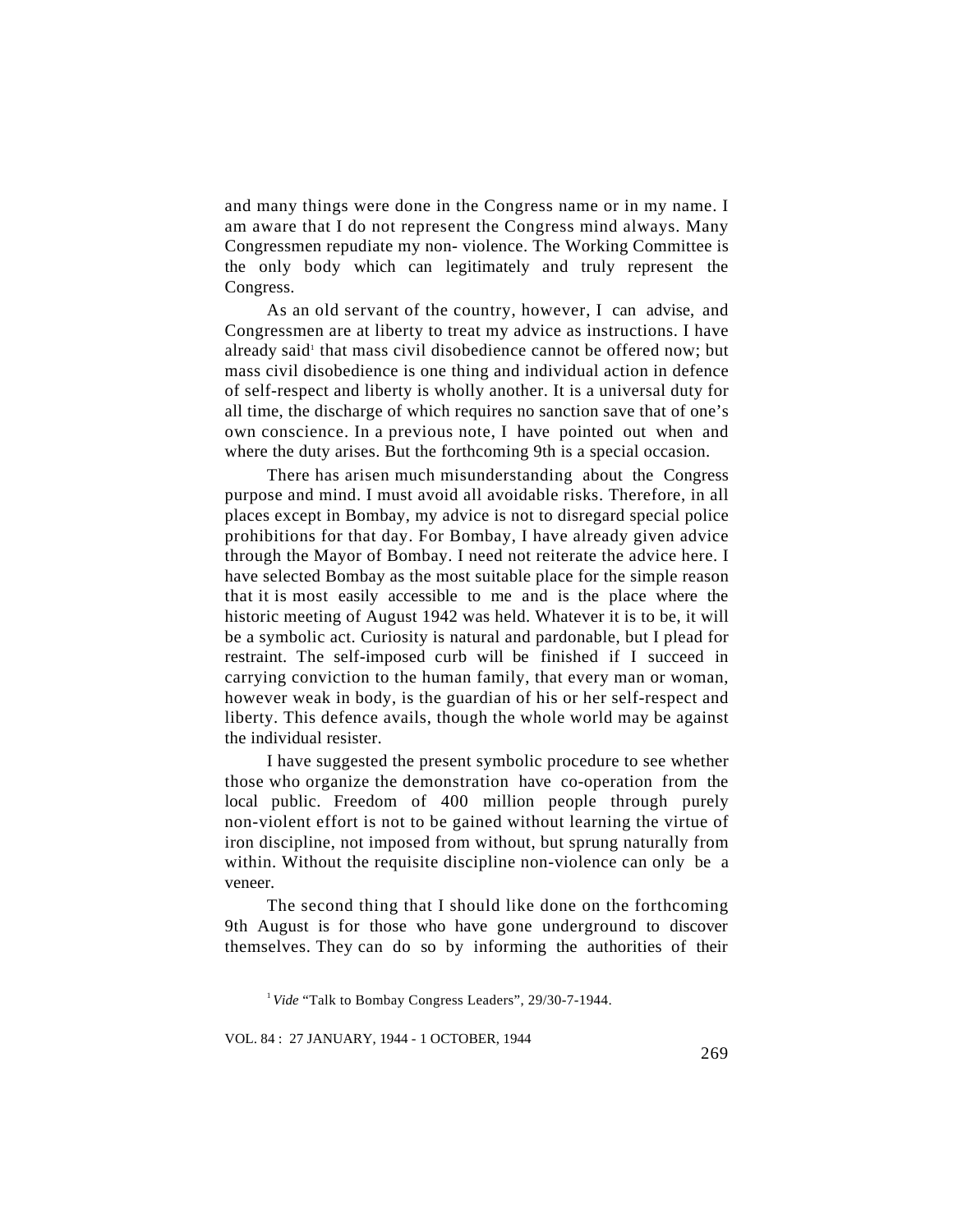movements and whereabouts or by simply and naturally doing their work in the open without any attempt to evade or elude the police. To go underground is to elude the police. Therefore, real discovery is to discover oneself to the party eluded. Nothing should be done unless the conviction has gone home that a particular action is essential for the cause. In the absence of such a conviction, those who see this note may ignore it and should follow what they consider best for the country.

What everyone should do on the 9th, whether they have the conviction as to nonviolence or not, or whether they are Congressmen or not, is to carry out on the 9th the whole or any part of the fourteenfold programme reiterated in my recent note<sup>1</sup>. Just for example, everyone should spin. Communities should find ways of giving expression to mutual understanding and brotherhood. Hindus and Muslims may organize joint programmes of prayers—God may bless the Quaid-e-Azam and me with wisdom to reach a common understanding in the interest of India. Hindus should visit Harijans and render them the service they may need. The spirit of service and helpfulness should pervade the atmosphere everywhere.

I have experienced friendliness from Englishmen and Americans wherever I have met them, whether officials or laymen. I invite their co-operation especially on the 9th. Let them realize that the August resolution was not conceived in hatred. It was an unvarnished statement of the natural right of the people of this land.

To those who share my faith I would advise fasting and prayers on the auspicious day. This must not be a mechanical act. It must be done without ostentation, for self-purification and penance. Its uplifting power is capable of being tested by every individual for himself.

If the demonstration is carried out in the spirit in which I have conceived it, I have no doubt that it will lead to an early end of the misery of the masses.

*The Hindu,* 7-8-1944

<sup>1</sup> Vide "Statement to the Press", 28-7-1944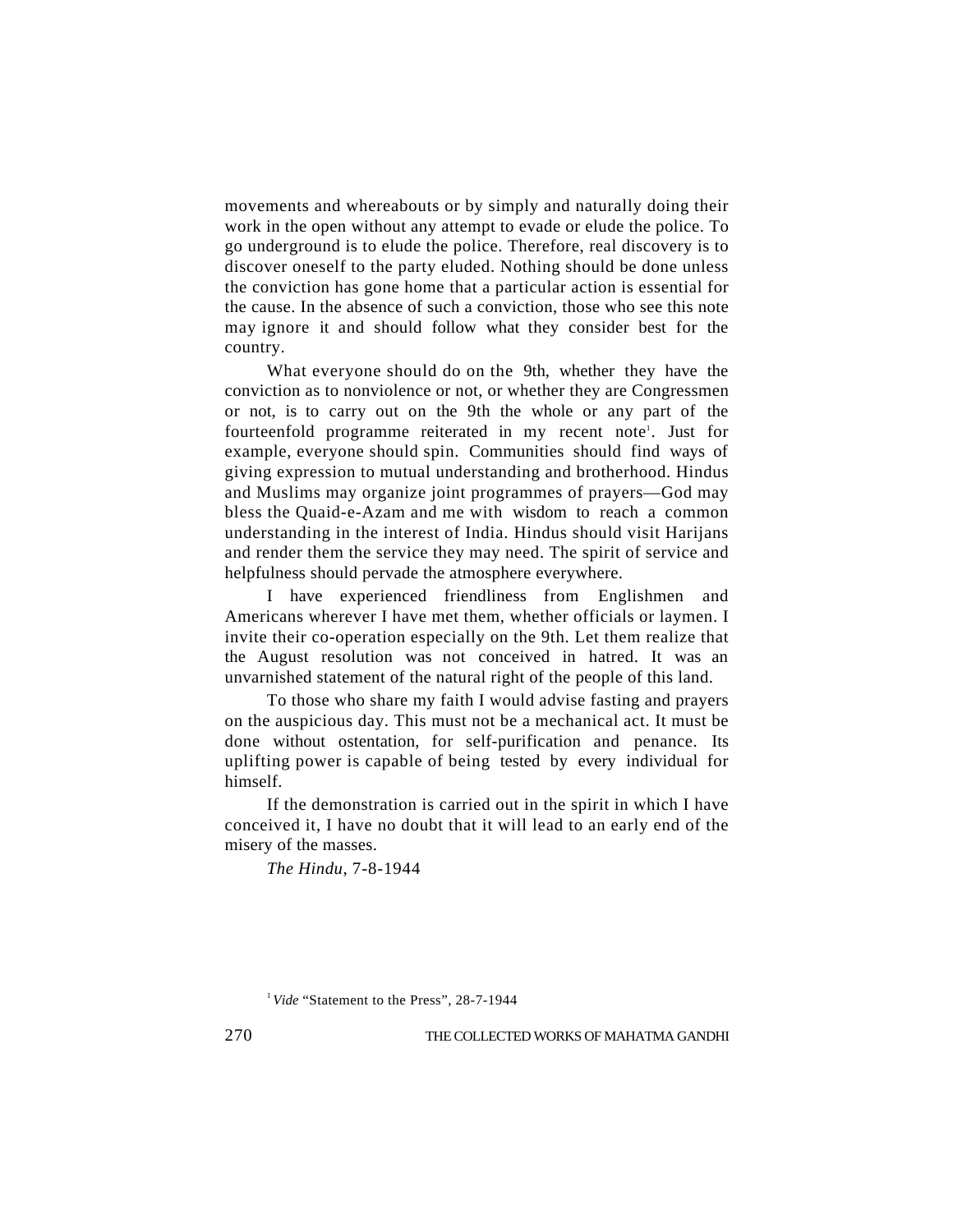## *363. LETTER TO NAGINDAS T. MASTER*

SEVAGRAM, *August 5, 1944*

 $BHAI$  NAGINBHAI $^1,$ 

You will see my statement<sup>2</sup> today in the newspapers. First I thought of detailing my entire programme in Bombay in my statement. But I propose to make some changes in the programme. I shall however have them only with your consent. This is very important. So either you may come personally or should send one of your trusted men. Much depends upon the success of the programme. Premabehn will give you this letter. If for some reason you cannot come or you cannot send some representative then send the reply through Premabehn. Premabehn will tell you in brief the changes that I propose to make.

From a copy of the Gujarati: Pyarelal Papers. Courtesy: Pyarelal

## *364. INTERVIEW TO SHYAMA PRASAD MOOKERJEE*<sup>3</sup>

SEVAGRAM, *August 5, 1944*

Gandhiji says that his association with the Rajaji Formula is personal and is meant to commit nobody but himself. He is, therefore, anxious that people should express their opinion freely and fearlessly. I gathered from our conversation that he welcomed such criticism for he was open to conviction. If he discovered any flaw in the Formula he would have no hesitation in correcting the error. In his opinion the Formula is intended to be just to all. If, therefore, any community was likely to be unjustly affected by the Formula being given effect to, the flaw should be brought to his notice. He was also anxious that people should remember that if an agreement was

<sup>1</sup>Mayor of Bombay

<sup>2</sup>*Vide* the preceding item.

<sup>3</sup> This was issued to the Press on August 6 by Dr. Shyama Prasad Mookerjee, Working President, Hindu Mahasabha, who had stated: "I had a long interview with Mahatmaji yesterday in my individual capacity and fully explained why I and those who think like me are so strongly opposing Mr. Rajagopalachari's Formula from the point of view of India as a whole. The discussion was full and frank. . . . This is not the gist of the whole conversation. That part of it only is given which is necessary to ease the public mind of the fear that any criticism of the Formula would weaken Gandhiji's influence or position." This was published with Gandhiji's approval.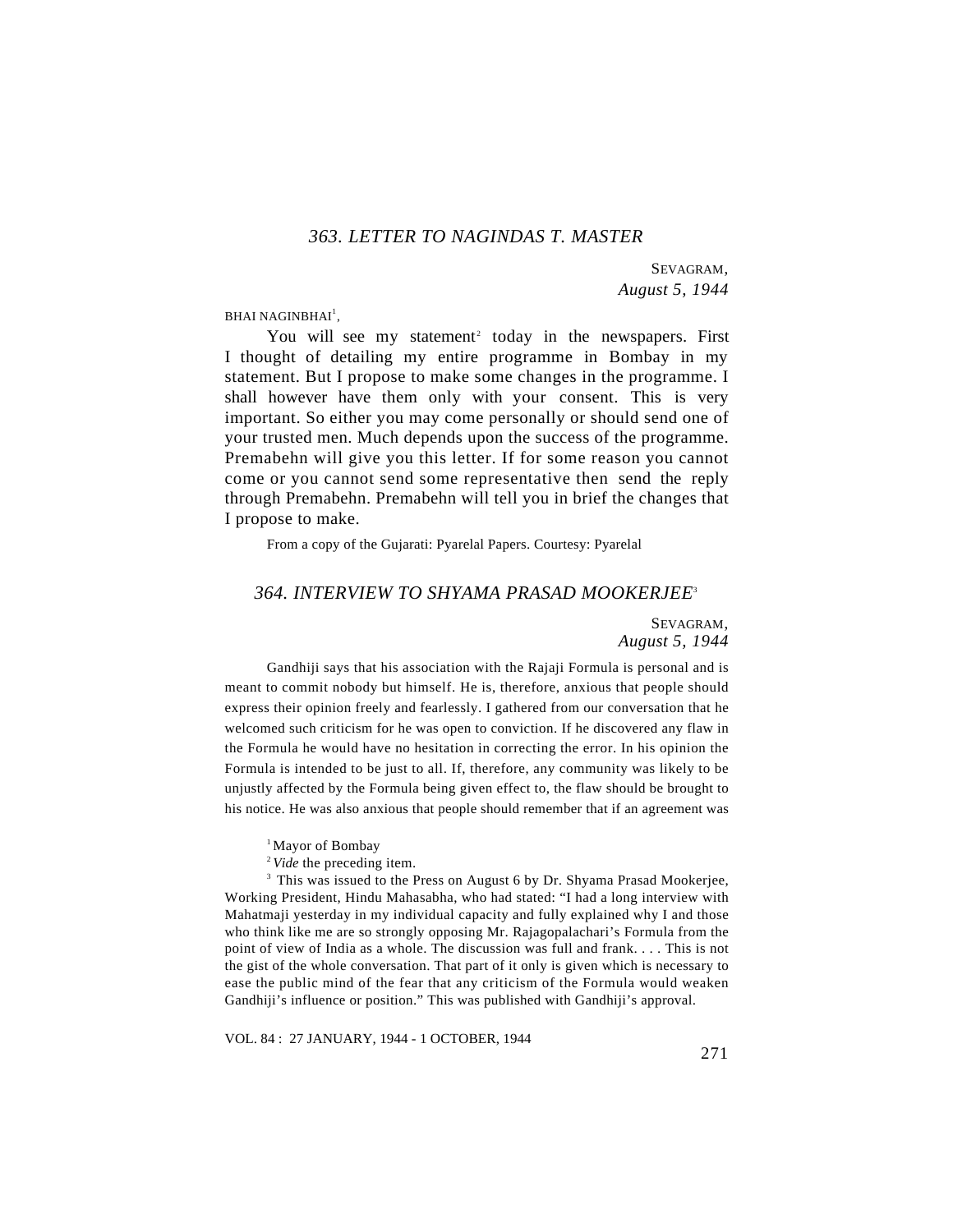reached between Quaid-e-Azam Jinnah and himself it would be open to all parties to advocate their points of view before the plebiscite is held and the plan would come into effect only in case of transfer by Britain of full power and responsibility in the governance of India. There was, therefore, ample time for a calm and dispassionate discussion. He also said that the Rajaji Formula was a way of reducing to a concrete form the Congress resolution on self-determination<sup>1</sup> and nothing could operate without the consent of all sections. . . . He assured me that he had always welcomed criticism and that he had flourished on it and that his influence could not be weakened by it.

*Gandhi-Jinnah Talks*, p. 83

## *365. LETTER TO B. R. AMBEDKAR*

### SEVAGRAM, *August 6, 1944*

Thank you for yours<sup>2</sup> of July 31 received yesterday. The Hindu-Muslim question is for me a lifelong question. There was a time when I used to think that when that question was solved India's political troubles would be over. Experience has taught me that it was only partly true. Untouchability I began to abhor when I was in my teens, But it was a question with me of religious and social reform. And though it has attained a great political importance its religious and social value is for me much greater. But I know to my cost that you and I hold different views on this very important question. And I know, too, that on broad politics of the country we see things from different angles. I would love to find a meeting ground between us on both the questions. I know your great ability and I would love to own you as a colleague and co-worker. But I must admit my failure to come nearer to you. If you can show me a way to a common meeting ground between us I would like to see it. Meanwhile, I must reconcile myself to the present unfortunate difference.

*The Bombay Chronicle,* 3-1-1945

<sup>1</sup>*Vide* Appendix "A Resolution", before 9-8-1944.

<sup>2</sup> Which *inter alia* read: " . . . the Hindu-Muslim problem is not the only communal problem that has to be settled. . . there is a communal problem between the Hindus and the untouchables, which is also awaiting solution. . . . An all-round settlement between the Hindus and other minorities, I am sure, will become necessary if India's political goal is to be achieved. . . . But, if you are anxious to solve the Hindu-untouchable problem as you are to solve the Hindu-Muslim problem, I shall be glad to formulate points on which a settlement is necessary. . . ."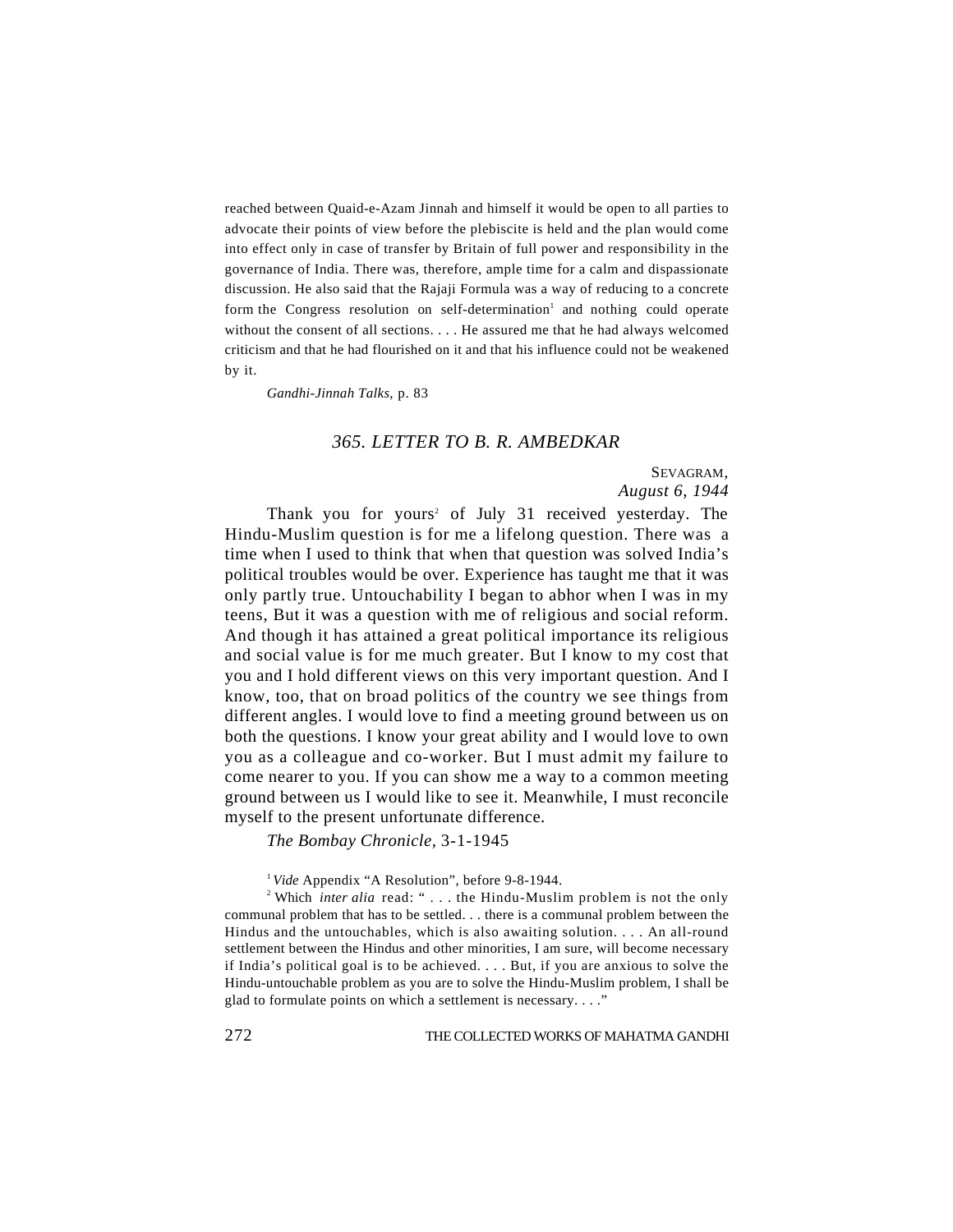## *366. LETTER TO M. VISVESVARAYYA*

*August 6, 1944*

DEAR SIR VISVESVARAYYA,

It was good of you to send me such a full letter. In the political field one has to receive with as much good grace as is possible knock-out blows. I have therefore regarded it as a school for learning self-control and training in non-violence I should have thought that, having dabbled in the *dewangiri* of a big Indian State,<sup>1</sup> you would not run away from the political field. This is not to lead you into any temptation. You have enriched the life of the country by your unrivalled engineering skill. I have been following too your writings on planned economy.

Besides your contribution as a great engineer, what has captivated me is the art you have cultivated of keeping up in old age robust physical and mental energy. I have not forgotten the way in which you used to climb up the Nandi Hill without any effort. I would like you to give the young men and women of the country the secret, as you have known it, of feeling young and vigorous even in old age. It is a rare gift in our country.

M. K. GANDHI

From a copy: Pyarelal Papers. Courtesy: Pyarelal

# *367. LETTER TO S. K. BELVALKAR*

*August 6*, *1944*

DEAR DR. BELVALKAR,

I thank you for your letter. Usha<sup>2</sup> has misled you if she told you that I had read through your volume on the *Gita.* I wish I could have found time to do so. What, however, I did tell her was that the volume was before me and from the little time I was able to give to it I found it fascinating and I expected to profit greatly by my study of it.

Though I call myself a devotee of the *Gita* I cannot lay claim to any scholarship. My knowledge of Sanskrit is limited and so is my knowledge of the Hindu scripture. All I can claim is an inexhaustible

<sup>&</sup>lt;sup>1</sup>The addressee was Dewan of Mysore State from 1912 to 1918.

<sup>&</sup>lt;sup>2</sup> Addressee's daughter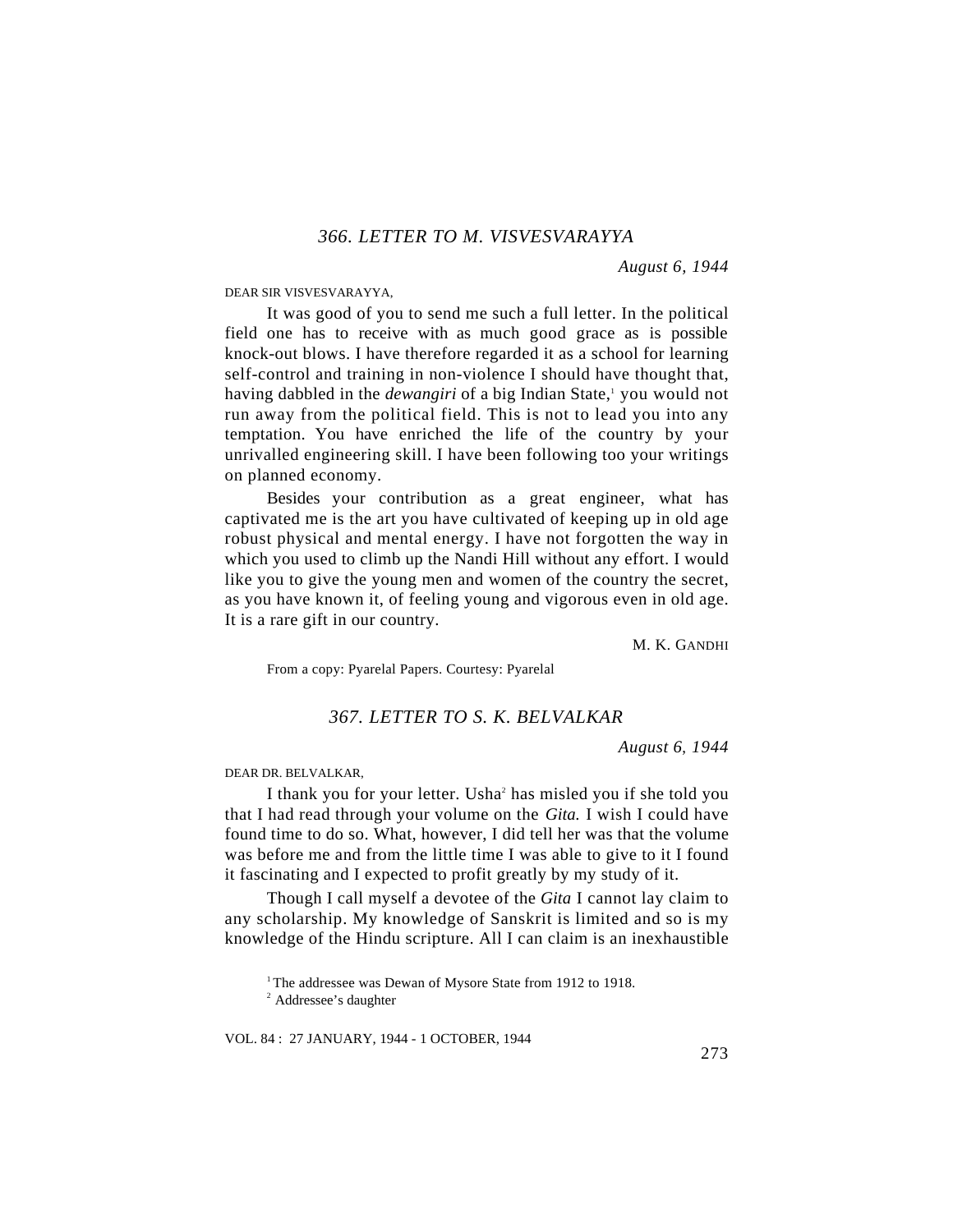love for them. However, I shall certainly give you my further reaction when I have been able to read through your book.

Of course I never thought that you wrote your book with any commercial intention.

From a copy : Pyarelal Papers. Nehru Memorial Museum and Library. Courtesy : Beladevi Nayyar and Dr. Sushila Nayyar

## *368. TELEGRAM TO M. R. JAYAKAR*

WARDHAGANJ, *August 7, 1944*

DR. JAYAKAR WINTER ROAD BOMBAY SAPRU<sup>1</sup> COMING WEDNESDAY. PLEASE COME IF CONVENIENT.

GANDHI

Gandhi-Jayakar Papers: File No. 826. Courtesy: National Archives of India

## *369. LETTER TO AMRIT KAUR*

*August 7, 1944*

CHI. AMRIT,<sup>2</sup>

I have your letters. I was glad S.<sup>3</sup> was able to go to Simla and give you some time. She is still in Poona looking after Manjula<sup>4</sup>. Did I tell you that Dr. Jivraj Mehta was with me? I must ask him to write to you. He helps in a variety of ways and looks after my body without the slightest fuss. I do not even know that he is doing it. He is supposed to have come merely to keep company.

You must not worry.

Love to all.

**BAPU** 

From the original: C.W. 4146. Courtesy: Amrit Kaur. Also G.N. 7781

<sup>1</sup>T. B. Sapru

 $2$ <sup>2</sup> The superscription in this and the subsequent letters to the addressee is in Devanagari script.

<sup>3</sup> Dr. Sushila Nayyar

<sup>4</sup>Vrajlal Gandhi's daughter who had paralysis of the face following a mastoid operation.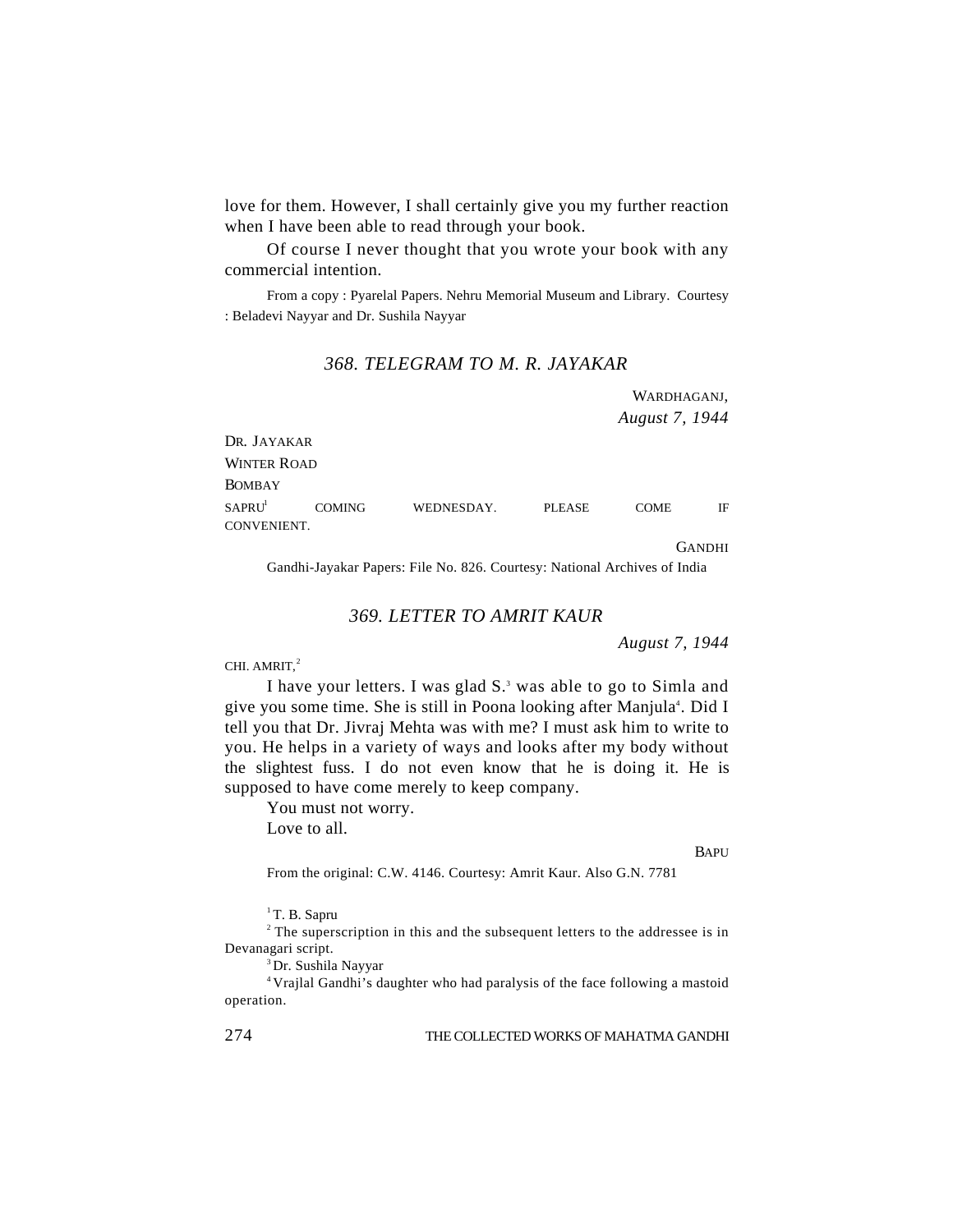## *370. LETTER TO ANASUYABEHN SARABHAI*

SEVAGRAM, *August 7*, *1944*

CHI. ANASUYABEHN,

I was wondering why I had not received the customary *rakhadi* from you. Well, I got it today. Has Shankerlal also returned ? What are your plans ?

Blessings to all of you. I am all right.

*Blessings from* **BAPU** 

SHRI ANASUYABEHN

MARINE DRIVE

**BOMBAY** 

From the Gujarati original : S. N. 32769

# *371. LETTER TO KRISHNACHANDRA*

*August 7, 1944*

CHI. KRISHNACHANDRA,

This is a painful story. There is only one remedy for this, viz., to act as Chimanlal<sup>1</sup> advises. You should yourself talk it over with him. Regard me as non-existent. If a difference still remains in your viewpoints, then please accept his. In no case, however, should there be ideological differences. If there is any let me know.

> *Blessings from* **BAPU**

From a photostat of the Hindi: G.N. 4443

<sup>1</sup> Chimanlal Shah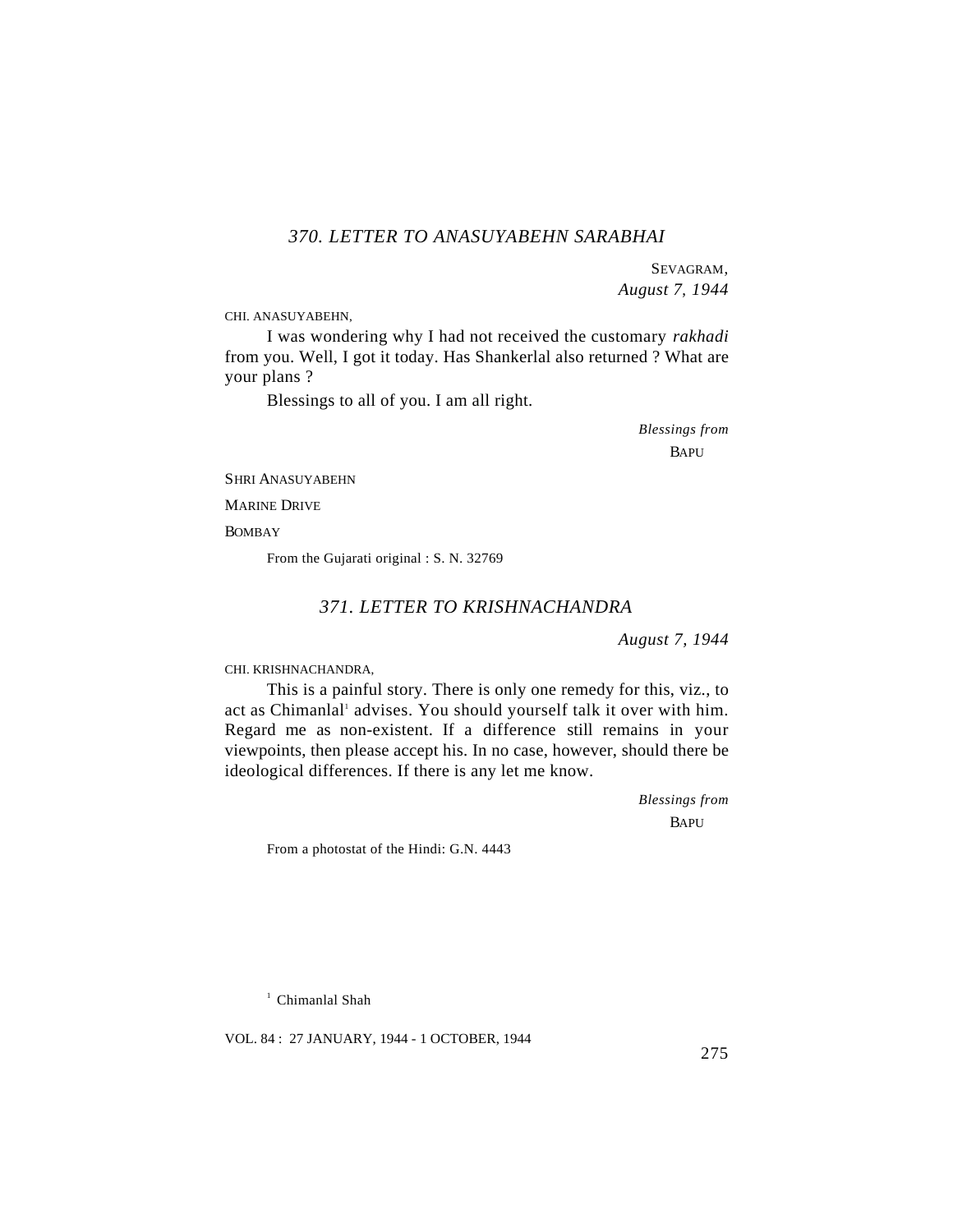## *372. INTERVIEW TO UNITED PRESS OF INDIA*

# SEVAGRAM, *August 7, 1944*

QUESTION: You said in Panchgani: "All my recent declarations are quite consistent with all my previous declarations on the communal problem." But in the past you had said: "Partition means a patent untruth. My whole soul rebels against the idea . . . . To assent to such a doctrine is for me denial of God (*Harijan*,  $13-4-1940$ ).<sup>1</sup> The partition proposal has altered the face of the Hindu-Muslim problem. I have called it an untruth. There can be no compromise with it. . . . It cannot come by honourable agreement (*Harijan*, 4-5-1940).<sup>2</sup> I consider vivisection of India to be a sin. . . . (*Harijan*, 24-5-1942) ."<sup>3</sup> Would you kindly enlighten me how they are consistent? The Mahasabhaites seem to argue in the above style and hence clarification is sought.

ANSWER: Though I would avoid answering all questions on the subject before the forthcoming meeting between Quaid-e-Azam and me, I must not postpone answering yours. I know my present attitude has puzzled and pained many people. I have not revised the opinion quoted by you. At the same time that I made the statement you refer to, I was also a party to the self-determination resolution of the A. I. C. C. I hold that the Rajaji Formula gives effect to that resolution. I would however urge critics not to mind my inconsistencies, so-called or real. Let them examine the question on merits and bless the effort if they can.

Q. What is your reaction to Mr. Jinnah's speech<sup>4</sup>? If Mr. Jinnah does not accept your proposal or your talks with him end in failure, will you withdraw your support to Rajaji's proposals or will the proposals stand?

A. I do not believe in dying before my death. I do not approach the forthcoming visit with the expectation of failure. I always hope for the best and prepare for the worst. I would therefore ask you not to anticipate failure. Ask me when failure stares you and me in the face.

<sup>4</sup> Presiding over the half-yearly session of the All-India Muslim League Council at Lahore on July 30, M. A. Jinnah spoke at length criticizing Rajagopalachari's Formula and Gandhiji's association with it.

<sup>1</sup>*Vide* "My Position", 9-4-1940.

<sup>2</sup>*Vide* "Hindu-Muslim Tangle", 29-4-1940.

<sup>3</sup>*Vide* "Question Box", 18-5-1942.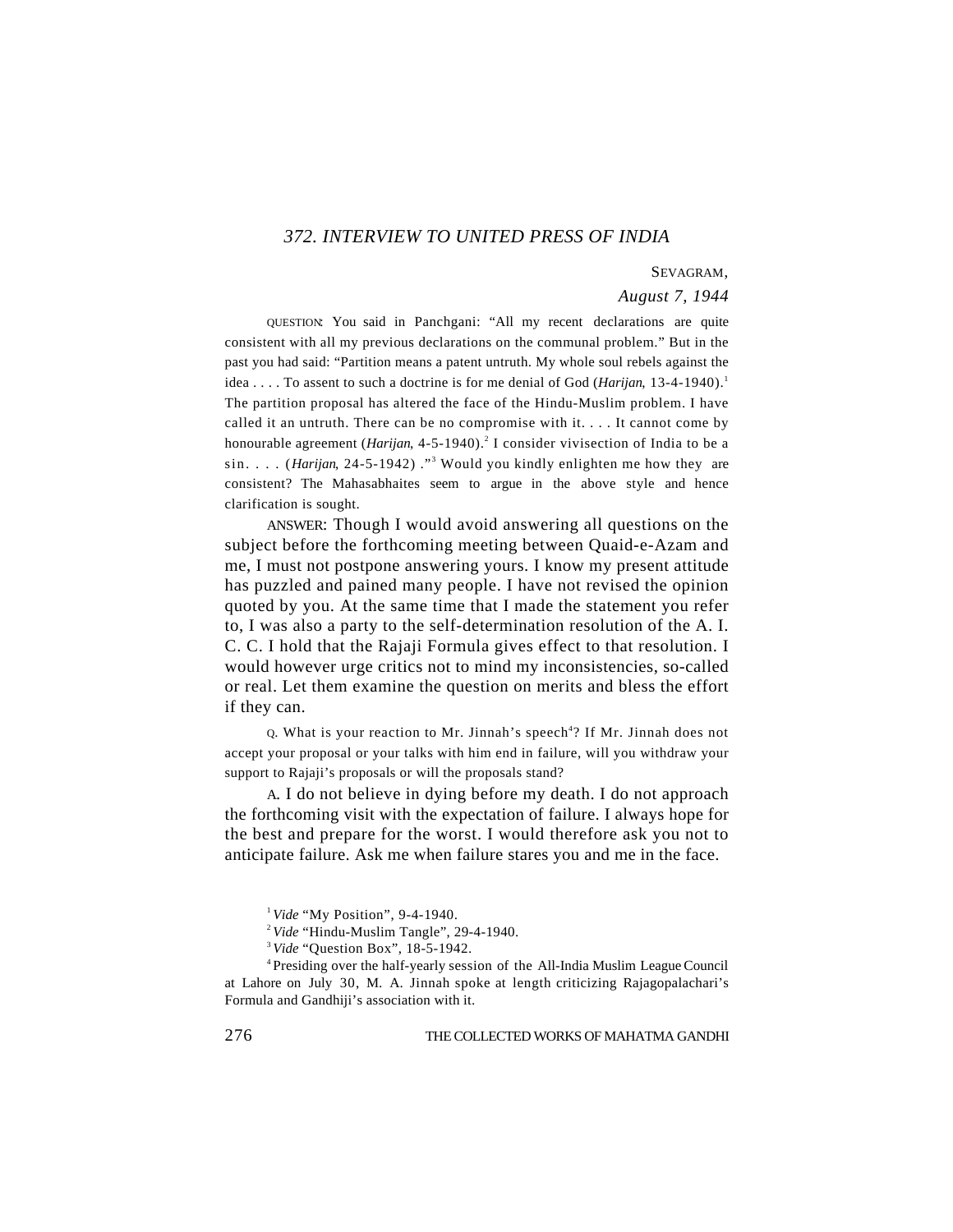Q. What have you got to say to the Sikhs who have expressed apprehension in the All-Party Sikh Conference at [Amritsar]<sup>1</sup> that you will further surrender to the Muslim League?

A. My Sikh friends are unnecessarily perturbed. I can settle nothing for anybody but myself. The Congress Resolution is a sacred trust and I have no doubt that it will be discharged fully. Brave people are never frightened by bogeys. Let the Sikh friends examine the proposal on merits. And if they find an evident flaw in it, I shall correct it and so, I am sure, will the Quaid-e-Azam if he is satisfied that there is a flaw.

*Gandhi-Jinnah Talks*, pp. 83-4; also *The Hindu*, 9-8-1944

## *373. LETTER TO JOACHIM ALVA*<sup>2</sup>

[Before *August 8, 1944*] 3

You should save every ounce of my energy. You have abundant material from my writings on the Press. . . .<sup>4</sup> You should have pity on me. . . .<sup>5</sup> I should make no exception. If I do, I shall be done for. Say you have excused me.

*The Bombay Chronicle,* 15-8-1944

## *374. LETTER TO TEJ BAHADUR SAPRU*

[Before *August 8, 1944*] 6

DEAR SIR TEJ,

I have put P. on an important job. I presume you will reach Wardha in the evening on 8th. Though I have gained much by my stay in P[anch]gani, I must be cautious. Mornings are, therefore,

 $1$ <sup>1</sup> The source has "Lahore". The Working Committee of the All-Parties Sikh Conference, which met on August 1, rejected the Rajaji Formula.

<sup>2</sup> Editor, *Forum* 

<sup>3</sup>The letter was written in connection with the first anniversary of *Forum* which fell on August 8, 1944.

<sup>4</sup> Omissions as in the source

5 *ibid*

<sup>6</sup> Gandhiji had returned to Wardha from Panchgani on August 3, 1944 and had discussions with the addressee on August 9, 1944. From the reference to the addressee reaching Wardha on August 8, it appears that the letter was written before that date.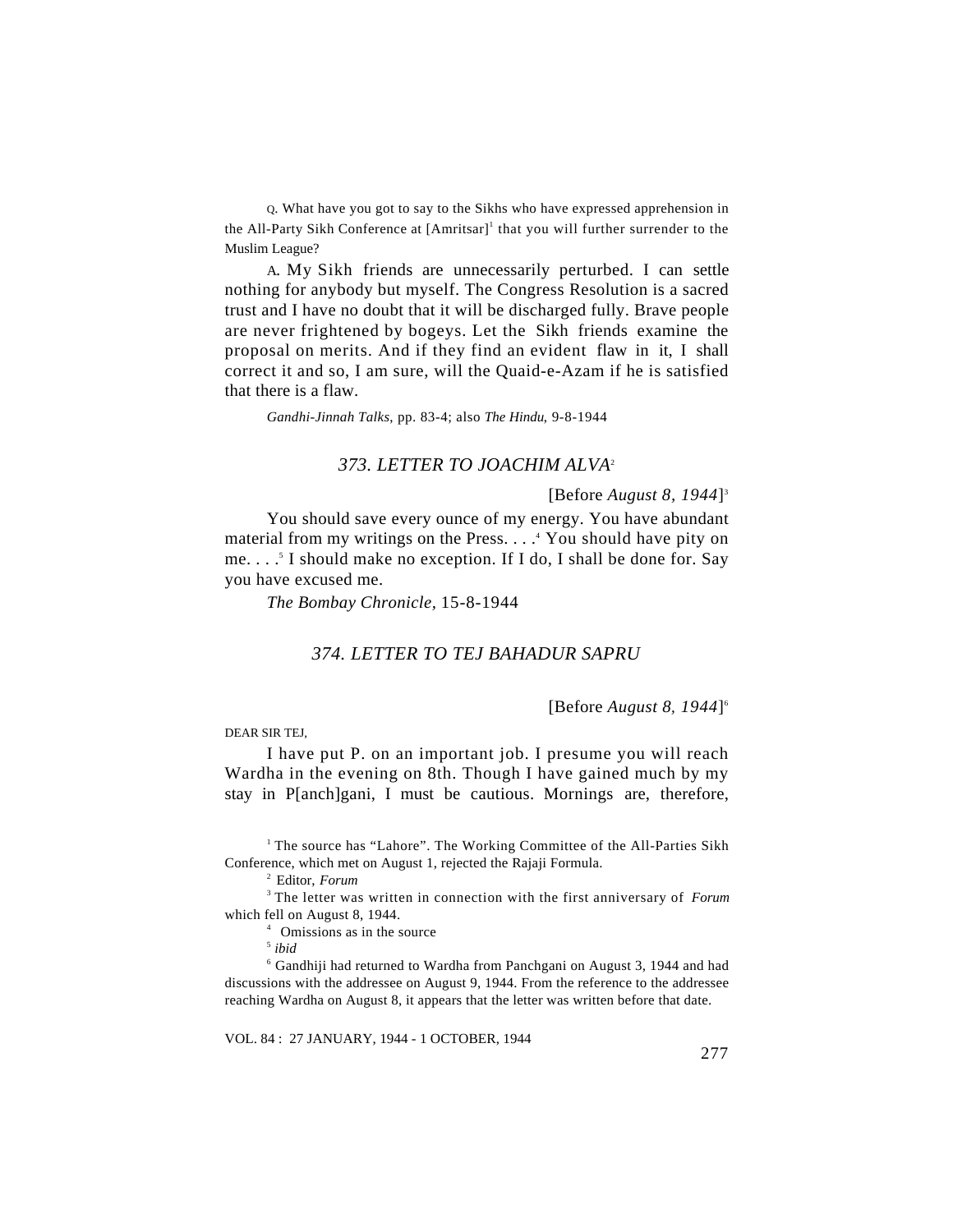devoted to massage. I am at your disposal after 12 on 9th. K. B. has made all arrangements for your stay in Wardha. You will be rec[eived] at the station on 8th and you decide where you will stay. If I have misunderstood your letter, you will please wire. The rest when we meet.

*Yours sincerely*,

M. K. GANDHI

From a copy : Pyarelal Papers. Nehru Memorial Museum and Library. Courtesy: Beladevi Nayyar and Dr. Sushila Nayyar

## *375. STATEMENT TO THE PRESS*

#### *August 8, 1944*

The question asked is whether my statement contemplates civil disobedience or its avoidance. It asserts a universal right which becomes a duty when there is an attack upon its ordinary exercise. It therefore contemplates civil disobedience if Government wants it. Twenty-five citizens of Bombay sent notices on the 3rd instant to the Police Commissioner of their intention to march in batches of five and offer silent prayers and sing *Jhandavandan* and *Vandemataram* at a common gathering place and asked for permission to perform the act.<sup>1</sup> If permission is not granted, there will certainly be disobedience. In order that the public may not know the time or place, the Police Commissioner has been fully informed, while the public has not been. If this extraordinary forbearance is not appreciated and the authorities withhold permission and interfere with the simple symbolic exercise of a public right, the fault would be that of the authorities. The Press and the public have to judge whether, under circumstances such as these, civil disobedience does not become a duty.

*The Hindu,* 10-8-1944

<sup>1</sup> Vide Appendix "Draft Letter to the Commissioner of Police, Bombay", after 19-8-1944.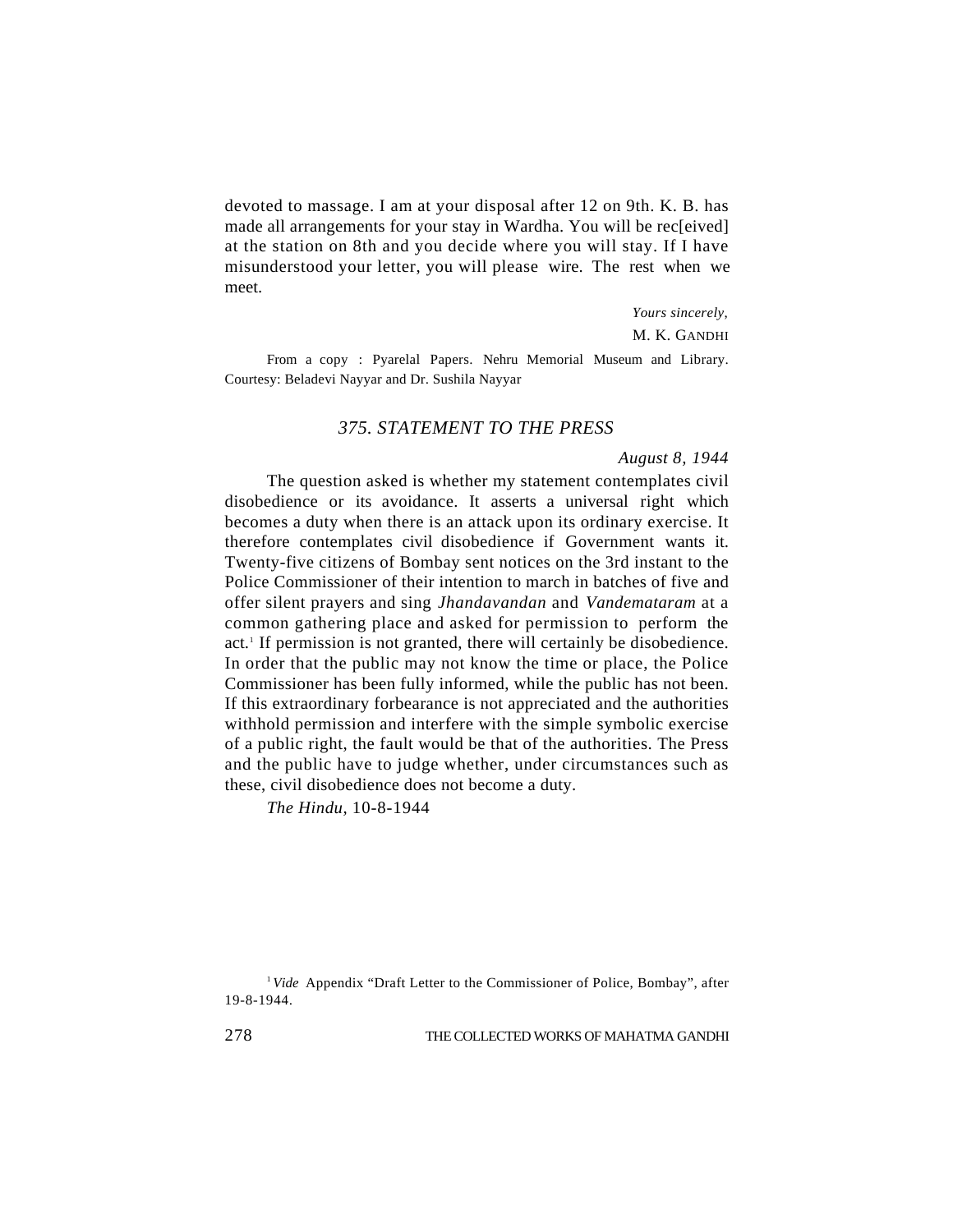## *376. LETTER TO RAJA GOVINDALAL SHIVLAL*

ASHRAM, SEVAGRAM, *August 8, 1944*

#### DEAR RAJA SAHEB,

Gandhiji has your letter of 16th inst.

Your argument is built partly on fallacy and partly on disregard of facts. Acceptance of the C.R. formula by Gandhiji concedes nothing but the insistent demand of the minorities for self-determination. It carries no other implication. Far from absolving the seceding units from 'moral obligation' to give their support to [the] freedom movement, it lays down that the separation can only come after attainment of complete independence with [the] co-operation of those who claim the right to secede. Further, it stipulates the creation of a special machinery for the joint administration of matters of common concern to the two sovereign states such as defence, foreign affairs, railways, currency, economic planning, etc. The provision embodying this arrangement will be an integral part of the charter for separation.

Nationalist Muslims are not let down by the formula, since they were parties to the self-determination resolution of the Working Committee that met at

*Delhi in April, 1942.*

The need for them to stand by their principles will be even greater under independence. That will be the real testing time for them.

*Yours sincerely,*

RAJA GOVINDALAL SHIVLAL SHRI SADAN 15 NARAYAN DABHAOLKAR ROAD MALABAR HILL BOMBAY-6

From a copy : Pyarelal Papers. Nehru Memorial Museum and Library. Courtesy : Beladevi Nayyar and Dr. Sushila Nayyar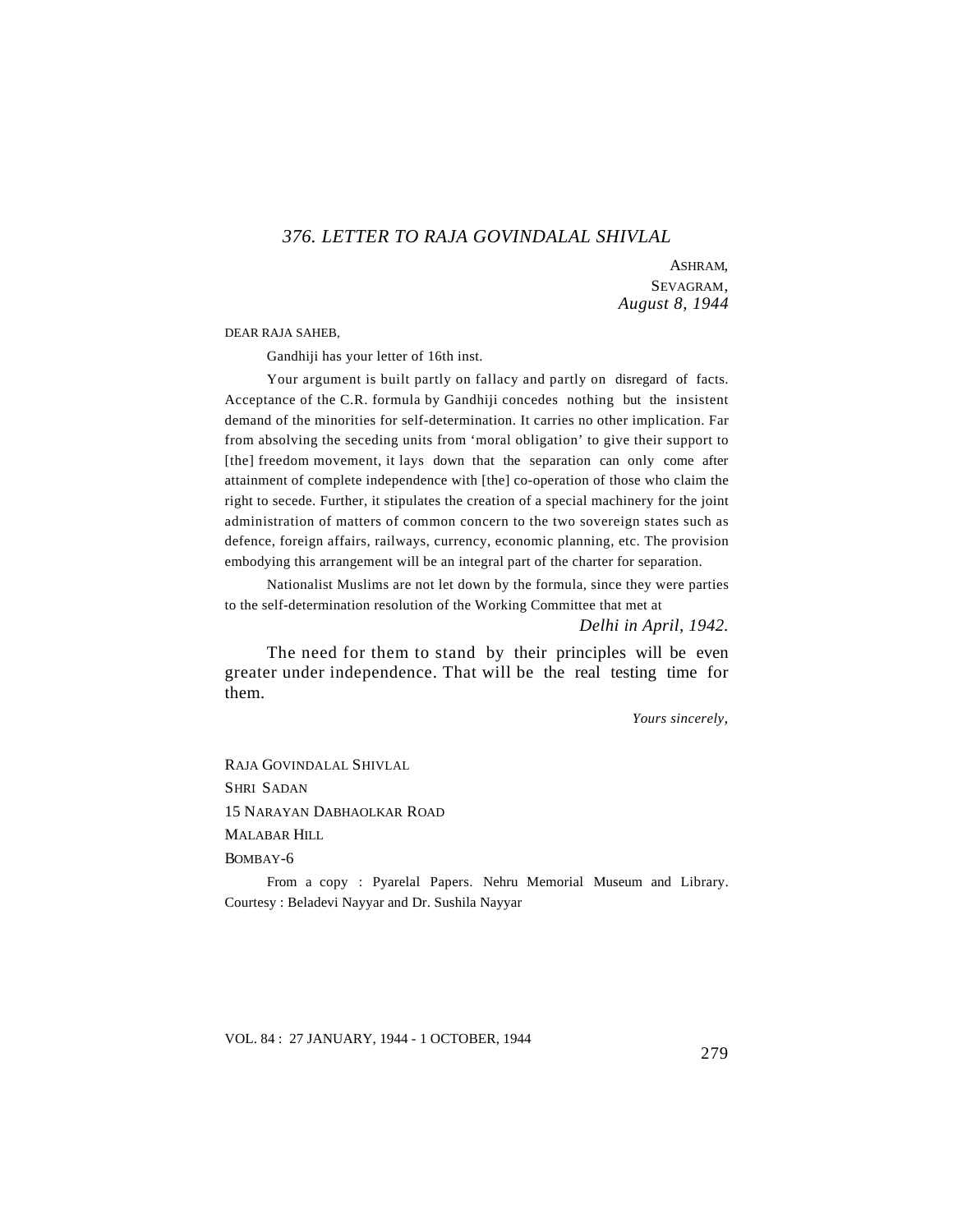## *377. LETTER TO PRATAP DIALDAS*

ASHIRAM, SEVAGRAM, *August 8,1944*

#### DEAR FRIEND,

I do not know whether I sent you any reply to your letter of 24th July to Bapu.

This is just to say that he will thankfully accept the donation of Rs. 10,000/ which Shrimati Jasodabai Lokoomal proposes to make.

As desired by her it will be equally divided between the Harijan and the Rashtrabhasha cause.

He has also accepted your request and you therefore would be free to draw according to requirement for Rashtrabhasha work in Sind from the portion earmarked for [the] Rashtrabhasha cause.

I have sent a copy of your letter and Bapu's directions on that to Shri Shantikumar Morarjee.

*Yours sincerely,*

#### SHRI PRATAP DIALDAS

**HYDERABAD** 

**SIND** 

From a copy : Pyarelal Papers. Nehru Memorial Museum and Library. Courtesy : Beladevi Nayyar and Dr. Sushila Nayyar

#### *378. TELEGRAM TO SHYAMA PRASAD MUKHERJEE*

SEVAGRAM, *August 9*,*1944*

DR. SHYAMA PRASAD MOOKERJEE

ASUTOSH MOOKERJEE ROAD

**CALCUTTA** 

YOU MAY PUBLISH YOUR LETTER 7TH INSTANT BUT YOUR INTERPRETATION OF MY REMARKS REQUIRES AMENDMENT. ADVISE AWAITING MEETING.

GANDHI

From a copy : Pyarelal Papers. Nehru Memorial Museum and Library. Courtesy: Beladevi Nayyar and Dr. Sushila Nayyar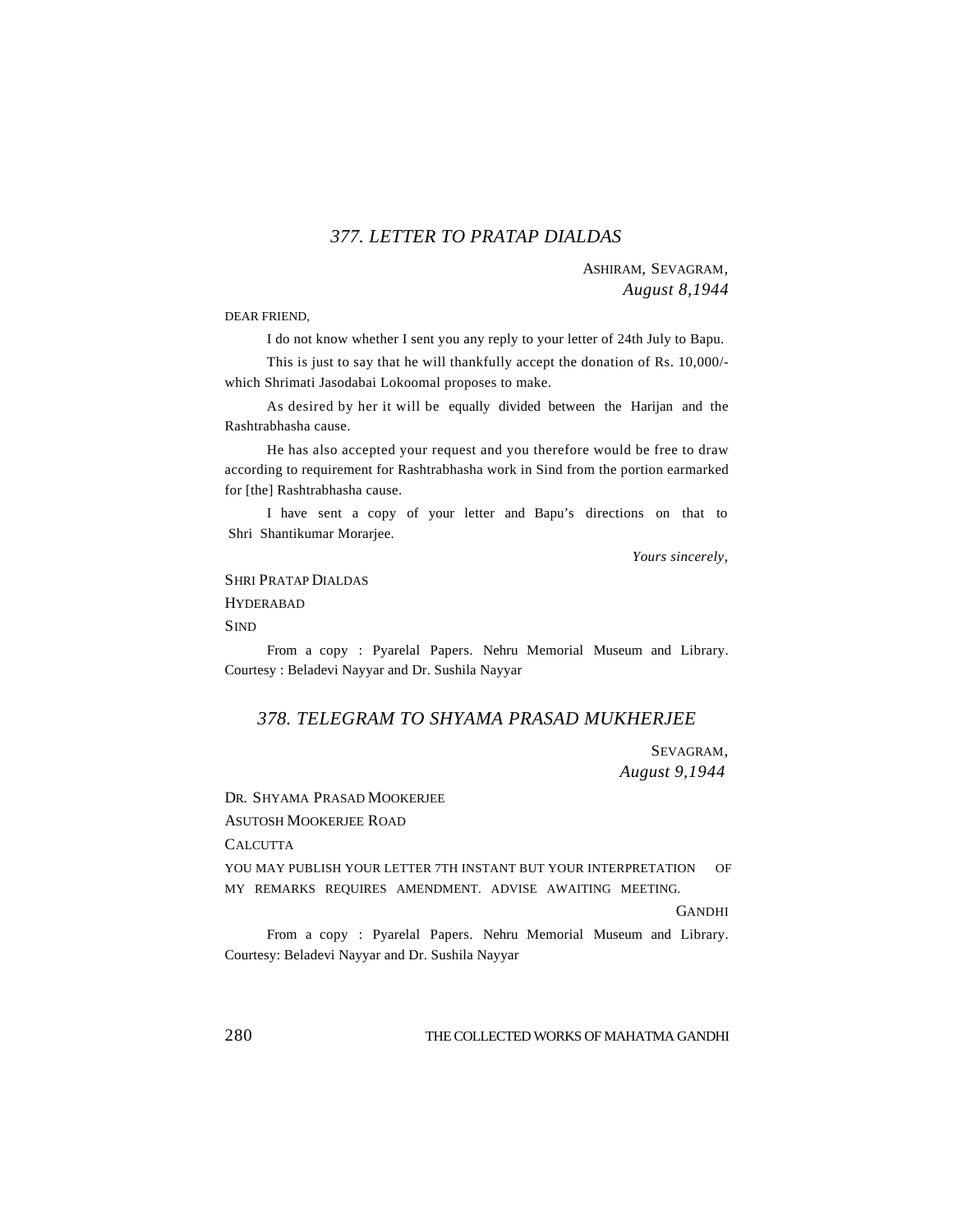## *379. LETTER TO GENERAL MANAGER, OXFORD UNIVERSITY PRESS*

SEVAGRAM, *August 9, 1944*

DEAR SIR,

With reference to your letter of 2nd inst., since the Oxford University Press is not conducted for profit, I should think that a net profit being stipulated for, there should be no objection to a minimum profit. The only inducement to the Navajivan Trust, and for that matter also for me, to have a well-known concern like yours publishing Shri R. K. Prabhu's compilation can be to acquire the widest publicity possible outside India for it.

The Navajivan Press exists only for printing writings like Shri Prabhu's compilation as cheaply as possible for Indian readers. The object therefore undoubtedly is to publish an edition as cheap as possible and certainly cheaper than yours. Therefore it would be improper to hold over publication of such an Indian edition till your stock is exhausted. If you rely chiefly on Indian sales, I think the contemplated publication by you might be dropped. Labours of the authors will not go unrewarded in any case. I will ask the Navajivan Trust to cover them and publish their compilation whenever they are in a position to do so. $<sup>1</sup>$ </sup>

*Yours sincerely,*

THE GENERAL MANAGER OXFORD UNIVERSITY PRESS POST BOX 31 **BOMBAY** 

From a copy : Pyarelal Papers. Nehru Memorial Museum and Library. Courtesy : Beladevi Nayyar and Dr. Sushila Nayyar

<sup>1</sup>Vide also "Draft Letter to Thacker & Co. and Oxford University Press", 5-7-1944.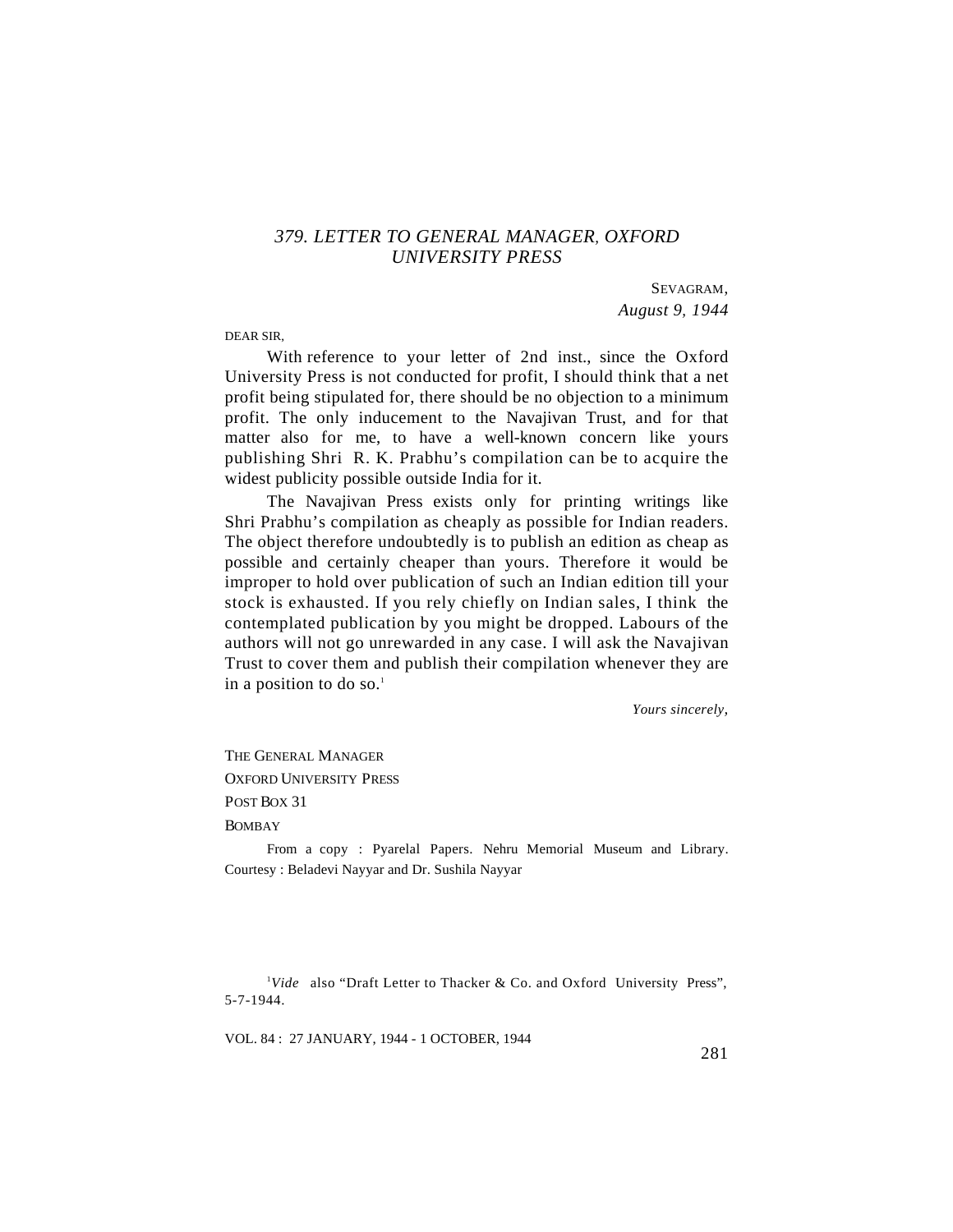## *380. LETTER TO KAILASH NATH KATJU*

ASHRAM, SEVAGRAM, *August 9, 1944*

#### DEAR KATJUJI,

I had your letter of 24th July which I placed before Bapuji.

By the time this reaches you you will have seen the summary of Bapu's recent talk with Dr. Shyama Prasad Mukherji—not the United Press summary that has appeared in the *Bombay Chronicle* of the 7th August, but the authentic and authorised version. . . .

Gandhiji cannot and will not be party to an arrangement which implies freedom to wage war against India and imperil her defence. "That would be sin", and it cannot be had by 'agreement'. That would be a contradiction in terms.

*Yours sincerely,*

DR. K.N.KATIU 19 EDMONDSTONE ROAD

**ALLAHABAD** 

From a copy : Pyarelal Papers. Nehru Memorial Museum and Library. Courtesy : Beladevi Nayyar and Dr. Sushila Nayyar

## *381. SPEECH AT SEVAGRAM*

*August 9, 1944*

Gandhiji made enquiries from the Superintendent of Police . . . about local restrictions and he assured him that he would abide by them.

This day is different from the other days Today you pray that God may bless Quaid-e-Azam and me with wisdom to reach a common understanding in the interest of India. Let this be your constant prayer as you go on spinning.<sup>1</sup>

*The Hindu* 11-8-1944

<sup>&</sup>lt;sup>1</sup> Gandhiji was opening the 60-minute non-stop mass spinning in the afternoon.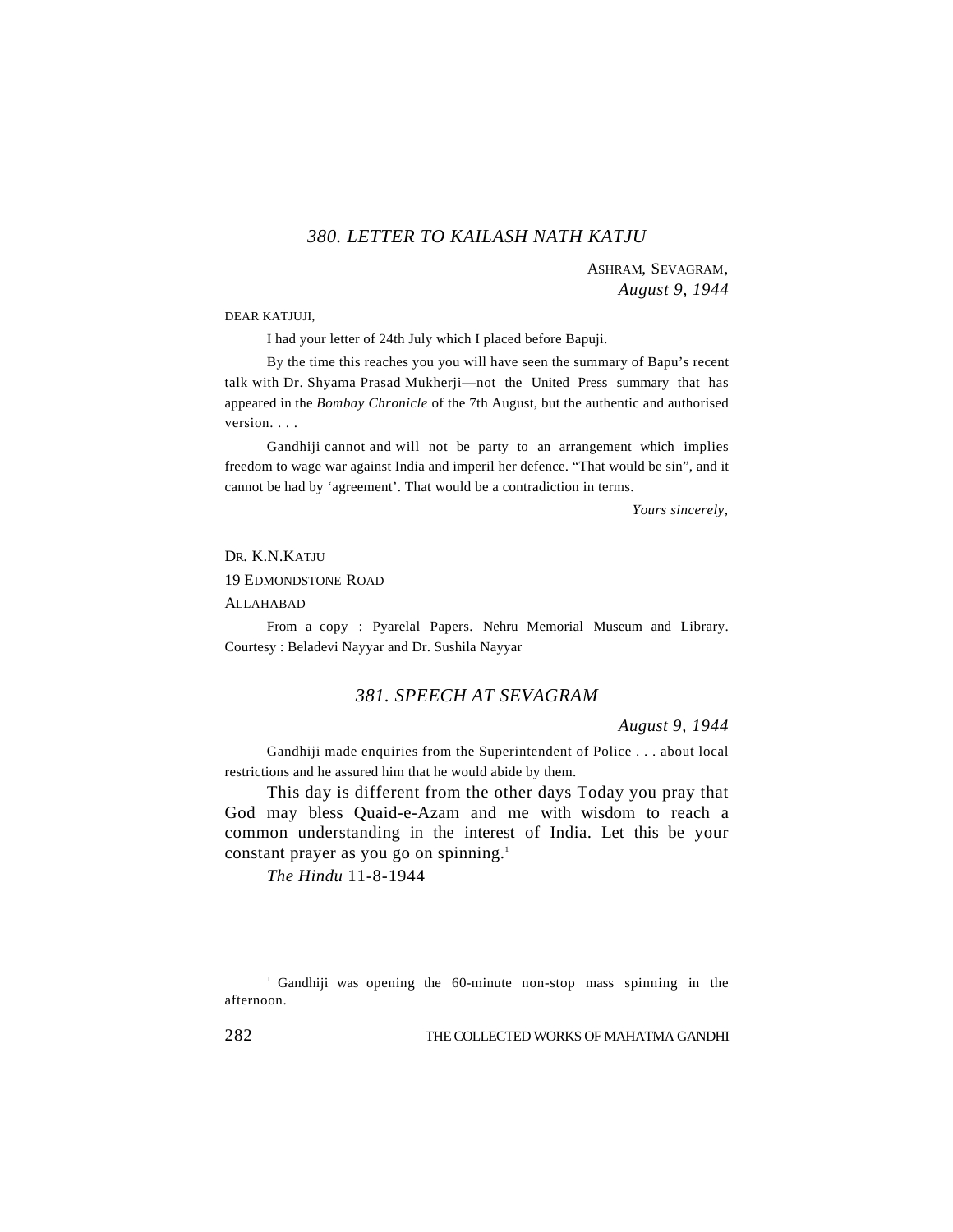## *382. TRIBUTE TO MAHADEV DESAI*<sup>1</sup>

WARDHAGANJ, *August 10, 1944*

August l5 is the second anniversary of Mahadev Desai's death. Two or three correspondents have administered a gentle rebuke. The following is my paraphrase of the first of their remarks:

You have become President of the Kasturba Memorial Fund Trust. Mahadev renounced everything for your sake and even laid down his life for you. He died at a much younger age than Kasturba and yet how much he achieved in that relatively short space of time! Kasturba was verily a *sati*, but while India has produced many *satis*, all will admit that it has produced only one Mahadev. If he had not chosen to throw in his lot with you, he might have been living today. His talents would have enabled him to achieve front rank distinction as a savant and man of letters. He might have even been rich, brought up his family in all material comfort and provided his son with the highest education. Instead, he chose to merge himself in you. You regarded him as your son. May I ask what you have done for him?

These sentiments seem to me to be natural. The contrast between the two is too striking to be missed. The one was ready to drop off like a fully ripe fruit. The other had yet to ripen and mature. Life still lay before Mahadev as ordinary standards go. He had aimed at living up to a hundred years. The amount of material that he had piled up in his voluminous note-books called for years of patient labour to work up and he had hoped to do all that. In his trunk was found a memo of my talks taken down on the day previous to his final end. Probably, none besides myself can today make them out, and even I don't know to what use he would have put them. He was a living example of "the wise, who live and work as if they were born to immortality and everlasting youth".<sup>2</sup> But, if all our dreams could be realized, life would become a phantasmagoria, and there would be utter chaos on

<sup>1</sup> The Gujarati original appeared in *Gujarat Samachar*, 13-8-1944. This is an "authoritative translation" by Pyarelal.

2 "The wise should devote themselves to learning and worldly welfare as if they were immortal and would never grow old, and follow the path of dharma as if Death had seized them by the hair."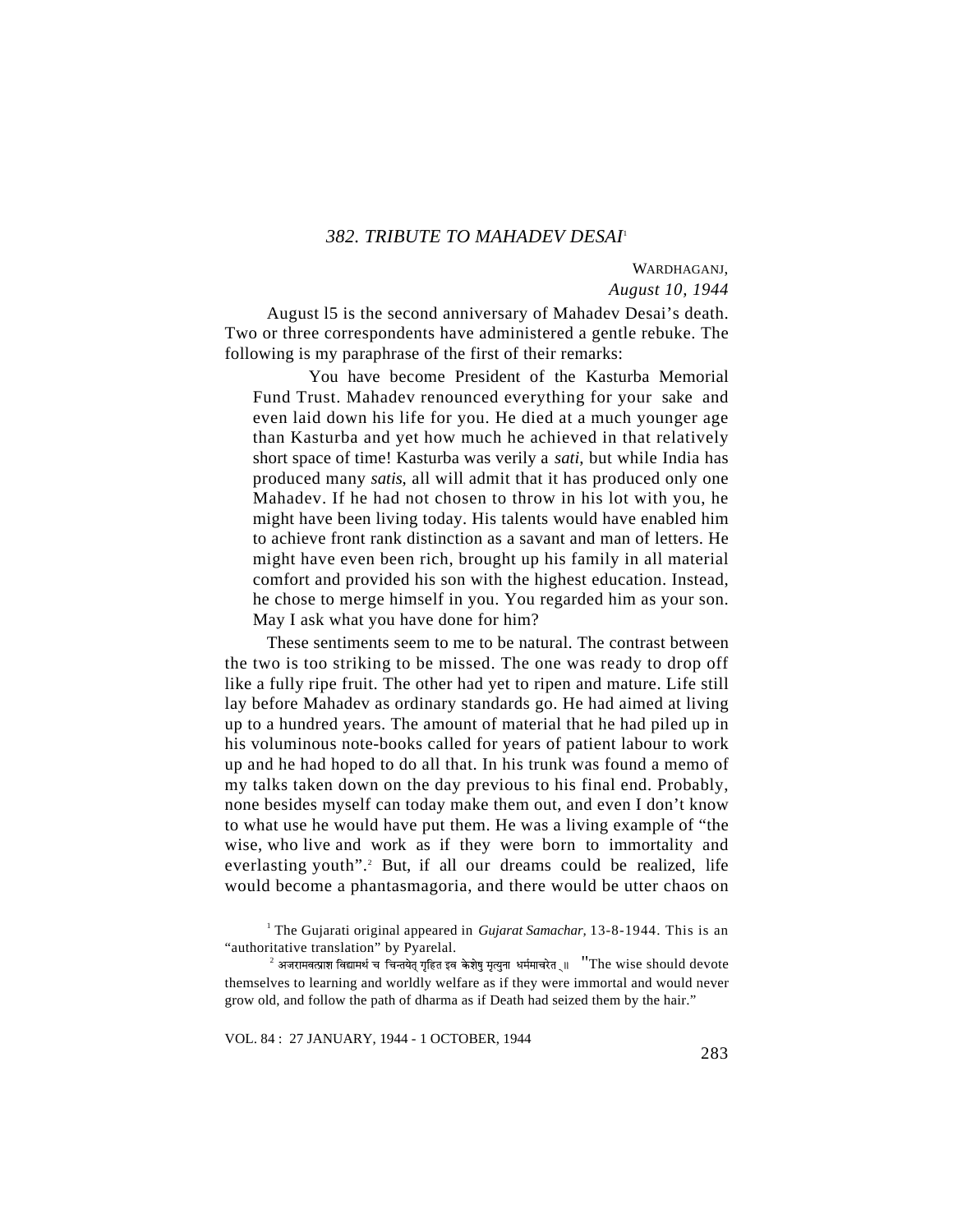earth. God in His mercy, therefore, has ordained that His will alone should prevail on earth.

Mahadev, though an idealist and a dreamer, never allowed his feet to be taken off the firm earth. He, therefore, adorned everything that he attempted. To Mahadev's admirers, I can only offer this consolation, that he lost nothing by his association with me. His dreams rose above scholarship or learning. Riches had no attraction for him. God had blessed him with high intellect and versatile tastes but what his soul thirsted for was the devotional spirit. Even before he came to me, he had assiduously sought and cultivated the company of devotees and men of God after his heart. One may say that it was in furtherance of this quest that he came to me and, not obtaining full satisfaction even with me, (shall I say) he turned his back upon me in the fullness of youth, leaving behind him his weeping relations and friends, and set forth to seek realization of his quest in the bosom of his Maker. The only fitting service that I can render his memory is to complete the work which he has left behind him unfinished, and to make myself worthy of his devotion—obviously a more difficult task than merely raising a fund for his memorial. It can be fulfilled only through Divine grace. Mahadev's external goal was the attainment of swaraj; the inner, to fully realize in his own person his ideal of devotion, and if possible to share the same with others.<sup>1</sup>

The raising of a material memorial to the deceased's memory is outside my scope. That is a task for his friends and admirers to take up. Does a father initiate a memorial for his son? I was not responsible for the Kasturba Memorial. In my previous statement<sup>2</sup> I have explained its origin. I have become the President of the Committee only in order to ensure the use of the fund in accordance with its object. If friends and admirers of Mahadev similarly set up a committee to raise a memorial fund and invite me to become its president and give guidance for its proper use, I shall gladly accept it.<sup>3</sup>

A word to litterateurs. They know or should know that he put the charkha above literature. He took delight in spinning for hours. It was a daily duty. He would encroach upon his sleeping hours to finish

<sup>&</sup>lt;sup>1</sup> The Gujarati here adds: Mahadev did love showing off his erudition. Let no one have any illusion about it. However, he cast it off after coming to me.

<sup>2</sup>*Vide* "Speech at Poona", 1-7-1944.

<sup>&</sup>lt;sup>3</sup> The Gujarati here adds: "It has been my profession for fifty years." The paragraph which follows is not found in the Gujarati original.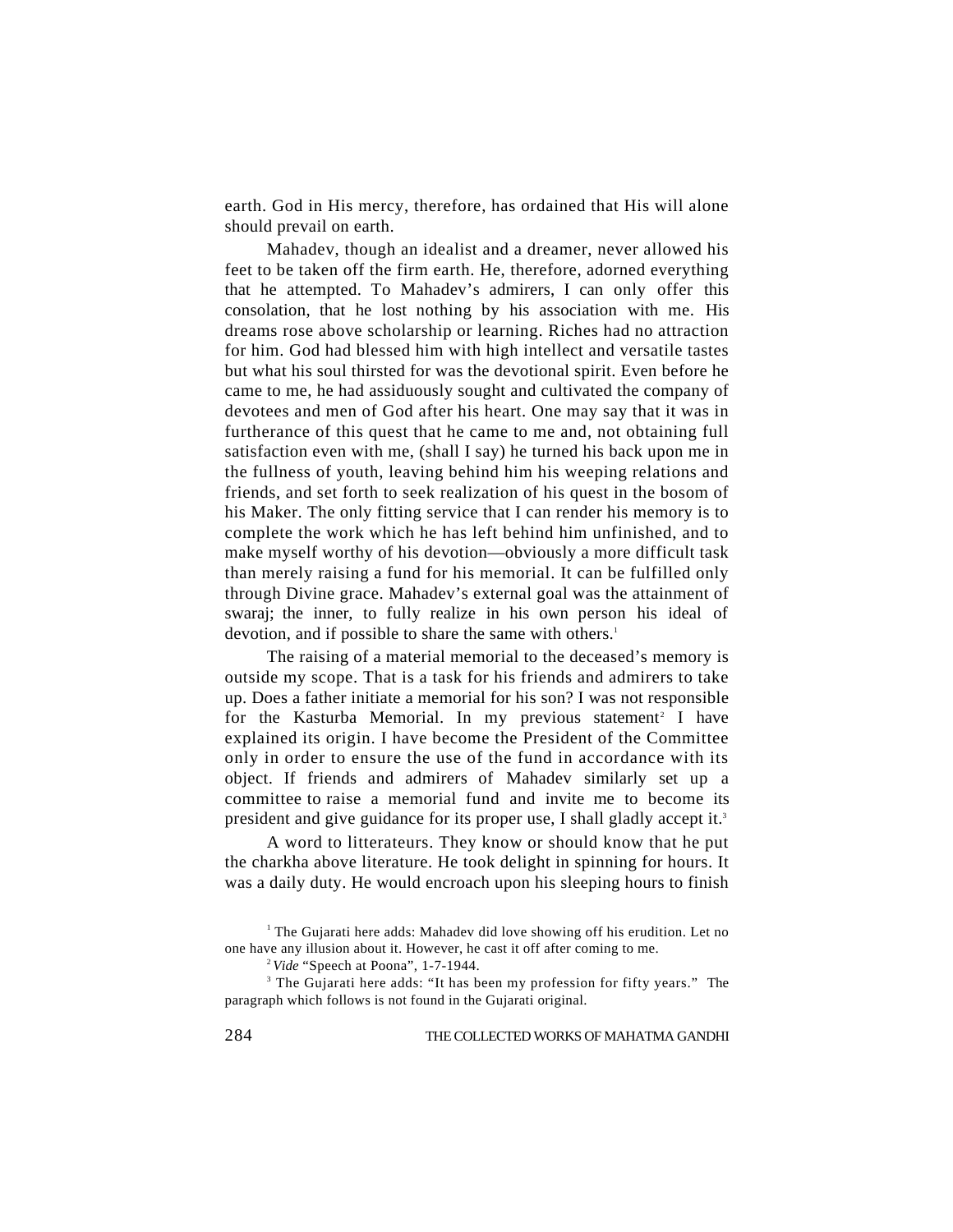his daily minimum of spinning. Why this insistence? Not, I assure them, to please me. He threw in his lot with me after much deliberation. I never knew him do a thing without conviction. He thought with me that the material salvation of India's teeming but famishing millions was bound up with the charkha. He discovered too that this daily labour with the hand enriched whatever literary work he did. It gave it a reality which it otherwise lacked. The raising of funds is good and necessary. But a sincere imitation of Mahadev's constructive work is better. The monetary contribution to a memorial fund ought not to be a substitute for the more solid appreciation.

*The Hindu,* 12-8-1944

## *383. LETTER TO CHIMANLAL SETALVAD*

WARDHA, *August 11, 1944*

I am writing to you in my mother tongue<sup>1</sup> which I believe you will tolerate.

The Congress policy has been definite and determined. With this nothing can be mixed. An independent India cannot entertain any other stranger in its midst. The consent which I have given to a particular scheme depends upon the fact that it is based on a cardinal principle of the Congress.<sup>2</sup> I command an influence over the masses and therefore I cannot hide that which I consider against the good of my country. An advantage would be taken of this situation by my opponents and this was not outside the pale of my thoughts. But this fear comes out of the weakness of our forces.

To remove this fear, the way lies in freely but respectfully expressing our opinion and only in this way can we conquer and win; this is my respectful opinion. Permit me to tell you that no particular work of mine has resulted in any loss to my country. At least I have never heard that it has. All your writings, I have read with great patience and care but I have always felt that you do not examine my side with patience and care. Your time is occupied mostly in different types of work and this is not beyond my constant thought.

In the end it seems to me that the substance of your letters leads

<sup>&</sup>lt;sup>1</sup>The Gujarati original is not available.

 $2$ <sup>2</sup> The addressee was against the Rajaji Formula and Gandhiji's acceptance of it.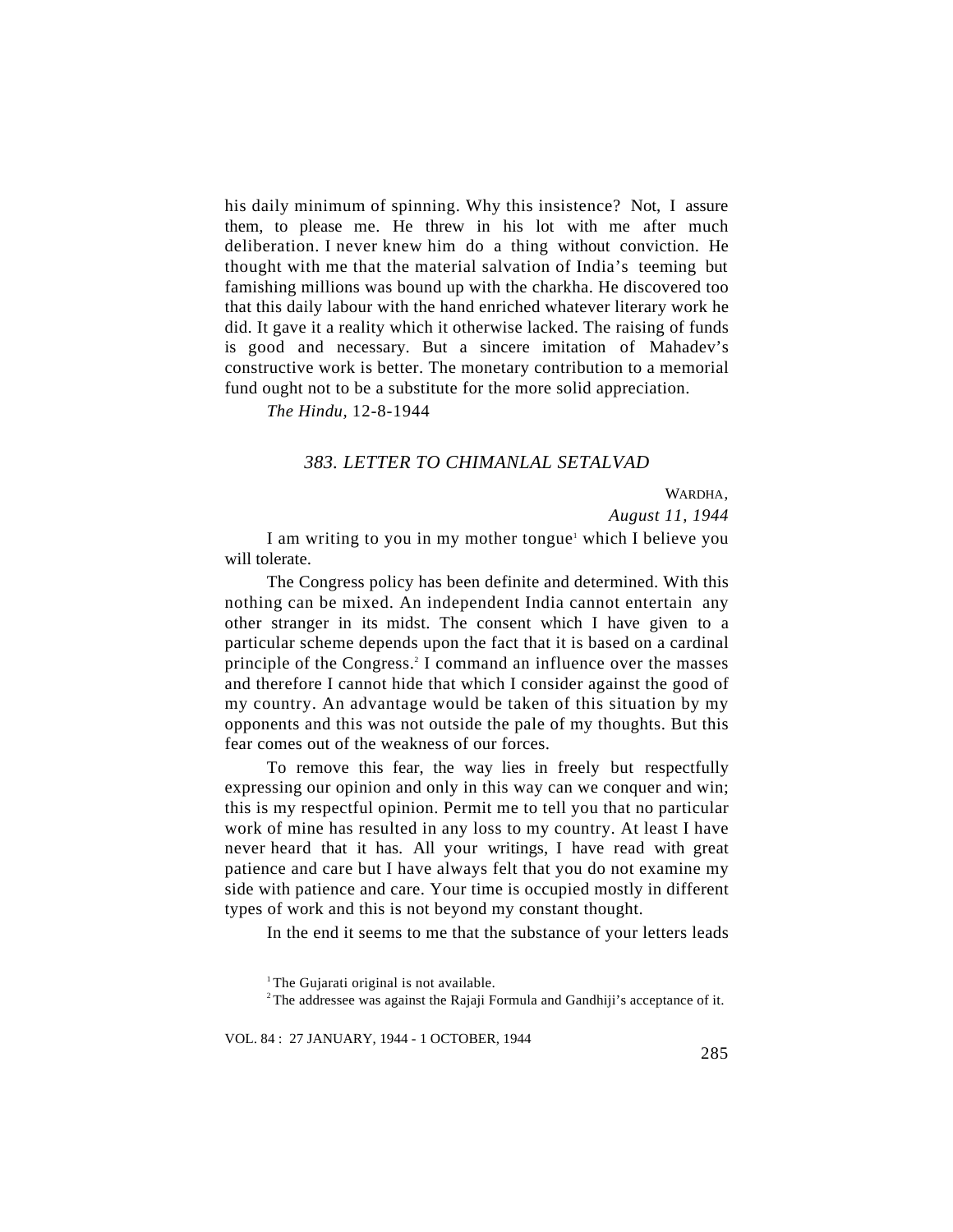to the inference that India is going to be for very long time under the rule and sway of the English. From your writings this appears to be India's destiny. But my firm belief is quite the opposite of this. Moreover you crush our spirit and make us appear blind. Our leaders also forget this fundamental difference in our views. This is the reason I believe why you are so pessimistic and we so optimistic.

It is my sincere desire that a so-called rash step<sup>1</sup> which I propose to take may not result in any loss to the country.

*Your younger brother,*

M. K. GANDHI

#### SIR CHIMANLAL SETALVAD

MALABAR HILL, BOMBAY

From a copy: File No. 3001/H-P. 129. Commissioner of Police, Bombay

## *384. LETTER TO DEVDAS GANDHI*

SEVAGRAM, *August 11, 1944*

CHI. DEVDAS,

I have been forgetting to write about Dinshawji<sup>2</sup>. In case you have not received a copy of my letter to him, I shall have one enclosed with this. We have to make the trust deed<sup>3</sup> on these lines. Ghanshyamdas<sup>4</sup>, Mahavir Prasad Poddar, Dinshaw, you and I will be the trustees. Ghanshyamdas was to talk to you about this matter. If he has not spoken to you, consult him before finalizing it. Send me the draft of the document. I believe it can be drafted in Hindi. It will have to be registered.

> *Blessings from* **BAPU**

From a copy of the Gujarati: Pyarelal Papers. Courtesy: Pyarelal

<sup>1</sup>The reference is to Gandhiji's proposed talks with M. A. Jinnah.

 $<sup>2</sup>$  Dinshaw K. Mehta</sup>

<sup>3</sup> For the proposed nature-cure clinic; *vide* "Letter to Mahavir Prasad Poddar", 17-8-1944.

 ${}^4$ G. D. Birla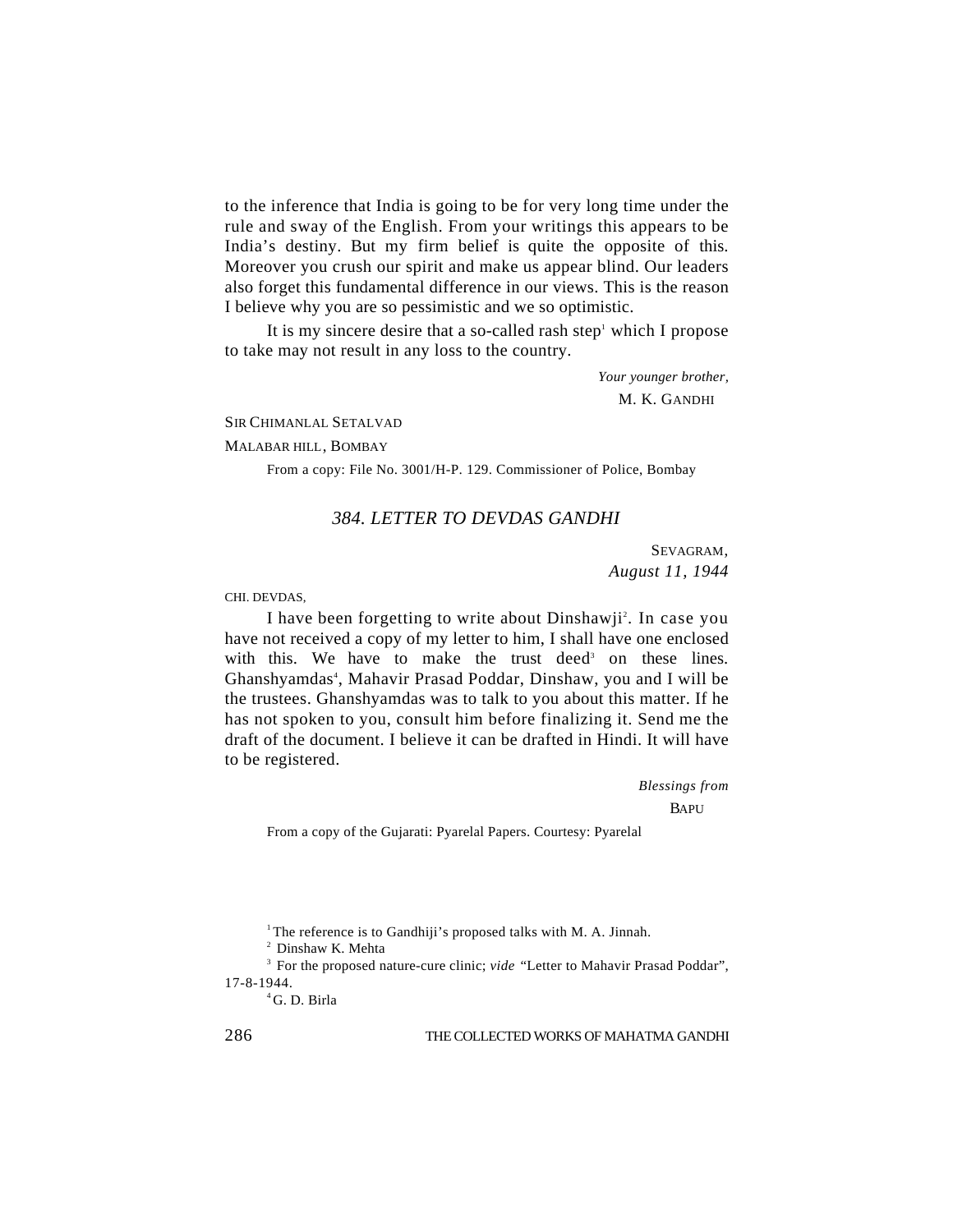## *385. LETTER TO JAYANTILAL*

SEVAGRAM, *August 11, 1944*

#### CHI. JAYANTILAL,

I have your letter. Your modesty has vanquished me. If what you say is the whole truth, I have nothing to say. I shall use the money. I shall not disclose your name. You come to Sevagram after I am finished with Jinnah Saheb. We shall talk further. I shall try to understand you.

*Blessings from*

**BAPU** 

From a copy of the Gujarati : Pyarelal Papers. Nehru Memorial Museum and Library. Courtesy : Beladevi Nayyar and Dr. Sushila Nayyar

## *386. NOTE TO JAGDISH K. MUNSHI*<sup>1</sup>

[On or before *August 12, 1944*] 2

1. Division of India is like poison to my mind; because I am also of the view that it is sinful to do so.

2. The Delhi Resolution of April 2<sup>3</sup>[, 1942] was concerned with

 $1$ Gandhiji dictated this note in Gujarati to the addressee, eldest son of K. M. Munshi, with the remark: "I intend appointing you as my lawyer and so listen to what I am saying and argue it out with Bapaji." The Gujarati original however is not available. For K. M. Munshi's letter dated August 9 to which this was a reply, *vide* Appendix "Letter from K. M. Munshi", 9-8-1944. Regarding this note K. M. Munshi writes: "My opposition to the proposed negotiations with Jinnah evidently annoyed Gandhiji. For, before replying to me, he adopted the rather curious method of sending me a message dictated to my son who was staying with him. This was a warning to me. In my long and intimate association with him, such a thing had never happened before, nor after."

 $2<sup>2</sup>$  From the contents it is obvious that this note was written before the letter to K. M. Munshi dated August 12, 1944; *vide* the following item.

<sup>3</sup> The source says in a footnote that the resolution was passed on April 11, 1942. According to *The Indian Annual Register* the resolution was communicated to Sir Stafford Cripps on April 2. It was however released to the Press on April 11 after the failure of the negotiations. For the text of the resolution, *vide* Appendix "A Resolution", before 9-8-1944.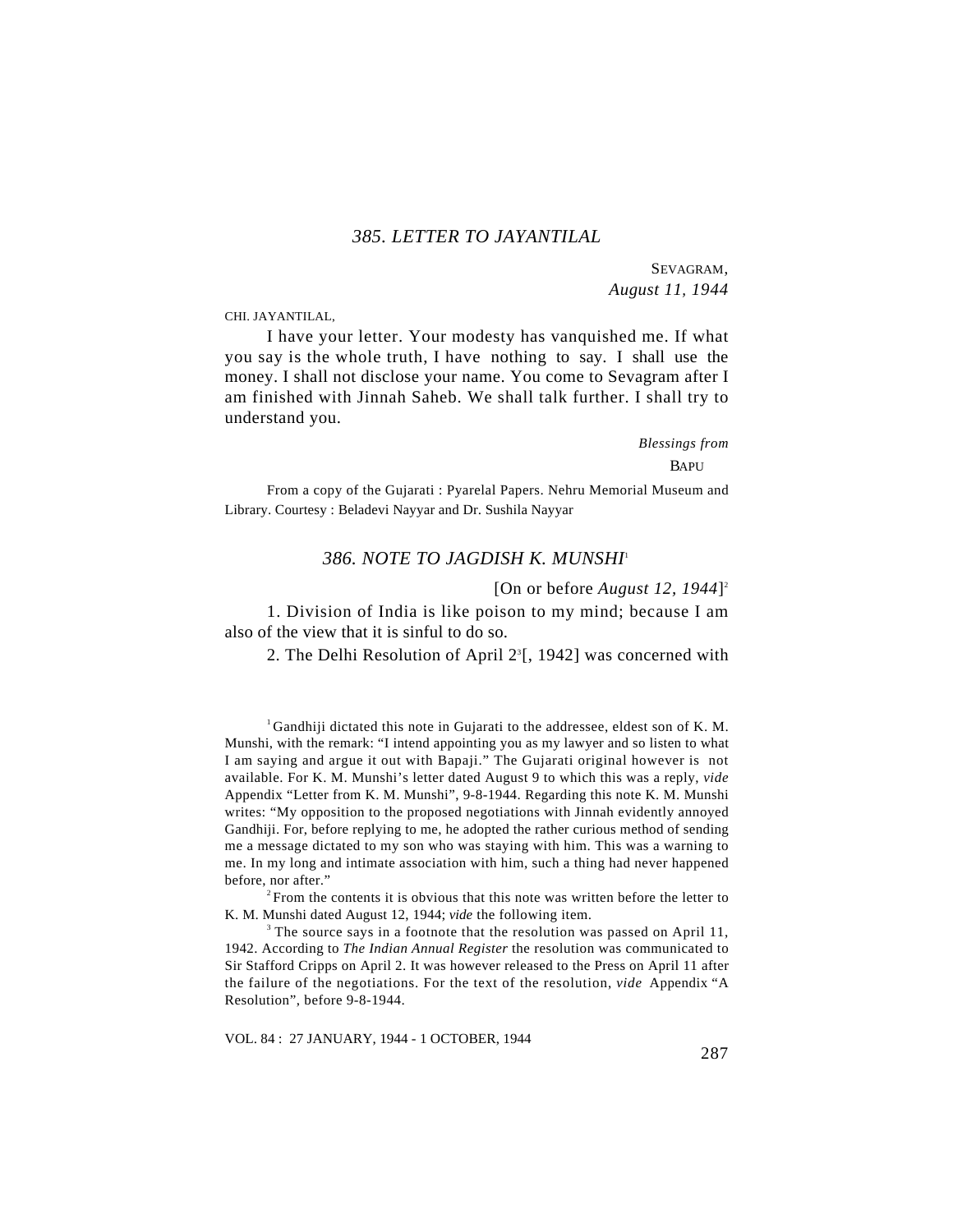self-determination. After this on April  $30<sup>1</sup>$ , Rajaji's Resolution was turned down and Jagat Narayan's Resolution<sup>2</sup> about not partitioning India was adopted. In my view this was a highly inappropriate and hasty step and due to this alone Jinnah has been able to spread poison in the Muslim masses.

3. I had discussed this matter with Maulana<sup>3</sup> also. According to him, in spite of Jagat Narayan's Resolution, I still retain the authority to discuss the matter with Jinnah because the Resolution of April 2 still stands.

4. Later on when I had negotiations with Jinnah I had asked him whether he would accept help from a foreign Power if he was granted a sovereign State. To this he said: "Yes."

I then asked him if, after securing that help, he would invade India. To this (also) he said: "Yes."

Then I told him: "It would be a sin to do such a thing and I cannot be a party to it."

5. When Dr. Latif<sup>4</sup> mentioned Pakistan I asked him to discuss the question with Maulana; but it was in deference to Maulana's wish that I discussed it with him.

6. Rajaji's offer does not seem to have the virulence of his earlier talk and hence I am in agreement with it. According to this offer if there can be a separate treaty regarding Defence, Foreign Affairs and Communications, I do not see any harm in giving him the rest. And after this, Pakistan seems to have no meaning at all.

7. It is not that everybody has been in agreement with me about everything from the beginning of [my] life. There is bound to be a difference of opinion and it is good that it is there. But nobody has ever told me that I have done anything in bad faith. Thus it was that I had won over Motilal<sup>5</sup>, C. R. Das and others. In spite of difference of opinion they often came to me and shed tears when they saw my

 $1$  "April 29" according to a footnote in the source.

<sup>2</sup> Which read: "The A.I.C.C. is of opinion that any proposal to disintegrate India by giving liberty to any component State or territorial unit to secede from the Indian Union or Federation will be detrimental to the best interests of the people of the different States and provinces and the country as a whole and the Congress, therefore, cannot agree to any such proposal."

<sup>3</sup> Abul Kalam Azad, Congress President

- 4 Syed Abdul Latif
- <sup>5</sup> Motilal Nehru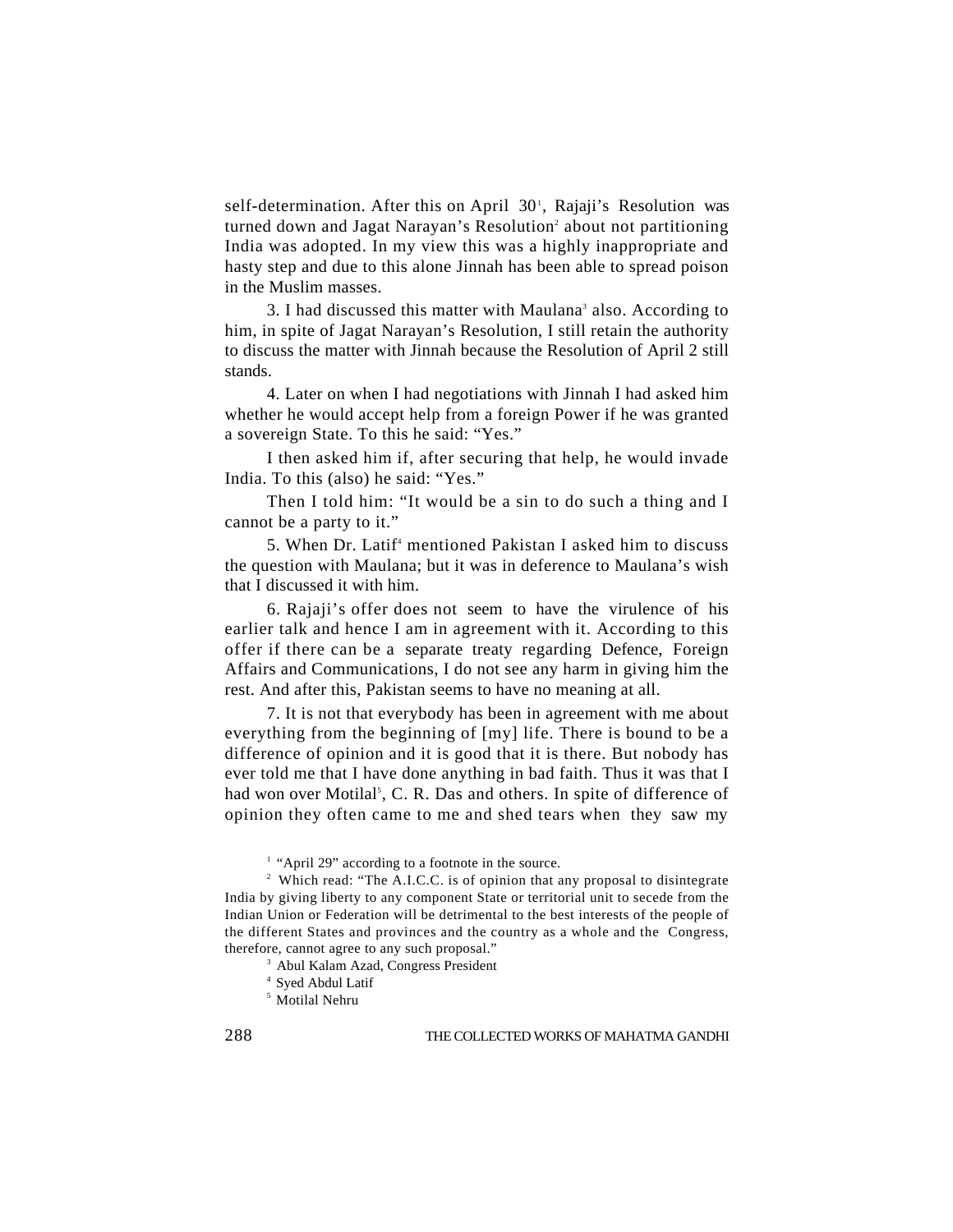determination to abide by Truth. From his death-bed C. R. Das had enjoined upon his followers: "Do as this man says. He is a true leader." I wish to conquer even Jinnah with trust and love. I have no other weapons at all.

8. Jinnah too has complete faith in me. He knows that I have no axe to grind in these negotiations. And he seems to have somewhat softened by my last letter<sup>1</sup>, and hence, my only advice can be that at such a time nobody should create any obstacle. Jinnah has hated me since the day I asked him in a meeting to give up English and speak in Gujarati. Sir Chimanlal Setalvad also feels the same way about me from that day and it has not changed to this day.

9. Jinnah is definitely not unselfish. He is prone to be easily led by others because of his vanity. (Just) because I am going to meet him I am not led away by him. I have not accepted everything that he has said. Otherwise it would mean that he has won me round. That is why even when I meet him it will be with some misgivings.

10. Munshi has raised a new cry, and I cannot stop him. And it would not befit me even if I did it.

11. But Munshi very much loves to dominate everywhere and become a leader. I know that everybody hates him for that reason. Everybody believes that even in the Congress he wants to set up his own protagonists. But how can one prevent a person if he is capable of spreading his influence because of his own power? Only the person who has all his teeth intact can crack a betel-nut and so, there is no need to be scared of him. He seems to be much perturbed. Hence, at such a time we should do only that which we feel is correct. If he shows me the statement<sup>2</sup>, I shall certainly go through it.<sup>3</sup>

*Pilgrimage to Freedom*, Vol. I, pp. 438-40

<sup>1</sup>*Vide* "Letter to M. A. Jinnah", 17-7-1944.

<sup>2</sup>*Vide* "Note to K. M. Munshi", after 14-8-1944.

 $3$  This is followed by the following note, presumably by the addressee:

Rajaji's and Dr. Subbaroyan's talks would imply the following:

(1) Gandhiji and all others believe that the negotiations will most probably break down and maybe we shall have to court imprisonment.

(2) Gandhiji feels that if these negotiations do not have the sanction of the people, it would mean that it is his last contribution to politics, and he would have to make his exit for good.

(3) All will be released by September 15.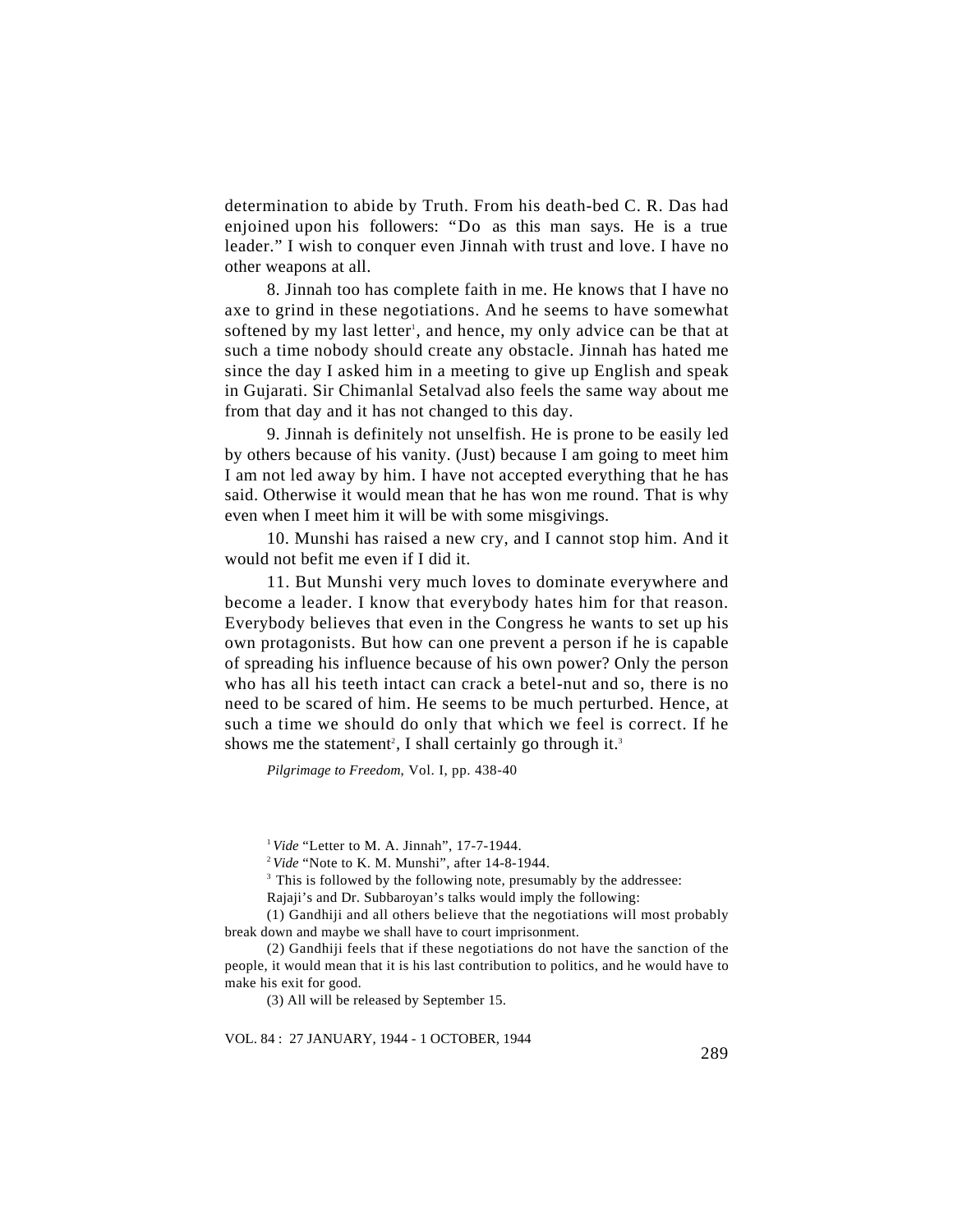*Express*

*August 12, 1994*

ANIL CHANDRA 32 NANDAN ROAD CALCUTTA PROVISIONALLY THIRD SEPTEMBER SEVAGRAM. WRITING.

GANDHI

From a copy : Pyarelal Papers. Nehru Memorial Museum and Library. Courtesy : Beladevi Nayyar and Dr. Sushila Nayyar

## *388. LETTER TO K. M. MUNSHI*

*August 12, 1944*

BHAI MUNSHI,

Your letter<sup>1</sup>. I have told a few things to Jagdish<sup>2</sup> but I am still writing this reply for your satisfaction. It does not matter if others do not understand me. You are among those who do know me. I am sure you know that, in spite of my accepting *Akhand*<sup>3</sup> Hindustan on principle, I am the originator of the Congress principle of self-determination. A believer in non-violence, I can maintain the unity of India only if I accept the freedom of every part. The moment I felt that the Pakistan of Jinnah's imagination was sinful, I started believing in the Congress principle of self-determination, for instance, during my talks with Dr. Latif.

I understand what you have written about the Punjab. I shall study whatever comes from there. If I have committed a mistake, it would not take long to put me right. All my statements imply the usual proviso that mistakes, if any, should be provided for. I would certainly find no fault at all if you fearlessly oppose Rajaji's Formula. Where the intentions are honest, fear of public blame has no place at all. Possibly your statement will not be ready by the time I meet

<sup>2</sup>*Vide* the preceding item.

<sup>3</sup> Undivided

<sup>&</sup>lt;sup>1</sup>Vide Appendix "Letter from K. M. Munshi", 9-8-1944.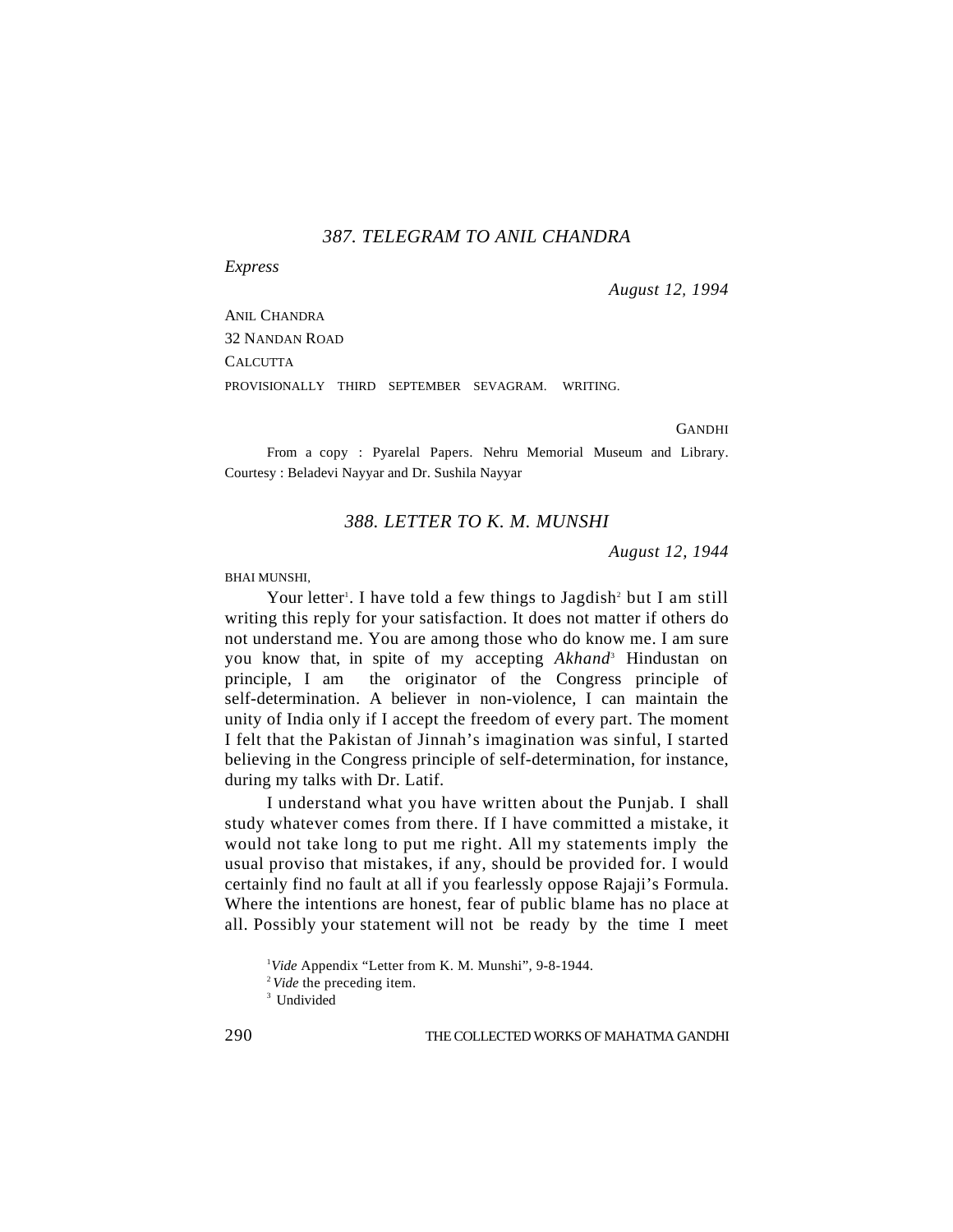Jinnah. But if you have prepared it, do send it. I shall go through it. If it needs to be improved or changed, I shall do so. Have no fear. I shall do nothing in haste. If you have time and if you think it is necessary, meet Rajaji and me. And I think it will certainly be necessary to meet after our interview.

> *Blessings from* **BAPU**

From Gujarati: C.W. 7680. Courtesy: K. M. Munshi

## *389. LETTER TO RAMESHWARDAS BIRLA*

*August 12, 1944*

#### BHAI RAMESHWARDAS,

I have been wanting since long to write to you but just couldn't find the time. However, now I must. Jinnah Saheb's letter may arrive any time now. I have written to him to let me know three or four days in advance. I am under a great deal of pressure that in no case should I put up at Birla House.<sup>1</sup> I have plainly said that I cannot give up staying at Birla House without any reason. The question arises only if for some reason my stay at Birla House is deemed improper. In that case you should not hesitate to tell me. This issue arose in Poona also, and at that time it was agreed that there could be no hesitation from your side. I do not remember if you were present then. I had discussed the matter with Ghanshyamdas. By way of caution and in order to safeguard your interests, it is my duty to ask you now that I will be leaving for Bombay shortly.

The other matter is more important though it is not as urgent as the question of where to stay in Bombay. If I am about to be arrested it will give me some satisfaction if I am able to accomplish all that I must before my arrest. I believe that the work of the Talimi Sangh<sup>2</sup> is quite valuable, and I wish to arrange for half a lakh of rupees for it.

I wish to return the money that was received as donation for Mirabehn. It would only be proper to return it to her. Normally the money for the Talimi Sangh must be drawn from the Satyagraha Ashram funds. There is some money there but Narandas has invested

 $1$  Some friends had argued that it would not be in the interests of the Birla family if Gandhiji were to be again arrested while staying with them.

<sup>2</sup> Hindustani Talimi Sangh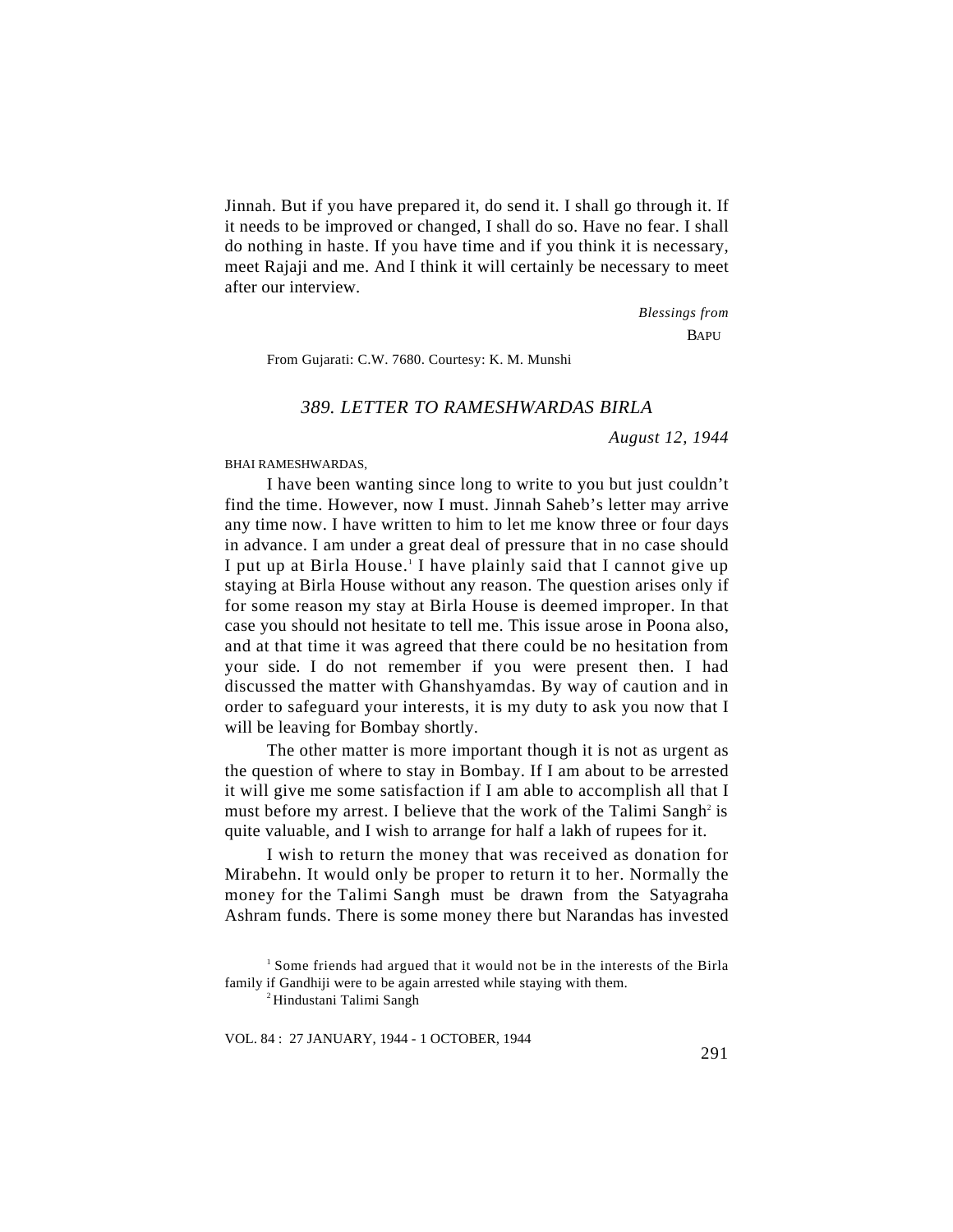it in constructive work. I can draw upon it but I can only do so at the cost of that work. And as far as possible I don't want to do that. All told, it may require half a lakh or one lakh. I do not know the exact amount that has to be paid. The amounts that have been coming over the years are registered as charities, and it takes time to trace them out. All the books of the Ashram are lying here and there. To trace out such amounts even from well-maintained ledgers is like seeking a needle in a haystack. Nevertheless I have given instructions that all such accounts should be examined.

There is some miscellaneous expenditure too. Something has to be done about that. That will require about half a lakh, though I have not figured out the exact sum.

Can you easily provide for all this? You can certainly say 'no' without any hesitation. All my undertakings are in the hands of God. If God does not wish that a particular work should be held up, He provides me with the means through someone or another as His agent. Hence, even if I do not get the money I will not be angry with God or with you. Till now I have never cut the tree under which I have taken shelter and with God's grace I shall not do so in future.

I hope all of you are keeping well. I am sending this letter with Chi. Jagdish. He has come here with Bhai Munshi's letter'. Nowadays it is difficult to decide what should and what should not be sent by post.

> *Blessings from* **BAPU**

From the Hindi original: C.W. 8060. Courtesy: G. D. Birla

## *390. LETTER TO DR. GOPICHAND BHARGAVA*

*August 12*, *1944*

BHAI GOPICHAND,

I have read your letter to Pyarelal. Munshiji had been there and he has posted me with news from there.

What you write about Rajaji is not correct. I have already discussed the matter with Rajaji. Whatever be the case, I am not going to meet him<sup>2</sup> with that in mind. To me, Rajaji's formula is the final

<sup>2</sup> M. A. Jinnah

<sup>&</sup>lt;sup>1</sup> Vide "Letter to K. M, Munshi", 12-8-1944.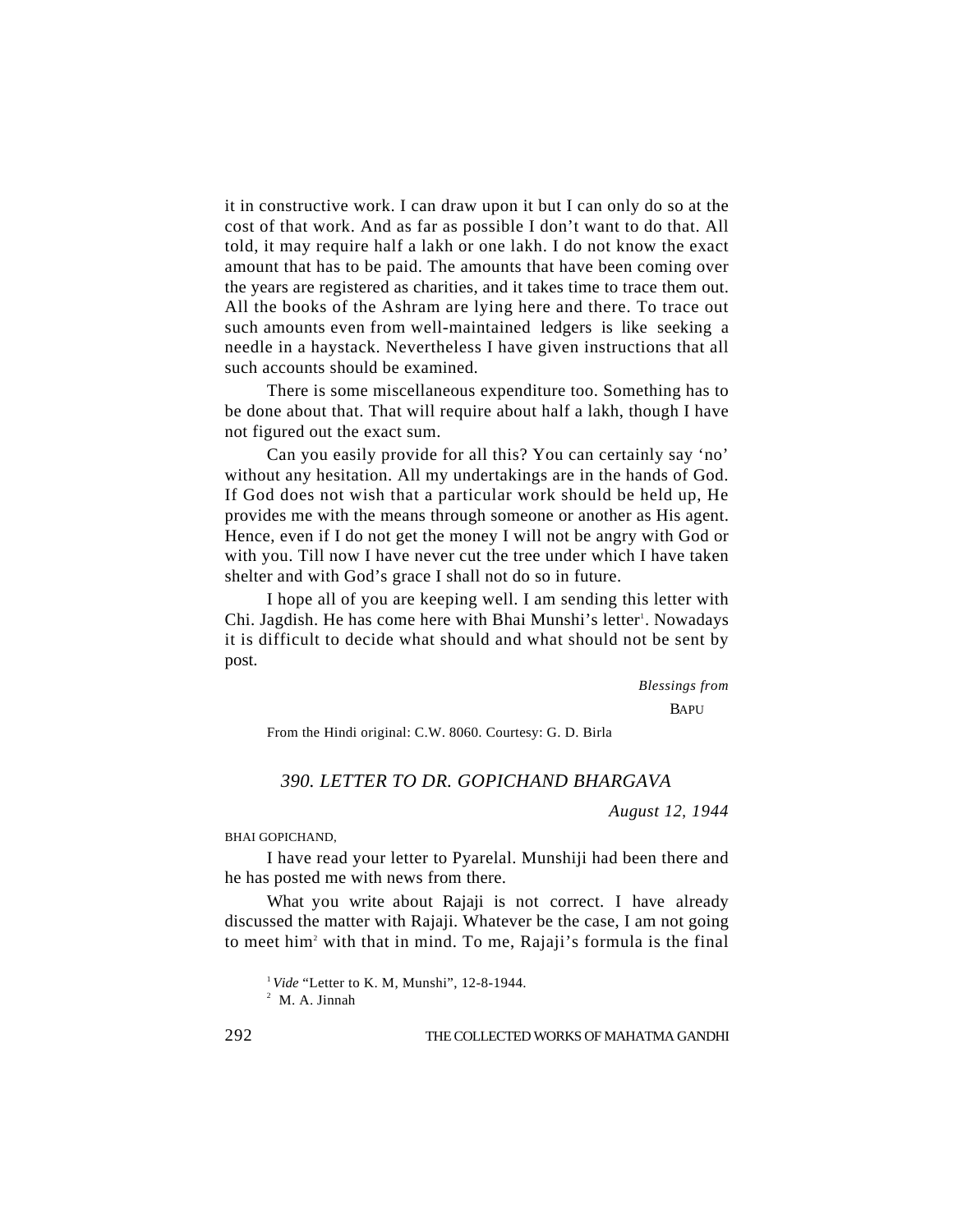thing. If it is proved that there is any fault in it, I can amend it. You at least should not have any fear in your mind. If anybody from Puniab desires to meet me, I shall certainly meet him. For instance people from Bengal were here. Even if I have not been able to satisfy them, at least I have succeeded in removing their feeling of disappointment. In fact my impression is that I have even been able to satisfy them. Even if somebody cannot come here from Punjab, he can certainly write.

You will have recovered your health.

From a copy of the Hindi : Pyarelal Papers. Nehru Memorial Museum and Library. Courtesy : Beladevi Nayyar and Dr. Sushila Nayyar

### *391. TELEGRAM TO M. A. JINNAH*

*Express August 13, 1944*

QUAID-E-AZAM JINNAH

MOUNT PLEASANT ROAD

BOMBAY

THANKS WIRE JUST RECEIVED. NEXT SATURDAY FOUR AFTERNOON SUITS ME.

**GANDHI** 

From a copy: Pyarelal Papers. Courtesy: Pyarelal

## *392. LETTER TO UMASHANKAR DIXIT*

ASHRAM, SEVAGRAM, *August 14, 1944*

DEAR DIXIT,

Gandhiji had your letter of the 10th instant.

He would naturally like to know your views, but he has hardly any time left, every available minute being already booked up, to give an appointment before leaving for Bombay.

He expects to be in Bombay for only a day or so. In case his stay there is extended you can try to see him in Bombay.

In the meantime he would like you to send him your formula.

*Yours sincerely,*

SHRI UMASHANKAR DIXIT 231-234 KALBADEVI ROAD BOMBAY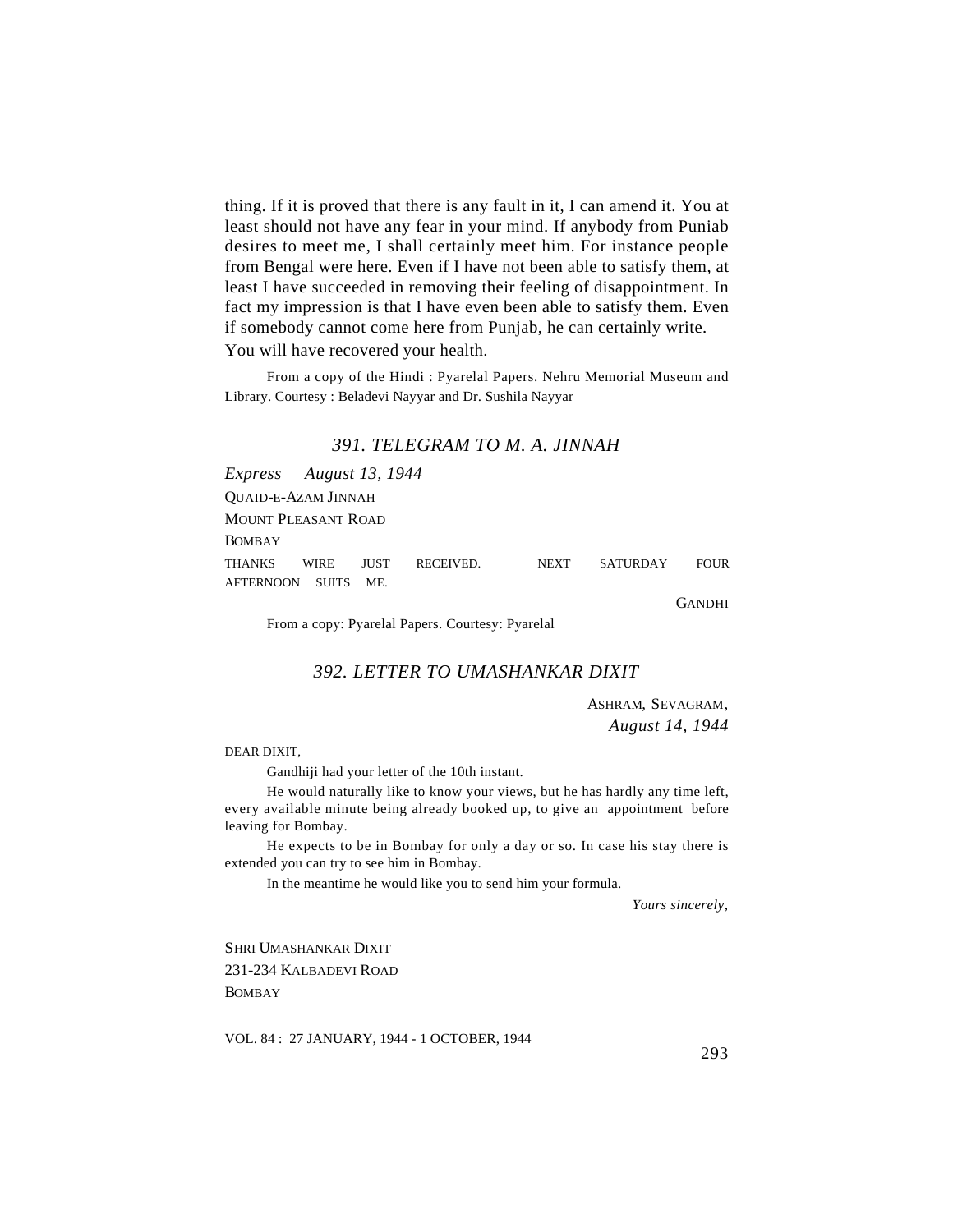## *393. LETTER TO VALJI G. DESAI*

SEVAGRAM, *August 14, 1944*

CHI. VALJI,

I feel relieved that I am able to pay off today this measure of my debt to you. I feel that something still remains to be paid. You are not bound to accept the changes I have suggested. You may accept them if you feel that they are improvements. This will be sent by registered post.

*Blessings from*

**BAPU** 

From a photostat of the Gujarati: C.W. 7499. Courtesy: Valji G. Desai

### *394. LETTER TO LILAVATI ASAR*

SEVAGRAM, *August 14, 1944*

CHI. LILI,

You are still what you were at the age of fourteen-extremely restless and scared and never satisfied in any situation whatever. Must you go on like this the whole of your life ? Why can you not understand the simple thing that you are engaged in studies and it is your duty to complete them ? The Ashram teaches you to do only limited work of service while carrying on the studies. Try to understand this if you can. Even if you do not understand, you will hear nothing else from me. Think of something else only when you have completed your studies.

> *Blessings from* **BAPU**

SHRI LILAVATIBEHN UDESHI G. E. MEDICAL COLLEGE LADIES STUDENTS' HOSTEL

PAREL, G.I.P. RLY.

BOMBAY

From a copy Gujarati original : Pyarelal Papers. Nehru Memorial Museum and Library. Courtesy : Beladevi Nayyar and Dr. Sushila Nayyar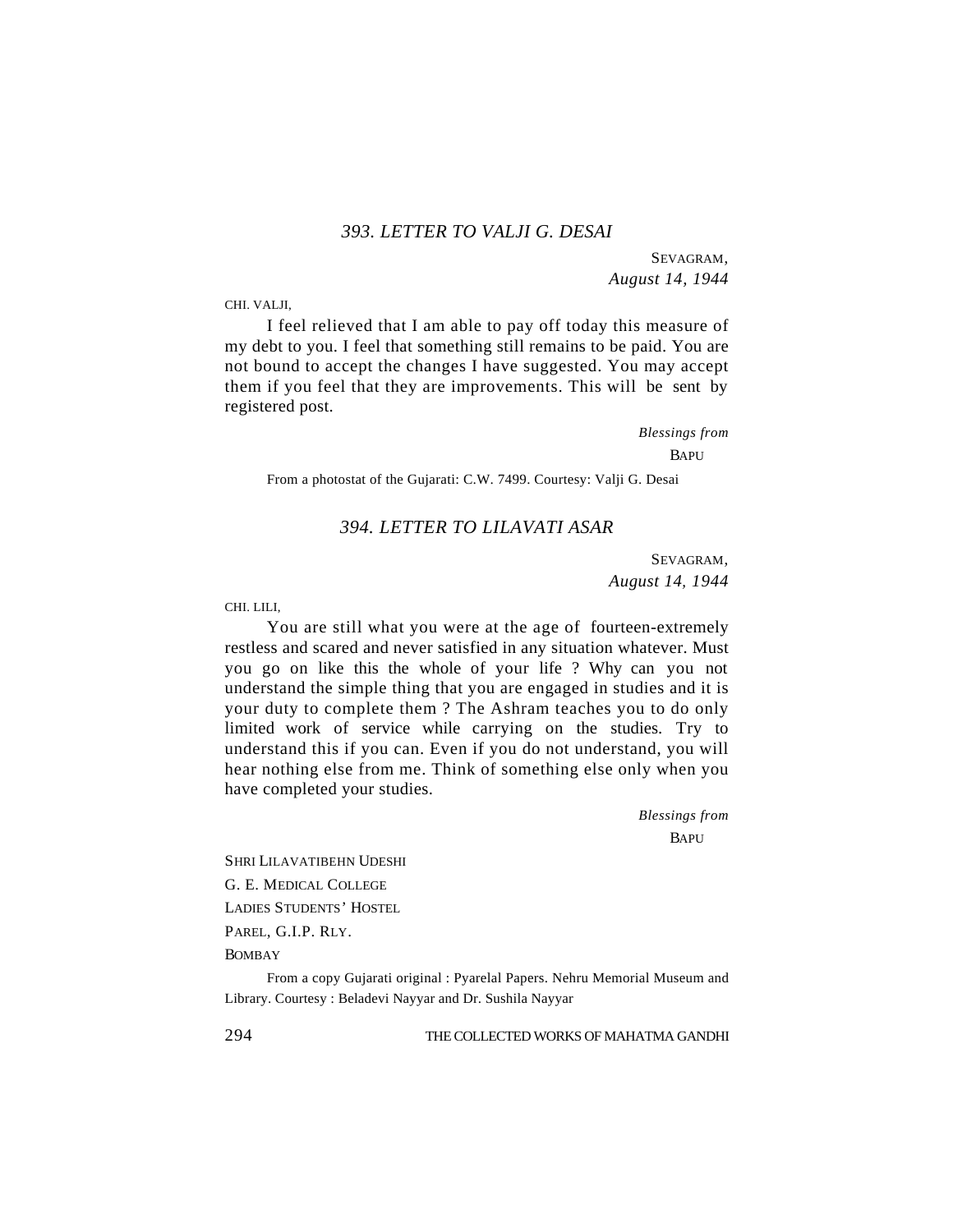# *395. NOTE TO K. M. MUNSHI*<sup>1</sup>

[After *August 14, 1944*] 2

My reluctance to comment on the Rajaji Formula has led to my attitude being misunderstood by many friends all over the country.

On the whole it is my advice that you should maintain peace till the conference to be held between us is over.

**BAPU** 

I cannot approve of the Rajaji Formula. The division of a Hindu and a Muslim area is conditional in the Formula. . . . A partition, on the other hand, will enable the Hindus and Muslims in those provinces to settle down in their respective areas.

The second argument does not seem to support the first One.

My objections to the Rajaji Formula, however, go deeper. . . . The force behind disruptionism is the urge to convert Islam in India into a religio-political party and to dominate the country by overawing the Nationalists into submission. . . . Mr. Jinnah's recent utterances are too fresh to be forgotten easily. He will accept no alliance on a conditional acceptance of Pakistan as in the Formula, and if any is made it will not last a day after the principle of Pakistan is accepted by the Nationalists.

These objections are not deeply rooted. If you have no better argument, nothing will be lost by remaining silent.<sup>3</sup>

*Pilgrimage to Freedom*, pp. 435-6

<sup>1</sup> The addressee had sent the draft of his statement to Gandhiji to "suggest" changes if necessary", along with his letter dated August 14, 1944. The draft, from which only extracts are reproduced here, was in English. Gandhiji's comments in Gujarati were published along with the English translation.

<sup>3</sup> The statement was not issued to the Press.

<sup>2</sup> *ibid*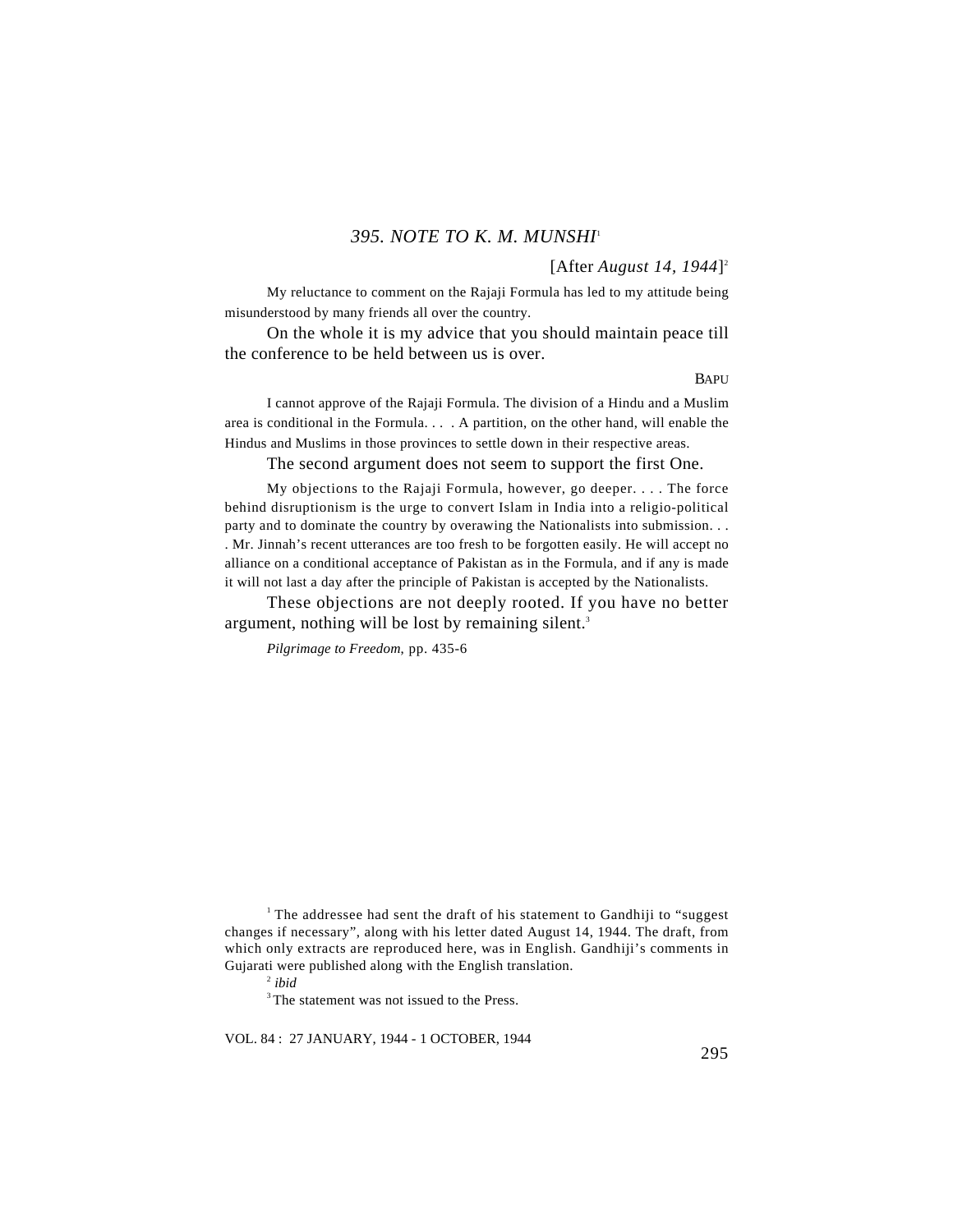## *396. LETTER TO TARA SINGH*<sup>1</sup>

SEVAGRAM, *August 15, 1944*

#### DEAR MASTER TARA SINGH,

I thank you for your reasoned letter of the 5th instant. It came into my hands only today. It was received here on the 10th. The post has become very heavy. Even important letters such as yours do not come into my hands immediately they are received. I have not so recovered as to permit my working all hours of the day. This preface is merely to show you the importance I attach to your letter.

But nothing is lost by the delay. We shall come to no final terms. The smallest interest will have the same weight as the largest. That is the requirement of my creed. It is a lapse if I do not live up to it. With this assurance, I would leave you for the time being. Pray that both of us may have the strength to do what is wholly right and not to tone down the right for the sake of expedience.

> *Yours sincerely,* M. K. GANDHI

*The Hindu,* 8-10-1944

#### *397. LETTER TO KONDA VENKATAPPAYYA*

*August 15, 1944*

#### MY DEAR VENKATAPPAYYA,

I have your two letters and your three notes. You are truly amazing. I suppose you are much older than I. But your energy never wanes. May it be always thus. How about Savitri?

With love,

**BAPU** 

From a photostat: G.N. 3226

<sup>1</sup> Releasing the letter to the Press, Sarmukh Singh Jhabal, a Sikh Congressman of the Punjab, had stated: "Master Tara Singh released his own letter to Gandhiji with regard to the Rajaji Formula, but Gandhiji's reply has not been published, although it was in Masterji's hands at the time he released his own letter."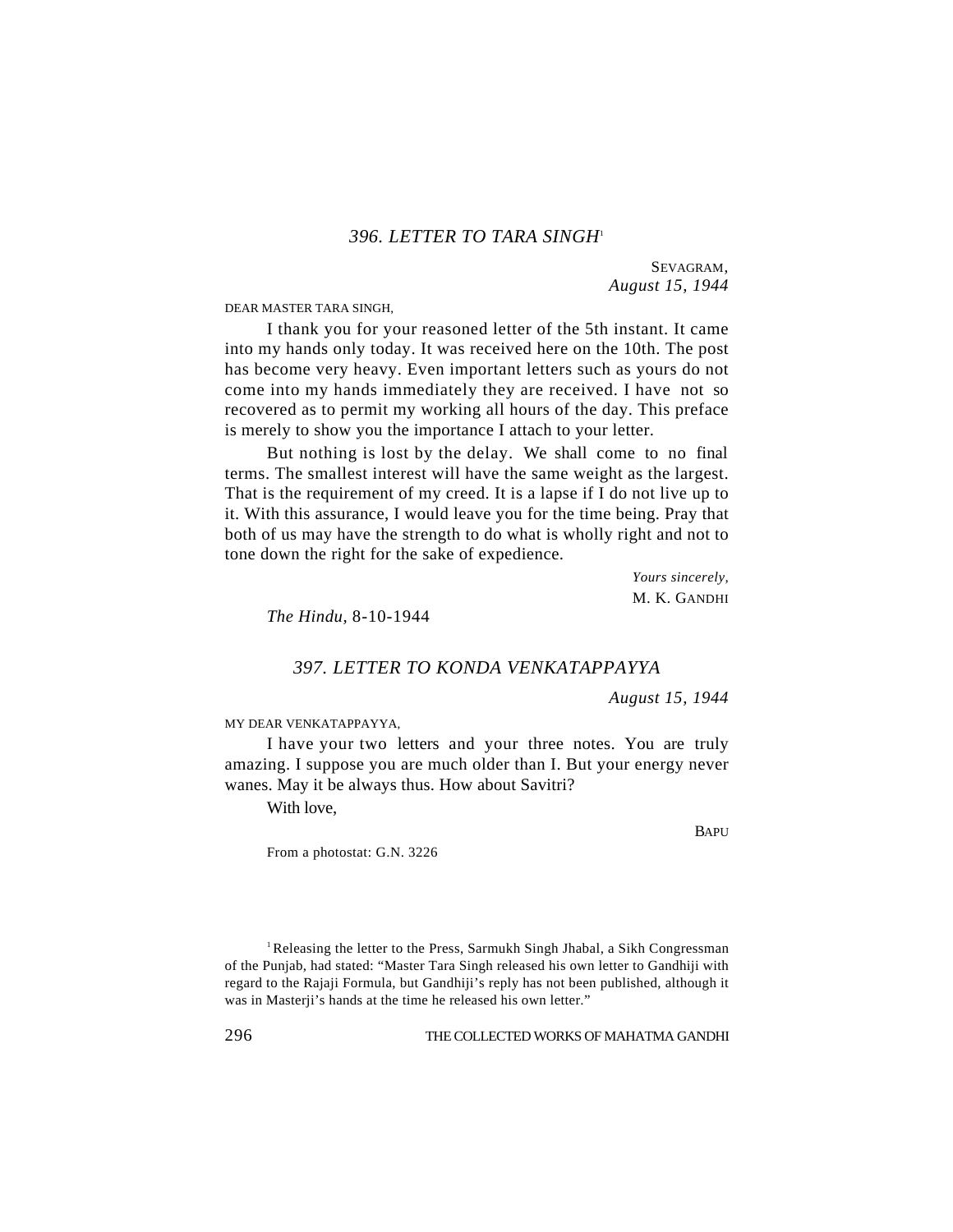*August 15, 1944*

DEAR DR. JAYAKAR,

I am grateful to you for your two letters. The long one is illuminating. I am aware of the dangers. I am not afraid of coming away with empty hands.<sup>1</sup> I am doing what I have done all my life. I know you believe in the all-pervading Deity. I ask you to pray that I may be blessed with the strength to do the right thing.

*Yours sincerely,*

M. K. GANDHI

Gandhi-Jayakar Papers: File No. 826. Courtesy: National Archives of India

### *399. LETTER TO DADACHANJI*

*August 15, 1944*

DEAR DADACHANJI,

I have read your letter to Pyarelalji. You are too lawyerlike for my taste. Your goodness is marred by your lawyer-likeness. You should have mercy on me and mine. We are all overworked and I am an ailing man though in harness. I know the Indo-Burman question but the way is not clear to me. That was all that Pyarelal meant though he could not convey his meaning to you. Can you goad a willing horse? You have owned horses, motors, etc. Just recall your experience of your horses and your friends. Believe me to be more than a willing horse.

> *Yours sincerely,* M. K. GANDHI

From a copy: Pyarelal Papers. Courtesy: Pyarelal

<sup>1</sup> The reference is to the proposed meeting with M. A. Jinnah.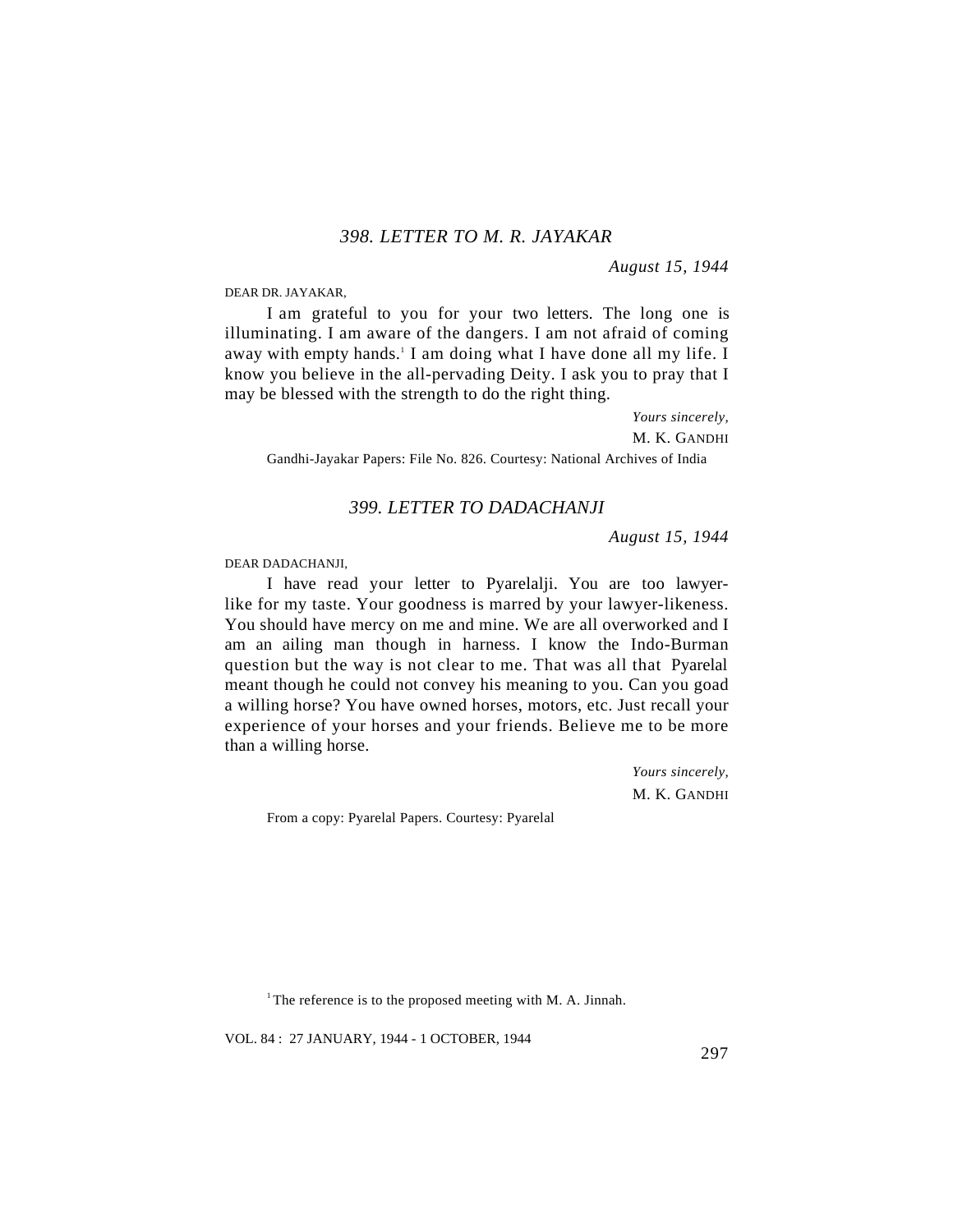## *400. LETTER TO DAHYABHAI V. PATEL*

*August 15, 1944*

CHI. DAHYABHAI,

I was pressed hard to stay with you but I did not yield. I cannot leave Birla House just because my staying there displeases some. I should certainly like to stay with you and moreover I have never seen your home. But I must do what I think is my duty.<sup>1</sup>

I am hoping to arrive there on Saturday. It is possible that I might return on Sunday.

> *Blessings to all from* **BAPU**

SHRI DAHYABHAI PATEL 68 MARINE DRIVE

BOMBAY

[From Gujarati]

*Bapuna Patro-4: Manibehn Patelne*, p. 162

## *401. LETTER TO SHANTIKUMAR AND SUMATI MORARJEE*

*August 15, 1944*

CHI. SHANTIKUMAR AND SUMATI,

We are all arriving there on Saturday. We shall be staying at Birla House. You should both call there, as you are aware what comforts I require at present.<sup>2</sup> The rest when we meet.

> *Blessings from* BAPU

From a photostat of the Gujarati: G.N. 848

<sup>1</sup>*Vide* also "Letter to Rameshwardas Birla", 12-8-1944

<sup>2</sup> Gandhiji had stayed with the addressees while convalescing at Juhu from May 11 to June 15, 1944.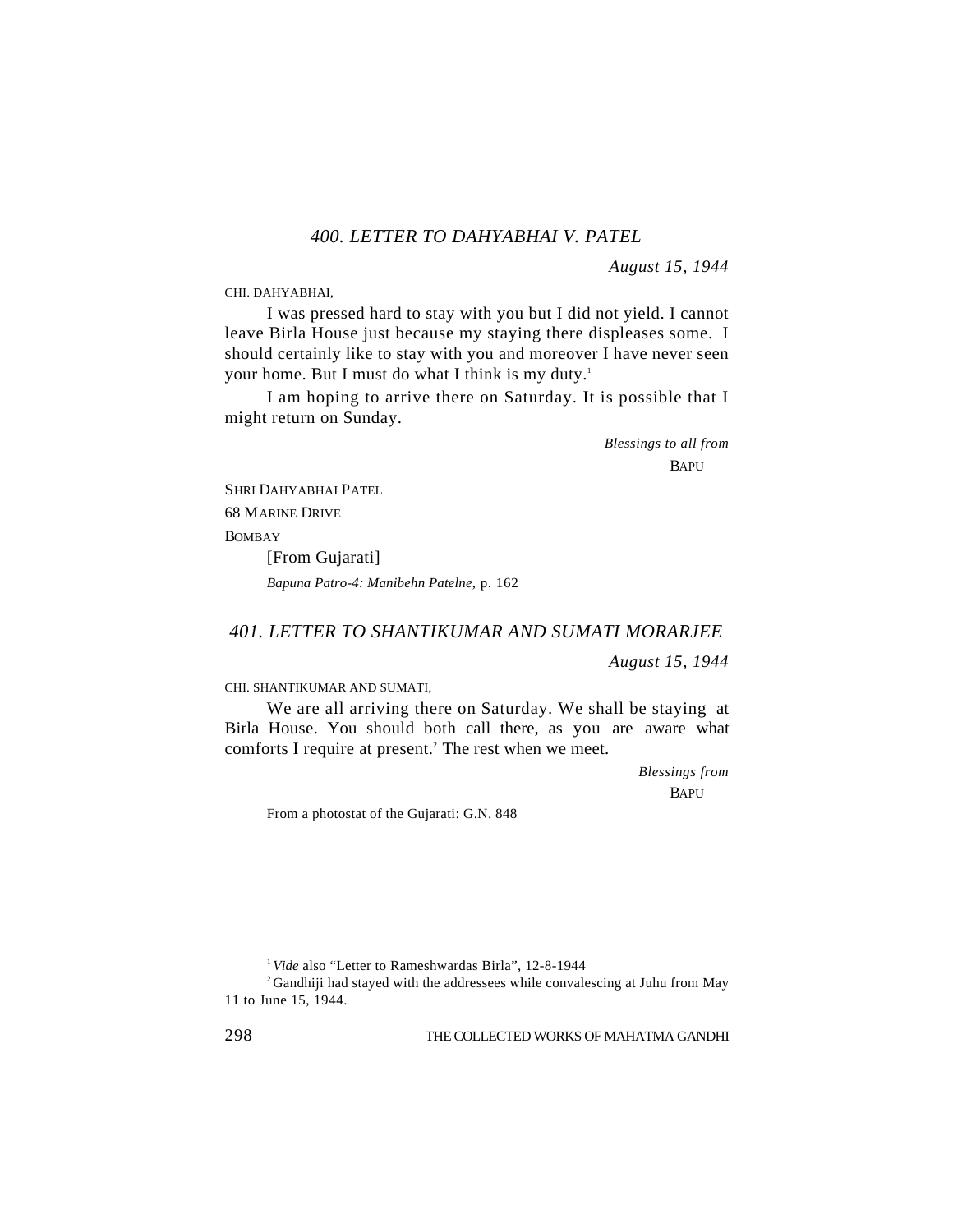## *402. INTERVIEW TO DUTY SOCIETY DEPUTATION*<sup>1</sup>

SEVAGRAM, *August 15, 1944*

Mahatma Gandhi was in a cheerful mood talking to the deputationists and was smiling throughout. When asked by the Mahatma, Mr. Ibadat Yar Khan explained to him about the development that has taken place during the last 20 years, specially the establishment of an engineering college and the foundation of a medical college during the term of Dr. Sir Ziauddin Ahmed, the Vice-Chancellor of the University . . .

The deputation also discussed the present political situation with the Mahatma and urged for an honourable settlement between the League and the Congress in the forthcoming meeting of the two great leaders of the Hindus and the Muslims. Mr. Gandhi showed his willingness to concede every reasonable demand of the Mussalmans and said:

I want that myself and the Quaid-e-Azam should be locked up and should not be allowed to come out till we come to some decision to remove this deadlock.

The members of the deputation again requested him to end the deadlock and see India governed by Indians themselves for which he had been trying for such a long time. Gandhiji replied:

I wish to see a free India in my lifetime, for God knows what will happen when I am no more.

*The Bombay Chronicle,* 20-8-1944

### *403. ADVICE TO ASSAM CONGRESS LEGISLATORS*

[Before *August 16, 1944*] 2

The United Press learns that Gandhiji has advised the Assam Congress legislators who are outside jail to attend the Legislature to register their views on important matters such as land settlement, food, evacuation, etc.

Regarding the question of Congressmen co-operating with Government measures with regard to the food problem, Gandhiji is understood to have stated that co-operation [with] Government measures regarding the food problem in the country was impossible.

*The Bombay Chronicle,* 17-8-1944

<sup>1</sup>Of the Aligarh Muslim University, led by Ibadat Yar Khan and consisting of Mohammed Ashfaq, Amiruddin Alvi and A. M. Safi

<sup>2</sup> The report of this and the following item appeared under the dateline: "Gauhati, August 16".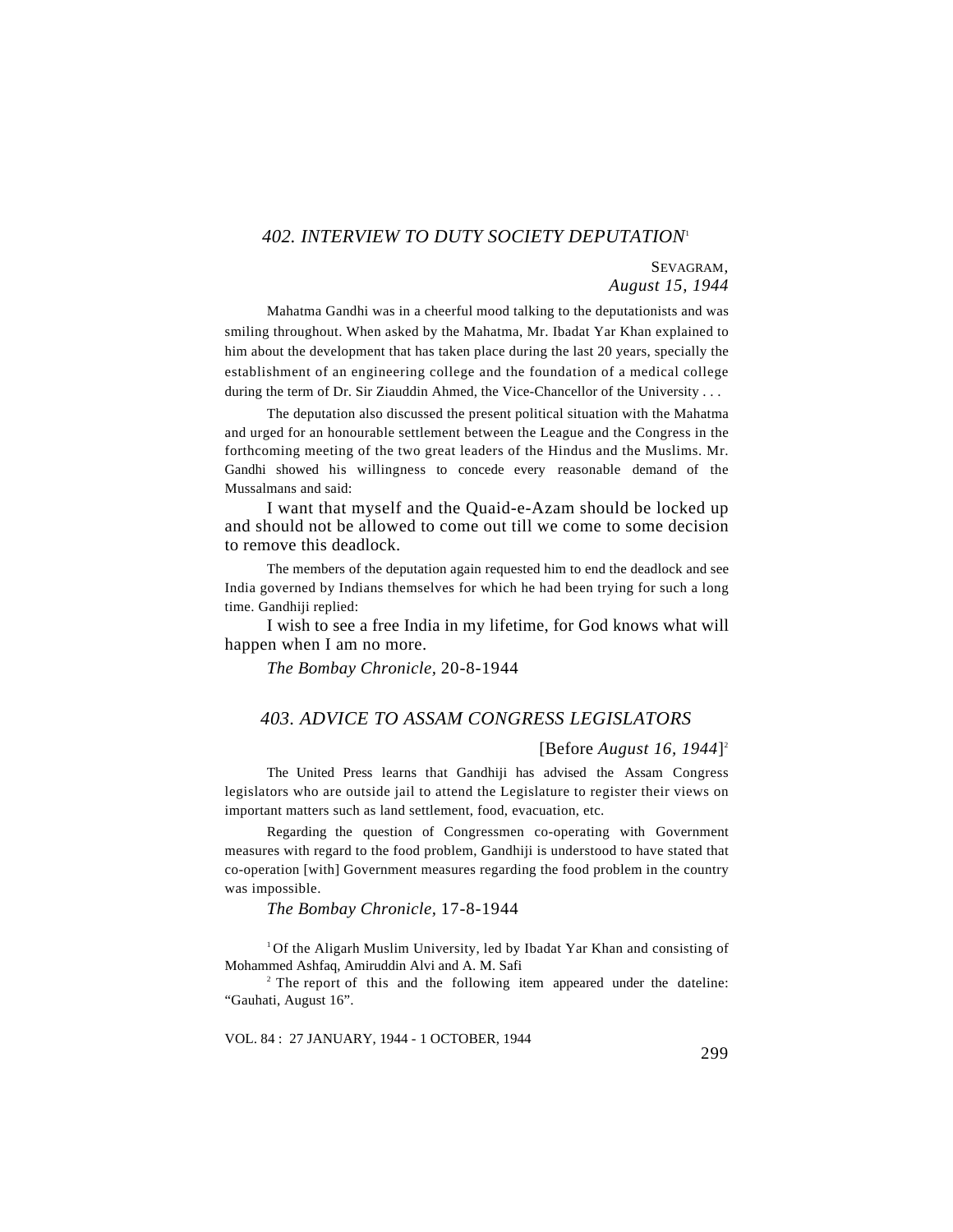## *404. MESSAGE TO PEOPLE OF ASSAM*

[Before *August 16, 1944*]

I have no message of hope for my Assamese brothers and sisters but I send my deep sympathy for them. May God bless you all to come out of the ordeal successfully.

*The Bombay Chronicle,* 17-8-1944

## *405. LETTER TO SATIS CHANDRA DAS GUPTA*

SEVAGRAM, *August 16, 1944*

#### BHAI SATIS BABU,

Received your letter. Balvantsinha has well apprised me of your work. I am amazed at your tireless efforts. Isn't it your discovery that cow's milk is available in so much quantity in Bengal? And that the milkmen are all Muslims! Balvantsinha has become your devotee. I like it. He himself is a *goseva* enthusiast. He works hard. I have found his knowledge to be haphazard and his outlook is not scientific. He therefore needs guidance. He has strongly refuted this opinion and believes—or had been believing—that I have, maybe unknowingly, done him an injustice. There always has been antagonism between Parnerkar<sup>1</sup> and Balvantsinha and it has always caused me trouble. I was not able to take from them as much work as I wanted to because of this antagonism. Now Parnerkar is also there and he has got the work of his liking. He also loves to serve the cow. I happily watch from this distance this confluence of the three and also hope that its outcome will be good.

I have a few minutes during which I am dictating this letter. You must have understood the reason for my giving a little background. I shall be satisfied if both of them remain there and you can take full work from them although both are required here. The work of the goshala here goes on but perhaps it is not satisfactory. I do not at all want either of them to leave your work to come here. Nor do I want both of them to come here. I can have no definite programme. God only knows what will happen. I am reaching Bombay on the 19th. Let

1 Yashwant M. Parnerkar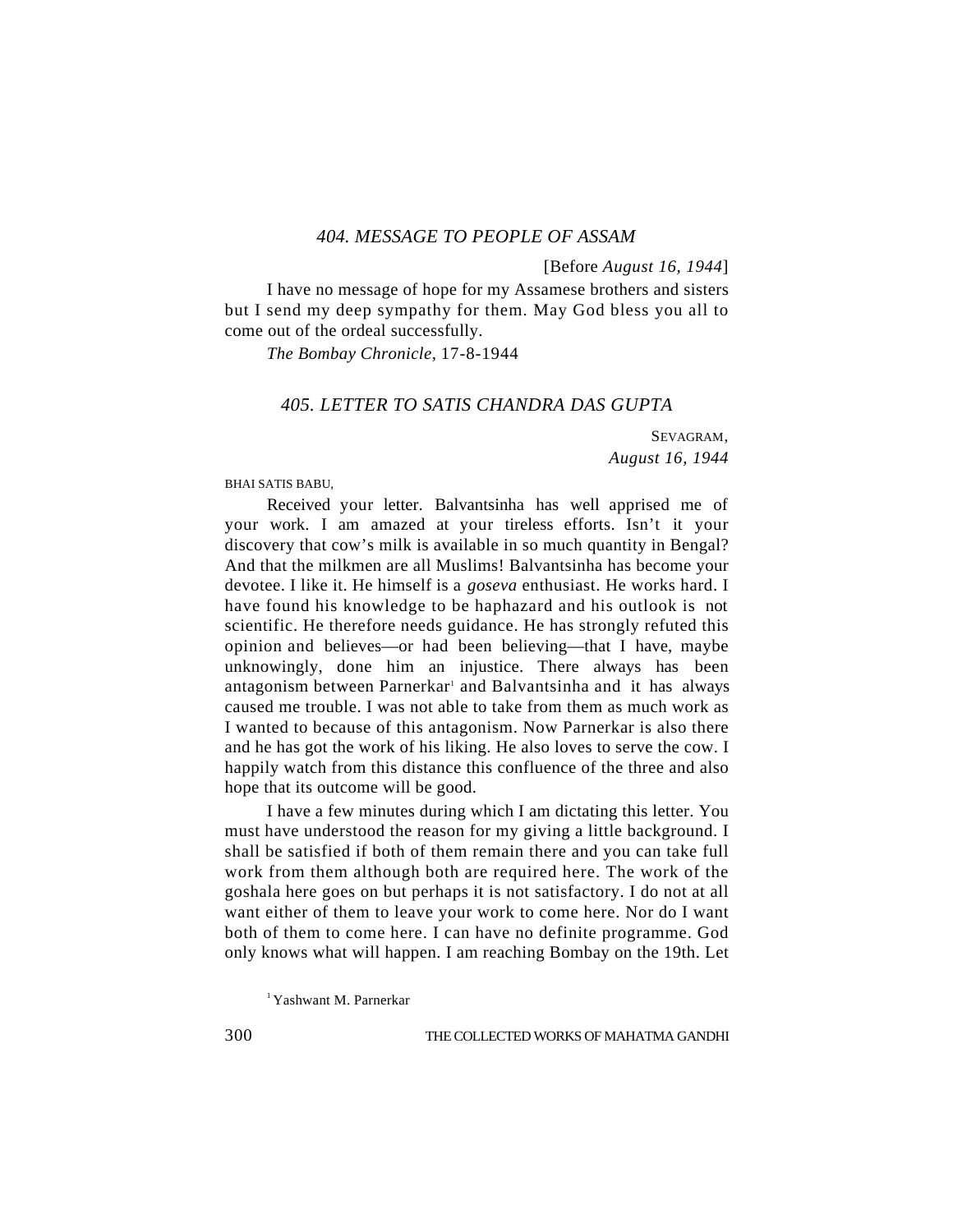us see what happens.

I hope Hemprabha<sup>1</sup> is all right, and Arun<sup>2</sup>, too.

Amtul Salaam has reached there. She certainly will meet you. She will work under Bhagirathji.

From a copy of the Hindi: Pyarelal Papers. Courtesy: Pyarelal

### *406. LETTER TO MAHAVIR PRASAD PODDAR*

*August 17, 1944*

#### MAHAVIR PRASAD,

I do not know whether Ghanshyamdas has told you about my scheme for nature cure. If my ideas can be implemented, I would have used, to the best of my ability, all my God-given talents. These ideas came to me while I was at Dinshaw's Arogya Bhavan<sup>3</sup>. I shall not give a full account of their evolution. Here I am giving you in short the ideas in their final form.

Select a plot of a thousand acres near any village. It will be better if the land is situated in a salubrious region. It does not matter if the village is far away from a town or the railway station. Select two such plots or at least one. Get a layout of the land made right now even before purchasing the land. Keep in view the following points while making the plan. Have the roads marked out in the plan. One road shall be broad but right now it will not be made motorable, only bullock-carts or horse-driven carriages will ply on it. The plot must be provided with fresh water. There should be a nice swimming-pool, a gymnasium or two to provide facilities for physical exercise. Arrangement should be made to grow fruits, trees, vegetables and foodgrains. There shall be facilities on this land to treat patients by nature-cure methods. Nature cure will include the various methods of mud-pack, treatment with water, such as hip-bath, friction-bath, steam-bath, etc., treatment with light, such as sun-bath, suryanamaskara<sup>4</sup>, moon-bath, watching the stars, utilizing all the lights of the rainbow through the medium of cloth, water, glass bottle, etc., treatment with air such as *pranayama*<sup>5</sup>, subsisting on air, etc. In the

<sup>1</sup> Addressee's wife 2 Addressee's son 3 At Poona

4, Name of an exercise; literally, 'worship of the Sun'

5 Breathing exercises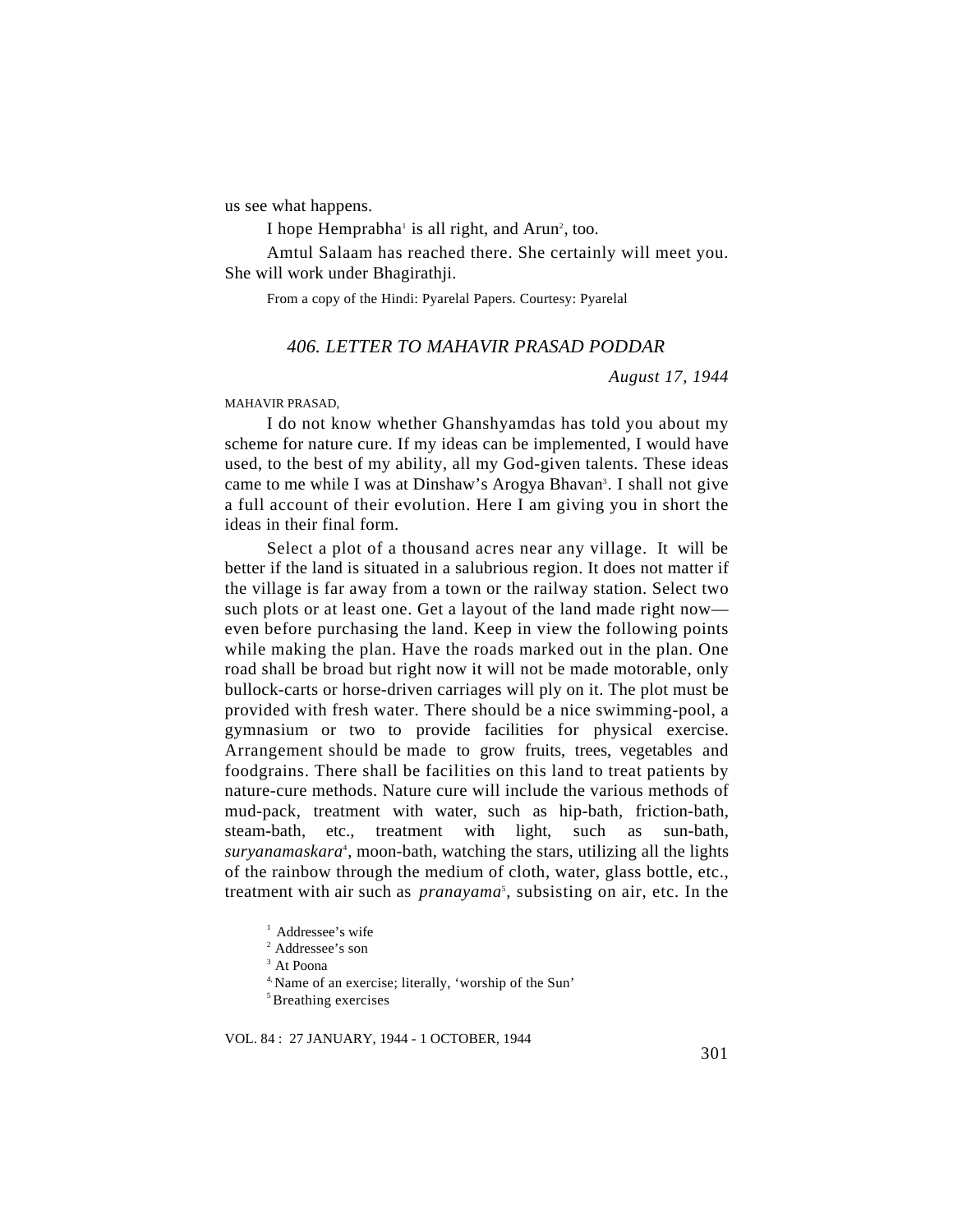initial stage, use of modern devices like electricity, etc., will be avoided. This is with a view to initially using mechanical aids to the minimum and developing such devices as the villagers can use easily as also exploring their usefulness. Not only will sick persons be treated in this institution, but even normal persons likely to benefit from nature cure will be admitted to it. We should try to give vigour and vitality to the weak. Children will be admitted to the institution with this view, and efforts will be made to build their health according to the laws of nature. Health will be our prime concern. Special emphasis will be placed on preservation and improvement of health. Thus the aim of this institution will be self-reliance in all respects and its message will be universal. It will tend to become an ideal village with facilities for basic education and village industries like khadi, etc. Initially it will certainly require a lot of money but I cannot think of a better use of money than this. A trust should be constituted for this purpose. I had thought of Dinshaw Mehta, Ghanshyamdas, and myself as trustees; Ghanshyamdas added two more—Devdas and you. I had of course thought of you but I had no idea how far you could go with this. If I accept your name you should free yourself from all other work and devote yourself to this work. Ghanshyamdas believes in nature cure and he can either attract donations or give one himself. Devdas will fulfil this function by becoming Ghanshyamdas's representative. I will be the guide—since the whole idea is mine. It can be said that I am a devotee of nature cure for the last fifty years. This venture was conceived with the expectation that Dinshaw could be put in charge of fully implementing the ideas. And I shall like very much your joining this provided you can devote the rest of your life entirely to this work. Meet me at the earliest if you find these ideas good enough.

From a copy of the Hindi: Pyarelal Papers. Courtesy: Pyarelal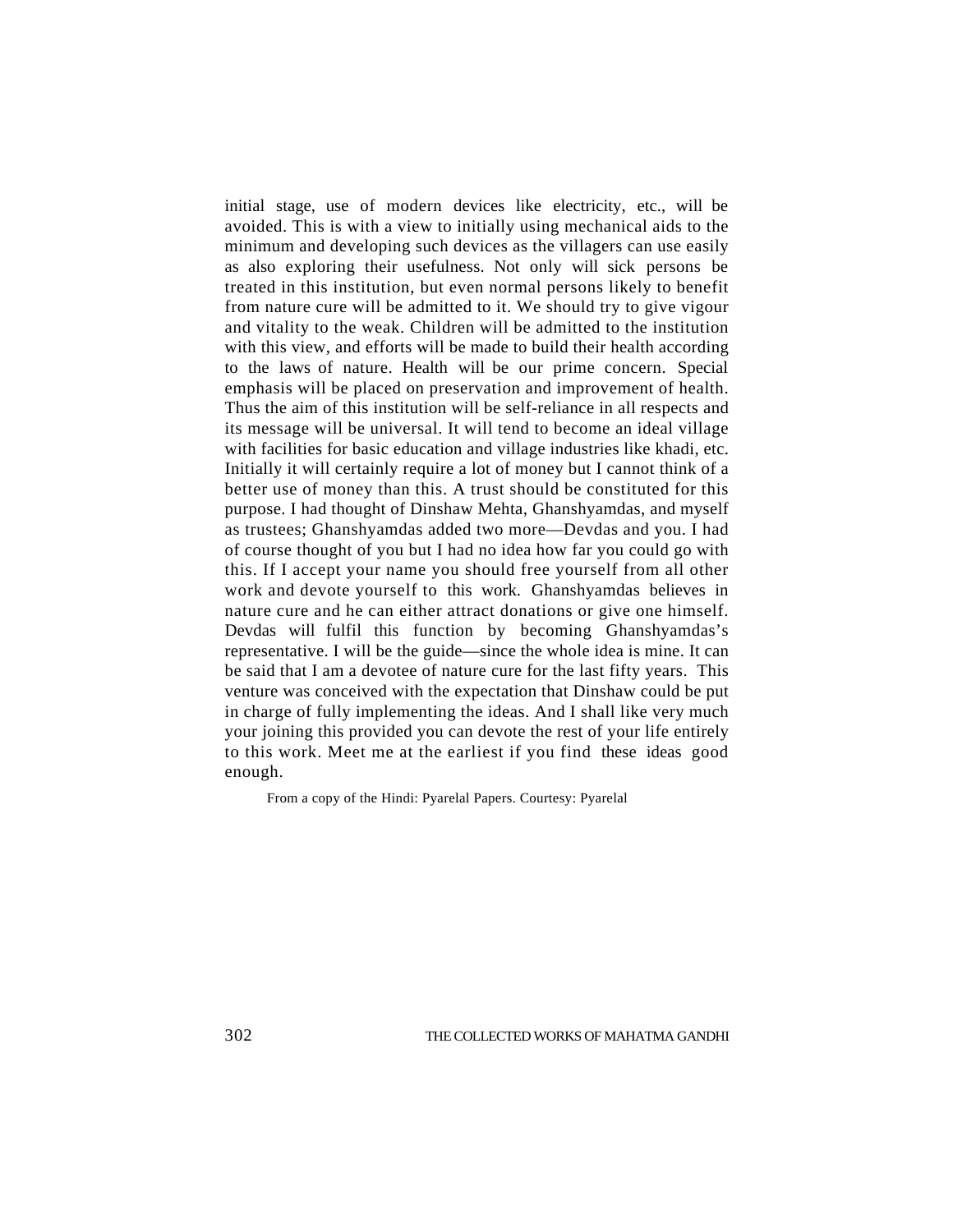## *407. INTERVIEW TO PEGGY DURDIN*<sup>1</sup>

### [After *August 17, 1944*] 2

Q. Does the Viceroy's rejection<sup>3</sup> of your offer in any way lessen the desirability of or urgency for a communal settlement now?

A. Not in the least. As I have already said in several interviews the simultaneous publication of my offer to the Viceroy and the Rajaji Formula established a wholly unintended connection between the two. The rejection makes the urgency doubly urgent. This I say although I believe that past experience shows that so long as there is a third party dividing communities and interests there is no adjustment possible. This has never meant for me that I should not strive for a settlement even before independence.

Q. From the point of view of non-violence, is it not preferable for a national government to take office after, rather than during, the present war?

A. Not if a national government comes into being even during the war by the spontaneous act of Great Britain or the Allies. For then the war itself will have changed its course and the peace to come will be wholly honourable and calculated to promote non-violence.

Q. Would not a strong group of nationalist ministers, Hindu and Muslim, responsible under the present constitution to the Viceroy rather than to the Legislature in point of fact, nullify the Viceregal veto? Would not a common front presented by strong nationalist leaders make acceptance of their programme and plans inevitable?

A. No such manipulation can possibly electrify the whole nation. Such an experiment is doomed to failure *ab initio*. It would lack trust on the part of the British Government in the people of India.

Q. I am not clear on your attitude toward mass civil disobedience. Am I right in thinking that you would consider its use justified if your appeal to the Viceroy and the talks with Mr. Jinnah fail?

A. Mass civil disobedience can only take place if other efforts to

<sup>1</sup> Correspondent of *Time* and *Life*. The source had reproduced the interview from *The Free Press Journal*.

<sup>2</sup> The correspondent met Gandhiji in August shortly after the Viceroy's rejection of Gandhiji's proposals. Gandhiji's correspondence with the Viceroy was released to the Press on August 17, 1944.

<sup>3</sup>*Vide* Appendix "Letter from Lord Wavell", 15-8-1944.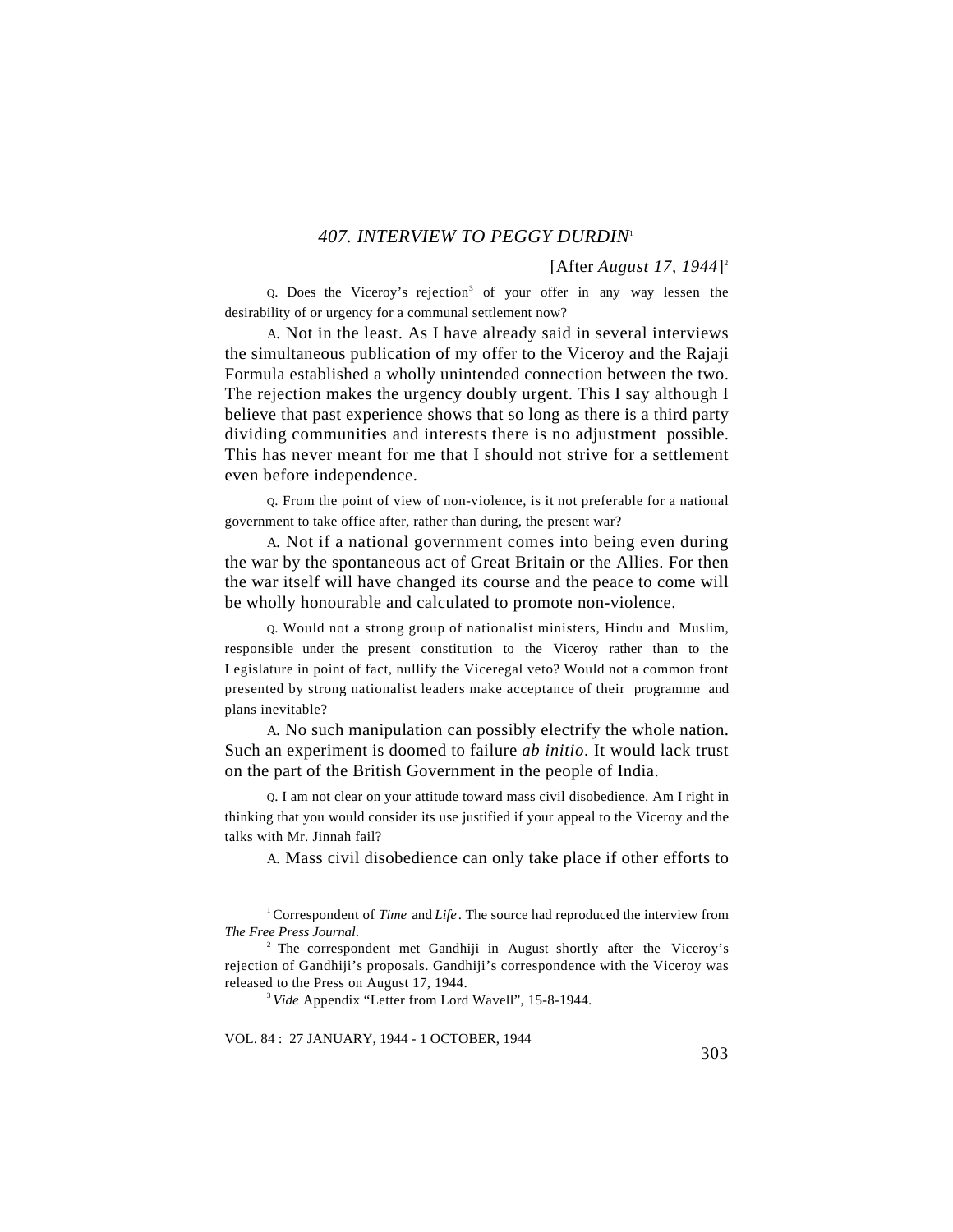achieve the object aimed at fail. Here the object is independence. Appeal to the Viceroy was for a settlement. The appeal having failed the case for civil disobedience is complete. Successful negotiations with the Quaid-e-Azam need not affect the case for civil disobedience. But as I have said—for reasons I need not enter into here but which I have already publicly stated—I may not offer civil disobedience at the present moment. Mass civil disobedience is conceived as an entirely effective substitute for a bloody war and is any day far superior to it. But just as wars do not take place just for the sake of war, but only for a cause just or unjust, mass civil disobedience can take place only for a cause wholly just. If I have understood your question correctly, this answer ought to set at rest all your doubts.

Q. By American management of a section of the Burma-Assam Railway and part of the port of Calcutta I think we can say that the war in Burma is being shortened. Would a national government permit such American controls?

A. I have already answered the question in my previous public statements. Permission for all such controls is clearly indicated under my offer. Of course, it is only for the purpose of the war.

Q. Would you consider courting rearrest if your proposals or those of yourself and Mr. Jinnah are not accepted?

A. I really do not know future plans. You will believe me when I say that they are in God's hands.

Q. Non-violence may be relative, not absolute. Some participation in the already existing violence, participation for the purpose of producing real and lasting peace, may be unavoidable and even desirable. Is this a fair statement of the position?

A. It is a fair statement. I cannot challenge it merely because it is likely to lead to dangerous abuse from the non-violent standpoint. Pure unmixed non-violence is impossible as Euclid's line.

Q. I understand your answer to mean that mass civil disobedience presents no solution of the present deadlock.

A. You are right.

Q. May I quote you as saying that the national government you conceive of would do nothing which, as far as the war in the Far East is concerned, would jeopardize one additional American life or which would lengthen the war for an American soldier—that such a government would on the contrary make every effort to hasten the conclusion of the war against Japan?

A. You will be safe in using the language as if it was mine. *The Hindu,* 4-10-1944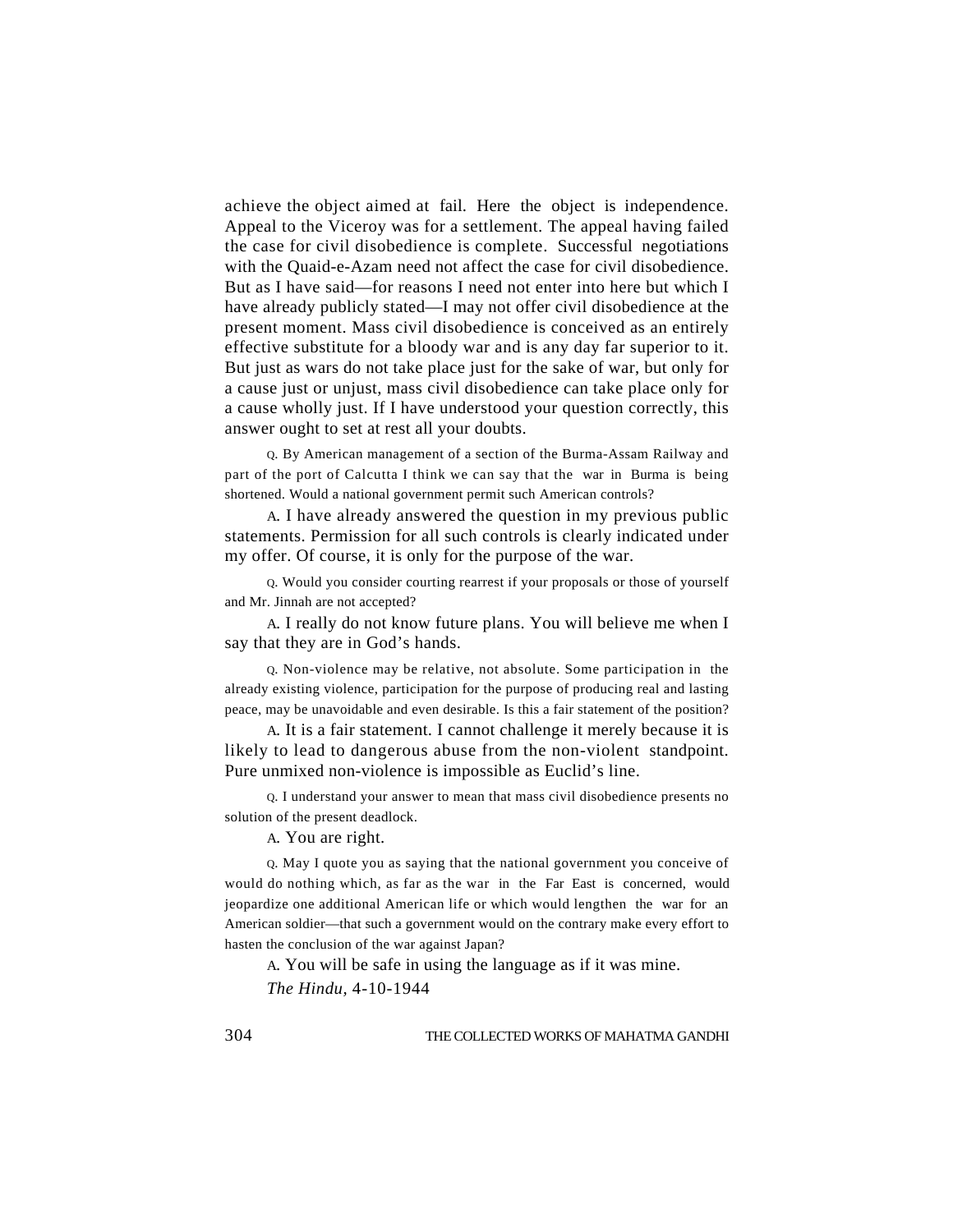### *408. TELEGRAM TO M. A. JINNAH*

|               | <i>Express</i> SEVAGRAM,   |                           |          |                  |                 |                 |
|---------------|----------------------------|---------------------------|----------|------------------|-----------------|-----------------|
|               |                            |                           |          |                  |                 | August 18, 1944 |
|               |                            | QUAID-E-AZAM M. A. JINNAH |          |                  |                 |                 |
|               | <b>MOUNT PLEASANT ROAD</b> |                           |          |                  |                 |                 |
|               | <b>MALABAR HILL</b>        |                           |          |                  |                 |                 |
| <b>BOMBAY</b> |                            |                           |          |                  |                 |                 |
| <b>YOUR</b>   | <b>PHONE</b>               | <b>AND</b>                | WIRE.    | DEEPLY.          | <b>GRIEVED.</b> | <b>HOPE</b>     |
| YOU           | WILL                       | <b>SOON</b>               | RECOVER. | <b>ANXIOUSLY</b> | AWAIT           | <b>FURTHER</b>  |
| NEWS.         |                            |                           |          |                  |                 |                 |
|               |                            |                           |          |                  |                 | <b>GANDHI</b>   |

From a copy: Pyarelal Papers. Courtesy: Pyarelal

## *409. LETTER TO MRS. K. L. RALLIA RAM*

SEVAGRAM, *August 18, 1944*

#### DEAR SISTER,

Gandhiji had your letter of 4th August and the enclosure. He desires me to thank you for both. He is glad that you wrote. I regret that owing to heavy pressure of work he cannot write himself. Of course all genuine attempts to establish unity have his blessings.

> *Yours sincerely,* PYARELAL

MRS. K. L. RALLIA RAM

5 MASON ROAD

LAHORE, N.-W. RLY.

From the original: Gandhi Papers, File No, 84. Courtesy: National Archives of India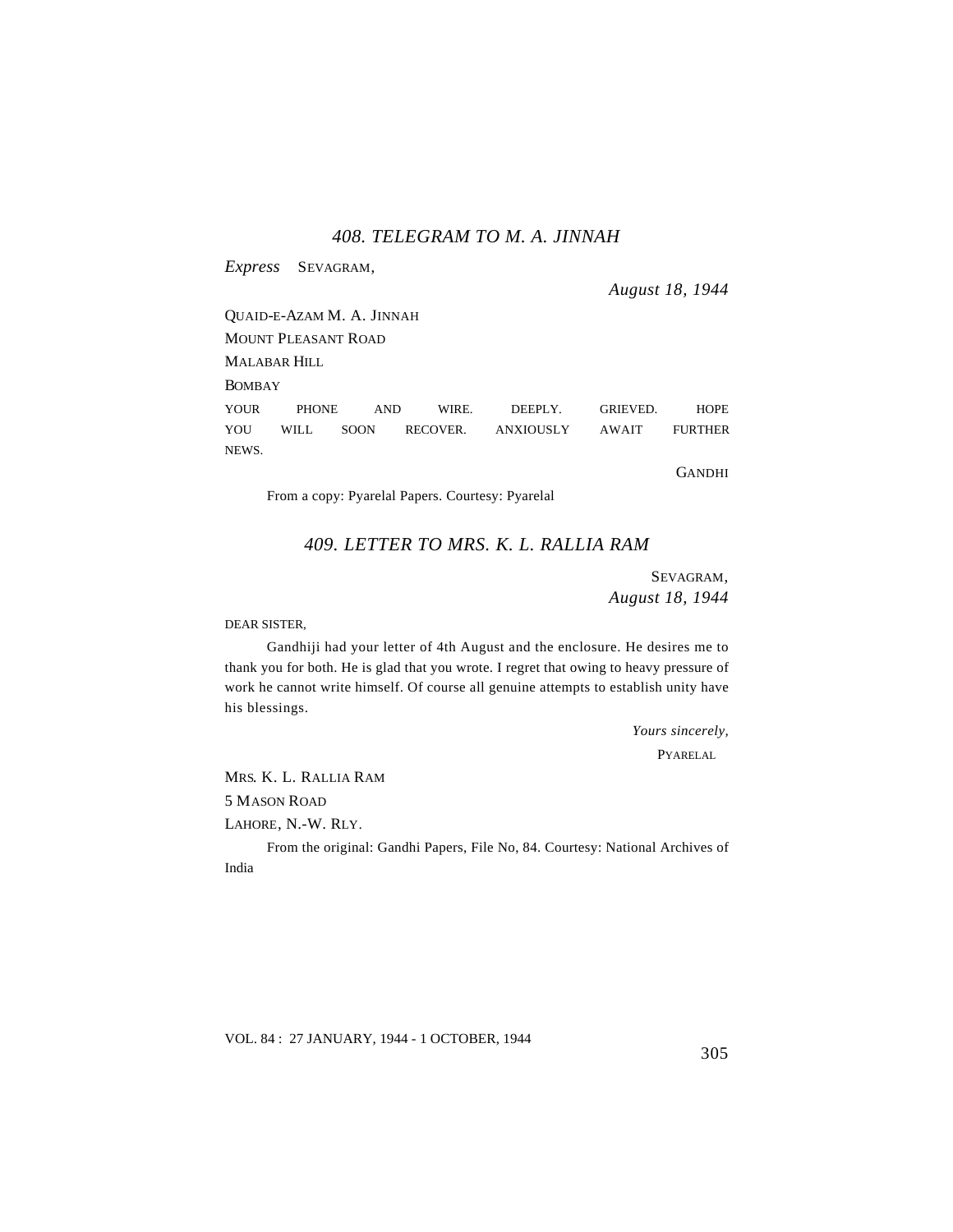*August 18, 1944*

BHAI JINNAH,

How was it you fell ill all of a sudden? The whole world was looking forward to our meeting. I had entertained high hopes, although, I must admit, I had my own apprehensions. Hence when Fatimabehn<sup>1</sup> conveyed to me the news of your illness, I was shaken. I hope God will soon restore you to health, hasten the meeting to which the whole world is looking forward and that the meeting will lead to the welfare of India.

I hope Fatimabehn or someone else will keep me informed about your health.

> *Your brother,*  M. K. GANDHI

From a copy of the Gujarati: Pyarelal Papers. Courtesy: Pyarelal

## *411. LETTER TO MRIDULA SARABHAI*

SEVAGRAM, WARDHA, C. P., *August 18, 1944*

CHI. MRIDULA,

I had your telegram. I have replied to it. I hope Kanjibhai will be able to come on Tuesday.

It is not right that you keep falling ill. I think you alone are to blame for it. You do not take care of your health and are stubborn. You are thereby wasting your body and you will end up by becoming unfit for work. Had you been a little patient and spent a fortnight at Panchgani, you would have greatly benefited. Had you come to Poona, I would have had you treated by Dinshaw right before my eyes. It is quite likely that you would have learnt a wonderful way to improve your health. I cannot accept your explanation that there was a lot of work to do in Gujarat. Satyagrahis of the front rank should also learn to look after their health. I have not written all this to admonish you but to warn you for the future. Keep me informed

<sup>1</sup> Addressee's sister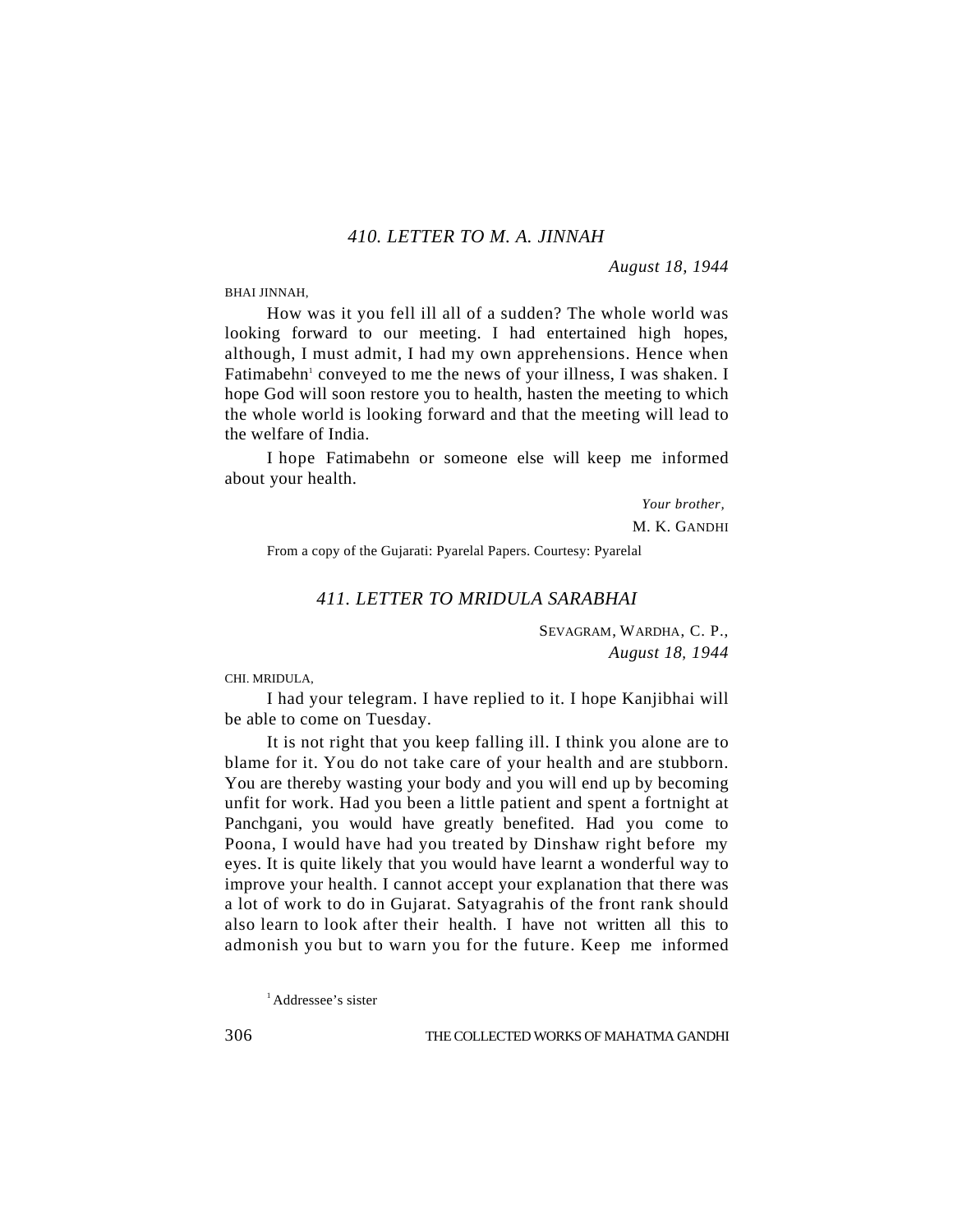about your health. If you are well enough to come here, do come. Bring your mosquito-net with you. Then you will have nothing to fear from the climate here.

I find the mosquitoes a nuisance, otherwise the air is good.

I cannot say when it will be possible for me to meet the Quaide-Azam.

*Blessings from*

#### **BAPU**

From the Gujarati original : C. W. 11117. Courtesy : Sarabhai Foundation

# *412. INTERVIEW TO ASSOCIATED PRESS OF INDIA*

### SEVAGRAM, (WARDHA),

### *August 18, 1944*

The published correspondence<sup>1</sup> shows that I left no stone unturned to conform to the Viceregal requirements. The final Government reply is positive proof that the British Government have no intention of winning public support. I do not confine myself to the Congress, since its main demand has been backed by almost all political parties.

So far as the technical winning of the war is concerned, they have evidently no need for such support. Moral support they seem to despise. Boiled down, the Viceroy's proposition means that unless all the main parties agree as to the constitution of the future and there is agreement between the British Government and the main parties, there is to be no change in the constitutional position, and the Government of India as at present is to be carried on. The names of the parties given in the Government reply are illustrative only. I have no doubt that on due occasions more will be exhibited as from a conjurer's bag and who knows how and when the British Government will agree to surrender control?

It is as clear as crystal that the British Government do not propose to give up the power they possess over four hundred millions, unless the latter develop strength enough to wrest it from them. I shall never lose hope that India will do so by purely moral means.

The problem of food, meanwhile, remains unsolved. Only a

<sup>1</sup>*Vide* "Letter to Lord Wavell", 15-7-1944 and 26/27-7-1944.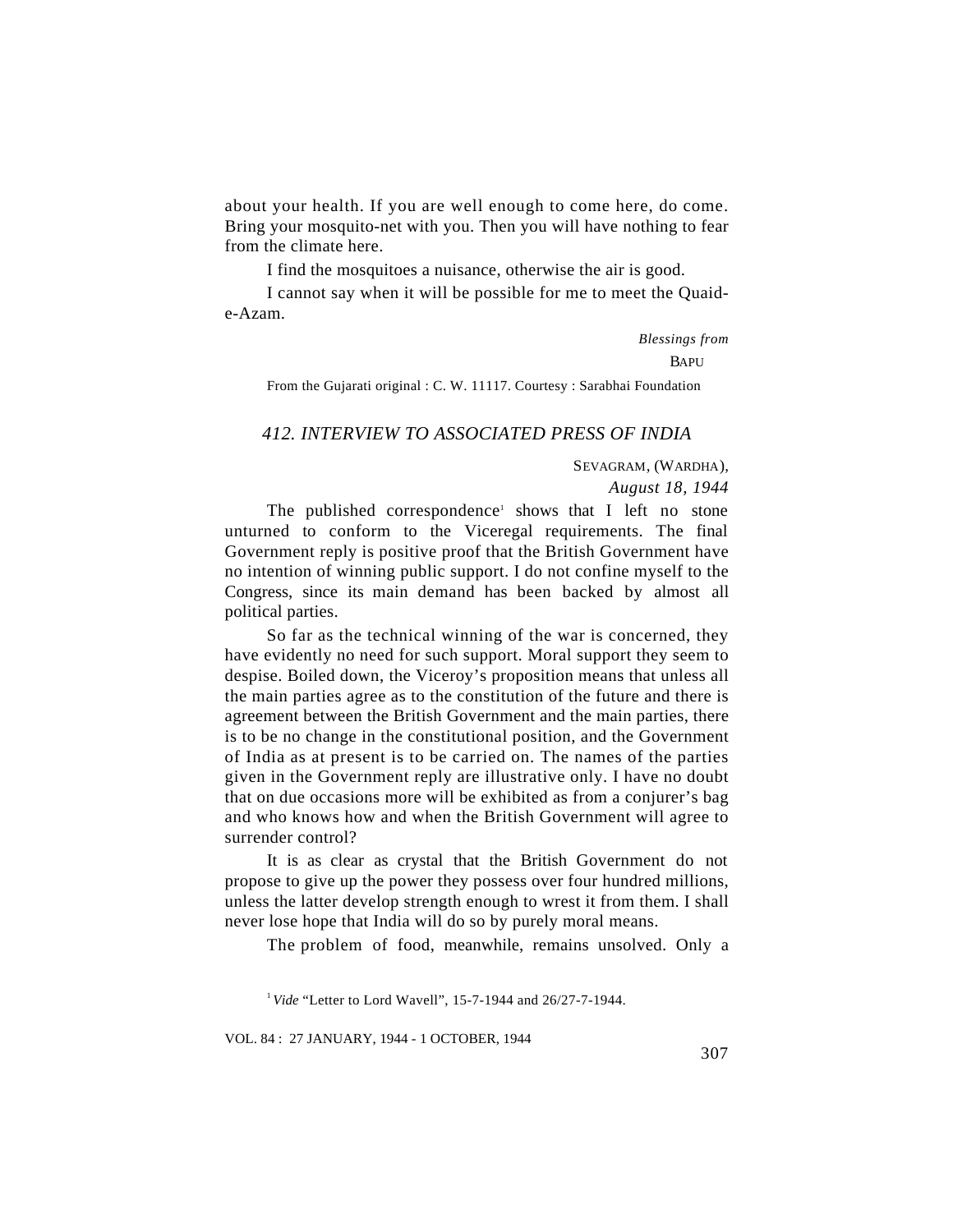national Government envisaged by me can provide a genuine solution. Any other will be a mirage. It is most unfortunate that at this critical juncture the Quaid-e-Azam has fallen ill and under medical advice cannot see me till he is free from his illness. A proper heart-agreement between us can induce a revision of the firm refusal of the British Government as conveyed through His Excellency's letter. Let us all pray that the Quaid-e-Azam may be soon restored enough to see me and that God may so dominate our hearts as to lead us to a right solution.

I would like to assure all parties to be affected by our solution that we will not come to any terms which will compromise or ignore a single interest. The Rajaji Formula is capable of being amended if it is found to contain flaws as many Hindu and Sikh friends have suggested it does. No solution is likely to last unless, on the face of it, it is right and is acceptable to the people of India as a whole.

*The Bombay Chronicle,* 19-8-1944

# *413. LETTER TO AMRITLAL SHETH*

SEVAGRAM, *August 19, 1944*

BHAI AMRITLAL,

You have indeed removed my fear by taking a pledge. Even so I continue to have some fear. I have been wanting to write to you these many days, but have not had the time.

Why can't you two warriors meet ? I have not written to Shamaldas. We have a gigantic task before us. I have come to understand from our talks that you have started believing in ahimsa and truth. The strength derived from these two virtues should be organized. It seems to be going waste these days. True ahimsa needs no organization. It is always organized.

Chi. Chhaganlal has given me clippings from a Gujarati paper. I enclose the ones which concern you. Can't newspapers be published without such advertisements ?

> *Blessings from* **BAPU**

### A. J. SHETH

From a copy of the Gujarati : Pyarelal Papers. Nehru Memorial Museum and Library. Courtesy : Beladevi Nayyar and Dr. Sushila Nayyar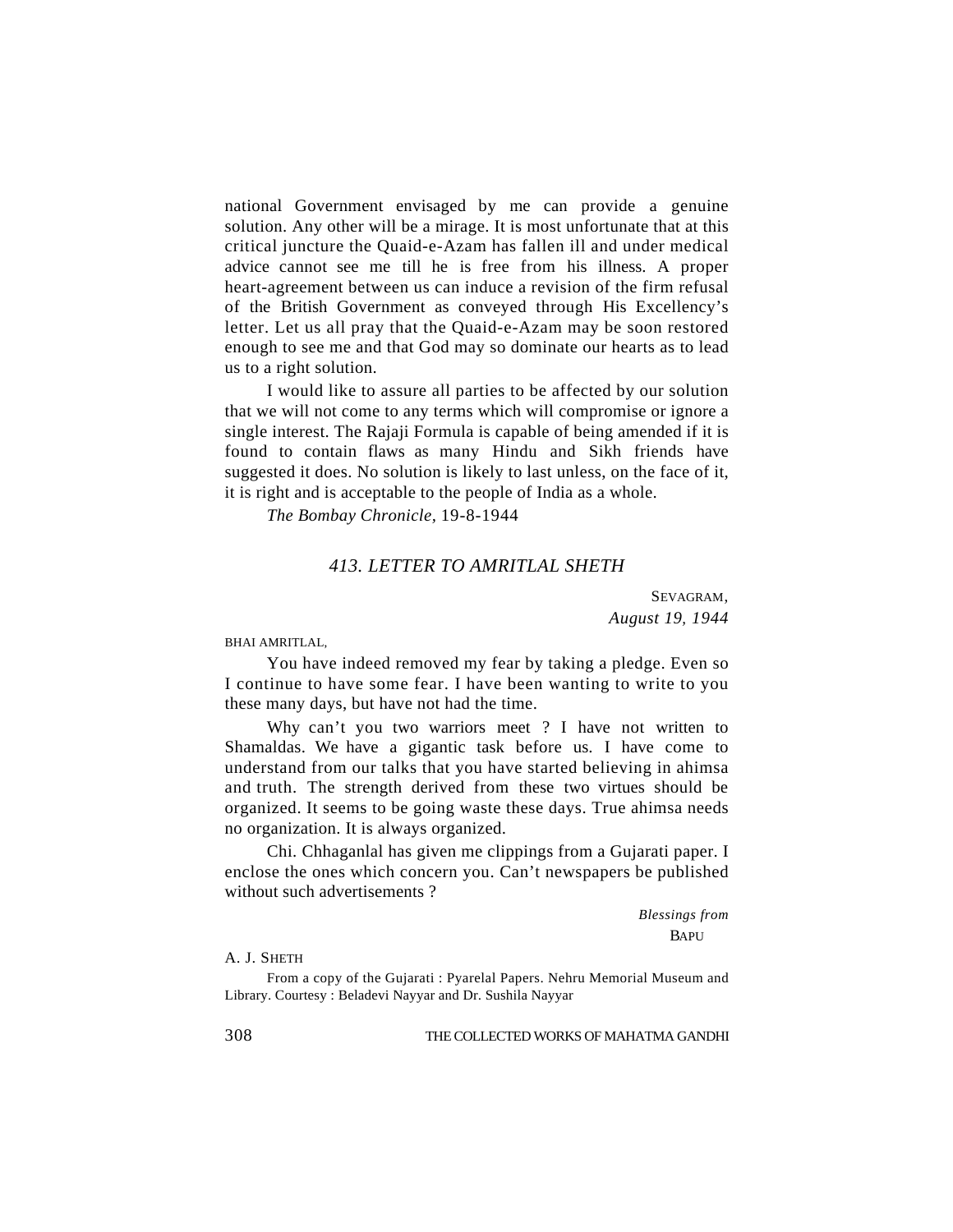# *414. LETTER TO ANUGRAHA NARAYAN SINHA*

SEVAGRAM, *August 19, 1944*

#### BHAI ANUGRAHA BABU,

In a worthy cause the effort carries its own blessing. Your work is noble, no doubt, still, if you need my blessings, you have them. I hope Shrikrishna Babu and you are in good health. Write to me about Rajendra Babu.

> *Blessings from* **BAPU**

From a copy of the Hindi: Pyarelal Papers. Courtesy: Pyarelal

## *415. LETTER TO M. R. JAYAKAR*

SEVAGRAM, WARDHA, *August 20, 1944*

DEAR DR. JAYAKAR,

Many thanks for your letter<sup>1</sup> of 17th instant [and] good wishes. Do you know for the moment our meeting has been delayed owing to Quaid-e-Azam's illness?

> *Yours sincerely,* M. K. GANDHI

[PS.]

Your letter which was marked for express delivery was received only today.

Gandhi-Jayakar Papers: File No. 826. Courtesy: National Archives of India

<sup>1</sup> Which, *inter alia*, read: "I wish you all success in your efforts, although I feel more or less certain that, between the arrogance of the Government of India and the equal arrogance of the Muslim League leader, your work is very difficult, if not impossible. . . . With all differences of view, I wish you success in your magnificent undertaking."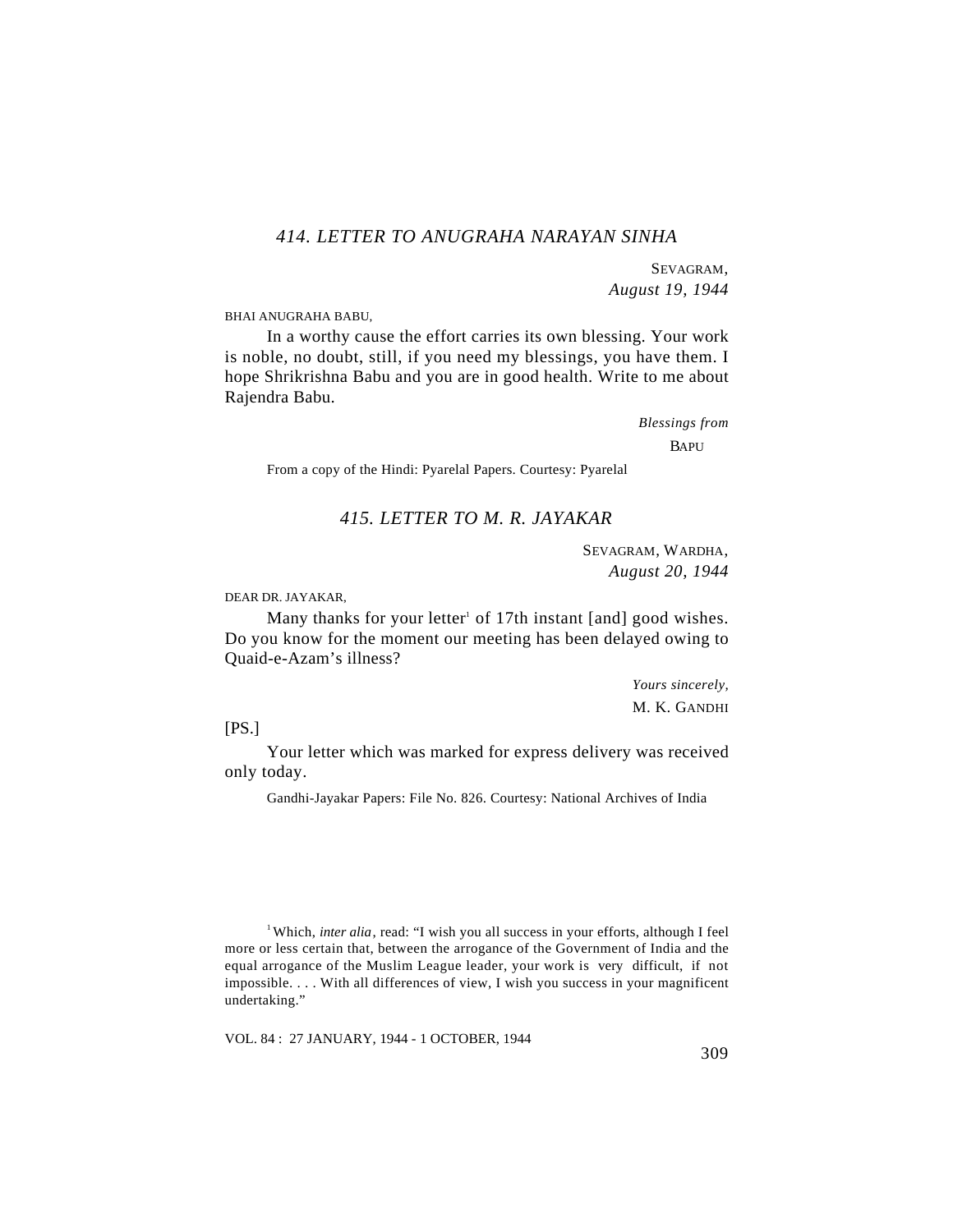*August 20, 1944*

 $DEAR$  POTHAN<sup>1</sup>,

So your daughter Cookie<sup>2</sup> is to be married on 10th September. May the pair be happy and live long for the service of God and man. Love.

*Yours,*

**BAPU** 

From a copy: Pyarelal Papers. Courtesy: Pyarelal

## *417. LETTER TO SAROJINI NAIDU*

SEVAGRAM, *August 20, 1944*

MY DEAR BULBUL-E-HIND,

Though I seem to have neglected you, you have not neglected me. Thank you for it. The reason for not sending you even love letters is that work before me has taxed all my time and energy. I have not asked you to come because I have relied only on God's guidance. I do not know what I am going to say when I face beard the lion.<sup>3</sup> I rely on Him giving me the word. You can fill in the details.

> *Love to you all.* **SPINNER**

 $[P.S.]$ 

I have your latest A.R.S.'s letter.

From a copy : Pyarelal Papers. Nehru Memorial Museum and Library. Courtesy : Beladevi Nayyar and Dr. Sushila Nayyar

<sup>1</sup> Editor of a number of dailies which included *The Voice of India, The Indian National Herald, The Indian Daily Mail, The Hindustan Times, The Indian Express* and *The Dawn*

<sup>2</sup> Anna

<sup>3</sup> The reference presumably is to Gandhiji's impending meeting with Jinnah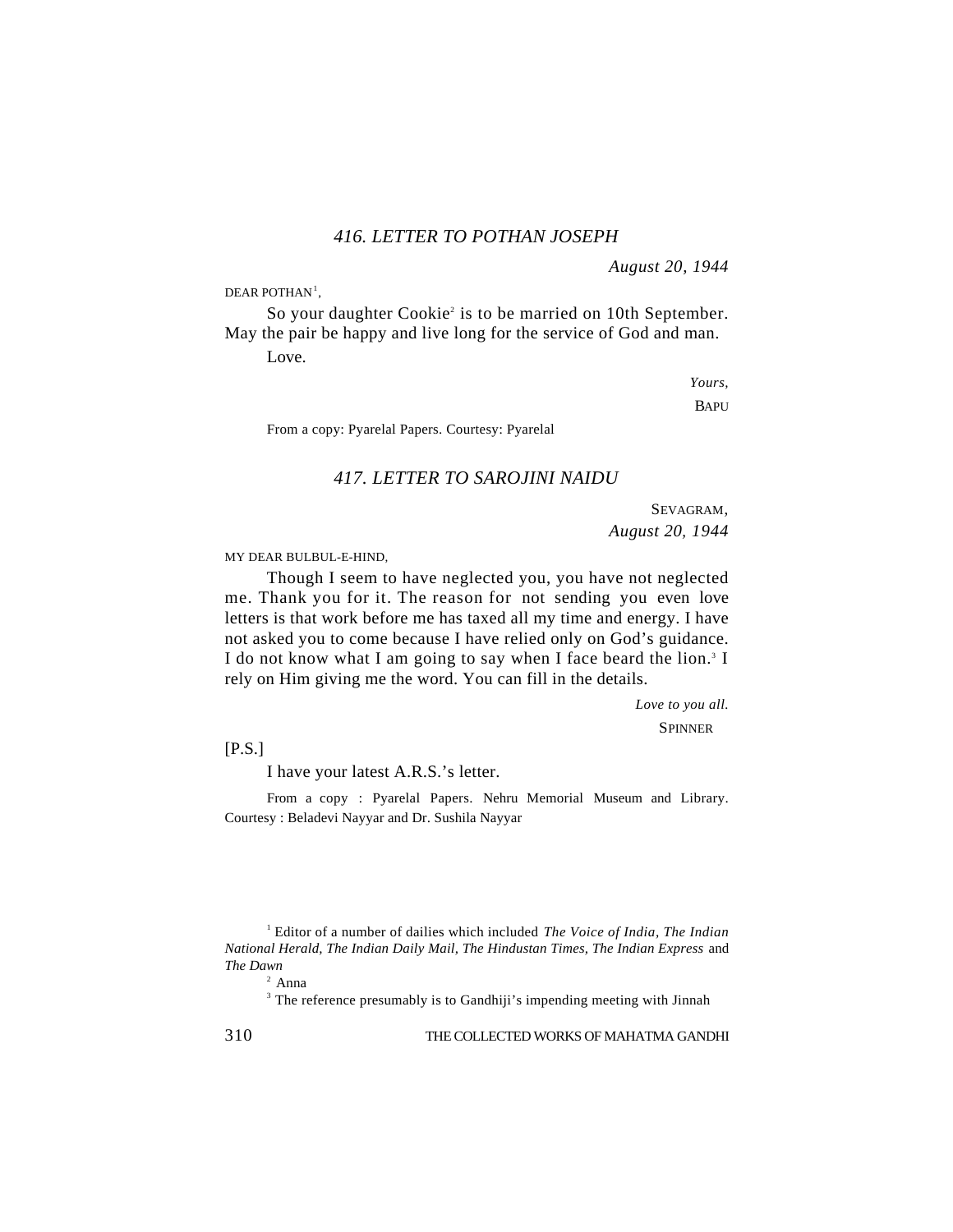*August 20, 1944*

CHI. CHIMANLAL,

Shakaribehn<sup>1</sup> is very unhappy because of what Sharda<sup>2</sup> had to go through here. I remember Kanu<sup>3</sup> telling me something about it. Please write to me and tell me all that you know about the matter. Shakaribehn says that Lilavati<sup>4</sup> and Krishnachandra had displayed an altogether wrong attitude. I should know everything about this in detail. You are a very patient man, but you also have a duty towards the Ashram. It is not your absolute duty to suffer any injustice meted out to Shakaribehn or Sharda. Your duty towards the Ashram is a thing like.  $\ldots$ <sup>5</sup>

*Blessings from*

**BAPU** 

From a photostat of the Gujarati: G.N. 10610

### *419. LETTER TO MATHURADAS TRIKUMJI*

*August 20, 1944*

You have entered the forest.<sup>6</sup> May you cross it and live many more years. After all your faith in me is not blind. It is unshakable and will remain so. Mustn't I become and continue to be worthy of such faith?

#### [From Gujarati]

*Bapuni Prasadi*, p. 202

<sup>1</sup> Addressee's wife

<sup>2</sup> Addressee's daughter

3 Son of Narandas Gandhi

4 Lilavati Asar

5 Omission as in the source

<sup>6</sup> In the 51st year of one's life one is supposed to enter *vanaprastha*, the third of the four *ashramas* or stages of life.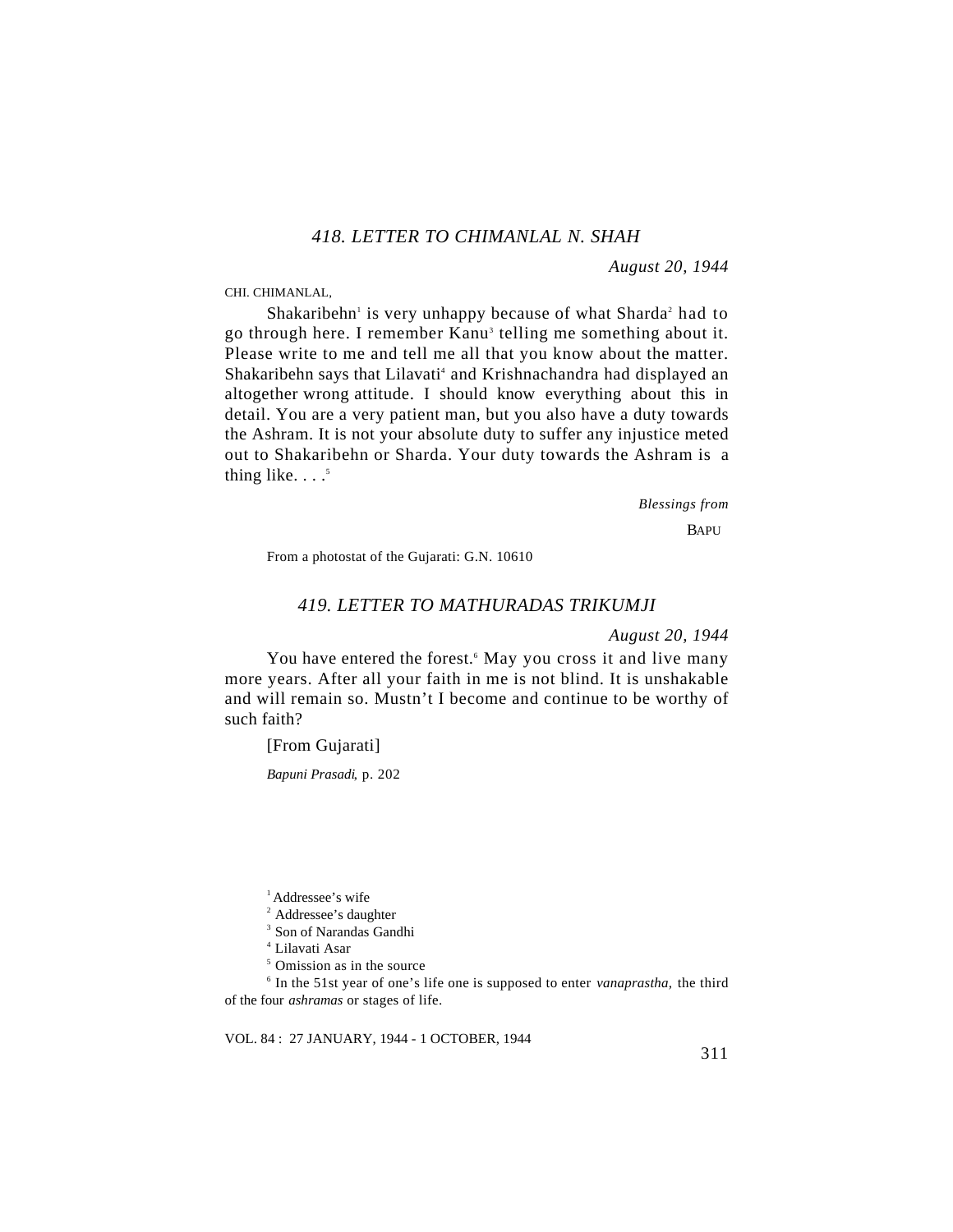### *420. LETTER TO V. V. NENE*

*August 20, 1944*

BHAI NENE,

I have your letter. I had no knowledge that I would be arrested so soon or arrested at all. I did have a plan but was arrested before it could be announced. And there were to be negotiations first. I cannot say whether or not I would have met Jinnah Saheb.

> *Yours sincerely,* M. K. GANDHI

From the Hindi original : Pyarelal Papers. Nehru Memorial Museum and Library. Courtesy : Beladevi Nayyar and Dr. Sushila Nayyar

### *421. LETTER TO HUMAYUN KABIR*

SEVAGRAM, *August 21, 1944*

MY DEAR HUMAYUN,

I value your frank letter received today. You deserve a long reply but I must be brief, if I am to reply at once which I am doing.

I do not endorse any Pakistan but I do endorse Rajaji's scheme even if it be called Pakistan. It is a concrete form of the Congress resolution. The Rajaji Formula merely furnishes a basis for discussion. It opens a way to the solution of the communal tangle. Everybody who does not like it is free to oppose it. If you think that it will harm the country you are bound to oppose it. If Muslim opinion dislikes it, it must go. It will go also if Hindus and others oppose it. The Rajaji Formula furnishes a scheme for voluntary acceptance. There is no room for discussion, if it is to be imposed by force. I could be no party to a forcible imposition of a thing even if of my own coining. Here therefore there is no question of ignoring or disregarding nationalist Muslims of any other section. Quaid-e-Azam represents the League. I represent nobody but myself.

I did read your contribution to *Bharat Jyoti.* Your book, I am sorry, I have not been able to touch.

You should know that we (Rajaji and I) have reserved the right to oppose even the modified scheme of partition, if it ever goes to the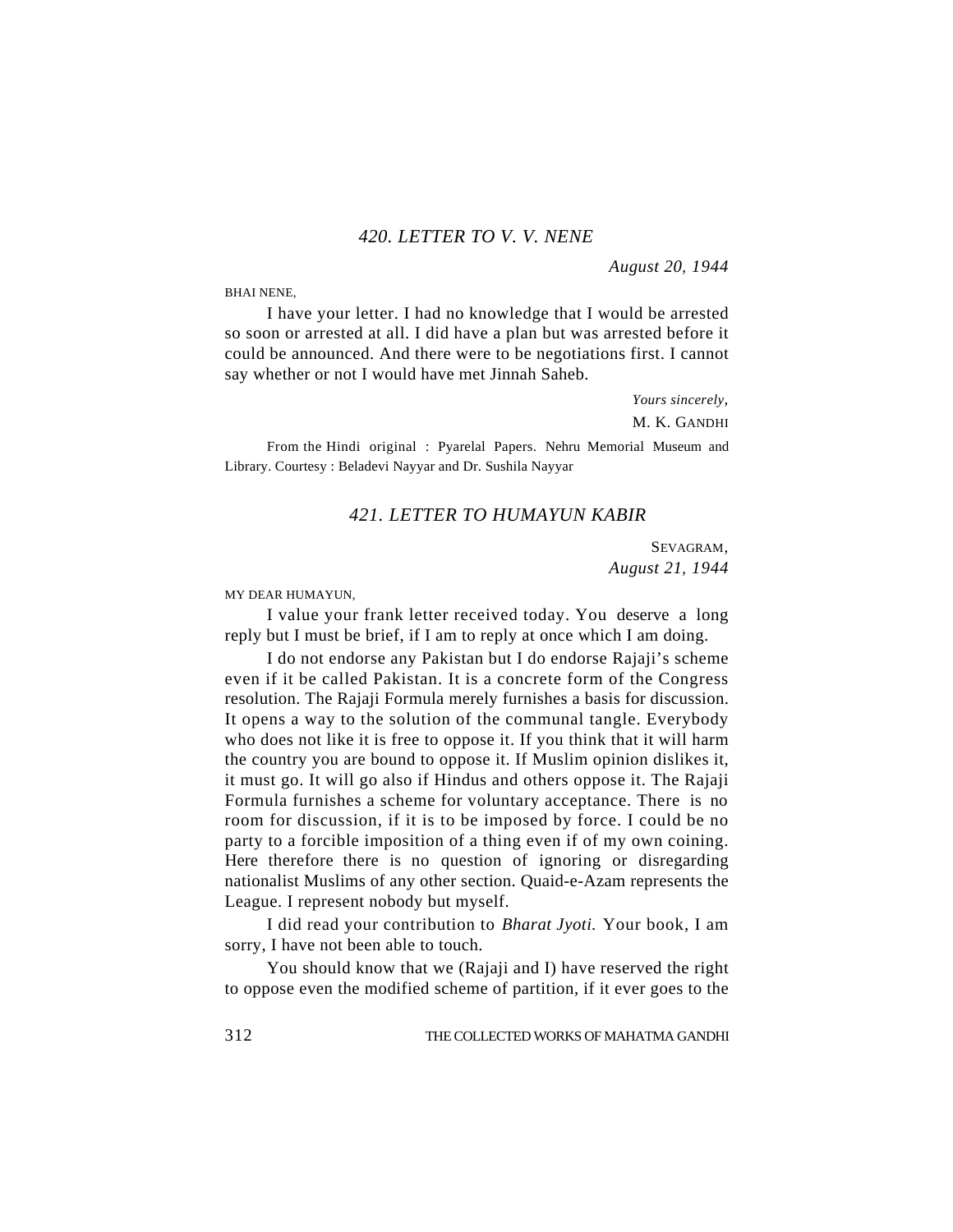poll. We are not enamoured of it. But if there must be sovereign states, we have said what we will voluntarily endorse. But we would be pleased if the country, i.e., in this case the majority of Muslims concerned reject it jointly with other inhabitants of the areas concerned.

So you see that you should come if you can spare the time. It is not too late.

Amtul Salaam had a lot to say about you and your wife's kindness to her. She also told me that you had stolen a Hindu girl for wife<sup>1</sup>, that she was extremely devoted to you and that she was able to remain Hindu.

> *Yours sincerely,* M. K. GANDHI

From a copy : Pyarelal Papers. Nehru Memorial Museum and Library. Courtesy : Beladevi Nayyar and Dr. Sushila Nayyar

# *422. LETTER TO K. G. GOKHALE*

SEVAGRAM, *August 21, 1944*

BHAI GOKHALE.<sup>2</sup>

The question of parole is most difficult.

What is good for one need not be good for all. The general rule should be no acceptance of parole. It admits of many exceptions. I must not judge past cases.

Membership of Food Committees also presents difficulties. If a person like Gangadhar Rao finds that he can serve the people without compromising national interest, I must refuse to sit in judgment on him. And I have no time to examine his conduct on merits.

Post of jail visitor I hold generally to be of little advantage. But I cannot lay down hard and fast rules.

I must plead with you to absolve me from advising you personally. You must judge for yourself and act fearlessly. Principles of conduct can be, and have been laid down. Their application is no easy task. Appasaheb's letter was not shown to me. There was no

<sup>1</sup> Shanti

<sup>&</sup>lt;sup>2</sup> The superscript and subscription are in Devanagari.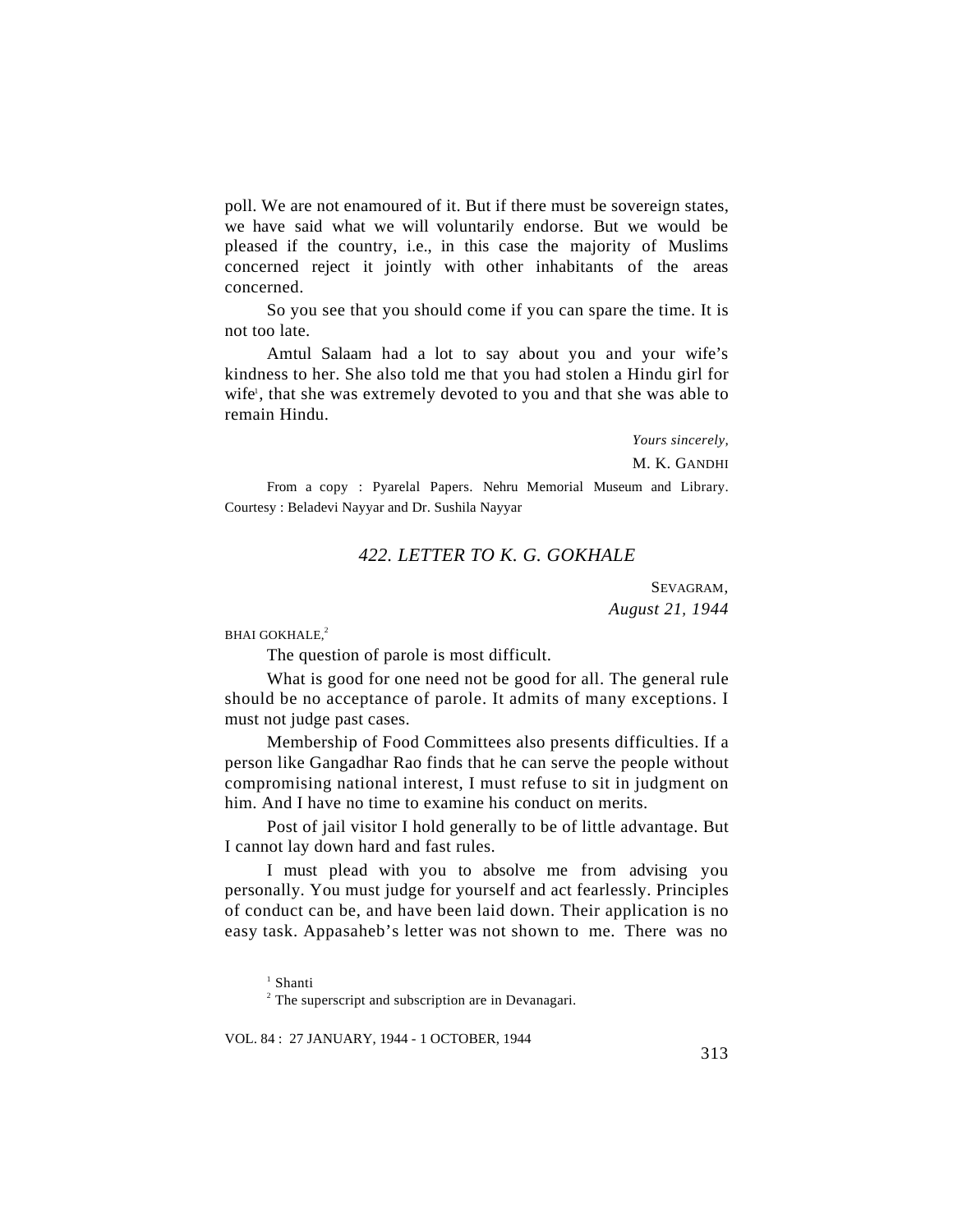need. He was asked to deal with your letter. He did according to his light.

*Yours,*

M. K. GANDHI

K. G. GOKHALE, B. A. PLEADER, M.L.A. C/O A.V. GHARE, ESQ. ESTATE MANAGER OF SARDAR RASTE P. O. TALIKOT DISTT. BUAPUR

From a copy : Pyarelal Papers. Nehru Memorial Museum and Library. Courtesy : Beladevi Nayyar and Dr. Sushila Nayyar

# *423. LETTER TO BARI KHAN*

SEVAGRAM, *August 21, 1944*

 $MY$  DEAR BARI $^1$ ,

You have done well in writing to me. I have advice from all quarters. But I have chosen the one Infallible Adviser. I feel secure in His bosom.

You should come after I have seen the Q. A. Love.

**BAPU** 

### BARI KHAN SAHIB

21 ALKAPURI

BARODA

From a copy : Pyarelal Papers. Nehru Memorial Museum and Library. Courtesy: Beladevi Nayyar and Dr. Sushila Nayyar

<sup>1</sup> Brother of Amtussalaam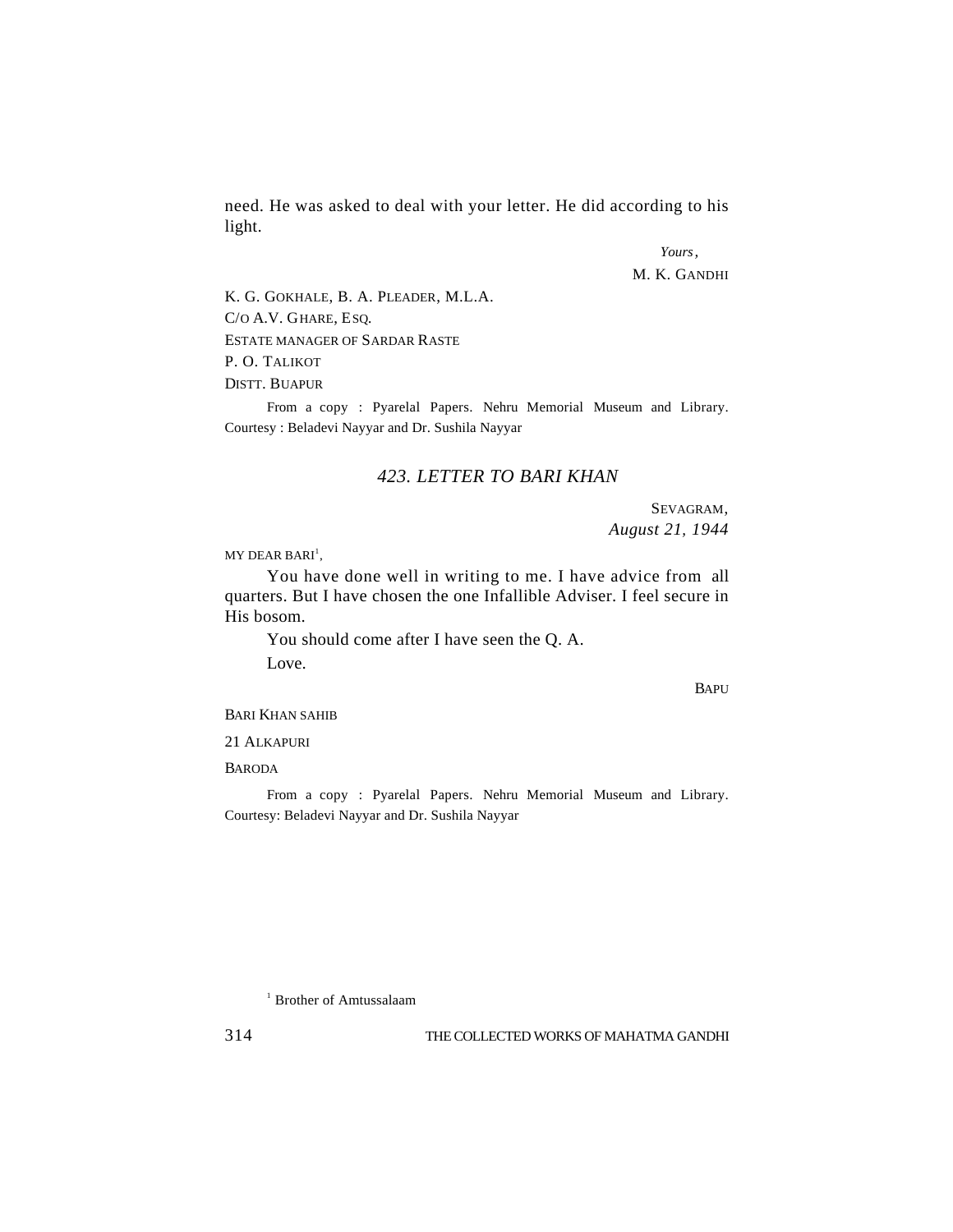## *424. LETTER TO KISHORELAL G. MASHRUWALA*

BOMBAY, *August 21, 1944*

CHI. KISHORELAL,

Your letter and the Government's action on it have agitated everyone. I could not bring myself to pull up Gomati. When all is said and done she is a well brought up and responsible girl. Still, it is difficult to be patient at such times. So she is coming. Manilal of course will come. It might be all right if Nilkanth were not to come. As for Gomati's poor brother, why should he be left out ? Without Swami of course everything will seem dreary. But what will you do ? I am hoping you will send back everyone with laughter on their faces. But even if this hope is not realized, I am ready for it. Many sacrifices will have to be made. He will do as He wills. We have to learn the *mantra* of living by dying.<sup>1</sup>

> *Blessings from* **BAPU**

From a copy of the Gujarati : Pyarelal Papers. Courtesy : Beladevi Nayyar and Dr. Sushila Nayyar

### *425. LETTER TO ABDUR REHMAN*

*August 21, 1944*

BHAI ABDUR REHMAN,

The Nightingale of India has sent on to me the letter you wrote her. I have perused it carefully. As far as I am concerned I have made up my mind that Dominion Status will not be acceptable to me, even if the Congress changes its stand. So long as the Hindus and the Muslims live in fear of each other, we will always have the British as our overlords. It has been my endeavour to give up that fear myself and persuade others to do the same. It is with that very purpose that I am going to meet the Quaid-e-Azam. Let us see what God grants us.

...<sup>2</sup> I have faith in democracy. In non-violence nothing else is

<sup>1</sup> For Gandhiji's affirmation, twenty-four years earlier, of his faith in the power of the soul which 'lives' by 'dying', *Vide* "Doctrine of the Sword", 15-8-1920.

 $2$  The letter is demaged here.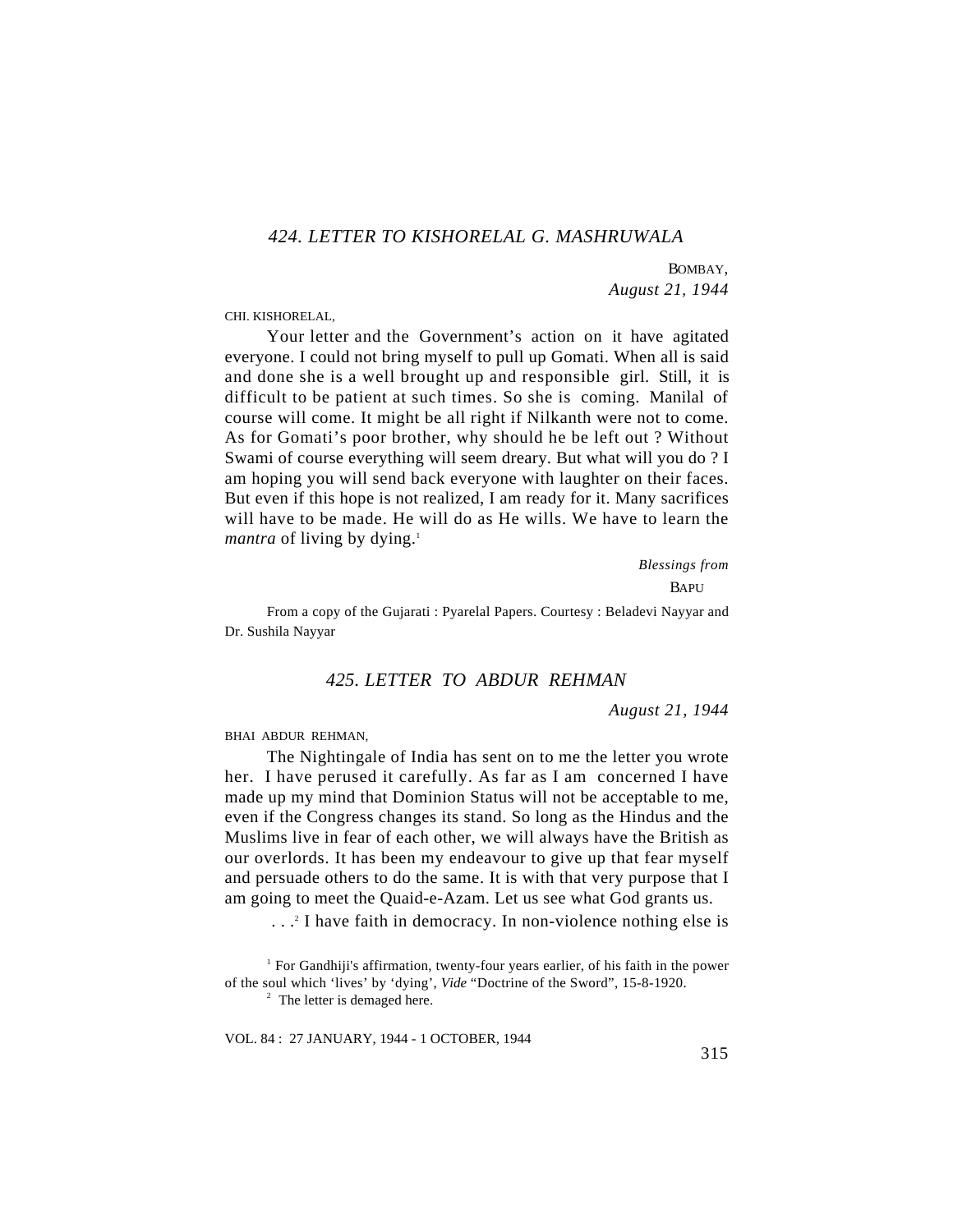conceivable. It is another matter whether ultimately we accept it or not. For me there is no other way.

From the Hindi original : Pyarelal Papers. Nehru Memorial Museum and Library. Courtesy : Beladvi Nayyar and Dr. Sushila Nayyar

# *426. LETTER TO KRISHNACHANDRA*

*Silence Day, August 21, 1944*

CHI. KRISHNACHANDRA,

I do not wish to get work from you beyond your capacity. "Regard me as non-existent" merely means that I shall be in jail or some such situation. There doesn't seem to be any other way for me. You know yourself the high regard I have for you. So long as I am out, I am with you. I am aware of your faith in me.

Chimanlal is the principal manager. His sacrifice is great indeed. You yourself admire his sacrificing his family life and other things. Doesn't this show that he would not be taking any decision with a view to his own self-interest? I have had a talk with him and in order to save my time he has agreed that if there is any complaint or difference of opinion Jajuji's<sup>2</sup> decision will be acceptable to all. I hope you will at least agree that when there is a difference of opinion one should not claim that one's view is always correct. You are right in saying that the work should be divided. But even then sometimes there is a clash of views. In organizations someone's opinion has to be accepted as final.

This should clear all your doubts. However, if there is still anything more you may ask me. You should not get upset at all. Come what may, don't lose your peace of mind.

*Blessings from*

**BAPU** 

From a photostat of the Hindi: G.N. 4444; also C.W. 5980

<sup>&</sup>lt;sup>1</sup> Vide letter to the addressee, "Letter to Krishnachandra", 7-8-1944.

<sup>2</sup> Shrikrishnadas Jaju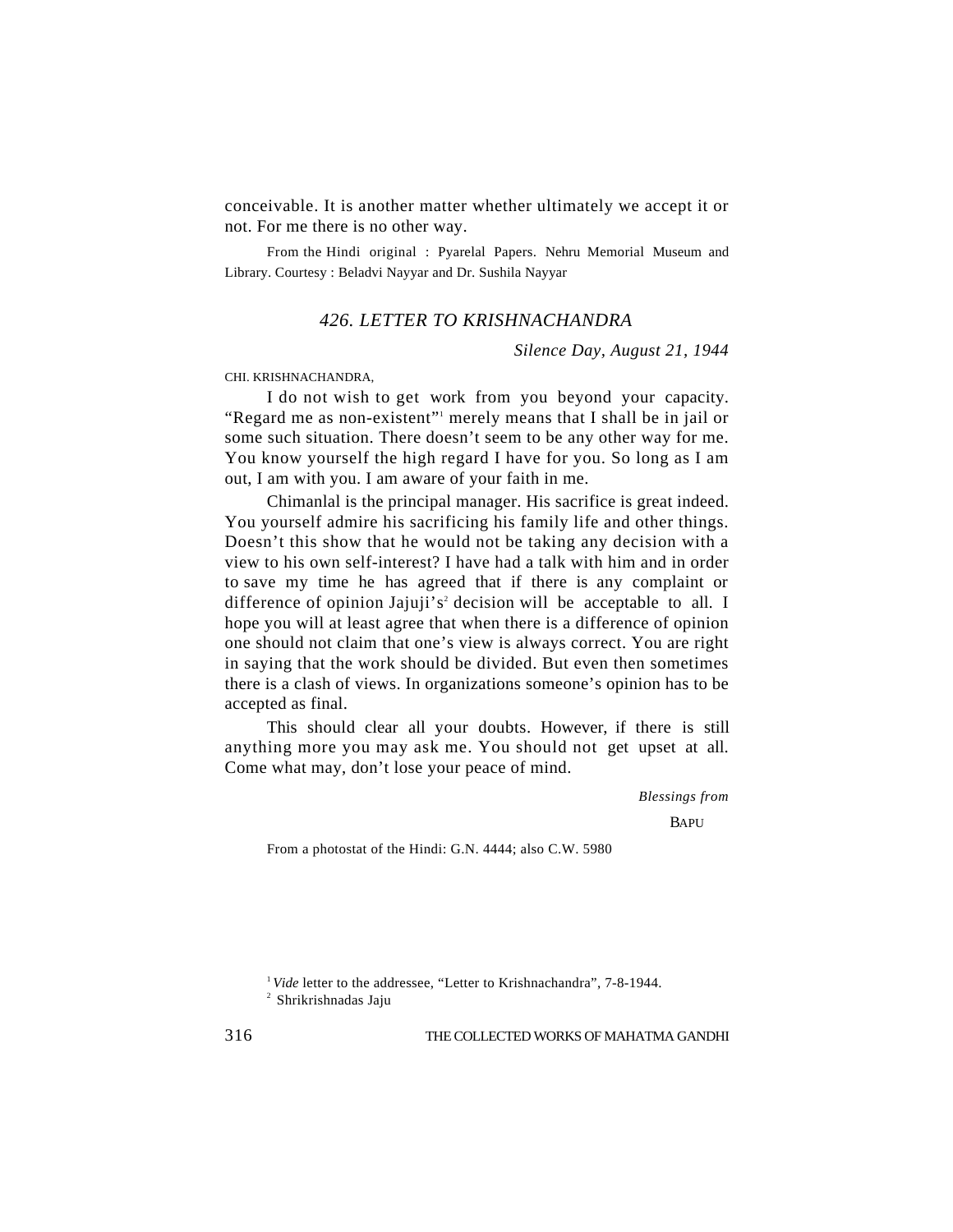## *427. LETTER TO NAGINDAS T. MASTER*<sup>1</sup>

*August 22, 1944*

BHAI NAGINBHAI,

Whatever best you think you should do. I have not thought over it seriously. If you want to do Satyagraha or act against law you must give previous notice. If you do not act [up] to this, it shall not be called a non-violent satyagraha. I am not in favour of [a] mass civil disobedience movement.

From a copy: File No. 3001/H, Commissioner of Police, Bombay

# *428. LETTER TO ANUPAM N. KAVI*

SEVAGRAM, *August 22, 1944*

BHAISHRI ANUPAM,

It is good that you opened my eyes. If you continue to show me my errors in this way I shall correct them. At the moment I feel ashamed neither on account of the Rajkot episode<sup>2</sup> nor the present one. My nature will make me act only in the manner I do.

ANUPAM NANALAL KAVI 129 GREAT WESTERN BUILDINGS BAKEHOUSE LANE FORT, BOMBAY From a copy of the Gujarati: Pyarelal Papers. Courtesy: Pyarelal

 $<sup>1</sup>$ The Gujarati original is not traceable.</sup>

 $2$  On March 3, 1939, Gandhiji had undertaken a fast on "the moral issue of restoring a solemn pact between the Thakore Saheb of Rajkot and its people". The fast was broken on March 7.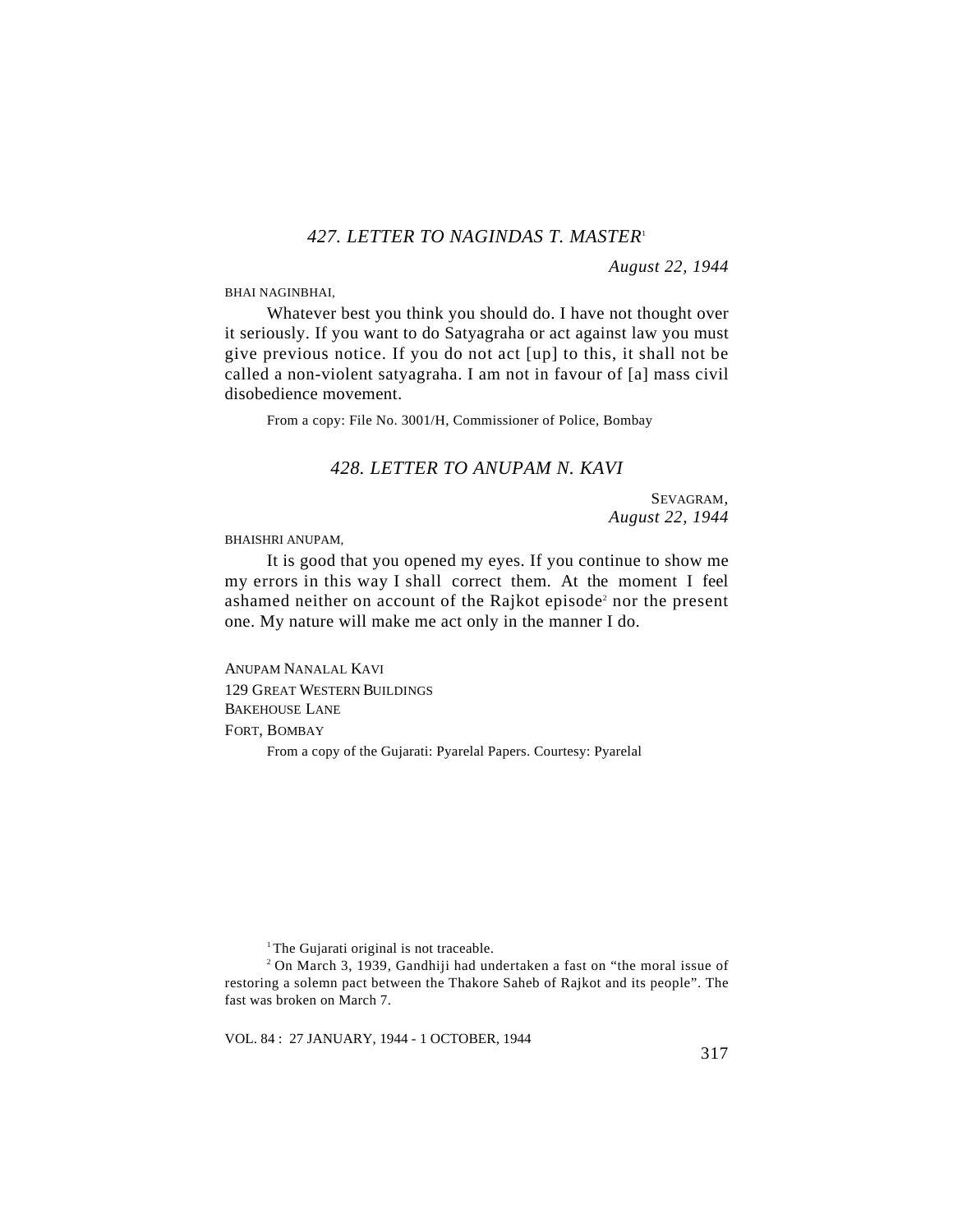## *429. ANSWERS TO QUESTIONS*<sup>1</sup>

#### *August 23, 1944*

QUESTION : Mahatmaji, you have been during your whole political career a strong supporter of the integrity of India and an opponent of vivisection. How do you reconcile your present position in giving support to Rajaji's proposals ?

ANSWER : There is no change in my views. I am even today as much against vivisection of India as ever before. Rajaji's formula concedes right of self-determination, but it does not concede Pakistan—an indefinite and undefined expression. As a believer in non-violence I cannot use force in keeping people of a particular area inside India if they want to separate. All I can do is to persuade them.

Q. Whatever be the result of your negotiations with Mr. Jinnah, don't you think that the British statesmen taking advantage of Rajaji's offer, which has your support, will divide India into two parts and establish two rival federations instead of one and thereby find an additional reason for the continuance of British control ?

A. I do not think the British statesmen will do it, unless they want it themselves and have independently so decided. They know that forty crores of people cannot be kept under permanent bondage. The world forces are moving so fast that whether the British Government will or not India must be free at no distant date. Furthermore, Rajaji's formula definitely lays down that the exercise of the right of selfdetermination can only accrue after independence.

Q. The non-Muslims of the Punjab and of Bengal feel panicky about Rajaji's formula because they are afraid that under this formula the non-Muslims in the separated areas will be thrown into Pakistan.

A. From the reports that I receive it is evident that so far as the Punjab is concerned there is already Pakistan in action. The religious and cultural rights of the non-Muslims they say are denied to them. My informants say that undue restrictions are placed on non-Muslim leaders and their womenfolk cannot even move about freely for fear of molestation. If this is a true picture I don't think the position will be in any way worse in "Pakistan" if ever it is established.

The people of the Punjab and Bengal need entertain no false fears, as I am not going to sell them off. I have no right to do so. No individual can barter away rights of brave people endowed with self-

<sup>1</sup> The questions were asked by Lala Brijlal.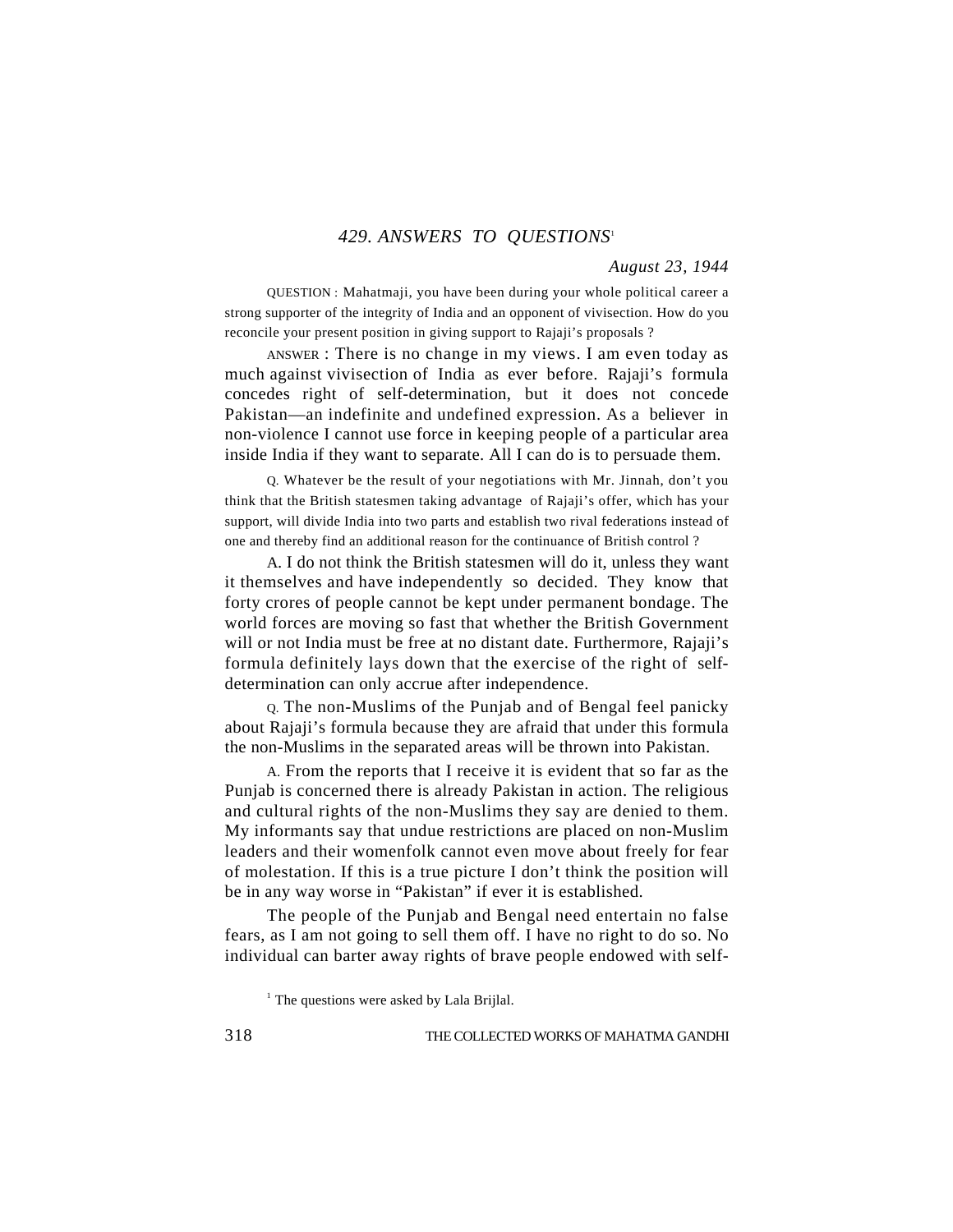confidence. Today I enjoy the confidence of the people because they believe that their interests are safe in my hands and I cannot betray them. If tomorrow I act against their wishes and interests I shall be stoned by these very people who now trust me. I am rather pained at the nervousness exhibited by the Sikhs who are a brave community. Unless they have lost the chivalrous spirit and bravery which the Gurus infused in them, they need entertain no fear about my coming talks with Mr. Jinnah.

I have already explained in my Press statement and I repeat again that nothing will be done by me or us to the prejudice of any section of the Indian population and whatever proposals are agreed to between Quaid-e-Azam Jinnah and myself will be open to confirmation, amendment and rejection by the representatives of various communities and interests. There is no idea of forcing anything on anybody against his will.

Q. If Pakistan ever comes into existence don't you think, Mahatmaji, the existence of a rival independent state in the northwest will be a constant danger to the independence of India ?

A. Thirty crores and over of inhabitants living in India have nothing to fear from two crores of Muslims living in the north-west. If the former are so weak as not to be able to defend themselves against two crores in the north-west, then they have no right to ask for independence.

I have no doubt in my mind that if India becomes independent, Indians will be able to defend themselves against any outside aggression with the resources at their disposal.

Q. Mahatmaji, all your attempts during the last twenty years or over for bringing about Hindu-Muslim unity have gone in vain and Hindu-Muslim relations today are as much strained as ever before. Don't you think that India has been put on the wrong track and communal electorates are the bane of the Indian constitution? The Muslim demand for Pakistan and Mr. Jinnah's propounding of the two-nation theory are the natural sequences of separate electorates and communal reservations and so long as the principle of separate electorates on religious basis continues to disfigure the constitution of our country, there is no chance of the Hindus and Muslims living at peace as members of the great Indian nations ? If you agree with the above contention why don't you give a right lead to the country by pressing for joint electorates as the basis of political rights ?

A. I do believe that separate electorates have done more harm than good.

From a copy : Pyarelal Papers. Nehru Memorial Museum and Library. Courtesy: Beladevi Nayyar and Dr. Sushila Nayyar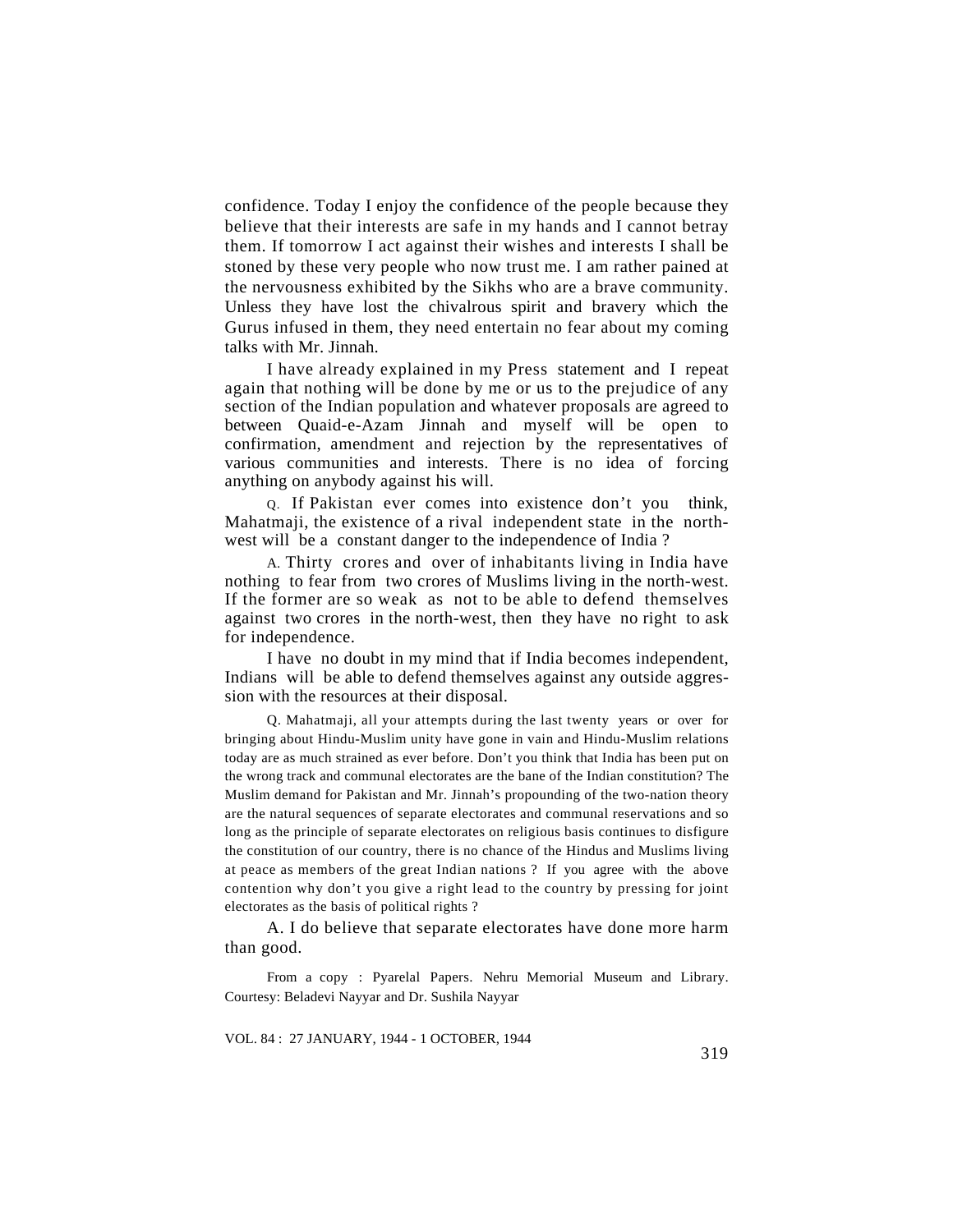SEVAGRAM *August 23, 1944*

#### BHAI JINNAH,

I learn from the newspapers that your fever has gone down. Thank God. But you continue to be weak and the doctors have advised visitors not to insist on appointments just yet. I had your letter yesterday. May Allah grant you early and complete recovery. I don't want you to hurry for my sake. Only I can fix up my time for other work and for visitors if you inform me the earliest possible date for our meeting. I shall be grateful if you ask someone to intimate this to me through a letter, a telephone call or a telegram.

> *Your brother,* M. K. GANDHI

From a copy of the Gujarati: Pyarelal Papers. Courtesy: Pyarelal

#### *431. LETTER TO JHAVERBHAI PATEL*

#### *August 23, 1944*

1. In the social order of my conception, as much production as possible would be located in the villages, and that too through the power of people's hands and feet. But this ideal cannot always be realized. We have to accept compromise at some point. Experience alone can decide the limits of such compromise. Every worker can decide the limit for himself; but when he works as a member of some institution he has to submit to the limit accepted by the institution. He helps the institution and accelerates its progress towards its goal if he further narrows the limit accepted by it, as Vinoba has done.<sup>1</sup> I cannot go further than this in my reply. But you will perhaps be able, on the basis of this, to formulate in fewer words a policy befitting or supporting my conception. Try to do it and if you frame any such formula, please show it to me.

2. For me, India begins and ends in the villages; that is, what I

 $1$  Vinoba Bhave had restricted himself to the activities of the Paunar Ashram near Nalwadi.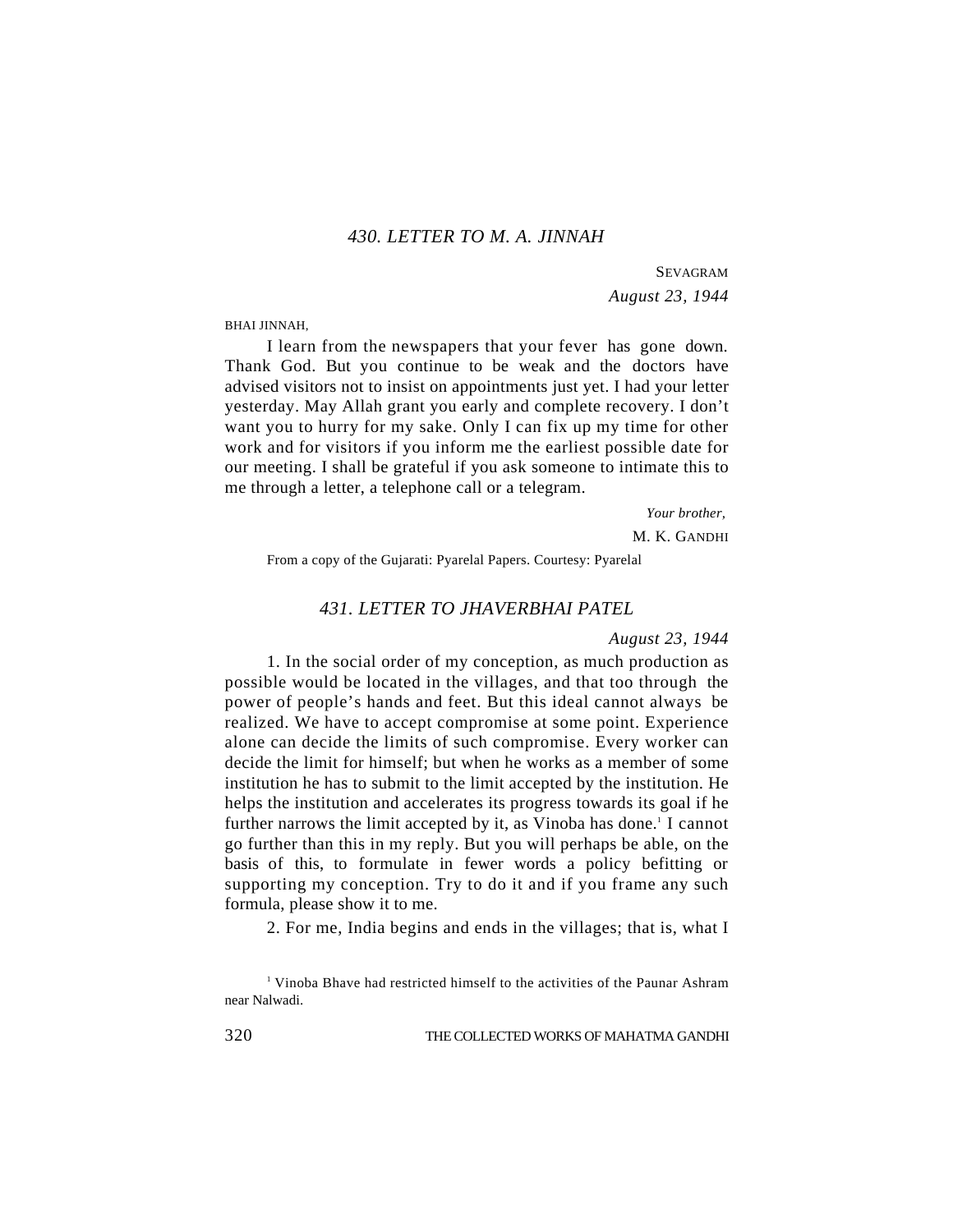find possible in one village I would apply to all villages in similar conditions. If I think, and can persuade the institutions concerned to think, about paper-making from this point of view, we might find it easier to reach our goal. If the people of a village can produce energy from some source in the village itself so that they can invent a device whereby, instead of every person making paper, a few hands are able to produce all the paper needed, I would welcome such an invention. If the attempt to produce everything through the power of man's hands and feet puts such constraints on him that further development of this triple faculties would be completely arrested, I would regard such an arrangement as faulty. By triple faculties I mean those of the body, the mind and the spirit.

3. If I have understood the third question correctly, you will see that it is implied in the second. If you do not, please put it up to me [accordingly]. I have deliberately compressed the language to enable persons like you to solve more easily the problems that arise in the course of their work.

> *Blessings from* **BAPU**

From a photostat of the Gujarati: G.N. 1357

### *432. LETTER TO SHAMALDAS GANDHI*

SEVAGRAM, [Before *August 24, 1944*] 1

CHI. SHAMALDAS $2$ ,

I take it that your letter about Munshiji will yet come.

Today I shall write on another subject. Some Gujarati newspapers come here. I hardly read any but others do. One of them is Chhaganlal. He and other readers of the Gujarati newspapers are of the opinion that vulgarity in advertisements displayed in Gujarati papers is frightening. Pyarelalji says that some Urdu and Hindi newspapers surpass Gujarati papers in this respect. Some years ago I had commented on the subject in *Harijan.* It yielded good results for

<sup>&</sup>lt;sup>1</sup> From the reference to advertisements in Gujarati newspapers it appears that this was written before the letter to the addressee dated August 24, 1944; *vide* "Letter to Shamaldas Gandhi", 24-8-1944 and also "Letter to M. A. Jinnah", 24-9-1944.

Editor, Vandemataram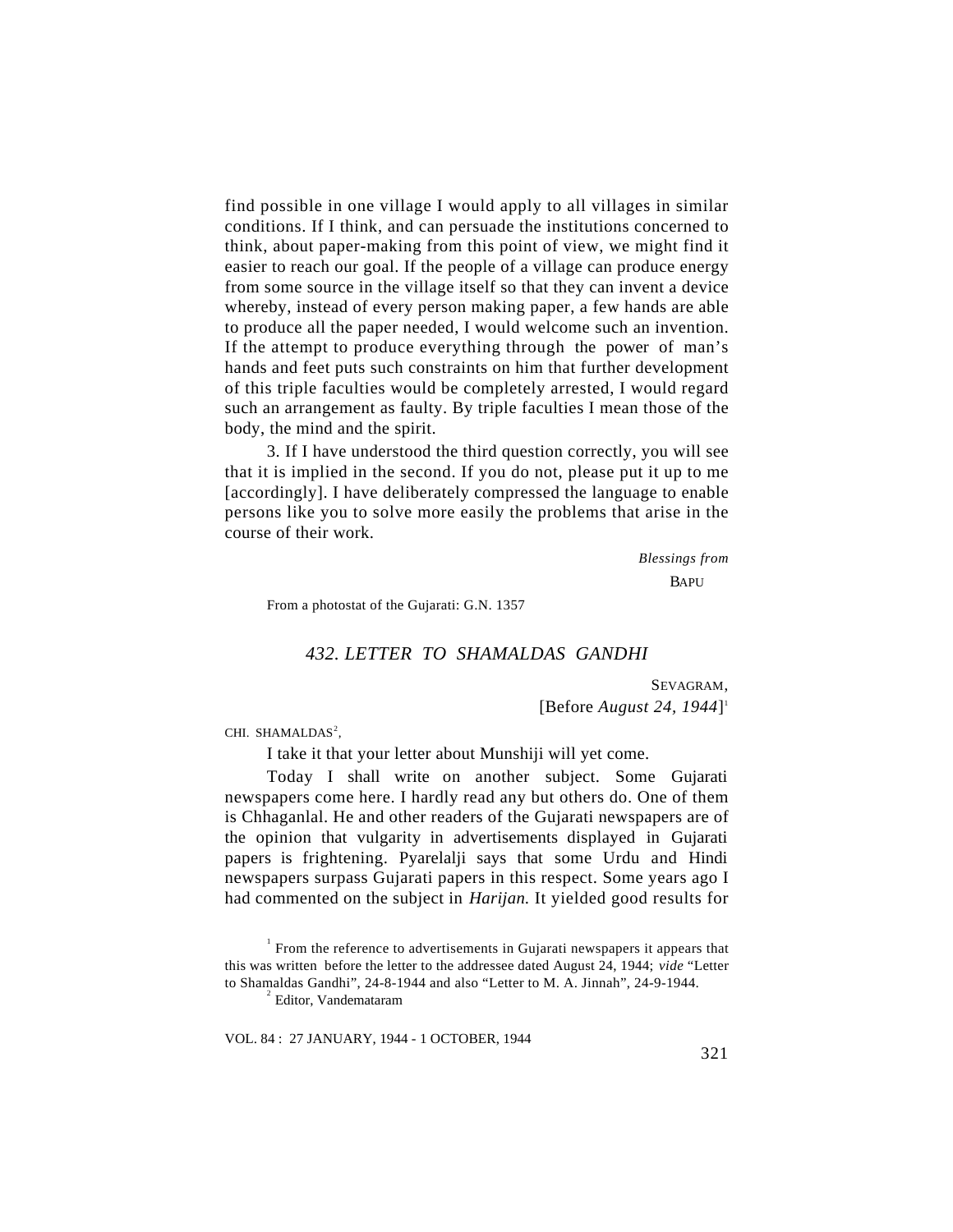a time. Later on it became as bad as before. I therefore asked Chhaganlal to give me clippings. One of the clippings of the Gujarati papers he has given me is from *Vandemataram.* I send it herewith. I have now only a short while to live. God will take as much work from me as He wants. Are these the drumbeats of approaching independence ? Can't you do without this earning ? Is it only on this condition that you can bring out the newspaper ? Ponder over it and let me know.

From a copy of the Gujarati : Pyarelal Papers. Nehru Memorial Museum and Library. Courtesy : Baladevi Nayyar and Dr. Sushila Nayyar

## *433. LETTER TO SITA*

SEVAGRAM, *August 24, 1944*

MY DEAR SITA,

What a refreshing thing to hear from you. So you are a practising barrister. I hope with plenty of work! Are you in possession of full health now? I shall certainly read Dr. John's effort.

> *Yours,* **BAPU**

From a copy: Pyarelal Papers. Courtesy: Pyarelal

#### *434. LETTER TO SHARDA G. CHOKHAWALA*

*August 24, 1944*

CHI. SHARDA,

I have not heard from you recently. I would say that I have detained you for the sake of your health. I see now that you do not like to come over here. I do not mention here, for want of time, all that I have heard.<sup>1</sup> But if your health permits, come over here immediately. You would not be an additional burden wherever I go. I do not know when I shall go to Bombay. But if you wish to meet me there, and then come along with me, you may do so. I hope everyone is all right.

*Blessings from*

**BAPU** 

From the Gujarati original: C.W. 10048. Courtesy: Sharda G. Chokhawala

<sup>1</sup> Vide "Letter to Chimanlal N. Shah", 20-8-1944.

322 THE COLLECTED WORKS OF MAHATMA GANDHI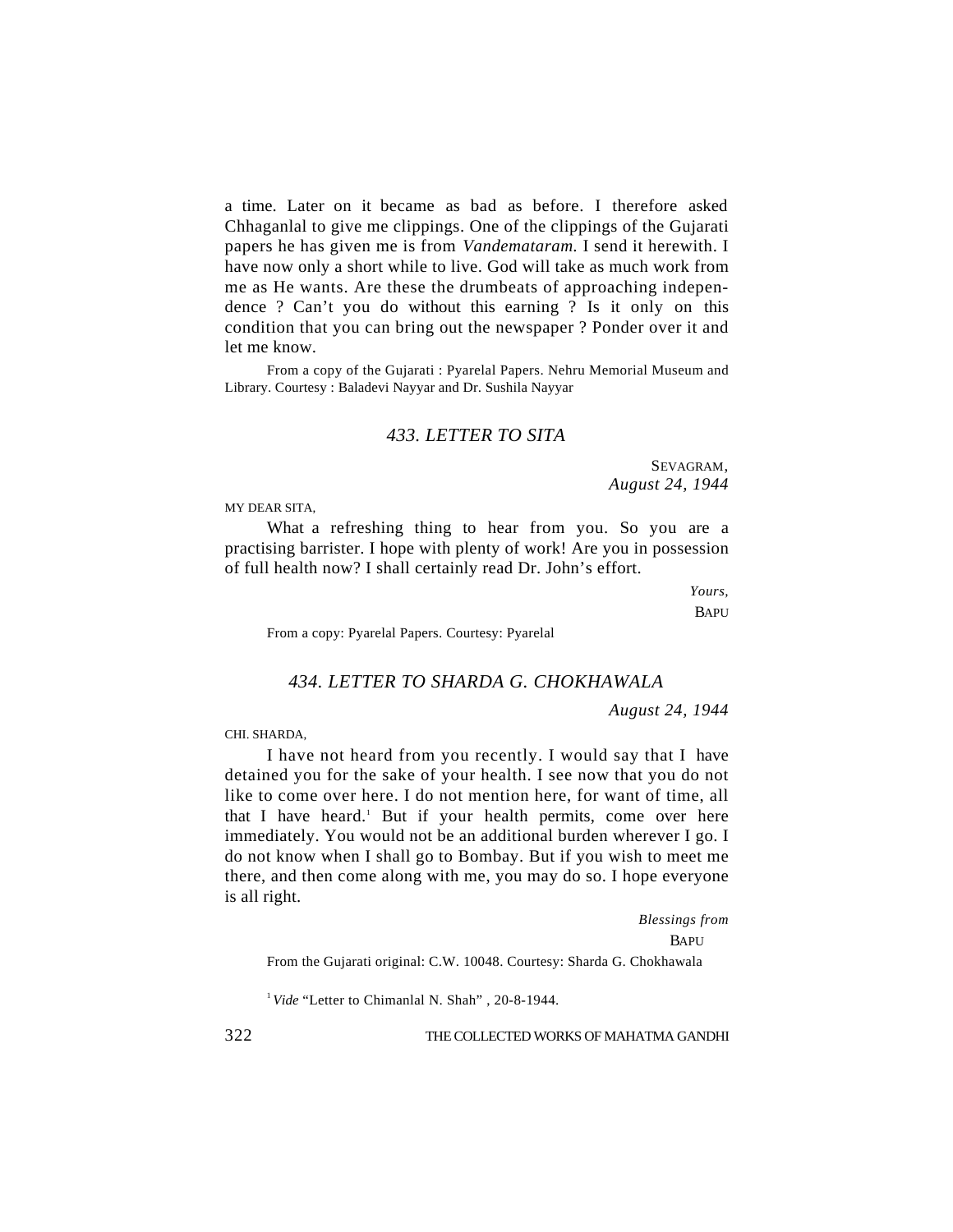## *435. LETTER TO JIVANJI D. DESAI*

SEVAGRAM, *August 24, 1944*

#### BHAI JIVANJI,

Mridulabehn<sup>1</sup> has a good many complaints against Navajivan Karyalaya and the [Gujarat] Vidyapith. She says that when one seeks your help for my work, one always gets a negative reply. The result is, you do not profit from the ideas that occur to workers like her. You attach no value to the help offered by these workers. You behave with absolute confidence in yourself as if whatever you do is beyond criticism or improvement. Since you are involved in these complaints, and since you are one of the founders of these institutions, people generally believe that what the Gandhians do can hardly warrant any criticism. And the Gandhians, on their part, boastfully say to workers like her: 'Look at our work and our skill in keeping our balance. We are supplying cheap and ennobling literature to the people; and we never sit idle. We have acquired the secret of unremitting work. Now, we do not understand what you critics want to say. You cannot find fault with the work we are doing. We do not work the way you do. It does not suit us. The field for service is very wide. You can do as you please and let us do what we like. So our plea is that we should bear with each other and carry on our work. Moreover, we are always ready to carry out Gandhiji's wishes.' Mridulabehn depicts this picture of Navajivan Karyalaya and the Vidyapith and allied institutions. The language is not hers but mine. I have used garish words. Without them I cannot make you see Mridulabehn's meaning as I understand it. She is sarcastic but not virulent. I have regarded her criticism as friendly. You also should take it in the same spirit and give her whatever help she needs and you can give. She has cited two instances. The reply<sup>2</sup> which I gave to the Government's allegations has been translated into many languages by the Aundh Press. According to Mridulabehn, a Gujarati translation in simple language and in my style can be rendered truthfully only by those who are called Gandhians. Mridulabehn is particular about this style of language. She tried to

<sup>1</sup> Daughter of Ambalal Sarabhai

<sup>2</sup> Vide "Letter to Additional Secretary, Home Department, Government of India", 15-7-1943.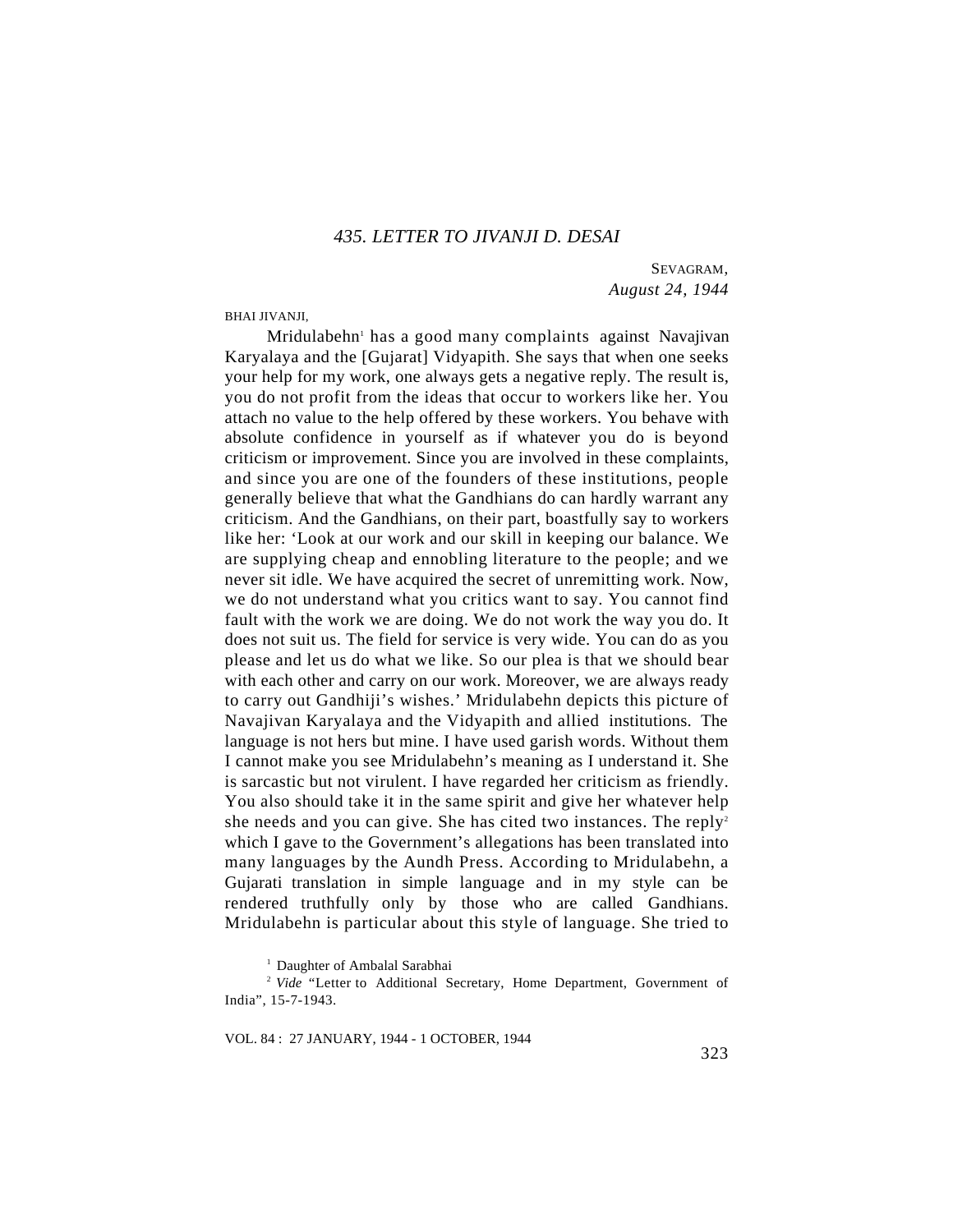secure this translation but no one paid any heed. It is getting late and I shall therefore cut my letter short. But this is enough to explain to you what Mridulabehn wants. Please send your reply to me.

I gave this letter to Mridulabehn to read. She wants to add two points to it. First, it was my idea to send the material to the Aundh Press. This is right. I thought that due to the scarcity of paper, etc., it would be difficult to sort out things anywhere else. Secondly, she expects mutual understanding between you and her, so that she should not be required to rush to me. This is right so far as it goes. But sometimes it may become unavoidable to come to me. There is no means in the world to bar this road in anticipation.

> *Blessings from* BAPU

From a copy of the Gujarati: Pyarelal Papers. Courtesy: Pyarelal

### *436. LETTER TO SHAMALDAS GANDHI*

[*August 24, 1944*] 1

CHI. SHAMALDAS,

I am pleased that you sent your reply by return of post. Congratulations and blessings. I wish you would lead the people along the right path keeping your own hands clean in spite of any number of temptations. Such workers do not starve to death. I am satisfied with the restrictions you have imposed on yourself. I had your telegram too.

*Blessings from*

**BAPU** 

From a copy of the Gujarati: Pyarelal Papers. Courtesy: Pyarelal

<sup>1</sup> The source places this letter among those of August 24, 1944.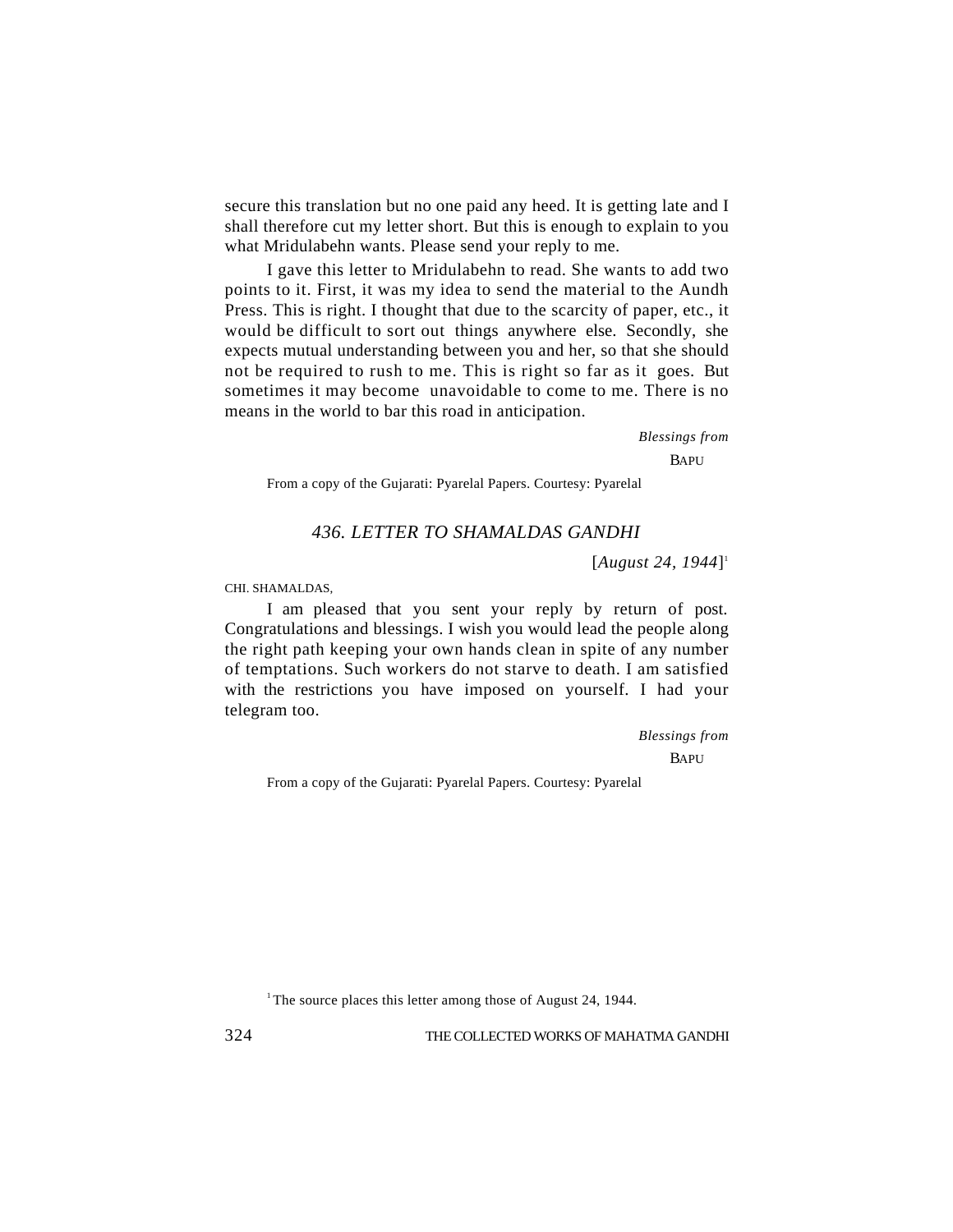*August 24, 1944*

CHI. SATYAVATI<sup>1</sup>,

A question has arisen whether I have written in respect of the two points. I think I have. If I am mistaken, here I write again. I don't believe you can gain anything by violating [the restrictions]<sup>2</sup> imposed upon you. If you can, do come over in the cold season wherever I might be. Let us see what happens. I see your letters to Khurshedbehn.

Sushilabehn<sup>3</sup> arrived here today. Today she told me what was written about you.

*Blessings from*

**BAPU** 

From a copy of the Hindi: Pyarelal Papers. Courtesy: Pyarelal

## *438. LETTER TO TARADEVI NAYYAR*

SEVAGRAM, *August 25, 1944*

DEAR SISTER,

I know you want to have Sushila with you for a good many days. Sushila was going there direct. You may as well say that I have made her get down on the way. Her luggage too is lying at Bajajwadi. I need Sushila here. Hence I wish you would let her remain here. What I would like most is all the three of you coming here. Then I shall be able to see you, Pyarelal will be able to see you, and it will be convenient in every way. If you really cannot come, then I shall send Sushila when I conveniently can. Remember that my days are numbered. Hence I would again urge you to come.

*Blessings to the three of you,*

**BAPU** 

From the Hindi original : Pyarelal Papers. Nehru Memorial Museum and Library. Courtesy : Beladevi Nayyar and Dr. Sushila Nayyar

<sup>1</sup> Granddaughter of Swami Shraddhanand

 $2$  Illegible

3 Sushila Nayyar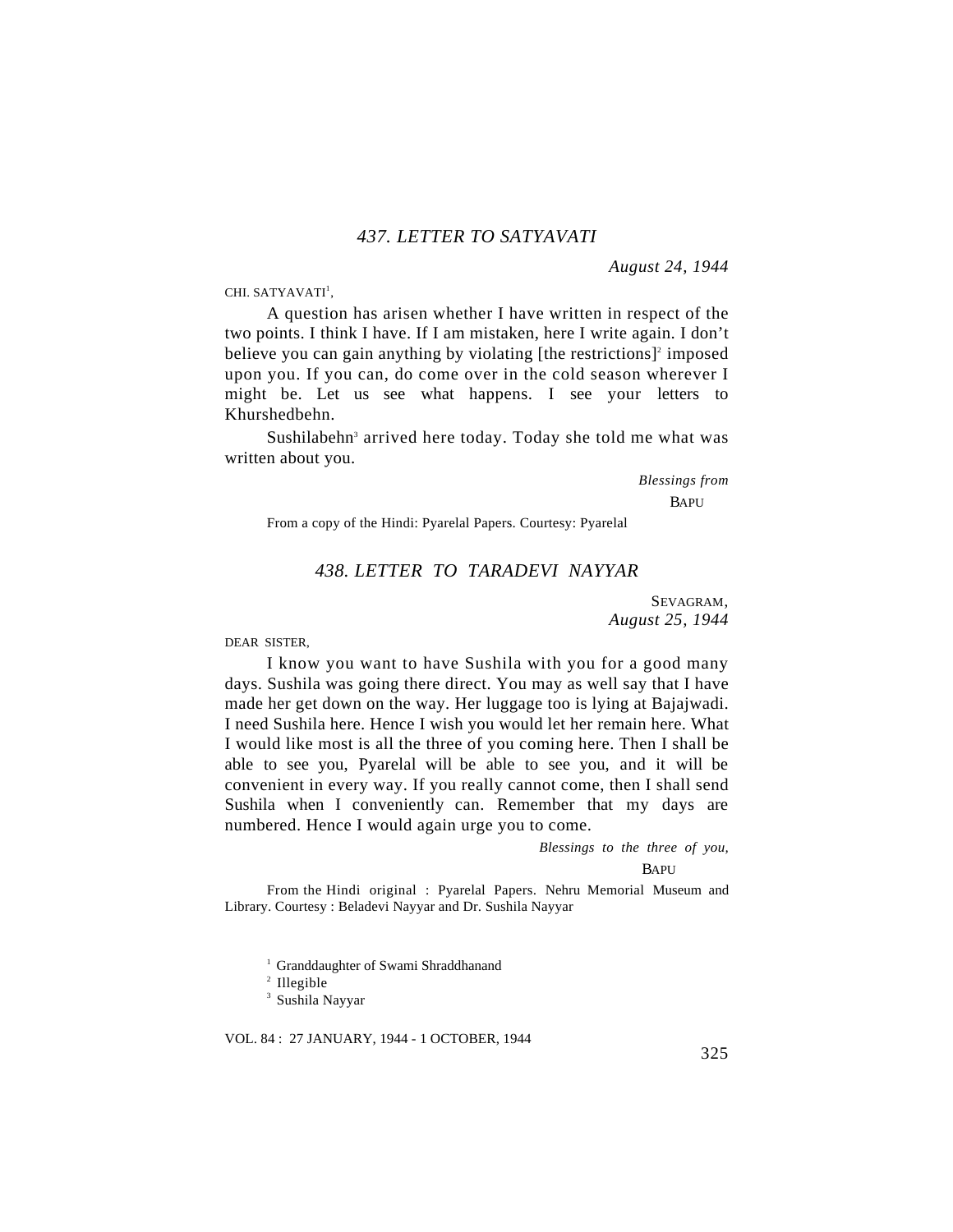### *439. LETTER TO R. K. PRABHU*

SEVAGRAM, *August 26, 1944*

my dear prabhu,

Yours to hand. I have offered what has appeared to me the fairest terms. If the main source of revenue is India, then there is not much in seeking publishers with a foreign fame. I am quite clear that we in India must sell at the lowest price. Will the Oxford Press be satisfied if the Navajivan Trust covers the cost hitherto incurred and let us have what they have printed. I write this subject to confirmation by the Trust. Do not be agitated. Come to see me if necessary.

*Yours,*

**BAPU** 

From a copy: Pyarelal Papers. Nehru Memorial Museum and Library. Courtesy : Beladevi Nayyar and Dr. Sushila Nayyar

#### *440. LETTER TO KRISHNACHANDRA*

*August 26, 1944*

CHI. KRISHNACHANDRA,

I expressed myself in my usual way. What I said<sup>1</sup> is for everyone. When the complaints regarding utensils, etc., continue unabated the person in charge of the section takes the blame upon himself. Why should this then upset you? I have even said that if we cannot mend such matters we should either forget about running the Ashram, or accept the rule of living in utmost simplicity. We should not have guests and should be content with whatever activities we are able to carry on. You should have been thoroughly satisfied with what I had said.

> *Blessings from* **BAPU**

From a photostat of the Hindi: G.N. 4445

<sup>1</sup> Vide letter to the addressee, "Letter to Krishnachandra", 21-8-1944.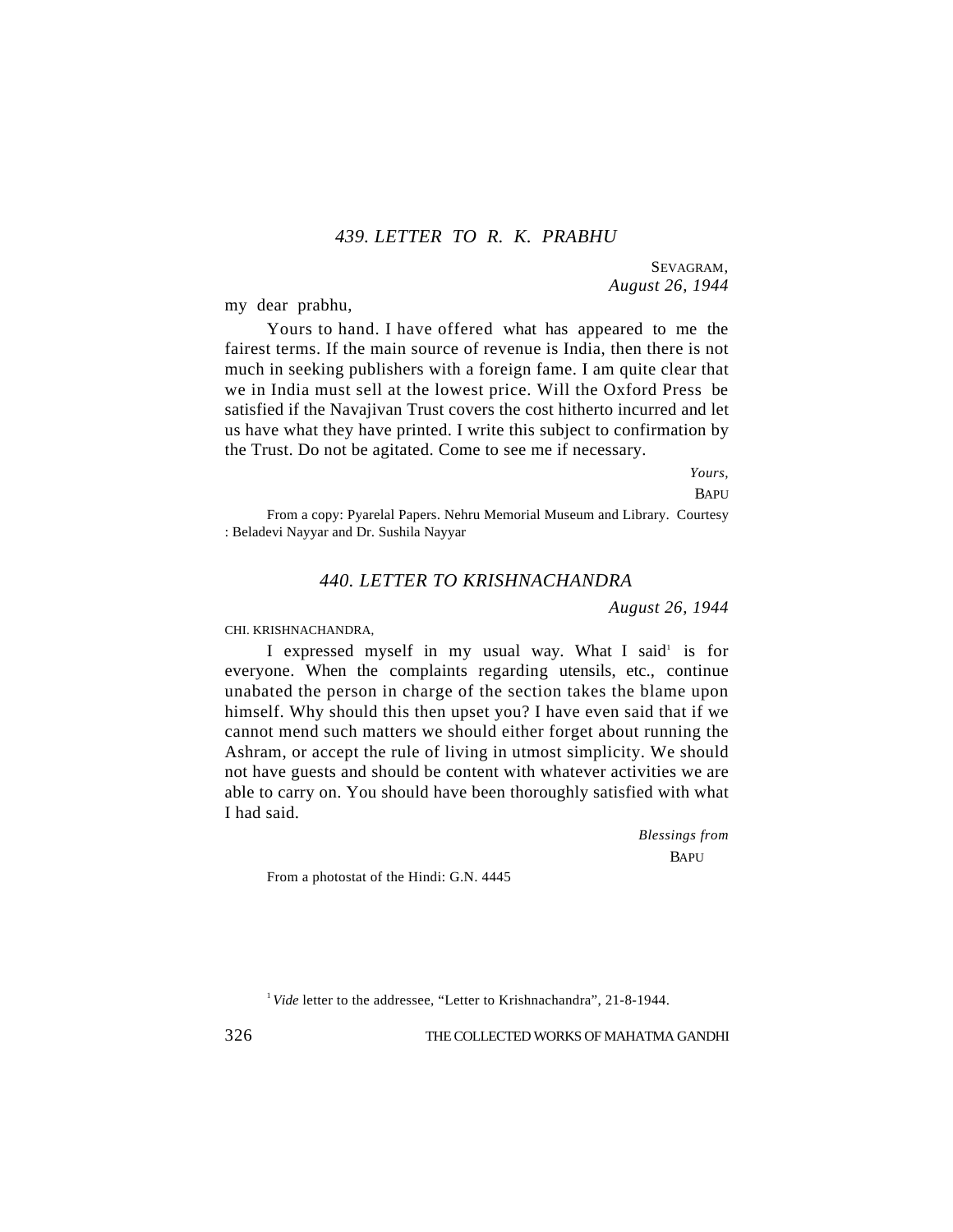*August 27, 1944*

SHRI VAIDYARAJ JOSHIJI,

Gandhiji has received your letter of the 24th. He has directed me to reply to you.

As it is time for postal clearance today I just want to inform you that since yesterday he has been having three to four loose motions a day. He has started using the commode. If you have any other suggestion, please let us know. An examination of the stools indicates that the germs of dysentery are causing the havoc.

> *Yours,*  SUSHILA NAYYAR

From a photostat of the Hindi: C.W. 932. Courtesy: Ganeshshastri Joshi

# *442. LETTER TO MIRABEHN*

SEVAGRAM, *August 28, 1944*

CHI. MIRA<sup>1</sup>,

Yours of 22nd received yesterday. You are having a bad time. You must take care of yourself. If you feel like coming here, of course you will not hesitate. You will not fear me. I am a changed man I hope. You may look to me to find you Rs. 50,000. Narandas is over head and ears in work. I do not care to trouble him. You can either recall what was received or tell me what is the limit up to which you would spend.

Love.

From a copy : Pyarelal Papers. Nehru Memorial Museum and Library. Courtesy : Beladevi Nayyar and Dr. Sushila Nayyar

<sup>1</sup> In Devanagari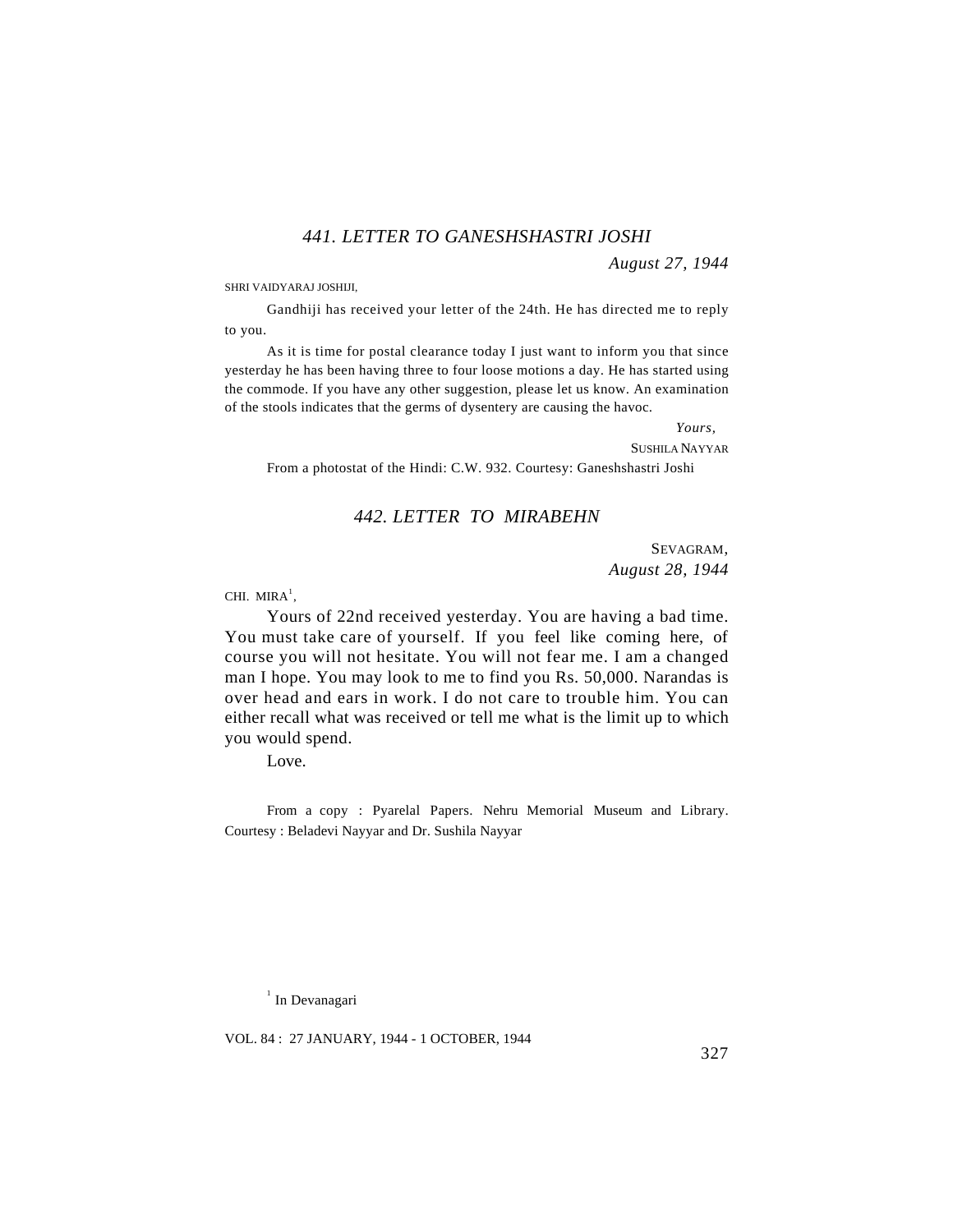### *443. LETTER TO G. V. MAVALANKAR*

SEVAGRAM, *August 28, 1944*

 $\text{DADA}^1$ ,

Raojibhai<sup>2</sup> writes to tell me that there has been a terrible calamity in Gujarat. The rains have been excessive. This means that we shall have to start a relief fund. Think over this. Write to me and give details. Let me know if I have to do anything. I read very few newspapers. A single activity takes up all my time.

> *Blessings from* **BAPU**

DADA MAVALANKAR

MAHARASHTRA SOCIETY, ELLIS BRIDGE

AHMEDABAD, B. B. & C. I. RLY.

From a photostat of the Gujarati: G.N. 1250

#### *444. LETTER TO RAOJIBHAI M. PATEL*

*August 28, 1944*

CHI. RAOJIBHAI,

I have your letter. Keep me informed about the calamity. I have written to Dada and asked him to make inquiries and do what is necessary.<sup>3</sup> If my help is required, he may ask for it. Kanjibhai will probably be there. If so, show him this letter. We really miss Sardar. Now all of you must become *sardars<sup>4</sup>*. I am utterly useless.

> *Blessings from* **BAPU**

SHRI RAOJIBHAI

RAVINDRA & CO., PRARTHANA SAMAJ

CHARNI ROAD, BOMBAY 4

From a photostat of the Gujarati: C.W. 10219. Courtesy: Ravindra R. Patel

<sup>1</sup> Ganesh Vasudev Mavalankar (1888-1956); Speaker, Legislative Assembly, Bombay; Speaker, Lok Sabha, 1947-56

<sup>2</sup> Raojibhai M. Patel

<sup>3</sup>*Vide* the preceding item.

4 Literally, 'leaders'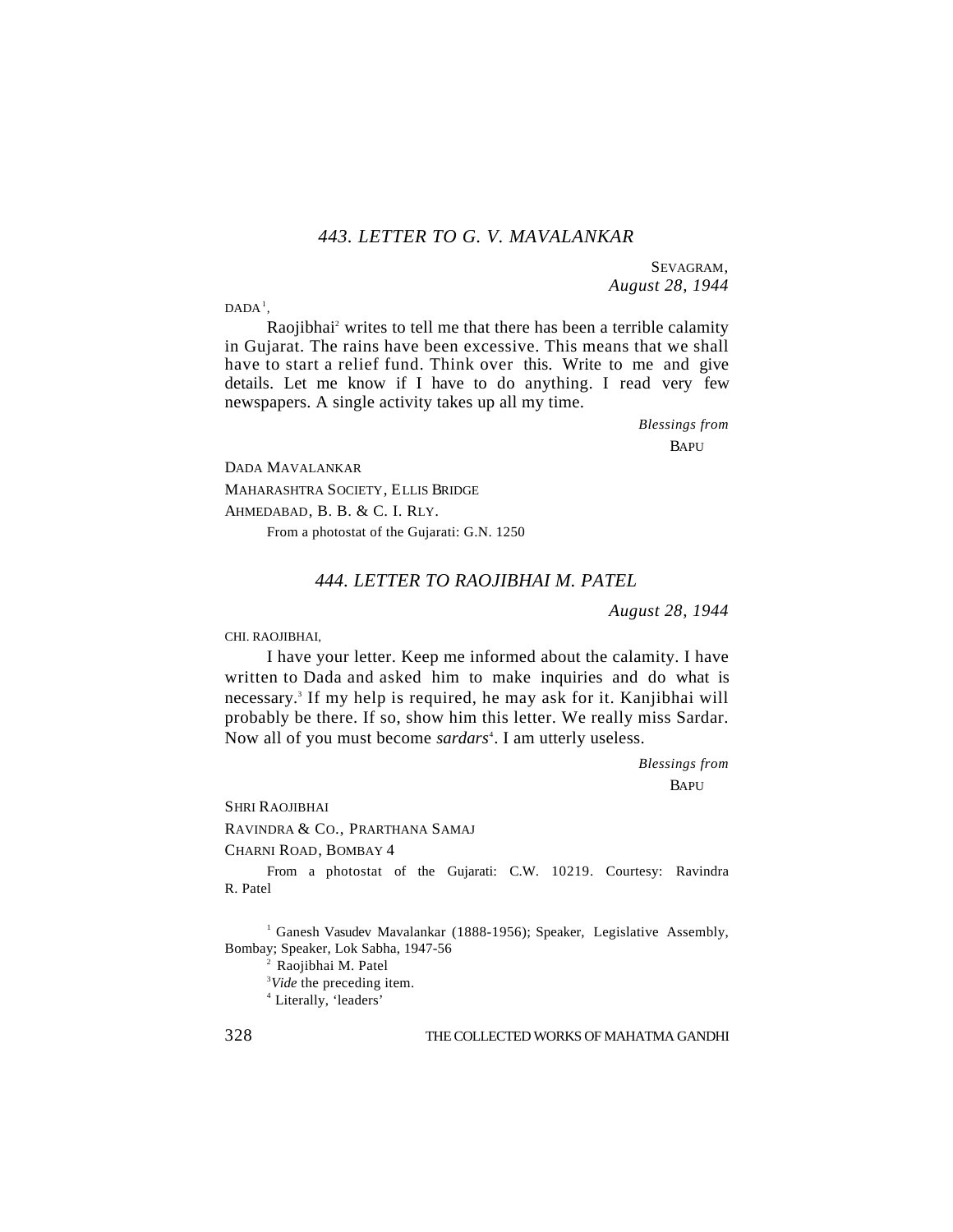*August 28, 1944*

CHI. AMRITLAL,

Sushilabehn has come and she hunts up the letters addressed to me. In one of them you have asked for a couple of lines from me. If I have not sent them earlier, here they are.

Worthy work needs no support. I am already convinced of the value of your work<sup>1</sup>; why then do you need my support? All of you have a better knowledge of Hindustani than I. Go further ahead.

> *Blessings from* **BAPU**

SHRI AMRITLAL NANAVATI

CHUDA RANGANARNI KHADKI, KELAPITH

SURAT, B. B. & C. I. RLY.

From a photostat of the Gujarati: G.N. 10804

# *446. LETTER TO KANAM GANDHI*

[SEVAGRAM, "VIA"WARDHA, (C.P.)]<sup>2</sup> *August 28, 1944*

CHI. KANAM,

Your letter of August 15 is lying with me. I see that you have tried to improve your handwriting. You should pay still more careful attention to improving it. I will not discuss now the matters you have raised in your letter. I see that much of what you write, you do just for the sake of writing, What you write shows intellectual speculation but not good sense. Good sense is very necessary. Write little, but whatever you write, write after careful deliberation, courteously and with genuine curiosity for knowledge. You are no longer a mere child. I was certainly glad that all of you came here but I was not satisfied with the way you behaved and with what you said. I did not see any courtesy in your behaviour. I saw a good deal of impertinence in your

<sup>1</sup>Propagation of Hindustani

 $2^2$  As on the letterhead on which the letter is written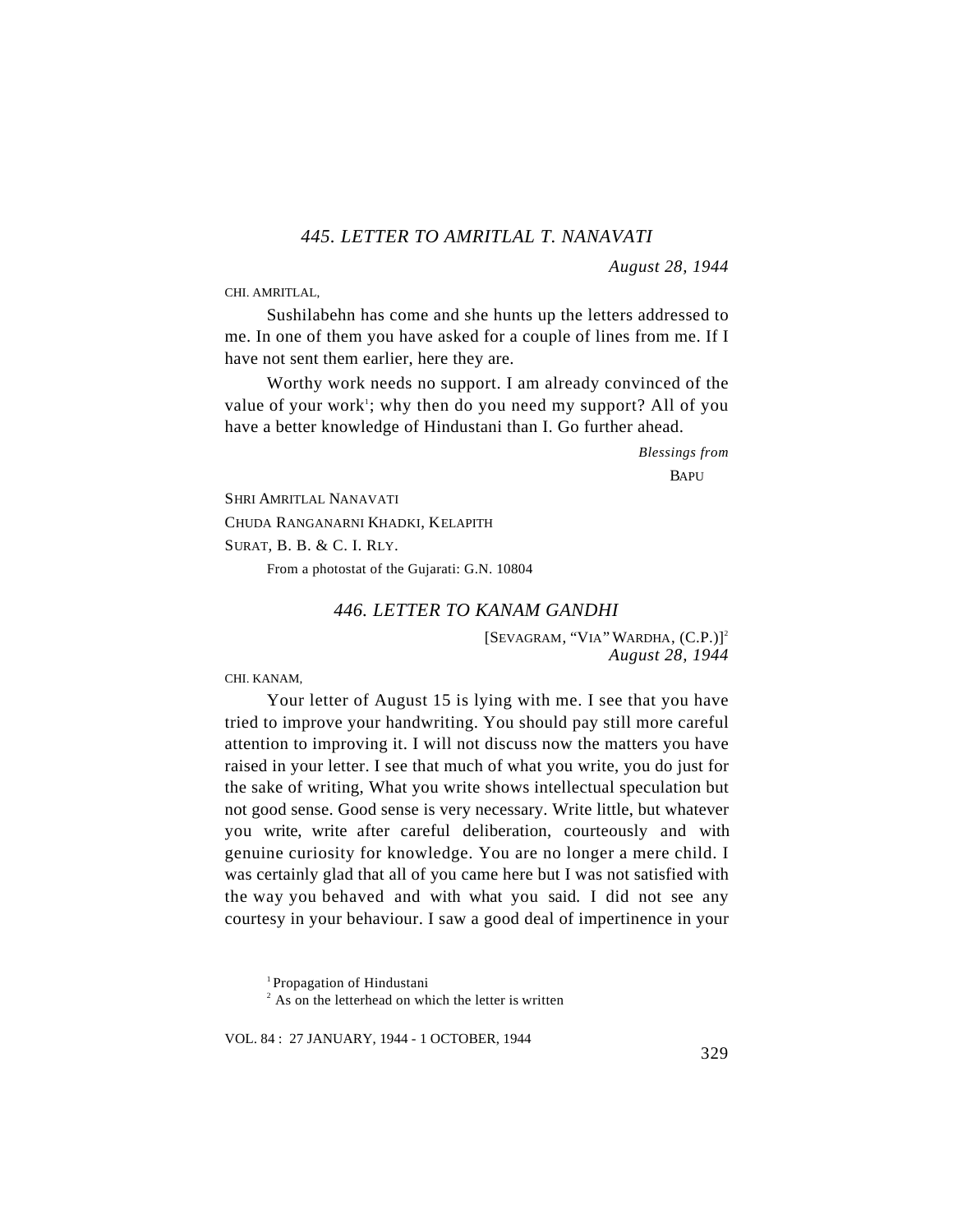way of talking. What you said was all superficial. It can be seen even in your letter. If you can get rid of these defects, you will go far.

*Blessings from*

**BAPU** 

From the Gujarati original: Mrs. Sumitra Kulkarni Papers. Courtesy: Nehru Memorial Museum and Library

## *447. LETTER TO BALVANTSINHA*

*August 28, 1944*

#### CHI. BALVANTSINHA,

I have your letter. It is worthy of a *sinha*<sup>1</sup>. Ghanshyamdasji worked according to his capacity and so did Swami. The thing is that we should rest content with whatever anyone offers us or else there is only disappointment in store for us. Is it a small thing that Satis Babu appreciated your merits much more than others? There will never be a cause for disappointment if you work with detachment. We should not sit in judgment on others.

> *Blessings from* BAPU

From a photostat of the Hindi: G.N. 1946

#### *448. TELEGRAM TO G. V. MAVALANKAR*

*August 29, 1944*

IF GUJARAT FLOOD SITUATION DEMANDS CESSATION KASTURBA FUND, YOU SHOULD SUSPEND AND DEVOTE YOURSELF FLOOD DISTRESS COLLECTION.

**BAPU** 

*Sansmarano*, p. 156

 $<sup>1</sup>$  'Sinha' means a lion.</sup>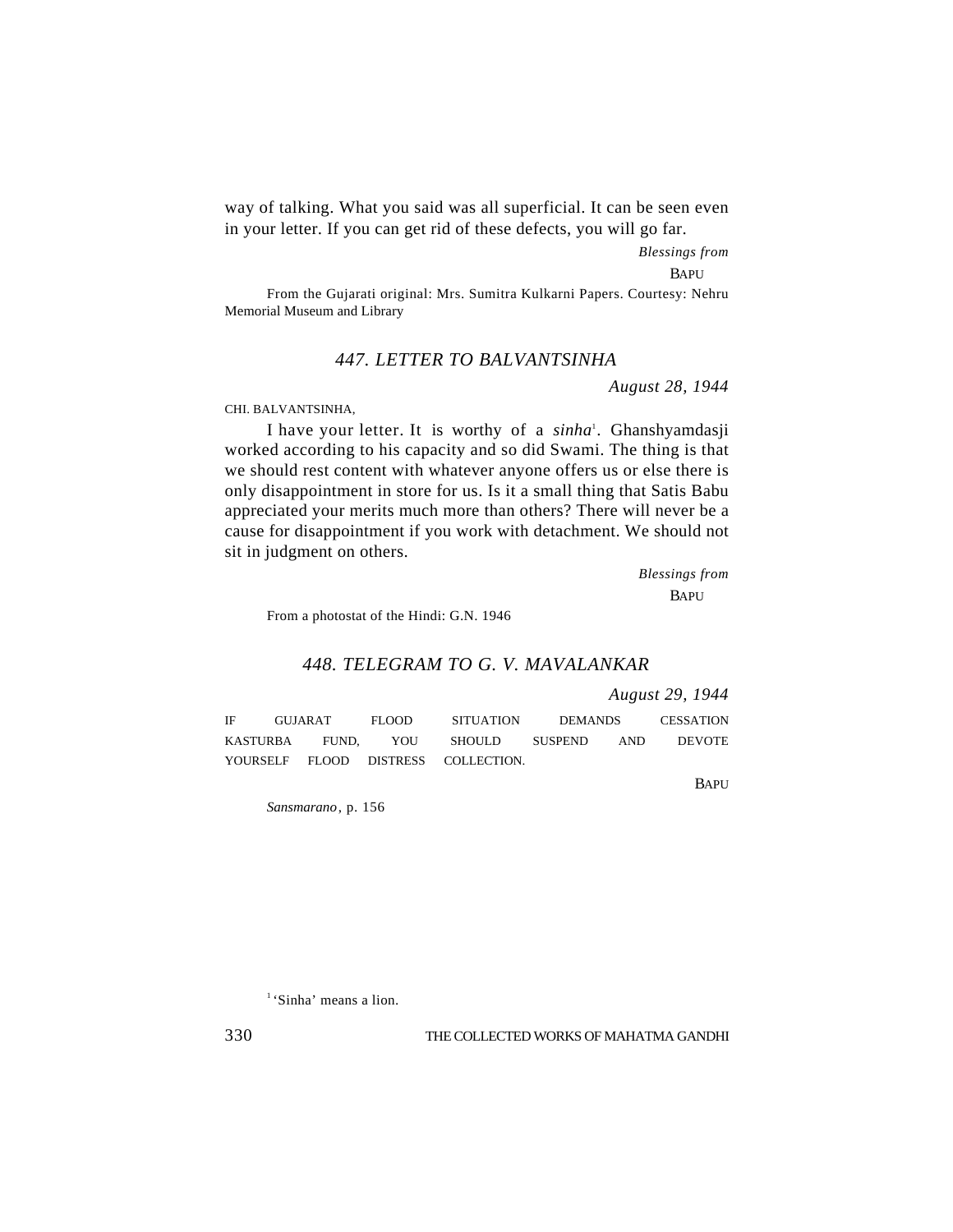### *449. A WORD FOR THE READER*<sup>1</sup>

#### AUTHORIZED TRANSLATION<sup>2</sup>

Who can accept the propriety of my writing a preface for this venture? But if by doing so, I can help fill the purse for the poor, why need I hesitate? I understand this is not meant to be a presentation volume. The profit from its sale will add to the purse to be presented to me for *Daridranarayana*. A few words from me by way of a foreword will, they argue, help the sale. This is enough temptation for me. If the book correctly expresses my views on truth and non-violence and kindred matters I am sure its circulation will do good. Looking at the list of contributors<sup>3</sup>, I feel they must have done justice to what I stand for.

M. K. GANDHI

SEVAGRAM, *August 29, 1944*

From a facsimile: *Mahatma*, Vol. VI, facing p. 337

#### *450. LETTER TO M. A. JINNAH*

*August 29, 1944*

BHAI JINNAH,

I have your letter. I got neither a telegram nor a letter by the return of post. That made me impatient and I sent the telegram. Afterwards I got your reply. Thanks. I am glad to learn that you are keeping well.

I have fixed my engagements up to the 7th September. I have kept myself free after that date. Hence I can present myself on or after the 9th, whenever you call me.

*Yours,* 

M. K. GANDHI

From the Gujarati original: Pyarelal Papers. Courtesy: Pyarelal

<sup>1</sup>Gandhiji drafted this in Gujarati for a souvenir volume *Gandhiji*-*His Life and Work* which was to be published on his 75th birthday.

<sup>2</sup> This is in Gandhiji's hand.

<sup>3</sup> Which among others included Albert Einstein, Pearl S. Buck, Verrier Elwin, F. R. Moraes, Marjorie Sykes, J. B. Kripalani, Mahadev Desai, S. A. Brelvi, Maurice Frydman, G. A. Natesan and R. K. Prabhu with an introduction by Jawaharlal Nehru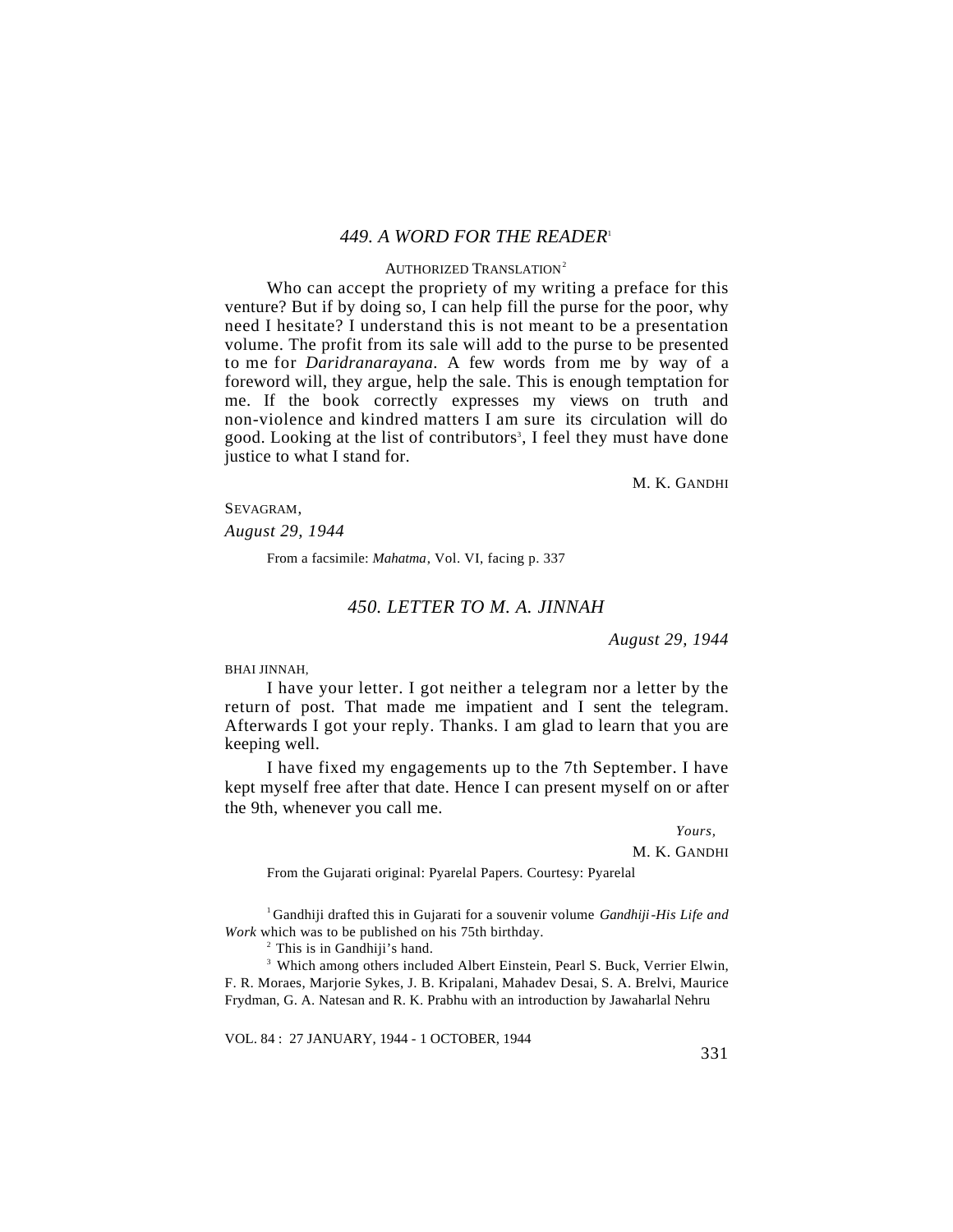# *451. NOTE TO CHIMANLAL N. SHAH*

*August 29, 1944*

The foregoing is not enough for my satisfaction. Nor should you be satisfied with this. We should not be so easily satisfied.

 $[PS.]$ 

About Munnalal's objection, I feel that meetings of the permanent ashramites should be called from time to time and a record should be kept of the suggestions made and decisions taken. Is there anything impractical in this?

**BAPU** 

**BAPU** 

From a photostat of the Gujarati: G.N. 10604

# *452. LETTER TO AMTUSSALAAM*

SEVAGRAM, *August 29, 1944*

DAUGHTER AMTUL SALAAM,

In my letter of yesterday I forgot to answer a question of yours. Bhagirathji writes to me that the work will not be held up for lack of funds.

Everything is fine. Parnerkar is all right.

*Blessings from* **BAPU** 

From a photostat of the Hindi: G.N. 482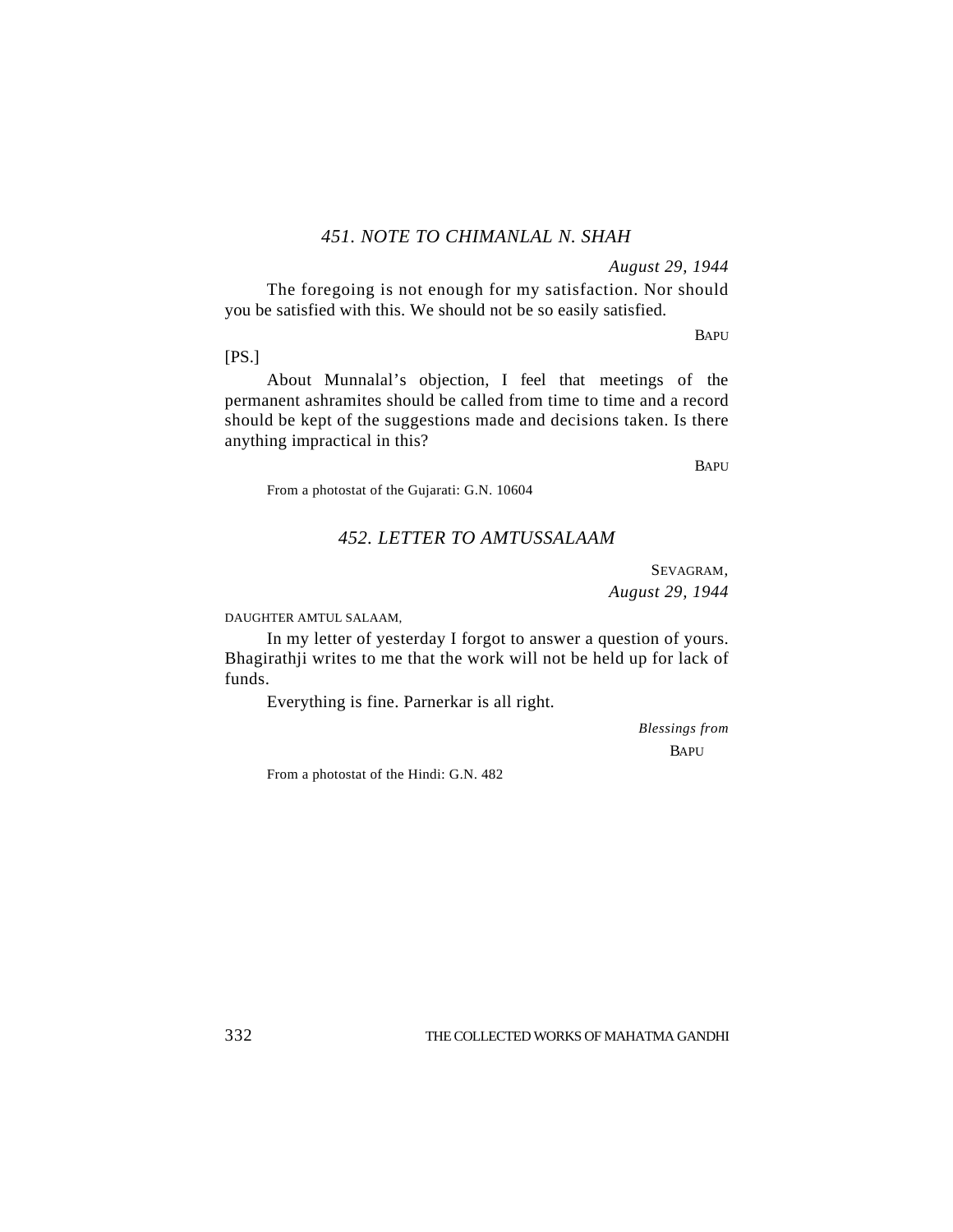### *453. LETTER TO V. V. NENE*

*August 29, 1944*

BHAI NENE,

I have your letter. I had no idea that I would be arrested so soon, if at all. I had planned a programme but before it could be released I was arrested.<sup>1</sup> But there were to be negotiations first, isn't it? I cannot say whether I would have met Jinnah Saheb or not.

*Yours,*

M. K. GANDHI

From a copy of the Hindi: Pyarelal Papers. Courtesy: Pyarelal

#### *454. LETTER TO DR. JAYADEV KULKARNI*

*August 29, 1944*

BHAI KULKARNI,

The same question has been raised by others too. I have answered it. It is impossible for me to be acquainted with all the circumstances. Therefore it is almost impossible for me to answer questions individually. I have, of course, laid down the general rule.

> *Yours,*  M. K. GANDHI

DR. JAYADEV KULKARNI 577 MATHGALI **BELGAUM** 

From a copy of the Hindi: Pyarelal Papers. Courtesy: Pyarelal

<sup>1</sup> The reference is to the Quit India movement of 1942.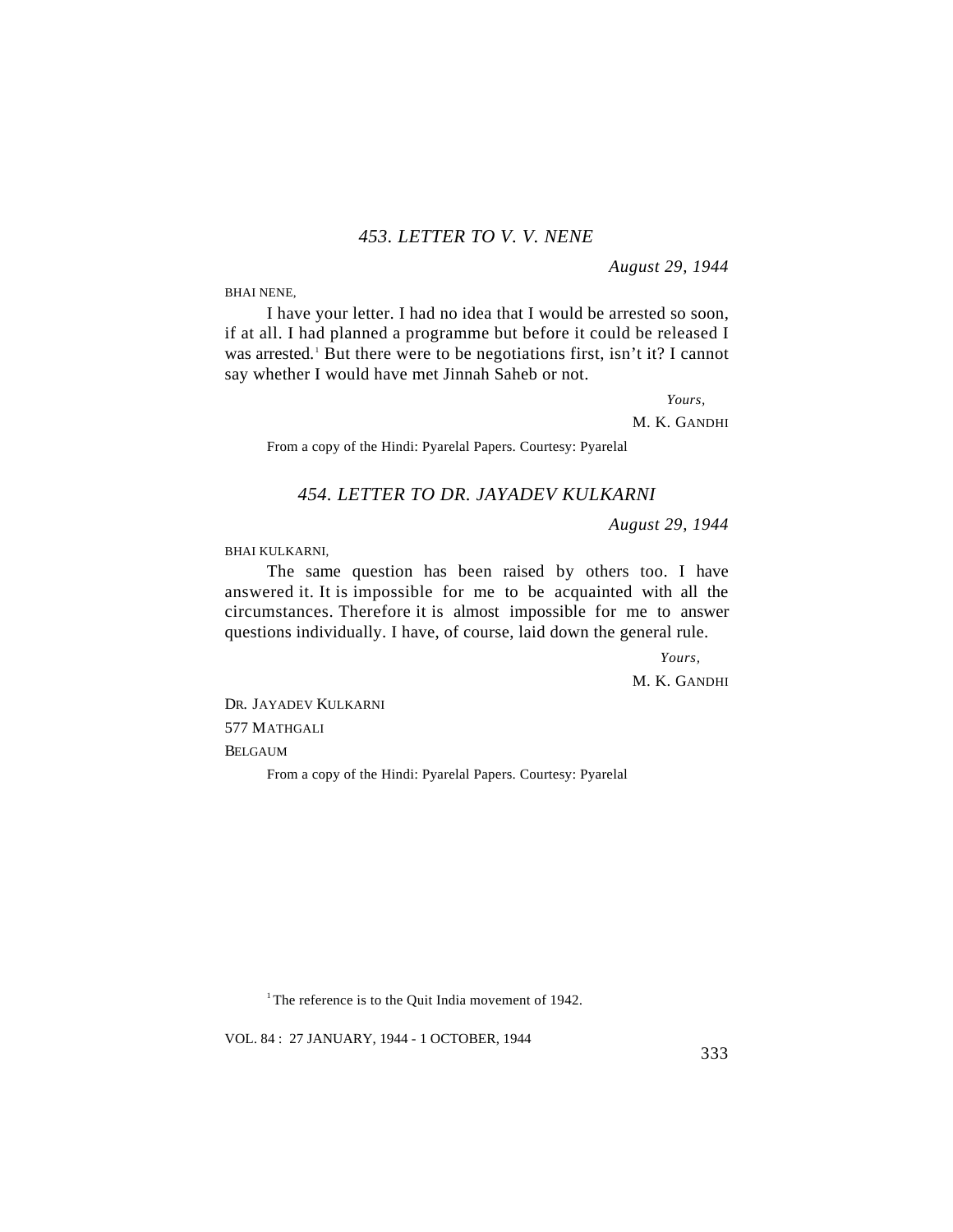*August 29, 1944*

BHAI RALLIA RAMJI,

Although my reply is delayed, this much I can say with certainty that neither of us will take any step to the detriment of the interests of others.

> *Yours,*  M. K. GANDHI

REV. B. L. RALLIA RAM OFFICE OF THE HONORARY SECRETARY C/O Y. M. C. A., LAHORE

From a copy of the Hindi: Pyarelal Papers. Courtesy: Pyarelal

# *456. LETTER TO BHAGIRATH KANODIA*

SEVAGRAM, *August 29, 1944*

BHAI BHAGIRATH,

Your letter astonishes me. Rajaji can never dupe me. Those who talk thus understand neither Rajaji nor me. Those who say such things would do better to put it in writing. I have never said anything of the kind.

> *Blessings from* **BAPU**

BHAGIRATHJI KANODIA

8 ROYAL EXCHANGE PLACE

**CALCUTTA** 

From a copy of the Hindi : Pyarelal Papers. Nehru Memorial Museum and Library. Courtesy: Beladevi Nayyar and Dr. Sushila Nayyar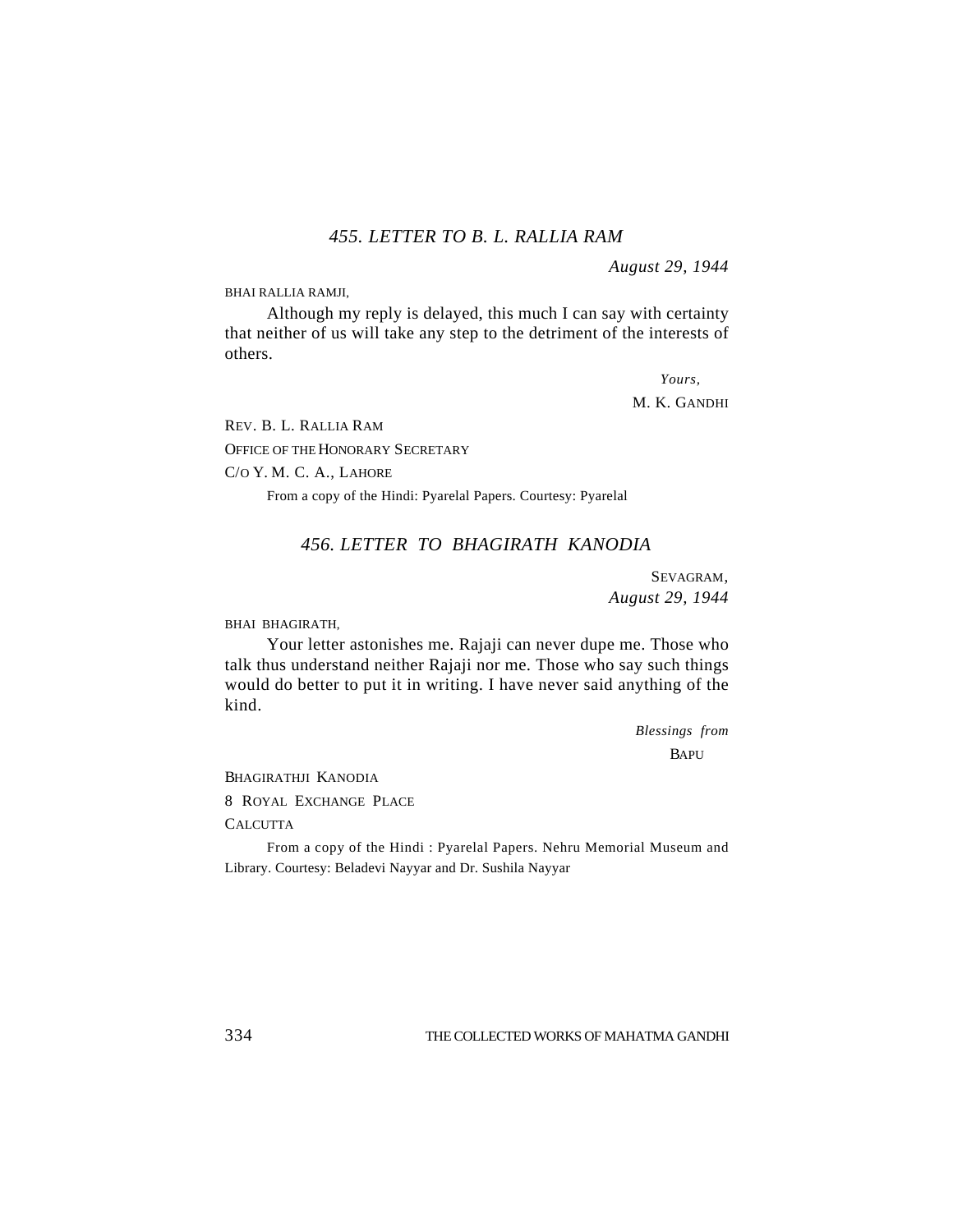WARDHAGANJ, *August 30, 1944*

Conduct your proceedings in your mother tongue, in the national language or if necessary in all the languages of India, but not in a foreign language.

And for the sake of *Daridranarayana*, do spin for at least half an hour every day.

If you cannot do these two things kindly return this to me.

*The Bombay Chronicle*, 2-9-1944, and *The Hindu*, 1-9-1944

### *458. STATEMENT TO THE PRESS*

#### *August 31, 1944*

I have seen an Orient Press report to the effect that I have consented to receive the salute of Khaksars on my arrival in Bombay. I may say that I have given no such consent. I am going to Bombay as an individual. I can, therefore, receive no salute. I invite individuals and organizations to devote themselves to silently praying that we may both be wisely guided by the Almighty. I would ask then to avoid all demonstrations. Let the leaders of all communities devise ways and means of cultivating friendly relations with one another.

*The Hitavada,* 1-9-1944

# *459. LETTER TO V. S. SRINIVASA SASTRI*

SEVAGRAM, WARDHA, C.P., *August 31, 1944*

MY DEAR BELOVED BROTHER,

I had your letter. I wanted to write immediately on receiving it. But overwhelming work delayed my reply till now. I have received all you have been saying. My whole heart goes out to you in your grief.

 $1$ Lalu Shah, Joint Secretary of the Federation, met Gandhiji to take a message from him to the Students' Conference to be held on September 2 and 3 in Bombay and discussed with him questions regarding the constructive programme and other aspects of the students' movement.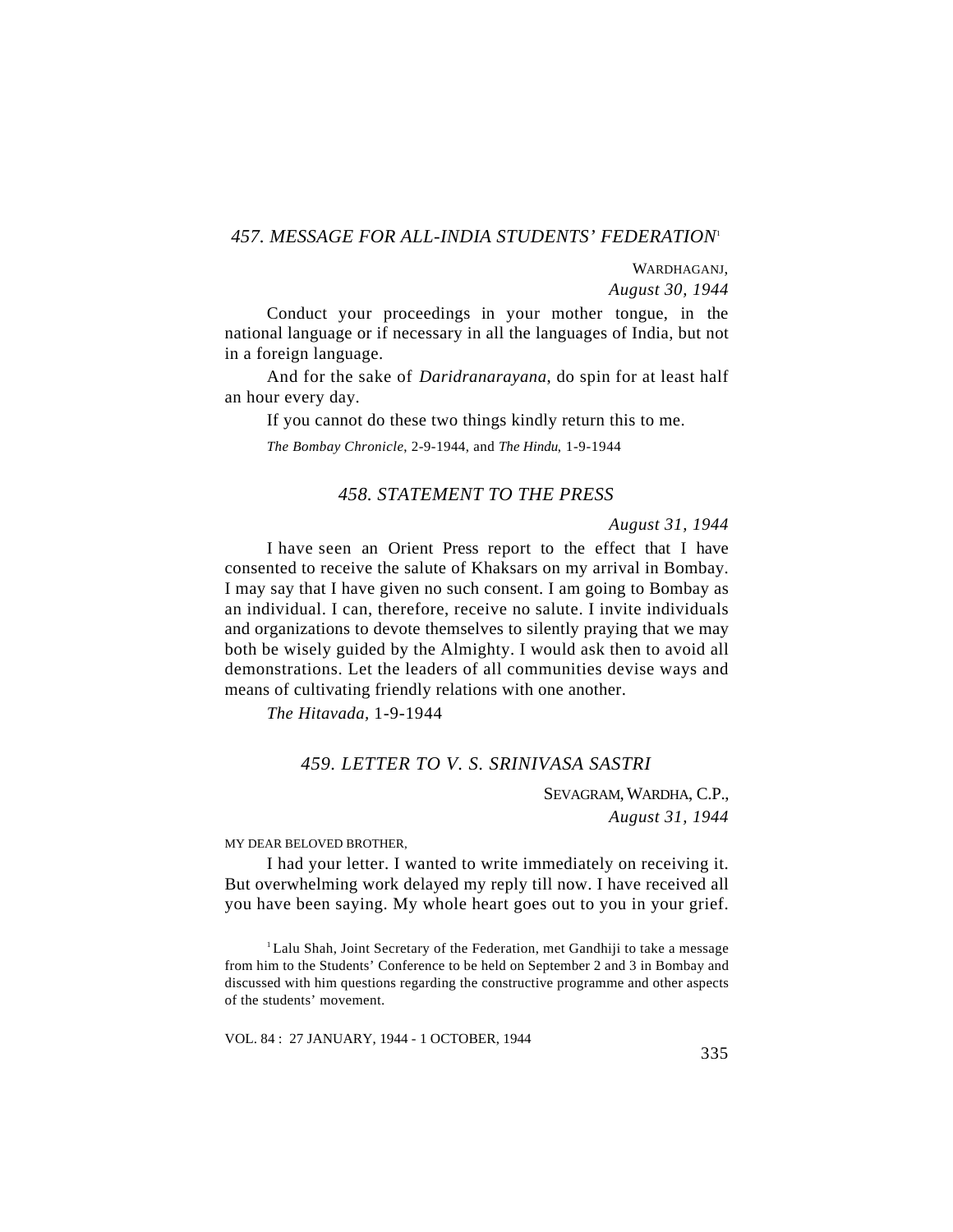But I would beseech you to bear it. You will find in the end that we have not betrayed the country. A society based on non-violence cannot be built except With the free and willing consent of all its component parts. I plead for trust. You should not despair of me.

With love,

*Yours,*

LITTLE BROTHER

T. R. Venkatarama Sastri Papers. Courtesy: Nehru Memorial Museum and Library

## *460. LETTER TO HOOTEN*

*August 31, 1944*

DEAR COL. HOOTEN,

Many thanks for your kind letter. How can I forget you? I recall our many cordial chats about medical work in villages.

About the part I have played during this terrible world crisis, my conscience is absolutely clear.

With kind regards,

*Yours sincerely,* M. K. GANDHI

COL. HOOTEN EUROPE HOTEL, GERARDS CROSS BUCKS, ENGLAND From a copy: Pyarelal Papers. Courtesy: Pyarelal

# *461. LETTER TO M. A. JINNAH*

*August 31, 1944*

BHAI JINNAH,

I have your telegram. Thanks.

I had written a letter to you on the 29th. You must have got it. As mentioned in it I have already fixed up appointments with various people up to the 7th. I can, therefore, start from here on 8th September at the earliest and reach there on the 9th. I hope the day will suit you. If it does, kindly let me know.

*Yours,* 

M. K. GANDHI

From a copy of the Gujarati: Pyarelal Papers. Courtesy: Pyarelal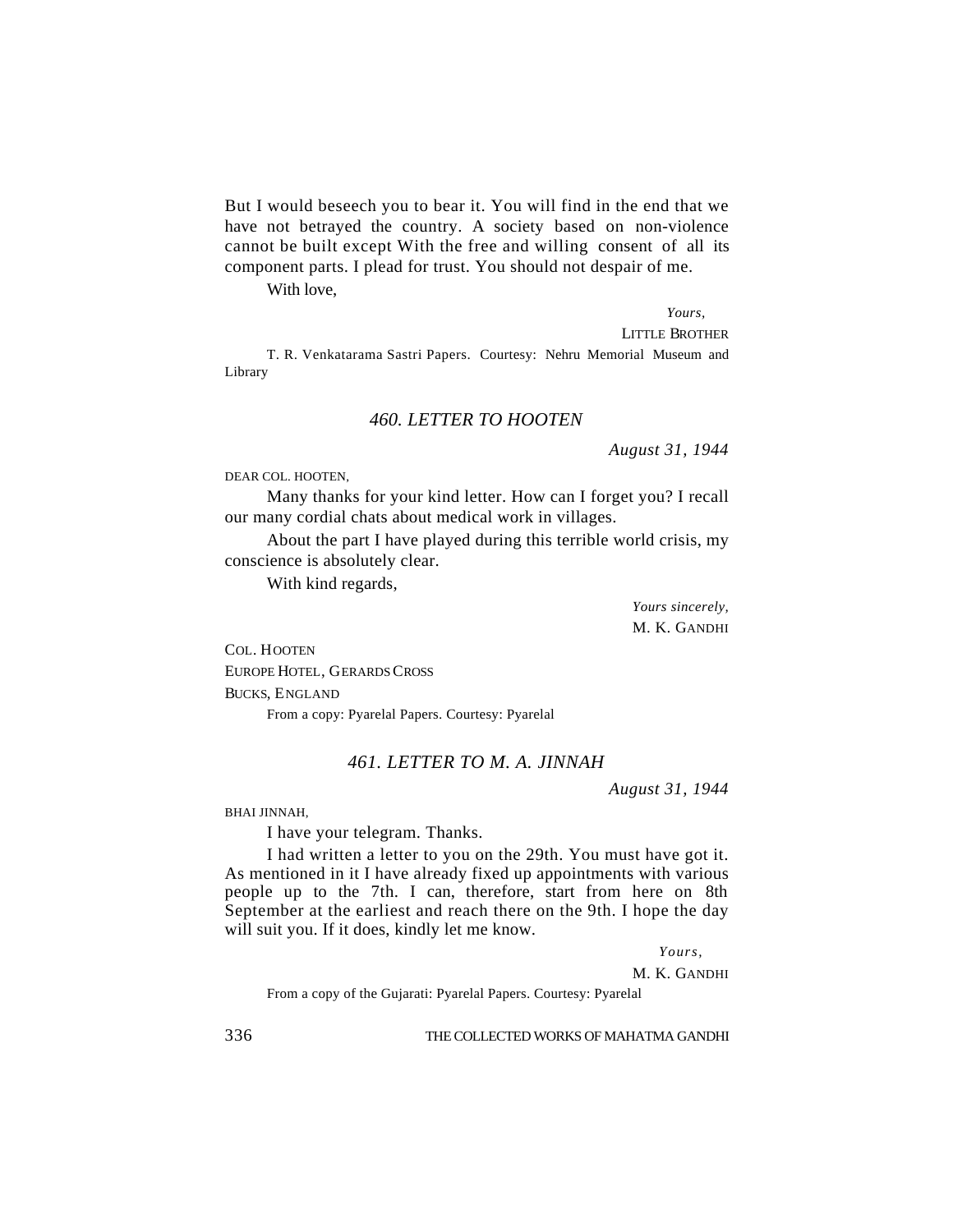### *462. LETTER TO NARANDAS GANDHI*

*August 31, 1944*

CHI. NARANDAS,

A fund of Rs. 75 lakhs is being collected<sup>1</sup>. Let its fate be what it will. I do not know how much from it will be made available to you. You who are at the root of this collection should however carry on with your work in your own manner. This means that you should be able to collect money according to your plan. Those who have been always helping you for the *Rentia Baras*<sup>2</sup> purse should understand this. And if they do, they should send you their contributions this time also as they have been doing in the past. Whenever you feel that such donors require a word from me, you may use this letter. It would certainly pain me if the purpose of the Kasturba Fund is misunderstood and in consequence further expansion of your work is obstructed. I will regard the Fund as having been put to good use only if its work, like your work, spreads throughout the country.

*Blessings from*

**BAPU** 

From a microfilm of the Gujarati: M.M.U./II. Also C.W. 8610. Courtesy: Narandas Gandhi

### *463. LETTER TO AMTUSSALAAM*

SEVAGRAM, *August 31, 1944*

DEAR DAUGHTER AMTUL SALAAM,

Seven annas had to be paid for your unstamped letter. Why are you in such a great hurry? Such waste is not a sign of our poverty.

I do not remember that I failed to address you as 'Daughter'. I allowed the pen free play. I do not see any difference between 'Daughter' and 'Chi'. It might have made some difference if I had written 'Behn'. But is there any cure for suspicion?

You can do any work without seeking my consent. Then the

<sup>1</sup> For the Kasturba Gandhi National Memorial

<sup>2</sup>*Bhadrapad Vad* 12, Gandhiji's birthday according to the Vikram calendar, which was observed as spinning day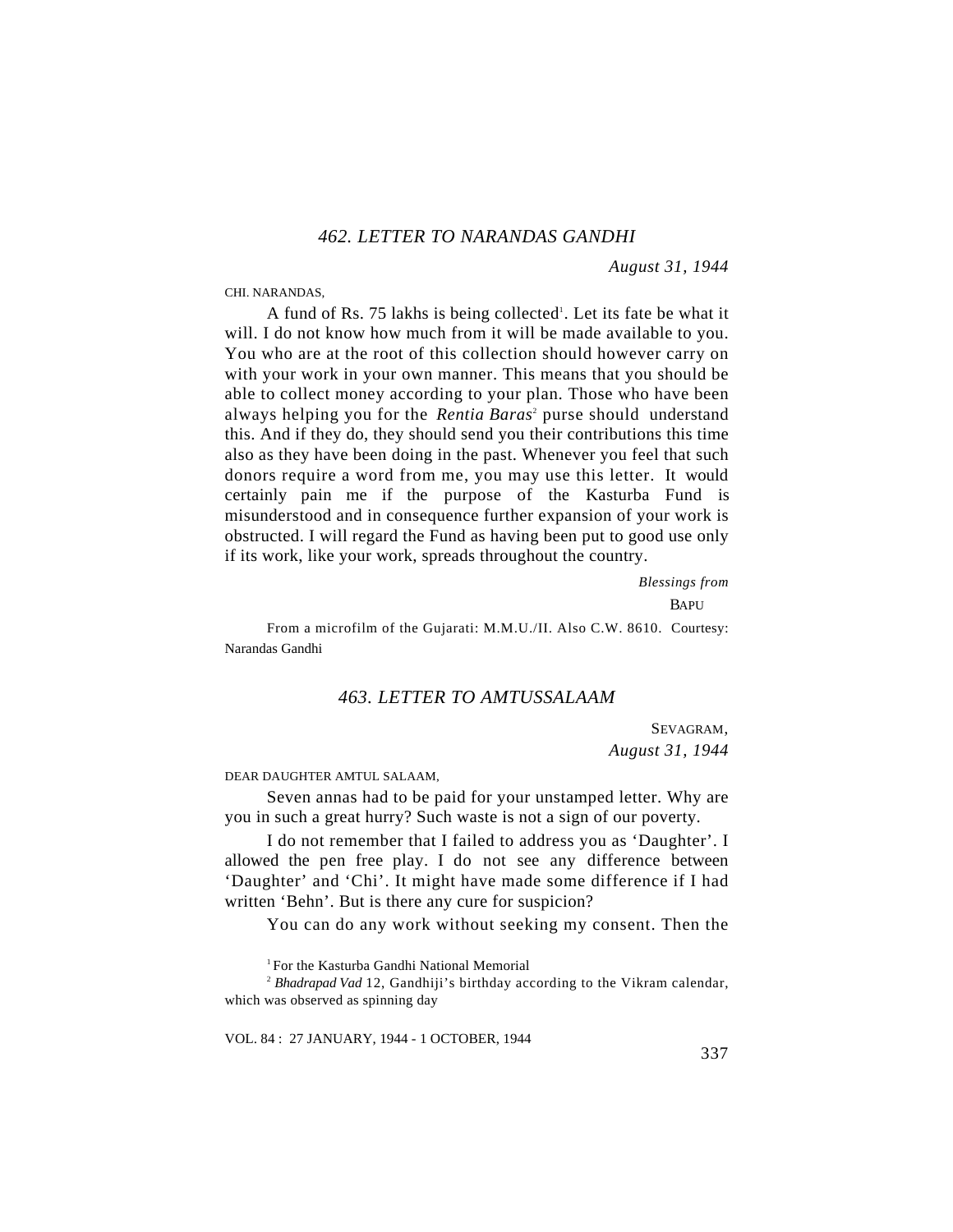question of my displeasure will not arise at all. When you had asked me earlier, I had told you what was proper work for you. The work which you are doing covers the Hindu-Muslim problem too.

I waited for the Maulvi you mention. But he never turned up. It was clear you had made a mistake. In spite of it, I had sent word to the Maulvi that he could certainly come.

You must have received the letter I sent through Bhagirathji.

You can certainly draw Rs. 75 a month for your expenses. Do not ask your brothers for it. If they send anything of their own accord, pass it on to the Ashram.

> *Blessings from* **BAPU**

From a photostat of the Gujarati: G.N. 483

### *464. LETTER TO LILAVATI ASAR*

*August 31,1944*

CHI. LILAVATI,

I have your letter. You did a good thing in passing on Ba's diary for Sushilabehn. I have held it up with me. I want to read it and may even have to make use of it. Sushilabehn says that it has been given as a trust to her. I told her that entrusting it to me would be as good as entrusting it to her. What you write about tile case there is terrible, but such things keep happening. It will be enough if you learn to be alert. More if and when we meet. Find some time, if you can, to meet Mamasaheb<sup>1</sup>.

> *Blessings from* **BAPU**

SMT. LILAVATIBEHN UDESHI

G. S. MEDICAL COLLEGE, LADY STUDENTS' HOSTEL

PAREL, G.I.P. [RLY.], BOMBAY

From a photostat of the Gujarati: (C.W. 10215. Courtesy: Lilavati Asar

 $1$  V. L. Phadke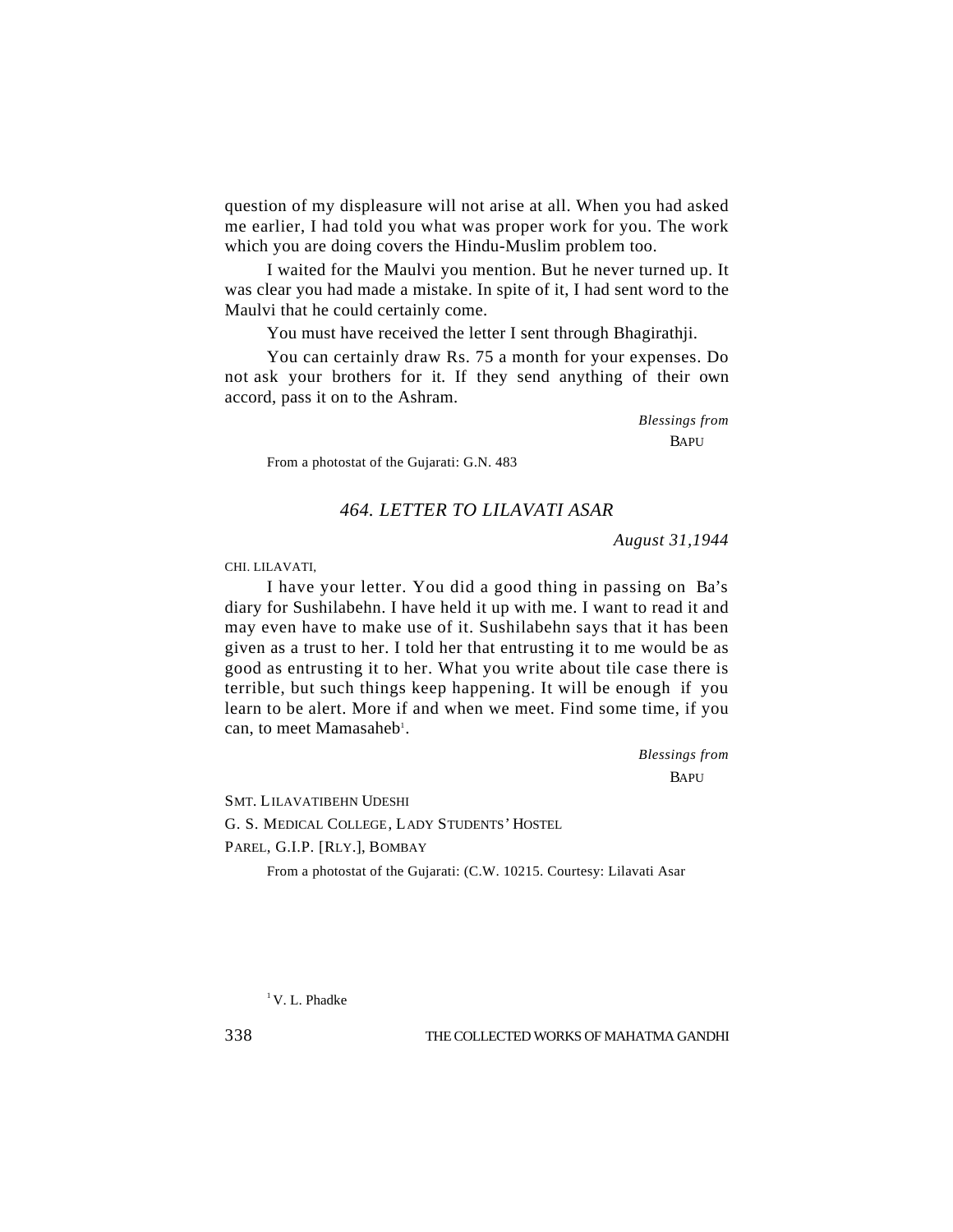[*August 1944*] 1

DEAR SUCHAN,

Not only our country but all countries can go on for ever with the help of hand-labour.

My swadeshi excludes mill-cloth. Mills can take the country downhill. You should look up the literature on this subject.

> *Yours,* **BAPU**

P. R. COLLEGE

COCANADA

From a copy: Pyarelal Papers. Courtesy: Pyarelal

## *466. NOTE TO DEVPRAKASH NAYYAR*

[*August 1944*] 2

After discussing everything with Aryanayakum<sup>3</sup> do what you think best.

**BAPU** 

From a microfilm of the Hindi: Documents relating to Gandhiji. Courtesy: National Archives of India

## *467. TELEGRAM TO M. A. JINNAH*

SEVAGRAM, *September 1, 1944*

QUAID-E-AZAM JINNAH

MOUNT PLEASANT ROAD

**BOMBAY** 

YOUR WIRE<sup>4</sup>. THANKS. HOPING REACH YOU FOUR O'CLOCK NINTH.

**GANDHI** 

From a copy: Pyarelal Papers. Courtesy: Pyarelal

<sup>1</sup>The letter is placed among those of August 1944.

 $2$  The note is written on a letter of August 1944.

<sup>3</sup> E. W. Aryanayakum, Secretary, Hindustani Talimi Sangh

<sup>4</sup>Dated August 30, saying that September 7 or any day thereafter would suit the addressee for meeting Gandhiji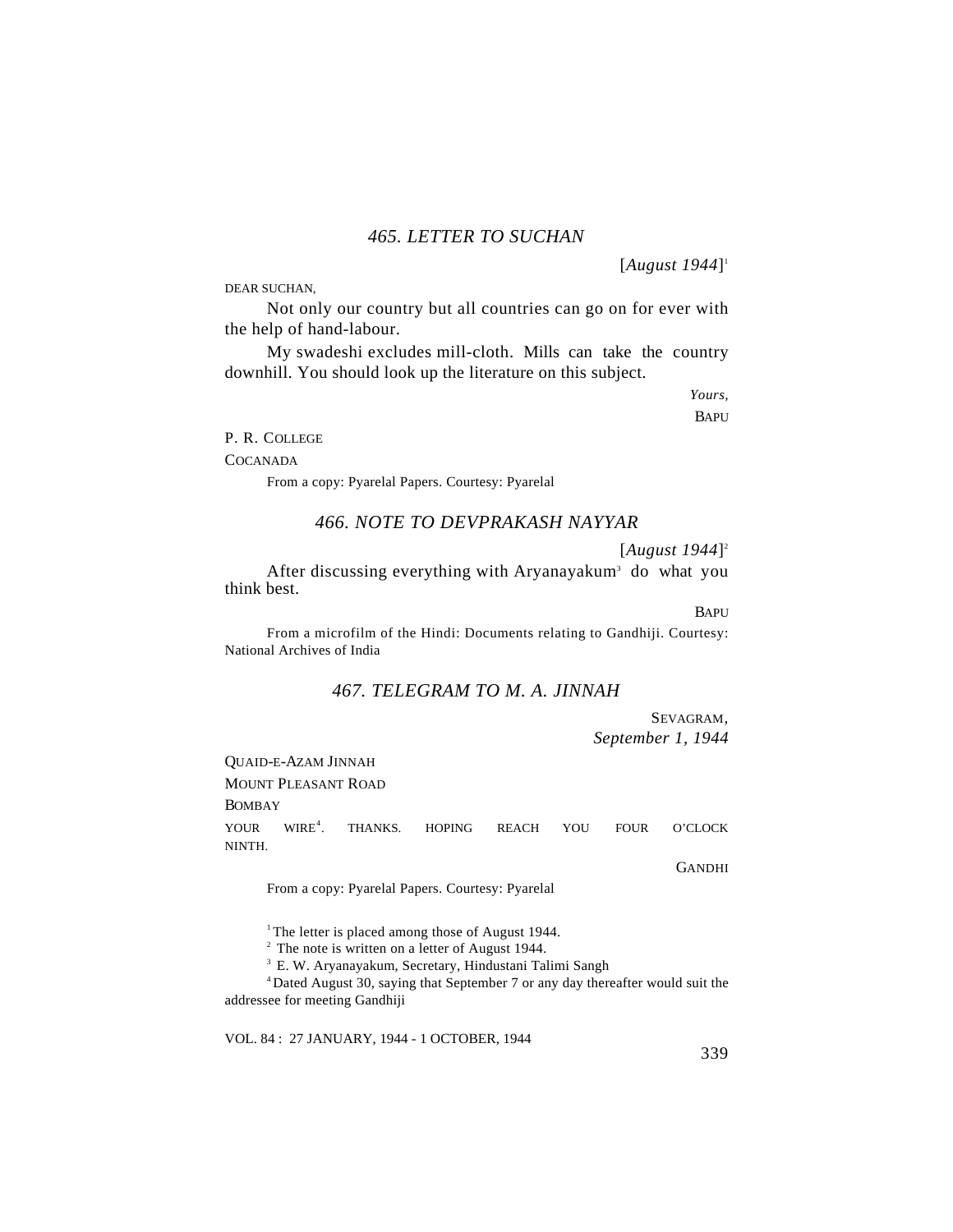*September 1, 1944*

 $BHAI$  BALASAHEB<sup>1</sup>,

Bhai Lalubhai had brought the resolution drafted by students for the students' conference. His sincere entreaty created a good impression on me. He pressed me hard and somehow exacted a message<sup>2</sup> also. That message is not a message but an invitation to bind the students. I was not very willing to do even that much, nor did I have the time. I did not like the resolution. Pyarelal offered and tried to shorten it. His draft was fairly good but I was not satisfied. He does not get a minute to spare. After the arrival of the Bishop of Rangoon his work has increased a lot. I, therefore, took up the drafting of the resolution in my own hand. I did this on the spur of the moment, but the work was too much. Whatever I have done is enclosed herewith.<sup>3</sup> It seems to me that I have compressed a great deal in a short space, *multum in parvo*. But persons with superficial knowledge of a subject sometimes suffer from such a delusion and are pleased with themselves. I would not be surprised if that is what has happened in the case of this draft, for I have finished it somehow in intervals snatched from a busy schedule. You may, therefore, add anything to or remove anything from the draft. You need not fear that I would feel offended. He is a true co-worker who finds out the shortcomings of his colleague and helps him to correct them in a friendly spirit.

The interview with the Bishop shaped very well. The result lies in the hands of God.

I hope your study of Urdu is going on. If it was discontinued owing to pressure of work, please resume it. Drop by drop fills the ocean.

I am reaching Bombay on the 9th to meet the Quaid-e-Azam.

I hope you will have no difficulty in reading and understanding this letter.

> *Blessings from* **BAPU**

From a photostat of the Gujarati: G.N. 2772

<sup>1</sup> Premier of Bombay, 1937 to 1939

<sup>2</sup>*Vide* "Message for All-India Students Federation", 30-8-1944.

<sup>3</sup> The draft resolution is not available.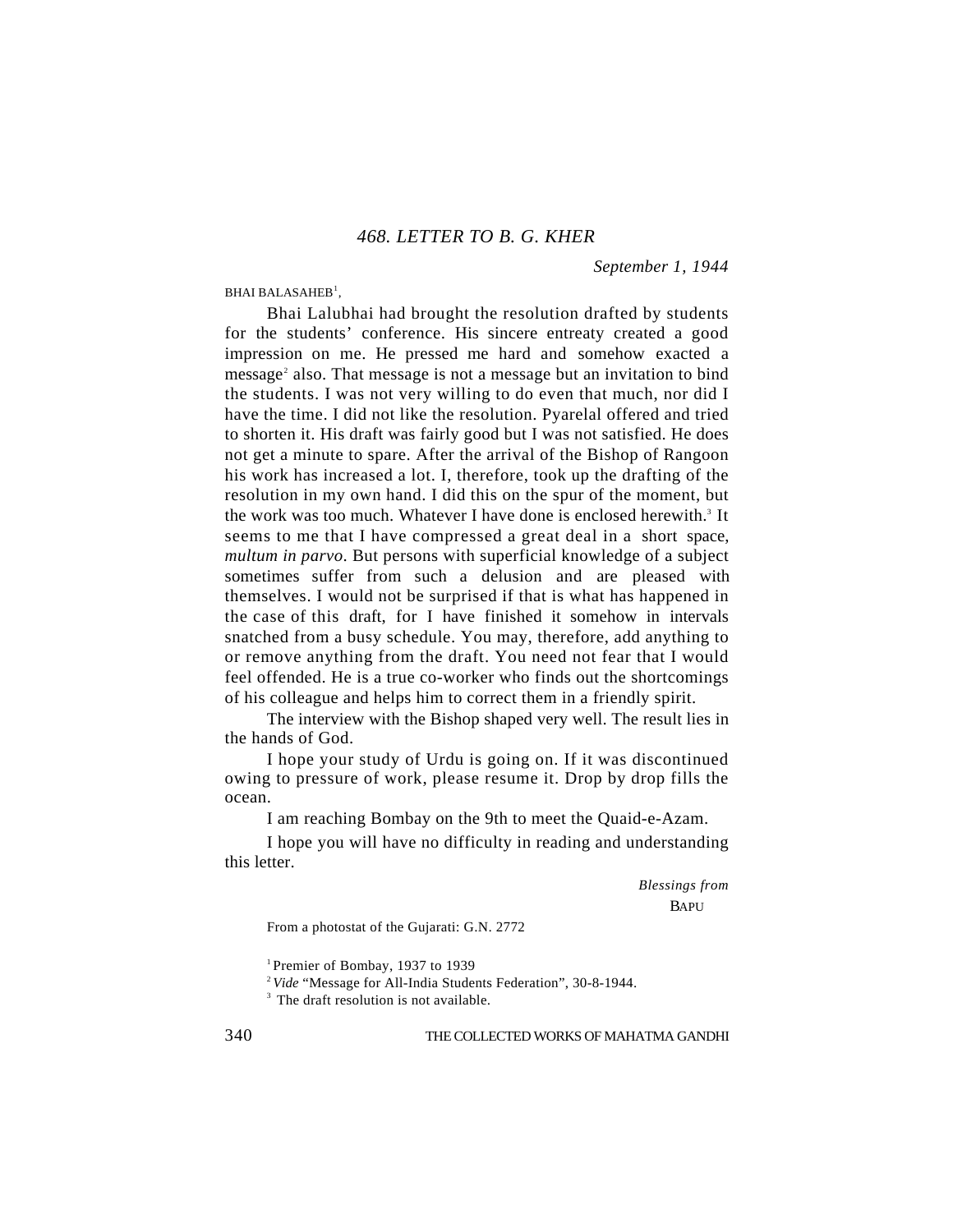*September 1, 1944*

 $BHAI$  MANGALDAS<sup>1</sup>,

I got your letter and your note. Both are useful. I hope to reach there on the 9th. I shall return at the earliest on the 10th. If you can get time while I am there, please do come and see me. Otherwise write to me at Sevagram and ask for power of attorney of any kind you need. It is a matter of satisfaction that your health is improving, though slowly.

> *Blessings from* **BAPU**

MANGALDAS PAKVASA 29 DUNGARSINH ROAD MALABAR HILL **BOMBAY** 

From a photostat of the Gujarati: C.W. 4687. Courtesy: Mangaldas Pakvasa

### *470. SPEECH AT A. I. S. A. MEETING-I*

SEVAGRAM, *September 1, 1944*

More than two years have passed since we last met. I have come to know a little, that is to say, not the whole of what happened outside [the jail] during these two years. It seemed as though one age had succeeded another, bringing in the process trouble for the whole of India. How could the Charkha Sangh have escaped it?

Today, we have once again come together under these circumstances but whatever little work we might yet be able to do would not be enough for us. A large amount of the Charkha Sangh property has either been destroyed or is in Government custody. Besides, many of our colleagues could not be among us today. Here, I am not talking of Congressmen but of those who were especially helpful in the Sangh work and are its trustees. But I have realized that even with these few we can carry on the Sangh work. We are sure of

1 President, Legislative Council, Bombay, 1937-47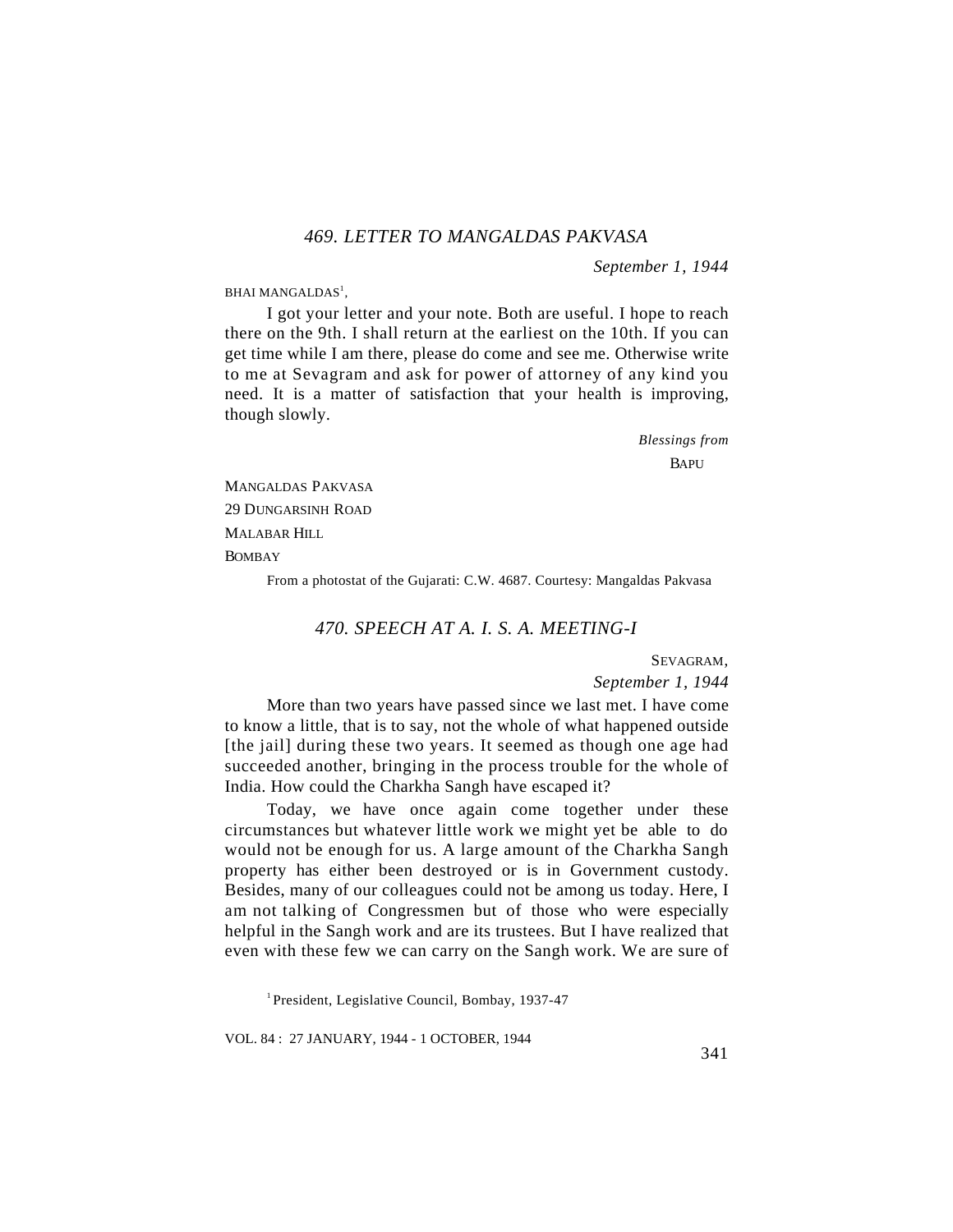their ability to do it.

I have thought a great deal over the subject of khadi during my detention. I shall briefly state the conclusions I have arrived at.

The most important discovery I made was that the foundation of the A.I.S.A. was so weak that the Association could be easily wiped out of existence. It had not taken root in the life of the people. The Government could destroy it by imprisoning its leaders. Though some of its activities continued, I saw clearly that the Government could exterminate it at its pleasure. That is to say, my belief that the movement for the revival of the spinning-wheel was indestructible, whatever the circumstances, had been dashed to the ground. The work had not been organized on an imperishable basis.

I am not a man to accept defeat easily but it was in the jail that I discovered that we live at Government's mercy and it hurts me. If it were in my power I would choose to live at no one's mercy except God's. True, it is Divine dispensation that no man may live without the goodwill of his fellow-beings but I am not talking of such help. My activities are founded on my own thinking. The Charkha Sangh was also founded on the same principles. In South Africa, I discovered that if India was to survive and progress non-violently, it could only be through the charkha—the charkha alone can be a symbol of non-violence. We may draw strength from other symbols as well but such strength may not lead to the world's well-being.

I realized in jail that there was something wrong in our method of khadi work, which must needs be amended. I had asked India to carry on spinning. I knew how this spinning work was to be carried on. But I did not lay the necessary stress on the requisite outlook and the spirit which was to underlie it. I looked at it from its immediate practical aspect. All my co-workers also laid stress on this practical side. So I suffered it, and also lent my helping hand to it. We have gone far in that direction. But today I cannot continue to ask people to spin in that manner.

I contemplated how to work in the future. I even thought of disbanding the Sangh on my own and distributing its property and funds among the people. I saw that our work would be incomplete, so long as we did not carry the message of the charkha to every home. That, I thought, accounted for our being far from our ideal. There are seven lakh villages in India. Thousands of them do not even know what the charkha is. This is our fault and it is because of this fault that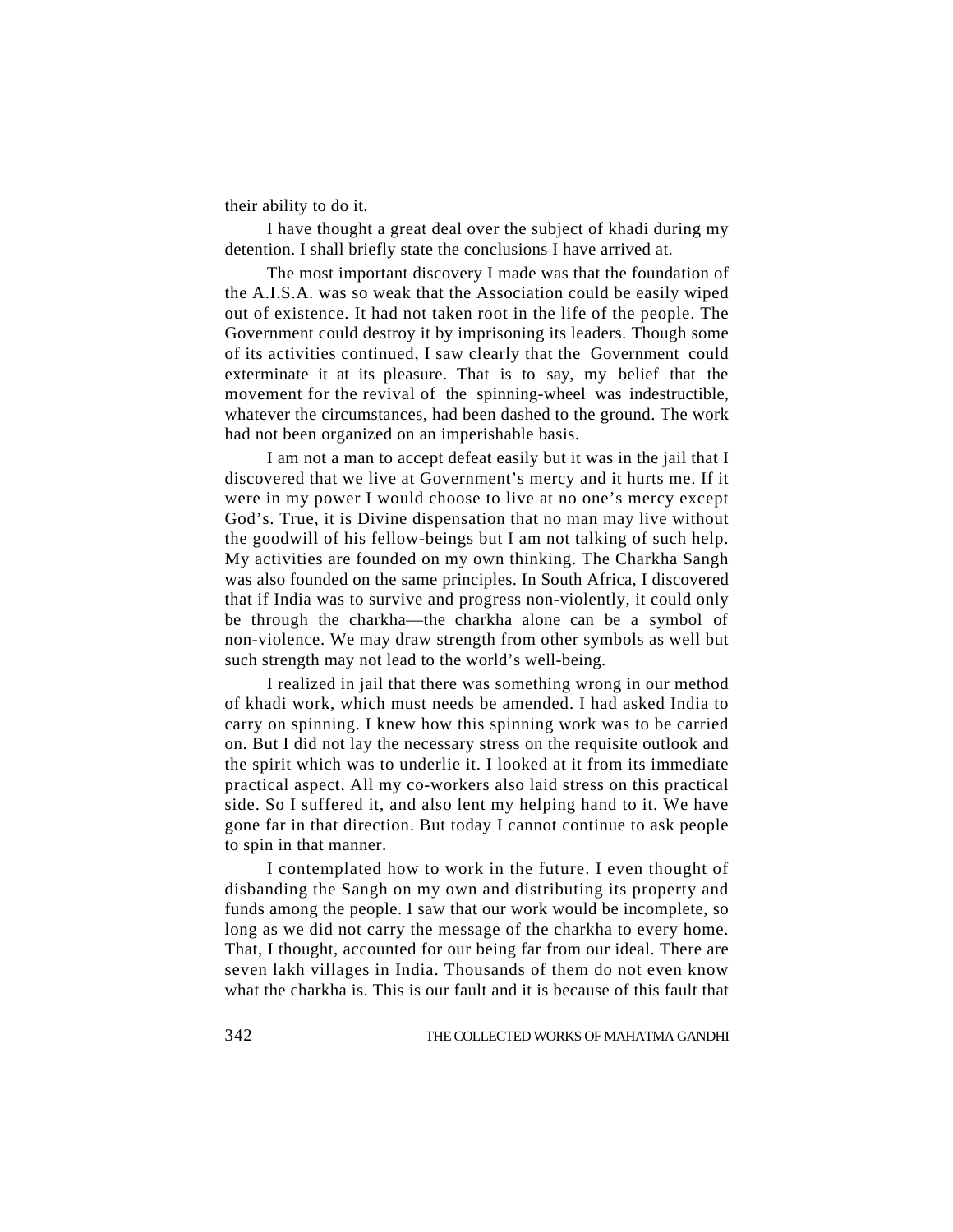we have failed to put khadi work on a sound basis. You must ponder over it.

All the thought and study I have been giving to this subject lately make me feel that the work would have to be decentralized if it is to spread far and wide and take permanent root. The above line of thought led to the idea of decentralization and I thought it would be very good indeed if its worth could be proved. I realize that the difficulties in my way are many but then hardly anyone has devoted as much thought and effort to the charkha as I have. This is a rather tall claim and it also smacks of pride, but not to mention it on the right occasion would be false modesty. In the jail too I had no other thought but the charkha.

The strength behind all my activities including civil disobedience is derived wholly from the charkha to which I have devoted most of my energy and funds. Most of the ten million rupees of the Tilak Swaraj Fund was also used up for the spinning activity. This brought about a spate of charges against me but I regard them as so many bouquets. For whatever I did, I did after due deliberation and with full knowledge of its consequences. I did not deceive anyone. Nothing was spent on the charkha without convincing the public about it. That is how this institution came into being.

After much reflection and study I have arrived at the definite conclusion that, however intense, my *sadhana*<sup>1</sup> of the charkha has remained imperfect and I must admit that my study too has not been as thorough as it ought to have been. Today, my words have a greater force because I can see these things more clearly.

Besides the Charkha Sangh members, as well as sympathizers and those who share my feelings, today's gathering includes some representatives of the public also. Had we only directed the strength the country displayed during the movement along the right channels, we could have shown how much public support we had. But we failed to do so. The fault is not yours but mine and when I say all this, it is not so much to blame you, as to whip up your intelligence and my own.

We plied the charkha but mechanically, not intelligently. Had you yourselves appreciated the full significance of the charkha, you would have given it the same importance as I do. It also has political

<sup>1</sup> Spiritual discipline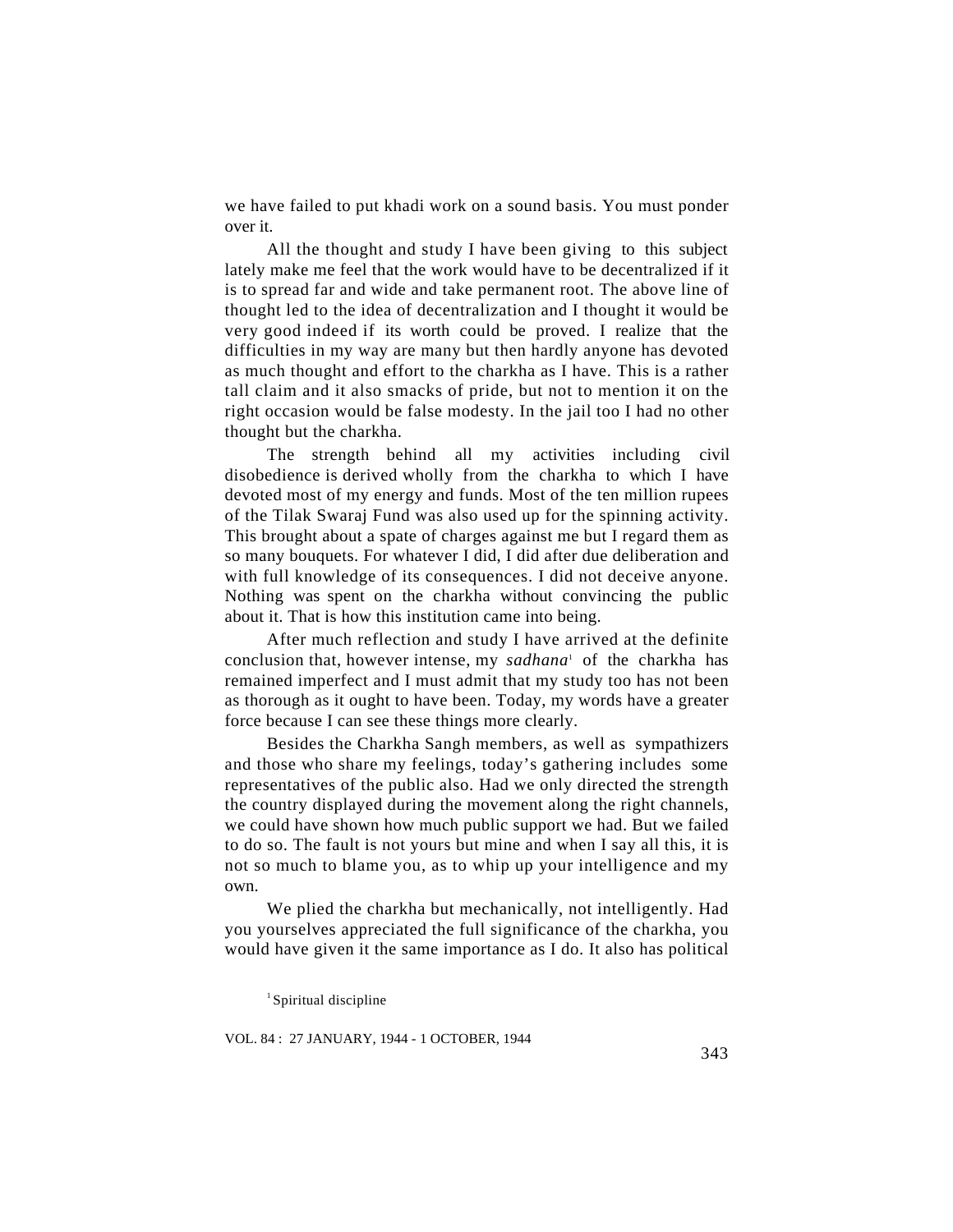significance. It has however no place in the dishonest game of politics. More than any other thing it is the charkha that stands for clean, noble politics. If there is [no] truth in this statement, how can we claim swaraj through the charkha? It certainly does not mean that as soon as the yarn snaps swaraj comes to nought.

It is often alleged that workers of the A.I.S.A. and the A.I.V.I.A., if not Gandhiites in general, are unintelligent and lifeless. People repose trust in them. But they (the Gandhiites) are not able to tell the people what exactly are the problems facing the country and how our programme is calculated to resolve these problems and take us to our goal. On the other hand, Marxian literature is fast increasing in the country and Gandhiites are not able to resist the impact of these external forces.

We say that we are devoted to non-violence. If so, we must reveal in our lives the force of non-violence. Unless we can reveal its force in our own lives, we will not be true Gandhiites. In fact, there is no such thing as Gandhism. If anything, it is non-violence that deserves to be called an ideology. Every member of the Charkha Sangh should be a living witness of non-violence. If he is a devotee of non-violence or Gandhism, he must be a live wire. Today Gandhism is a word of reproach. It no more connotes something virtuous or praiseworthy. Let us admit we have failed to make non-violence a part of our being. Otherwise we would find the charkha established in every village. I confess that I have failed. Had I been an adept in this art, I would have produced a concrete pattern of reconstructed village life in Sevagram at any rate. But today even if I put the charkha in the hands of the people of Sevagram they do not accept it. We teach them how to use it, tempt them by providing them with work, pay them more wages and serve them in various ways, yet all to little purpose. But my faith in the charkha is unshakable even when I have failed as President of the Sangh.

That is why I said that we should admit that we have failed to do what we ought to have done. It is not due to want of sacrifice in us. Amongst us are men and women who have sacrificed much. My head bends low before them. When I think of each of them my heart is deeply moved. My conscience tells me that a country which abounds in persons instilled with such a spirit of sacrifice can never fail. Yet in spite of this sacrifice, we have not yet made our country free. Freedom is coming, perhaps sooner than we believe. But it does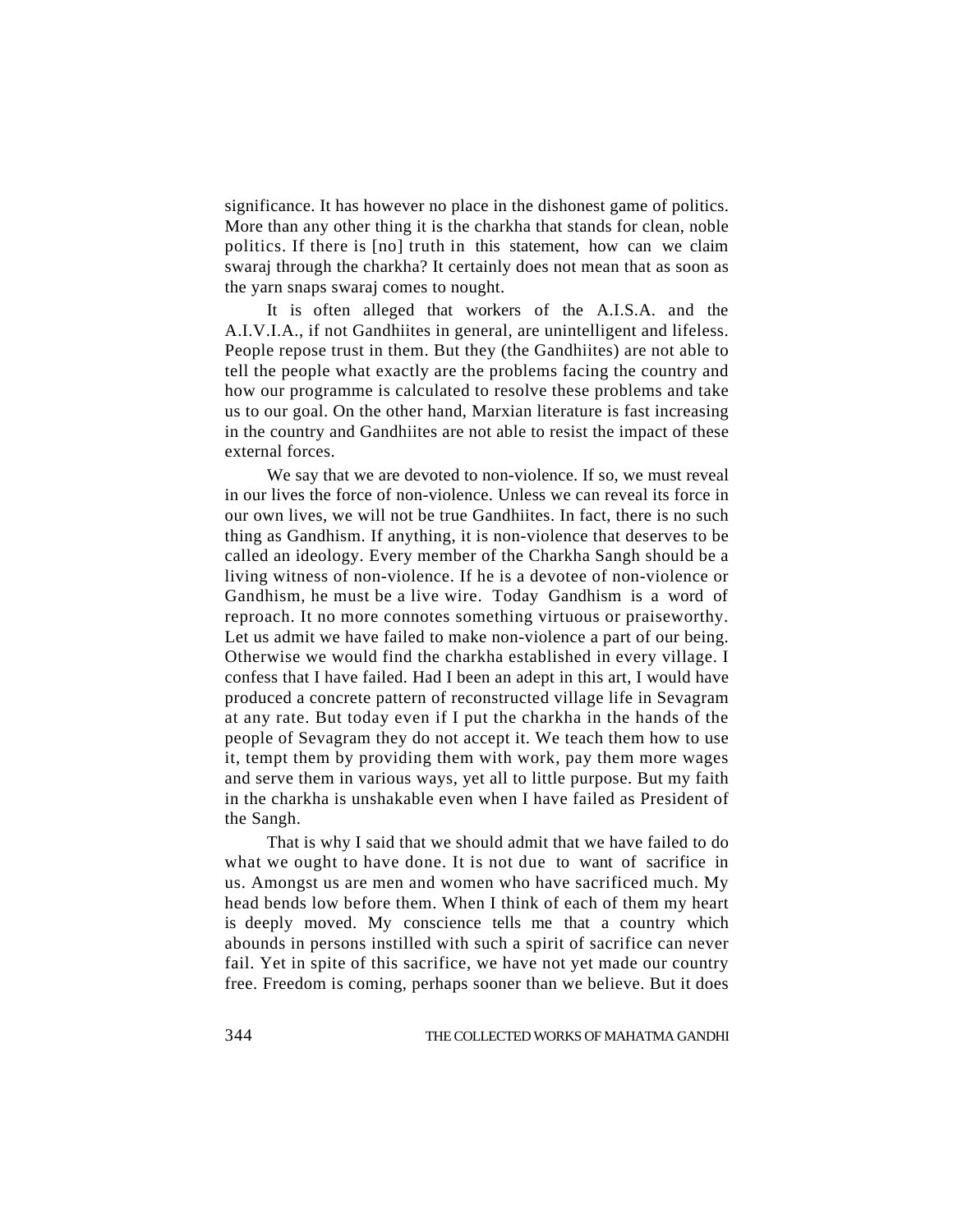not satisfy me. I even question my own share in it and then console myself with the thought that we have at least tried our best. I do not hold anybody guilty. I am only pointing to the situation as it is. Correct assessment of a situation is also a sign of intelligence. We should not feel satisfied with what we have done. We have tried our best, no doubt. But had we been able to develop the work of the Sangh according to the standard we had set before ourselves, there will not be the despair amongst us which we see today. In that case we would have accomplished forthwith a non-violent swaraj.

I lay before you a hard prescription. If you are prepared for it, well and good. But it should not be accepted in ignorance, nor out of foolhardiness. You should examine it thoroughly. If you agree with me you would wind up the A.I.S.A. and distribute all its property and assets among its workers for carrying on the work. The Sangh need not keep even a pice for future activities. All of us should be convinced that the charkha is the symbol of non-violent economic self-sufficiency. If we and the people grasp this significance of the charkha not a pice need be spent on propaganda for the charkha. There would then be no reason to fear Government ordinances either. Nor need we look to the rich for alms. We shall without effort become the centre of hope, and the people will come to us of their own accord. They will not go elsewhere to seek work. Every village will become the nerve-centre of independent India. India will then not be known by her cities like Bombay and Calcutta, but by her 400 millions inhabiting the seven lakhs of villages. The problems of Hindu-Muslim differences, untouchability, conflicts, misunderstandings and rivalries will all melt away. This is the real function of the Sangh. We have to live and die for it.

You will argue it is a very big task requiring much intelligence. I tell you that this cannot be acquired by mere study in libraries. We have to develop it by the labour of our hands. This is the idea underlying the Nayee Talim according to which the intellect is developed by the effort put forth by the hands and feet. Books need not be burnt but their importance is only secondary. The charkha has to rank first of all. In the same manner the pursuit of the charkha must become the mainspring of manifold other activities like village industries, Nayee Talim, etc. If we are able to adopt the charkha intelligently we can revive the entire economic life of our villages once more. But we can progress only as far as the strength of our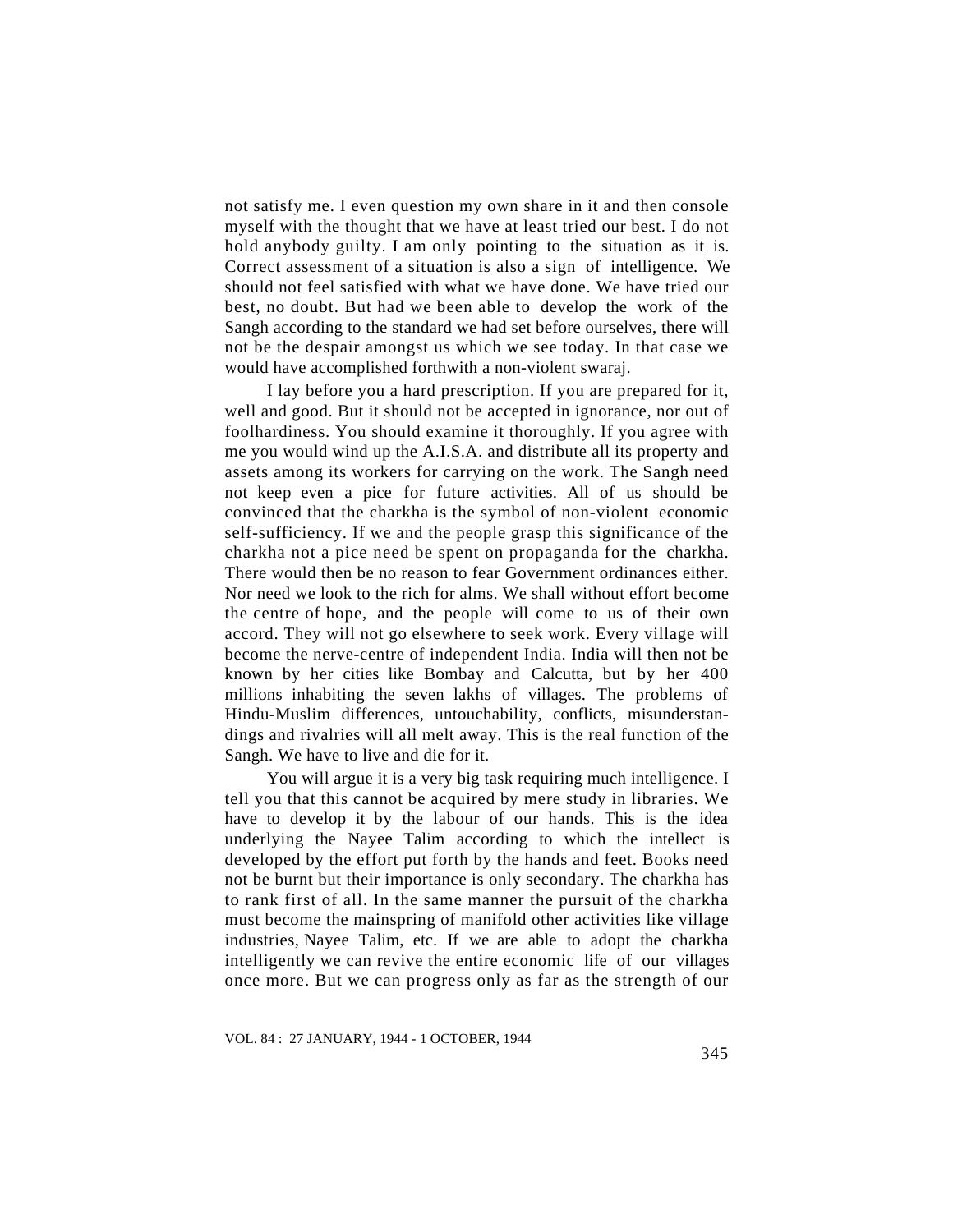members takes us. I do not wish to create a fresh universe, like Vishwamitra, who wanted to take Trishanku to heaven but the poor fellow remained suspended half way. Therefore, we have to work within the limits of our strength with our feet on the hard earth.

If we ourselves disband the Sangh the Government will have little left to attach. They could surely not destroy us all, for our strength would have gone up to forty crores. If they want to liquidate us we shall submit to it cheerfully. And what does it matter if a few million among us are done away with? An ocean does not dry up if a few drops evaporate. Nothing can diminish its greatness. Similarly, the more we are suppressed, the more powerful we shall grow. The only condition is that we must recognize the power of non-violence.

We must carry on untiring research on the charkha. No doubt we have put in a lot of effort for the charkha and made some improvements in it. We have also manufactured scores of charkhas but now we have to produce an expert, a *shastri* who is well-versed in the manufacture of machines. We should like him to devise such charkhas as can yield more and better quality of yarn. But even if we fail to find such an expert, I am not going to accept defeat. I will prove my point with the help of reasoning. We should have undying faith in the charkha. When faith materializes it manifests itself through reason. It is not self-luminous. For when faith transcends its bounds and finds another medium to express itself it shines forth all the more. Faith is never lost; in fact it grows and sharpens the intellect. And then faith can challenge reason. It is no use merely making speeches or giving lectures; we must make scientific experiments and declare from the house-tops the results of our experiments. We have been suppressed and we have to work our way up. Let us therefore do away with mutual recriminations, disabuse our minds of any reservations, iron out all the differences and thus simplify our work. We should repose full confidence in our representatives and be frank. We are votaries of truth and should, therefore, not be afraid of speaking the whole truth, for the greater the fear in our hearts, the less we shall be able to speak the truth. That is why the *Gita* gives the pride of place to fearlessness.

I am telling you this on the strength of my inner experience. We should be fearless and not hide anything. Selfishness has already impeded our progress and unless we get rid of it, we would not be able to organize our strength and would thus prove traitors to Mother India.

[From Hindi] *Charkha Sanghka Navasamskaran*, pp.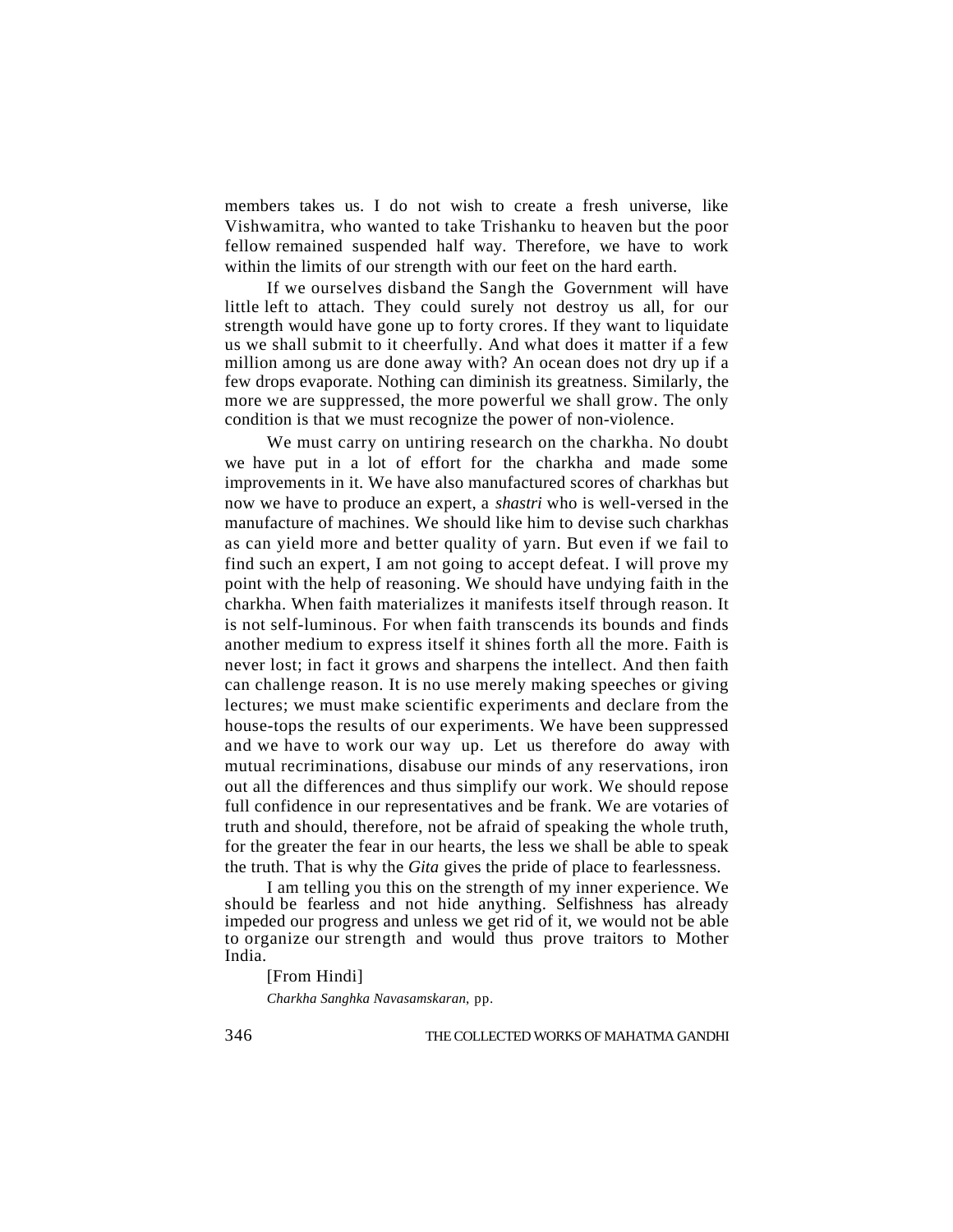# *471. SPEECH AT A.I.S.A. MEETING-II*

SEVAGRAM, *September 2, 1944*

Yesterday, I was a little hasty while talking to you. Some work was indeed done but later I kept thinking over it. I had undertaken the stupendous task of preparing a draft for you. I even entered silence for the purpose. After much reflection last night and this morning I have prepared a draft which I shall now read out for your consideration.

1. The village is the centre for the charkha, and the Charkha Sangh can realize its highest ambitions only when its work is decentralized in the villages. Keeping this in view, this meeting of the A. I. S. A. resolves that the following changes be implemented in its present methods of work:

(a) The largest number of workers whose one passion is the charkha and whom the A. I. S. A. approves should go to the villages.

(b) The present sales-depots and production-centres should be curtailed.

(c) Training institutions should be developed and teaching courses enlarged.

(d) The Sangh should permit any province or district which wants to be independent and self-sufficient to become so.

2. A Standing Committee composed of the members of the A.I.S.A., A.I.V.I.A. and the Hindustani Talimi Sangh should be formed in order to issue necessary directions in the light of the new ideology. The three institutions must realize that their task is to achieve perfect non-violence. Complete swaraj will follow in its wake. The three institutions must be so equipped that the entire government machinery should depend upon them and not *vice versa*. This means the workers of these three bodies should attain in some measure the quality of a *sthitaprajna*<sup>1</sup>. They must be men of secure understanding. If this is not possible we should stop making tall claims for the charkha. We shall have to lower our ideal and plan our work accordingly.

This united body composed, as suggested above, of members of

<sup>1</sup>*Bhagavad Gita*, II, 54-72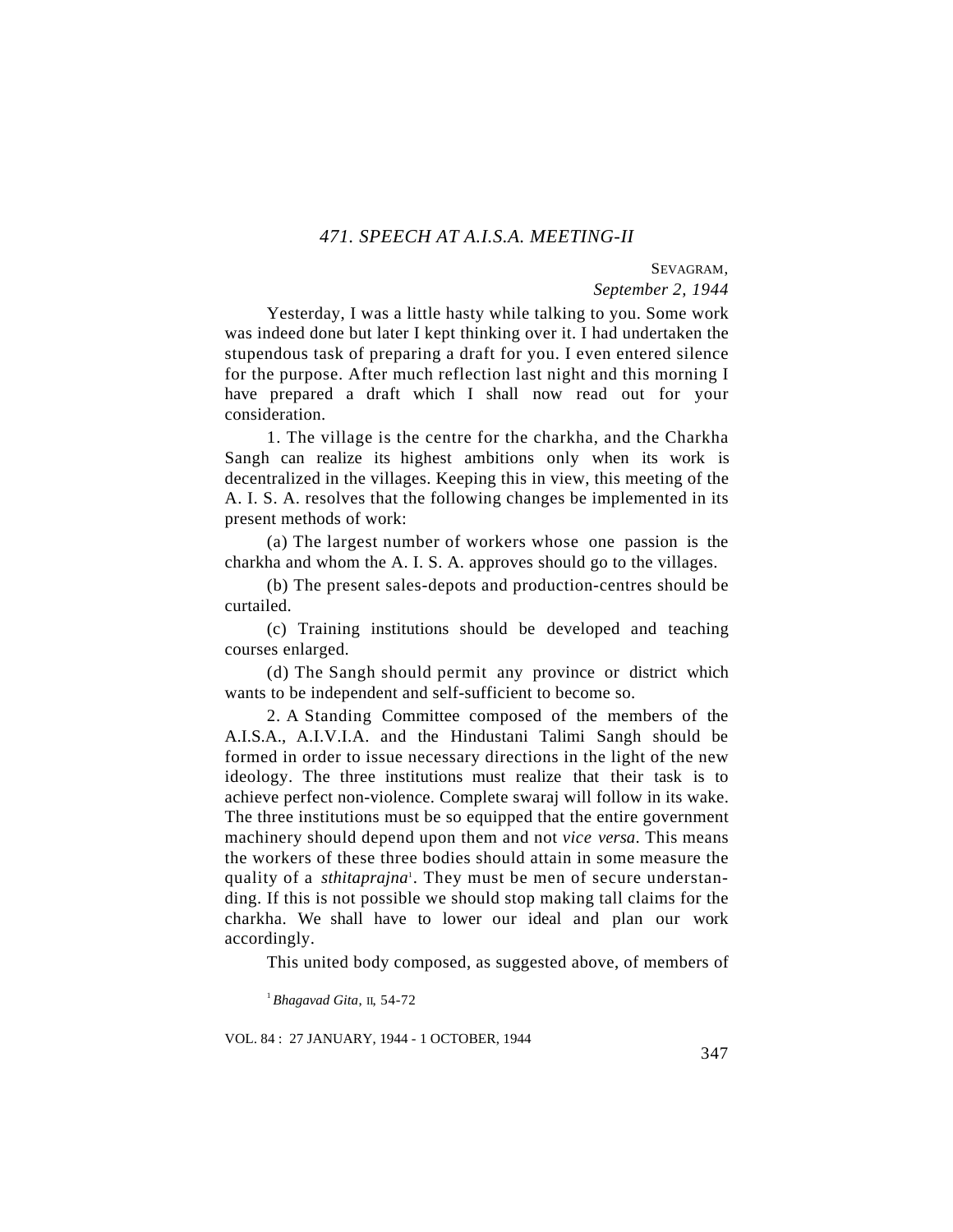the three Sanghs should so regularize the constructive work that all political activity will be dependent on it. Today our condition is most pitiable.

Some workers of the A. I. S. A. complained to me that they do not receive any help from Congressmen. The experience of the last two years is also before us. During my detention, I read a lot of newspapers and was aware of the wretchedness that was apparent in our workers.

Now after talking to them it has all become very clear to me.

In the jail, I read all the Communist literature [I could get]. It contained nothing new for me. Whenever Maulana Hasrat Mohani visited the Ashram, we used to spend the day in such discussions. Today the Socialists have a number of sincere workers holding university degrees. Those among them who are neutral come to me and ask me to put my philosophy and my faith before the world. I have placed before the world a novel idea which, although it has no long history of its own, represents my achievement based On forty years' experience.

We must admit that we have few degree-holders among us. We have neither much money nor any comparable efficiency. I realize all these difficulties but undaunted I made my way through them cheerfully for seventy-five years. I hope you will be equally fearless.

We can make intelligent progress along our chosen path and face the challenge coming our way only if we have this courage. What indicates light is its progressive dispelling of darkness. Absence of light is darkness. It has been the law of the world that light spreads. Darkness then has nowhere to go but cease to be. That is the way of non-violence too. My deep-rooted faith in non-violence gives me the courage to fear nothing—and in spite of impediments my progress has not stopped. This manifestation of non-violence will be clear to you only after my death, not before it.

We have been looking up to the Congress because we have been crippled so far. It is true that with the Congress help, our work can be carried on, but then it was I who had introduced the Charkha Sangh Resolution<sup>1</sup> in the Congress realizing that the Sangh was to continue

<sup>&</sup>lt;sup>1</sup> The Resolution, passed on September 22, 1925, *inter alia*, read: "It is resolved that the Congress do now take up and carry on all such political work as may be necessary in the interests of the country, and for this purpose do employ the whole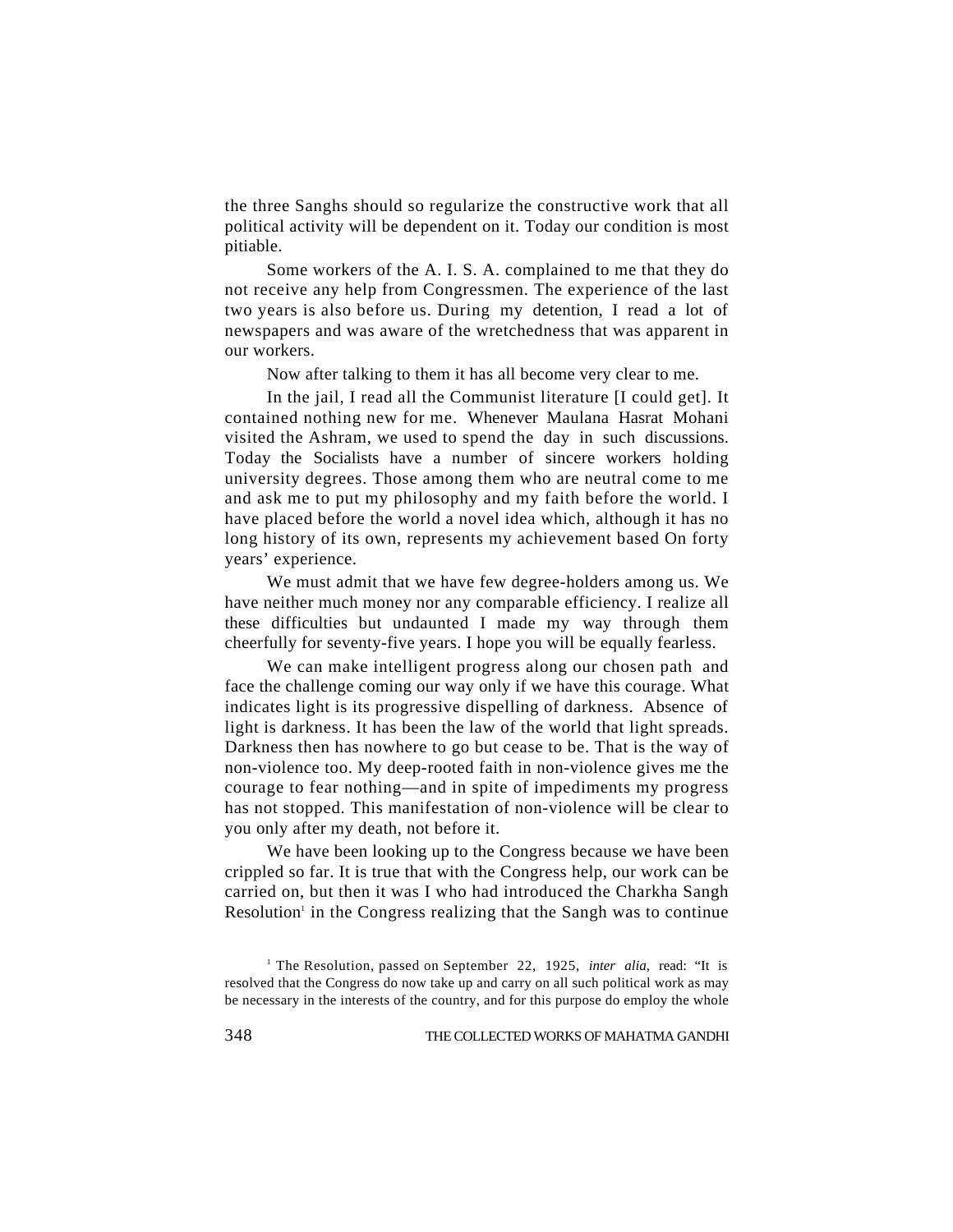longer.

But it is our fault that we have not won the confidence of Congressmen sufficiently to make them come to us to help them in village work. If we were capable of doing this, which Congressmen would dare remain outside the Sangh? Nay, the Congress and the Sangh would then have felt one with each other, and the one would have acted as a supplement to the other, i.e., the Sangh would have carried out the Congress constructive programme, and the Congress would have fought the Government in the legislatures. There would then have been no antagonism between the two.

Therefore, we have to look at the whole thing from a new angle and a new order of priorities. I have put nothing new before you. It would indeed be a great achievement if you could prove the power of the charkha through your own lives. Today, we are in a strange situation. I have no doubt at all that we have failed to realize the significance of the charkha only because of the inadequate manner in which we have done our khadi work.

It cannot be denied that believers in big industry and industrialization are also the friends of India. But the difference between them and me is like that between the two poles. Citydwellers might well follow those who advocate mill production. But if you of the countryside were, even by mistake or oversight, to take to it, the picture of India would be thoroughly changed. Her face would then be altered beyond recognition. Thereby hundreds of millions of our poor people will meet their end while only a few millions will survive. I do aspire to live for 125 years. But I cannot bear the sight of a crore of people living after reducing to ashes 39 crores. What I have tried to do is to serve the most oppressed and the handicapped, and to keep pace with them. It has been our endeavour to do this work through khadi during these years. Not many years ago we began. If you feel that no changes are desirable, well and good, but I will not accept defeat. You should come to a decision after weighing all the pros and

of the machinery and funds of the Congress, save and except such funds and assets as are specially earmarked and belong to the All-India Khaddar Board and Provincial Khaddar Boards, which shall be handed over with all existing financial obligations to the All-India Spinners' Association started by Mahatma Gandhi as an integral part of the Congress organization, but with independent existence and full powers to administer these and other funds for the fulfilment of its object." For Gandhiji's speech introducing the Resolution, *vide* "Speech at A.I.C.C. Meeting, Patna", 22-9- 1925.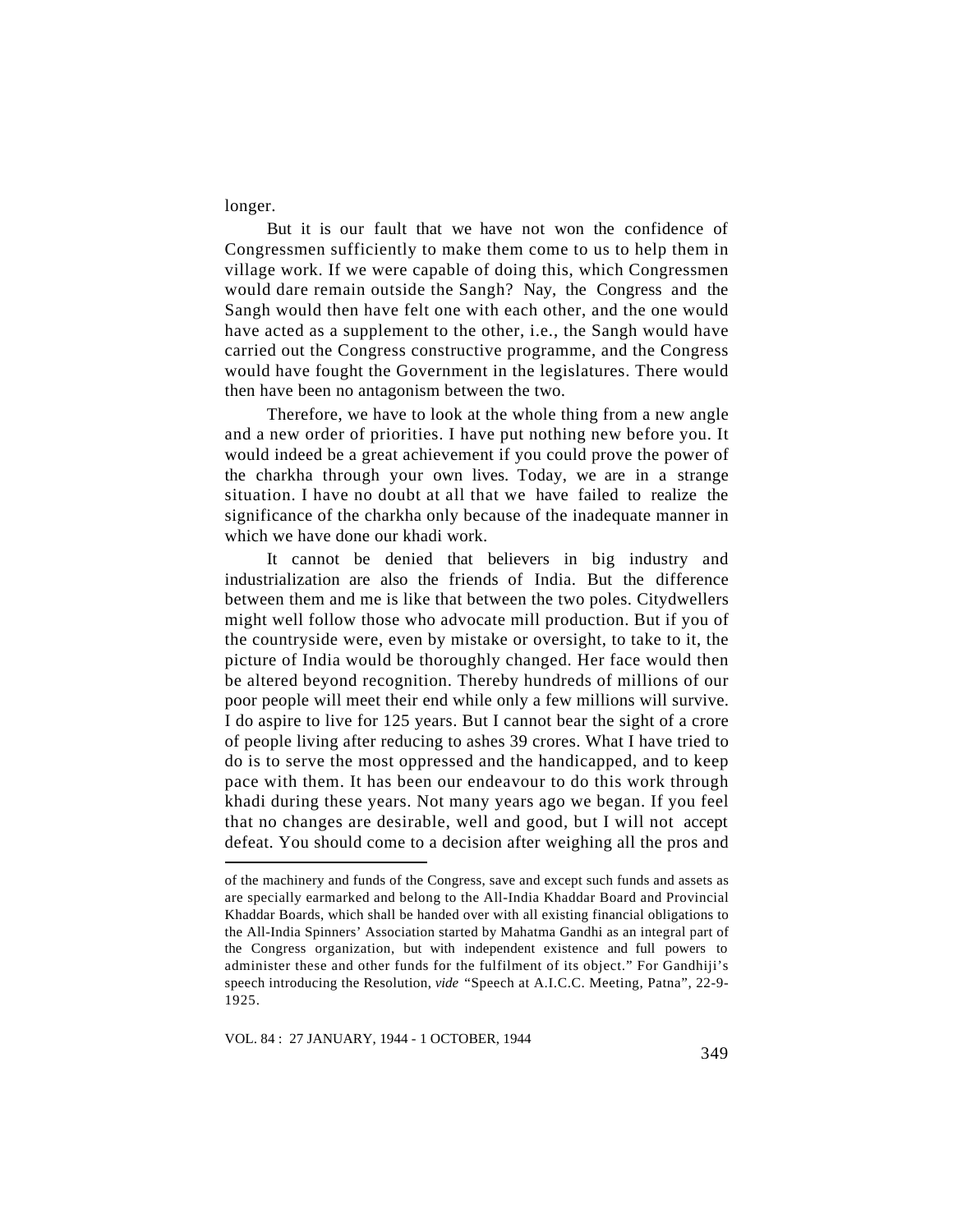cons. Who knows when it will be possible for so many of us to meet again? I have laid my heart open before you.

If you believe that the charkha is the supreme symbol of our objective and that we have not been able to achieve our objective by the present methods then our mode of working must needs be changed.

I do not mean to say that all we did so far was absolutely wrong. Whatever we did, we did with devotion to truth. And that is no small matter. Even with our limited funds, we were able to distribute among our village brethren more than four and a half crores of rupees up to date. The amount we spent in organizing this work was in comparison little. Yet from the standpoint of our objective, the work is not up to the standard. We must not allow ourselves to be weighed down by the commercial aspect of our work. Jawaharlal has sent me a book describing the achievements of the co-operative movement in China. That movement, it seems to me, is nothing compared with what we are doing here. But judged by our own objective we have done little, very little. We have not yet reached the seven hundred thousand villages. We have done only one per cent of what the mills have done. Then what is there to be proud of? That is why I say that if we are not prepared to change our methods we shall be reduced to a mere philanthropic institution. I shall not be ashamed of it. If, on the other hand, we want to uphold our claim for khadi we shall have to live up to it. We should not deceive the public. We must think out ways and means of increasing our strength. If in seeking to change our mode of work you agree that it would be well to close the A.I.S.A. in its present form, rest assured that it would add to your strength.

[From Hindi]

*Charkha Sanghka Navasamskaran*, pp. 9-14

# *472. LETTER TO METROPOLITAN OF CALCUTTA*

SEVAGRAM, *September 3, 1944*

DEAREST FRIEND,

It is now 3.30 a.m. I must write now or the work before me may crowd out this note.

I have your clear letter written during your tour in the villages. I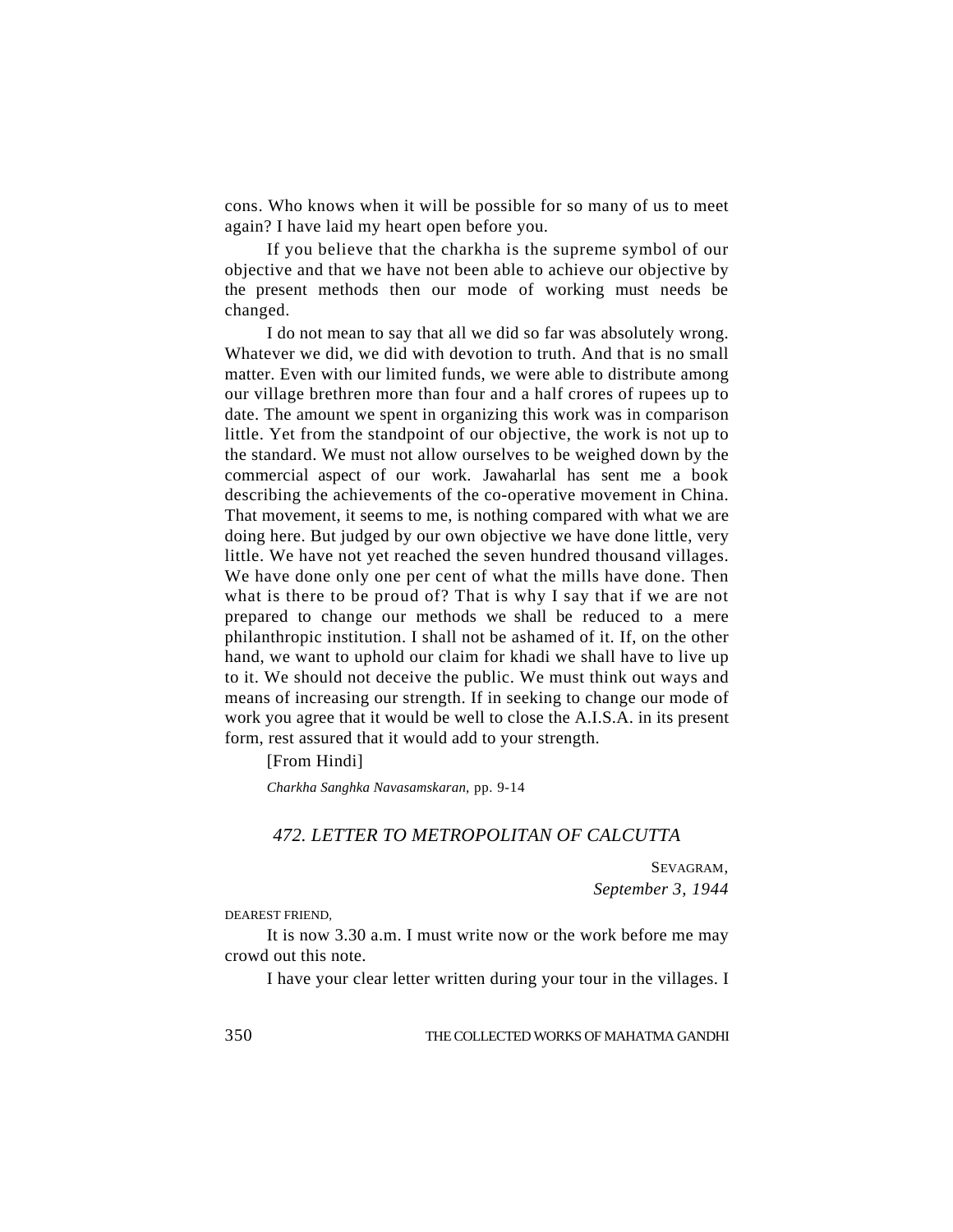know you will believe me when I tell you that in all I have written about the rulers, I have written as I have felt and never with evil intention. I have never hidden my own people's failings or errors. I hope I shall never forfeit your friendship.

I had a rare time with the Bishop of Rangoon and his chaplain.

*Yours sincerely,* M. K. GANDHI

THE METROPOLITAN BISHOP HOUSE CALCUTTA

From a copy: Pyarelal Papers. Courtesy: Pyarelal

### *473. LETTER TO AMRIT KAUR*

*September 3, 1944*

CHI. AMRIT. $1$ 

I have got up very early to write a few important letters. This is one of them. The A. I. S. A. meeting leaves me little leisure during the day. I read no newspapers and very little correspondence. The marvel is I am keeping well in spite of the stress. How I wish you were here. But God's will be done and it is the best that can happen.

No extension to the hospital can be made today. Everything is uncertain and things are expensive. Let your money go to the contemplated Mahadev Memorial Fund. The use may be decided afterwards. You should make your suggestion.

Do not worry about the women's conference. Everything is in the melting pot.

Sushila is getting on.

Mrs. Swaminathan<sup>2</sup> and Mrs. Menon, her relative, are here.

Have lovely khadi from Beryl and of course your annual shawls. It has struck four and I must not tarry long with you.

Love from us all.

*Blessings from* BAPU

[PS.]

You must keep well and not fret or be impatient. From the original: C.W. 4147. Courtesy: Amrit Kaur. Also G.N. 7782

<sup>1</sup> The superscription and the subscription are in Devanagari script.

<sup>2</sup> Ammu Swaminathan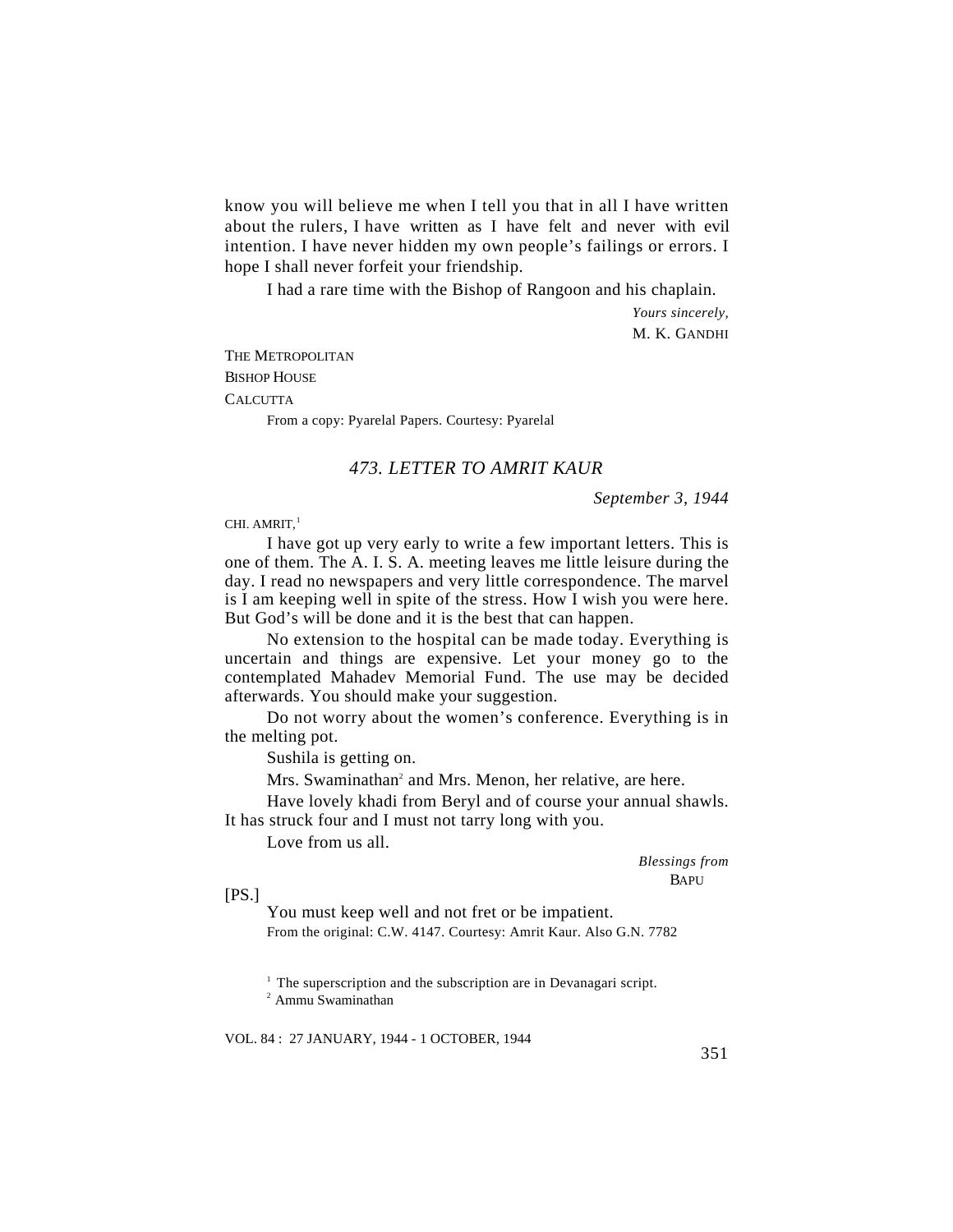#### *September 3, 1944*

YOUR LETTER. RULE IS NON-CO-OPERATION, BUT IF YOUR ASSOCIATION WITH AUTHORITIES BRINGS REAL RELIEF TO DISTRESSED PEOPLE, YOU NEED NOT HESITATE. GOLDEN RULE IS FOLLOW FEARLESSLY YOUR OWN CONSCIENCE.

*Sansmarano*, p. 158

#### *475. STATEMENT TO THE PRESS*

#### *September 3, 1944*

Reference has been made to me from Gujarat<sup>1</sup> as to the association by Congressmen with the authorities in relieving distress which has overtaken areas through devastating floods. The Congress, as an organization, is not functioning. The general rule is non-co-operation, while the Government is warring against the Congress. There should be no hesitation about individuals associating, if effective relief can thereby be given to the distressed people. Every case should be judged on its own merits. The test should be, is any initiative and responsibility left with the individuals? The golden rule is to follow fearlessly one's own judgment even at the risk of its proving erroneous.

*The Hindu,* 5-9-1944

<sup>1</sup> According to *The Bombay Chronicle*, 7-9-1944, Kanaiyalal Desai, President, Surat District Congress Committee, and President, Gujarat Central Congress Workers' Committee, had "three hours' discussion with Gandhiji on the present political situation and relief work in Gujarat. . . . Gandhiji had also made it clear that Congressmen in no circumstances should resort to mass civil disobedience."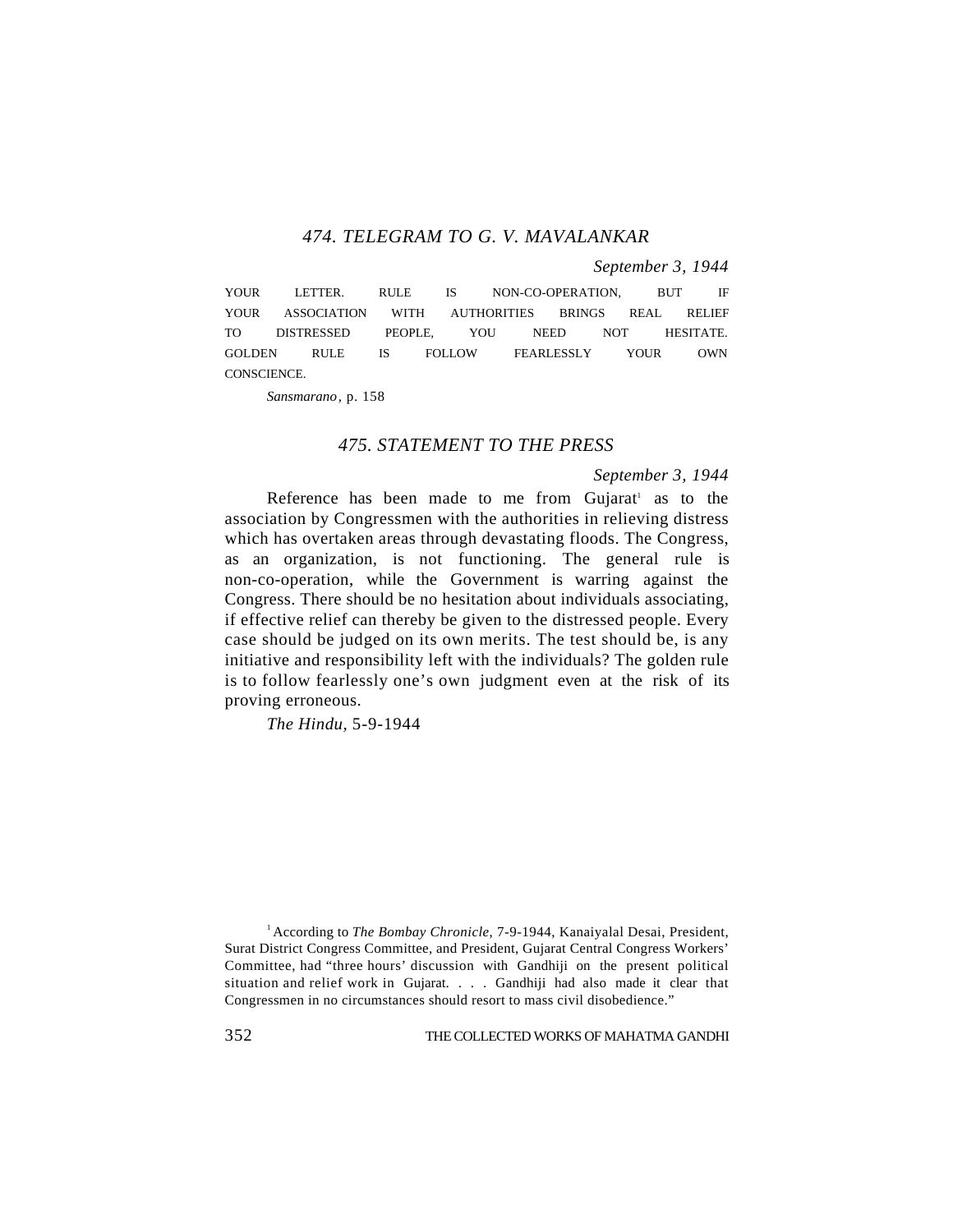*September 3, 1944*

MY DEAR KHWAJA,

Or shall I call you Khwaja Saheb and be formal?

Minister Nurie has broken his journey to tell me about his talks with you and generally about your Majlis. He says you are angry with me for having neglected you. What can be the meaning of my neglecting you? When heart speaks to heart, there is no occasion for speaking. I have been following your writings. Surely you will not want me to waste my time telling you how well you were doing your work !!! All I want to assure you about is that I shall not be faithless to you or the Majlis or Islam. Now do say you are not angry. How are you keeping?

Love.

*Yours,* **BAPU** 

ABDUL MAJID KHAN SAHEB GANDHI ASHRAM CHARKHA SANGH KHADDAR BHANDAR ALLAHABAD

From a copy: Pyarelal Papers. Courtesy: Pyarelal

### *477. LETTER TO CHIMANLAL N. SHAH*

*September 3, 1944*

CHI. CHIMANLAL,

Please give Bhai Baburam<sup>1</sup> the fare and food, and also Rs. 10 in addition.

**BAPU** 

From a photostat of the Gujarati: G.N. 10611

 $<sup>1</sup>$  An inmate of the Ashram who worked under Bharatanand (Maurice Frydman)</sup>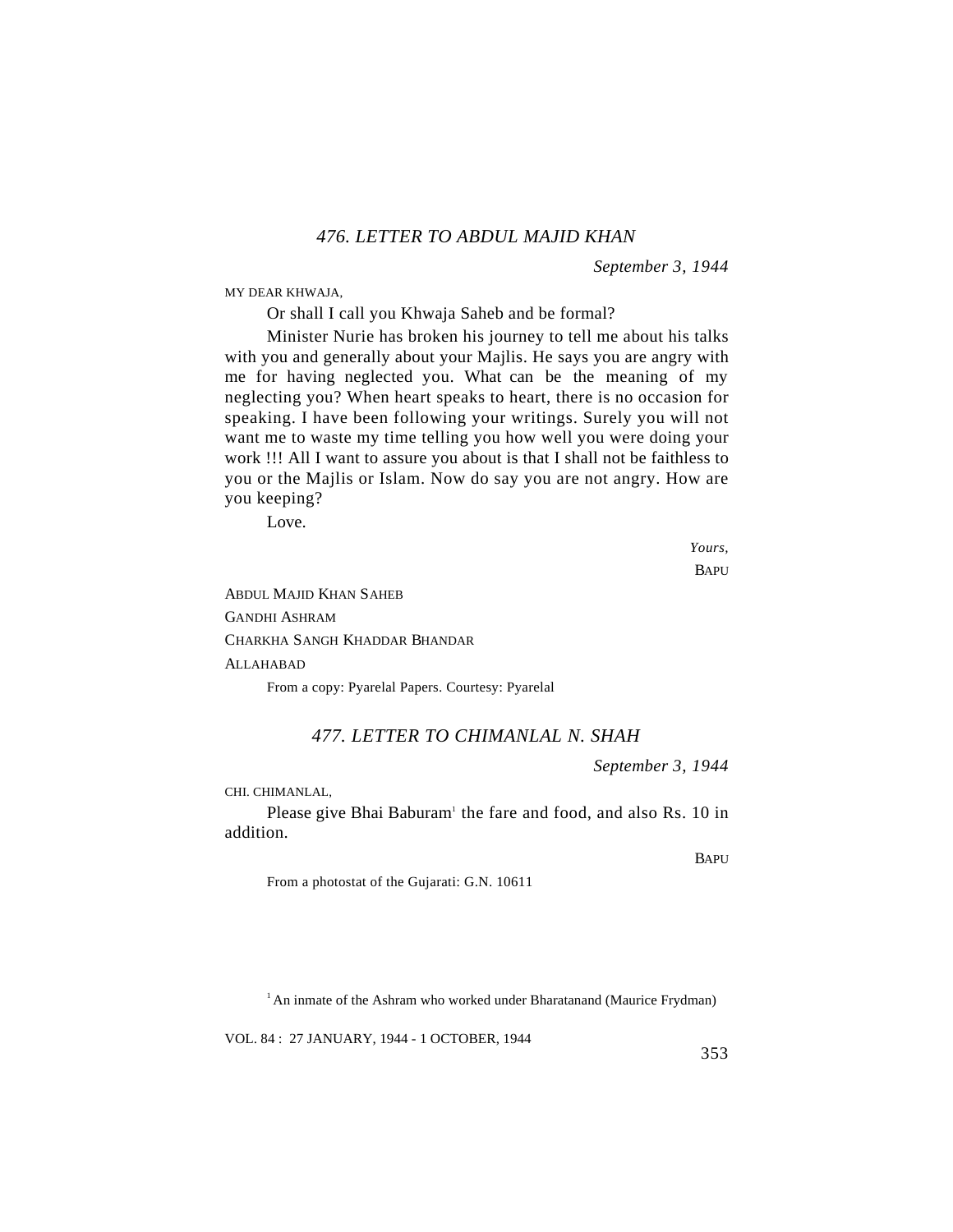## *478. SPEECH AT A. I. S. A. MEETING—III*

SEVAGRAM, *September 3, 1944*

Today, I will try to explain my thoughts to you more clearly and present them to you in a different frame from what I have said during the last two days. Our work had a very humble beginning. When I started khadi I had with me, apart from Maganlalbhai<sup>1</sup> and others who had elected to live and die with me, Vithaldasbhai<sup>2</sup> and a few sisters. Vithaldas was, at that time, fighting for the labourers, but [at my call] he gave up his shop and joined me in this unremunerative work. We had then not the faintest idea as to what the future had in store for us. We have travelled a long way since then and today about two crores of people have come under the influence of the charkha. So far, we have maintained that the charkha has the power to bring us freedom. With its help we have been able to provide the village people with a large amount of money. But can we still hold, as we have always maintained, that swaraj is impossible without the charkha? So long as we do not substantiate this claim the charkha is really no more than a measure of relief, to which we turn because we can do nothing else about it. It would not then be the means of our salvation.

Secondly, we have failed to carry our message to the crores of our people. They have neither any knowledge of what the charkha can do for them nor even the necessary curiosity for it.

The Congress did accept the charkha. But did it do so willingly? No, it tolerates the charkha simply for my sake. The Socialists ridicule it outright. They have spoken and written much against it. We have no clear or convincing reply to offer to them. How I wish I could convince them that the charkha is the key to swaraj! I have not been able to justify the claim all these years.

Now for my third point: non-violence is not something of the other world. If it is, I have no use for it. I am of the earth and if non-violence is something really worth while I want to realize it here on this earth while I am still alive. The non-violence I want is one which the masses can follow in practice. And how else can it be

<sup>&</sup>lt;sup>1</sup> Maganlal Gandhi

<sup>2</sup> Vithaldas Jerajani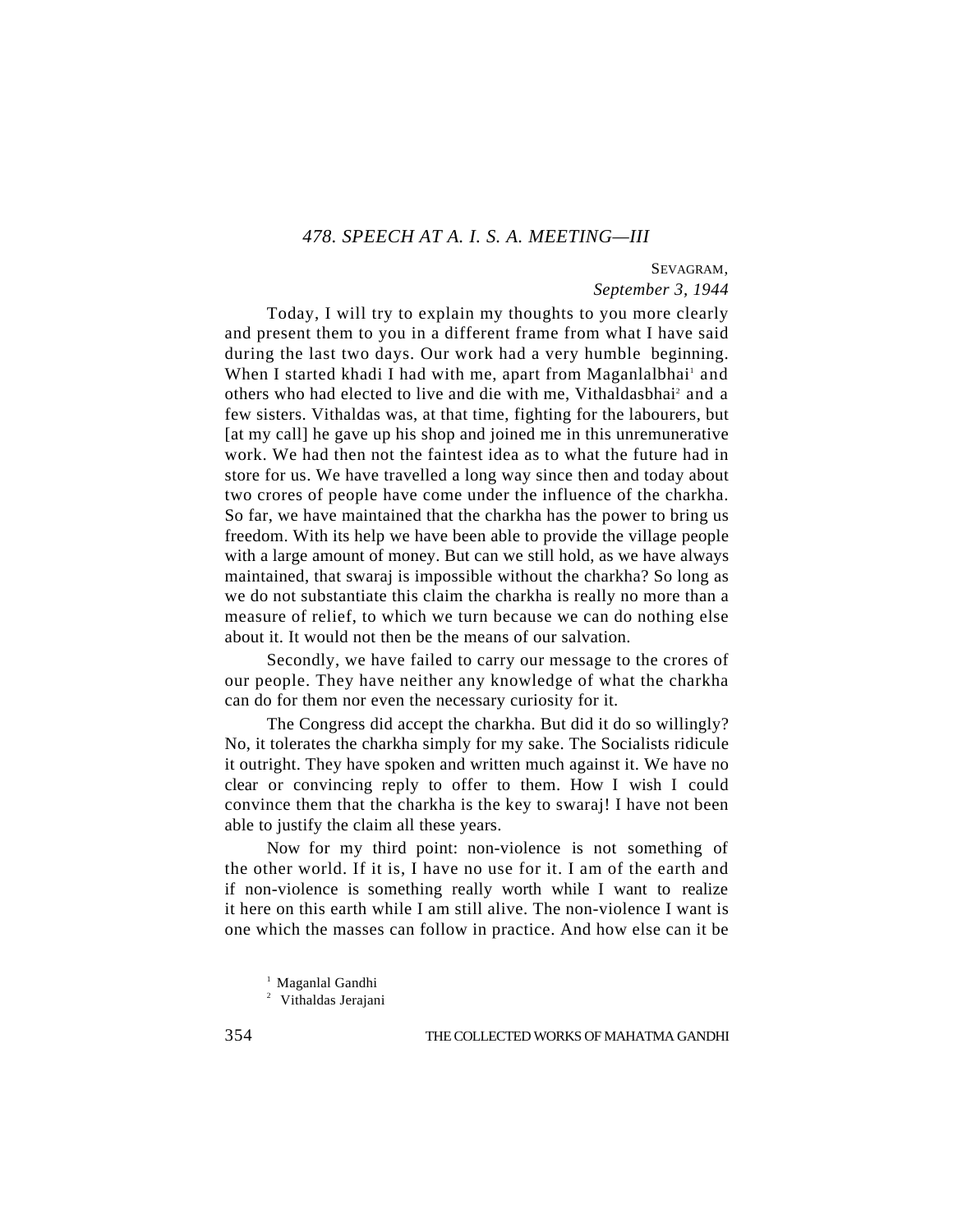realized except in a society which has compassion and other similar virtues as its characteristics?

If you go to the house of one who has use for violence you will find his drawing-room decorated with tigers' skins, deers' horns, swords, guns and such like. I have been to the Viceregal Lodge, I also saw Mussolini. In the houses of both I found arms hanging on the walls. I was given a salute with arms, a symbol of violence.

Just as arms symbolize violence the charkha symbolizes nonviolence, in the sense that we can most directly realize non-violence through it. But it cannot symbolize non-violence so long as we do not work in accordance with its spirit. The sword in Mussolini's hall seemed to say 'Touch me and I will cut you.' It gave a vivid picture of violence. It seemed to ask you to touch it and realize its power. So also we must illustrate the power of the charkha so that a mere look at it may speak to us about non-violence. .But we are bankrupt today. What is our answer to the Socialists? They complain that we have been harping on the charkha for years and yet we have achieved nothing.

The charkha was there during Muslim rule also. Dacca was famous for its muslin. The charkha then was a symbol of poverty and not of non-violence. The kings took forced labour from women and depressed classes. The same was later repeated by the East India Company. Kautilya<sup>1</sup> mentions in his Arthashastra the existence of such forced labour. For ages the charkha was thus a symbol of violence and the use of force and compulsion. The spinner got but a handful of grain or two small coins, while ladies of the court went about luxuriously clad in the finest of muslins, the product of exploited labour.

As against this, I have presented the charkha to you as a symbol of non-violence. If I did not make it clear to you so far, it was my mistake. You know I am among the maimed and can move but slowly. Yet I do believe that the work done so far has not been a waste.

I shall now pass to my fourth point. We have not yet proved that there can be no swaraj without the charkha. It cannot be proved so long as you do not explain it to Congressmen. The charkha and the Congress should become synonyms.

The task of proving the superiority of non-violence is a difficult one. We have to fathom its depths if we are to realize its truth. I have

 $1$ Chanakya, the celebrated writer on statecraft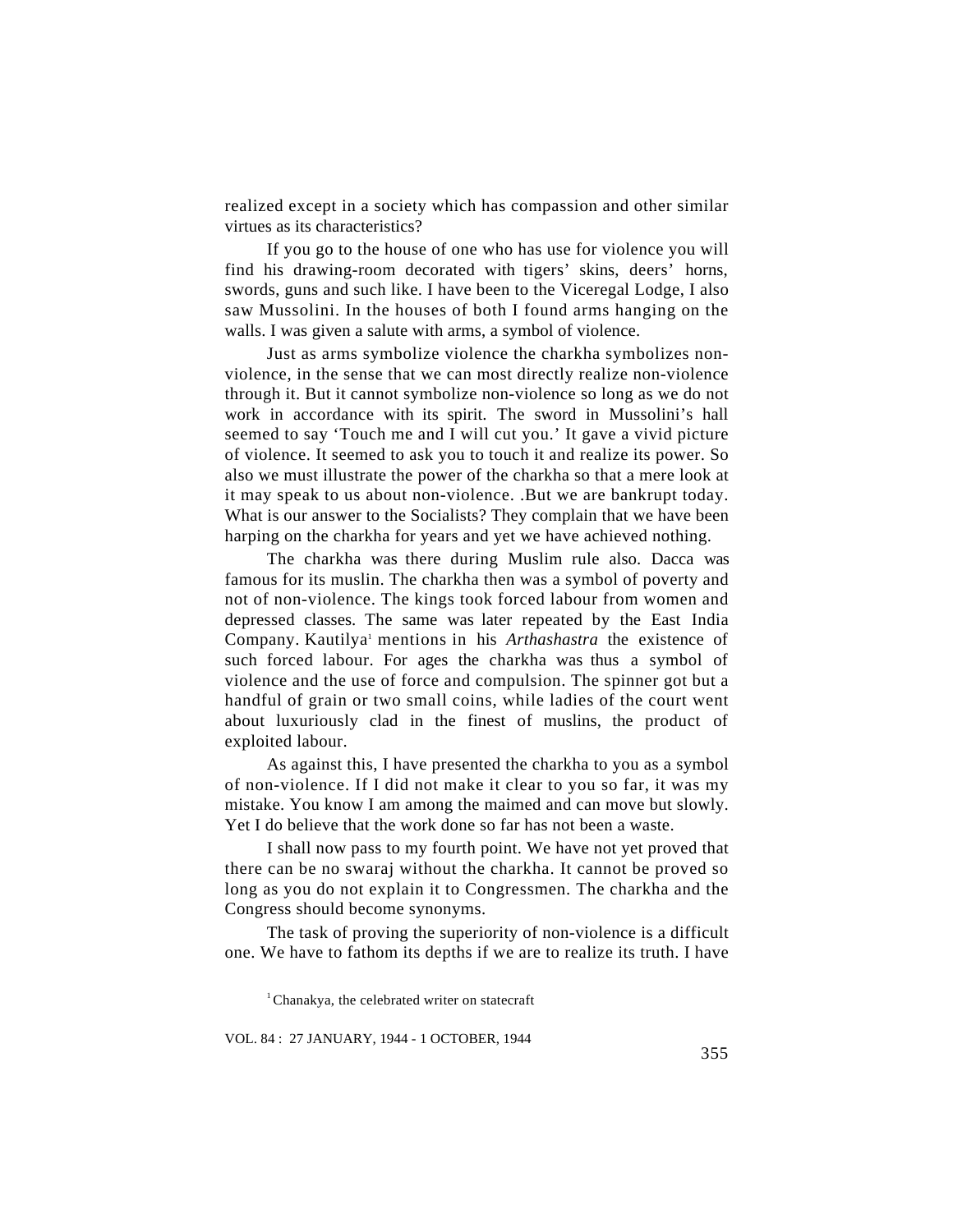always supported all that I have said so far. The world is going to put me to the test. It may declare me a fool for my tall talk about the charkha. The task of making the charkha, which for centuries had been a symbol of poverty, helplessness, injustice and forced labour, the symbol now of mighty non-violent strength, of the new social order and of the new economy, has fallen on our shoulders. We have to change history. And I want to do it through you.

I hope you follow what I am saying. But if in spite of it you do not believe that the charkha has the power to achieve swaraj, I will ask you to leave me. Here you are at the crossroads. If you continue with me without faith you will be deceiving me and doing a great wrong to the country. I beg of you not to deceive me in the evening of my life.

It is I who am responsible for defects in our working so far. The fault is mine because I have remained the head even when I was conscious of its defects. But let bygones be bygones. Do we honestly believe today that the charkha is the emblem of non-violence? How many of us are there who believe so from the depths of our heart?

Now we have the tricolour flag. What is it but a piece of khadi of specific length and breadth? You can well have another piece in its place. But behind that khadi cloth lie encased your feelings. It is a symbol of swaraj, a symbol of national emancipation. We cannot forget it. We will not remove it. We are prepared to die for it. So also the charkha should be an emblem of non-violence.

What does the charkha, as an emblem of non-violence, signify in the economic sphere? Call it self-sufficiency or what you like. In the name of national reconstruction and self-sufficiency millions are being bled white in Western countries, as also in other countries for their sake. Ours is not a self-sufficiency of that pattern. The charkha is the way to get rid of exploitation and domination. I am not so much concerned with words as with the thing itself. Still, words have a miraculous power. They embody the feelings, which then acquire a definite shape with the aid of language.

We are familiar with the controversy in our religion as to whether God has a form or no. The believers in form prefer to worship God through an emblem. So if non-violence is to be pursued as an ideal, the charkha must be acknowledged as its true form and emblem, and kept ever before view. Whenever I think of non-violence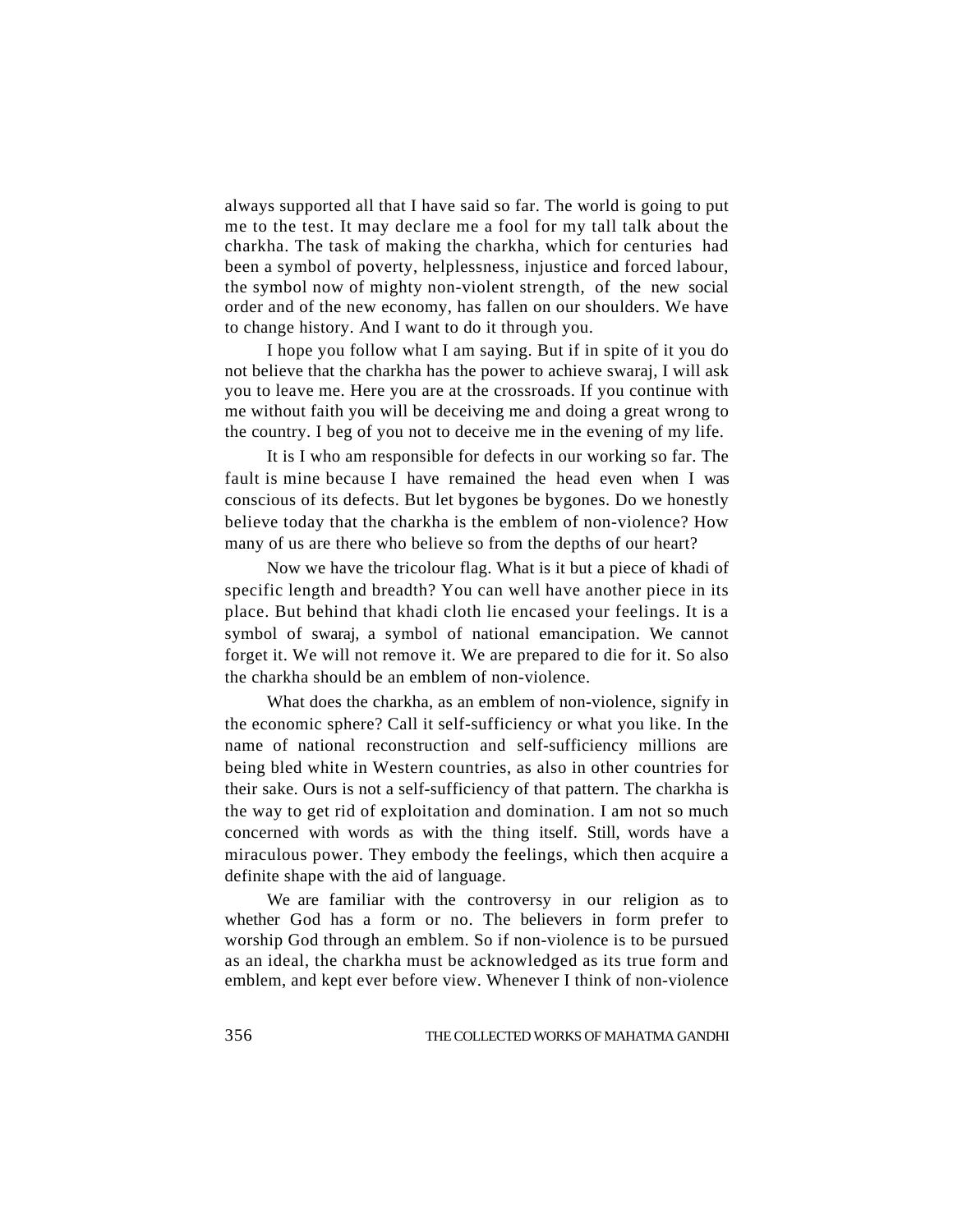the picture of the charkha comes before me. A *nirakaravadi*<sup>1</sup> would not accept Krishna. He has one foot on the mountain top and the other in the clouds above. But we tread the solid ground. We cannot visualize non-violence in the abstract. So we choose an object which can symbolize for us the formless. That is what the charkha does for me and that is why I worship it. If you can realize this truth, you will understand the force of my argument. Even to Jajuji I had never before spoken with so much conviction. Jerajani says I am being hasty. Unless you understand and imbibe this spirit behind my worship of the charkha you will not gain an understanding of non-violence even for a hundred years. That capacity for nonviolence which I find in the charkha can also be perceived by you only if you approach it with a heart like mine. That is why I say: Follow me or leave me. If you want to come with me, I will give you a scheme and do everything possible. If you have not understood what I mean I am prepared to sit and discuss it with you the whole day. But if you say that you have grasped my meaning when you really have not, you will be deceiving both yourselves and me. Ours is not an association for making profit. We do not seek loaves and fishes. There are a thousand fields in which we can serve the country. Why then remain in charkha work and sail under false colours? Please do not therefore remain with me under an illusion. Let me go my way alone. But if it were found that I was myself suffering from an illusion and that my belief in the charkha was mere idol-worship, either you may burn me to ashes with the wood of the charkha, or I myself would set fire to the charkha with my own hands.

If the Charkha Sangh has to go, let us wind it up with our own hands. That will put an end to all our struggle like the sun clearing the mist. Then the charkha which has for the moment put us into a labyrinth of difficulties will be left in the hands of a few who believe in it, and may in their hands prove to be a mighty weapon. If you regard it as sheer folly I certainly have no ambition to run an idiots' association and thus degrade the country. On the other hand, if you can demonstrate non-violence through the charkha, it will not merely move but sweep forward. You will not then have to worry about keeping it alive.

I repeat that you either leave me alone or digest what I say and follow me. I have brought this new idea to you after two years

 $1$ <sup>1</sup> One who holds that the Supreme is formless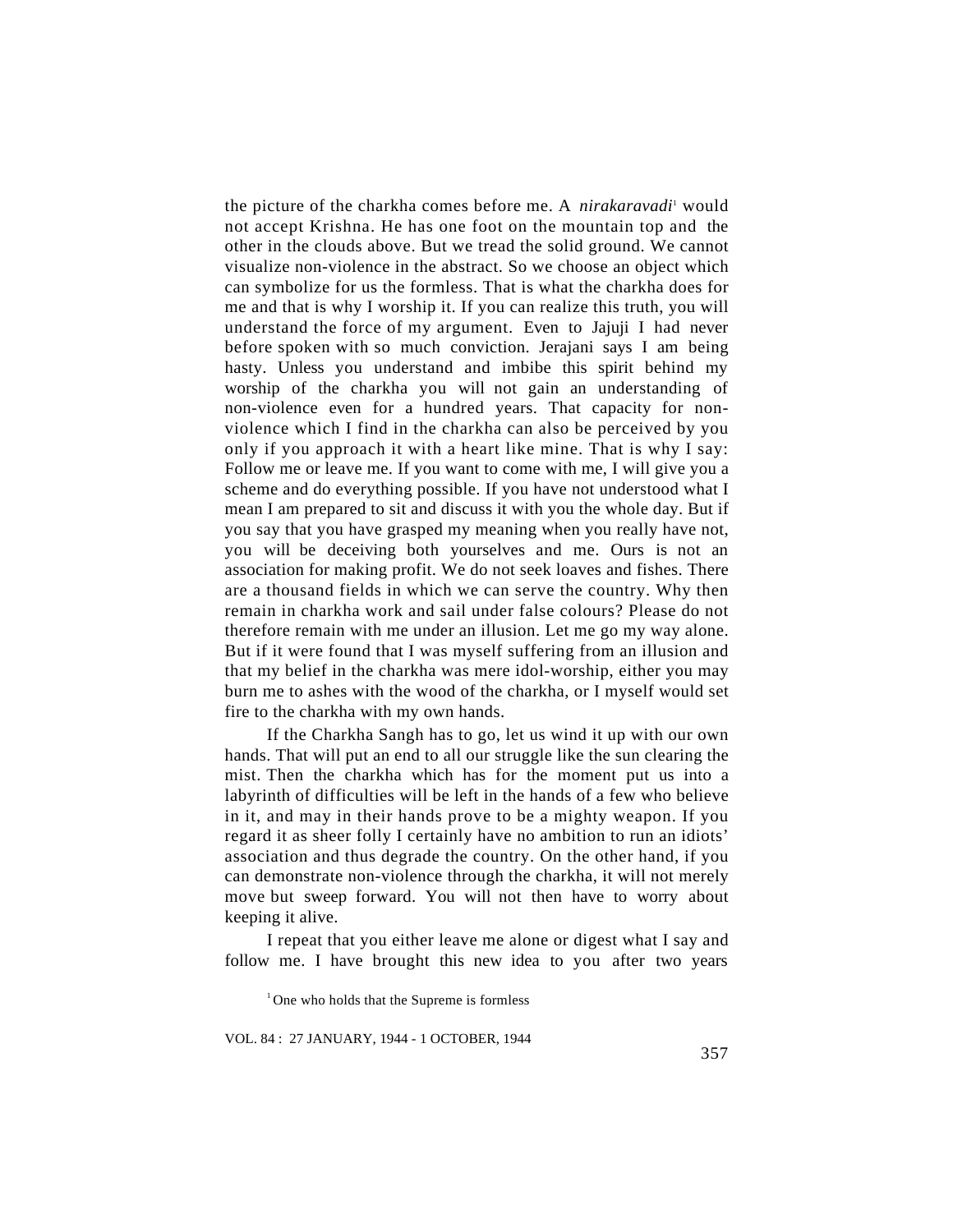of penitential thinking. I do not know if I have succeeded in conveying my idea to you. If I have been able to carry conviction please do one thing. Those of you who want to remain with me give me in writing that you regard the charkha from today as the emblem of non-violence. You have to make your decision today. If you do not or cannot regard the charkha as the emblem of non-violence and yet remain with me, then you will thereby put yourself in an awkward plight and also drag me down with you.

[From Hindi]

*Charkha Sanghka Navasamskaran*, pp. 14-20

# *479. LETTER TO CHIMANLAL N. SHAH*

*3.25 a.m., Silence-day* [On or before *September 4, 1944*] 1

CHI. CHIMANLAL,

I saw yesterday that my point had not been understood.

The matter of utensils, etc., was only an instance. It made me see the extent of our imperfections.

In my view, in moments of crisis we have not shown the qualities that the inmates of the Ashram should have. Those qualities cannot be cultivated in a day. A handful of you may maintain some order. But how does that help ? What knowledge do women have ? What part can they intelligently play ? Can everybody sacrifice himself in a way that would befit the Ashram ? Can you stand today before India as an embodiment of the Ashram ? Let us realize our weakness. There is something lacking in my training. If that is the case, then we must proceed with that realization. Balkrishna cannot be of much help in this. Jajuji can. Vallabh can. If you want, do discuss it with me. If I have been able to put across my point, you can take a decision without discussing it with me. I shall accept whatever you do. I see no harm since Jajuji has been involved. His guidance would be invaluable. You should not think it shameful to wind up the Ashram. Its winding up may mean building it up. If you wind it up, give thought to my idea

<sup>&</sup>lt;sup>1</sup> From the reference to the winding up of the Ashram and Gandhiji's visit to Bombay, it appears that this was written before Gandhiji left for Bombay on September 9, 1944. Silence-day, i.e., the Monday before that, was on September 4. *Vide* also "Letter to Chimanlal N. Shah", 16-9-1944.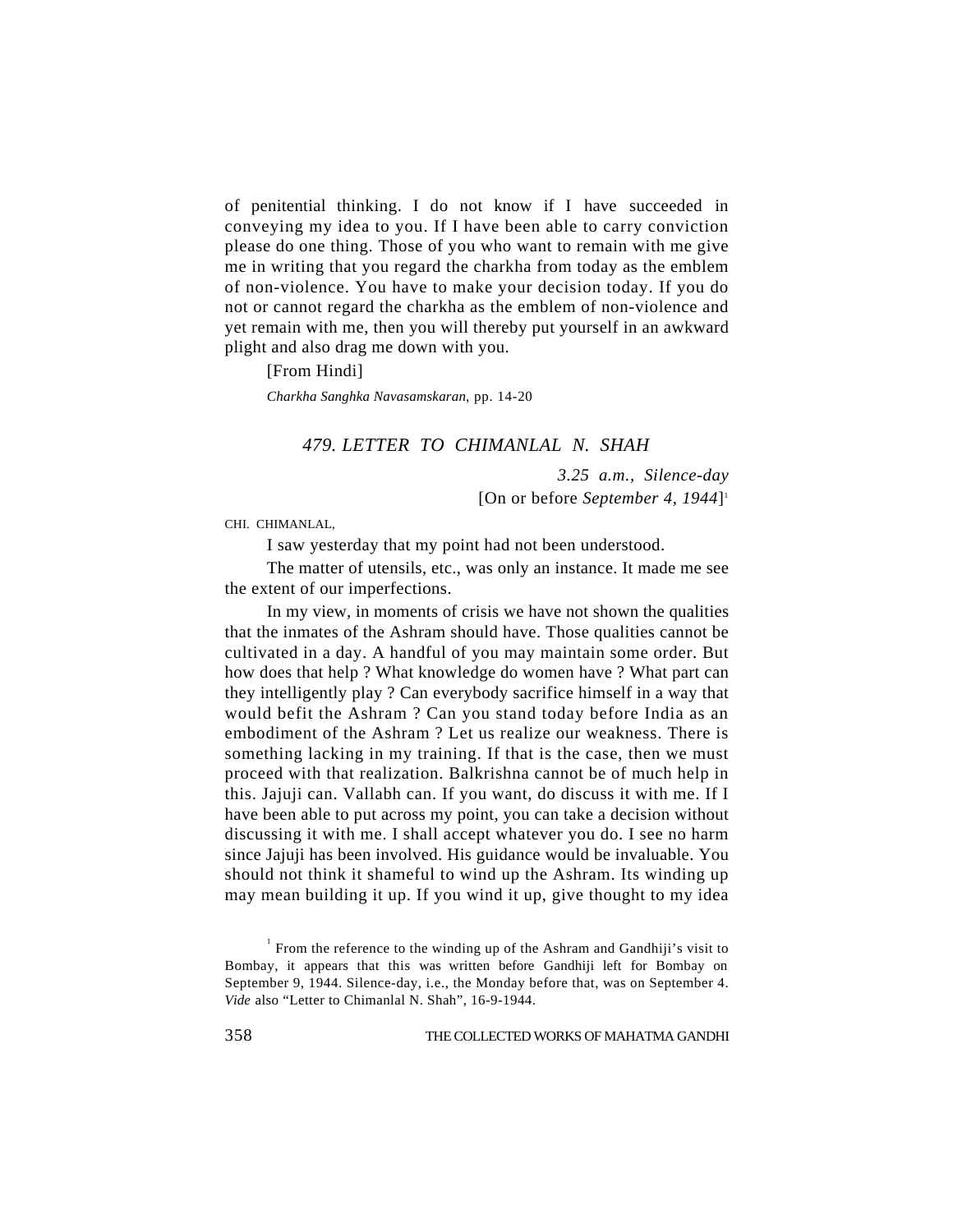of a smaller one.

Do not feel perturbed. Have the utmost patience. All of you should read this and think it over. There is no harm if you cannot come to any decision before I go to Bombay.

> *Blessings from* **BAPU**

From a photostat of the Gujarati : G.N. 10664-A

#### *480. LETTER TO R. K. PRABHU*

SEVAGRAM, *September 4, 1944*

MY DEAR PRABHU,

You shall certainly be present at the interview with Mr. Hawkins.

*Yours,*

**BAPU** 

SHRI PRABHU "THE BOMBAY CHRONICLE" FORT, BOMBAY From a photostat: G.N. 9228

## *481. LETTER TO R. E. HAWKINS*

SEVAGRAM, *September 4, 1944*

DEAR MR. HAWKINS,

Do please see me in Bombay. I hope to reach on 9th. You will arrange the time when I reach there.You won't feel disappointed if I cannot find the time. I should be obliged if we can discover a way out.

> *Yours sincerely,* M. K.GANDHI

THE GENERAL MANAGER THE OXFORD UNIVERSITY PRESS B. I. BUILDING NICOL ROAD BOMBAY

From a copy : Pyarelal Papers. Nehru Memorial Museum and Library. Courtesy : Beladevi Nayyar and Dr. Sushila Nayyar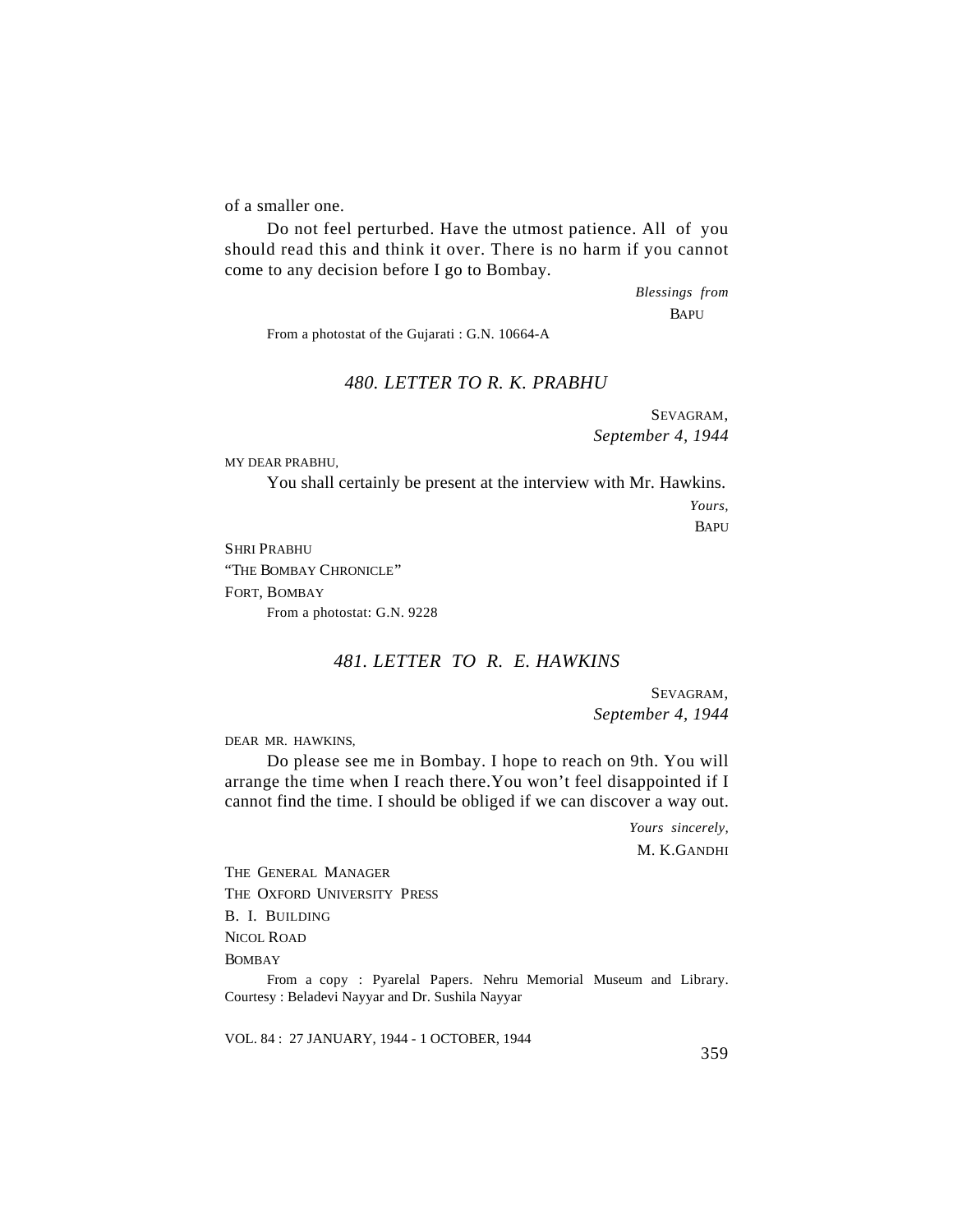## *482. LETTER TO BIDHAN CHANDRA ROY*

SEVAGRAM, WARDHA, *September 4, 1944*

DEAR DR. BIDHAN,

If you do not know my mind as you presume to know my pulse, the fault is wholly yours. If you have not found me forward to initiate political discussions with you, it is due to a delicate consideration for you. I may not take an undue advantage of your kindness in coming to me in your medical capacity. People have a right to expect you to know my mind.

I have not accepted the two-nation theory. I have accepted the principle of self-determination underlying it.

The second thing has been assured in the formula.

Ask any questions you like.

*Yours,*

**BAPU** 

From a copy : Pyarelal Papers. Nehru Memorial Museum and Library. Courtesy : Beladevi Nayyar and Dr. Sushila Nayyar

#### *483. LETTER TO SHARDA G. CHOKHAWALA*

*September 4, 1944*

CHI. BABUDI,

Please do come. I will be in Bombay on the 9th. I showed your letter to both. I thought it would please them, and it did.

*Blessings to all from*

**BAPU** 

From the Gujarati original: C.W. 10049. Courtesy: Sharda G. Chokhawala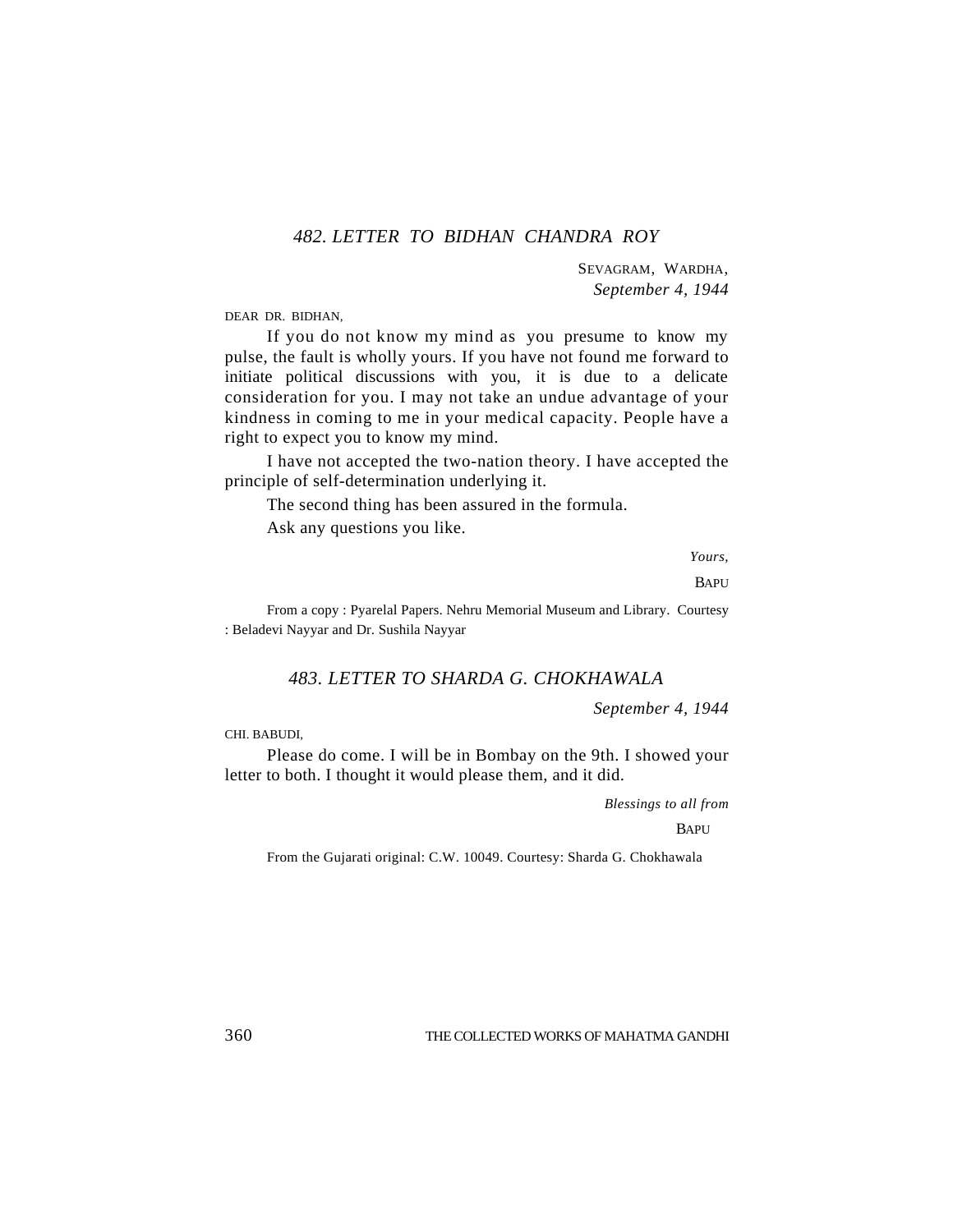*September 4, 1944*

DAUGHTER,

The silken mosquito-net is not required. I got the jaggery. Jiten Babu<sup>1</sup> has come to get my signature when I am very busy. We shall think later about the rules and so on.

Sushila tells me that you have fallen sick. What is to be done now? It won't do you any good if you insist on staying there.

*Blessings from*

**BAPU** 

From a photostat of the Hindi: G.N. 484

### *485. LETTER TO KRISHNACHANDRA*

*Silence Day, September 4, 1944*

CHI. KRISHNACHANDRA,

I have your letter. Why are you wasting so much time over such a trivial matter? You did what seemed to be proper at the time. This should be enough. Your letter is a symptom of an unhealthy mind. Get rid of it.

> *Blessings from* **BAPU**

From a photostat of the Hindi: G.N. 4446

### *486. NOTE TO MUNNALAL G. SHAH*

[On or after *September 4, 1944*] 2

Read the letter I have written to Chhaganlal. Think over it and then do what you consider right. It does not matter if you do not include Abha's<sup>3</sup> name just now. I have no objection.

From a photostat of the Gujarati: G.N. 8470. Also C.W. 7177. Courtesy: Munnalal G. Shah

1 Jitendra Chakraborty, Secretary of the Bengal Charkha Sangh and Joint-Secretary of the Kasturba Seva Mandir, who had come to get Gandhiji's approval for the Mandir's constitution

<sup>2</sup> The letter is written below a letter from the addressee dated September 4, 1944.

<sup>3</sup> Daughter of Amrita Lal Chatterjee

VOL. 84 : 27 JANUARY, 1944 - 1 OCTOBER, 1944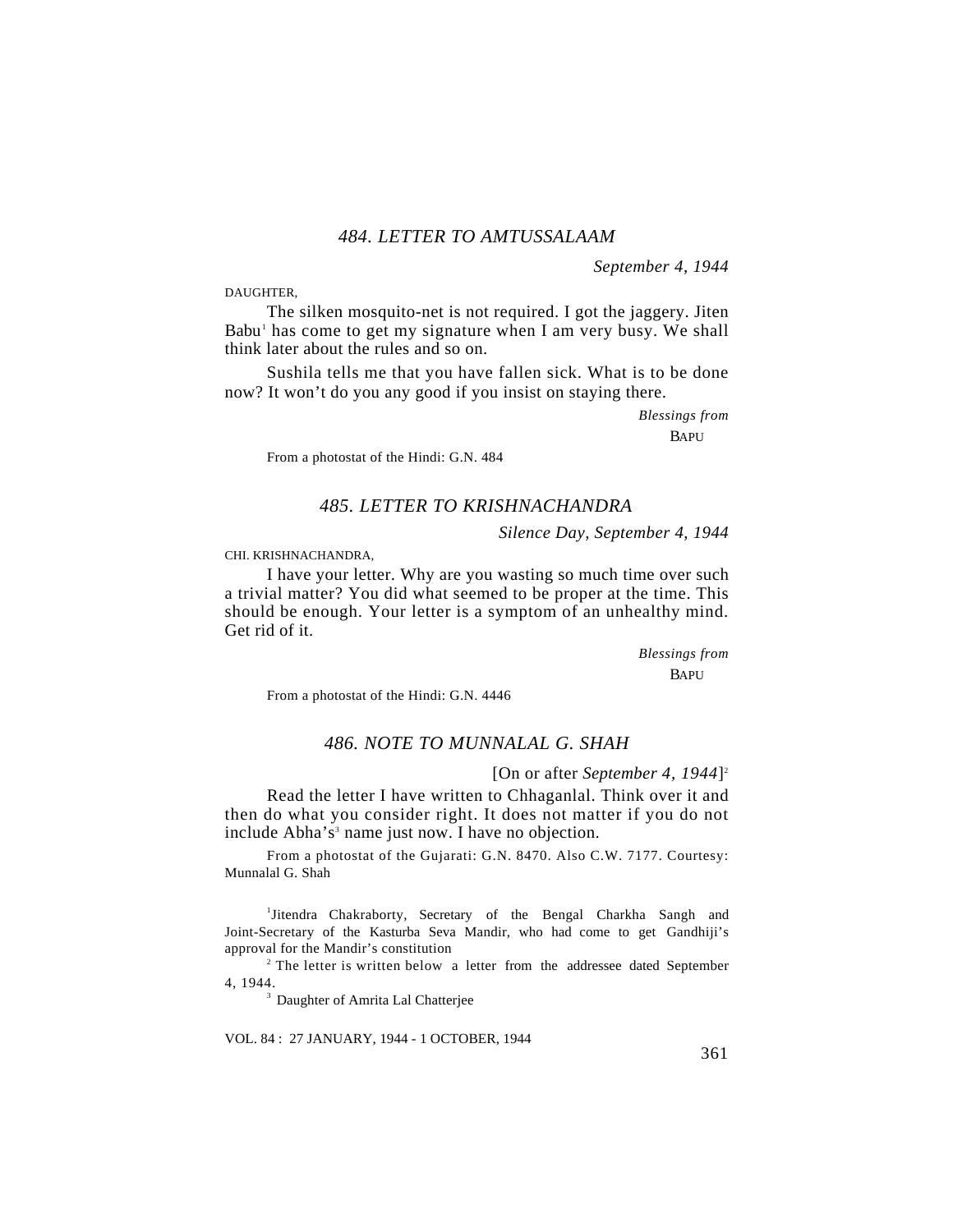## *487. TELEGRAM TO NARANDAS GANDHI*

WARDHAGANJ, *September 5, 1944*

NARANDAS GANDHI

RAJKOT

JANAKIDEVI BAJAJ PRESIDING OUR FUNCTION<sup>1</sup>. WRITING.

**BAPU** 

From a microfilm: M.M.U./II. Also C.W. 8611. Courtesy: Narandas dGandhi

### *488. LETTER TO PRABHASHANKAR H. PAREKH*

*September 5, 1944*

BHAI PRABHASHANKAR,

I have your postcard. Please bear in mind that it is for you to win over Champa<sup>2</sup>. You alone know how to do it.

> *Vandemataram from* M. K. GANDHI

SHRI PRABHASHANKARBHAI DERA SHERI  $R$  A  $IKOT<sup>3</sup>$ 

From a microfilm of the Gujarati: M.M.U./XX

### *489. LETTER TO MUNNALAL G. SHAH*

[On or after *September 5, 1944*] 4

Your letter is as usual frank. If I consulted my friends in carrying out my experiments, it could not be said that they were undertaken with God's permission. Besides, whom can I expect to come with me when I plough in fresh fields? More or less all my

<sup>1</sup>*Rentia Baras* Day; *vide* also letters to the addressee, "Letter to Narandas Gandhi", 6-9-1944 and 10/12-9-1944.

<sup>2</sup> Champa R. Mehta, addressee's daughter

 $3$  The address is in the Devanagari script.

<sup>4</sup> The letter is written below a letter from the addressee dated September 5, 1944.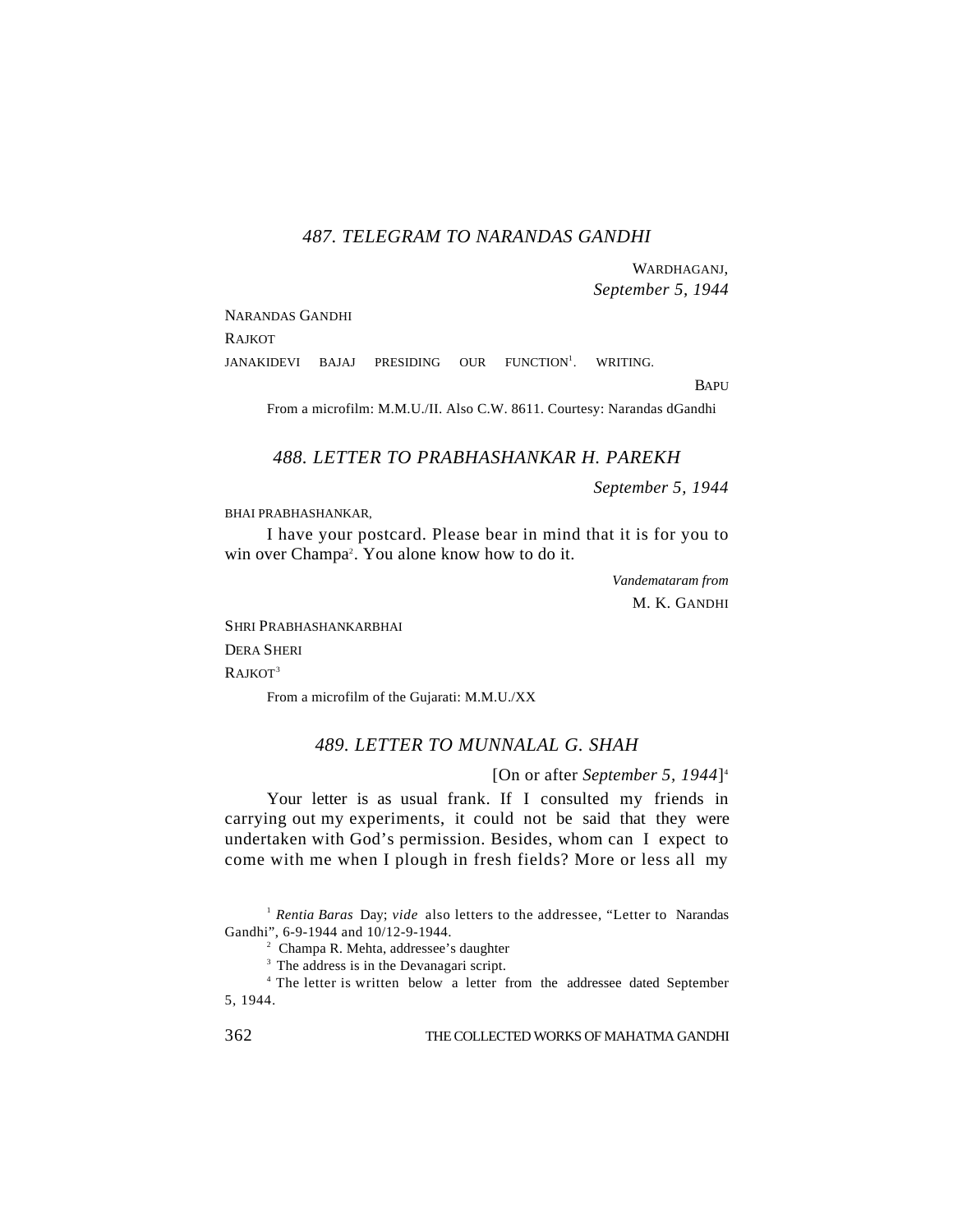important experiments were started single-handed and co-workers came in later. I know that this experiment is a very dangerous one indeed. But it is also capable of yielding very great results. I can forget about it only when I realize that it is harmful. All of you can attack my reason. But you can strike at my heart only in One way by repudiating me. If you are convinced that the views you have expressed are correct, it is your dharma to repudiate me and expose me. The examples you have cited from the Shastras are faulty. You form your opinions in haste and change them equally hastily. Whatever you do, do after careful thinking.

*Blessings from*

**BAPU** 

From a photostat of the Gujarati: G. N. 8469. Also C.W. 7176. Courtesy: Munnalal G. Shah

### *490. LETTER TO BALKRISHNA BHAVE*

[On or after *September 5, 1944*] 1

All this has been written very frankly. My experiment has not been understood fully. The fact that all my conduct seems to be contrary to the statement<sup>2</sup> you have quoted should make you think. But this discussion  $\mathbb{R}^3$ 

**BAPU** 

From a photostat of the Gujarati: C.W. 811. Courtesy: Balkrishna Bhave

## *491. LETTER TO NARANDAS GANDHI*

SEVAGRAM, *September 6, 1944*

CHI. NARANDAS,

I sent you a wire yesterday saying that Janakibehn would arrive there on the *Rentia Baras* Day. She will of course be accompanied by

 $1$ <sup>1</sup> The letter is written below a letter from the addressee dated September 5, 1944.

 $2$  The reference is to a private statement issued in 1938 regarding the discontinuance of accepting from women such service as would involve bodily contact, *vide* "To Ashram Inmates", 2-6-1938.

<sup>3</sup> The letter is incomplete.

VOL. 84 : 27 JANUARY, 1944 - 1 OCTOBER, 1944

363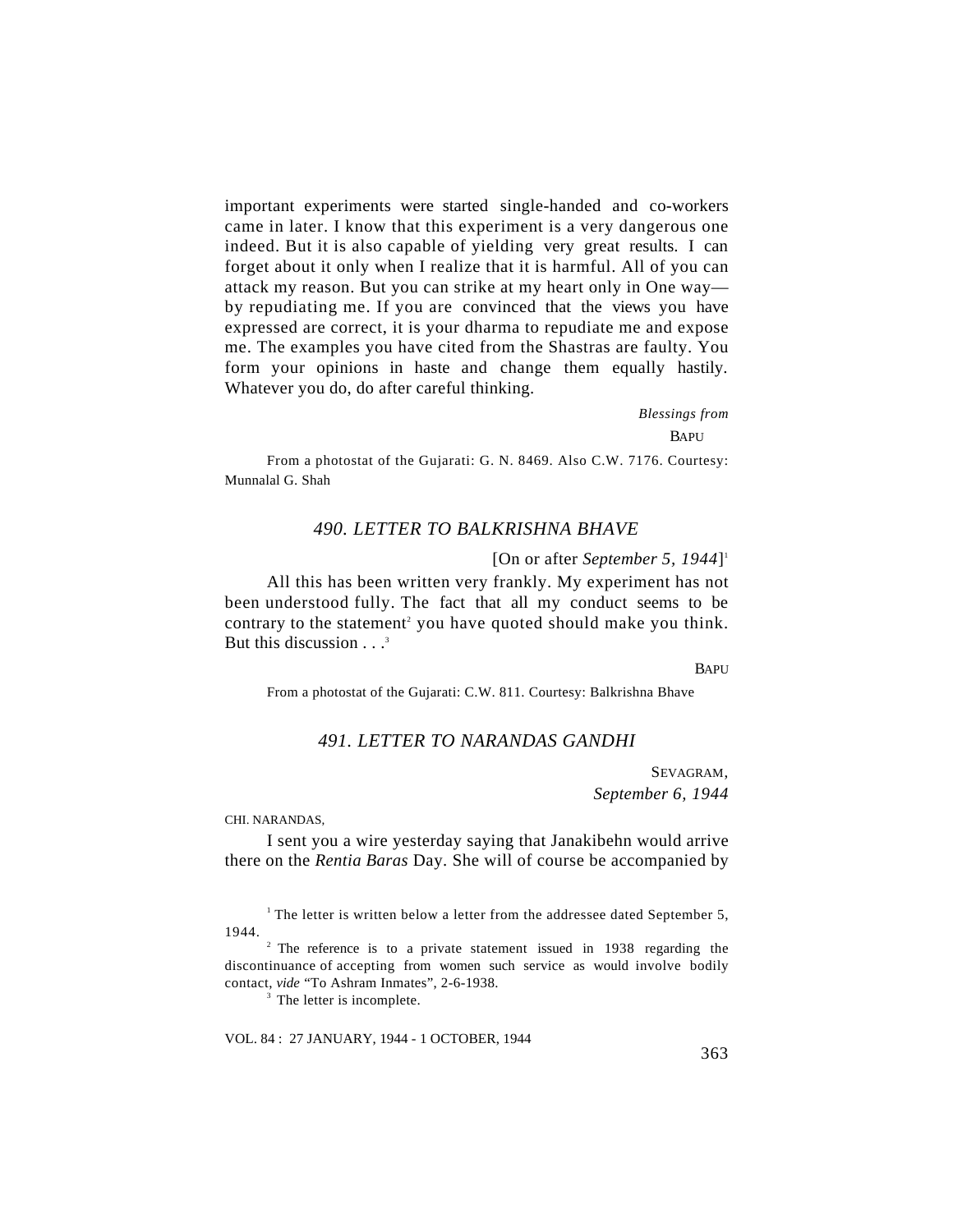somebody.

About the fund, do what I have suggested in my letter.<sup>1</sup> I will, however, do whatever I can. Kanaiyo will write more.

I am likely to be in Bombay on the 9th.

*Blessings from* **BAPU** 

[PS.]

You have entered the sixtieth year of your life, haven't you? We must all try to live up to a hundred. You have much work to do yet.

*Blessings from*

**BAPU** 

From a microfilm of the Gujarati: M.M.U./II. Also C.W. 8612. Courtesy: Narandas Gandhi

# *492. LETTER TO VIJYALAKSHMI PANDIT*

SEVAGRAM, *September 6, 1944*

CHI. SARUP,

I want to include your name as a trustee for the Kasturba [Memorial] Fund. But I can have your name only if you can give time for it and attend the Trust meetings and you are fully convinced of the object of the Trust, namely, that it will be utilized only for the children and women of the villages of India. Inform me telegraphically. I shall be in Bombay on the 9th and 10th.

*Blessings from*

**BAPU** 

From a copy of the Hindi: Pyarelal Papers. Courtesy: Pyarelal

<sup>1</sup> Vide "Letter to Narandas Gandhi", 31-8-1944.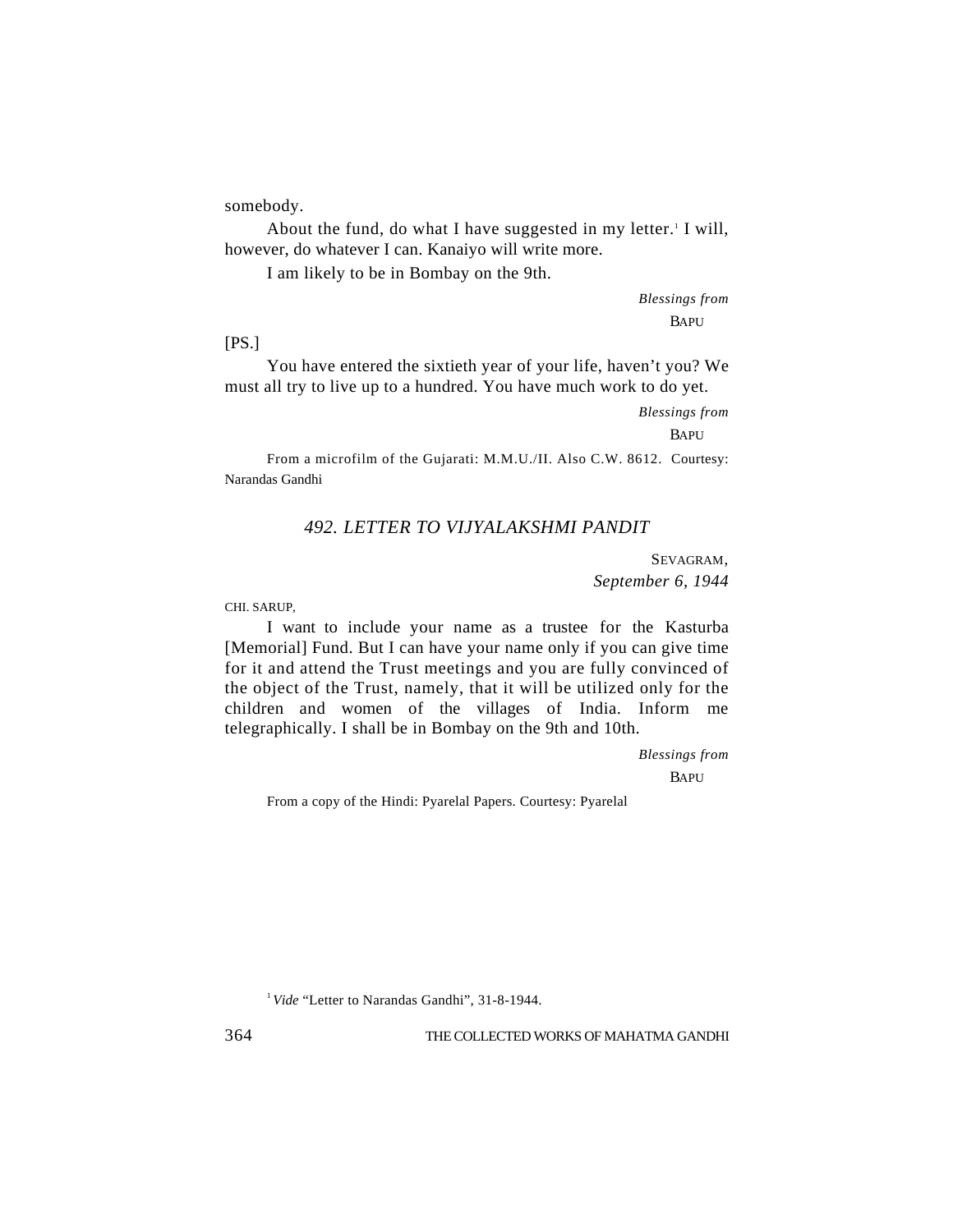### *493. TALK WITH STUDENTS' DELEGATION*<sup>1</sup>

#### *September 6, 1944*

H. P. MISHRA: We won't like your seeing Mr. Jinnah as you are likely to be duped and the Hindus are likely to be exploited by Mr. Jinnah at our cost.<sup>2</sup>

GANDHIJI: I will not ignore or compromise a single interest, be sure.

Students from Bengal who requested Mahatma Gandhi not to decide on a settlement were asked by the Mahatma:

Have I not done any good for Hindus?

Hari Prasanna Mishra questioned Mahatma Gandhi whether he accepted responsibility for what was going on in Bengal resulting from the Communal Award. To this Gandhiji replied:

How can I?

The Bengal students requested Mahatmaji to leave the communal question to the Sabha and the League.<sup>3</sup>

Mahatma Gandhi assured the students that he would not do anything without consulting Bengal. Despite these assurances, the students informed Gandhiji of their intention to continue picketing and Gandhiji replied:

If you thus prevent me, I will have to wire Mr. Jinnah that I am arrested and so postpone the meeting.

*The Hindu*, 9-9-1944, and *The Hitavada*, 8-9-1944

## *494. LETTER TO MASTERJI MAHARAJ*

SEVAGRAM, WARDHA, *September 7, 1944*

 $MASTERJI MAHARAJ<sup>4</sup>,$ 

Thank you for the cheque you have sent for the Kasturba Memorial Fund. I hope to see you some day.

*Yours,*

M. K. GANDHI

From a photostat of the Hindi: G.N. 2167

<sup>1</sup> The students, led by Hari Prasanna Mishra, General Secretary of the All-India Hindu Students' Federation, picketed Gandhiji's hut in Sevagram.

<sup>2</sup>These two sentences are from *The Hitavada*.

3 *ibid*

4 One of the gurus of the Radhaswami sect of Hindus

VOL. 84 : 27 JANUARY, 1944 - 1 OCTOBER, 1944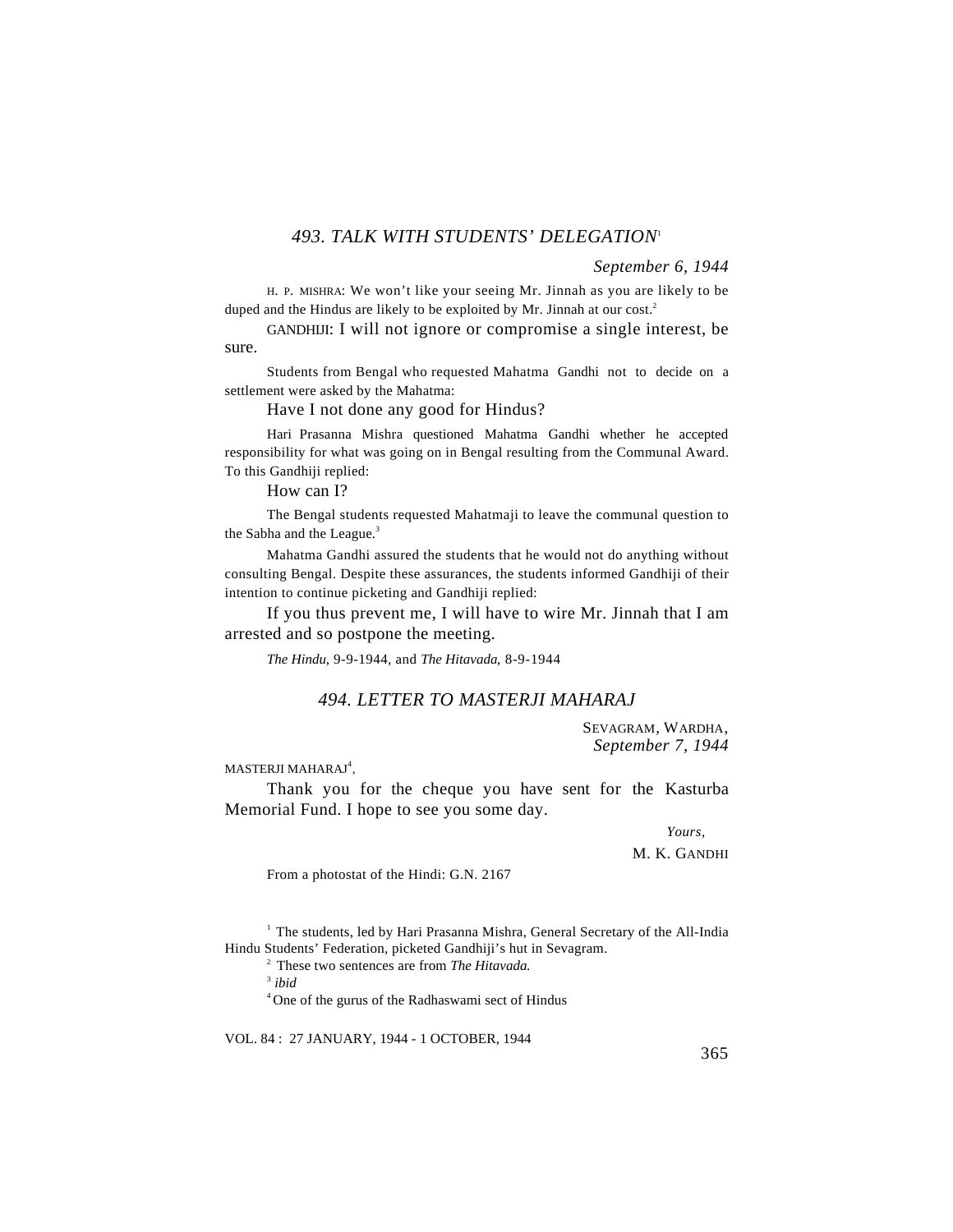*September 7, 1944*

BHAI BAGARJI,

I send herewith a letter<sup>1</sup> for Masterji Maharaj acknowledging receipt of his cheque. I have written this with the pen you gave me.

*Yours,* 

M. K. GANDHI

From a photostat of the Hindi: G.N. 2162

## *496. A CIRCULAR LETTER*

SEVAGRAM, *September 8, 1944*

BHAI,

Day before yesterday, that is, on the night of the 6th, Shri Deshpandeji told me that Jajuji is not fit for the post of Secretary as he does not have administrative, that is, management talent although he is a saintly man. He can hold the highest position in a society of saints. In support of his opinion he told me that the Provincial Secretaries or Agents of the A.I.S.A., who have returned from here, have all gone back disappointed and helpless. Therefore, hefears that the A.I.S.A. is going to die under its own weight. If this is true, as head of the A.I.S.A., I have to give it a second thought because my experience is completely contrary to Deshpandeji's opinion. My experience tells me that true saintliness implies efficiency, and Jajuji is a living embodiment of this truth. I have, therefore, decided to have Jajuji's administrative talents verified. I have already talked to Jajuji and he also agrees to this. If you have accepted Jajuji as Secretary out of despair and only to please me, you have not been truly faithful to the A.I.S.A. and if Deshpande's prophecy comes true and the A.I.S.A. comes to nought, in my opinion, it will not be on account of Jajuji but due to your own weakness. How can any secretary, however able, attain success without the whole-hearted co-operation of his subordinates? The A.I.S.A. has no power to compel any one. Its strength lies in the whole-hearted co-operation among all its office-

<sup>1</sup>*Vide* the preceding item.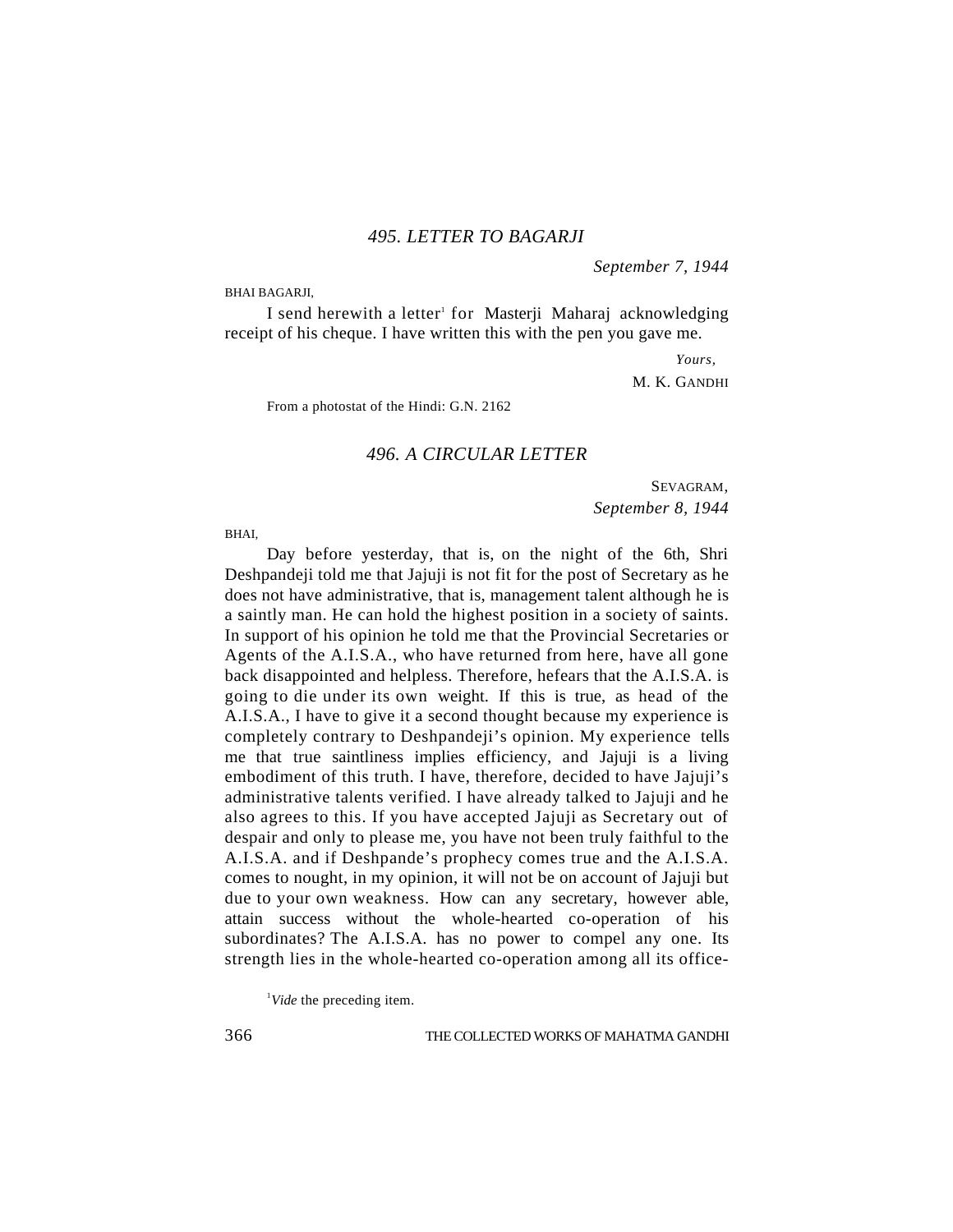bearers, i.e., their mutual love and fellow-feeling. If this is lacking nothing avails. Please, therefore, let me have your true opinion whether Jajuji is unfit for the secretaryship, whether he lacks administrative talents, whether you have reluctantly accepted his candidature. If your answer is in support of Deshpandeji's statement, please write to me substantiating your objections with concrete instances so that I can decide the course of my duty.

Kindly send an early reply.

*Yours,*

From a copy of the Hindi: Pyarelal Papers. Courtesy: Pyarelal

### *497. LETTER TO T. B. SAPRU*

ON THE WAY TO BOMBAY, *September 8, 1944*

DEAR SIR TEJ,

I have your letter. I am going in hope but without expectation. So if I return empty-handed, I shall not be disappointed. I hope you will find the patient substantially on the ro[ad] to full recovery.

*Yours sincerely,* M. K. GANDHI Gandhi-Sapru Papers. Courtesy: National Library, Calcutta. Also G.N. 7575

## *498. LETTER TO BISHOP OF RANGOON*

ON THE TRAIN FOR BOMBAY, *September 9, 1944*

DEAR FRIEND,

I have your kind letter bringing me your good wishes. I am in God's good hands. I fancy I understand what you mean.

> *Yours sincerely,* M. K. GANDHI

RT. REVD. BISHOP OF RANGOON HOTEL CECIL DELHI

From a copy: Pyarelal Papers. Courtesy: Pyarelal

VOL. 84 : 27 JANUARY, 1944 - 1 OCTOBER, 1944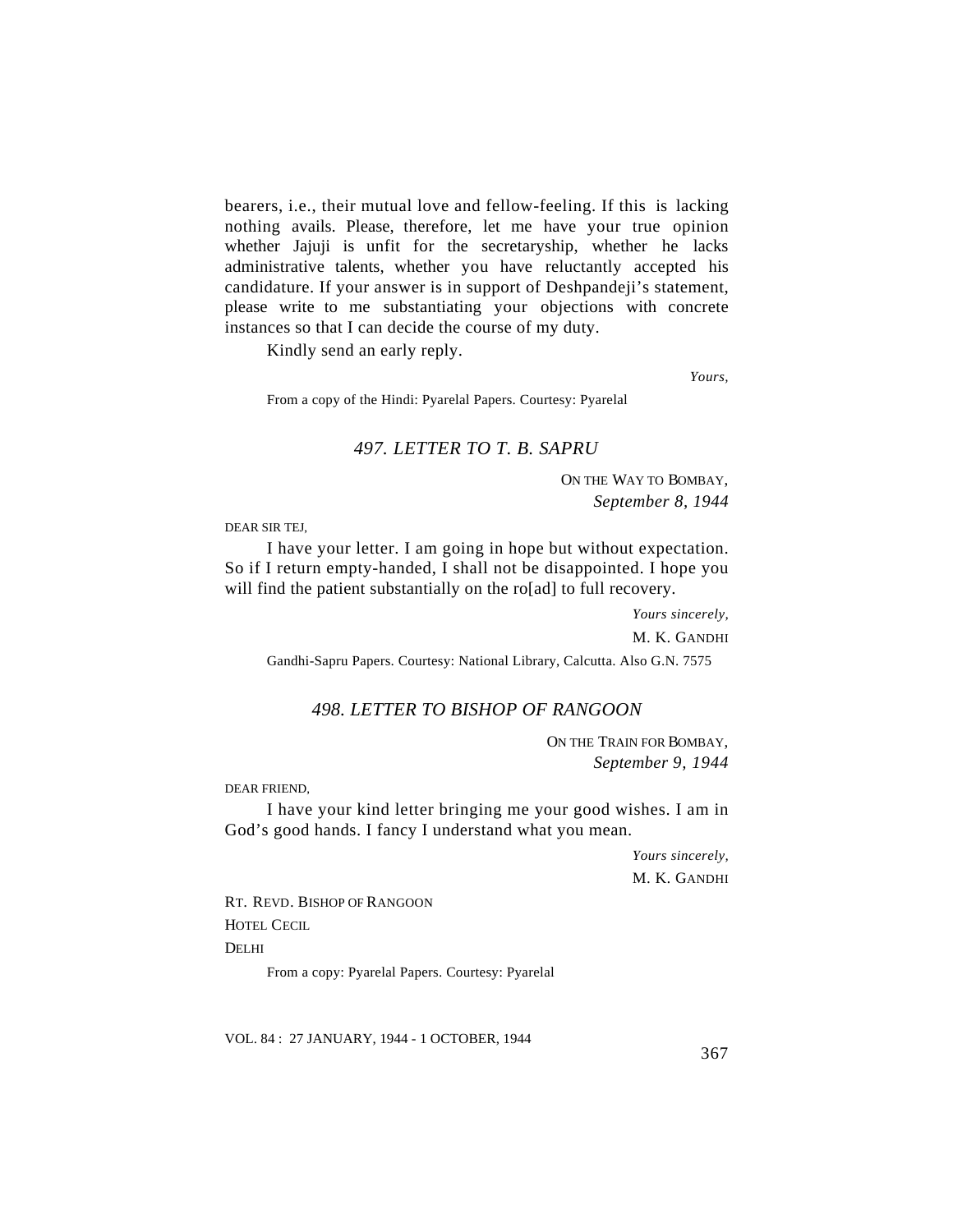## *499. LETTER TO SECRETARY, KASTURBA MEMORIAL FUND*

BIRLA HOUSE, BOMBAY, *September 9, 1944*

DEAR FRIEND,

I am enclosing herewith a scheme outlining the curriculum for the education of women for your consideration.

*Yours sincerely,*

**SECRETARY** 

KASTURBA NATIONAL MEMORIAL FUND COMMITTEE

SCINDIA HOUSE

**BOMBAY** 

From a copy : Pyarelal Papers. Nehru Memorial Museum and Library. Courtesy: Beladevi Nayyar and Dr. Sushila Nayyar

### *500. LETTER TO SUDHIR GHOSH*

BIRLA HOUSE, BOMBAY, *September 9, 1944*

DEAR FRIEND,

Gandhiji desires me to thank you for your letter of the 29th August enclosing a letter from Mr. Graham White.

You certainly can come to Sevagram with Mrs. Ghosh on Gandhiji's return after the meeting with Quaid-e-Azam Jinnah.

> *Yours sincerely,* PYARELAL

SRI SUDHIR GHOSH

TISCO HOTEL

JAMSHEDPUR

From a copy : Pyarelal Papers. Nehru Memorial Museum and Library. Courtesy : Beladevi Nayyar and Dr. Sushila Nayyar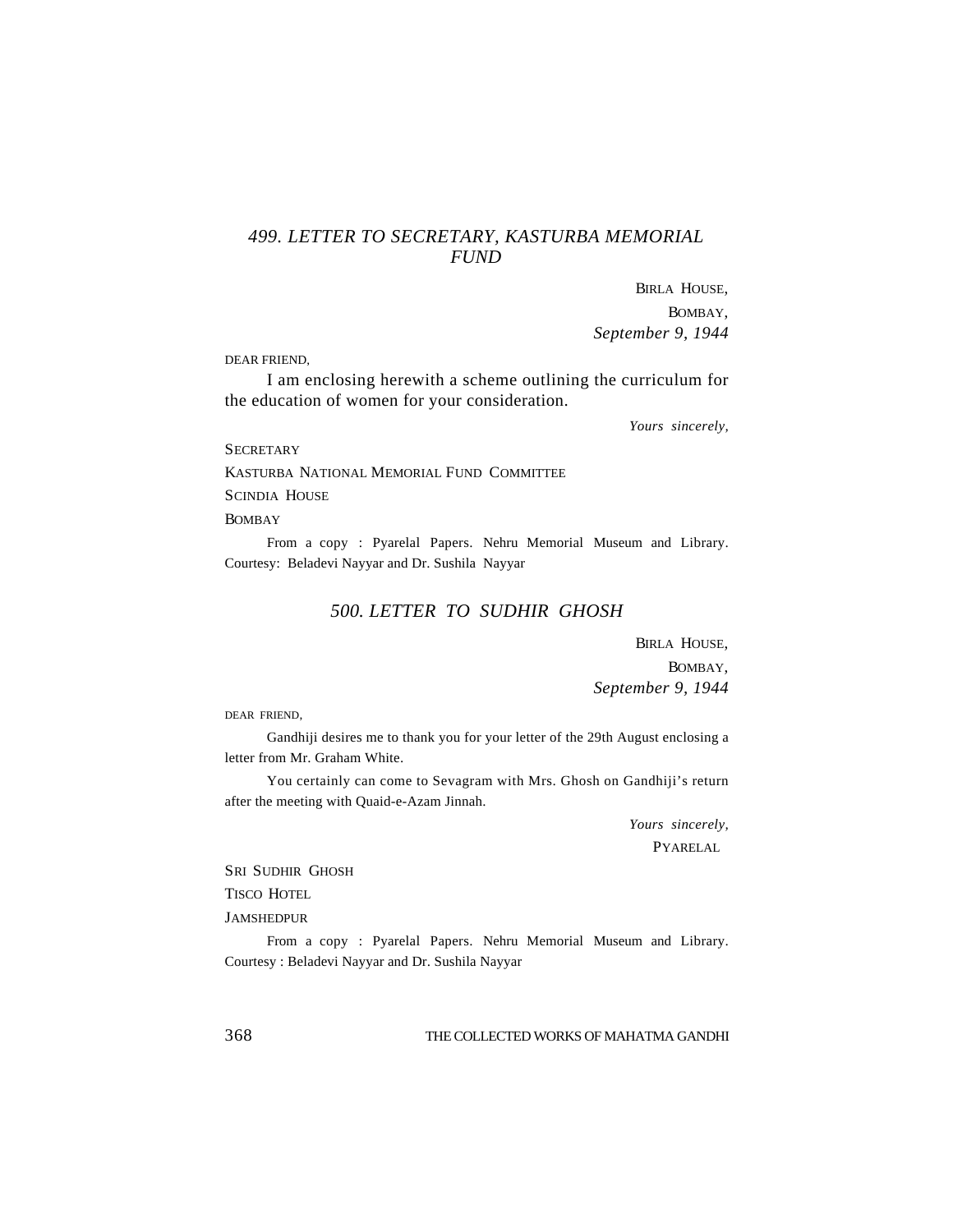## *501. TALK WITH M. A. JINNAH*<sup>1</sup>

BOMBAY, *September 9, 1944*

It was a test of my patience. . . . I am amazed at my own patience. However, it was a friendly talk.

His (Jinnah's) contempt for your Formula (Rajaji Formula) and his eontempt for you is staggering. You rose in my estimation that you could have talked to him for all those hours and that you should have taken the trouble to draw up that formula.

He says you have accepted his demand and so should I. I said, "I endorse Rajaji's Formula and you can call it Pakistan if you like." He talked of the Lahore Resolution<sup>2</sup>. I said, "I have not studied it and I do not want to talk about it. Let us talk about Rajaji's Formula and you can point out any flaws that you find there."

In the middle of the talk he came back to the old ghost: "I thought you had come here as a Hindu, as a representative of the Hindu Congress." I said, "No, I have come here neither as a Hindu nor as a representative of the Congress. I have come here as an individual. You can talk to me as an individual or as the President of the League, whichever way you prefer. If you had agreed with Rajaji and accepted his Formula, you and he would have gone before your respective organizations and pleaded with them to accept it. That is why Rajaji came to you. You would then have placed it before other parties, too, in the same way. Now you and I have to do it." He said he was the President of the League. Where was the basis for a talk if I was there representing nobody except myself? Who was to deliver the goods? I was the same man as he had found me in 1939. There was no change in me. I almost felt like saying, "Yes, I am the same man and since you think it is no use talking to me, I will go away." But I resisted the temptation. I told him, "Is it not worth your while to convert an individual? I am the same man no doubt. You can change my views if you can and I will support you whole-heartedly." "Yes, I

<sup>&</sup>lt;sup>1</sup>The meeting lasted three and a quarter hours. Gandhiji reported the talk to C. Rajagopalachari.

<sup>2</sup>Of March 23, 1940; *vide* Appendix "Resolution Passed by All-India Muslim League", 23-3-1940.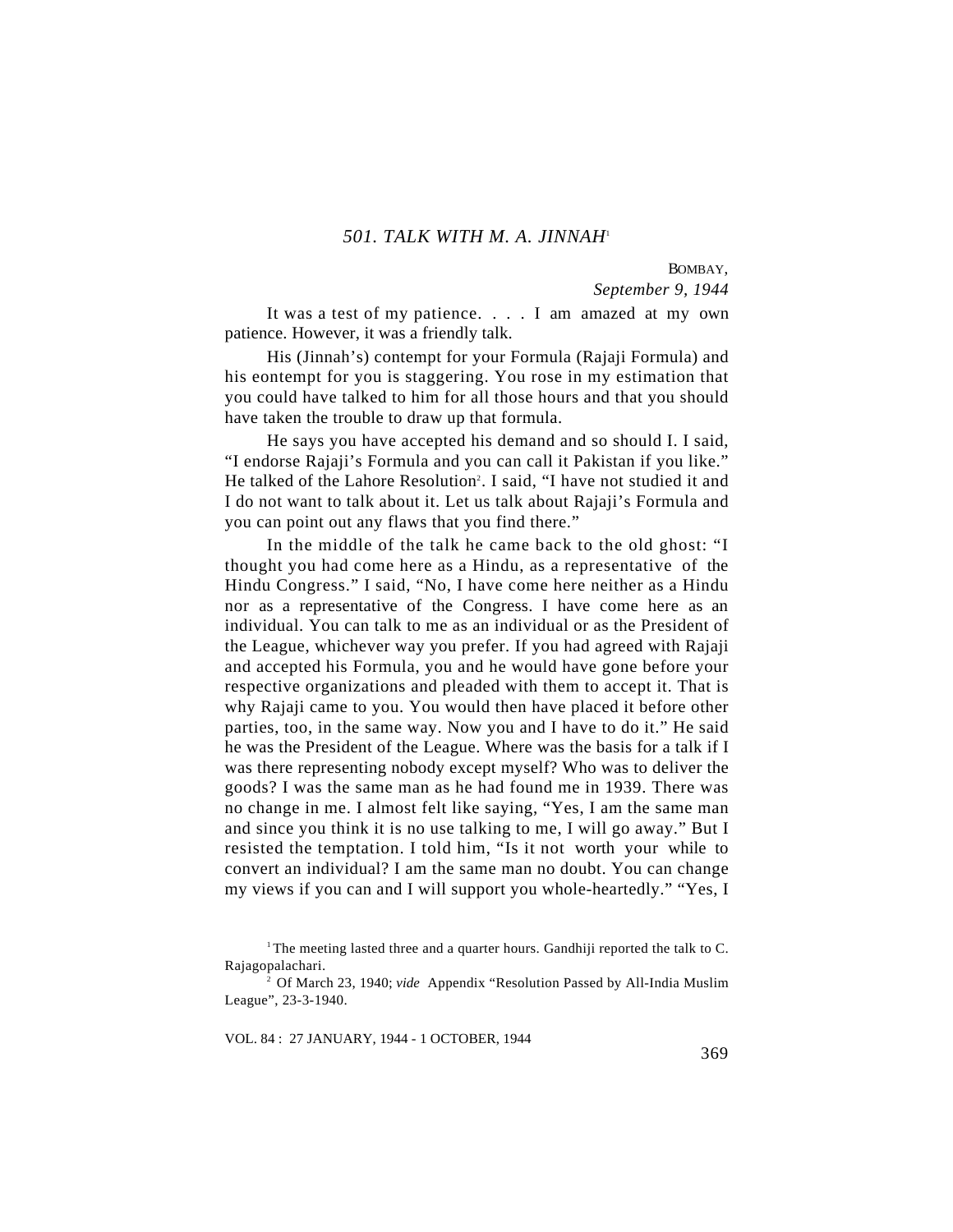know, if I can convert you, you will be my Ali<sup>1</sup>," he said.<sup>2</sup>

He said I should concede Pakistan and he would go the whole length with me. He would go to jail, he would even face bullets. I said, "I will stand by your side to face them." "You may not," he said. "Try me," I replied.

We came back to the Formula. He wants Pakistan now, not after independence. "We will have independence for Pakistan and Hindustan," he said. "We should come to an agreement and then go to the Government and ask them to accept it, force them to accept our solution." I said I could never be a party to that. I could never ask the Britishers to impose partition on India. "If you all want to separate, I can't stop you. I have not got the power to compel you and I would not use it if I had." He said, "The Muslims want Pakistan. The League represents the Muslims and it wants separation." I said, "I agree the League is the most powerful Muslim organization. I might even concede that you as its President represent the Muslims of India, but that does not mean that all Muslims want Pakistan. Put it to the vote of all the inhabitants of the area and see." He said, "Why should you ask non-Muslims?" I said, "You cannot possibly deprive a section of the population of its vote. You must carry them with you, and if you are in the majority why should you be afraid?" I told him of what Kiron Shankar Roy had said to me "If the worst comes to the worst, we in Bengal will all go in Pakistan, but for goodness sake do not partition Bengal. Do not vivisect it."

"If you are in majority," I said, "you will have your choice. I know it is a bad thing for you, but if you want it all the same you will have it. But that will be an adjustment between you and me. It cannot occur while the Britishers are here."

He began to cross-examine me on the various clauses of the Formula. I said to him, "If you want clarification of those things, is it not better to have it from the author of the Formula?" "Oh, no", he did not want that. I said, "What is the use of your cross-examining me?"

He recollected himself. "Oh, no. I am not cross-examining you", and then added: "I have been a lawyer all my life and my

 $<sup>1</sup>$ A cousin and son-in-law of the Prophet. He was among the first to accept the</sup> Prophet's message.

 $2$  According to the source, Gandhiji observed afterwards: "It was a most revealing remark. I was meeting the prophet of Pakistan looking for his Ali!"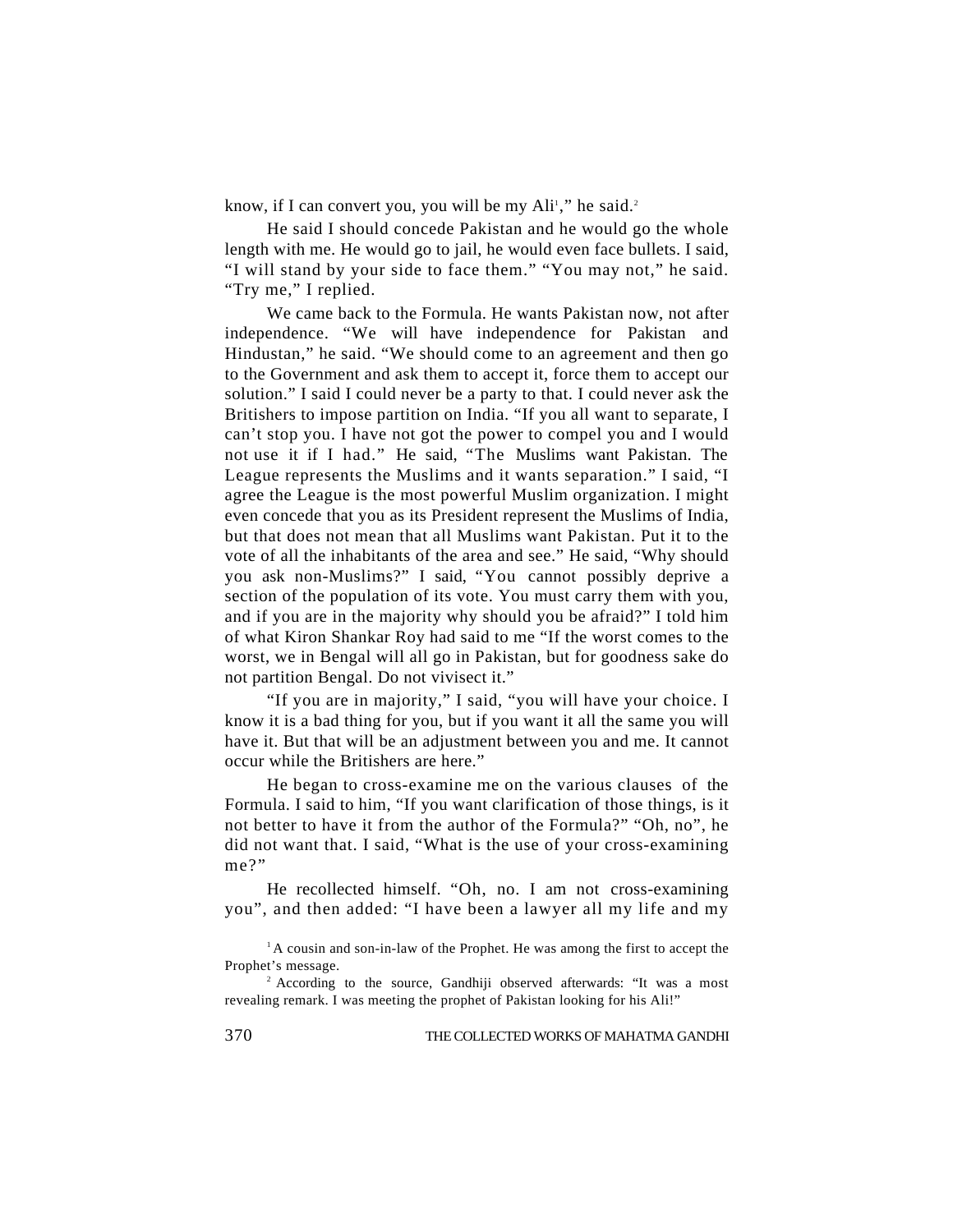manner may have suggested that I was cross-examining you." I asked him to reduce to writing his objections to the Formula. He was disinclined. "Must I do so?" he asked. "Yes, I would like you to." He agreed.

In the end he said, "I would like to come to an agreement with you." I answered, "You remember that I have said that we should meet not to separate till we had come to an agreement. He said, yes, he agreed. I suggested, "Should we put that also in our statement?"<sup>1</sup> He said, "No, better not. Nevertheless that will be the understanding between us and the cordiality and friendliness of our talk will be reflected in our public utterances, too."<sup>2</sup>

*Mahatma Gandhi—The Last Phase*, Vol. I, Book I, pp. 84-6

## *502. INTERVIEW TO THE PRESS*<sup>3</sup>

#### *September 9, 1944*

"We have had frank and friendly talks and we are resuming our talks on Monday at 5.30 p.m. Tomorrow is the 21st day of Ramzan<sup>4</sup> and, therefore, all Mussalmans have to observe it. And I have, therefore, requested Mr. Gandhi to oblige me not to have a meeting on the 21st day of Ramzan." Here Gandhiji interrupted and said:

No obliging; willing to surrender.

*Mahatma*, Vol. VI, p. 341

<sup>1</sup> Vide the following item.

 $2$  After Gandhiji gave this report to C. Rajagopalachari the following conversation took place:

RAJAJI: Do you think he wants a settlement?

GANDHIJI: I am not certain. He thought he probably did.

RAJAJI: Then you will get it through.

GANDHIJI: Yes. . . . If the right word comes to me.

 $3$  At the end of the first day's talks, M. A. Jinnah, on behalf of Gandhiji and himself, dictated this statement. Earlier, in reply to a question by a newsman whether he had brought anything from Jinnah, Gandhiji had said: "Only flowers."

<sup>4</sup> Ninth month of the Hijri year in which Muslims observe fast during daytime.

VOL. 84 : 27 JANUARY, 1944 - 1 OCTOBER, 1944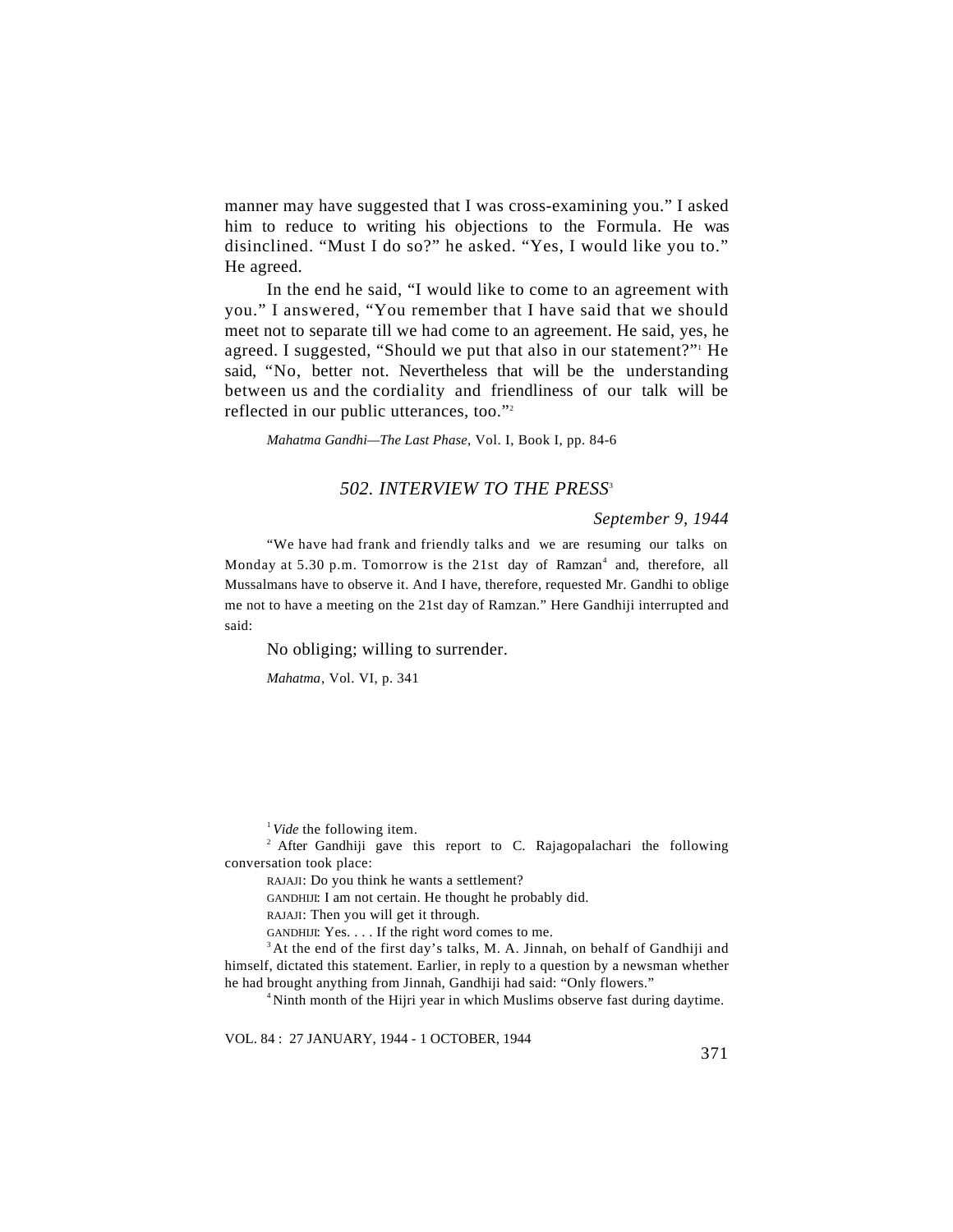## *503. LETTER TO VICEROY*

CAMP "BIRLA HOUSE", BOMBAY, *September 10, 1944*

DEAR FRIEND,

I wrote<sup>1</sup> to you on July 17, 1944, asking you kindly to send a letter of same date addressed to the Prime Minister. May I know whether that letter was sent as requested? I am asking because so far I have had no acknowledgement of my letter.

> *I am, Yours sincerely,* M. K. GANDHI

H. E. THE VICEROY VICEROY'S HOUSE NEW DELHI

From a copy: C.W. 10500. Courtesy: India Office Library, London

## *504. LETTER TO WANDA DYNOWSKA*

BOMBAY, *September 10, 1944*

DEAR  $IIMA<sup>2</sup>$ 

All I can say about the affliction through which Poland is passing is that no small nation of Europe is to expect any real help from the Allied Powers in spite of their professions to the contrary. You know I proposed a solution. It was summarily rejected. Let us rely upon God, the Rock of Ages.

With love,

*Yours,*

BAPU

From a photostat: G.N. 1206. Also C.W. 5101. Courtesy: Wanda Dynowska

<sup>1</sup> Vide "Letter to Winston Churchill", 17-7-1944. 2 *ibid.*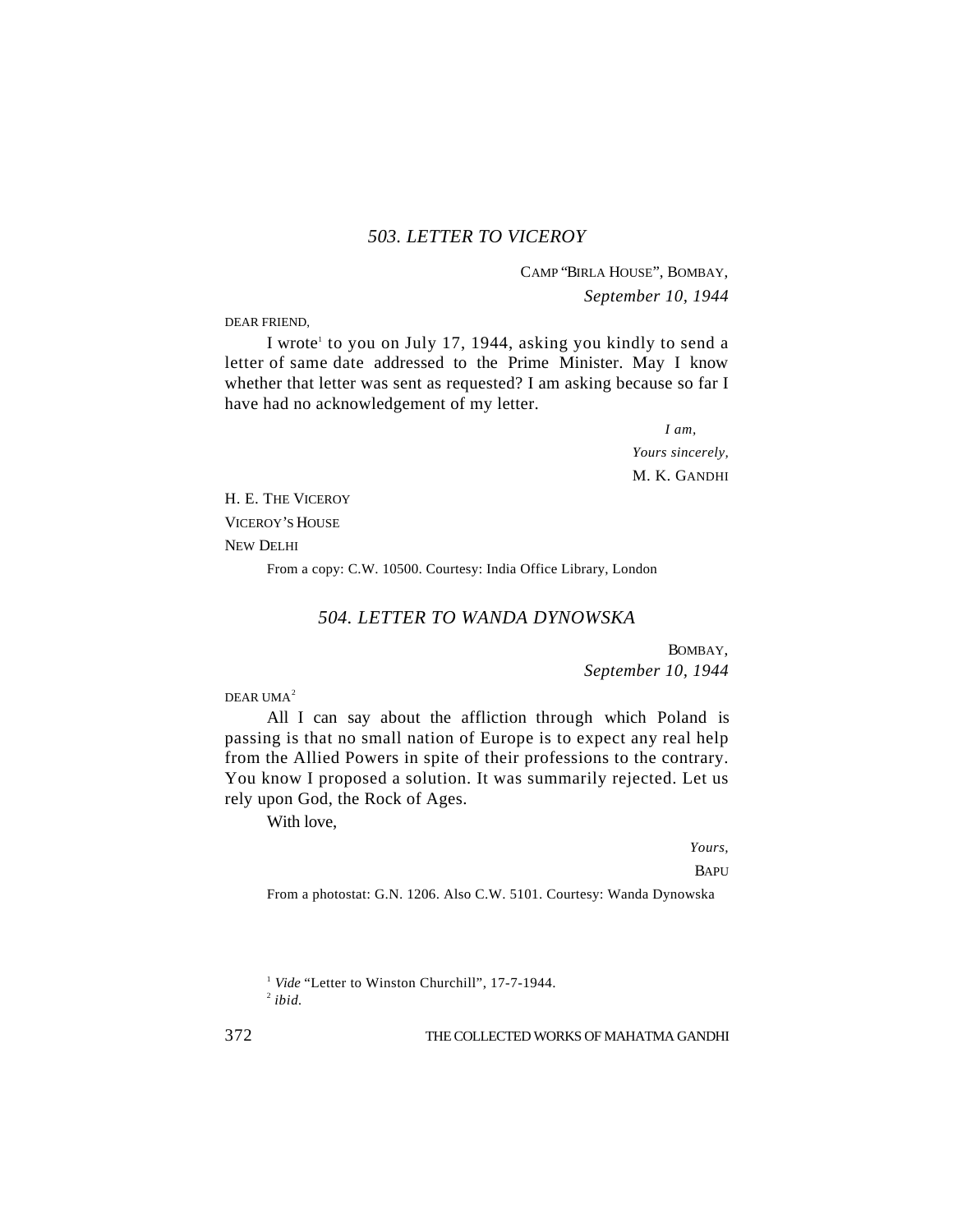## *505. TELEGRAM TO NARANDAS GANDHI*

BOMBAY, *September 11, 1944*

NARANDAS GANDHI

RASHTRIYASHALA

RAJKOT

KAMALNAYAN COMING WITH JANAKIDEVI['S]  $MESSAGE<sup>1</sup>$ . KEEP HIM NOT LONGER THAN THREE DAYS.

**BAPU** 

From a microfilm: M.M.U./II. Also C.W. 8614. Courtesy: Narandas Gandhi

#### *506. LETTER TO M. A. JINNAH*

*September 11, 1944*

#### DEAR QUAID-E-AZAM,

I received your letter<sup>2</sup> yesterday at 3.30 p.m. I was in the midst of appointments. I hasten to reply at the earliest opportunity.

I have said in my letter to you, it is implied in the Rajaji Formula and I have stated publicly that I have approached you as an individual. My life mission has been Hindu-Muslim unity, which I want for its own sake, but which is not to be achieved without the foreign ruling power being ousted. Hence the first condition of the exercise of the right of self-determination is achieving independence by the joint action of all the parties and groups composing India. If such joint action is unfortunately impossible, then too. I must fight with the assistance of such elements as can be brought together. I am glad, therefore, that you did not break off our talks when I refused to assume or accept a representative capacity. Of course I am pledged to use all the influence I may have with the Congress to ratify my agreement with you. May I remind you that the Rajaji Formula was designed in the first instance for your acceptance, and submission thereafter to the League?

It is true that I said an ocean separated you and me in outlook.

<sup>1</sup> Vide also telegram and letters to the addressee, "Telegram to Narandas Gandhi", 5-9-1944; "Letter to Narandas Gandhi", 6-9-1944 and 10/12-9-1944.

<sup>2</sup> Dated September 10; *vide* Appendix "Letter from M. A. Jinnah", 10-9-1944.

VOL. 84 : 27 JANUARY, 1944 - 1 OCTOBER, 1944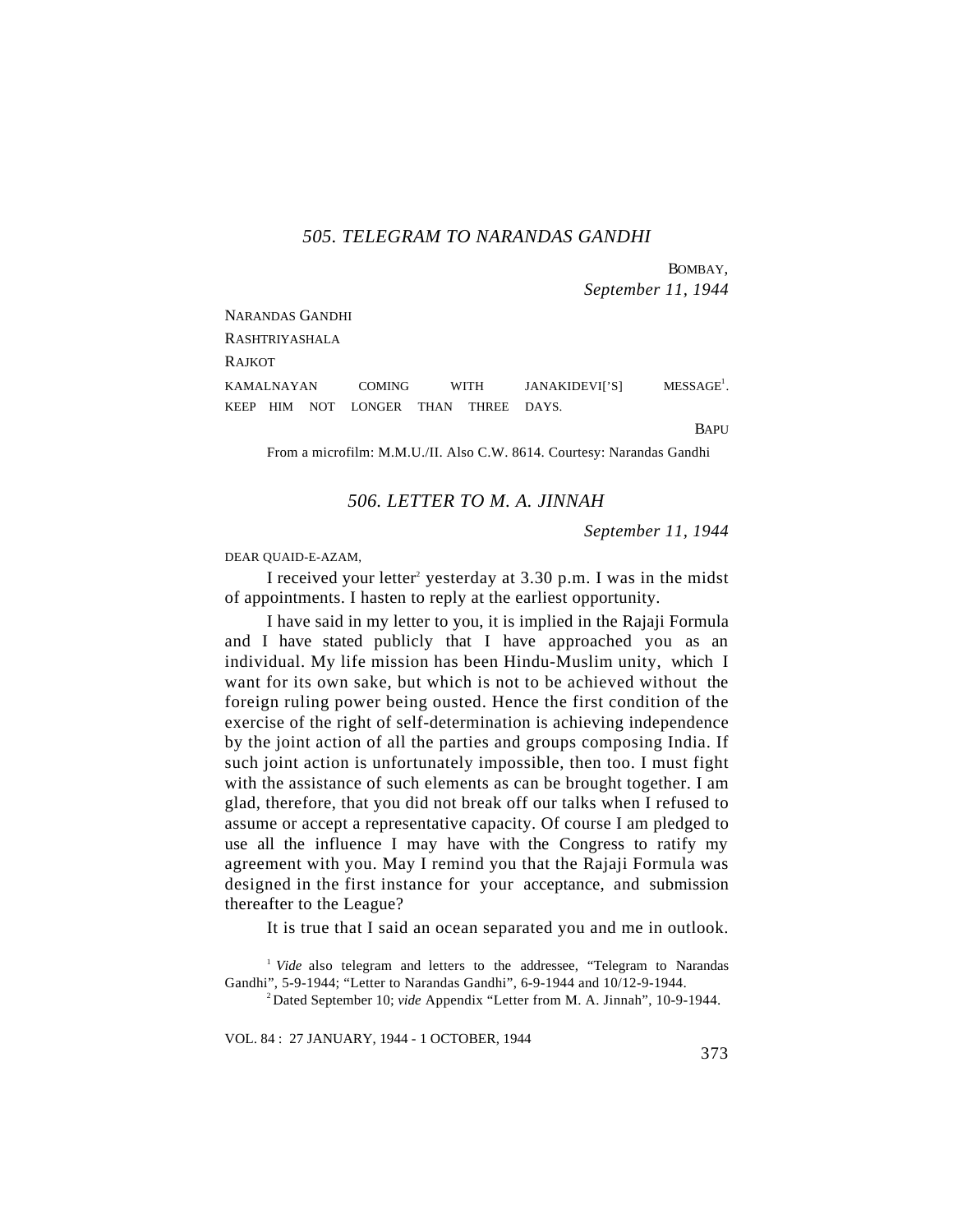But that had no reference to the Lahore Resolution of the League. The Lahore Resolution is indefinite. Rajaji has taken from it the substance and given it a shape.

Now for the points raised by you:

1. I have already answered this in the foregoing.

2. The constitution will be framed by the Provisional Government contemplated in the Formula or an authority specially set up by it after the British power is withdrawn. The independence contemplated is of the whole of India as it stands.

The basis for the formation of Provisional Interim Government will have to be agreed to between the League and the Congress.

3. The Commission will be appointed by the Provisional Government. "Absolute majority" means a clear majority over non-Muslim elements as in Sind, Baluchistan or the Frontier Province. The form of plebiscite and the franchise must be a matter for discussion.

4. "All parties" means, the parties interested.

5. "Mutual agreement" means agreement between contracting parties. "Safeguarding defence, etc.," means for me a central or joint board of control. Safeguarding means safeguarding against all who may put the common interests in jeopardy.

6. The power is to be transferred to the nation, that is, to the Provisional Government. The Formula contemplates peaceful transfer by the British Government. So far as I am concerned I would like the transfer to take place as early as possible.<sup>1</sup>

> *Yours sincerely* M. K. GANDHI

*The Hindu,* 29-9-1944

# *507. SPEECH AT PRAYER MEETING*

*September 11, 1944*

Speaking in Hindustani<sup>2</sup> at the end of the prayers at Bombay, on September 11, Gandhiji as usual appealed for contributions to the Harijan Fund. Referring next to the exuberant affection of the crowd on the previous evening he said that after

<sup>1</sup> For the addressee's reply, *vide* Appendix "Letter from M. A. Jinnah", 11-9-1944.

 $2$  The Hindustani version is not available.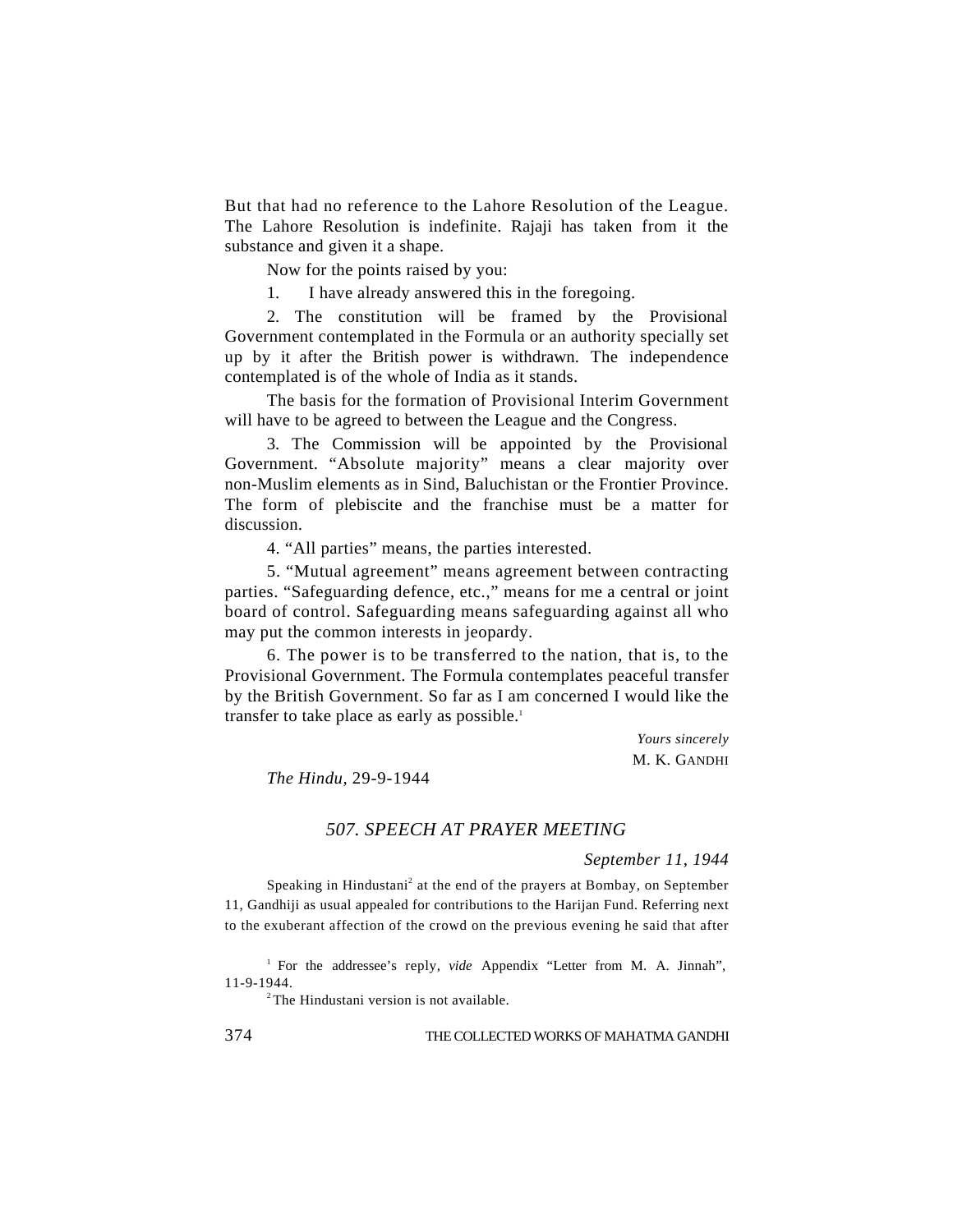years of training such exhibition was a reflection on the good name of Bombay. It was a bad sign. But for the precautions taken on the spur of the moment he and some of the sisters accompanying him might have been hurt and so too Mr. Shantikumar<sup>1</sup>. And what is more, in the confusion, the latter might have easily lost the Harijan purse that he was carrying. They knew how jealous he was of every pie belonging to the Harijans. Therefore he requested the public never again to repeat the performance of the day before. Why should the volunteers have to form a cordon around him? He did not want to have any guard. God alone was his guard. He was doing God's work and he had faith that so long as He required his services He would protect him.

Referring to his meeting with Mr. Jinnah, he said, he knew how eager they must be to be acquainted with the progress of the talks. It was a natural eagerness on their part which he would like to satisfy as far as possible consistently with the interest of the cause which they all shared with him in common.

All that he could say at the present stage was that Jinnah Saheb and he had met as old friends on Saturday (September 9), and again that day (Monday). He added that they would be meeting again the next day from 10.30 a.m. to 1 p.m. and from 5.30 to 7 p.m. This would leave them a little time to attend to other work and to digest the substance of the talks. They fully realized what a heavy responsibility rested on their shoulders. They knew that millions were watching the talks and were anxious that a settlement should be arrived at which would subserve the interests not of any particular group or community, but of the whole of India. Gandhiji said:

Our goal is the attainment of independence for the whole of India. It is for that we pray and are pledged to lay down our lives. Jinnah Saheb and I have only God between us as witness. My constant prayer these days is that He may so guide my speech that not a word might escape my lips so as to hurt the feelings of Jinnah Saheb or damage the cause that is dear to us both. I am sure the same is the case with Jinnah Saheb. He told me today, "If we part without coming to an agreement, we shall proclaim bankruptcy of wisdom on our part." What is more, the hopes of millions of our countrymen will be dashed to pieces. Today the eyes of all the oppressed people of the world are on us. We therefore are fully alive to our responsibility and are straining every nerve to come to a settlement. But we realize that ultimately the result lies in God's good hands. You should therefore all pray that He may guide us and give us wisdom to serve the cause of India.

An assurance that he would not sacrifice the interests of a single individual or

<sup>1</sup> Shantikumar N. Morarjee

VOL. 84 : 27 JANUARY, 1944 - 1 OCTOBER, 1944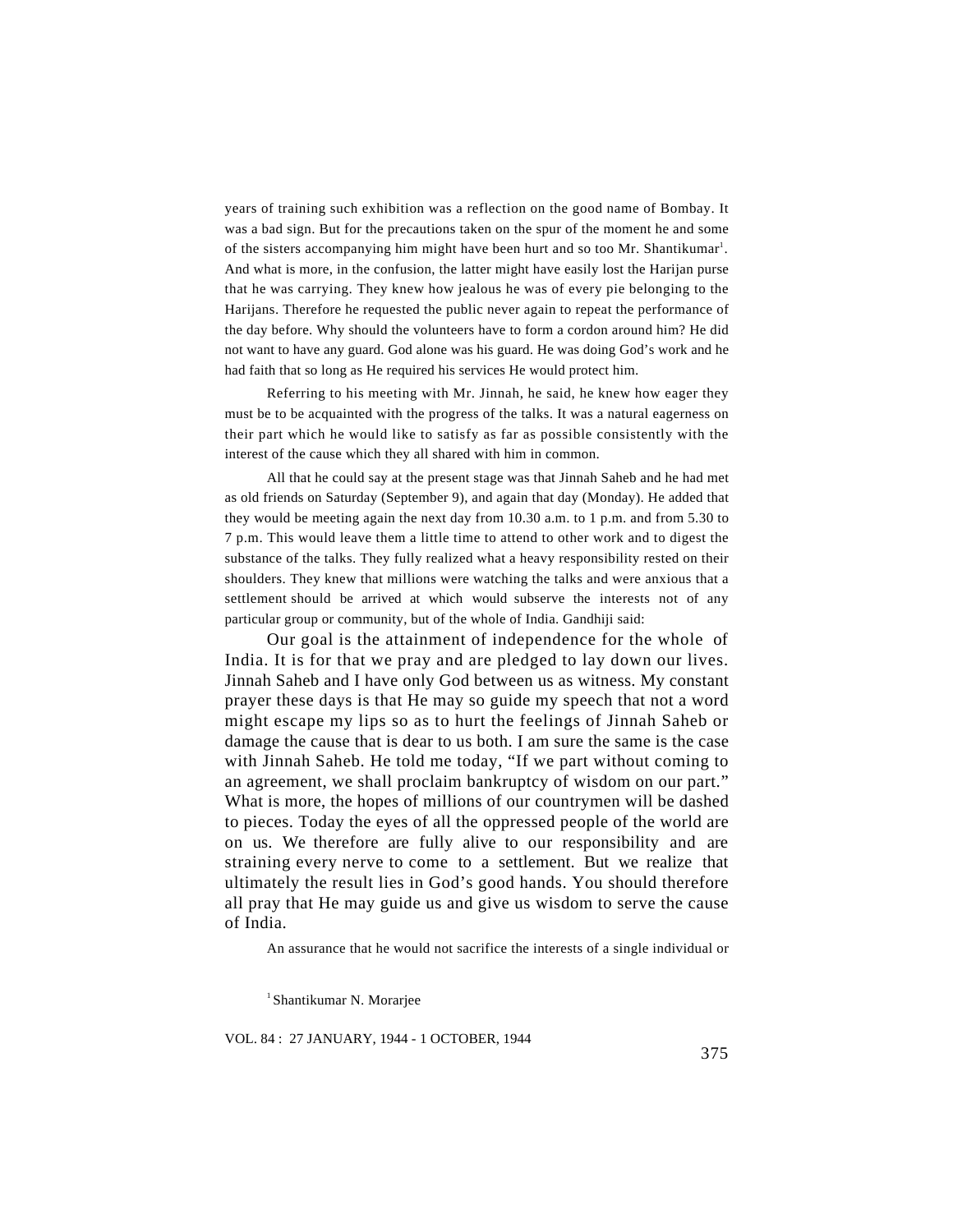community was given by Mahatma Gandhi.<sup>1</sup>

In conclusion, Mahatma Gandhi appealed to the Press to put a curb on their inventiveness and not to give free rein to their imagination. Since neither he nor Mr. Jinnah was opening his lips to anybody, there could be no question of leakage.

*Gandhi-Jinnah Talks*, pp. 38-9, and *The Hindu*, 13-9-1944

### *508. LETTER TO NARANDAS GANDHI*

BOMBAY,

*September 10/12, 1944*

CHI. NARANDAS,

I have your letter. I understand what you say. I like your suggestion. Give on loan to the Kathiawar Khadi Mandal the money not already invested. When a new association is formed, it may make its own arrangement. Make some suggestions regarding the new association. Consult friends there.

Janakibehn will not be able to go. Chi. Kamalnayan is going with her message. Do not detain him for more than a day or two. He is sparing time from an extremely tight schedule. I hope your programme will succeed. If the programme does not succeed so well there this time as in the previous years, console yourself with the thought that it is your own venture that has now become a country-wide movement. If, therefore, your little rivulet, which was the source, looks small in comparison, you should not feel bad about it. Whether I will live long enough to see the National Fund put to good use or whether others who follow me will manage it in a worthy manner, is entirely in God's hands. For us one step is enough.

*Blessings from*

**BAPU** 

[PS.]

#### *September 12, 1944*

On further reflection, I feel that our real money is neither gold nor silver nor copper, but yarn. And at present we have no rival in regard to that. How nice would it be if the quantity this time is much larger than before! I should be happy if in the end you become the

<sup>1</sup>This paragraph is from *The Hindu*.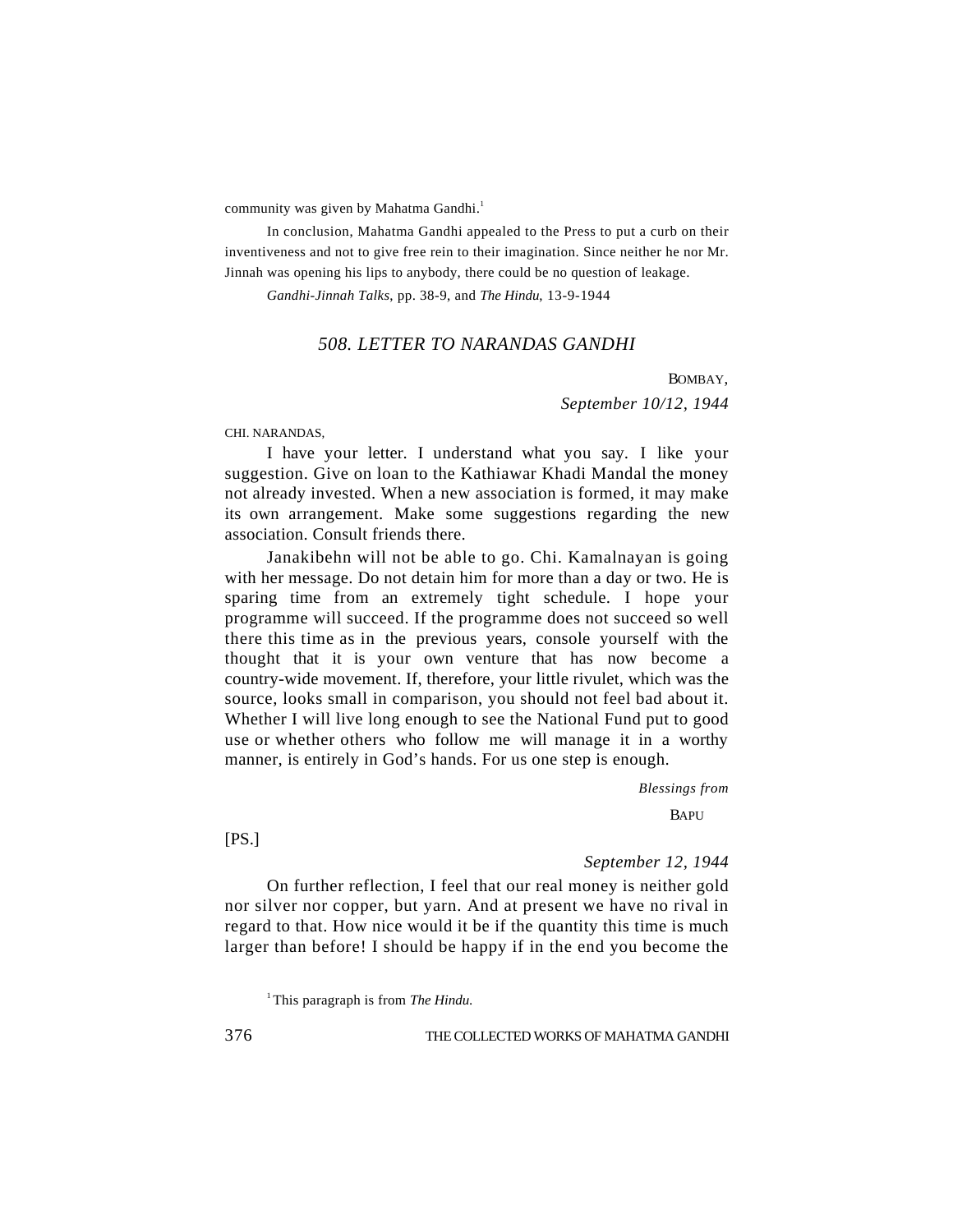first mint of yarn. Yarn is produced at many places. But not all of them become mints. Think what makes a mint what it is.

*Blessings from*

**BAPU** 

From a microfilm of the Gujarati: M.M.U./II. Also C.W. 8613. Courtesy: Narandas Gandhi

### *509. TALK WITH M. A. JINNAH*<sup>1</sup>

#### *September 12, 1944*

GANDHIJI: He drew a very alluring picture of the Government of Pakistan. It would be a perfect democracy. I asked him if he had not told me that democracy did not suit Indian conditions. He did not remember it. He asked me to tell him what he had said. So I told him all that and said that I might have misunderstood him. In that case he should correct me. But when I repeated in detail what he had said, he could not say no. He said, yes, he had said that, but that was with regard to imposed democracy.

Then he said, "Do you think it is a question of religious minority with us?" I said, "Yes." If not, he should tell me what it was. He harangued. I won't repeat all that here. I asked him what would happen to the other minorities in Pakistan: Sikhs, Christians, Depressed Classes, etc. He said they would be part of Pakistan. I asked him if he meant joint electorates. He knew I was coming to it. He said, yes, he would like them to be a part of the whole. He would explain the advantages of joint electorates, but if they wanted separate electorates they would have it. Sikhs would have Gurumukhi if they wanted and the Pakistan Government would give them financial aid. I asked, "What about Jats?" At first he pooh-poohed the idea. Then he said, "If they want it, they will also have it. They will have separate existence if they want it." I said, "What about Christians? They also want some place where they are in a majority and where they can rule, as for instance in Travancore?" He said that was a problem for the Hindus. I said supposing Travancore was in Pakistan? He said he would give it to them. He cited the instance of Newfoundland. The rest of the talk was nothing. I am to continue exploring his mind.<sup>2</sup>

*Mahatma Gandhi—The Last Phase*, Vol. I, Book I, p. 86

VOL. 84 : 27 JANUARY, 1944 - 1 OCTOBER, 1944

<sup>&</sup>lt;sup>1</sup> Gandhiji reported the talk to C. Rajagopalachari.

<sup>2</sup>For the discussion which followed with Rajaji, *vide* the following item.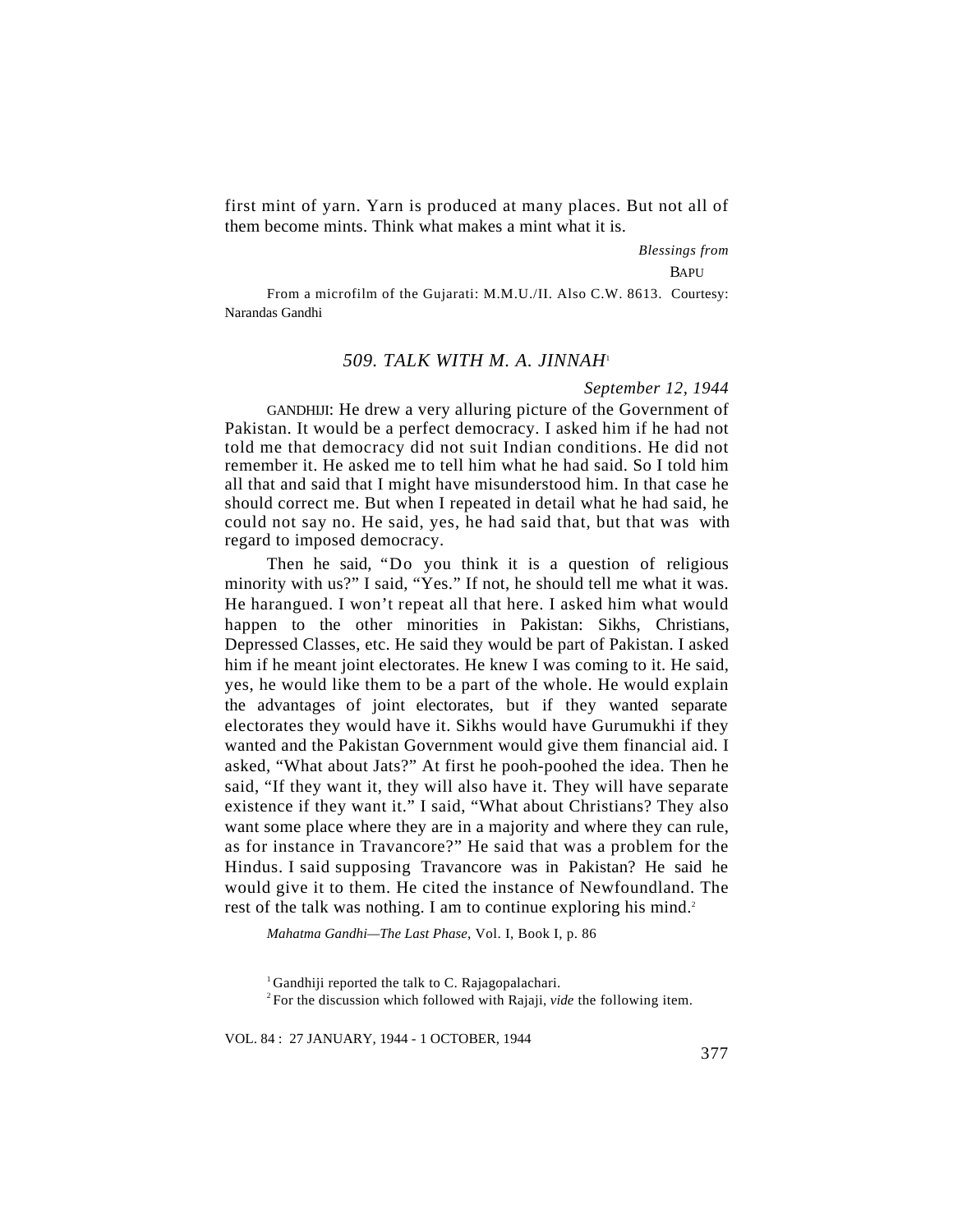## *510. DISCUSSION WITH C. RAJAGOPALACHARI*

BOMBAY, *September 12, 1944*

RAJAJI: Find out what  $he<sup>1</sup>$  wants.

GANDHIJI: Yes, that is what I am doing. I am to prove from his own mouth that the whole of the Pakistan proposition is absurd. I think he does not want to break. On my part I am not going to be in a hurry. But he can't expect me to endorse an undefined Pakistan.

RAJAJI: Do you think he will give up the claim?

GANDHIJI: He has to, if there is to be a settlement. He wants a settlement, but what he wants he does not know. I want to show him that your Formula is the only thing that he can reasonably ask for.

*Mahatma Gandhi—The Last Phase*, Vol. I, Book I, pp. 86-7

### *511. LETTER TO AHMED NAWAZ JUNG*

[After *September 12, 1944*] 2

JANAB NAWAB BAHADUR,

I have your English letter as also a Hindi translation of the holy Koran. I have with me the Hindi translation by Hasan Nizami Saheb. I shall try to compare both the translations. If you can, please send three more copies.

From the Hindi original: Pyarelal Papers. Courtesy: Pyarelal

### *512. TELEGRAM TO DR. SHAUKAT ANSARI*

BOMBAY, *September 13, 1944*

DOCTOR SHAUKAT ANSARI RAJPUR ROAD DELHI PLEASE CONVEY FARID MY CONDOLENCES OVER HIS LOSS.

**BAPU** 

From a copy: Pyarelal Papers. Courtesy: Pyarelal

 $<sup>1</sup>M$ . A. Jinnah</sup>

<sup>2</sup> This draft letter was written ill reply to the addressee's letter dated September 12, 1944.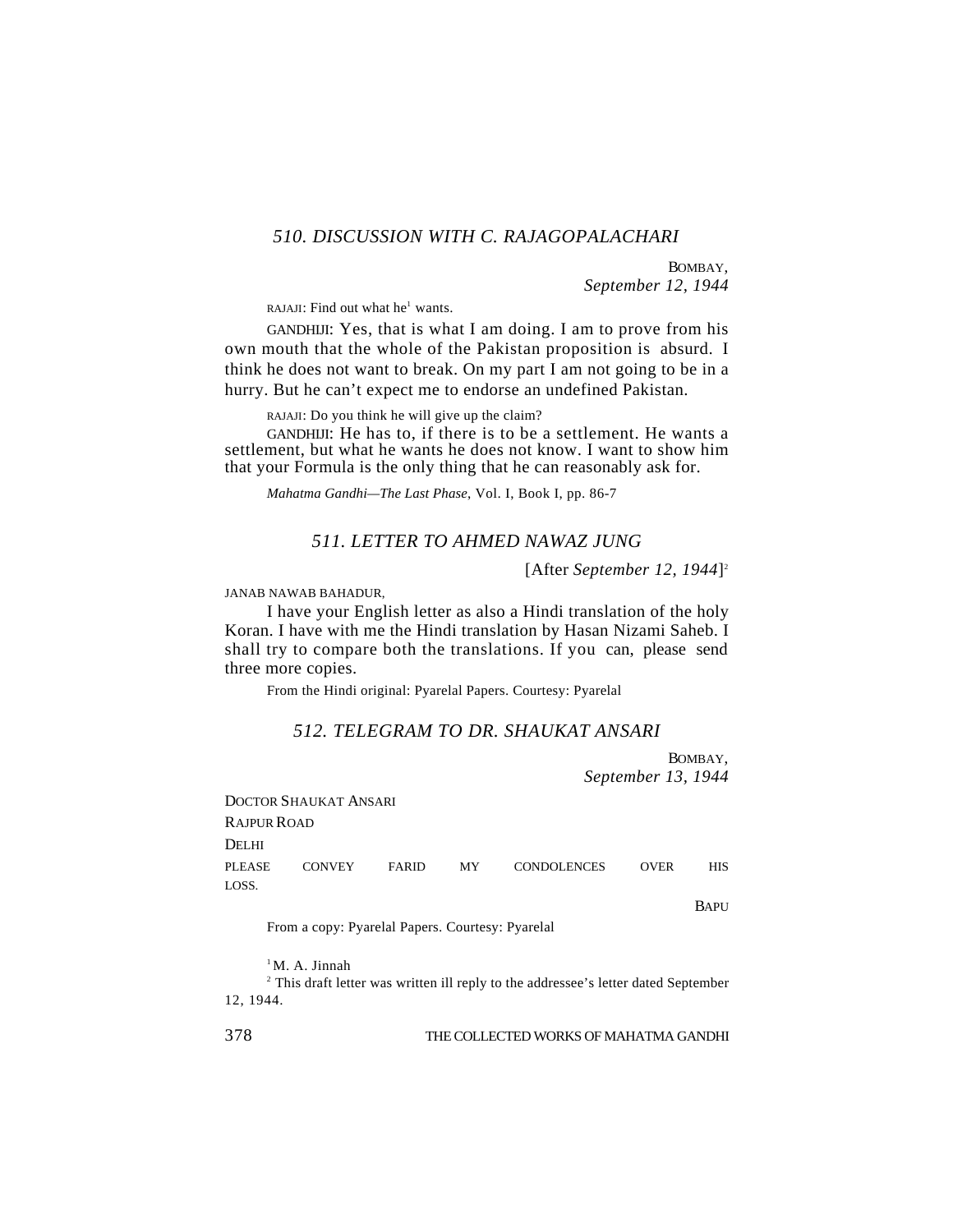## *513. INTERVIEW TO THE PRESS*

#### *September 13, 1944*

After the morning session of the talks, as Jinnah and Gandhiji emerged . . . the waiting group of reporters asked the usual question: "Anything for us?" The leaders halted and . . . Gandhiji spoke:

I have nothing, but I will go for you. Yesterday you read something in our faces. Here are we both. I would like you not to read anything in our faces except hope and nothing but hope.

At this stage Gandhiji turned to Mr. Jinnah and asked:

Am I right? Have you seen the papers this morning?

"Why bother," answered Mr. Jinnah.

They have written so much terrible.

Gandhiji turned round to the Pressmen again and said:

You do not know what people who are bent on mischief will do. All of you know both of us. You should leave us absolutely alone or if you can read our hearts and faces you must submit what you have written to one of us. Otherwise you should be asbolutely silent if you want to serve India and humanity.

*The Bombay Chronicle,* 14-9-1944

### *514. LETTER TO M. A. JINNAH*

*September 14, 1944*

DEAR QUAID-E-AZAM,

I have your letter of the 13th instant.<sup>1</sup> I understood from our talks that you were in no hurry for my answer I was, therefore, taking the matter in a leisurely fashion, even hoping that as our talks proceeded and as cordiality increased, mutual clarification would come of itself and that we would only have to record our final agreement. But I understand and appreciate the other viewpoint. We should take nothing for granted. I should clarify your difficulties in understanding the Rajaji Formula and you should do likewise regarding yours, i.e., the Muslim League Lahore Resolution of 1940.

 $1$ In his letter the addressee had complained that he had not received Gandhiji's reply to his letter of September 11.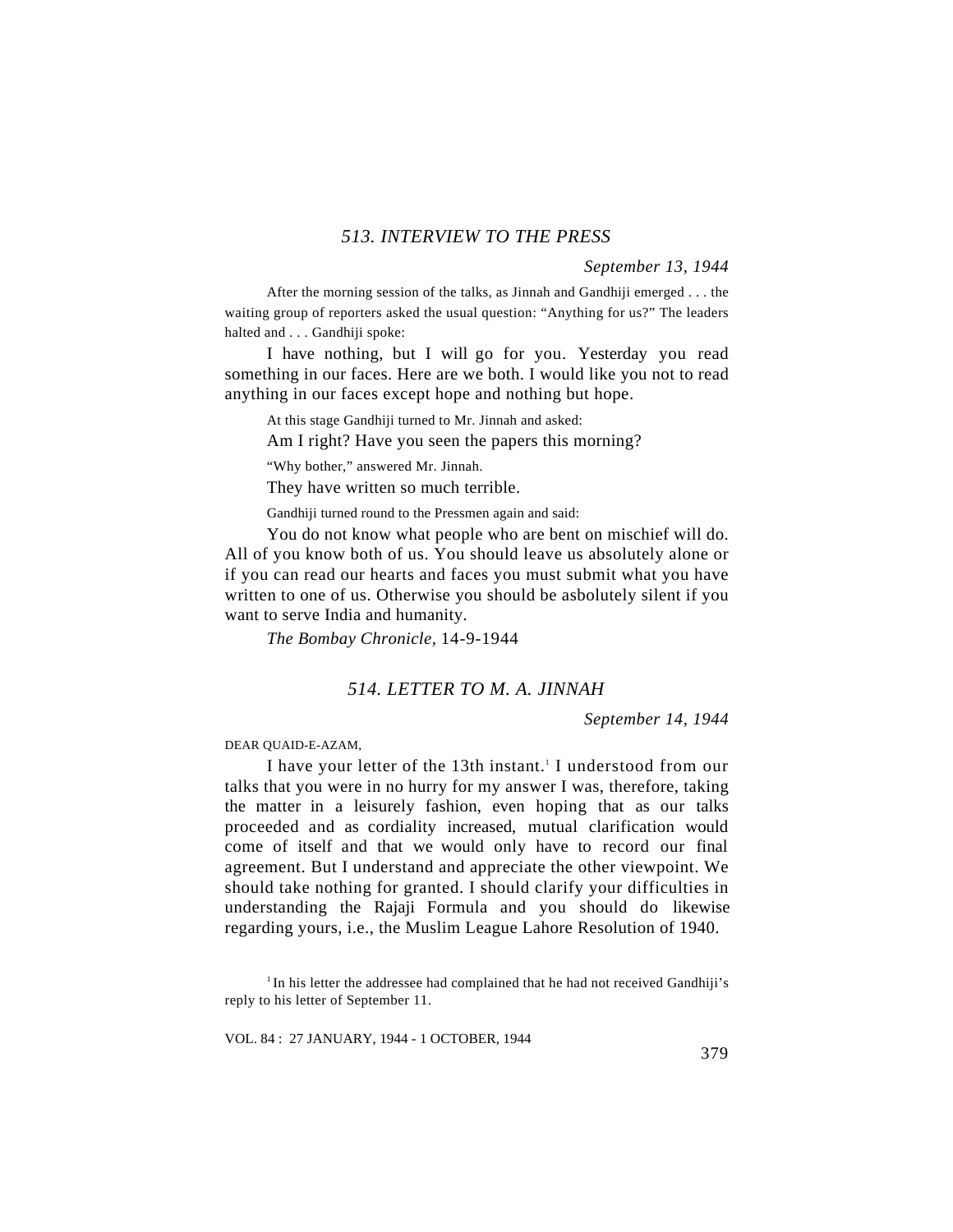With reference to the Lahore Resolution, as agreed between us I shall deal with it in a separate letter.

Perhaps at the end of our discussion, we shall discover that Rajaji not only has not put the Lahore Resolution out of shape and mutilated it but has given it substance and form.

Indeed, in view of your dislike of the Rajaji Formula, I have, at any rate for the moment, put it out of my mind and I am concentrating on the Lahore Resolution in the hope of finding a ground for mutual agreement.

So much for the first paragraph of your letter.

As to the second, I do hold that unless we oust the third party we shall not be able to live at peace with one another. That does not mean that I may not make an effort to find ways and means of establishing a living peace between us.

You ask for my conception of the basis for a provisional interim government. I would have told you if I had any scheme in mind. I imagine that if we two can agree it would be for us to consult the other parties. I can say this, that any provisional government to inspire confidence at the present moment must represent all parties. When that moment arrives, I shall have been replaced by some authoritative person, though you will have me always at your beck and call when you have converted me or I you, or by mutual conversion we have become one mind functioning through two bodies.

As to the third point, the provisional government, being the appointing authority, will give effect to the findings of the Commission. This I thought was implied in my previous answer.

Rajaji tells me that 'absolute majority' is used in his Formula in the same sense as it is used in ordinary legal parlance wherever more than two groups are dealt with. I cling to my own answer. But you will perhaps suggest a third meaning and persuade me to accept it.

The form of the plebiscite and franchise must be left to be decided by the provisional interim government unless we decide it now. I should say it should be by adult suffrage of all the inhabitants of the Pakistan area.

As to the fourth, 'all parties' means you and I and everyone else holding views on the question at issue will and should seek by peaceful persuasion to influence public opinion as is done where democracy functions wholly or in part.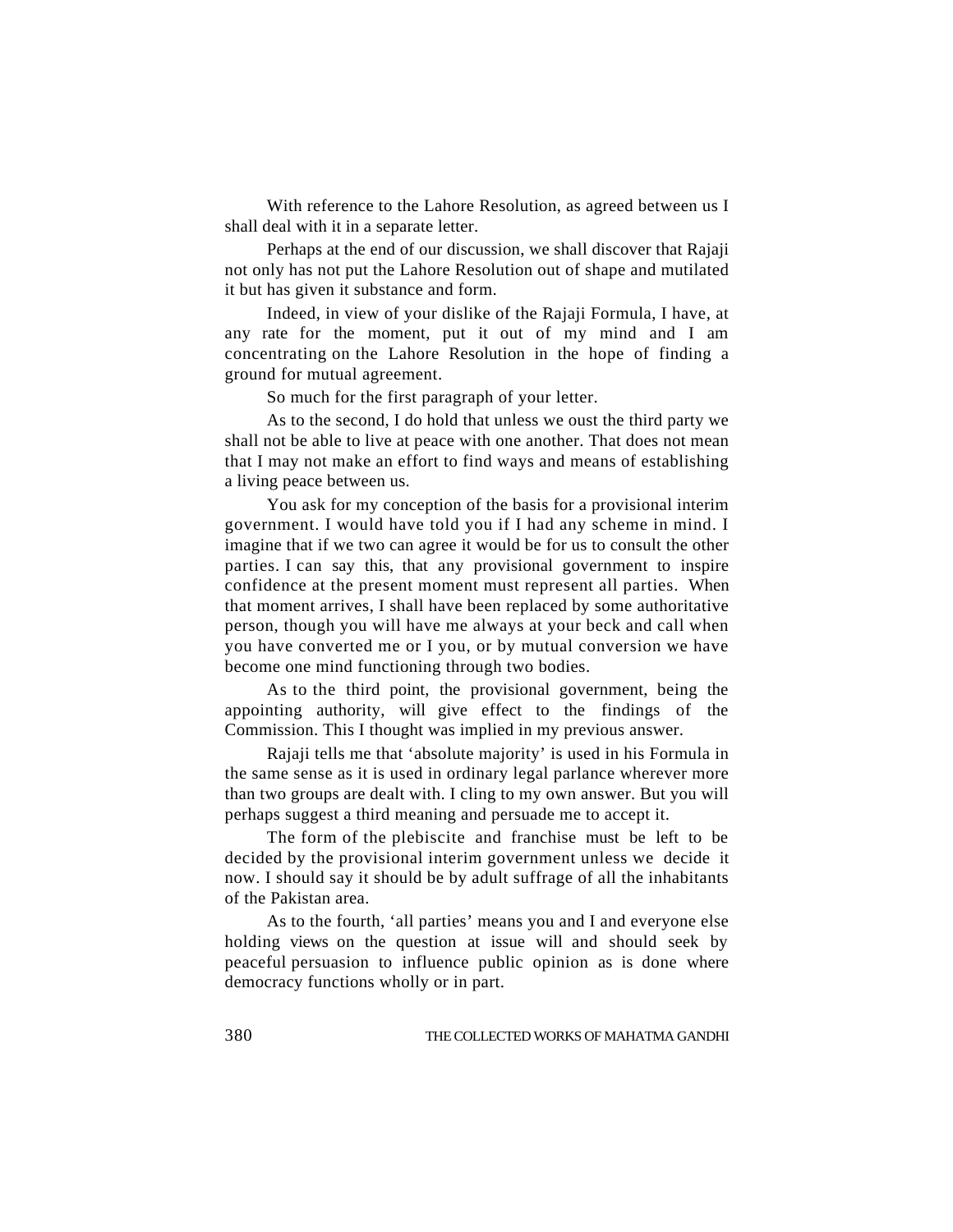As to the fifth, supposing that the result of the plebiscite is in favour of partition, the provisional government will draft the treaty and agreements as regards the administration of matters of common interest, but the same has to be confirmed and ratified by the governments of the two States. The machinery required for the settlement and administration of matters of common interest will, in the first instance, be planned by the interim government, but subsequently will be matter for settlement between the two governments acting through the agencies appointed by each for that purpose.

As to the sixth, I hope the foregoing makes superfluous any further reply. $1$ 

> *Yours sincerely,* M. K. GANDHI

*The Hindu,* 29-9-1944

#### *515. LETTER TO M. A. JINNAH*

*September 15, 1944*

DEAR QUAID-E-AZAM,

This is in terms of our talks of Wednesday the 13th instant.

For the moment I have shunted the Rajaji Formula and with your assistance am applying my mind very seriously to the famous Lahore Resolution of the Muslim League.

You must admit that the Resolution itself makes no reference to the two nations theory. In the course of our discussions, you have passionately pleaded that India contains two nations, i.e., Hindus and Muslims, and that the latter have their homelands in India as the former have theirs. The more our argument progresses, the more alarming your picture appears to me. It would be alluring if it was true. But my fear is growing that it is wholly unreal. I find no parallel in history for a body of converts and their descendants claiming to be a nation apart from the parent stock. If India was one nation before the advent of Islam, it must remain one in spite of the change of faith of a very large body of her children.

You do not claim to be a separate nation by right of conquest, but by reason of acceptance of Islam. Will the two nations become

<sup>1</sup> For the addressee's reply, *vide* Appendix "Letter from M. A. Jinnah", 14-9-1944.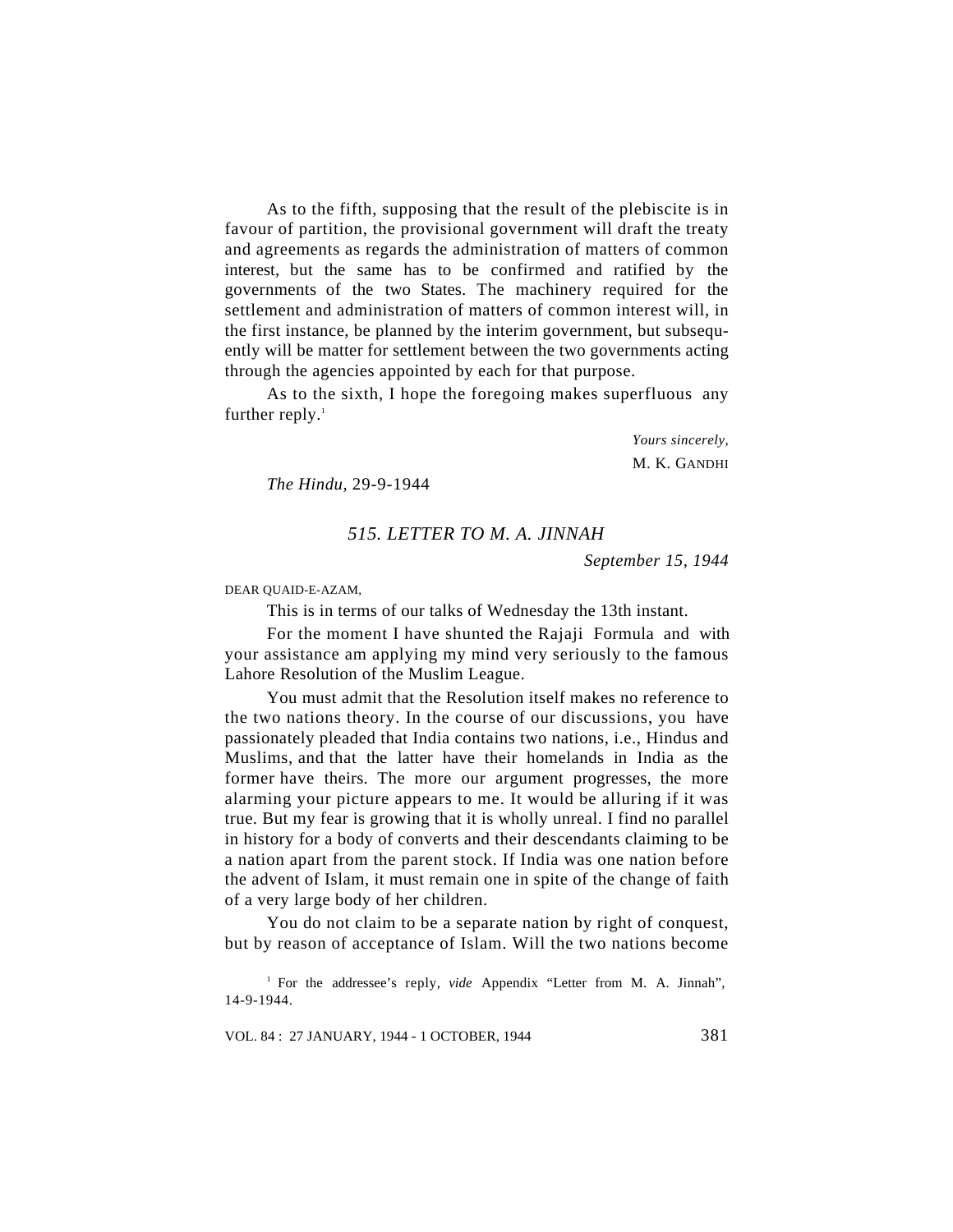one if the whole of India accepted Islam? Will Bengalis, Oriyas, Andhras, Tamilians, Maharashtrians, Gujaratis, etc., cease to have their special characteristics if all of them become converts to Islam? These have all become one politically because they are subject to oneforeign control. They are trying today to throw off that subjection.

You seem to have introduced a new test of nationhood. If I accept it, I would have to subscribe to many more claims and face an insoluble problem. The only real, though awful, test of our nationhood arises out of our common political subjection. If you and I throw off this subjection by our combined effort, we shall be born a politically free nation out of our travail. If by then we have not learnt to prize our freedom, we may quarrel among ourselves and, for want of a common master holding us together in his iron grip, seek to split up into small groups or nationalities. There will be nothing to prevent us from descending to that level and we shall not have to go in search of a master. There are many claimants to the throne that never remains vacant.

With this background, I shall present you with my difficulty in accepting your Resolution.

I. Pakistan is not in the Resolution. Does it bear the original meaning Punjab, Afghanistan, Kashmir, Sind and Baluchistan, out of which the name was mnemonically formed? If not what is it?

2. Is the goal of Pakistan pan-Islam?

3. What is it that distinguishes an Indian Muslim from every other Indian, if not his religion? Is he different from a Turk or an Arab?

4. What is the Connotation of the word "Muslims" in the Resolution under discussion? Does it mean the Muslims of India of geography or of the Pakistan to be?

5. Is the Resolution addressed to the Muslims by way of education, or to the inhabitants of the whole of India by way of appeal, or to the foreign ruler as an ultimatum?

6. Are the constituents in the two zones to constitute "Independent States", an undefined number in each zone?

7. Is the demarcation to take place during the pendency of British Rule?

8. If the answer to the last question is in the affirmative, the proposal must be accepted first by Britain and then imposed upon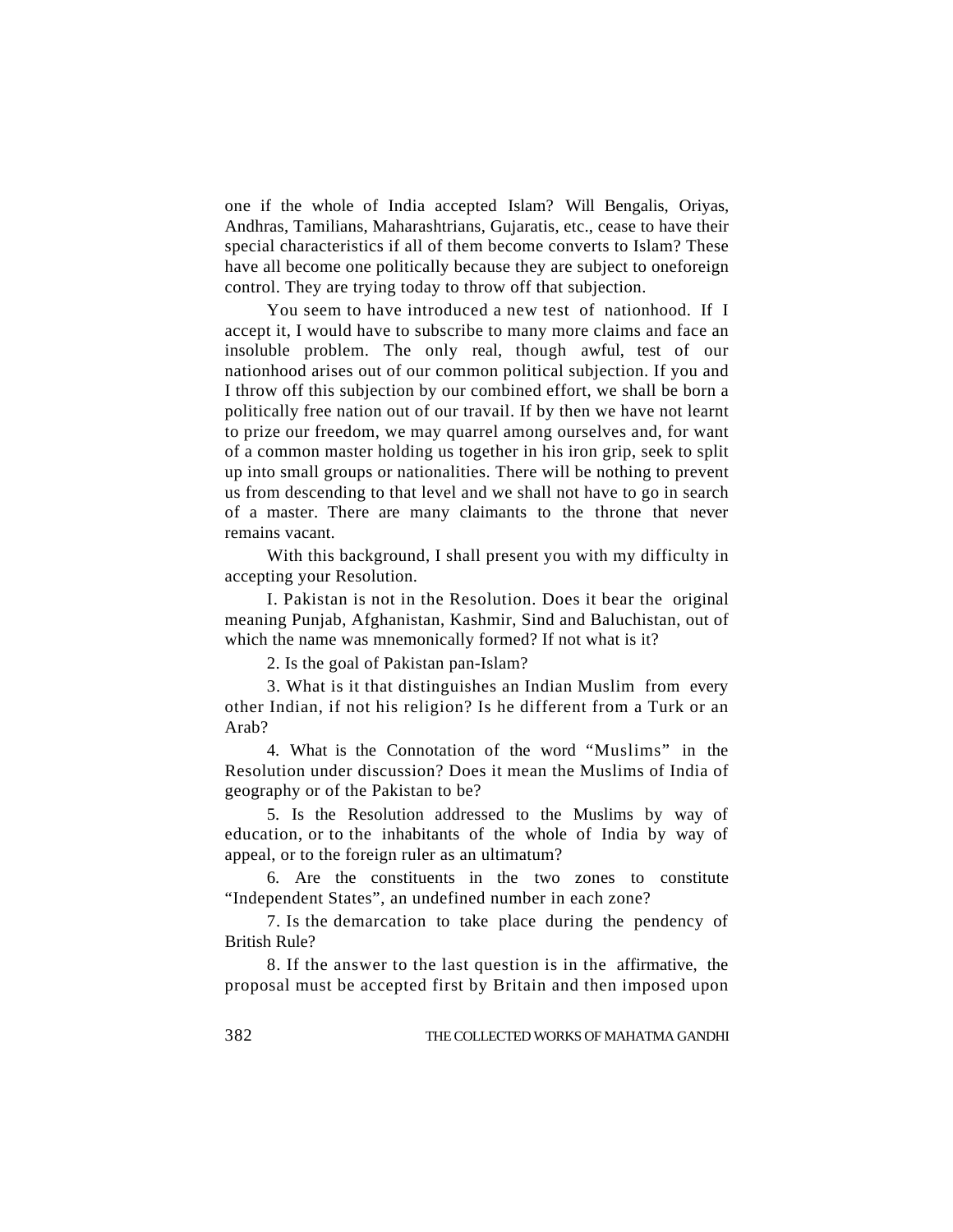India, not evolved from within by the free will of the people of India.

9. Have you examined the position and satisfied yourself that these "Independent States" will be materially and otherwise benefited by being split up into fragments?

10. Please satisfy me that these Independent Sovereign States will not become a collection of poor States, a menace to themselves and to the rest of India.

11. Pray show me by facts and figures or otherwise how the independence and welfare of India as a whole can be brought about by the acceptance of the Resolution?

12. How are the Muslims under the Princes to be disposed of as a result of this scheme?

13. What is your definition of "minorities"?

14. Will you please define the "adequate, effective and mandatory safeguards" for minorities referred to in the second part of the Resolution?

15. Do you not see that the Lahore Resolution contains only a bare statement of the objective and does not give any idea as to the means to be adopted for the execution of the idea and the concrete corollaries thereof? For instance: (a) Are the people in the regions falling under the plan to have any voice in the matter of separation and, if so, how is it to be ascertained? (b) What is the provision for Defence and similar matters of common concern contemplated in the Lahore Resolution? (c) There are many groups of Muslims who have continuously expressed dissent from the policy of the League. While I am prepared to accept the preponderating influence and position of the League and have approached you for that very reason, is it not our joint duty to remove their doubts and carry them with us by making them feel that they and their supporters have not been practically disfranchised? (d) Does this not lead again to placing the Resolution of the League before the people of the zones concerned as a whole for acceptance?

As I write this letter and imagine the working of the Resolution in practice, I see nothing but ruin for the whole of India. Believe me, I approach you as a seeker. Though I represent nobody but myself, I aspire to represent all the inhabitants of India, for I realize in my own person their misery and degradation, which is their common lot, irrespective of class, caste or creed. I know that you have acquired a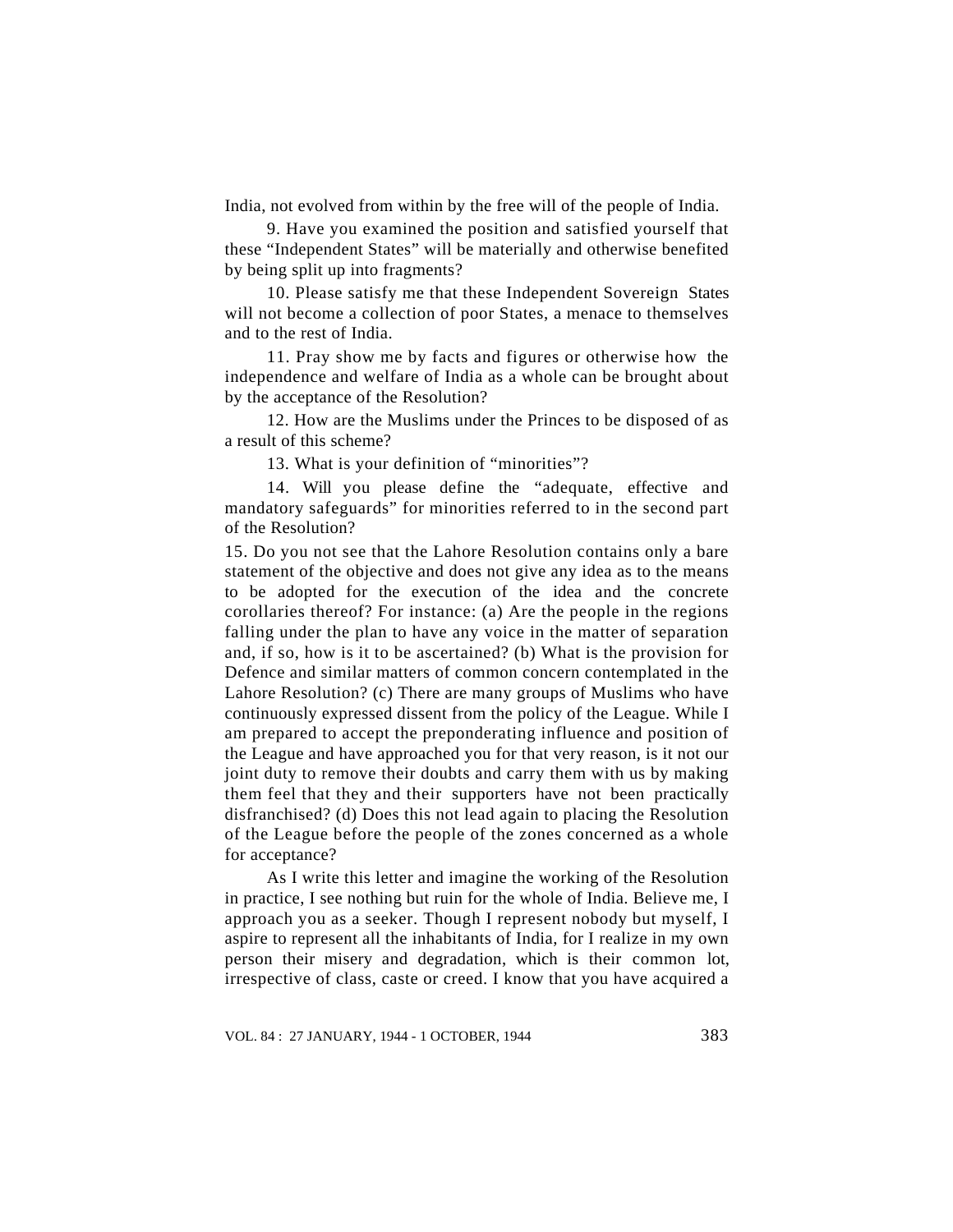unique hold on the Muslim masses. I want you to use your influence for their total welfare, which must include the rest.

In this hastily written letter, I have only given an inkling of my difficulty.

> *Yours sincerely,* M. K. GANDHI

*The Hindu,* 29-9-1944

### *516. LETTER TO M. A. JINNAH*

*September 15, 1944*

DEAR QUAID-E-AZAM,

I have yours of the 14th instant,<sup>1</sup> received at 9.40 a.m.

I woke up at 3 a.m. today to finish my promised letter<sup>2</sup> on the Lahore Resolution.

There is no mistake about the date, for I wrote in answer to your reminder of the 13th instant.

Independence does mean as envisaged in the A.I.C.C. Resolution of 1942. But it cannot be on the basis of a united India. If we come to a settlement, it would be on the basis of the settlement, assuming, of course, that it accrues general acceptance in the country. The process will be somewhat like this. We reach by joint effort independence for India as it stands. India becoming free will proceed to demarcation, plebiscite and partition if the people concerned vote for partition. All this is implied in the Rajaji Formula.

As to the provisional interim government, I am afraid I cannot carry my answer any further than I have done. Though I have no scheme for the provisional government, if you have one in connection with the Lahore Resolution, which also, I presume, requires an interim government, we can discuss it.

The Formula was framed by Rajaji in good faith. I accepted it in equal good faith. The hope was that you would look at it with favour. We still think it to be the best in the circumstances. You and I have to put flesh on it, if we can. I have explained the process we have to go through. You have no objection to it. Perhaps, you want to know how I would form the provisional government if I was invited thereto. If I

<sup>1</sup>*Vide* Appendix "Letter from M. A. Jinnah", 14-9-1944.

<sup>2</sup>*Vide* the preceding item.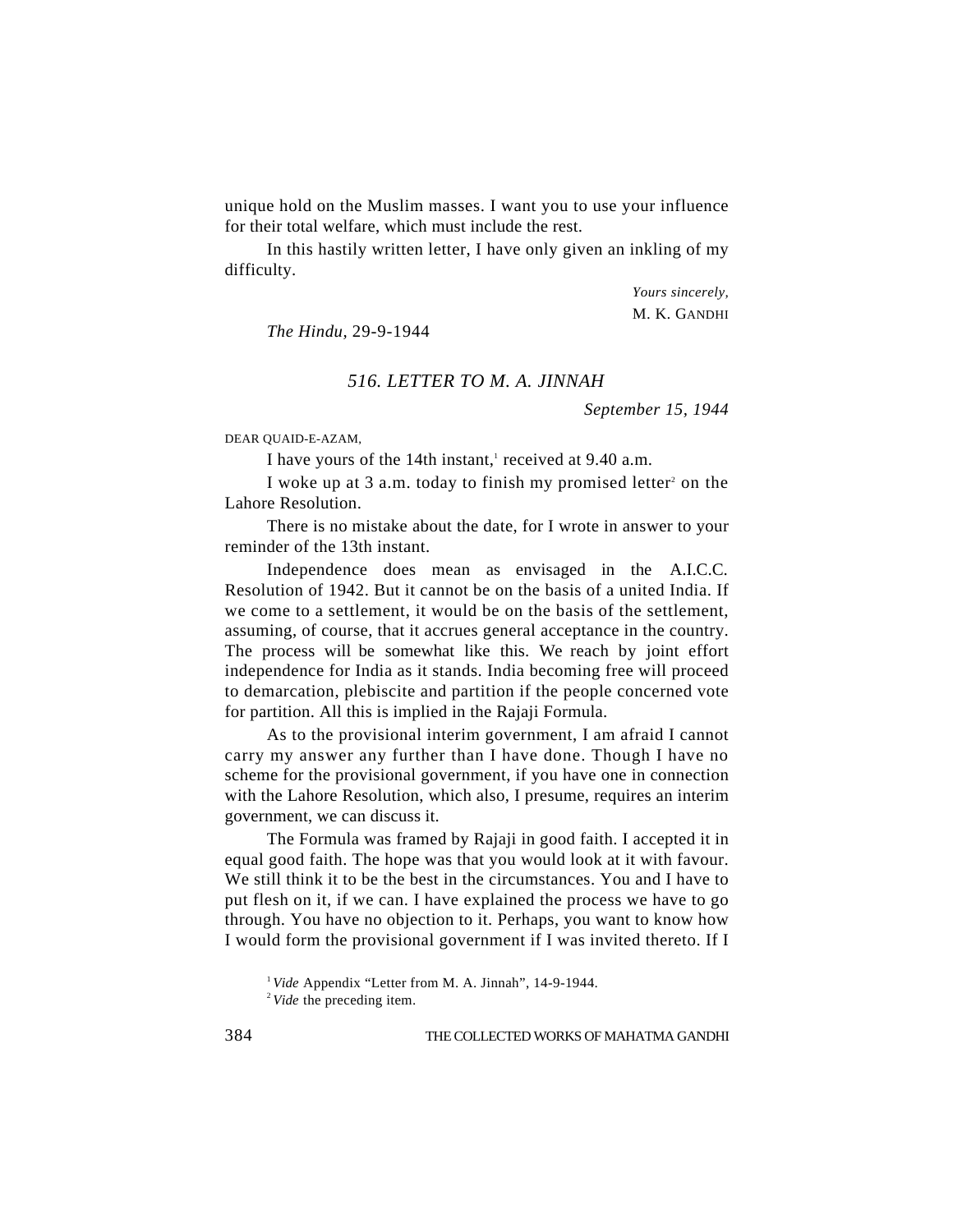was in that unenviable position, I would see all the claimants and endeavour to satisfy them. My co-operation will be available in that task.

I can give you full satisfaction about your inquiry, "What I would like to know would be, what will be the powers of such a provisional interim government, how it will be formed, to whom it will be responsible." The provisional interim government will be responsible to the elected members of the present Assembly or a newly elected one. It will have all the powers less that of the Commander-in-Chief'during the war and full powers thereafter. It will be the authority to give effect to the agreement that may be arrived at between the League and the Congress and ratified by the other parties.

*Yours sincerely,* M. K. GANDHI

*The Hindu,* 29-9-1944

#### *517. LETTER TO P. C. JOSHI*

BOMBAY, *September 15, 1944*

DEAR JOSHI,

Many thanks for your letter<sup>1</sup>.

I do not mind the warmth into which you have been betrayed. I must apologize for the offence my language has caused you. You will believe me when I tell you that I wrote in all good faith. I could not come close to the party if I did not disclose even my prejudices. I had expected appreciation for my friendly approach and frankness. Nevertheless I must continue my study of the party and its leaders.

I have accepted your advice. I placed your letter in Shri Bhulabhai's hands and asked him to instruct and guide me.I shall not worry you directly with letters. I shall try to know you through the common friends you mention. Sarojini Devi is with Shri Bhulabhai. Rajaji is with me. I shall show your letter to him when it comes back from Shri Bhulabhai.

> *Yours sincerely,* M. K. GANDHI

*Correspondence between M. K. Gandhi and P. C. Joshi*, p. 36

<sup>1</sup> Dated September 12, which was in reply to Gandhiji's letter dated July 30; *Vide* "Letter to P. C. Joshi", 30-7-1944.

VOL. 84 : 27 JANUARY, 1944 - 1 OCTOBER, 1944 385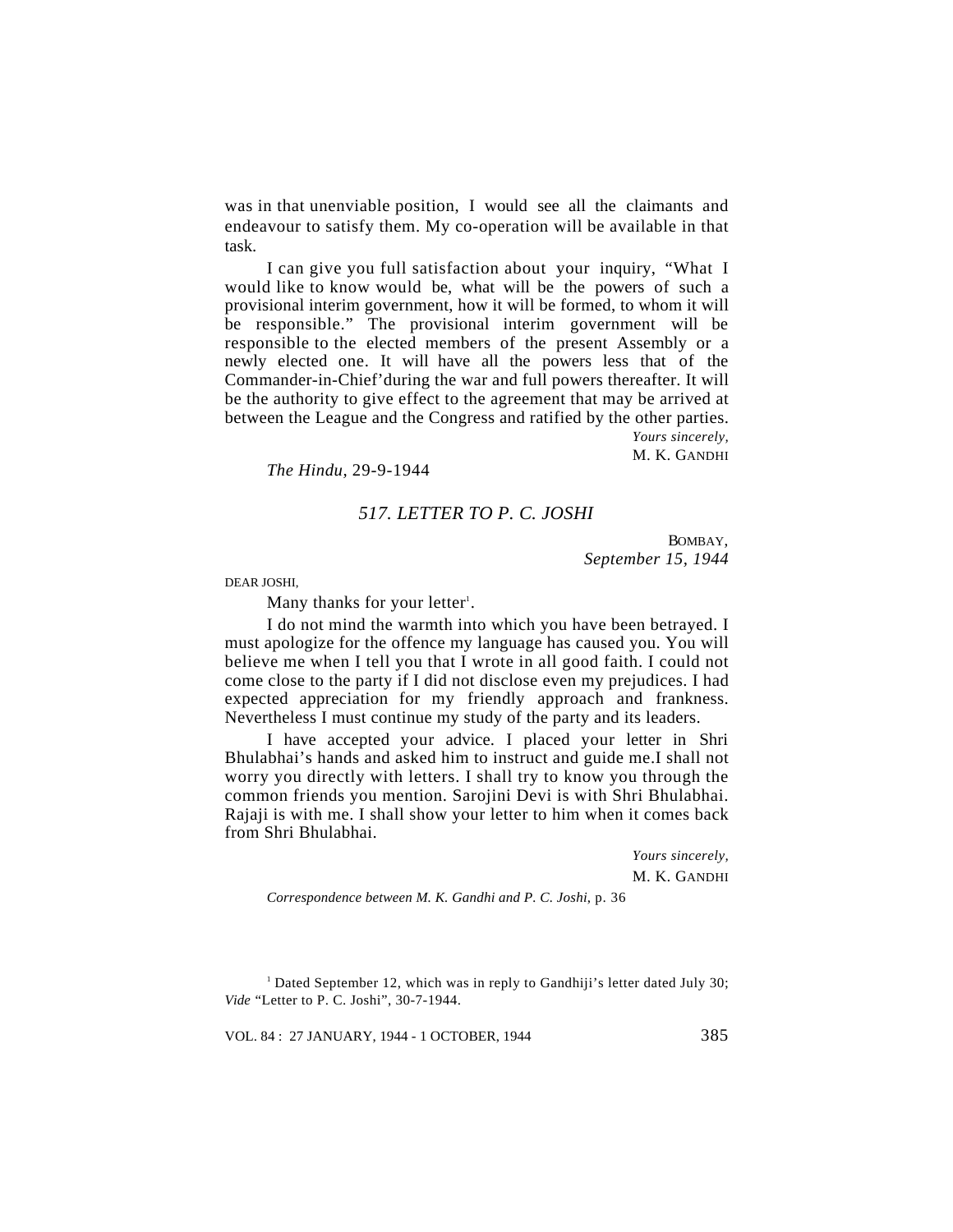### *518. TELEGRAM TO G. D. BIRLA*

BOMBAY, *September 16, 1944*

GHANSHYAMDAS BIRLA

**BIRLAHOUSE** 

**BENARES** 

MY DEFINITE WISH YOU SHOULD GO MUSSOORIE. YOU WILL SHORTEN STAY THERE IF I WANT YOU.

**BAPU** 

From a copy: C.W. 7869. Courtesy: G. D. Birla

## *519. LETTER TO CHIMANLAL N. SHAH*

BOMBAY, *September 16, 1944*

CHI. CHIMANLAL,

I read your letter addressed to Manilal. I have some free time today and, therefore, am writing letters.

I have written to Sharda and told her that she should not put off her visit for fear of public criticism.

Your idea of disbanding the Ashram seems right. We should let ourselves be seen as we are. We are likely to make better progress as individuals after disbanding the Ashram. Even after it is disbanded, those who are one at heart may stay together and jointly take up some activity. Those who wish to stay on in Sevagram may do so. Everybody may leave in an orderly manner and after due thought. Talk and exchange views among yourselves along these lines.

I understand what you say regarding me. It should involve no burden on Chhaganlal and Kashi. Neither of them should have to join directly in the cooking.

This letter may be read by all concerned.

I hope Shakaribehn is perfectly calm. You must have thought about the problem of her training. It must not be neglected.

> *Blessings from* **BAPU**

[PS.]

If Lajjavati's Patel arrives there, send him over here. From a photostat of the Gujarati: G.N. 10644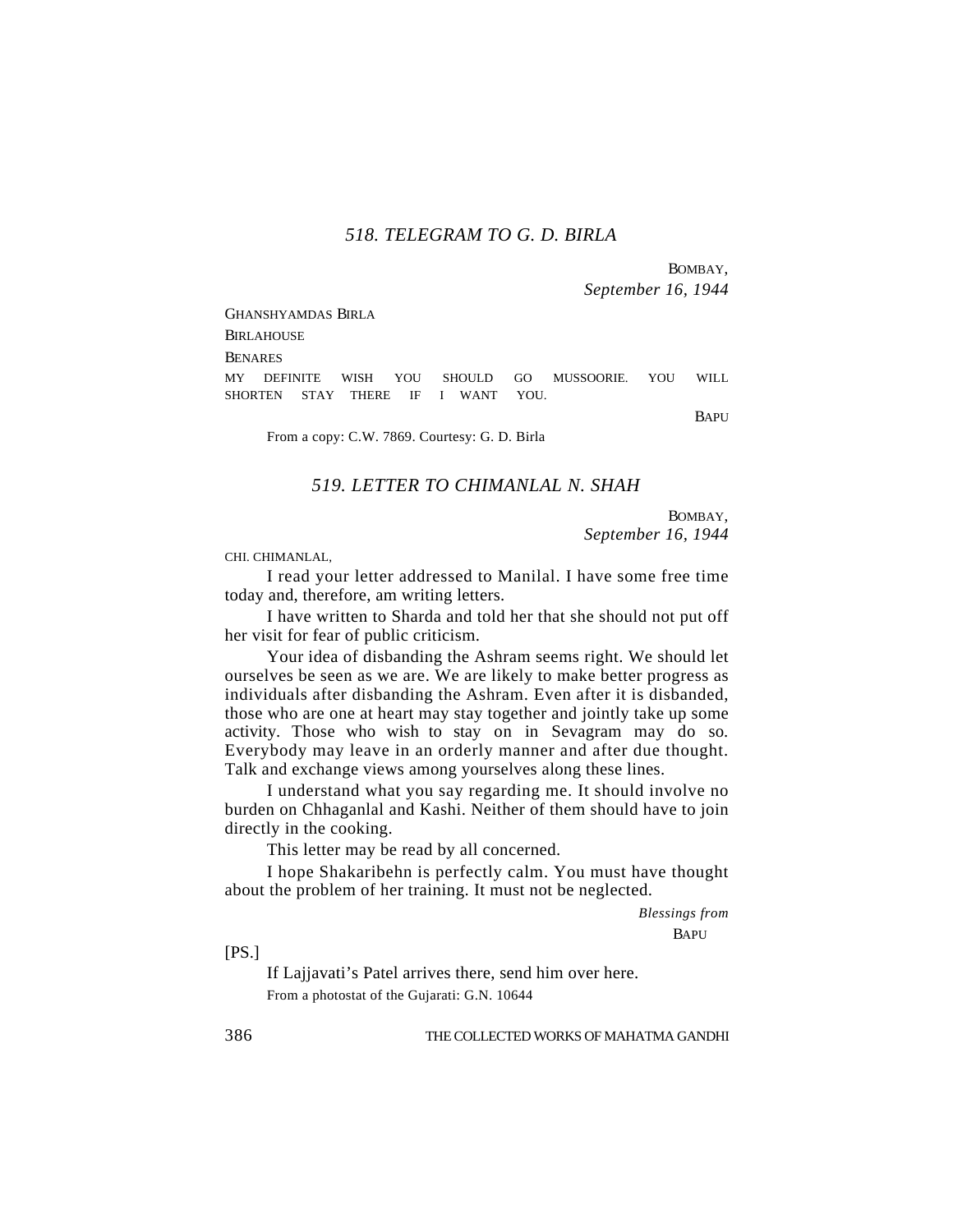*September 16, 1944*

#### CHI. MUNNALAL AND KANCHAN,

My return has been delayed. If I had definitely known that I would be staying here so long, I would have brought Kanchan with me. Still, if she had come, God knows what she would have done because I hardly talk with anyone. She would not have been able to serve me either. The chief service is being done by Dinshawji, and the rest by Manilal. From that point of view, therefore, it is all to the good that Kanchan stayed there. Both of you got an opportunity for introspection.

I hope you meet Bhai Patil often. His health must have improved.

*Blessings from*

**BAPU** 

From a photostat of the Gujarati: G.N. 8385. Also C.W. 7178. Courtesy: Munnalal G. Shah

## *521. LETTER TO SHARDA G. CHOKHAWALA*

BOMBAY, *September 16, 1944*

CHI. BABUDI,

A man had gone to receive you [at the station]. It's a pity your husband's younger brother has passed away. May God help both of you and your family to bear [the loss]. The cycle of life and death is bound to go on. If you are refraining from coming for fear of public opinion let me tell you that both of you have passed beyond all this and need not yield to this false sense of shame. Mourning of this kind is futile. It should not come in the way of our routine. You are not going to pay me a visit for pleasure. It is your duty to come to me, especially on an occasion like this. I shall surely be here till Tuesday, if not longer.

> *Blessings from* **BAPU**

From a copy of the Gujarati: Pyarelal Papers. Courtesy: Pyarelal

VOL. 84 : 27 JANUARY, 1944 - 1 OCTOBER, 1944 387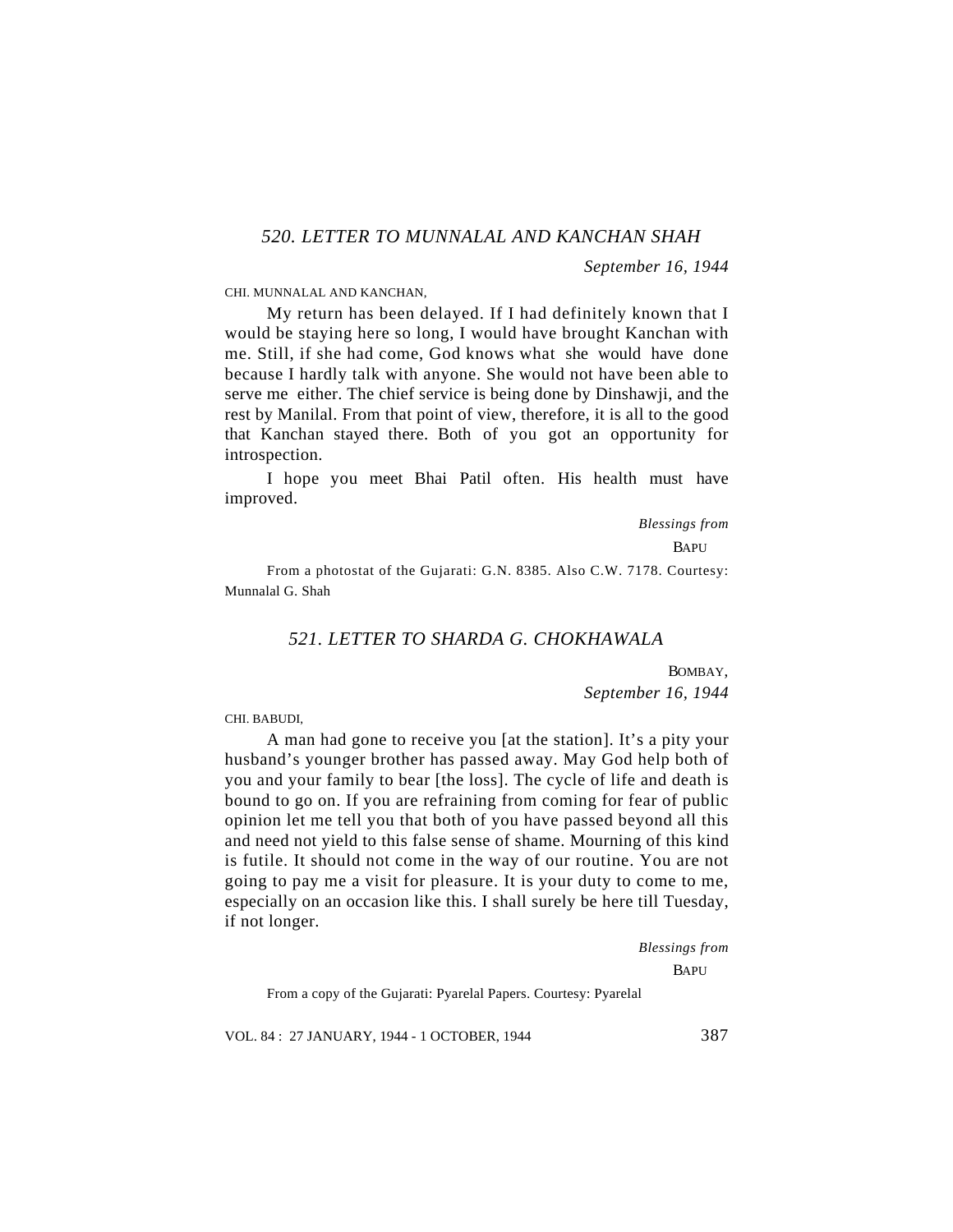*September 16, 1944*

#### CHI. KRISHNACHANDRA,

I hope you are at peace. This is a time of severe trial for all of us. Think Over what must be done now, and if possible be ready with the answers before my return.

> *Blessings from* **BAPU**

From a photostat of the Hindi: G.N. 4447

## *523. SPEECH AT PRAYER MEETING*

#### *September 16, 1944*

Gandhiji said that at prayer time there was usually great rush. People came to him to give money for the Harijan Fund and to take autographs. Due to this, children and weak persons experienced considerable difficulty every day. Gandhiji, therefore, said that only those who wanted autographs or who wanted to give him money should stay behind while the rest should leave the prayer ground immediately the prayers were over.

Secondly he said that the moment he started moving, everybody rushed after him. This caused trouble. Women and children were put to inconvenience. At Juhu there was a lot of space. Though there was not as much space here, there was enough. There was no need to crowd. If nobody crowded and followed him, people would be able to go away from the prayer ground soon. They would be happy and he would be comfortable. He would also be able to collect money and give autographs at leisure.

Thirdly Gandhiji said that the prayers began with a Buddhist invocation followed by two minutes' silence. The silence was an integral part of the prayer. He found people talking during the silence. When silence was a part of prayer they should close their eyes and contemplate. Nobody should talk. This was the proper behaviour and correct discipline. Everyone should observe this discipline.

*The Bombay Chronicle,* 17-9-1944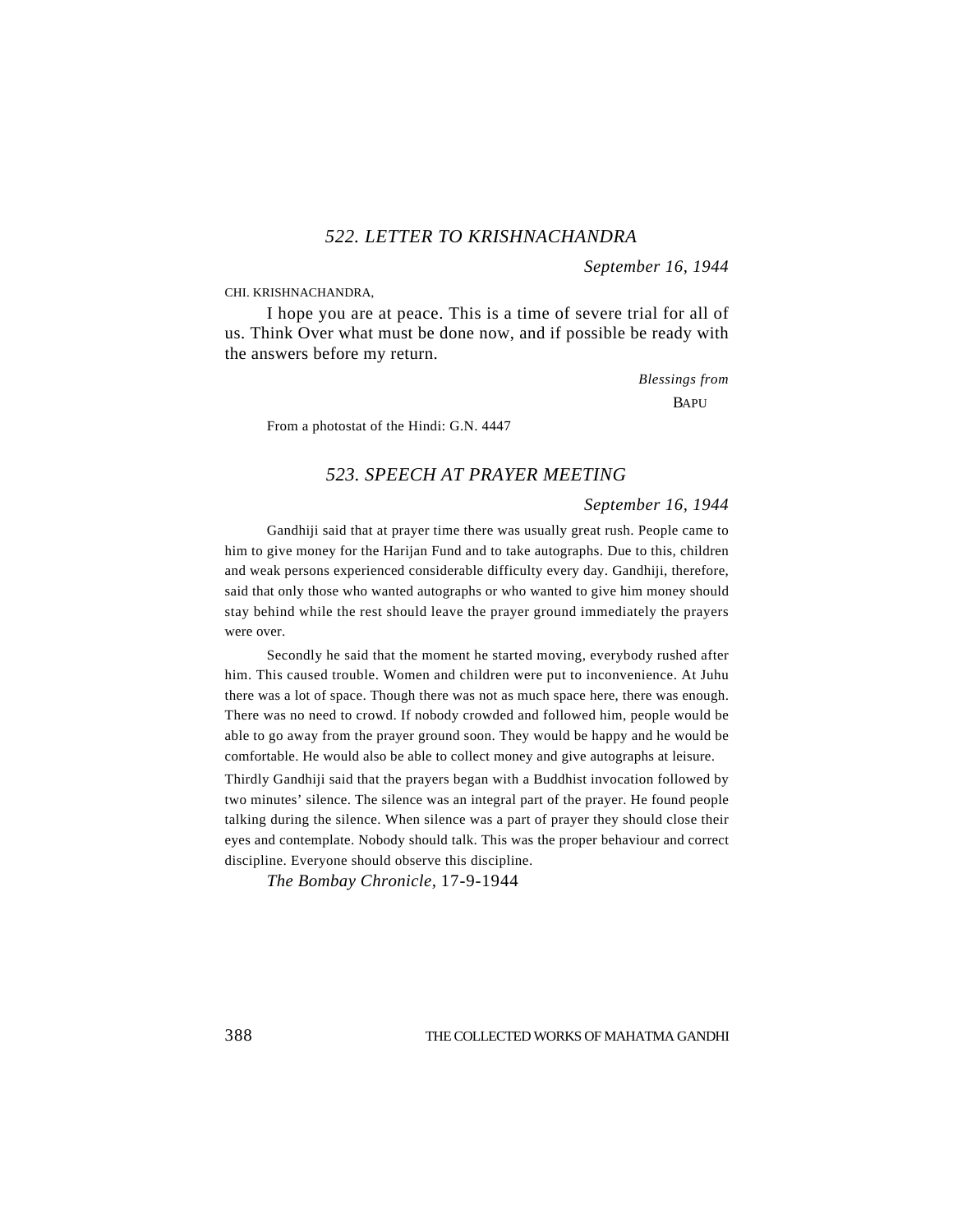## *524. LETTER TO SIR EVAN M. JENKINS*

BIRLA HOUSE, MOUNT PLEASANT ROAD, MALABAR HILL, BOMBAY, *September 17, 1944*

DEAR SIR EVAN,

I thank you for your letter of 13th instant<sup>1</sup>. This is the first time in my experience that an important letter has miscarried. Here are copies of the missing Communications.<sup>2</sup>

Though the psychological moment has passed, I attach very great importance to my letter which was written in answer to a deep heart searching. Therefore even at this late hour I should like my letter to be sent to the Prime Minister.<sup>3</sup>

*Yours sincerely,*

M. K. GANDHI

SIR EVAN M. JENKINS, K. C. S. I.

VICEROY'S CAMP

INDIA

From a photostat: C.W. 10501. Courtesy: India Office Library, London

<sup>1</sup> Intimating that Gandhiji's letter dated July 17 to the Viceroy had not been received and requesting Gandhiji to send a copy of it as well as the enclosure

<sup>3</sup> G. E. B. Abell in his letter dated September 20 informed Gandhiji that the letter was forwarded to the Prime Minister by "Fast air-mail".

VOL. 84 : 27 JANUARY, 1944 - 1 OCTOBER, 1944 389

<sup>&</sup>lt;sup>2</sup> Vide "Letter to Winston Churchill", 17-7-1944.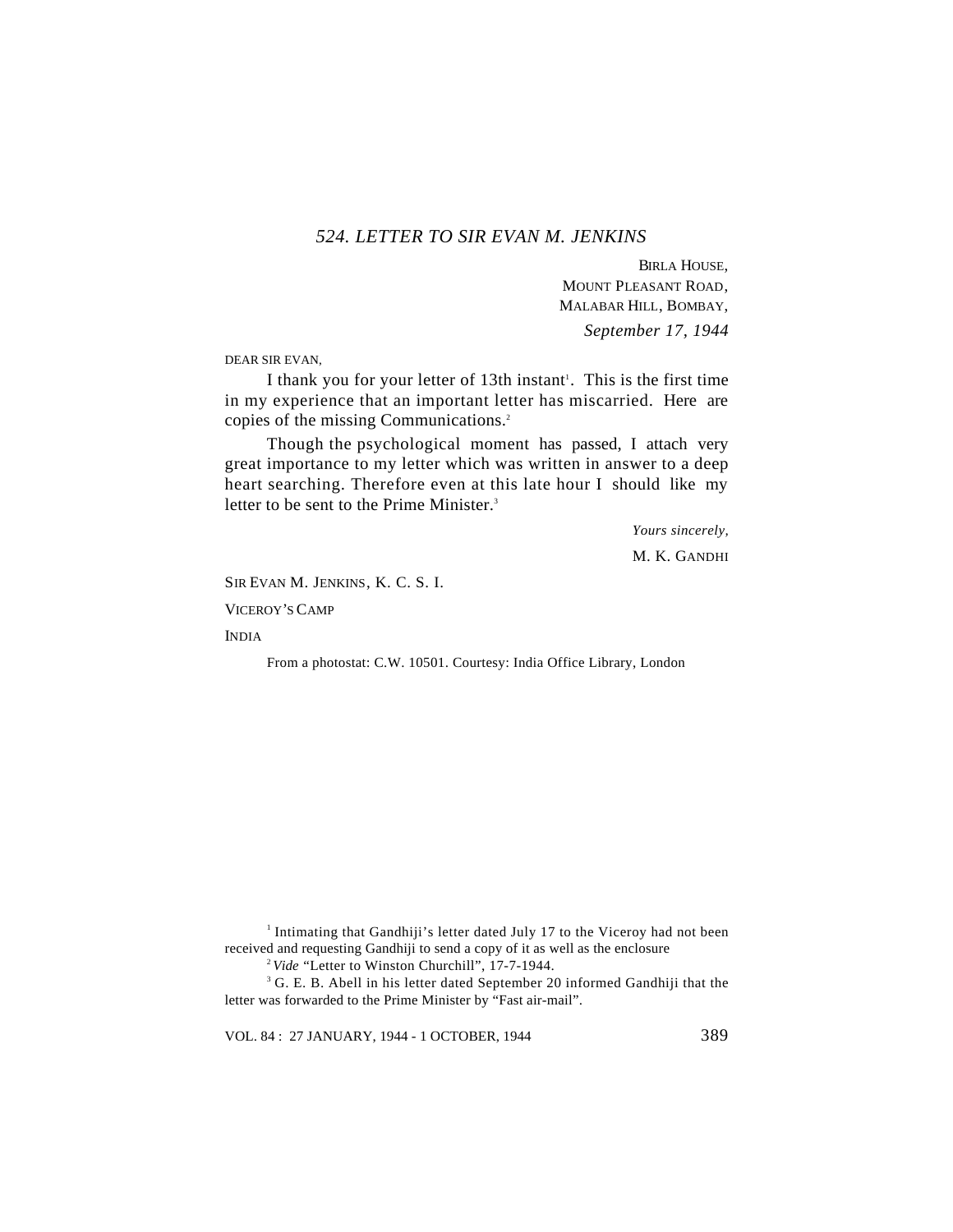# *525. LETTER TO VISHWAS N. NAIK*

BOMBAY, *September 17, 1944*

DEAR NAIK,

The matter you refer to has been fixed up.<sup>1</sup> I return Shri Munshi's letter.

*Yours sincerely,*

M. K. GANDHI

From a copy : Pyarelal Papers. Nehru Memorial Museum and Library. Courtesy : Beladevi Nayyar and Dr. Sushila Nayyar

### *526. LETTER TO NARANDAS GANDHI*

*September 17, 1944*

CHI. NARANDAS,

Your programme seems to have succeeded all right. Send me a report of the work there. How did Kamalnayan acquit himself. A letter from Kamalabai is enclosed. Fix a monthly allowance of Rs. 30 for her, with effect from September.

> *Blessings from* **BAPU**

From a microfilm of the Gujarati: M.M.U./II. Also C.W. 8615. Courtesy: Narandas Gandhi

#### *527. LETTER PURUSHOTTAMDAS TANDON TO*

*September 17, 1944*

BHAI PURUSHOTTAMDASJI,

Today I have some leisure, so I am going through the file of old letters. Your letter is there. You must have tried a truss for your hernia. How could a man like you get hernia? Or does anyone develop hernia without provocation?

I did not mean what you interpret from my telegram. I had

<sup>1</sup> The addressee had requested Gandhiji to write a letter to K. M. Munshi permitting him to appear in the trial of his elder brother Vasant Naik, M.L.A., on September 21, 1944.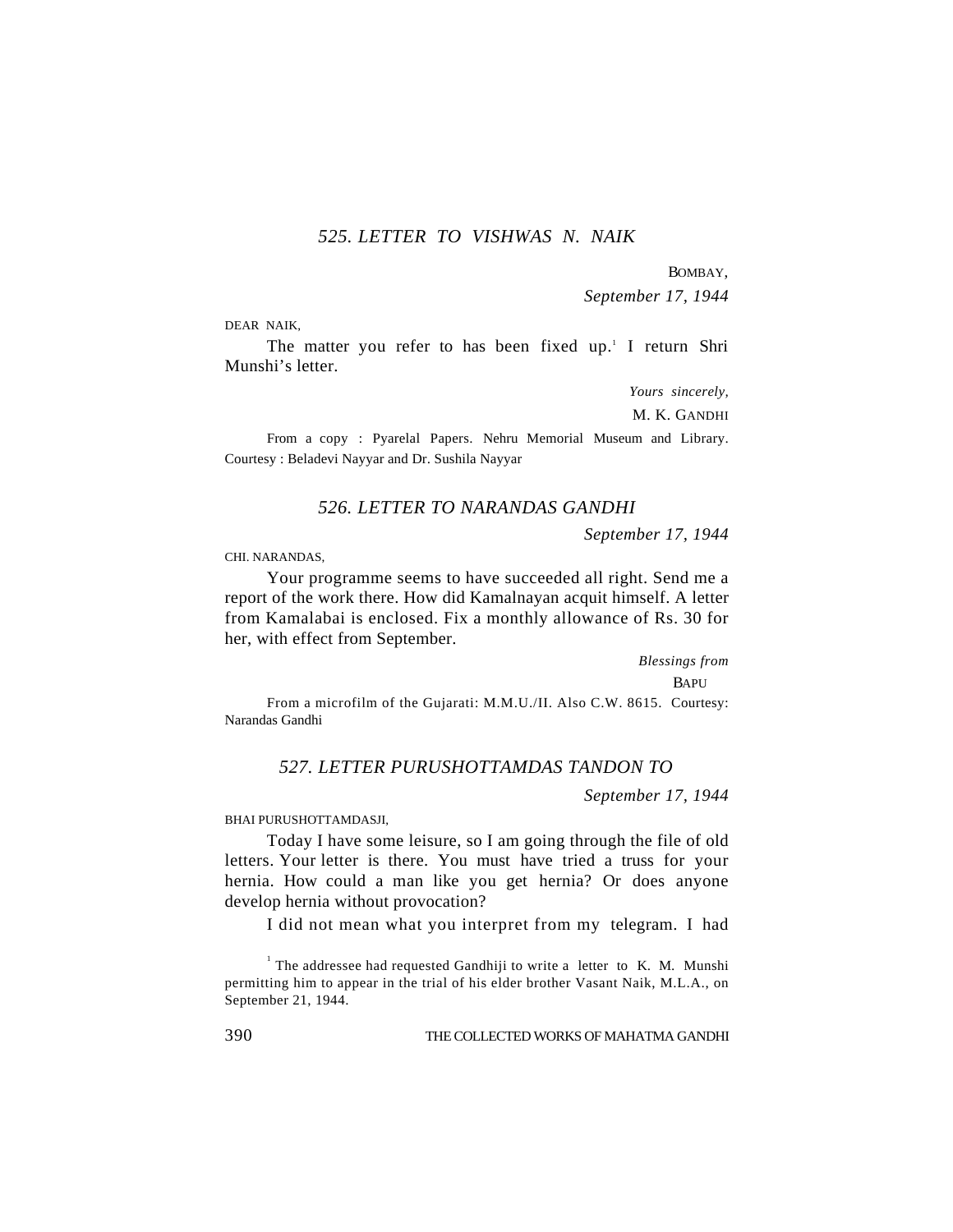written only about the matter of health. However, the opinion you have sent will prove helpful to me. Our talks are going on. I cannot say what the outcome will be.

**BAPU** 

From a copy of the Hindi: Pyarelal Papers. Courtesy: Pyarelal

### *528. LETTER TO PUNDALIK KATAGDE*

*September 17, 1944*

BHAI PUNDALIK,

I have your letter. I do believe that those who have committed mistakes should admit them only if they are convinced that it is their duty to do so, and not because I want them to. The call for observance of duty must come from within. Hence I will not issue a public statement. It would be misunderstood.

> *Blessings from* **BAPU**

From a photostat of the Hindi: G.N. 4226

### *529. LETTER TO CHHAGANLAL JOSHI*

[Before *September 18, 1944*] 1

CHI. CHHAGANLAL,

I got your letter which I have passed on to Narandas for his information. It would have saved me trouble if you had first discussed the matter with him and written to me only in the event of an impasse. And don't you have there veterans like Nanalal<sup>2</sup> and Nanabhai<sup>3</sup>?

Why be tired of collecting money? An area which has need for a certain kind of work will always provide funds for the activity. True, there are different ways of working in an area where such need is not felt. However, if a worker wants to collect funds in connection with his work and he enjoys doing it, he also learns through it. If funds were showered on us from above, we would not have known how to use them.

 $1$ In the source this letter is placed before those of September 18, 1944.

<sup>2</sup> Nanalal Kalidas Jasani, Secretary and partner of Dr. Pranjivan Mehta and also member of Saurashtra Harijan Sevak Sangh

3 Nrisimhaprasad Kalidas Bhatt, Principal, Lok Bharati Sanstha, Sanosara

VOL. 84 : 27 JANUARY, 1944 - 1 OCTOBER, 1944 391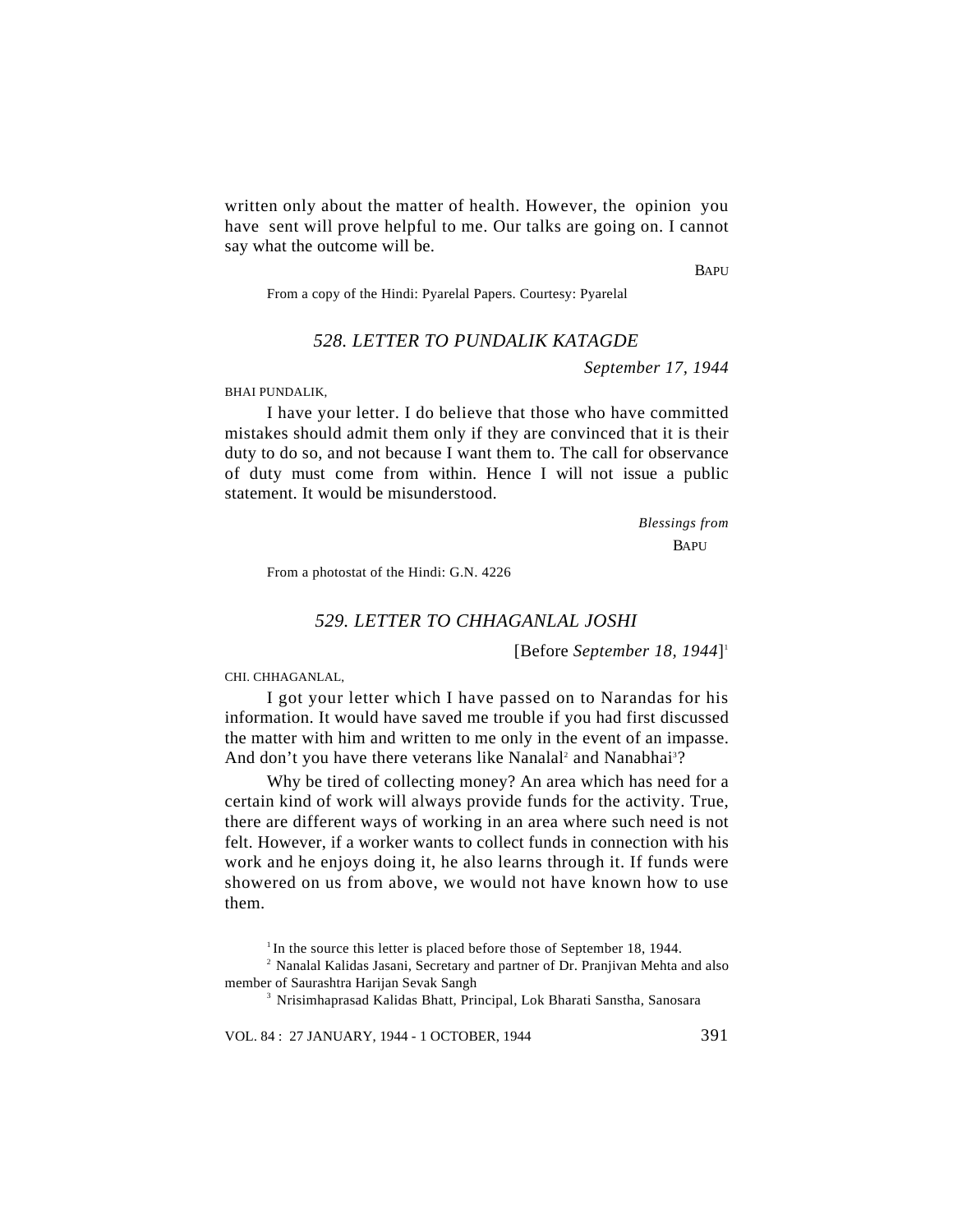If Bhagwanji' gives us work worth Rs. 80 doesn't it become our duty to pay him an equal amount?

Are we not at present using the building of the Kelavni Mandal? Why do they want to evict us from there?

If they did, where would you carry on your work? Why not in the Dhedh or Bhangi colony?

As for Bhangwanji, he is already used to working in this manner. You seem to feel embarrassed. Come over whenever you wish to. Nothing is definite about me, so you can even come over here. You can accompany me wherever I might proceed from here, in case I am unable to spare any time here.

I am returning the letter concerning Wankaner.

*Blessings from* **BAPU** 

C. JOSHI

HARIJAN SEVAK SANGH,

RAJKOT

From a copy of the Gujarati: Pyarelal Papers. Courtesy: Pyarelal

## *530. LETTER TO MIRABEHN*

BOMBAY, *September 18, 1944*

CHI. MIRA

I have your letter from Rewari. Devdas has given me your messages. He adds that your body has become dilapidated. I fear I have to take the blame for it in part, if not wholly. How I wish I could also take the credit of repairing it! Why not take a course at Dinshaw's or under Shiv Sharma? Both are here at present. S. S. has come specially. I have not begun his drugs but he is here to induce me.

I have dismissed all fear about your coming under anybody's influence. After all we are under God's guidance.

I am handing Devdas another Rs. 5,000 for you. You shall certainly have whatever comes for you in future. I am asking Sevagram to send you the 500.

<sup>&</sup>lt;sup>1</sup> Bhagwanji Purushottam Pandya of Wadhwan, Kathiawar, who was collecting money for Kasturba Gandhi National Memorial Trust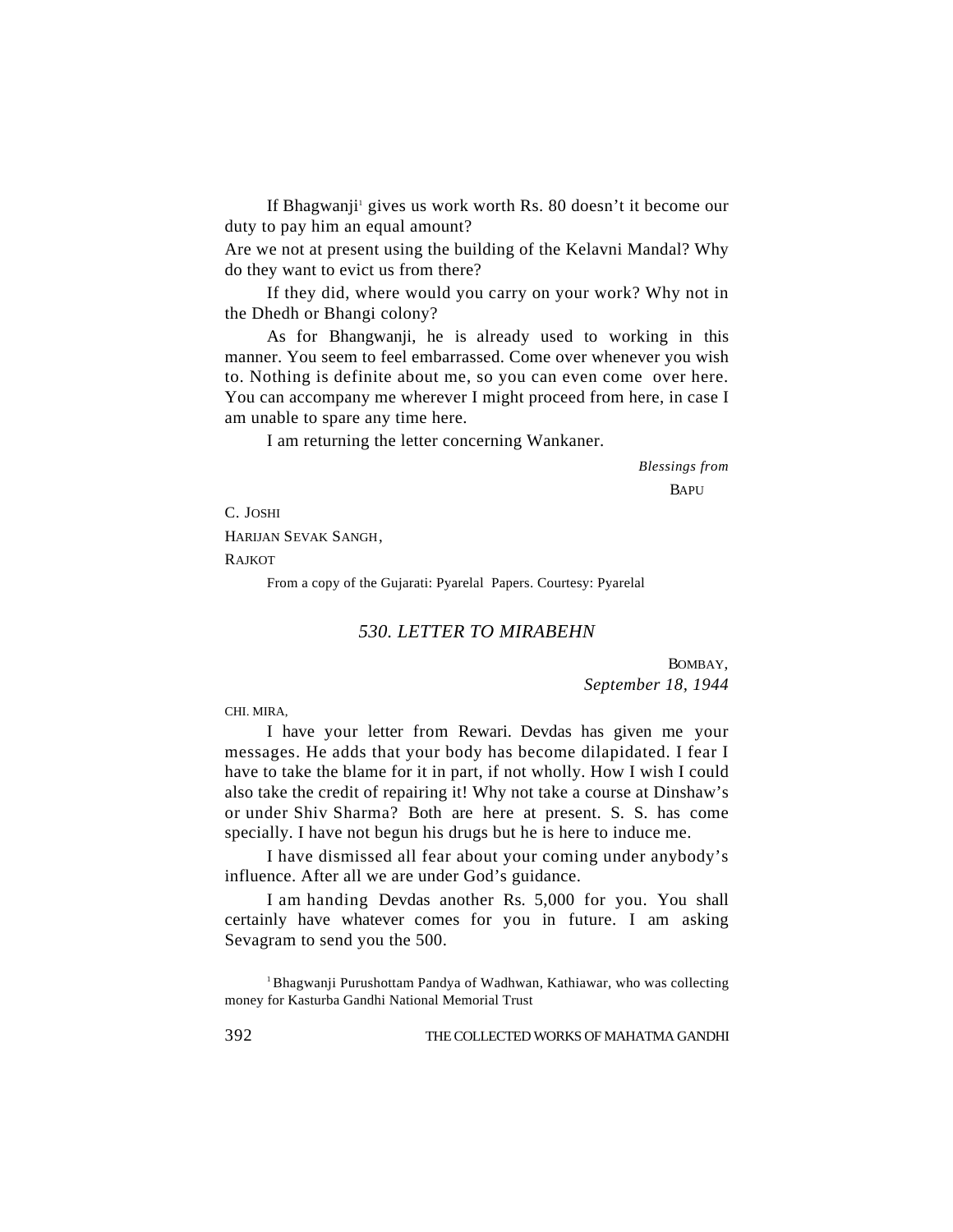Tell me how the cows were saved from the butcher's hand. I would plead with you to put your body in order before you take up the serious responsibility of building and running an ashram.<sup>1</sup> My talks are dragging on. God alone knows the end of them. There is one good thing. I am bearing the strain well. I am keeping fit in spite of the two enemies within—the hookworm and the amoebae. It is good too that we are within stone's throw of each other. Manilal is attending on me. He is my bed-fellow. Devdas too is here, so is Rajaji. Khurshedbehn is on the office staff and so is Mridula, I expect, temporarily. They are all working full speed—not to mention Pyarelal, Sushila and Kanu. Pyarelal has a shorthand writer and typist. He is a rare man—silent and hard-working. He is from the extreme South. Abha is here for medical examination. There is nothing wrong with her. Manu has come back from Karachi with her father<sup>2</sup>. Pyarelal's mother and baby<sup>3</sup> are too here. And they are all very happy. I have given you a full budget of news. Today is the silence day which I am devoting to clearing arrears.

Love.

**BAPU** 

From the original: C.W. 6500. Courtesy: Mirabehn. Also G.N. 9895

### *531. LETTER TO F. MARY BARR*

*September 18, 1944*

CHI. MARY.<sup>4</sup>

I have seen your letter to Manilal. You seem to be flourishing there<sup>5</sup>. I suppose you are not to be expected to be back in the near future. I do not mind; you are doing good work there as you were doing here. Kamala<sup>6</sup> was with me for a few days in Sevagram. She seems to be quite happy in Khedi and loves her work.

*Blessings from*

**BAPU** 

From a photostat: G.N. 6084. Also C.W. 3414. Courtesy: F. Mary Barr

<sup>1</sup> Vide last footnote of "Letter to Mirabehn", 3-8-1944.

<sup>2</sup> Jaisukhlal Gandhi

<sup>3</sup> Nandini, Pyarelal's brother's daughter who had lost her mother

<sup>4</sup>The subscription and the superscription are in Hindi.

<sup>5</sup> South Africa

<sup>6</sup> Margaret Jones, an English friend of the addressee who was carrying on the khadi work during her absence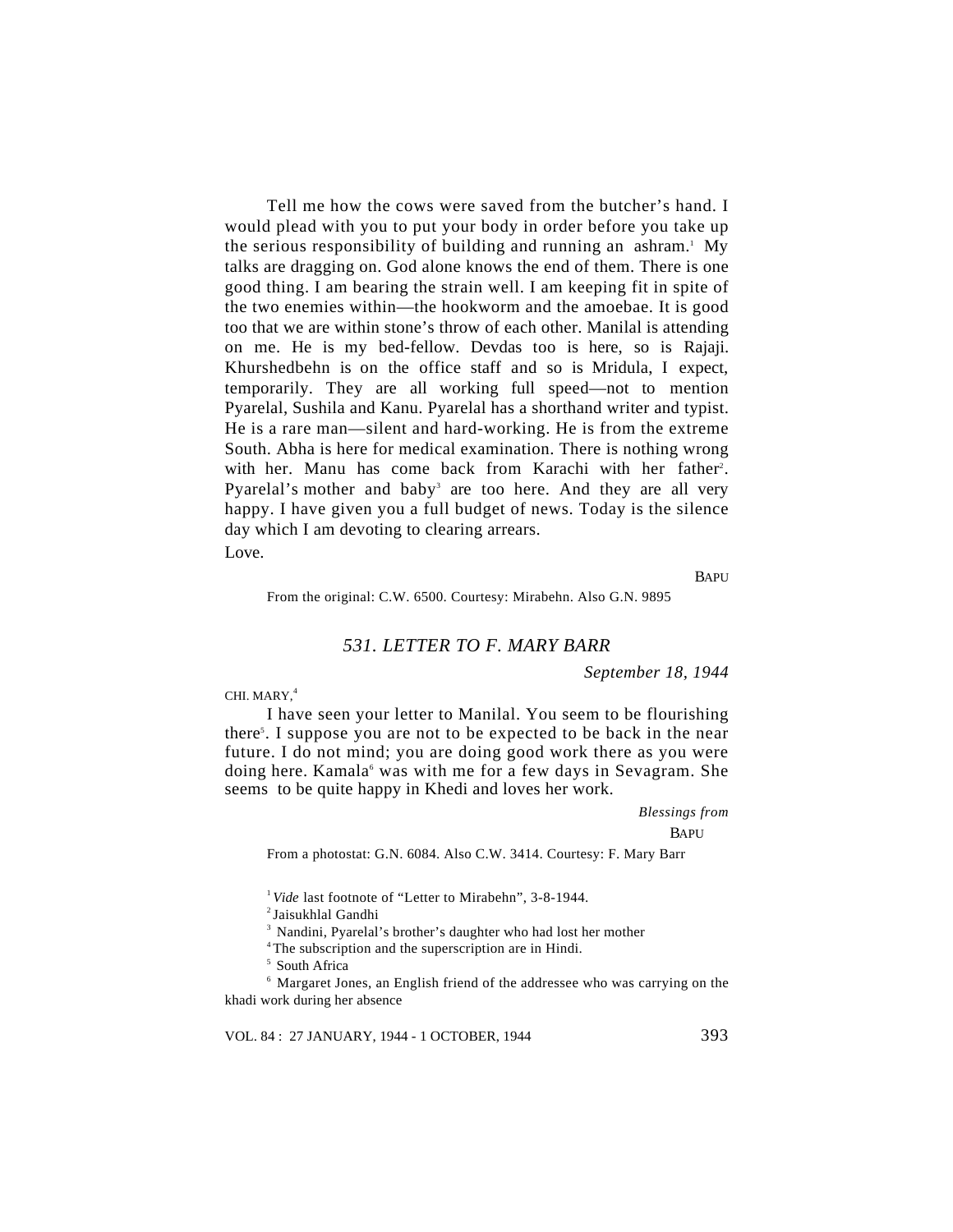*September 18, 1944*

MY DEAR C.R.,

Here is my draft reply<sup>1</sup> unrevised. You may add, amend or do what you like with it. The reply should go tomorrow as early as possible.

**BAPU** 

From a photostat: G.N. 2096

### *533. LETTER TO HERMANN KALLENBACH*

BOMBAY, *September 18, 1944*

MY DEAR LOWER HOUSE,

You will see I am in Bombay almost daily meeting M.A. Jinnah.<sup>2</sup> God only knows what the result will be.

I had your wires. Of course, they were withheld from me whilst I was in detention. Manilal is with me in personal attendance. He reminds me of old days. He is very restrained. Though I know he wants me to fix up the Phfinix Trust, he never mentions it. But I have it constantly in mind. Sita<sup>4</sup> is in Sevagram. She is a most lovable girl. Devdas too is here for the time being.

And how are you faring? Is there the slightest chance of your coming here for a short stay? Manilal says you are too aged to undertake the, for you, fatiguing stay in India. Is Hannah nursing you as devotedly as ever?

Love to you all,

UPPER HOUSE

From the original : Gandhi-Kallenbach Correspondence. Courtesy : National Archives of India

<sup>1</sup> Presumably, to M. A. Jinnah; *vide* "Letter to M. A. Jinnah", 19-9-1944.

 $2^2$  For the purport of Gandhiji's talks and correspondence with Jinnah during this period, vide "Talk with M. A. Jinnah", 9-9-1944 to "Speech at Prayer Meeting", 27-9-1944 and Appendix "Letter from M. A. Jinnah", 10-9-1944 to 27-9-1944; ibid., "Statement on Proposed Fast" ,29-10-1944; and Gandhiji's letters of November 1944.

<sup>3</sup> In the Aga Khan Palace Jail from August 9, 1942 to May 6, 1944 4 Daughter of Manilal Gandhi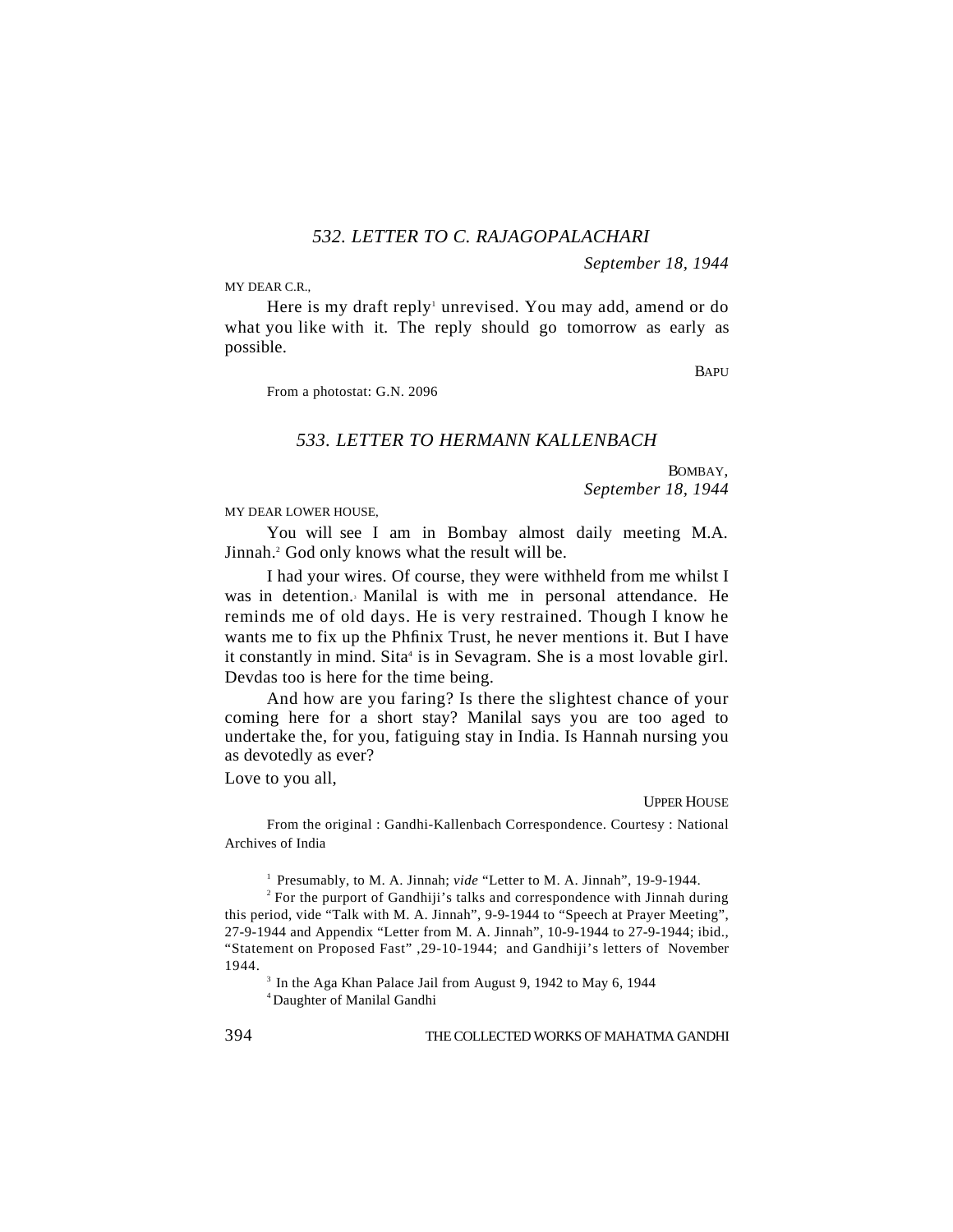## *534. LETTER TO NARANDAS GANDHI*

*September 18, 1944*

CHI. NARANDAS,

I got your letter about Kamalnayan. What you say is correct. Are you still suffering from any after-effects of your fall? I would be happy if you thought of paying a visit to Sevagram some time. What is your opinion regarding the suggestion in Chhaganlal's letter?

I am enclosing a letter from Mirabehn also. Send me your reply to her. I will forward it to her. Follow the suggestion made by her.I am tied up here. I don't know when I shall be able to get away.

> *Blessings from* **BAPU**

Enclosures: 2

From a microfilm of the Gujarati: M.M.U./II. Also C.W. 8616. Courtesy: Narandas Gandhi

## *535. LETTER TO CHIMANLAL N. SHAH*

BOMBAY, [*September 18, 1944*] 1

CHI. CHIMANLAL,

Your letter is full of news. I have written a letter to Chokhawala<sup>2</sup> advising patience.

The arrival of Gokhale is welcome. I am hoping to reach there on 27th October, when I hope to do something for him. There is no need for him to lose heart. Sushilabehn has gained a great reputation. She may succeed with Gokhale too. Where was Govind taking his meals till now?

> *Blessings from* **BAPU**

From a photostat of the Gujarati: G.N. 10612

<sup>1</sup> From the G.N. Register

2 Gordhandas Chokhawala, addressee's son-in-law

VOL. 84 : 27 JANUARY, 1944 - 1 OCTOBER, 1944 395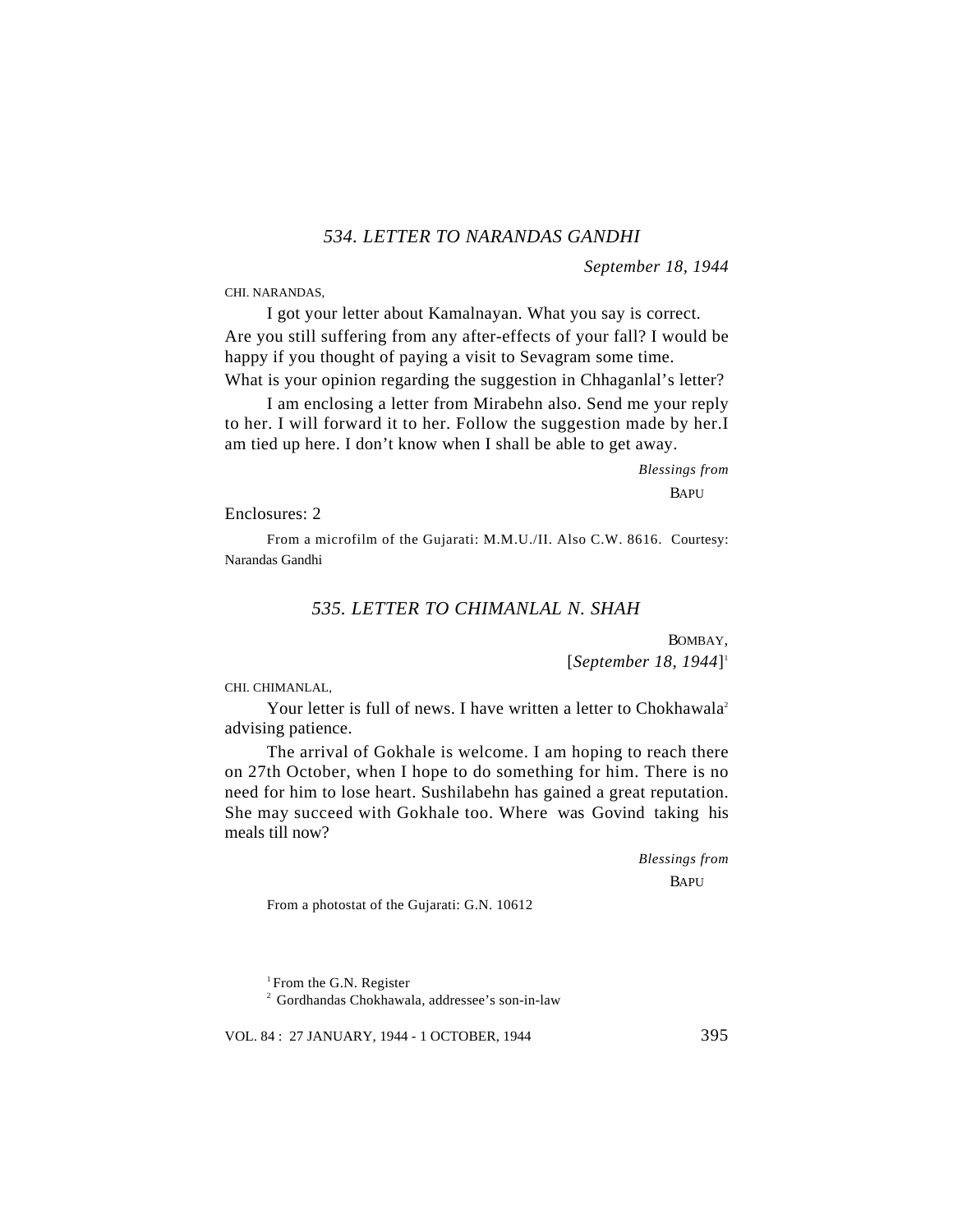*September 18, 1944*

CHI. SUSHILA,

I got your two letters. The country's condition is exactly as you describe it to be. But surely God's hand must be behind this. We shall have performed our dharma if we acquit ourselves creditably in our own field and shed lustre on it.

Manilal has devoted himself completely to my service, and is thus paying his filial debt. Do not worry about him. Sita' has taken her place in the Nayee Talim school at Sevagram. Sumi<sup>2</sup> is with her, as also the daughter of a Bihari gentleman named Lakshmi Babu. The fourth is Ashadevi's own daughter. There are thus four girls in all. Ashadevi has become their mother. She is a learned woman. According to me this type of education is the best. All these four girls learn with the other children at Sevagram, and also teach them a few things. Do not get frightened at this news. Sita herself voluntarily decided to join this school. But of course it was I who was responsible for putting the idea in Manilal's and Sita's minds and luring them on. I would have tried to lure you too, if you had been here. God alone knows, of course, whether you would have yielded or not. Now that you have learnt to drive a car, how can I keep pace with you? By all means go ahead.

I have talks with Jinnah Saheb practically daily. Before you get this letter you will have known the result.

> *Blessings from* **BAPU**

From a photostat of the Gujarati: G.N. 4936

<sup>1</sup> Addressee's daughters

2 *ibid*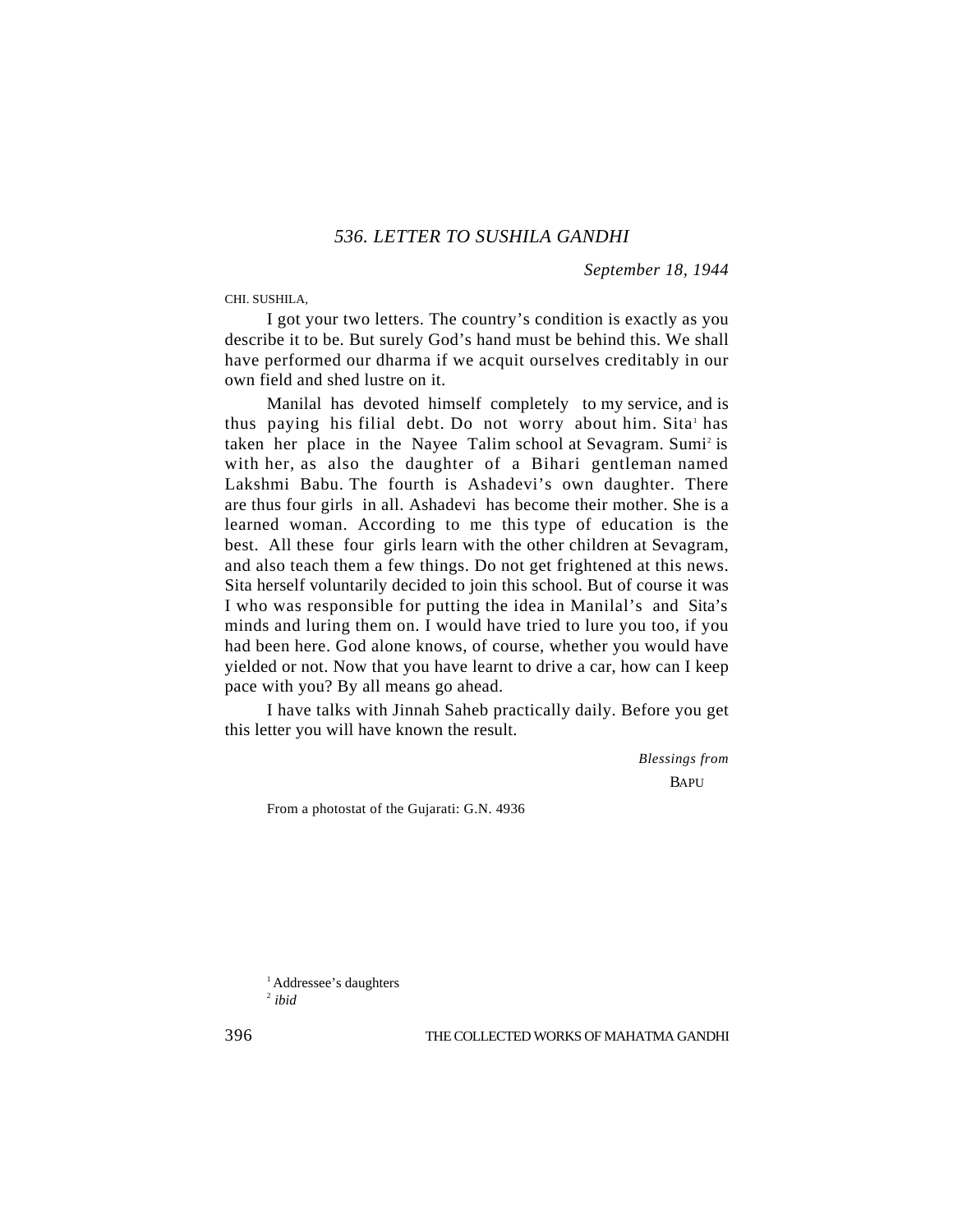*September 18, 1944*

CHI. LAKSHMIDAS,

I have your two letters, which are both transparent. Replies for the question of Jajuji<sup>1</sup> are coming in from others as well. I shall therefore write nothing for some time. I am thinking about a clarification regarding non-violence. It is not necessary at all to quit the Council<sup>2</sup> simply because you cannot manipulate your hand and hence cannot spin. Can we not imagine the possibility of some people who might have lost one hand and therefore cannot spin and yet be the greatest khadi workers of them all? Is there any rule that a person's hand may not remain unoccupied?

> *Blessings from* **BAPU**

HARIJAN ASHRAM

SABARMATI

From a copy of the Gujarati: Pyarelal Papers. Courtesy: Pyarelal

#### *538. LETTER TO BHAGIRATH KANODIA*

*September 18, 1944*

BHAI BHAGIRATHJI,

I read your letter to Pyarelal. I never said that Rajaji had betrayed me. He can never betray me. He has never done so. My association with Rajaji is very old. Lately our opinions have come to differ but our love for each other continues to be what it has always been. What Monoranjan Babu writes has only been written in jest. What can I do if people do not appreciate my jokes? You may use this letter in any way you consider necessary.

*Blessings from*

**BAPU** 

From a copy of the Hindi: Pyarelal Papers. Courtesy: Pyarelal

<sup>1</sup>Shrikrishnadas Jaju; *vide* "A Circular Letter", 8-9-1944.  $2$  Of A.I.S.A.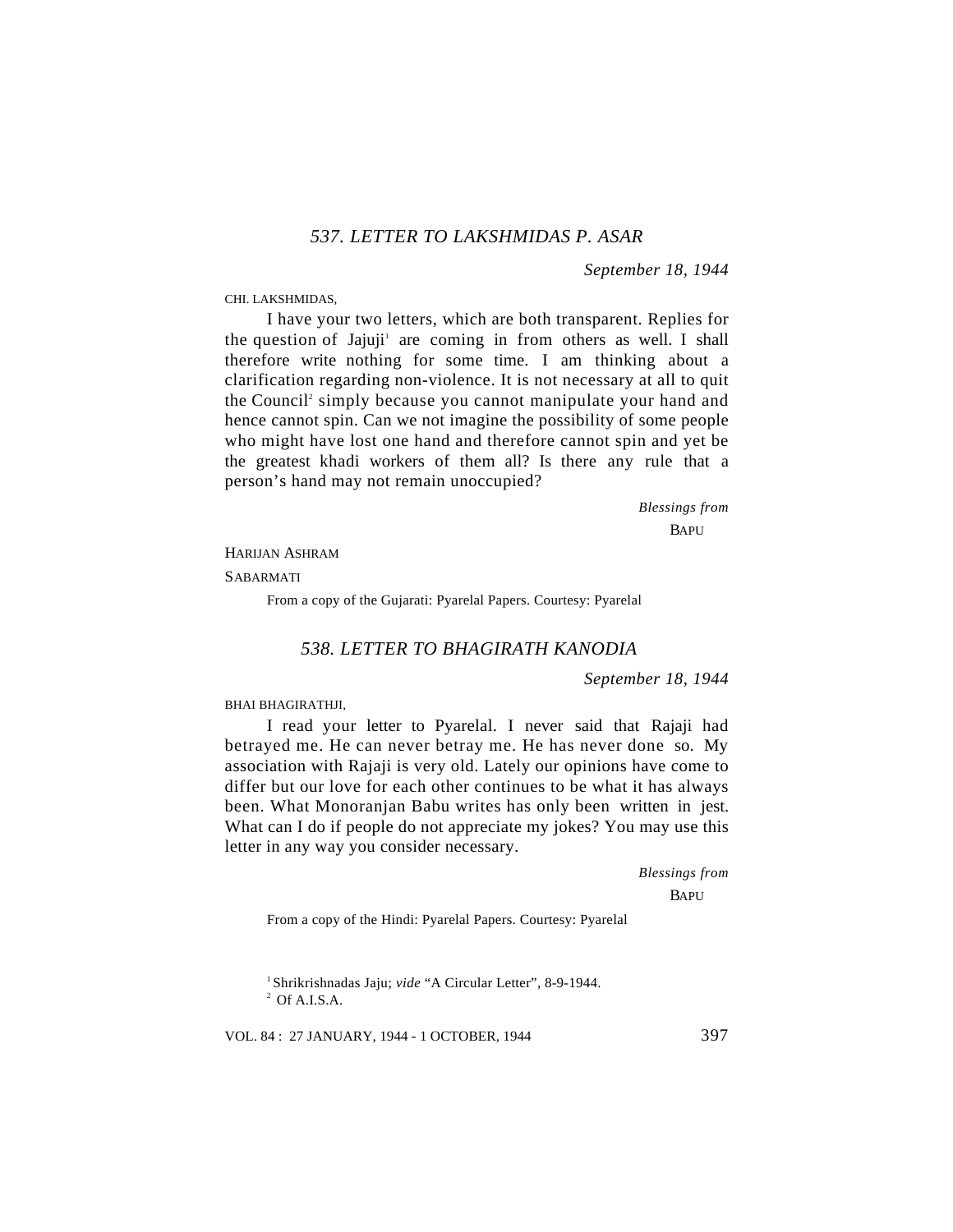### *539. LETTER TO M. A. JINNAH*

*September 19, 1944*

#### DEAR QUAID-E-AZAM,

Many thanks for yours<sup>1</sup> of the 17th instant. I am sorry to have to say that your answers omitting 1, 2 and 6 do not give satisfaction.

It may be that all my questions do not arise from the view of mere clarification of the Lahore Resolution. But I contend that they are very relevant from the standpoint of a seeker that I am. You cannot expect anyone to agree to or shoulder the burden of the claim contained in the Lahore Resolution without, for instance, answering my questions 15 (a) and 15 (b)<sup>2</sup> which you brush aside as not arising by way of clarification.

Dr. Ambedkar's thesis, while it is ably written, has carried no conviction to me. The other book mentioned by you, I am sorry to say, I have not seen.

Why can you not accept my statement that I aspire to represent all the sections that compose the people of India? Do you not aspire? Should not every Indian? That the aspiration may never be realized is beside the point.

I am beholden to you, in spite of your opinion about me, for having patience with me. I hope you will never lose it, but will persevere in your effort to convert me. I ask you to take me with my strong views and even prejudices, if I am guilty of any.

As to your verdict on my policy and programme, we must agree to differ. For, I am wholly unrepentant. My purpose is as a lover of communal unity to place my services at your disposal.

I hope you do not expect me to accept the Lahore Resolution without understanding its implications. If your letter is the final word, there is little hope. Can we not agree to differ on the question of "two nation" and yet solve the problem on the basis of self-determination? It is this basis that has brought me to you. If the regions holding Muslim majorities have to be separated according to the Lahore

<sup>&</sup>lt;sup>1</sup> Vide Appendix "Letter from M. A. Jinnah", 17-9-1944.

<sup>2</sup>*Vide* "Letter to M. A. Jinnah", 15-9-1944.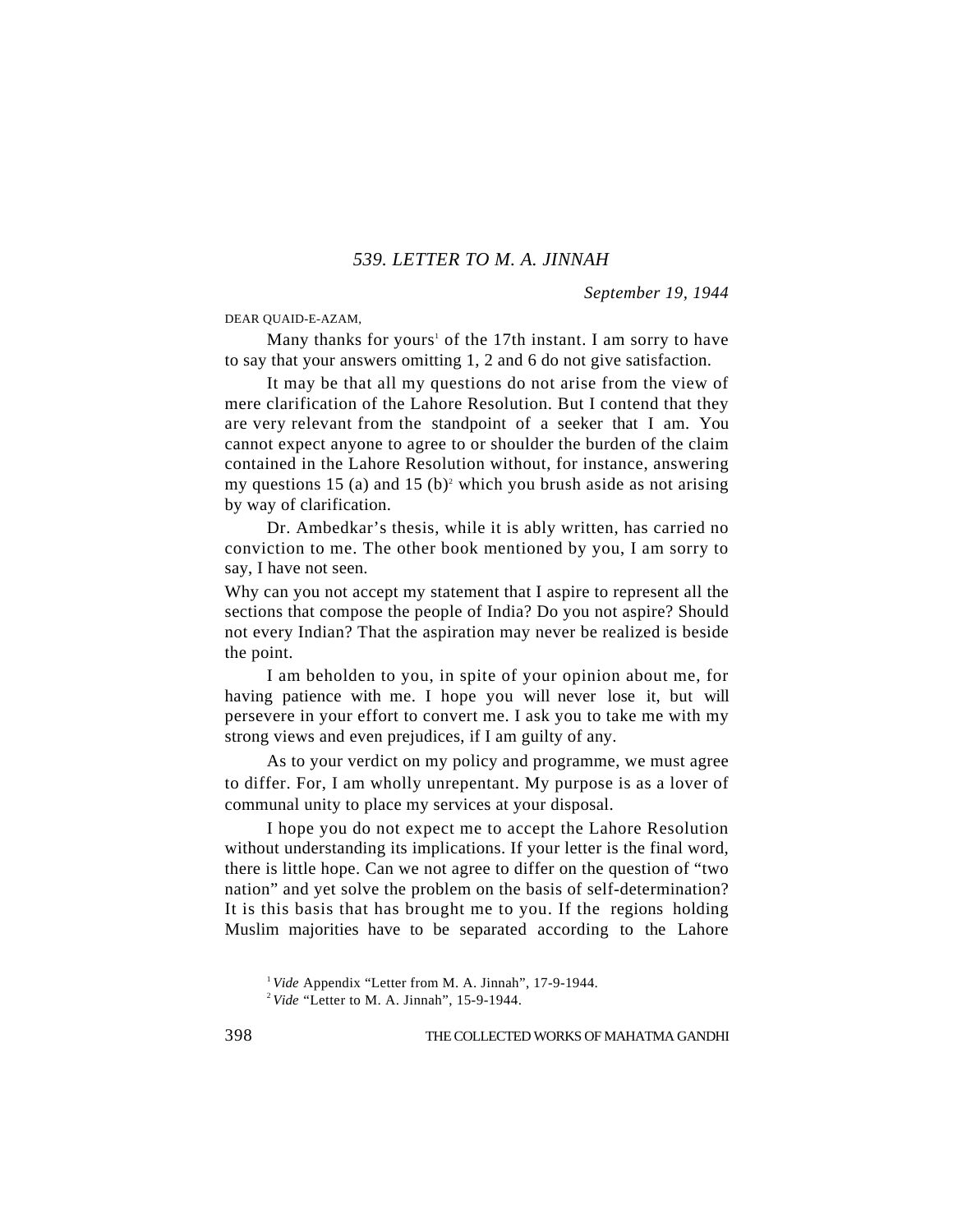Resolution, the grave step of separation should be specifically placed before and approved by the people in that area.<sup>1</sup>

> *Yours sincerely,* M. K. GANDHI

*The Hindu,* 29-9-1944

#### *540. SPEECH AT PRAYER MEETING*

BOMBAY, *September 19, 1944*

In the course of his speech at the prayer meeting, Gandhiji said that he did not know how many Muslim brothers and sisters were there in the audience but there was at least one, namely, Raihanabehn Tyabjee. That was enough for his present purpose. His earnest prayer to all present was that if they had the good of the country at heart and wanted India to be free and independent at the earliest moment they should establish the closest bonds of friendship between Hindus and Mussalmans and members of all other communities. That was the least that every one of them was expected to do and could do. Was there anyone among them who doubted that if they could become one at heart the coming of independence would be accelerated? Ever since his return to India he had been proclaiming that truth from house-tops. That did not mean that they could afford to rest in idleness and freedom would by itself drop into their lap. If that was realized many other things would follow as a matter of course.

Referring to his talks with Mr. Jinnah he said that he considered it to be their great good fortune that they—two brothers—were having their friendly talks. He was not at liberty to divulge the nature of their talks. But they could rest satisfied that they were not talking without hope. The day he felt that there was no more hope, he would not hesitate to say so. He wanted them all to fraternize with one another on the Id Day and pray that God may guide them aright.

Concluding, he warned the people against putting faith in speculations in which both the foreign and the Indian Press were indulging.

Sometimes they found all kinds of prophecies. God was with them. They were not being led by prophecies, but by the spirit of God. The papers published all kinds of guesses and messages were also sent abroad. It would not benefit the people to depend on these reports. It would, in fact, be wrong to believe in them.

*The Bombay Chronicle,* 20-9-1944

<sup>1</sup> For the addressee's reply, *vide* Appendix "Letter from M. A. Jinnah", 21-9-1944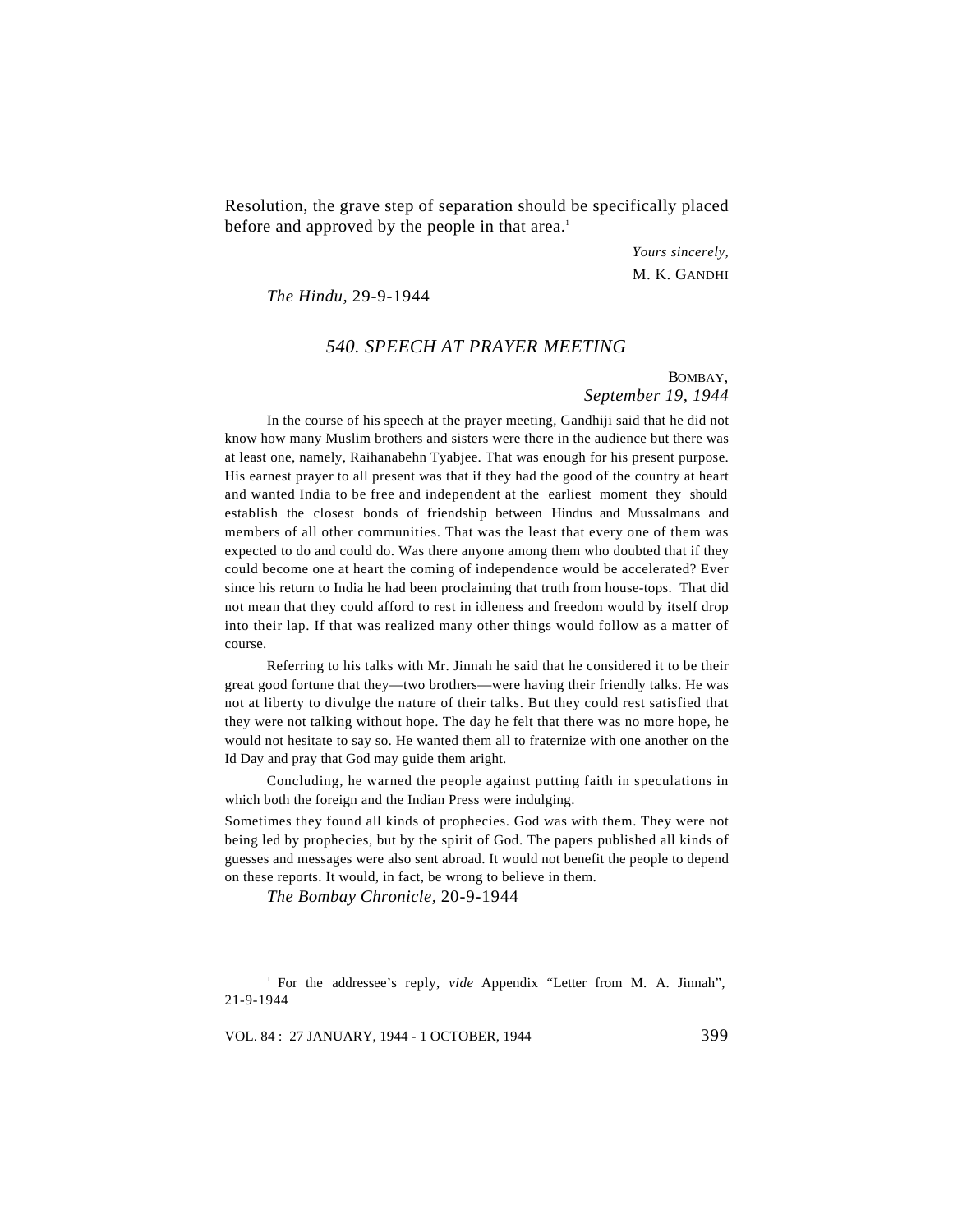#### *541. LETTER TO NANJI KALIDAS*

BIRLA HOUSE, BOMBAY, *September 20, 1944*

BHAISHRI NANJIBHAI,

I read your telegram and letter to Bapa<sup>1</sup>. It has made me unhappy. You had told me clearly that your donation would go to the central fund without any condition. Your letter says that a committee has been formed to manage your contribution and that the money would be in its possession. If it is so, your contribution will not be included in the existing Fund. Then you can use it as your committee thinks proper. But I would urge that an illiterate village woman's name should not be associated with it.

I hope there is some improvement in your health.

*Blessings from* **BAPU** 

RAJSHRI SETHSHRI NANJI KALIDAS PORBANDAR (KATHIAWAR)

From Gujarati: C.W. 8617. Courtesy: Narandas Gandhi

#### *542. LETTER TO B. ORELAND*

CAMP BIRLA HOUSE, MOUNT PLEASANT ROAD, MALABAR HILL, BOMBAY, *September 21, 1944*

DEAR LIEUT. ORELAND

I was pleased to receive your letter of 17th instant. I do not remember the pundit mentioned by you. Your question is very appropriate. My interpretation of the *Mahabharata* is that it is a penetrating study of man and shows that fruits of violence whether used for a good cause or bad are evil. The Pandavas won but an empty victory. Bhishma was right in accordance with the social usage in vogue in those days. He was true to the salt he ate. We would go entirely wrong in estimating the men and women of the *Mahabharata*

1 Amritlal V. Thakkar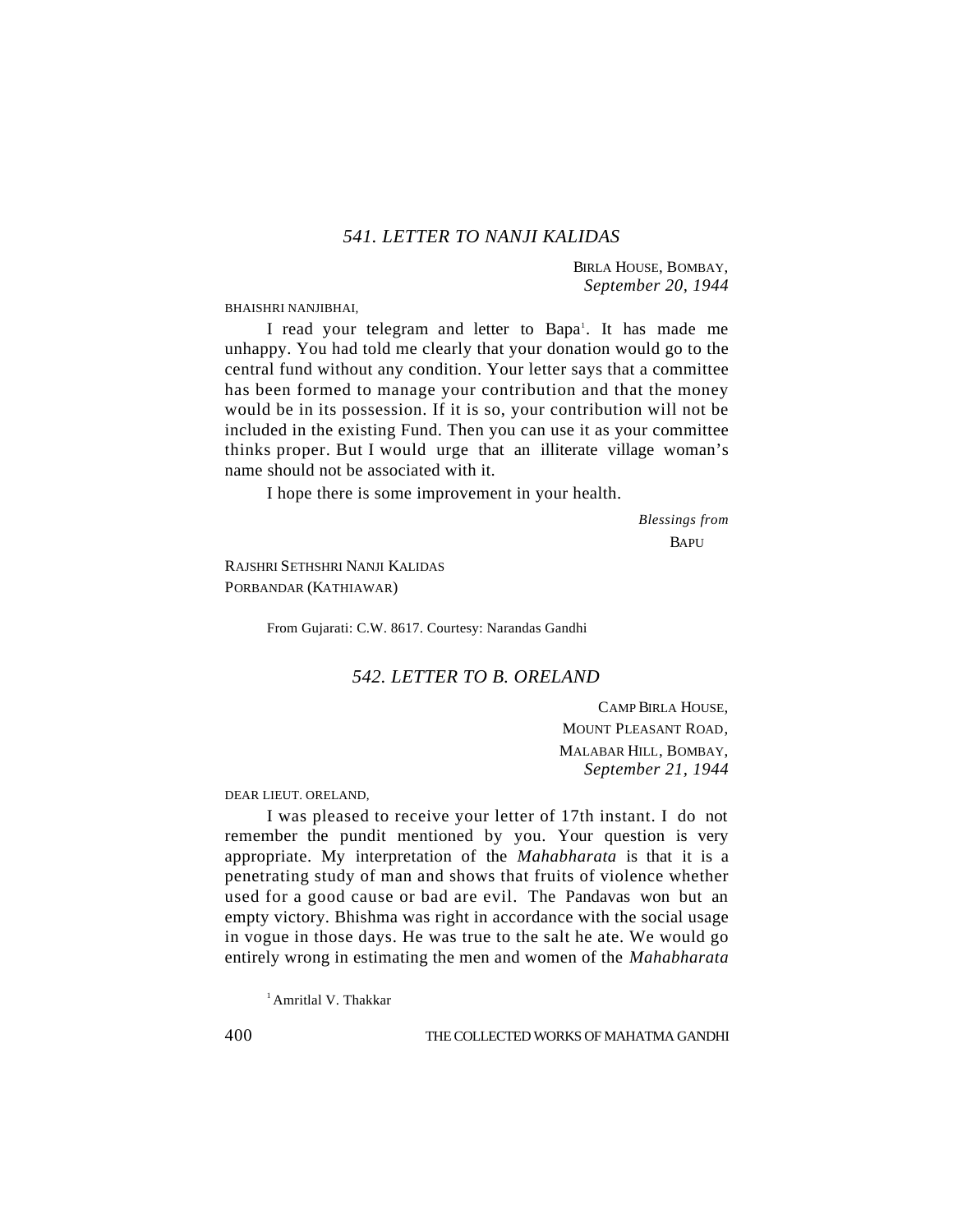according to the modern standard, which need not be considered necessarily higher than in the times of the *Mahabharata*. The story of the epic has to be read in its setting. Then Bhishma would appear to be a lofty soul.

M. K. GANDHI

LIEUT. B. ORELAND 104 FIELD PARK S.E.A.C. B.A.P.O. From a copy: Pyarelal Papers. Courtesy: Pyarelal

## *543. LETTER TO SITA GANDHI*

BOMBAY, *September 21, 1944*

CHI. SITA,

I got your letter written in a beautiful hand. We will now be meeting soon. Talk to me then.

> *Blessings from* **BAPU**

 $[PS.]$ 

The correct word is not *raha* but *rah*<sup>1</sup> . From a photostat of the Gujarati: G.N. 4937

## *544. LETTER TO CHIMANLAL N. SHAH*

*September 21, 1944*

CHI. CHIMANLAL,

I have your letter. Even if our talks remain inconclusive, I have decided to reach there on the 1st. I shall return after attending to the  $2nd^2$ .

I hope Vallabh Swami undertook the fast after due thought. It has become difficult to fix the proper conditions for fasting.

*Blessings from*

BAPU

From a photostat of the Gujarati: G.N. 10613

<sup>1</sup>Way or path 2 Gandhiji's birthday celebrations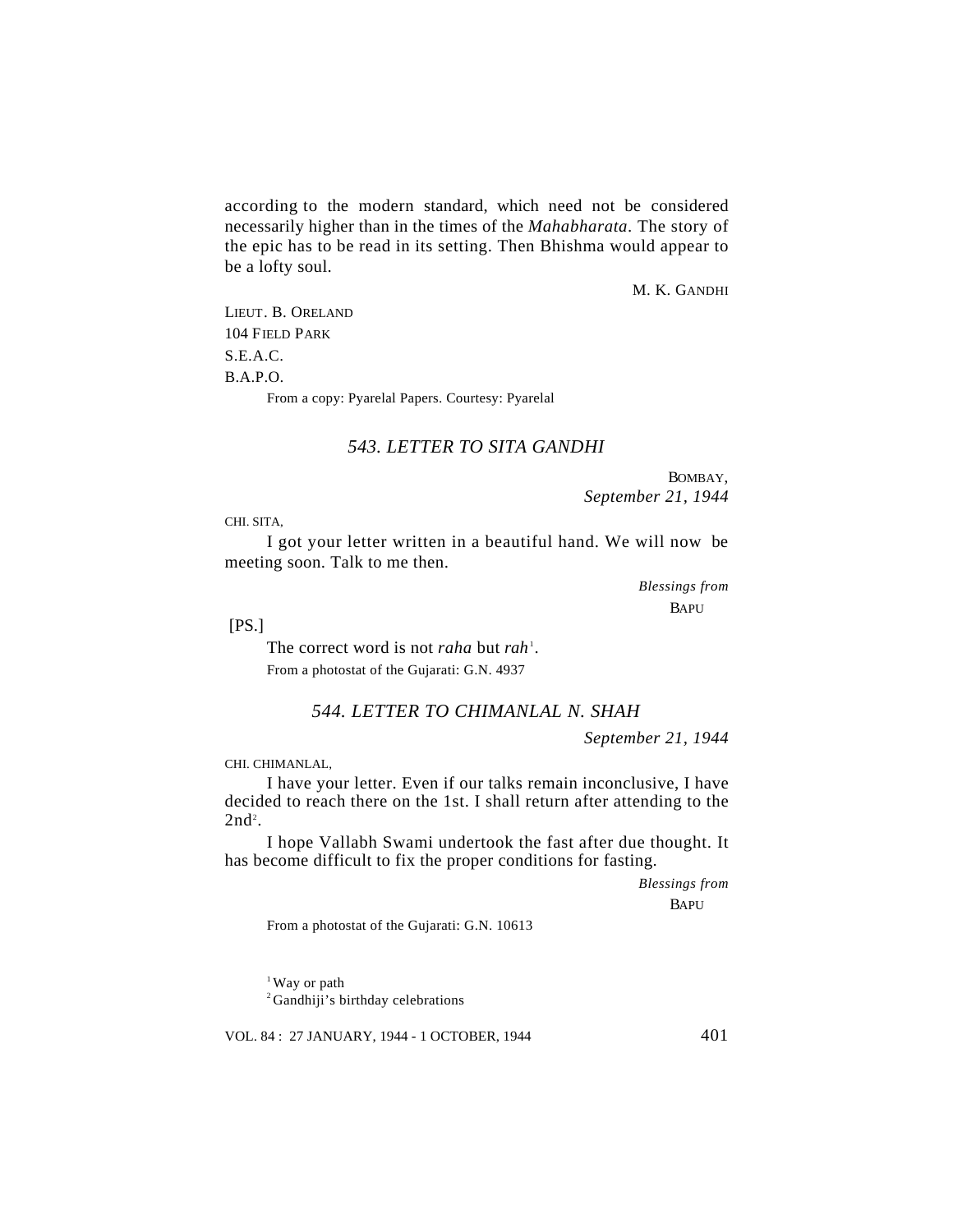### *545. A CIRCULAR LETTER*

BOMBAY, *September 21, 1944*

BHAISHRI,

I am writing this circular in Gujarati since all those to whom I intend to send it know the language. I send with this a list of ten additional trustees. At first I thought I would send the names merely for your information. As my duty becomes clearer to me, I realize that I must function as Chairman without insisting on having my own way. A list of members of the Executive Committee is also attached.

I have kept the following considerations in mind in drawing up both these lists. We should include those who understand my method of work best and who have had some experience of village work or who share my point of view regarding village work. I am painfully aware that I have not been able to include as many women as I should have liked to. This Memorial Fund is in memory of an uneducated woman who had been touched by the ideal of service to villages, and it would, therefore, be but fitting that the Board consists wholly of women. I would then feel that my efforts in this field have been fully rewarded. But the time for this has not yet come. Let us all hope that such mature and able women will get trained up for this work.

You may, without any hesitation whatever, reject any names in the list which you disapprove of. If you wish, we may elect the additional members at a meeting of the trustees. Kindly send me your opinion at an early date.

List of additional trustees:

- 1. Shri Mangaldas Pakvasa
- 2. Smt. Ashadevi Aryanayakum
- 3. Smt. Gosibehn Captain
- 4. Smt. Raihana Tyabji
- 5. Smt. Mridula Sarabhai
- 6. Shri Gulzarilal Nanda
- 7. Shri Ganesh Vasudev Mavalankar
- 8. Shri Shrikrishnadas Jaju
- 9. Shri Lakshminarayan Babu (of Bihar)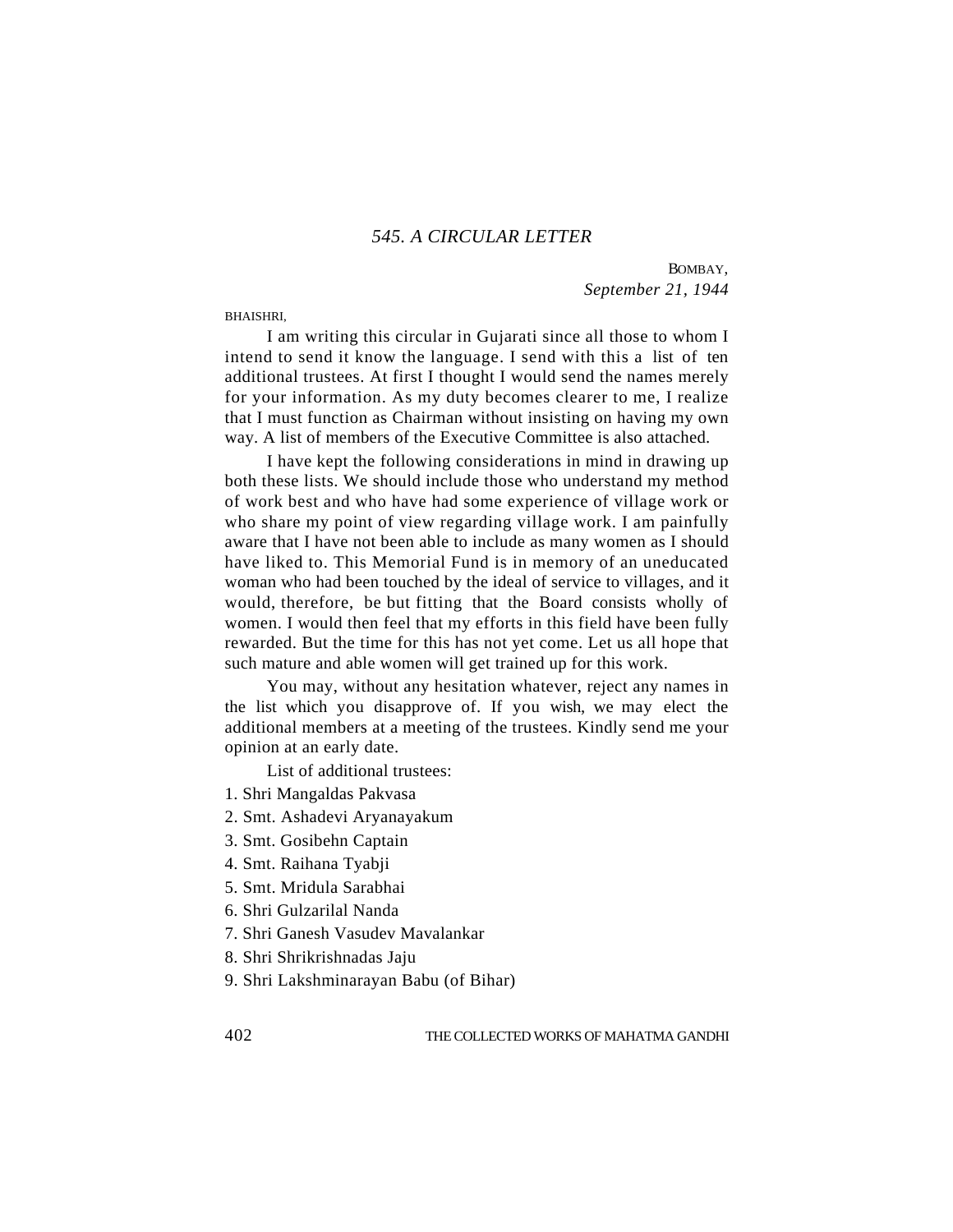10. Smt. Janakibehn Bajaj Members of Executive Committee 1. Shri M. K. Gandhi (Chairman) 2. Sir Purshottamdas Thakurdas (Vice-Chairman) 3. Shri Amritlal V. Thakkar 4. Smt. Ashadevi Aryanayakum 5. Smt. Mridula Sarabhai 6. Shri Ganesh Vasudev Mavalankar 7. Shri Shrikrishnadas Jaju

8. Shri Devdas Gandhi

 *I am,* 

*Yours,*

M. K. GANDHI

From a photostat of the Gujarati: C. W. 4873. Courtesy: N. B. Khare

#### *546. TELEGRAM TO PURUSHOTTAM M. PATEL*

*September 22, 1944*

PURUSHOTTAM MOTIBHAI PATEL CHAIRMAN, INDO-BRITISH FRIENDSHIP GROUP BRAUNTON 114  $MANY$   $THANKS<sup>1</sup>$ . GOD'S WILL.

**GANDHI** 

From the original: Pyarelal Papers. Courtesy: Pyarelal

#### *547. LETTER TO M. A. JINNAH*

*September 22, 1944*

DEAR QUAID-E-AZAM,

Your letter of yesterday<sup>2</sup> (21st instant) so disturbed me that I thought I would postpone my reply till after we had met at the usual time. Though I made no advance at our meeting, I think I see some what clearly what you are driving at. The more I think about the

<sup>1</sup>The addressee had wished Gandhiji success in his efforts to achieve unity and freedom

<sup>2</sup>*Vide* Appendix "Letter from M. A. Jinnah", 21-9-1944.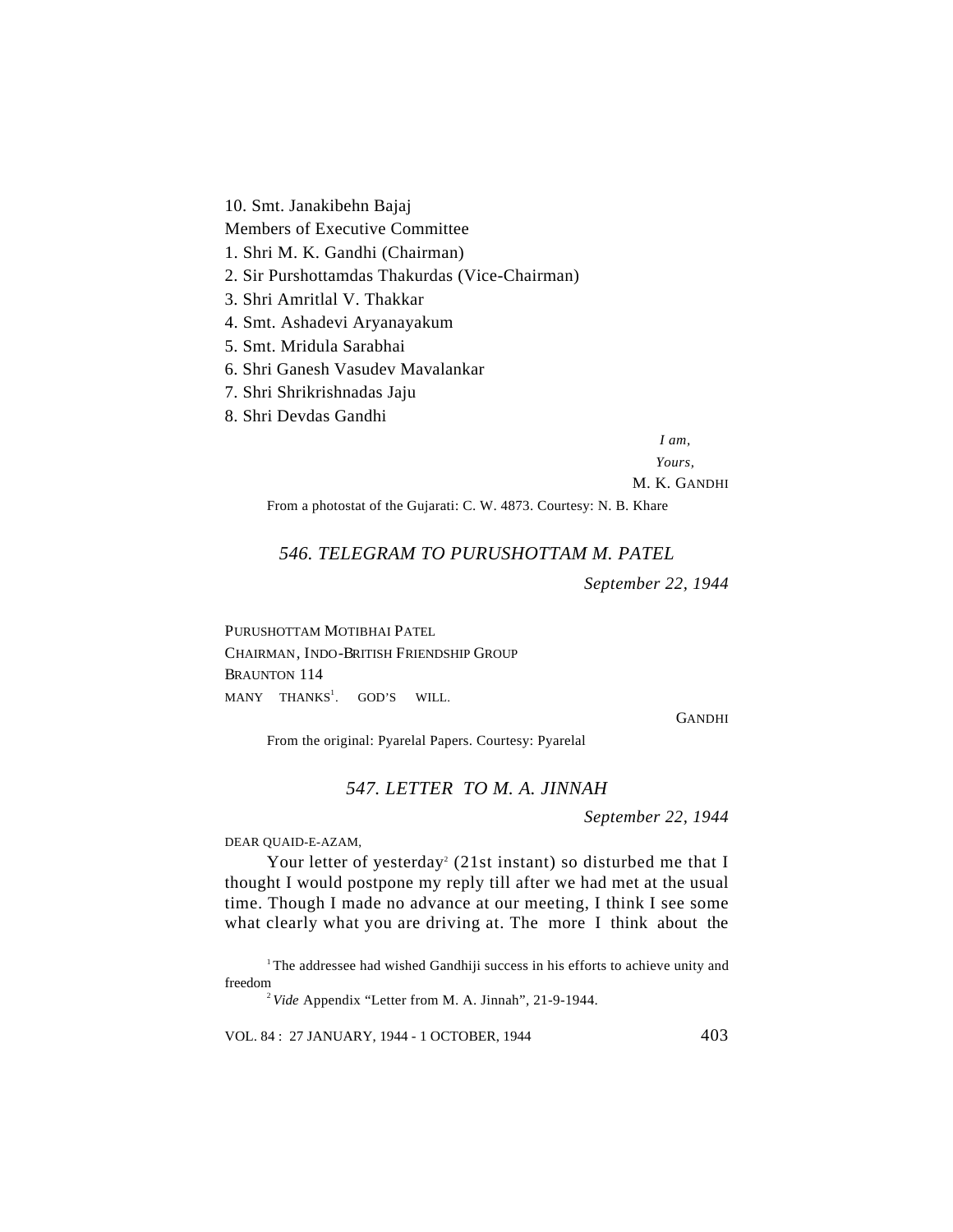two-nation theory the more alarming it appears to be. The book recommended by you gives me no help. It contains half-truths and its conclusions or inferences are unwarranted. I am unable to accept the proposition that the Muslims of India are a nation, distinct from the rest of the inhabitants of India. Mere assertion is no proof. The consequences of accepting such a proposition are dangerous in the extreme. Once the principle is admitted there would be no limit to claims for cutting up India into numerous divisions, which would spell India's ruin. I have, therefore, suggested a way out. Let it be a partition as between two brothers, if a division there must be.

You seem to be averse to a plebiscite. In spite of the admitted importance of the League, there must be clear proof that the people affected desire partition. In my opinion, all the people inhabiting the area ought to express their opinion specifically on this single issue of division. Adult suffrage is the best method, but I would accept any other equivalent.

You summarily reject the idea of common interest between the two arms. I can be no willing party to a division which does not provide for the simultaneous safeguarding of common interests, such as Defence, Foreign Affairs and the like. There will be no feeling of security by the people of India without a recognition of the nutural and mutual obligations arising out of physical contiguity.

Your letter shows a wide divergence of opinion and outlook between us. Thus you adhere to the opinion often expressed by you that the August 1942 Resolution is "inimical to the ideals and demands of Muslim India". There is no proof for this sweeping statement.

We seem to be moving in a circle. I have made a suggestion. If we are bent on agreeing, as I hope we are, let us call in a third party or parties to guide or even arbitrate between us<sup>1</sup>.

> *Yours sincerely,* M. K. GANDHI

*The Hindu,* 29-9-1944

<sup>&</sup>lt;sup>1</sup> For the addressee's reply, *vide* Appendix "Letter from M. A. Jinnah", 23-9-1944.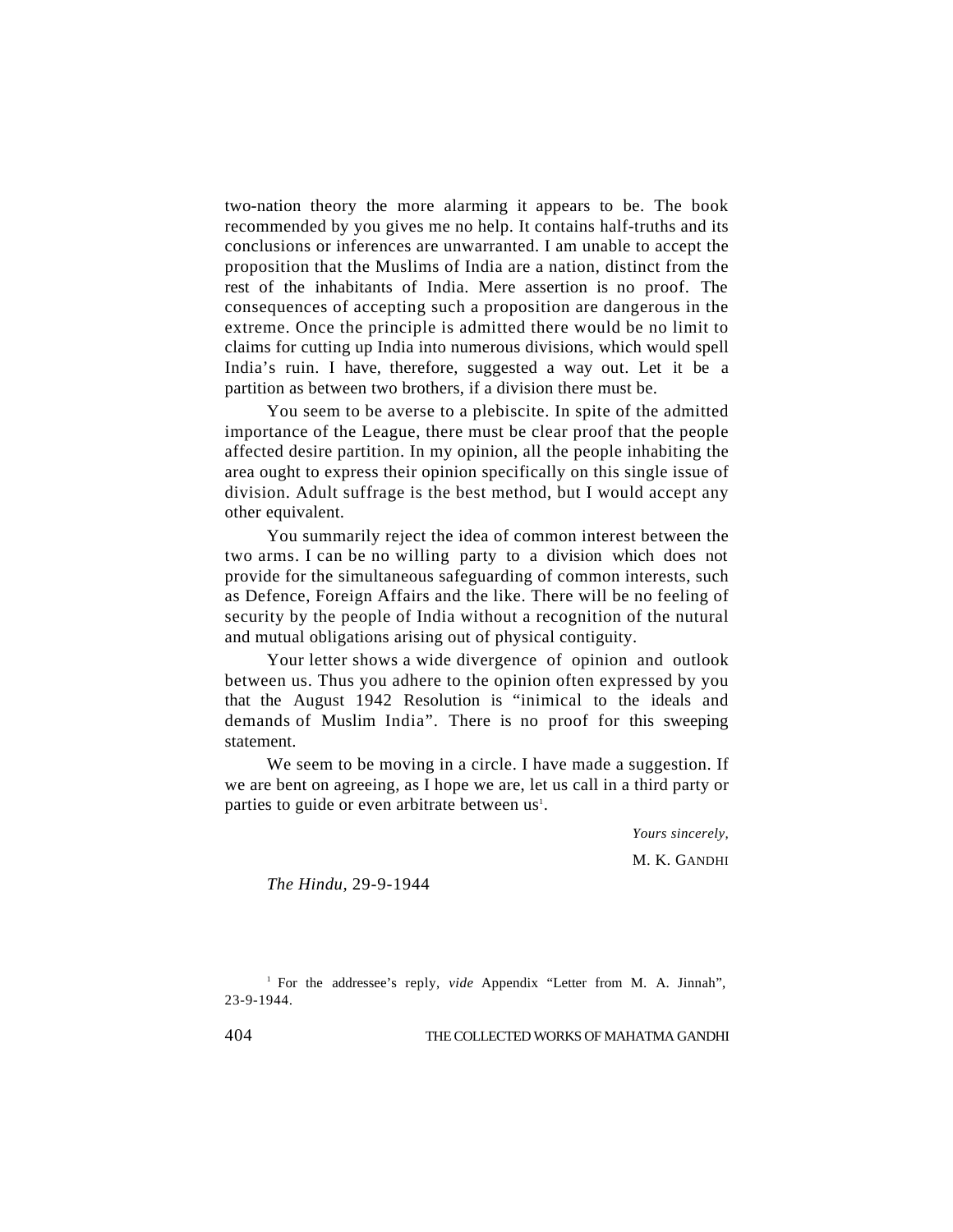## *548. NOTE TO SHRIMAN NARAYAN*

[*September 22, 1944*] 1

I have gone through this letter.<sup>2</sup> I also listened to what Bhadantji had to say. Your letter seems to have been written in a hurry. You should have waited for Nanavati's<sup>3</sup> reply. It is one's duty to correct any lapse of memory or mistakes due to haste. I see nothing wrong in what Nanavati tells me.

I expect to arrive there on the 1st.

*Blessings from* **BAPU** 

[From Hindi]

*Panchven Putrako Bapuke Ashirvad,* pp. 300-l

### *549. LETTER TO AZIZ-UL-HAQUE*

[On or after *September 22, 1944*] 4

DEAR ERIEND,

I am deeply grateful to you for your kind letter and book<sup>5</sup>. I shall read it, I know, with interest.

*Yours sincerely,*

M. K. GANDHI

From the original: Pyarelal Papers. Courtesy: Pyarelal

 $1$  According to the source this note is written under a letter dated September 22, from Maganbhai Desai to the addressee, which he had shown to Gandhiji before posting. The letter had sought to clarify the position implied in a letter from the addressee to Bhadant Anand Kausalyayan that the Hindustani Prachar Sabha would conduct examinations only in Urdu.

2 *ibid*.

<sup>3</sup> Amritlal T. Nanavati

<sup>4</sup> The letter is written under the addressee's letter dated September 22, 1944.

<sup>5</sup>*Man behind the Plough*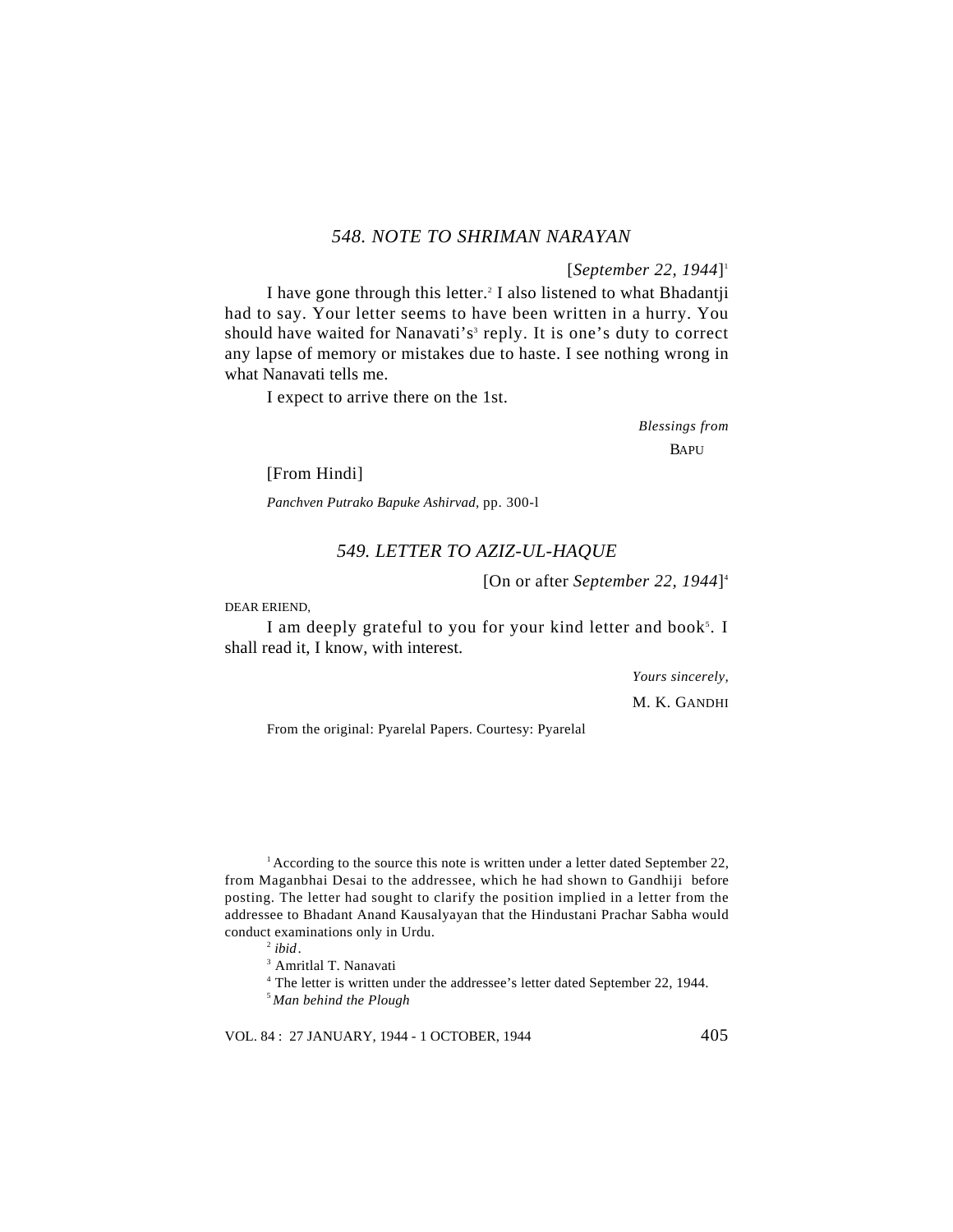*September 23, 1944*

DEAR QUAID-E-AZAM,

Last evening's talk has left a bad taste in the mouth. Our talks and our correspondence seem to run in parallel lines and never touch one another. We reached the breaking point last evening but, thank God, we were unwilling to part. We resumed discussion and suspended it in order to allow me to keep my time for the evening public prayer. In order that all possibility of making any mistake in a matter of this great importance may be removed I would like you to give me in writing what precisely on your part you would want me to put my signature to. $<sup>1</sup>$ </sup>

I adhere to my suggestion that we may call in some outside assistance to help us at this stage.

> *Yours sincerely,* M. K. GANDHI

*The Hindu,* 99-9-1944

#### *551. LETTER TO M. A. JINNAH*

*Id* [*September 23, 1944*] 2

BHAI JINNAH,

I was wondering what I shall send you today. It should be fair on my part to let you and your sister<sup>3</sup> share equally the crisp chapatis they make for me. Here is your share. Please regard it as a token of my love and do please help yourself to it.

> *Id greetings from* M. K. GANDHI

From a copy of the Gujarati: Pyarelal Papers. Courtesy: Pyarelal

<sup>1</sup>The addressee in his reply said: " $\dots$  I may say that it is not a case of your being asked to put your signature as representing anybody till you clothe yourself with representative capacity and are vested with authority. We stand by, as I have already said, the basic and fundamental principles embodied in the Lahore Resolution of March 1940. I appeal to you once more to revise your policy and programme, as the future of this sub-continent and the welfare of the peoples of India demand that you should face realities."

 $2$  The letter has been placed among those for September 1944. Id fell on this date.

<sup>3</sup> Fatima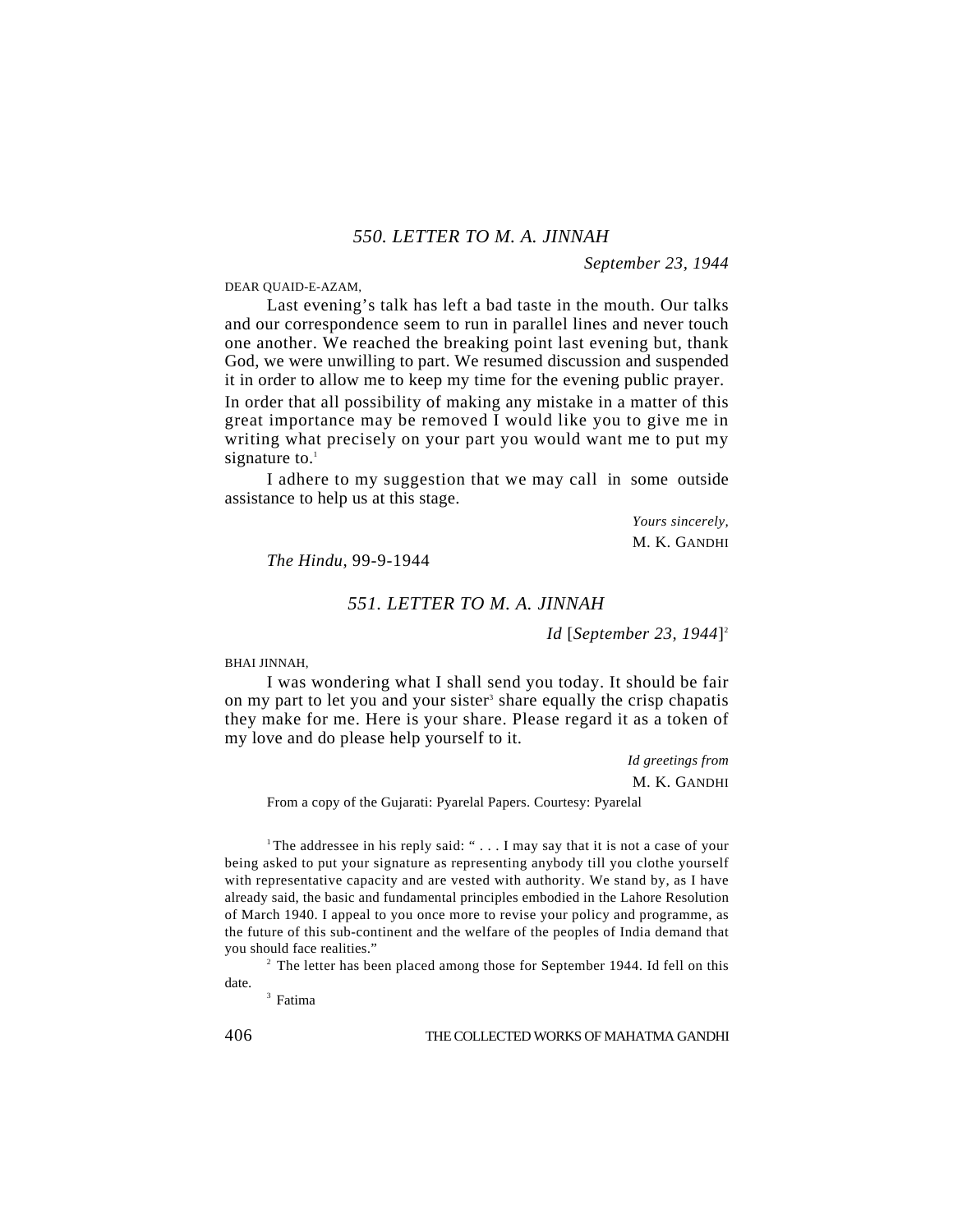#### *552. STATEMENT TO THE PRESS*

BOMBAY, *September 24, 1944*

Whoever has given currency to the news about the Sevagram Ashram has not served the cause of truth. The only truth about the news is that the disbandment and transformation of the Sevagram Ashram is under contemplation. No decision has yet been taken. But the suggestion that it has anything to do with my supposed dissatisfaction with the conduct of the Ashram during my incarceration is altogether untrue. On the contrary I have expressed my unstinted admiration for the single-minded devotion with which they carried on the Ashram under those difficult and anxious 21 months. If it is ultimately decided to disband the Ashram it would be for the purpose of raising the activities of the members to a higher level than heretofore.

*The Bombay Chronicle,* 25-9-1944

#### *553. LETTER TO M. A. JINNAH*<sup>1</sup>

*September 24, 1944*

#### DEAR QUAID-E-AZAM,

I have your two letters of September 23<sup>2</sup> in reply to my letters of the 22nd and 23rd.

With your assistance, I am exploring the possibilities of reaching an agreement, so that the claim embodied in the Muslim League Resolution of Lahore may be reasonably satisfied. You must, therefore, have no apprehensions that the August Resolution will stand in the way of our reaching an agreement. That Resolution dealt with the question of India as against Britain, and it cannot stand in the way of our settlement.

I proceed on the assumption that India is not to be regarded as two or more nations, but as one family consisting of many members

 $<sup>1</sup>$  Gandhiji's draft is available under G.N. 2056.</sup>

<sup>2</sup>*Vide* last footnote of "Letter to M. A. Jinnah", 23-9-1944 and Appendix "Letter from M. A. Jinnah", 23-9-1944.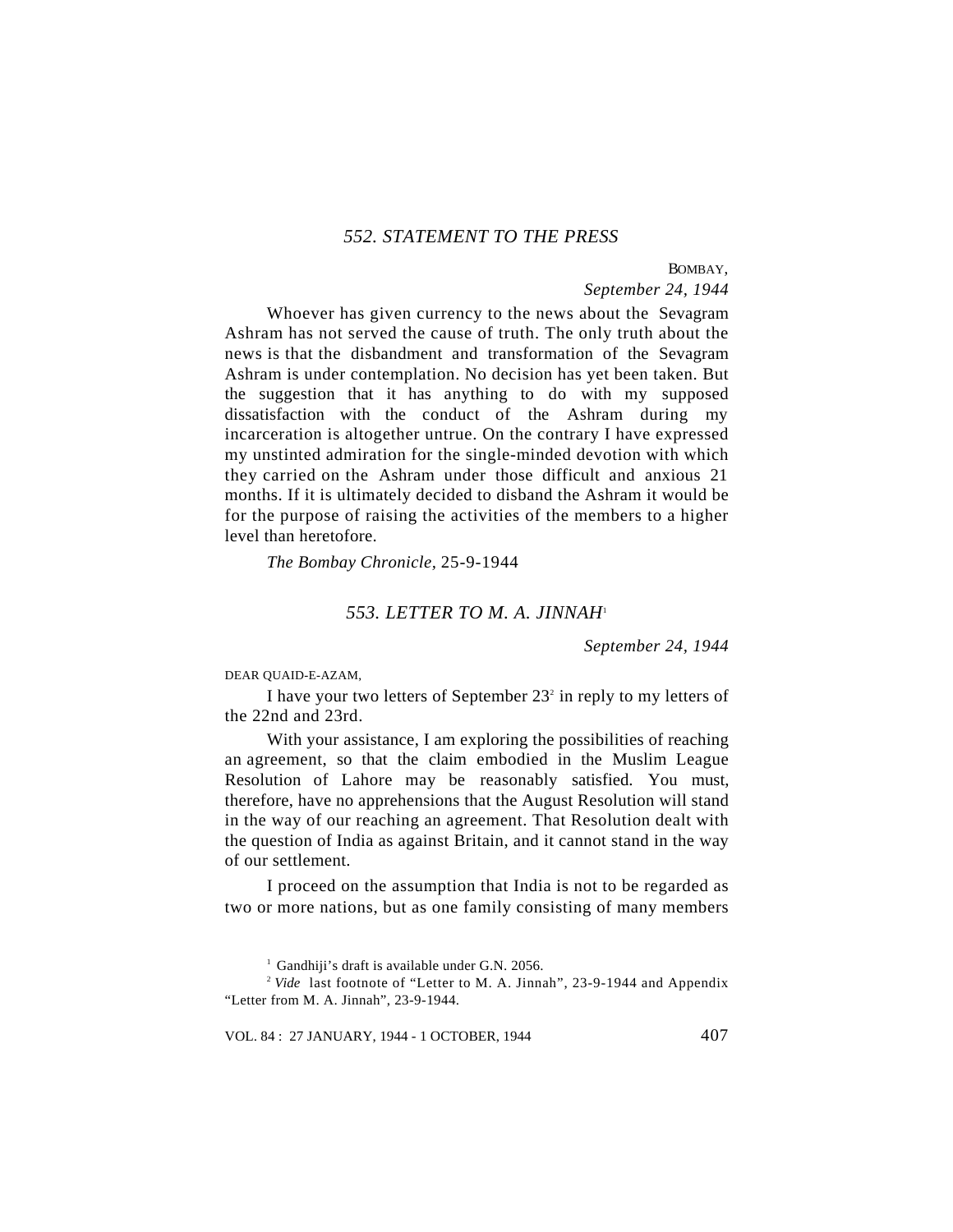of whom the Muslims living in the north-west zones, i.e., Baluchistan, Sind, North-West Frontier Province and that part of the Punjab where they are in absolute majority over all the other elements and in parts of Bengal and Assam where they are in absolute majority, desire to live in separation from the rest of India. Differing from you on the general basis, I can yet recommend to the Congress and the country the acceptance of the claim for separation contained in the Muslim League Resolution of Lahore, 1940, on my basis and on the following terms:

The areas should be demarcated by a commission, approved by the Congress and the League. The wishes of the inhabitants of the area demarcated should be ascertained through the votes of the adult population of the areas or through some equivalent method.

If the vote is in favour of separation, it shall be agreed that these areas shall form a separate State as soon as possible after India is free from foreign domination and can, therefore, be constituted into two sovereign independent States.

There shall be a treaty of separation, which should also provide for the efficient and satisfactory administration of Foreign Affairs, Defence, Internal Communications, Customs, Commerce and the like, which must necessarily continue to be matters of common interest between the contracting parties. The treaty shall also contain terms for safeguarding the rights of minorities in the two States. Immediately on the acceptance of this agreement by the Congress and the League, the two shall decide upon a common course of action for the attainment of the independence of India.

The League will, however, be free to remain out of any direct action, to which the Congress may resort and in which the League may not be willing to participate.

If you do not agree to these terms, could you let me know in precise terms what you would have me to accept in terms of the Lahore Resolution and bind myself to recommend to the Congress? If you could kindly do this, I shall be able to see, apart from the difference in approach, what definite terms I can agree to. In your letter of 23rd September, you refer to "the basis and fundamental principles embodied in the Lahore Resolution" and ask me to accept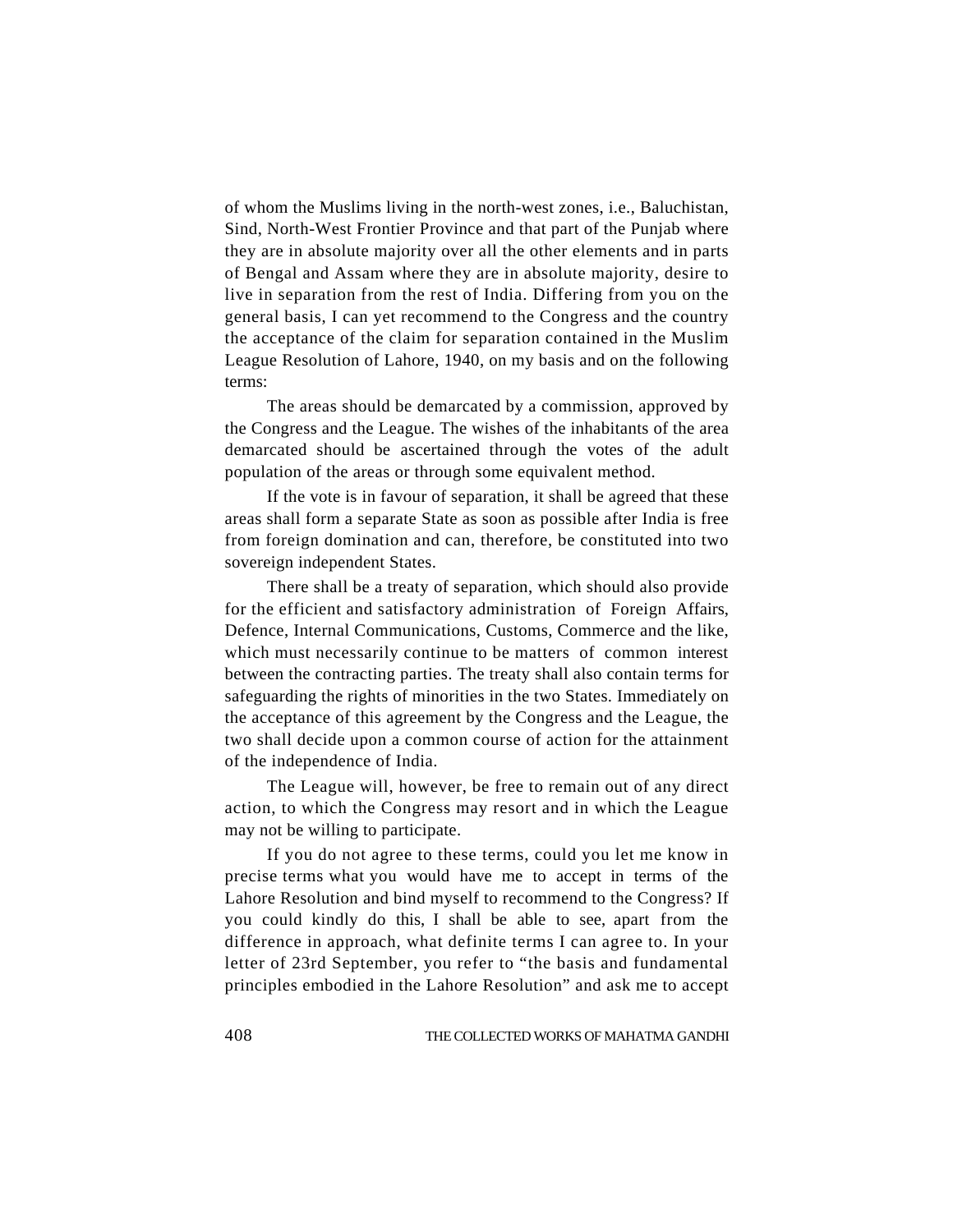them. Surely, this is unnecessary when, as I feel, I have accepted the concrete consequence that should follow from such acceptance.<sup>1</sup>

> *Yours sincerely,* M. K. GANDHI

*The Hindu,* 29-9-1944

#### *554. LETTER TO G. V. MAVALANKAR*

BOMBAY, *September 24, 1944*

DADA,

I read your letter to Bapa. If you can make it possible somehow, please do come to Wardha on the 2nd.

> *Blessings from* **BAPU**

From a photostat of the Gujarati: G.N. 1251

#### *555. TALK WITH M. A. JINNAH*<sup>2</sup>

*September 24, 1944*

Jinnah had refused even to discuss Bapu's proposal, as he (Bapu) was not vested with authority; he represented nobody.

[JINNAH:] "If you want defence and so many things in common, that means that you visualize a centre?"

[GANDHIJI:] No, but I must say, in practice, there will have to be a body selected by both parties to regulate these things. Then he came to the August (1942) Resolution. He said it was inimical to Muslims. "But don't you see that it is absolutely a baseless charge? With all the legal acumen that is attributed to you, why cannot you see that it deals with only India and the British rule? It has nothing to do with the Muslims. You can refer the matter to a lawyer of eminence impersonally and take his opinion whether there is anything in it

<sup>1</sup> For extracts from the addressee's reply, *vide* Appendix "Letter from M. A. Jinnah", 25-9-1944.

 $2$  According to the source this report is taken from Pyarelal's diary which appears to have been based on Gandhiji's narrative to C. Rajagopalachari, giving "the story of the final breakdown of the talks".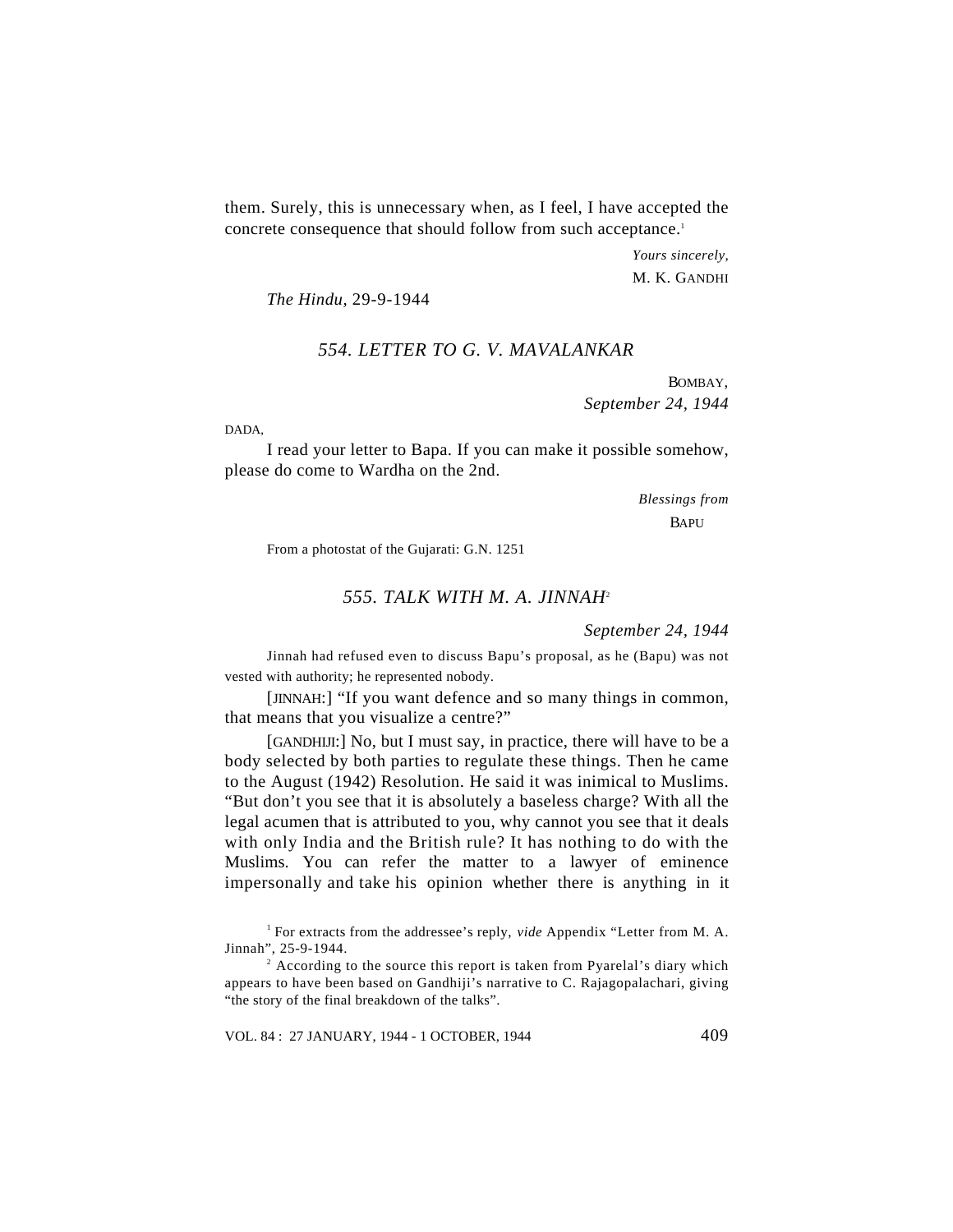which could be considered inimical to the Muslim League or the Muslims." He said he did not need to do so. "Why should I want another's opinion when I know it for myself?" I broached the subject that I had fixed up to be at Sevagram on the 2nd October. I would like to leave on the 30th and would be back in four or five days. He said, "Why must we take so long? We had better close up now. I will have everything ready on Tuesday. You will examine the copies<sup>1</sup> and I will do so." He had the introduction also ready and read it out. I said I had nothing to say against it, but if I had a copy I could examine it. He said I could do so on Tuesday. I said all right. He would not have a third party, nor would he produce his own scheme. He condemned the August Resolution. He suggested in so many words that amends should be made, i.e., it should be retracted.

*Mahatma Gandhi—The Last Phase,* Vol. I, Book I, pp. 93-4

### *556. A MESSAGE*

*September*<sup>2</sup>  *25, 1944*

I have omitted sending messages to a number of friends but I must associate myself with the Acharya's cause since we are childhood friends. We have been together since the days of his father. Please let him see this.

From a copy of the Gujarati: Pyarelal Papers. Courtesy: Pyarelal

## *557. LETTER TO C. RAJAGOPALACHARI*

[*September 25, 1944*] 3

MY DEAR C. R.,

If you are satisfied that my letter of yesterday<sup>4</sup> is the last word you should do the following:

1. You should ask Jinnah to see you. He told me he had nothing against you, etc. If Bhulabhai has thoroughly understood the position he too may see Jinnah. You may both offer to see him together.

 $3$  From the reference to the letter to M. A. Jinnah of September 24, 1944, as "letter of yesterday"; *vide* "Letter to M. A. Jinnah", 24-9-1944.

4 *ibid.*

<sup>&</sup>lt;sup>1</sup>The reference is to their correspondence.

<sup>&</sup>lt;sup>2</sup> The source has "August/September".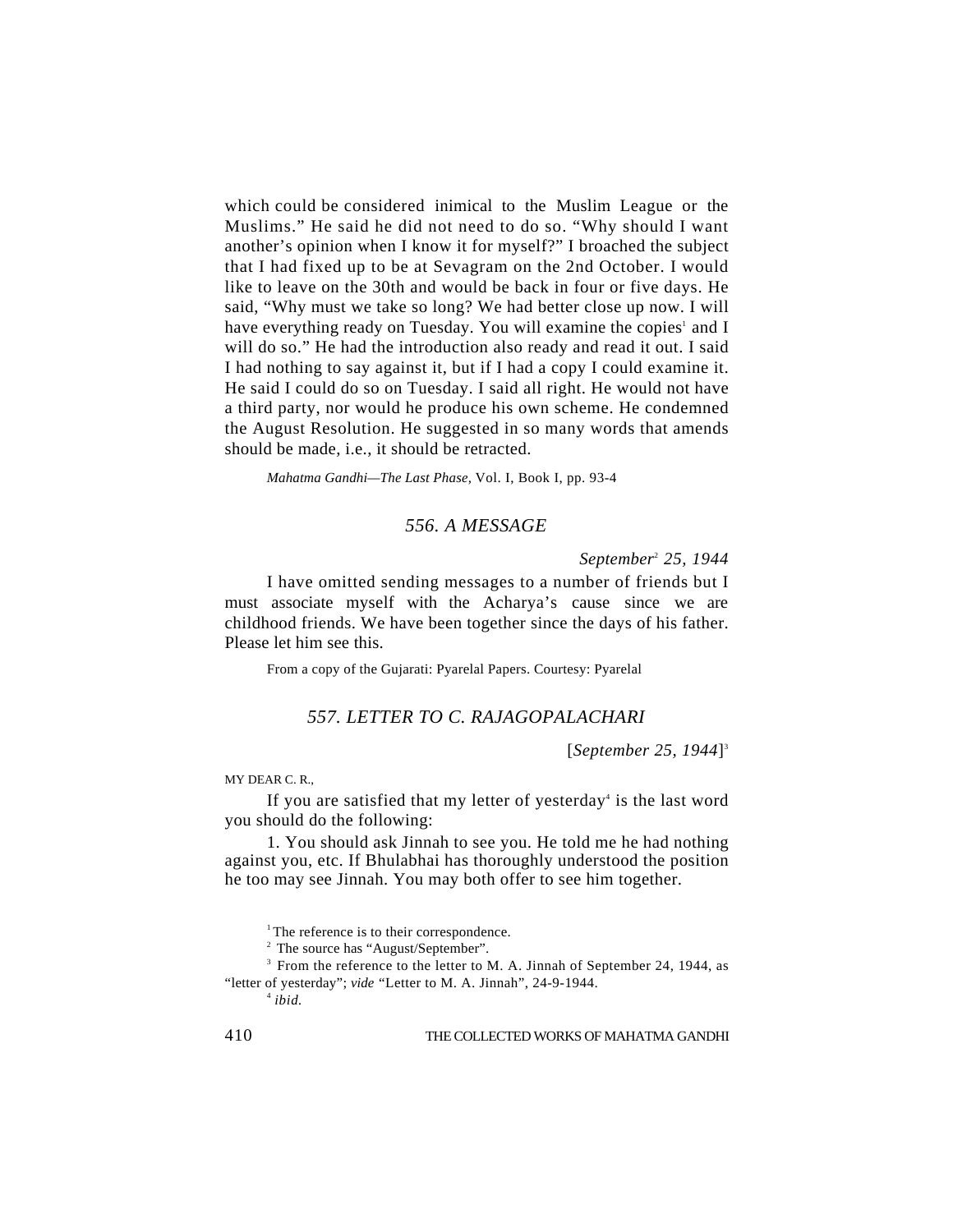2. I attach great importance to the legal opinion on Jinnah's interpretation of August Resolution.

3. Consider the following letter to Jinnah:

"MY DEAR QUAID-E-AZAM,

Yesterday's talk<sup>1</sup> leads me to inflict this letter on you for which please forgive me.

I see force in your argument that the para<sup>5</sup> in my letter of yesterday can be interpreted to touch the League sensitiveness. Please therefore read the following instead: 'Any member or group from among the Congress or the League members will be free to resort to direct action including C. R. in the course of the campaign of Independence.' This is however a minor matter. In the context in which the offending paragraph appears, its friendly intention is unmistakable.

The main purpose of this letter is to ask you to think fifty times before you throw away my offer. It is an earnest effort to meet essential requirements of the Lahore Resolution. I would like you, before you reject it, to let me address the League Council, indeed even the open session of the League.

I ask you not to take responsibility on your shoulders of rejecting my offer. You are too technical when you dismiss my proposal for arbitration or guidance on the ground that I have approached you as an individual and not in any representative capacity. Is it not enough that I have approached you in the spirit of service in the cause of unity?

I repeat the suggestion I made you during our talk of yesterday that counsel's opinion should be invited on your interpretation of the August (1942) Resolution of the A. I. C. C. Rajaji for whose integrity and legal ability you have high regard, agrees with me that the August Resolution is in no way inimical to the Muslims. You are wrong in saying that the Congress is a Hindu or communal organization. Will you be inimical to non-Muslims if the League fought single-handed for the Independence of the whole of India whether considered as one India or two or more?"

4. It may be good to call in Shiva Rao, if you have not done so already.

BAPU

From a photostat: G.N. 2057

<sup>1</sup> *Vide* "Talk with M. A. Jinnah", 24-9-1944.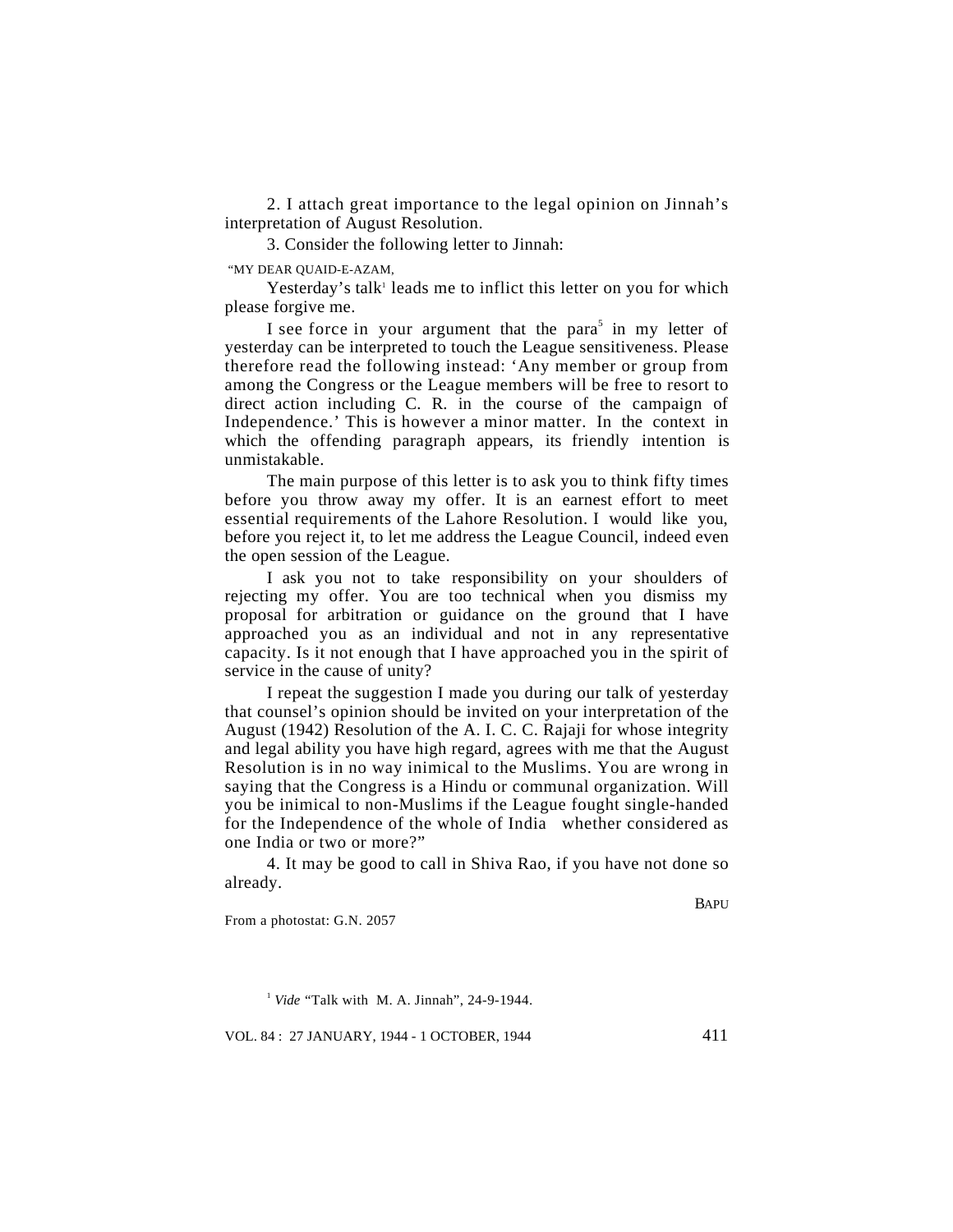*September 25, 1944*

DEAR QUAID-E-AZAM,

Yesterday's talk leads me to inflict this letter on you, which I trust you will not mind.

Our conversations have come about as a result of your correspondence with Rajaji in July last over his Formula and your consultations with the League Working Committee thereon, and my own letter' to you suggesting a meeting between you and me. My proposal of yesterday is an earnest effort to meet the essential requirements of the Lahore Resolution. I would like you, therefore, to think fifty times before throwing away an offer which had been made entirely in the spirit of service in the cause of communal harmony. Do not take, I pray, the responsibility of rejecting the offer. Throw it on your Council. Give me an opportunity of addressing them. If they feel like rejecting it, I would like you to advise the Council to put it before the open session of the League. If you will accept my advice and permit me, I would attend the open session and address it.

You are too technical when you dismiss my proposal for arbitration or outside guidance over points of difference. If I have approached you as an individual, and not in any representative capacity, it is because we believe that if I reach an agreement with you, it will be of material use in the process of securing a Congress-League settlement and acceptance of it by the country. Is it irrelevant or inadmissible to supplement our efforts to convince each other without help, guidance, advice or even arbitration?

> *Yours sincerely,* M. K. GANDHI

*The Hindu* 29-9-1944

<sup>1</sup>*Vide* "Letter to M. A. Jinnah", 17-7-1944.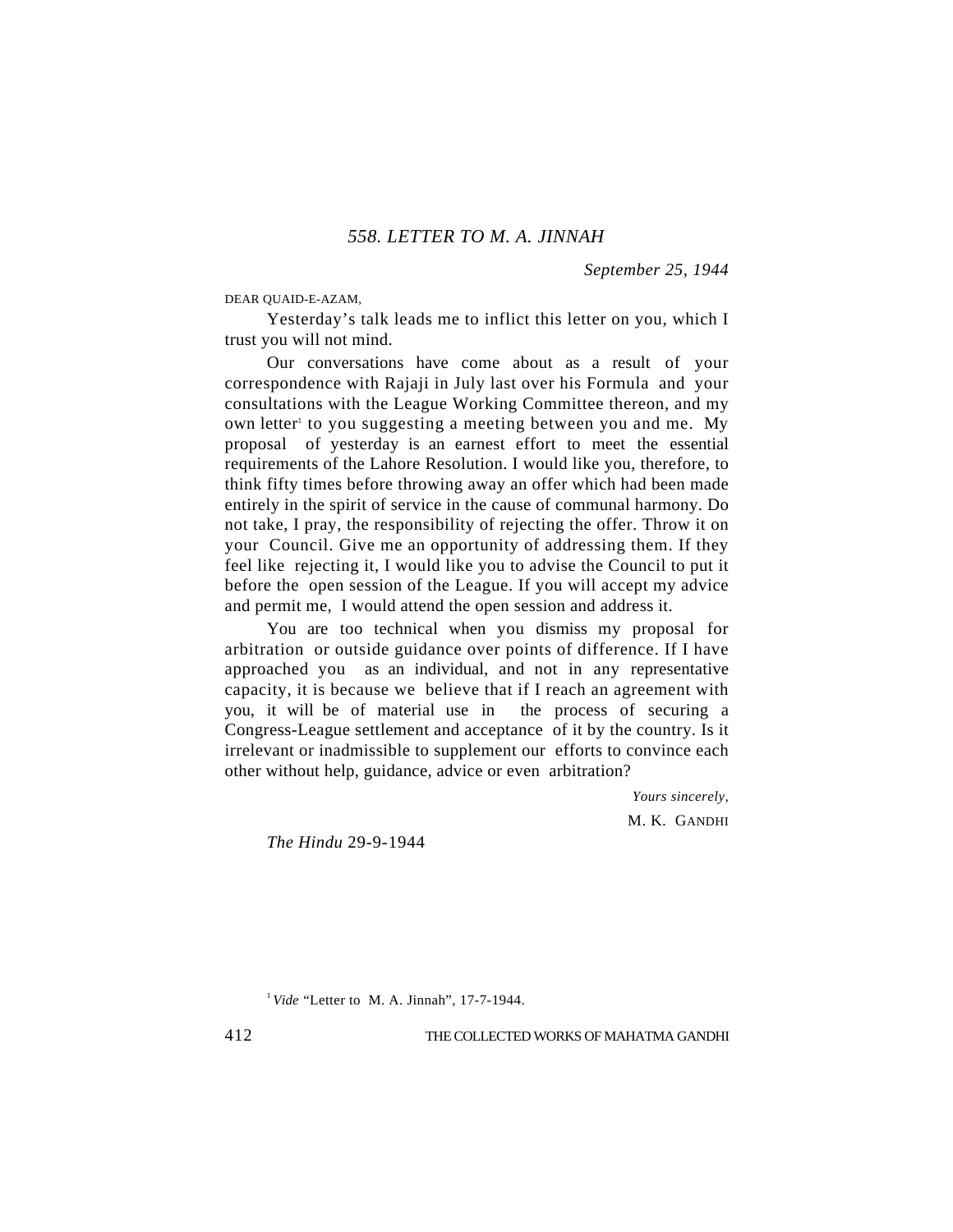*September 26, 1944*

DEAR QUAID-E-AZAM,

In view of my letter to you of yesterday, left to myself, I would have refrained from dealing with your letter<sup>1</sup> before our meeting today. But I have deferred to Rajaji's advice to finish the chain of correspondence.

I confess I am unable to understand your persistent refusal to appreciate the fact that the Formula presented to you by me in my letter of the 24th as well as the Formula presented to you by Rajaji give you virtually what is embodied in the Lahore Resolution, providing at the same time what is absolutely necessary to make the arrangement acceptable to the country. You keep on saying that I should accept certain theses, while I have been contending that the best way for us, who differ in our approach to the problem, is to give body to the demand as it stands in the Resolution and work it out to our mutual satisfaction. It is on this plan that I understand Rajaji's Formula is to be conceived, and it is on the same plan that I have tried to work it out in the course of and as a result of our talks. I contend that either gives you the substance of the Lahore Resolution. Unfortunately, you reject both. And I cannot accept the Lahore Resolution as you want me to, especially when you seek to introduce into its interpretation theories and claims which I cannot accept and which I cannot ever hope to induce India to accept.

Your constant references to my not being clothed with representative authority are really irrelevant. I have approached you so that, if you and I can agree upon a common course of action, I may use what influence I possess for its acceptance by the Congress and the country. If you break, it cannot be because I have no representative capacity, or because I have been unwilling to give you satisfaction in regard to the claim embodied in the Lahore Resolution.<sup>2</sup>

> *Yours sincerely,* M. K. GANDHI

*The Hindu,* 29-9-1944

<sup>1</sup> Vide Appendix "Letter from M. A. Jinnah", 26-9-1944.

<sup>2</sup> For the addressee's reply of even date, *vide* Appendix "Letter from M. A. Jinnah", 26-9-1944.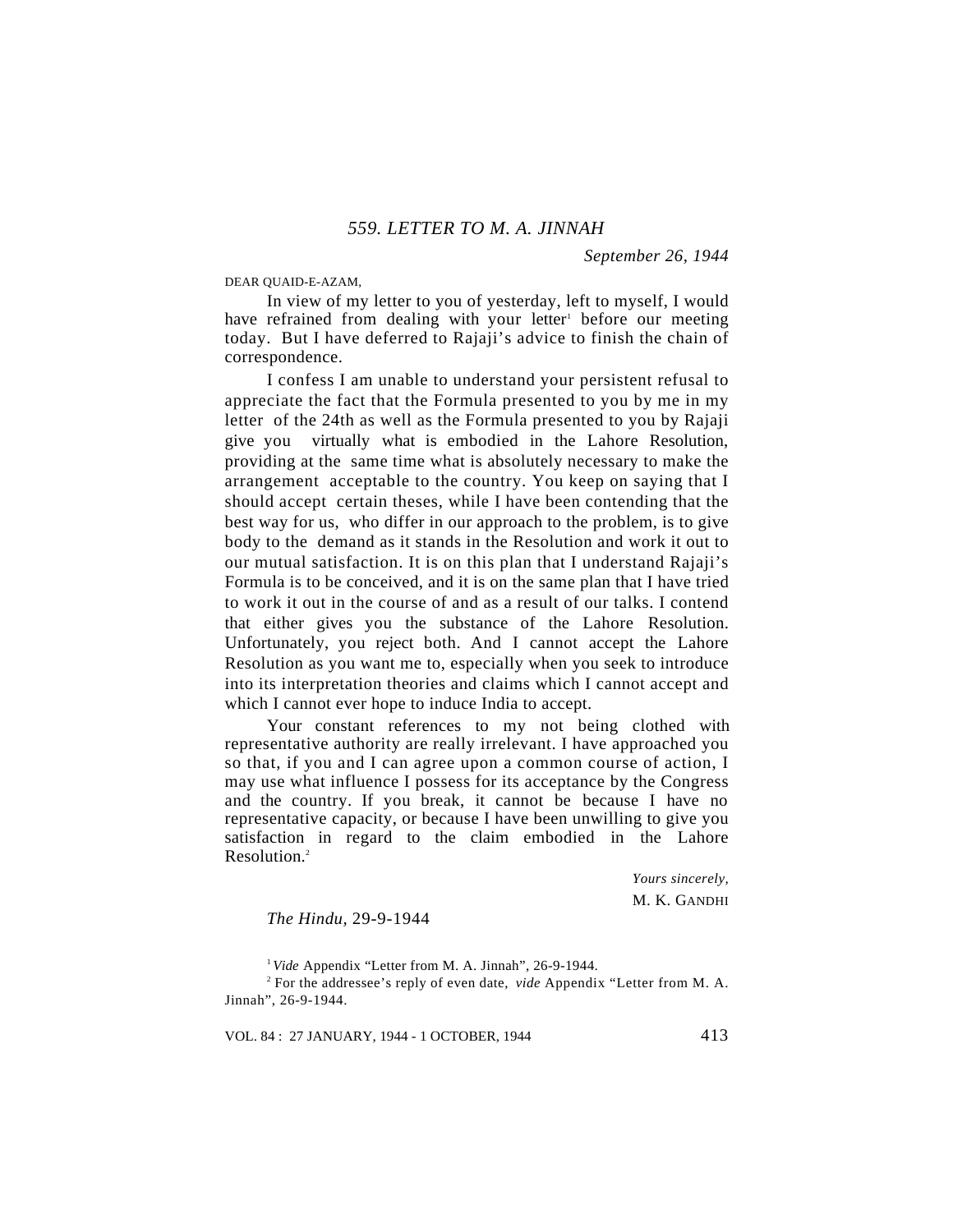## *560. LETTER TO KAMALNAYAN BAJAJ*

*September 26, 1944*

CHI. KAMALNAYAN,

I have read your letter. We shall not do it at the time announced, we shall do it in the Ashram. I shall receive the purse at 2 o'clock. We cannot ask for regular permission. No harm will come to those who join. Sometimes it benefits to be ignorant of the law. This is one such instance.

Please take things easy. It will be enough if the visiting friends are properly accommodated. All else is in God's hands.

*Blessings from*

**BAPU** 

From a copy of the Gujarati: Pyarelal Papers. Courtesy: Pyarelal

## *561. TELEGRAM TO KISHORELAL G. MASHRUWALA*

*Express* BIRLA HOUSE, MALABAR HILL, BOMBAY, *September 27, 1944*

KISHORELAL MASHURWALA

SEVAGRAM

WARDHA

GOD BLESS YOU. TAKE FULL REST. REACHING SOON.

**BAPU** 

From a copy: Pyarelal Papers. Courtesy: Pyarelal

## *562. LETTER TO KASHI GANDHI*

*Vijayadashami*<sup>1</sup> *, Wednesday, September 27, 1944*

CHI. KASHI,

It was by chance that I learnt that today was Dussehra. My purpose in writing this letter is to inform you that Pyarelal's mother will be reaching there. If she comes, she should be given  $Ba's<sup>2</sup>$  room.

<sup>1</sup>The tenth day of the bright half of *Ashwin* or *Aso*, considered to be an auspicious day

<sup>2</sup> Kasturba Gandhi had died on February 22,1944 in the Aga Khan Palace, Poona.

414 THE COLLECTED WORKS OF MAHATMA GANDHI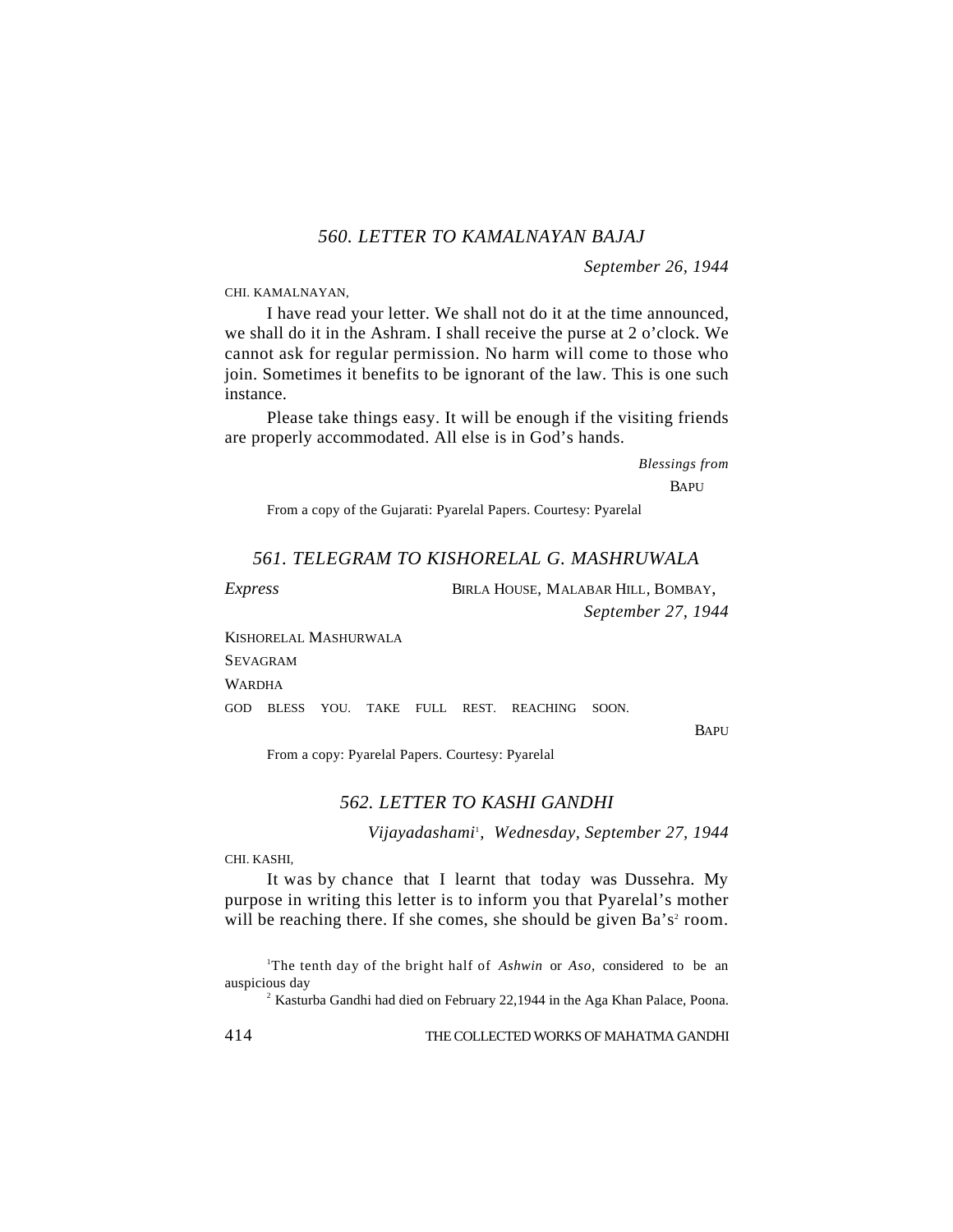If you are there, you may live in my room, that is, occupy the room which Manilal used as his sitting room. If more accommodation is needed after my return, we will arrange for it. Upto Monday, I believe, there will be some ceremony or religious worship going on in Ba's room. Think over what arrangement should be made for Pyarelal's mother till then. We will all arrive there on Sunday. Accompanying me will be Sumatibehn, Patel, Shantikumar, Mridulabehn, Khurshedbehn, Jaisukhlal, Kanu, etc., Dr. Jivaraj and another Doctor friend, Mataji and Sharda (Babu).

> *Blessings from* **BAPU**

From the Gujarati original: S.N. 33078

#### *563. SPEECH AT PRAYER MEETING*<sup>1</sup>

BOMBAY , *September 27, 1944*

Gandhiji said he was not addressing them in Hindustani as before, because he wanted his words to go straight to the hearts of the audience, most of whom were Gujaratis. He had particularly the women in mind who were not accustomed to Hindustani speech.

Referring to the leakage of the correspondence between him and Quaide-e-Azam and its unauthorized publication in a certain section of the Press, he observed that he had warned<sup>2</sup> the Press before against indulging in conjectures, because he felt that would damage the cause. But what had appeared in the Press now was more than a mere conjecture. It seemed that they had somehow managed to get actual copies of the correspondence. Perhaps it was clever on their part, but that did them little credit. Journalism, like every institution, had its own code of ethics and he was not there to pass judgment. All he could say was that he himself had, perhaps, followed a different code of ethics even in the field of journalism.

He assured them that the leakage had not occurred from his office, and he had strong reasons for his belief. He had the other day drawn the Quaid-e-Azam's attention to the leakage, but the Quaid-e-Azam was indifferent. Public men had to cultivate that indifference, or else life would become impossible. But it was for the public not to take relish in such happenings. If the public strongly disapproved all such practices, the Press would not repeat them. It was intolerable that anyone should try to pry into

<sup>&</sup>lt;sup>1</sup>This was issued as an "authorized version" of the Gujarati speech.

<sup>2</sup>*Vide*, "Interview to the Press", 13-9-1944.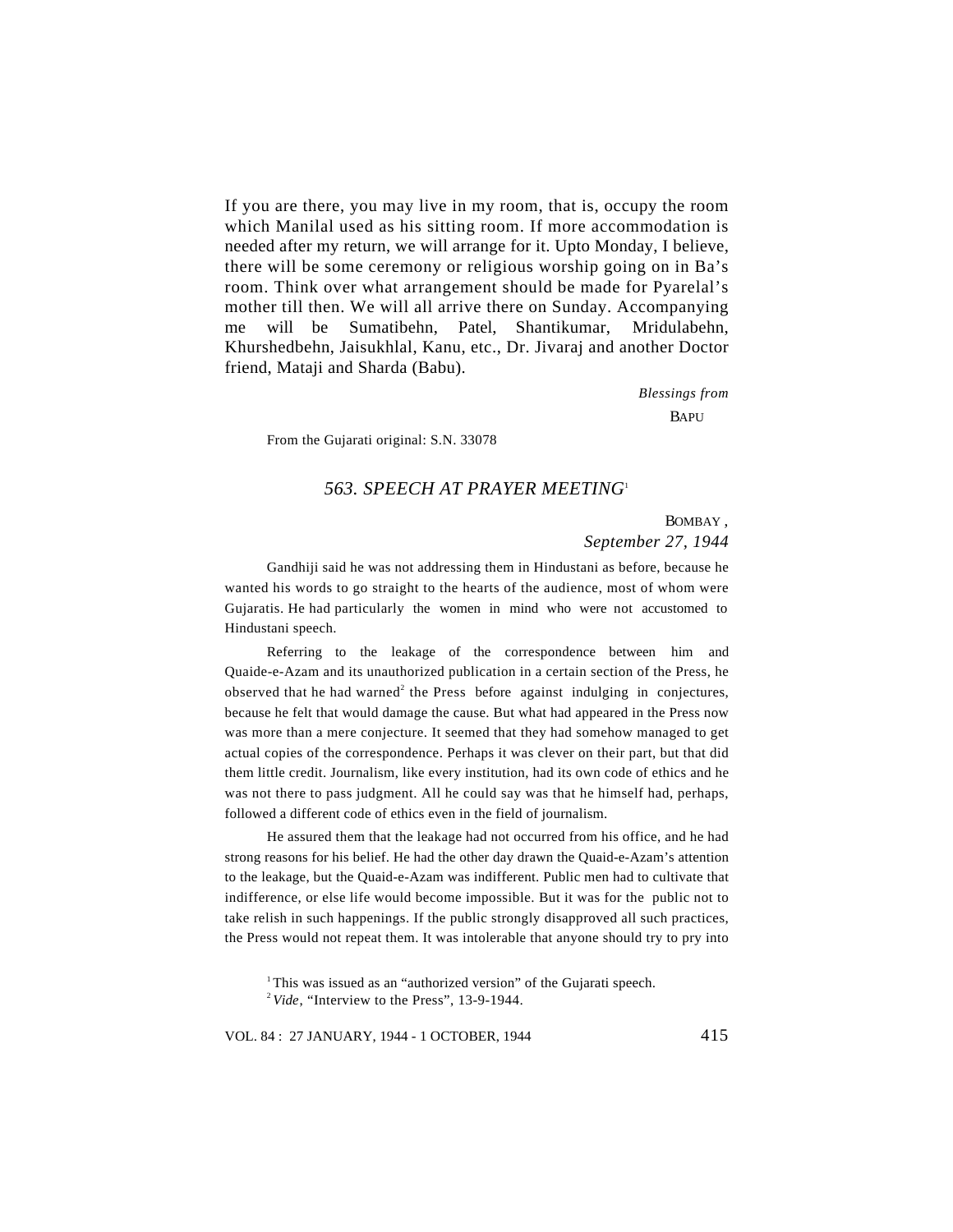and give publicity to private correspondence without authority.

He told them that when the talks were over, he would let them know the result. That stage had been reached yesterday, but as copies of the correspondence were not ready, its actual release had to be postponed till today. Authorized copies of the correspondence had now been sent to the Press with a prefatory statement by the Quaid-e-Azam.

Hitherto he had told them that he was not without hope with regard to the outcome of the talks. He had to confess that the result that he was hoping for had not materialized. But he had no sense of disappointment or despondency. He was convinced that even out of that breakdown good would result.

Although Quaid-e-Azam and he had known each other fairly well in public life before, they had never come into such close personal contact. Their conversations were carried out with friendliness and cordiality. He wanted all the communities to cultivate the same spirit of friendliness and cordiality in their relations with one another. They should try to convert one another through it.

They might ask, "Why was it then that he and the Quaid-e-Azam had failed to convert each other?" His reply was that he had tried his level best to go as far as he could to meet the Quaid-e-Azam's viewpoint. He had taken incalculable pains to understand him and to make himself understood. But he had failed.

He had placed before the Quaid-e-Azam Rajaji's Formula, but that did not commend itself to him. He had thereupon put forth another proposal of his own in its place, but even that had failed to secure Jinnah Saheb's approval. In the same way, Jinnah Saheb's proposal had failed to commend itself to him. If either of them had been weak, they would have possibly come to some sort of agreement, but as responsible men they could not afford to be weak. A helmsman had to be firm and unwavering, or else the ship would founder upon the rocks. Each one of them had tried to convince the other. It was possible that both of them might be in the wrong. But so long as each felt himself to be in the right, he could not let go his hold.

The news of breakdown, he knew, would cause grief to the friends of India and might give cause for jubilation to their enemies. He drew their attention to the last sentence in his<sup>1</sup> statement in which he had said that it was not the final end of their effort.

Although they had been unable to appreciate each other's viewpoint, the public could help them to do so. They should not lose heart. If there was anyone who had reason to feel disappointed it was he. He had knocked at the Quaid-e-Azam's door. But he had already observed there was no despondency in him. It was not for a votary

<sup>&</sup>lt;sup>1</sup> The source has "their". The reference is to M. A. Jinnah's statement; *vide* Appendix "M. A. Jinnah's Statement", 27-9-1944.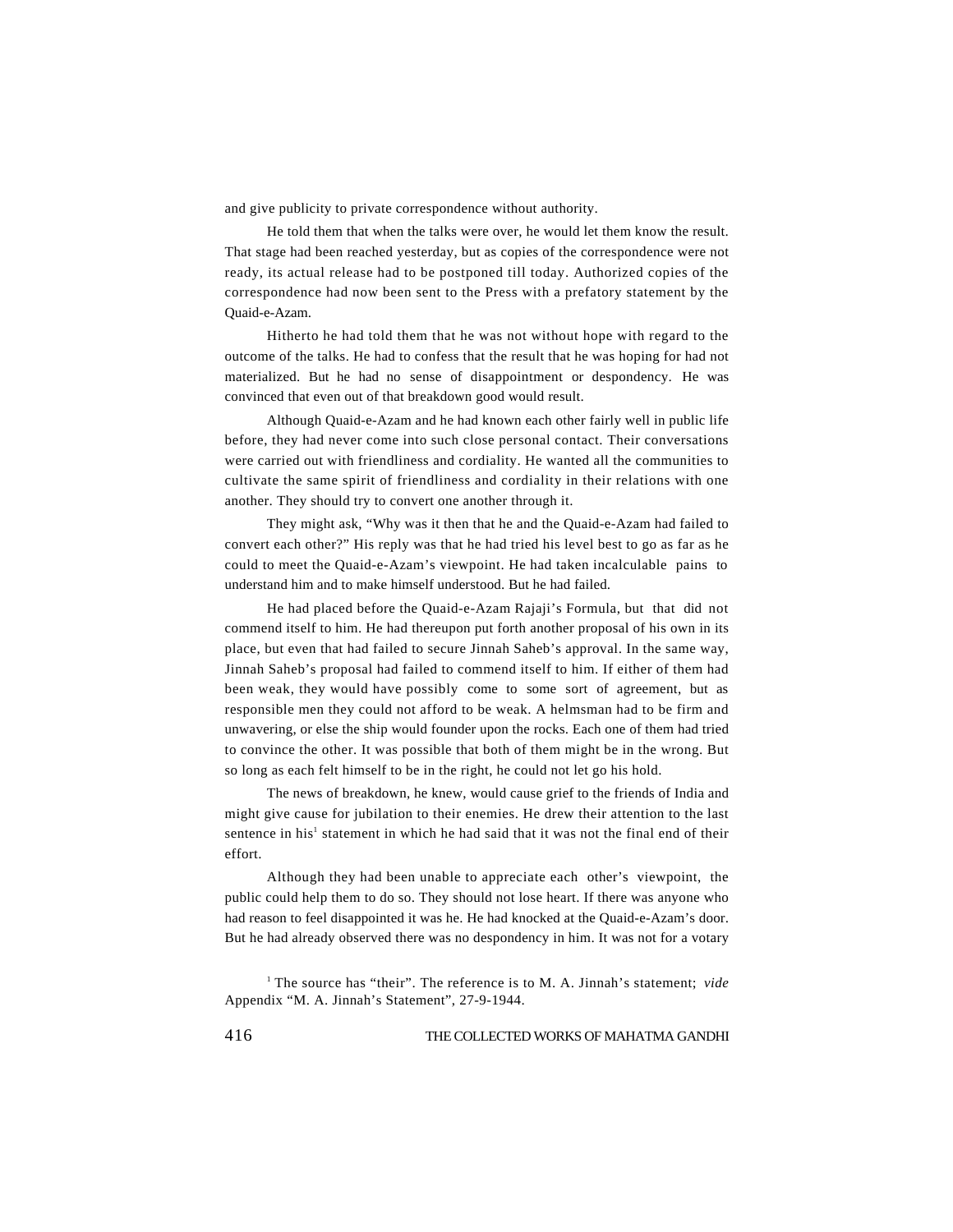of truth and non-violence to feel despondent if his effort at times failed to yield the result aimed at. Failure should only serve as a spur to further effort. God alone knew what was best for them. It was not for them to question God's ways. Therefore, instead of feeling despondent, they should regard the breakdown as a challenge to their faith and as an incentive for greater effort for establishing true unity among the various communities.

*The Hindu,* 29-9-1944

## *564. LETTER TO SHRIMAN NARAYAN*

[After] *September* [*27,*] 1  *1944*

CHI. SHRIMAN,

I got your manuscript<sup>2</sup>. I will try to read it. Maganbhai says that what you have written about Hindi-Urdu has caused much confusion. You must have received my letter<sup>3</sup>. I will be leaving on the 30th; or may be even earlier,

> *Blessings from* **BAPU**

[From Hindi] *Panchven Putrako Bapuke Ashirvad,* p. 301

### *565. TELEGRAM TO VIJAYALAKSHMI PANDIT*

*Express September 28, 1944*

VIJAYALAKSHMI PANDIT

2 MUKERJEE ROAD

ALLAHABAD

SEND FORMAL NONCOMMITTAL ACKNOWLEDGMENT PROMIS-ING FURTHER REPLY. REACH SEVAGRAM SECOND OCTOBER IF CONVENIENT.

**BAPU** 

From a copy: Pyarelal Papers. Courtesy: Pyarelal

<sup>1</sup>Gandhiji's date of departure was not decided till September 27; *vide* "Telegram to Kishorelal G. Mashruwala", 27-9-1944.

<sup>2</sup>Of *The Gandhian Plan* <sup>3</sup>*Vide* "Note to Shriman Narayan", 22-9-1944.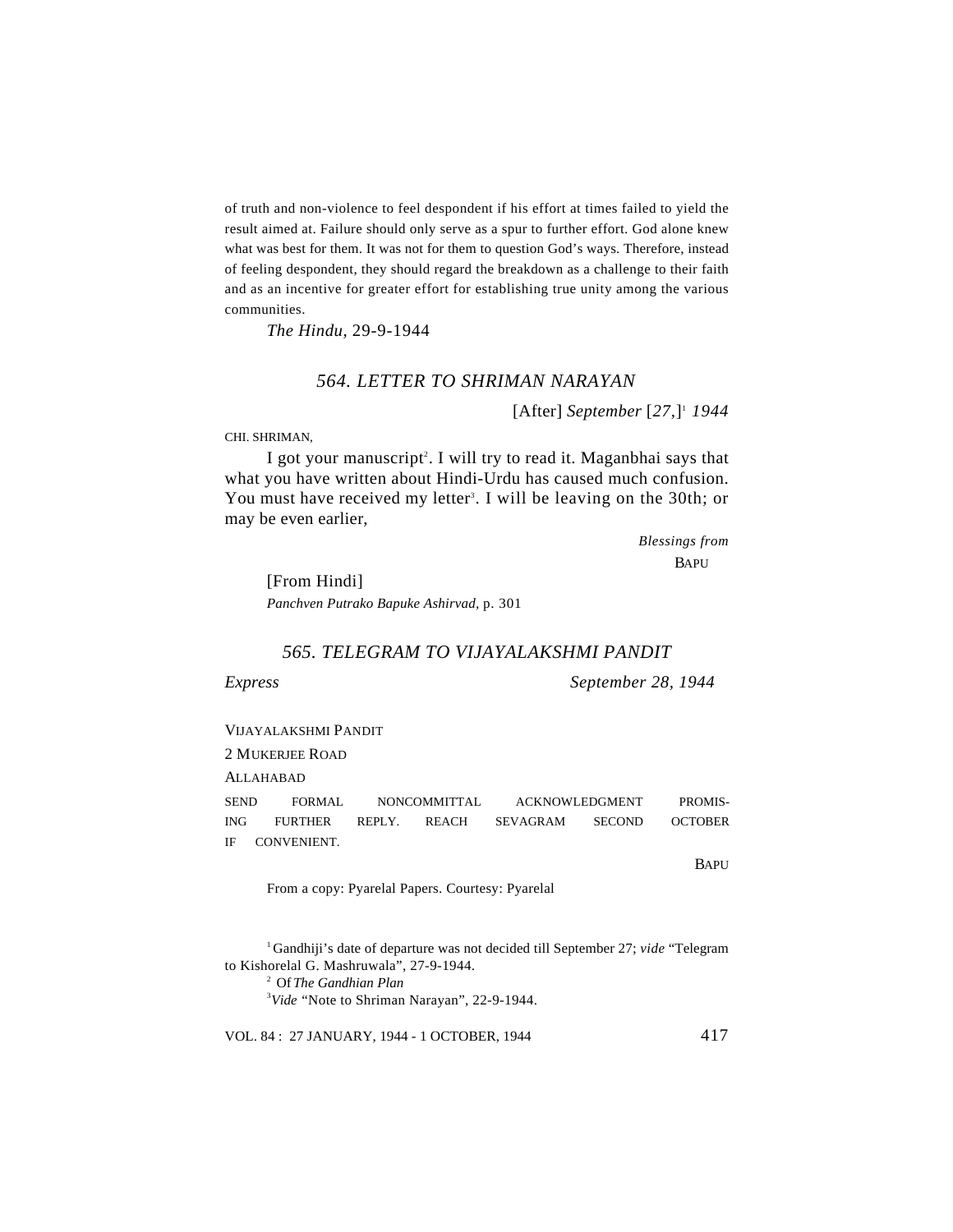### *566. LETTER TO M. S. SUBBULAKSHMI*<sup>1</sup>

BOMBAY, *September 28, 1944*

DEAR SUBBULAKSHMI,

Rajaji has told me everything about your good work in connection with Kasturba Memorial Fund by using your musical gifts. May God bless you.

> *Yours,*  $M$  K. GANDHI<sup>2</sup>

From a photostat: C.W. 10600. Courtesy: T. Sadasivam

### *567. LETTER TO GIRDHARLAL T. MODI*

BOMBAY, *September 28, 1944*

BHAI GIRDHARLAL,

Sushilabehn told me about your illness. I wish very much to call on you, but you know how helpless I am.

Pyarelalji will tell you more. Get well soon.

*Blessings from*

BAPU

From a photostat of the Gujarati: C.W. 10213. Courtesy: Jayabehn Modi

 $1$ (b.1916); a renowned Carnatic musician, she received the Magsaysay Award in 1974 for public service through music.

<sup>2</sup> The signature is in Tamil.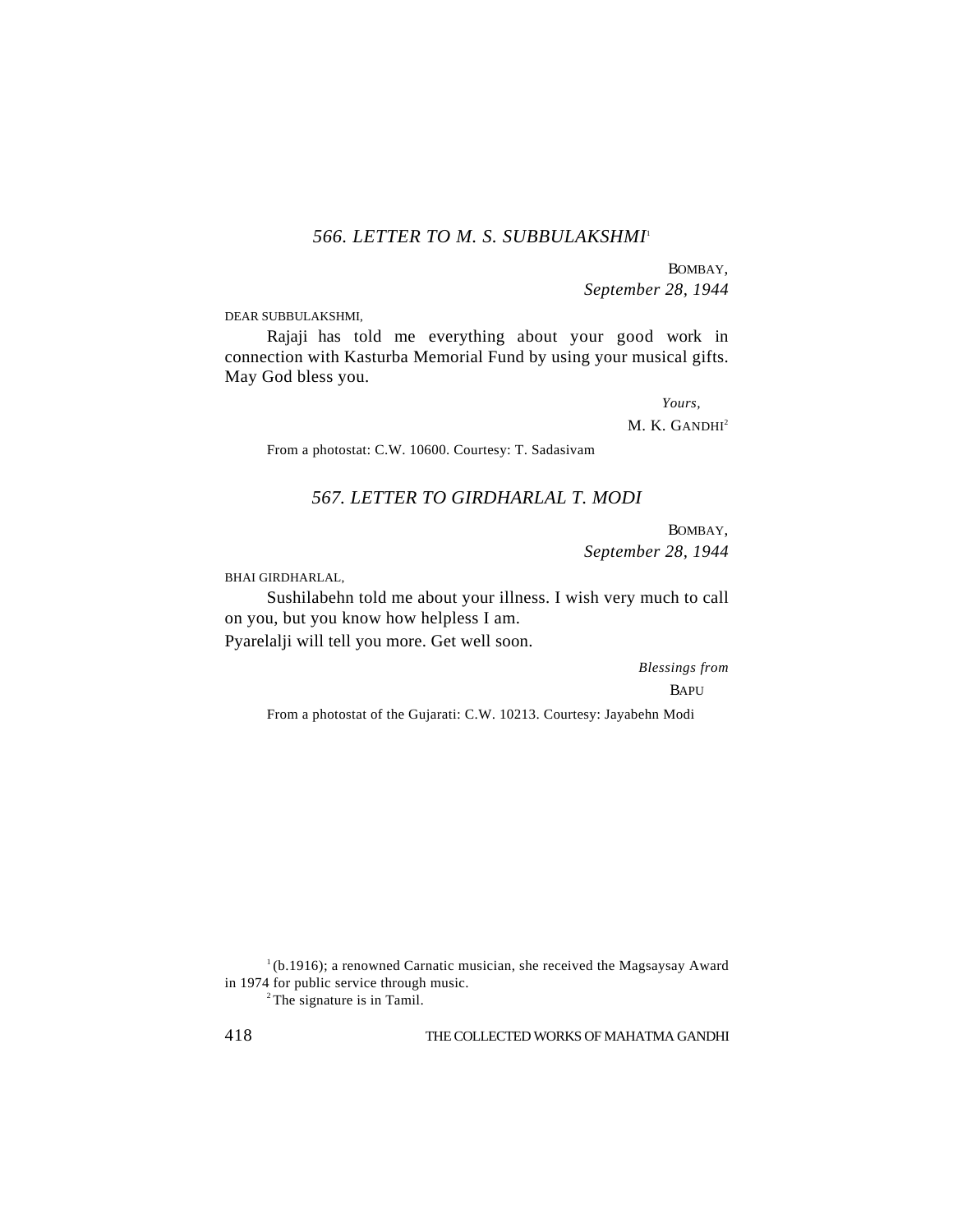#### *568. INTERVIEW TO THE PRESS*<sup>1</sup>

#### *September 28, 1944*

It is a matter of deep regret that we two could not reach an agreement. But there is no cause for disappointment. The breakdown is only so-called. It is an adjournment *sine die*. Each one of us must now talk to the public and put our viewpoints before them. If we do so dispassionately and if the public cooperate, we may reach a solution of the seemingly insoluble at an early date. My experience of the previous three weeks confirms me in the view that the presence of a third power hinders the solution. A mind enslaved cannot act as if it was free. I need not impute base motives to the rulers to prove what seems to me to be an axiomatic truth. Nevertheless, I am going to continue to work for the solution as I have been during these three weeks. The questions for consideration are simple. Has the Rajaji Formula or mine made a reasonable approach to the Lahore Resolution? If they or either of them is such an approach, all parties, and especially the members of the Muslim League, should ask the Quaid-e-Azam to revise his opinion. If Rajaji and I have stultified the Lahore Resolution we should be educated. The chief thing is for the Press and the public to avoid partisanship and bitterness.

To a question on his future plans, whether he proposed to concentrate on a Hindu-Muslim settlement or take up political work, seeking imprisonment if necessary, Mahatma Gandhi replied:

I shall act as my inner voice tells me.

Asked how far the offer he had made had conceded the demand made in the Lahore Resolution of the League, Mahatma Gandhi emphasized that the Rajaji Formula or the formula that he presented conceded the substance of the League demand. He said:

In my opinion, either formula gives as much as can reasonably be expected with due regard to the interests of the whole of India.

In answer to a question whether his offer was to be treated now as withdrawn, he said that so far as he was concerned the offer he had made stood. It was not made in

 $<sup>1</sup>$  A Press conference of about 40 Indian and foreign journalists was held at</sup> Birla House; Sarojini Naidu, C. Rajagopalachari, Bhulabhai Desai, Nagindas Master, M. Y. Nurie, Dr. M. D. D. Gilder and S. K. Patil were among others present. Gandhiji first read out his statement.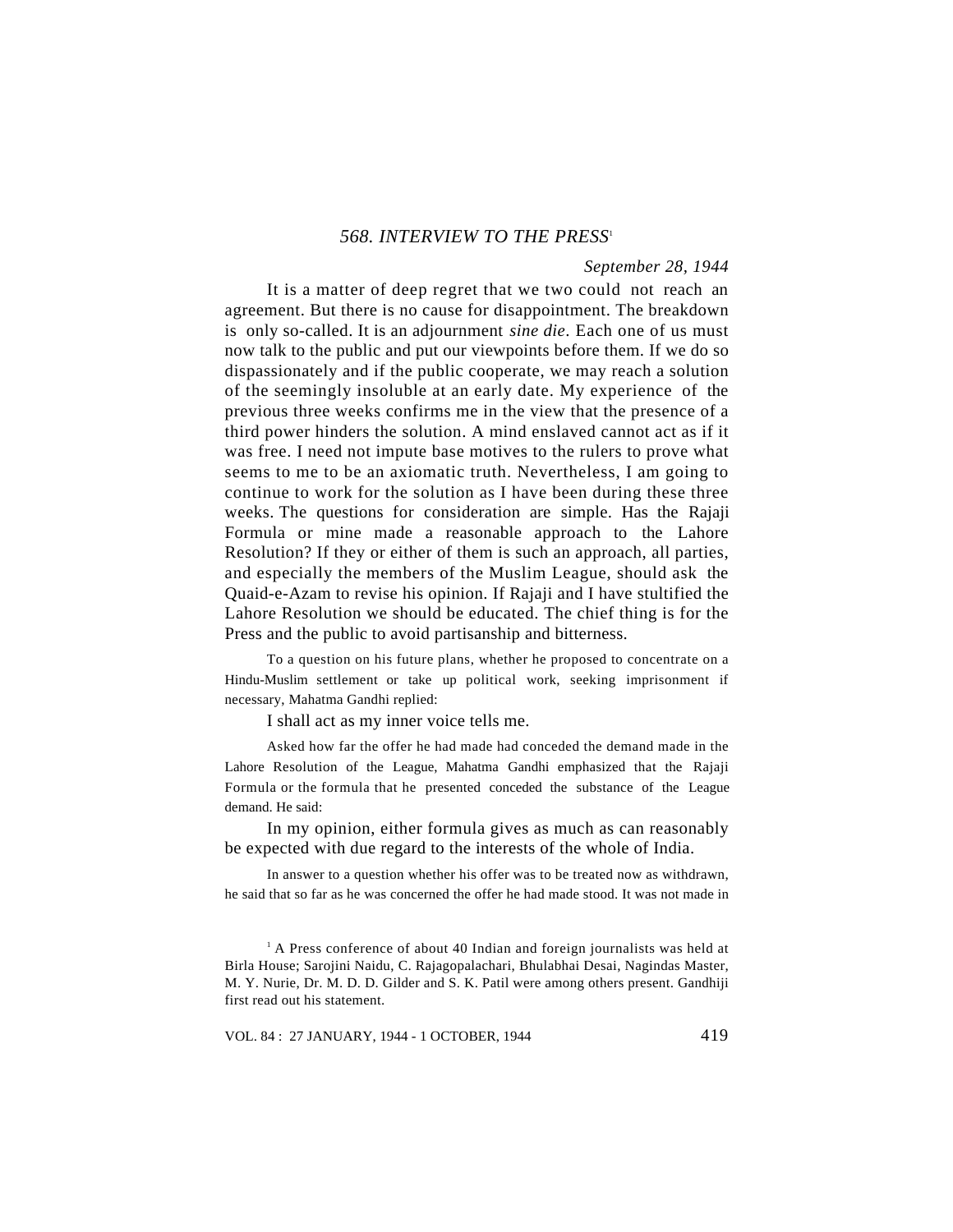any bargaining spirit. He said:

I think it is a just solution of the problem and it is in the spirit of the policy which the Congress has consistently adopted in connection with the communal question, namely, self-determination.

A number of questions were put on the representative character of the two leaders who conducted the negotiations and why Mahatma Gandhi prolonged the talks when he was apprised of Mr. Jinnah's views on the first day of the talks. Mahatma Gandhi answered:

I am a man reputed to have inexhaustible patience and I had no reason to despair of either being converted by the Quaid-e-Azam or in my turn converting him. Therefore, so long as there was the slightest possibility, I clung to the hope that we shall pull through to a solution. Haste in such cases is a most dangerous thing. You should, therefore, conclude that yesterday was really the moment when the public should have been taken into confidence. As for myself, I am entirely satisfied that we have not wasted these three weeks. I have no doubt whatsoever that we know now each other better than ever before.

When you agreed to meet Mr. Jinnah, did you meet him on the basis that he was the sole representative of the Muslims?

I have never admitted that claim, but I have said throughout that the Muslim League is by far the most representative Muslim organization. It would have been folly on my part not to recognize this, but I have always been aware that there is outside the League a large body of Muslims which does not see eye to eye with the League and which does not believe in the two nations theory.

Mahatma Gandhi asserted that the fight for freedom had not been suspended when he approached the Quaid-e-Azam. He said:

My approach to the Quaid-e-Azam was itself a part of the fight for freedom.

Asked if there was any possibility of the two leaders meeting again in the near future, Mahatma Gandhi said:

I hope so. It is for the Press and the public to make it possible and hasten the date. I assure you that we have not parted as enemies, but as friends.

If the Rajaji Formula or his own formula had conceded the substance of the Lahore Resolution, then why not agree to the Resolution itself?

Although the Resolution does not say so, if you study the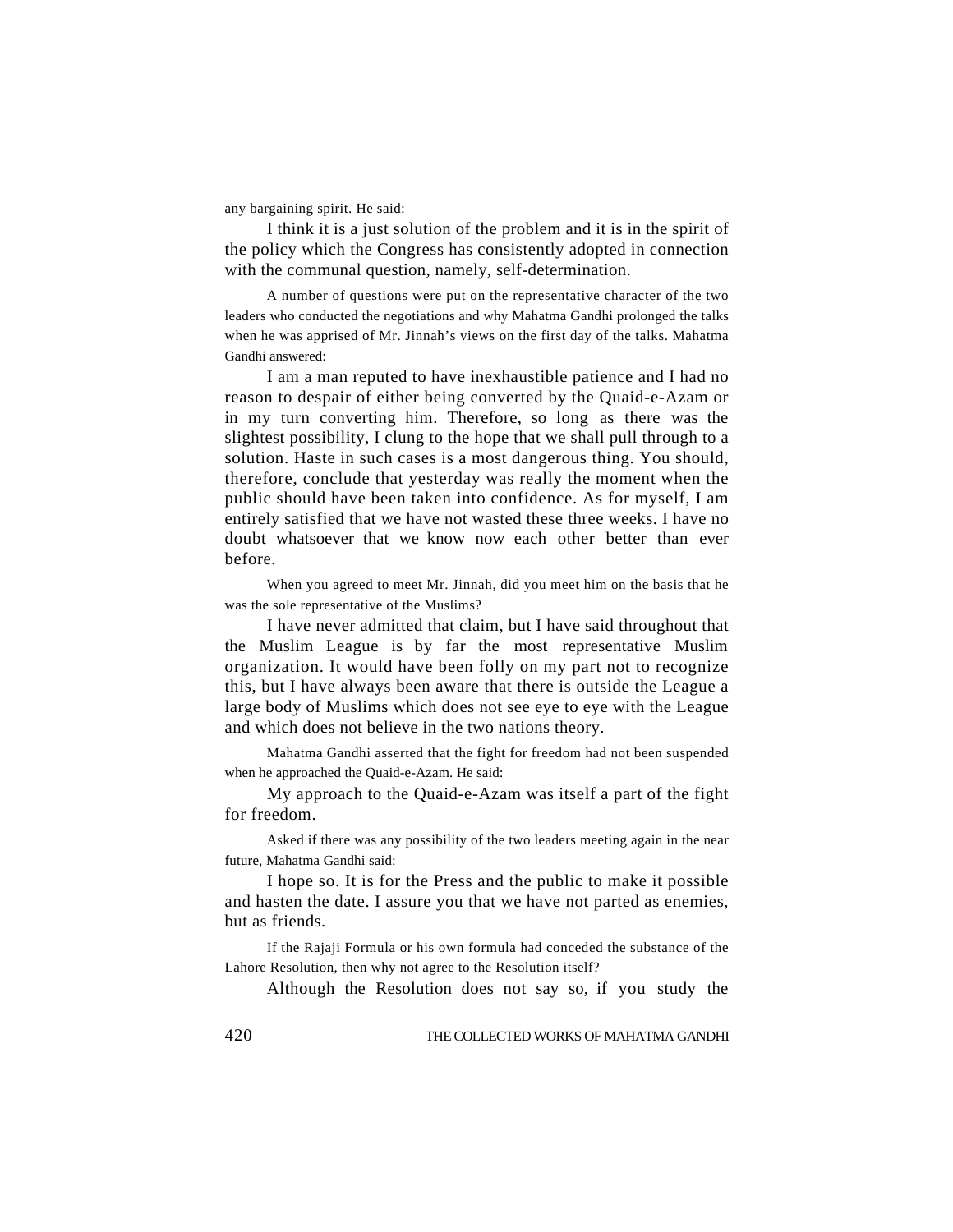correspondence, it shows that it is based on the two nations theory and it has been known as the Pakistan Resolution. Further, I had to examine the Resolution in view of the interpretation put upon it by the Quaid-e-Azam in his numerous speeches and statements in elucidation of the Resolution. It is indisputable that the Resolution, while it does not enunciate that theory, is based upon that theory. The Quaid-e-Azam has insisted upon that. Therefore, I urge that apart from the two nations theory, if I could accept the principle of division of India in accordance with the demand of the League, he should accept it. But unfortunately it was just there we split.

Asked about Mr. Jinnah's views regarding a provisional interim government, he said:

I am not sure that the Quaid-e-Azam puts great weight on the interim government. I gave all the explanation of my conception of an interim government without any reservation. It is quite clear in my letters<sup>1</sup>. If I did not go any further, it was because I could not and, even if you cross-examine me any further, I would have to say I could not go any further. But if, as you suggest, the Quaid-e-Azam attached greater weight to it, then it was open to him to put it into concrete form. I would have then taxed myself and spared no effort to accept the proposition or to make some other suggestions.

Mahatma Gandhi was told that those Muslims who did not see eye to eye with the League had no real Muslim backing. He replied:

Therefore, I have said that the League is by far the most representative of Muslim opinion, but I cannot despise the others by simply saying that they have no Muslim backing. What does it matter if they have no more Muslim backing if the opinion represented by a single Muslim, or by a body of Muslims whom you can count on your fingers, is intrinsically sound? The way of approaching a question is not to examine the numerical strength of those behind the opinion, but to examine the soundness of the opinion on merits, or else we will never reach a solution, and if we reach one, it will be a blind solution simply because it is the wish of the largest body. If the largest body goes wrong, it is up to me to say you are wrong and not to submit. The rule of majority does not mean that it should suppress the opinion of even an individual, if it is sound. An individual's opinion should have greater weight than the opinion of many, if that

<sup>1</sup>*Vide* "Letter to M. A. Jinnah", 14-9-1944 and 15-9-1944.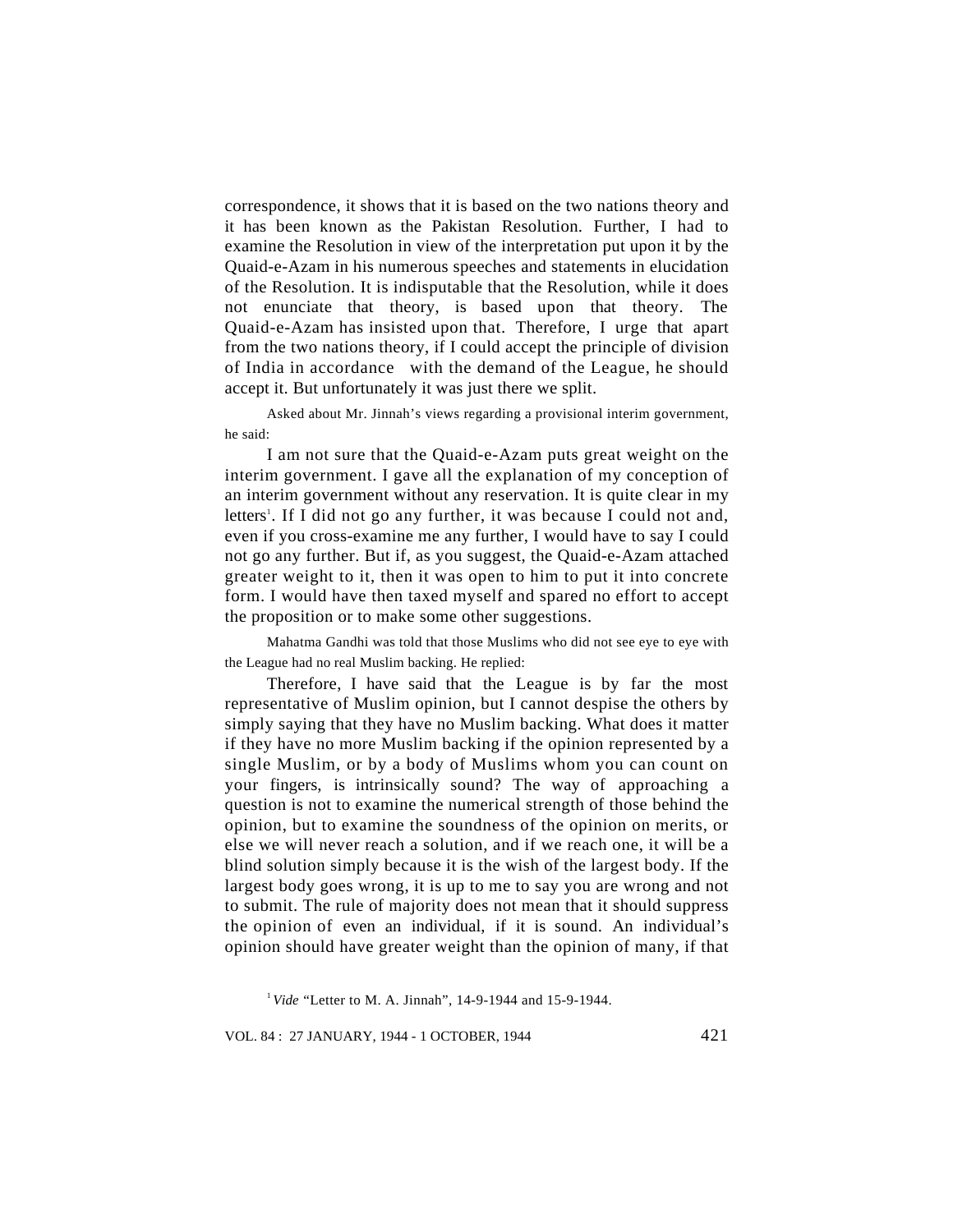opinion is sound on merits. That is my view of real democracy.

Mahatma Gandhi was asked what he thought of the idea of formation of provinces on linguistic, cultural and communal basis. He replied that since 1920 he was for provinces on a linguistic basis. As for redistribution on a cultural basis, he did not really know what it meant and he was unable to understand how provinces could be reconstituted on communal lines unless there was a suggestion that there should be inter-migration of the various communities to concentrate in particular areas. It seemed to him to be fantastic and impossible. He said:

We are not inhabiting a country full of deserts and wastelands. We are a densely populated country and I do not see the slightest chance for such redistribution. In that respect the Lahore Resolution is quite sound—where there is an obvious Muslim majority they should be allowed to constitute a separate State by themselves and that has been fully conceded in the Rajaji Formula or my formula. There is not much distinction between them. That right is conceded without the slightest reservation. But if it means utterly independent sovereignty so that there is to be nothing in common between the two, I hold it is an impossible proposition. That means war to the knife. It is not a proposition that resolves itself into a voluntary or friendly solution.

Therefore, the Rajaji Formula and my formula have presented certain things to be in common between sovereign States. Therefore, there is no question of one party overbearing the other or the Centre having an overbearing Hindu majority. I think our formula should be critically and sympathetically examined and it would be found that the formula concedes everything that could reasonably be conceded if we consider ourselves to be one family. Children of the same family, dissatisfied with one another by reason of change of religion, if they should separate, then the separation should be within ourselves and not separation in the face of the whole world. When two brothers separate, they do not become enemies of one another in the eyes of the world. The world will still recognize them as brothers.

A journalist said that some of the Nationalist Muslims felt that the Congress through Mahatma Gandhi meeting Mr. Jinnah had put them in a false position and that they might have to change their attitude towards Indian nationalism.

Mahatma Gandhi replied that it was an extraordinary suggestion. Nationalist Muslims were nationalists simply because they could not be otherwise. He said:

I am a nationalist, not in order to please anybody, but because I cannot be otherwise. And If I approached the Quaid-e-Azam, I approached him in the common interests of myself and Nationalist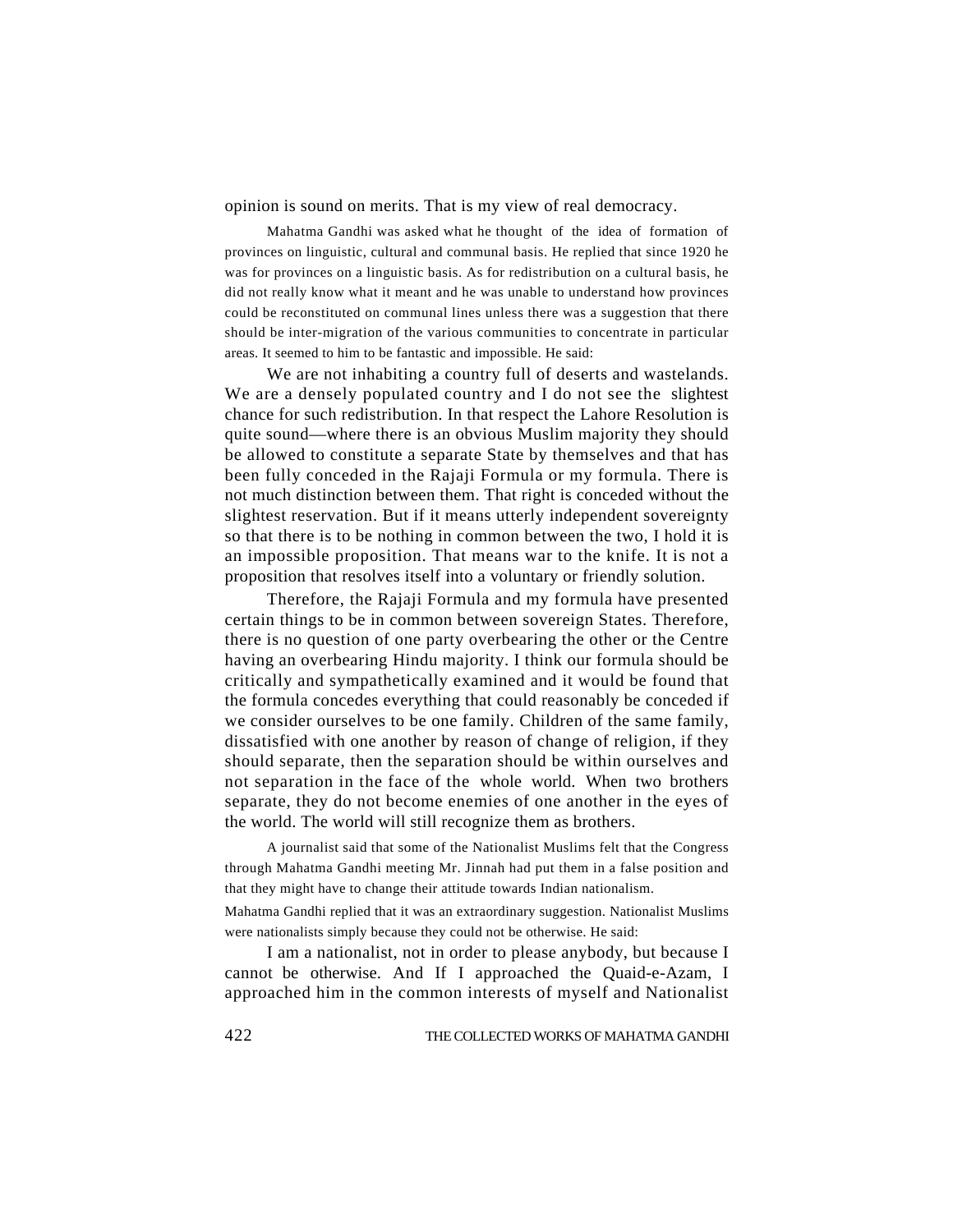Muslims and other Nationalists. Nationalist Muslims, so far as I know, were delighted when I approached the Quaid-e-Azam and were looking forward to a proper solution in the confidence that I would not sell the interests represented by them.

Undoubtedly, a Nationalist Muslim represents the nation, but he represents the Muslims also, who are a part of the nation. He would be guilty of disloyalty, if he sacrifices the Muslim interests. But my nationalism has taught me that I would be guilty of disloyalty if I sacrifice the interests of a single Indian.

Asked if there was any difference between his present attitude towards the Muslim League demand and the stand he took in 1942, Mahatma Gandhi said:

There is very great difference. In 1942, Rajaji had not 'burst' on the scene as he did at the Aga Khan Palace with a concrete proposition. It reflects very great credit on his persistence. He never takes up a standpoint without the fullest consideration and having taken it up, he follows it to the bitterest end. He had abundant faith in my loyalty and he never gave me up as I have never given him up. When he found me in the Aga Khan Palace and presented the Formula, I did not take even five minutes and I said 'Yes' because I saw it in a concrete shape.

My mind is narrow. I have not read much literature. I have not seen much of the world. I have concentrated upon certain things in life and beyond that I have no other interest. Therefore, I could not realize the meaning of Rajaji's stand and I disliked it. But when he came with a concrete formula—I myself a concrete being of flesh and blood—and when he had put something in concrete shape, I felt I could hug it and touch it. Therefore, you see the vast difference between 1942 and today. However, thereby I have not departed from the Congress standpoint in general terms. Congress has accepted self-determination and the Rajaji Formula has also accepted the principle of self-determination and therefore the Formula had become common ground.

Proceeding, Mahatma Gandhi explained that he accepted the principle of sovereign States, consistent with friendliness. He said:

Friendliness suggests that before the whole world we must act as one nation, not united by extraneous circumstances, or united by force of British arms, but united by a greater force, that is, our own determined will.

*Gandhi-Jinnah Talks*, pp. 42-6, and *The Bombay Chronicle*, 29-9-1944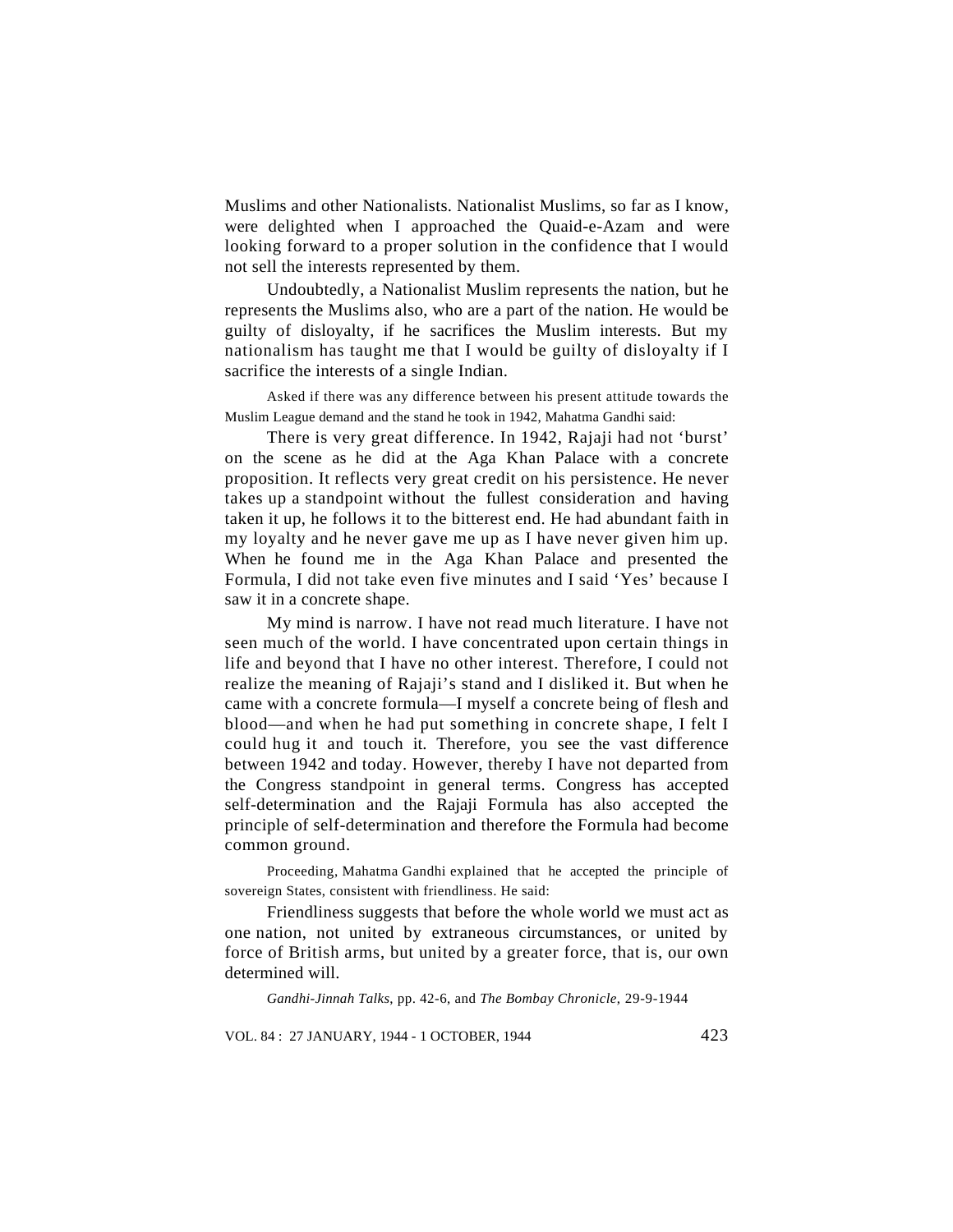#### *569. INTERVIEW TO "NEWS CHRONICLE"*<sup>1</sup>

BOMBAY, *September 29,*<sup>2</sup>  *1944*

Mr. Gandhi told me today why his talks with Mr. Jinnah failed to produce a solution of the Hindu-Muslim differences.

I could not accept the two nations basis. This was Mr. Jinnah's demand. He wants immediate recognition of the North-West Frontier Province, Sind, the whole of the Punjab, Bengal and Assam as sovereign and completely independent Pakistan.

He wants Mr. Gandhi to agree to this amputation from the rest of India without consulting the wishes of the inhabitants by plebiscite. He has rejected the Rajagopalachari Formula. I asked Mr. Gandhi what he was prepared to recognize as Pakistan and on what basis there could be any hope of agreement in future. He was frank and precise. He replied:

I want to make it clear that I believe Mr. Jinnah is sincere, but I think he is suffering from hallucination when he imagines that an unnatural division of India could bring either happiness or prosperity to the people concerned. It was my suggestion that provided there was the safeguard of a plebiscite there could he sovereignty for the predominantly Muslim areas, but it should be accompanied by bonds of alliance between Hindustan and Pakistan. There should be common policy and working arrangement on foreign affairs, defence, communications and similar matters. This is manifestly vital to the welfare of both parts of India.

This arrangement, Mr. Gandhi said, could not interfere with the internal life of Muslims who would not be subject in any way to Hindu domination. Such a division would not create an artificial split between people who whatever their religious faiths are descended from a common stock and are all Indians.

Unfortunately, Mr. Jinnah would have none of it and asked me to agree to the principle of two nations entirely separate.

I asked Mr. Gandhi if he had adopted the attitude because he thought he could not 'sell' such a division to the country or because he thought it wrong in principle. He replied.

<sup>1</sup> Of London, represented by Stuart Gelder

<sup>2</sup> The Hindu, 2-10-1944, however reports this interview under the dateline, September 30.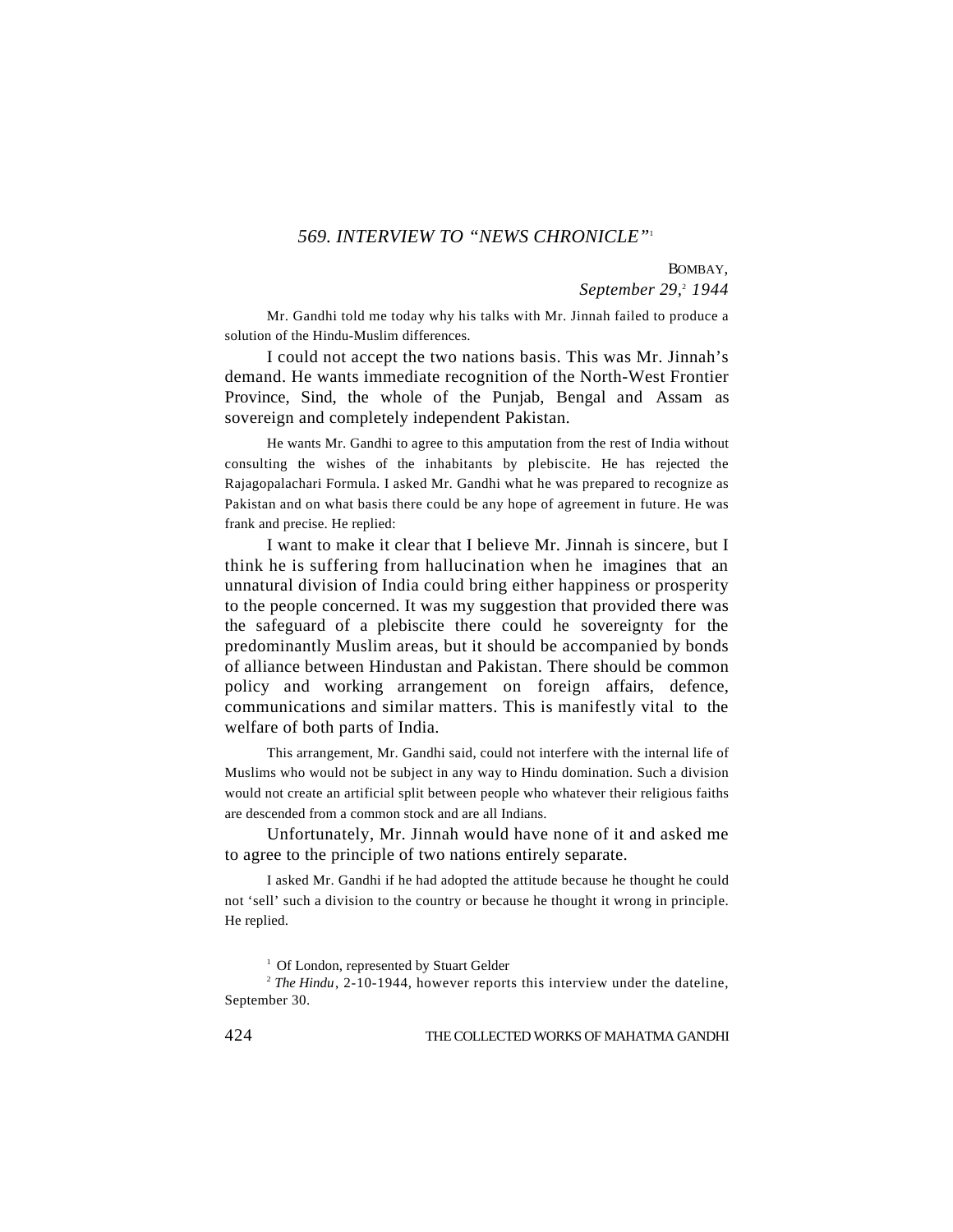Because it is fundamentally wrong in principle. If I had thought Mr. Jinnah's view was right, even though the whole world were against me, I would have accepted it personally and given him my unquestioned allegiance.

If Mr. Jinnah agreed to your view of division, but insisted there should be no plebiscite or a plebiscite in which only Muslims would vote, would you settle on this basis?

Never. How could I agree in a personal or any other capacity to decide the future of millions of people without their having anything to say about their destiny?

What was your impression of Mr. Jinnah's attitude on the question of an interim national government which you outlined<sup>1</sup> to me in July?

Mr. Jinnah has said that he is deeply interested in independence, but it did not seem to me that he set as great store by it as immediate recognition of the Pakistan he wants. Whereas, you see, my view has been all along that we cannot be free among ourselves until we are free from imperial domination. We have parted as friends. These days have not been wasted. I am convinced that Mr. Jinnah is a good man. I hope we shall meet again. I am a man of prayer and I shall pray for understanding. In the mean time, it is the duty of the public to digest the situation and bring the pressure of their opinion upon us.

*Gandhi-Jinnah Talks,* pp. 47-8

### *570. SPEECH AT: PRAYER MEETING*<sup>2</sup>

### BOMBAY,

#### *Friday, September 29, 1944*

Addressing them at the end of prayers, Gandhiji said that he had been seeing large number of men and women joining in prayers every evening and contributing to the Harijan Fund. He wished to tell them something about Harijans this evening since he would have no opportunity of addressing the people tomorrow in view of his decision to leave for Sevagram tomorrow afternoon. For years he had been working for the removal of untouchability. Wherever he went, he emphasized that untouchability was a curse which required to be removed, root and branch. It was a

<sup>1</sup> Vide "Interview to Stuart Gelder", 4/6-7-1944.

 $2$  Since it was the eve of Gandhiji's departure for Sevagram, the evening prayers in the Rungta House compound were attended by a crowd of three thousand the biggest congregation of the week.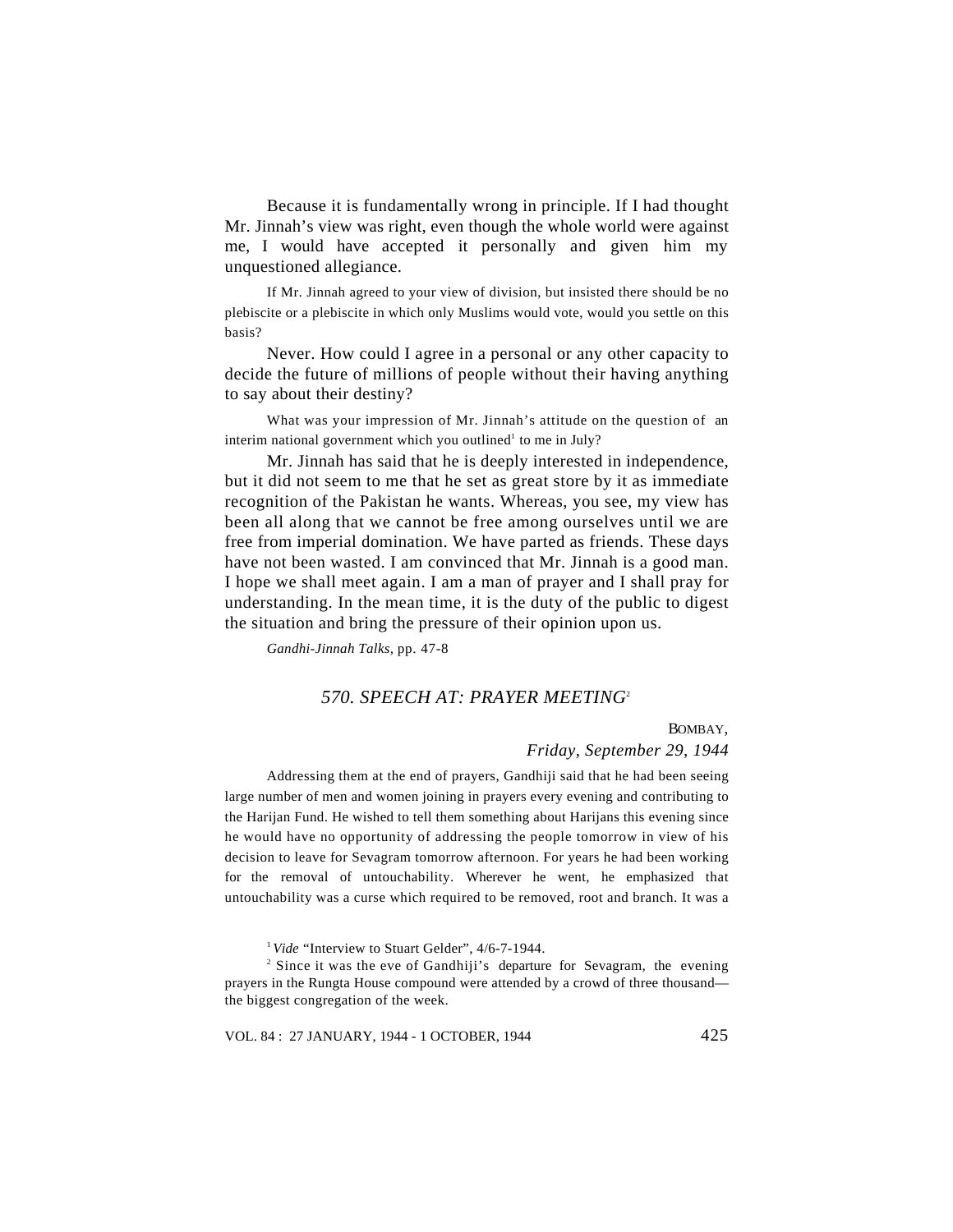tragedy that this curse still persisted in India. Many Harijans had been coming and seeing him. He was ashamed to find that even in a place like Bombay which claimed to do so much for the downtrodden, Harijans found it difficult to find houses to live in. It was no use merely contributing to the Harijan Fund. The real duty of the people lay in working for the uplift of the Harijans. Gandhiji said:

It is not for you and me to decide who is low or who is high for we are all children of God. The Hindu religion would not survive without the eradication of the curse of untouchability.

Even in the matter of communal unity, concluded Gandhiji, if we treated all as brothers and sisters, the present dark clouds would clear and give place to bright sunshine.

*The Bombay Chronicle,* 30-9-1944

## *571. LETTER TO MOHAN KUMARAMANGALAM*

BOMBAY, *September 30, 1944*

MY DEAR MOHAN,

You have done this very cleverly. But I had better not Say more just now.

**BAPU** 

#### SHRI KUMARAMANGALAM

From a copy: Pyarelal Papers. Courtesy: Pyarelal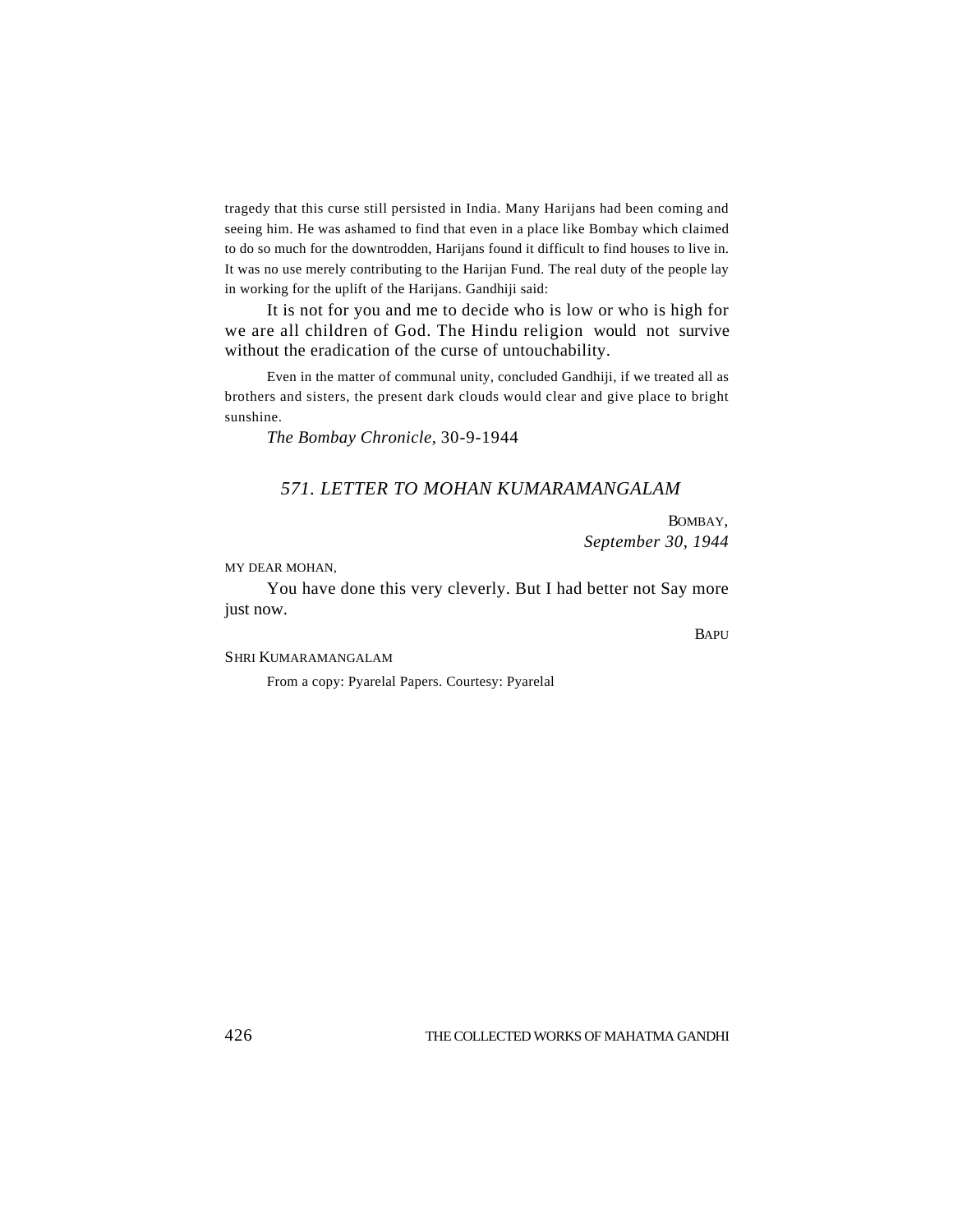#### *572. LETTER TO M. R. JAYAKAR*

BOMBAY, *September 30, 1944*

DEAR DR. JAYAKAR,

Many thanks for your kind letter<sup>1</sup>. I did what I thought was the best for the country. Of course, you should now express yourself freely on the question. That way only we shall arrive at the truth.

I am preparing for my departure and writing this against time. Hence this brief note.

> *Yours sincerely,* M. K. GANDHI

Gandhi-Jayakar Papers: File No. 826. Courtesy: National Archives of India

#### *573. LETTER TO K. M. MUNSHI*

*September 30, 1944*

BHAI MUNSHI,

See the enclosed<sup>2</sup> and, if you can throw light on it, do so. Homi Taleyarkhan had asked me about this and my reply<sup>3</sup> was published in the *Jame* [*Jamshed*] 4 .

I am writing this in a hurry. Take care of your health.

*Blessings from*

BAPU

From Gujarati: C.W. 7682. Courtesy: K. M. Munshi

<sup>1</sup> Dated September 29, which read: "So your talks have failed. I am not surprised. There could be no meeting-ground between you two. . . . Your efforts have now ended and I suppose I am at liberty now to express my sentiments on the nature and result of your effort if I choose to do so.... It is frankly my opinion that the Muslim League leader has gained more from you than he has lost to you. . . . Your formula is in Mr. Jinnah's hands and . . . he will use this formula as a bargaining counter with the British Government and also as the starting point in future negotiations with Indian leaders. If at such negotiations Mr. Jinnah revives the Formula . . . you will be powerless to resist it. Therein lies the danger in my opinion. To me . . . Jinnah would prefer a settlement with the British, rather than with his own countrymen. . . ."

<sup>2</sup> Not available 3 *ibid* 4 *ibid*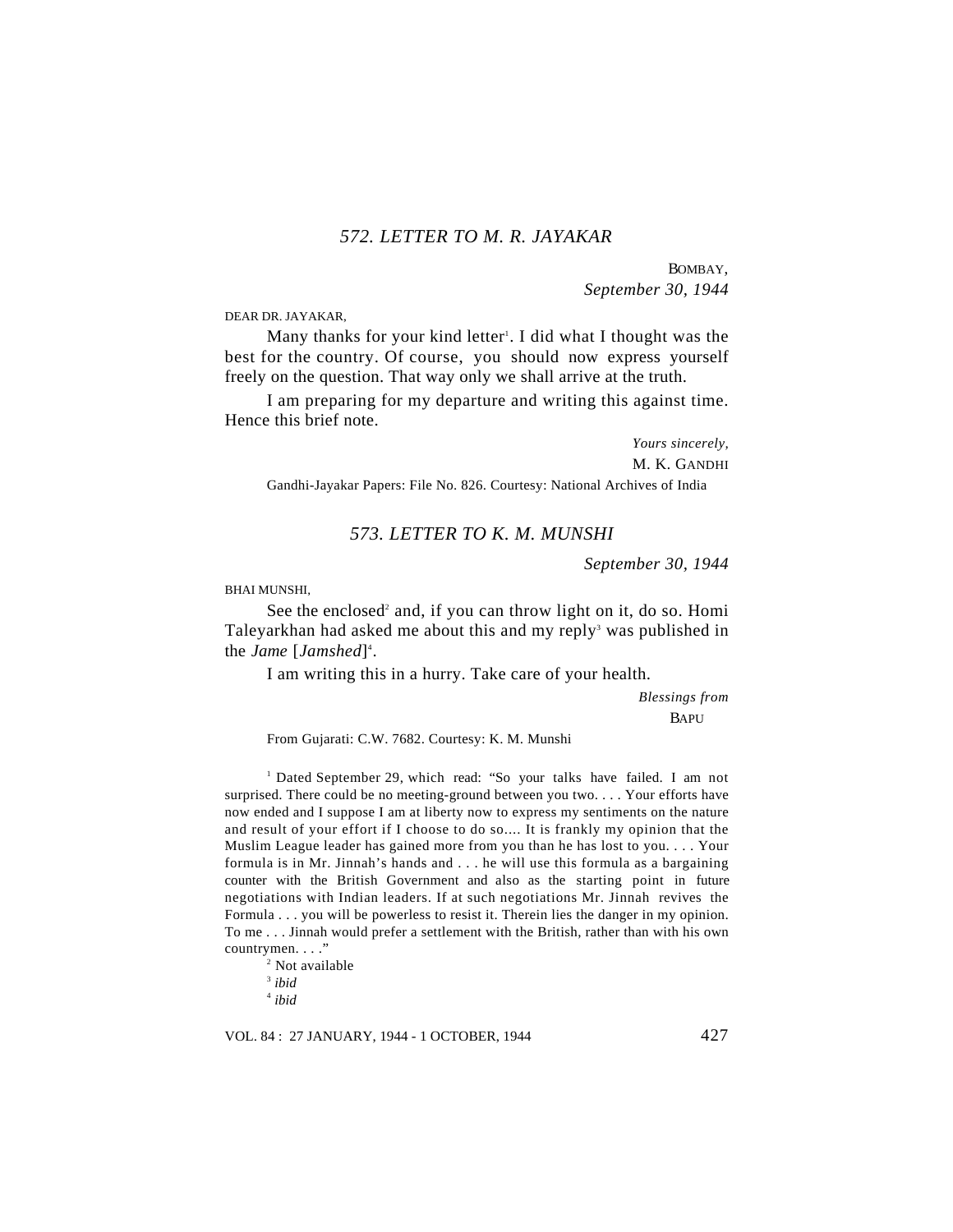## *574. LETTER TO ANAND T. HINGORANI*

BOMBAY, *September 30, 1944*

CHI. ANAND,

I am leaving for Wardha today. I have your letter. You may come over to Wardha when you want. Be at peace.<sup>1</sup>

> *Blessings from* **BAPU**

SHRI ANAND HINGORANI

SHARDA VILLA

FYZABAD ROAD

LUCKNOW, U. P.

From a microfilm of the Hindi. Courtesy: National Archives of India and Anand T. Hingorani

#### *575. LETTER TO HUNDRAJ M. PARWANI*

*October 1, 1944*

DEAR PARWANI,

I had your letter.<sup>2</sup> I am powerless. I have no authority. Moreover I do not understand Sind politics.

> *Yours sincerely,* M. K. GANDHI

SHRI HUNDRAJ MULCHAND PARWANI BUNDER ROAD KARACHI, SIND

From a copy: Pyarelal Papers. Courtesy: Pyarelal

<sup>1</sup> A Gujarati daily published from Bombay

 $2$  The addressee, in his letter dated August 1, had suggested that under the extraordinary circumstances prevailing in Sind Province the Congress members of the Sind Legislative Assembly should have resigned.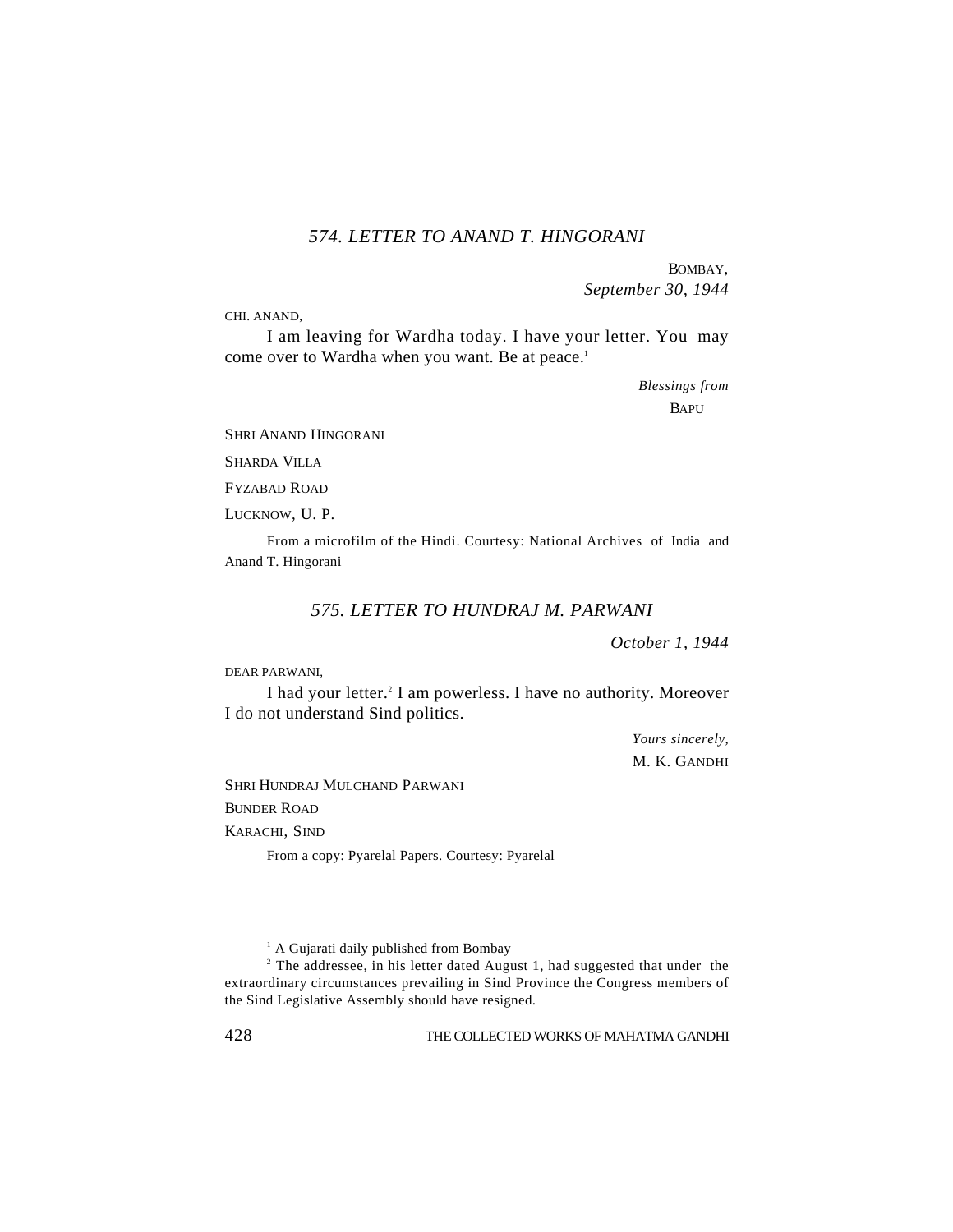#### *576. LETTER TO DONALD G. GROOM*

SEVAGRAM, *October 1, 1944*

DEAR FRIEND,

I am sure you will be welcome on your terms whenever you return.

*Yours sincerely,*

M. K. GANDHI

FRIEND DONALD G. GROOM

FRIENDS SETTLEMENT

HOSHANGABAD (C. P.)

From a copy: Pyarelal Papers. Courtesy: Pyarelal

## *577. LETTER TO MOHAMMED ABDULLA*

*October 1, 1944*

DEAR SHEIKH SAHEB $^1,$ 

I got your telegram at Bombay. I could not spare a minute. I hope your function was a success. Mridulabehn<sup>2</sup> has given me a full report. She has also given me your book on Kashmir. I shall read it when I get the time.

From a copy of the Hindi: Pyarelal Papers. Courtesy: Pyarelal

<sup>1</sup> Leader of the National Conference, later Chief Minister of Jammu and Kashmir State

2 Mridula Sarabhai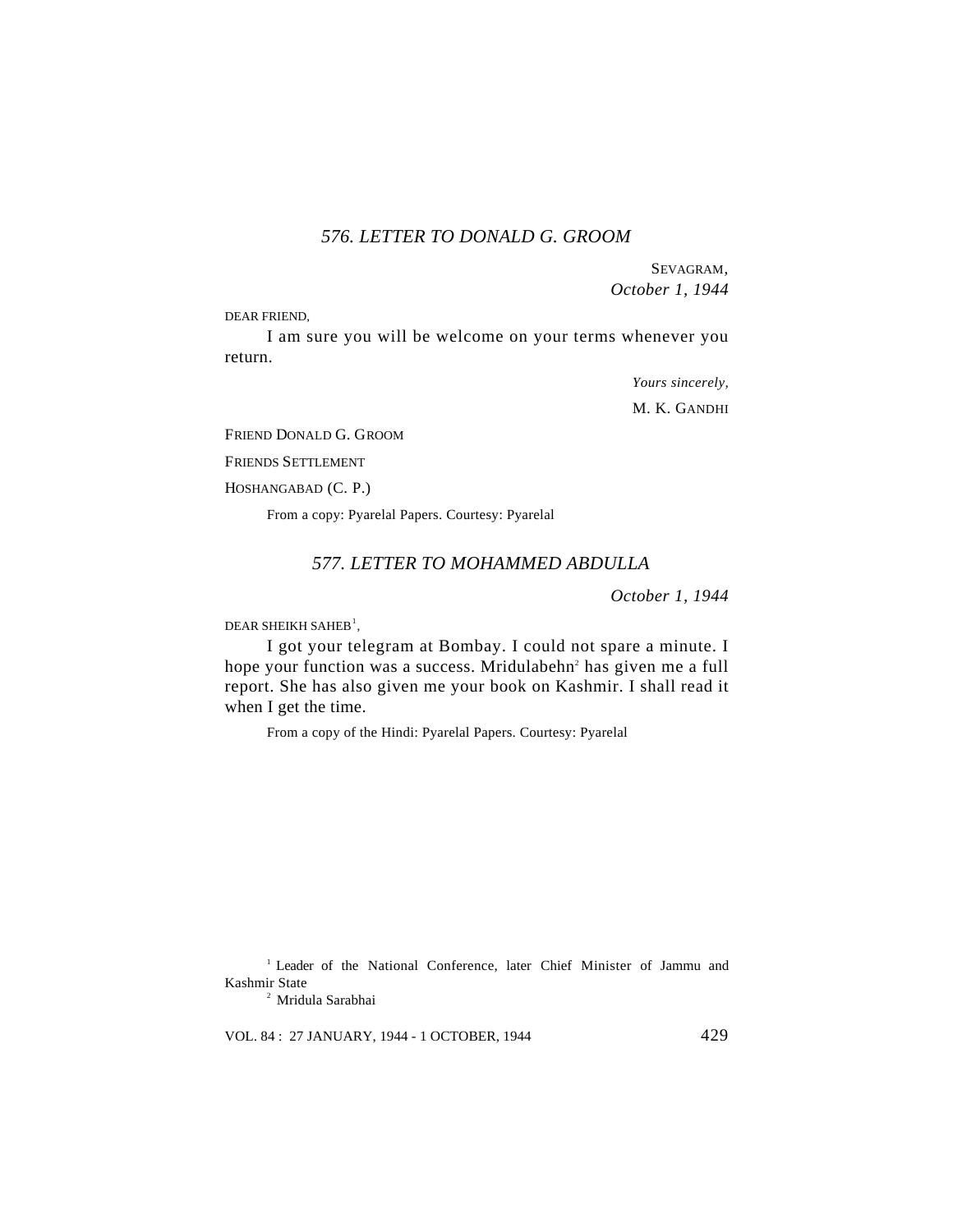# *578. LETTER TO JAUHARILAL JHANJHORIA*

SEVAGRAM, *October 1, 1944*

BHAI JAUHARILAL

I had sent your letter to Baijnathji<sup>1</sup>. I see that you people have to resolve the dispute yourselves. I have already said what I wanted to.

> *Blessings from* **BAPU**

JAUHARILAL JHANJHORIA OLD TOPKHANA, MAIN ROAD INDORE

From a copy of the Hindi: Pyarelal Papers. Courtesy: Pyarelal

<sup>1</sup> Baijnath Mahodaya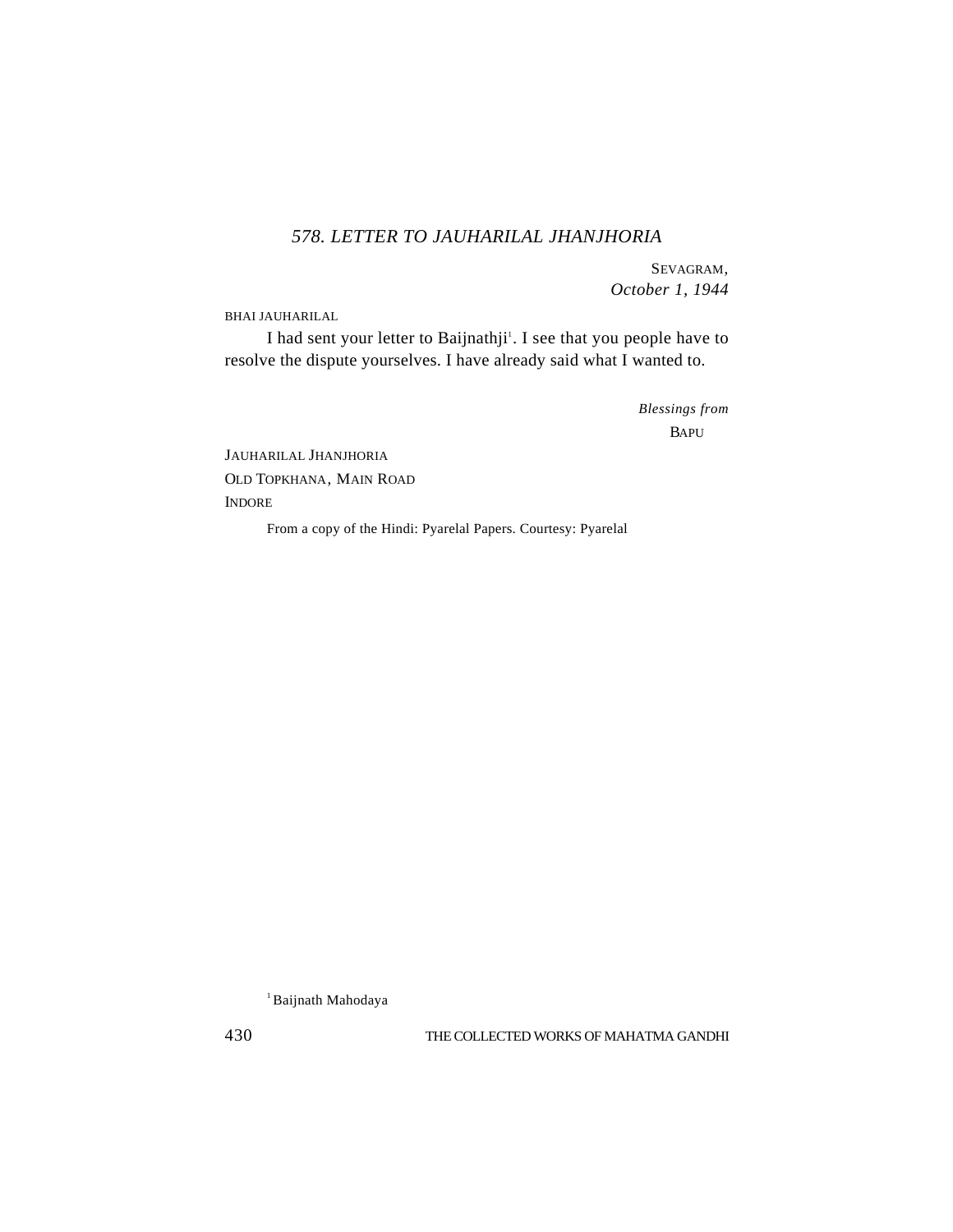#### APPENDIX I

## *LETTER FROM DR. NAYYAR AND DR. GILDER TO COL. BHANDARI*<sup>1</sup> DETENTION CAMP, *January 31, 1944*

#### DEAR COL. BHANDARI,

As you know, Smt. Kasturba Gandhi has been gradually losing ground. Last night she had very little sleep, and this morning she had a bad collapse. She became very short of breath (respiration 48), the pulse was very feeble in volume and tension and 100 to the minute, and her colour was ashy grey. She recovered after about twenty minutes' treatment. Now—at midday—she is restless, complains of pain in the left chest and back, is cyanotic and dyspnoeic. The pulse rate is 108, the B.P. is 90/50, respiration

Under these circumstances we would like to have the help in consultation of Dr. Jivraj Mehta (Yeravda Central Prison) and Dr. B. C. Roy (Calcutta) who have been here in her former illness and in whom she has faith. We might state that the patient's condition is such that if the help of these doctors is to be of any use it should not be delayed.

We might also point out that, as she has to be watched all night and day, nursing has become difficult and the patient herself has been constantly asking for Kanu Gandhi and Dr. Dinshaw Mehta.

> *Yours sincerely,* S. NAYYAR M. D. D. GILDER

PS.

Gandhiji's blood-pressure this morning was 206/110. *Gandhi ji's Corres pondence with the Govern ment,* pp. 226-7

<sup>1</sup> Vide "Letter to Secreatry, Home Department, Government of Bombay", 31-1-1944; "Letter to Additional Secretary, Home Department, Government of India", 4-3-1944 and 1-4-1944.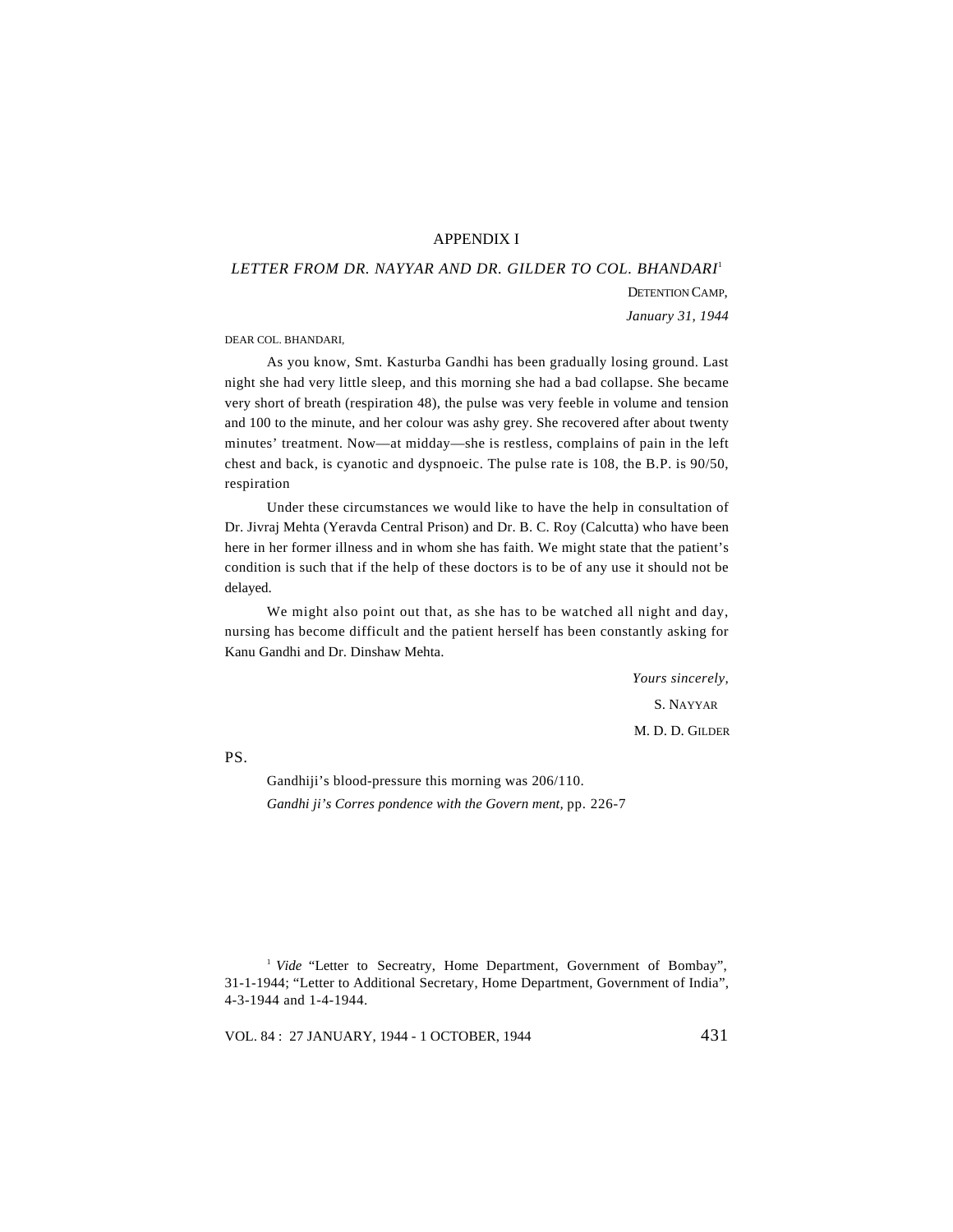#### APPENDIX II

#### *LETTER FROM ADDITIONAL SECRETARY, HOME DEPARTMENT, GOVERNMENT OF INDIA*<sup>1</sup>

NO. III/43-M.S., GOVERNMENT OF INDIA, H.D., NEW DELHI, *March 21, 1944*

FROM

THE ADDITIONAL SECRETARY TO THE GOVERNMENT OF INDIA

HOME DEPARTMENT

NEW DELHI

TO

M. K. GANDHI, ESQUIRE

SIR,

In reply to your letter of 4th March regarding Mr. Butler's reply to a question in the House of Commons on the 2nd March, 1944, I am directed to say that the Government of India regret that you should feel that they were unreasonable or obstructive about the calling in of special medical attendants. The Government of India were always ready to allow any extra medical aid or consultation which the Government doctors considered necessary, and they do not think that there was any delay in summoning outside aid when the Government doctors decided that it was needed. It was on January 28 that they were first informed that Mrs. Gandhi had asked for the services of Dr. Dinshaw Mehta, and it was not until January 31 that they were told that Dr. Gilder had asked for consultation with certain other doctors. On February 1, the Bombay Government were explicitly informed that any extra medical aid or consultation might be allowed which the Government doctors considered necessary or useful. If Dr. Dinshaw Mehta was not called in earlier, it was due to the view originally expressed by both Col. Bhandari and Dr. Gilder that his services could not be of any use, but he was summoned as soon as the Government doctors revised that opinion. Your letter of January 27, which did not reach the Government of India until February 1, made some reference to your wife's wish to see an Ayurvedic physician, but no name was mentioned and it was not until February 9 that a definite requestfor the services of Vaidyaraj Sharma was received. The request was then granted within 24

<sup>&</sup>lt;sup>1</sup>Vide "Letter to Additional Secretary, Home Department, Government of India", 4-3-1944; 1-4-1944 and "Letter to M. G. Bhandari", 2-4-1944.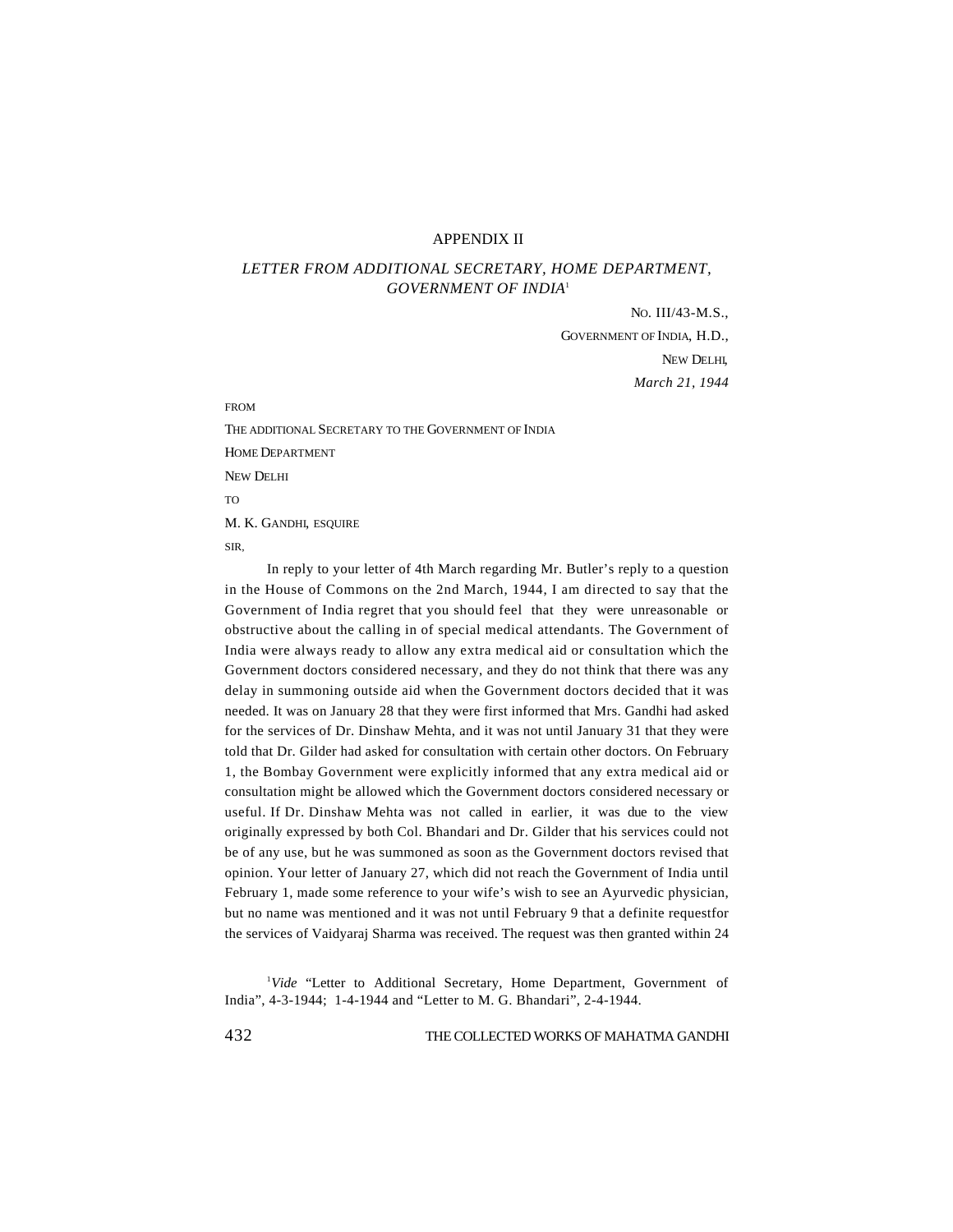hours and as soon as the Government of India were made aware of the difficulties resulting from his not being accommodated inside the Palace, the necessary permission was given for him to reside there. In the circumstances, the Government of India feel that they did everything possible to ensure that your wife received all the treatment that you wished during her illness.

2. As to the question of release, the Government of India still feel that the course they adopted was the best and kindest. It was reported to them on January 25 that your son, Devadas Gandhi, had asked his mother whether she would like to be released on parole and she had replied that she would not like to leave the Palace without her husband. Government have made no use of this report, since it was the record of a private conversation; but it confirmed them in the view expressed above. The misunderstanding about the statement in America quite wrongly attributed to Sir Girjashanker Bajpai has been cleared up by answers to questions in the Legislative Assembly which you have doubtless seen.

3. The arrangements for the funeral were understood here to be in accordance with your wishes. The Government made enquiries on the point and were informed that you had no special preference between the first two alternatives mentioned in your letter.

4. In these circumstances, the Government of India do not think that Mr. Butler's reply to the parliamentary question was incorrect in substance.

> *I have the honour to be, Sir, Your most obedient servant,* R. TOTTENHAM ADDITLONAL SECRETARY TO THE GOVERNMENT OF INDIA

*Gandhi ji's Corres pondence with the Govern ment*, pp. 235-7

#### APPENDIX III

### *LETTER FROM LORD WAVELL*<sup>1</sup>

*March 28, 1944*

DEAR MR. GANDHI,

I have your letter of March 9. You will receive a separate reply from the Home Secretary on your complaint about Mr. Butler's answer to a question in the House of Commons. I can only say that I deeply regret, if you are left with the impressionthat the

<sup>1</sup>*Vide* "Letter to Lord Wavell", 9-3-1944 and 9-4-1944.

VOL. 84 : 27 JANUARY, 1944 - 1 OCTOBER, 1944 433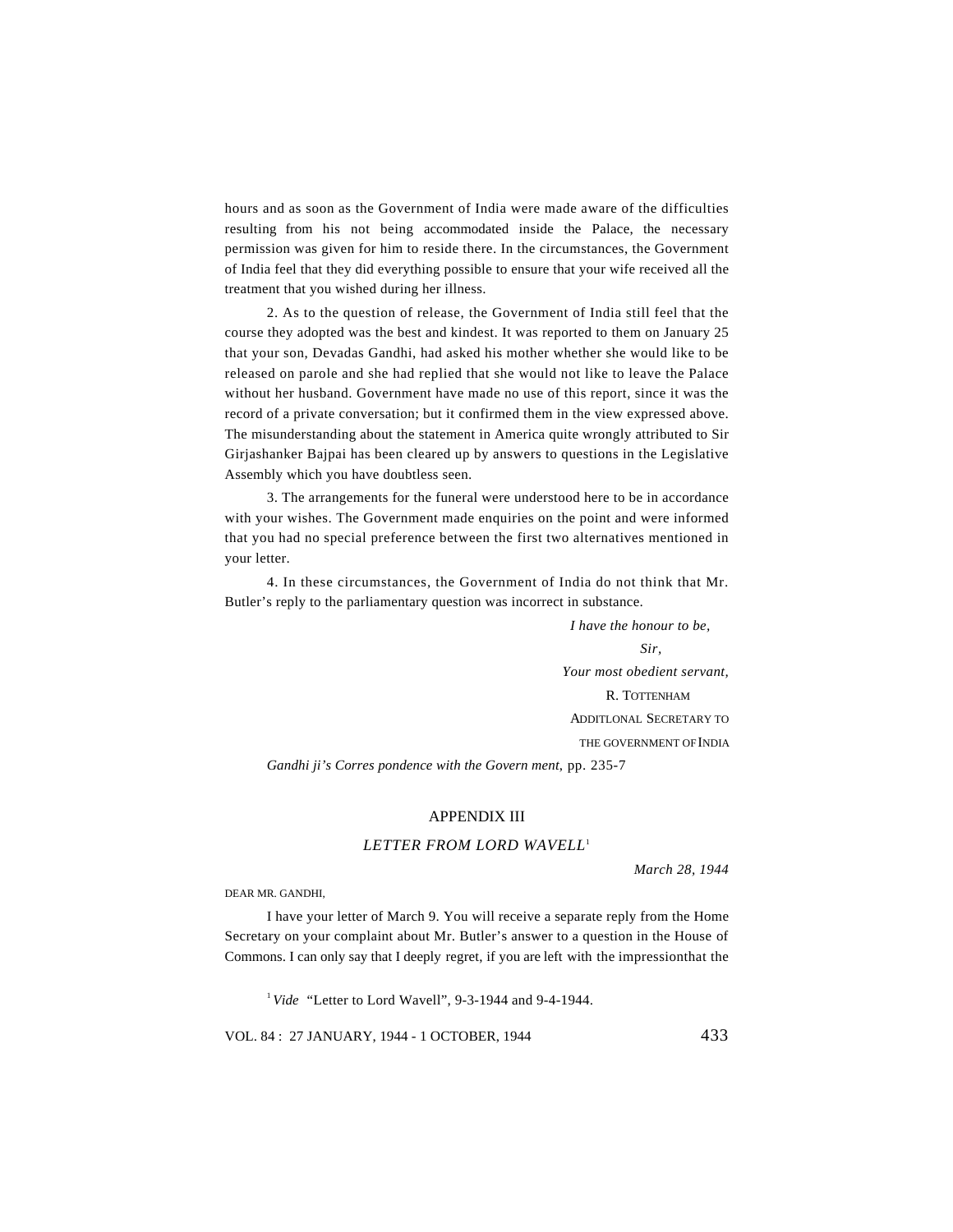Government of India have been unsympathetic in the matter of Mrs. Gandhi's illness. Miss Slade's case will be examined in the light of what you say about her.

I do not think it profitable that we should enter into lengthy argument, and do not propose to answer in detail the points you raise in your letter. But I think it best to give you a clear statement of my views on the future development of India and the reasons for your present detention.

The draft declaration of His Majesty's Government which Sir Stafford Cripps brought to India stated in unmistakable terms the intention of His Majesty's Government to give India self-government under a constitution of her own devising, arrived at by agreement between the principal elements. I need hardly say that I am in entire accord with that aim, and only seek the best means to implement it without delivering India to confusion and turmoil. Much wisdom and a spirit of goodwill and compromise will be required to arrive at the right solution, but with good leadership, I am sure, a solution can be found.

Meanwhile there is much work to be done, particularly in the economic field, in preparing India to take her proper place in the modern world. She must be ready to welcome change and progress in many hitherto-unfamiliar directions and to raise the standard of living of her population. Such work is primarily non-political; it may well hasten a political settlement, but cannot await it. It will give rise to many new and absorbing problems demanding the best abilities that India can bring to bear on them. India cannot be expected to tackle these problems in isolation from the rest of the world, or without the aid that Britain can give and the services of an experienced administration. But it is work in which leaders of all parties can co-operate with the certainty that they are helping the country towards the goal of freedom.

I regret that I must view the present policy of the Congress party as hindering and not forwarding Indian progress to self-government and development. During a war in which the success of the United Nations against the Axis powers is vital both to India and to the world, as you yourself have recognized, the Working Committee of Congress declined to co-operate, ordered Congress Ministries to resign, and decided to take no part in the administration of the country or in the war-effort which India was making to assist the United Nations. At the greatest crisis of all for India, at a time when Japanese invasion was possible, the Congress party decided to pass a resolution calling on the British to leave India, which could not fail to have the most serious effect on our ability to defined the frontiers of India against the Japanese. I am quite clear that India's problems cannot be solved by an immediate and complete withdrawal of the British.

I do not accuse you or the Congress party of any wish deliberately to aid the Japanese. But you are much too intelligent a man, Mr. Gandhi, not to have realized that the effect of your resolution must be to hamper the prosecution of the war; and it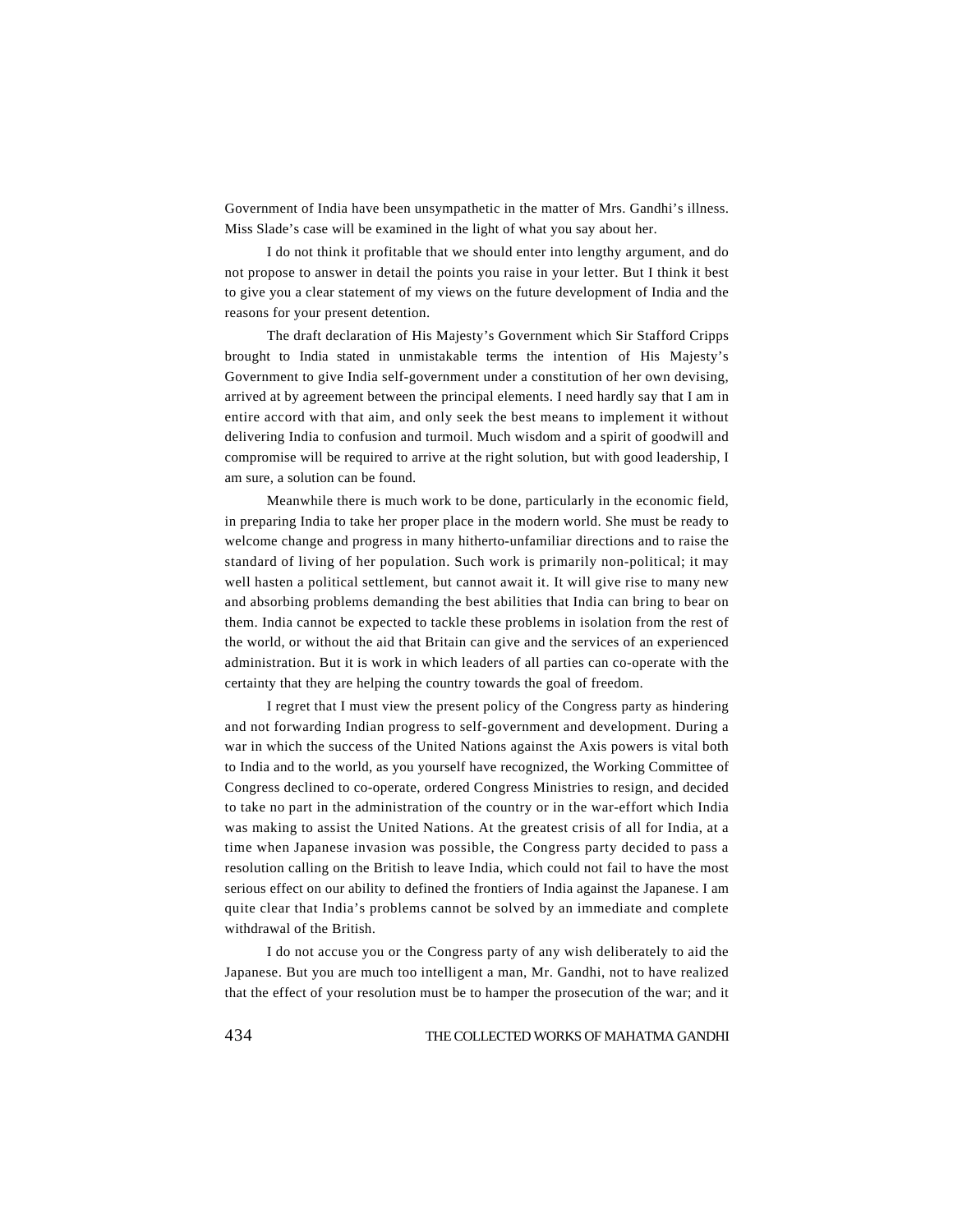is clear to me that you had lost confidence in our ability to defend India, and were prepared to take advantage of our supposed military straits to gain political advantage. I do not see how those responsible for the safety of India could have acted otherwise than they did and could have failed to arrest those who sponsored the resolution. As to general Congress responsibility for the disturbances which followed, I was, as you know, Commander-in-Chief at the time; my vital lines of communication to the Burma frontier were cut by Congress supporters, in the name of Congress, often using the Congress flag. I cannot, therefore, hold Congress guiltless of what occurred; and I cannot believe that you, with all your acumen and experience, could have been unaware of what was likely to follow from your policy. I do not believe that the Congress party's action in this matter represented the real feeling of India, nor that the Congress attitude of non-co-operation represents the opinion of anything like a majority of India.

To sum up, I believe that with general co-operation, we can in the immediate future do much to solve India's economic problems, and can make steady and substantial progress towards Indian self-government.

I believe that the greatest contribution that the Congress party can make towards India's welfare is to abandon the policy of non-co-operation and to join whole-heartedly with the other Indian parties and with the British in helping India forward in economic and political progress—not by any dramatic or spectacular stroke, but by hard, steady work towards the end ahead. I think that the greatest service you could do to India would be to advise unequivocally such co-operation.

In the mean time, I regard it as my task, in the interests of India, of which I am a sincere friend, to concentrate all my efforts on bringing this war to a victorious conclusion, and to prepare for India's advancement after the war. In this task, I feel, I can count on very considerable co-operation from the majority of Indians.

> *Yours sincerely,* WAVELL

*Correspondence with Mr. Gandhi,* pp. 122-3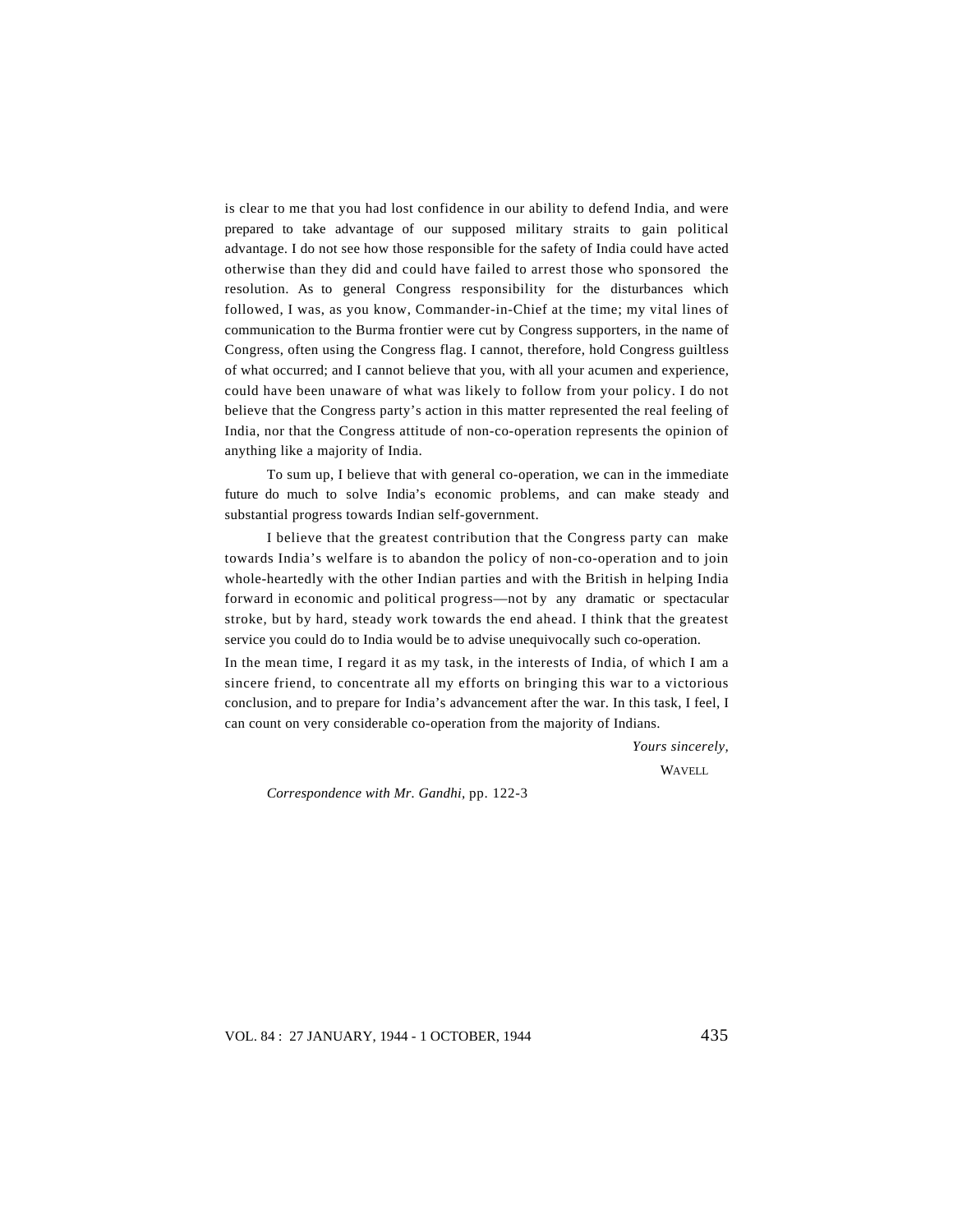# APPENDIX IV

# *LETTER FROM DR. GILDER TO ADDITIONAL SECRETARY, HOME DEPARTMENT, GOVERNMENT OF INDIA*<sup>1</sup>

DETENTION CAMP, *March 31, 1944*

THE ADDITIONAL SECRETARY TO THE GOVERNMENT OF INDIA

HOME DEPARTMENT

NEW DELHI

SIR,

Your letter of the 21st March to Mahatma Gandhi contains the statement:

It was on January 28 that they were first informed that Mrs. Gandhi had asked for the services of Dr. Dinshaw Mehta.... If Dr. Dinshaw was not called in earlier, it was due to the view originally expressed by both Col. Bhandari and Dr. Gilder that his services would not be of any use, but he was summoned as soon as the Government doctors revised that opinion.

Surely coupling of my name with that of Col. Bhandari is a mistake! The Government doctors in attendance were Col. Bhandari and Col. Shah. As far as I am concerned, some time in December last, at one of Col. Advani's evening visits (when he was officiating for Col. Bhandari) Smt. Kasturba Gandhi asked him to allow Dr. Dinshaw Mehta to come in and Col. Advani was good enough to ask my opinion on the advisabiIity of Dr. Dinshaw's coming. As I had not talked over the matter with my colleague, Dr. Sushila Nayyar, nor with the patient or her husband, I told Col. Advani, I would give him a reply later. At his visit the next morning, I told him my considered opinion that Dr. Dinshaw's presence would be a great help.

When the whole of January had passed and permission for Dr. Dinshaw had not come, Dr. Nayyar and myself sent a gentle reminder in our letter of 31st January. A copy is hereto appended.

I might state that though in that letter we had asked for a consultation with Dr. B. C. Roy, no notice seems to have been taken of it or of verbal reminders.

You will permit me to draw your attention to another inaccuracy, viz., about the employment of trained nurses. No trained nurse ever came inside the camp. Before the arrival of Smt. Jayaprakash Narayan and Shri Kanu Gandhi, when nursing was

<sup>&</sup>lt;sup>1</sup> Vide "Letter to Additional Secretary, Home Department, Government of India", 1-4-1944 and "Letter to M. G. Bhandari", 2-4-1944.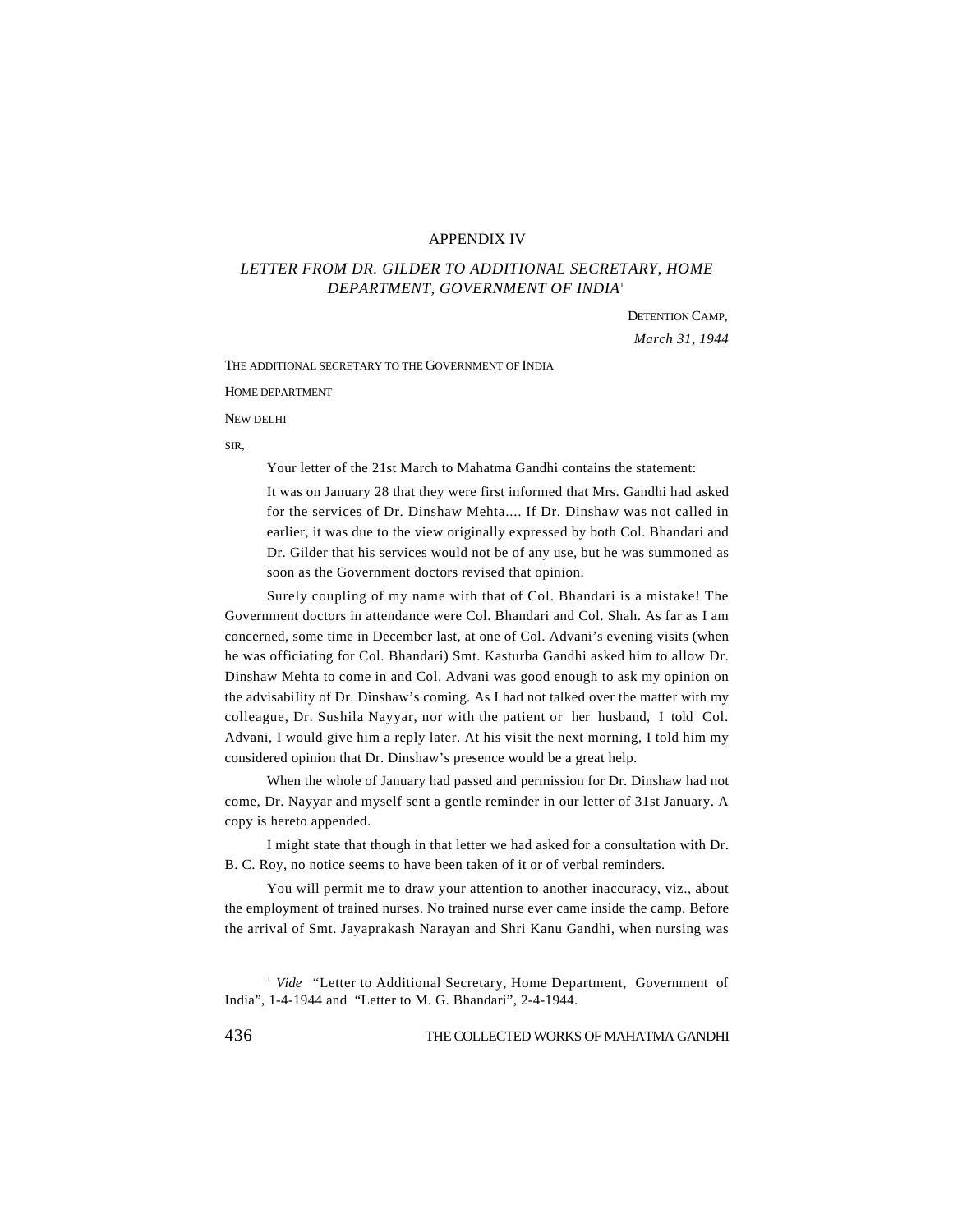becoming difficult, we were given the services of a woman who had acted as a *badli ayah*<sup>1</sup> at the mental hospital. She struck work inside of a week and asked the Superintendent for her discharge.

> *I have, etc.,* M. D. D. GILDER

#### *Gandhi ji's Corres pondence with the Govern ment*, pp. 240-1

#### APPENDIX V

## *DISCUSSION ON UNDERGROUND ACTIVITIES*<sup>2</sup>

WOMAN WORKER: You told us, we should be our own leaders after your arrest. In the absence of the Working Committee, everyone of us was to think for himself or herself. We acted according to our light. Your recent utterances make us feel that we have been let down.

GANDHIJI: I have blamed no one. But, when a thing is wrong, I must say so. W.W. Will it not cause a set-back?

G. No, we learn from our mistakes. By correcting them we advance.

W.W. Some say: 'If this is your narrow interpretation of non-violence, we shall have none of it. Call it violence or by whatever name you like, we cannot dislodge the Government without sabotage.'

G. It cannot succeed though for some time it may seem to or even actually succeed. But I have said that those who do not believe in my way can say so openly, and courageously try their own method and see if they will succeed better.

W.W We admit that public opinion has veered round to your view. The public has come to feel, whether through enlightenment or fear, that sabotage won't do. But you cannot expect everyone to become a perfect being, which your method implies.

G. I agree. That is why I launched forth with imperfect men. But whether the people develop the required non-violence or not, I cannot play fast and loose with my principles.

W.W. What is the quickest way to reach our goal?

G. The straightest way, though it may appear to be long.

W.W. Then you do not visualize independence in the near future?

 $<sup>1</sup>$  Substitute nurse</sup>

<sup>2</sup> Vide "Discussion with a Friend", after 6-5-1944; "Letter to R. R. Diwakar", 18-5-1944; "Letter to Ramanathan", 5-7-1944 and "Statement to the Press", 28-7-1944.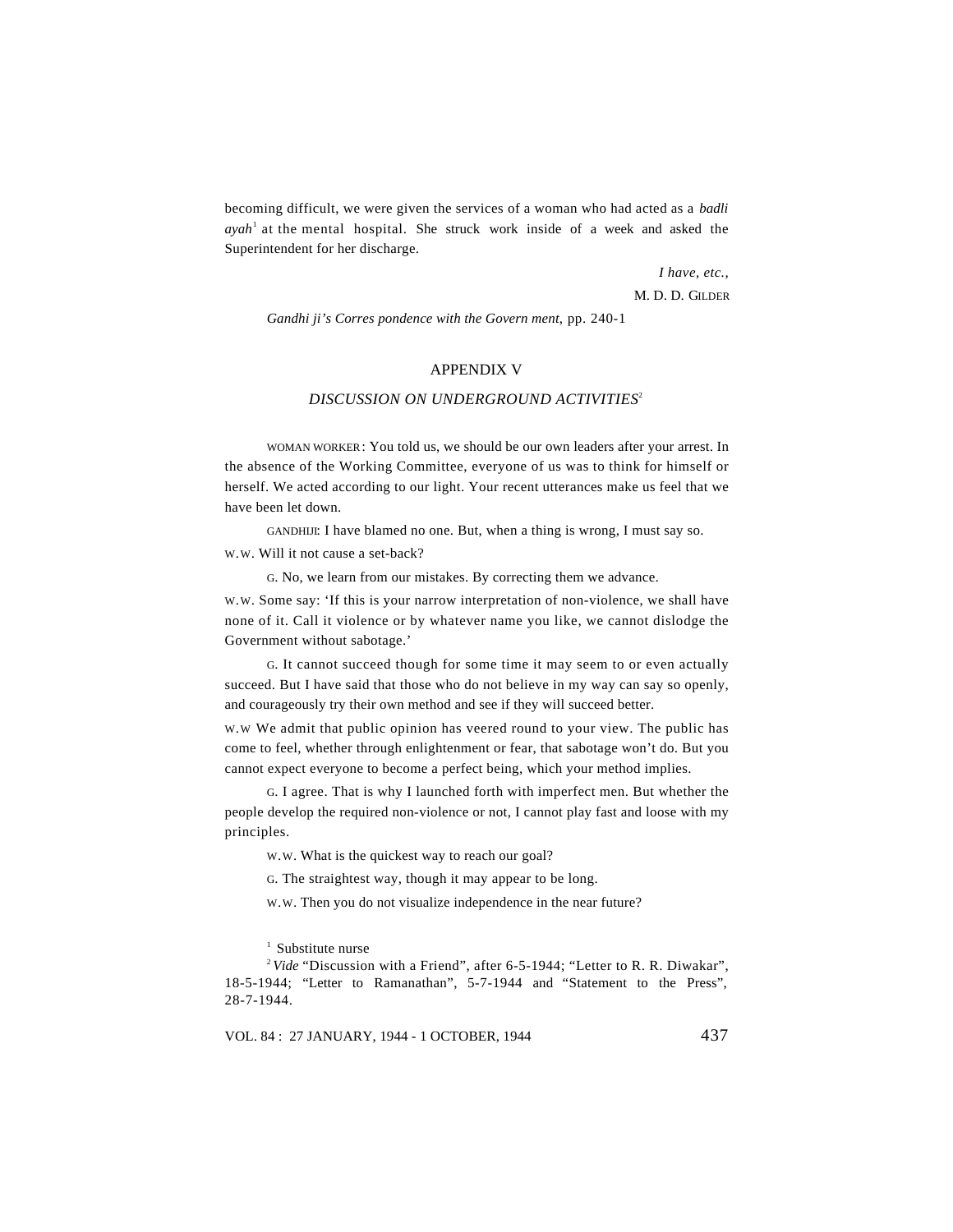G. I visualize it in the nearest future, if my way is followed.

W.W. You want us to feel indignant and yet sit quiet.

G. No, I want you to feel very indignant with yourself. It is no use feeling angry with a snake, the snake will bite. Follow any way that commends itself to you if mine does not, but do not sit still.

W.W. We have not the courage, we can't get on if we oppose you.

G. You must develop that courage...<sup>1</sup> It is because of this courage to stand alone that I am supposed to represent India's urge for freedom....<sup>2</sup> Swaraj is not for the weak. If you say, you follow me, when you really do not, you are weak.

The women worker was nonplussed. Gandhiji noticed her dilemma. Reassuringly he proceeded:

"However, you can say, 'We do not follow your reasoning, but we yield to your experience.' You can tell your co-workers, 'We went there. We were not convinced. But we could not convince him either. Therefore, we will follow him as disciplined soldiers.' But if this course does not appeal to them, it is equally open to them to say, 'The Mahatma has told us to follow our own reason, if we have no faith in his way.' That will be equally honourable—perhaps more. I shall then defend them."

Appa Pant, the Rajkumar of Aundh, had been advising and guiding underground workers. He put before Gandhiji his dilemma: "With me truth and non-violence are not a policy but my creed. I know of underground workers who would not willingly hurt a fly. They are patriots to the core. I have to shelter them when they come to me and seek my advice. I want to wean them from secret methods. But, in doing so, I have myself to resort to secrecy. I feel puzzled and perplexed." Gandhiji replied:

"Your attitude is unexceptionable. You cannot jump out of a running train, as it were. No outside agency can give you effective guidance. It must come from within. If you dive within yourself and search prayerfully for an answer, a stage will come when suddenly your eyes will be opened and you will conceive such a disgust for untruth and secrecy that you will go to the underground workers and tell them that they will find you useless as a guide if they want to go their way. They will then see it in your face and understand, and very likely it will be the beginning of a new chapter in their lives."

*Mahatm a Gandhi —The Last Phase*, Vol. I, Book One, pp. 39-40

 $1$  Omissions as in the source 2 *ibid*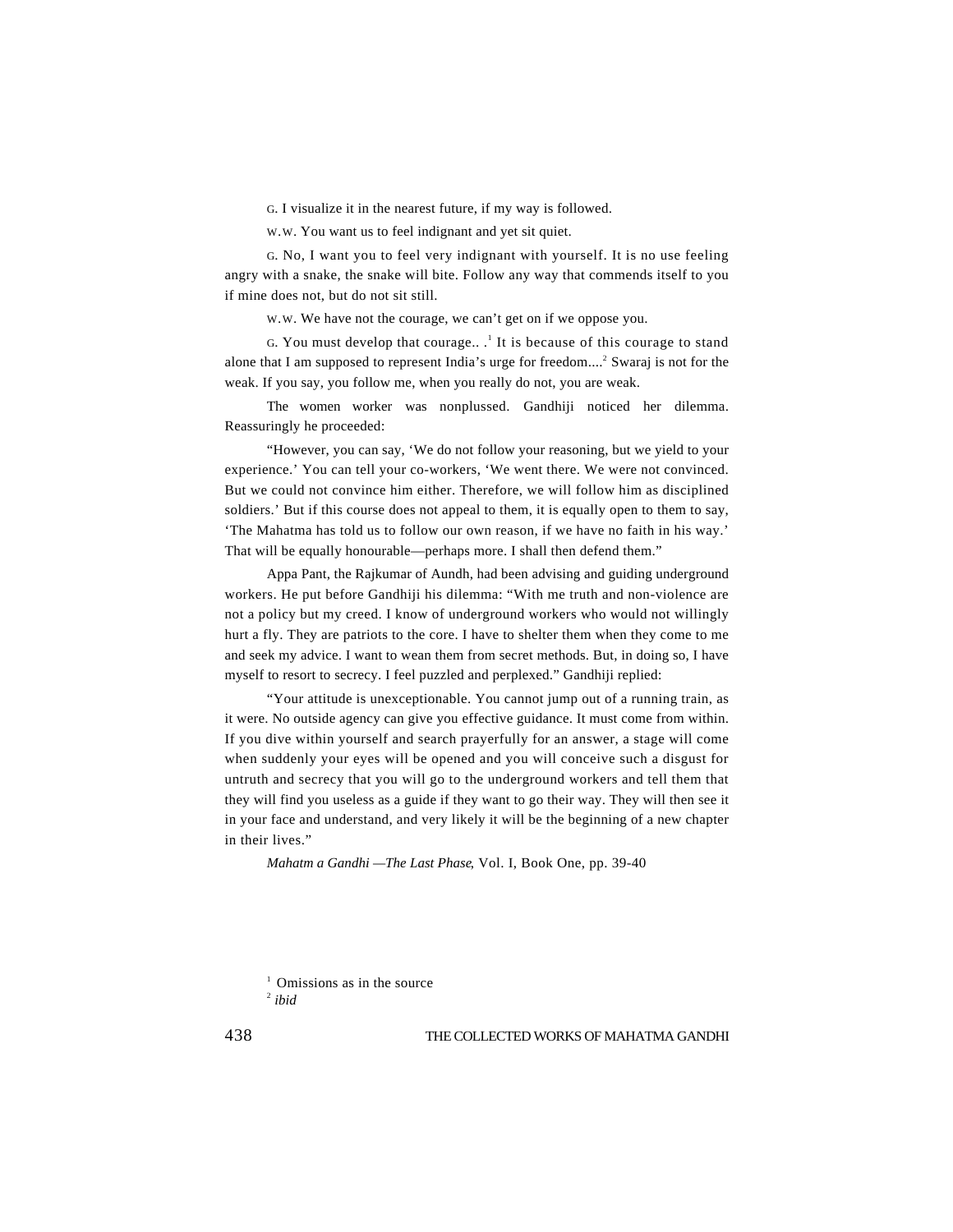## APPENDIX VI

# *DISCUSSION WITH UNDERGROUND WORKERS*<sup>1</sup>

As the onslaught of Governmental repression gathered volume and intensity, more and more workers went underground. . . . Some of these friends wanted to meet Gandhiji soon after his release. He sent them word that they could come at their risk. Several of them accordingly came and saw him at Juhu and later at Panchgani. They included R. R. Diwakar . . . Annada Chowdhury . . . Achyut Patwardhan and Aruna Asaf Ali  $\ldots$ 

Gandhiji's advice to them was emphatic. He held all secrecy to be sin. "To the extent to which secrecy has crept in, it has hurt our cause. We have not to think in terms of one or two, we have to think in terms of forty crores. Today they feel lifeless. We cannot revive them by resorting to secret methods. Only by adhering to Truth and Non-violence can we bring back lustre to their lustreless eyes."

Looking at their immediate surroundings, he said to them, they might feel that if some of them had not gone underground, the movement would have suffered. But this was only apparently so. When you come to bigger issues, "you will find that it is only by eschewing all secrecy and working openly that you can advance. . . . Today you may be two, tomorrow you will be twenty, if you come out in open, and so the struggle will go on gathering momentum from day to day."

*Mahatm a Gandhi —The Last Phase,* Vol. I, Book One, pp. 34-5

<sup>1</sup> Vide "Letter to R. R. Diwakar", 18-5-1944; 19-7-1944; "Letter to Aruna Asaf Ali", 30-6-1944; "Letter to Ramanathan", 5-7-1944 and "Statement to the Press", 28-7-1944. Only excerpts are reproduced here.

VOL. 84 : 27 JANUARY, 1944 - 1 OCTOBER, 1944 439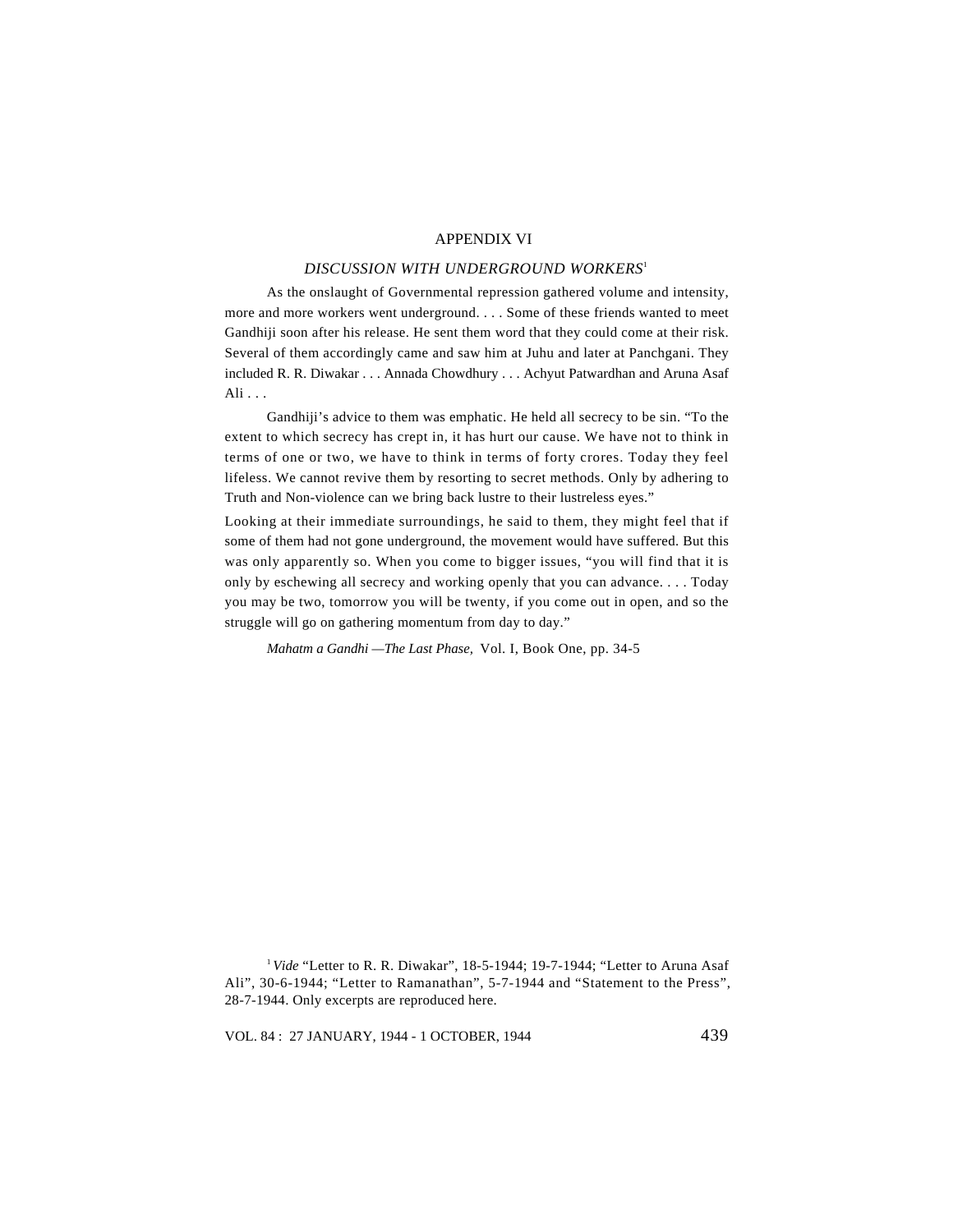# APPENDIX VII

# *LETTER FROM V. S. SRINIVASA SASTRI*<sup>1</sup>

SVAGATAM, MYLAPORE, MADRAS, *June 2, 1944*

MY DEAR BROTHER,

This letter I mean only for you and your trusted friends. Mr. T. R. Venkatarama Sastri, now on his way to Srinagar, will deliver it in person.

 I must first thank you for your 'sympathy in abundance'. My philosophy is not so stoical but it needs the human touch. You know, as only a very few do, how in simple words to get to a man's heart. It takes a big heart to do so.

Don't fear a long political screed from me. I do not see Government arresting you as soon as you are well for another term in jail. You say in your letter to Jayakar, they will do so. If you have reasons to think so, I don't know them.

Listen to my story. It shall be brief. You can fill in the outline.

The greatest event to happen in the remaining days of your life will be the World Conference of Peace. You must attend it. If they won't let you go as the representative of India, you must go still. To the good and true men at the Peace table your name will be sufficient credential.

Don't waste your energy on details. Experts will handle them. Concentrate on the sovereign issues.

I. Disarmament of *all* nations. I would allow the International Authority to have some armed forces. But you won't. Go ahead. You will have valiant support all over the world. What if you fail? You will have given your evangel to a stricken and listening world.

II. Equality of economic as well as political opportunities for all peoples of this principle the implications are too many and too intricate for a single human brain. The comprehending proposition is all you can safeguard.

III. Elimination of the colour bar in the British Commonwealth and in the world at large. To fail under this head is to leave a wide door for future wars. Whether India is within or without the Commonwealth, this issue is supreme. At the Peace table one is a citizen of the world.

No doubt it would be a giant's strength to be armed with the Government of

<sup>1</sup> Vide "Letter to V. S. Srinivasa Sastri", 10-6-1944.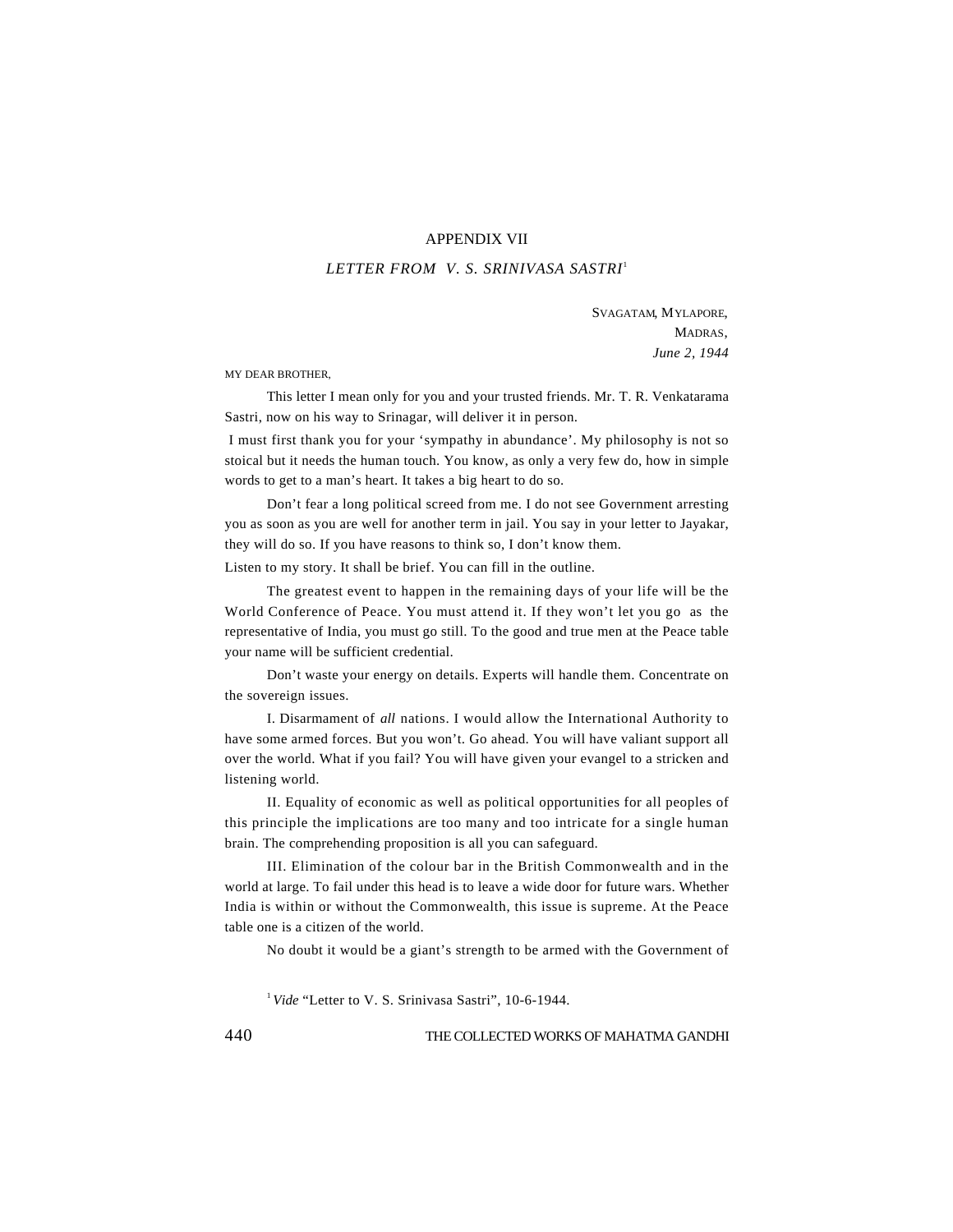India's authority. Whether they made you the delegation's leader or not, you would be looked up to as leader. A necessary condition is the end of Section 93 rule and the restoration of popular government. To this end I have been for nearly two years now pleading that:

(i) political prisoners and detenus should be released;

(ii) general elections should be held, and the Central and local legislatures be put back in power; and

(iii) a national government be formed at the Centre of which the personnel should be drawn from elected leaders. I wouldn't make a fetish of parliamentary legislation during the war or complete control of the country's defence.

Tall order, you say. A keen eye will also see in the sketch gaping defects and crudities. There are wise and strong men among us to look after all that.

The Hindu-Muslim rift is there to puzzle, dishearten and paralyse. I despair at the very thought. You see farther and more clearly than most others. I shall, for mypart, abide by your decision—always short of Pakistan, mind you.

I am too feeble for active propaganda.

The means suggested to these mighty ends may be tested only by the standards of Truth and Non-violence. Smaller standards are utterly, utterly out of place prestige, consistency, or party prospects.

Don't miss the wood for the trees.

Always and at the very core,

*Your loving brother,* V. S. SRINIVASAN

*Letter s of the Right Honour able V. S. Sriniv asa Sastri ,* pp. 359-60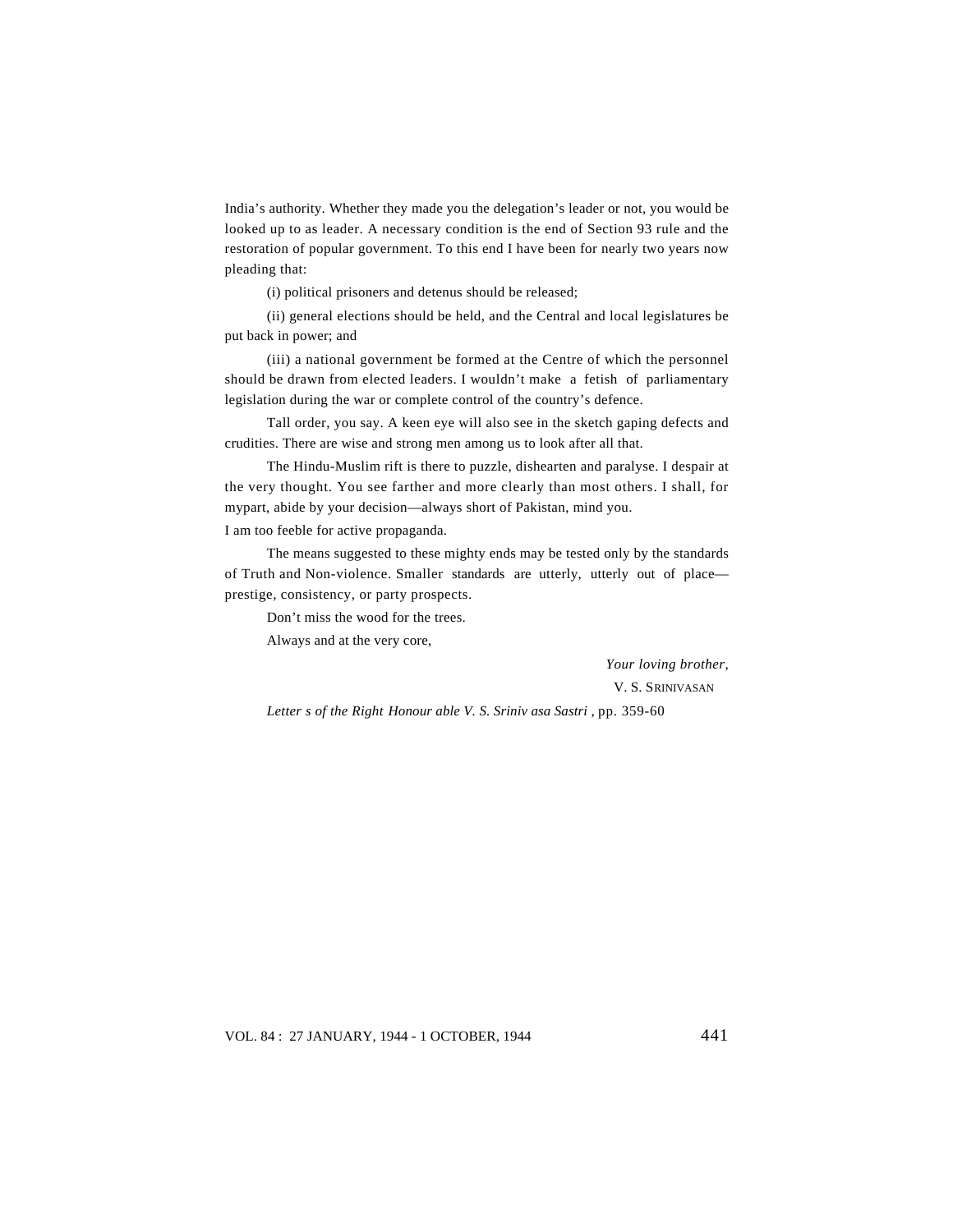### APPENDIX VIII

# *LETTER FROM MIRABEHN TO M. K. GANDHI*<sup>1</sup>

SUNDER BUN, JUHU, *June 12, 1944*

#### BELOVED BAPU,

I have your letter. I had not realized the position regarding the fund kept in my name, and that my expenses were being drawn. I had the impression that the whole sum was being kept intact and that I was receiving food, clothing, travelling expenses, etc., like some others who gave their whole time to the cause according to their individual capacity. But this was a misunderstanding. So, I will gladly put the matter straight at once. I cannot bear any bargaining in such matters. I, therefore, ask that Rs. 20,000 should be deducted from the total, which should cover the expenses incurred by the Ashram for me during these 20 years. The remainder can be transferred to my name.

I had understood that when I had this money, I should be free to do constructive national work without let or hindrance, so long as I made it clear that the scheme of work was entirely my own and without your personal approval. I did not realize that you would feel called upon publicly to express disapproval of my work.

You have given me my freedom with one hand and taken it away with the other. To give me my money and freedom, and at the same time to say that as soon as I begin to use them you will publicly disapprove, is to sabotage anything I may try to do. You at the same time sabotage any chance of my being able to prove to you that you are wrong.

You have brought up a whole lot of reports and prejudices against Sardarji. I have avoided discussing these matters with you because I could see that everything I said excited you. The result is that you have not understood my position. You have made up your mind that I am completely under his influence. It is you who have tried to urge me to that position, but as you know, I have protested all along. You said I should have to join the Communist Party. I said no. You said as a true Hindu wife I should have to follow him in everything. I said my opinion was the opposite, and that my whole instinct told me that I must resist him wherever necessary and live my own life according to the ideals in which I believe, by which means, he would some day know that I was right. If I had followed his advice, I should not have undertaken my scheme but I knew that I must resist him and I did. My faith in God is my guide.

<sup>&</sup>lt;sup>1</sup> *Vide* "Letter to Additional Secretary, Home Department, Government of India", 15-7-1943.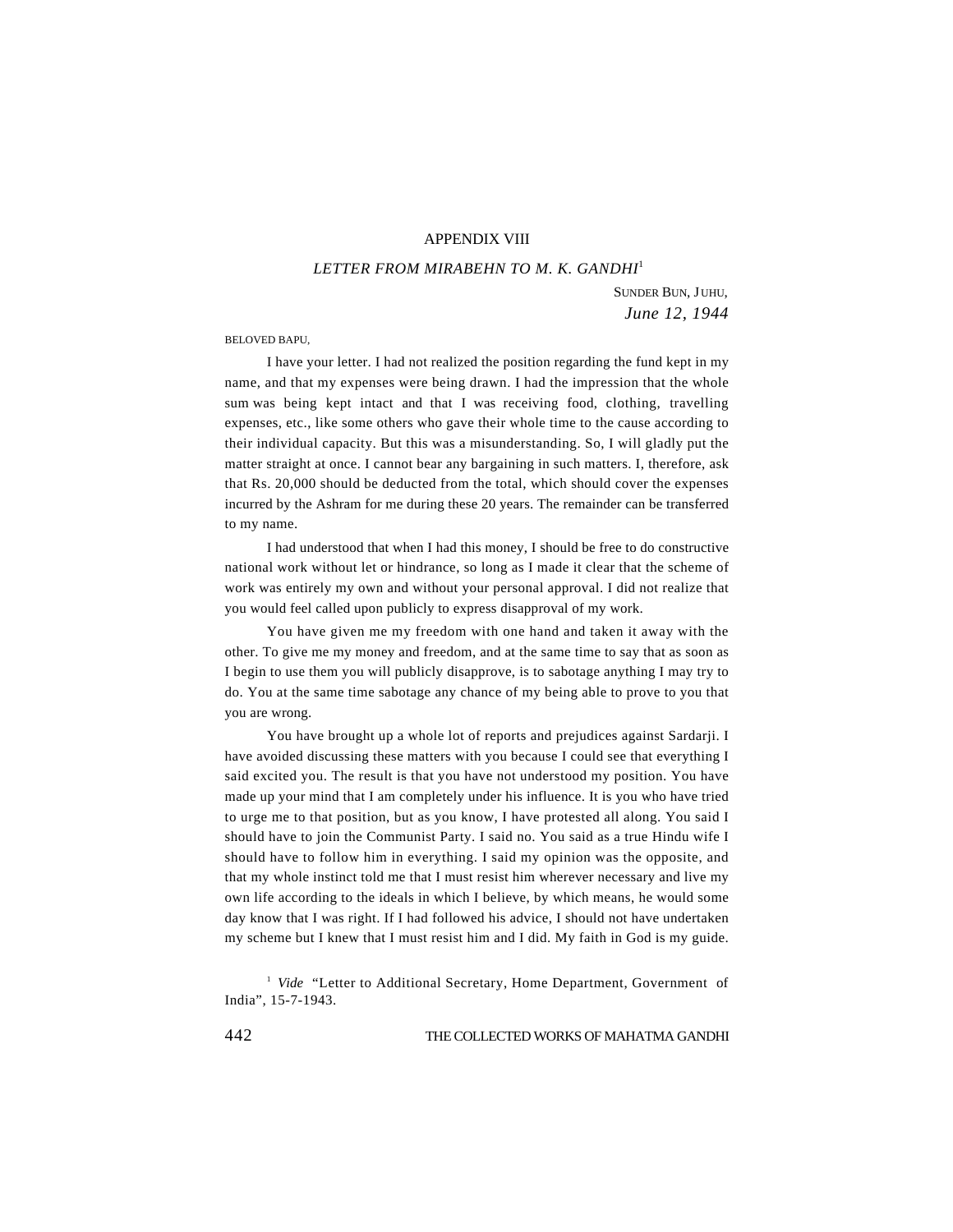But now you propose to throttle, by the warning of public disapproval, any attempt on my part to put my ideals into practice. My ideals have not changed in the last few days. I am the same person that I was when we used to talk happily together.

Believing, as I did, that everything is finally settled I started the ball rolling. I have put out enquiries regarding co-workers, land, maps and other details. I have explained the scheme (as my personal idea) to many people. Must I now understand if I go on with my plans you will feel called upon to disapprove. The fact that there will be Rs. 20,000 less does not worry me at all. I can start in a smaller way and make up with donations. But the possibility that you might broadcast public or semi-public disapproval of my work, which statement I should feel obliged equally publicly to answer, means that for decency's sake I must avoid any such catastrophe, and therefore cancel all my projects of work. I would, in that case, take the balance of the money after the deduction of Rs. 20,000, invest it somewhere, and go to live in seclusion until time as you revised your ideas.

#### *Yours ever devoted daughter,*

#### **MIRA**

From the origin al : Pyarel al Papers . Nehru Memori al Museum and Librar y. Courte sy : Belade vi Nayyar and Dr. Sushil a Nayyar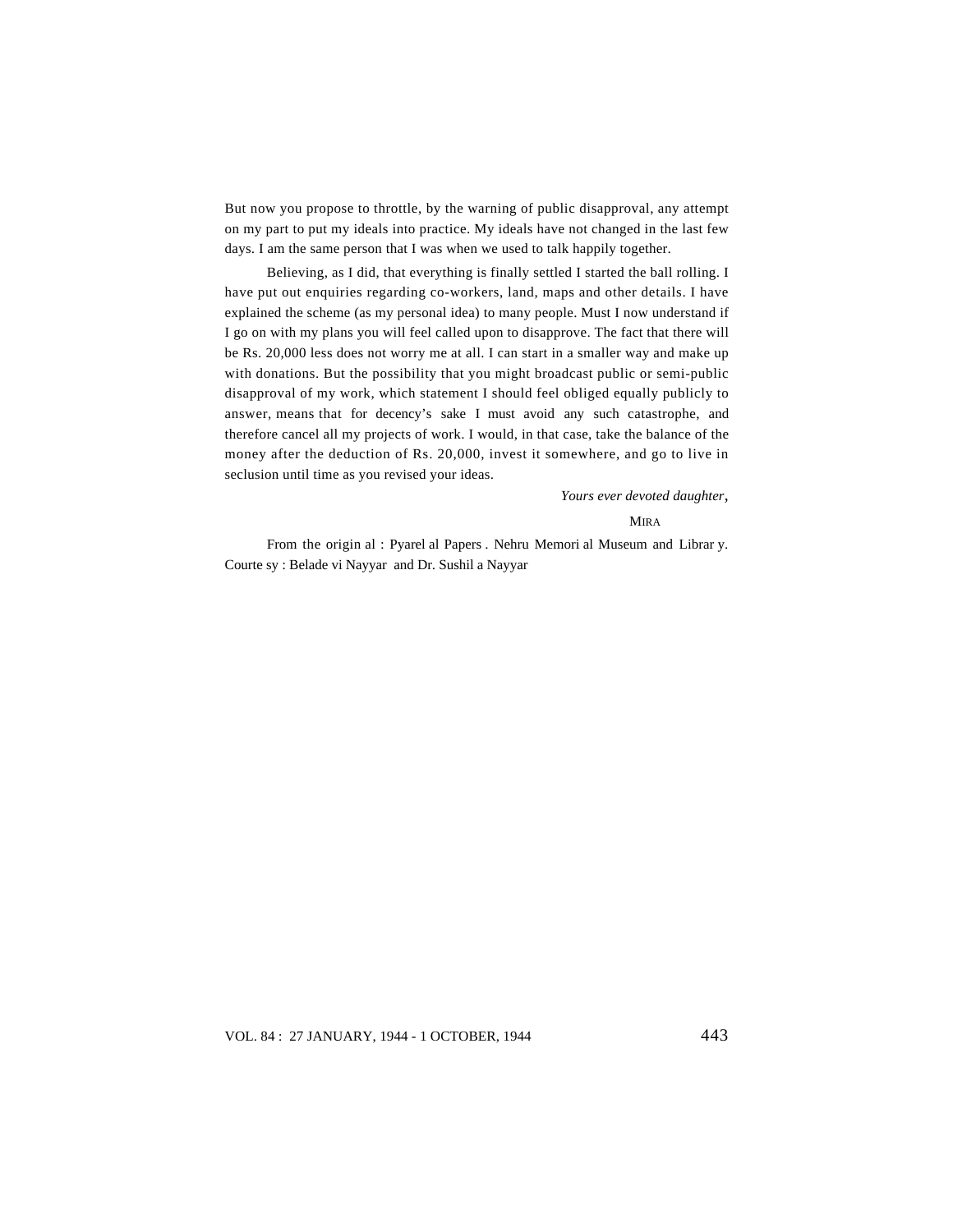## APPENDIX IX

# *LETTER FROM P. C. JOSHI*<sup>1</sup>

BOMBAY, *June 14, 1944*

#### DEAR GANDHIJI,

Your small chit came as a pleasant surprise that you were so eager to know more about us. . . .

I am answering your points in a very brief manner. . . .

1. People in people's war means all peoples the world over without exception. It, of course, includes India's millions and also the Negroes wherever they be. . . . This war has split the world into two camps. On the one side . . . Fascists are fighting the war for the imperialist domination of the world. . . . On the other side are the freedom-loving peoples of the world. . . the camp of freedom and democracy. . . fighting Fascism is the only path of national liberation from imperialist domination for us today. . . . The more we unite our patriotic parties, the weaker and more isolated becomes the alien Government and the more irresistible our national and other demands, the greater our capacity to save and serve our people. The more our patriotic parties engage themselves in those tasks which any war-time government should successfully lead, but an alien Government cannot, the more speedily we get the united intervention of all the peoples of the world behind our national demand for national government in the common interest of fighting the common enemy.

2. If you desire to examine the accounts personally, they will present themselves with all the registers where and when you desire. If you decide to appoint a representative, he should besuch whom we also know to be an honest man and notalready prejudiced against us. You will not find our accounts as well kept as by a commercial firm but I am sure you will give us a pass. . . . You will find some anonymous donors, but I believe that you also accept anonymous donors. But to dispel any suspicion that "anonymous" may be code for Government cash, I am prepared to give you (not your representative) the names. . . .

If you have yet any doubts left and in any case, I give you some references... . Iftikharuddin and his Begum, Shaukat Ansari and Zohra, N. M. Joshi. You can ask Dr. and Mrs. Subbaroyan as to what they think is going to happen to their property when Mohan and Parvati (their children and our comrades) get it, and in fact what they know happens to the property of the whole-time workers of the party. . . .

<sup>1</sup> Vide "Letter to P. C. Joshi", 11-6-1944 and 30-7-1944. Only excerpts are reproduced here.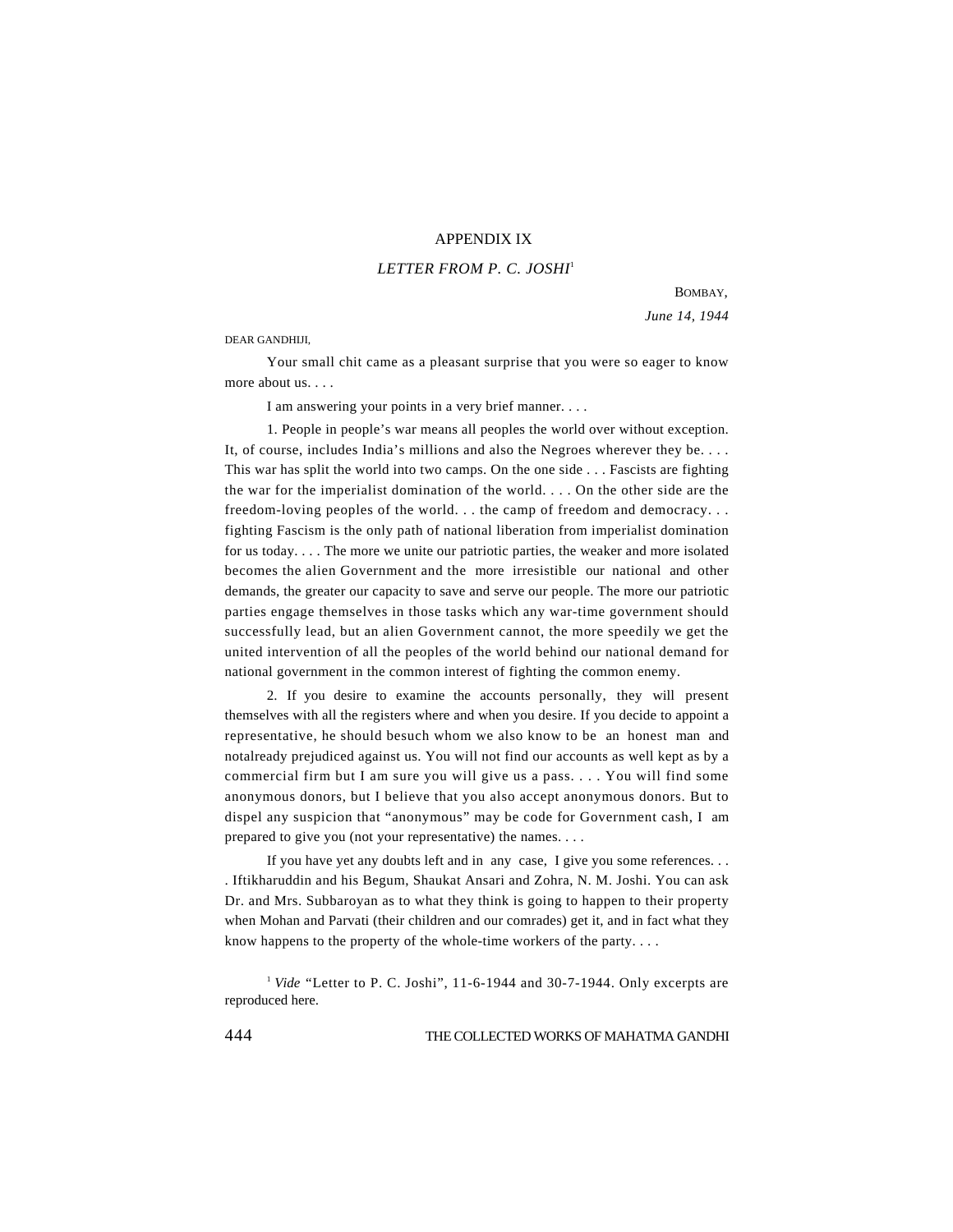3. I know it is easy enough to make such a vile charge but very difficult to prove it. . . . Firstly, I believe, if you find that we are not paid by the Government, you will easily believe that we are not likely to hand over labour leaders to the police. Secondly, our party, except in Ahmedabad and Jamshedpur, is as much the unquestioned leader of the working class as the great Congress is of the Indian people as a whole. . . . We gave up our strike policy because we considered it anti-national in the conditions of today, aiding the Jap aggressors on the one hand and intensifying the economic crisis for our own people on the other. That we successfully prevented the Indian working class from resorting to strikes even in a period of their worsening material conditions is the measure not only of our influence over it but its capacity to *understand* national interests as its own.

4. There is no question of our "adopting the policy of infiltrating the Congress organization". We have been in the Congress ever since we were born as a party. . . . Whether our intent is hostile or not, it is for our fellow Congressmen to judge and for us to prove otherwise through our practice. . . . We are inside the Congress on our right, as patriotic sons and daughters of the people who join the common national organization, so that we may be able to fight our hardest and best in realization of the common goal of national emancipation and no slanders can ever provoke us to give up this stand and forgo the glorious privilege.

5. The Communist Party decides its own policy as it understands the interests of its own people and of the peoples of the world. As long as the Communist International was there, we were dubbed as 'Moscow Agents'. It is rather surprising to come across the same insinuation even after its dissolution. . . . The Communist Party is one great revolutionary brotherhood. It exists in every country of the world. All have the same ideology and are moved by the common aims of fighting for the liberation of their own and all peoples. I can send you the journals and documents of the Communist Parties of Britain, U.S.A., South Africa, Australia, which have nailed down Amery & Co. as slanderers and provocateurs after August 9 and which have unfalteringly demanded the release of the Congress leaders and settlement with India on the basis of a real national government. . . .

P. C. JOSHI

*Corres pondence betwee n Mahatm a Gandhi and P. C. Joshi,* pp. 3-16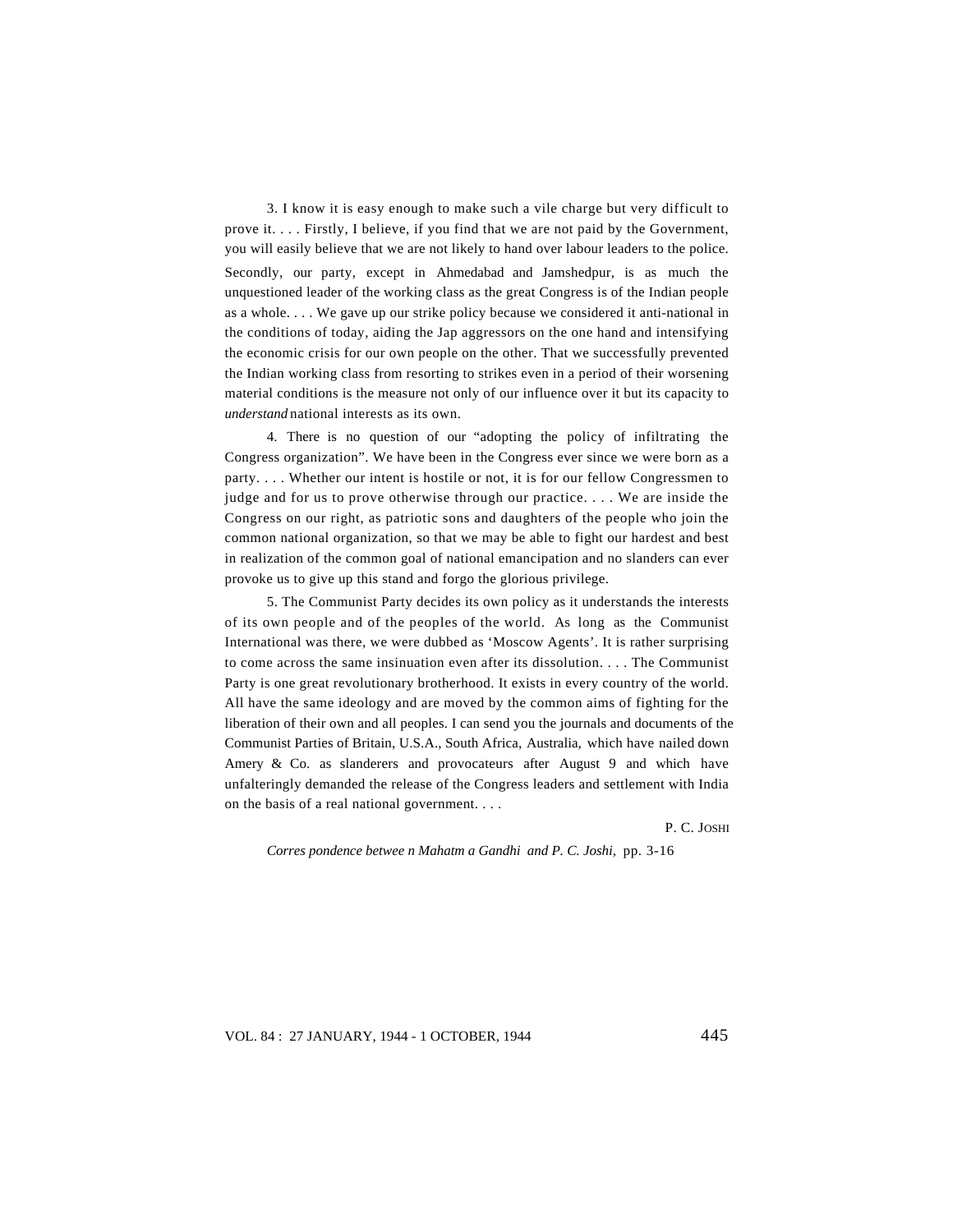## APPENDIX X

# *PASSAGES FROM "THE QUINTESSENCE OF GANDHISM"*<sup>1</sup>

Thou shalt fight for the protection of good men and the destruction of wrong-doers and for the establishment of righteousness.

The side you take up and the weapons you wield are indeed important but the obligation to fight is perfectly absolute and independent of every other consideration, and the emphasis is all upon this obligation. It may be that you take the wrong side in the conflict. But if you are on the wrong side today, you may turn to the right side tomorrow. But those who sit upon the fence have already qualified for admission into Dante's Inferno. . . .

II

Thou shalt fight for the right, for . . . 'Truth alone prevails, not untruth.' . . . You may not take the wrong side or employ questionable means to attain even a perfectly legitimate end, and still hope to succeed. . . .

III

When you are ready to fight for the right, Gandhiji arms you with the all-conquering and never-failing weapon, namely . . . suffering *cum* forgiveness. . . .

. . . Mankind must have recourse to love and non-violence, if they will escape from the vicious circle of hatred and violence. Two wrongs can never make one right. Violence in response to violence only provokes more violence and so on *ad infinitum*.

For a true theist, the Gandhian is the only position he can take up consistently with his theism. If God is there ever present—present in a more real sense than you or I—as Judge and Defender of the right, the theist, imperfect as he is in knowledge as well as in strength, will think it no business of his to judge his adversary or to punish him for what he thinks to be the adversary's wrong-doing....

*Young India,* 22-1-1925

<sup>1</sup>*Vide* "Letter to Valji G. Desai", 20-6-1944.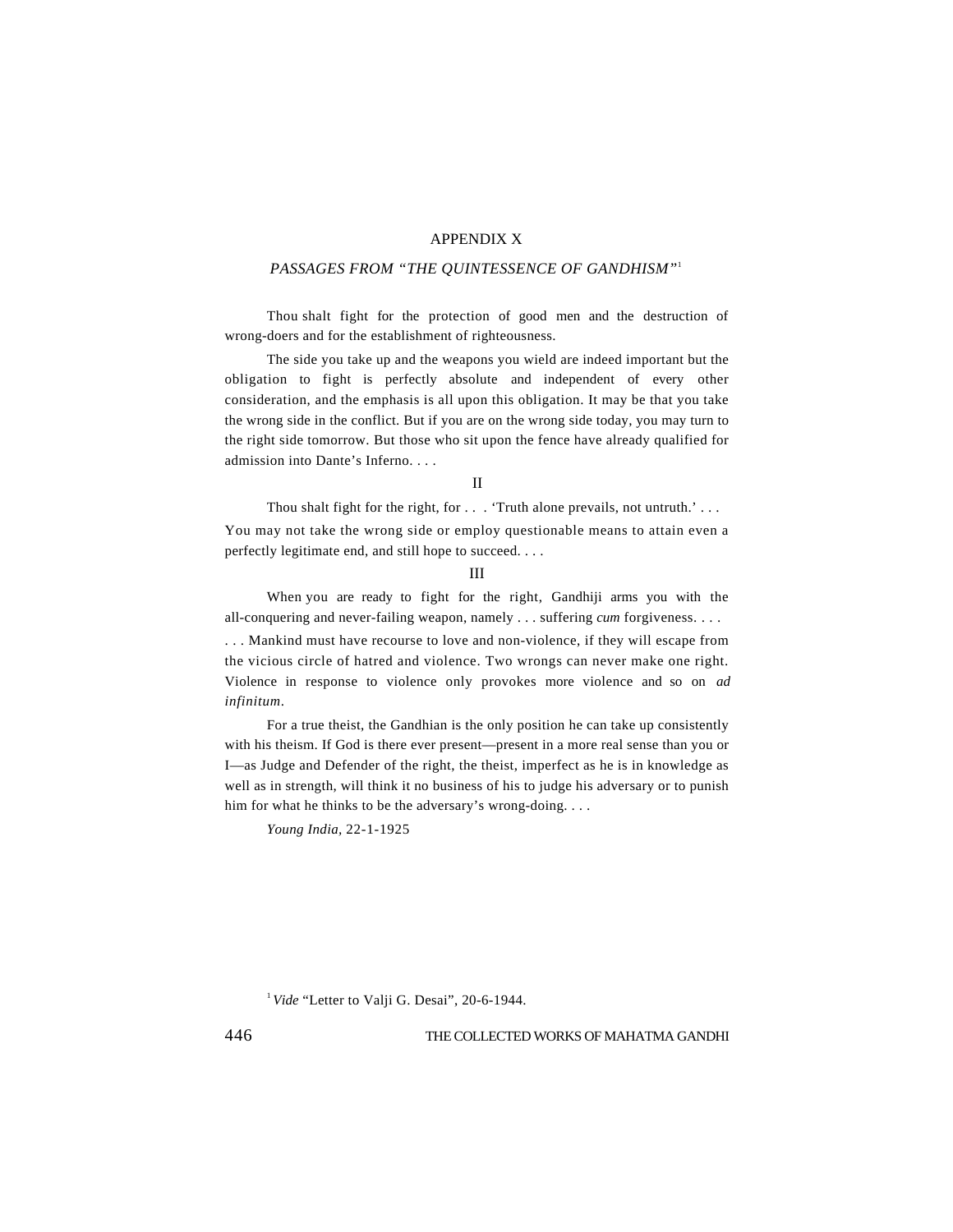# APPENDIX XI

## *OPINION GANDHIJI'S RESPONSIBILITY*<sup>1</sup>

*February*<sup>2</sup> *6, 1944*

We are asked to examine the question whether the authority conferred upon Mahatma Gandhi by the resolution of the A.I.C.C. dated the 8th of August, 1942, to "start a mass struggle on non-violent lines" is still subsisting, apart from the legality or otherwise of the purpose for which the authority was given.

The authority conferred by the said resolution must be construed with reference to the circumstances under which and the purposes for which it was given. It appears from the resolution as a whole that the steps to be taken under such authority were conceived by the framers of the resolution to meet the situation which had then arisen.

In our opinion, the recitals and the purpose of the said resolution and the circumstances under which the same was passed limit the authority so as to confine it to the immediate circumstances and the purpose which the A. I. C. C. had then in view. The said authority was intended to be exercised for and in the then immediate situation. Before Gandhiji could exercise such authority, he was arrested on the 9th of August, 1942, and was prevented from acting on the resolution by reason of his ceasing to be a free agent. By his being so prevented, the exercise of the authority was rendered impossible and it came to an end.

The authority conferred upon him was neither permanent nor recurring and there can be no question of its revival by the recent release of Gandhiji in the present situation.

> BHULABHAI J. DESAI V. F. TARAPOREWALA K. M. MUNSHI

*Pilgri mage to Freedo m,* pp. 433-4

<sup>1</sup>Vide "Speech to Congressmen, Poona", 29-6-1944; "Letter to K. M. Munshi", 8-7-1944 and "Letter to M. R. Jayakar", 14-7-1944.

<sup>2</sup>This seems to be an error; according to the source  $(p. 91)$ , Gandhiji consulted the lawyers after his release which was on May 6.

VOL. 84 : 27 JANUARY, 1944 - 1 OCTOBER, 1944 447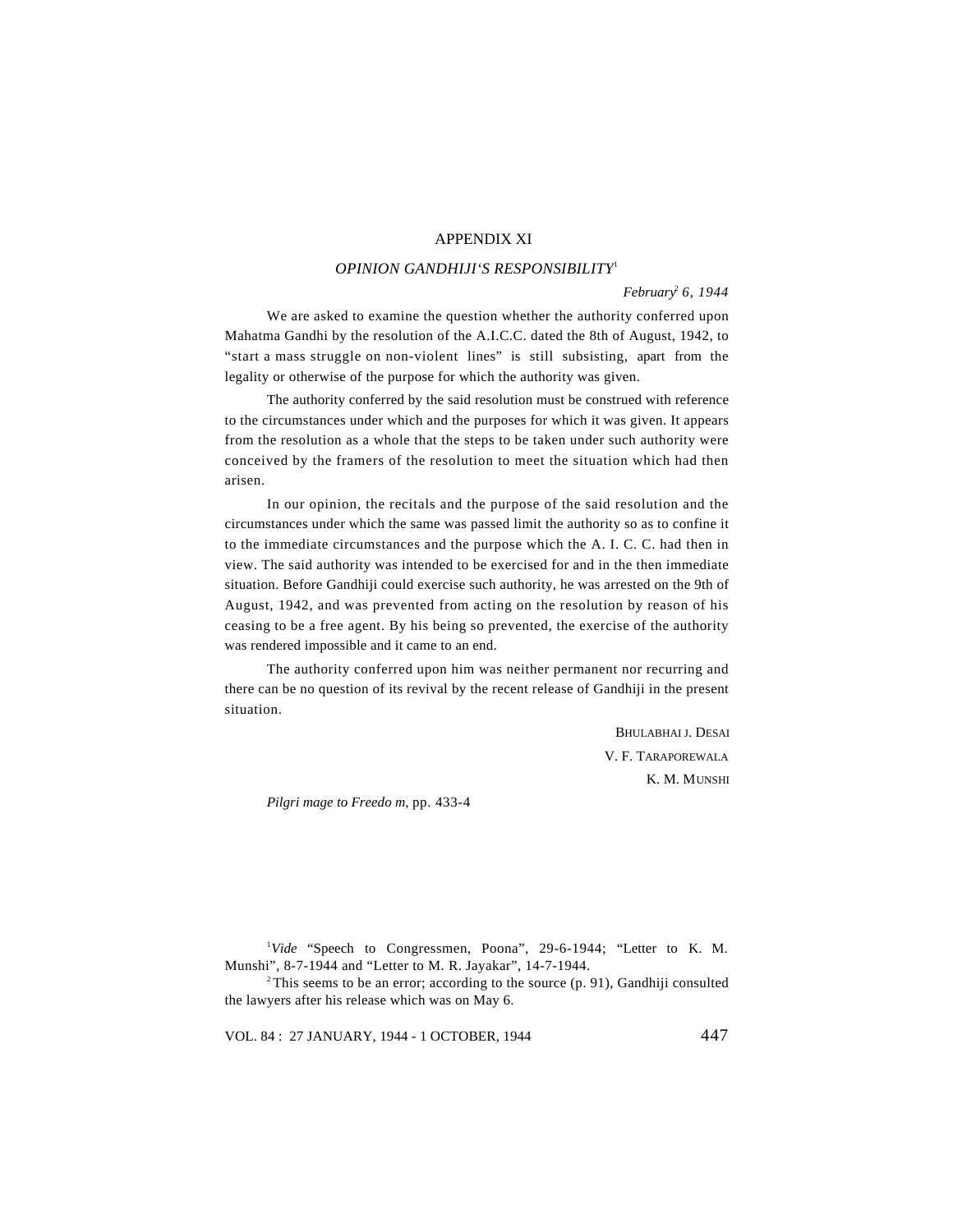#### APPENDIX XII

# *STUART GELDER'S CABLE TO "NEWS CHRONICLE"*<sup>1</sup>

Mr. Gandhi is prepared to accept and to advise the Congress to participate in a war-time national government in full control of the civil administration, leaving the Viceroy and the Commander-in-Chief in full control of the British and Indian armies. It would be expected that the establishment of such a government would be accompanied now by a guarantee of Indian independence after the war.

Mr. Gandhi has also approved the proposals submitted to Mr. Jinnah by Mr. C. Rajagopalachari, which agree to a solution of the Hindu-Pakistan dispute by a plebiscite and demarcation of the districts where Muslims are in a majority, if the Muslim League will endorse the demand for independence and co-operate with the Congress in the formation of a provisional interim government for the transitional period.

Despite the fact that he is still far from well and wishes to be relieved as far as possible from being burdened by dealing with political problems in detail for the time being, I talked with Mr. Gandhi for more than three hours in Panchgani this week. If the Muslim League accepts Mr. Rajagopalachari's proposals and the Government will now discuss the situation with Mr. Gandhi, the deadlock can be solved and a new page opened in Indian history. Mr. Gandhi pointed out that he had no authority to speak in the name of the Congress without consulting the Working Committee, but there is no doubt whatever that his views and the Hindu-Muslim proposals as endorsed by him would be accepted by them without hesitation.

I asked Mr. Gandhi whether he would start civil disobedience, if the Working Committee were released from jail and the Government felt unable to give India what they wanted. He replied:

"I have no intention of offering civil disobedience today. I cannot take the country back to 1942. History can never be repeated. Even without the authority of the Congress, if I wanted to do it, I could start civil disobedience today on the strength of my supposed influence with the masses, but I would be doing so merely to embarrass the British Government. This cannot be my object."

<sup>&</sup>lt;sup>1</sup> Vide "Telegram to S. Sadanand", 12-7-1944; "Statement to the Press", 12-7-1944; "Telegram to S. Sadanand", 13-7-1944; "Interview to the Press", 12-7-1944; 14-7-1944; "Letter to Stuart Gelder", 14-7-1944; "Letter to Lord Wavell", 15-7-1944; "Answers to Questions", 15-7-1944 and "Letter to Mathuradas Trikumji", 16-7-1944.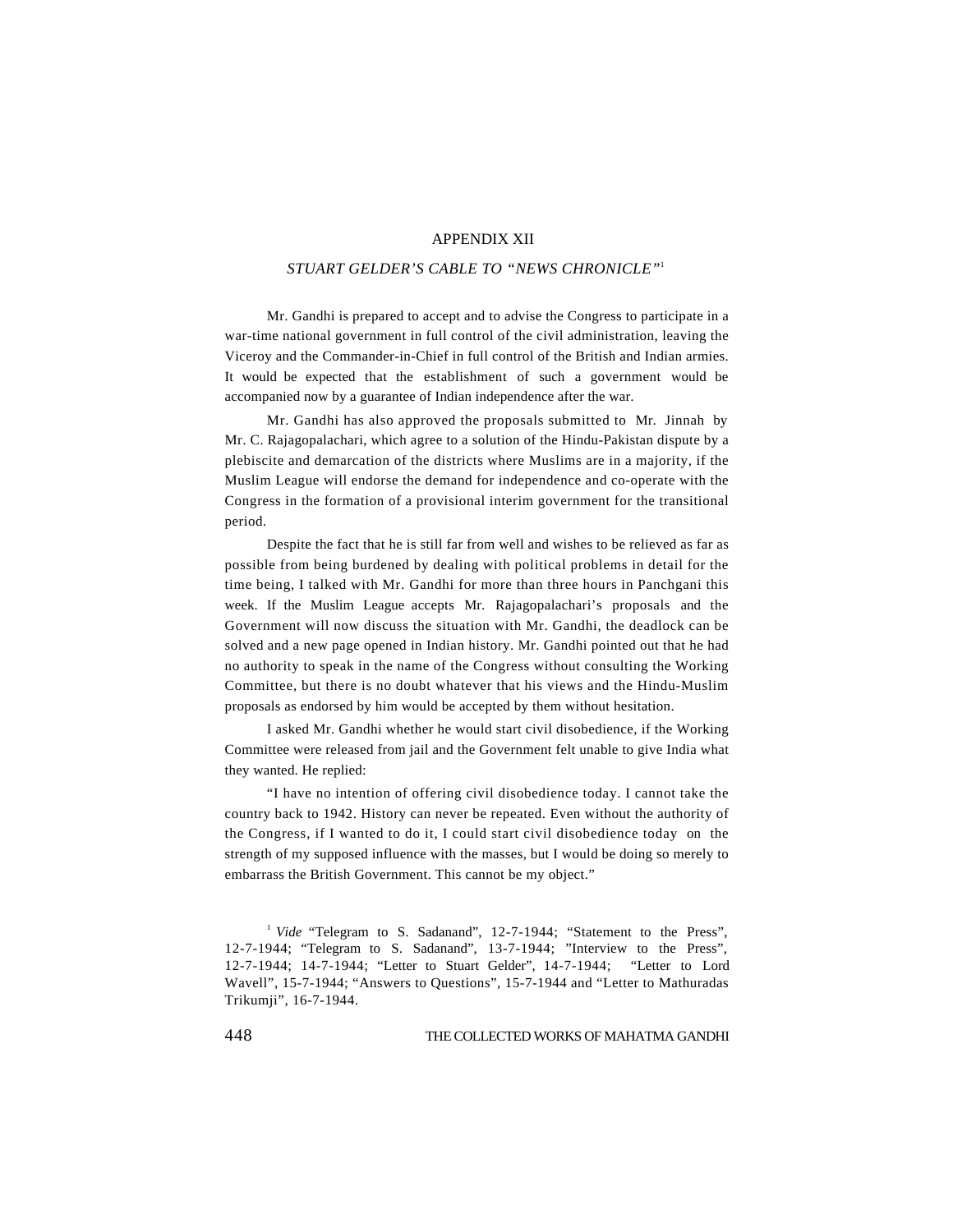But Mr. Gandhi pointed out, the Working Committee could not sit still while the people were suffering. It is his conviction that the food situation cannot beimproved and suffering ameliorated, unless power and responsibility for civil administration are transferred from British to Indian hands.

I told Mr. Gandhi that, with things as they are, I could not believe that the Government would transfer authority now or concede independence during the war. He replied that there was a difference between what he would ask today and what was asked in 1942. Today India would be satisfied with a national government in full control of the civil administration. This was not the position in 1942.

Such a government would be formed of people chosen by the elected members of the Central Assembly. This would involve a declaration now of Indian independence after the war.

Such a national government would give the military all railway, port and other communication facilities they required, although these would be under the national government's control. The ordinance rule would give way to a normal civil administration by the government. The Viceroy would remain and have complete control with the Commander-in-Chief of the British and Indian armies. In other affairs he would be like the King of England guided by responsible Ministers. Popular government would be automatically restored in all provinces, so that both the Provincial and Central governments would be responsible to the people of India.

The national government would be in the position of offering advice and criticism on military affairs, and the portfolio of Defence would be in the hands of the national government which would be genuinely interested in the defence of the country and would be in the position of being able to give valuable help in shaping policies. Mr. Gandhi realizes that the Allies cannot defeat Japan without carrying on operations on the Indian soil and, therefore, they would continue to do so, but the expenses of these operations should not be borne by India.

When I asked Mr. Gandhi, if he would advise the Congress to participate in such a government formed under such conditions and with such stipulations, he replied "Yes". In view of Mr. Gandhi's uncompromising pacifism, readers will ask what his position would be under such a government. After independence had been assured by the formation of a provisional government and the declaration of Indian independence after the war, he would probably cease to function as adviser to the Congress.

As a teacher and exponent of non-violence, he would have to stand aside, but he would certainly not offer any resistance to the government or to the Congress party participating in such a government. His co-operation would take the form of abstention from interfering with the even tenor of life in India. He would continue to work in the hope that his influence would always be felt to keep India peace-minded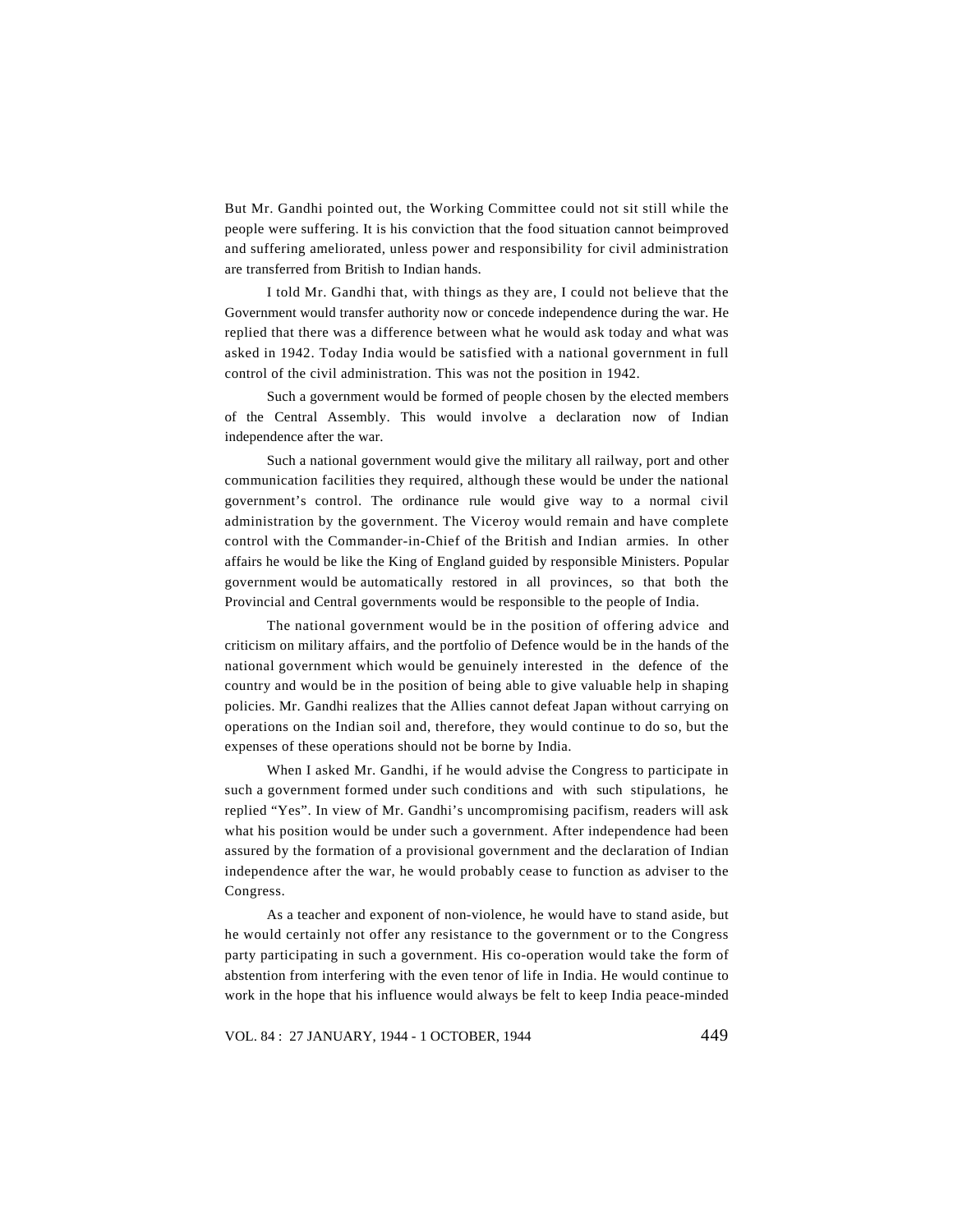and to affect world policy in the direction of real peace and brotherhood among all without distinction of race or colour.

I am not in a position at present to write an account of all the details of my conversation with Mr. Gandhi. Last week I visited Delhi to give the Viceroy a complete account of my talk with him in Poona. I am now laying before him a complete report of my recent conversation with Mr. Gandhi.

This week, after Lord Wavell had declined to see him in the immediate future, I asked Mr. Gandhi what he would say to the Viceroy if he met him. He replied:

"I would tell him that I sought the interview with a view to helping, and not to hindering, the Allied effort. But I can do nothing without seeing the members of the Working Committee, for I believe that my authority under the August resolution ended with my imprisonment. It was not revived by my release."

I pointed out that, before the Viceroy would permit a meeting with the Working Committee, he would want to know how Mr. Gandhi would influence the members. To this, Mr. Gandhi replied that history did not repeat itself. "The whole situation has to be reviewed anew," he said. "The point, therefore, for me to discuss with the Working Committee is to know how they react to the knowledge I have gained since my release. I have to take up the thread that was broken by the Government in 1942. I was first to negotiate and, on failure, to offer civil resistance, if I thought it necessary. I want to plead with the Viceroy. I can only do so when I know the Working Committee's mind.

"But I tell you that the common talk among us is that, whatever the Viceroy may wish personally, he has no authority in the political sphere. Mr. Churchill does not want a settlement. He wants to crush me, if he has been correctly reported—he has never denied the report. The beauty of it for me, the pity of it for him, is that no one can crush a satyagrahi, for he offers his body as a willing sacrifice, thus making the spirit free."

There was deep disappointment, but no bitterness, in Mr. Gandhi's voice when he expressed this fear.

Mr. Gandhi feels that, if the British Government has good intentions, there would be no difficulty about an agreement. But there is an uneasy feeling among Indians of both extreme and moderate views that whatever the Viceroy may wish personally, Mr. Churchill does not wish a settlement now. It may be ill-founded, but it is of vital importance that Indian opinion should be officially reassured on this point.

It was expressed to me in friendly conversation with Mr. Rajagopalachari which was not intended to be an interview. His view that the Congress should have accepted the Cripps offer and co-operated in the war is well-known, and he has been a sincere and outspoken critic of the policy of the Congress and of Mr. Gandhi, while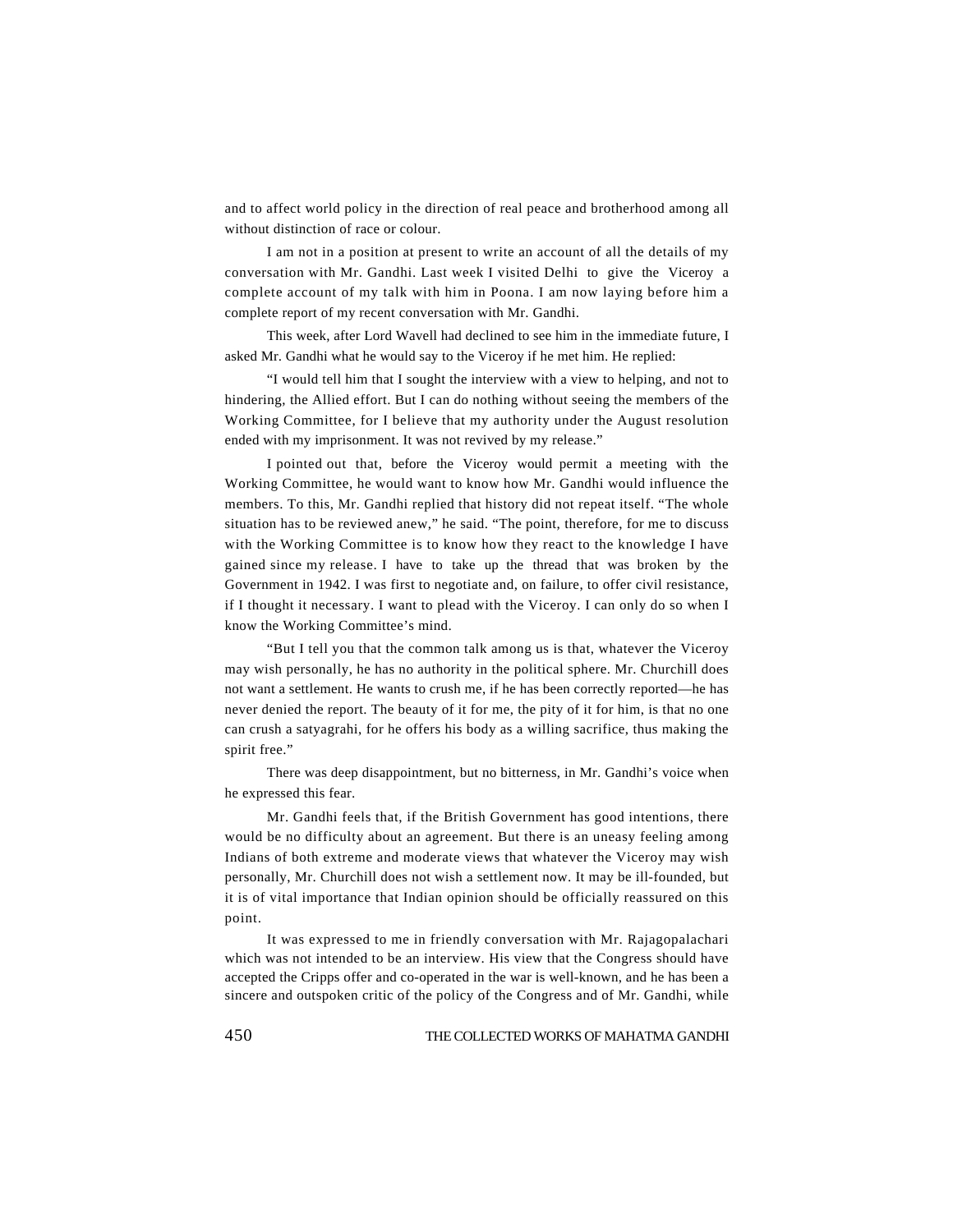remaining a firm advocate of independence. It seemed to me, therefore, that his appealand warning was of such importance and significance that I asked his permission to quote it for publication in the *News Chronicle*, and he gave his consent.

He said: "It seems that the British Government is not now interested in a settlement. They have come to feel that power is the only real thing. Ideals have been put aside and so they are content to drift. They are not planning for the future. They do not know what shape things will take after the war, and so they are not thinking of Indo-British relationship. But, if the war ends on this note, relations between India and Britain will be permanently embittered. It would be a miserable ending for the war, so far as Asia is concerned."

It is quite possible for the British Government to make a friend of Gandhiji. Those who know him intimately would confirm this opinion of mine. It may not be necessary for the British war effort to go out of the way to befriend him; but for the future of Indo-British relationship, which is not unimportant, such befriending is necessary and the present is the psychological moment for it. A victorious Britain would lose nothing by such a gesture, but gain a great deal of permanent value. His mind today leans towards seeing a national government installed in India before the end of the war and advantage should be taken of this.

With Mr. Gandhi's consent, I have discussed my talks with him with some people influential in Indian affairs. They have included staunch supporters of the Congress, some strong critics of its policy and a member of the Viceroy's Council. Despite their difference in political outlook they all expressed the hope that a meeting between the Viceroy and Mr. Gandhi would be arranged. One of them said to me: "There is no doubt that he is not only ready but anxious to be friendly and they would do well to take his hand now. We are all suffering from a sense of frustration. If a national government is formed and the Muslims will come in under the proposals for a settlement of differences, it will make a tremendous difference to the Indian war effort."

I do not wish to place myself in the position of a political commentator but only a journalist who has discussed the situation fully and intimately with Mr. Gandhi and for what it is worth. I would record my impression that the Government now has a better opportunity than at any time since Sir Stafford Cripps landed in India to put an end to the deadlock and create an India which, instead of being half-hearted or sullenly indifferent, is enthusiastically on the side of Britain. It will not depend entirely on the British Government. The Congress is faced with a great responsibility to make a provisional government work.

At least it cannot now be argued that there are no new grounds for a resumption of relations.

*The Bombay Chronicle,* 12-7-1944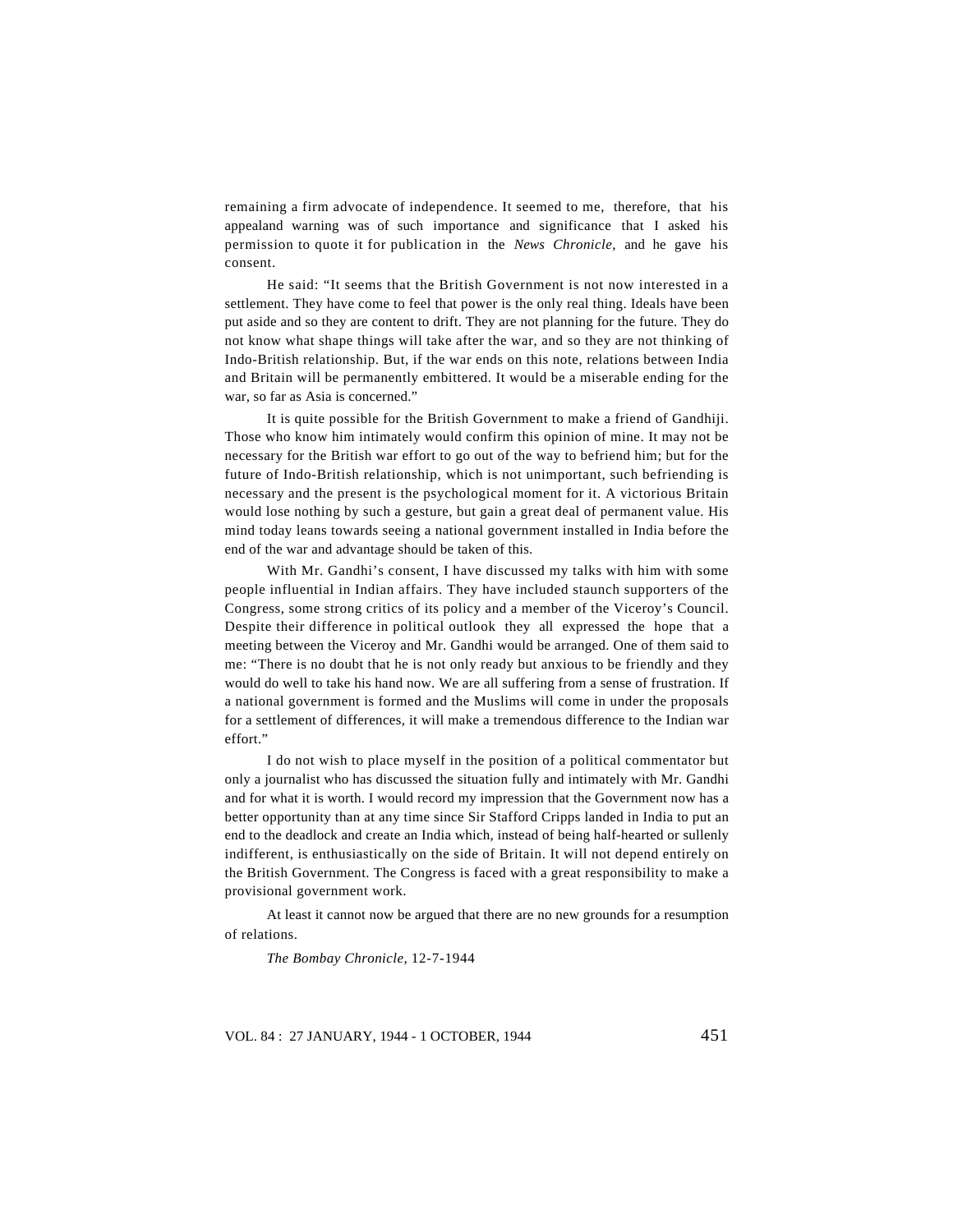## APPENDIX VIII

# *TALK WITH C. RAJAGOPALACHARI*<sup>1</sup>

RAJAJI: I am afraid, your letter will be misunderstood; it is a naughty letter. GANDHIJI: I don't think so. I meant it seriously.

R. You have touched him on the raw by rubbing in a past utterance of his, of which he is probably not very proud.

G. I have taken out the sting by appropriating his remark as an unintended compliment.

R. I hope you are right.

G. I am sorry, but I think you are wrong!

*Mahatm a Gandhi —The Last Phase*, Vol. I, Book One, pp. 31-2

#### APPENDIX XIV

# *LORD MUNSTER'S SPEECH*<sup>2</sup>

*July 25, 1944*

Mr. Gandhi had advanced the following views: Firstly, Mr. Gandhi said, he would never use the weapon of civil disobedience during the war unless for a very grave reason, such as the thwarting of India's right to freedom. Secondly, he would be satisfied with a national government during the war with full control of the civil administration, composed of persons chosen by the elected members of the Legislative Assembly. Thirdly, the Viceroy would be, like the King of England, guided by responsible Ministers. Fourthly, popular government would be automatically restored in all provinces, that is, provinces at the moment under Section 93. Fifthly, while under national government, the Viceroy and the Commander-in-Chief would have complete control of military operations, there would be a portfolio of Defence in the hands of the national government, which would be genuinely interested in the defence of the country and may render great assistance in the shaping of policies. Sixthly, the Allied forces would be allowed to carry on operations on Indian soil, but the expense of such operations would not be borne by Indians. Seventhly, Mr. Gandhi would advise Congress participation in the national government, if formed.

The procedure followed is a little complicated and a little difficult to

<sup>1</sup> Vide "Letter to Winston Churchill", 17-7-1944.

<sup>2</sup> Vide "Interview to the Press", 26-7-1944 and "Letter to Lord Wavell", 26/27-7-1944. Only excerpts are reproduced here.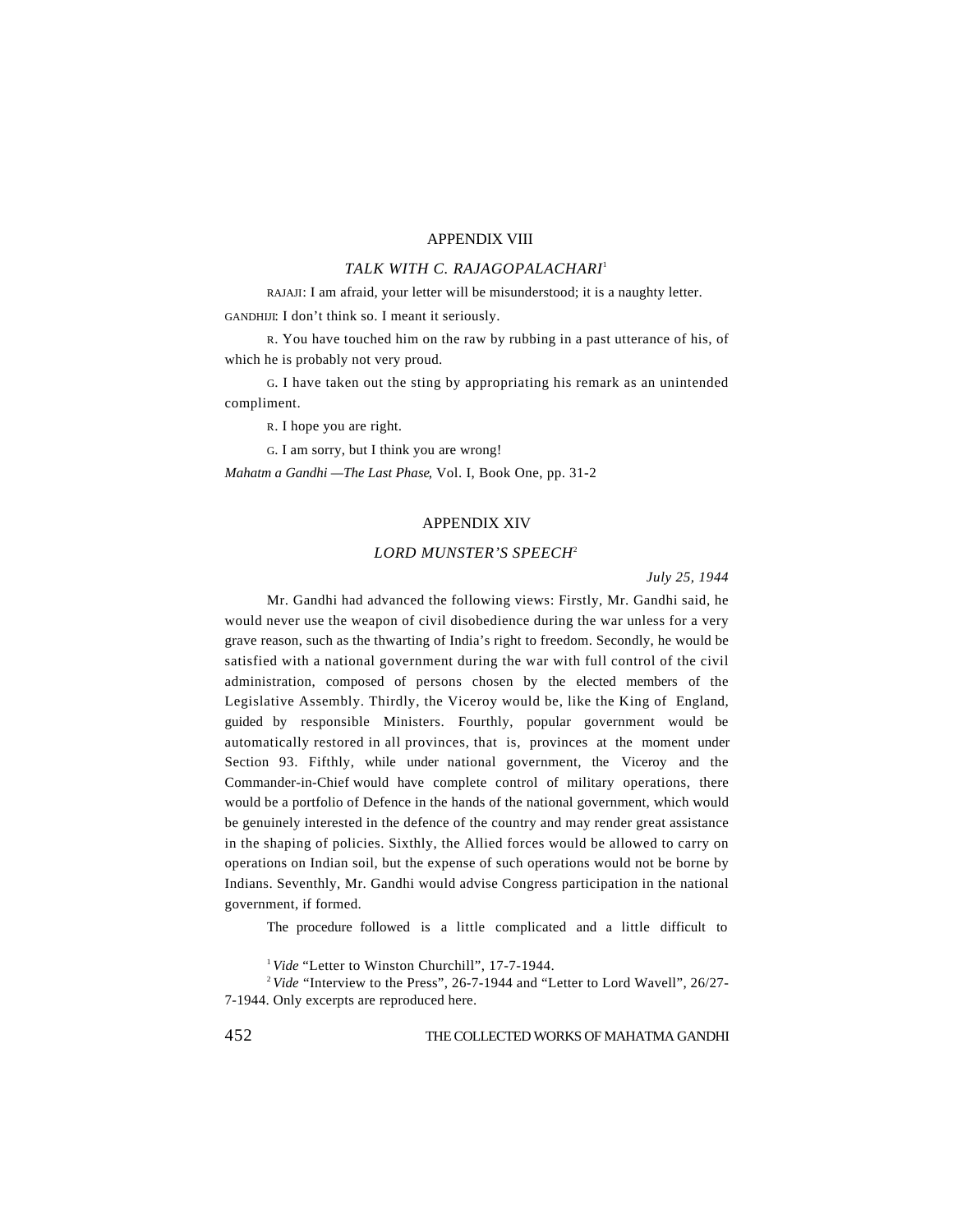understand. A few days after Mr. Gandhi published these seven suggestions through the intermediary of the Press, he gave further explanations to Press correspondents, in which he emphasized that his statements constituted his personal effort to end the deadlock, but that if his suggestions are not acceptable to Mr. Jinnah or the powers that be, he would consider it a most unfortunate incident. In clarification—if indeed it be clarification—of his offer to Mr. Jinnah, he stated that his proposals were wholly different from the Cripps offer which, he insisted, contemplated almost perpetual vivisection of India. Frankly, it is difficult to understand if these statements by Mr. Gandhi have, in point of fact, definitely improved the chances of an inter-communal settlement.

The main point, so far as His Majesty's Government are concerned, is that he (Mr. Gandhi) is still clinging to precisely that claim which wrecked the Cripps Mission and put an end to negotiations in April 1942, for he is no more prepared today than he was then, to accept the formation of an interim government with the Viceroy maintaining his existing reserve powers. He demands a so-called 'interim' government in full control of the civil administration, with the Viceroy occupying the position of a constitutional monarch as we understand it in this country. Let it not be forgotten that, if an agreement is set up under the present existing constitution, there are still a number of very important questions, not the least of which is the protection of the minorities, to be resolved. All these matters must be settled before the final constitution can be evolved. In this, it will seem that Government have not departed one iota from the pledge they gave some time ago, and which I will repeat now, that the proposals which were taken to India by Sir Stafford Cripps still stand in their entirety.

Referring, in conclusion, to the question by Lord Strabolgi, who asked whether the Viceroy was prepared to allow Mr. Gandhi to see the members of the Working Committee, Lord Munster said: "I would refer Lord Strabolgi to the letter which the Viceroy sent to Mr. Gandhi on June 22 last. He said that another meeting between himself and Mr. Gandhi could only raise false hopes. He said that Mr. Gandhi had publicly stated that he adhered to the 'Quit India' resolution which he (Mr. Gandhi) regarded as innocuous. The Viceroy did see that as soon as Mr. Gandhi had any definite or constructive policy to put up, he would be very glad to consider it at that time."

*The Indian Annual Regist er, 1944,* Vol. II, pp. 293-4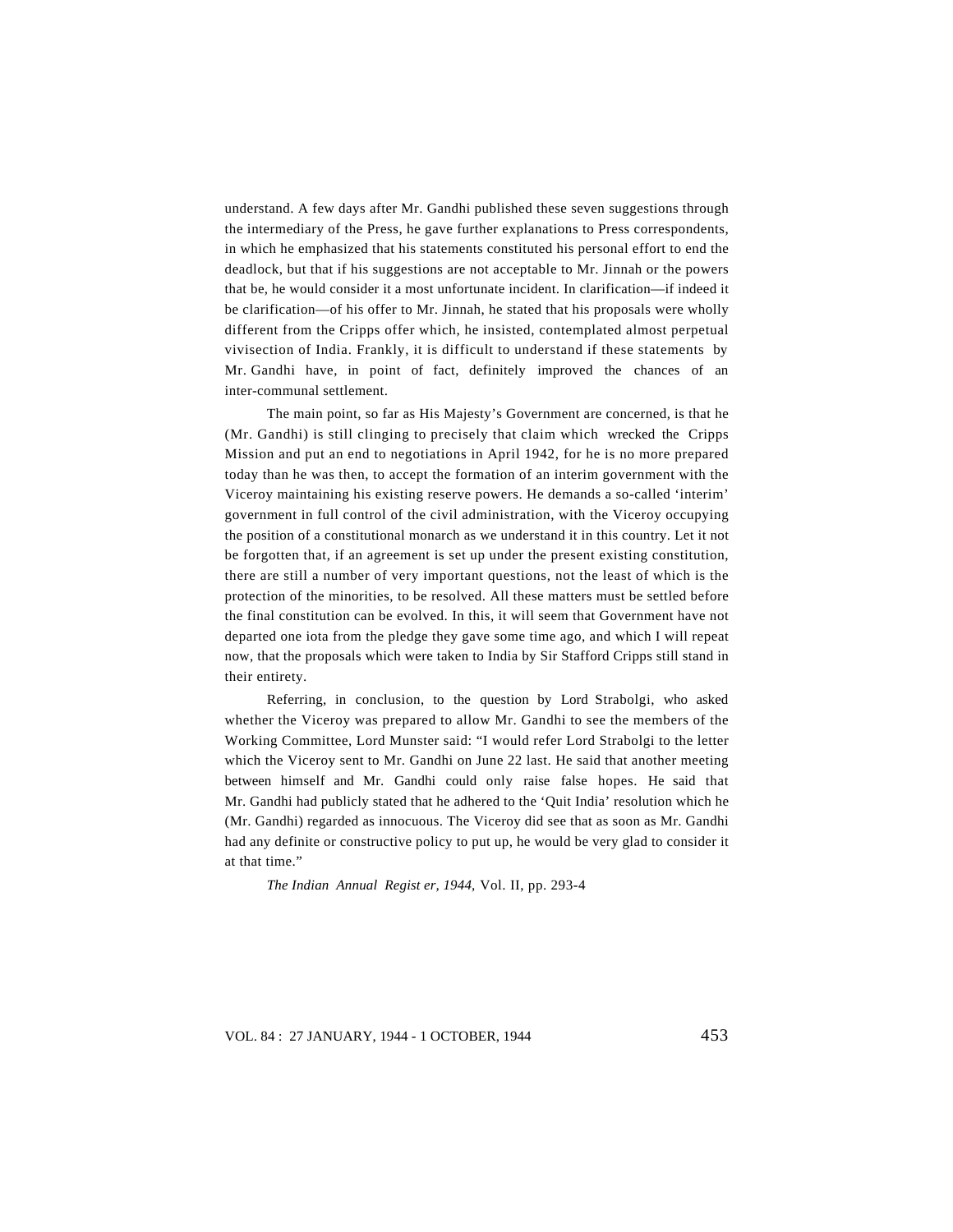# APPENDIX XV

# *LETTER FROM LORD WAVELL*<sup>1</sup>

NEW DELHI, *August 15, 1944*

DRAR MR. GANDHI,

Thank you for your letter of 27th July. Your proposals are:

1. That you should undertake to advise the Working Committee:

(a) that, in view of changed conditions, mass civil disobedience envisaged by the resolution of August 1942 cannot be offered, and

(b) that full co-operation in the war effort should be given by Congress, provided that His Majesty's Government (a) declare immediate Indian independence, and (b) form a 'national government' responsible to the Central Assembly, 'subject to the proviso that, during the pendency of the war, the military operations should continue as at present but without involving any financial burden on India.'

2. His Majesty's Government remain most anxious that a settlement of the Indian problem should be reached. But proposals such as those put forward by you are quite unacceptable to His Majesty's Government as a basis for discussion, and you must realize this, if you have read Mr. Amery's statement in the House of Commons on July 28 last. They are indeed very similar to the proposals made by Maulana AbulKalam Azad to Sir Stafford Cripps in April 1942, and His Majesty's

<sup>1</sup>*Vide* "Letter to Lord Wavell", 26/27-7-1944. According to *The Transfer of Power*, Vol. IV, pp. 1138 and 1191, this reply from the Viceroy was an outcome of hectic correspondence between Delhi and London, and led almost to a direct collision between Churchill and Wavell. The draft reply proposed by the Viceroy contained, among other conciliatory sentiments, the following sentence: "You and Mr. Jinnah have my good wishes for your approaching discussion." The War Cabinet pruned the original draft and, after considerable give and take, Wavell dispatched the final draft. At one stage, during this heated debate, Churchill telegraphed to the War Cabinet: "I hope the Cabinet will stand firm and not be disturbed by the attitude of the Viceroy. He thinks that because Gandhi wrote a letter to him, he is entitled to reply in terms which do not commend themselves to the War Cabinet. As a matter of fact, he has no right to negotiate with Gandhi at all, considering he was responsible for passing to us the medical opinion on which we were told that he would never be able to take part in politics again. The root of the matter is that, after what Wavell said about Gandhi's state of health, he has no right to enter upon correspondence with him which cannot fail to wear the aspect of a great parley between the Viceroy and newly released invalid." *Vide* also "Letter to Secretary, Home Department, Government of Bombay", 3-5-1944.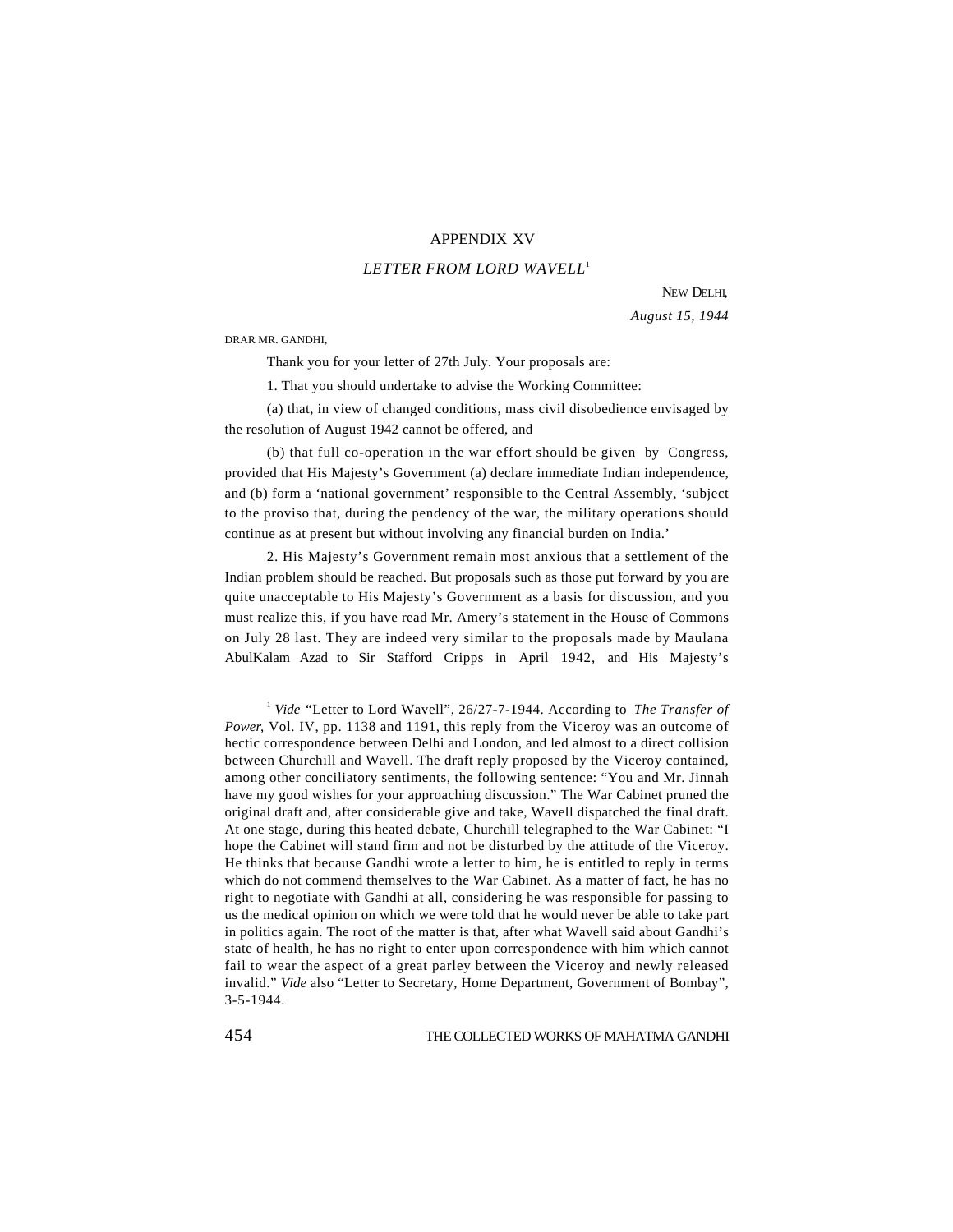Government's reasons for rejecting them are the same as they were then.

3. Without recapitulating all these reasons in detail, I should remind you that His Majesty's Government at that time made it clear:

(a) that their offer of unqualified freedom after the cessation of hostilities was made conditional upon the framing of a constitution agreed by the main elements of India's national life and the negotiation of the necessary treaty arrangements with His Majesty's Government;

(b) that it is impossible during the period of hostilities to bring about any change in the constitution, by which means alone a "national government", such as you suggest, could be made responsible to the Central Assembly.

The object of these conditions was to ensure the fulfilment of their duty to safeguard the interests of the racial and religious minorities and of the Depressed Classes, and their treaty obligations to the Indian States.

4. It was upon the above conditions that His Majesty's Government invited Indian leaders to take part in an interim government which would operate under the existing constitution. I must make it quite clear that until the war is over, responsibility for defence and military operations cannot be divided from the other responsibilities of Government, and that until hostilities cease and the new constitution is in operation, His Majesty's Government and the Governor-General must retain their responsibility over the entire field. So far as the question of India's share of the cost of the war is concerned, this is essentially a matter for settlement between His Majesty's Government on the one hand and the Government of India on the other, and existing financial arrangements can only be re-opened at the instance of one or the other.

5. It is clear, in these circumstances, that no purpose would be served by discussion on the basis which you suggest. If, however, the leaders of the Hindus, the Muslims and the important minorities were willing to co-operate in a transitional government established and working within the present constitution, I believe good progress might be made. For such a transitional government to succeed, there must, before it is formed, be agreement in principle between Hindus and Muslims and all important elements as to the method by which the new constitution should be framed. This agreement is a matter for Indians themselves. Until Indian leaders have come closer together than they are now, I doubt if I myself can do anything to help. Let me remind you too that minority problems are not easy. They are real and can be solved only by mutual compromise and tolerance.

6. The period, after the termination of hostilities, for which the transitional government would last, would depend on the speed with which the new constitution could be framed. I see no reason why preliminary work on that constitution should not begin as soon as the Indian leaders are prepared to co-operate to that end. If they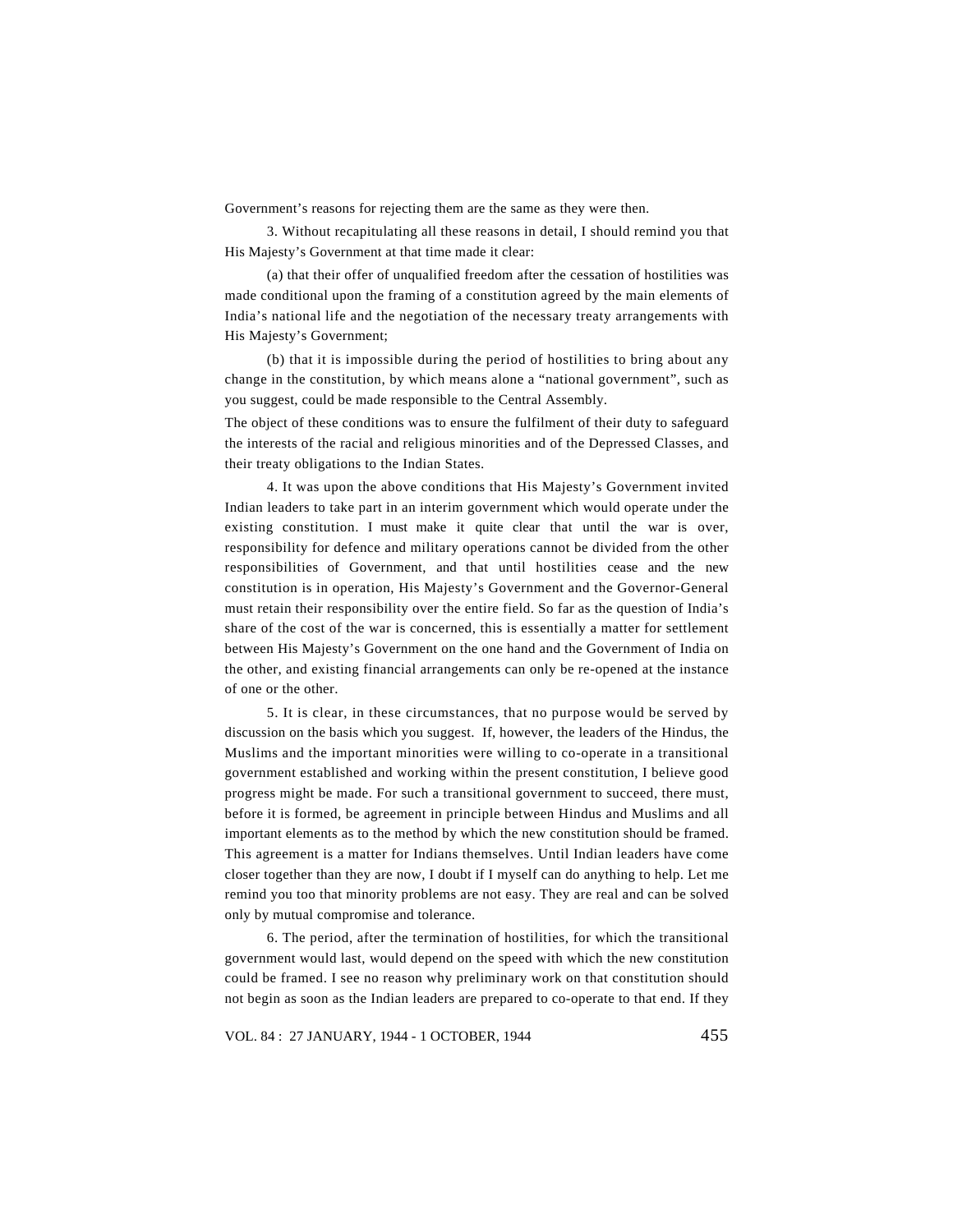can arrive at a genuine agreement as to the method of framing the constitution, nounnecessary time need be spent after the war in reaching final conclusions and in agreeing on treaty arrangements with His Majesty's Government. There again, the primary responsibility rests on the Indian leaders.

> *Yours sincerely,* WAVELL

*The Hindu*, 19-8-1944

### APPENDIX XVI

### *DRAFT LETTER TO THE COMMISSIONER OF POLICE, BOMBAY*<sup>1</sup>

For many of us 9th of August, 1942, is a Red Letter Day. Of the resolution of the 8th August we are proud. It is a declaration of India's hope. Though roughly national, it is international in outlook. Thus it has sanction clause which too the Congress has nothing to be ashamed of. It replaces for its sanction armed force by normal force of self-suffering in the shape of mass civil disobedience. If some Congressmen and others went astray during the days following the 8th of August, 1942, they did so contrary to the resolution. Mahatma Gandhi, the authority appointed by the A. I. C. C. to enforce the sanction, never got the chance of enforcing it. He says, the authority lapsed with his imprisonment and was not revived by his release. He says further that, even if it has not lapsed, he thinks that under the altered circumstances it would be improper to revive the sanction clause. I confess that none of us has a knowledge of the technique of mass civil disobedience. Therefore there is no question of enforcing the sanction. Hence any act my fellow-workers may wish to do on the 9th of August next must not be confused with the sanction clause. This letter would be unnecessary but for the extraordinary powers given to you. Under the ordinance rule, no procession or public meeting can be held without your previous permission. This is an encroachment upon an ordinary civil right. Now on the 9th, as a symbol and token, I propose to organize five parties of five persons each with tricolour flags. They will march, in order to avoid crowds gathering, without notice towards Chowpatty Sands, reach the Lokamanya statue at 5.30 a.m. and stand for five minutes in silent prayer, then recite the resolution in Hindustani and sing the *jhandavandan*<sup>2</sup> song and disperse. I sincerely hope that you have no objection to this simple ceremony. I shall thank you to let me have your permission.

<sup>&</sup>lt;sup>1</sup> Vide "Talk to Bombay Congress Leaders", 29/30-7-1944.

<sup>2</sup> Flag salutation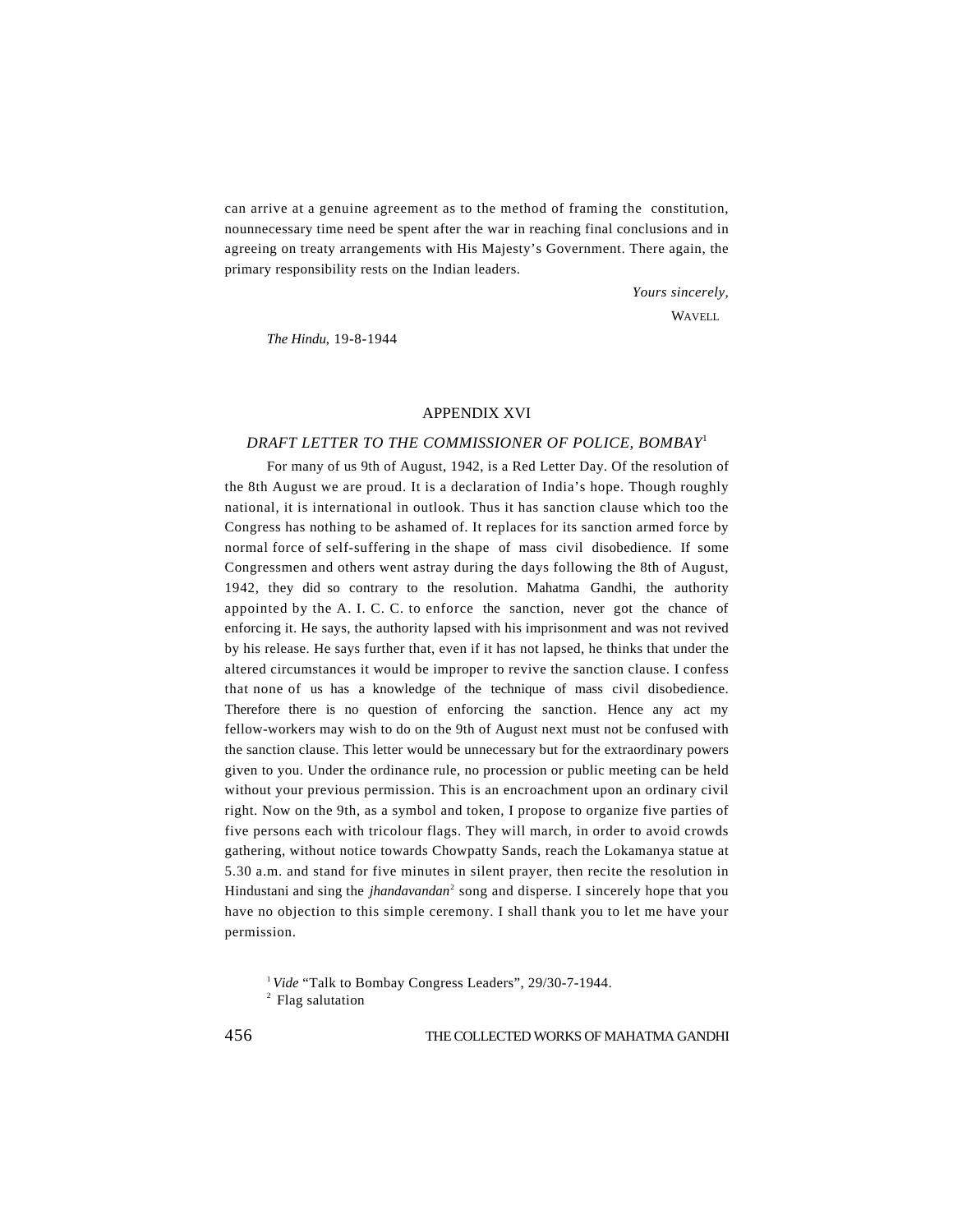NOTE: Gandhi is expected to issue a detailed circular of instructions to all Congressmen by the 5th. On the 9th, 25 persons are starting in procession, in batches of five from quarters of Bombay, and converging at 5.30 a.m. (time dictated by Gandhi) at Chowpatty Sands and carry out the day's programme.

Police Commissioner's Office, Bombay, File No. 3001/H. Courtesy: Government of Maharashtra

#### APPENDIX XVII

## *A RESOLUTION*<sup>1</sup>

The Working Committee have given their full and earnest consideration to the proposals made by the British War Cabinet in regard to India and the elucidation thereof by Sir Stafford Cripps. These proposals, which have been made at the very last hour because of the compulsion of events, have to be considered not only in relation to India's demand for independence, but more especially in the present grave war crisis, with a view to meeting effectively the perils and dangers that confront India and envelop the world.

The Congress has repeatedly stated, ever since the commencement of the War in September 1939, that the people of India would line themselves with the progressive forces of the world and assume full responsibility to face the new problems and shoulder the new burdens that had arisen, and it asked for the necessary conditions to enable them to do so to be created. An essential condition was the freedom of India, for only the realization of present freedom could light the flame which would illumine millions of hearts and move them to action. At the last meeting of the All-India Congress Committee, after the commencement of the War in the Pacific, it was stated that: "Only a free and independent India can be in a position to undertake the defence of the country on a national basis and be of help in the furtherance of the larger causes that are emerging from the storm of war."

The British War Cabinet's new proposals relate principally to the future upon the cessation of hostilities. The Committee, while recognizing that self-determination for the people of India is accepted in principle in that uncertain future, regret that this is fettered and circumscribed and certain provisions have been introduced which gravely imperil the development of a free and united nation and the establishment of a democratic State. Even the constitution-making body is so constituted that the people's right to self-determination is vitiated by the

<sup>1</sup> A copy of the resolution, passed by the Congress Working Committee, was handed over to Sir Stafford-Cripps on April 2, 1942. The Resolution however was released to the Press on April 11 after the negotiations failed. *Vide* "interview to Shyama Prasad Mookerjee", 5-8-1944.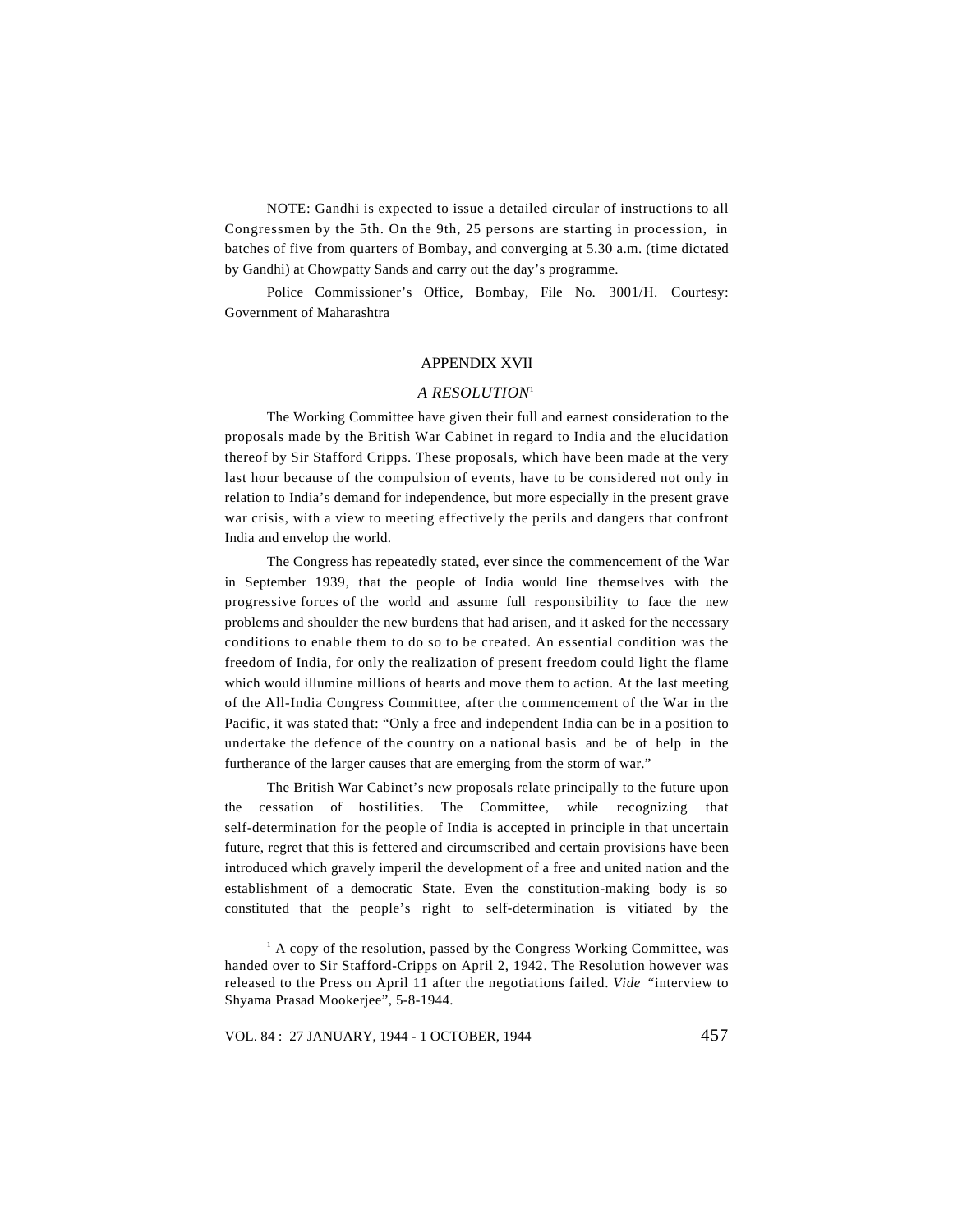introduction of non-representative elements. The people of India have as a whole clearly demanded full independence and the Congress has repeatedly declared that no other status except that of independence for the whole of India could be agreed to or could meet the essential requirements of the present situation. The Committee recognize that future independence may be implicit in the proposals but the accompanying provisions and restrictions are such that real freedom may well become an illusion. The complete ignoring of the ninety millions of the people of the Indian States and their treatment as commodities at the disposal of their rulers is a negation of both democracy and self-determination. While the representation of an Indian State in the constitution-making body is fixed on a population basis, the people of the States have no voice in choosing those representatives, nor are they to be consulted at any stage, while decisions vitally affecting them are being taken. Such States may in many way become barriers to the growth of Indian freedom, enclaves where foreign authority still prevails and where the possibility of maintaining foreign armed forces has been stated to be a likely contingency, and a perpetual menace to the freedom of the people of the State as well as of the rest of India.

The acceptance beforehand of the novel principle of non-accession for a province is also a severe blow to the conception of Indian unity and an apple of discord likely to generate growing trouble in the provinces, and which may well lead to further difficulties in the way of the Indian States merging themselves in the Indian Union. The Congress has been wedded to Indian freedom and unity and any break in that unity, especially in the modern world when people's minds inevitably think in terms of ever larger federations, would be injurious to all concerned and exceedingly painful to contemplate. Nevertheless the Committee cannot think in terms of compelling the people in any territorial unit to remain in an Indian Union against their declared and established will. While recognizing this principle, the Committee feel that every effort should be made to create conditions which would help the different units in developing a common and co-operative national life. The acceptance of the principle inevitably involves that no changes should be made which result in fresh problems being created and compulsion being exercised on other substantial groups within that area. Each territorial unit should have the fullest possible autonomy within the Union, consistently with a strong national State. The proposal now made on the part of the British War Cabinet encourages and will lead to attempts at separation at the very inception of a Union and thus create friction just when the utmost co-operation and goodwill are most needed. This proposal has been presumably made to meet a communal demand, but it will have other consequences also and lead politically reactionary and obscurantist groups among different communities to create trouble and divert public attention from the vital issues before the country.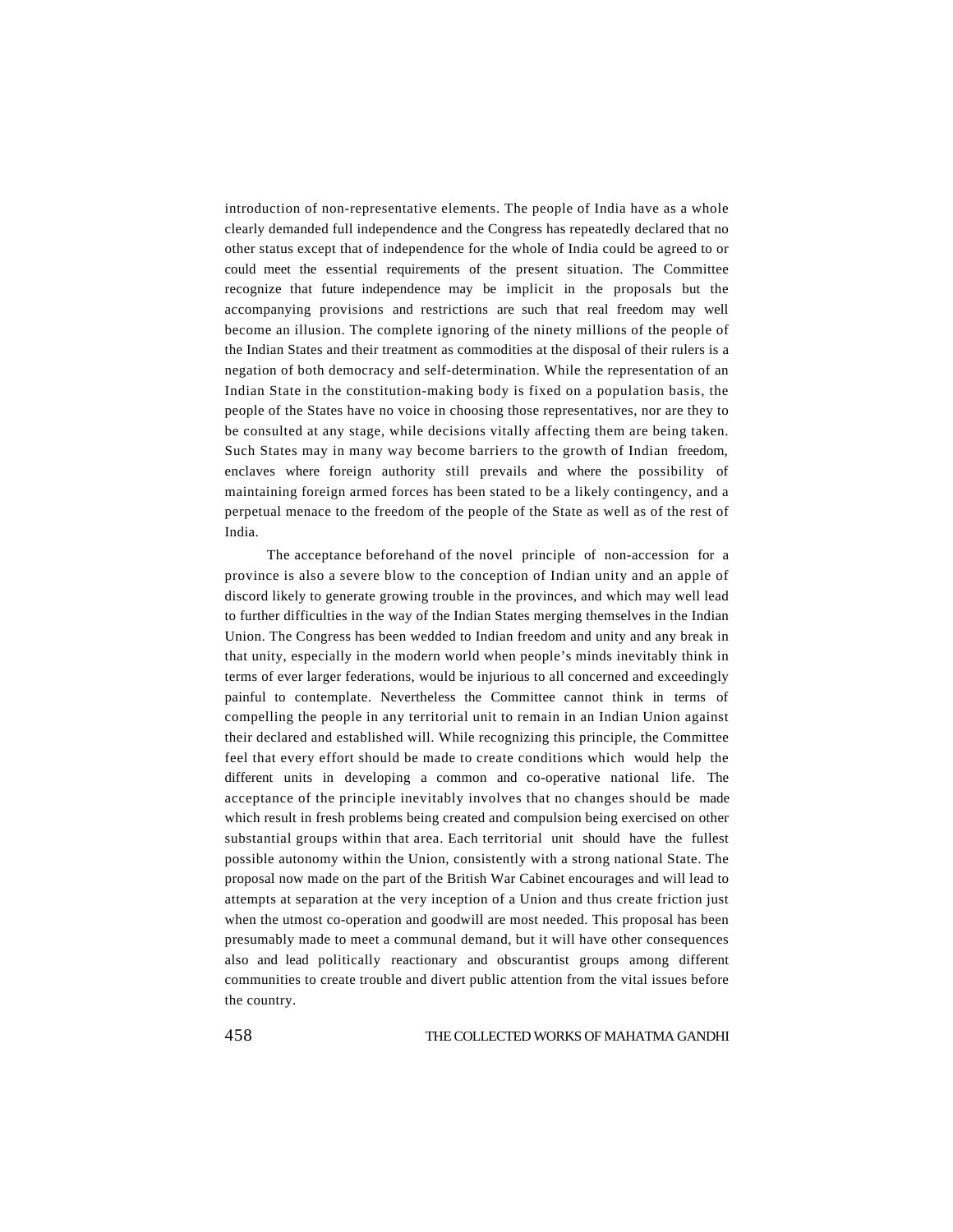Any proposal concerning the future of India must demand attention and scrutiny, but in today's grave crisis, it is the present that counts, and even proposals for the future are important in so far as they affect the present. The Committee have necessarily attached the greatest importance to this aspect of the question, and on this ultimately depends what advice they should give to those who look to them for guidance. For the present the British War Cabinet's proposals are vague and altogether incomplete and it would appear that no vital changes in the present structure are contemplated. It has been made clear that the Defence of India will in any event remain under British control. At any time defence is a vital subject; during war time it is all-important and covers almost every sphere of life and administration. To take away defence from the sphere of responsibility at this stage is to reduce that responsibility to a farce and a nullity, and to make it perfectly clear that India is not going to be free in any way and her Government is not going to function as a free and independent government during the pendency of the War. The Committee would repeat that an essential and fundamental prerequisite for the assumption of responsibility by the Indian people in the present is their realization as a fact that they are free and are in charge of maintaining and defending their freedom. What is most wanted is the enthusiastic response of the people which cannot be evoked without the fullest trust in them and the devolution of responsibility on them in the matter of defence. It is only thus that even at this grave eleventh hour it may be possible to galvanize the people of India to rise to the height of the occasion. It is manifest that the present Government of India, as well as its provincial agencies, are lacking in competence, and are incapable of shouldering the burden of India's defence. It is only the people of India, through their popular representatives, who may shoulder this burden worthily. But that can only be done by present freedom, and full responsibility being cast upon them.

The Committee, therefore, are unable to accept the proposals put forward on behalf of the British War Cabinet.

*The Indian Annual Regist er: 1942*, Vol. I, pp. 224-5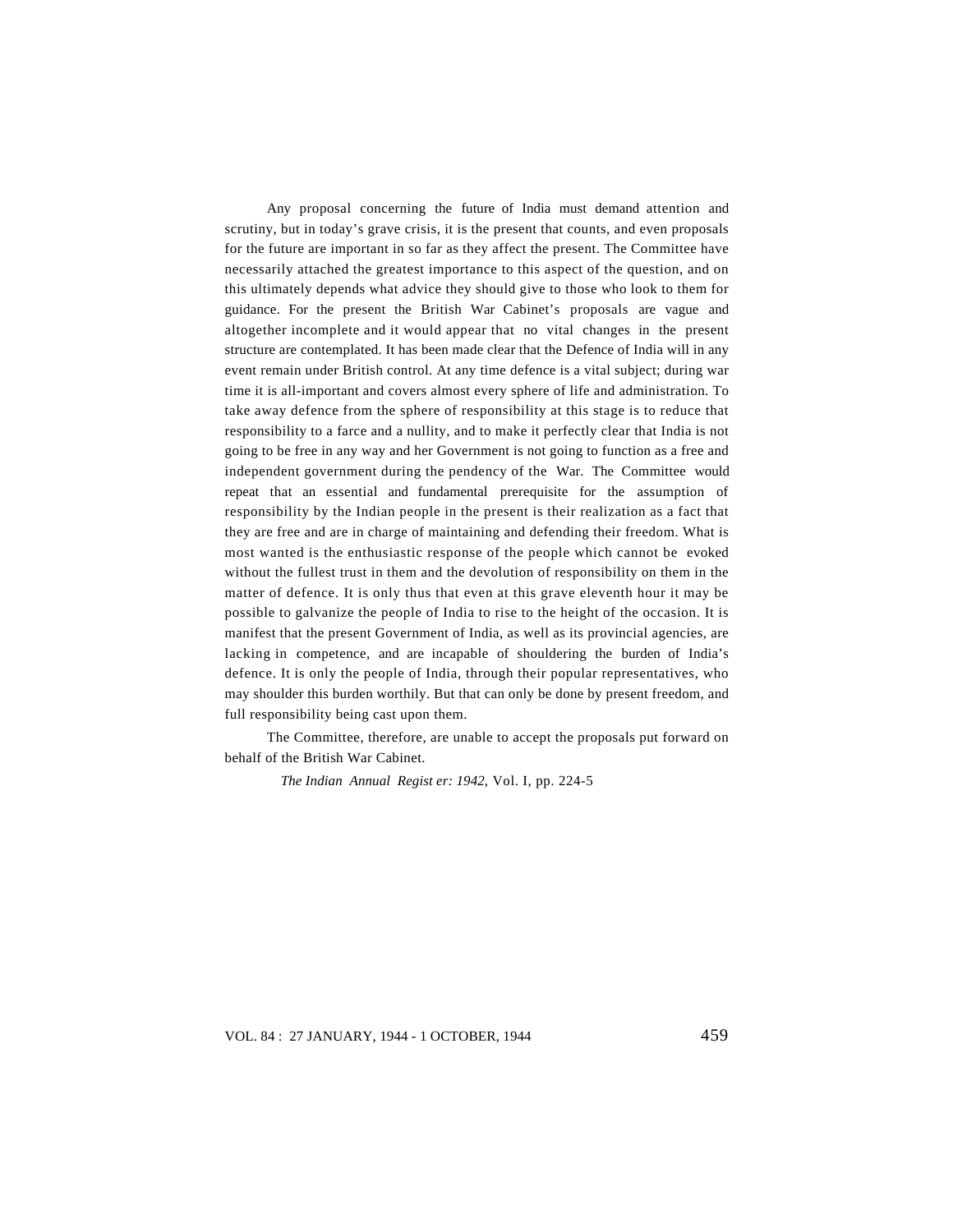# APPENDIX XVIII

# *LETTER FROM K. M. MUNSHI*<sup>1</sup>

BOMBAY, *August 9, 1944*

RESPECTED BAPU,

I had been to Lahore in connection with a case and returned today.

1. Khizr's man had contacted me. He himself was out of town. He wishes that no commitments be made with Jinnah regarding the Punjab. He is not concerned with whatever else you may do. He will oppose the partition. He is not a man of daring. Glaney<sup>2</sup>, Sir Zafrulla<sup>3</sup>, Sultan Ahmed<sup>4</sup>, are on his side. He will send a messenger to you in a few days.

2. Chhoturam<sup>5</sup> and his party are greatly upset. They are preparing against the partition of the Punjab and are against Pakistan.

3. The Hindu leaders too are very much enraged. Your message was conveyed to Sir Tek Chand Bakshi<sup>6</sup> by telephone at Dalhousie. He is keeping indifferent health, otherwise he would have come to see you. It is naturally difficult to comprehend from your statements how the Rajaji Formula and Akhand Hindustan can be reconciled.

4. Dr. Gopichand<sup>7</sup> met me here. They will not violate discipline; but their minds are greatly perturbed. They are not satisfied with the written consolation you gave them at Juhu.

5. The Sikhs who were the protagonists of Azad Punjab have now become supporters of Akhand Hindustan, at least for the present. Master Tara Singh sent a message that he would meet me; but did not turn up. He is anxious to meet you. He is possibly nursing a grievance that he was not accorded a proper reception during one of his visits to Wardha.

 6. I had talks with Sant Singh and other Nationalist Sikhs also. They do not mind if some final settlement is arrived at.

7. Jinnah had held several secret negotiations and part of their trend has come

<sup>1</sup> *Vide* "Letter to K. M. Munshi", 12-8-1944.

<sup>2</sup> Sir Bertrand Glaney, Governor of the Punjab

3 Sir Muhammad Zafrulla Khan

4 Sir Sultan Ahmed, Member of the Viceroy's Executive Council

<sup>5</sup> Sir Chhoturam, Minister in the Punjab Cabinet

6 Ex-Chief Justice of the Punjab

<sup>7</sup> Dr. Gopichand Bhargava, leader of the Congress Party in the Punjab Assembly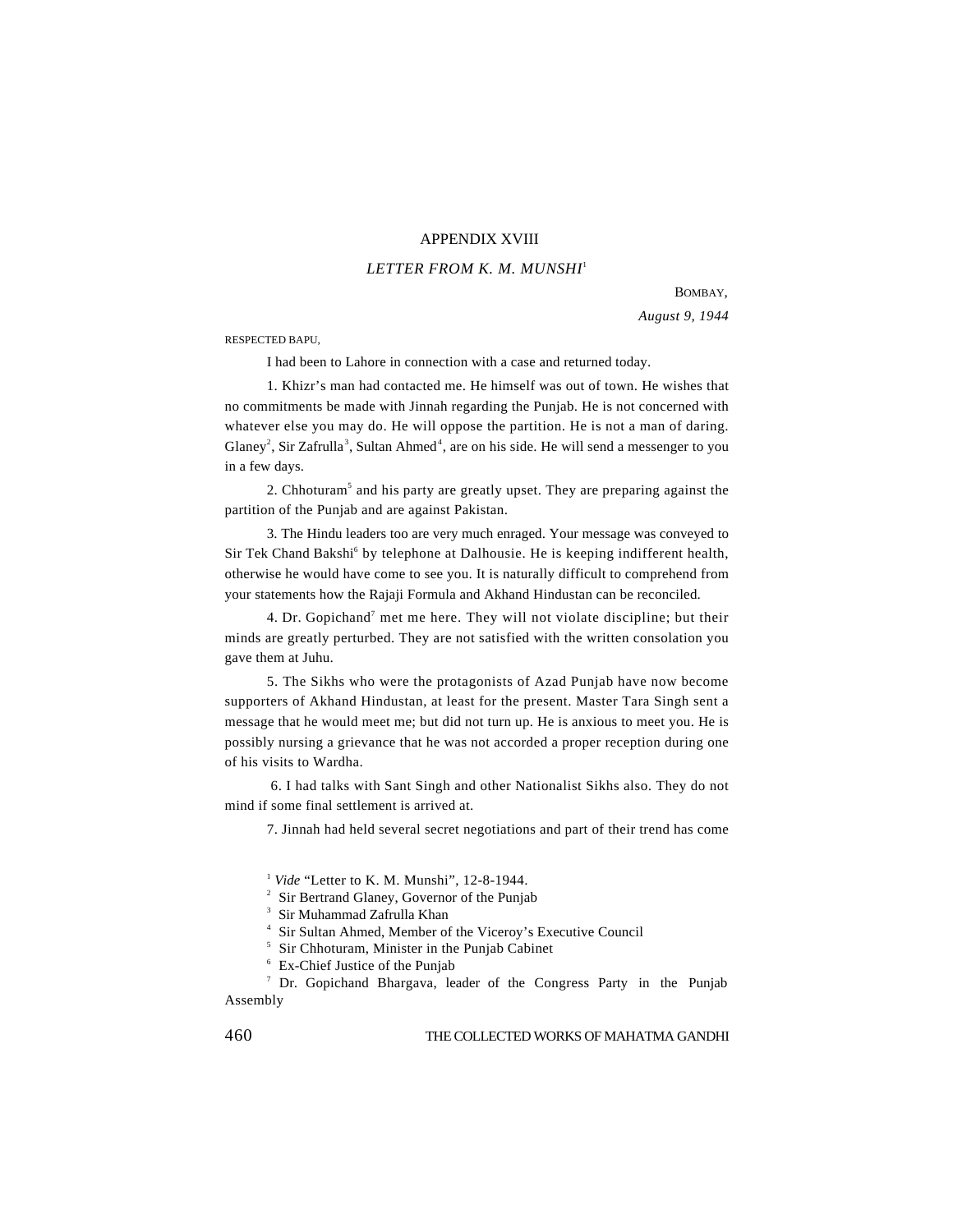to be known: (1) He would start by demanding 50% in the National Government; but would accept 42% in the end. (2) He had discussed five plans for plebiscite, though it is not known what those plans were.

8. As far as possible, I am keeping quiet about the Rajaji Formula. But (my) mind remains perturbed. Friends press me and in most cases misunderstandings arise. My Congress friends hint that I am thus staging a come-back to the Congress. Others say that I am betraying the cause of Akhand Hindustan on your account. Should I say something explicitly or should I maintain silence?

According to my humble opinion, (1) Akhand Hindustan is a fundamental principle for me. I am unable to change anything in it. (2) Whatever the Constitution, only the areas having Muslim majority in India should constitute separate units. We cannot reconcile ourselves till the Punjab and Bengal are not partitioned. (3) It does not seem probable that the policy of Hindu-Muslim unity which has been a failure for the (past) 25 years will now succeed. (4) Today, none but the Muslims are honestly welcoming the Rajaji Formula. You are of course powerful. There would be many who, for several reasons, would accept whatever you say. But what is rankling in their hearts would no doubt continue to do so. (5) By supporting the Rajaji Formula you have been able to prove your readiness to arrive at a communal settlement. (6) Jinnah's ambition of 25 years to determine the future of India in partnership with you is fulfilled. He is now convinced that the British are out to hit at him in the Punjab, and so he is eager to arrive at some settlement. If the settlement arrived at is such that it could be misused or if there is a deadlock, the situation is likely to be worse than it was. I am so disturbed about this thing that I am relieving my burden by expressing myself to you. If, in your opinion, I should publish my viewpoint in the proper form, do kindly let me know. I shall prepare it and send it for your prior approval.

> *Yours respectfully,* KANU MUNSHI

*Pilgri mage to Freedo m*, Vol. I, pp. 437-8

### APPENDIX XIX

## *LETTER FROM M. A. JINNAH*<sup>1</sup>

*September 10, 1944*

DEAR MR. GANDHI,

With reference to our talk yesterday, September 9th, I understood from you that you had come to discuss the Hindu-Muslim settlement with me in your individual capacity, and not in any representative character or capacity on behalf of the Hindus or the Congress, nor had you any authority to do so. I naturally pointed out to you

<sup>1</sup>*Vide* "Letter to M. A. Jinnah", 11-9-1944.

VOL. 84 : 27 JANUARY, 1944 - 1 OCTOBER, 1944 461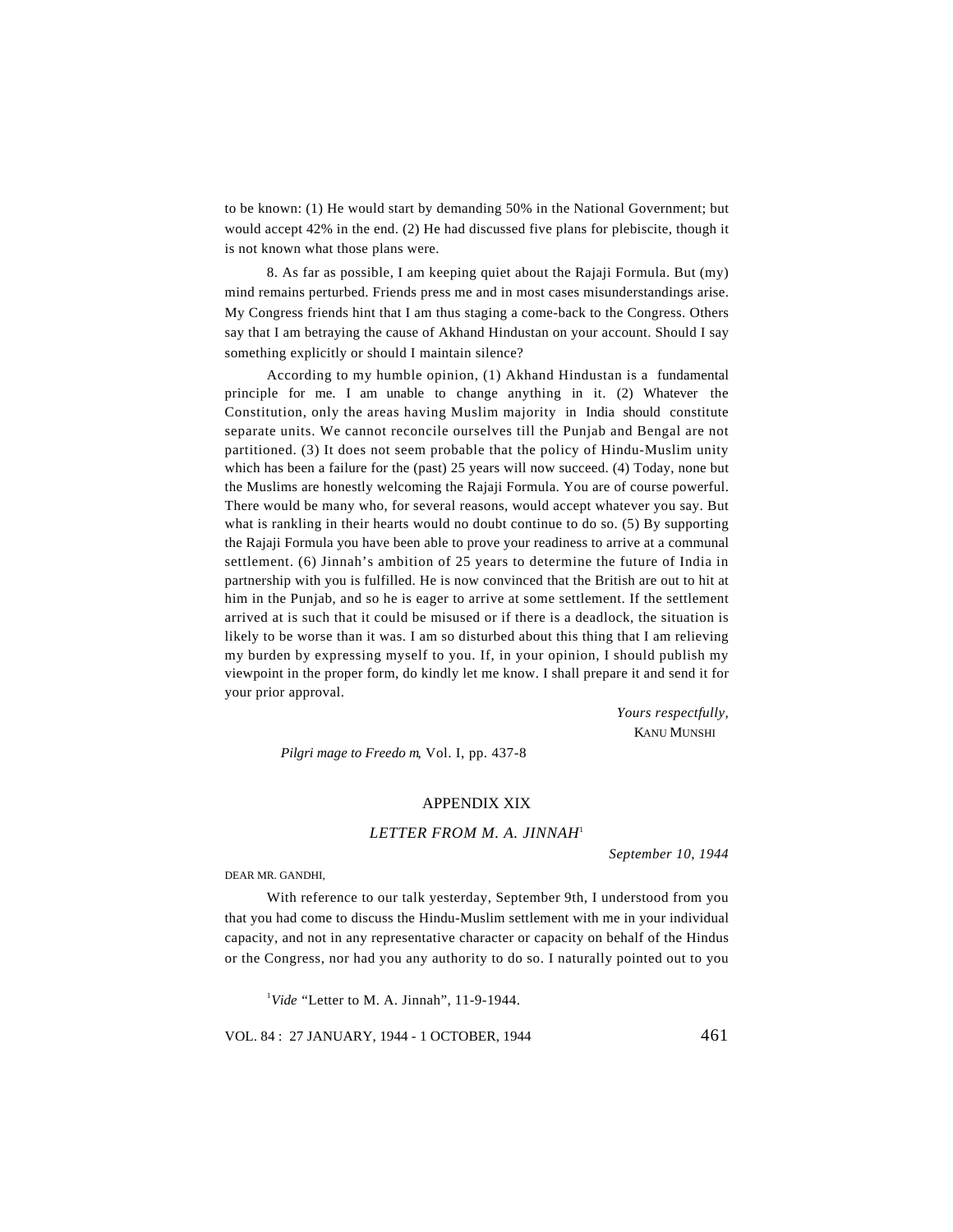that there must be someone on the other side with authority holding a representative status with whom I can negotiate and, if possible, come to a settlement of the Hindu-Muslim question, and that for the position you had adopted there was no precedent, and that this raises great difficulties in my way. As you know, I can only speak on behalf of Muslim India and the All-India Muslim League, as the President of the organization which I represent, and as such I am subject to and governed by its constitution, rules and regulations. I think you realize and will admit that the settlement of the Hindu-Muslim question is the foremost and the major hurdle, and unless the representatives of these two nations put their heads together, how is one to make any headway with it?

Nevertheless, I explained to you the Lahore Resolution of March 1940, and tried to persuade you to accept the basic and fundamental principles embodied in that resolution, but you not only refused to consider it but emphasized your opposition to the basic position indicated in the resolution, and remarked that there was "an ocean between you and me", and when I asked you what is then the alternative you suggest, you put forward a formula of Mr. Rajagopalachari, approved of by you. We discussed it, and as the various matters were vague and nebulous, and some required clarification, I wanted to have a clear idea of what it really meant, and what were its implications, and asked you for explanation and clarification regarding the proposals embodied in that Formula. After some discussion, you requested me to formulate in writing my points that I thought required or called for explanation and clarification, and to communicate with you and that you would reply in writing before our next meeting on Monday, September 11th, at 5.30 p.m. I am, therefore, submitting to you the following points which required clarification:

1. With regard to the preamble: in what capacity will you be a consenting party if any agreement is reached between you and me?

2. Clause 1: With regard to "the constitution for free India" referred to in this clause, I would like to know first, what constitution do you refer to, who will frame it, and when will it come into being?

Next, it is stated in the Formula that "the Muslim League endorses the Indian demand for independence." Does it mean the Congress demand for Independence as formulated in the August Resolution of 1942 by the All-India Congress Committee in Bombay or, if not, what is the significance of this term, for you know the Muslim League has made it clear not only by its resolutions but also by its creed, which is embodied in its constitution, that we stand for the freedom and independence of the whole of this subcontinent, and that applies to Pakistan and Hindustan.

Next, it is stated that the Muslim League "will co-operate with the Congress in the formulation of a Provisional Interim Government for the transitional period". I would like to know the basis or the lines on which such a Government is to be set up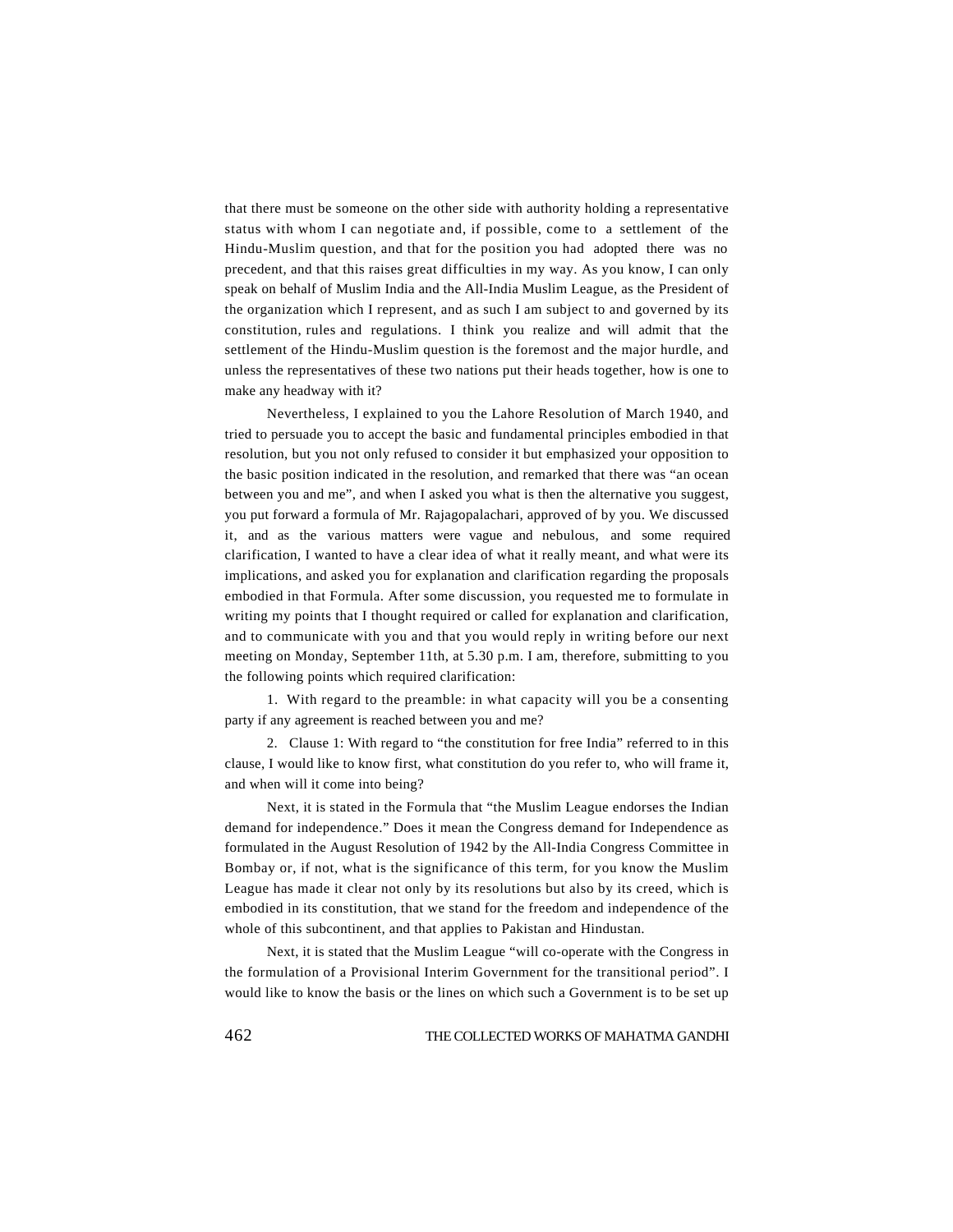or constituted. If you have a complete and definite scheme, please let me have it.

3. Clause 2: Who will appoint the Commission referred to in this clause and who will give effect to their findings? What is the meaning of "absolute majority" referred to in it? Will the contemplated plebiscite be taken district-wise, or, if not, on what basis? Who will determine and decide whether such a plebiscite should be based on adult franchise or other practicable franchise? Who will give effect to the decision or verdict of the above mentioned plebiscite? Would only the districts on the border which are taken out from the boundaries of the present provinces by delimitation be entitled to choose to join either State or also those outside the present boundaries would have the right to choose to join either State?

4. Clause 3: Who are meant by "all parties" in this clause?

5. Clause 4: I would like to know between whom and through what machinery and agency will the "mutual agreements" referred to in this clause be entered into? What is meant by "safeguarding defence and commerce, communi-cations and for other essential purposes"? Safeguarding against whom?

6. Clause 6: "These terms shall be binding only in case of transfer by Britain of full power and responsibility for the Government of India." I would like to know to whom is this power to be transferred, through what machinery and agency, and when?

These are some of the important points that occur to me for the moment, which require explanation and clarification, and hope that you will let me have full details with regard to the various points that I have raised, in order that I may be better able to understand and judge your proposals before I can deal with them satisfactorily.

> *Yours sincerely,* JINNAH

*The Hindu*, 29-9-1944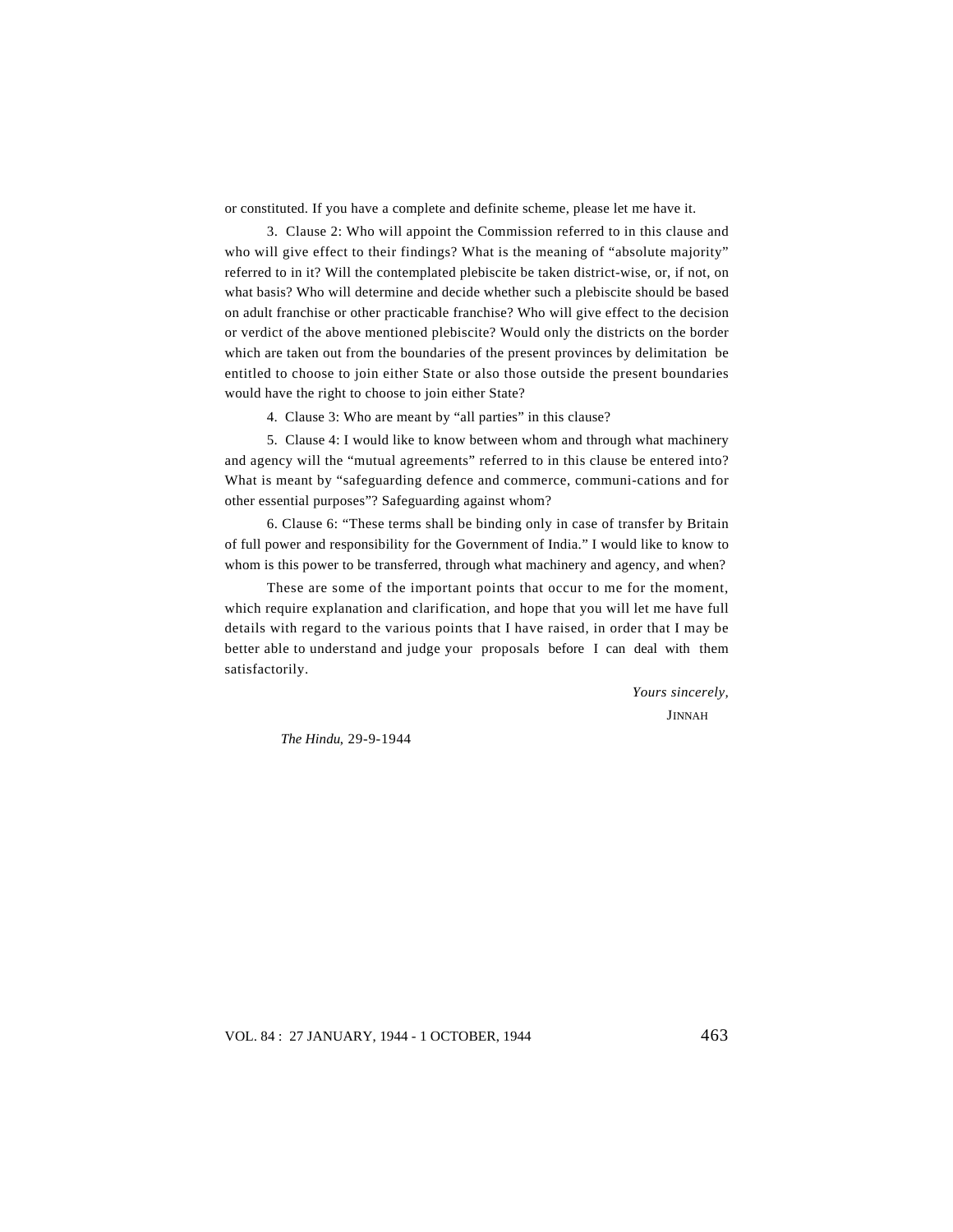# APPENDIX XX

## *LETTER FROM M. A. JINNAH*<sup>1</sup>

*September 10, 1944*

#### DEAR MR. GANDHI,

I received your letter of September 11 at 5 p.m. today. I note that you have approached me as an individual, and I have already expressed my views about it. Please do not take it that I acquiesce in the position that you have adopted, for which there is no precedent. Nevertheless, I proceeded to discuss matters with you naturally because I am anxious to convert you to my point of view, if possible. I urged you that the only solution of India's problem is to accept the division of India as Pakistan and Hindustan, as briefly laid down in the Lahore Resolution of March 1940, and proceed to settle the details forthwith. You say the Lahore Resolution is indefinite. You never asked me for any clarification or explanation of the terms of the Resolution, but you really indicated your emphatic opposition to the very basis and the fundamental principles embodied in it. I would, therefore, like to know in what way or respect the Lahore Resolution is indefinite. I cannot agree that Rajaji has taken from it its substance and given it shape. On the contrary, he has not only put it out of shape but mutilated it, as I explained in my speech which I delivered at the meeting of the Council of the All-India Muslim League at Lahore on the 30th of July, 1944.

2. You say the "first condition of the exercise of the right of selfdetermination is achieving independence by the joint action of all the parties and groups composing India. If such joint action is unfortunately impossible, then, too, I must fight with the assistance of such elements as can be brought together". This in my opinion is, as I have repeatedly said, putting the cart before the horse, and is generally opposed to the policy and declarations of the All-India Muslim League, and you are only holding on firmly to the August Resolution of 1942. In order to achieve the freedom and independence of the peoples of India, it is essential, in the first instance, that there should be a Hindu-Muslim settlement. Of course, I am thankful to you when you say that you are pledged to use all the influence that you have with the Congress to ratify your agreement with me, but that is not enough in my judgement, although it will be a very valuable help to me. I once more ask you, please, to let me know what is your conception of the basis for the formation of a Provisional Interim Government. No doubt it will be subject to agreement between the League and the Congress, but I think in fairness you should at least give me some rough idea of the lines of your conception, for you must have thought it out by now, and I would like to

<sup>1</sup> *Vide* "Letter to M. A. Jinnah", 11-9-1944.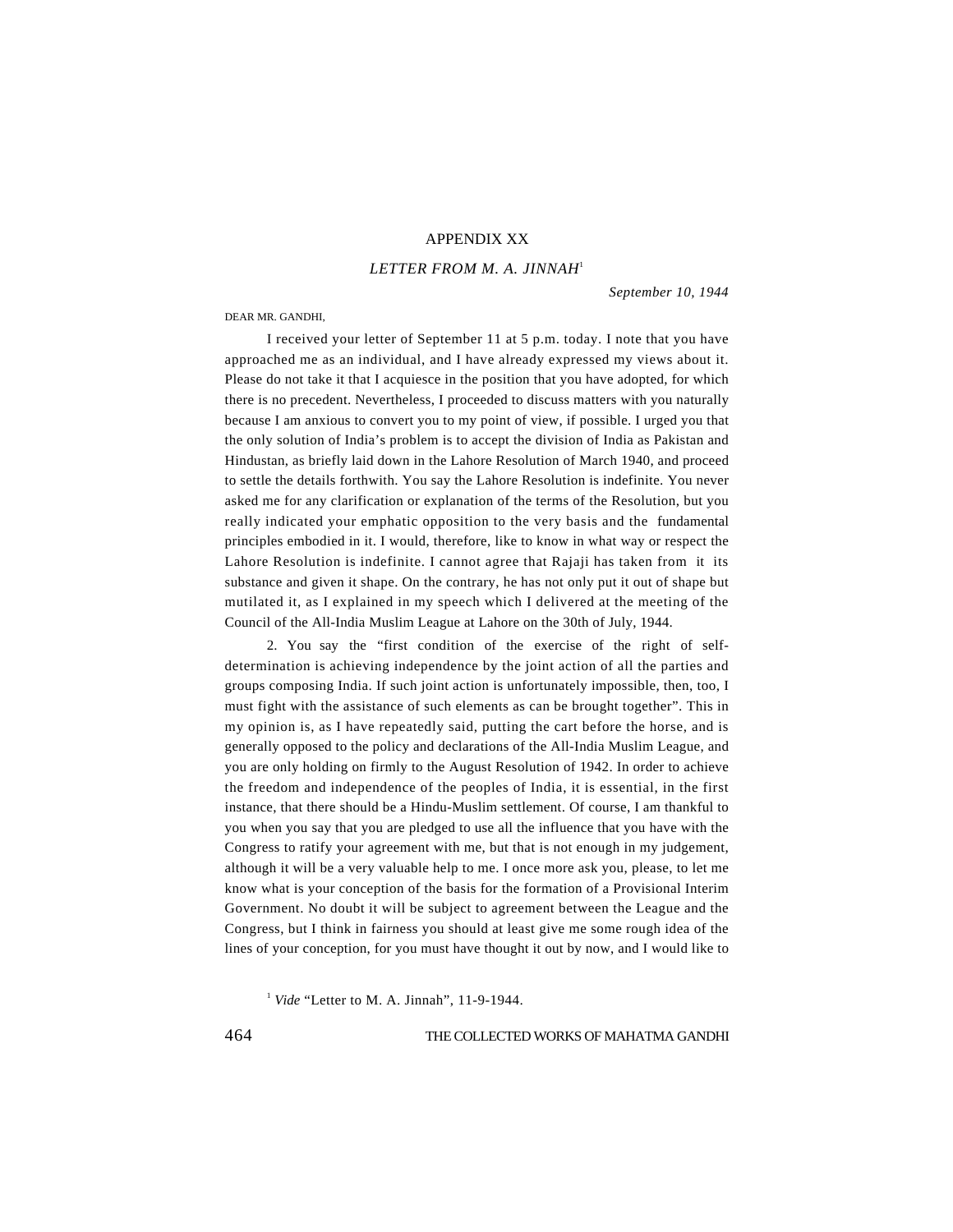know what are your proposals or scheme for the formation of a Provisional Interim Government, which can give me some clear picture to understand it.

3. You have omitted to answer my question as to who will give effect to the findings of the Commission, and also it is not clear to me what you mean by absolute majority, when you say it means "a clear majority over non-Muslim elements as in Sind, Baluchistan or the Frontier Province". You have not even replied to my question as to who will decide the form of the plebiscite and the franchise contemplated by the Formula.

4. The answer does not carry any clear idea when you say "all parties means parties interested".

5. You say "mutual agreement means agreement between contracting parties", who are the contracting parties once a Provisional Interim Government is established of your conception? Who will appoint the Central or Joint Board of Control, which will safeguard defence, etc., and on what principle, through what machinery and agency, and subject to whose control and orders will such a Central or Joint Board be?

6. You say "the power is to be transferred to the nation, that is, to the Provisional Government". That is all the greater reason why I would like to know full details of the Provisional Government as contemplated by you and of your conception.

> *Yours sincerely,* JINNAH

*The Hindu*. 29-9-1944

#### APPENDIX XXI

# *LETTER FROM M. A. JINNAH*<sup>1</sup>

*September 11, 1944*

DEAR MR. GANDHI,

I received your letter of September 14 at 4.45 p.m. today in reply to my letter of September 11 (and not of September 13 as you state, which seems to be a mistake) and I thank you for it.

1. Please let me have as soon as you can your promised letter indicating in what way or respect the Lahore Resolution is "indefinite".

2. With regard to the provision in the Gandhi-Rajaji Formula that "the Muslim League endorses the Indian demand for Independence", I asked you in my letter dated September 10, "does it mean the Congress demand for independence, as formulated in

<sup>1</sup> *Vide* "Letter to M. A. Jinnah", 14-9-1944 and 15-9-1944.

VOL. 84 : 27 JANUARY, 1944 - 1 OCTOBER, 1944 465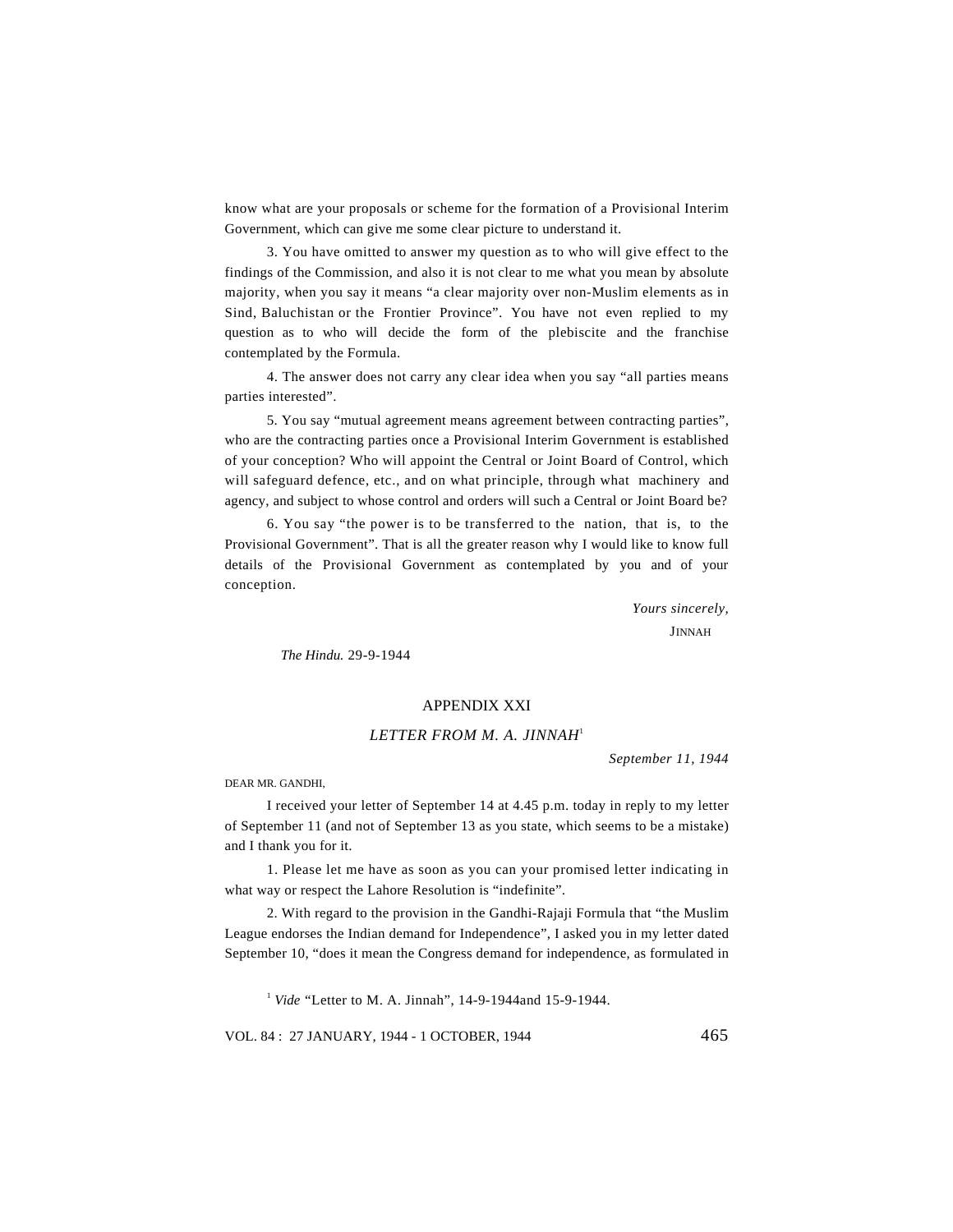the August 1942 Resolution by the All India Congress Committee in Bombay or, if not, what is the significance of this term?", to which you replied by your letter of September 11, "The Independence contemplated is of the whole of India as it stands." Hence I again ask, does it mean on the basis of a United India? I find that you have not clarified the point satisfactorily.

As regards the next part of the clause, the Formula proceeds to lay down that "the Muslim League will co-operate with the Congress in the formation of the Provisional Interim Government for the transitional period". I requested you by my letter of September 10 to let me know "the basis or the lines on which such a Government is to be set up or constituted. If you have a complete and definite scheme, please let me have it" to which you replied by your letter of September 11 under reply that "the basis for the formation of the Provisional Interim Government will have to be agreed to between the League and the Congress." But that is not meeting my request for clarification, or giving me at least the outlines of such a Government. And that is what I have been asking for. I hope that you do appreciate my point when I am requesting you to let me have rough outlines of the proposed Provisional Interim Government according to the Formula, so that I may have some idea. Of course, I can quite understand that such a Provisional Interim Government will represent all the parties and would be of a character that will inspire confidence at the present moment of all the parties. I can quite understand that when the moment arrives, certain things may follow but before we can deal with this Formula in a satisfactory manner, I repeat again that as it is your Formula, you should give me a rough idea of the Provisional Interim Government that you contemplate and of your conception. What I would like to know would be, what will be the powers of such a Provisional Interim Government, how it will be formed, to whom it will be responsible, and what will be its composition, etc. You, being the sponsor of this Gandhi-Rajaji Formula, should give me some rough idea and picture of it, so that I may understand what this part of the Formula means.

In your letter of September 14 in reply to my letter of September 11, you inform me that you would have told me if you had any scheme in mind. "I imagine that if we two can agree it would be for us to consult the other parties", but that is just the point. Unless I have some outlines or scheme, however rough, from you, what are we to discuss in order to reach any agreement?

As regards the other matters which you have further explained, I have noted the explanation, and I do not think I need press you further, although some of them are not quite satisfactory.

> *Yours sincerely,* JINNAH

*The Hindu*, 29-9-1944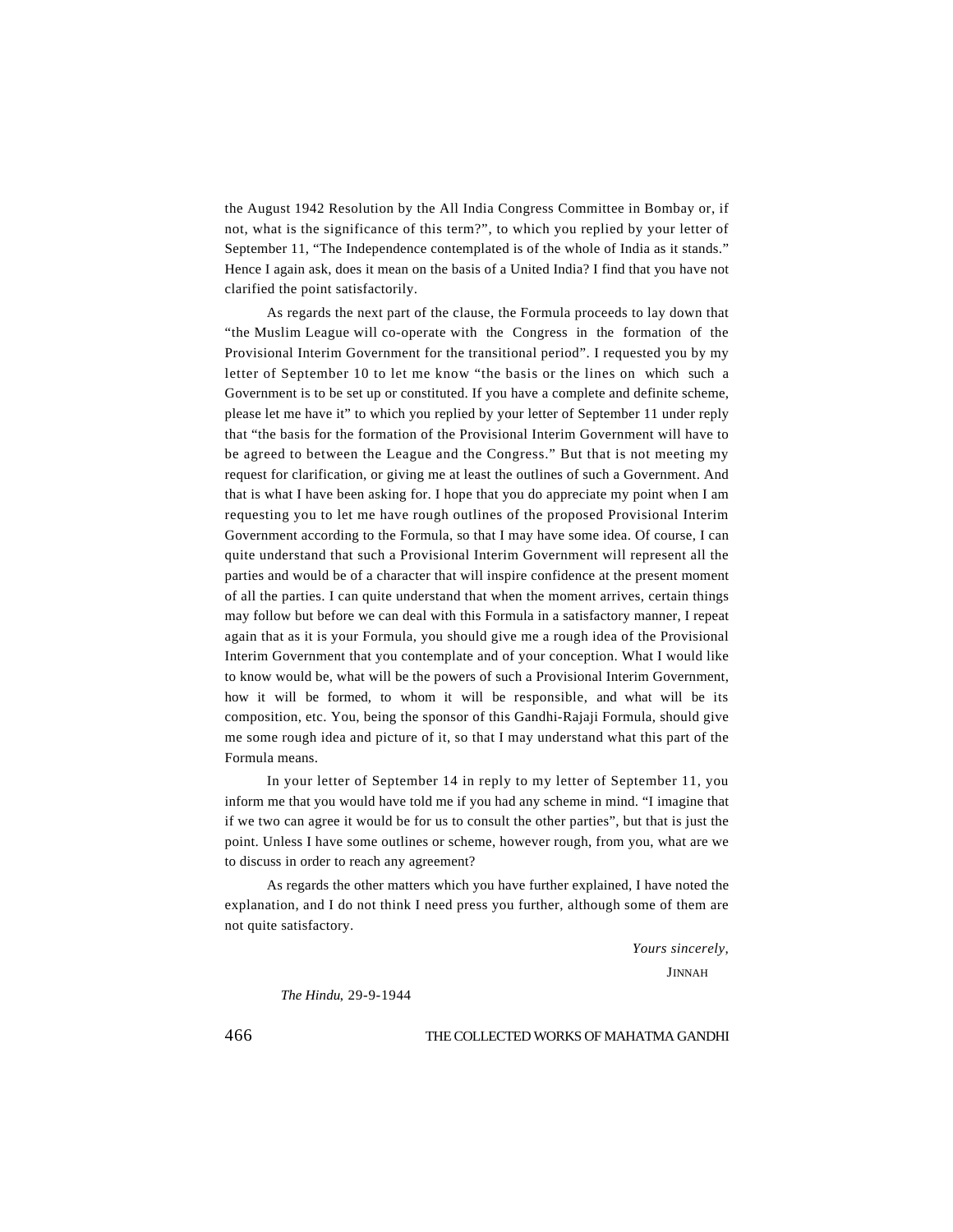#### APPENDIX XXII

## *LETTER FROM M. A. JINNAH*<sup>1</sup>

*September 17, 1944*

#### DEAR MR. GANDHI,

I have your letter of September 15, and I thank you for it. I note that you have for the moment shunted the Rajaji Formula and are applying your mind very seriously to the Lahore Resolution of the Muslim League. It is my duty to explain the Lahore Resolution to you today and persuade you to accept it, even though you are talking to me, as you have often made it clear, in your individual capacity. I have successfully converted non-Muslim Indians in no small number and also a large body of foreigners, and if I can convert you, exercising as you do tremendous influence over Hindu India, it will be no small assistance to me, although we are not proceeding on the footing that you are carrying on these talks in your representative character or capacity, and my difficulties remain until you are vested with a representative status and authority in order to negotiate and reach an agreement with you.

You have stated in your letter dated September 11 that the Lahore Resolution is "indefinite". I, therefore, naturally asked you to please let me know in what way or respect the Lahore Resolution is indefinite, and now I have received your letter of September 15 under reply.

The third paragraph of your letter is not seeking clarification, but a disquisition and expression of your views on the point, whether the Mussalmans are a nation. This matter can hardly be discussed by means of correspondence. There is a great deal of discussion and literature on this point which is available, and it is for you to judge finally, when you have studied this question thoroughly, whether the Mussalmans and Hindus are not two major nations in this sub-continent. For the moment, I would refer you to two publications, although there are many more—Dr. Ambedkar's book and "M. R. T.'s" *Nationalism in Conflict in India*. We maintain and hold that Muslims and Hindus are two major nations by any definition or test of a nation. We are a nation of hundred million, and what is more, we are a nation with our own distinctive culture and civilization, language and literature, art and architecture, names and nomenclature, sense of value and proportion, legal laws and moral codes, customs and calendar, history and traditions, aptitudes and ambitions; in short, we have our own distinctive outlook on life and of life. By all canons of international law we are a nation. Now I shall reply to your various points:

1. Yes, the word "Pakistan" is not mentioned in the Resolution and it does not

<sup>1</sup> *Vide* "Letter to M. A. Jinnah", 19-9-1944.

VOL. 84 : 27 JANUARY, 1944 - 1 OCTOBER, 1944 467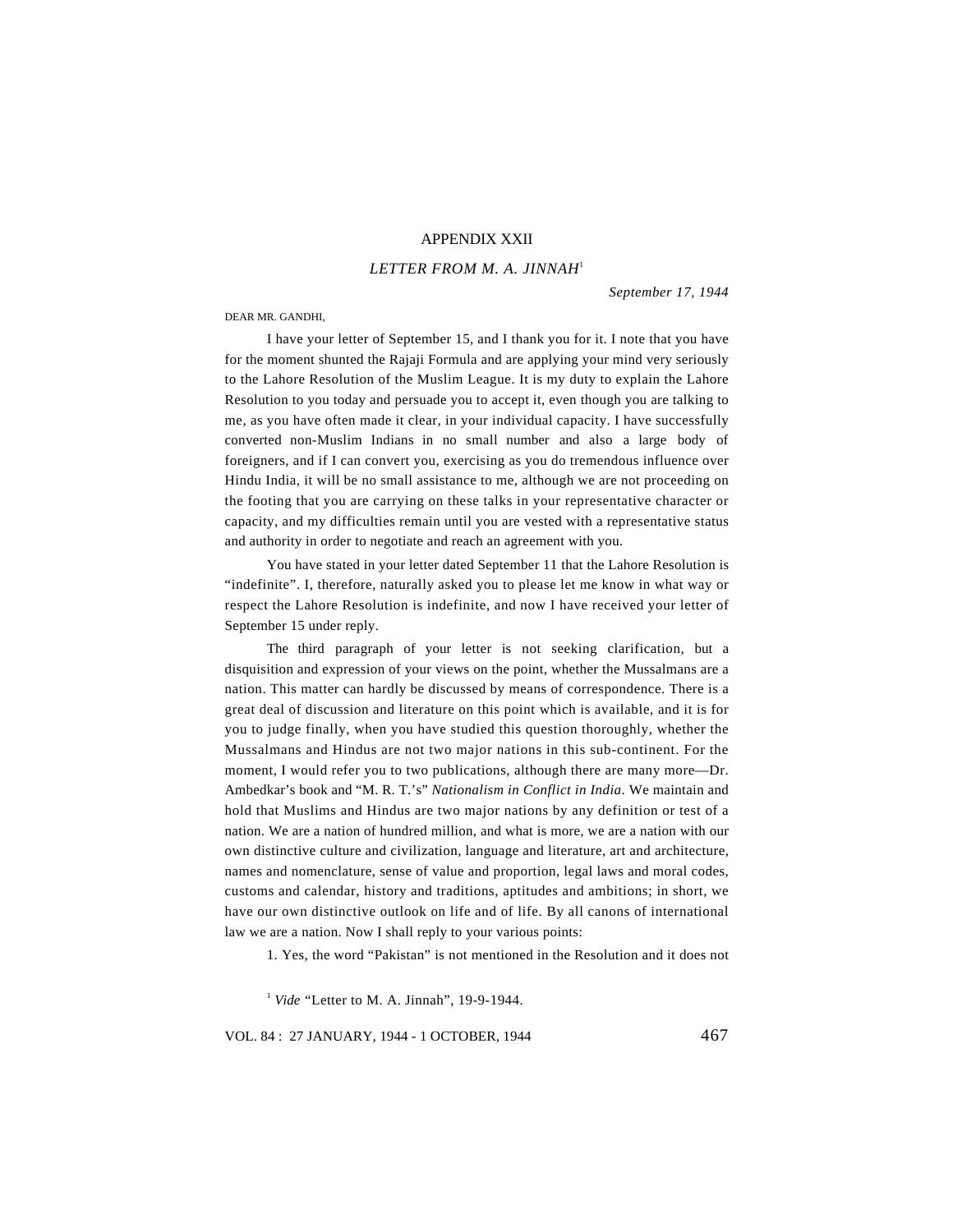bear the original meaning. The word has now become synonymous with the Lahore Resolution.

2. This point does not arise, but still I reply that the question is a mere bogey.

3. This point is covered by my answer that the Mussalmans of India are a nation. As to the last part of your query, it is hardly relevant to the matter of clarification of the Resolution.

4. Surely, you know what the word "Muslims" means.

5. This point does not arise by way of clarification of the text of the Lahore Resolution.

6. No. They will form units of Pakistan.

7. As soon as the basis and the principles embodied in the Lahore Resolution are accepted, the question of demarcation will have to be taken up immediately.

8. In view of my reply to (7), your question (8) has been answered.

9. Does not relate to clarification.

10. My answer to (9) covers this point.

11. Does not arise out of the clarification of the Resolution. Surely, this is not asking for clarification of the Resolution. I have in numerous speeches of mine and the Muslim League in its resolutions have pointed out that this is the only solution of India's problem and the road to achieve freedom and independence of the peoples of India.

12. "Muslims under the Princes": The Lahore Resolution is only confined to British India. This question does not arise out of clarification of the Resolution.

13. The definition of "minorities": You yourself have often said minorities mean "accepted minorities".

14. The adequate, effective and mandatory safeguards for minorities referred to in the Resolution are a matter for negotiation and settlement with the minorities in the respective States, viz., Pakistan and Hindustan.

15. It does give basic principles and when they are accepted, then the details will have to be worked out by the contracting parties. (a & b). Does not arise by way of clarification; (c) The Muslim League is the only authoritative and representative organization of Muslim India; (d) No. See answer (C).

As regards your final paragraph, before receiving clarifications from me you have already passed your judgment and condemned the Lahore Resolution, when you say, "As I write the letter and imagine the working of the Resolution in practice I see nothing but ruin for the whole of India." I understand that you have made clear to me that you represent nobody but yourself, and I am trying to persuade you and to convert you that this is the road which will lead us all to the achievement of freedom and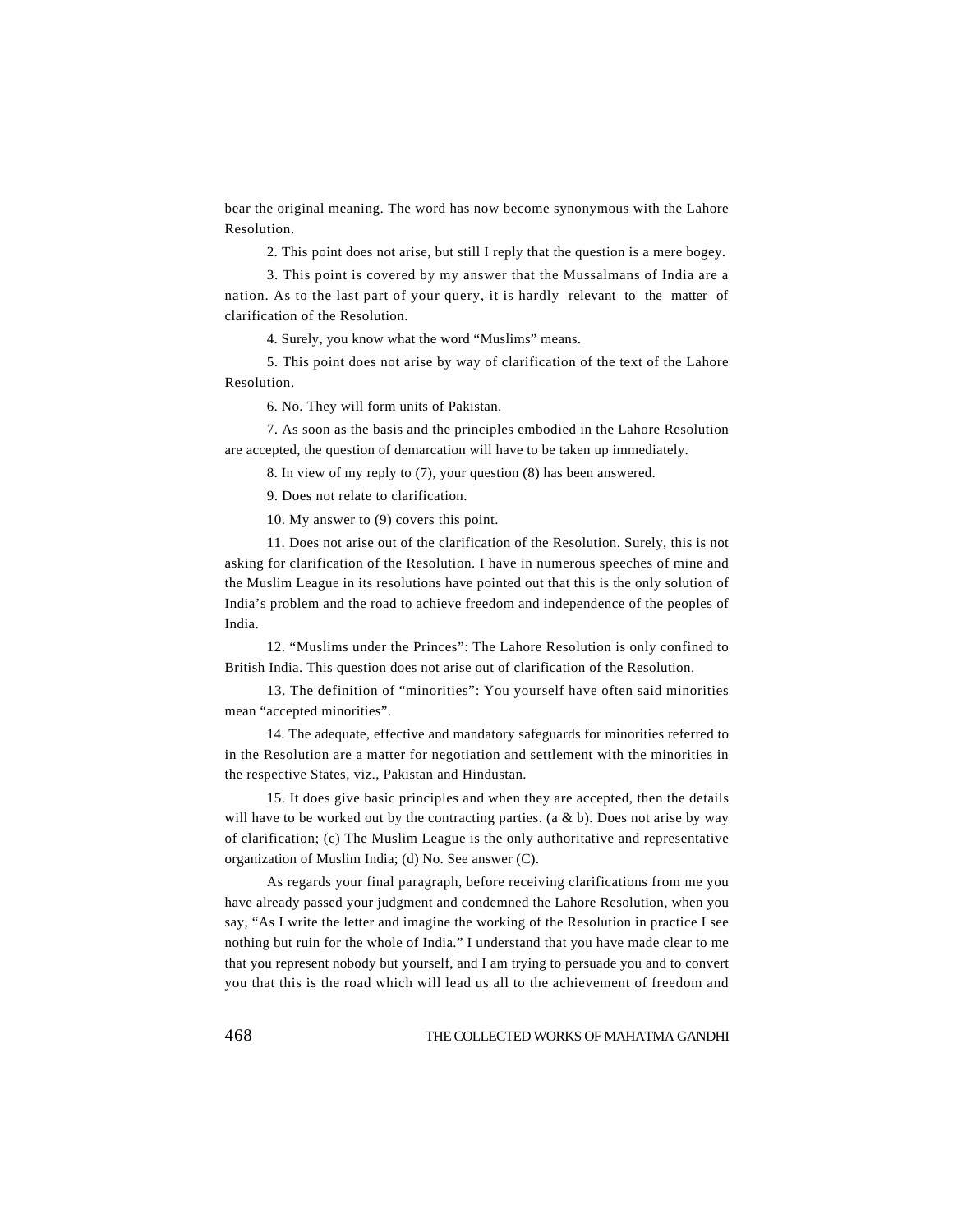independence, not only of the two major nations, Hindus and Muslims, but of the rest of the peoples of India, but when you proceed to say that you aspire to represent all the inhabitants of India, I regret I cannot accept that statement of yours. It is quite clear that you represent nobody else but the Hindus, and as long as you do not realize your true position and the realities, it is very difficult for me to argue with you, and it becomes still more difficult to persuade you, and hope to convert you to the realities and the actual conditions prevailing in India today. I am pleading before you in the hope of converting you, as I have done with many others successfully. As I have said before, you are a great man and you exercise enormous influence over the Hindus, particularly the masses, and by accepting the road that I am pointing out to you, you are not prejudicing or harming the interests of the Hindus or of the minorities. On the contrary, Hindus will be the greater gainers. I am convinced that true welfare not only of the Muslim but the rest of India lies in the division of India as proposed by the Lahore Resolution. It is for you to consider whether it is not your policy and programme, in which you have persisted, which has been the principal factor of 'ruin of the whole of India' and of misery and degradation of the people to which you refer and which I deplore no less than anyone else. And it is for that very reason I am pleading before you all these days, although you insist that you are having talks with me only in your individual capacity, in the hope that you may yet revise your policy and programme.

> *Yours sincerely,* **JINNAH**

*The Hindu*, 29-9-1944

#### APPENDIX XXIII

# *LETTER FROM M. A. JINNAH*<sup>1</sup>

*September 21, 1944*

DEAR MR. GANDHI,

I am in receipt of your letter of September 19, and I have already given you my answers to all your questions relating to clarification of the Lahore Resolution or any part of it, and I am glad that you admit when you say it may be that "all my questions do not arise from the view of mere clarification of the Lahore Resolution", but you particularly emphasize your points 15 (a) and 15 (b).

I regret to say it has no relation to the context of the Resolution or any part thereof. You have brought so many matters into our correspondence, which are entirely outside the matter requiring clarification, so I have perforce to deal with

<sup>1</sup> *Vide* "Letter to M. A. Jinnah", 19-9-1944 and 22-9-1944.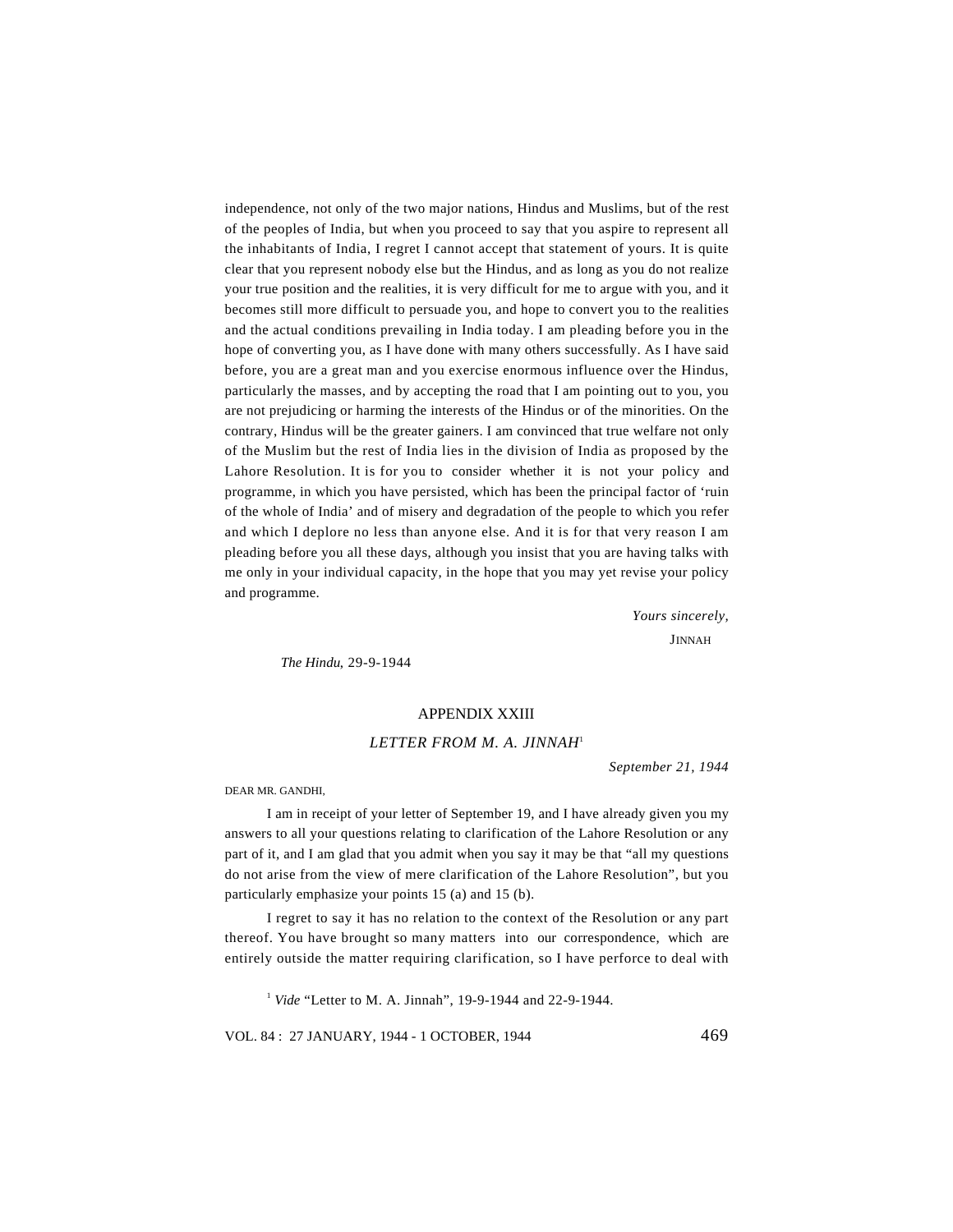them. Let me first deal with your letter of September 11.

1. You say, "My life mission has been Hindu-Muslim unity, which I want for its own sake but which is not to be achieved without the foreign ruling power being ousted. Hence the first condition of the exercise of the right of self-determination is achieving independence by the joint action of all the parties and groups composing India. If such joint action is unfortunately impossible, then too I must fight with the assistance of such elements as can be brought together."

2. The gist of your letters up to date is that you are wedded to this policy and will pursue it. In your next letter of September 14, while you were good enough to furnish me with the clarification of the Gandhi-Rajaji Formula, you were pleased to observe: "I have, at any rate for the moment, put it out of my mind and I am now concentrating on the Lahore Resolution in the hope of finding a ground for mutual agreement." In your letter of September 15, you say "Independence does mean as envisaged in the A.I.C.C. Resolution of 1942." It is, therefore, clear that you are not prepared to revise your policy and that you adhere firmly to your policy and programme, which you have persisted in and which culminated in your demand, final policy, programme and the method and sanction for enforcing it by resorting to mass civil disobedience in terms of the August 8, 1942, Resolution, and you have made it more clear again by stating in your letter of September 19 as follows: "As to your verdict on my policy and programme, we must agree to differ. For, I am whollyunrepentant." You know that the August 1942 Resolution is inimical to the ideals and demands of Muslim India. Then again, in the course of our discussion when I asked you for clarification of the Gandhi-Rajaji Formula, you were pleased to say, by your letter of September 15 as follows: "For the moment I have shunted the Rajaji Formula and with your assistance am applying my mind very seriously to the famous Lahore Resolution of the Muslim League." We discussed it in its various aspects, as you told me you were open to be persuaded and converted to our point of view. I discussed the Resolution at great length with you, and explained everything you wanted to understand, even though you have emphasized more than once that you are having these talks with me in your personal capacity, and in your letter of September 15 you assured me in the following words with regard to the Lahore Resolution: "Believe me, I approach you as a seeker, though I represent nobody but myself," and that you were open to conviction and conversion. You had informed me by your letter of September 11 as follows: "It is true that I said an ocean separated you and me in outlook. But that had no reference to the Lahore Resolution of the League. The League Resolution is indefinite." I naturally, therefore, proceeded in reply to ask you by my letter of September 11 as follows: "You say the Lahore Resolution is indefinite. You never asked me for any clarification or explanation of the terms of the Resolution, but you really indicated your emphatic opposition to the very basis and the fundamental principles embodied in it. I would, therefore, like to know in what way or respect the Lahore Resolution is indefinite," and I sent you a reminder on September 13, to which you replied by your letter of September 15, not confining yourself really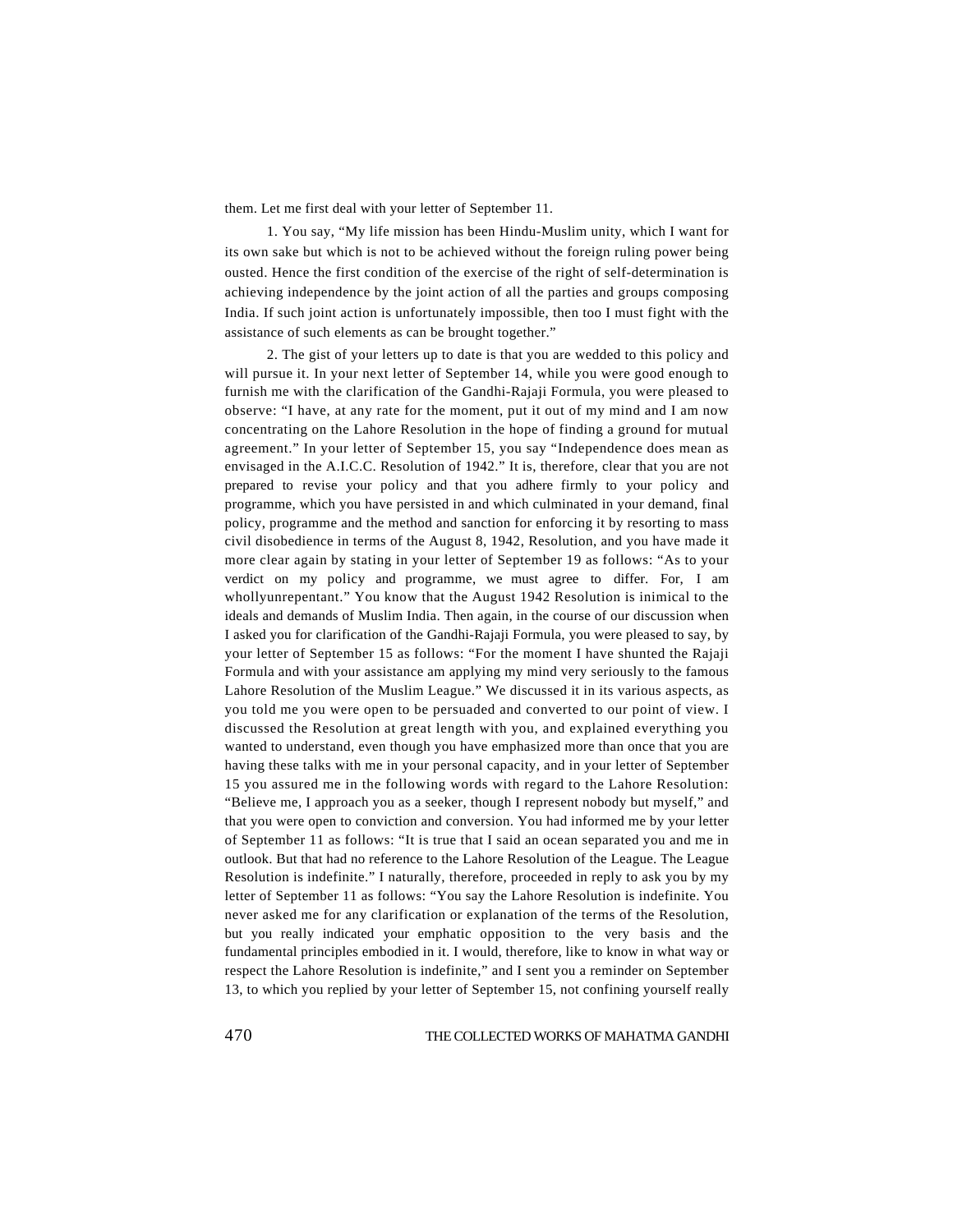to matters of clarification, but introducing other extraneous matters, with some of which I had already dealt, in reply to this letter of yours of September 15, by my letter of September 17 and furnished you with all the clarifications, informing you that you had introduced several matters which could hardly be discussed in a satisfactory manner by means of correspondence. I have already given you all the clarifications you require so far as the Lahore Resolution goes and its text is concerned. You again raise further arguments, reasons and grounds and continue to persist in a disquisition on the point, amongst others, whether Muslims of India are a nation, and then you proceed further to say: "Can we not agree to differ on the question of two nations and yet solve the problem on the basis of self-determination?" It seems to me that you are labouring under some misconception of the real meaning of the word "self-determination'. Apart from the inconsistencies and contradictions of the various positions that you have adopted in the course of our correspondence, as indicated above, can you not appreciate our point of view that we claim the right of self-determination as a nation and not as a territorial unit, and that we are entitled to exercise our inherent right as a Muslim nation, which is our birth-right? Whereas you are labouring under the wrong idea that "self-determination" means only that of "a territorial unit" which, by the way, is neither demarcated nor defined yet; and there is no Union or Federal Constitution of India in being, functioning as a sovereign Central Government. Ours is a case of division and carving out two independent sovereign States by way of settlement between two major nations, Hindus and Muslims, and not of severance or secession from any existing union, which is non-existent in India. The right of self-determination which we claim postulates that we are a nation, and as such it would be the self-determination of the Mussalmans, and they alone are entitled to exercise that right.

I hope you will now understand that your question 15(a) does not arise out of the Lahore Resolution or of any part thereof. As to 15(b), again it does not arise as a matter of clarification, for it will be a matter for the constitution-making body chosen by Pakistan to deal with and decide all matters as a sovereign body representing Pakistan *vis-a-vis* the constitution-making body of Hindustan or any other party concerned. There cannot be Defence and similar matters of "common concern" when it is accepted that Pakistan and Hindustan will be two separate independent sovereign States. I hope I have now given all satisfactory explanations, over and above the matter of clarification of the Lahore Resolution, in the hope of converting you as an individual "seeker".

> *Yours sincerely,* **JINNAH**

*The Hindu*, 29-9-1944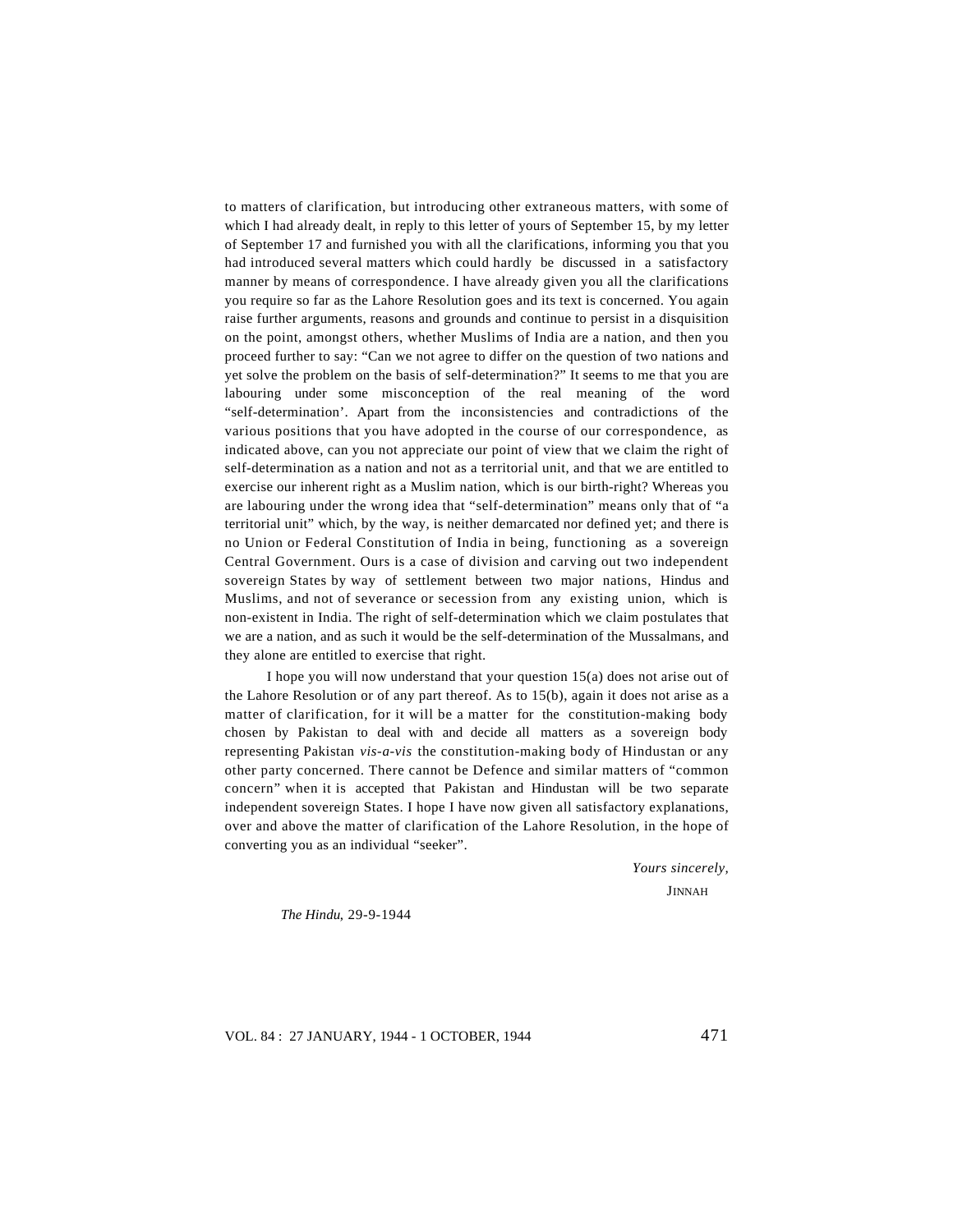## APPENDIX XXIV

# *LETTER FROM M. A. JINNAH*<sup>1</sup>

*September 23, 1944*

DEAR MR. GANDHI,

I am in receipt of your letter of September 22 and thank you for it. I am sorry that you think I have summarily rejected the idea of common interest between two arms, and now you put it somewhat differently from 15(a), when you say there will be no feeling of security by the people of India without a recognition of the natural and mutual obligations arising out of physical contiguity. My answer, already given, is that it will be for the constitution-making body of Pakistan and that of Hindustan, or any other party concerned, to deal with such matters on the footing of their being two independent States.

I am really surprised when you say there is no proof of what you characterize as a sweeping statement of mine, that the August 1942 Resolution is inimical to the ideals and demands of Muslim India. The Resolution in its essence is as follows:

(a) Immediate grant of Complete Independence [and] setting up immediately of a Federal Central Government on the basis of a united, democratic Government of India with federated units or Provinces, which means establishing a Hindu Raj.

(b) That this National Government so set up will evolve a scheme for a Constituent Assembly, which will be chosen by adult franchise, which will prepare a constitution for the Government of India, which means that the Constituent Assembly chosen will be composed of an overwhelming majority of the Hindus, nearly 75 per cent.

(c) To enforce this demand of the Congress the August Resolution decides on and sanctions a resort to mass civil disobedience at your command and when ordered by you as the sole Dictator of the Congress.

This demand is basically and fundamentally opposed to the ideals and demands of Muslim India of Pakistan, as embodied in the Lahore Resolution, and to enforce such a demand by means of resort to mass civil disobedience is inimical to the ideals and demands of Muslim India, and if you succeed in realizing this demand it would be a death-blow to Muslim India. I see from the correspondence and talks between you and me that you are still holding fast to this fateful resolution.

From the very first day of our talks, you made it clear to me, and you have repeatedly said in the course of our correspondence and talks that you have approached me in your individual capacity, and you assured me that you were a seeker of light and

<sup>1</sup> *Vide* "Letter to M. A. Jinnah", 22-9-1944 and 24-9-1944.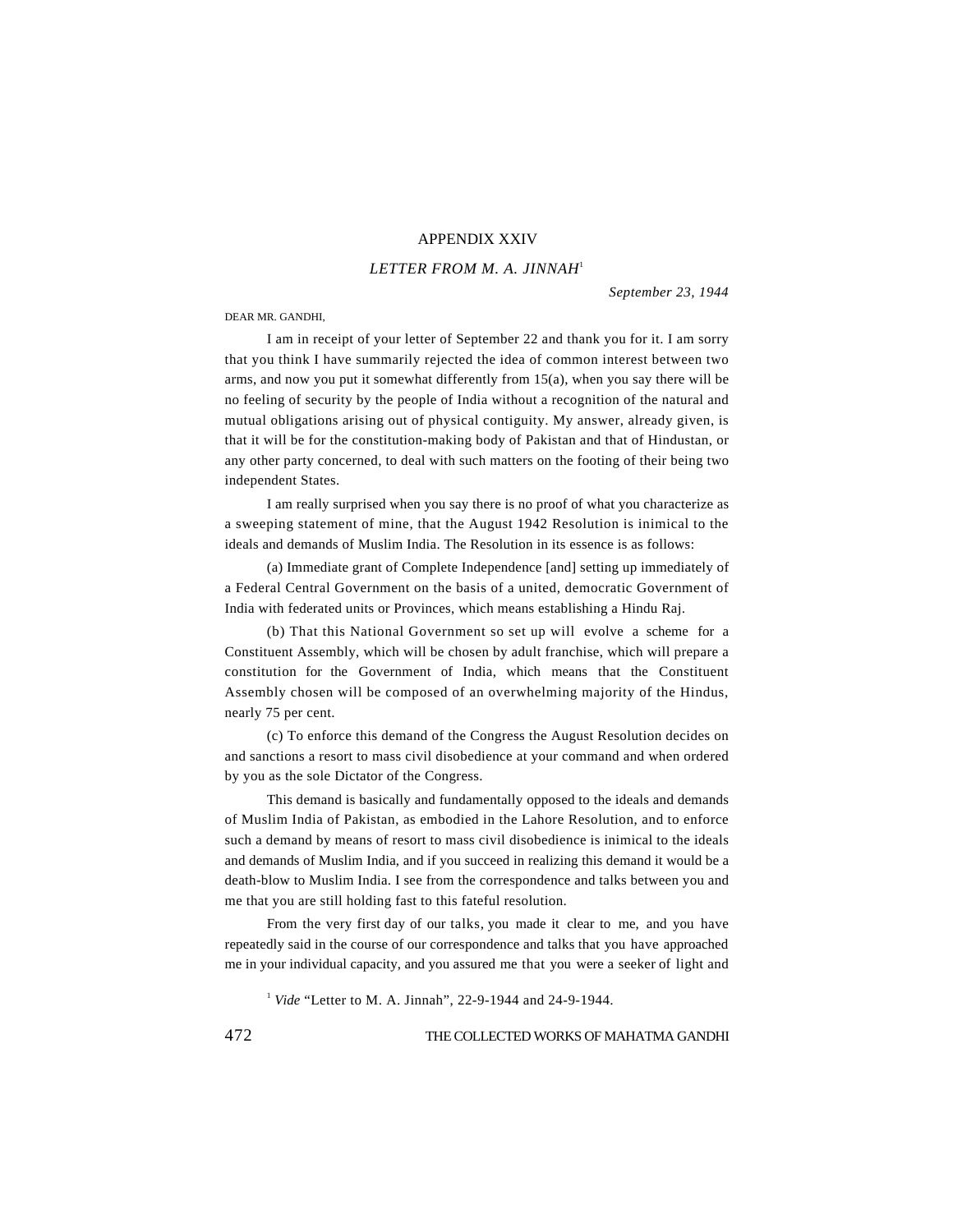knowledge and that you seriously and earnestly wanted to understand the Lahore Resolution and were open to conviction and conversion. Therefore, in deference to your wishes I made every effort all these days and in the course of our prolonged talks and correspondence to convert you, but unfortunately it seems I have failed. And now you have made new suggestions and proposals by your letter under reply.

1. You say, "I have, therefore, suggested a way out. Let it be a partition as between two brothers, if a division there must be". I really do not know what this means, and I would like you to elaborate this proposal and give me some rough outlines of this new idea of yours, as to how and when, the division is to take place, and in what way it is different from the division envisaged by the Lahore Resolution.

2. You say, "Let us call in a third party or parties to guide or even arbitrate between us". May I point out that you have repeatedly made clear to me that you are having these talks as an individual seeker? How can any question of a third party or parties to guide or arbitrate between us arise?

> *Yours sincerely,* JINNAH

*The Hindu*, 29-9-1944

#### APPENDIX XXV

### *LETTER FROM M. A. JINNAH*<sup>1</sup>

*September 25, 1944*

DEAR MR. GANDHI,

I am in receipt of your letter of September 24, and I thank you for it. You have already rejected the basic and fundamental principles of the Lahore Resolution.

1. You do not accept that the Mussalmans of India are a nation.

2. You do not accept that the Mussalmans have an inherent right of self-determination.

3. You do not accept that they alone are entitled to exercise this right of theirs for self-determination.

4. You do not accept that Pakistan is composed of two zones, north-west and north-east, comprising six Provinces, namely, Sind, Baluchistan, North-West Frontier Provinces, Punjab, Bengal and Assam, subject to territorial adjustments that may be agreed upon, as indicated in the Lahore Resolution. The matter of demarcating and defining the territories can be taken up after the fundamentals above mentioned are accepted, and for that purpose, machinery may be set up by agreement.

<sup>1</sup> Vide "Letter to M. A. Jinnah", 24-9-1944. Only extracts are reproduced here.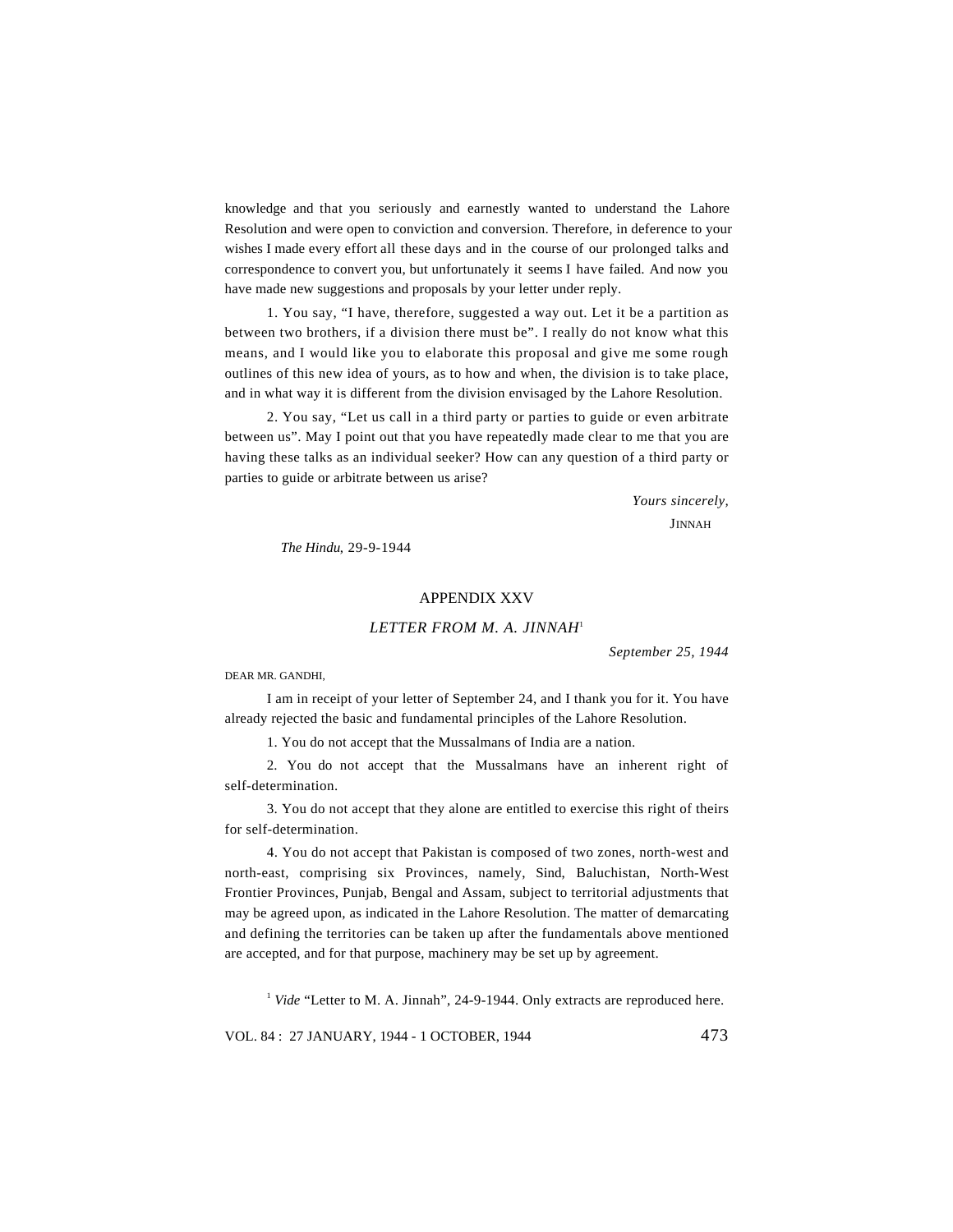You do not accept the provisions embodied in the Lahore Resolution for safeguarding the minorities. . . .

. . . I asked you . . . to give me rough outlines of this new idea of yours as to how and when the division is to take place and in what way it is different from the division envisaged in the Lahore Resolution, and now you have been good enough to give me your amplification, in your letter of September 24 under reply. . . .

The terms clearly indicate that your basis is in vital conflict with and is opposed to the fundamental basis and principles of the Lahore Resolution. Now let me take your main terms:

(a) "I proceed on the assumption that India is not to be regarded as two or more nations, but as one family consisting of many members, of whom the Muslims living in the north-west zones, i e., Baluchistan, Sind, North-West Frontier Province and that part of the Punjab where they are in absolute majority over all the other elements and in parts of Bengal and Assam where they are in absolute majority, desire to live in separation from the rest of India." If this term were accepted and given effect to, the present boundaries of these Provinces would be maimed and mutilated beyond redemption and leave us only with the husk, and it is opposed to the Lahore Resolution.

(b) That even in these mutilated areas so defined, the right of self-determination will not be exercised by the Muslims but by the inhabitants of these areas so demarcated. This again is opposed to the fundamentals of the Lahore Resolution.

(c) That if the vote is in favour of separation, they shall be followed to "form a separate State as soon as possible after India is free from foreign domination", whereas we propose that we should come to a complete settlement of our own immediately and by our united front and efforts do everything in our power to secure the freedom and independence of the peoples of India on the basis of Pakistan and Hindustan.

(d) Next you say, "There shall be a treaty of separation which should also provide for the efficient and satisfactory administration of Foreign Affairs, Defence, Internal Communications, Customs, Commerce, and the like, which must necessarily continue to be matters of common interest between the contracting parties." If these vital matters are to be administered by some central authority, you do not indicate what sort of authority or machinery will be set up to administer these matters, and how and to whom again that authority will be responsible. According to the Lahore Resolution, as I have already explained to you, all these matters, which are the life-blood of any State, cannot be delegated to any central authority or government. The matter of security of the two States and the natural and mutual obligations that may arise out of physical contiguity will be for the constitution-making body of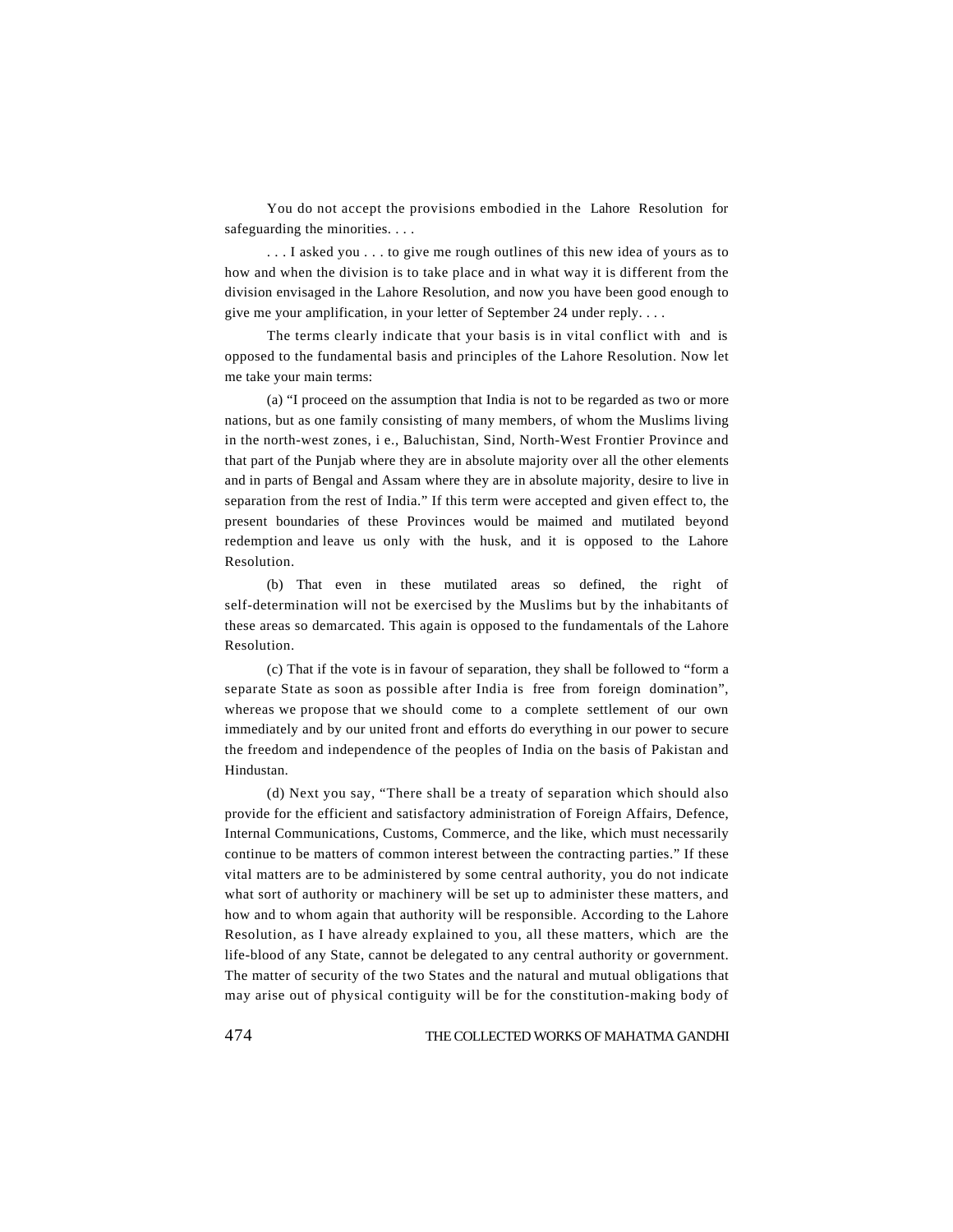Pakistan and that of Hindustan, or [any] other party concerned, to deal with on the footing of their being two independent States. As regards the safeguarding of the rights of minorities, I have already explained that this question of safeguarding the minorities is fully stated in the Lahore Resolution.

You will, therefore, see that the entire basis of your new proposal is fundamentally opposed to the Lahore Resolution, and as I have already pointed out to you both in the correspondence and in our discussions, it is very difficult for me to entertain counter-proposals and negotiate . . . unless they come from you in your representative capacity. That was the same difficulty with regard to the Gandhi-Rajaji Formula, and I made it clear to you, at the very outset, but the Formula was discussed as you asserted that it had met the Lahore Resolution in substance. But while you were furnishing me with the clarification of this Formula, you shunted it and we confined ourselves to the Lahore Resolution, and hence the question of your representative capacity did not arise regarding this Formula. But now you have, in your letter of September 24, made a new proposal of your own on your own basis, and the same difficulties present themselves to me as before, and it is difficult to deal with it any further unless it comes from you in your representative capacity.

I cannot agree with you when you finally wind up by saying: "In your letter of 23rd September, you refer to 'the basic and fundamental principles embodied in the Lahore Resolution' and ask me to accept them. Surely, this is unnecessary when as I feel I have accepted the concrete consequence that should follow from such acceptance." This is obviously far from correct. Why not then accept the fundamentals of the Lahore Resolution and proceed to settle the details?

> *Yours sincerely,* M. A. JINNAH

*The Hindu*, 29-9-1944

### APPENDIX XXVI

## *LETTER FROM M. A. JINNAH*<sup>1</sup>

*September 26, 1944*

DEAR MR. GANDHI,

I am in receipt of your letter of September 25. It is entirely incorrect and has no foundation in fact, for you to say that our conversations have come about as a result of my correspondence with Rajaji in July last over his Formula. It is equally baseless to say "and your consultations with the League Working Committee thereon".

<sup>1</sup> *Vide* "Letter to M. A. Jinnah", 26-9-1944.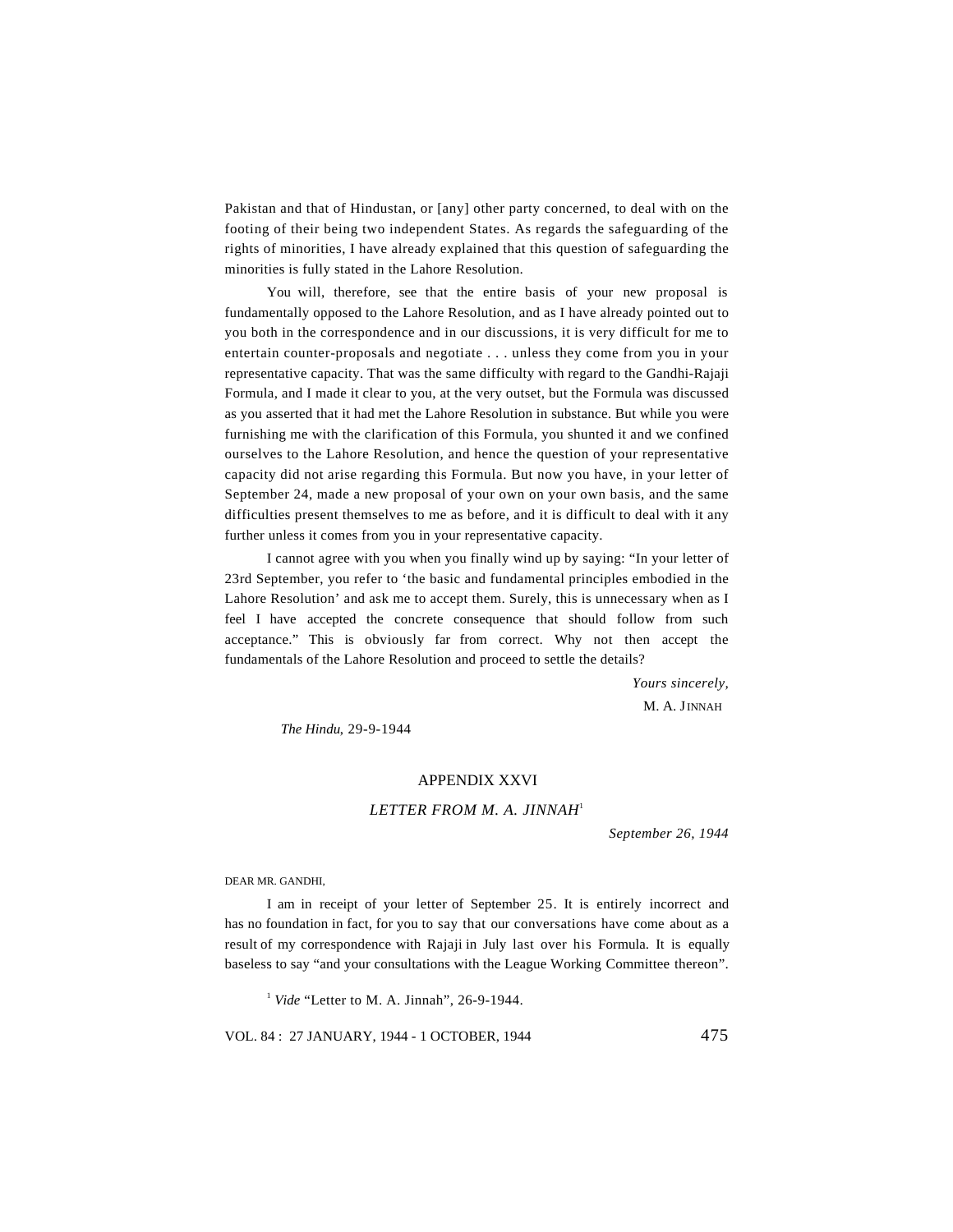It was entirely in response to your letter of July 17, 1944, which I received while I was at Srinagar, with a fervent request on your part to meet you, and you ended that letter by saying, "Do not disappoint me." In my reply, again from Srinagar, dated July 24, 1944, I intimated to you that I would be glad to receive you at my house in Bombay on my return, which would probably be about the middle of August. This was long before the meeting of the Working Committee or that of the Council of the All-India Muslim League, and long before I reached Lahore, and when you arrived here and told me that you were approaching me in your individual capacity, I at once made it clear to you and informed you, both in our talks and by my letter, that the position you had taken up had no precedent for it, and further that it was not possible to negotiate and reach an agreement unless both the parties were fully represented. For, it is one-sided business, as it will not be binding upon any organization in any sense whatever, but you would as an individual only recommend it, if any agreement is reached, to the Congress and the country, whereas it would be binding upon me as the President of the Muslim League. I cannot accept this position. I hope you do see the unfairness and the great disadvantage to me, and it is so simple and elementary for anyone to understand.

As regards your proposal of yesterday, which you have simplified in your letter of September 24, I have already sent you my reply.

With regard to your suggestion to be allowed to address the meeting of the Council, and if they feel like rejecting your "offer" the matter should be put before the open session, let me inform you that only a member or delegate is entitled to participate in the deliberations of the meetings of the Council or in the open session respectively. Besides, it is a most extraordinary and unprecedented suggestion to make. However, I thank you for your advice.

As regards your proposal for arbitration and outside guidance, I have already replied to you, and it is not merely technical but a matter of substance. I fully reciprocate your desire for securing a Congress-League settlement.

However, I regret I have failed to convince you and convert you, as I was hopeful of doing.

> *Yours sincerely,* M. A. JINNAH

*The Hindu*, 29-9-1944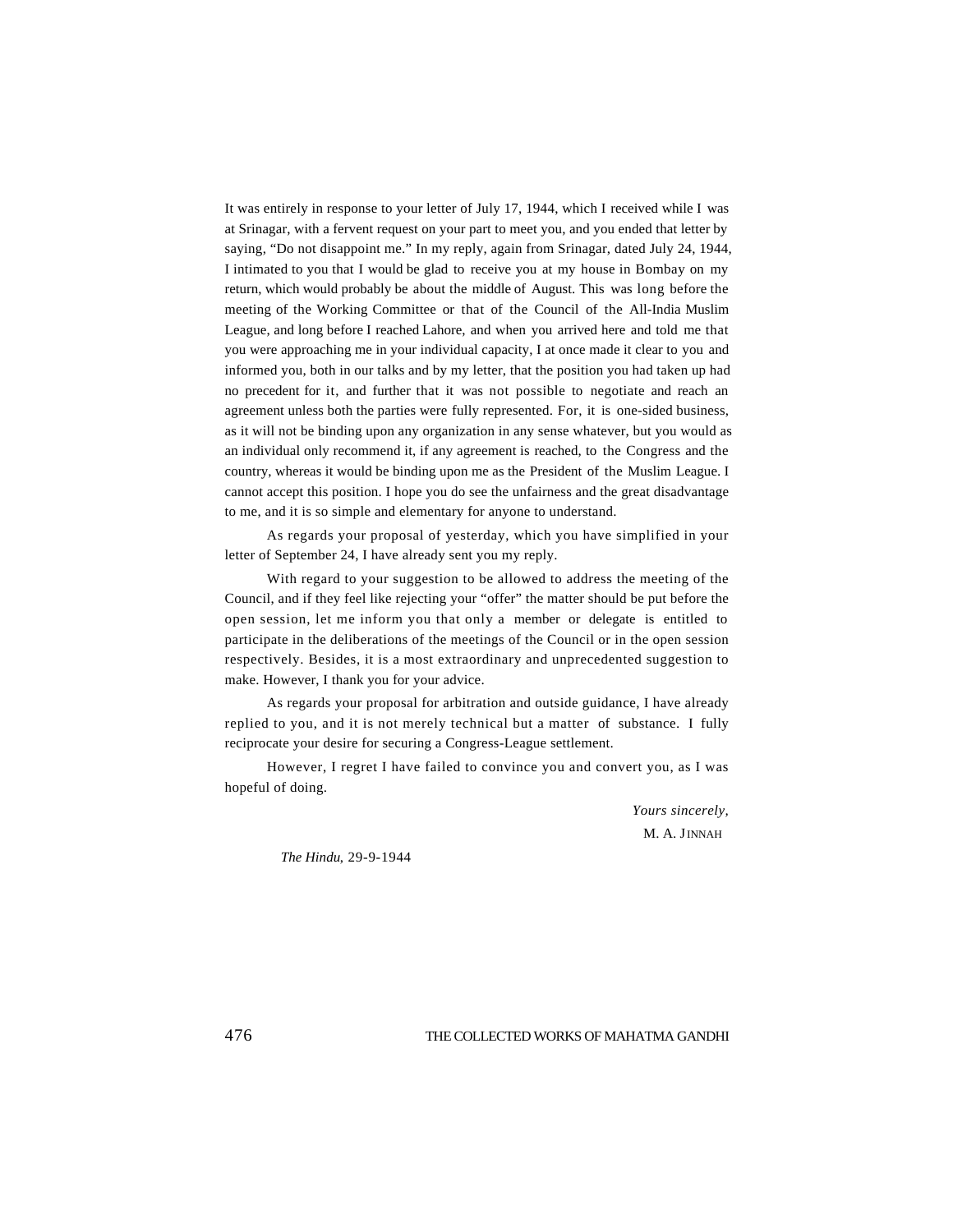## APPENDIX XXVII

## *LETTER FROM M. A. JINNAH*<sup>1</sup>

*September 26, 1944*

#### DEAR MR. GANDHI,

I have received your letter of September 26, and I note that you have written it with Rajaji's advice. Of course, it is for you to follow such advice as you may choose to do, but I am only concerned for the moment with you. I note that at the last moment you have resurrected the Gandhi Rajaji Formula, although it was shunted all this time and you proceed to say that this Formula gives me virtually what is embodied in the Lahore Resolution. You further say that on the same plan you have tried to formulate your latest proposals, as mentioned in your letter of September 24 and you maintain that either gives me the substance of the Lahore Resolution. In your previous letter you asserted that your Formula gives me the "essence" of the Lahore Resolution. I see a very close family resemblance between the two, and the substance of one or the other is practically the same, only it is put in different language, and I have already expressed my opinion, that in my judgment they neither meet the substance nor the essence of the Lahore Resolution. On the contrary, both are calculated to completely torpedo the Pakistan demand of Muslim India. I have never asked you to accept certain theses nor have I introduced any theories in the Lahore Resolution. Theses and theories are matters for scholars to indulge in.

I am very sorry I have to repeat, but I am compelled to do so, that I cannot agree with you that my references to your not being clothed with representative authority are really irrelevant. On the contrary, they have an important bearing, as I have already explained to you more than once. You again repeat that if you and I can agree upon a common course of action, you may use what influence you possess for its acceptance by the Congress and the country. I have already stated from the very beginning that that is not enough, for the reasons I have already given. Your representative capacity comes into play when you are making counter-proposals, and I cannot understand how you can say that it is irrelevant. No responsible organization can entertain any proposal from any individual, however great he may be, unless it is backed up with the authority of a recognized organization, and comes from its fully accredited representative. However, I need not labour this point any more, as I have already explained it in our previous correspondence.

If a break comes, it will be because you have not satisfied me in regard to the essence of the claim embodied in the Lahore Resolution. It is not a question of your

<sup>1</sup> *Vide* "Letter to M. A. Jinnah", 26-9-1944.